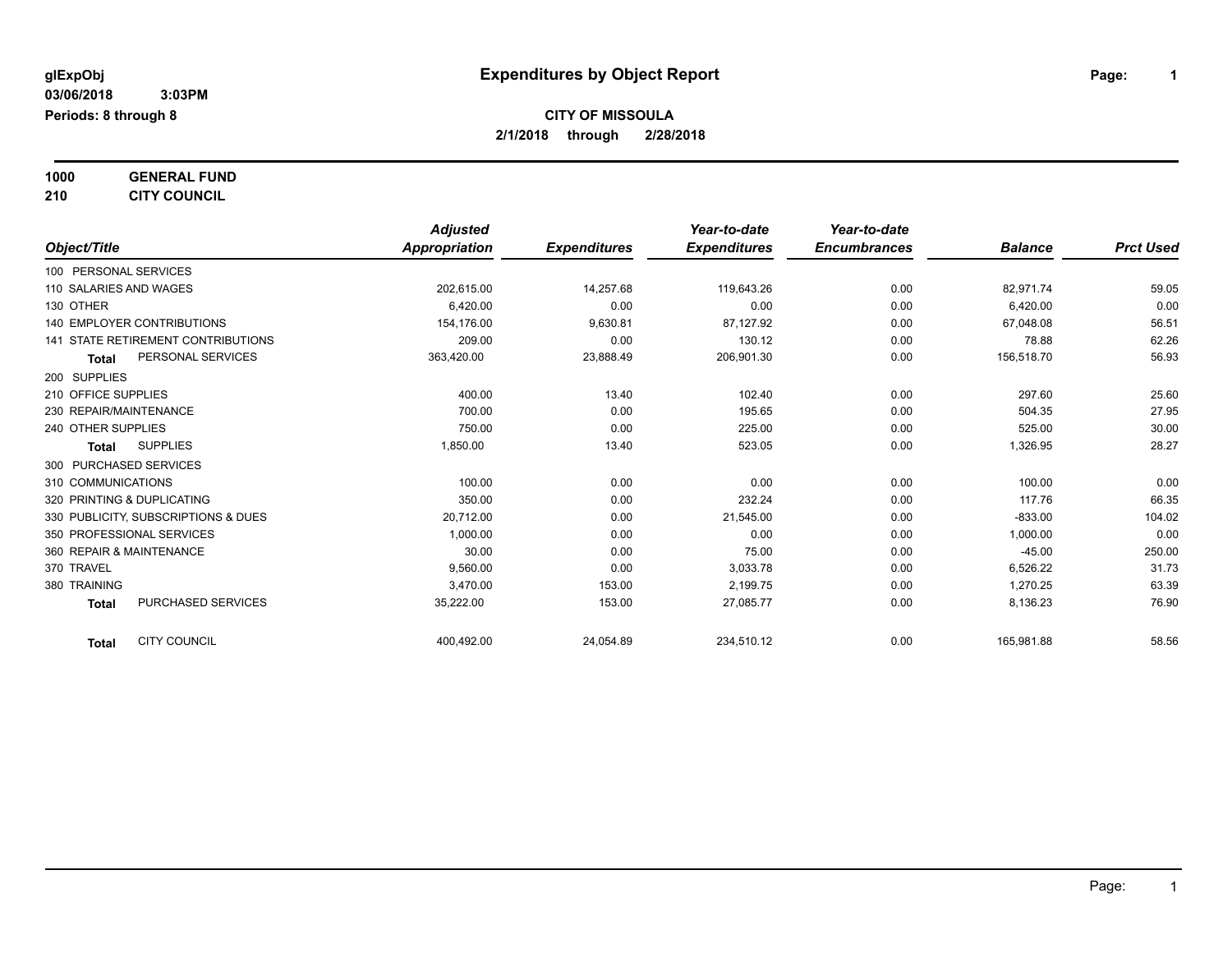**1000 GENERAL FUND 220 MAYOR**

*Object/Title Adjusted Appropriation Expenditures Year-to-date Expenditures Year-to-date Encumbrances Balance Prct Used* 100 PERSONAL SERVICES 110 SALARIES AND WAGES 404,429.00 31,579.83 260,371.73 0.00 144,057.27 64.38 120 OVERTIME 500.00 0.00 0.00 0.00 500.00 0.00 130 OTHER 7,800.00 0.00 0.00 0.00 7,800.00 0.00 140 EMPLOYER CONTRIBUTIONS 124,828.00 9,845.53 84,012.82 0.00 40,815.18 67.30 67.30 141 STATE RETIREMENT CONTRIBUTIONS 412.00 0.00 282.43 0.00 129.57 68.55 **Total** PERSONAL SERVICES 537,969.00 41,425.36 344,666.98 0.00 193,302.02 64.07 200 SUPPLIES 210 OFFICE SUPPLIES 1,004.00 42.12 309.17 0.00 694.83 30.79 220 OPERATING SUPPLIES 23.92 200 193.95 267.95 267.95 267.95 267.95 267.95 267.95 267.95 267.95 267.95 267.95 267.95 267.95 267.95 267.95 267.95 267.95 267.95 267.95 267.95 267.95 267.95 267.95 267.95 267.95 267.95 267.95  $230$  REPAIR/MAINTENANCE  $\hphantom{-}0.00$   $\hphantom{-}0.00$   $\hphantom{-}0.00$   $\hphantom{-}0.00$   $\hphantom{-}0.00$   $\hphantom{-}0.00$   $\hphantom{-}0.00$ 231 GASOLINE 108.00 0.00 21.50 0.00 86.50 19.91 240 OTHER SUPPLIES 400.00 0.00 0.00 0.00 400.00 0.00 **Total** SUPPLIES 2,732.00 236.07 598.62 0.00 2,133.38 21.91 300 PURCHASED SERVICES 310 COMMUNICATIONS 890.00 0.00 80.96 0.00 809.04 9.10 320 PRINTING & DUPLICATING 3,056.00 0.00 0.00 0.00 3,056.00 0.00 330 PUBLICITY, SUBSCRIPTIONS & DUES 10.617.00 9.976.58 0.00 640.42 93.97 344 TELEPHONE SERVICE 6,076.00 624.14 2,205.57 0.00 3,870.43 36.30 350 PROFESSIONAL SERVICES 3,307.00 0.00 0.00 0.00 3,307.00 0.00 360 REPAIR & MAINTENANCE 605.00 7.69 217.40 0.00 387.60 35.93 370 TRAVEL 2,508.00 0.00 1,788.16 0.00 719.84 71.30 380 TRAINING 2,320.00 90.00 723.58 0.00 1,596.42 31.19 390 OTHER PURCHASED SERVICES 1,250.00 0.00 0.00 0.00 1,250.00 0.00 **Total** PURCHASED SERVICES 30,629.00 830.83 14,992.25 0.00 15,636.75 48.95 **Total** MAYOR 571,330.00 42,492.26 360,257.85 0.00 211,072.15 63.06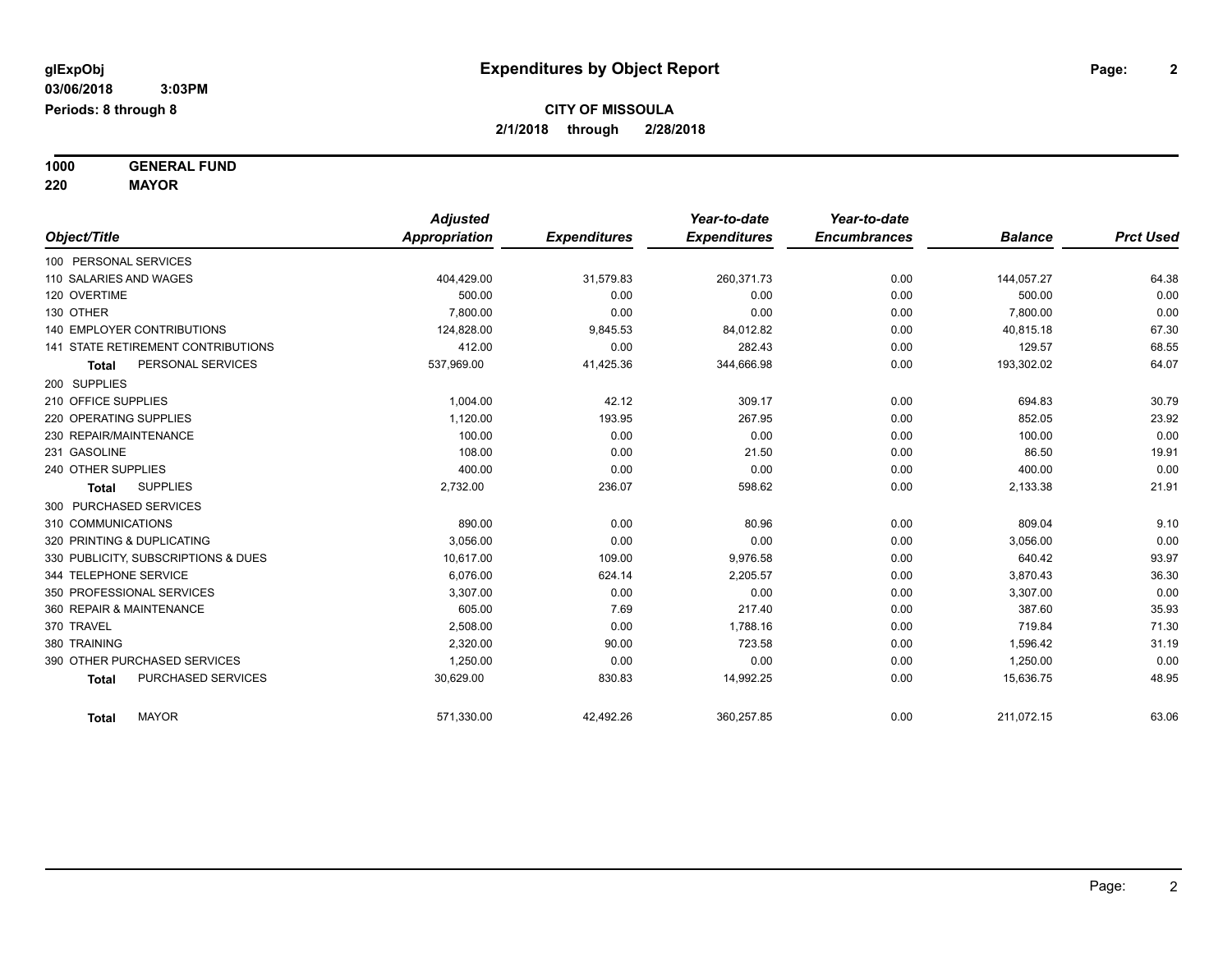# **1000 GENERAL FUND**

**221 HUMAN RESOURCES**

|                                           | <b>Adjusted</b> |                     | Year-to-date        | Year-to-date        |                |                  |
|-------------------------------------------|-----------------|---------------------|---------------------|---------------------|----------------|------------------|
| Object/Title                              | Appropriation   | <b>Expenditures</b> | <b>Expenditures</b> | <b>Encumbrances</b> | <b>Balance</b> | <b>Prct Used</b> |
| 100 PERSONAL SERVICES                     |                 |                     |                     |                     |                |                  |
| 110 SALARIES AND WAGES                    | 264.686.00      | 16,178.35           | 134,697.63          | 0.00                | 129,988.37     | 50.89            |
| 120 OVERTIME                              | 0.00            | 0.00                | 0.00                | 0.00                | 0.00           | 0.00             |
| <b>140 EMPLOYER CONTRIBUTIONS</b>         | 97,500.00       | 6,194.19            | 53,505.13           | 0.00                | 43,994.87      | 54.88            |
| <b>141 STATE RETIREMENT CONTRIBUTIONS</b> | 264.00          | 0.00                | 147.07              | 0.00                | 116.93         | 55.71            |
| PERSONAL SERVICES<br><b>Total</b>         | 362,450.00      | 22,372.54           | 188,349.83          | 0.00                | 174,100.17     | 51.97            |
| 200 SUPPLIES                              |                 |                     |                     |                     |                |                  |
| 210 OFFICE SUPPLIES                       | 3,315.00        | 689.87              | 2,078.25            | 0.00                | 1,236.75       | 62.69            |
| 220 OPERATING SUPPLIES                    | 300.00          | 0.00                | 0.00                | 0.00                | 300.00         | 0.00             |
| 231 GASOLINE                              | 172.00          | 0.00                | 0.00                | 0.00                | 172.00         | 0.00             |
| <b>SUPPLIES</b><br><b>Total</b>           | 3,787.00        | 689.87              | 2,078.25            | 0.00                | 1,708.75       | 54.88            |
| 300 PURCHASED SERVICES                    |                 |                     |                     |                     |                |                  |
| 310 COMMUNICATIONS                        | 550.00          | 0.00                | 180.15              | 0.00                | 369.85         | 32.75            |
| 320 PRINTING & DUPLICATING                | 1,732.00        | 0.00                | 704.11              | 0.00                | 1,027.89       | 40.65            |
| 330 PUBLICITY, SUBSCRIPTIONS & DUES       | 2.241.00        | 190.00              | 539.00              | 0.00                | 1,702.00       | 24.05            |
| 344 TELEPHONE SERVICE                     | 335.00          | 0.00                | 25.14               | 0.00                | 309.86         | 7.50             |
| 350 PROFESSIONAL SERVICES                 | 11,000.00       | 0.00                | 1,750.00            | 0.00                | 9,250.00       | 15.91            |
| 360 REPAIR & MAINTENANCE                  | 3,992.00        | 0.00                | 462.51              | 0.00                | 3,529.49       | 11.59            |
| 370 TRAVEL                                | 3,088.00        | 18.00               | 306.52              | 0.00                | 2,781.48       | 9.93             |
| 380 TRAINING                              | 3,050.00        | 1,047.00            | 2,140.14            | 0.00                | 909.86         | 70.17            |
| 390 OTHER PURCHASED SERVICES              | 17,490.00       | 0.00                | 12,601.76           | 0.00                | 4,888.24       | 72.05            |
| PURCHASED SERVICES<br><b>Total</b>        | 43,478.00       | 1,255.00            | 18,709.33           | 0.00                | 24,768.67      | 43.03            |
| 900 CAPITAL OUTLAY                        |                 |                     |                     |                     |                |                  |
| 940 MACHINERY & EQUIPMENT                 | 0.00            | 0.00                | 0.00                | 0.00                | 0.00           | 0.00             |
| <b>CAPITAL OUTLAY</b><br><b>Total</b>     | 0.00            | 0.00                | 0.00                | 0.00                | 0.00           | 0.00             |
| <b>HUMAN RESOURCES</b><br>Total           | 409,715.00      | 24,317.41           | 209,137.41          | 0.00                | 200,577.59     | 51.04            |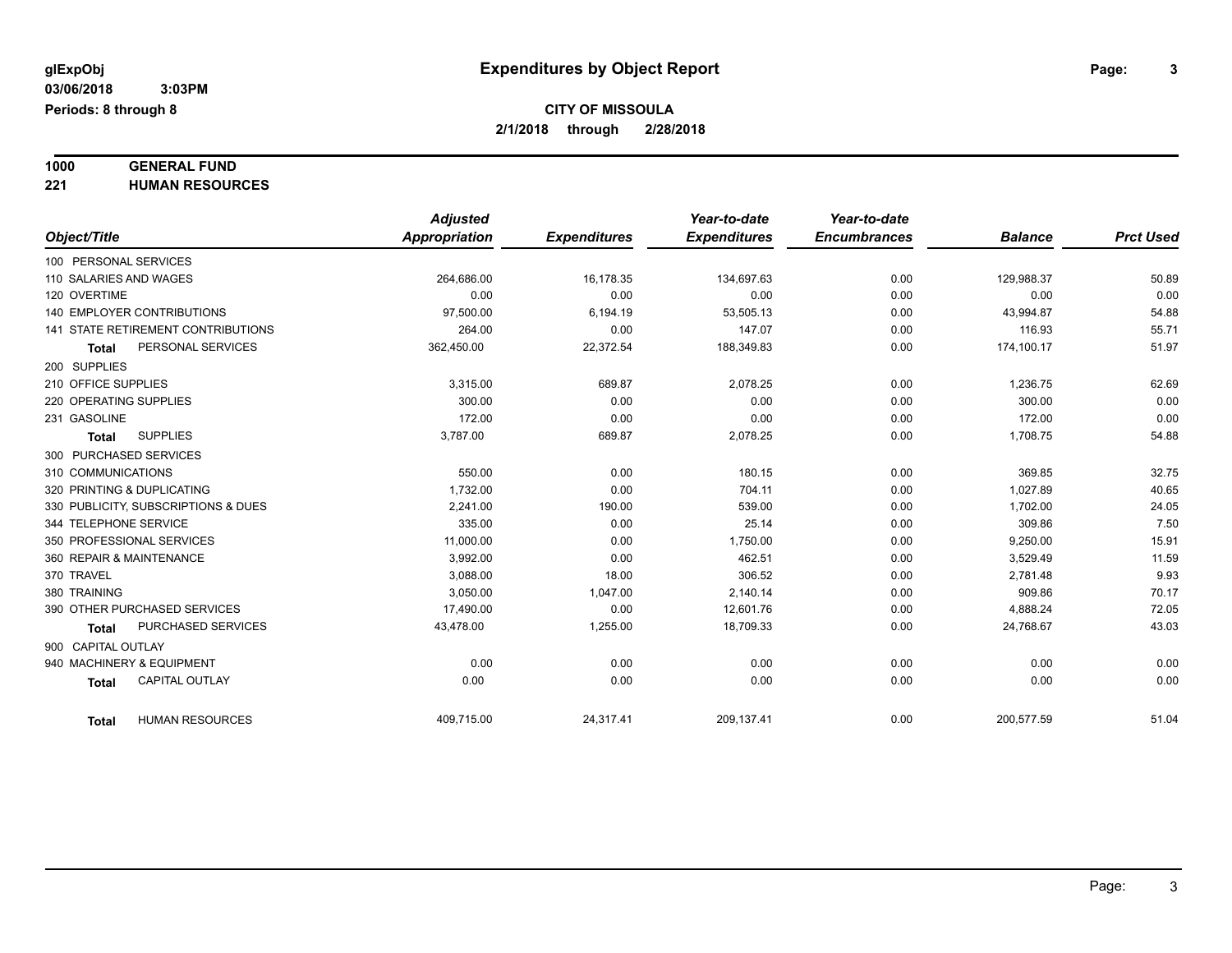**1000 GENERAL FUND**

**223 CITY CLERK**

|                                            | <b>Adjusted</b> |                     | Year-to-date        | Year-to-date        |                |                  |
|--------------------------------------------|-----------------|---------------------|---------------------|---------------------|----------------|------------------|
| Object/Title                               | Appropriation   | <b>Expenditures</b> | <b>Expenditures</b> | <b>Encumbrances</b> | <b>Balance</b> | <b>Prct Used</b> |
| 100 PERSONAL SERVICES                      |                 |                     |                     |                     |                |                  |
| 110 SALARIES AND WAGES                     | 245,641.00      | 18,806.30           | 155,098.29          | 0.00                | 90,542.71      | 63.14            |
| 120 OVERTIME                               | 0.00            | 0.00                | 0.00                | 0.00                | 0.00           | 0.00             |
| 130 OTHER                                  | 0.00            | 0.00                | 0.00                | 0.00                | 0.00           | 0.00             |
| <b>140 EMPLOYER CONTRIBUTIONS</b>          | 94,987.00       | 7,594.93            | 65,383.05           | 0.00                | 29,603.95      | 68.83            |
| 141 STATE RETIREMENT CONTRIBUTIONS         | 246.00          | 0.00                | 168.50              | 0.00                | 77.50          | 68.50            |
| PERSONAL SERVICES<br>Total                 | 340,874.00      | 26,401.23           | 220,649.84          | 0.00                | 120,224.16     | 64.73            |
| 200 SUPPLIES                               |                 |                     |                     |                     |                |                  |
| 210 OFFICE SUPPLIES                        | 2,710.00        | 35.01               | 746.25              | 0.00                | 1,963.75       | 27.54            |
| 220 OPERATING SUPPLIES                     | 250.00          | 7.48                | 74.07               | 0.00                | 175.93         | 29.63            |
| 230 REPAIR/MAINTENANCE                     | 0.00            | 0.00                | 0.00                | 0.00                | 0.00           | 0.00             |
| 231 GASOLINE                               | 250.00          | 0.00                | 45.00               | 0.00                | 205.00         | 18.00            |
| 240 OTHER SUPPLIES                         | 225.00          | 0.00                | 86.90               | 0.00                | 138.10         | 38.62            |
| <b>SUPPLIES</b><br>Total                   | 3,435.00        | 42.49               | 952.22              | 0.00                | 2,482.78       | 27.72            |
| 300 PURCHASED SERVICES                     |                 |                     |                     |                     |                |                  |
| 310 COMMUNICATIONS                         | 20,156.00       | 5,201.11            | 8,422.81            | 0.00                | 11,733.19      | 41.79            |
| 320 PRINTING & DUPLICATING                 | 700.00          | 0.00                | 79.90               | 0.00                | 620.10         | 11.41            |
| 330 PUBLICITY, SUBSCRIPTIONS & DUES        | 1,925.00        | 18.00               | 1,494.58            | 0.00                | 430.42         | 77.64            |
| 344 TELEPHONE SERVICE                      | 200.00          | 0.00                | 7.84                | 0.00                | 192.16         | 3.92             |
| 350 PROFESSIONAL SERVICES                  | 116,100.00      | 348.75              | 83,029.77           | 0.00                | 33,070.23      | 71.52            |
| 360 REPAIR & MAINTENANCE                   | 1,450.00        | 0.00                | 532.34              | 0.00                | 917.66         | 36.71            |
| 370 TRAVEL                                 | 5,150.00        | 0.00                | 0.00                | 0.00                | 5,150.00       | 0.00             |
| 380 TRAINING                               | 4,620.00        | 324.00              | 525.40              | 0.00                | 4,094.60       | 11.37            |
| 390 OTHER PURCHASED SERVICES               | 3,500.00        | 0.00                | 2,582.00            | 0.00                | 918.00         | 73.77            |
| PURCHASED SERVICES<br>Total                | 153,801.00      | 5,891.86            | 96,674.64           | 0.00                | 57,126.36      | 62.86            |
| 500 FIXED CHARGES                          |                 |                     |                     |                     |                |                  |
| 500 FIXED CHARGES                          | 0.00            | 0.00                | 0.00                | 0.00                | 0.00           | 0.00             |
| <b>FIXED CHARGES</b><br><b>Total</b>       | 0.00            | 0.00                | 0.00                | 0.00                | 0.00           | 0.00             |
| 700 GRANTS & CONTRIBUTIONS                 |                 |                     |                     |                     |                |                  |
| 700 GRANTS & CONTRIBUTIONS                 | 108,049.00      | 603.26              | 47,490.23           | 0.00                | 60,558.77      | 43.95            |
| <b>GRANTS &amp; CONTRIBUTIONS</b><br>Total | 108,049.00      | 603.26              | 47,490.23           | 0.00                | 60,558.77      | 43.95            |
| 800 OTHER OBJECTS                          |                 |                     |                     |                     |                |                  |
| 845 CONTINGENCY                            | 0.00            | 0.00                | 0.00                | 0.00                | 0.00           | 0.00             |
|                                            |                 |                     |                     |                     |                |                  |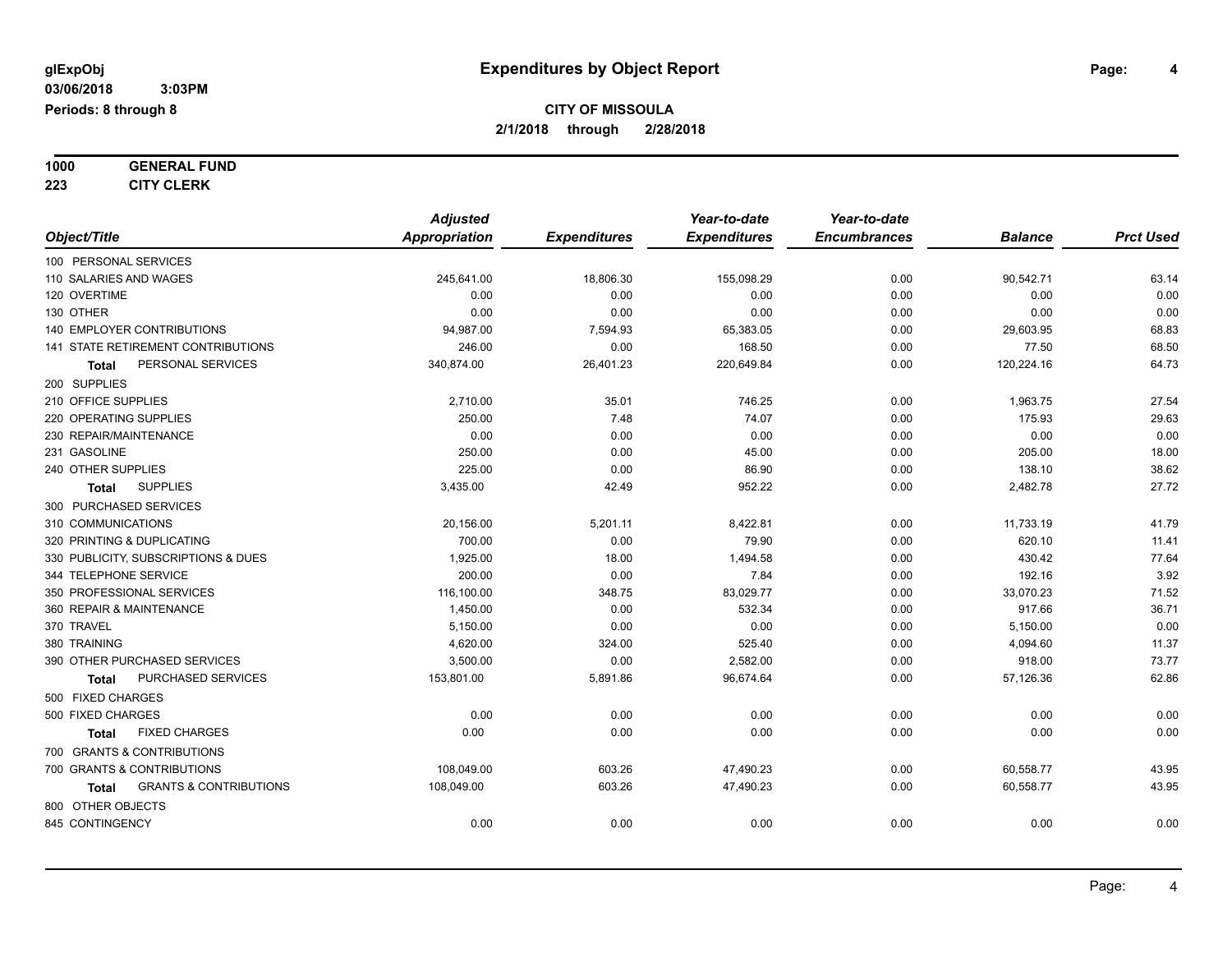#### **03/06/2018 3:03PM Periods: 8 through 8**

**CITY OF MISSOULA 2/1/2018 through 2/28/2018**

**1000 GENERAL FUND 223 CITY CLERK**

|                    |                           | <b>Adjusted</b>      |                     | Year-to-date        | Year-to-date        |                |                  |
|--------------------|---------------------------|----------------------|---------------------|---------------------|---------------------|----------------|------------------|
| Object/Title       |                           | <b>Appropriation</b> | <b>Expenditures</b> | <b>Expenditures</b> | <b>Encumbrances</b> | <b>Balance</b> | <b>Prct Used</b> |
| <b>Total</b>       | OTHER OBJECTS             | 0.00                 | 0.00                | 0.00                | 0.00                | 0.00           | 0.00             |
| 900 CAPITAL OUTLAY |                           |                      |                     |                     |                     |                |                  |
| 930 IMPROVEMENTS   |                           | 0.00                 | 0.00                | 0.00                | 0.00                | 0.00           | 0.00             |
|                    | 940 MACHINERY & EQUIPMENT | 0.00                 | 0.00                | 0.00                | 0.00                | 0.00           | 0.00             |
| <b>Total</b>       | <b>CAPITAL OUTLAY</b>     | 0.00                 | 0.00                | 0.00                | 0.00                | 0.00           | 0.00             |
| <b>Total</b>       | <b>CITY CLERK</b>         | 606,159.00           | 32,938.84           | 365,766.93          | 0.00                | 240.392.07     | 60.34            |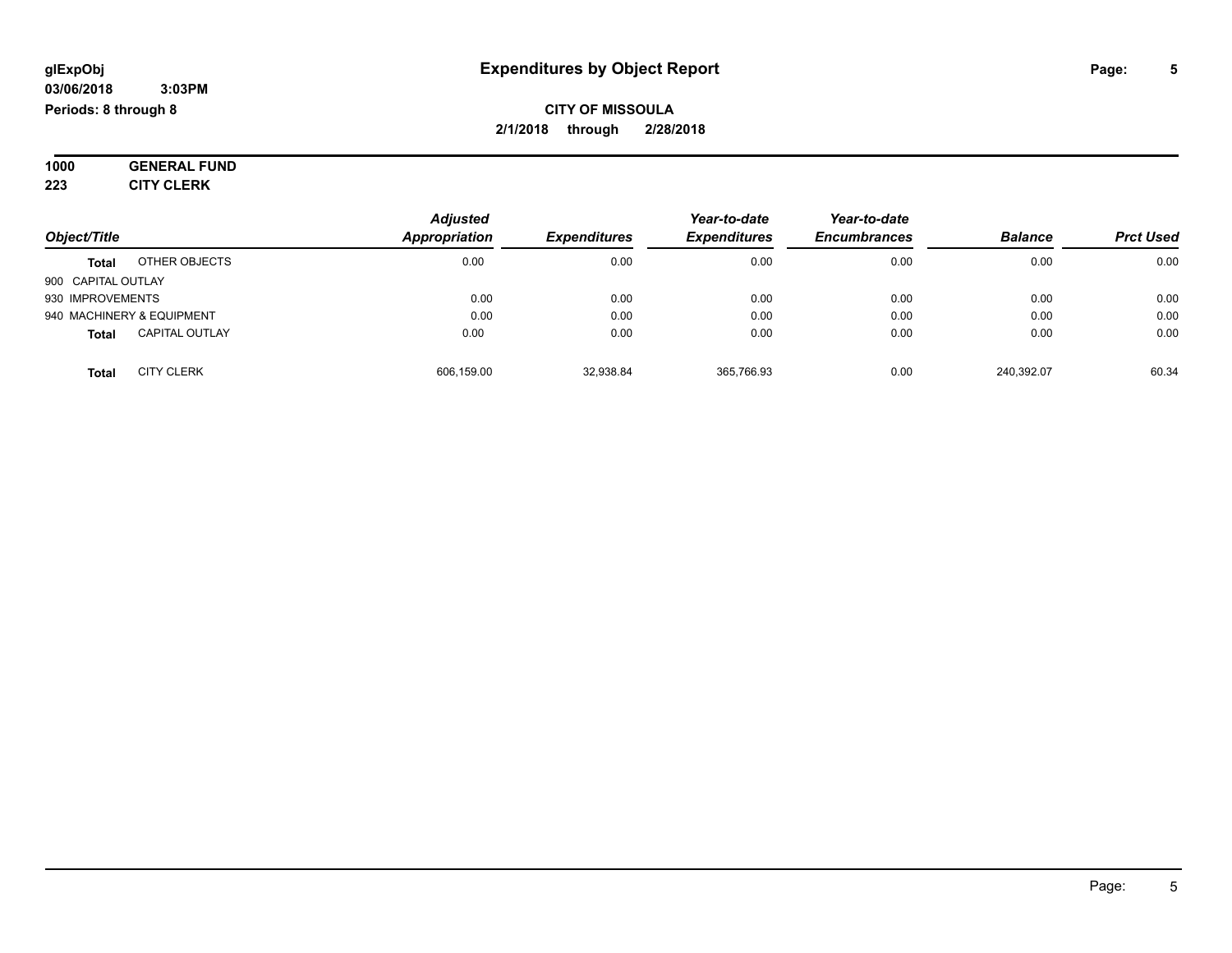### **1000 GENERAL FUND**

**224 INFORMATION SERVICES**

|                                      | <b>Adjusted</b>      |                     | Year-to-date        | Year-to-date        |                |                  |
|--------------------------------------|----------------------|---------------------|---------------------|---------------------|----------------|------------------|
| Object/Title                         | <b>Appropriation</b> | <b>Expenditures</b> | <b>Expenditures</b> | <b>Encumbrances</b> | <b>Balance</b> | <b>Prct Used</b> |
| 100 PERSONAL SERVICES                |                      |                     |                     |                     |                |                  |
| 110 SALARIES AND WAGES               | 466,920.00           | 36,425.13           | 284,153.03          | 0.00                | 182,766.97     | 60.86            |
| 120 OVERTIME                         | 0.00                 | 0.00                | 571.51              | 0.00                | $-571.51$      | 0.00             |
| 130 OTHER                            | 5,400.00             | 0.00                | 0.00                | 0.00                | 5,400.00       | 0.00             |
| <b>140 EMPLOYER CONTRIBUTIONS</b>    | 168,412.00           | 13,211.72           | 107,436.61          | 0.00                | 60,975.39      | 63.79            |
| 141 STATE RETIREMENT CONTRIBUTIONS   | 471.00               | 0.00                | 302.05              | 0.00                | 168.95         | 64.13            |
| PERSONAL SERVICES<br><b>Total</b>    | 641,203.00           | 49,636.85           | 392,463.20          | 0.00                | 248,739.80     | 61.21            |
| 200 SUPPLIES                         |                      |                     |                     |                     |                |                  |
| 210 OFFICE SUPPLIES                  | 5,235.00             | 374.76              | 1,733.13            | 0.00                | 3,501.87       | 33.11            |
| 220 OPERATING SUPPLIES               | 13,209.00            | 717.04              | 3,832.48            | 0.00                | 9,376.52       | 29.01            |
| 230 REPAIR/MAINTENANCE               | 5,140.00             | 0.00                | 290.24              | 0.00                | 4,849.76       | 5.65             |
| 231 GASOLINE                         | 750.00               | 0.00                | 97.19               | 0.00                | 652.81         | 12.96            |
| 240 OTHER SUPPLIES                   | 2,900.00             | 0.00                | 115.35              | 0.00                | 2,784.65       | 3.98             |
| <b>SUPPLIES</b><br>Total             | 27,234.00            | 1,091.80            | 6,068.39            | 0.00                | 21,165.61      | 22.28            |
| 300 PURCHASED SERVICES               |                      |                     |                     |                     |                |                  |
| 310 COMMUNICATIONS                   | 156.00               | 30.00               | 106.65              | 0.00                | 49.35          | 68.37            |
| 320 PRINTING & DUPLICATING           | 350.00               | 30.94               | 30.94               | 0.00                | 319.06         | 8.84             |
| 330 PUBLICITY, SUBSCRIPTIONS & DUES  | 500.00               | 0.00                | 0.00                | 0.00                | 500.00         | 0.00             |
| 344 TELEPHONE SERVICE                | 161,230.00           | 23,426.40           | 100,780.70          | 0.00                | 60,449.30      | 62.51            |
| 350 PROFESSIONAL SERVICES            | 4,380.00             | 526.42              | 526.42              | 0.00                | 3,853.58       | 12.02            |
| 360 REPAIR & MAINTENANCE             | 417,800.00           | 5,186.26            | 364,030.76          | 0.00                | 53,769.24      | 87.13            |
| 370 TRAVEL                           | 9.259.00             | 23.70               | 2,996.80            | 0.00                | 6,262.20       | 32.37            |
| 380 TRAINING                         | 14,406.00            | 0.00                | 3,445.00            | 0.00                | 10,961.00      | 23.91            |
| 390 OTHER PURCHASED SERVICES         | 3,700.00             | 0.00                | 1.685.82            | 0.00                | 2,014.18       | 45.56            |
| PURCHASED SERVICES<br><b>Total</b>   | 611,781.00           | 29,223.72           | 473,603.09          | 0.00                | 138,177.91     | 77.41            |
| 500 FIXED CHARGES                    |                      |                     |                     |                     |                |                  |
| 500 FIXED CHARGES                    | 0.00                 | 0.00                | 0.00                | 0.00                | 0.00           | 0.00             |
| <b>FIXED CHARGES</b><br>Total        | 0.00                 | 0.00                | 0.00                | 0.00                | 0.00           | 0.00             |
| 900 CAPITAL OUTLAY                   |                      |                     |                     |                     |                |                  |
| 940 MACHINERY & EQUIPMENT            | 0.00                 | 0.00                | 0.00                | 0.00                | 0.00           | 0.00             |
| CAPITAL OUTLAY<br><b>Total</b>       | 0.00                 | 0.00                | 0.00                | 0.00                | 0.00           | 0.00             |
|                                      |                      |                     |                     |                     |                |                  |
| <b>INFORMATION SERVICES</b><br>Total | 1,280,218.00         | 79,952.37           | 872,134.68          | 0.00                | 408,083.32     | 68.12            |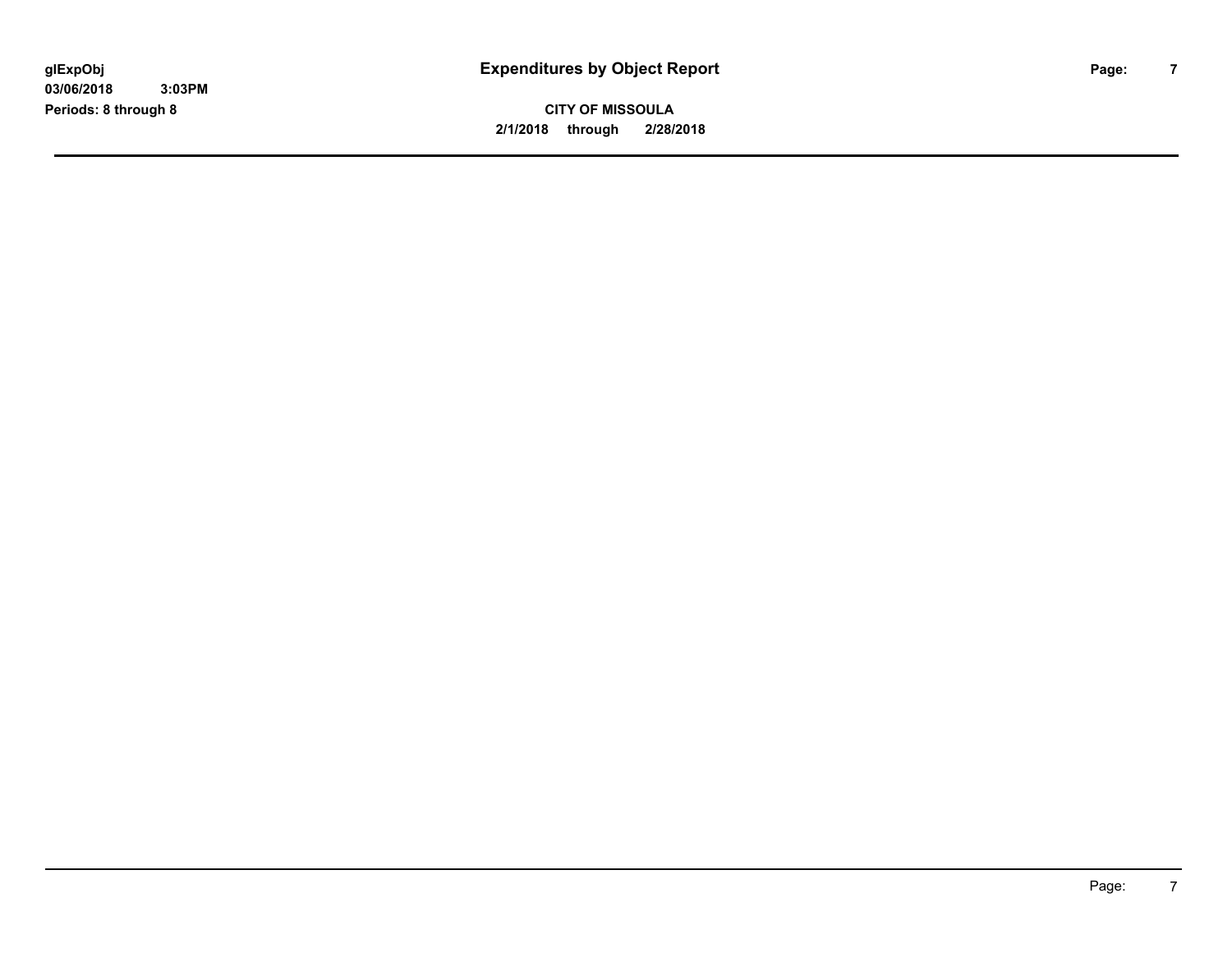**1000 GENERAL FUND**

**230 MUNICIPAL COURT**

| Appropriation<br><b>Encumbrances</b><br>Object/Title<br><b>Expenditures</b><br><b>Expenditures</b><br><b>Balance</b><br>100 PERSONAL SERVICES<br>0.00<br>110 SALARIES AND WAGES<br>836,369.00<br>67,117.76<br>545,516.05<br>290,852.95<br>120 OVERTIME<br>30.503.00<br>450.26<br>2,962.57<br>27,540.43<br>0.00<br>140 EMPLOYER CONTRIBUTIONS<br>330,734.00<br>26,703.72<br>228,621.95<br>102,112.05<br>0.00<br>141 STATE RETIREMENT CONTRIBUTIONS<br>847.00<br>257.36<br>0.00<br>589.64<br>0.00<br>PERSONAL SERVICES<br>1,198,453.00<br>94,271.74<br>777,690.21<br>0.00<br>420,762.79<br>Total<br>200 SUPPLIES<br>210 OFFICE SUPPLIES<br>3,789.12<br>0.00<br>966.88<br>4,756.00<br>646.38<br>0.00<br>220 OPERATING SUPPLIES<br>9,576.00<br>315.56<br>0.00<br>9,260.44 |                  |
|-----------------------------------------------------------------------------------------------------------------------------------------------------------------------------------------------------------------------------------------------------------------------------------------------------------------------------------------------------------------------------------------------------------------------------------------------------------------------------------------------------------------------------------------------------------------------------------------------------------------------------------------------------------------------------------------------------------------------------------------------------------------------|------------------|
|                                                                                                                                                                                                                                                                                                                                                                                                                                                                                                                                                                                                                                                                                                                                                                       | <b>Prct Used</b> |
|                                                                                                                                                                                                                                                                                                                                                                                                                                                                                                                                                                                                                                                                                                                                                                       |                  |
|                                                                                                                                                                                                                                                                                                                                                                                                                                                                                                                                                                                                                                                                                                                                                                       | 65.22            |
|                                                                                                                                                                                                                                                                                                                                                                                                                                                                                                                                                                                                                                                                                                                                                                       | 9.71             |
|                                                                                                                                                                                                                                                                                                                                                                                                                                                                                                                                                                                                                                                                                                                                                                       | 69.13            |
|                                                                                                                                                                                                                                                                                                                                                                                                                                                                                                                                                                                                                                                                                                                                                                       | 69.62            |
|                                                                                                                                                                                                                                                                                                                                                                                                                                                                                                                                                                                                                                                                                                                                                                       | 64.89            |
|                                                                                                                                                                                                                                                                                                                                                                                                                                                                                                                                                                                                                                                                                                                                                                       |                  |
|                                                                                                                                                                                                                                                                                                                                                                                                                                                                                                                                                                                                                                                                                                                                                                       | 79.67            |
|                                                                                                                                                                                                                                                                                                                                                                                                                                                                                                                                                                                                                                                                                                                                                                       | 3.30             |
| 230 REPAIR/MAINTENANCE<br>0.00<br>$-646.50$<br>646.50<br>646.50<br>0.00                                                                                                                                                                                                                                                                                                                                                                                                                                                                                                                                                                                                                                                                                               | 0.00             |
| 240 OTHER SUPPLIES<br>4,090.00<br>0.00<br>68.31<br>4,021.69<br>0.00                                                                                                                                                                                                                                                                                                                                                                                                                                                                                                                                                                                                                                                                                                   | 1.67             |
| <b>SUPPLIES</b><br>18,422.00<br>1,292.88<br>4,819.49<br>0.00<br>13,602.51<br><b>Total</b>                                                                                                                                                                                                                                                                                                                                                                                                                                                                                                                                                                                                                                                                             | 26.16            |
| 300 PURCHASED SERVICES                                                                                                                                                                                                                                                                                                                                                                                                                                                                                                                                                                                                                                                                                                                                                |                  |
| 310 COMMUNICATIONS<br>11,500.00<br>0.00<br>9,273.10<br>0.00<br>2,226.90                                                                                                                                                                                                                                                                                                                                                                                                                                                                                                                                                                                                                                                                                               | 80.64            |
| 1,187.00<br>320 PRINTING & DUPLICATING<br>0.00<br>436.04<br>0.00<br>750.96                                                                                                                                                                                                                                                                                                                                                                                                                                                                                                                                                                                                                                                                                            | 36.73            |
| 10,196.00<br>330 PUBLICITY, SUBSCRIPTIONS & DUES<br>850.00<br>8,333.79<br>0.00<br>1,862.21                                                                                                                                                                                                                                                                                                                                                                                                                                                                                                                                                                                                                                                                            | 81.74            |
| 827.30<br>344 TELEPHONE SERVICE<br>1,584.00<br>0.00<br>756.70<br>0.00                                                                                                                                                                                                                                                                                                                                                                                                                                                                                                                                                                                                                                                                                                 | 47.77            |
| 350 PROFESSIONAL SERVICES<br>206,822.00<br>53,341.55<br>114,254.05<br>92,567.95<br>0.00                                                                                                                                                                                                                                                                                                                                                                                                                                                                                                                                                                                                                                                                               | 55.24            |
| 360 REPAIR & MAINTENANCE<br>34,673.00<br>0.00<br>281.70<br>0.00<br>34,391.30                                                                                                                                                                                                                                                                                                                                                                                                                                                                                                                                                                                                                                                                                          | 0.81             |
| 370 TRAVEL<br>5,174.00<br>0.00<br>0.00<br>5,174.00<br>0.00                                                                                                                                                                                                                                                                                                                                                                                                                                                                                                                                                                                                                                                                                                            | 0.00             |
| 380 TRAINING<br>0.00<br>9,000.00<br>3,640.50<br>0.00<br>5,359.50                                                                                                                                                                                                                                                                                                                                                                                                                                                                                                                                                                                                                                                                                                      | 40.45            |
| 390 OTHER PURCHASED SERVICES<br>6,263.00<br>$-17,031.91$<br>910.13<br>0.00<br>5,352.87                                                                                                                                                                                                                                                                                                                                                                                                                                                                                                                                                                                                                                                                                | 14.53            |
| PURCHASED SERVICES<br>37,159.64<br>137,886.01<br>0.00<br>148,512.99<br>286,399.00<br>Total                                                                                                                                                                                                                                                                                                                                                                                                                                                                                                                                                                                                                                                                            | 48.14            |
| 500 FIXED CHARGES                                                                                                                                                                                                                                                                                                                                                                                                                                                                                                                                                                                                                                                                                                                                                     |                  |
| 500 FIXED CHARGES<br>31,361.00<br>0.00<br>0.00<br>0.00<br>31,361.00                                                                                                                                                                                                                                                                                                                                                                                                                                                                                                                                                                                                                                                                                                   | 0.00             |
| <b>FIXED CHARGES</b><br>31,361.00<br>0.00<br>0.00<br>0.00<br>31,361.00<br><b>Total</b>                                                                                                                                                                                                                                                                                                                                                                                                                                                                                                                                                                                                                                                                                | 0.00             |
| 600 DEBT SERVICE                                                                                                                                                                                                                                                                                                                                                                                                                                                                                                                                                                                                                                                                                                                                                      |                  |
| 610 PRINCIPAL<br>27,333.00<br>0.00<br>0.00<br>0.00<br>27,333.00                                                                                                                                                                                                                                                                                                                                                                                                                                                                                                                                                                                                                                                                                                       | 0.00             |
| <b>DEBT SERVICE</b><br>27,333.00<br>0.00<br>0.00<br>0.00<br>27,333.00<br>Total                                                                                                                                                                                                                                                                                                                                                                                                                                                                                                                                                                                                                                                                                        | 0.00             |
| 700 GRANTS & CONTRIBUTIONS                                                                                                                                                                                                                                                                                                                                                                                                                                                                                                                                                                                                                                                                                                                                            |                  |
| 700 GRANTS & CONTRIBUTIONS<br>78,932.00<br>34,200.00<br>34,200.00<br>0.00<br>44,732.00                                                                                                                                                                                                                                                                                                                                                                                                                                                                                                                                                                                                                                                                                | 43.33            |
| <b>GRANTS &amp; CONTRIBUTIONS</b><br>0.00<br>78,932.00<br>34,200.00<br>34,200.00<br>44,732.00<br>Total                                                                                                                                                                                                                                                                                                                                                                                                                                                                                                                                                                                                                                                                | 43.33            |
| 800 OTHER OBJECTS                                                                                                                                                                                                                                                                                                                                                                                                                                                                                                                                                                                                                                                                                                                                                     |                  |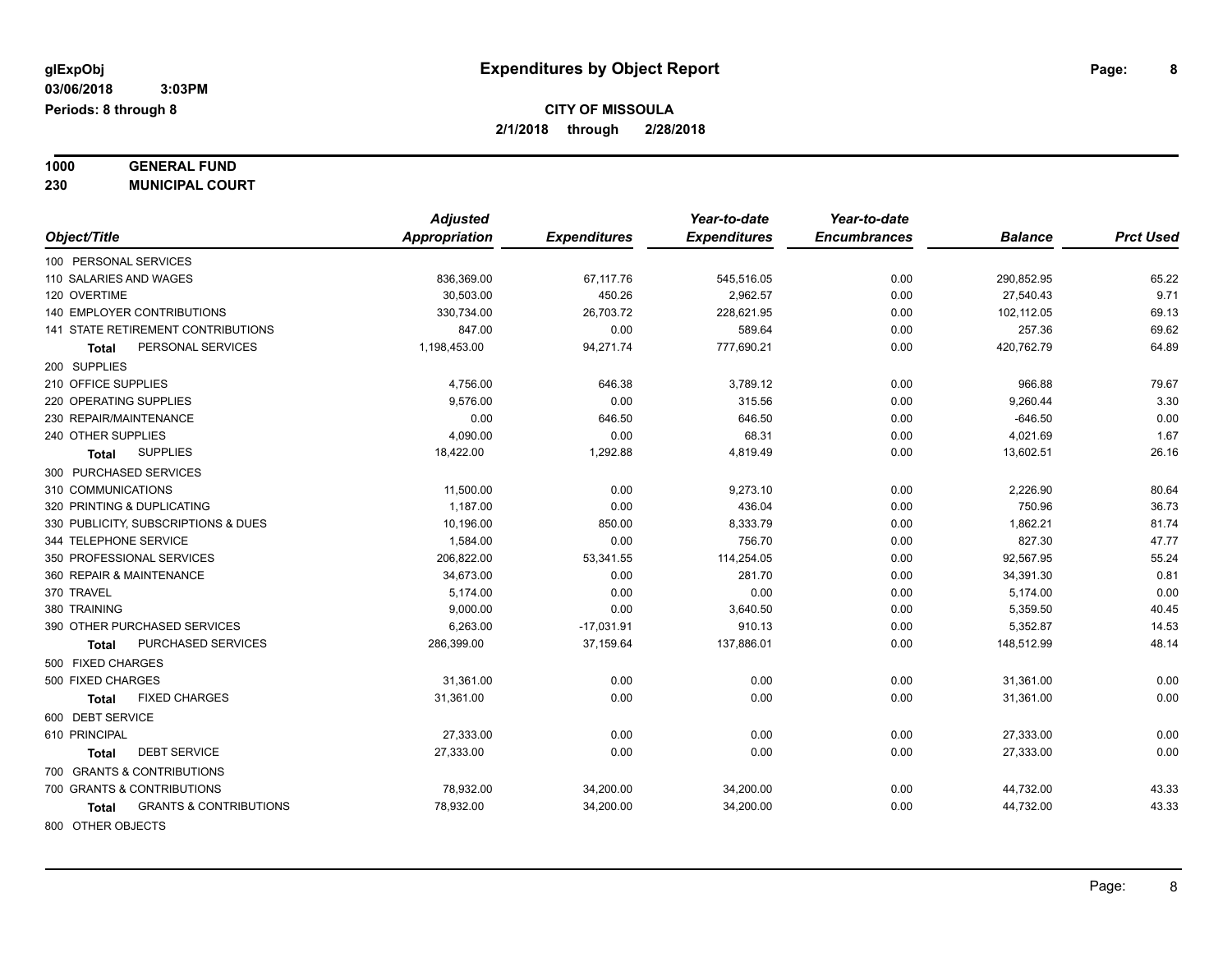| 1000 | <b>GENERAL FUND</b>    |
|------|------------------------|
| 230  | <b>MUNICIPAL COURT</b> |

|                                       | <b>Adjusted</b> |                     | Year-to-date        | Year-to-date        |                |                  |
|---------------------------------------|-----------------|---------------------|---------------------|---------------------|----------------|------------------|
| Object/Title                          | Appropriation   | <b>Expenditures</b> | <b>Expenditures</b> | <b>Encumbrances</b> | <b>Balance</b> | <b>Prct Used</b> |
| 820 TRANSFERS TO OTHER FUNDS          | 2.500.00        | 0.00                | 1,250.00            | 0.00                | 1,250.00       | 50.00            |
| OTHER OBJECTS<br><b>Total</b>         | 2.500.00        | 0.00                | 1.250.00            | 0.00                | 1.250.00       | 50.00            |
| 900 CAPITAL OUTLAY                    |                 |                     |                     |                     |                |                  |
| 940 MACHINERY & EQUIPMENT             | 0.00            | 0.00                | 0.00                | 0.00                | 0.00           | 0.00             |
| <b>CAPITAL OUTLAY</b><br><b>Total</b> | 0.00            | 0.00                | 0.00                | 0.00                | 0.00           | 0.00             |
| <b>MUNICIPAL COURT</b><br>Tota        | 1.643.400.00    | 166.924.26          | 955.845.71          | 0.00                | 687.554.29     | 58.16            |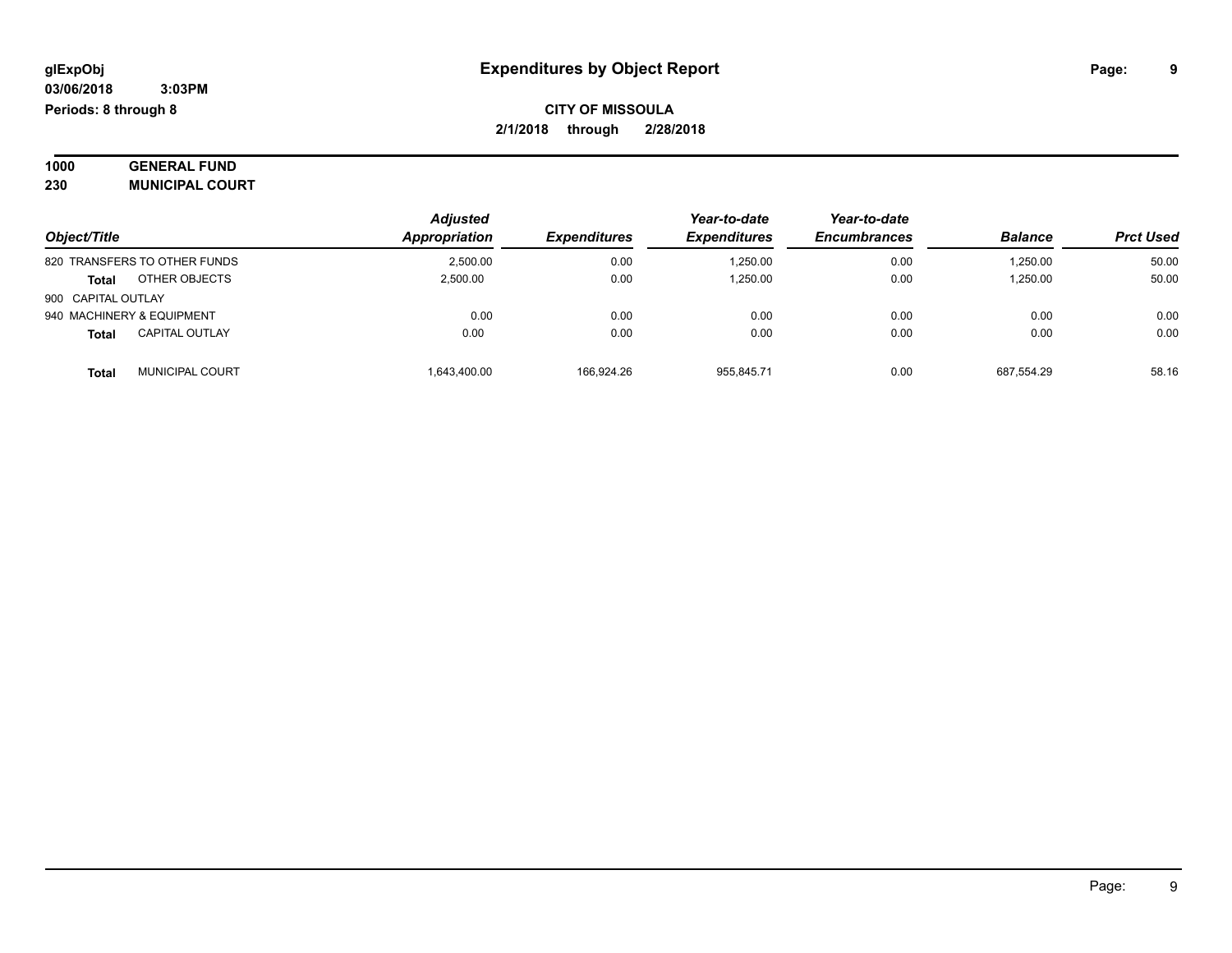**1000 GENERAL FUND 240 FINANCE**

|                          |                                           | <b>Adjusted</b> |                     | Year-to-date        | Year-to-date        |                |                  |
|--------------------------|-------------------------------------------|-----------------|---------------------|---------------------|---------------------|----------------|------------------|
| Object/Title             |                                           | Appropriation   | <b>Expenditures</b> | <b>Expenditures</b> | <b>Encumbrances</b> | <b>Balance</b> | <b>Prct Used</b> |
| 100 PERSONAL SERVICES    |                                           |                 |                     |                     |                     |                |                  |
| 110 SALARIES AND WAGES   |                                           | 735,554.00      | 49,008.22           | 443,970.37          | 0.00                | 291,583.63     | 60.36            |
| 120 OVERTIME             |                                           | 1,000.00        | 0.00                | 0.00                | 0.00                | 1,000.00       | 0.00             |
|                          | 140 EMPLOYER CONTRIBUTIONS                | 282,873.00      | 19,405.22           | 178,940.82          | 0.00                | 103,932.18     | 63.26            |
|                          | <b>141 STATE RETIREMENT CONTRIBUTIONS</b> | 741.00          | 0.00                | 494.80              | 0.00                | 246.20         | 66.77            |
| Total                    | PERSONAL SERVICES                         | 1,020,168.00    | 68,413.44           | 623,405.99          | 0.00                | 396,762.01     | 61.11            |
| 200 SUPPLIES             |                                           |                 |                     |                     |                     |                |                  |
| 210 OFFICE SUPPLIES      |                                           | 5,765.00        | 429.52              | 2,309.22            | 0.00                | 3,455.78       | 40.06            |
| 220 OPERATING SUPPLIES   |                                           | 3,043.00        | 694.24              | 1,999.17            | 0.00                | 1,043.83       | 65.70            |
| 230 REPAIR/MAINTENANCE   |                                           | 50.00           | 0.00                | 0.00                | 0.00                | 50.00          | 0.00             |
| 231 GASOLINE             |                                           | 92.00           | 0.00                | 0.00                | 0.00                | 92.00          | 0.00             |
| 240 OTHER SUPPLIES       |                                           | 0.00            | 0.00                | 0.00                | 0.00                | 0.00           | 0.00             |
| Total                    | <b>SUPPLIES</b>                           | 8,950.00        | 1,123.76            | 4,308.39            | 0.00                | 4,641.61       | 48.14            |
| 300 PURCHASED SERVICES   |                                           |                 |                     |                     |                     |                |                  |
| 310 COMMUNICATIONS       |                                           | 43,893.00       | 0.00                | 39,210.33           | 0.00                | 4,682.67       | 89.33            |
|                          | 320 PRINTING & DUPLICATING                | 5,480.00        | 65.99               | 2,074.25            | 0.00                | 3,405.75       | 37.85            |
|                          | 330 PUBLICITY, SUBSCRIPTIONS & DUES       | 3,410.00        | 3,192.00            | 4,012.10            | 0.00                | $-602.10$      | 117.66           |
| 344 TELEPHONE SERVICE    |                                           | 325.00          | 0.00                | 32.66               | 0.00                | 292.34         | 10.05            |
|                          | 350 PROFESSIONAL SERVICES                 | 113,956.00      | 2,094.92            | 163,946.05          | 0.00                | $-49,990.05$   | 143.87           |
| 360 REPAIR & MAINTENANCE |                                           | 66,424.00       | 29,124.57           | 30,498.26           | 0.00                | 35,925.74      | 45.91            |
| 370 TRAVEL               |                                           | 8,245.00        | 0.00                | 750.22              | 0.00                | 7,494.78       | 9.10             |
| 380 TRAINING             |                                           | 7,330.00        | 270.00              | 470.75              | 0.00                | 6,859.25       | 6.42             |
|                          | 390 OTHER PURCHASED SERVICES              | 0.00            | 0.00                | 0.00                | 0.00                | 0.00           | 0.00             |
| <b>Total</b>             | PURCHASED SERVICES                        | 249,063.00      | 34,747.48           | 240,994.62          | 0.00                | 8,068.38       | 96.76            |
| 500 FIXED CHARGES        |                                           |                 |                     |                     |                     |                |                  |
| 500 FIXED CHARGES        |                                           | 500.00          | 0.00                | 0.00                | 0.00                | 500.00         | 0.00             |
| <b>Total</b>             | <b>FIXED CHARGES</b>                      | 500.00          | 0.00                | 0.00                | 0.00                | 500.00         | 0.00             |
| 900 CAPITAL OUTLAY       |                                           |                 |                     |                     |                     |                |                  |
|                          | 940 MACHINERY & EQUIPMENT                 | 0.00            | 0.00                | 0.00                | 0.00                | 0.00           | 0.00             |
| <b>Total</b>             | <b>CAPITAL OUTLAY</b>                     | 0.00            | 0.00                | 0.00                | 0.00                | 0.00           | 0.00             |
| <b>Total</b>             | <b>FINANCE</b>                            | 1,278,681.00    | 104,284.68          | 868,709.00          | 0.00                | 409,972.00     | 67.94            |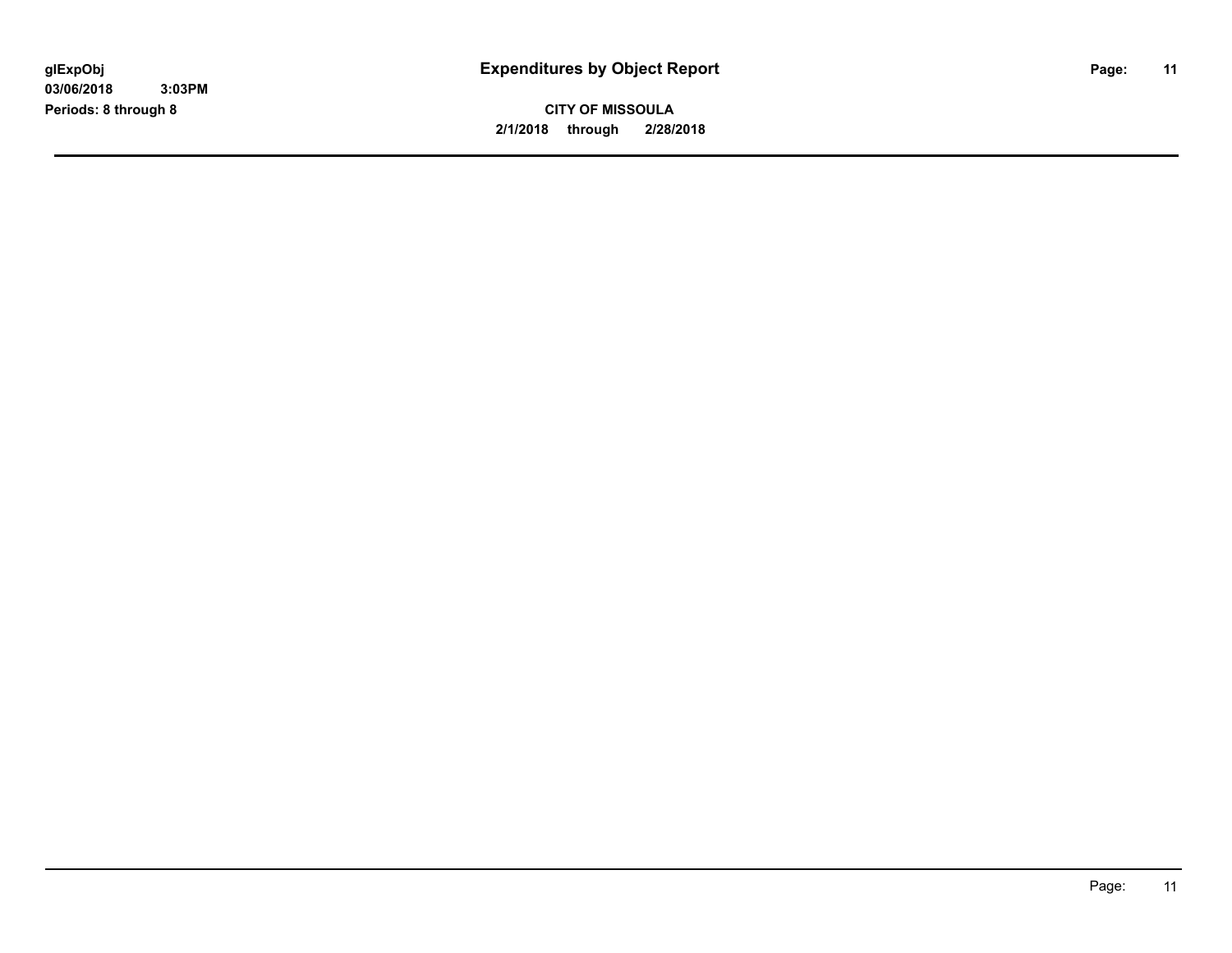# **1000 GENERAL FUND**

**245 CENTRAL SERVICES**

|                                                   | <b>Adjusted</b> |                     | Year-to-date        | Year-to-date        |                |                  |
|---------------------------------------------------|-----------------|---------------------|---------------------|---------------------|----------------|------------------|
| Object/Title                                      | Appropriation   | <b>Expenditures</b> | <b>Expenditures</b> | <b>Encumbrances</b> | <b>Balance</b> | <b>Prct Used</b> |
| 100 PERSONAL SERVICES                             |                 |                     |                     |                     |                |                  |
| 110 SALARIES AND WAGES                            | 181,276.00      | 13,887.05           | 114,535.00          | 0.00                | 66,741.00      | 63.18            |
| 140 EMPLOYER CONTRIBUTIONS                        | 58,169.00       | 4,539.82            | 38,546.27           | 0.00                | 19,622.73      | 66.27            |
| <b>141 STATE RETIREMENT CONTRIBUTIONS</b>         | 181.00          | 0.00                | 124.29              | 0.00                | 56.71          | 68.67            |
| PERSONAL SERVICES<br><b>Total</b>                 | 239,626.00      | 18,426.87           | 153,205.56          | 0.00                | 86,420.44      | 63.94            |
| 200 SUPPLIES                                      |                 |                     |                     |                     |                |                  |
| 210 OFFICE SUPPLIES                               | 1,000.00        | 0.00                | 0.00                | 0.00                | 1,000.00       | 0.00             |
| 220 OPERATING SUPPLIES                            | 700.00          | 0.00                | 171.73              | 0.00                | 528.27         | 24.53            |
| 231 GASOLINE                                      | 350.00          | 0.00                | 0.00                | 0.00                | 350.00         | 0.00             |
| <b>SUPPLIES</b><br><b>Total</b>                   | 2,050.00        | 0.00                | 171.73              | 0.00                | 1,878.27       | 8.38             |
| 300 PURCHASED SERVICES                            |                 |                     |                     |                     |                |                  |
| 310 COMMUNICATIONS                                | 300.00          | 0.00                | 0.00                | 0.00                | 300.00         | 0.00             |
| 320 PRINTING & DUPLICATING                        | 450.00          | 73.60               | 254.29              | 0.00                | 195.71         | 56.51            |
| 330 PUBLICITY, SUBSCRIPTIONS & DUES               | 400.00          | 0.00                | 1,320.00            | 0.00                | $-920.00$      | 330.00           |
| 344 TELEPHONE SERVICE                             | 700.00          | 0.00                | 31.55               | 0.00                | 668.45         | 4.51             |
| 350 PROFESSIONAL SERVICES                         | 51,500.00       | 0.00                | 11,500.00           | 0.00                | 40,000.00      | 22.33            |
| 370 TRAVEL                                        | 2,000.00        | 0.00                | 1,021.97            | 0.00                | 978.03         | 51.10            |
| 380 TRAINING                                      | 3,000.00        | 0.00                | 280.00              | 0.00                | 2,720.00       | 9.33             |
| 390 OTHER PURCHASED SERVICES                      | 0.00            | 0.00                | 0.00                | 0.00                | 0.00           | 0.00             |
| PURCHASED SERVICES<br><b>Total</b>                | 58,350.00       | 73.60               | 14,407.81           | 0.00                | 43,942.19      | 24.69            |
| 500 FIXED CHARGES                                 |                 |                     |                     |                     |                |                  |
| 550 MERCHANT SERVICE FEES                         | 0.00            | 0.00                | 0.00                | 0.00                | 0.00           | 0.00             |
| <b>FIXED CHARGES</b><br><b>Total</b>              | 0.00            | 0.00                | 0.00                | 0.00                | 0.00           | 0.00             |
| 700 GRANTS & CONTRIBUTIONS                        |                 |                     |                     |                     |                |                  |
| 700 GRANTS & CONTRIBUTIONS                        | 0.00            | 0.00                | 0.00                | 0.00                | 0.00           | 0.00             |
| <b>GRANTS &amp; CONTRIBUTIONS</b><br><b>Total</b> | 0.00            | 0.00                | 0.00                | 0.00                | 0.00           | 0.00             |
| <b>CENTRAL SERVICES</b><br><b>Total</b>           | 300.026.00      | 18,500.47           | 167.785.10          | 0.00                | 132,240.90     | 55.92            |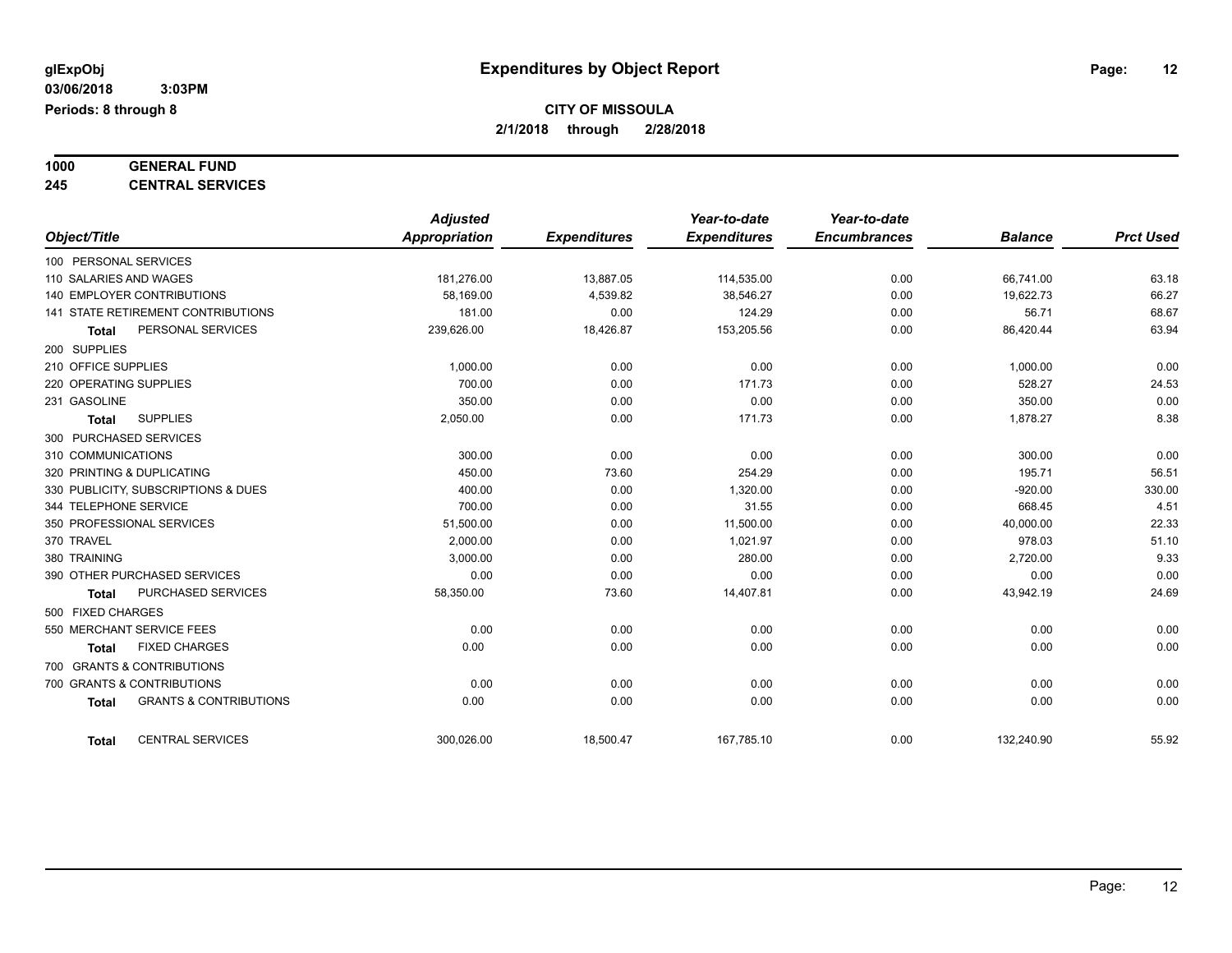#### **1000 GENERAL FUND 246 FACILITY MAINTENANCE DEPARTMENT**

|                                                   | <b>Adjusted</b>      |                     | Year-to-date        | Year-to-date        |                |                  |
|---------------------------------------------------|----------------------|---------------------|---------------------|---------------------|----------------|------------------|
| Object/Title                                      | <b>Appropriation</b> | <b>Expenditures</b> | <b>Expenditures</b> | <b>Encumbrances</b> | <b>Balance</b> | <b>Prct Used</b> |
| 100 PERSONAL SERVICES                             |                      |                     |                     |                     |                |                  |
| 110 SALARIES AND WAGES                            | 107,836.00           | 8,619.86            | 26,901.32           | 0.00                | 80,934.68      | 24.95            |
| 120 OVERTIME                                      | 0.00                 | 0.00                | 105.58              | 0.00                | $-105.58$      | 0.00             |
| 130 OTHER                                         | 9,230.00             | 0.00                | 0.00                | 0.00                | 9,230.00       | 0.00             |
| <b>140 EMPLOYER CONTRIBUTIONS</b>                 | 46,543.00            | 3,651.77            | 14,525.33           | 0.00                | 32,017.67      | 31.21            |
| 141 STATE RETIREMENT CONTRIBUTIONS                | 0.00                 | 0.00                | 18.13               | 0.00                | $-18.13$       | 0.00             |
| <b>150 STATE RETIREMENT</b>                       | 119.00               | 0.00                | 0.00                | 0.00                | 119.00         | 0.00             |
| PERSONAL SERVICES<br>Total                        | 163,728.00           | 12,271.63           | 41,550.36           | 0.00                | 122, 177.64    | 25.38            |
| 200 SUPPLIES                                      |                      |                     |                     |                     |                |                  |
| 220 OPERATING SUPPLIES                            | 7,142.00             | 145.82              | 1,108.38            | 0.00                | 6,033.62       | 15.52            |
| 230 REPAIR/MAINTENANCE                            | 3.863.00             | 807.03              | 3,021.53            | 0.00                | 841.47         | 78.22            |
| 231 GASOLINE                                      | 170.00               | 240.31              | 1,721.36            | 0.00                | $-1,551.36$    | 1,012.56         |
| 240 OTHER SUPPLIES                                | 8,410.00             | 82.23               | 572.84              | 0.00                | 7.837.16       | 6.81             |
| <b>SUPPLIES</b><br><b>Total</b>                   | 19,585.00            | 1,275.39            | 6,424.11            | 0.00                | 13,160.89      | 32.80            |
| 300 PURCHASED SERVICES                            |                      |                     |                     |                     |                |                  |
| 330 PUBLICITY, SUBSCRIPTIONS & DUES               | 0.00                 | 0.00                | 248.74              | 0.00                | $-248.74$      | 0.00             |
| 340 SEWER                                         | 2.873.00             | 0.00                | 1.997.96            | 0.00                | 875.04         | 69.54            |
| 341 ELECTRICITY & NATURAL GAS                     | 239,166.00           | 18,449.78           | 110,437.29          | 0.00                | 128,728.71     | 46.18            |
| 342 STORM WATER                                   | 0.00                 | 0.00                | 0.00                | 0.00                | 0.00           | 0.00             |
| 343 WATER CHARGES                                 | 12,356.00            | 433.80              | 3,959.31            | 0.00                | 8,396.69       | 32.04            |
| 344 TELEPHONE SERVICE                             | 1,295.00             | 119.67              | 501.20              | 0.00                | 793.80         | 38.70            |
| 345 GARBAGE                                       | 14,901.00            | 461.53              | 6,228.74            | 0.00                | 8,672.26       | 41.80            |
| 350 PROFESSIONAL SERVICES                         | 2,720.00             | 155.00              | 438.00              | 0.00                | 2,282.00       | 16.10            |
| 360 REPAIR & MAINTENANCE                          | 184,678.00           | 24,531.99           | 128,277.10          | 0.00                | 56,400.90      | 69.46            |
| 370 TRAVEL                                        | 150.00               | 0.00                | 0.00                | 0.00                | 150.00         | 0.00             |
| 380 TRAINING                                      | 0.00                 | 0.00                | 0.00                | 0.00                | 0.00           | 0.00             |
| PURCHASED SERVICES<br>Total                       | 458,139.00           | 44, 151. 77         | 252,088.34          | 0.00                | 206,050.66     | 55.02            |
| 700 GRANTS & CONTRIBUTIONS                        |                      |                     |                     |                     |                |                  |
| 700 GRANTS & CONTRIBUTIONS                        | 45,862.00            | 6,362.24            | 30,681.52           | 0.00                | 15,180.48      | 66.90            |
| <b>GRANTS &amp; CONTRIBUTIONS</b><br><b>Total</b> | 45,862.00            | 6,362.24            | 30,681.52           | 0.00                | 15,180.48      | 66.90            |
| FACILITY MAINTENANCE DEPARTMENT<br>Total          | 687,314.00           | 64,061.03           | 330,744.33          | 0.00                | 356,569.67     | 48.12            |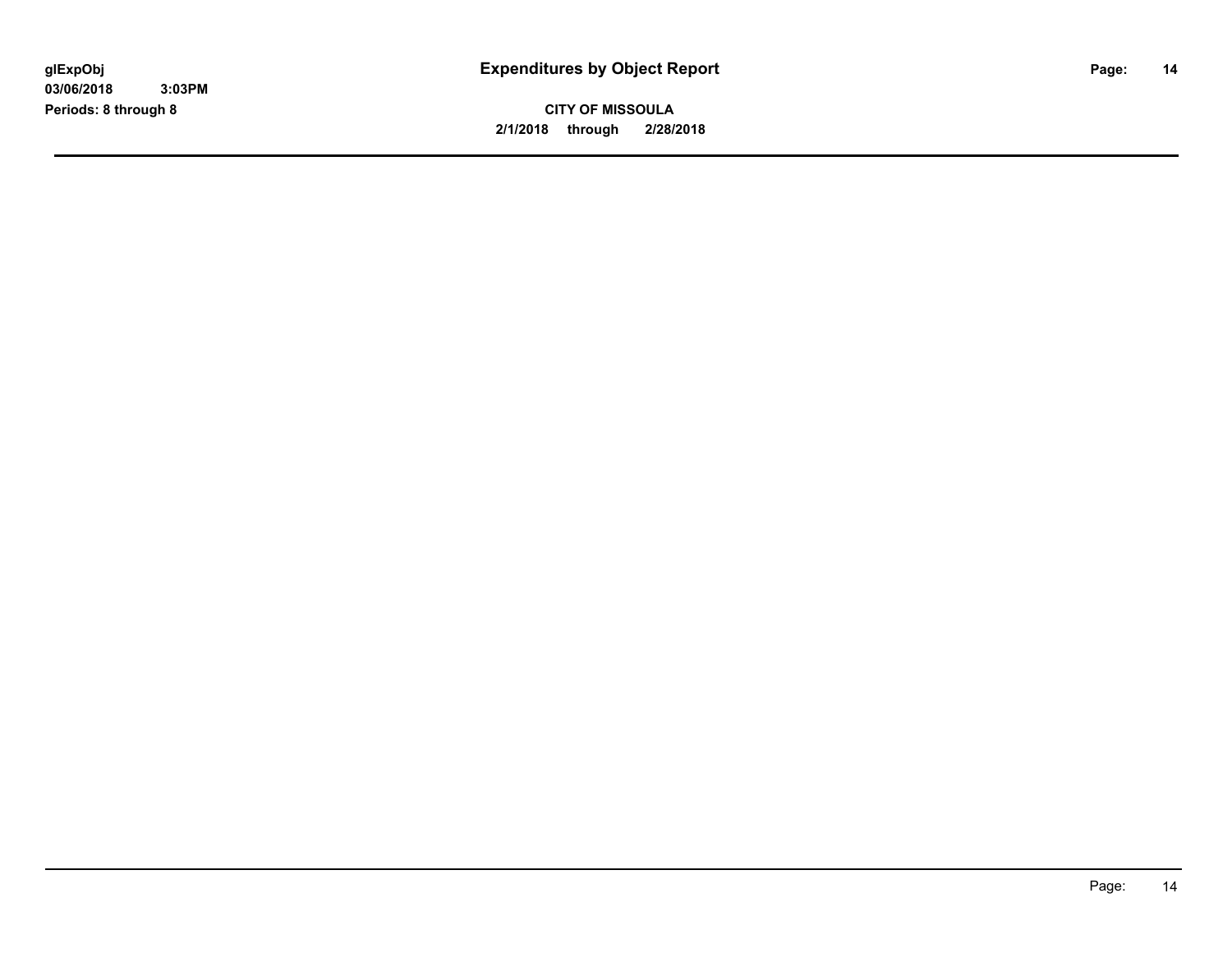# **1000 GENERAL FUND**

**250 DEVELOPMENT SERVICES**

|                                            | <b>Adjusted</b>      |                     | Year-to-date        | Year-to-date        |                |                  |
|--------------------------------------------|----------------------|---------------------|---------------------|---------------------|----------------|------------------|
| Object/Title                               | <b>Appropriation</b> | <b>Expenditures</b> | <b>Expenditures</b> | <b>Encumbrances</b> | <b>Balance</b> | <b>Prct Used</b> |
| 100 PERSONAL SERVICES                      |                      |                     |                     |                     |                |                  |
| 110 SALARIES AND WAGES                     | 1,386,269.00         | 128,534.90          | 934,224.40          | 0.00                | 452,044.60     | 67.39            |
| 120 OVERTIME                               | 4,276.00             | 0.00                | 0.00                | 0.00                | 4,276.00       | 0.00             |
| 130 OTHER                                  | 0.00                 | 0.00                | 0.00                | 0.00                | 0.00           | 0.00             |
| 140 EMPLOYER CONTRIBUTIONS                 | 491,224.00           | 48,047.19           | 356,201.22          | 0.00                | 135,022.78     | 72.51            |
| 141 STATE RETIREMENT CONTRIBUTIONS         | 1,290.00             | 0.00                | 1,023.45            | 0.00                | 266.55         | 79.34            |
| PERSONAL SERVICES<br>Total                 | 1,883,059.00         | 176,582.09          | 1,291,449.07        | 0.00                | 591,609.93     | 68.58            |
| 200 SUPPLIES                               |                      |                     |                     |                     |                |                  |
| 210 OFFICE SUPPLIES                        | 20,524.00            | 551.98              | 11,690.16           | 0.00                | 8,833.84       | 56.96            |
| 220 OPERATING SUPPLIES                     | 2,756.00             | 0.00                | 1,391.29            | 0.00                | 1,364.71       | 50.48            |
| 230 REPAIR/MAINTENANCE                     | 3,850.00             | 0.00                | 2,130.89            | 0.00                | 1,719.11       | 55.35            |
| 231 GASOLINE                               | 12,899.00            | 568.79              | 4,409.12            | 0.00                | 8,489.88       | 34.18            |
| 240 OTHER SUPPLIES                         | 1,155.00             | 0.00                | 520.59              | 0.00                | 634.41         | 45.07            |
| <b>SUPPLIES</b><br><b>Total</b>            | 41,184.00            | 1,120.77            | 20,142.05           | 0.00                | 21,041.95      | 48.91            |
| 300 PURCHASED SERVICES                     |                      |                     |                     |                     |                |                  |
| 310 COMMUNICATIONS                         | 11,853.00            | 17.99               | 2,441.46            | 0.00                | 9,411.54       | 20.60            |
| 320 PRINTING & DUPLICATING                 | 8,459.00             | 341.58              | 1,514.05            | 0.00                | 6,944.95       | 17.90            |
| 330 PUBLICITY, SUBSCRIPTIONS & DUES        | 11,505.00            | 1,528.92            | 4,348.74            | 0.00                | 7,156.26       | 37.80            |
| 344 TELEPHONE SERVICE                      | 15,535.00            | 1,962.30            | 6,717.22            | 0.00                | 8,817.78       | 43.24            |
| 350 PROFESSIONAL SERVICES                  | 223,866.00           | 406.00              | 65,163.00           | 0.00                | 158,703.00     | 29.11            |
| 360 REPAIR & MAINTENANCE                   | 25,359.00            | 136.82              | 28,437.60           | 0.00                | $-3,078.60$    | 112.14           |
| 370 TRAVEL                                 | 14,723.00            | 0.00                | 1,674.33            | 0.00                | 13,048.67      | 11.37            |
| 380 TRAINING                               | 14,439.00            | 830.00              | 3,130.24            | 0.00                | 11,308.76      | 21.68            |
| 390 OTHER PURCHASED SERVICES               | 950.00               | 0.00                | 3,064.37            | 0.00                | $-2,114.37$    | 322.57           |
| PURCHASED SERVICES<br><b>Total</b>         | 326,689.00           | 5,223.61            | 116,491.01          | 0.00                | 210,197.99     | 35.66            |
| 500 FIXED CHARGES                          |                      |                     |                     |                     |                |                  |
| 550 MERCHANT SERVICE FEES                  | 0.00                 | 0.00                | 0.00                | 0.00                | 0.00           | 0.00             |
| <b>FIXED CHARGES</b><br><b>Total</b>       | 0.00                 | 0.00                | 0.00                | 0.00                | 0.00           | 0.00             |
| 700 GRANTS & CONTRIBUTIONS                 |                      |                     |                     |                     |                |                  |
| 700 GRANTS & CONTRIBUTIONS                 | 110,780.00           | 0.00                | 110,780.00          | 0.00                | 0.00           | 100.00           |
| <b>GRANTS &amp; CONTRIBUTIONS</b><br>Total | 110,780.00           | 0.00                | 110,780.00          | 0.00                | 0.00           | 100.00           |
| 800 OTHER OBJECTS                          |                      |                     |                     |                     |                |                  |
| 820 TRANSFERS TO OTHER FUNDS               | 213,975.00           | 0.00                | 111,937.50          | 0.00                | 102,037.50     | 52.31            |
|                                            |                      |                     |                     |                     |                |                  |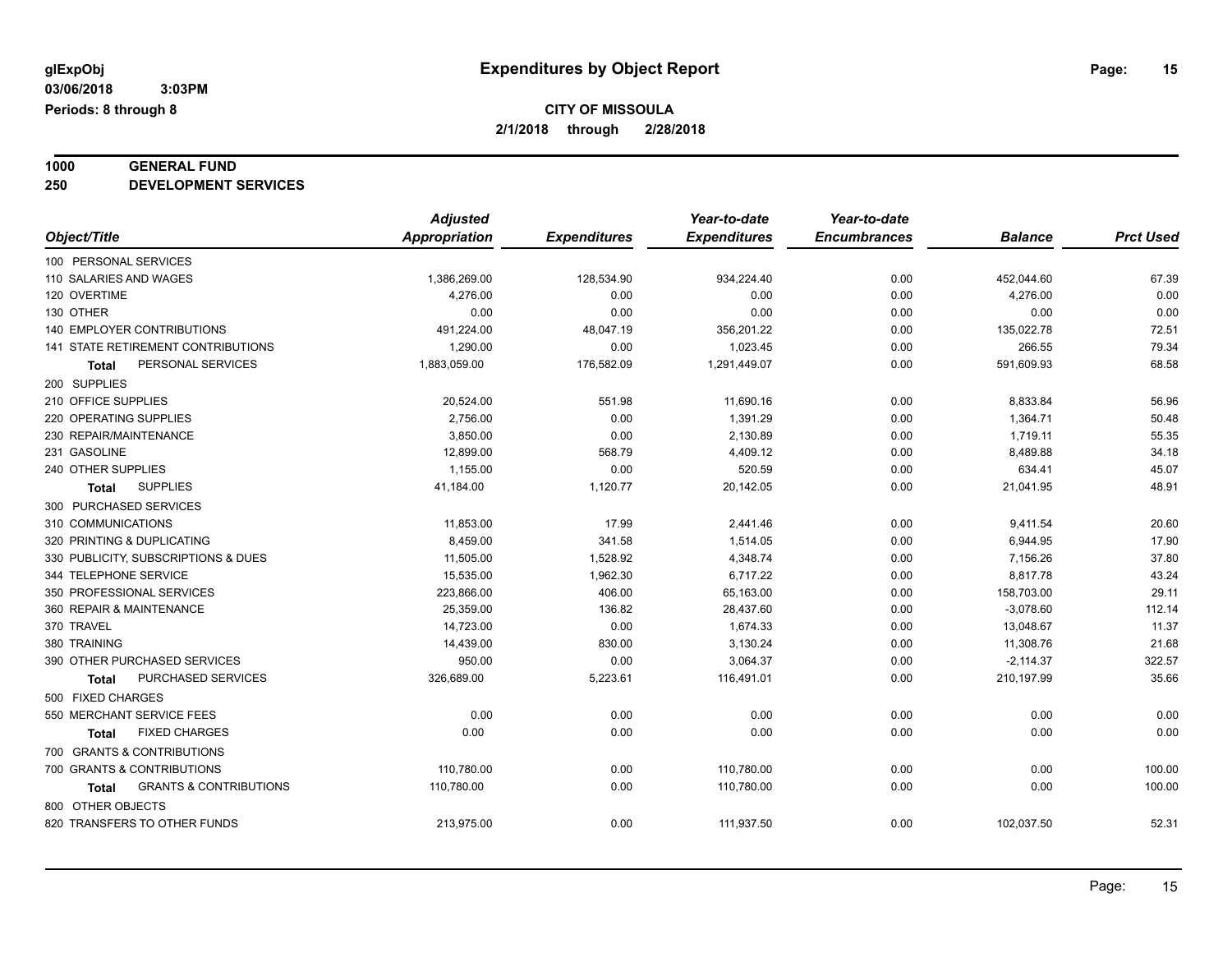#### **1000 GENERAL FUND 250 DEVELOPMENT SERVICES**

| Object/Title              |                       | <b>Adjusted</b> |                     | Year-to-date<br><b>Expenditures</b> | Year-to-date<br><b>Encumbrances</b> | <b>Balance</b> | <b>Prct Used</b> |
|---------------------------|-----------------------|-----------------|---------------------|-------------------------------------|-------------------------------------|----------------|------------------|
|                           |                       | Appropriation   | <b>Expenditures</b> |                                     |                                     |                |                  |
| <b>Total</b>              | OTHER OBJECTS         | 213.975.00      | 0.00                | 111.937.50                          | 0.00                                | 102.037.50     | 52.31            |
| 900 CAPITAL OUTLAY        |                       |                 |                     |                                     |                                     |                |                  |
| 940 MACHINERY & EQUIPMENT |                       | 0.00            | 0.00                | 0.00                                | 0.00                                | 0.00           | 0.00             |
| <b>Total</b>              | <b>CAPITAL OUTLAY</b> | 0.00            | 0.00                | 0.00                                | 0.00                                | 0.00           | 0.00             |
| <b>Total</b>              | DEVELOPMENT SERVICES  | 2,575,687.00    | 182,926.47          | 1,650,799.63                        | 0.00                                | 924,887.37     | 64.09            |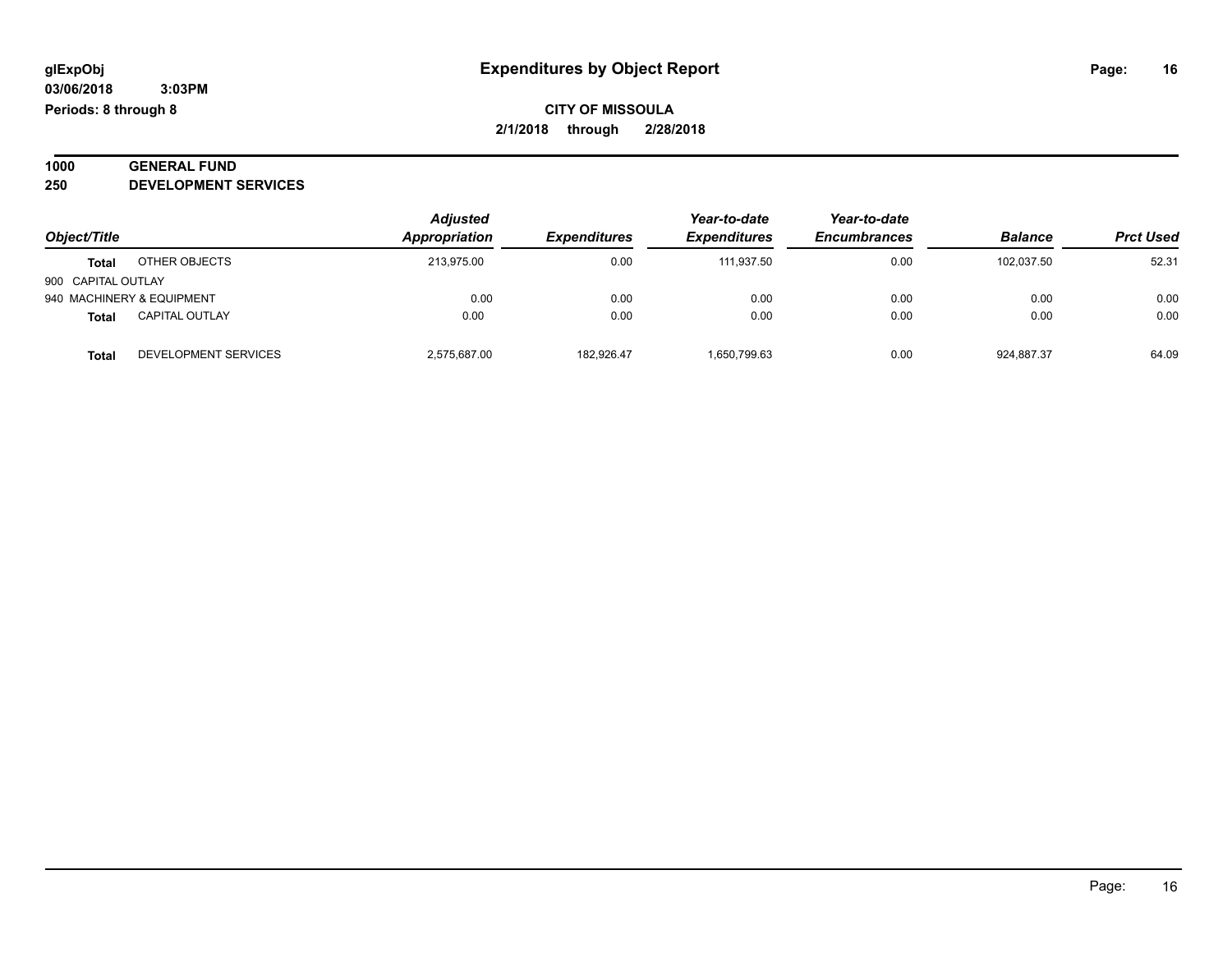**1000 GENERAL FUND 255 HOUSING & COMMUNITY DEVELOPMENT**

|                                                   | <b>Adjusted</b>      |                     | Year-to-date        | Year-to-date        |                |                  |
|---------------------------------------------------|----------------------|---------------------|---------------------|---------------------|----------------|------------------|
| Object/Title                                      | <b>Appropriation</b> | <b>Expenditures</b> | <b>Expenditures</b> | <b>Encumbrances</b> | <b>Balance</b> | <b>Prct Used</b> |
| 100 PERSONAL SERVICES                             |                      |                     |                     |                     |                |                  |
| 110 SALARIES AND WAGES                            | 263,853.00           | 20,613.09           | 147,106.10          | 0.00                | 116,746.90     | 55.75            |
| 120 OVERTIME                                      | 0.00                 | 0.00                | 0.00                | 0.00                | 0.00           | 0.00             |
| 140 EMPLOYER CONTRIBUTIONS                        | 89,699.00            | 7,556.22            | 50,194.85           | 0.00                | 39,504.15      | 55.96            |
| 141 STATE RETIREMENT CONTRIBUTIONS                | 264.00               | 0.00                | 123.04              | 0.00                | 140.96         | 46.61            |
| PERSONAL SERVICES<br>Total                        | 353,816.00           | 28,169.31           | 197,423.99          | 0.00                | 156,392.01     | 55.80            |
| 200 SUPPLIES                                      |                      |                     |                     |                     |                |                  |
| 210 OFFICE SUPPLIES                               | 16,237.00            | 0.00                | 11,561.53           | 0.00                | 4,675.47       | 71.20            |
| 220 OPERATING SUPPLIES                            | 200.00               | 27.75               | 88.59               | 0.00                | 111.41         | 44.30            |
| 230 REPAIR/MAINTENANCE                            | 0.00                 | 0.00                | 0.00                | 0.00                | 0.00           | 0.00             |
| 231 GASOLINE                                      | 0.00                 | 0.00                | 0.00                | 0.00                | 0.00           | 0.00             |
| 240 OTHER SUPPLIES                                | 0.00                 | 0.00                | 0.00                | 0.00                | 0.00           | 0.00             |
| <b>SUPPLIES</b><br>Total                          | 16,437.00            | 27.75               | 11,650.12           | 0.00                | 4,786.88       | 70.88            |
| 300 PURCHASED SERVICES                            |                      |                     |                     |                     |                |                  |
| 310 COMMUNICATIONS                                | 320.00               | 0.00                | 29.04               | 0.00                | 290.96         | 9.08             |
| 320 PRINTING & DUPLICATING                        | 4,535.00             | 890.32              | 1,365.85            | 0.00                | 3,169.15       | 30.12            |
| 330 PUBLICITY, SUBSCRIPTIONS & DUES               | 1,700.00             | 90.00               | 333.92              | 0.00                | 1,366.08       | 19.64            |
| 344 TELEPHONE SERVICE                             | 2,150.00             | 0.00                | 225.20              | 0.00                | 1,924.80       | 10.47            |
| 350 PROFESSIONAL SERVICES                         | 14,075.00            | 0.00                | 8,491.00            | 0.00                | 5,584.00       | 60.33            |
| 360 REPAIR & MAINTENANCE                          | 2,350.00             | 0.00                | 971.25              | 0.00                | 1,378.75       | 41.33            |
| 370 TRAVEL                                        | 8.077.00             | 0.00                | 1,219.33            | 0.00                | 6,857.67       | 15.10            |
| 380 TRAINING                                      | 2,500.00             | 0.00                | 1,435.00            | 0.00                | 1,065.00       | 57.40            |
| 390 OTHER PURCHASED SERVICES                      | 2,822.00             | 287.15              | 4,907.15            | 0.00                | $-2,085.15$    | 173.89           |
| PURCHASED SERVICES<br>Total                       | 38,529.00            | 1,267.47            | 18,977.74           | 0.00                | 19,551.26      | 49.26            |
| 500 FIXED CHARGES                                 |                      |                     |                     |                     |                |                  |
| 500 FIXED CHARGES                                 | 0.00                 | 2,475.00            | 31,650.00           | 0.00                | $-31,650.00$   | 0.00             |
| <b>530 RENT</b>                                   | 46,000.00            | 0.00                | 0.00                | 0.00                | 46,000.00      | 0.00             |
| <b>FIXED CHARGES</b><br>Total                     | 46,000.00            | 2,475.00            | 31,650.00           | 0.00                | 14,350.00      | 68.80            |
| 700 GRANTS & CONTRIBUTIONS                        |                      |                     |                     |                     |                |                  |
| 700 GRANTS & CONTRIBUTIONS                        | 305,532.00           | 6,000.00            | 228,000.00          | 0.00                | 77,532.00      | 74.62            |
| <b>GRANTS &amp; CONTRIBUTIONS</b><br><b>Total</b> | 305,532.00           | 6,000.00            | 228,000.00          | 0.00                | 77,532.00      | 74.62            |
| 900 CAPITAL OUTLAY                                |                      |                     |                     |                     |                |                  |
| 940 MACHINERY & EQUIPMENT                         | 4,000.00             | 172.49              | 172.49              | 0.00                | 3,827.51       | 4.31             |
|                                                   |                      |                     |                     |                     |                |                  |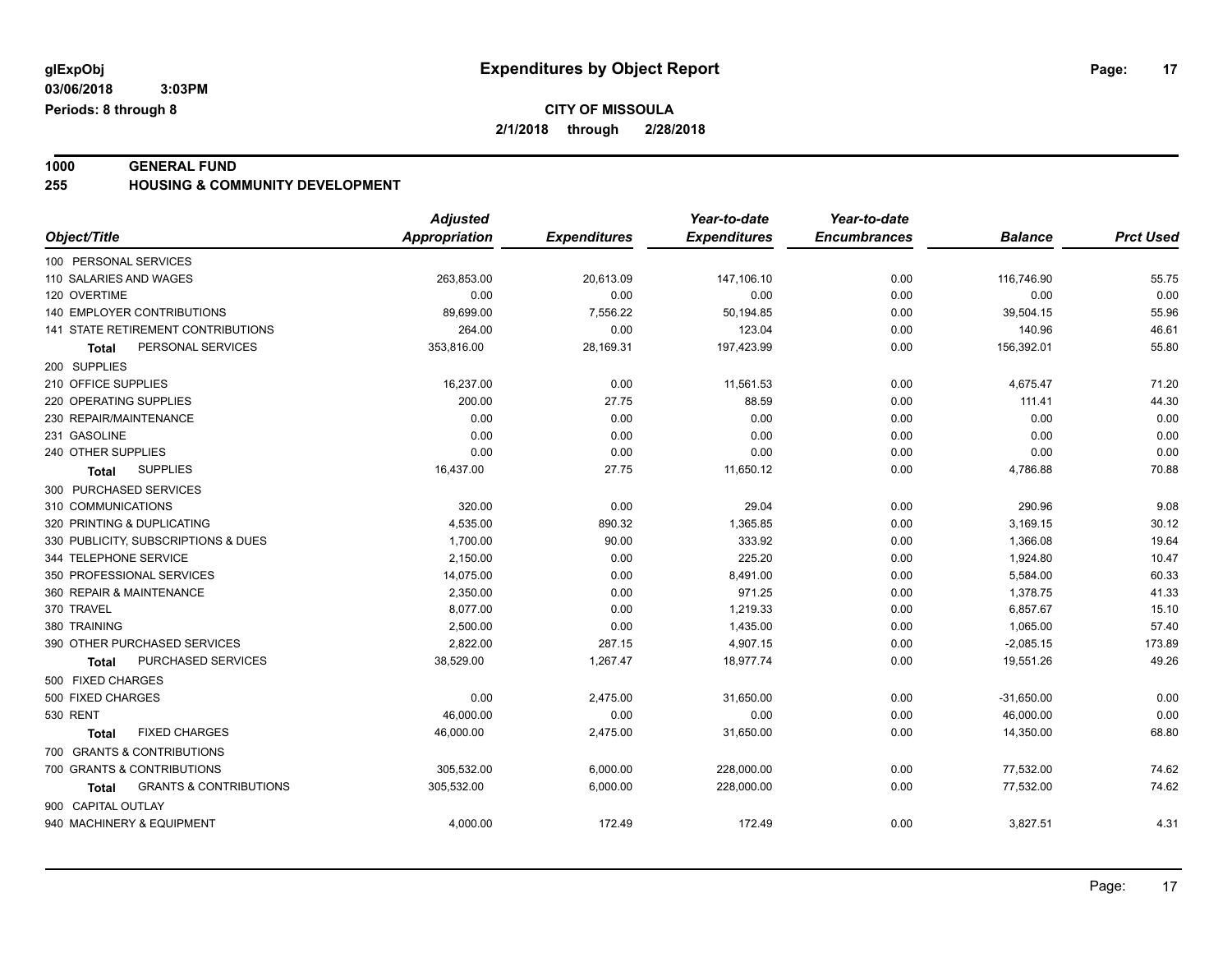**03/06/2018 3:03PM Periods: 8 through 8**

**CITY OF MISSOULA 2/1/2018 through 2/28/2018**

### **1000 GENERAL FUND**

**255 HOUSING & COMMUNITY DEVELOPMENT**

|              |                                | <b>Adjusted</b> |                            | Year-to-date<br><b>Expenditures</b> | Year-to-date<br><b>Encumbrances</b> | <b>Balance</b> | <b>Prct Used</b> |
|--------------|--------------------------------|-----------------|----------------------------|-------------------------------------|-------------------------------------|----------------|------------------|
| Object/Title |                                | Appropriation   | <i><b>Expenditures</b></i> |                                     |                                     |                |                  |
| <b>Total</b> | <b>CAPITAL OUTLAY</b>          | 4.000.00        | 172.49                     | 172.49                              | 0.00                                | 3.827.51       | 4.31             |
| <b>Total</b> | HOUSING & COMMUNITY DEVELOPMEN | 764,314.00      | 38.112.02                  | 487,874.34                          | 0.00                                | 276,439.66     | 63.83            |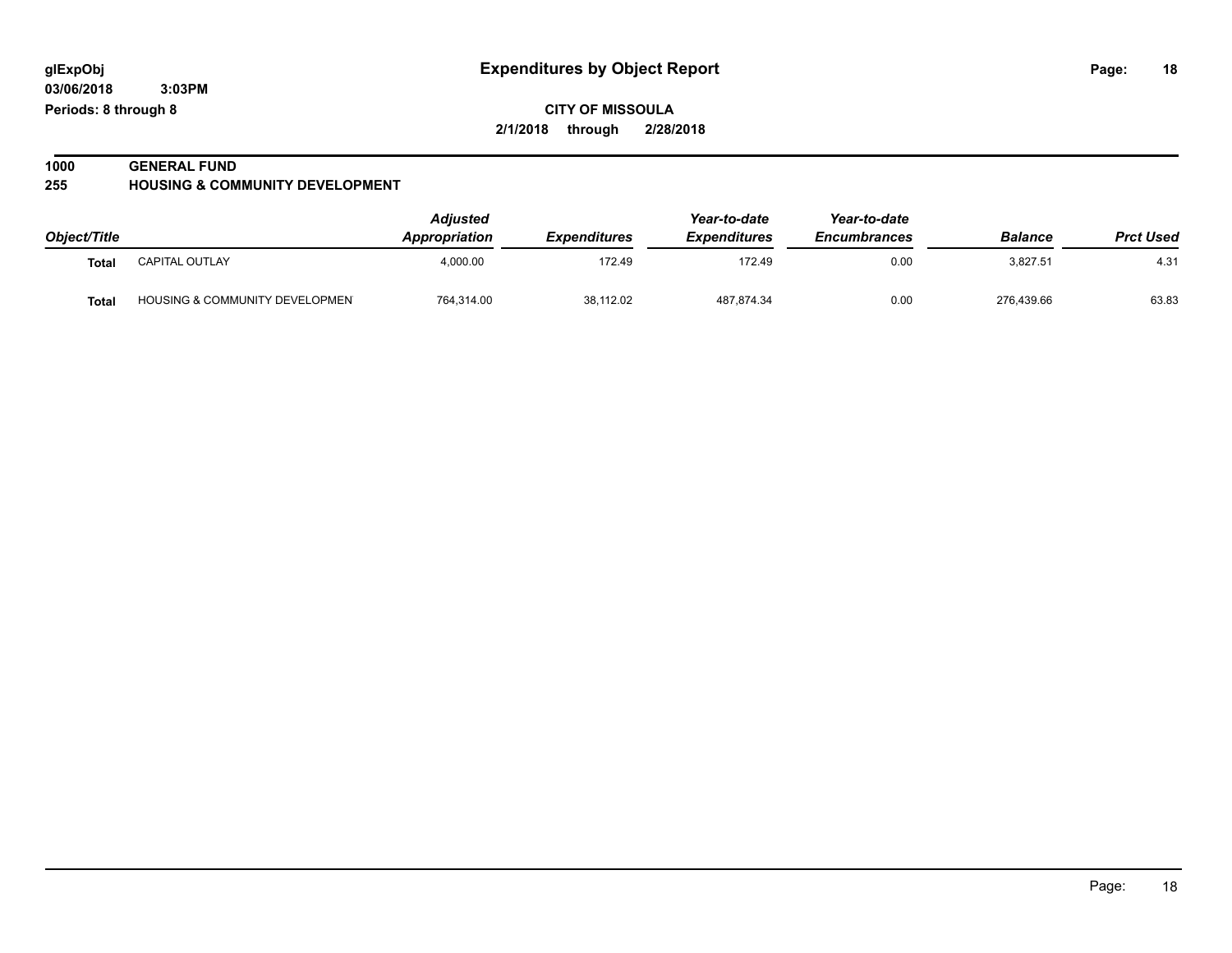**1000 GENERAL FUND 270 CITY ATTORNEY**

|                                            | <b>Adjusted</b>      |                     | Year-to-date        | Year-to-date        |                |                  |
|--------------------------------------------|----------------------|---------------------|---------------------|---------------------|----------------|------------------|
| Object/Title                               | <b>Appropriation</b> | <b>Expenditures</b> | <b>Expenditures</b> | <b>Encumbrances</b> | <b>Balance</b> | <b>Prct Used</b> |
| 100 PERSONAL SERVICES                      |                      |                     |                     |                     |                |                  |
| 110 SALARIES AND WAGES                     | 1,043,559.00         | 79,892.43           | 649,145.24          | 0.00                | 394,413.76     | 62.20            |
| 120 OVERTIME                               | 5,000.00             | 555.32              | 3,608.69            | 0.00                | 1,391.31       | 72.17            |
| 140 EMPLOYER CONTRIBUTIONS                 | 353,413.00           | 28,055.66           | 234,044.06          | 0.00                | 119,368.94     | 66.22            |
| 141 STATE RETIREMENT CONTRIBUTIONS         | 1,049.00             | 0.00                | 700.67              | 0.00                | 348.33         | 66.79            |
| PERSONAL SERVICES<br>Total                 | 1,403,021.00         | 108,503.41          | 887,498.66          | 0.00                | 515,522.34     | 63.26            |
| 200 SUPPLIES                               |                      |                     |                     |                     |                |                  |
| 210 OFFICE SUPPLIES                        | 6,118.00             | 114.68              | 3,594.57            | 0.00                | 2,523.43       | 58.75            |
| 220 OPERATING SUPPLIES                     | 1,250.00             | 124.83              | 1,165.35            | 0.00                | 84.65          | 93.23            |
| 231 GASOLINE                               | 263.00               | 0.00                | 110.28              | 0.00                | 152.72         | 41.93            |
| <b>SUPPLIES</b><br><b>Total</b>            | 7,631.00             | 239.51              | 4,870.20            | 0.00                | 2,760.80       | 63.82            |
| 300 PURCHASED SERVICES                     |                      |                     |                     |                     |                |                  |
| 310 COMMUNICATIONS                         | 1,350.00             | 0.00                | 741.03              | 0.00                | 608.97         | 54.89            |
| 320 PRINTING & DUPLICATING                 | 550.00               | 578.56              | 718.36              | 0.00                | $-168.36$      | 130.61           |
| 330 PUBLICITY, SUBSCRIPTIONS & DUES        | 13,000.00            | 37.00               | 4,081.92            | 0.00                | 8,918.08       | 31.40            |
| 344 TELEPHONE SERVICE                      | 264.00               | 0.00                | 53.02               | 0.00                | 210.98         | 20.08            |
| 350 PROFESSIONAL SERVICES                  | 3,250.00             | 401.50              | 1,703.70            | 0.00                | 1,546.30       | 52.42            |
| 360 REPAIR & MAINTENANCE                   | 19,930.00            | 161.48              | 19,309.46           | 0.00                | 620.54         | 96.89            |
| 370 TRAVEL                                 | 6,000.00             | 0.00                | 4,880.25            | 0.00                | 1,119.75       | 81.34            |
| 380 TRAINING                               | 9,000.00             | 647.00              | 2,501.00            | 0.00                | 6,499.00       | 27.79            |
| 390 OTHER PURCHASED SERVICES               | 0.00                 | 0.00                | 0.00                | 0.00                | 0.00           | 0.00             |
| <b>PURCHASED SERVICES</b><br><b>Total</b>  | 53,344.00            | 1,825.54            | 33,988.74           | 0.00                | 19,355.26      | 63.72            |
| 500 FIXED CHARGES                          |                      |                     |                     |                     |                |                  |
| 500 FIXED CHARGES                          | 0.00                 | 0.00                | 0.00                | 0.00                | 0.00           | 0.00             |
| <b>FIXED CHARGES</b><br>Total              | 0.00                 | 0.00                | 0.00                | 0.00                | 0.00           | 0.00             |
| 700 GRANTS & CONTRIBUTIONS                 |                      |                     |                     |                     |                |                  |
| 700 GRANTS & CONTRIBUTIONS                 | 167,818.00           | 0.00                | 87,509.00           | 0.00                | 80,309.00      | 52.15            |
| <b>GRANTS &amp; CONTRIBUTIONS</b><br>Total | 167,818.00           | 0.00                | 87,509.00           | 0.00                | 80,309.00      | 52.15            |
| 800 OTHER OBJECTS                          |                      |                     |                     |                     |                |                  |
| 845 CONTINGENCY                            | 0.00                 | 0.00                | 0.00                | 0.00                | 0.00           | 0.00             |
| OTHER OBJECTS<br>Total                     | 0.00                 | 0.00                | 0.00                | 0.00                | 0.00           | 0.00             |
| 900 CAPITAL OUTLAY                         |                      |                     |                     |                     |                |                  |
| 920 BUILDINGS                              | 0.00                 | 0.00                | 0.00                | 0.00                | 0.00           | 0.00             |
|                                            |                      |                     |                     |                     |                |                  |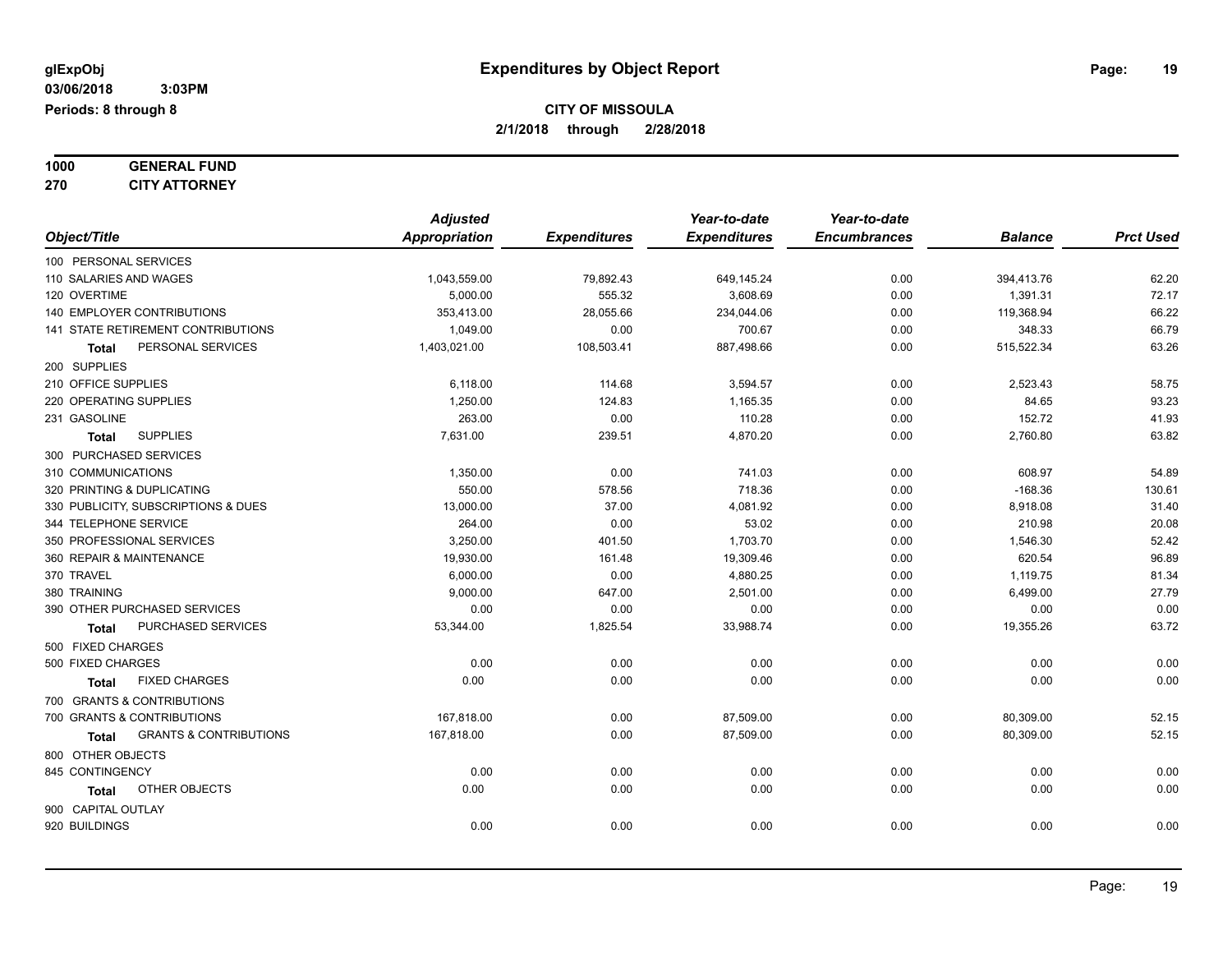**03/06/2018 3:03PM Periods: 8 through 8**

**CITY OF MISSOULA 2/1/2018 through 2/28/2018**

**1000 GENERAL FUND 270 CITY ATTORNEY**

| Object/Title                          | <b>Adjusted</b><br>Appropriation<br><b>Expenditures</b> | Year-to-date<br><b>Expenditures</b> | Year-to-date<br>Encumbrances | <b>Balance</b> | <b>Prct Used</b> |       |
|---------------------------------------|---------------------------------------------------------|-------------------------------------|------------------------------|----------------|------------------|-------|
| 940 MACHINERY & EQUIPMENT             | 4,289.00                                                | 0.00                                | 2,217.79                     | 0.00           | 2,071.21         | 51.71 |
| <b>CAPITAL OUTLAY</b><br><b>Total</b> | 4.289.00                                                | 0.00                                | 2.217.79                     | 0.00           | 2.071.21         | 51.71 |
| <b>CITY ATTORNEY</b><br><b>Total</b>  | 1,636,103.00                                            | 110,568.46                          | 1,016,084.39                 | 0.00           | 620,018.61       | 62.10 |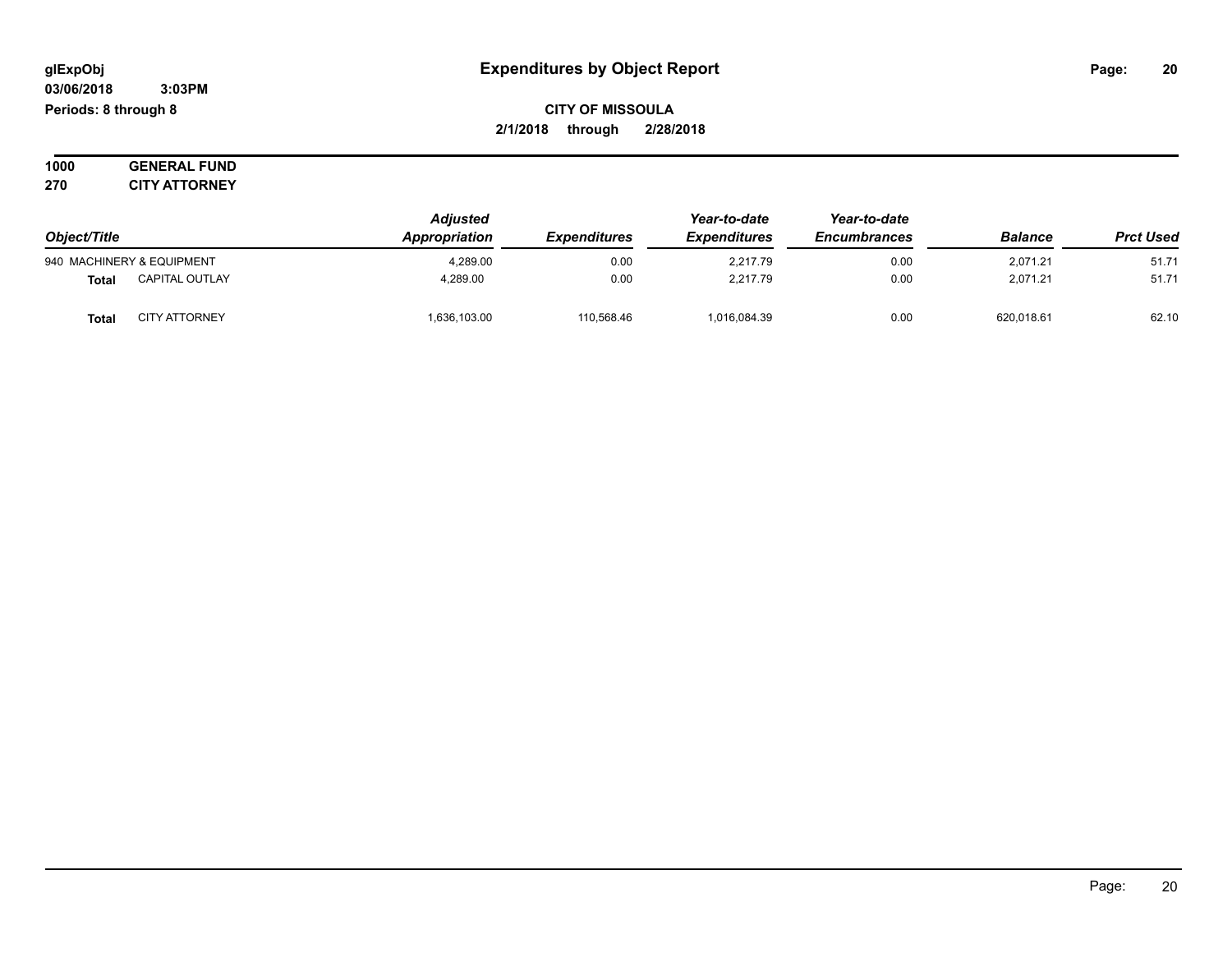### **1000 GENERAL FUND**

**280 PUBLIC WORKS OPERATIONS**

|                                      | <b>Adjusted</b> |                     | Year-to-date        | Year-to-date        |                |                  |
|--------------------------------------|-----------------|---------------------|---------------------|---------------------|----------------|------------------|
| Object/Title                         | Appropriation   | <b>Expenditures</b> | <b>Expenditures</b> | <b>Encumbrances</b> | <b>Balance</b> | <b>Prct Used</b> |
| 100 PERSONAL SERVICES                |                 |                     |                     |                     |                |                  |
| 110 SALARIES AND WAGES               | 506,928.00      | 41,902.09           | 339,763.93          | 0.00                | 167,164.07     | 67.02            |
| 120 OVERTIME                         | 3,669.00        | 397.26              | 1,188.47            | 0.00                | 2,480.53       | 32.39            |
| 130 OTHER                            | 2,330.00        | 60.00               | 480.00              | 0.00                | 1,850.00       | 20.60            |
| 140 EMPLOYER CONTRIBUTIONS           | 239,428.00      | 18,882.02           | 156,708.09          | 0.00                | 82,719.91      | 65.45            |
| 141 STATE RETIREMENT CONTRIBUTIONS   | 512.00          | 0.00                | 375.52              | 0.00                | 136.48         | 73.34            |
| PERSONAL SERVICES<br><b>Total</b>    | 752,867.00      | 61,241.37           | 498,516.01          | 0.00                | 254,350.99     | 66.22            |
| 200 SUPPLIES                         |                 |                     |                     |                     |                |                  |
| 210 OFFICE SUPPLIES                  | 1,150.00        | 37.29               | 367.64              | 0.00                | 782.36         | 31.97            |
| 220 OPERATING SUPPLIES               | 1,935.00        | 324.61              | 2,059.34            | 0.00                | $-124.34$      | 106.43           |
| 230 REPAIR/MAINTENANCE               | 59,860.00       | 620.14              | 11,125.35           | 0.00                | 48,734.65      | 18.59            |
| 231 GASOLINE                         | 9,280.00        | 731.31              | 3,934.59            | 0.00                | 5,345.41       | 42.40            |
| 240 OTHER SUPPLIES                   | 31,090.00       | 22.97               | 25,381.78           | 0.00                | 5,708.22       | 81.64            |
| <b>SUPPLIES</b><br><b>Total</b>      | 103,315.00      | 1,736.32            | 42,868.70           | 0.00                | 60,446.30      | 41.49            |
| 300 PURCHASED SERVICES               |                 |                     |                     |                     |                |                  |
| 310 COMMUNICATIONS                   | 300.00          | 0.00                | 38.18               | 0.00                | 261.82         | 12.73            |
| 320 PRINTING & DUPLICATING           | 200.00          | 75.27               | 189.86              | 0.00                | 10.14          | 94.93            |
| 330 PUBLICITY, SUBSCRIPTIONS & DUES  | 1,100.00        | 0.00                | 21.00               | 0.00                | 1,079.00       | 1.91             |
| 341 ELECTRICITY & NATURAL GAS        | 149,399.00      | 22,643.01           | 98,101.35           | 0.00                | 51,297.65      | 65.66            |
| 344 TELEPHONE SERVICE                | 1,854.00        | 310.90              | 1,863.66            | 0.00                | $-9.66$        | 100.52           |
| 345 GARBAGE                          | 489.00          | 0.00                | 109.20              | 0.00                | 379.80         | 22.33            |
| 350 PROFESSIONAL SERVICES            | 757.00          | 0.00                | 573.39              | 0.00                | 183.61         | 75.75            |
| 360 REPAIR & MAINTENANCE             | 15,900.00       | 2,296.89            | 14,940.62           | 0.00                | 959.38         | 93.97            |
| 370 TRAVEL                           | 1,550.00        | 0.00                | 424.77              | 0.00                | 1,125.23       | 27.40            |
| 380 TRAINING                         | 2,200.00        | 0.00                | 918.70              | 0.00                | 1,281.30       | 41.76            |
| PURCHASED SERVICES<br><b>Total</b>   | 173,749.00      | 25,326.07           | 117,180.73          | 0.00                | 56,568.27      | 67.44            |
| 500 FIXED CHARGES                    |                 |                     |                     |                     |                |                  |
| 500 FIXED CHARGES                    | 0.00            | 0.00                | 0.00                | 0.00                | 0.00           | 0.00             |
| <b>FIXED CHARGES</b><br><b>Total</b> | 0.00            | 0.00                | 0.00                | 0.00                | 0.00           | 0.00             |
| 800 OTHER OBJECTS                    |                 |                     |                     |                     |                |                  |
| 850 SALARY SAVINGS                   | 0.00            | 0.00                | 0.00                | 0.00                | 0.00           | 0.00             |
| OTHER OBJECTS<br>Total               | 0.00            | 0.00                | 0.00                | 0.00                | 0.00           | 0.00             |
|                                      |                 |                     |                     |                     |                |                  |
| 900 CAPITAL OUTLAY                   |                 |                     |                     |                     |                |                  |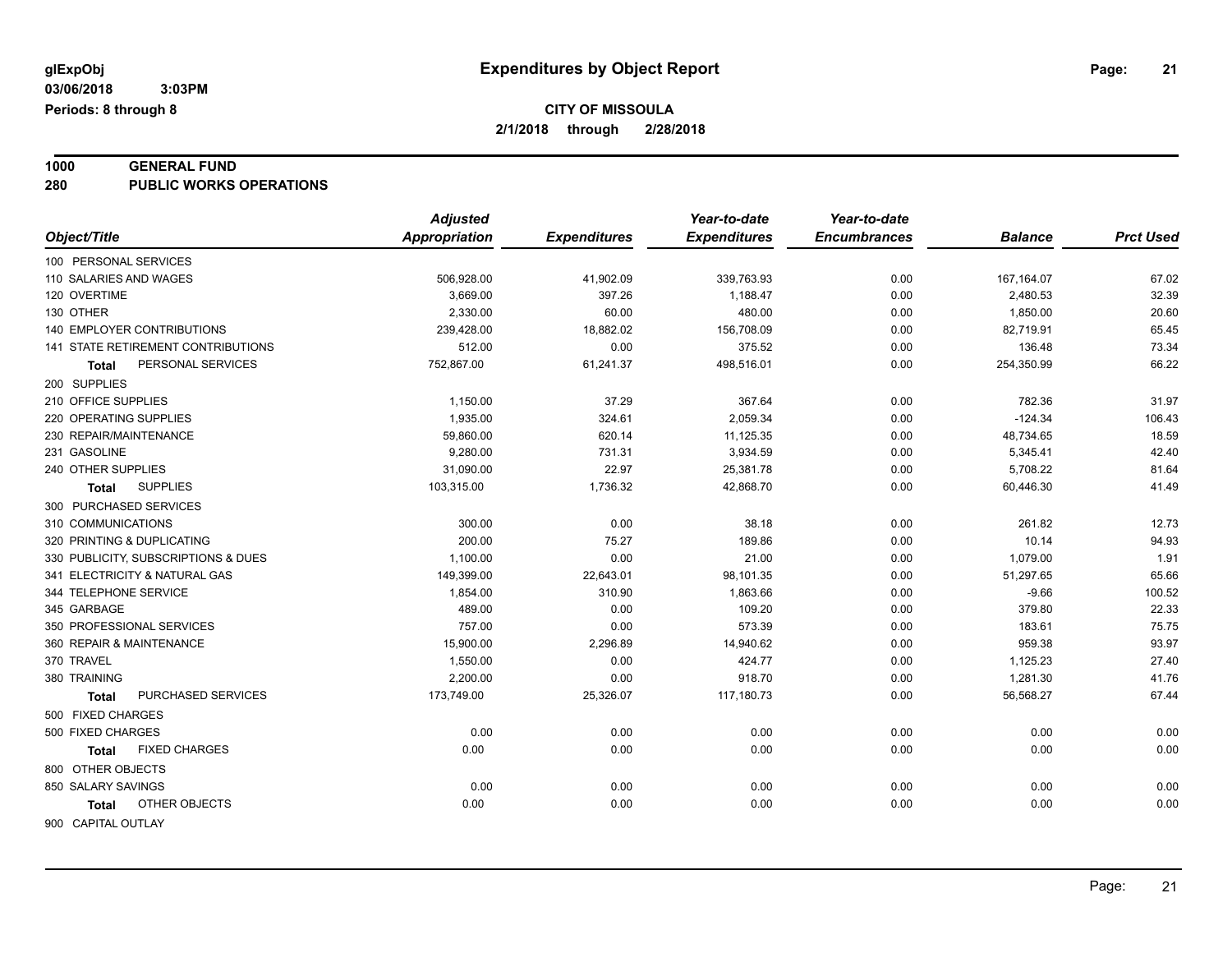| 1000 | <b>GENERAL FUND</b>            |  |
|------|--------------------------------|--|
| 280  | <b>PUBLIC WORKS OPERATIONS</b> |  |

| Object/Title |                           | <b>Adjusted</b><br>Appropriation | Year-to-date<br><b>Expenditures</b><br><i><b>Expenditures</b></i> | Year-to-date<br><b>Encumbrances</b> | <b>Balance</b> | <b>Prct Used</b> |       |
|--------------|---------------------------|----------------------------------|-------------------------------------------------------------------|-------------------------------------|----------------|------------------|-------|
|              | 940 MACHINERY & EQUIPMENT | 0.00                             | 0.00                                                              | 0.00                                | 0.00           | 0.00             | 0.00  |
| Total        | <b>CAPITAL OUTLAY</b>     | 0.00                             | 0.00                                                              | 0.00                                | 0.00           | 0.00             | 0.00  |
| <b>Total</b> | PUBLIC WORKS OPERATIONS   | 1,029,931.00                     | 88,303.76                                                         | 658.565.44                          | 0.00           | 371.365.56       | 63.94 |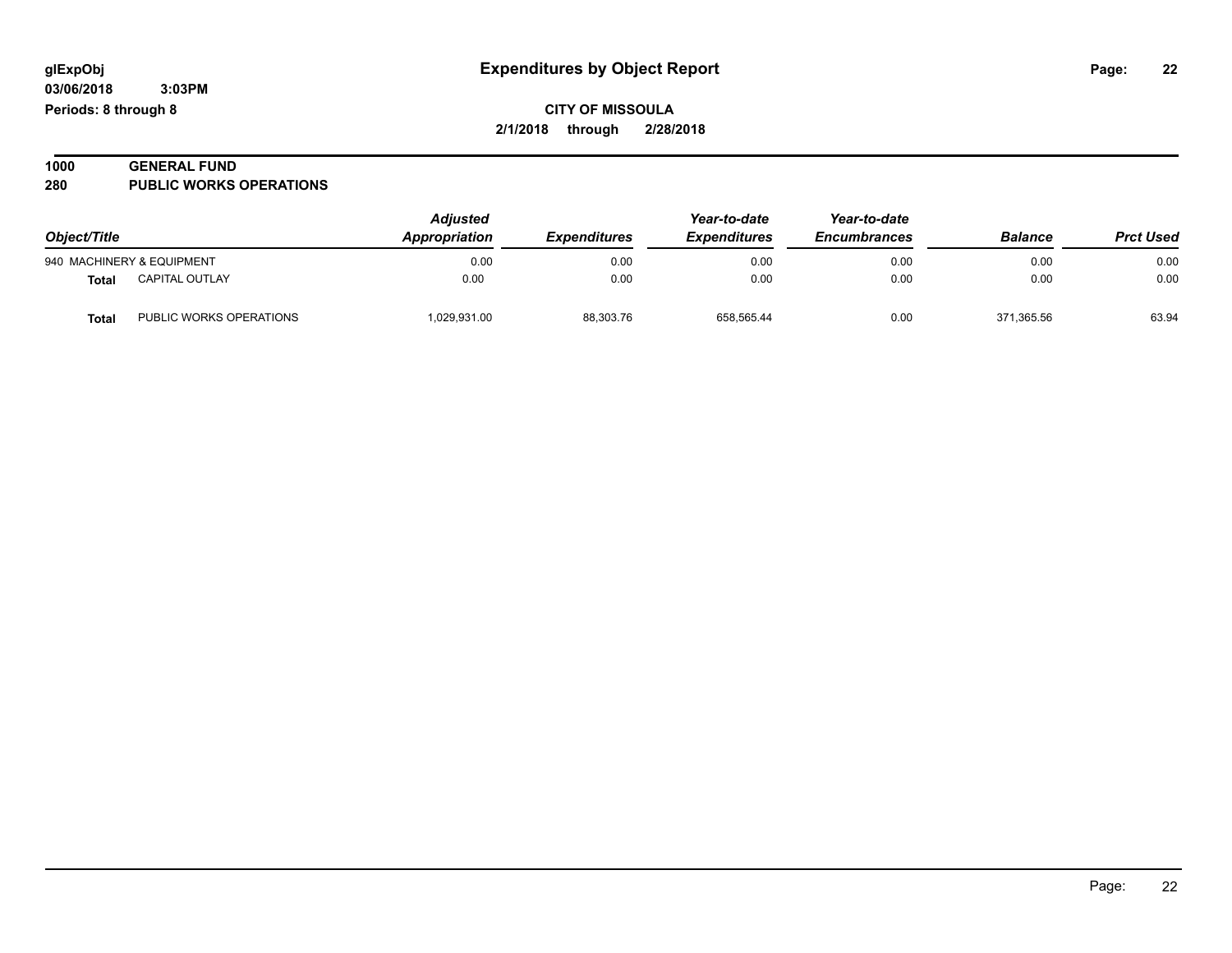**1000 GENERAL FUND 290 POLICE**

|                                       | <b>Adjusted</b>      |                     | Year-to-date        | Year-to-date        |                |                  |
|---------------------------------------|----------------------|---------------------|---------------------|---------------------|----------------|------------------|
| Object/Title                          | <b>Appropriation</b> | <b>Expenditures</b> | <b>Expenditures</b> | <b>Encumbrances</b> | <b>Balance</b> | <b>Prct Used</b> |
| 100 PERSONAL SERVICES                 |                      |                     |                     |                     |                |                  |
| 110 SALARIES AND WAGES                | 8,854,698.00         | 658,845.92          | 5,526,769.26        | 0.00                | 3,327,928.74   | 62.42            |
| 115 SALARIES/HEALTH INSURANCE BENEFIT | 980,562.00           | 79,104.00           | 611,712.00          | 0.00                | 368,850.00     | 62.38            |
| 120 OVERTIME                          | 270,768.00           | 20,603.45           | 168,787.61          | 0.00                | 101,980.39     | 62.34            |
| 121 OUTSIDE HIRE OVERTIME             | 75,000.00            | 4,495.87            | 100,693.18          | 0.00                | $-25,693.18$   | 134.26           |
| 122 COURT OVERTIME                    | 23,364.00            | 3,374.23            | 32,283.72           | 0.00                | $-8,919.72$    | 138.18           |
| 123 CELL PHONE OVERTIME               | 60,690.00            | 2,416.33            | 8,863.01            | 0.00                | 51,826.99      | 14.60            |
| 130 OTHER                             | 73,140.00            | 0.00                | 69,510.96           | 0.00                | 3,629.04       | 95.04            |
| 133 EDUCATION COMPENSATION            | 0.00                 | 1,400.00            | 11,567.50           | 0.00                | $-11,567.50$   | 0.00             |
| 140 EMPLOYER CONTRIBUTIONS            | 2,460,436.00         | 178,354.46          | 1,511,948.44        | 0.00                | 948,487.56     | 61.45            |
| 141 STATE RETIREMENT CONTRIBUTIONS    | 2,569,388.00         | 0.00                | 1,464,224.17        | 0.00                | 1,105,163.83   | 56.99            |
| PERSONAL SERVICES<br><b>Total</b>     | 15,368,046.00        | 948,594.26          | 9,506,359.85        | 0.00                | 5,861,686.15   | 61.86            |
| 200 SUPPLIES                          |                      |                     |                     |                     |                |                  |
| 210 OFFICE SUPPLIES                   | 21,524.00            | 273.44              | 6,205.25            | 0.00                | 15,318.75      | 28.83            |
| 220 OPERATING SUPPLIES                | 100,457.00           | 10,703.52           | 49,539.01           | 0.00                | 50,917.99      | 49.31            |
| 230 REPAIR/MAINTENANCE                | 50,735.00            | 2,352.02            | 25,174.36           | 0.00                | 25,560.64      | 49.62            |
| 231 GASOLINE                          | 185,919.00           | 17,149.85           | 111,102.99          | 0.00                | 74,816.01      | 59.76            |
| <b>SUPPLIES</b><br>Total              | 358,635.00           | 30,478.83           | 192,021.61          | 0.00                | 166,613.39     | 53.54            |
| 300 PURCHASED SERVICES                |                      |                     |                     |                     |                |                  |
| 310 COMMUNICATIONS                    | 21,896.00            | 0.00                | 20,122.74           | 0.00                | 1,773.26       | 91.90            |
| 320 PRINTING & DUPLICATING            | 11,364.00            | 386.27              | 1,843.66            | 0.00                | 9,520.34       | 16.22            |
| 330 PUBLICITY, SUBSCRIPTIONS & DUES   | 14,938.00            | 795.00              | 11,787.01           | 0.00                | 3,150.99       | 78.91            |
| 344 TELEPHONE SERVICE                 | 48,772.00            | 3,979.65            | 27,443.83           | 0.00                | 21,328.17      | 56.27            |
| 350 PROFESSIONAL SERVICES             | 71,155.00            | 3,645.10            | 35,858.40           | 0.00                | 35,296.60      | 50.39            |
| 360 REPAIR & MAINTENANCE              | 125,340.00           | 5,301.65            | 67,374.26           | 0.00                | 57,965.74      | 53.75            |
| 370 TRAVEL                            | 29,500.00            | 404.75              | 24,236.95           | 0.00                | 5,263.05       | 82.16            |
| 380 TRAINING                          | 37,150.00            | 1,500.00            | 17,391.79           | 0.00                | 19,758.21      | 46.82            |
| 390 OTHER PURCHASED SERVICES          | 25,000.00            | 0.00                | 12,088.34           | 0.00                | 12,911.66      | 48.35            |
| 392 DONATIONS AND SALES               | 0.00                 | 0.00                | 3,880.30            | 0.00                | $-3,880.30$    | 0.00             |
| PURCHASED SERVICES<br>Total           | 385,115.00           | 16,012.42           | 222,027.28          | 0.00                | 163,087.72     | 57.65            |
| 500 FIXED CHARGES                     |                      |                     |                     |                     |                |                  |
| 500 FIXED CHARGES                     | 650.00               | 5,904.97            | 53,144.73           | 0.00                | $-52,494.73$   | 8,176.11         |
| <b>530 RENT</b>                       | 71,214.00            | 0.00                | 0.00                | 0.00                | 71,214.00      | 0.00             |
|                                       |                      |                     |                     |                     |                |                  |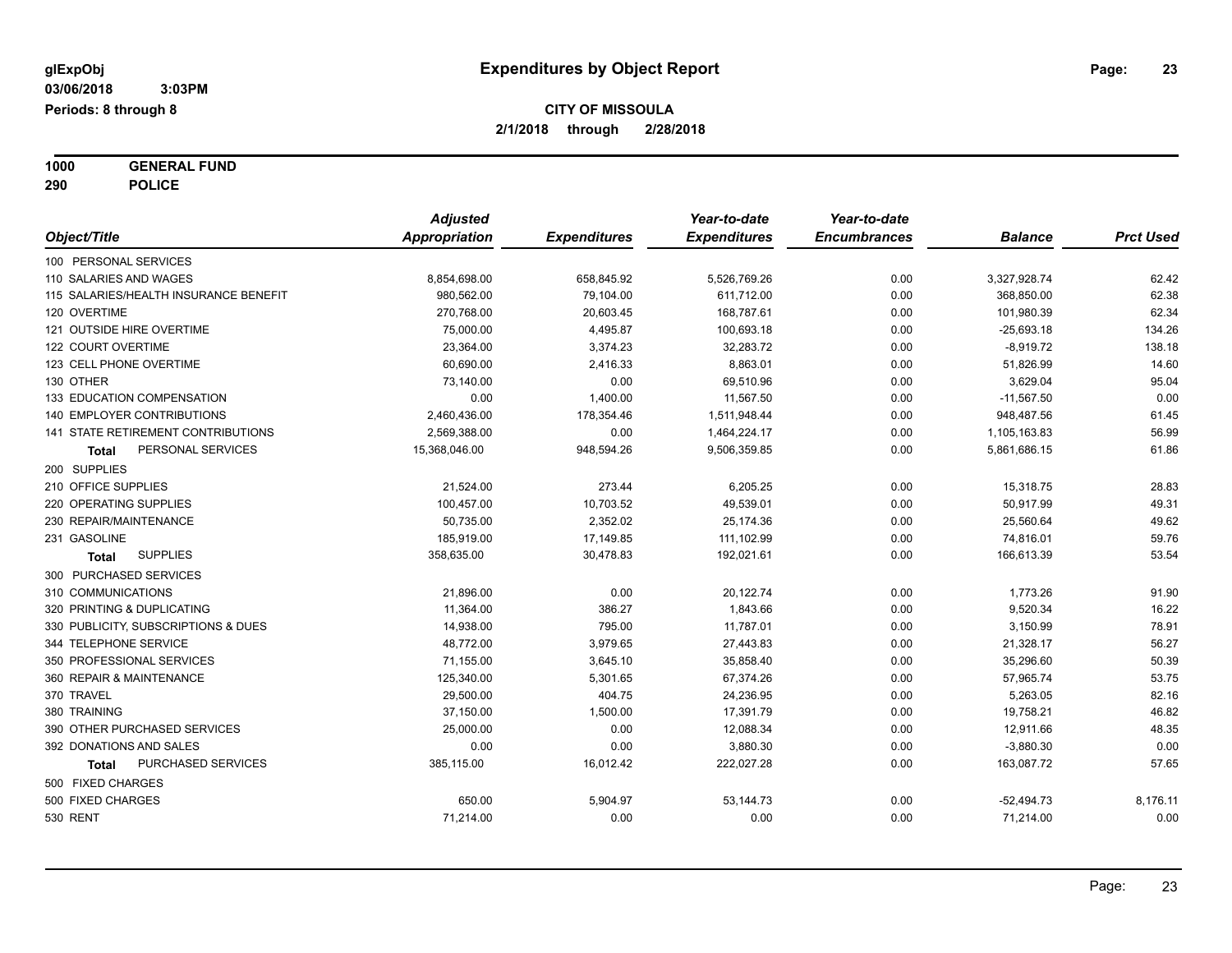**1000 GENERAL FUND 290 POLICE**

| Object/Title                          |                                   | <b>Adjusted</b><br>Appropriation | <b>Expenditures</b> | Year-to-date<br><b>Expenditures</b> | Year-to-date<br><b>Encumbrances</b> | <b>Balance</b> | <b>Prct Used</b> |
|---------------------------------------|-----------------------------------|----------------------------------|---------------------|-------------------------------------|-------------------------------------|----------------|------------------|
| <b>FIXED CHARGES</b><br><b>Total</b>  |                                   | 71,864.00                        | 5,904.97            | 53,144.73                           | 0.00                                | 18,719.27      | 73.95            |
| 700 GRANTS & CONTRIBUTIONS            |                                   |                                  |                     |                                     |                                     |                |                  |
| 700 GRANTS & CONTRIBUTIONS            |                                   | 4,000.00                         | 0.00                | 0.00                                | 0.00                                | 4,000.00       | 0.00             |
| <b>Total</b>                          | <b>GRANTS &amp; CONTRIBUTIONS</b> | 4,000.00                         | 0.00                | 0.00                                | 0.00                                | 4,000.00       | 0.00             |
| 800 OTHER OBJECTS                     |                                   |                                  |                     |                                     |                                     |                |                  |
| 820 TRANSFERS TO OTHER FUNDS          |                                   | 6,000.00                         | 0.00                | 6,000.00                            | 0.00                                | 0.00           | 100.00           |
| 850 SALARY SAVINGS                    |                                   | 0.00                             | 0.00                | 0.00                                | 0.00                                | 0.00           | 0.00             |
| OTHER OBJECTS<br><b>Total</b>         |                                   | 6,000.00                         | 0.00                | 6,000.00                            | 0.00                                | 0.00           | 100.00           |
| 900 CAPITAL OUTLAY                    |                                   |                                  |                     |                                     |                                     |                |                  |
| 940 MACHINERY & EQUIPMENT             |                                   | 40.950.00                        | 21.99               | 14,504.28                           | 0.00                                | 26.445.72      | 35.42            |
| <b>CAPITAL OUTLAY</b><br><b>Total</b> |                                   | 40,950.00                        | 21.99               | 14,504.28                           | 0.00                                | 26,445.72      | 35.42            |
| <b>POLICE</b><br><b>Total</b>         |                                   | 16,234,610.00                    | 1,001,012.47        | 9,994,057.75                        | 0.00                                | 6,240,552.25   | 61.56            |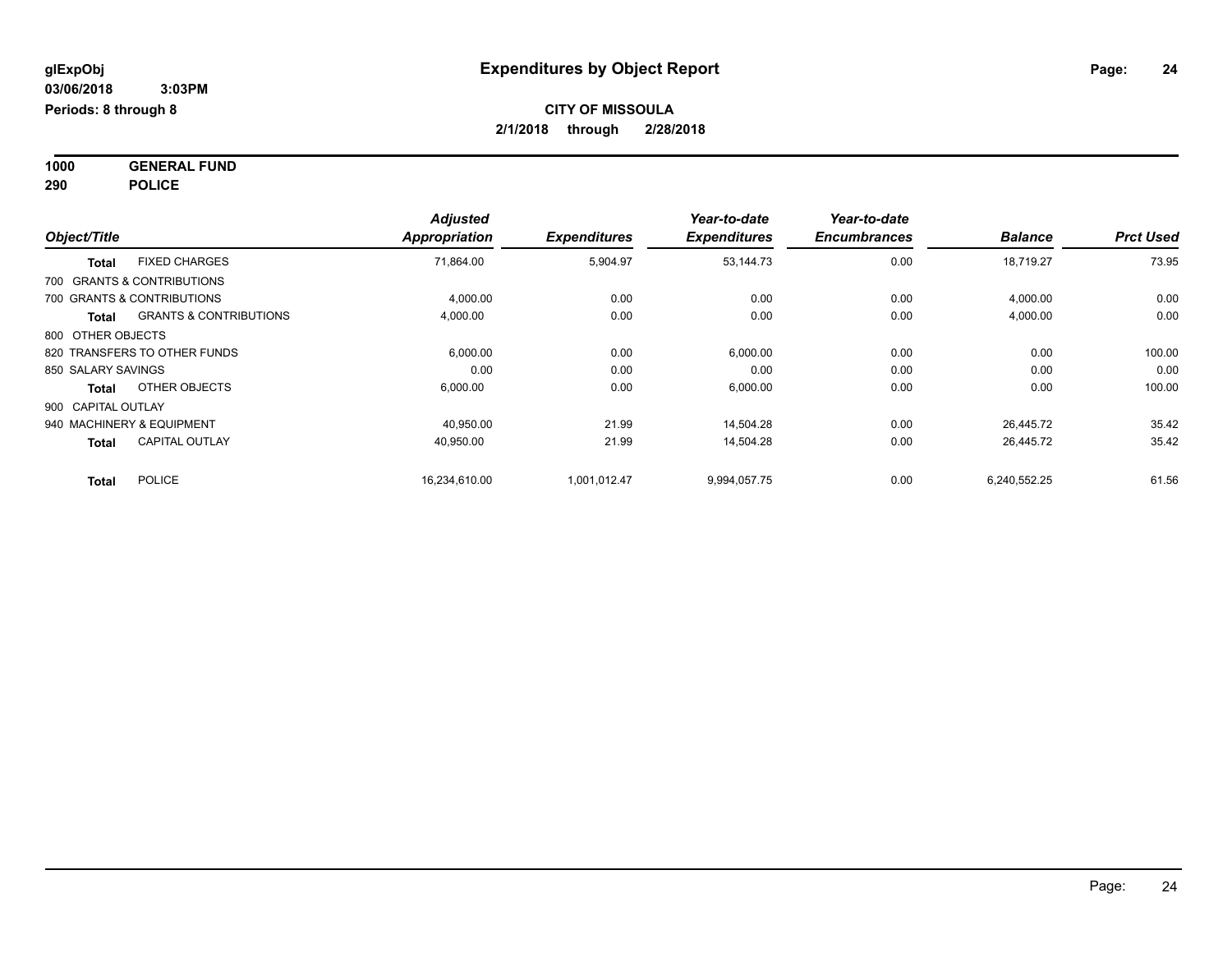**1000 GENERAL FUND 300 FIRE**

|                                           | <b>Adjusted</b> |                     | Year-to-date        | Year-to-date        |                |                  |
|-------------------------------------------|-----------------|---------------------|---------------------|---------------------|----------------|------------------|
| Object/Title                              | Appropriation   | <b>Expenditures</b> | <b>Expenditures</b> | <b>Encumbrances</b> | <b>Balance</b> | <b>Prct Used</b> |
| 100 PERSONAL SERVICES                     |                 |                     |                     |                     |                |                  |
| 110 SALARIES AND WAGES                    | 7,095,844.00    | 525,180.25          | 4,444,259.57        | 0.00                | 2,651,584.43   | 62.63            |
| 115 SALARIES/HEALTH INSURANCE BENEFIT     | 847,872.00      | 68,352.00           | 542,466.00          | 0.00                | 305,406.00     | 63.98            |
| 120 OVERTIME                              | 846,810.00      | 16,549.90           | 970,678.03          | 0.00                | $-123,868.03$  | 114.63           |
| 130 OTHER                                 | 60,950.00       | 0.00                | 60,044.28           | 0.00                | 905.72         | 98.51            |
| <b>140 EMPLOYER CONTRIBUTIONS</b>         | 1,738,955.00    | 126,502.34          | 1,099,141.43        | 0.00                | 639,813.57     | 63.21            |
| <b>141 STATE RETIREMENT CONTRIBUTIONS</b> | 2,538,910.00    | 0.00                | 1,453,134.27        | 0.00                | 1,085,775.73   | 57.23            |
| PERSONAL SERVICES<br><b>Total</b>         | 13,129,341.00   | 736,584.49          | 8,569,723.58        | 0.00                | 4,559,617.42   | 65.27            |
| 200 SUPPLIES                              |                 |                     |                     |                     |                |                  |
| 210 OFFICE SUPPLIES                       | 16,004.00       | 272.32              | 4,883.86            | 0.00                | 11,120.14      | 30.52            |
| 220 OPERATING SUPPLIES                    | 216,944.00      | 5,783.46            | 76,409.29           | 0.00                | 140,534.71     | 35.22            |
| 230 REPAIR/MAINTENANCE                    | 61,500.00       | 2,653.68            | 24,392.77           | 0.00                | 37,107.23      | 39.66            |
| 231 GASOLINE                              | 61,827.00       | 3,460.95            | 29,185.88           | 0.00                | 32,641.12      | 47.21            |
| 240 OTHER SUPPLIES                        | 593.00          | 0.00                | 345.26              | 0.00                | 247.74         | 58.22            |
| <b>SUPPLIES</b><br><b>Total</b>           | 356,868.00      | 12,170.41           | 135,217.06          | 0.00                | 221,650.94     | 37.89            |
| 300 PURCHASED SERVICES                    |                 |                     |                     |                     |                |                  |
| 310 COMMUNICATIONS                        | 577.00          | 0.00                | 345.86              | 0.00                | 231.14         | 59.94            |
| 320 PRINTING & DUPLICATING                | 1,488.00        | 0.00                | 114.38              | 0.00                | 1,373.62       | 7.69             |
| 330 PUBLICITY, SUBSCRIPTIONS & DUES       | 13,563.00       | 850.00              | 3,096.50            | 0.00                | 10,466.50      | 22.83            |
| 340 SEWER                                 | 1,465.00        | 0.00                | 1,199.00            | 0.00                | 266.00         | 81.84            |
| 341 ELECTRICITY & NATURAL GAS             | 76,723.00       | 9,129.45            | 44,371.53           | 0.00                | 32,351.47      | 57.83            |
| 342 STORM WATER                           | 0.00            | 0.00                | 0.00                | 0.00                | 0.00           | 0.00             |
| 343 WATER CHARGES                         | 14,677.00       | 556.90              | 8,736.56            | 0.00                | 5,940.44       | 59.53            |
| 344 TELEPHONE SERVICE                     | 20,088.00       | 1,037.40            | 9,522.68            | 0.00                | 10,565.32      | 47.40            |
| 345 GARBAGE                               | 5,850.00        | 0.00                | 4,307.36            | 0.00                | 1,542.64       | 73.63            |
| 350 PROFESSIONAL SERVICES                 | 39,272.00       | 99.99               | 20,886.37           | 0.00                | 18,385.63      | 53.18            |
| 360 REPAIR & MAINTENANCE                  | 73,044.00       | 5,647.49            | 51,423.73           | 0.00                | 21,620.27      | 70.40            |
| 370 TRAVEL                                | 32,358.00       | 26.06               | 15,744.88           | 0.00                | 16,613.12      | 48.66            |
| 380 TRAINING                              | 23,796.00       | 592.38              | 12,194.04           | 0.00                | 11,601.96      | 51.24            |
| 390 OTHER PURCHASED SERVICES              | 11,580.00       | 0.00                | 892.82              | 0.00                | 10,687.18      | 7.71             |
| PURCHASED SERVICES<br>Total               | 314,481.00      | 17,939.67           | 172,835.71          | 0.00                | 141,645.29     | 54.96            |
| 500 FIXED CHARGES                         |                 |                     |                     |                     |                |                  |
| 500 FIXED CHARGES                         | 308.00          | 0.00                | 0.00                | 0.00                | 308.00         | 0.00             |
|                                           |                 |                     |                     |                     |                |                  |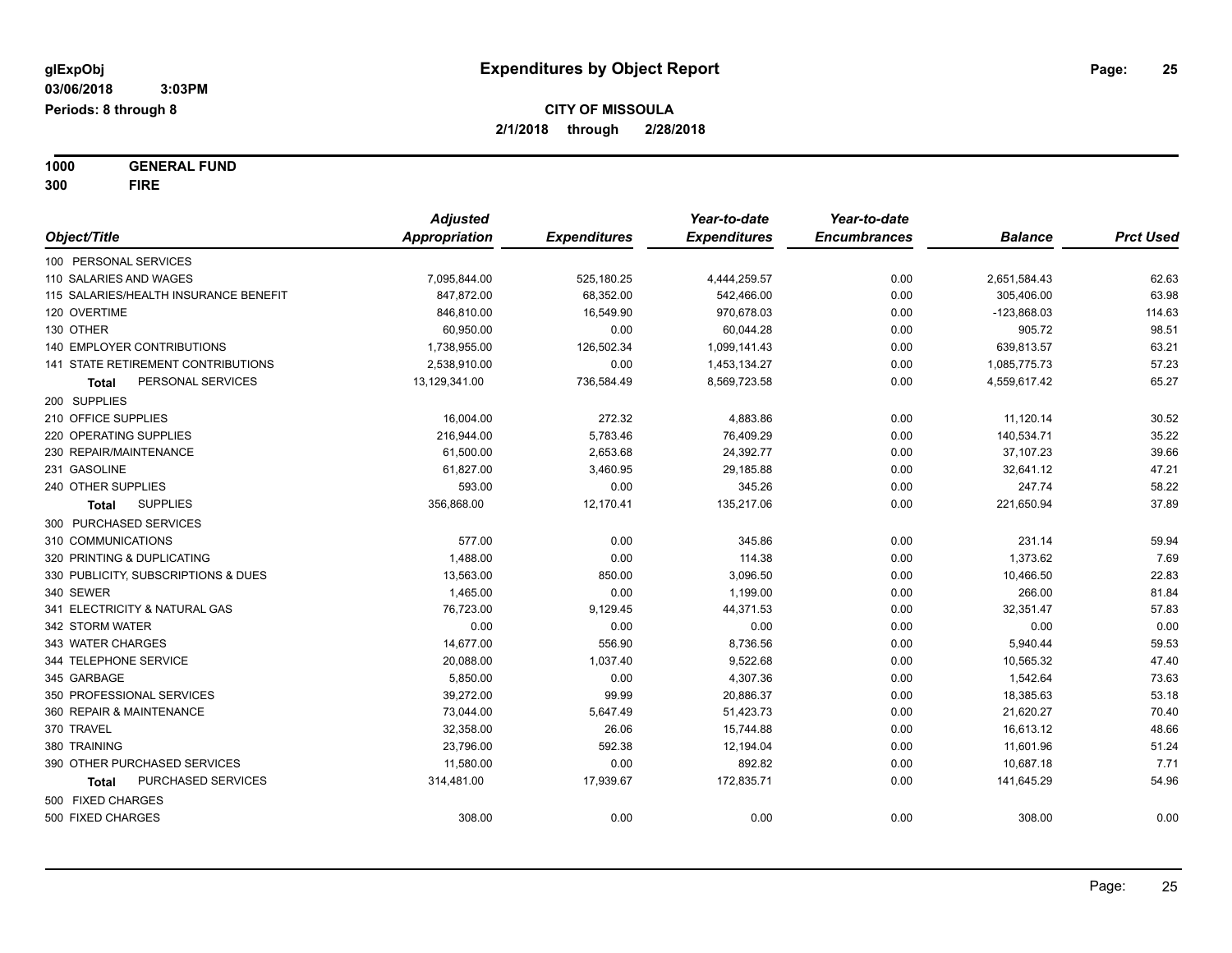**1000 GENERAL FUND 300 FIRE**

|                                                   | <b>Adjusted</b><br>Appropriation<br><b>Expenditures</b> | Year-to-date | Year-to-date        |                     |                |                  |
|---------------------------------------------------|---------------------------------------------------------|--------------|---------------------|---------------------|----------------|------------------|
| Object/Title                                      |                                                         |              | <b>Expenditures</b> | <b>Encumbrances</b> | <b>Balance</b> | <b>Prct Used</b> |
| <b>530 RENT</b>                                   | 0.00                                                    | 0.00         | 0.00                | 0.00                | 0.00           | 0.00             |
| <b>FIXED CHARGES</b><br><b>Total</b>              | 308.00                                                  | 0.00         | 0.00                | 0.00                | 308.00         | 0.00             |
| 700 GRANTS & CONTRIBUTIONS                        |                                                         |              |                     |                     |                |                  |
| 700 GRANTS & CONTRIBUTIONS                        | 2.700.00                                                | 0.00         | 2,700.00            | 0.00                | 0.00           | 100.00           |
| <b>GRANTS &amp; CONTRIBUTIONS</b><br><b>Total</b> | 2,700.00                                                | 0.00         | 2,700.00            | 0.00                | 0.00           | 100.00           |
| 800 OTHER OBJECTS                                 |                                                         |              |                     |                     |                |                  |
| 820 TRANSFERS TO OTHER FUNDS                      | 0.00                                                    | 0.00         | 0.00                | 0.00                | 0.00           | 0.00             |
| 850 SALARY SAVINGS                                | 0.00                                                    | 0.00         | 0.00                | 0.00                | 0.00           | 0.00             |
| OTHER OBJECTS<br><b>Total</b>                     | 0.00                                                    | 0.00         | 0.00                | 0.00                | 0.00           | 0.00             |
| 900 CAPITAL OUTLAY                                |                                                         |              |                     |                     |                |                  |
| 940 MACHINERY & EQUIPMENT                         | 0.00                                                    | 0.00         | 10.47               | 0.00                | $-10.47$       | 0.00             |
| <b>CAPITAL OUTLAY</b><br><b>Total</b>             | 0.00                                                    | 0.00         | 10.47               | 0.00                | $-10.47$       | 0.00             |
| <b>FIRE</b><br><b>Total</b>                       | 13,803,698.00                                           | 766,694.57   | 8,880,486.82        | 0.00                | 4,923,211.18   | 64.33            |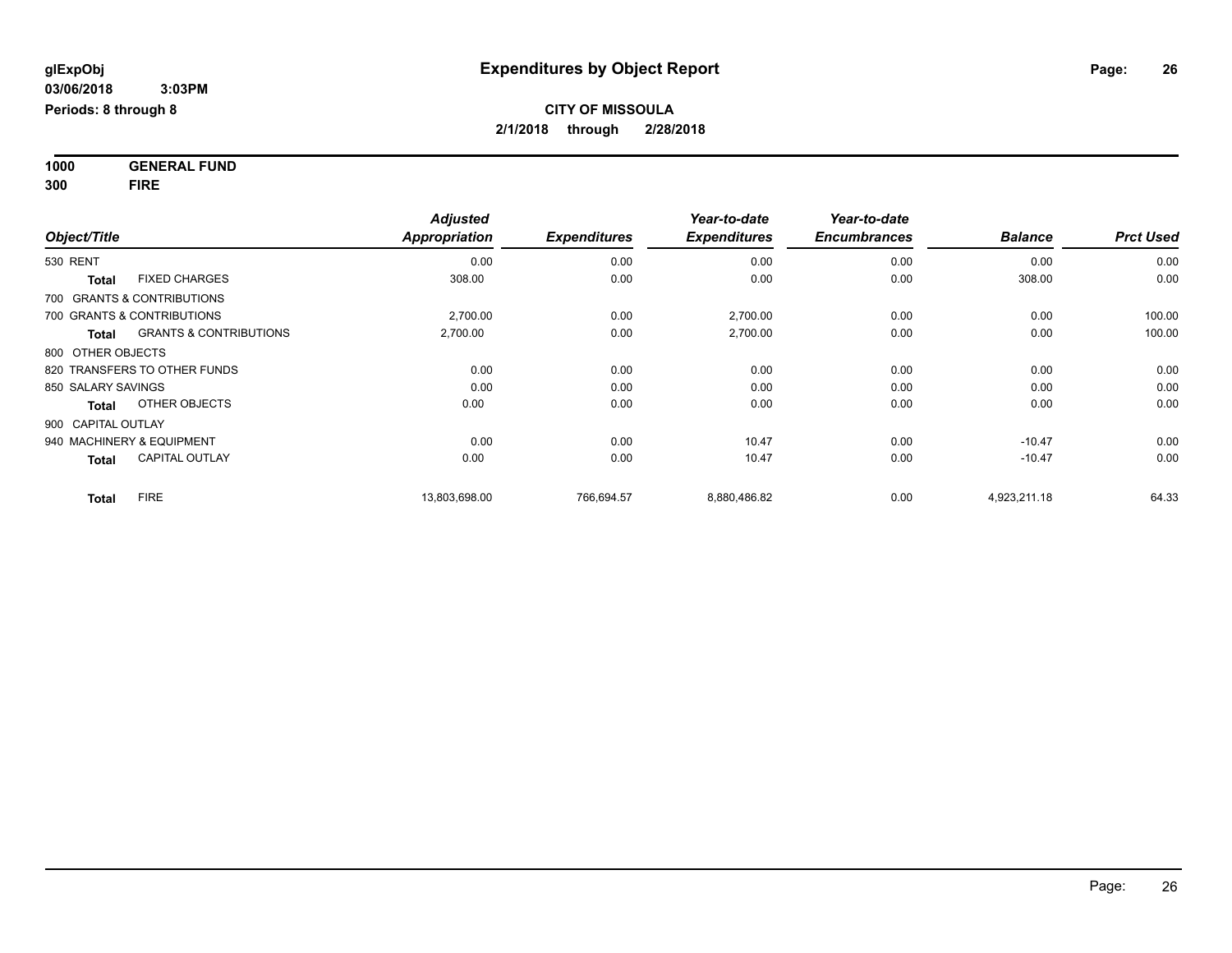# **1000 GENERAL FUND**

**320 STREET MAINTENANCE**

|                                           | <b>Adjusted</b> |                     | Year-to-date        | Year-to-date        |                |                  |
|-------------------------------------------|-----------------|---------------------|---------------------|---------------------|----------------|------------------|
| Object/Title                              | Appropriation   | <b>Expenditures</b> | <b>Expenditures</b> | <b>Encumbrances</b> | <b>Balance</b> | <b>Prct Used</b> |
| 100 PERSONAL SERVICES                     |                 |                     |                     |                     |                |                  |
| 110 SALARIES AND WAGES                    | 1,442,102.00    | 133,102.95          | 958,149.63          | 0.00                | 483,952.37     | 66.44            |
| 120 OVERTIME                              | 15,000.00       | 4,565.72            | 31,301.32           | 0.00                | $-16,301.32$   | 208.68           |
| 130 OTHER                                 | 6,000.00        | 520.00              | 4,280.00            | 0.00                | 1,720.00       | 71.33            |
| <b>140 EMPLOYER CONTRIBUTIONS</b>         | 792,093.00      | 73,940.70           | 584,607.46          | 0.00                | 207,485.54     | 73.81            |
| 141 STATE RETIREMENT CONTRIBUTIONS        | 1,465.00        | 0.00                | 908.16              | 0.00                | 556.84         | 61.99            |
| PERSONAL SERVICES<br>Total                | 2,256,660.00    | 212,129.37          | 1,579,246.57        | 0.00                | 677,413.43     | 69.98            |
| 200 SUPPLIES                              |                 |                     |                     |                     |                |                  |
| 210 OFFICE SUPPLIES                       | 1,600.00        | 31.75               | 710.41              | 0.00                | 889.59         | 44.40            |
| 220 OPERATING SUPPLIES                    | 170,318.00      | 173,775.56          | 335,139.85          | 0.00                | $-164,821.85$  | 196.77           |
| 230 REPAIR/MAINTENANCE                    | 84,215.00       | 17,630.42           | 72,135.30           | 0.00                | 12,079.70      | 85.66            |
| 231 GASOLINE                              | 218,603.00      | 330.20              | 92,116.21           | 0.00                | 126,486.79     | 42.14            |
| 240 OTHER SUPPLIES                        | 0.00            | 0.00                | 0.00                | 0.00                | 0.00           | 0.00             |
| 250 SUPPLIES FOR RESALE                   | 0.00            | 0.00                | 0.00                | 0.00                | 0.00           | 0.00             |
| <b>SUPPLIES</b><br><b>Total</b>           | 474,736.00      | 191,767.93          | 500,101.77          | 0.00                | $-25,365.77$   | 105.34           |
| 300 PURCHASED SERVICES                    |                 |                     |                     |                     |                |                  |
| 310 COMMUNICATIONS                        | 0.00            | 0.00                | 0.54                | 0.00                | $-0.54$        | 0.00             |
| 320 PRINTING & DUPLICATING                | 7,000.00        | 0.00                | 5,244.51            | 0.00                | 1,755.49       | 74.92            |
| 330 PUBLICITY, SUBSCRIPTIONS & DUES       | 3,000.00        | 0.00                | 253.56              | 0.00                | 2,746.44       | 8.45             |
| 341 ELECTRICITY & NATURAL GAS             | 0.00            | 0.00                | 0.00                | 0.00                | 0.00           | 0.00             |
| 343 WATER CHARGES                         | 7,000.00        | 123.60              | 6,336.16            | 0.00                | 663.84         | 90.52            |
| 344 TELEPHONE SERVICE                     | 1,821.00        | 0.00                | 1,042.82            | 0.00                | 778.18         | 57.27            |
| 345 GARBAGE                               | 7,798.00        | 0.00                | 116.85              | 0.00                | 7,681.15       | 1.50             |
| 350 PROFESSIONAL SERVICES                 | 5,150.00        | 75.00               | 273.25              | 0.00                | 4,876.75       | 5.31             |
| 360 REPAIR & MAINTENANCE                  | 21,000.00       | 1,400.21            | 5,861.54            | 0.00                | 15,138.46      | 27.91            |
| 370 TRAVEL                                | 2,300.00        | 0.00                | 0.00                | 0.00                | 2,300.00       | 0.00             |
| 380 TRAINING                              | 1,500.00        | 0.00                | 0.00                | 0.00                | 1,500.00       | 0.00             |
| PURCHASED SERVICES<br>Total               | 56,569.00       | 1,598.81            | 19,129.23           | 0.00                | 37,439.77      | 33.82            |
| 400 BUILDING MATERIALS                    |                 |                     |                     |                     |                |                  |
| <b>400 BUILDING MATERIALS</b>             | 62,263.00       | 0.00                | 11,344.14           | 0.00                | 50,918.86      | 18.22            |
| <b>BUILDING MATERIALS</b><br><b>Total</b> | 62,263.00       | 0.00                | 11,344.14           | 0.00                | 50,918.86      | 18.22            |
| 500 FIXED CHARGES                         |                 |                     |                     |                     |                |                  |
| 500 FIXED CHARGES                         | 30,500.00       | 0.00                | 18,473.90           | 0.00                | 12,026.10      | 60.57            |
|                                           |                 |                     |                     |                     |                |                  |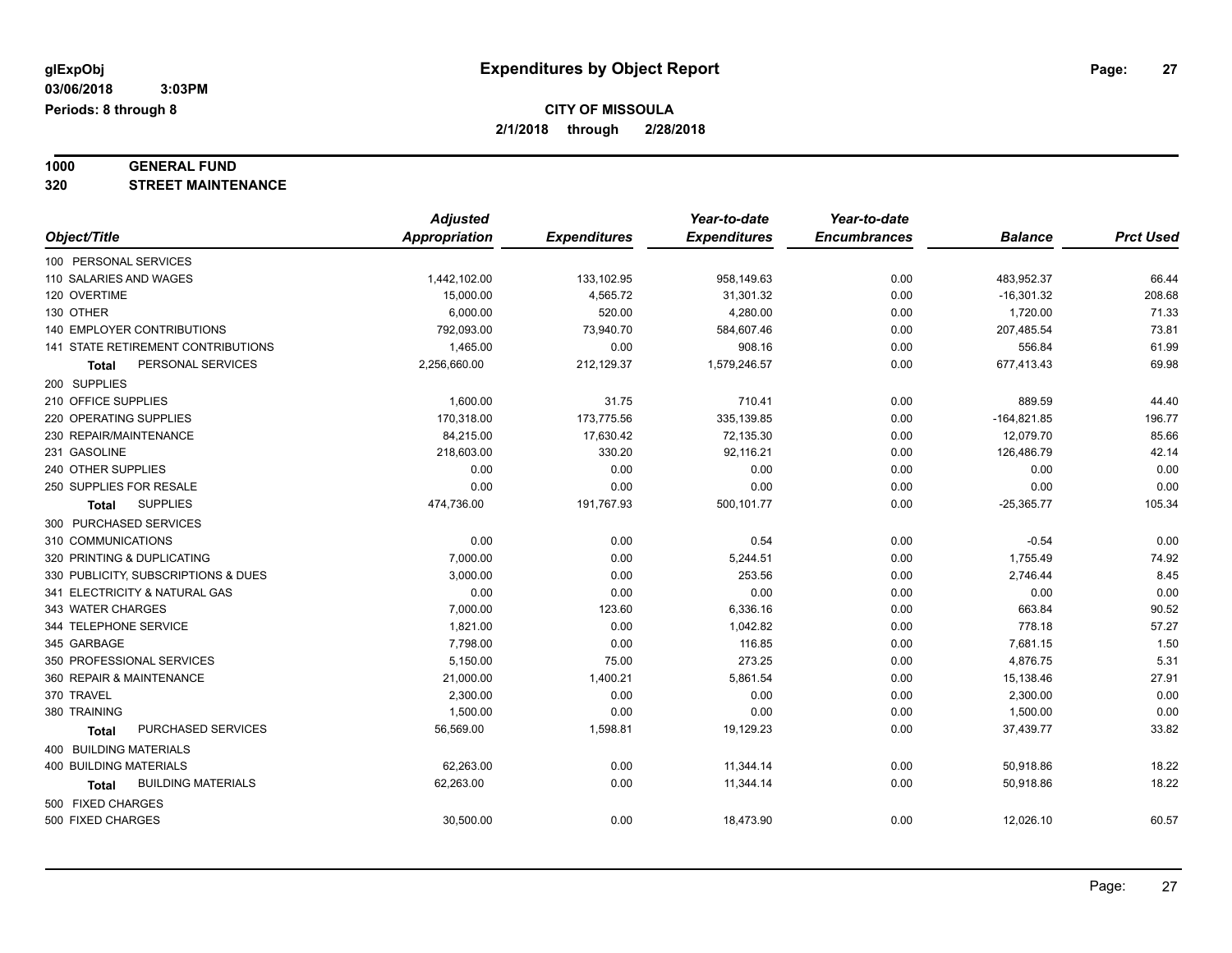#### **1000 GENERAL FUND 320 STREET MAINTENANCE**

| -320 | SIKEEI MAINIENANCE |  |
|------|--------------------|--|
|      |                    |  |

|                            |                                   | <b>Adjusted</b>      |                     | Year-to-date        | Year-to-date        |                |                  |
|----------------------------|-----------------------------------|----------------------|---------------------|---------------------|---------------------|----------------|------------------|
| Object/Title               |                                   | <b>Appropriation</b> | <b>Expenditures</b> | <b>Expenditures</b> | <b>Encumbrances</b> | <b>Balance</b> | <b>Prct Used</b> |
| <b>Total</b>               | <b>FIXED CHARGES</b>              | 30.500.00            | 0.00                | 18.473.90           | 0.00                | 12.026.10      | 60.57            |
| 700 GRANTS & CONTRIBUTIONS |                                   |                      |                     |                     |                     |                |                  |
| 700 GRANTS & CONTRIBUTIONS |                                   | 0.00                 | 0.00                | 0.00                | 0.00                | 0.00           | 0.00             |
| <b>Total</b>               | <b>GRANTS &amp; CONTRIBUTIONS</b> | 0.00                 | 0.00                | 0.00                | 0.00                | 0.00           | 0.00             |
| 900 CAPITAL OUTLAY         |                                   |                      |                     |                     |                     |                |                  |
| 930 IMPROVEMENTS           |                                   | 104.814.00           | 0.00                | 18,860.74           | 0.00                | 85.953.26      | 17.99            |
| 940 MACHINERY & EQUIPMENT  |                                   | 0.00                 | 0.00                | 0.00                | 0.00                | 0.00           | 0.00             |
| <b>Total</b>               | <b>CAPITAL OUTLAY</b>             | 104.814.00           | 0.00                | 18.860.74           | 0.00                | 85.953.26      | 17.99            |
| <b>Total</b>               | <b>STREET MAINTENANCE</b>         | 2.985.542.00         | 405.496.11          | 2.147.156.35        | 0.00                | 838.385.65     | 71.92            |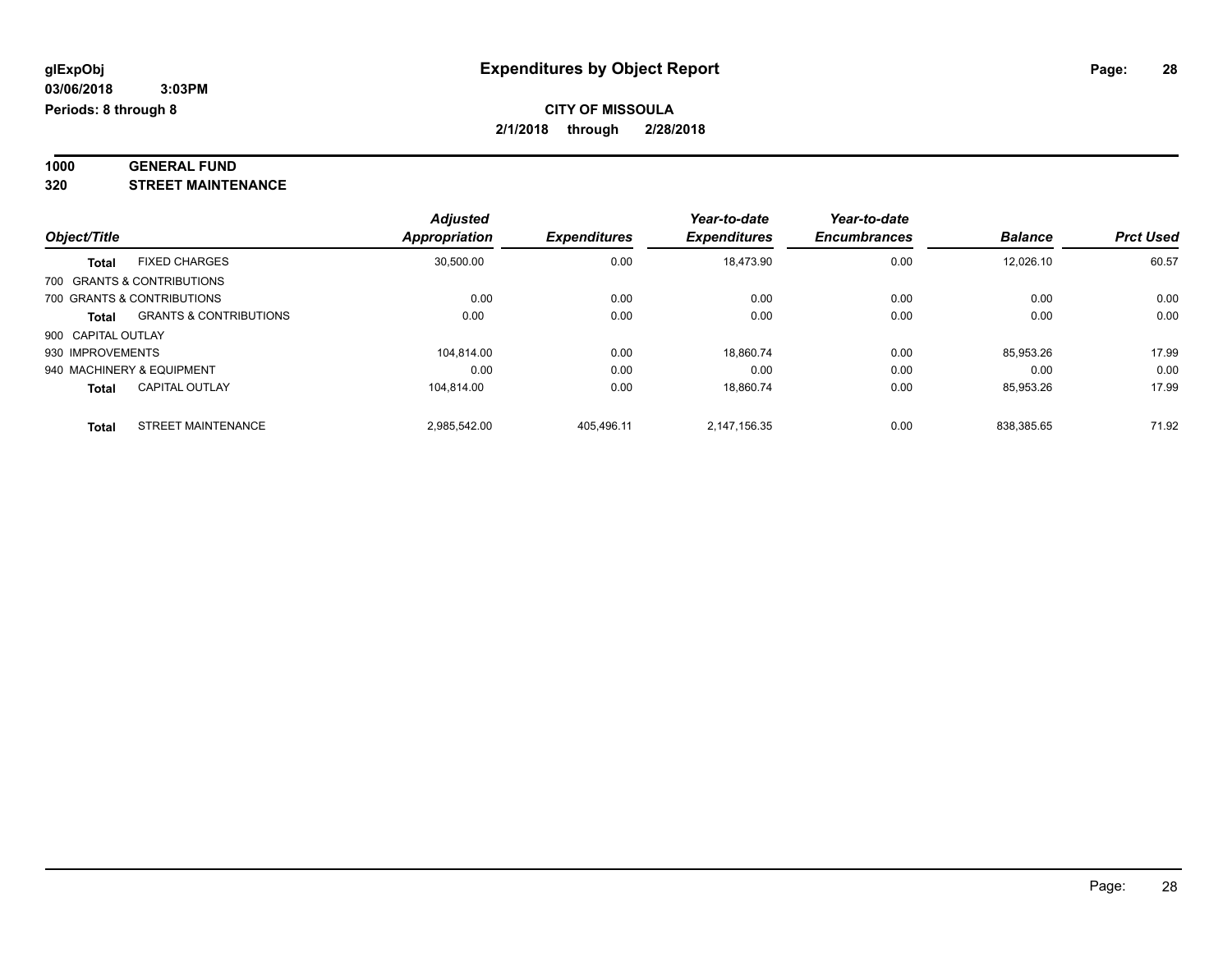### **1000 GENERAL FUND**

**321 FACIITIES MAINTENANCE**

|                                              | <b>Adjusted</b>      |                     | Year-to-date        | Year-to-date        |                |                  |
|----------------------------------------------|----------------------|---------------------|---------------------|---------------------|----------------|------------------|
| Object/Title                                 | <b>Appropriation</b> | <b>Expenditures</b> | <b>Expenditures</b> | <b>Encumbrances</b> | <b>Balance</b> | <b>Prct Used</b> |
| 100 PERSONAL SERVICES                        |                      |                     |                     |                     |                |                  |
| 110 SALARIES AND WAGES                       | 508,806.00           | 44,192.33           | 369,734.68          | 0.00                | 139,071.32     | 72.67            |
| 120 OVERTIME                                 | 2.000.00             | 220.60              | 863.68              | 0.00                | 1,136.32       | 43.18            |
| 130 OTHER                                    | 168,960.00           | 140.00              | 1,120.00            | 0.00                | 167,840.00     | 0.66             |
| <b>140 EMPLOYER CONTRIBUTIONS</b>            | 297,318.00           | 20,865.43           | 167,888.76          | 0.00                | 129,429.24     | 56.47            |
| 141 STATE RETIREMENT CONTRIBUTIONS           | 679.00               | 0.00                | 512.45              | 0.00                | 166.55         | 75.47            |
| PERSONAL SERVICES<br>Total                   | 977,763.00           | 65,418.36           | 540,119.57          | 0.00                | 437,643.43     | 55.24            |
| 200 SUPPLIES                                 |                      |                     |                     |                     |                |                  |
| 210 OFFICE SUPPLIES                          | 1,000.00             | 0.00                | 283.56              | 0.00                | 716.44         | 28.36            |
| 220 OPERATING SUPPLIES                       | 35,750.00            | 1,409.14            | 11,457.57           | 0.00                | 24,292.43      | 32.05            |
| 230 REPAIR/MAINTENANCE                       | 39,399.00            | 7,275.11            | 35,839.82           | 0.00                | 3,559.18       | 90.97            |
| 231 GASOLINE                                 | 3.032.00             | 174.64              | 1,351.45            | 0.00                | 1,680.55       | 44.57            |
| 240 OTHER SUPPLIES                           | 2,600.00             | 0.00                | 406.48              | 0.00                | 2,193.52       | 15.63            |
| <b>SUPPLIES</b><br><b>Total</b>              | 81,781.00            | 8,858.89            | 49,338.88           | 0.00                | 32,442.12      | 60.33            |
| 300 PURCHASED SERVICES                       |                      |                     |                     |                     |                |                  |
| 310 COMMUNICATIONS                           | 156.00               | 0.00                | 114.77              | 0.00                | 41.23          | 73.57            |
| 320 PRINTING & DUPLICATING                   | 350.00               | 0.00                | 0.00                | 0.00                | 350.00         | 0.00             |
| 330 PUBLICITY, SUBSCRIPTIONS & DUES          | 230.00               | 0.00                | 248.74              | 0.00                | $-18.74$       | 108.15           |
| 344 TELEPHONE SERVICE                        | 1,295.00             | 69.33               | 544.11              | 0.00                | 750.89         | 42.02            |
| 350 PROFESSIONAL SERVICES                    | 11,924.00            | 100.00              | 2,731.25            | 0.00                | 9,192.75       | 22.91            |
| 360 REPAIR & MAINTENANCE                     | 7,920.00             | 417.00              | 1,117.00            | 0.00                | 6,803.00       | 14.10            |
| 370 TRAVEL                                   | 900.00               | 0.00                | 0.00                | 0.00                | 900.00         | 0.00             |
| 380 TRAINING                                 | 850.00               | 0.00                | 350.00              | 0.00                | 500.00         | 41.18            |
| PURCHASED SERVICES<br><b>Total</b>           | 23,625.00            | 586.33              | 5,105.87            | 0.00                | 18,519.13      | 21.61            |
| 800 OTHER OBJECTS                            |                      |                     |                     |                     |                |                  |
| 845 CONTINGENCY                              | 0.00                 | 0.00                | 0.00                | 0.00                | 0.00           | 0.00             |
| OTHER OBJECTS<br><b>Total</b>                | 0.00                 | 0.00                | 0.00                | 0.00                | 0.00           | 0.00             |
| 900 CAPITAL OUTLAY                           |                      |                     |                     |                     |                |                  |
| 940 MACHINERY & EQUIPMENT                    | 0.00                 | 0.00                | 0.00                | 0.00                | 0.00           | 0.00             |
| <b>CAPITAL OUTLAY</b><br><b>Total</b>        | 0.00                 | 0.00                | 0.00                | 0.00                | 0.00           | 0.00             |
|                                              |                      |                     |                     |                     |                |                  |
| <b>FACIITIES MAINTENANCE</b><br><b>Total</b> | 1,083,169.00         | 74,863.58           | 594,564.32          | 0.00                | 488,604.68     | 54.89            |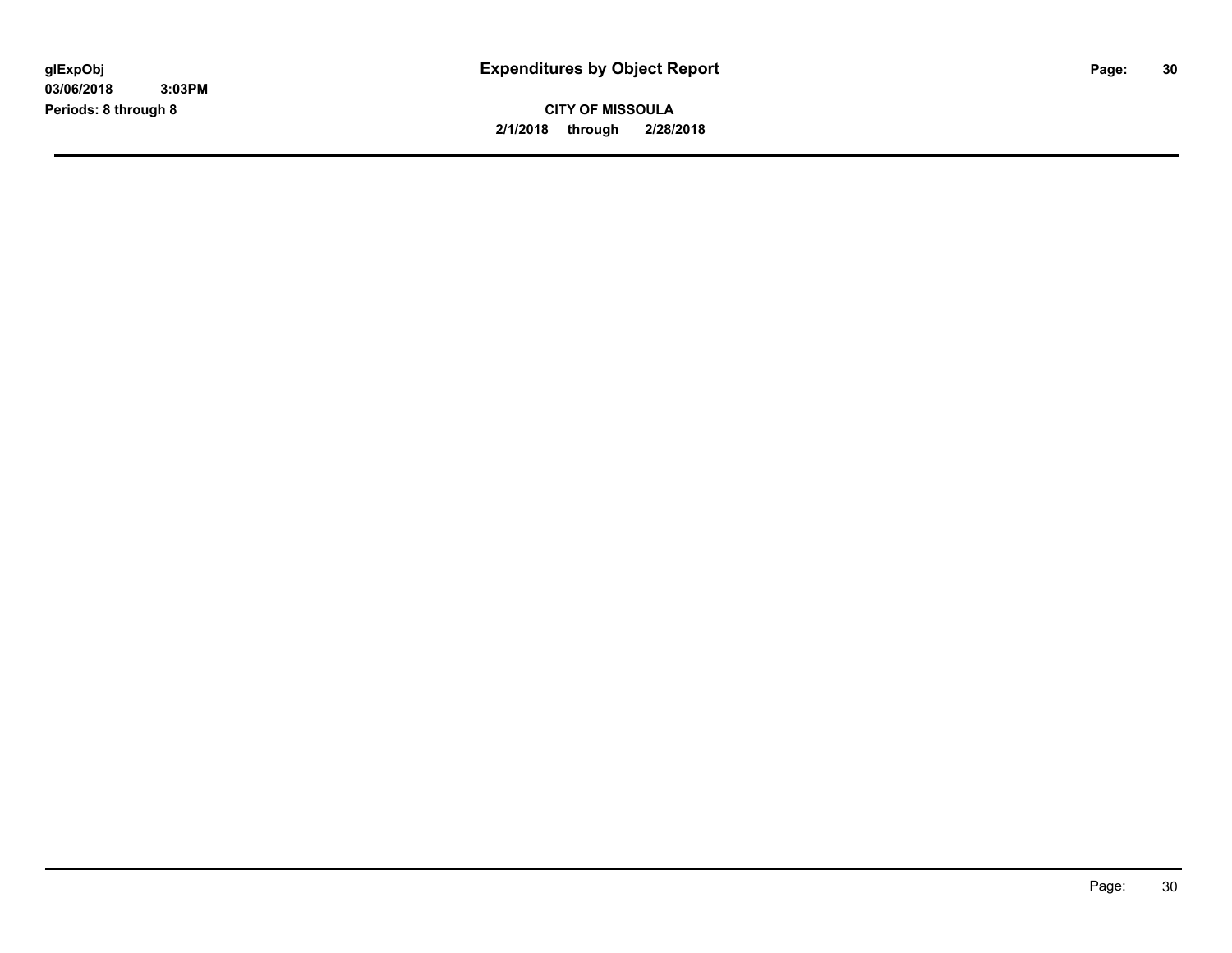**1000 GENERAL FUND**

**340 CEMETERY**

|                                           | <b>Adjusted</b>      |                     | Year-to-date        | Year-to-date        |                |                  |
|-------------------------------------------|----------------------|---------------------|---------------------|---------------------|----------------|------------------|
| Object/Title                              | <b>Appropriation</b> | <b>Expenditures</b> | <b>Expenditures</b> | <b>Encumbrances</b> | <b>Balance</b> | <b>Prct Used</b> |
| 100 PERSONAL SERVICES                     |                      |                     |                     |                     |                |                  |
| 110 SALARIES AND WAGES                    | 388,452.00           | 24,353.43           | 218,385.47          | 0.00                | 170,066.53     | 56.22            |
| 120 OVERTIME                              | 5,000.00             | 6.18                | 2,547.00            | 0.00                | 2,453.00       | 50.94            |
| 140 EMPLOYER CONTRIBUTIONS                | 169,869.00           | 9,849.53            | 96,660.08           | 0.00                | 73,208.92      | 56.90            |
| <b>141 STATE RETIREMENT CONTRIBUTIONS</b> | 389.00               | 0.00                | 246.15              | 0.00                | 142.85         | 63.28            |
| PERSONAL SERVICES<br>Total                | 563,710.00           | 34,209.14           | 317,838.70          | 0.00                | 245,871.30     | 56.38            |
| 200 SUPPLIES                              |                      |                     |                     |                     |                |                  |
| 210 OFFICE SUPPLIES                       | 2,770.00             | 73.62               | 1,156.24            | 0.00                | 1,613.76       | 41.74            |
| 220 OPERATING SUPPLIES                    | 37,302.00            | 749.94              | 20,957.74           | 0.00                | 16,344.26      | 56.18            |
| 230 REPAIR/MAINTENANCE                    | 20,120.00            | 700.64              | 11,119.96           | 0.00                | 9,000.04       | 55.27            |
| 231 GASOLINE                              | 14,398.00            | 617.37              | 6,502.89            | 0.00                | 7,895.11       | 45.17            |
| 240 OTHER SUPPLIES                        | 0.00                 | 0.00                | 0.00                | 0.00                | 0.00           | 0.00             |
| 250 SUPPLIES FOR RESALE                   | 0.00                 | 0.00                | 0.00                | 0.00                | 0.00           | 0.00             |
| <b>SUPPLIES</b><br><b>Total</b>           | 74,590.00            | 2,141.57            | 39,736.83           | 0.00                | 34,853.17      | 53.27            |
| 300 PURCHASED SERVICES                    |                      |                     |                     |                     |                |                  |
| 310 COMMUNICATIONS                        | 2,015.00             | 30.42               | 1,485.04            | 0.00                | 529.96         | 73.70            |
| 320 PRINTING & DUPLICATING                | 775.00               | 0.00                | 40.00               | 0.00                | 735.00         | 5.16             |
| 330 PUBLICITY, SUBSCRIPTIONS & DUES       | 813.00               | 0.00                | 229.46              | 0.00                | 583.54         | 28.22            |
| 341 ELECTRICITY & NATURAL GAS             | 19,552.00            | 918.90              | 10,683.02           | 0.00                | 8,868.98       | 54.64            |
| 343 WATER CHARGES                         | 1,082.00             | 57.57               | 424.07              | 0.00                | 657.93         | 39.19            |
| 344 TELEPHONE SERVICE                     | 2,400.00             | 107.16              | 928.85              | 0.00                | 1,471.15       | 38.70            |
| 345 GARBAGE                               | 1,325.00             | 0.00                | 797.70              | 0.00                | 527.30         | 60.20            |
| 350 PROFESSIONAL SERVICES                 | 1,000.00             | 0.00                | 0.00                | 0.00                | 1,000.00       | 0.00             |
| 360 REPAIR & MAINTENANCE                  | 3,700.00             | 360.31              | 1,231.09            | 0.00                | 2,468.91       | 33.27            |
| 370 TRAVEL                                | 500.00               | 0.00                | 0.00                | 0.00                | 500.00         | 0.00             |
| 380 TRAINING                              | 2,006.00             | 0.00                | 217.25              | 0.00                | 1,788.75       | 10.83            |
| 390 OTHER PURCHASED SERVICES              | 3,342.00             | 202.80              | 1,498.25            | 0.00                | 1,843.75       | 44.83            |
| PURCHASED SERVICES<br>Total               | 38,510.00            | 1,677.16            | 17,534.73           | 0.00                | 20,975.27      | 45.53            |
| 400 BUILDING MATERIALS                    |                      |                     |                     |                     |                |                  |
| <b>400 BUILDING MATERIALS</b>             | 0.00                 | 0.00                | 0.00                | 0.00                | 0.00           | 0.00             |
| <b>BUILDING MATERIALS</b><br>Total        | 0.00                 | 0.00                | 0.00                | 0.00                | 0.00           | 0.00             |
| 500 FIXED CHARGES                         |                      |                     |                     |                     |                |                  |
| 500 FIXED CHARGES                         | 0.00                 | 0.00                | 0.00                | 0.00                | 0.00           | 0.00             |
|                                           |                      |                     |                     |                     |                |                  |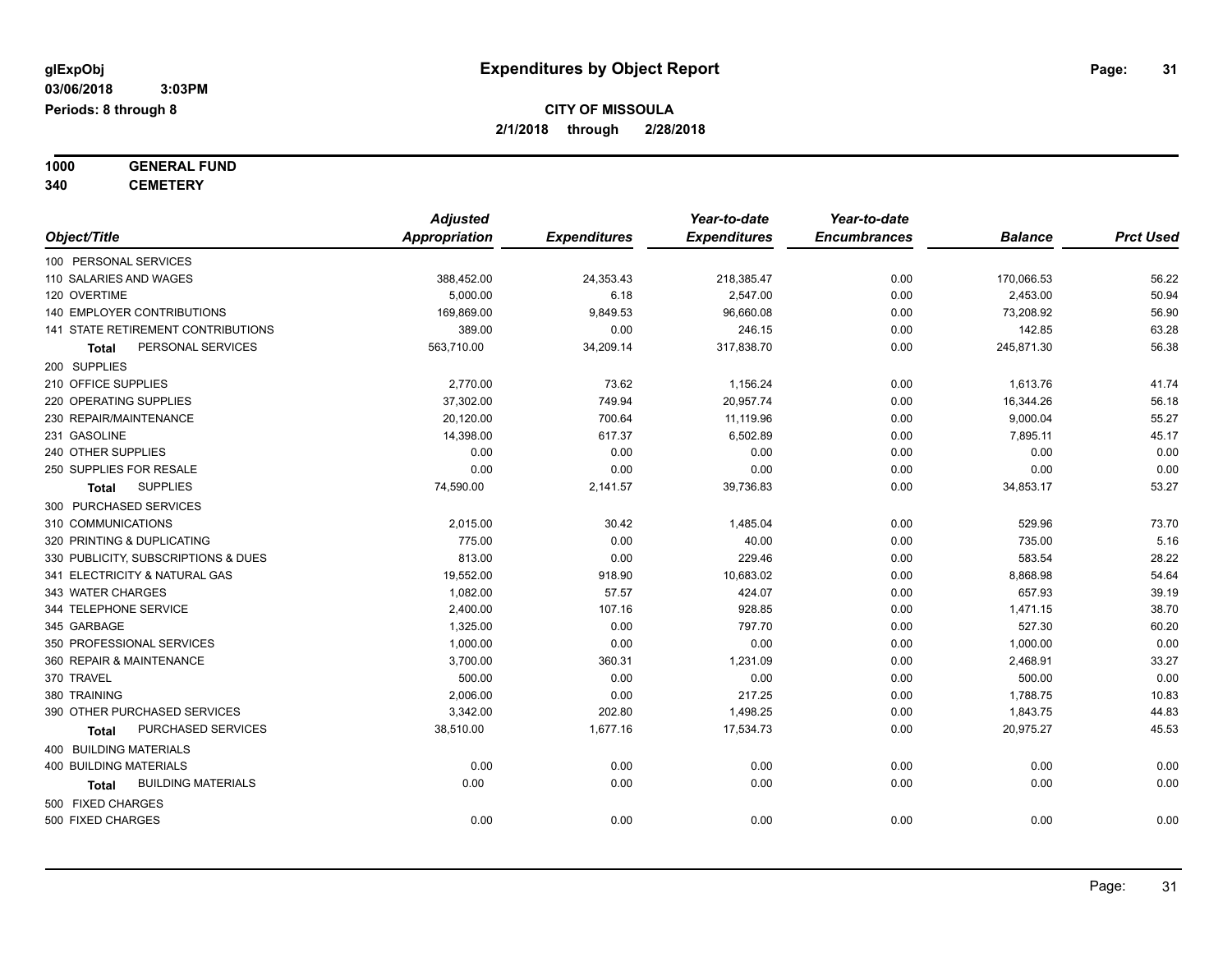**1000 GENERAL FUND 340 CEMETERY**

|                                      | <b>Adjusted</b>      |                     | Year-to-date        | Year-to-date        |                |                  |
|--------------------------------------|----------------------|---------------------|---------------------|---------------------|----------------|------------------|
| Object/Title                         | <b>Appropriation</b> | <b>Expenditures</b> | <b>Expenditures</b> | <b>Encumbrances</b> | <b>Balance</b> | <b>Prct Used</b> |
| <b>530 RENT</b>                      | 500.00               | 10.50               | 459.78              | 0.00                | 40.22          | 91.96            |
| <b>FIXED CHARGES</b><br><b>Total</b> | 500.00               | 10.50               | 459.78              | 0.00                | 40.22          | 91.96            |
| 800 OTHER OBJECTS                    |                      |                     |                     |                     |                |                  |
| 845 CONTINGENCY                      | 8,185.00             | 0.00                | 3,892.00            | 0.00                | 4,293.00       | 47.55            |
| 850 SALARY SAVINGS                   | 0.00                 | 0.00                | 0.00                | 0.00                | 0.00           | 0.00             |
| OTHER OBJECTS<br>Total               | 8,185.00             | 0.00                | 3,892.00            | 0.00                | 4,293.00       | 47.55            |
| 900 CAPITAL OUTLAY                   |                      |                     |                     |                     |                |                  |
| 920 BUILDINGS                        | 0.00                 | 0.00                | 0.00                | 0.00                | 0.00           | 0.00             |
| 930 IMPROVEMENTS                     | 0.00                 | 0.00                | 0.00                | 0.00                | 0.00           | 0.00             |
| 940 MACHINERY & EQUIPMENT            | 0.00                 | 0.00                | 0.00                | 0.00                | 0.00           | 0.00             |
| <b>CAPITAL OUTLAY</b><br>Total       | 0.00                 | 0.00                | 0.00                | 0.00                | 0.00           | 0.00             |
| <b>CEMETERY</b><br><b>Total</b>      | 685,495.00           | 38,038.37           | 379,462.04          | 0.00                | 306,032.96     | 55.36            |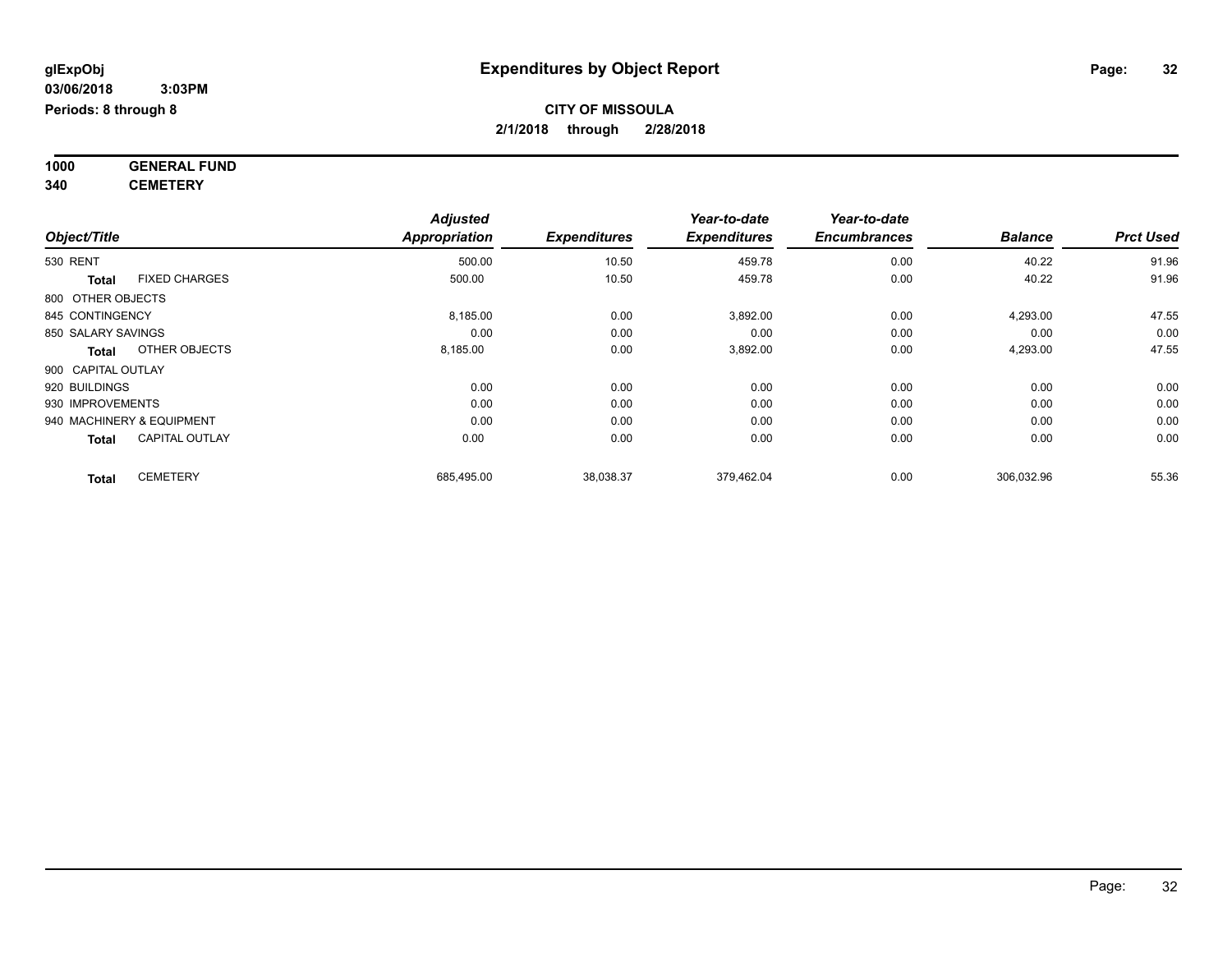# **1000 GENERAL FUND**

**370 PARKS & RECREATION**

|                                     | <b>Adjusted</b>      |                     | Year-to-date        | Year-to-date        |                |                  |
|-------------------------------------|----------------------|---------------------|---------------------|---------------------|----------------|------------------|
| Object/Title                        | <b>Appropriation</b> | <b>Expenditures</b> | <b>Expenditures</b> | <b>Encumbrances</b> | <b>Balance</b> | <b>Prct Used</b> |
| 100 PERSONAL SERVICES               |                      |                     |                     |                     |                |                  |
| 110 SALARIES AND WAGES              | 2,352,807.00         | 139,198.57          | 1,428,000.01        | 0.00                | 924,806.99     | 60.69            |
| 120 OVERTIME                        | 7,000.00             | 93.14               | 5,830.85            | 0.00                | 1,169.15       | 83.30            |
| 130 OTHER                           | 12,760.00            | 0.00                | 0.00                | 0.00                | 12,760.00      | 0.00             |
| 140 EMPLOYER CONTRIBUTIONS          | 828,026.00           | 55,348.45           | 557,482.46          | 0.00                | 270,543.54     | 67.33            |
| 141 STATE RETIREMENT CONTRIBUTIONS  | 1,962.00             | 0.00                | 1,700.50            | 0.00                | 261.50         | 86.67            |
| PERSONAL SERVICES<br>Total          | 3,202,555.00         | 194,640.16          | 1,993,013.82        | 0.00                | 1,209,541.18   | 62.23            |
| 200 SUPPLIES                        |                      |                     |                     |                     |                |                  |
| 210 OFFICE SUPPLIES                 | 5,465.00             | 138.36              | 3,599.75            | 0.00                | 1,865.25       | 65.87            |
| 220 OPERATING SUPPLIES              | 139,127.00           | 1,346.65            | 52,086.42           | 0.00                | 87,040.58      | 37.44            |
| 230 REPAIR/MAINTENANCE              | 68,649.00            | 1,488.99            | 22,421.56           | 0.00                | 46,227.44      | 32.66            |
| 231 GASOLINE                        | 79,836.00            | 3,610.08            | 34,966.47           | 0.00                | 44,869.53      | 43.80            |
| 240 OTHER SUPPLIES                  | 0.00                 | 0.00                | 0.00                | 0.00                | 0.00           | 0.00             |
| <b>SUPPLIES</b><br>Total            | 293,077.00           | 6,584.08            | 113,074.20          | 0.00                | 180,002.80     | 38.58            |
| 300 PURCHASED SERVICES              |                      |                     |                     |                     |                |                  |
| 310 COMMUNICATIONS                  | 4,553.00             | 24.00               | 1,790.66            | 0.00                | 2,762.34       | 39.33            |
| 320 PRINTING & DUPLICATING          | 8,700.00             | 1,349.90            | 1,783.17            | 0.00                | 6,916.83       | 20.50            |
| 330 PUBLICITY, SUBSCRIPTIONS & DUES | 9,140.00             | 459.68              | 3,840.38            | 0.00                | 5,299.62       | 42.02            |
| 340 SEWER                           | 2,263.00             | 0.00                | 2,557.37            | 0.00                | $-294.37$      | 113.01           |
| 341 ELECTRICITY & NATURAL GAS       | 120,045.00           | 5,624.03            | 26,069.94           | 0.00                | 93,975.06      | 21.72            |
| 342 STORM WATER                     | 0.00                 | 0.00                | 0.00                | 0.00                | 0.00           | 0.00             |
| 343 WATER CHARGES                   | 156,800.00           | 915.23              | 138,636.51          | 0.00                | 18,163.49      | 88.42            |
| 344 TELEPHONE SERVICE               | 20,021.00            | 982.36              | 9,082.09            | 0.00                | 10,938.91      | 45.36            |
| 345 GARBAGE                         | 30,296.00            | 121.75              | 19,280.71           | 0.00                | 11,015.29      | 63.64            |
| 350 PROFESSIONAL SERVICES           | 69,250.00            | 3,435.13            | 23,847.47           | 0.00                | 45,402.53      | 34.44            |
| 360 REPAIR & MAINTENANCE            | 57,756.00            | 1,036.22            | 20,076.28           | 0.00                | 37,679.72      | 34.76            |
| 370 TRAVEL                          | 6,194.00             | 981.00              | 2,693.72            | 0.00                | 3,500.28       | 43.49            |
| 380 TRAINING                        | 5,236.00             | 0.00                | 977.11              | 0.00                | 4,258.89       | 18.66            |
| 390 OTHER PURCHASED SERVICES        | 26,371.00            | 2,310.33            | 28,689.59           | 0.00                | $-2,318.59$    | 108.79           |
| PURCHASED SERVICES<br><b>Total</b>  | 516,625.00           | 17,239.63           | 279,325.00          | 0.00                | 237,300.00     | 54.07            |
| 500 FIXED CHARGES                   |                      |                     |                     |                     |                |                  |
| 500 FIXED CHARGES                   | 1,300.00             | 0.00                | 972.60              | 0.00                | 327.40         | 74.82            |
| <b>530 RENT</b>                     | 0.00                 | 732.50              | 3,702.50            | 0.00                | $-3,702.50$    | 0.00             |
|                                     |                      |                     |                     |                     |                |                  |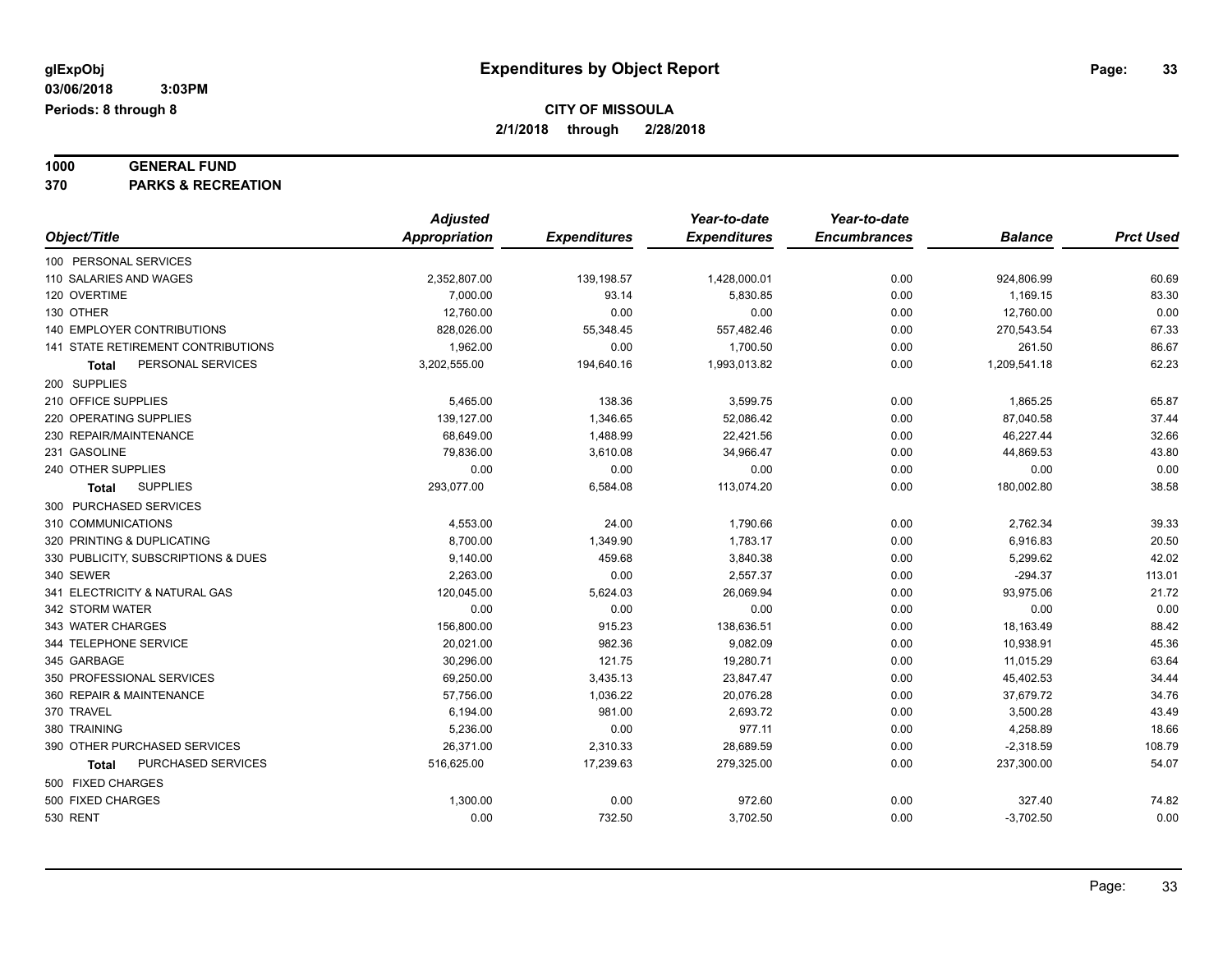# **1000 GENERAL FUND**

**370 PARKS & RECREATION**

|              |                                            | <b>Adjusted</b>      |                     | Year-to-date        | Year-to-date        |                |                  |
|--------------|--------------------------------------------|----------------------|---------------------|---------------------|---------------------|----------------|------------------|
| Object/Title |                                            | <b>Appropriation</b> | <b>Expenditures</b> | <b>Expenditures</b> | <b>Encumbrances</b> | <b>Balance</b> | <b>Prct Used</b> |
|              | <b>FIXED CHARGES</b><br><b>Total</b>       | 1,300.00             | 732.50              | 4,675.10            | 0.00                | $-3,375.10$    | 359.62           |
|              | 700 GRANTS & CONTRIBUTIONS                 |                      |                     |                     |                     |                |                  |
|              | 700 GRANTS & CONTRIBUTIONS                 | 0.00                 | 0.00                | 0.00                | 0.00                | 0.00           | 0.00             |
|              | <b>GRANTS &amp; CONTRIBUTIONS</b><br>Total | 0.00                 | 0.00                | 0.00                | 0.00                | 0.00           | 0.00             |
|              | 800 OTHER OBJECTS                          |                      |                     |                     |                     |                |                  |
|              | 820 TRANSFERS TO OTHER FUNDS               | 17.810.00            | 0.00                | 7,810.00            | 0.00                | 10,000.00      | 43.85            |
|              | OTHER OBJECTS<br>Total                     | 17,810.00            | 0.00                | 7,810.00            | 0.00                | 10,000.00      | 43.85            |
|              | 900 CAPITAL OUTLAY                         |                      |                     |                     |                     |                |                  |
|              | 930 IMPROVEMENTS                           | 0.00                 | 0.00                | 459.00              | 0.00                | $-459.00$      | 0.00             |
|              | 940 MACHINERY & EQUIPMENT                  | 0.00                 | 0.00                | 0.00                | 0.00                | 0.00           | 0.00             |
|              | <b>CAPITAL OUTLAY</b><br><b>Total</b>      | 0.00                 | 0.00                | 459.00              | 0.00                | $-459.00$      | 0.00             |
|              | PARKS & RECREATION<br><b>Total</b>         | 4,031,367.00         | 219,196.37          | 2,398,357.12        | 0.00                | 1,633,009.88   | 59.49            |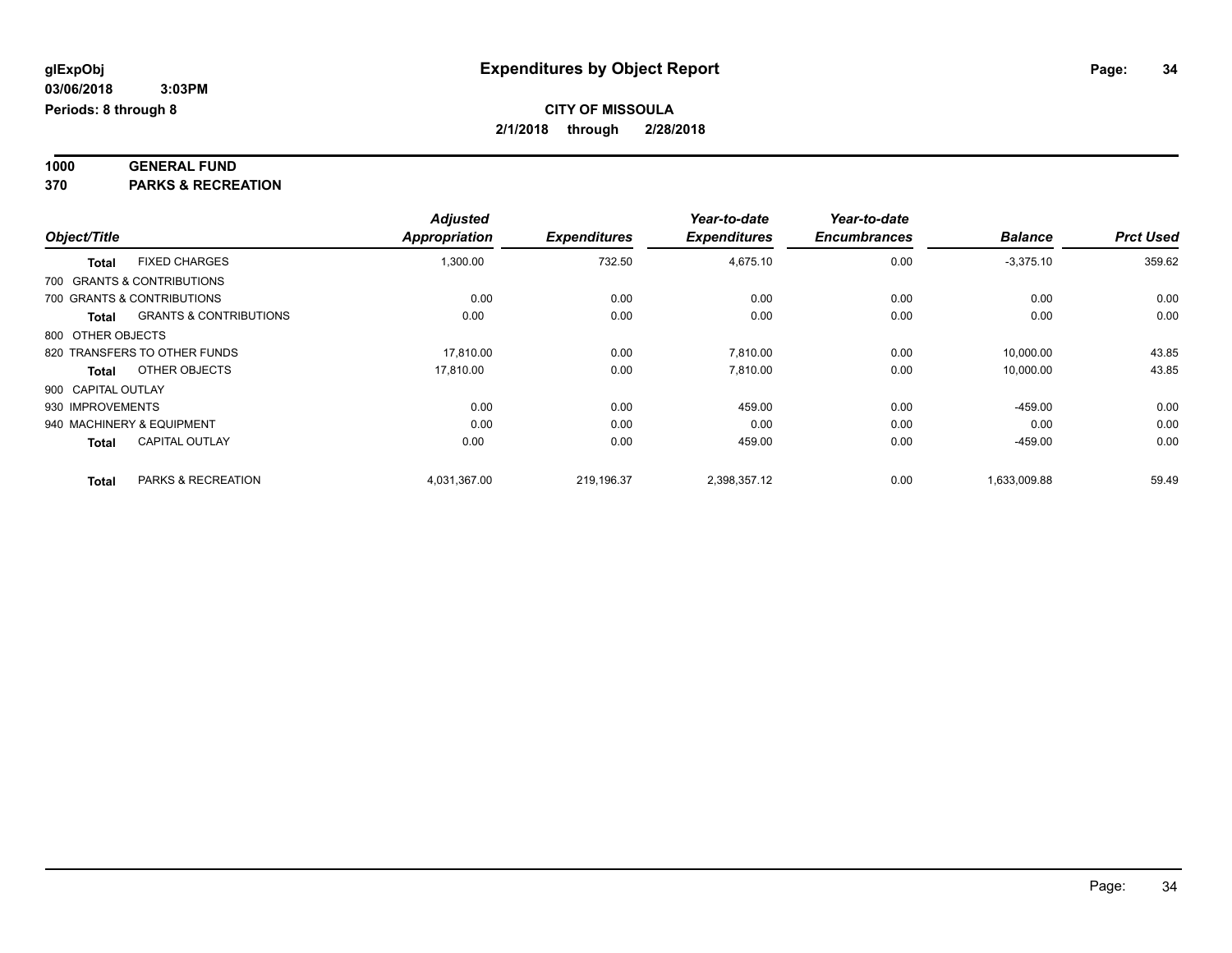### **1000 GENERAL FUND**

**390 NON-DEPARTMENTAL**

|                                                   | <b>Adjusted</b>      |                     | Year-to-date        | Year-to-date        |                |                  |
|---------------------------------------------------|----------------------|---------------------|---------------------|---------------------|----------------|------------------|
| Object/Title                                      | <b>Appropriation</b> | <b>Expenditures</b> | <b>Expenditures</b> | <b>Encumbrances</b> | <b>Balance</b> | <b>Prct Used</b> |
| 100 PERSONAL SERVICES                             |                      |                     |                     |                     |                |                  |
| 110 SALARIES AND WAGES                            | 84,455.00            | 0.00                | 0.00                | 0.00                | 84,455.00      | 0.00             |
| 120 OVERTIME                                      | 25,000.00            | 0.00                | 0.00                | 0.00                | 25,000.00      | 0.00             |
| 140 EMPLOYER CONTRIBUTIONS                        | $-72,940.00$         | $-67.61$            | 638.95              | 0.00                | $-73,578.95$   | $-0.88$          |
| 141 STATE RETIREMENT CONTRIBUTIONS                | 2,379.00             | 0.00                | 0.00                | 0.00                | 2,379.00       | 0.00             |
| PERSONAL SERVICES<br>Total                        | 38,894.00            | $-67.61$            | 638.95              | 0.00                | 38,255.05      | 1.64             |
| 200 SUPPLIES                                      |                      |                     |                     |                     |                |                  |
| 220 OPERATING SUPPLIES                            | 0.00                 | 0.00                | 87,242.00           | 0.00                | $-87,242.00$   | 0.00             |
| 230 REPAIR/MAINTENANCE                            | 50,000.00            | 0.00                | 0.00                | 0.00                | 50,000.00      | 0.00             |
| 240 OTHER SUPPLIES                                | 0.00                 | 0.00                | 0.00                | 0.00                | 0.00           | 0.00             |
| <b>SUPPLIES</b><br>Total                          | 50,000.00            | 0.00                | 87,242.00           | 0.00                | $-37,242.00$   | 174.48           |
| 300 PURCHASED SERVICES                            |                      |                     |                     |                     |                |                  |
| 341 ELECTRICITY & NATURAL GAS                     | 0.00                 | 0.00                | 912.50              | 0.00                | $-912.50$      | 0.00             |
| 342 STORM WATER                                   | 22,023.00            | 0.00                | 0.00                | 0.00                | 22,023.00      | 0.00             |
| 350 PROFESSIONAL SERVICES                         | 0.00                 | 0.00                | 24,000.00           | 0.00                | $-24,000.00$   | 0.00             |
| 360 REPAIR & MAINTENANCE                          | 0.00                 | 0.00                | 379.96              | 0.00                | $-379.96$      | 0.00             |
| 390 OTHER PURCHASED SERVICES                      | 0.00                 | 0.00                | 0.00                | 0.00                | 0.00           | 0.00             |
| PURCHASED SERVICES<br><b>Total</b>                | 22,023.00            | 0.00                | 25,292.46           | 0.00                | $-3,269.46$    | 114.85           |
| 500 FIXED CHARGES                                 |                      |                     |                     |                     |                |                  |
| 500 FIXED CHARGES                                 | 1,058,263.00         | 6,627.31            | 622,601.19          | 0.00                | 435,661.81     | 58.83            |
| 550 MERCHANT SERVICE FEES                         | 0.00                 | 0.00                | 0.00                | 0.00                | 0.00           | 0.00             |
| <b>FIXED CHARGES</b><br>Total                     | 1,058,263.00         | 6,627.31            | 622,601.19          | 0.00                | 435,661.81     | 58.83            |
| 600 DEBT SERVICE                                  |                      |                     |                     |                     |                |                  |
| 610 PRINCIPAL                                     | 220,478.00           | 0.00                | 176,069.60          | 0.00                | 44,408.40      | 79.86            |
| 620 INTEREST / SERVICE FEES                       | 7,409.00             | 182.69              | 6,648.71            | 0.00                | 760.29         | 89.74            |
| <b>DEBT SERVICE</b><br>Total                      | 227,887.00           | 182.69              | 182,718.31          | 0.00                | 45,168.69      | 80.18            |
| 700 GRANTS & CONTRIBUTIONS                        |                      |                     |                     |                     |                |                  |
| 700 GRANTS & CONTRIBUTIONS                        | 2,066,269.00         | 945,634.50          | 1,120,634.50        | 0.00                | 945,634.50     | 54.23            |
| <b>GRANTS &amp; CONTRIBUTIONS</b><br><b>Total</b> | 2,066,269.00         | 945,634.50          | 1,120,634.50        | 0.00                | 945,634.50     | 54.23            |
| 800 OTHER OBJECTS                                 |                      |                     |                     |                     |                |                  |
| 820 TRANSFERS TO OTHER FUNDS                      | 2,046,503.00         | 36,833.33           | 1,242,965.56        | 0.00                | 803,537.44     | 60.74            |
| 845 CONTINGENCY                                   | 132,225.00           | 0.00                | 16,600.00           | 0.00                | 115,625.00     | 12.55            |
| 850 SALARY SAVINGS                                | 0.00                 | 0.00                | 0.00                | 0.00                | 0.00           | 0.00             |
|                                                   |                      |                     |                     |                     |                |                  |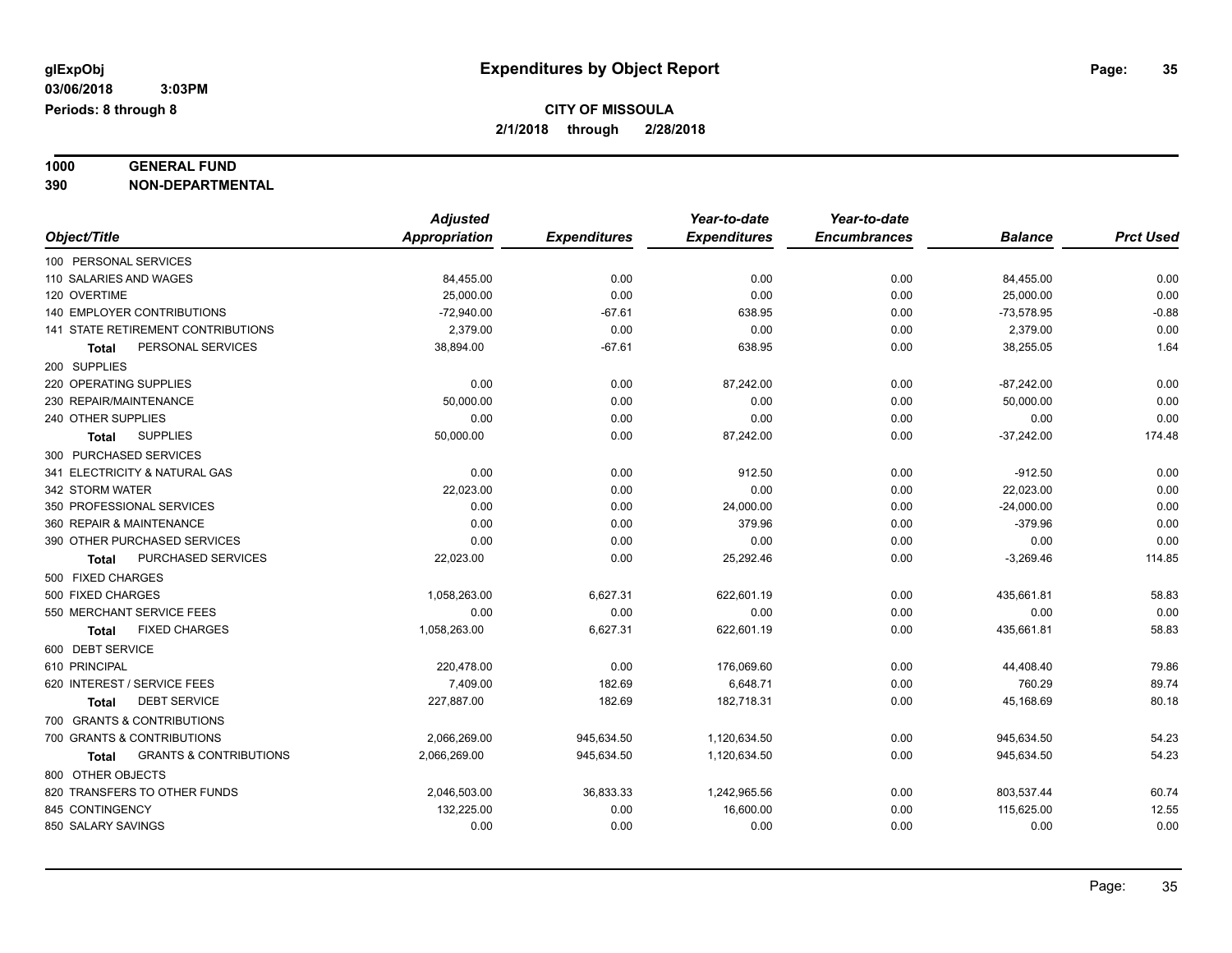#### **1000 GENERAL FUND 390 NON-DEPARTMENTAL**

| 39U | NON-DEPARIMENIAL |
|-----|------------------|
|     |                  |

|                    |                           | <b>Adjusted</b> |                            | Year-to-date               | Year-to-date        |                |                  |
|--------------------|---------------------------|-----------------|----------------------------|----------------------------|---------------------|----------------|------------------|
| Object/Title       |                           | Appropriation   | <i><b>Expenditures</b></i> | <i><b>Expenditures</b></i> | <b>Encumbrances</b> | <b>Balance</b> | <b>Prct Used</b> |
| <b>Total</b>       | OTHER OBJECTS             | 2,178,728.00    | 36,833.33                  | 1,259,565.56               | 0.00                | 919.162.44     | 57.81            |
| 900 CAPITAL OUTLAY |                           |                 |                            |                            |                     |                |                  |
|                    | 940 MACHINERY & EQUIPMENT | 0.00            | 0.00                       | 0.00                       | 0.00                | 0.00           | 0.00             |
| Total              | <b>CAPITAL OUTLAY</b>     | 0.00            | 0.00                       | 0.00                       | 0.00                | 0.00           | 0.00             |
| <b>Total</b>       | NON-DEPARTMENTAL          | 5,642,064.00    | 989,210.22                 | 3,298,692.97               | 0.00                | 2,343,371.03   | 58.47            |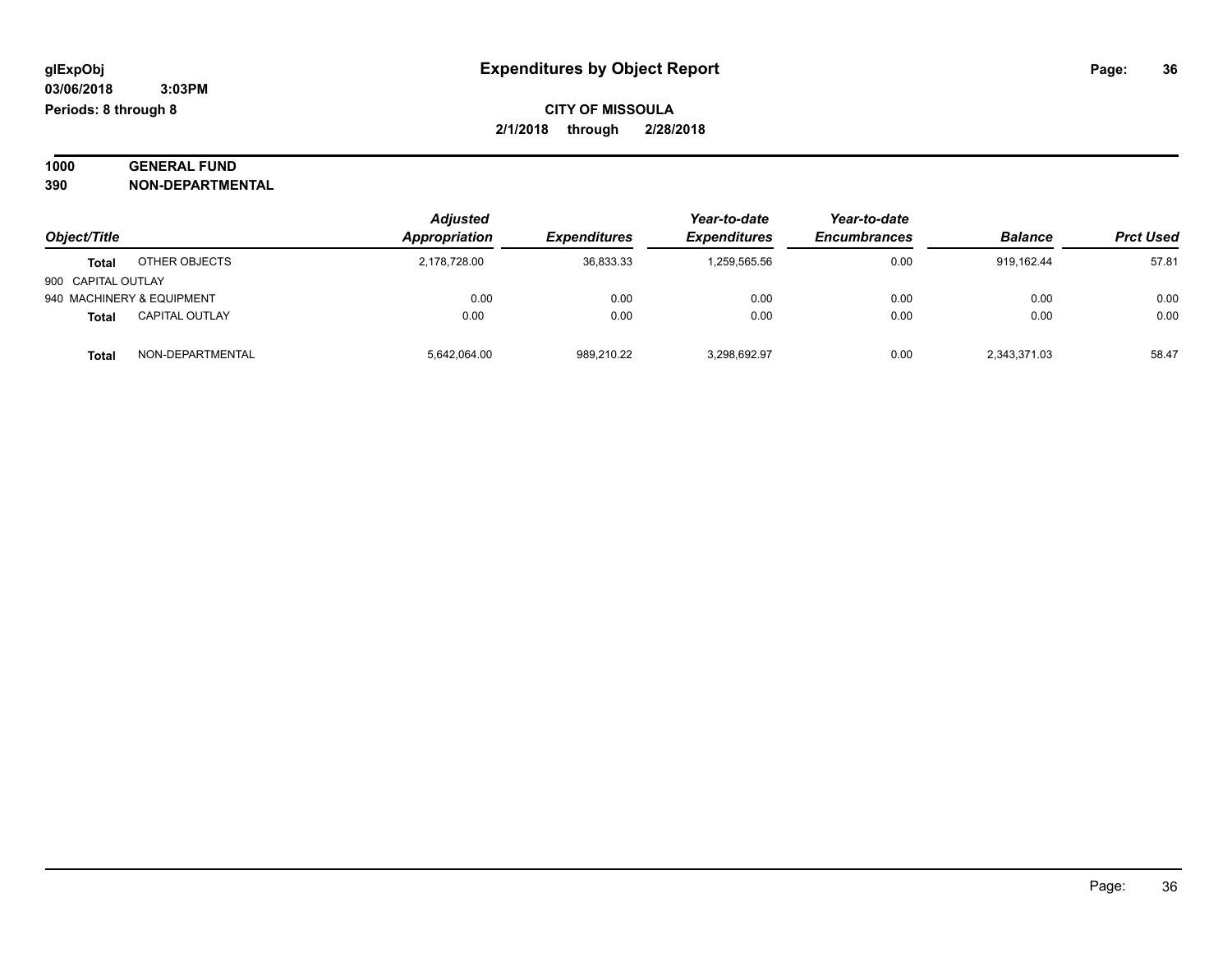**1000 GENERAL FUND**

|                                       | <b>Adjusted</b>      |                     | Year-to-date        | Year-to-date        |                |                  |
|---------------------------------------|----------------------|---------------------|---------------------|---------------------|----------------|------------------|
| Object/Title                          | <b>Appropriation</b> | <b>Expenditures</b> | <b>Expenditures</b> | <b>Encumbrances</b> | <b>Balance</b> | <b>Prct Used</b> |
| 100 PERSONAL SERVICES                 |                      |                     |                     |                     |                |                  |
| 110 SALARIES AND WAGES                | 27,373,099.00        | 2,051,696.14        | 17,100,424.97       | 0.00                | 10,272,674.03  | 62.47            |
| 115 SALARIES/HEALTH INSURANCE BENEFIT | 1,828,434.00         | 147,456.00          | 1,154,178.00        | 0.00                | 674,256.00     | 63.12            |
| 120 OVERTIME                          | 1,216,526.00         | 43,441.83           | 1,188,445.31        | 0.00                | 28,080.69      | 97.69            |
| 121 OUTSIDE HIRE OVERTIME             | 75,000.00            | 4,495.87            | 100,693.18          | 0.00                | $-25,693.18$   | 134.26           |
| 122 COURT OVERTIME                    | 23,364.00            | 3,374.23            | 32,283.72           | 0.00                | $-8,919.72$    | 138.18           |
| 123 CELL PHONE OVERTIME               | 60,690.00            | 2,416.33            | 8,863.01            | 0.00                | 51,826.99      | 14.60            |
| 130 OTHER                             | 352,990.00           | 720.00              | 135,435.24          | 0.00                | 217,554.76     | 38.37            |
| 133 EDUCATION COMPENSATION            | 0.00                 | 1,400.00            | 11,567.50           | 0.00                | $-11,567.50$   | 0.00             |
| <b>140 EMPLOYER CONTRIBUTIONS</b>     | 8,745,743.00         | 668,112.10          | 5,673,615.70        | 0.00                | 3,072,127.30   | 64.87            |
| 141 STATE RETIREMENT CONTRIBUTIONS    | 5,121,658.00         | 0.00                | 2,925,205.41        | 0.00                | 2,196,452.59   | 57.11            |
| <b>150 STATE RETIREMENT</b>           | 119.00               | 0.00                | 0.00                | 0.00                | 119.00         | 0.00             |
| PERSONAL SERVICES<br><b>Total</b>     | 44,797,623.00        | 2,923,112.50        | 28,330,712.04       | 0.00                | 16,466,910.96  | 63.24            |
| 200 SUPPLIES                          |                      |                     |                     |                     |                |                  |
| 210 OFFICE SUPPLIES                   | 116,577.00           | 3,724.50            | 55,120.51           | 0.00                | 61,456.49      | 47.28            |
| 220 OPERATING SUPPLIES                | 741,379.00           | 196,003.99          | 645,305.79          | 0.00                | 96,073.21      | 87.04            |
| 230 REPAIR/MAINTENANCE                | 448,181.00           | 34,174.53           | 208,493.93          | 0.00                | 239,687.07     | 46.52            |
| 231 GASOLINE                          | 587,949.00           | 26,883.50           | 285,564.93          | 0.00                | 302,384.07     | 48.57            |
| 240 OTHER SUPPLIES                    | 52,213.00            | 105.20              | 27,722.51           | 0.00                | 24,490.49      | 53.10            |
| 250 SUPPLIES FOR RESALE               | 0.00                 | 0.00                | 0.00                | 0.00                | 0.00           | 0.00             |
| <b>SUPPLIES</b><br>Total              | 1,946,299.00         | 260,891.72          | 1,222,207.67        | 0.00                | 724,091.33     | 62.80            |
| 300 PURCHASED SERVICES                |                      |                     |                     |                     |                |                  |
| 310 COMMUNICATIONS                    | 120,565.00           | 5,303.52            | 84,383.32           | 0.00                | 36,181.68      | 69.99            |
| 320 PRINTING & DUPLICATING            | 56,726.00            | 3,792.43            | 16,625.61           | 0.00                | 40,100.39      | 29.31            |
| 330 PUBLICITY, SUBSCRIPTIONS & DUES   | 118,990.00           | 8,119.60            | 75,711.02           | 0.00                | 43,278.98      | 63.63            |
| 340 SEWER                             | 6,601.00             | 0.00                | 5,754.33            | 0.00                | 846.67         | 87.17            |
| 341 ELECTRICITY & NATURAL GAS         | 604,885.00           | 56,765.17           | 290,575.63          | 0.00                | 314,309.37     | 48.04            |
| 342 STORM WATER                       | 22,023.00            | 0.00                | 0.00                | 0.00                | 22,023.00      | 0.00             |
| 343 WATER CHARGES                     | 191,915.00           | 2,087.10            | 158,092.61          | 0.00                | 33,822.39      | 82.38            |
| 344 TELEPHONE SERVICE                 | 285,945.00           | 32,619.31           | 161,764.84          | 0.00                | 124,180.16     | 56.57            |
| 345 GARBAGE                           | 60,659.00            | 583.28              | 30,840.56           | 0.00                | 29,818.44      | 50.84            |
| 350 PROFESSIONAL SERVICES             | 950,484.00           | 64,629.36           | 558,972.12          | 0.00                | 391,511.88     | 58.81            |
| 360 REPAIR & MAINTENANCE              | 1,061,951.00         | 75,608.58           | 735,497.86          | 0.00                | 326,453.14     | 69.26            |
| 370 TRAVEL                            | 147,236.00           | 1,453.51            | 60,771.68           | 0.00                | 86,464.32      | 41.28            |
| 380 TRAINING                          | 145,873.00           | 5,453.38            | 52,540.25           | 0.00                | 93,332.75      | 36.02            |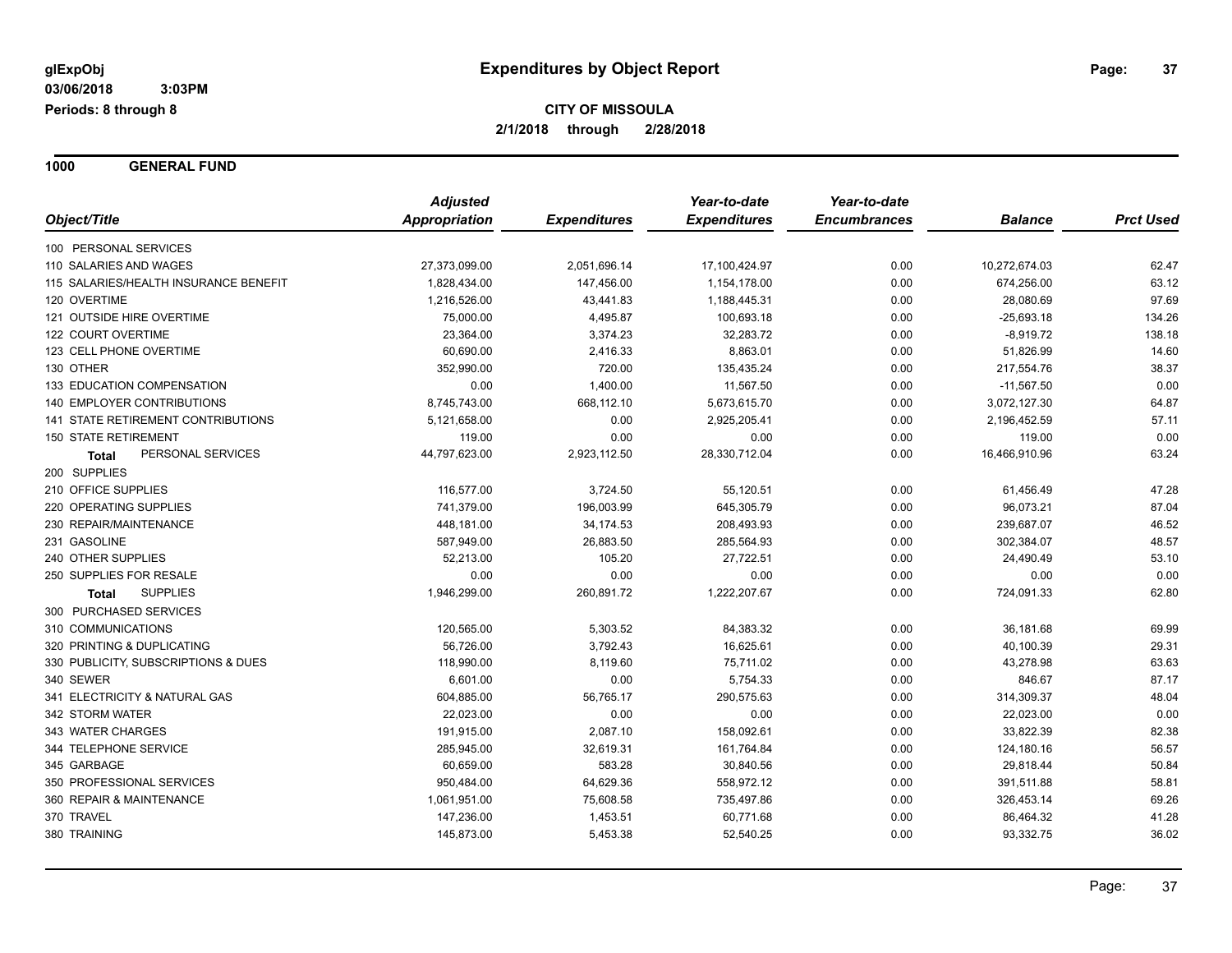**1000 GENERAL FUND**

| Object/Title                                      | <b>Adjusted</b><br><b>Appropriation</b> | <b>Expenditures</b> | Year-to-date<br><b>Expenditures</b> | Year-to-date<br><b>Encumbrances</b> | <b>Balance</b> | <b>Prct Used</b> |
|---------------------------------------------------|-----------------------------------------|---------------------|-------------------------------------|-------------------------------------|----------------|------------------|
|                                                   |                                         |                     |                                     |                                     |                |                  |
| 390 OTHER PURCHASED SERVICES                      | 102,268.00                              | $-14,231.63$        | 68,920.23                           | 0.00                                | 33,347.77      | 67.39            |
| 392 DONATIONS AND SALES                           | 0.00                                    | 0.00                | 3,880.30                            | 0.00                                | $-3,880.30$    | 0.00             |
| PURCHASED SERVICES<br><b>Total</b>                | 3,876,121.00                            | 242,183.61          | 2,304,330.36                        | 0.00                                | 1,571,790.64   | 59.45            |
| <b>400 BUILDING MATERIALS</b>                     |                                         |                     |                                     |                                     |                |                  |
| <b>400 BUILDING MATERIALS</b>                     | 62,263.00                               | 0.00                | 11,344.14                           | 0.00                                | 50,918.86      | 18.22            |
| <b>BUILDING MATERIALS</b><br><b>Total</b>         | 62,263.00                               | 0.00                | 11,344.14                           | 0.00                                | 50,918.86      | 18.22            |
| 500 FIXED CHARGES                                 |                                         |                     |                                     |                                     |                |                  |
| 500 FIXED CHARGES                                 | 1,122,882.00                            | 15,007.28           | 726,842.42                          | 0.00                                | 396,039.58     | 64.73            |
| 530 RENT                                          | 117,714.00                              | 743.00              | 4,162.28                            | 0.00                                | 113,551.72     | 3.54             |
| 550 MERCHANT SERVICE FEES                         | 0.00                                    | 0.00                | 0.00                                | 0.00                                | 0.00           | 0.00             |
| <b>FIXED CHARGES</b><br><b>Total</b>              | 1,240,596.00                            | 15,750.28           | 731,004.70                          | 0.00                                | 509,591.30     | 58.92            |
| 600 DEBT SERVICE                                  |                                         |                     |                                     |                                     |                |                  |
| 610 PRINCIPAL                                     | 247,811.00                              | 0.00                | 176,069.60                          | 0.00                                | 71,741.40      | 71.05            |
| 620 INTEREST / SERVICE FEES                       | 7,409.00                                | 182.69              | 6,648.71                            | 0.00                                | 760.29         | 89.74            |
| <b>DEBT SERVICE</b><br><b>Total</b>               | 255,220.00                              | 182.69              | 182,718.31                          | 0.00                                | 72,501.69      | 71.59            |
| 700 GRANTS & CONTRIBUTIONS                        |                                         |                     |                                     |                                     |                |                  |
| 700 GRANTS & CONTRIBUTIONS                        | 2,889,942.00                            | 992,800.00          | 1,661,995.25                        | 0.00                                | 1,227,946.75   | 57.51            |
| <b>GRANTS &amp; CONTRIBUTIONS</b><br><b>Total</b> | 2,889,942.00                            | 992,800.00          | 1,661,995.25                        | 0.00                                | 1,227,946.75   | 57.51            |
| 800 OTHER OBJECTS                                 |                                         |                     |                                     |                                     |                |                  |
| 820 TRANSFERS TO OTHER FUNDS                      | 2,286,788.00                            | 36,833.33           | 1,369,963.06                        | 0.00                                | 916,824.94     | 59.91            |
| 845 CONTINGENCY                                   | 140,410.00                              | 0.00                | 20,492.00                           | 0.00                                | 119,918.00     | 14.59            |
| 850 SALARY SAVINGS                                | 0.00                                    | 0.00                | 0.00                                | 0.00                                | 0.00           | 0.00             |
| <b>OTHER OBJECTS</b><br><b>Total</b>              | 2,427,198.00                            | 36,833.33           | 1,390,455.06                        | 0.00                                | 1,036,742.94   | 57.29            |
| 900 CAPITAL OUTLAY                                |                                         |                     |                                     |                                     |                |                  |
| 920 BUILDINGS                                     | 0.00                                    | 0.00                | 0.00                                | 0.00                                | 0.00           | 0.00             |
| 930 IMPROVEMENTS                                  | 104,814.00                              | 0.00                | 19,319.74                           | 0.00                                | 85,494.26      | 18.43            |
| 940 MACHINERY & EQUIPMENT                         | 49,239.00                               | 194.48              | 16,905.03                           | 0.00                                | 32,333.97      | 34.33            |
| <b>CAPITAL OUTLAY</b><br><b>Total</b>             | 154,053.00                              | 194.48              | 36,224.77                           | 0.00                                | 117,828.23     | 23.51            |
| <b>GENERAL FUND</b><br><b>Total</b>               | 57,649,315.00                           | 4,471,948.61        | 35,870,992.30                       | 0.00                                | 21,778,322.70  | 62.22            |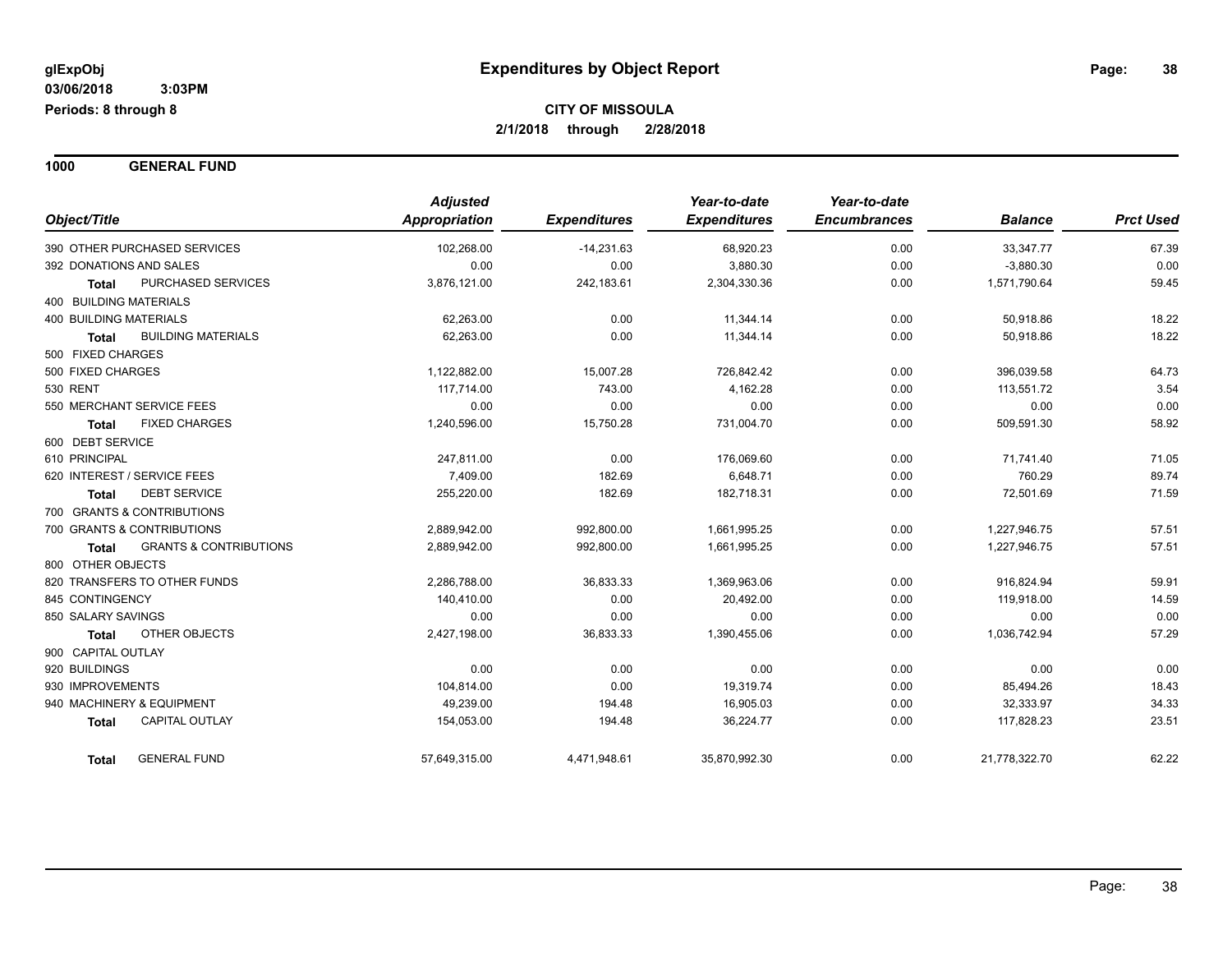**1211 PARK ACQUISITION & DEVELOPMENT 370 PARKS & RECREATION**

| Object/Title                         | <b>Adjusted</b><br><b>Appropriation</b> | <b>Expenditures</b> | Year-to-date<br><b>Expenditures</b> | Year-to-date<br><b>Encumbrances</b> | <b>Balance</b> | <b>Prct Used</b> |
|--------------------------------------|-----------------------------------------|---------------------|-------------------------------------|-------------------------------------|----------------|------------------|
|                                      |                                         |                     |                                     |                                     |                |                  |
| 200 SUPPLIES                         |                                         |                     |                                     |                                     |                |                  |
| 220 OPERATING SUPPLIES               | 10,000.00                               | 0.00                | 0.00                                | 0.00                                | 10,000.00      | 0.00             |
| <b>SUPPLIES</b><br><b>Total</b>      | 10,000.00                               | 0.00                | 0.00                                | 0.00                                | 10,000.00      | 0.00             |
| 300 PURCHASED SERVICES               |                                         |                     |                                     |                                     |                |                  |
| 350 PROFESSIONAL SERVICES            | 25,000.00                               | 0.00                | 0.00                                | 0.00                                | 25,000.00      | 0.00             |
| 360 REPAIR & MAINTENANCE             | 0.00                                    | 0.00                | 0.00                                | 0.00                                | 0.00           | 0.00             |
| 390 OTHER PURCHASED SERVICES         | 10,000.00                               | 0.00                | 0.00                                | 0.00                                | 10,000.00      | 0.00             |
| PURCHASED SERVICES<br><b>Total</b>   | 35,000.00                               | 0.00                | 0.00                                | 0.00                                | 35,000.00      | 0.00             |
| 500 FIXED CHARGES                    |                                         |                     |                                     |                                     |                |                  |
| 550 MERCHANT SERVICE FEES            | 0.00                                    | 0.00                | 0.00                                | 0.00                                | 0.00           | 0.00             |
| <b>FIXED CHARGES</b><br><b>Total</b> | 0.00                                    | 0.00                | 0.00                                | 0.00                                | 0.00           | 0.00             |
| 800 OTHER OBJECTS                    |                                         |                     |                                     |                                     |                |                  |
| 820 TRANSFERS TO OTHER FUNDS         | 0.00                                    | 0.00                | 24,779.00                           | 0.00                                | $-24.779.00$   | 0.00             |
| OTHER OBJECTS<br><b>Total</b>        | 0.00                                    | 0.00                | 24.779.00                           | 0.00                                | $-24,779.00$   | 0.00             |
| 900 CAPITAL OUTLAY                   |                                         |                     |                                     |                                     |                |                  |
| 930 IMPROVEMENTS                     | 200,309.00                              | 0.00                | 0.00                                | 0.00                                | 200,309.00     | 0.00             |
| 940 MACHINERY & EQUIPMENT            | 29.650.00                               | 0.00                | 17.948.00                           | 0.00                                | 11.702.00      | 60.53            |
| CAPITAL OUTLAY<br><b>Total</b>       | 229,959.00                              | 0.00                | 17,948.00                           | 0.00                                | 212,011.00     | 7.80             |
| PARKS & RECREATION<br><b>Total</b>   | 274,959.00                              | 0.00                | 42,727.00                           | 0.00                                | 232,232.00     | 15.54            |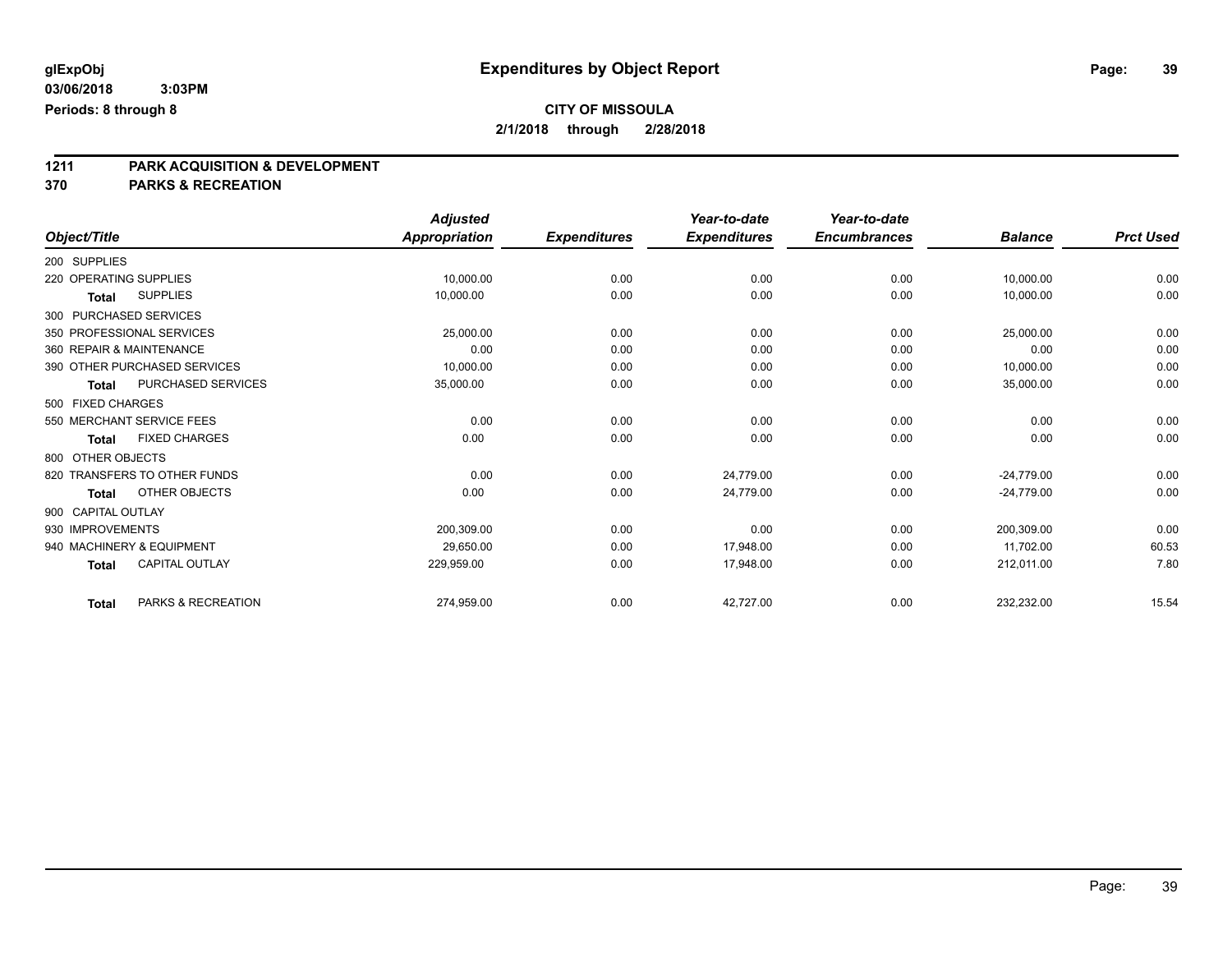### **1211 PARK ACQUISITION & DEVELOPMENT**

|                        |                                | Adjusted             |                     | Year-to-date        | Year-to-date        |                |                  |
|------------------------|--------------------------------|----------------------|---------------------|---------------------|---------------------|----------------|------------------|
| Object/Title           |                                | <b>Appropriation</b> | <b>Expenditures</b> | <b>Expenditures</b> | <b>Encumbrances</b> | <b>Balance</b> | <b>Prct Used</b> |
| 200 SUPPLIES           |                                |                      |                     |                     |                     |                |                  |
| 220 OPERATING SUPPLIES |                                | 10,000.00            | 0.00                | 0.00                | 0.00                | 10,000.00      | 0.00             |
| <b>Total</b>           | <b>SUPPLIES</b>                | 10,000.00            | 0.00                | 0.00                | 0.00                | 10,000.00      | 0.00             |
|                        | 300 PURCHASED SERVICES         |                      |                     |                     |                     |                |                  |
|                        | 350 PROFESSIONAL SERVICES      | 25,000.00            | 0.00                | 0.00                | 0.00                | 25,000.00      | 0.00             |
|                        | 360 REPAIR & MAINTENANCE       | 0.00                 | 0.00                | 0.00                | 0.00                | 0.00           | 0.00             |
|                        | 390 OTHER PURCHASED SERVICES   | 10,000.00            | 0.00                | 0.00                | 0.00                | 10,000.00      | 0.00             |
| <b>Total</b>           | PURCHASED SERVICES             | 35,000.00            | 0.00                | 0.00                | 0.00                | 35,000.00      | 0.00             |
| 500 FIXED CHARGES      |                                |                      |                     |                     |                     |                |                  |
|                        | 550 MERCHANT SERVICE FEES      | 0.00                 | 0.00                | 0.00                | 0.00                | 0.00           | 0.00             |
| Total                  | <b>FIXED CHARGES</b>           | 0.00                 | 0.00                | 0.00                | 0.00                | 0.00           | 0.00             |
| 800 OTHER OBJECTS      |                                |                      |                     |                     |                     |                |                  |
|                        | 820 TRANSFERS TO OTHER FUNDS   | 0.00                 | 0.00                | 24,779.00           | 0.00                | $-24,779.00$   | 0.00             |
| Total                  | OTHER OBJECTS                  | 0.00                 | 0.00                | 24,779.00           | 0.00                | $-24,779.00$   | 0.00             |
| 900 CAPITAL OUTLAY     |                                |                      |                     |                     |                     |                |                  |
| 930 IMPROVEMENTS       |                                | 200,309.00           | 0.00                | 0.00                | 0.00                | 200,309.00     | 0.00             |
|                        | 940 MACHINERY & EQUIPMENT      | 29,650.00            | 0.00                | 17,948.00           | 0.00                | 11,702.00      | 60.53            |
| <b>Total</b>           | <b>CAPITAL OUTLAY</b>          | 229,959.00           | 0.00                | 17,948.00           | 0.00                | 212,011.00     | 7.80             |
| <b>Total</b>           | PARK ACQUISITION & DEVELOPMENT | 274,959.00           | 0.00                | 42,727.00           | 0.00                | 232,232.00     | 15.54            |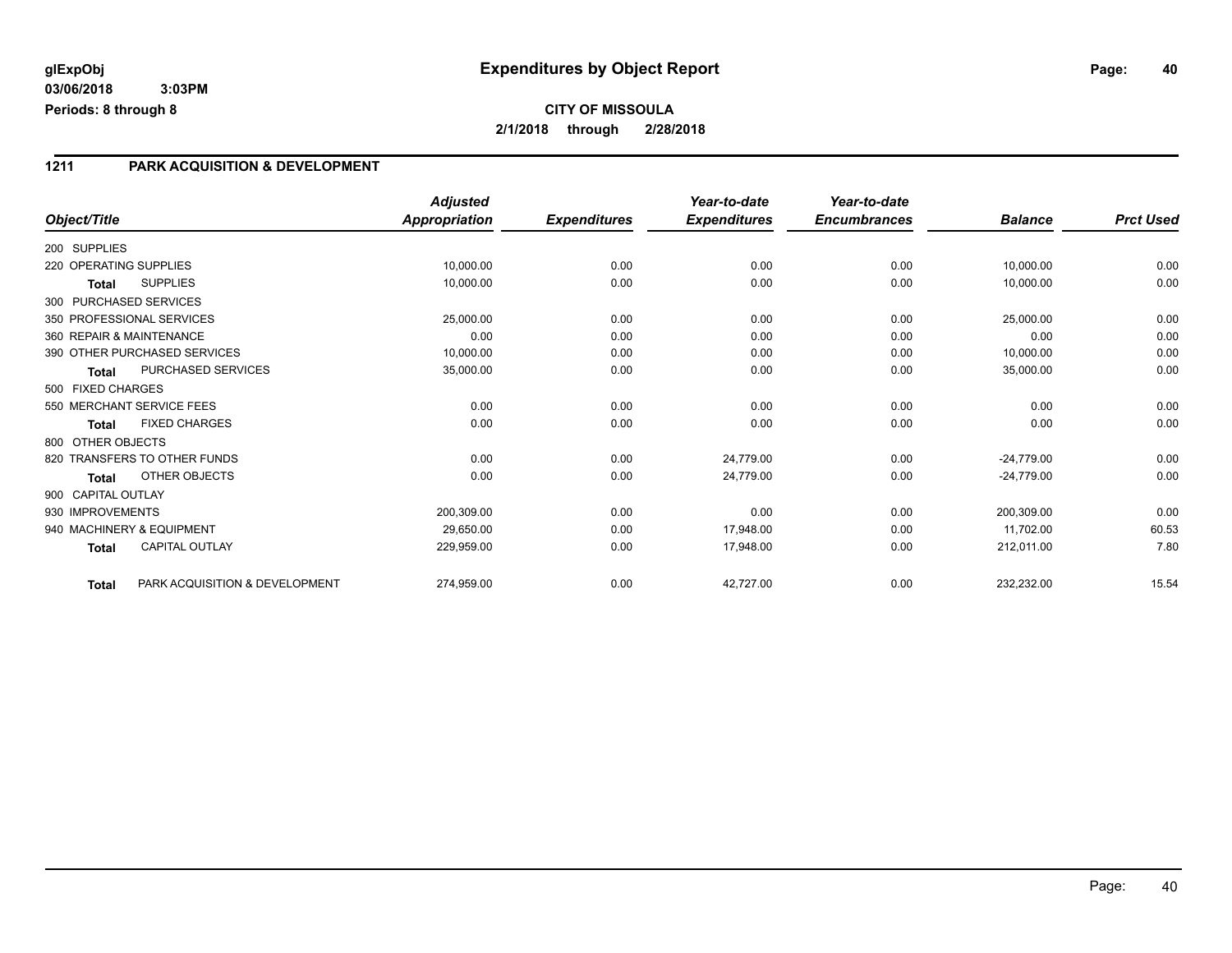# **1212 PARK ENTERPRISE FUND**

**370 PARKS & RECREATION**

|                                       | <b>Adjusted</b>      |                     | Year-to-date        | Year-to-date        |                |                  |
|---------------------------------------|----------------------|---------------------|---------------------|---------------------|----------------|------------------|
| Object/Title                          | <b>Appropriation</b> | <b>Expenditures</b> | <b>Expenditures</b> | <b>Encumbrances</b> | <b>Balance</b> | <b>Prct Used</b> |
| 200 SUPPLIES                          |                      |                     |                     |                     |                |                  |
| 210 OFFICE SUPPLIES                   | 0.00                 | 0.00                | 0.00                | 0.00                | 0.00           | 0.00             |
| 220 OPERATING SUPPLIES                | 20,000.00            | 578.00              | 825.53              | 0.00                | 19,174.47      | 4.13             |
| 230 REPAIR/MAINTENANCE                | 15.000.00            | 0.00                | 0.00                | 0.00                | 15,000.00      | 0.00             |
| 240 OTHER SUPPLIES                    | 0.00                 | 0.00                | 0.00                | 0.00                | 0.00           | 0.00             |
| <b>SUPPLIES</b><br><b>Total</b>       | 35,000.00            | 578.00              | 825.53              | 0.00                | 34,174.47      | 2.36             |
| 300 PURCHASED SERVICES                |                      |                     |                     |                     |                |                  |
| 350 PROFESSIONAL SERVICES             | 10,000.00            | 0.00                | 0.00                | 0.00                | 10,000.00      | 0.00             |
| 360 REPAIR & MAINTENANCE              | 0.00                 | 0.00                | 0.00                | 0.00                | 0.00           | 0.00             |
| 390 OTHER PURCHASED SERVICES          | 20,000.00            | 0.00                | 0.00                | 0.00                | 20,000.00      | 0.00             |
| PURCHASED SERVICES<br><b>Total</b>    | 30,000.00            | 0.00                | 0.00                | 0.00                | 30,000.00      | 0.00             |
| 500 FIXED CHARGES                     |                      |                     |                     |                     |                |                  |
| 550 MERCHANT SERVICE FEES             | 0.00                 | 0.00                | 0.00                | 0.00                | 0.00           | 0.00             |
| <b>FIXED CHARGES</b><br><b>Total</b>  | 0.00                 | 0.00                | 0.00                | 0.00                | 0.00           | 0.00             |
| 800 OTHER OBJECTS                     |                      |                     |                     |                     |                |                  |
| 820 TRANSFERS TO OTHER FUNDS          | 0.00                 | 0.00                | 0.00                | 0.00                | 0.00           | 0.00             |
| OTHER OBJECTS<br><b>Total</b>         | 0.00                 | 0.00                | 0.00                | 0.00                | 0.00           | 0.00             |
| 900 CAPITAL OUTLAY                    |                      |                     |                     |                     |                |                  |
| 930 IMPROVEMENTS                      | 181,945.00           | 28,926.09           | 28,926.09           | 0.00                | 153,018.91     | 15.90            |
| 940 MACHINERY & EQUIPMENT             | 85.415.00            | 0.00                | 0.00                | 0.00                | 85,415.00      | 0.00             |
| <b>CAPITAL OUTLAY</b><br><b>Total</b> | 267,360.00           | 28,926.09           | 28,926.09           | 0.00                | 238,433.91     | 10.82            |
|                                       |                      |                     |                     |                     |                |                  |
| PARKS & RECREATION<br><b>Total</b>    | 332,360.00           | 29,504.09           | 29,751.62           | 0.00                | 302,608.38     | 8.95             |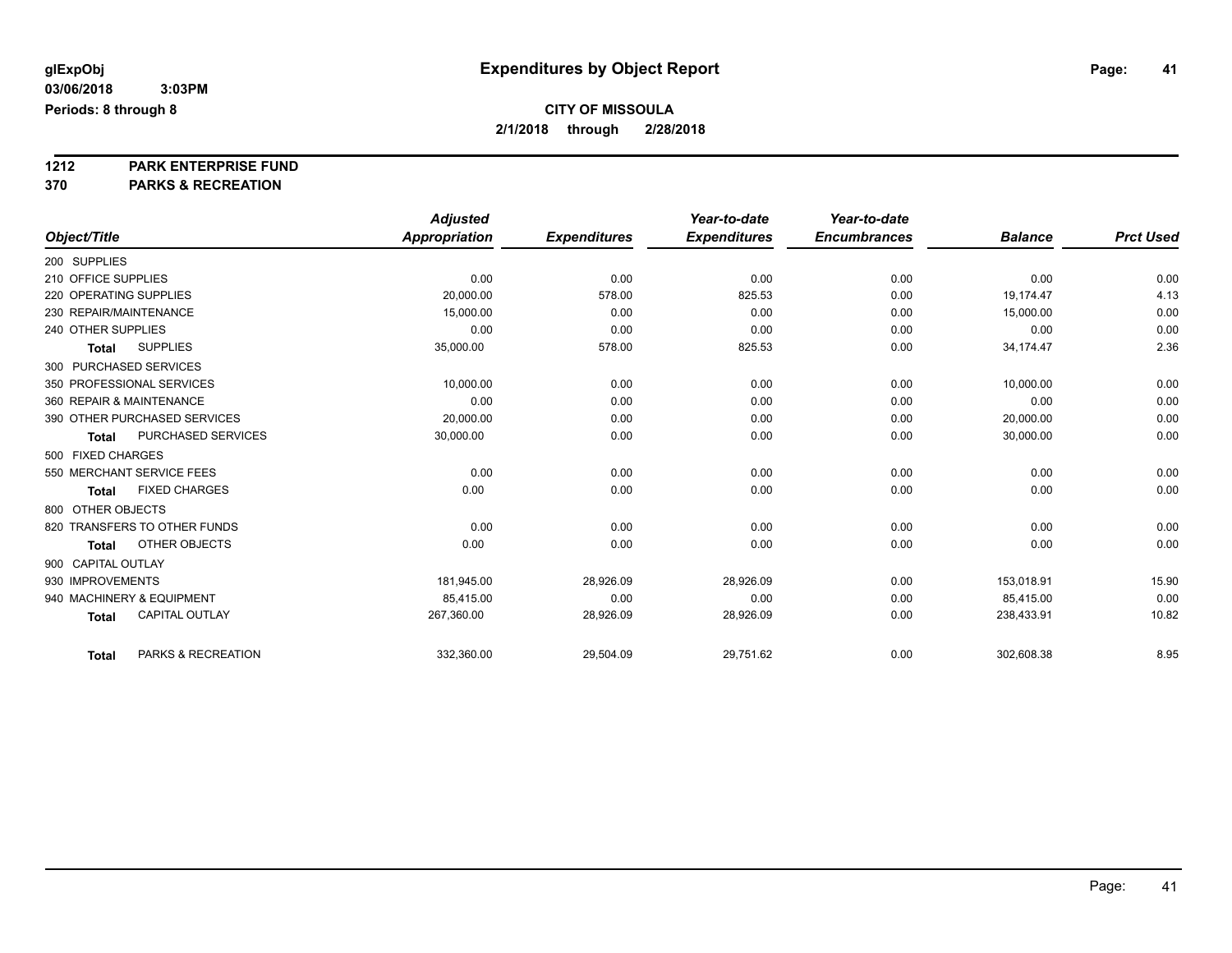#### **1212 PARK ENTERPRISE FUND**

|                                           | <b>Adjusted</b>      |                     | Year-to-date        | Year-to-date        |                |                  |
|-------------------------------------------|----------------------|---------------------|---------------------|---------------------|----------------|------------------|
| Object/Title                              | <b>Appropriation</b> | <b>Expenditures</b> | <b>Expenditures</b> | <b>Encumbrances</b> | <b>Balance</b> | <b>Prct Used</b> |
| 200 SUPPLIES                              |                      |                     |                     |                     |                |                  |
| 210 OFFICE SUPPLIES                       | 0.00                 | 0.00                | 0.00                | 0.00                | 0.00           | 0.00             |
| 220 OPERATING SUPPLIES                    | 20,000.00            | 578.00              | 825.53              | 0.00                | 19,174.47      | 4.13             |
| 230 REPAIR/MAINTENANCE                    | 15,000.00            | 0.00                | 0.00                | 0.00                | 15,000.00      | 0.00             |
| 240 OTHER SUPPLIES                        | 0.00                 | 0.00                | 0.00                | 0.00                | 0.00           | 0.00             |
| <b>SUPPLIES</b><br><b>Total</b>           | 35,000.00            | 578.00              | 825.53              | 0.00                | 34,174.47      | 2.36             |
| 300 PURCHASED SERVICES                    |                      |                     |                     |                     |                |                  |
| 350 PROFESSIONAL SERVICES                 | 10.000.00            | 0.00                | 0.00                | 0.00                | 10,000.00      | 0.00             |
| 360 REPAIR & MAINTENANCE                  | 0.00                 | 0.00                | 0.00                | 0.00                | 0.00           | 0.00             |
| 390 OTHER PURCHASED SERVICES              | 20,000.00            | 0.00                | 0.00                | 0.00                | 20,000.00      | 0.00             |
| <b>PURCHASED SERVICES</b><br><b>Total</b> | 30,000.00            | 0.00                | 0.00                | 0.00                | 30,000.00      | 0.00             |
| 500 FIXED CHARGES                         |                      |                     |                     |                     |                |                  |
| 550 MERCHANT SERVICE FEES                 | 0.00                 | 0.00                | 0.00                | 0.00                | 0.00           | 0.00             |
| <b>FIXED CHARGES</b><br><b>Total</b>      | 0.00                 | 0.00                | 0.00                | 0.00                | 0.00           | 0.00             |
| 800 OTHER OBJECTS                         |                      |                     |                     |                     |                |                  |
| 820 TRANSFERS TO OTHER FUNDS              | 0.00                 | 0.00                | 0.00                | 0.00                | 0.00           | 0.00             |
| <b>OTHER OBJECTS</b><br><b>Total</b>      | 0.00                 | 0.00                | 0.00                | 0.00                | 0.00           | 0.00             |
| 900 CAPITAL OUTLAY                        |                      |                     |                     |                     |                |                  |
| 930 IMPROVEMENTS                          | 181,945.00           | 28,926.09           | 28,926.09           | 0.00                | 153,018.91     | 15.90            |
| 940 MACHINERY & EQUIPMENT                 | 85.415.00            | 0.00                | 0.00                | 0.00                | 85,415.00      | 0.00             |
| <b>CAPITAL OUTLAY</b><br><b>Total</b>     | 267,360.00           | 28,926.09           | 28,926.09           | 0.00                | 238,433.91     | 10.82            |
| PARK ENTERPRISE FUND<br>Total             | 332,360.00           | 29,504.09           | 29,751.62           | 0.00                | 302,608.38     | 8.95             |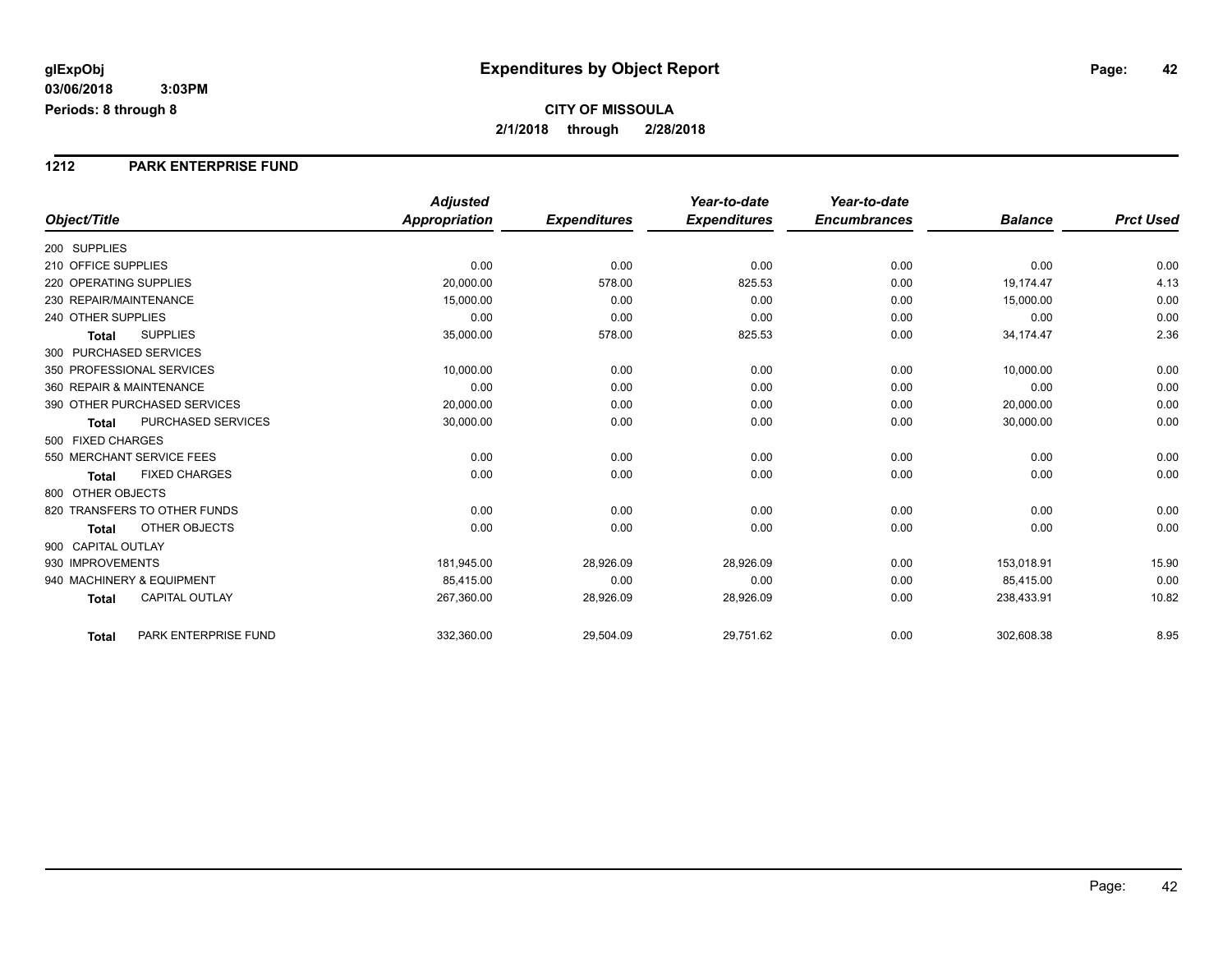**1216 PARKS & REC TRAILS, DEV**

**370 PARKS & RECREATION**

|                                                   | <b>Adjusted</b>      |                     | Year-to-date        | Year-to-date        |                |                  |
|---------------------------------------------------|----------------------|---------------------|---------------------|---------------------|----------------|------------------|
| Object/Title                                      | <b>Appropriation</b> | <b>Expenditures</b> | <b>Expenditures</b> | <b>Encumbrances</b> | <b>Balance</b> | <b>Prct Used</b> |
| 100 PERSONAL SERVICES                             |                      |                     |                     |                     |                |                  |
| 110 SALARIES AND WAGES                            | 11,291.00            | 515.89              | 515.89              | 0.00                | 10,775.11      | 4.57             |
| 120 OVERTIME                                      | 0.00                 | 0.00                | 0.00                | 0.00                | 0.00           | 0.00             |
| 140 EMPLOYER CONTRIBUTIONS                        | 1,909.00             | 116.82              | 116.82              | 0.00                | 1,792.18       | 6.12             |
| 141 STATE RETIREMENT CONTRIBUTIONS                | 0.00                 | 0.00                | 0.00                | 0.00                | 0.00           | 0.00             |
| PERSONAL SERVICES<br>Total                        | 13,200.00            | 632.71              | 632.71              | 0.00                | 12,567.29      | 4.79             |
| 200 SUPPLIES                                      |                      |                     |                     |                     |                |                  |
| 220 OPERATING SUPPLIES                            | 60,000.00            | 5,529.19            | 38,866.23           | 0.00                | 21,133.77      | 64.78            |
| 230 REPAIR/MAINTENANCE                            | 35,000.00            | 0.00                | 2,823.80            | 0.00                | 32,176.20      | 8.07             |
| 240 OTHER SUPPLIES                                | 1,100.00             | 0.00                | 0.00                | 0.00                | 1,100.00       | 0.00             |
| <b>SUPPLIES</b><br><b>Total</b>                   | 96,100.00            | 5,529.19            | 41,690.03           | 0.00                | 54,409.97      | 43.38            |
| 300 PURCHASED SERVICES                            |                      |                     |                     |                     |                |                  |
| 310 COMMUNICATIONS                                | 0.00                 | 0.00                | 0.00                | 0.00                | 0.00           | 0.00             |
| 320 PRINTING & DUPLICATING                        | 0.00                 | 0.00                | 0.00                | 0.00                | 0.00           | 0.00             |
| 330 PUBLICITY, SUBSCRIPTIONS & DUES               | 0.00                 | 95.00               | 95.00               | 0.00                | $-95.00$       | 0.00             |
| 350 PROFESSIONAL SERVICES                         | 157,150.00           | 0.00                | 55,930.73           | 0.00                | 101,219.27     | 35.59            |
| 360 REPAIR & MAINTENANCE                          | 10,000.00            | 0.00                | 588.50              | 0.00                | 9,411.50       | 5.89             |
| 370 TRAVEL                                        | 150.00               | 0.00                | 0.00                | 0.00                | 150.00         | 0.00             |
| 380 TRAINING                                      | 150.00               | 0.00                | 0.00                | 0.00                | 150.00         | 0.00             |
| 390 OTHER PURCHASED SERVICES                      | 100,000.00           | 75.00               | 4,155.00            | 0.00                | 95,845.00      | 4.16             |
| PURCHASED SERVICES<br>Total                       | 267,450.00           | 170.00              | 60,769.23           | 0.00                | 206,680.77     | 22.72            |
| 500 FIXED CHARGES                                 |                      |                     |                     |                     |                |                  |
| 550 MERCHANT SERVICE FEES                         | 0.00                 | 0.00                | 0.00                | 0.00                | 0.00           | 0.00             |
| <b>FIXED CHARGES</b><br>Total                     | 0.00                 | 0.00                | 0.00                | 0.00                | 0.00           | 0.00             |
| 700 GRANTS & CONTRIBUTIONS                        |                      |                     |                     |                     |                |                  |
| 700 GRANTS & CONTRIBUTIONS                        | 100,000.00           | 0.00                | 0.00                | 0.00                | 100,000.00     | 0.00             |
| <b>GRANTS &amp; CONTRIBUTIONS</b><br><b>Total</b> | 100,000.00           | 0.00                | 0.00                | 0.00                | 100,000.00     | 0.00             |
| 800 OTHER OBJECTS                                 |                      |                     |                     |                     |                |                  |
| 820 TRANSFERS TO OTHER FUNDS                      | 0.00                 | 0.00                | 51,136.55           | 0.00                | $-51,136.55$   | 0.00             |
| 845 CONTINGENCY                                   | 25,000.00            | 0.00                | 0.00                | 0.00                | 25,000.00      | 0.00             |
| OTHER OBJECTS<br>Total                            | 25,000.00            | 0.00                | 51,136.55           | 0.00                | $-26, 136.55$  | 204.55           |
| 900 CAPITAL OUTLAY                                |                      |                     |                     |                     |                |                  |
| 920 BUILDINGS                                     | 100,000.00           | 0.00                | 0.00                | 0.00                | 100,000.00     | 0.00             |
|                                                   |                      |                     |                     |                     |                |                  |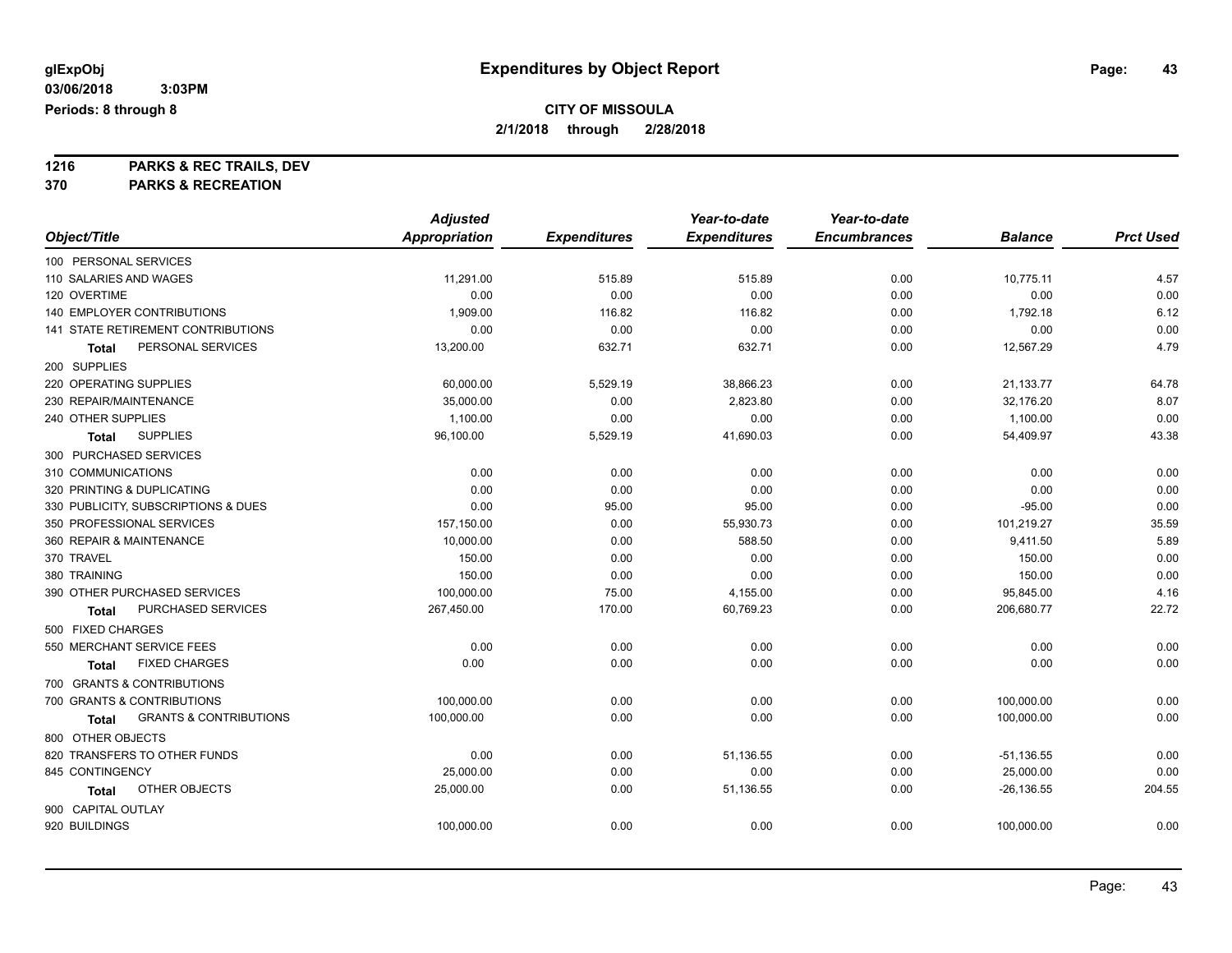**1216 PARKS & REC TRAILS, DEV 370 PARKS & RECREATION**

| Object/Title     |                               | <b>Adjusted</b><br>Appropriation | <b>Expenditures</b> | Year-to-date<br><b>Expenditures</b> | Year-to-date<br><b>Encumbrances</b> | <b>Balance</b> | <b>Prct Used</b> |
|------------------|-------------------------------|----------------------------------|---------------------|-------------------------------------|-------------------------------------|----------------|------------------|
| 930 IMPROVEMENTS |                               | 256.450.00                       | 0.00                | 7.534.88                            | 0.00                                | 248.915.12     | 2.94             |
|                  | 940 MACHINERY & EQUIPMENT     | 0.00                             | 0.00                | 0.00                                | 0.00                                | 0.00           | 0.00             |
| Total            | <b>CAPITAL OUTLAY</b>         | 356.450.00                       | 0.00                | 7.534.88                            | 0.00                                | 348.915.12     | 2.11             |
| Total            | <b>PARKS &amp; RECREATION</b> | 858,200.00                       | 6,331.90            | 161,763.40                          | 0.00                                | 696,436.60     | 18.85            |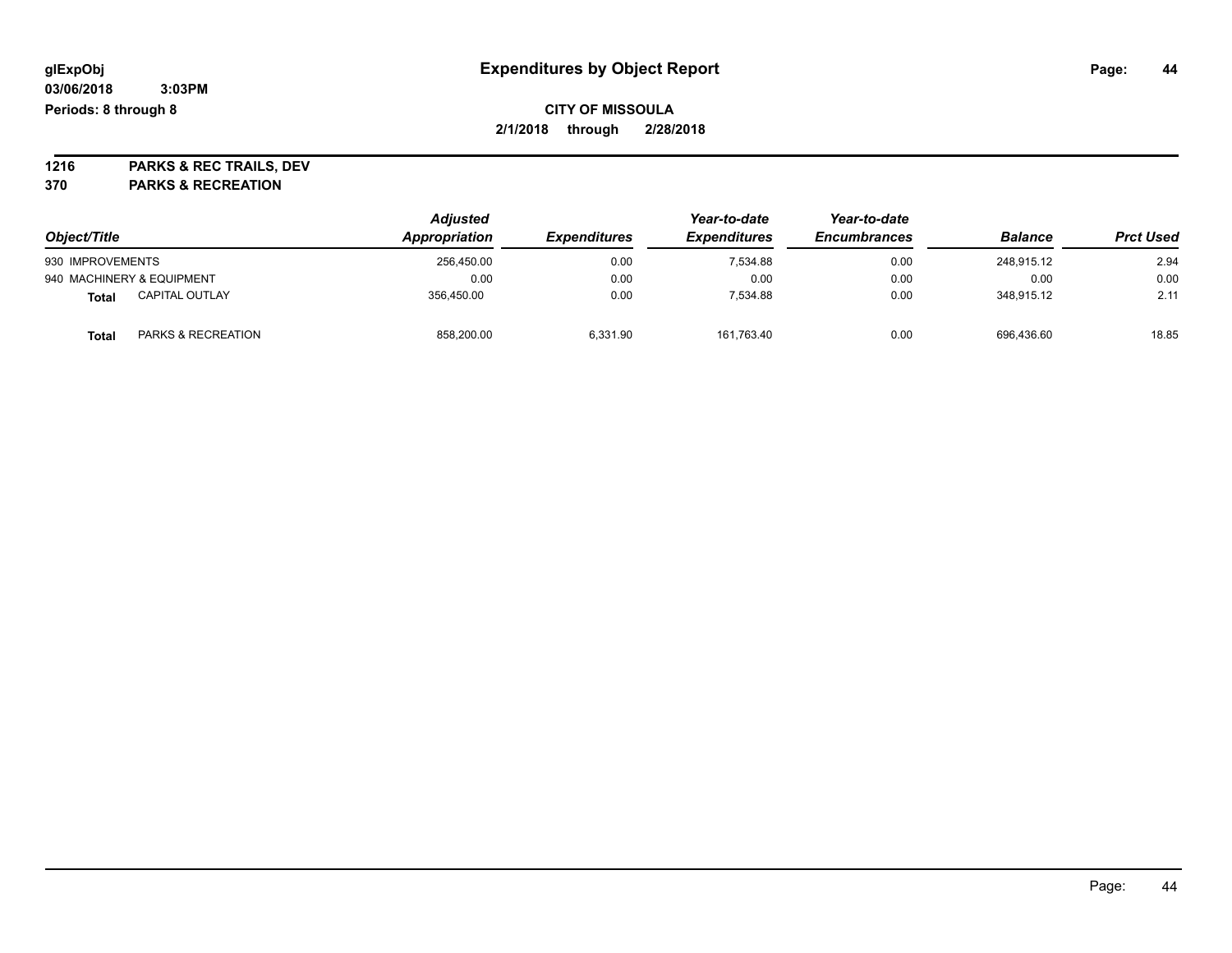### **1216 PARKS & REC TRAILS, DEV**

|                                                   | <b>Adjusted</b> |                     | Year-to-date        | Year-to-date        |                |                  |
|---------------------------------------------------|-----------------|---------------------|---------------------|---------------------|----------------|------------------|
| Object/Title                                      | Appropriation   | <b>Expenditures</b> | <b>Expenditures</b> | <b>Encumbrances</b> | <b>Balance</b> | <b>Prct Used</b> |
| 100 PERSONAL SERVICES                             |                 |                     |                     |                     |                |                  |
| 110 SALARIES AND WAGES                            | 11,291.00       | 515.89              | 515.89              | 0.00                | 10,775.11      | 4.57             |
| 120 OVERTIME                                      | 0.00            | 0.00                | 0.00                | 0.00                | 0.00           | 0.00             |
| <b>140 EMPLOYER CONTRIBUTIONS</b>                 | 1,909.00        | 116.82              | 116.82              | 0.00                | 1,792.18       | 6.12             |
| <b>141 STATE RETIREMENT CONTRIBUTIONS</b>         | 0.00            | 0.00                | 0.00                | 0.00                | 0.00           | 0.00             |
| PERSONAL SERVICES<br>Total                        | 13,200.00       | 632.71              | 632.71              | 0.00                | 12,567.29      | 4.79             |
| 200 SUPPLIES                                      |                 |                     |                     |                     |                |                  |
| 220 OPERATING SUPPLIES                            | 60,000.00       | 5,529.19            | 38,866.23           | 0.00                | 21,133.77      | 64.78            |
| 230 REPAIR/MAINTENANCE                            | 35,000.00       | 0.00                | 2,823.80            | 0.00                | 32,176.20      | 8.07             |
| 240 OTHER SUPPLIES                                | 1,100.00        | 0.00                | 0.00                | 0.00                | 1,100.00       | 0.00             |
| <b>SUPPLIES</b><br>Total                          | 96,100.00       | 5,529.19            | 41,690.03           | 0.00                | 54,409.97      | 43.38            |
| 300 PURCHASED SERVICES                            |                 |                     |                     |                     |                |                  |
| 310 COMMUNICATIONS                                | 0.00            | 0.00                | 0.00                | 0.00                | 0.00           | 0.00             |
| 320 PRINTING & DUPLICATING                        | 0.00            | 0.00                | 0.00                | 0.00                | 0.00           | 0.00             |
| 330 PUBLICITY, SUBSCRIPTIONS & DUES               | 0.00            | 95.00               | 95.00               | 0.00                | $-95.00$       | 0.00             |
| 350 PROFESSIONAL SERVICES                         | 157,150.00      | 0.00                | 55,930.73           | 0.00                | 101,219.27     | 35.59            |
| 360 REPAIR & MAINTENANCE                          | 10,000.00       | 0.00                | 588.50              | 0.00                | 9,411.50       | 5.89             |
| 370 TRAVEL                                        | 150.00          | 0.00                | 0.00                | 0.00                | 150.00         | 0.00             |
| 380 TRAINING                                      | 150.00          | 0.00                | 0.00                | 0.00                | 150.00         | 0.00             |
| 390 OTHER PURCHASED SERVICES                      | 100,000.00      | 75.00               | 4,155.00            | 0.00                | 95,845.00      | 4.16             |
| PURCHASED SERVICES<br><b>Total</b>                | 267,450.00      | 170.00              | 60,769.23           | 0.00                | 206,680.77     | 22.72            |
| 500 FIXED CHARGES                                 |                 |                     |                     |                     |                |                  |
| 550 MERCHANT SERVICE FEES                         | 0.00            | 0.00                | 0.00                | 0.00                | 0.00           | 0.00             |
| <b>FIXED CHARGES</b><br><b>Total</b>              | 0.00            | 0.00                | 0.00                | 0.00                | 0.00           | 0.00             |
| 700 GRANTS & CONTRIBUTIONS                        |                 |                     |                     |                     |                |                  |
| 700 GRANTS & CONTRIBUTIONS                        | 100,000.00      | 0.00                | 0.00                | 0.00                | 100,000.00     | 0.00             |
| <b>GRANTS &amp; CONTRIBUTIONS</b><br><b>Total</b> | 100,000.00      | 0.00                | 0.00                | 0.00                | 100,000.00     | 0.00             |
| 800 OTHER OBJECTS                                 |                 |                     |                     |                     |                |                  |
| 820 TRANSFERS TO OTHER FUNDS                      | 0.00            | 0.00                | 51,136.55           | 0.00                | $-51,136.55$   | 0.00             |
| 845 CONTINGENCY                                   | 25,000.00       | 0.00                | 0.00                | 0.00                | 25,000.00      | 0.00             |
| OTHER OBJECTS<br>Total                            | 25,000.00       | 0.00                | 51,136.55           | 0.00                | $-26, 136.55$  | 204.55           |
| 900 CAPITAL OUTLAY                                |                 |                     |                     |                     |                |                  |
| 920 BUILDINGS                                     | 100,000.00      | 0.00                | 0.00                | 0.00                | 100,000.00     | 0.00             |
| 930 IMPROVEMENTS                                  | 256,450.00      | 0.00                | 7,534.88            | 0.00                | 248,915.12     | 2.94             |
|                                                   |                 |                     |                     |                     |                |                  |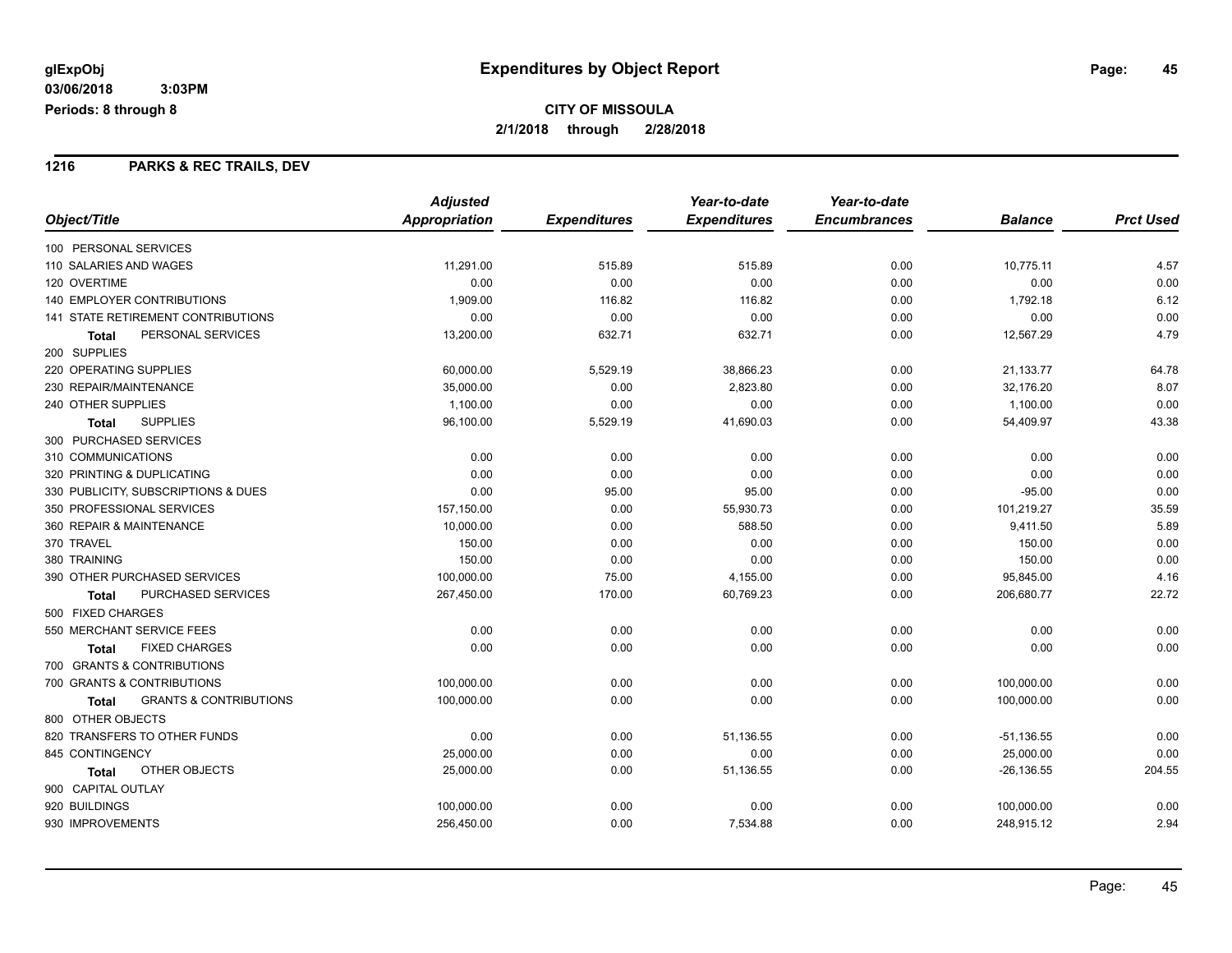**CITY OF MISSOULA 2/1/2018 through 2/28/2018**

### **1216 PARKS & REC TRAILS, DEV**

|                                  | <b>Adjusted</b> |                     |                     | Year-to-date        |                |                  |
|----------------------------------|-----------------|---------------------|---------------------|---------------------|----------------|------------------|
| Object/Title                     | Appropriation   | <b>Expenditures</b> | <b>Expenditures</b> | <b>Encumbrances</b> | <b>Balance</b> | <b>Prct Used</b> |
| 940 MACHINERY & EQUIPMENT        | 0.00            | 0.00                | 0.00                | 0.00                | 0.00           | 0.00             |
| <b>CAPITAL OUTLAY</b><br>Total   | 356.450.00      | 0.00                | 7.534.88            | 0.00                | 348.915.12     | 2.11             |
| PARKS & REC TRAILS, DEV<br>Total | 858,200.00      | 6.331.90            | 161,763.40          | 0.00                | 696,436.60     | 18.85            |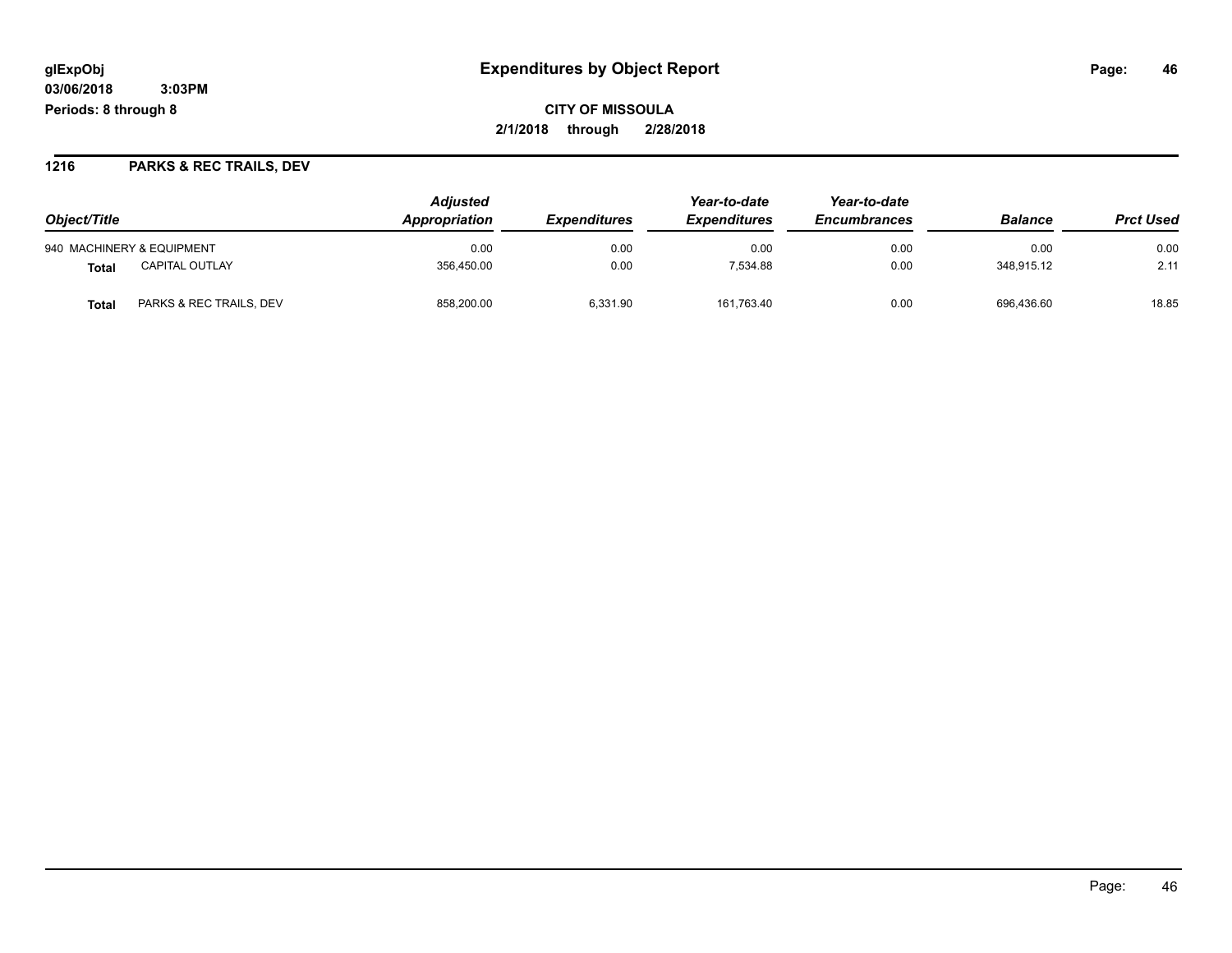# **CITY OF MISSOULA**

**2/1/2018 through 2/28/2018**

**1217 PARKS CITY LIFE GYM LEASE**

**370 PARKS & RECREATION**

|                                           | <b>Adjusted</b>      |                     | Year-to-date        | Year-to-date        |                |                  |
|-------------------------------------------|----------------------|---------------------|---------------------|---------------------|----------------|------------------|
| Object/Title                              | <b>Appropriation</b> | <b>Expenditures</b> | <b>Expenditures</b> | <b>Encumbrances</b> | <b>Balance</b> | <b>Prct Used</b> |
| 100 PERSONAL SERVICES                     |                      |                     |                     |                     |                |                  |
| 110 SALARIES AND WAGES                    | 16,000.00            | 0.00                | 7,616.92            | 0.00                | 8,383.08       | 47.61            |
| 120 OVERTIME                              | 0.00                 | 0.00                | 0.00                | 0.00                | 0.00           | 0.00             |
| <b>140 EMPLOYER CONTRIBUTIONS</b>         | 1,000.00             | 0.00                | 1,066.37            | 0.00                | $-66.37$       | 106.64           |
| <b>141 STATE RETIREMENT CONTRIBUTIONS</b> | 0.00                 | 0.00                | 7.03                | 0.00                | $-7.03$        | 0.00             |
| PERSONAL SERVICES<br><b>Total</b>         | 17,000.00            | 0.00                | 8,690.32            | 0.00                | 8,309.68       | 51.12            |
| 200 SUPPLIES                              |                      |                     |                     |                     |                |                  |
| 210 OFFICE SUPPLIES                       | 0.00                 | 0.00                | 0.00                | 0.00                | 0.00           | 0.00             |
| 220 OPERATING SUPPLIES                    | 1,500.00             | 155.92              | 1,570.10            | 0.00                | $-70.10$       | 104.67           |
| 230 REPAIR/MAINTENANCE                    | 1,000.00             | 0.00                | 1,032.00            | 0.00                | $-32.00$       | 103.20           |
| <b>SUPPLIES</b><br><b>Total</b>           | 2,500.00             | 155.92              | 2,602.10            | 0.00                | $-102.10$      | 104.08           |
| 300 PURCHASED SERVICES                    |                      |                     |                     |                     |                |                  |
| 320 PRINTING & DUPLICATING                | 1,000.00             | 15.00               | 15.00               | 0.00                | 985.00         | 1.50             |
| 330 PUBLICITY, SUBSCRIPTIONS & DUES       | 1.000.00             | 0.00                | 0.00                | 0.00                | 1.000.00       | 0.00             |
| 360 REPAIR & MAINTENANCE                  | 0.00                 | 0.00                | 1,002.00            | 0.00                | $-1,002.00$    | 0.00             |
| 390 OTHER PURCHASED SERVICES              | 0.00                 | 0.00                | 0.00                | 0.00                | 0.00           | 0.00             |
| PURCHASED SERVICES<br><b>Total</b>        | 2,000.00             | 15.00               | 1,017.00            | 0.00                | 983.00         | 50.85            |
| 500 FIXED CHARGES                         |                      |                     |                     |                     |                |                  |
| 500 FIXED CHARGES                         | 24,000.00            | 0.00                | 17.600.00           | 0.00                | 6,400.00       | 73.33            |
| 550 MERCHANT SERVICE FEES                 | 0.00                 | 0.00                | 0.00                | 0.00                | 0.00           | 0.00             |
| <b>FIXED CHARGES</b><br><b>Total</b>      | 24,000.00            | 0.00                | 17,600.00           | 0.00                | 6,400.00       | 73.33            |
| 900 CAPITAL OUTLAY                        |                      |                     |                     |                     |                |                  |
| 930 IMPROVEMENTS                          | 5,000.00             | 0.00                | 0.00                | 0.00                | 5,000.00       | 0.00             |
| <b>CAPITAL OUTLAY</b><br><b>Total</b>     | 5,000.00             | 0.00                | 0.00                | 0.00                | 5,000.00       | 0.00             |
| PARKS & RECREATION<br><b>Total</b>        | 50,500.00            | 170.92              | 29,909.42           | 0.00                | 20,590.58      | 59.23            |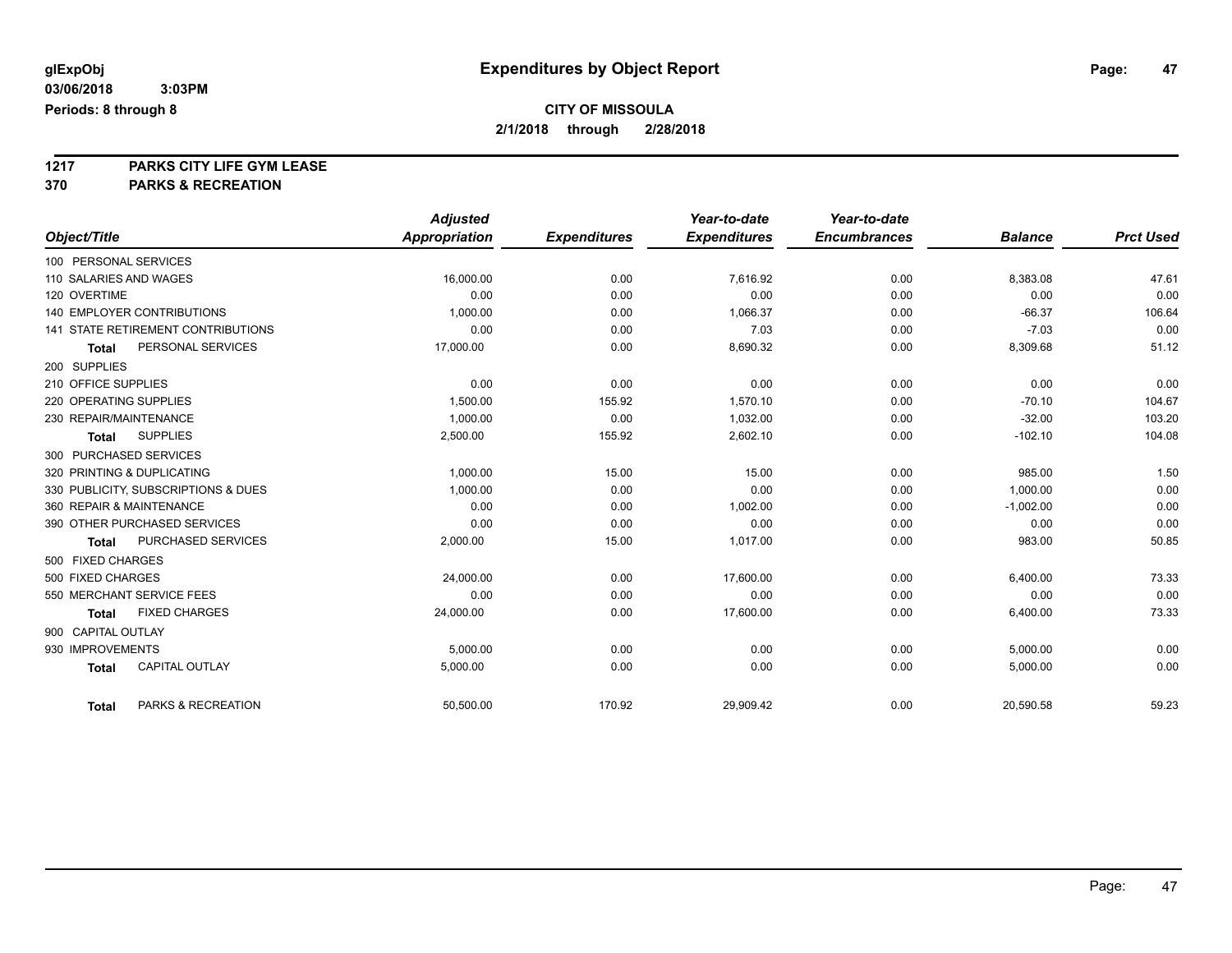### **1217 PARKS CITY LIFE GYM LEASE**

|                                           |                           | <b>Adjusted</b>      |                     | Year-to-date        | Year-to-date        |                |                  |
|-------------------------------------------|---------------------------|----------------------|---------------------|---------------------|---------------------|----------------|------------------|
| Object/Title                              |                           | <b>Appropriation</b> | <b>Expenditures</b> | <b>Expenditures</b> | <b>Encumbrances</b> | <b>Balance</b> | <b>Prct Used</b> |
| 100 PERSONAL SERVICES                     |                           |                      |                     |                     |                     |                |                  |
| 110 SALARIES AND WAGES                    |                           | 16,000.00            | 0.00                | 7.616.92            | 0.00                | 8,383.08       | 47.61            |
| 120 OVERTIME                              |                           | 0.00                 | 0.00                | 0.00                | 0.00                | 0.00           | 0.00             |
| <b>140 EMPLOYER CONTRIBUTIONS</b>         |                           | 1,000.00             | 0.00                | 1,066.37            | 0.00                | $-66.37$       | 106.64           |
| <b>141 STATE RETIREMENT CONTRIBUTIONS</b> |                           | 0.00                 | 0.00                | 7.03                | 0.00                | $-7.03$        | 0.00             |
| Total                                     | PERSONAL SERVICES         | 17,000.00            | 0.00                | 8,690.32            | 0.00                | 8,309.68       | 51.12            |
| 200 SUPPLIES                              |                           |                      |                     |                     |                     |                |                  |
| 210 OFFICE SUPPLIES                       |                           | 0.00                 | 0.00                | 0.00                | 0.00                | 0.00           | 0.00             |
| 220 OPERATING SUPPLIES                    |                           | 1,500.00             | 155.92              | 1,570.10            | 0.00                | $-70.10$       | 104.67           |
| 230 REPAIR/MAINTENANCE                    |                           | 1,000.00             | 0.00                | 1,032.00            | 0.00                | $-32.00$       | 103.20           |
| <b>SUPPLIES</b><br><b>Total</b>           |                           | 2,500.00             | 155.92              | 2,602.10            | 0.00                | $-102.10$      | 104.08           |
| 300 PURCHASED SERVICES                    |                           |                      |                     |                     |                     |                |                  |
| 320 PRINTING & DUPLICATING                |                           | 1,000.00             | 15.00               | 15.00               | 0.00                | 985.00         | 1.50             |
| 330 PUBLICITY, SUBSCRIPTIONS & DUES       |                           | 1,000.00             | 0.00                | 0.00                | 0.00                | 1.000.00       | 0.00             |
| 360 REPAIR & MAINTENANCE                  |                           | 0.00                 | 0.00                | 1,002.00            | 0.00                | $-1,002.00$    | 0.00             |
| 390 OTHER PURCHASED SERVICES              |                           | 0.00                 | 0.00                | 0.00                | 0.00                | 0.00           | 0.00             |
| <b>Total</b>                              | PURCHASED SERVICES        | 2,000.00             | 15.00               | 1,017.00            | 0.00                | 983.00         | 50.85            |
| 500 FIXED CHARGES                         |                           |                      |                     |                     |                     |                |                  |
| 500 FIXED CHARGES                         |                           | 24,000.00            | 0.00                | 17,600.00           | 0.00                | 6,400.00       | 73.33            |
| 550 MERCHANT SERVICE FEES                 |                           | 0.00                 | 0.00                | 0.00                | 0.00                | 0.00           | 0.00             |
| <b>Total</b>                              | <b>FIXED CHARGES</b>      | 24,000.00            | 0.00                | 17,600.00           | 0.00                | 6,400.00       | 73.33            |
| 900 CAPITAL OUTLAY                        |                           |                      |                     |                     |                     |                |                  |
| 930 IMPROVEMENTS                          |                           | 5,000.00             | 0.00                | 0.00                | 0.00                | 5,000.00       | 0.00             |
| <b>Total</b>                              | <b>CAPITAL OUTLAY</b>     | 5,000.00             | 0.00                | 0.00                | 0.00                | 5,000.00       | 0.00             |
| <b>Total</b>                              | PARKS CITY LIFE GYM LEASE | 50,500.00            | 170.92              | 29,909.42           | 0.00                | 20,590.58      | 59.23            |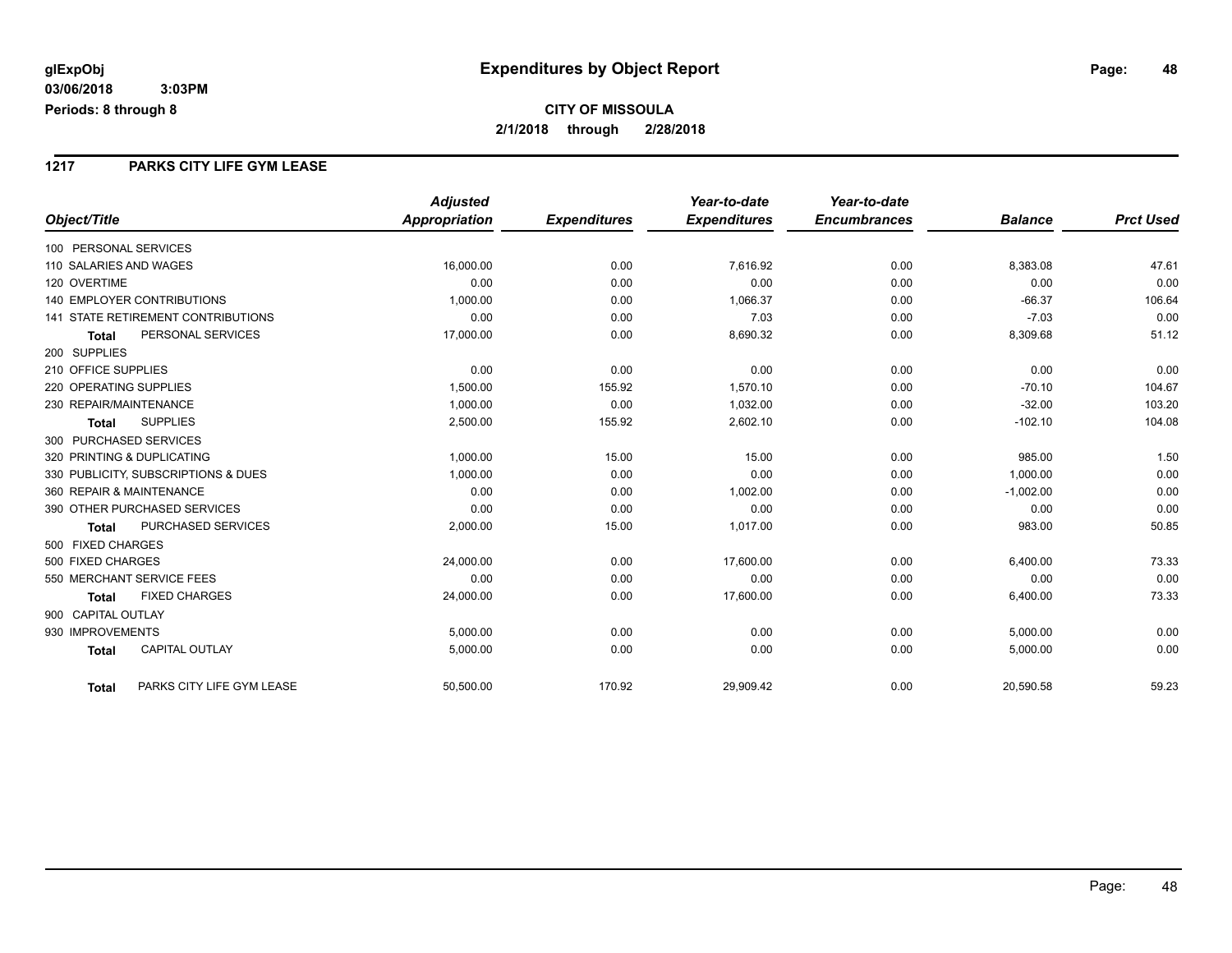**1218 ALL ABILITIES PLAYGROUND**

**370 PARKS & RECREATION**

|                                       | <b>Adjusted</b>      |                     | Year-to-date        | Year-to-date        |                |                  |
|---------------------------------------|----------------------|---------------------|---------------------|---------------------|----------------|------------------|
| Object/Title                          | <b>Appropriation</b> | <b>Expenditures</b> | <b>Expenditures</b> | <b>Encumbrances</b> | <b>Balance</b> | <b>Prct Used</b> |
| 300 PURCHASED SERVICES                |                      |                     |                     |                     |                |                  |
| 350 PROFESSIONAL SERVICES             | 0.00                 | 0.00                | 0.00                | 0.00                | 0.00           | 0.00             |
| 360 REPAIR & MAINTENANCE              | 0.00                 | 0.00                | 0.00                | 0.00                | 0.00           | 0.00             |
| <b>PURCHASED SERVICES</b><br>Total    | 0.00                 | 0.00                | 0.00                | 0.00                | 0.00           | 0.00             |
| 500 FIXED CHARGES                     |                      |                     |                     |                     |                |                  |
| 550 MERCHANT SERVICE FEES             | 0.00                 | 0.00                | 0.00                | 0.00                | 0.00           | 0.00             |
| <b>FIXED CHARGES</b><br><b>Total</b>  | 0.00                 | 0.00                | 0.00                | 0.00                | 0.00           | 0.00             |
| 900 CAPITAL OUTLAY                    |                      |                     |                     |                     |                |                  |
| 930 IMPROVEMENTS                      | 0.00                 | 0.00                | 0.00                | 0.00                | 0.00           | 0.00             |
| <b>CAPITAL OUTLAY</b><br><b>Total</b> | 0.00                 | 0.00                | 0.00                | 0.00                | 0.00           | 0.00             |
|                                       |                      |                     |                     |                     |                |                  |
| PARKS & RECREATION<br><b>Total</b>    | 0.00                 | 0.00                | 0.00                | 0.00                | 0.00           | 0.00             |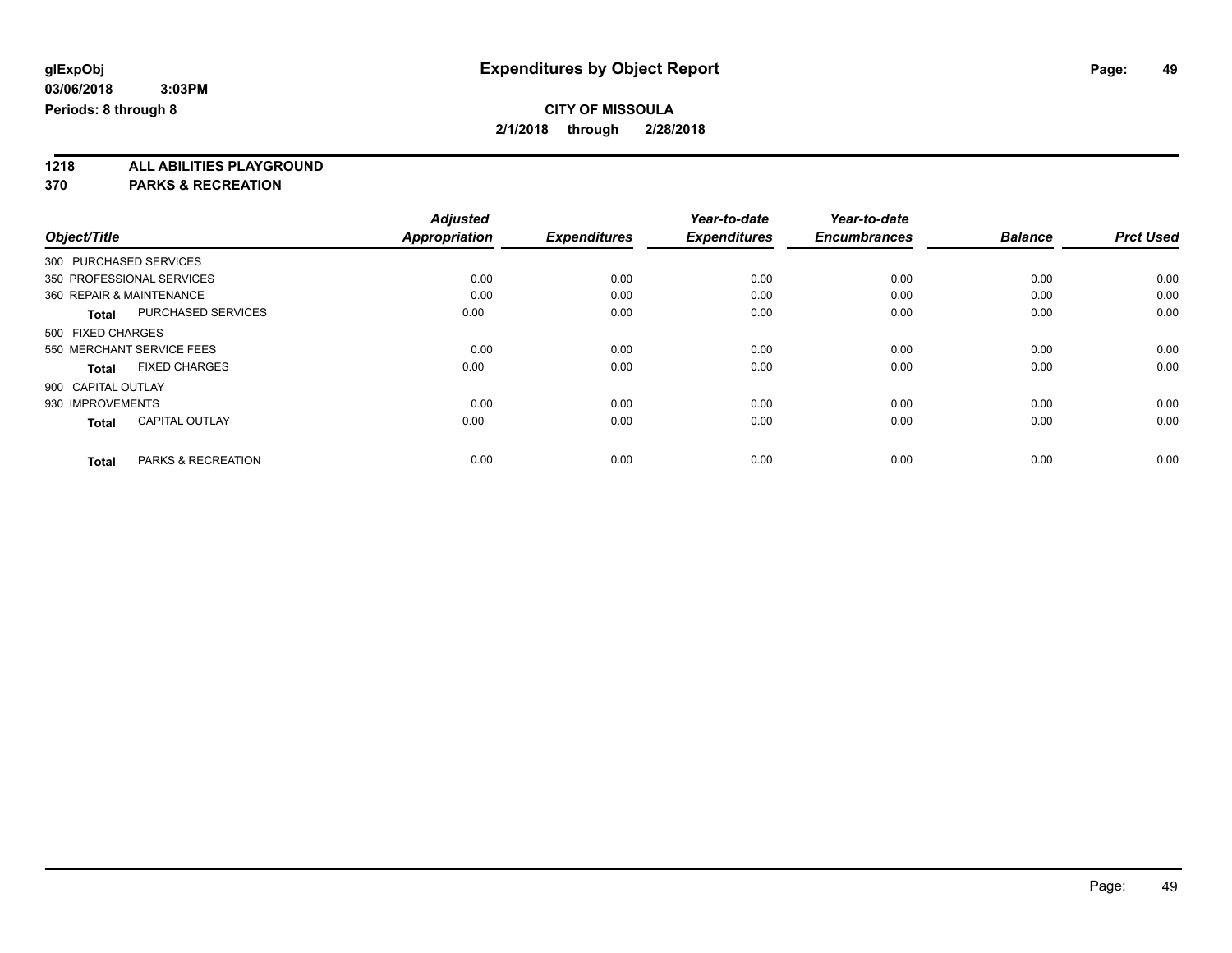**CITY OF MISSOULA 2/1/2018 through 2/28/2018**

### **1218 ALL ABILITIES PLAYGROUND**

|                          |                           | <b>Adjusted</b>      |                     | Year-to-date        | Year-to-date        |                |                  |
|--------------------------|---------------------------|----------------------|---------------------|---------------------|---------------------|----------------|------------------|
| Object/Title             |                           | <b>Appropriation</b> | <b>Expenditures</b> | <b>Expenditures</b> | <b>Encumbrances</b> | <b>Balance</b> | <b>Prct Used</b> |
| 300 PURCHASED SERVICES   |                           |                      |                     |                     |                     |                |                  |
|                          | 350 PROFESSIONAL SERVICES | 0.00                 | 0.00                | 0.00                | 0.00                | 0.00           | 0.00             |
| 360 REPAIR & MAINTENANCE |                           | 0.00                 | 0.00                | 0.00                | 0.00                | 0.00           | 0.00             |
| <b>Total</b>             | <b>PURCHASED SERVICES</b> | 0.00                 | 0.00                | 0.00                | 0.00                | 0.00           | 0.00             |
| 500 FIXED CHARGES        |                           |                      |                     |                     |                     |                |                  |
|                          | 550 MERCHANT SERVICE FEES | 0.00                 | 0.00                | 0.00                | 0.00                | 0.00           | 0.00             |
| Total                    | <b>FIXED CHARGES</b>      | 0.00                 | 0.00                | 0.00                | 0.00                | 0.00           | 0.00             |
| 900 CAPITAL OUTLAY       |                           |                      |                     |                     |                     |                |                  |
| 930 IMPROVEMENTS         |                           | 0.00                 | 0.00                | 0.00                | 0.00                | 0.00           | 0.00             |
| <b>Total</b>             | <b>CAPITAL OUTLAY</b>     | 0.00                 | 0.00                | 0.00                | 0.00                | 0.00           | 0.00             |
| <b>Total</b>             | ALL ABILITIES PLAYGROUND  | 0.00                 | 0.00                | 0.00                | 0.00                | 0.00           | 0.00             |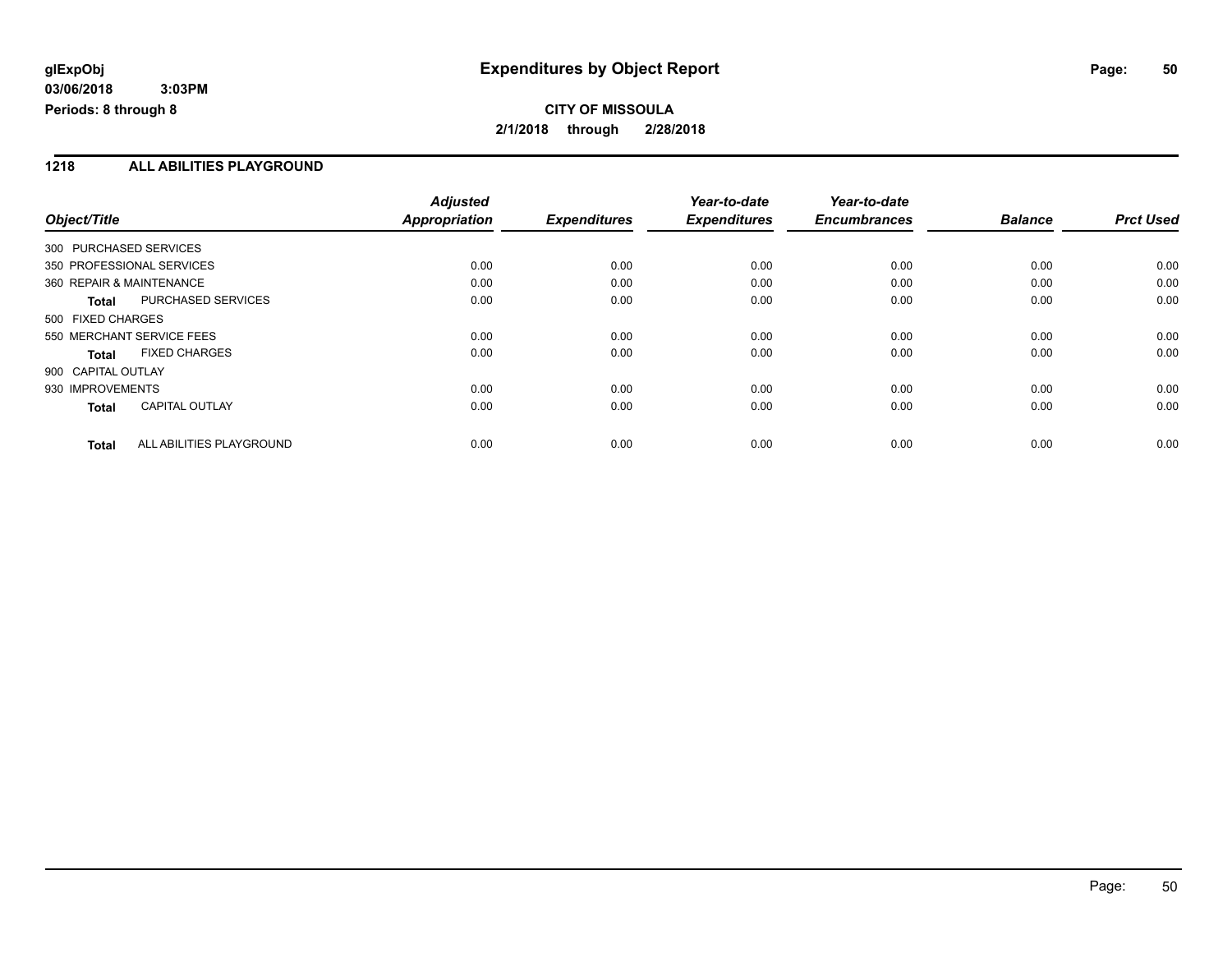# **CITY OF MISSOULA**

**2/1/2018 through 2/28/2018**

# **1219 FT MISSOULA REGIONAL PARK**

**370 PARKS & RECREATION**

|                                     | <b>Adjusted</b> |                     | Year-to-date        | Year-to-date        |                |                  |
|-------------------------------------|-----------------|---------------------|---------------------|---------------------|----------------|------------------|
| Object/Title                        | Appropriation   | <b>Expenditures</b> | <b>Expenditures</b> | <b>Encumbrances</b> | <b>Balance</b> | <b>Prct Used</b> |
| 100 PERSONAL SERVICES               |                 |                     |                     |                     |                |                  |
| 110 SALARIES AND WAGES              | 292,238.00      | 9,815.69            | 141,123.61          | 0.00                | 151,114.39     | 48.29            |
| 120 OVERTIME                        | 2,000.00        | 93.14               | 412.91              | 0.00                | 1,587.09       | 20.65            |
| 140 EMPLOYER CONTRIBUTIONS          | 109,175.00      | 4,189.00            | 50,964.77           | 0.00                | 58,210.23      | 46.68            |
| 141 STATE RETIREMENT CONTRIBUTIONS  | 36.00           | 0.00                | 149.53              | 0.00                | $-113.53$      | 415.36           |
| PERSONAL SERVICES<br><b>Total</b>   | 403,449.00      | 14,097.83           | 192,650.82          | 0.00                | 210,798.18     | 47.75            |
| 200 SUPPLIES                        |                 |                     |                     |                     |                |                  |
| 210 OFFICE SUPPLIES                 | 0.00            | 0.00                | 105.69              | 0.00                | $-105.69$      | 0.00             |
| 220 OPERATING SUPPLIES              | 236,500.00      | 1,369.99            | 44,042.01           | 0.00                | 192,457.99     | 18.62            |
| 230 REPAIR/MAINTENANCE              | 16,541.00       | 0.00                | 3,493.17            | 0.00                | 13,047.83      | 21.12            |
| 231 GASOLINE                        | 15,832.00       | 273.53              | 1,178.58            | 0.00                | 14,653.42      | 7.44             |
| 240 OTHER SUPPLIES                  | 25,000.00       | 0.00                | 0.00                | 0.00                | 25,000.00      | 0.00             |
| 250 SUPPLIES FOR RESALE             | 1,000.00        | 0.00                | 0.00                | 0.00                | 1,000.00       | 0.00             |
| <b>SUPPLIES</b><br><b>Total</b>     | 294,873.00      | 1,643.52            | 48,819.45           | 0.00                | 246,053.55     | 16.56            |
| 300 PURCHASED SERVICES              |                 |                     |                     |                     |                |                  |
| 310 COMMUNICATIONS                  | 2,000.00        | 0.00                | 0.00                | 0.00                | 2,000.00       | 0.00             |
| 320 PRINTING & DUPLICATING          | 5,750.00        | 175.00              | 644.31              | 0.00                | 5,105.69       | 11.21            |
| 330 PUBLICITY, SUBSCRIPTIONS & DUES | 10,000.00       | 0.00                | 3,248.43            | 0.00                | 6,751.57       | 32.48            |
| 340 SEWER                           | 1,000.00        | 0.00                | 0.00                | 0.00                | 1,000.00       | 0.00             |
| 341 ELECTRICITY & NATURAL GAS       | 32,446.00       | 540.28              | 10,407.38           | 0.00                | 22,038.62      | 32.08            |
| 342 STORM WATER                     | 0.00            | 0.00                | 0.00                | 0.00                | 0.00           | 0.00             |
| 343 WATER CHARGES                   | 5,600.00        | 86.97               | 583.13              | 0.00                | 5,016.87       | 10.41            |
| 344 TELEPHONE SERVICE               | 4,345.00        | 91.16               | 770.36              | 0.00                | 3,574.64       | 17.73            |
| 345 GARBAGE                         | 7,510.00        | 216.38              | 9,995.11            | 0.00                | $-2,485.11$    | 133.09           |
| 350 PROFESSIONAL SERVICES           | 63,251.00       | 200.01              | 2,015.05            | 0.00                | 61,235.95      | 3.19             |
| 360 REPAIR & MAINTENANCE            | 18,794.00       | 0.00                | 17,954.45           | 0.00                | 839.55         | 95.53            |
| 370 TRAVEL                          | 2,500.00        | 0.00                | 357.88              | 0.00                | 2,142.12       | 14.32            |
| 380 TRAINING                        | 2,500.00        | 0.00                | 0.00                | 0.00                | 2,500.00       | 0.00             |
| 390 OTHER PURCHASED SERVICES        | 5,790.00        | 0.00                | 8,350.00            | 0.00                | $-2,560.00$    | 144.21           |
| PURCHASED SERVICES<br>Total         | 161,486.00      | 1,309.80            | 54,326.10           | 0.00                | 107,159.90     | 33.64            |
| 500 FIXED CHARGES                   |                 |                     |                     |                     |                |                  |
| 500 FIXED CHARGES                   | 5,000.00        | 0.00                | 0.00                | 0.00                | 5,000.00       | 0.00             |
| 550 MERCHANT SERVICE FEES           | 0.00            | 0.00                | 0.00                | 0.00                | 0.00           | 0.00             |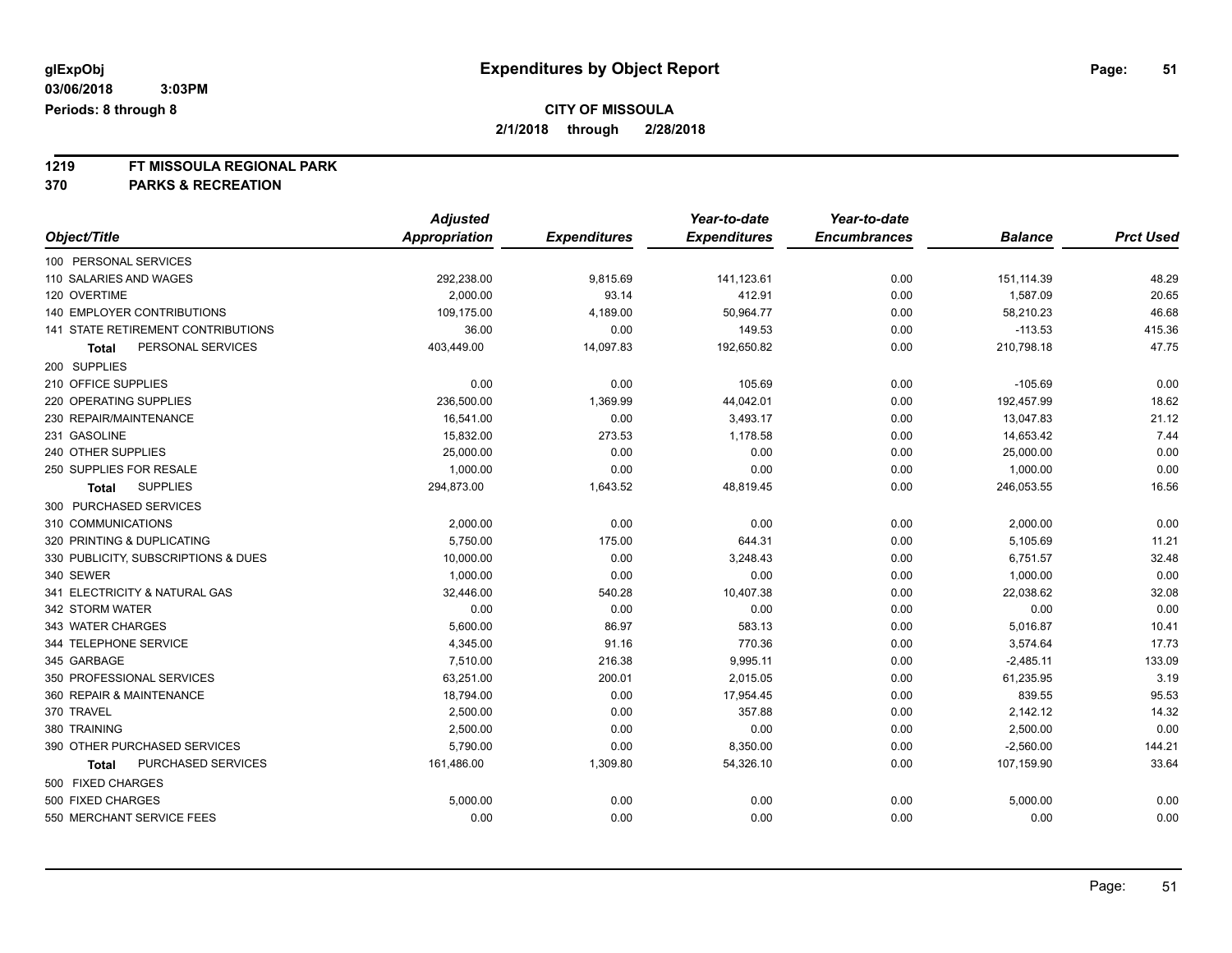# **1219 FT MISSOULA REGIONAL PARK**

**370 PARKS & RECREATION**

|                    |                           | <b>Adjusted</b> |                     | Year-to-date        | Year-to-date        |                |                  |
|--------------------|---------------------------|-----------------|---------------------|---------------------|---------------------|----------------|------------------|
| Object/Title       |                           | Appropriation   | <b>Expenditures</b> | <b>Expenditures</b> | <b>Encumbrances</b> | <b>Balance</b> | <b>Prct Used</b> |
| <b>Total</b>       | <b>FIXED CHARGES</b>      | 5.000.00        | 0.00                | 0.00                | 0.00                | 5,000.00       | 0.00             |
| 900 CAPITAL OUTLAY |                           |                 |                     |                     |                     |                |                  |
| 930 IMPROVEMENTS   |                           | 15,000.00       | 12.986.79           | 32.995.99           | 0.00                | $-17.995.99$   | 219.97           |
|                    | 940 MACHINERY & EQUIPMENT | 52,800.00       | 0.00                | 0.00                | 0.00                | 52,800.00      | 0.00             |
| <b>Total</b>       | <b>CAPITAL OUTLAY</b>     | 67.800.00       | 12,986.79           | 32,995.99           | 0.00                | 34,804.01      | 48.67            |
| <b>Total</b>       | PARKS & RECREATION        | 932,608.00      | 30,037.94           | 328.792.36          | 0.00                | 603.815.64     | 35.26            |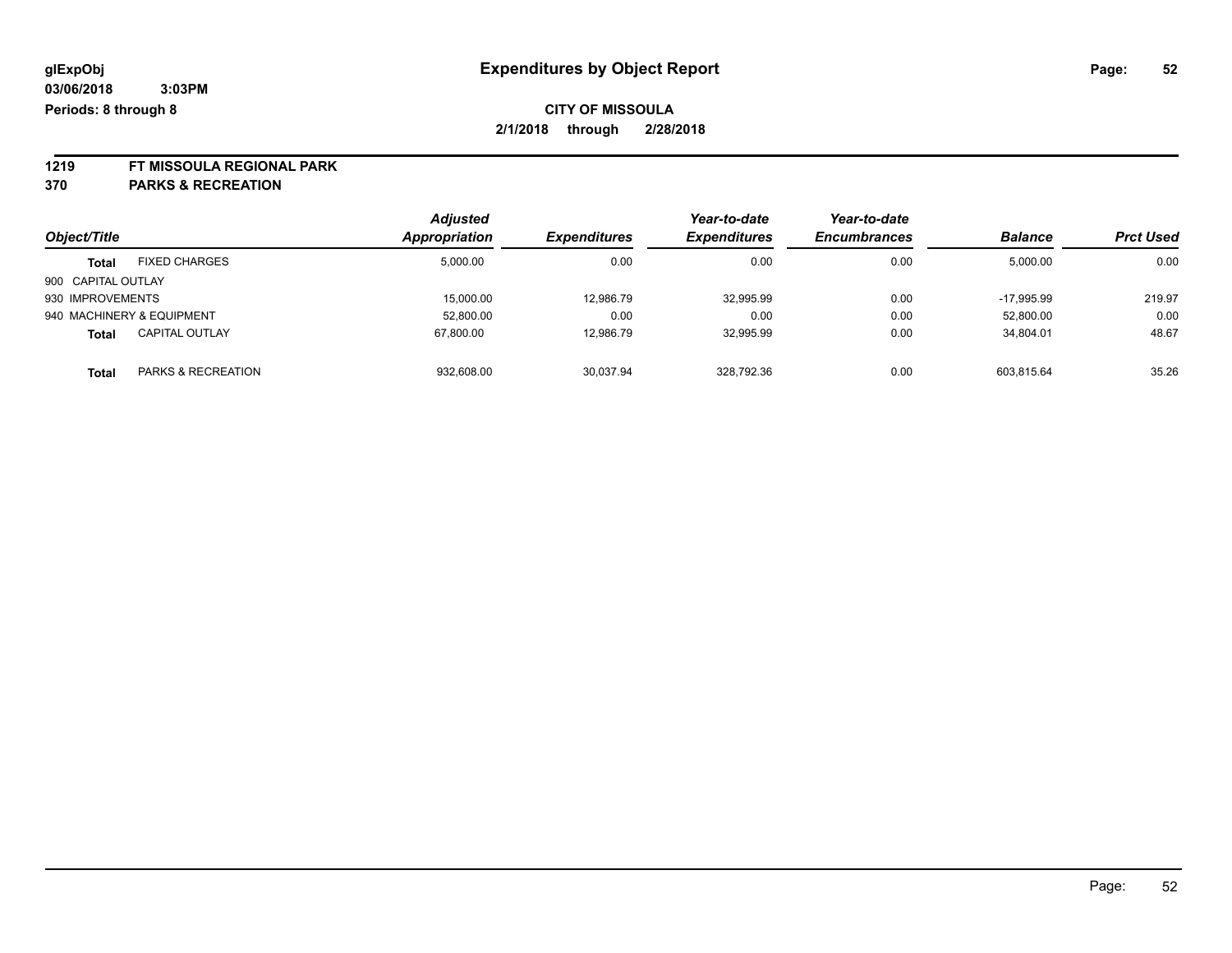### **1219 FT MISSOULA REGIONAL PARK**

|                                           | <b>Adjusted</b> |                     | Year-to-date        | Year-to-date        |                |                  |
|-------------------------------------------|-----------------|---------------------|---------------------|---------------------|----------------|------------------|
| Object/Title                              | Appropriation   | <b>Expenditures</b> | <b>Expenditures</b> | <b>Encumbrances</b> | <b>Balance</b> | <b>Prct Used</b> |
| 100 PERSONAL SERVICES                     |                 |                     |                     |                     |                |                  |
| 110 SALARIES AND WAGES                    | 292,238.00      | 9,815.69            | 141,123.61          | 0.00                | 151,114.39     | 48.29            |
| 120 OVERTIME                              | 2,000.00        | 93.14               | 412.91              | 0.00                | 1,587.09       | 20.65            |
| <b>140 EMPLOYER CONTRIBUTIONS</b>         | 109,175.00      | 4,189.00            | 50,964.77           | 0.00                | 58,210.23      | 46.68            |
| <b>141 STATE RETIREMENT CONTRIBUTIONS</b> | 36.00           | 0.00                | 149.53              | 0.00                | $-113.53$      | 415.36           |
| PERSONAL SERVICES<br>Total                | 403,449.00      | 14,097.83           | 192,650.82          | 0.00                | 210,798.18     | 47.75            |
| 200 SUPPLIES                              |                 |                     |                     |                     |                |                  |
| 210 OFFICE SUPPLIES                       | 0.00            | 0.00                | 105.69              | 0.00                | $-105.69$      | 0.00             |
| 220 OPERATING SUPPLIES                    | 236,500.00      | 1,369.99            | 44,042.01           | 0.00                | 192,457.99     | 18.62            |
| 230 REPAIR/MAINTENANCE                    | 16,541.00       | 0.00                | 3,493.17            | 0.00                | 13,047.83      | 21.12            |
| 231 GASOLINE                              | 15,832.00       | 273.53              | 1,178.58            | 0.00                | 14,653.42      | 7.44             |
| 240 OTHER SUPPLIES                        | 25,000.00       | 0.00                | 0.00                | 0.00                | 25,000.00      | 0.00             |
| 250 SUPPLIES FOR RESALE                   | 1,000.00        | 0.00                | 0.00                | 0.00                | 1,000.00       | 0.00             |
| <b>SUPPLIES</b><br>Total                  | 294,873.00      | 1,643.52            | 48,819.45           | 0.00                | 246,053.55     | 16.56            |
| 300 PURCHASED SERVICES                    |                 |                     |                     |                     |                |                  |
| 310 COMMUNICATIONS                        | 2,000.00        | 0.00                | 0.00                | 0.00                | 2,000.00       | 0.00             |
| 320 PRINTING & DUPLICATING                | 5,750.00        | 175.00              | 644.31              | 0.00                | 5,105.69       | 11.21            |
| 330 PUBLICITY, SUBSCRIPTIONS & DUES       | 10,000.00       | 0.00                | 3,248.43            | 0.00                | 6,751.57       | 32.48            |
| 340 SEWER                                 | 1,000.00        | 0.00                | 0.00                | 0.00                | 1,000.00       | 0.00             |
| 341 ELECTRICITY & NATURAL GAS             | 32,446.00       | 540.28              | 10,407.38           | 0.00                | 22,038.62      | 32.08            |
| 342 STORM WATER                           | 0.00            | 0.00                | 0.00                | 0.00                | 0.00           | 0.00             |
| 343 WATER CHARGES                         | 5,600.00        | 86.97               | 583.13              | 0.00                | 5,016.87       | 10.41            |
| 344 TELEPHONE SERVICE                     | 4,345.00        | 91.16               | 770.36              | 0.00                | 3,574.64       | 17.73            |
| 345 GARBAGE                               | 7,510.00        | 216.38              | 9,995.11            | 0.00                | $-2,485.11$    | 133.09           |
| 350 PROFESSIONAL SERVICES                 | 63,251.00       | 200.01              | 2,015.05            | 0.00                | 61,235.95      | 3.19             |
| 360 REPAIR & MAINTENANCE                  | 18,794.00       | 0.00                | 17,954.45           | 0.00                | 839.55         | 95.53            |
| 370 TRAVEL                                | 2,500.00        | 0.00                | 357.88              | 0.00                | 2,142.12       | 14.32            |
| 380 TRAINING                              | 2,500.00        | 0.00                | 0.00                | 0.00                | 2,500.00       | 0.00             |
| 390 OTHER PURCHASED SERVICES              | 5,790.00        | 0.00                | 8,350.00            | 0.00                | $-2,560.00$    | 144.21           |
| PURCHASED SERVICES<br>Total               | 161,486.00      | 1,309.80            | 54,326.10           | 0.00                | 107,159.90     | 33.64            |
| 500 FIXED CHARGES                         |                 |                     |                     |                     |                |                  |
| 500 FIXED CHARGES                         | 5,000.00        | 0.00                | 0.00                | 0.00                | 5,000.00       | 0.00             |
| 550 MERCHANT SERVICE FEES                 | 0.00            | 0.00                | 0.00                | 0.00                | 0.00           | 0.00             |
| <b>FIXED CHARGES</b><br>Total             | 5,000.00        | 0.00                | 0.00                | 0.00                | 5,000.00       | 0.00             |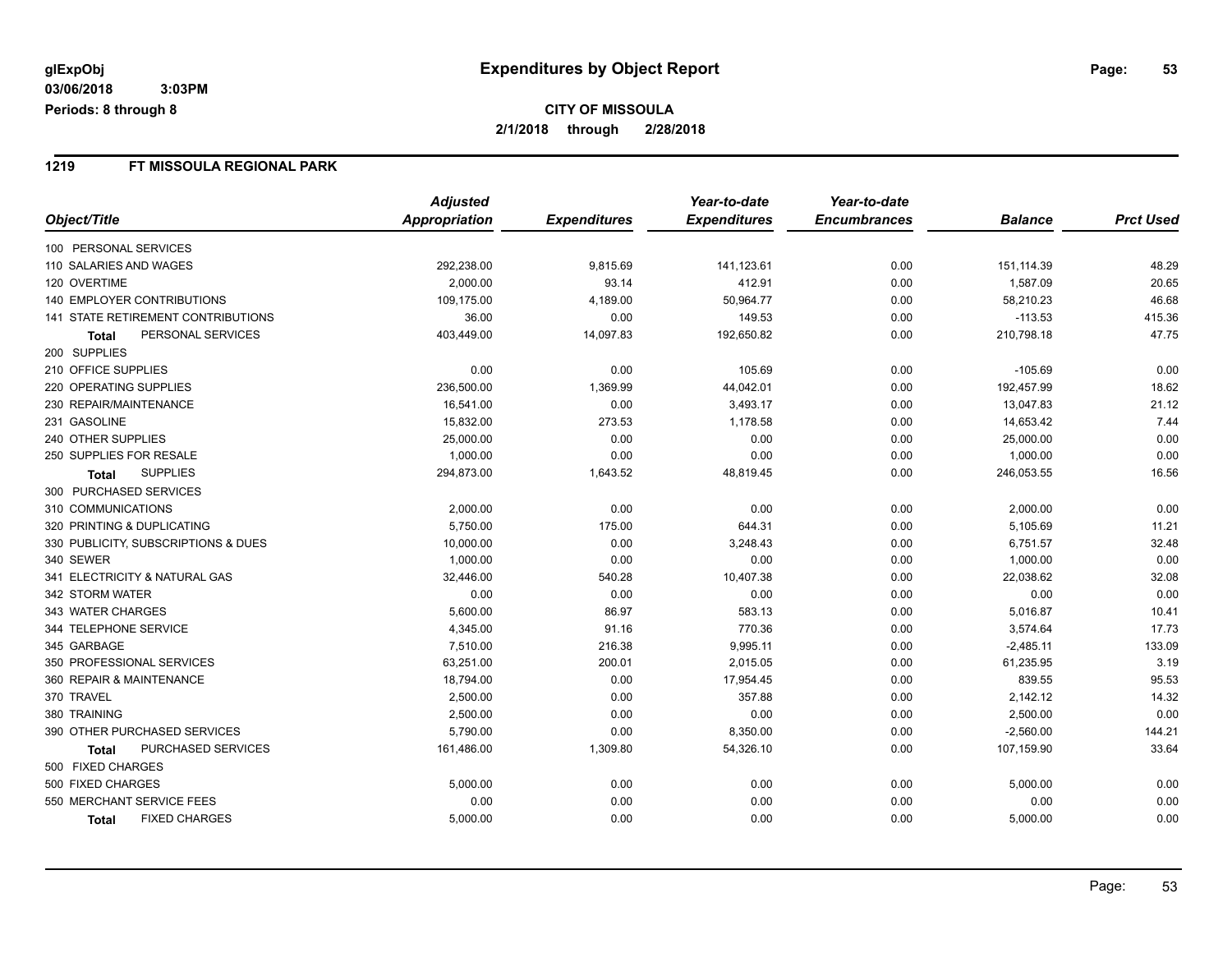**CITY OF MISSOULA 2/1/2018 through 2/28/2018**

#### **1219 FT MISSOULA REGIONAL PARK**

| Object/Title                              | <b>Adjusted</b><br>Appropriation | <b>Expenditures</b> | Year-to-date<br><b>Expenditures</b> | Year-to-date<br><b>Encumbrances</b> | <b>Balance</b> | <b>Prct Used</b> |
|-------------------------------------------|----------------------------------|---------------------|-------------------------------------|-------------------------------------|----------------|------------------|
| 900 CAPITAL OUTLAY                        |                                  |                     |                                     |                                     |                |                  |
| 930 IMPROVEMENTS                          | 15,000.00                        | 12,986.79           | 32.995.99                           | 0.00                                | $-17.995.99$   | 219.97           |
| 940 MACHINERY & EQUIPMENT                 | 52,800.00                        | 0.00                | 0.00                                | 0.00                                | 52,800.00      | 0.00             |
| <b>CAPITAL OUTLAY</b><br><b>Total</b>     | 67.800.00                        | 12,986.79           | 32.995.99                           | 0.00                                | 34.804.01      | 48.67            |
| FT MISSOULA REGIONAL PARK<br><b>Total</b> | 932.608.00                       | 30.037.94           | 328.792.36                          | 0.00                                | 603.815.64     | 35.26            |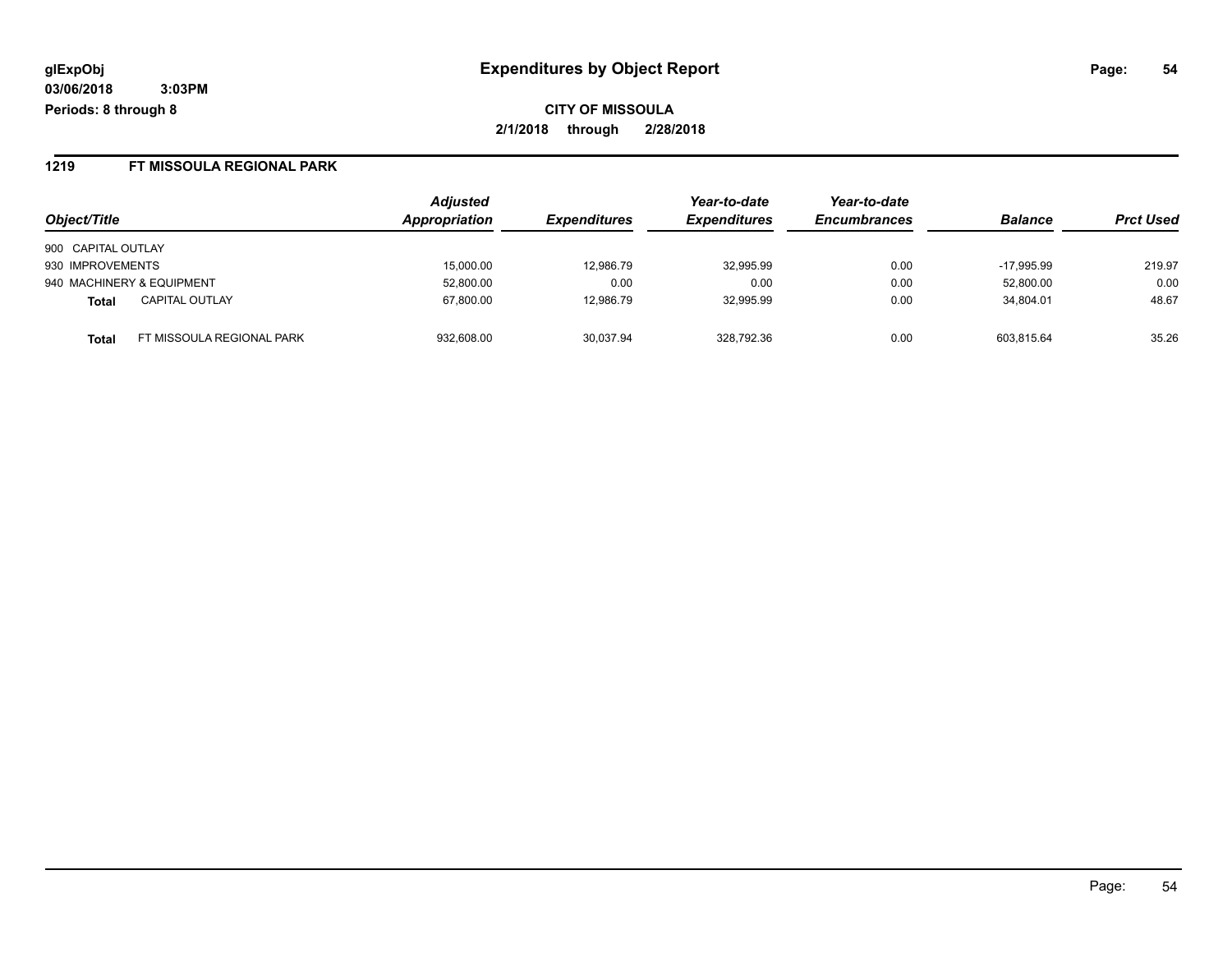# **1241 CEMETERY CREMAIN WALL FUND**

**340 CEMETERY**

| Object/Title       |                           | <b>Adjusted</b><br><b>Appropriation</b> | <b>Expenditures</b> | Year-to-date<br><b>Expenditures</b> | Year-to-date<br><b>Encumbrances</b> | <b>Balance</b> | <b>Prct Used</b> |
|--------------------|---------------------------|-----------------------------------------|---------------------|-------------------------------------|-------------------------------------|----------------|------------------|
|                    |                           |                                         |                     |                                     |                                     |                |                  |
| 500 FIXED CHARGES  |                           |                                         |                     |                                     |                                     |                |                  |
|                    | 550 MERCHANT SERVICE FEES | 0.00                                    | 0.00                | 0.00                                | 0.00                                | 0.00           | 0.00             |
| <b>Total</b>       | <b>FIXED CHARGES</b>      | 0.00                                    | 0.00                | 0.00                                | 0.00                                | 0.00           | 0.00             |
| 900 CAPITAL OUTLAY |                           |                                         |                     |                                     |                                     |                |                  |
| 930 IMPROVEMENTS   |                           | 10.000.00                               | 0.00                | 183.00                              | 0.00                                | 9.817.00       | 1.83             |
| <b>Total</b>       | <b>CAPITAL OUTLAY</b>     | 10,000.00                               | 0.00                | 183.00                              | 0.00                                | 9,817.00       | 1.83             |
| <b>Total</b>       | <b>CEMETERY</b>           | 10,000.00                               | 0.00                | 183.00                              | 0.00                                | 9.817.00       | 1.83             |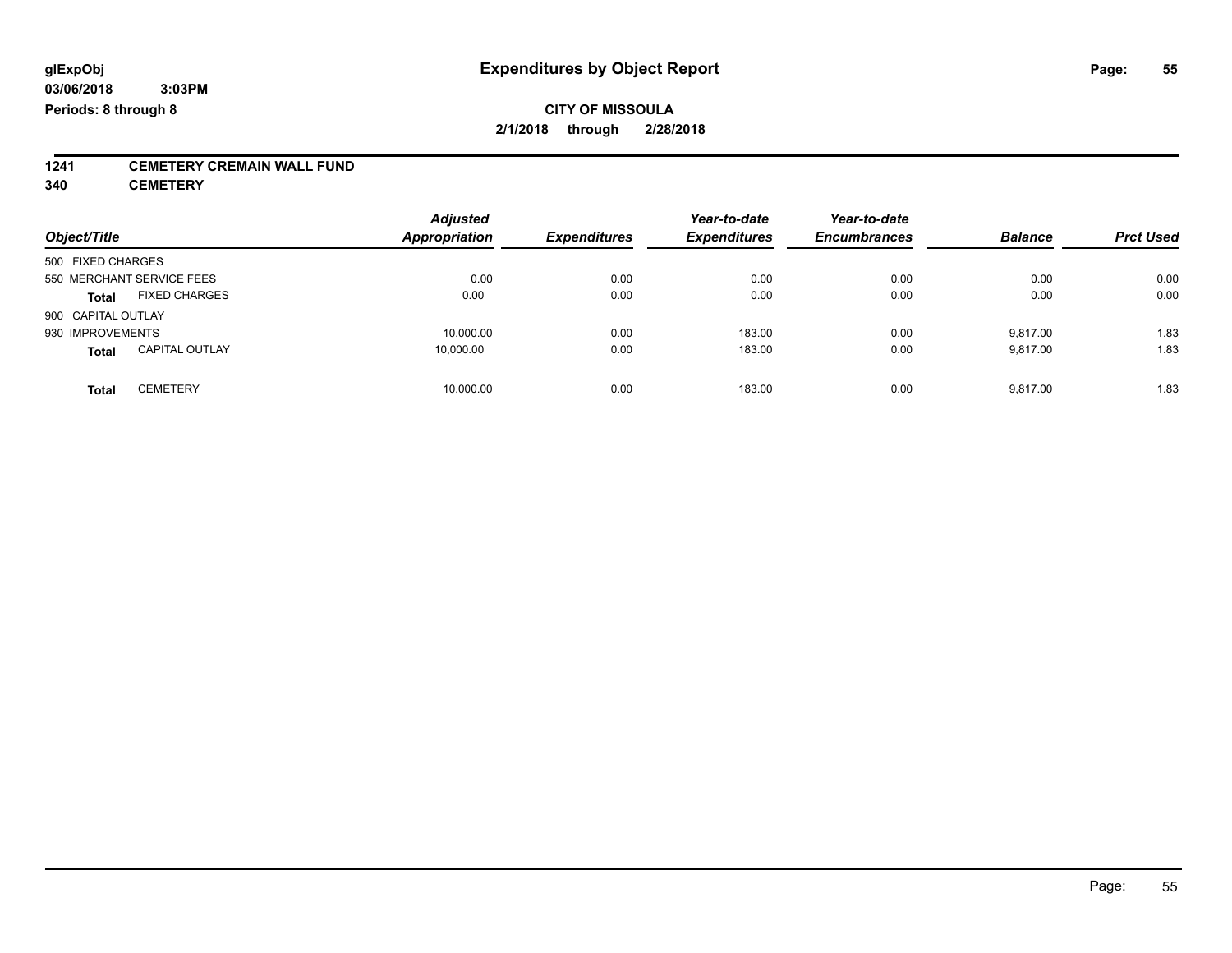### **1241 CEMETERY CREMAIN WALL FUND**

|                    |                                   | <b>Adjusted</b>      |                     | Year-to-date        | Year-to-date        |                |                  |
|--------------------|-----------------------------------|----------------------|---------------------|---------------------|---------------------|----------------|------------------|
| Object/Title       |                                   | <b>Appropriation</b> | <b>Expenditures</b> | <b>Expenditures</b> | <b>Encumbrances</b> | <b>Balance</b> | <b>Prct Used</b> |
| 500 FIXED CHARGES  |                                   |                      |                     |                     |                     |                |                  |
|                    | 550 MERCHANT SERVICE FEES         | 0.00                 | 0.00                | 0.00                | 0.00                | 0.00           | 0.00             |
| <b>Total</b>       | <b>FIXED CHARGES</b>              | 0.00                 | 0.00                | 0.00                | 0.00                | 0.00           | 0.00             |
| 900 CAPITAL OUTLAY |                                   |                      |                     |                     |                     |                |                  |
| 930 IMPROVEMENTS   |                                   | 10,000.00            | 0.00                | 183.00              | 0.00                | 9.817.00       | 1.83             |
| <b>Total</b>       | <b>CAPITAL OUTLAY</b>             | 10,000.00            | 0.00                | 183.00              | 0.00                | 9.817.00       | 1.83             |
| <b>Total</b>       | <b>CEMETERY CREMAIN WALL FUND</b> | 10,000.00            | 0.00                | 183.00              | 0.00                | 9,817.00       | 1.83             |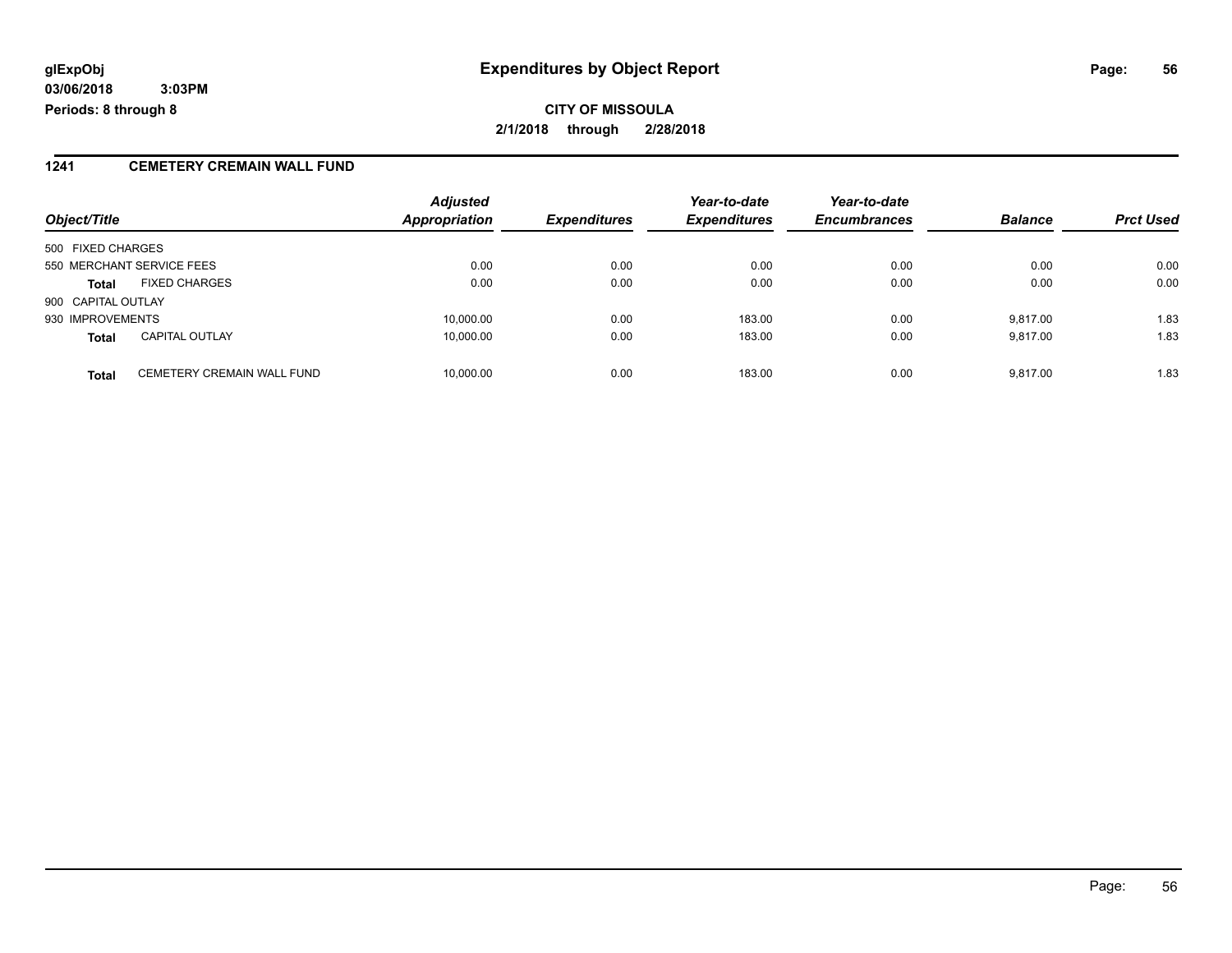# **1242 CEMETERY CAPITAL RESERVE FUND**

**340 CEMETERY**

|                           |                              | <b>Adjusted</b>      |                     | Year-to-date        | Year-to-date        |                |                  |
|---------------------------|------------------------------|----------------------|---------------------|---------------------|---------------------|----------------|------------------|
| Object/Title              |                              | <b>Appropriation</b> | <b>Expenditures</b> | <b>Expenditures</b> | <b>Encumbrances</b> | <b>Balance</b> | <b>Prct Used</b> |
| 300 PURCHASED SERVICES    |                              |                      |                     |                     |                     |                |                  |
| 370 TRAVEL                |                              | 0.00                 | 0.00                | 0.00                | 0.00                | 0.00           | 0.00             |
| 380 TRAINING              |                              | 0.00                 | 0.00                | 0.00                | 0.00                | 0.00           | 0.00             |
| <b>Total</b>              | PURCHASED SERVICES           | 0.00                 | 0.00                | 0.00                | 0.00                | 0.00           | 0.00             |
| 500 FIXED CHARGES         |                              |                      |                     |                     |                     |                |                  |
| 550 MERCHANT SERVICE FEES |                              | 0.00                 | 0.00                | 0.00                | 0.00                | 0.00           | 0.00             |
| <b>Total</b>              | <b>FIXED CHARGES</b>         | 0.00                 | 0.00                | 0.00                | 0.00                | 0.00           | 0.00             |
| 800 OTHER OBJECTS         |                              |                      |                     |                     |                     |                |                  |
|                           | 820 TRANSFERS TO OTHER FUNDS | 0.00                 | 0.00                | 0.00                | 0.00                | 0.00           | 0.00             |
| 845 CONTINGENCY           |                              | 10,000.00            | 0.00                | 0.00                | 0.00                | 10,000.00      | 0.00             |
| <b>Total</b>              | OTHER OBJECTS                | 10,000.00            | 0.00                | 0.00                | 0.00                | 10,000.00      | 0.00             |
| 900 CAPITAL OUTLAY        |                              |                      |                     |                     |                     |                |                  |
| 920 BUILDINGS             |                              | 30,000.00            | 0.00                | 0.00                | 0.00                | 30,000.00      | 0.00             |
| 930 IMPROVEMENTS          |                              | 20,000.00            | 0.00                | 8,194.64            | 0.00                | 11,805.36      | 40.97            |
| 940 MACHINERY & EQUIPMENT |                              | 80,000.00            | 0.00                | 0.00                | 0.00                | 80,000.00      | 0.00             |
| <b>Total</b>              | <b>CAPITAL OUTLAY</b>        | 130,000.00           | 0.00                | 8,194.64            | 0.00                | 121,805.36     | 6.30             |
| <b>Total</b>              | <b>CEMETERY</b>              | 140,000.00           | 0.00                | 8,194.64            | 0.00                | 131,805.36     | 5.85             |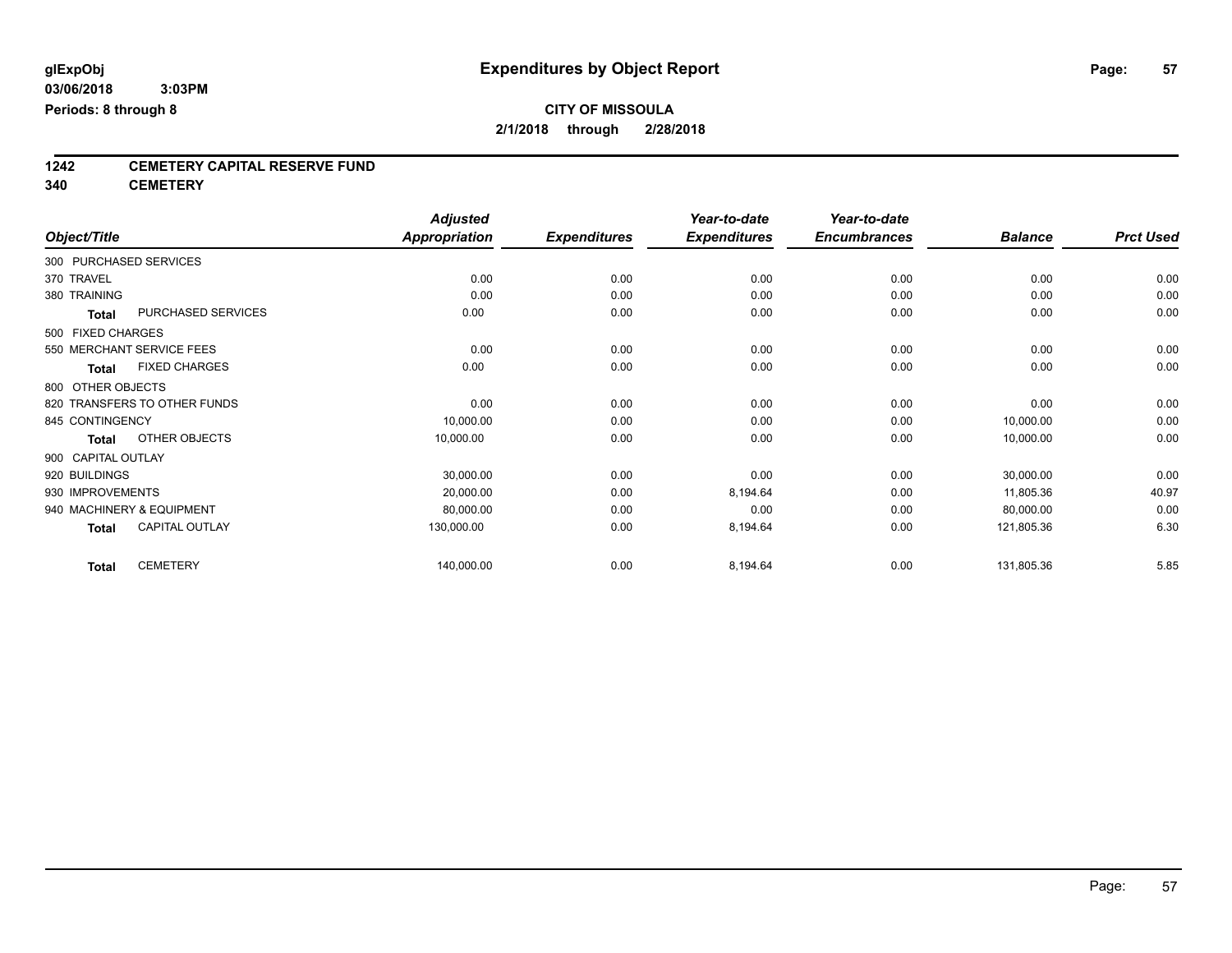## **CITY OF MISSOULA 2/1/2018 through 2/28/2018**

### **1242 CEMETERY CAPITAL RESERVE FUND**

|                        |                               | <b>Adjusted</b>      |                     | Year-to-date        | Year-to-date        |                |                  |
|------------------------|-------------------------------|----------------------|---------------------|---------------------|---------------------|----------------|------------------|
| Object/Title           |                               | <b>Appropriation</b> | <b>Expenditures</b> | <b>Expenditures</b> | <b>Encumbrances</b> | <b>Balance</b> | <b>Prct Used</b> |
| 300 PURCHASED SERVICES |                               |                      |                     |                     |                     |                |                  |
| 370 TRAVEL             |                               | 0.00                 | 0.00                | 0.00                | 0.00                | 0.00           | 0.00             |
| 380 TRAINING           |                               | 0.00                 | 0.00                | 0.00                | 0.00                | 0.00           | 0.00             |
| <b>Total</b>           | PURCHASED SERVICES            | 0.00                 | 0.00                | 0.00                | 0.00                | 0.00           | 0.00             |
| 500 FIXED CHARGES      |                               |                      |                     |                     |                     |                |                  |
|                        | 550 MERCHANT SERVICE FEES     | 0.00                 | 0.00                | 0.00                | 0.00                | 0.00           | 0.00             |
| <b>Total</b>           | <b>FIXED CHARGES</b>          | 0.00                 | 0.00                | 0.00                | 0.00                | 0.00           | 0.00             |
| 800 OTHER OBJECTS      |                               |                      |                     |                     |                     |                |                  |
|                        | 820 TRANSFERS TO OTHER FUNDS  | 0.00                 | 0.00                | 0.00                | 0.00                | 0.00           | 0.00             |
| 845 CONTINGENCY        |                               | 10,000.00            | 0.00                | 0.00                | 0.00                | 10,000.00      | 0.00             |
| <b>Total</b>           | OTHER OBJECTS                 | 10,000.00            | 0.00                | 0.00                | 0.00                | 10,000.00      | 0.00             |
| 900 CAPITAL OUTLAY     |                               |                      |                     |                     |                     |                |                  |
| 920 BUILDINGS          |                               | 30,000.00            | 0.00                | 0.00                | 0.00                | 30,000.00      | 0.00             |
| 930 IMPROVEMENTS       |                               | 20,000.00            | 0.00                | 8,194.64            | 0.00                | 11,805.36      | 40.97            |
|                        | 940 MACHINERY & EQUIPMENT     | 80,000.00            | 0.00                | 0.00                | 0.00                | 80,000.00      | 0.00             |
| <b>Total</b>           | <b>CAPITAL OUTLAY</b>         | 130,000.00           | 0.00                | 8,194.64            | 0.00                | 121,805.36     | 6.30             |
| <b>Total</b>           | CEMETERY CAPITAL RESERVE FUND | 140,000.00           | 0.00                | 8,194.64            | 0.00                | 131,805.36     | 5.85             |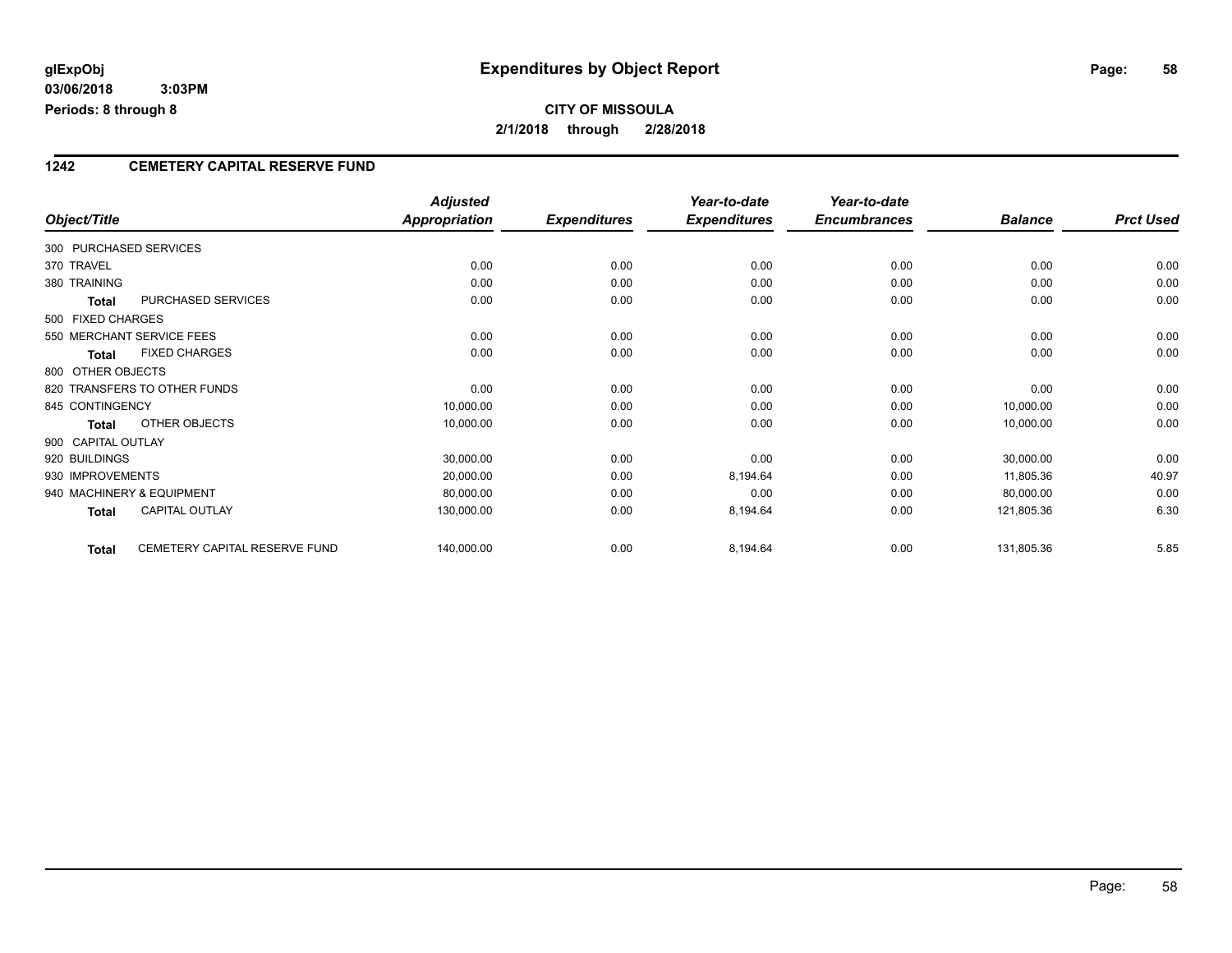**1243 CEMETERY MEMORIAL FUND**

**340 CEMETERY**

| Object/Title                          | <b>Adjusted</b><br><b>Appropriation</b> | <b>Expenditures</b> | Year-to-date<br><b>Expenditures</b> | Year-to-date<br><b>Encumbrances</b> | <b>Balance</b> | <b>Prct Used</b> |
|---------------------------------------|-----------------------------------------|---------------------|-------------------------------------|-------------------------------------|----------------|------------------|
| 500 FIXED CHARGES                     |                                         |                     |                                     |                                     |                |                  |
| 550 MERCHANT SERVICE FEES             | 0.00                                    | 0.00                | 0.00                                | 0.00                                | 0.00           | 0.00             |
| <b>FIXED CHARGES</b><br><b>Total</b>  | 0.00                                    | 0.00                | 0.00                                | 0.00                                | 0.00           | 0.00             |
| 900 CAPITAL OUTLAY                    |                                         |                     |                                     |                                     |                |                  |
| 930 IMPROVEMENTS                      | 8.000.00                                | 0.00                | 193.70                              | 0.00                                | 7,806.30       | 2.42             |
| <b>CAPITAL OUTLAY</b><br><b>Total</b> | 8.000.00                                | 0.00                | 193.70                              | 0.00                                | 7,806.30       | 2.42             |
| <b>CEMETERY</b><br>Total              | 8.000.00                                | 0.00                | 193.70                              | 0.00                                | 7.806.30       | 2.42             |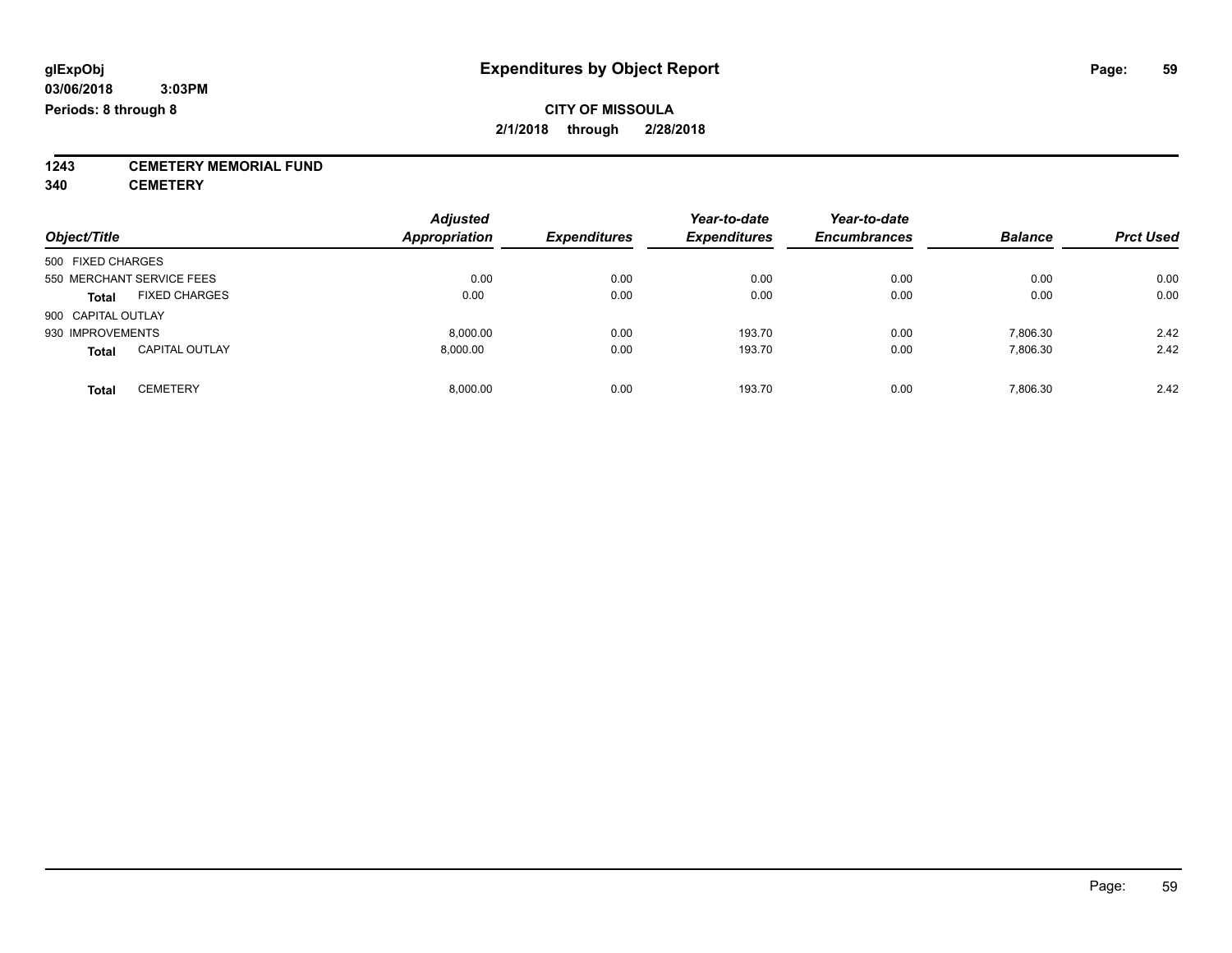#### **1243 CEMETERY MEMORIAL FUND**

|                    |                               | <b>Adjusted</b>      |                     | Year-to-date        | Year-to-date        |                |                  |
|--------------------|-------------------------------|----------------------|---------------------|---------------------|---------------------|----------------|------------------|
| Object/Title       |                               | <b>Appropriation</b> | <b>Expenditures</b> | <b>Expenditures</b> | <b>Encumbrances</b> | <b>Balance</b> | <b>Prct Used</b> |
| 500 FIXED CHARGES  |                               |                      |                     |                     |                     |                |                  |
|                    | 550 MERCHANT SERVICE FEES     | 0.00                 | 0.00                | 0.00                | 0.00                | 0.00           | 0.00             |
| <b>Total</b>       | <b>FIXED CHARGES</b>          | 0.00                 | 0.00                | 0.00                | 0.00                | 0.00           | 0.00             |
| 900 CAPITAL OUTLAY |                               |                      |                     |                     |                     |                |                  |
| 930 IMPROVEMENTS   |                               | 8.000.00             | 0.00                | 193.70              | 0.00                | 7.806.30       | 2.42             |
| <b>Total</b>       | <b>CAPITAL OUTLAY</b>         | 8.000.00             | 0.00                | 193.70              | 0.00                | 7.806.30       | 2.42             |
| <b>Total</b>       | <b>CEMETERY MEMORIAL FUND</b> | 8,000.00             | 0.00                | 193.70              | 0.00                | 7,806.30       | 2.42             |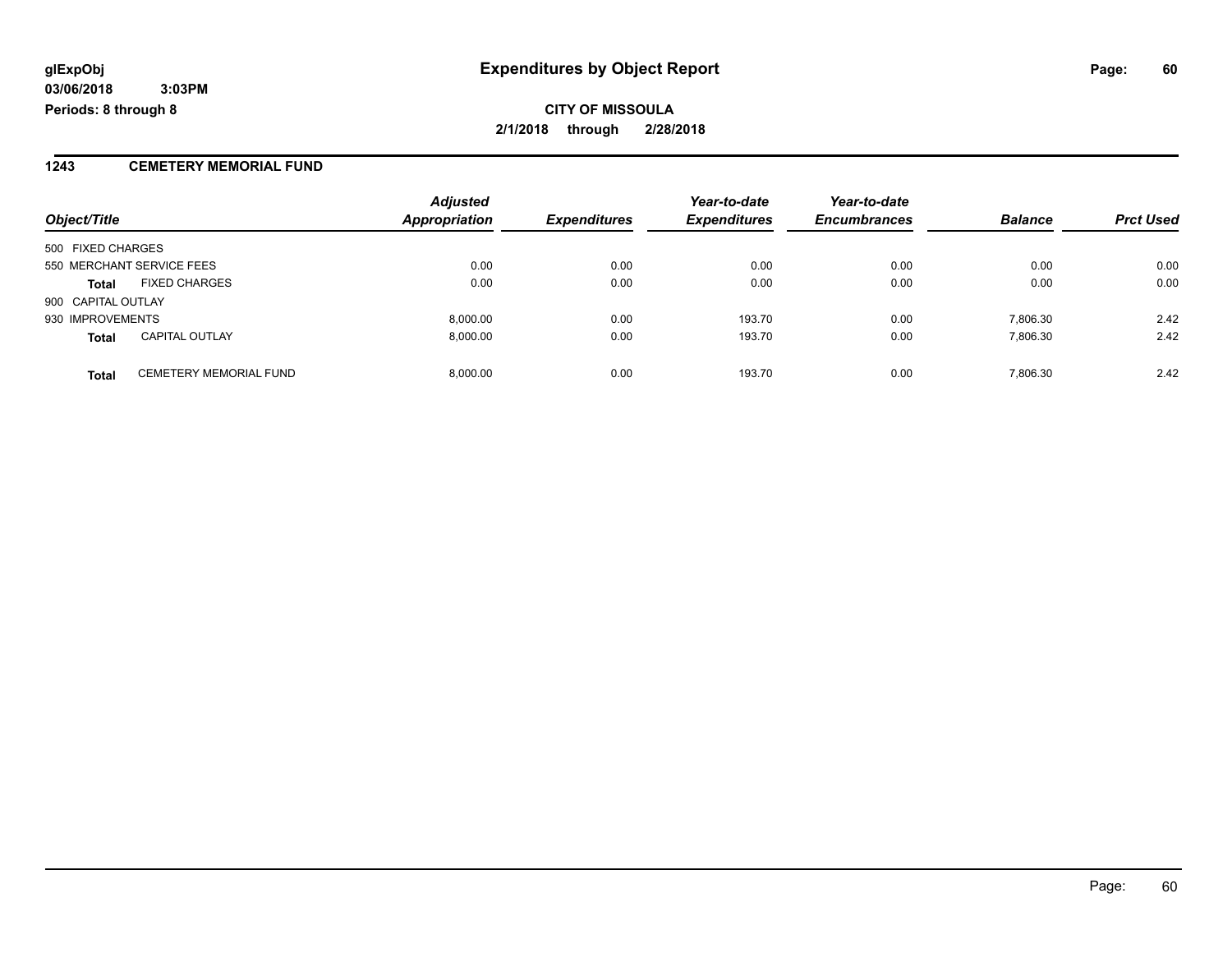### **CITY OF MISSOULA 2/1/2018 through 2/28/2018**

# **1251 JOHNSON ST PROPERTY RENTAL**

### **246 FACILITY MAINTENANCE DEPARTMENT**

|                          |                                        | <b>Adjusted</b>      |                     | Year-to-date        | Year-to-date        |                |                  |
|--------------------------|----------------------------------------|----------------------|---------------------|---------------------|---------------------|----------------|------------------|
| Object/Title             |                                        | <b>Appropriation</b> | <b>Expenditures</b> | <b>Expenditures</b> | <b>Encumbrances</b> | <b>Balance</b> | <b>Prct Used</b> |
| 200 SUPPLIES             |                                        |                      |                     |                     |                     |                |                  |
| 230 REPAIR/MAINTENANCE   |                                        | 0.00                 | 0.00                | 0.00                | 0.00                | 0.00           | 0.00             |
| <b>Total</b>             | <b>SUPPLIES</b>                        | 0.00                 | 0.00                | 0.00                | 0.00                | 0.00           | 0.00             |
| 300 PURCHASED SERVICES   |                                        |                      |                     |                     |                     |                |                  |
|                          | 350 PROFESSIONAL SERVICES              | 0.00                 | 0.00                | 0.00                | 0.00                | 0.00           | 0.00             |
| 360 REPAIR & MAINTENANCE |                                        | 0.00                 | 600.00              | 600.00              | 0.00                | $-600.00$      | 0.00             |
| <b>Total</b>             | <b>PURCHASED SERVICES</b>              | 0.00                 | 600.00              | 600.00              | 0.00                | $-600.00$      | 0.00             |
| 500 FIXED CHARGES        |                                        |                      |                     |                     |                     |                |                  |
| 500 FIXED CHARGES        |                                        | 0.00                 | 0.00                | 0.00                | 0.00                | 0.00           | 0.00             |
| <b>Total</b>             | <b>FIXED CHARGES</b>                   | 0.00                 | 0.00                | 0.00                | 0.00                | 0.00           | 0.00             |
| <b>Total</b>             | <b>FACILITY MAINTENANCE DEPARTMENT</b> | 0.00                 | 600.00              | 600.00              | 0.00                | $-600.00$      | 0.00             |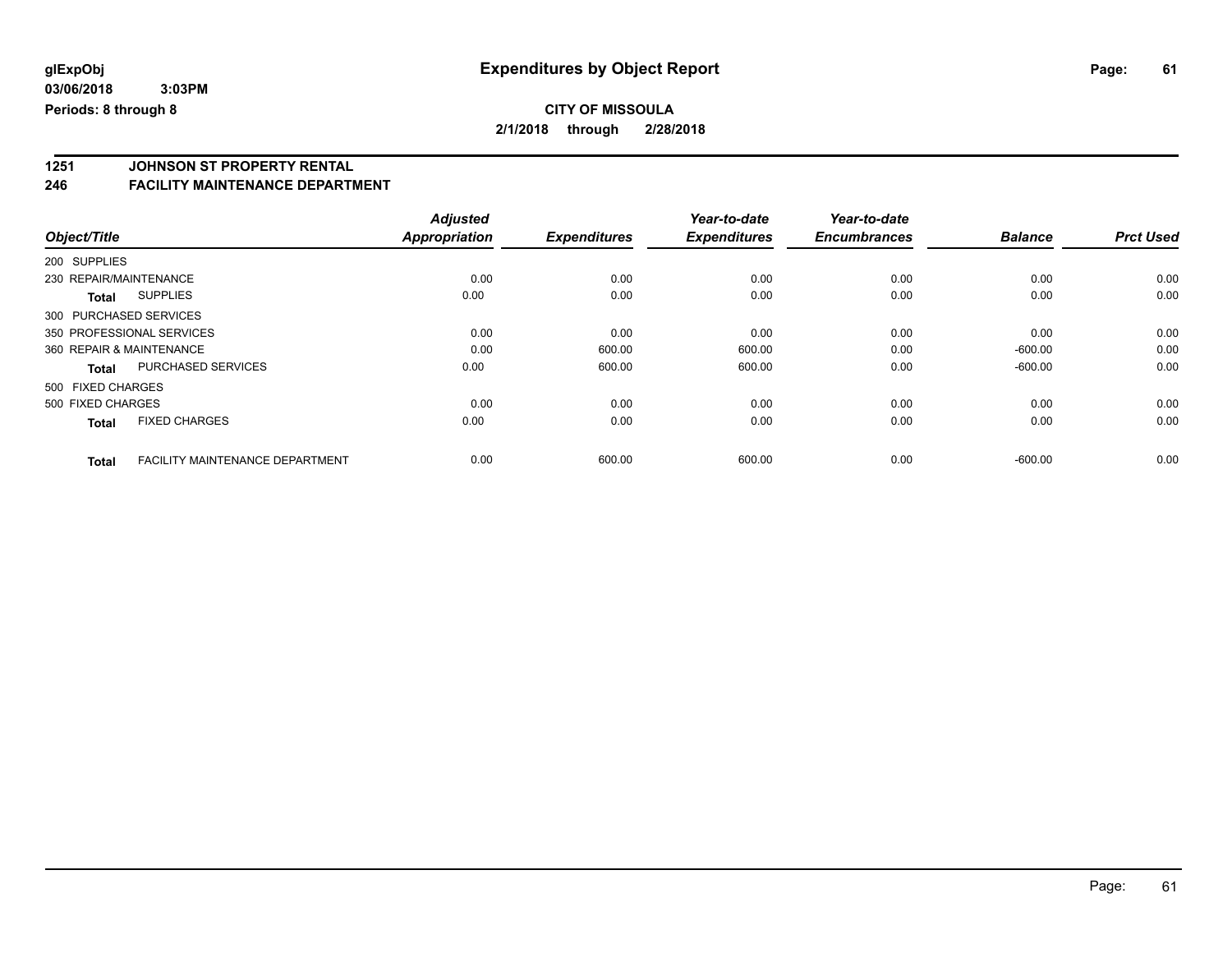### **1251 JOHNSON ST PROPERTY RENTAL**

|                           |                            | <b>Adjusted</b>      |                     | Year-to-date        | Year-to-date        |                |                  |
|---------------------------|----------------------------|----------------------|---------------------|---------------------|---------------------|----------------|------------------|
| Object/Title              |                            | <b>Appropriation</b> | <b>Expenditures</b> | <b>Expenditures</b> | <b>Encumbrances</b> | <b>Balance</b> | <b>Prct Used</b> |
| 200 SUPPLIES              |                            |                      |                     |                     |                     |                |                  |
| 230 REPAIR/MAINTENANCE    |                            | 0.00                 | 0.00                | 0.00                | 0.00                | 0.00           | 0.00             |
| <b>Total</b>              | <b>SUPPLIES</b>            | 0.00                 | 0.00                | 0.00                | 0.00                | 0.00           | 0.00             |
| 300 PURCHASED SERVICES    |                            |                      |                     |                     |                     |                |                  |
| 350 PROFESSIONAL SERVICES |                            | 0.00                 | 0.00                | 0.00                | 0.00                | 0.00           | 0.00             |
| 360 REPAIR & MAINTENANCE  |                            | 0.00                 | 600.00              | 600.00              | 0.00                | $-600.00$      | 0.00             |
| Total                     | PURCHASED SERVICES         | 0.00                 | 600.00              | 600.00              | 0.00                | $-600.00$      | 0.00             |
| 500 FIXED CHARGES         |                            |                      |                     |                     |                     |                |                  |
| 500 FIXED CHARGES         |                            | 0.00                 | 0.00                | 0.00                | 0.00                | 0.00           | 0.00             |
| <b>Total</b>              | <b>FIXED CHARGES</b>       | 0.00                 | 0.00                | 0.00                | 0.00                | 0.00           | 0.00             |
| <b>Total</b>              | JOHNSON ST PROPERTY RENTAL | 0.00                 | 600.00              | 600.00              | 0.00                | $-600.00$      | 0.00             |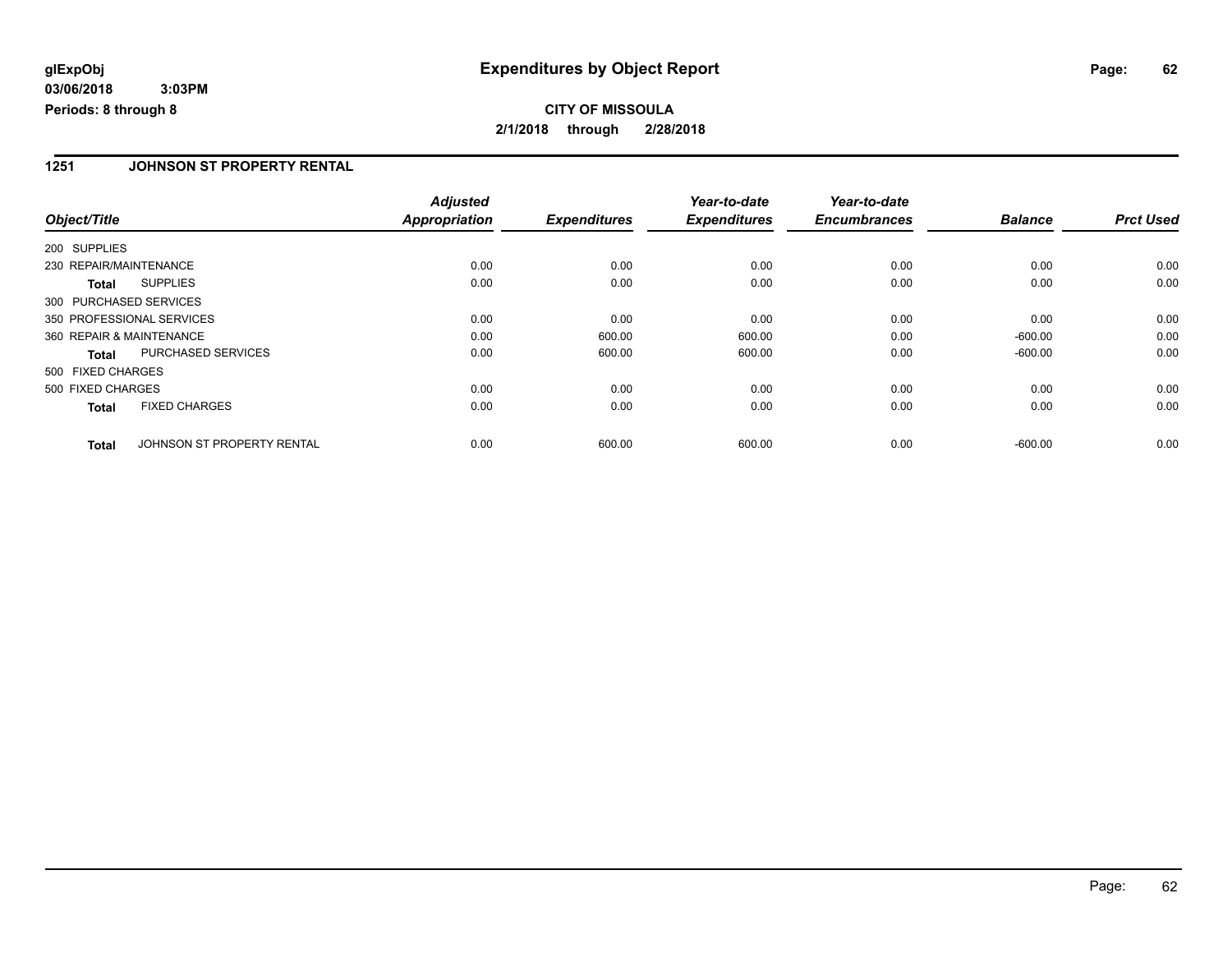**1265 TITLE 1 PROJECTS FUND**

**240 FINANCE**

| Object/Title      |                                   | <b>Adjusted</b><br><b>Appropriation</b> | <b>Expenditures</b> | Year-to-date<br><b>Expenditures</b> | Year-to-date<br><b>Encumbrances</b> | <b>Balance</b> | <b>Prct Used</b> |
|-------------------|-----------------------------------|-----------------------------------------|---------------------|-------------------------------------|-------------------------------------|----------------|------------------|
|                   |                                   |                                         |                     |                                     |                                     |                |                  |
| 500 FIXED CHARGES |                                   |                                         |                     |                                     |                                     |                |                  |
| 500 FIXED CHARGES |                                   | 0.00                                    | 0.00                | 0.00                                | 0.00                                | 0.00           | 0.00             |
|                   | 550 MERCHANT SERVICE FEES         | 0.00                                    | 0.00                | 0.00                                | 0.00                                | 0.00           | 0.00             |
| <b>Total</b>      | <b>FIXED CHARGES</b>              | 0.00                                    | 0.00                | 0.00                                | 0.00                                | 0.00           | 0.00             |
|                   | 700 GRANTS & CONTRIBUTIONS        |                                         |                     |                                     |                                     |                |                  |
|                   | 700 GRANTS & CONTRIBUTIONS        | 146.924.00                              | 0.00                | 0.00                                | 0.00                                | 146.924.00     | 0.00             |
| <b>Total</b>      | <b>GRANTS &amp; CONTRIBUTIONS</b> | 146,924.00                              | 0.00                | 0.00                                | 0.00                                | 146,924.00     | 0.00             |
| 800 OTHER OBJECTS |                                   |                                         |                     |                                     |                                     |                |                  |
|                   | 820 TRANSFERS TO OTHER FUNDS      | 0.00                                    | 0.00                | 0.00                                | 0.00                                | 0.00           | 0.00             |
| 845 CONTINGENCY   |                                   | 0.00                                    | 0.00                | 0.00                                | 0.00                                | 0.00           | 0.00             |
| <b>Total</b>      | OTHER OBJECTS                     | 0.00                                    | 0.00                | 0.00                                | 0.00                                | 0.00           | 0.00             |
| <b>Total</b>      | <b>FINANCE</b>                    | 146.924.00                              | 0.00                | 0.00                                | 0.00                                | 146.924.00     | 0.00             |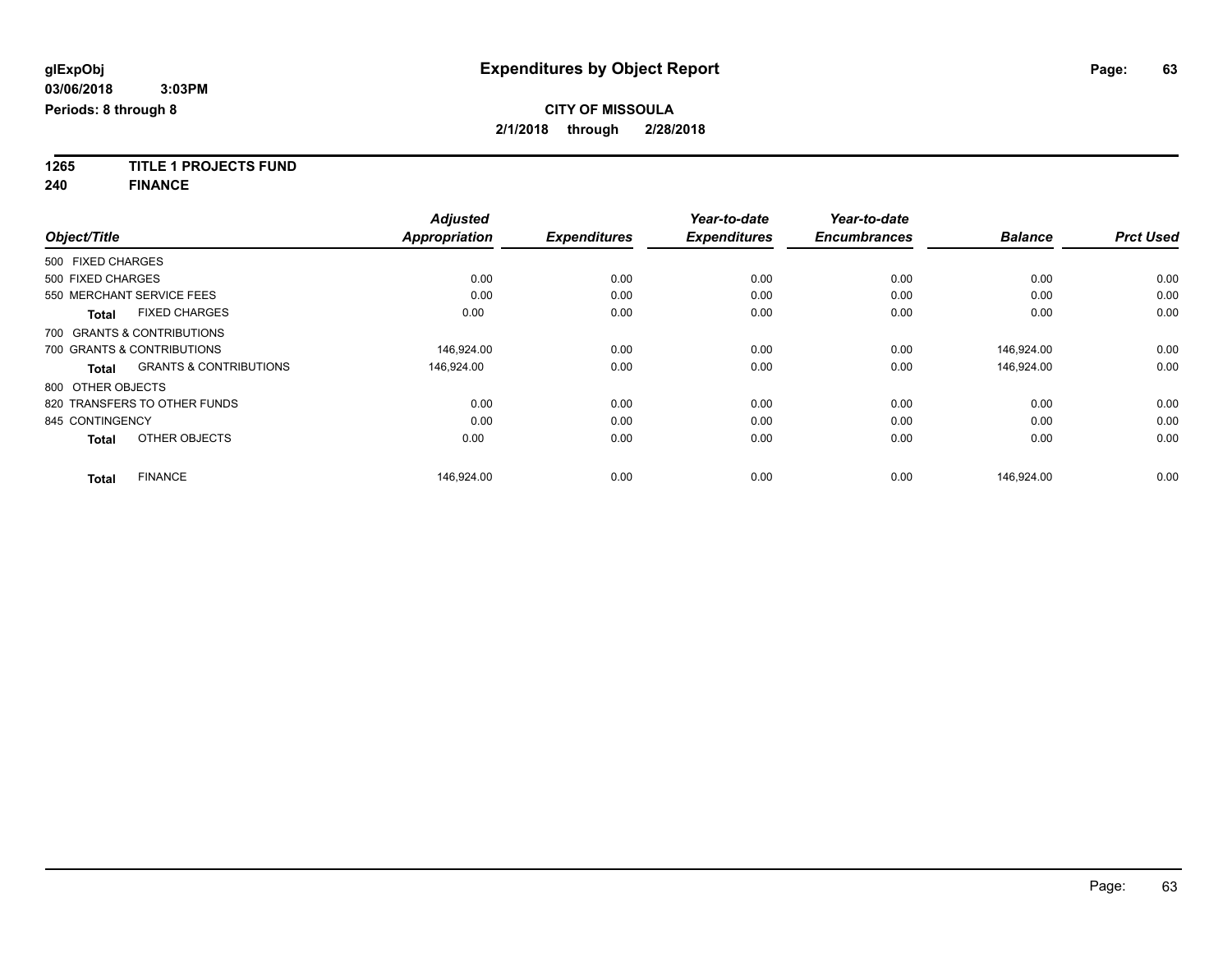#### **1265 TITLE 1 PROJECTS FUND**

|                              |                                   | <b>Adjusted</b>      |                     | Year-to-date        | Year-to-date        |                |                  |
|------------------------------|-----------------------------------|----------------------|---------------------|---------------------|---------------------|----------------|------------------|
| Object/Title                 |                                   | <b>Appropriation</b> | <b>Expenditures</b> | <b>Expenditures</b> | <b>Encumbrances</b> | <b>Balance</b> | <b>Prct Used</b> |
| 500 FIXED CHARGES            |                                   |                      |                     |                     |                     |                |                  |
| 500 FIXED CHARGES            |                                   | 0.00                 | 0.00                | 0.00                | 0.00                | 0.00           | 0.00             |
| 550 MERCHANT SERVICE FEES    |                                   | 0.00                 | 0.00                | 0.00                | 0.00                | 0.00           | 0.00             |
| <b>Total</b>                 | <b>FIXED CHARGES</b>              | 0.00                 | 0.00                | 0.00                | 0.00                | 0.00           | 0.00             |
| 700 GRANTS & CONTRIBUTIONS   |                                   |                      |                     |                     |                     |                |                  |
| 700 GRANTS & CONTRIBUTIONS   |                                   | 146,924.00           | 0.00                | 0.00                | 0.00                | 146,924.00     | 0.00             |
| <b>Total</b>                 | <b>GRANTS &amp; CONTRIBUTIONS</b> | 146,924.00           | 0.00                | 0.00                | 0.00                | 146,924.00     | 0.00             |
| 800 OTHER OBJECTS            |                                   |                      |                     |                     |                     |                |                  |
| 820 TRANSFERS TO OTHER FUNDS |                                   | 0.00                 | 0.00                | 0.00                | 0.00                | 0.00           | 0.00             |
| 845 CONTINGENCY              |                                   | 0.00                 | 0.00                | 0.00                | 0.00                | 0.00           | 0.00             |
| <b>Total</b>                 | OTHER OBJECTS                     | 0.00                 | 0.00                | 0.00                | 0.00                | 0.00           | 0.00             |
| <b>Total</b>                 | TITLE 1 PROJECTS FUND             | 146,924.00           | 0.00                | 0.00                | 0.00                | 146,924.00     | 0.00             |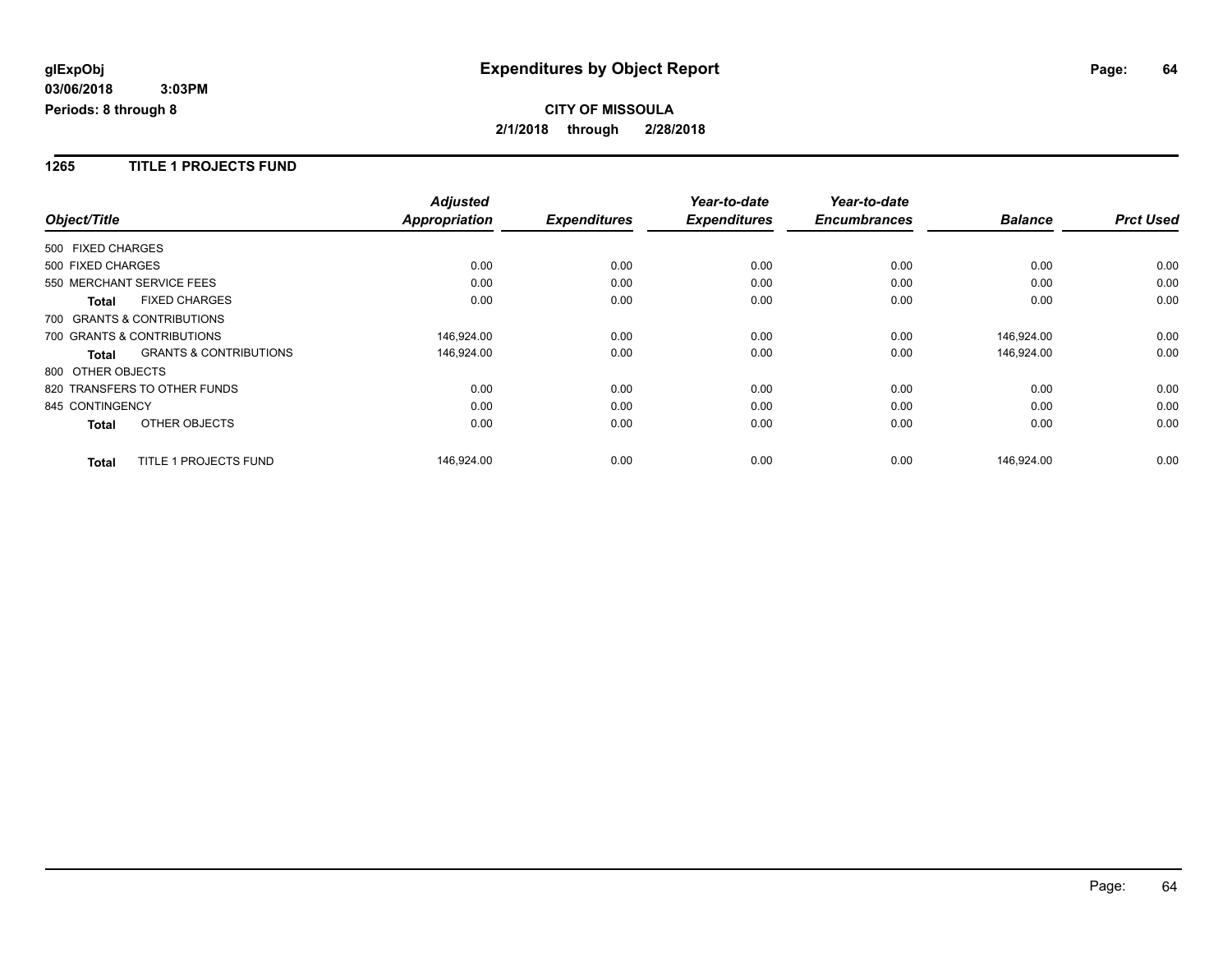# **CITY OF MISSOULA**

**2/1/2018 through 2/28/2018**

# **1396 PROGRAM INCOME REVOLVING LOAN PROGRAM**

**390 NON-DEPARTMENTAL**

| Object/Title      |                                   | <b>Adjusted</b><br><b>Appropriation</b> | <b>Expenditures</b> | Year-to-date<br><b>Expenditures</b> | Year-to-date<br><b>Encumbrances</b> | <b>Balance</b> | <b>Prct Used</b> |
|-------------------|-----------------------------------|-----------------------------------------|---------------------|-------------------------------------|-------------------------------------|----------------|------------------|
|                   |                                   |                                         |                     |                                     |                                     |                |                  |
|                   | 300 PURCHASED SERVICES            |                                         |                     |                                     |                                     |                |                  |
|                   | 350 PROFESSIONAL SERVICES         | 0.00                                    | 0.00                | 0.00                                | 0.00                                | 0.00           | 0.00             |
| <b>Total</b>      | <b>PURCHASED SERVICES</b>         | 0.00                                    | 0.00                | 0.00                                | 0.00                                | 0.00           | 0.00             |
| 500 FIXED CHARGES |                                   |                                         |                     |                                     |                                     |                |                  |
|                   | 550 MERCHANT SERVICE FEES         | 0.00                                    | 0.00                | 0.00                                | 0.00                                | 0.00           | 0.00             |
| <b>Total</b>      | <b>FIXED CHARGES</b>              | 0.00                                    | 0.00                | 0.00                                | 0.00                                | 0.00           | 0.00             |
|                   | 700 GRANTS & CONTRIBUTIONS        |                                         |                     |                                     |                                     |                |                  |
|                   | 700 GRANTS & CONTRIBUTIONS        | 62.439.00                               | 0.00                | 0.00                                | 0.00                                | 62.439.00      | 0.00             |
| <b>Total</b>      | <b>GRANTS &amp; CONTRIBUTIONS</b> | 62,439.00                               | 0.00                | 0.00                                | 0.00                                | 62,439.00      | 0.00             |
| <b>Total</b>      | NON-DEPARTMENTAL                  | 62,439.00                               | 0.00                | 0.00                                | 0.00                                | 62.439.00      | 0.00             |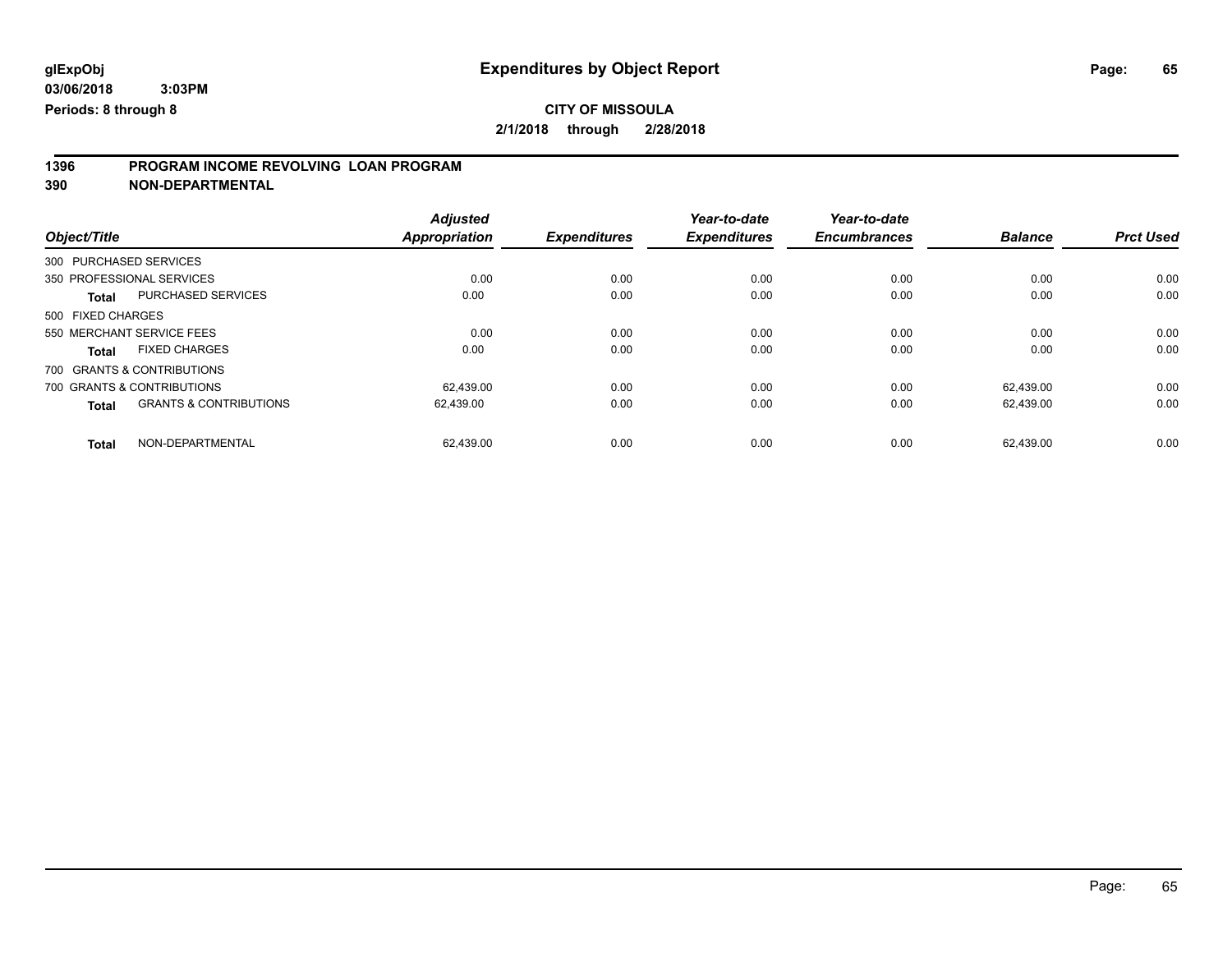#### **1396 PROGRAM INCOME REVOLVING LOAN PROGRAM**

| Object/Title           |                                   | <b>Adjusted</b><br><b>Appropriation</b> | <b>Expenditures</b> | Year-to-date<br><b>Expenditures</b> | Year-to-date<br><b>Encumbrances</b> | <b>Balance</b> | <b>Prct Used</b> |
|------------------------|-----------------------------------|-----------------------------------------|---------------------|-------------------------------------|-------------------------------------|----------------|------------------|
| 300 PURCHASED SERVICES |                                   |                                         |                     |                                     |                                     |                |                  |
|                        | 350 PROFESSIONAL SERVICES         | 0.00                                    | 0.00                | 0.00                                | 0.00                                | 0.00           | 0.00             |
| <b>Total</b>           | PURCHASED SERVICES                | 0.00                                    | 0.00                | 0.00                                | 0.00                                | 0.00           | 0.00             |
| 500 FIXED CHARGES      |                                   |                                         |                     |                                     |                                     |                |                  |
|                        | 550 MERCHANT SERVICE FEES         | 0.00                                    | 0.00                | 0.00                                | 0.00                                | 0.00           | 0.00             |
| <b>Total</b>           | <b>FIXED CHARGES</b>              | 0.00                                    | 0.00                | 0.00                                | 0.00                                | 0.00           | 0.00             |
|                        | 700 GRANTS & CONTRIBUTIONS        |                                         |                     |                                     |                                     |                |                  |
|                        | 700 GRANTS & CONTRIBUTIONS        | 62,439.00                               | 0.00                | 0.00                                | 0.00                                | 62.439.00      | 0.00             |
| <b>Total</b>           | <b>GRANTS &amp; CONTRIBUTIONS</b> | 62,439.00                               | 0.00                | 0.00                                | 0.00                                | 62.439.00      | 0.00             |
| <b>Total</b>           | PROGRAM INCOME REVOLVING LOAN P   | 62.439.00                               | 0.00                | 0.00                                | 0.00                                | 62.439.00      | 0.00             |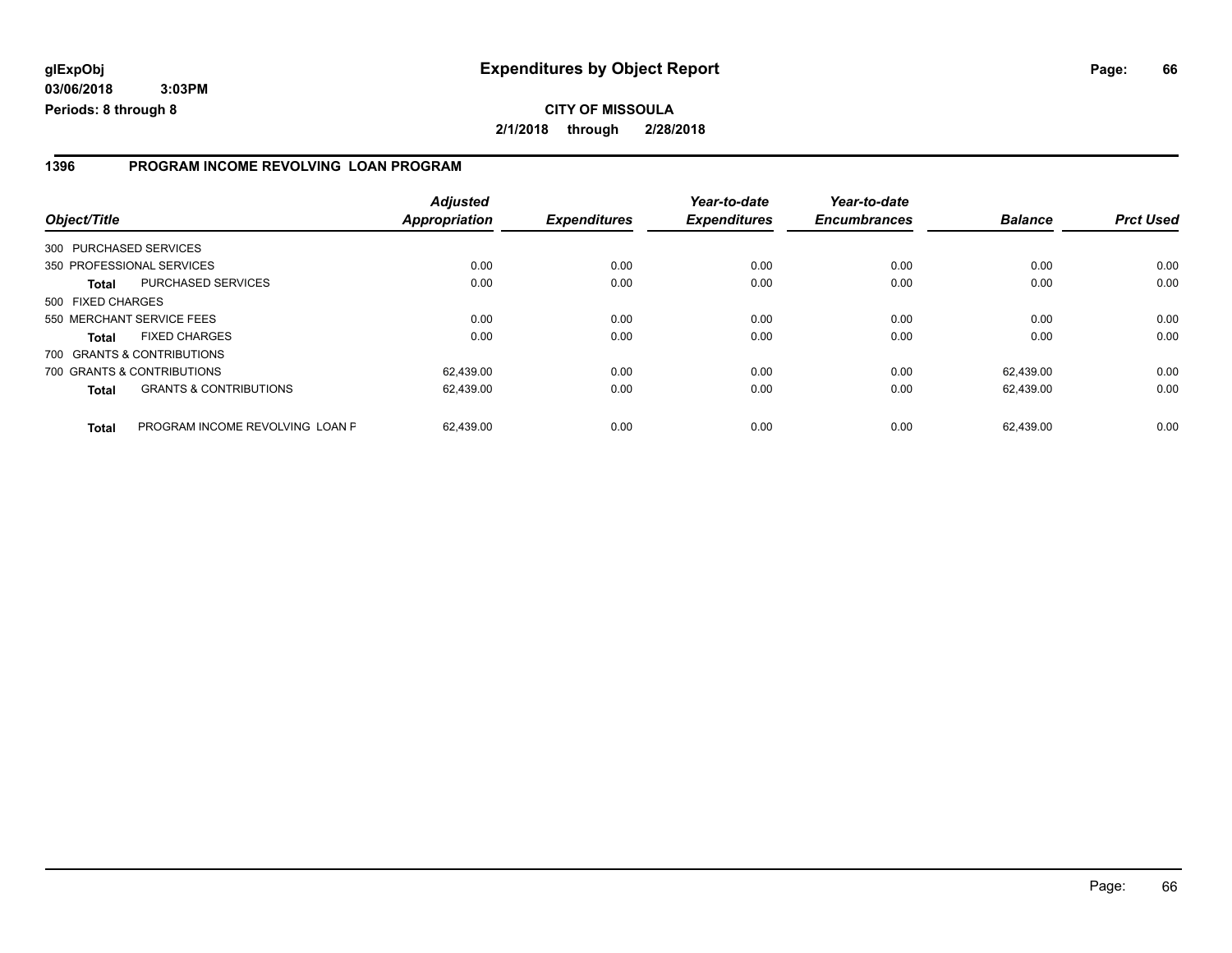**1397 STATE HOME PROGRAM INCOME**

**390 NON-DEPARTMENTAL**

|                        |                                   | <b>Adjusted</b>      |                     | Year-to-date        | Year-to-date        |                |                  |
|------------------------|-----------------------------------|----------------------|---------------------|---------------------|---------------------|----------------|------------------|
| Object/Title           |                                   | <b>Appropriation</b> | <b>Expenditures</b> | <b>Expenditures</b> | <b>Encumbrances</b> | <b>Balance</b> | <b>Prct Used</b> |
| 300 PURCHASED SERVICES |                                   |                      |                     |                     |                     |                |                  |
|                        | 350 PROFESSIONAL SERVICES         | 20.112.00            | 0.00                | 0.00                | 0.00                | 20.112.00      | 0.00             |
| <b>Total</b>           | <b>PURCHASED SERVICES</b>         | 20,112.00            | 0.00                | 0.00                | 0.00                | 20.112.00      | 0.00             |
| 500 FIXED CHARGES      |                                   |                      |                     |                     |                     |                |                  |
|                        | 550 MERCHANT SERVICE FEES         | 0.00                 | 0.00                | 0.00                | 0.00                | 0.00           | 0.00             |
| <b>Total</b>           | <b>FIXED CHARGES</b>              | 0.00                 | 0.00                | 0.00                | 0.00                | 0.00           | 0.00             |
|                        | 700 GRANTS & CONTRIBUTIONS        |                      |                     |                     |                     |                |                  |
|                        | 700 GRANTS & CONTRIBUTIONS        | 0.00                 | 0.00                | 25.396.96           | 0.00                | $-25.396.96$   | 0.00             |
| <b>Total</b>           | <b>GRANTS &amp; CONTRIBUTIONS</b> | 0.00                 | 0.00                | 25,396.96           | 0.00                | $-25,396.96$   | 0.00             |
| <b>Total</b>           | NON-DEPARTMENTAL                  | 20.112.00            | 0.00                | 25.396.96           | 0.00                | $-5.284.96$    | 126.28           |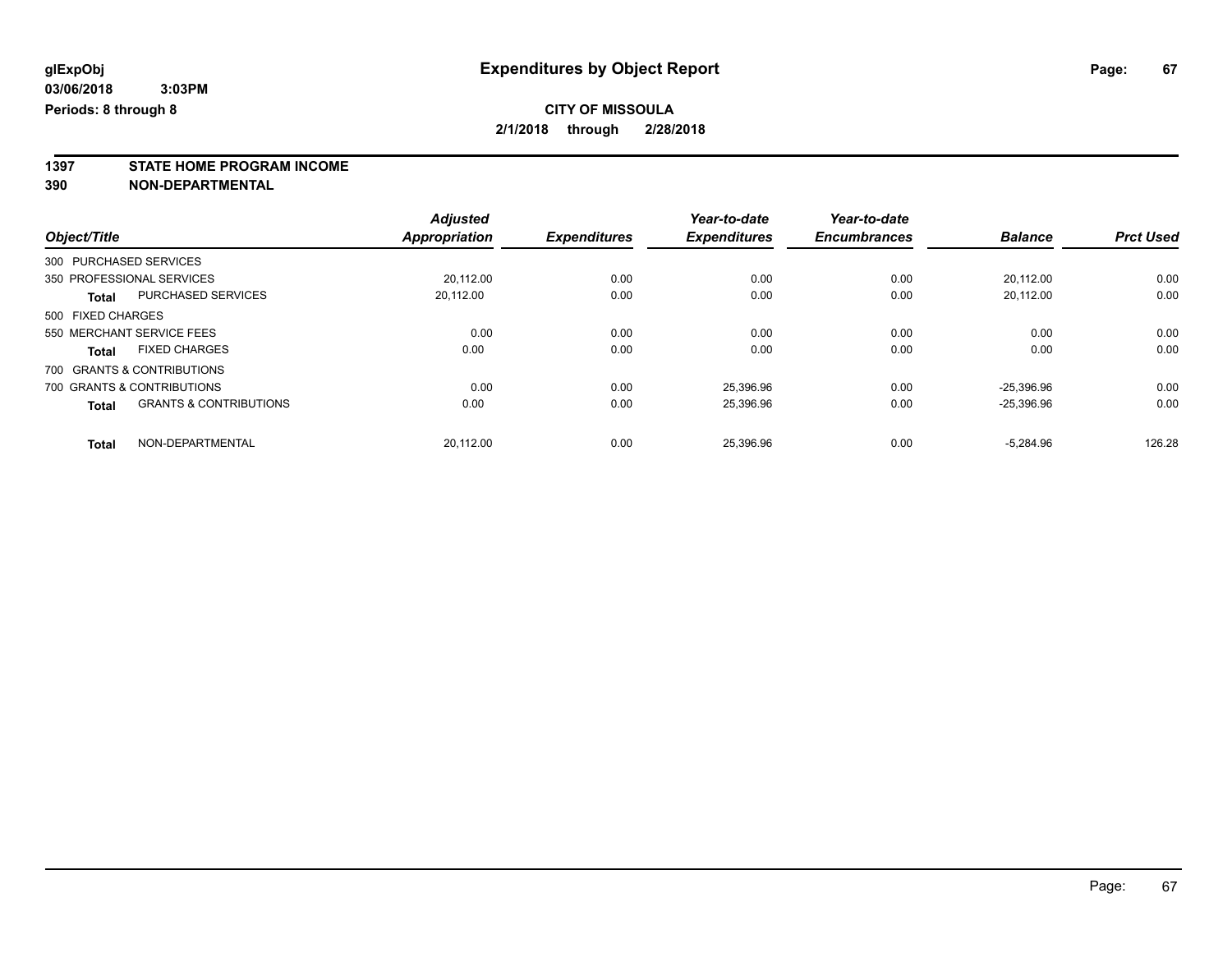### **1397 STATE HOME PROGRAM INCOME**

|                                                   | <b>Adjusted</b> |                     | Year-to-date        | Year-to-date        |                |                  |
|---------------------------------------------------|-----------------|---------------------|---------------------|---------------------|----------------|------------------|
| Object/Title                                      | Appropriation   | <b>Expenditures</b> | <b>Expenditures</b> | <b>Encumbrances</b> | <b>Balance</b> | <b>Prct Used</b> |
| 300 PURCHASED SERVICES                            |                 |                     |                     |                     |                |                  |
| 350 PROFESSIONAL SERVICES                         | 20,112.00       | 0.00                | 0.00                | 0.00                | 20.112.00      | 0.00             |
| <b>PURCHASED SERVICES</b><br>Total                | 20,112.00       | 0.00                | 0.00                | 0.00                | 20.112.00      | 0.00             |
| 500 FIXED CHARGES                                 |                 |                     |                     |                     |                |                  |
| 550 MERCHANT SERVICE FEES                         | 0.00            | 0.00                | 0.00                | 0.00                | 0.00           | 0.00             |
| <b>FIXED CHARGES</b><br><b>Total</b>              | 0.00            | 0.00                | 0.00                | 0.00                | 0.00           | 0.00             |
| 700 GRANTS & CONTRIBUTIONS                        |                 |                     |                     |                     |                |                  |
| 700 GRANTS & CONTRIBUTIONS                        | 0.00            | 0.00                | 25.396.96           | 0.00                | $-25.396.96$   | 0.00             |
| <b>GRANTS &amp; CONTRIBUTIONS</b><br><b>Total</b> | 0.00            | 0.00                | 25,396.96           | 0.00                | $-25.396.96$   | 0.00             |
| STATE HOME PROGRAM INCOME<br><b>Total</b>         | 20.112.00       | 0.00                | 25.396.96           | 0.00                | $-5.284.96$    | 126.28           |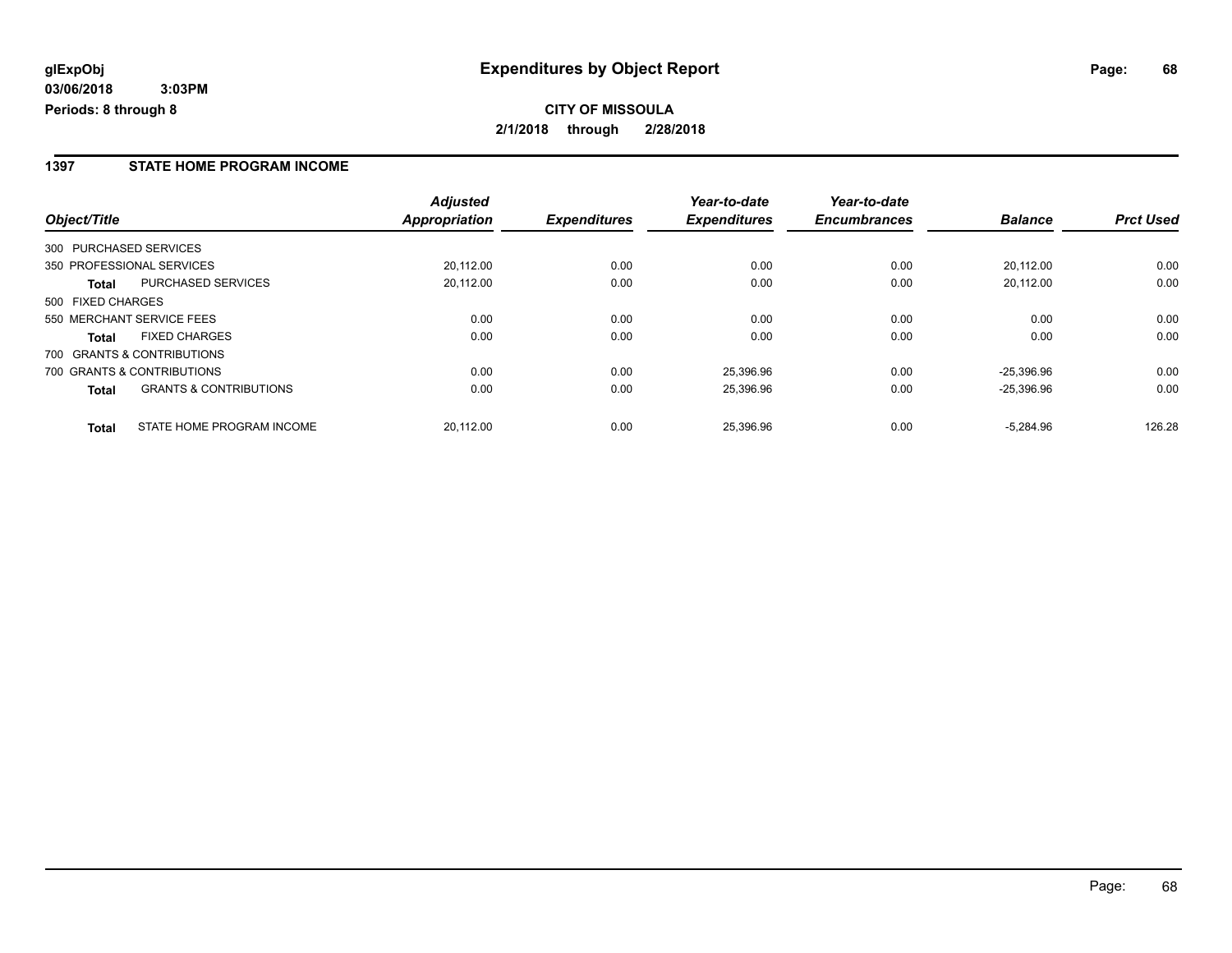# **2250 PLANNING FUND**

**250 DEVELOPMENT SERVICES**

|                                            | <b>Adjusted</b>      |                     | Year-to-date        | Year-to-date        |                |                  |
|--------------------------------------------|----------------------|---------------------|---------------------|---------------------|----------------|------------------|
| Object/Title                               | <b>Appropriation</b> | <b>Expenditures</b> | <b>Expenditures</b> | <b>Encumbrances</b> | <b>Balance</b> | <b>Prct Used</b> |
| 100 PERSONAL SERVICES                      |                      |                     |                     |                     |                |                  |
| 110 SALARIES AND WAGES                     | 321,325.00           | 24,064.01           | 187,717.86          | 0.00                | 133,607.14     | 58.42            |
| 140 EMPLOYER CONTRIBUTIONS                 | 110,037.00           | 9,161.68            | 73,168.43           | 0.00                | 36,868.57      | 66.49            |
| <b>141 STATE RETIREMENT CONTRIBUTIONS</b>  | 0.00                 | 0.00                | 198.61              | 0.00                | $-198.61$      | 0.00             |
| PERSONAL SERVICES<br>Total                 | 431,362.00           | 33,225.69           | 261,084.90          | 0.00                | 170,277.10     | 60.53            |
| 200 SUPPLIES                               |                      |                     |                     |                     |                |                  |
| 210 OFFICE SUPPLIES                        | 5,740.00             | 153.15              | 2,777.19            | 0.00                | 2,962.81       | 48.38            |
| 220 OPERATING SUPPLIES                     | 3,423.00             | 0.00                | 873.60              | 0.00                | 2,549.40       | 25.52            |
| 231 GASOLINE                               | 100.00               | 32.49               | 32.49               | 0.00                | 67.51          | 32.49            |
| 240 OTHER SUPPLIES                         | 0.00                 | 0.00                | 0.00                | 0.00                | 0.00           | 0.00             |
| <b>SUPPLIES</b><br><b>Total</b>            | 9,263.00             | 185.64              | 3,683.28            | 0.00                | 5,579.72       | 39.76            |
| 300 PURCHASED SERVICES                     |                      |                     |                     |                     |                |                  |
| 310 COMMUNICATIONS                         | 1,200.00             | 0.00                | 274.59              | 0.00                | 925.41         | 22.88            |
| 320 PRINTING & DUPLICATING                 | 3,000.00             | 36.78               | 887.46              | 0.00                | 2,112.54       | 29.58            |
| 330 PUBLICITY, SUBSCRIPTIONS & DUES        | 7,560.00             | 399.00              | 1,909.00            | 0.00                | 5,651.00       | 25.25            |
| 344 TELEPHONE SERVICE                      | 100.00               | 0.00                | 11.46               | 0.00                | 88.54          | 11.46            |
| 350 PROFESSIONAL SERVICES                  | 51,000.00            | 0.00                | 20,550.22           | 0.00                | 30,449.78      | 40.29            |
| 360 REPAIR & MAINTENANCE                   | 2,077.00             | 0.00                | 0.00                | 0.00                | 2,077.00       | 0.00             |
| 370 TRAVEL                                 | 5,500.00             | 0.00                | 308.22              | 0.00                | 5,191.78       | 5.60             |
| 380 TRAINING                               | 4,000.00             | 794.00              | 959.00              | 0.00                | 3,041.00       | 23.98            |
| 390 OTHER PURCHASED SERVICES               | 1,600.00             | 0.00                | 0.00                | 0.00                | 1,600.00       | 0.00             |
| PURCHASED SERVICES<br><b>Total</b>         | 76,037.00            | 1,229.78            | 24,899.95           | 0.00                | 51,137.05      | 32.75            |
| 500 FIXED CHARGES                          |                      |                     |                     |                     |                |                  |
| 500 FIXED CHARGES                          | 25,000.00            | 0.00                | 12,500.00           | 0.00                | 12,500.00      | 50.00            |
| 550 MERCHANT SERVICE FEES                  | 0.00                 | 0.00                | 0.00                | 0.00                | 0.00           | 0.00             |
| <b>FIXED CHARGES</b><br><b>Total</b>       | 25,000.00            | 0.00                | 12,500.00           | 0.00                | 12,500.00      | 50.00            |
| 700 GRANTS & CONTRIBUTIONS                 |                      |                     |                     |                     |                |                  |
| 700 GRANTS & CONTRIBUTIONS                 | 0.00                 | 0.00                | 31,560.00           | 0.00                | $-31,560.00$   | 0.00             |
| <b>GRANTS &amp; CONTRIBUTIONS</b><br>Total | 0.00                 | 0.00                | 31,560.00           | 0.00                | $-31,560.00$   | 0.00             |
| 800 OTHER OBJECTS                          |                      |                     |                     |                     |                |                  |
| 820 TRANSFERS TO OTHER FUNDS               | 0.00                 | 0.00                | 0.00                | 0.00                | 0.00           | 0.00             |
| 845 CONTINGENCY                            | 0.00                 | 0.00                | 0.00                | 0.00                | 0.00           | 0.00             |
| OTHER OBJECTS<br><b>Total</b>              | 0.00                 | 0.00                | 0.00                | 0.00                | 0.00           | 0.00             |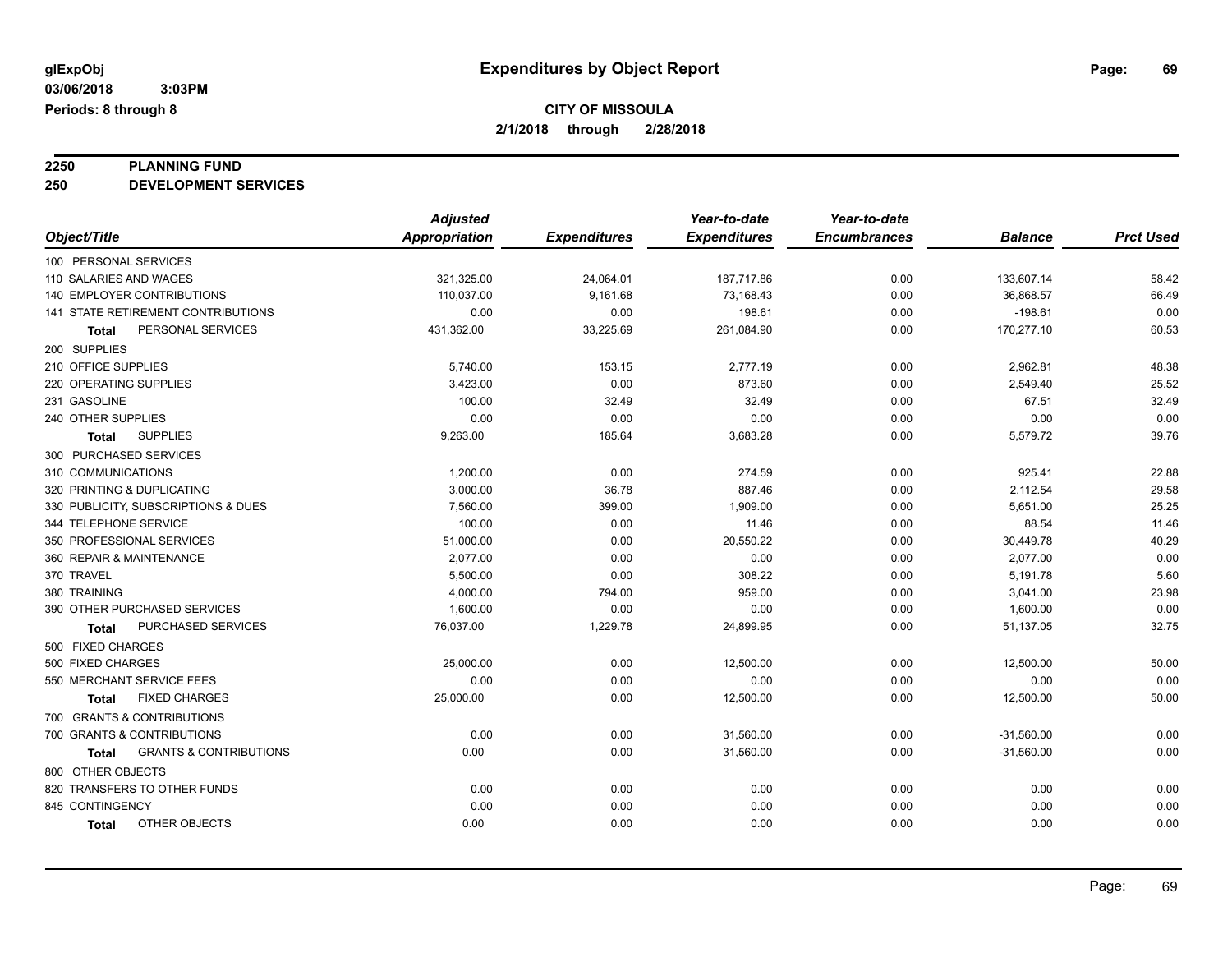| glExpObj<br>03/06/2018 | 3:03PM               |            | <b>Expenditures by Object Report</b>            |            |      |            |  |       |
|------------------------|----------------------|------------|-------------------------------------------------|------------|------|------------|--|-------|
| Periods: 8 through 8   |                      | 2/1/2018   | <b>CITY OF MISSOULA</b><br>through<br>2/28/2018 |            |      |            |  |       |
| 2250                   | <b>PLANNING FUND</b> |            |                                                 |            |      |            |  |       |
| Total                  | DEVELOPMENT SERVICES | 541.662.00 | 34.641.11                                       | 333.728.13 | 0.00 | 207,933.87 |  | 61.61 |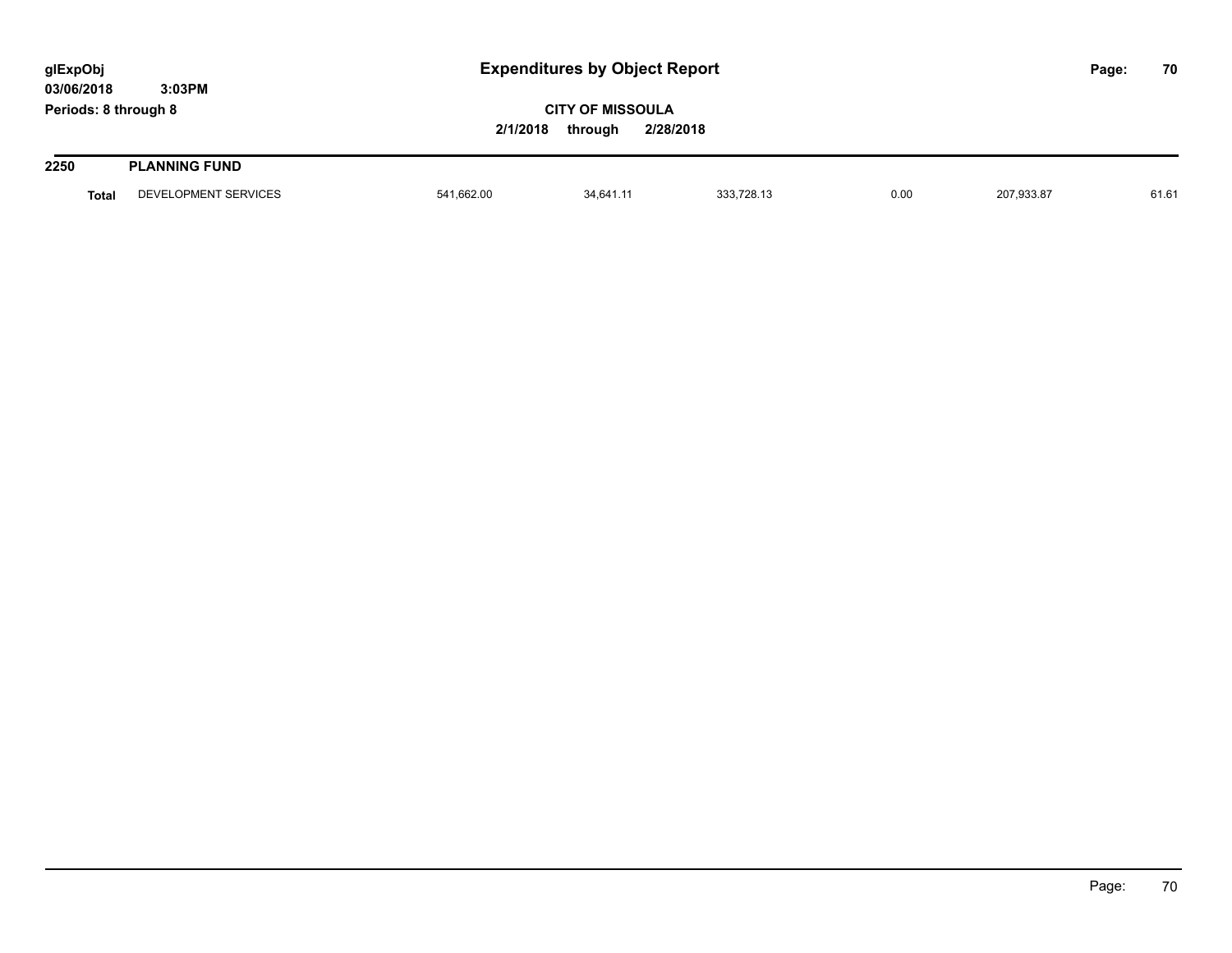**2250 PLANNING FUND**

|                                                   | <b>Adjusted</b>      |                     | Year-to-date        | Year-to-date        |                |                  |
|---------------------------------------------------|----------------------|---------------------|---------------------|---------------------|----------------|------------------|
| Object/Title                                      | <b>Appropriation</b> | <b>Expenditures</b> | <b>Expenditures</b> | <b>Encumbrances</b> | <b>Balance</b> | <b>Prct Used</b> |
| 100 PERSONAL SERVICES                             |                      |                     |                     |                     |                |                  |
| 110 SALARIES AND WAGES                            | 321,325.00           | 24,064.01           | 187,717.86          | 0.00                | 133,607.14     | 58.42            |
| <b>140 EMPLOYER CONTRIBUTIONS</b>                 | 110,037.00           | 9,161.68            | 73,168.43           | 0.00                | 36,868.57      | 66.49            |
| 141 STATE RETIREMENT CONTRIBUTIONS                | 0.00                 | 0.00                | 198.61              | 0.00                | $-198.61$      | 0.00             |
| PERSONAL SERVICES<br>Total                        | 431,362.00           | 33,225.69           | 261,084.90          | 0.00                | 170,277.10     | 60.53            |
| 200 SUPPLIES                                      |                      |                     |                     |                     |                |                  |
| 210 OFFICE SUPPLIES                               | 5,740.00             | 153.15              | 2,777.19            | 0.00                | 2,962.81       | 48.38            |
| 220 OPERATING SUPPLIES                            | 3,423.00             | 0.00                | 873.60              | 0.00                | 2,549.40       | 25.52            |
| 231 GASOLINE                                      | 100.00               | 32.49               | 32.49               | 0.00                | 67.51          | 32.49            |
| 240 OTHER SUPPLIES                                | 0.00                 | 0.00                | 0.00                | 0.00                | 0.00           | 0.00             |
| <b>SUPPLIES</b><br>Total                          | 9,263.00             | 185.64              | 3,683.28            | 0.00                | 5,579.72       | 39.76            |
| 300 PURCHASED SERVICES                            |                      |                     |                     |                     |                |                  |
| 310 COMMUNICATIONS                                | 1,200.00             | 0.00                | 274.59              | 0.00                | 925.41         | 22.88            |
| 320 PRINTING & DUPLICATING                        | 3,000.00             | 36.78               | 887.46              | 0.00                | 2,112.54       | 29.58            |
| 330 PUBLICITY, SUBSCRIPTIONS & DUES               | 7,560.00             | 399.00              | 1,909.00            | 0.00                | 5,651.00       | 25.25            |
| 344 TELEPHONE SERVICE                             | 100.00               | 0.00                | 11.46               | 0.00                | 88.54          | 11.46            |
| 350 PROFESSIONAL SERVICES                         | 51,000.00            | 0.00                | 20,550.22           | 0.00                | 30,449.78      | 40.29            |
| 360 REPAIR & MAINTENANCE                          | 2,077.00             | 0.00                | 0.00                | 0.00                | 2,077.00       | 0.00             |
| 370 TRAVEL                                        | 5,500.00             | 0.00                | 308.22              | 0.00                | 5,191.78       | 5.60             |
| 380 TRAINING                                      | 4,000.00             | 794.00              | 959.00              | 0.00                | 3,041.00       | 23.98            |
| 390 OTHER PURCHASED SERVICES                      | 1,600.00             | 0.00                | 0.00                | 0.00                | 1,600.00       | 0.00             |
| PURCHASED SERVICES<br>Total                       | 76,037.00            | 1,229.78            | 24,899.95           | 0.00                | 51,137.05      | 32.75            |
| 500 FIXED CHARGES                                 |                      |                     |                     |                     |                |                  |
| 500 FIXED CHARGES                                 | 25,000.00            | 0.00                | 12,500.00           | 0.00                | 12,500.00      | 50.00            |
| 550 MERCHANT SERVICE FEES                         | 0.00                 | 0.00                | 0.00                | 0.00                | 0.00           | 0.00             |
| <b>FIXED CHARGES</b><br>Total                     | 25,000.00            | 0.00                | 12,500.00           | 0.00                | 12,500.00      | 50.00            |
| 700 GRANTS & CONTRIBUTIONS                        |                      |                     |                     |                     |                |                  |
| 700 GRANTS & CONTRIBUTIONS                        | 0.00                 | 0.00                | 31,560.00           | 0.00                | $-31,560.00$   | 0.00             |
| <b>GRANTS &amp; CONTRIBUTIONS</b><br><b>Total</b> | 0.00                 | 0.00                | 31,560.00           | 0.00                | $-31,560.00$   | 0.00             |
| 800 OTHER OBJECTS                                 |                      |                     |                     |                     |                |                  |
| 820 TRANSFERS TO OTHER FUNDS                      | 0.00                 | 0.00                | 0.00                | 0.00                | 0.00           | 0.00             |
| 845 CONTINGENCY                                   | 0.00                 | 0.00                | 0.00                | 0.00                | 0.00           | 0.00             |
| OTHER OBJECTS<br><b>Total</b>                     | 0.00                 | 0.00                | 0.00                | 0.00                | 0.00           | 0.00             |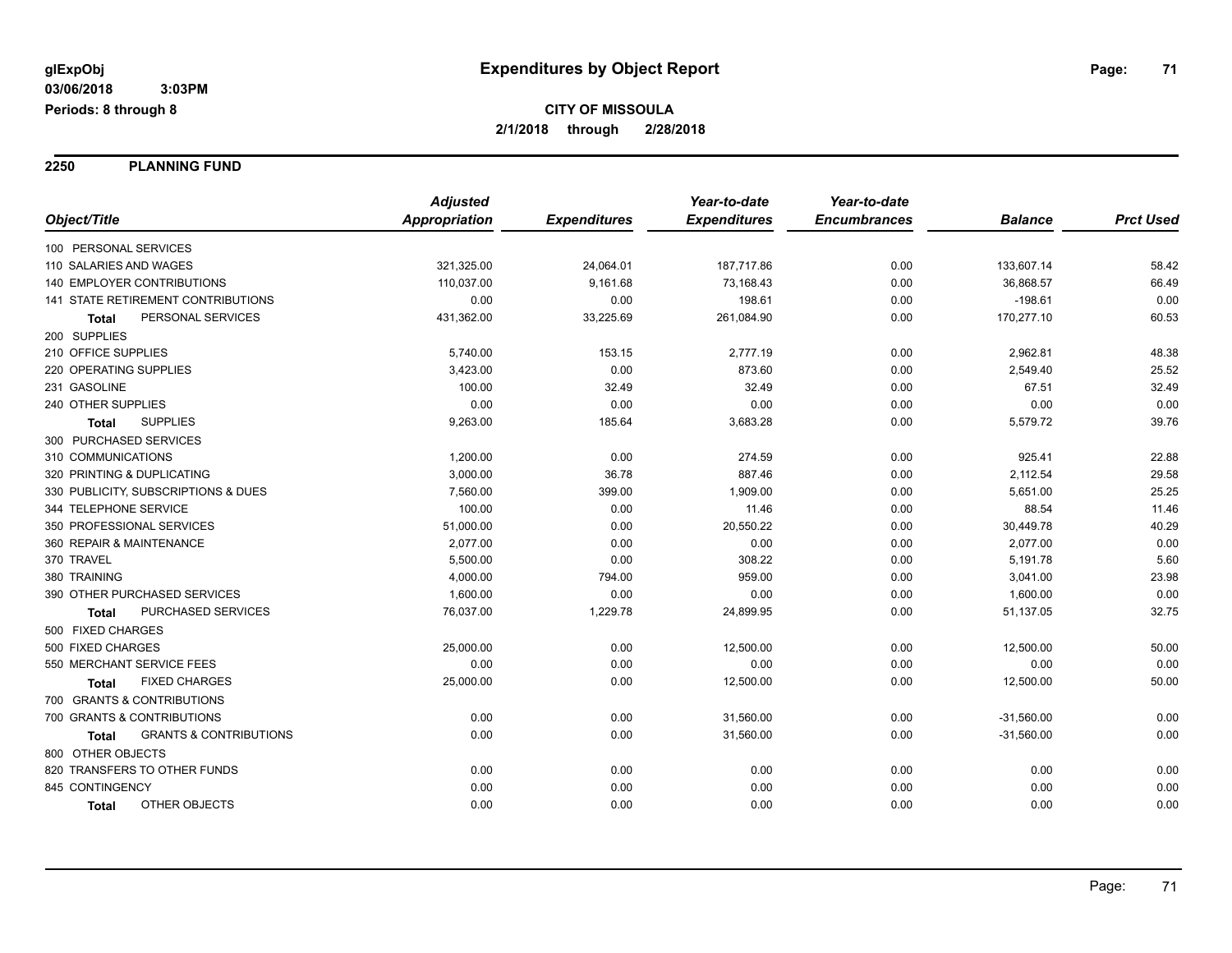| glExpObj<br>03/06/2018 | 3:03PM               |            | <b>Expenditures by Object Report</b>            |            |      |            |  | 72    |
|------------------------|----------------------|------------|-------------------------------------------------|------------|------|------------|--|-------|
| Periods: 8 through 8   |                      | 2/1/2018   | <b>CITY OF MISSOULA</b><br>2/28/2018<br>through |            |      |            |  |       |
| <b>Total</b>           | <b>PLANNING FUND</b> | 541,662.00 | 34.641.11                                       | 333,728.13 | 0.00 | 207,933.87 |  | 61.61 |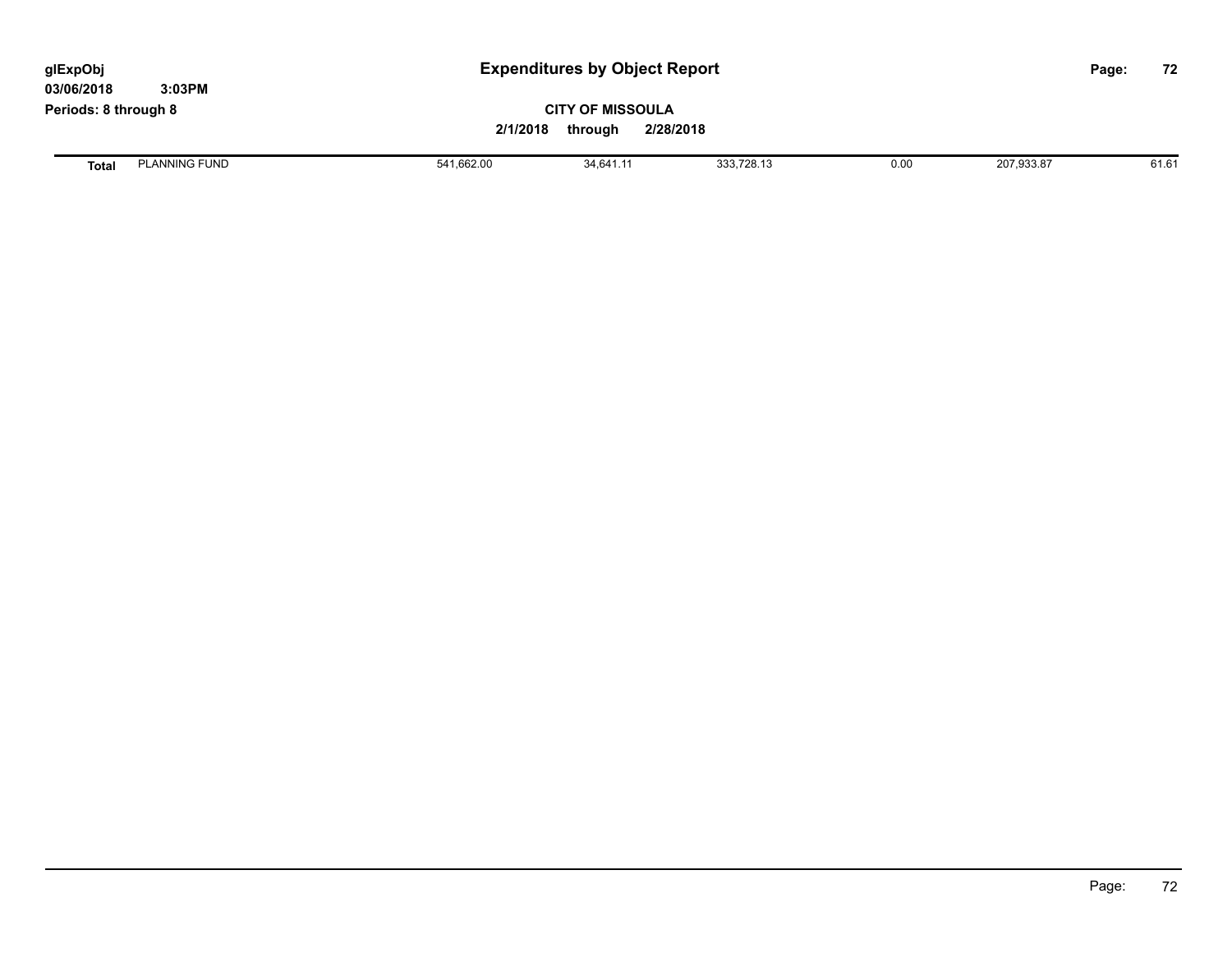**2310 PUBLIC SAFETY INFORMATION SYSTEMS**

**310 BUILDING INSPECTION**

|                     |                            | <b>Adjusted</b>      |                     | Year-to-date        | Year-to-date        |                |                  |
|---------------------|----------------------------|----------------------|---------------------|---------------------|---------------------|----------------|------------------|
| Object/Title        |                            | <b>Appropriation</b> | <b>Expenditures</b> | <b>Expenditures</b> | <b>Encumbrances</b> | <b>Balance</b> | <b>Prct Used</b> |
| 200 SUPPLIES        |                            |                      |                     |                     |                     |                |                  |
| 210 OFFICE SUPPLIES |                            | 0.00                 | 0.00                | 0.00                | 0.00                | 0.00           | 0.00             |
|                     | 220 OPERATING SUPPLIES     | 0.00                 | 0.00                | 0.00                | 0.00                | 0.00           | 0.00             |
| <b>Total</b>        | <b>SUPPLIES</b>            | 0.00                 | 0.00                | 0.00                | 0.00                | 0.00           | 0.00             |
| 500 FIXED CHARGES   |                            |                      |                     |                     |                     |                |                  |
|                     | 550 MERCHANT SERVICE FEES  | 0.00                 | 0.00                | 0.00                | 0.00                | 0.00           | 0.00             |
| <b>Total</b>        | <b>FIXED CHARGES</b>       | 0.00                 | 0.00                | 0.00                | 0.00                | 0.00           | 0.00             |
| 800 OTHER OBJECTS   |                            |                      |                     |                     |                     |                |                  |
| 845 CONTINGENCY     |                            | 0.00                 | 0.00                | 0.00                | 0.00                | 0.00           | 0.00             |
| <b>Total</b>        | OTHER OBJECTS              | 0.00                 | 0.00                | 0.00                | 0.00                | 0.00           | 0.00             |
| 900 CAPITAL OUTLAY  |                            |                      |                     |                     |                     |                |                  |
|                     | 940 MACHINERY & EQUIPMENT  | 0.00                 | 0.00                | 0.00                | 0.00                | 0.00           | 0.00             |
| <b>Total</b>        | <b>CAPITAL OUTLAY</b>      | 0.00                 | 0.00                | 0.00                | 0.00                | 0.00           | 0.00             |
| <b>Total</b>        | <b>BUILDING INSPECTION</b> | 0.00                 | 0.00                | 0.00                | 0.00                | 0.00           | 0.00             |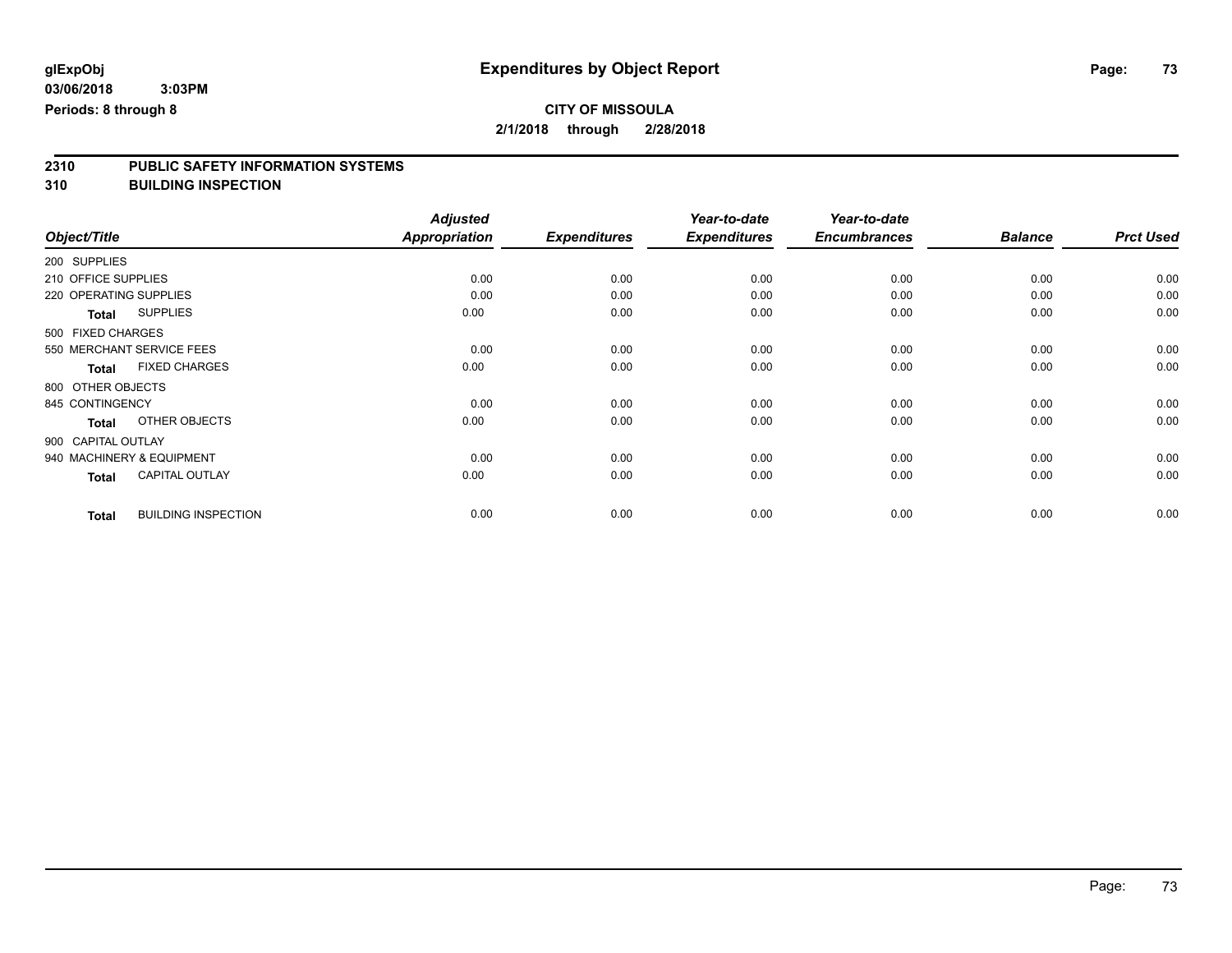#### **2310 PUBLIC SAFETY INFORMATION SYSTEMS**

|                        |                                   | <b>Adjusted</b>      |                     | Year-to-date        | Year-to-date        |                |                  |
|------------------------|-----------------------------------|----------------------|---------------------|---------------------|---------------------|----------------|------------------|
| Object/Title           |                                   | <b>Appropriation</b> | <b>Expenditures</b> | <b>Expenditures</b> | <b>Encumbrances</b> | <b>Balance</b> | <b>Prct Used</b> |
| 200 SUPPLIES           |                                   |                      |                     |                     |                     |                |                  |
| 210 OFFICE SUPPLIES    |                                   | 0.00                 | 0.00                | 0.00                | 0.00                | 0.00           | 0.00             |
| 220 OPERATING SUPPLIES |                                   | 0.00                 | 0.00                | 0.00                | 0.00                | 0.00           | 0.00             |
| Total                  | <b>SUPPLIES</b>                   | 0.00                 | 0.00                | 0.00                | 0.00                | 0.00           | 0.00             |
| 500 FIXED CHARGES      |                                   |                      |                     |                     |                     |                |                  |
|                        | 550 MERCHANT SERVICE FEES         | 0.00                 | 0.00                | 0.00                | 0.00                | 0.00           | 0.00             |
| <b>Total</b>           | <b>FIXED CHARGES</b>              | 0.00                 | 0.00                | 0.00                | 0.00                | 0.00           | 0.00             |
| 800 OTHER OBJECTS      |                                   |                      |                     |                     |                     |                |                  |
| 845 CONTINGENCY        |                                   | 0.00                 | 0.00                | 0.00                | 0.00                | 0.00           | 0.00             |
| <b>Total</b>           | OTHER OBJECTS                     | 0.00                 | 0.00                | 0.00                | 0.00                | 0.00           | 0.00             |
| 900 CAPITAL OUTLAY     |                                   |                      |                     |                     |                     |                |                  |
|                        | 940 MACHINERY & EQUIPMENT         | 0.00                 | 0.00                | 0.00                | 0.00                | 0.00           | 0.00             |
| Total                  | <b>CAPITAL OUTLAY</b>             | 0.00                 | 0.00                | 0.00                | 0.00                | 0.00           | 0.00             |
| <b>Total</b>           | PUBLIC SAFETY INFORMATION SYSTEM! | 0.00                 | 0.00                | 0.00                | 0.00                | 0.00           | 0.00             |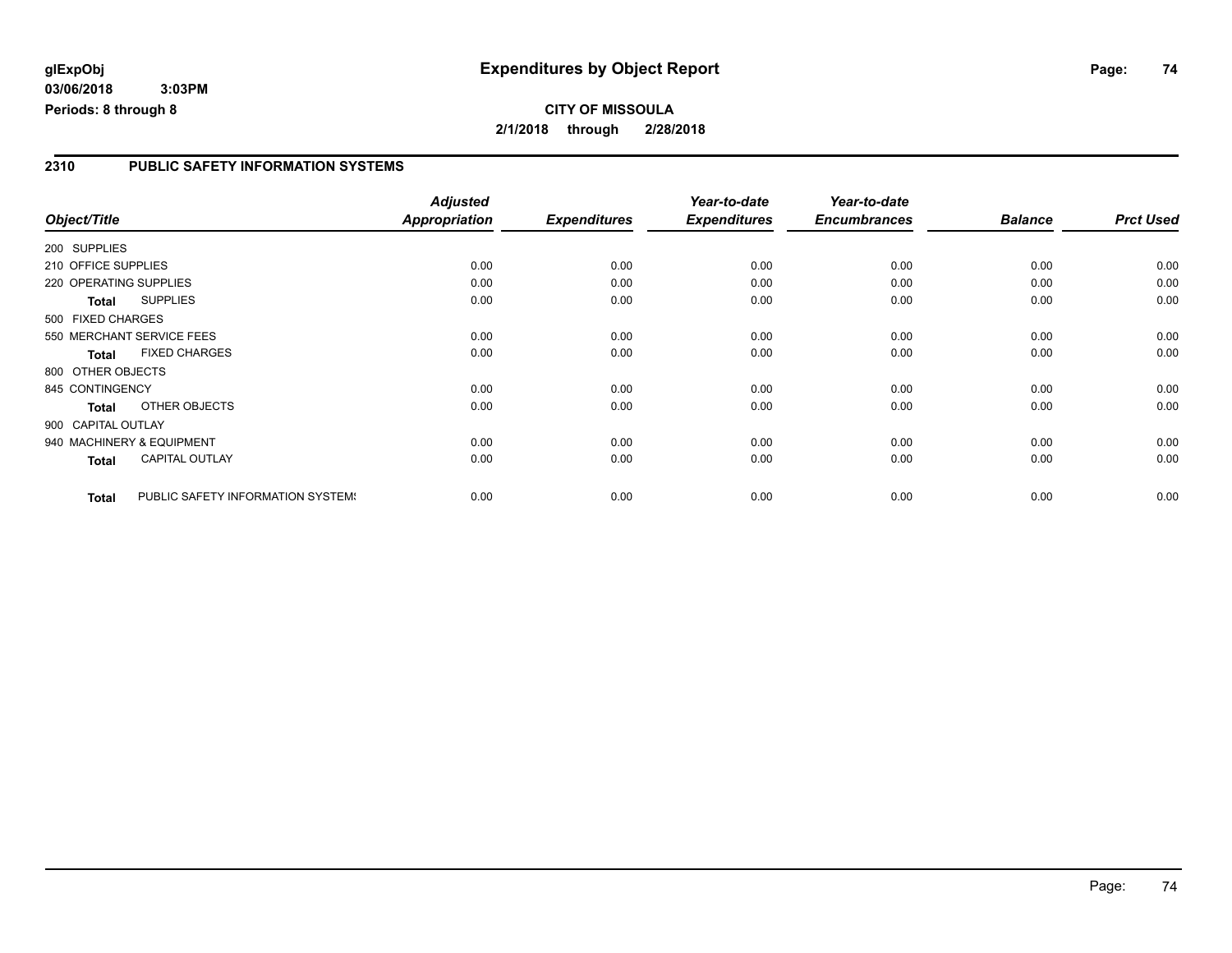# **2321 IMPACT FEE FUND**

|                    |                                         | <b>Adjusted</b>      |                     | Year-to-date        | Year-to-date        |                |                  |
|--------------------|-----------------------------------------|----------------------|---------------------|---------------------|---------------------|----------------|------------------|
| Object/Title       |                                         | <b>Appropriation</b> | <b>Expenditures</b> | <b>Expenditures</b> | <b>Encumbrances</b> | <b>Balance</b> | <b>Prct Used</b> |
|                    | 300 PURCHASED SERVICES                  |                      |                     |                     |                     |                |                  |
|                    | 350 PROFESSIONAL SERVICES               | 0.00                 | 17,740.00           | 23,110.00           | 0.00                | $-23,110.00$   | 0.00             |
| <b>Total</b>       | PURCHASED SERVICES                      | 0.00                 | 17,740.00           | 23,110.00           | 0.00                | $-23,110.00$   | 0.00             |
| 500 FIXED CHARGES  |                                         |                      |                     |                     |                     |                |                  |
|                    | 550 MERCHANT SERVICE FEES               | 0.00                 | 0.00                | 0.00                | 0.00                | 0.00           | 0.00             |
| <b>Total</b>       | <b>FIXED CHARGES</b>                    | 0.00                 | 0.00                | 0.00                | 0.00                | 0.00           | 0.00             |
|                    | 700 GRANTS & CONTRIBUTIONS              |                      |                     |                     |                     |                |                  |
|                    | 700 GRANTS & CONTRIBUTIONS              | 0.00                 | 0.00                | 0.00                | 0.00                | 0.00           | 0.00             |
| <b>Total</b>       | <b>GRANTS &amp; CONTRIBUTIONS</b>       | 0.00                 | 0.00                | 0.00                | 0.00                | 0.00           | 0.00             |
| 800 OTHER OBJECTS  |                                         |                      |                     |                     |                     |                |                  |
|                    | 820 TRANSFERS TO OTHER FUNDS            | 0.00                 | 0.00                | 0.00                | 0.00                | 0.00           | 0.00             |
| <b>Total</b>       | OTHER OBJECTS                           | 0.00                 | 0.00                | 0.00                | 0.00                | 0.00           | 0.00             |
| 900 CAPITAL OUTLAY |                                         |                      |                     |                     |                     |                |                  |
| 930 IMPROVEMENTS   |                                         | 3,205,295.00         | 2,583.00            | 160,384.37          | 0.00                | 3,044,910.63   | 5.00             |
|                    | 940 CONFINED SPACE RESCUE TRAINING PROP | 0.00                 | 0.00                | 36,237.07           | 0.00                | $-36,237.07$   | 0.00             |
| <b>Total</b>       | <b>CAPITAL OUTLAY</b>                   | 3,205,295.00         | 2,583.00            | 196,621.44          | 0.00                | 3,008,673.56   | 6.13             |
| <b>Total</b>       | NON-DEPARTMENTAL                        | 3,205,295.00         | 20,323.00           | 219,731.44          | 0.00                | 2,985,563.56   | 6.86             |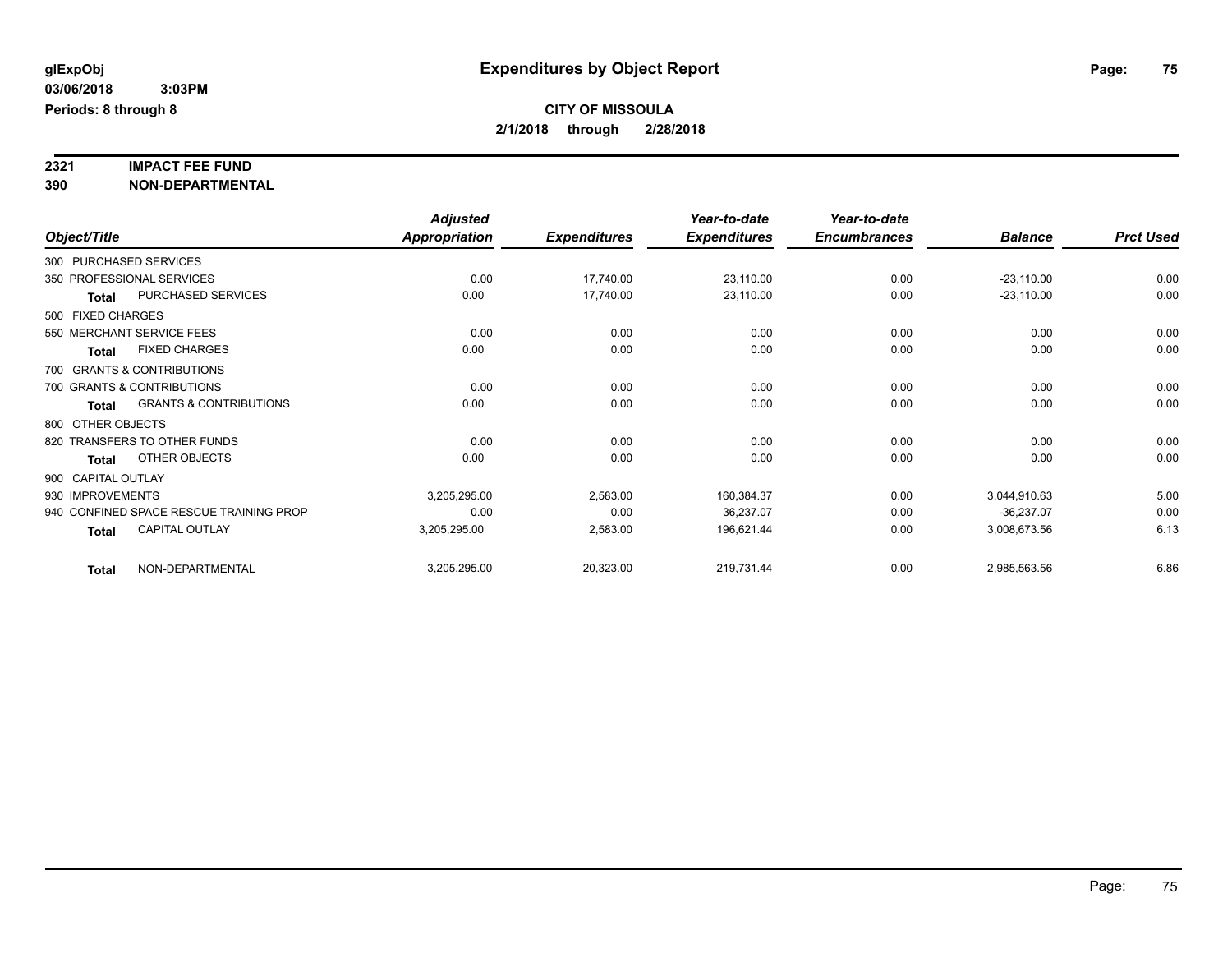**2321 IMPACT FEE FUND**

|                                                   | <b>Adjusted</b>      |                     | Year-to-date        | Year-to-date        |                |                  |
|---------------------------------------------------|----------------------|---------------------|---------------------|---------------------|----------------|------------------|
| Object/Title                                      | <b>Appropriation</b> | <b>Expenditures</b> | <b>Expenditures</b> | <b>Encumbrances</b> | <b>Balance</b> | <b>Prct Used</b> |
| 300 PURCHASED SERVICES                            |                      |                     |                     |                     |                |                  |
| 350 PROFESSIONAL SERVICES                         | 0.00                 | 17,740.00           | 23,110.00           | 0.00                | $-23,110.00$   | 0.00             |
| PURCHASED SERVICES<br>Total                       | 0.00                 | 17,740.00           | 23,110.00           | 0.00                | $-23,110.00$   | 0.00             |
| 500 FIXED CHARGES                                 |                      |                     |                     |                     |                |                  |
| 550 MERCHANT SERVICE FEES                         | 0.00                 | 0.00                | 0.00                | 0.00                | 0.00           | 0.00             |
| <b>FIXED CHARGES</b><br><b>Total</b>              | 0.00                 | 0.00                | 0.00                | 0.00                | 0.00           | 0.00             |
| 700 GRANTS & CONTRIBUTIONS                        |                      |                     |                     |                     |                |                  |
| 700 GRANTS & CONTRIBUTIONS                        | 0.00                 | 0.00                | 0.00                | 0.00                | 0.00           | 0.00             |
| <b>GRANTS &amp; CONTRIBUTIONS</b><br><b>Total</b> | 0.00                 | 0.00                | 0.00                | 0.00                | 0.00           | 0.00             |
| 800 OTHER OBJECTS                                 |                      |                     |                     |                     |                |                  |
| 820 TRANSFERS TO OTHER FUNDS                      | 0.00                 | 0.00                | 0.00                | 0.00                | 0.00           | 0.00             |
| <b>OTHER OBJECTS</b><br><b>Total</b>              | 0.00                 | 0.00                | 0.00                | 0.00                | 0.00           | 0.00             |
| 900 CAPITAL OUTLAY                                |                      |                     |                     |                     |                |                  |
| 930 IMPROVEMENTS                                  | 3,205,295.00         | 2,583.00            | 160,384.37          | 0.00                | 3,044,910.63   | 5.00             |
| 940 CONFINED SPACE RESCUE TRAINING PROP           | 0.00                 | 0.00                | 36,237.07           | 0.00                | $-36,237.07$   | 0.00             |
| CAPITAL OUTLAY<br><b>Total</b>                    | 3,205,295.00         | 2,583.00            | 196,621.44          | 0.00                | 3,008,673.56   | 6.13             |
| <b>IMPACT FEE FUND</b><br><b>Total</b>            | 3,205,295.00         | 20,323.00           | 219,731.44          | 0.00                | 2,985,563.56   | 6.86             |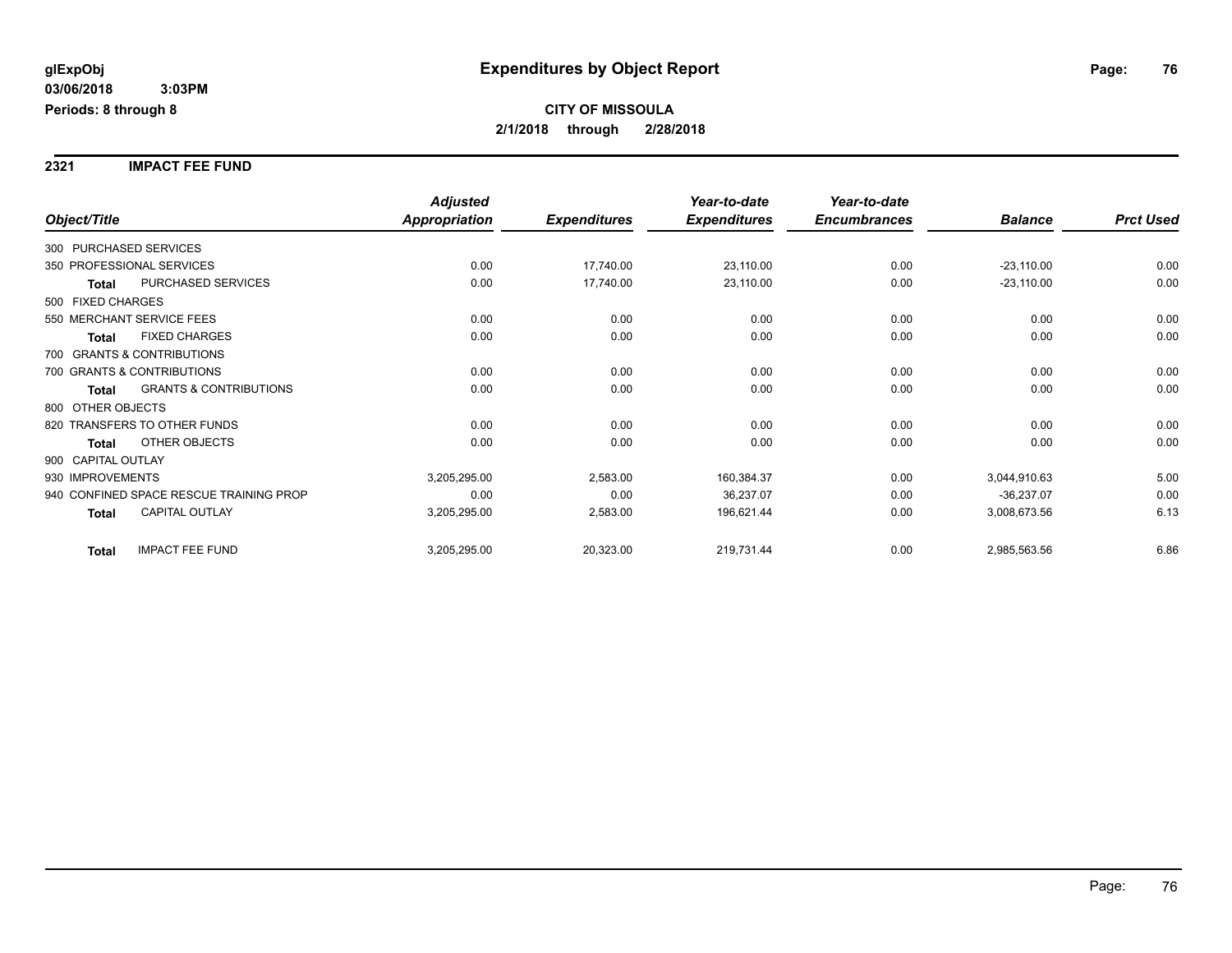## **CITY OF MISSOULA**

**2/1/2018 through 2/28/2018**

# **2322 GEORGE ELMER/CATTLE DR INTERSECTION**

|                              |                       | <b>Adjusted</b>      |                     | Year-to-date        | Year-to-date        |                |                  |
|------------------------------|-----------------------|----------------------|---------------------|---------------------|---------------------|----------------|------------------|
| Object/Title                 |                       | <b>Appropriation</b> | <b>Expenditures</b> | <b>Expenditures</b> | <b>Encumbrances</b> | <b>Balance</b> | <b>Prct Used</b> |
| 300 PURCHASED SERVICES       |                       |                      |                     |                     |                     |                |                  |
| 350 PROFESSIONAL SERVICES    |                       | 15,000.00            | 0.00                | 0.00                | 0.00                | 15,000.00      | 0.00             |
| <b>Total</b>                 | PURCHASED SERVICES    | 15,000.00            | 0.00                | 0.00                | 0.00                | 15,000.00      | 0.00             |
| 500 FIXED CHARGES            |                       |                      |                     |                     |                     |                |                  |
| 550 MERCHANT SERVICE FEES    |                       | 0.00                 | 0.00                | 0.00                | 0.00                | 0.00           | 0.00             |
| <b>Total</b>                 | <b>FIXED CHARGES</b>  | 0.00                 | 0.00                | 0.00                | 0.00                | 0.00           | 0.00             |
| 800 OTHER OBJECTS            |                       |                      |                     |                     |                     |                |                  |
| 820 TRANSFERS TO OTHER FUNDS |                       | 0.00                 | 0.00                | 0.00                | 0.00                | 0.00           | 0.00             |
| <b>Total</b>                 | OTHER OBJECTS         | 0.00                 | 0.00                | 0.00                | 0.00                | 0.00           | 0.00             |
| 900 CAPITAL OUTLAY           |                       |                      |                     |                     |                     |                |                  |
| 930 IMPROVEMENTS             |                       | 0.00                 | 0.00                | 0.00                | 0.00                | 0.00           | 0.00             |
| <b>Total</b>                 | <b>CAPITAL OUTLAY</b> | 0.00                 | 0.00                | 0.00                | 0.00                | 0.00           | 0.00             |
| <b>Total</b>                 | NON-DEPARTMENTAL      | 15,000.00            | 0.00                | 0.00                | 0.00                | 15,000.00      | 0.00             |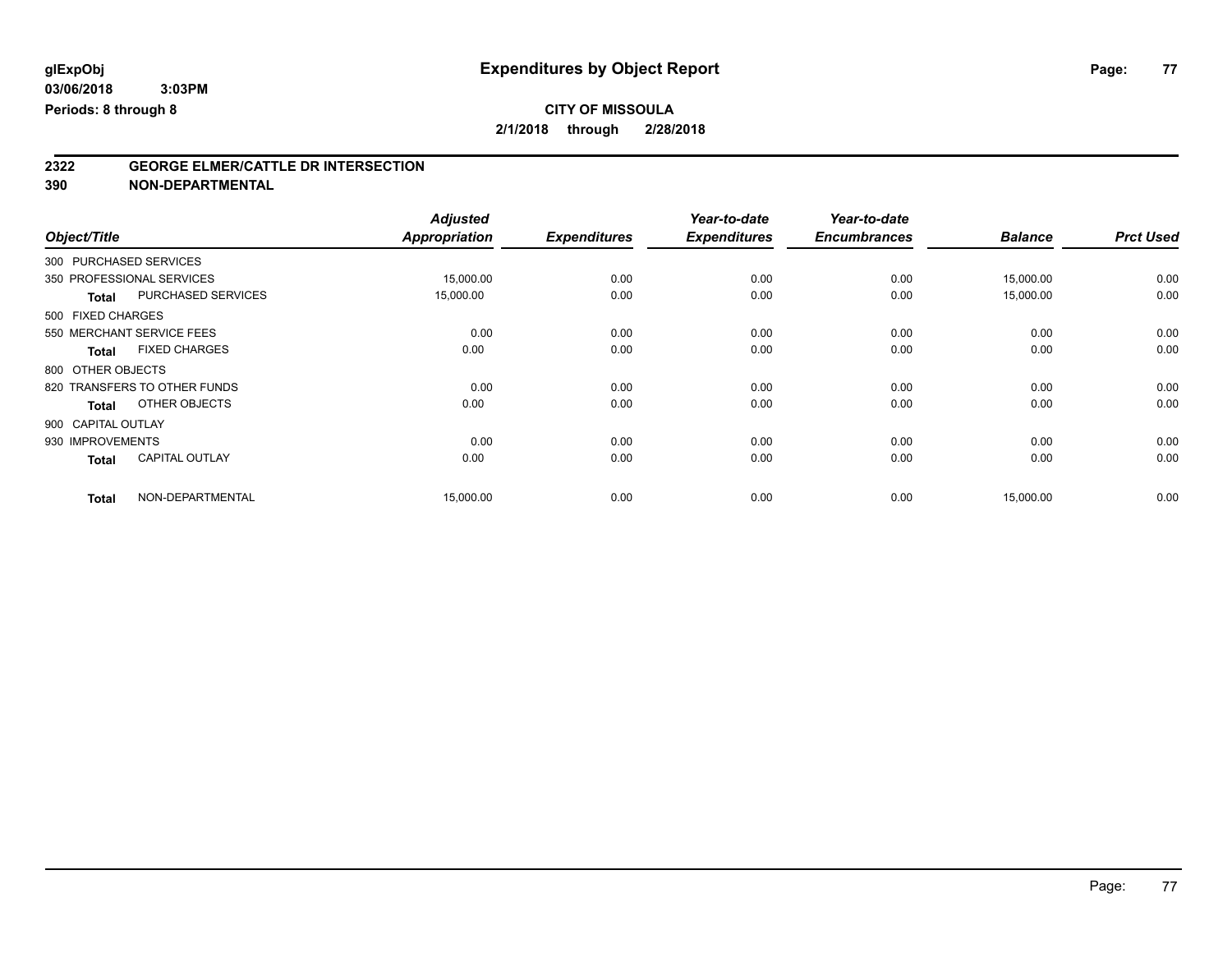#### **2322 GEORGE ELMER/CATTLE DR INTERSECTION**

| Object/Title |                                           | <b>Adjusted</b><br><b>Appropriation</b> | <b>Expenditures</b> | Year-to-date<br><b>Expenditures</b> | Year-to-date<br><b>Encumbrances</b> | <b>Balance</b> | <b>Prct Used</b> |
|--------------|-------------------------------------------|-----------------------------------------|---------------------|-------------------------------------|-------------------------------------|----------------|------------------|
|              | 300 PURCHASED SERVICES                    |                                         |                     |                                     |                                     |                |                  |
|              | 350 PROFESSIONAL SERVICES                 |                                         | 0.00                | 0.00                                |                                     |                | 0.00             |
|              |                                           | 15,000.00                               |                     |                                     | 0.00                                | 15,000.00      |                  |
|              | <b>PURCHASED SERVICES</b><br><b>Total</b> | 15,000.00                               | 0.00                | 0.00                                | 0.00                                | 15,000.00      | 0.00             |
|              | 500 FIXED CHARGES                         |                                         |                     |                                     |                                     |                |                  |
|              | 550 MERCHANT SERVICE FEES                 | 0.00                                    | 0.00                | 0.00                                | 0.00                                | 0.00           | 0.00             |
| <b>Total</b> | <b>FIXED CHARGES</b>                      | 0.00                                    | 0.00                | 0.00                                | 0.00                                | 0.00           | 0.00             |
|              | 800 OTHER OBJECTS                         |                                         |                     |                                     |                                     |                |                  |
|              | 820 TRANSFERS TO OTHER FUNDS              | 0.00                                    | 0.00                | 0.00                                | 0.00                                | 0.00           | 0.00             |
| <b>Total</b> | OTHER OBJECTS                             | 0.00                                    | 0.00                | 0.00                                | 0.00                                | 0.00           | 0.00             |
|              | 900 CAPITAL OUTLAY                        |                                         |                     |                                     |                                     |                |                  |
|              | 930 IMPROVEMENTS                          | 0.00                                    | 0.00                | 0.00                                | 0.00                                | 0.00           | 0.00             |
| <b>Total</b> | <b>CAPITAL OUTLAY</b>                     | 0.00                                    | 0.00                | 0.00                                | 0.00                                | 0.00           | 0.00             |
| <b>Total</b> | <b>GEORGE ELMER/CATTLE DR INTERSECT</b>   | 15,000.00                               | 0.00                | 0.00                                | 0.00                                | 15,000.00      | 0.00             |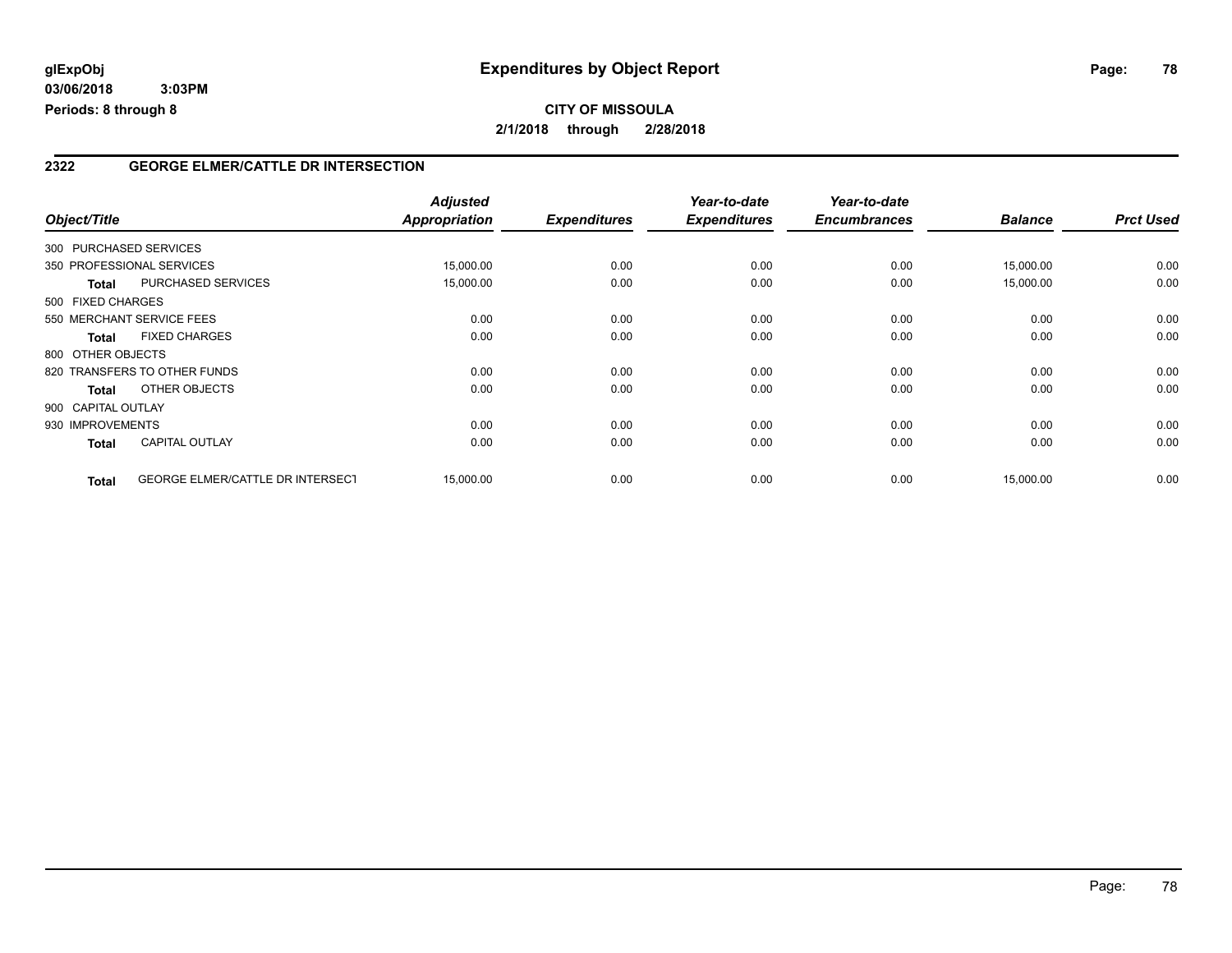**2365 PUBLIC ART FUND**

**220 MAYOR**

|                        |                              | <b>Adjusted</b>      |                     | Year-to-date        | Year-to-date        |                |                  |
|------------------------|------------------------------|----------------------|---------------------|---------------------|---------------------|----------------|------------------|
| Object/Title           |                              | <b>Appropriation</b> | <b>Expenditures</b> | <b>Expenditures</b> | <b>Encumbrances</b> | <b>Balance</b> | <b>Prct Used</b> |
| 200 SUPPLIES           |                              |                      |                     |                     |                     |                |                  |
| 230 REPAIR/MAINTENANCE |                              | 0.00                 | 0.00                | 0.00                | 0.00                | 0.00           | 0.00             |
| <b>Total</b>           | <b>SUPPLIES</b>              | 0.00                 | 0.00                | 0.00                | 0.00                | 0.00           | 0.00             |
|                        | 300 PURCHASED SERVICES       |                      |                     |                     |                     |                |                  |
|                        | 320 PRINTING & DUPLICATING   | 3,000.00             | 0.00                | 30.00               | 0.00                | 2,970.00       | 1.00             |
|                        | 350 PROFESSIONAL SERVICES    | 0.00                 | 0.00                | 4,500.00            | 0.00                | $-4,500.00$    | 0.00             |
|                        | 360 REPAIR & MAINTENANCE     | 0.00                 | 0.00                | 0.00                | 0.00                | 0.00           | 0.00             |
|                        | 390 OTHER PURCHASED SERVICES | 12,943.00            | 0.00                | 0.00                | 0.00                | 12,943.00      | 0.00             |
| <b>Total</b>           | PURCHASED SERVICES           | 15,943.00            | 0.00                | 4,530.00            | 0.00                | 11,413.00      | 28.41            |
| 500 FIXED CHARGES      |                              |                      |                     |                     |                     |                |                  |
|                        | 550 MERCHANT SERVICE FEES    | 0.00                 | 0.00                | 0.00                | 0.00                | 0.00           | 0.00             |
| <b>Total</b>           | <b>FIXED CHARGES</b>         | 0.00                 | 0.00                | 0.00                | 0.00                | 0.00           | 0.00             |
| 800 OTHER OBJECTS      |                              |                      |                     |                     |                     |                |                  |
| 845 CONTINGENCY        |                              | 0.00                 | 0.00                | 0.00                | 0.00                | 0.00           | 0.00             |
| <b>Total</b>           | OTHER OBJECTS                | 0.00                 | 0.00                | 0.00                | 0.00                | 0.00           | 0.00             |
| 900 CAPITAL OUTLAY     |                              |                      |                     |                     |                     |                |                  |
| 930 IMPROVEMENTS       |                              | 0.00                 | 0.00                | 0.00                | 0.00                | 0.00           | 0.00             |
| <b>Total</b>           | <b>CAPITAL OUTLAY</b>        | 0.00                 | 0.00                | 0.00                | 0.00                | 0.00           | 0.00             |
| <b>Total</b>           | <b>MAYOR</b>                 | 15,943.00            | 0.00                | 4,530.00            | 0.00                | 11,413.00      | 28.41            |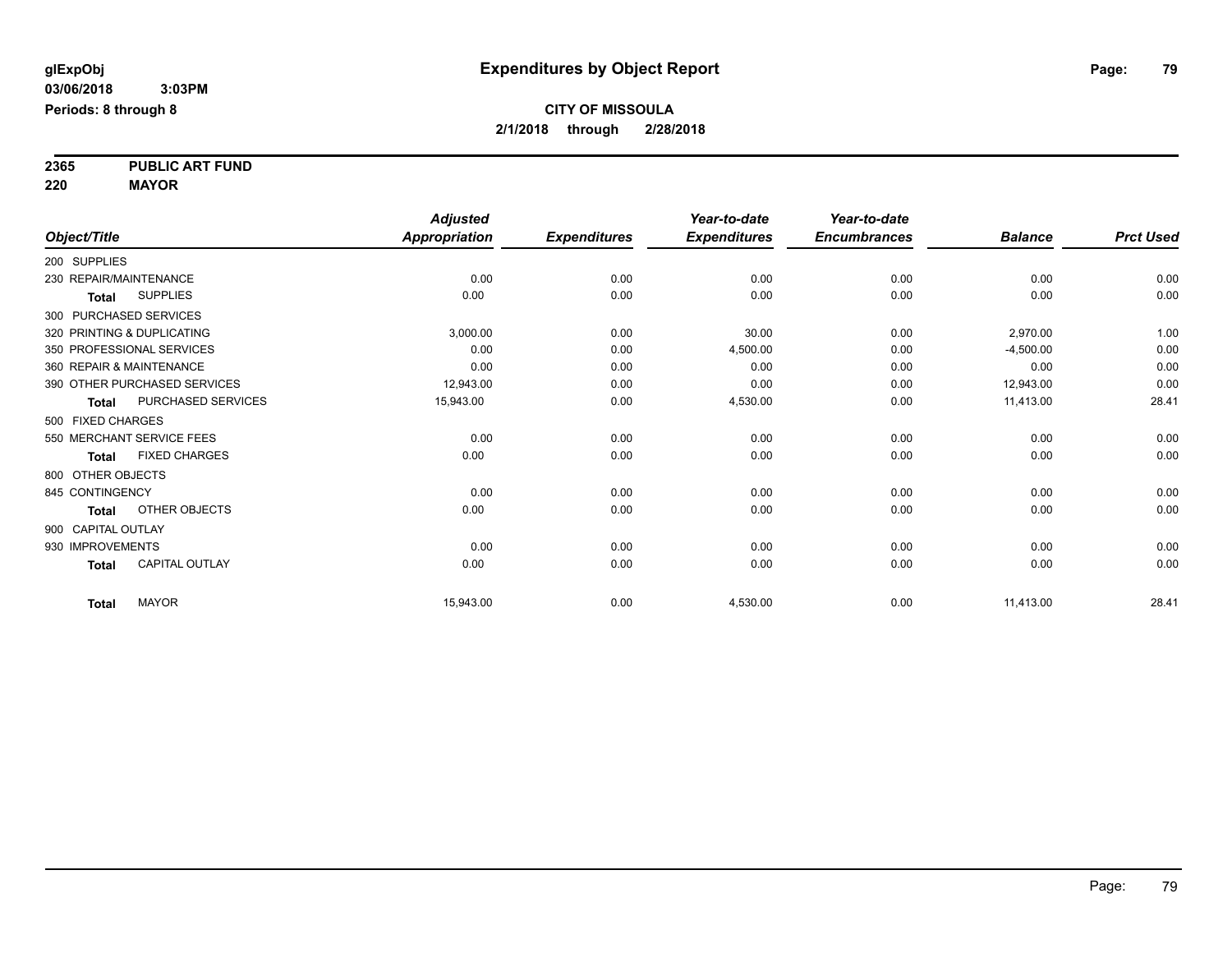**2365 PUBLIC ART FUND**

|                                       | <b>Adjusted</b>      |                     | Year-to-date        | Year-to-date        |                |                  |
|---------------------------------------|----------------------|---------------------|---------------------|---------------------|----------------|------------------|
| Object/Title                          | <b>Appropriation</b> | <b>Expenditures</b> | <b>Expenditures</b> | <b>Encumbrances</b> | <b>Balance</b> | <b>Prct Used</b> |
| 200 SUPPLIES                          |                      |                     |                     |                     |                |                  |
| 230 REPAIR/MAINTENANCE                | 0.00                 | 0.00                | 0.00                | 0.00                | 0.00           | 0.00             |
| <b>SUPPLIES</b><br><b>Total</b>       | 0.00                 | 0.00                | 0.00                | 0.00                | 0.00           | 0.00             |
| 300 PURCHASED SERVICES                |                      |                     |                     |                     |                |                  |
| 320 PRINTING & DUPLICATING            | 3,000.00             | 0.00                | 30.00               | 0.00                | 2,970.00       | 1.00             |
| 350 PROFESSIONAL SERVICES             | 0.00                 | 0.00                | 4,500.00            | 0.00                | $-4,500.00$    | 0.00             |
| 360 REPAIR & MAINTENANCE              | 0.00                 | 0.00                | 0.00                | 0.00                | 0.00           | 0.00             |
| 390 OTHER PURCHASED SERVICES          | 12,943.00            | 0.00                | 0.00                | 0.00                | 12,943.00      | 0.00             |
| PURCHASED SERVICES<br><b>Total</b>    | 15,943.00            | 0.00                | 4,530.00            | 0.00                | 11,413.00      | 28.41            |
| 500 FIXED CHARGES                     |                      |                     |                     |                     |                |                  |
| 550 MERCHANT SERVICE FEES             | 0.00                 | 0.00                | 0.00                | 0.00                | 0.00           | 0.00             |
| <b>FIXED CHARGES</b><br><b>Total</b>  | 0.00                 | 0.00                | 0.00                | 0.00                | 0.00           | 0.00             |
| 800 OTHER OBJECTS                     |                      |                     |                     |                     |                |                  |
| 845 CONTINGENCY                       | 0.00                 | 0.00                | 0.00                | 0.00                | 0.00           | 0.00             |
| <b>OTHER OBJECTS</b><br><b>Total</b>  | 0.00                 | 0.00                | 0.00                | 0.00                | 0.00           | 0.00             |
| 900 CAPITAL OUTLAY                    |                      |                     |                     |                     |                |                  |
| 930 IMPROVEMENTS                      | 0.00                 | 0.00                | 0.00                | 0.00                | 0.00           | 0.00             |
| <b>CAPITAL OUTLAY</b><br><b>Total</b> | 0.00                 | 0.00                | 0.00                | 0.00                | 0.00           | 0.00             |
| PUBLIC ART FUND<br><b>Total</b>       | 15,943.00            | 0.00                | 4,530.00            | 0.00                | 11,413.00      | 28.41            |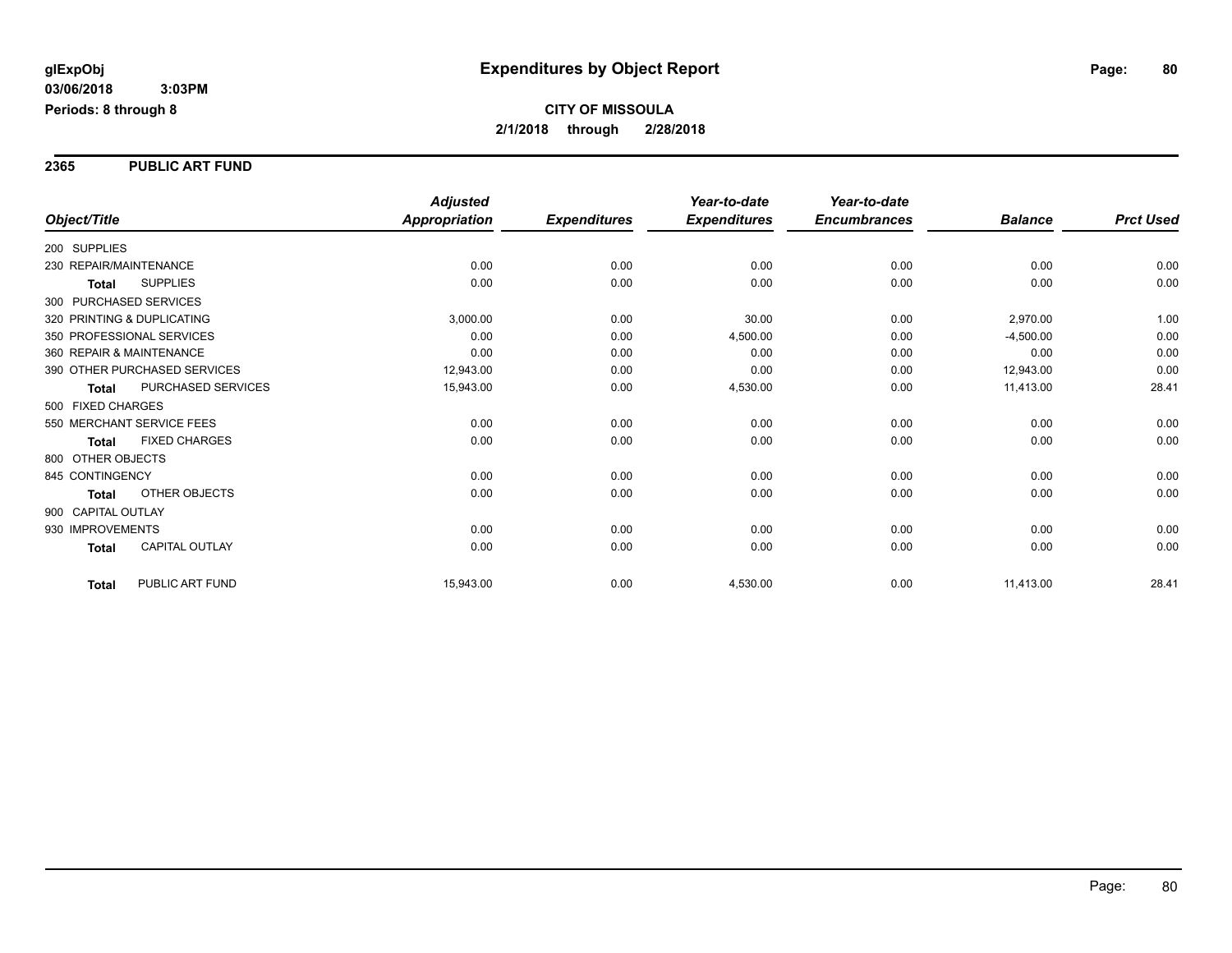# **CITY OF MISSOULA**

**2/1/2018 through 2/28/2018**

# **2371 EMPLOYEE HEALTH INSURANCE LEVY FUND**

| Object/Title                         | <b>Adjusted</b><br><b>Appropriation</b> | <b>Expenditures</b> | Year-to-date<br><b>Expenditures</b> | Year-to-date<br><b>Encumbrances</b> | <b>Balance</b> | <b>Prct Used</b> |
|--------------------------------------|-----------------------------------------|---------------------|-------------------------------------|-------------------------------------|----------------|------------------|
| 500 FIXED CHARGES                    |                                         |                     |                                     |                                     |                |                  |
| 550 MERCHANT SERVICE FEES            | 0.00                                    | 0.00                | 0.00                                | 0.00                                | 0.00           | 0.00             |
| <b>FIXED CHARGES</b><br><b>Total</b> | 0.00                                    | 0.00                | 0.00                                | 0.00                                | 0.00           | 0.00             |
| 800 OTHER OBJECTS                    |                                         |                     |                                     |                                     |                |                  |
| 820 TRANSFERS TO OTHER FUNDS         | 0.00                                    | 0.00                | 0.00                                | 0.00                                | 0.00           | 0.00             |
| OTHER OBJECTS<br><b>Total</b>        | 0.00                                    | 0.00                | 0.00                                | 0.00                                | 0.00           | 0.00             |
| NON-DEPARTMENTAL<br><b>Total</b>     | 0.00                                    | 0.00                | 0.00                                | 0.00                                | 0.00           | 0.00             |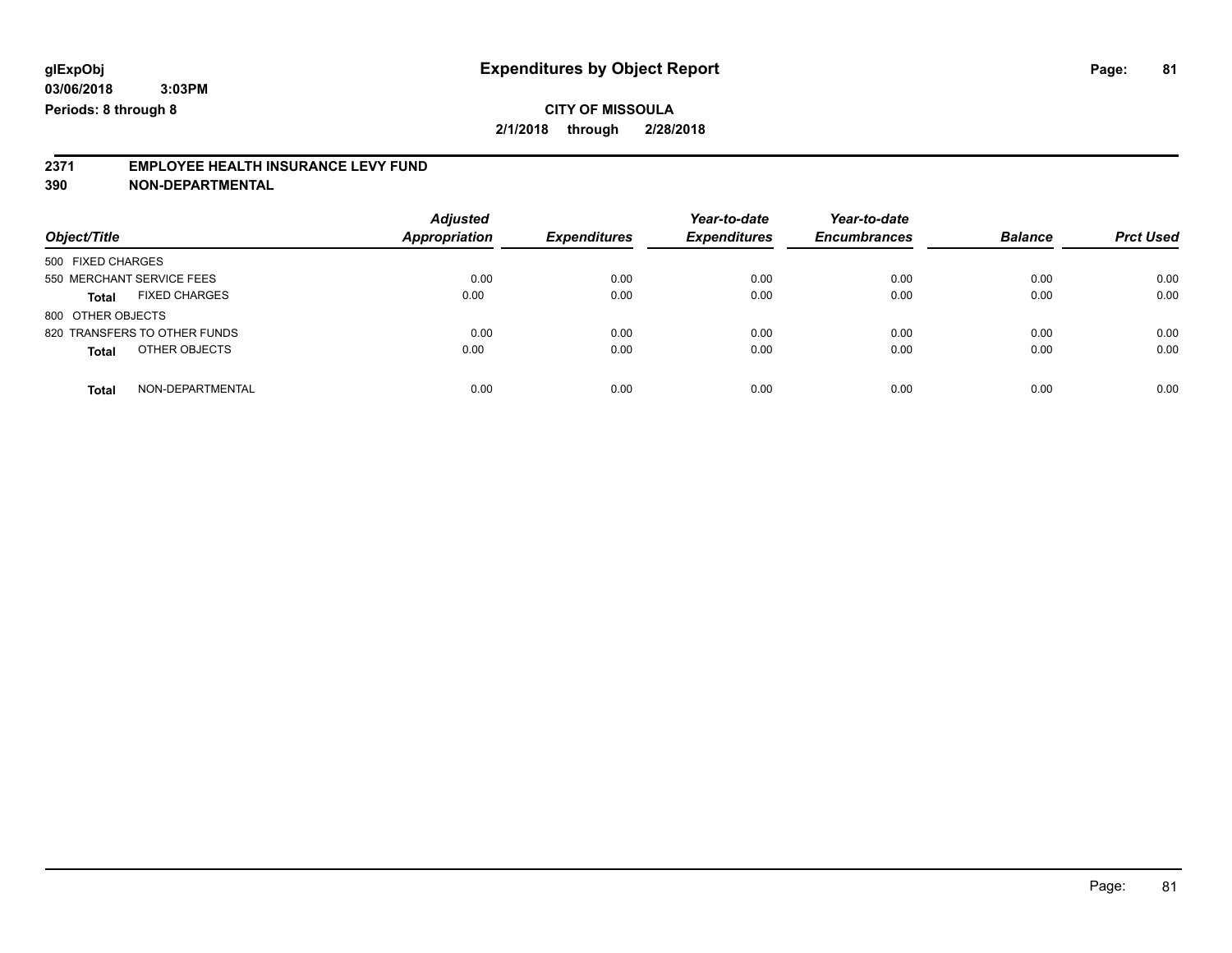## **glExpObj Expenditures by Object Report Page: 82**

**03/06/2018 3:03PM Periods: 8 through 8**

#### **2371 EMPLOYEE HEALTH INSURANCE LEVY FUND**

| Object/Title                 |                                  | <b>Adjusted</b><br><b>Appropriation</b> | <b>Expenditures</b> | Year-to-date<br><b>Expenditures</b> | Year-to-date<br><b>Encumbrances</b> | <b>Balance</b> | <b>Prct Used</b> |
|------------------------------|----------------------------------|-----------------------------------------|---------------------|-------------------------------------|-------------------------------------|----------------|------------------|
|                              |                                  |                                         |                     |                                     |                                     |                |                  |
| 500 FIXED CHARGES            |                                  |                                         |                     |                                     |                                     |                |                  |
| 550 MERCHANT SERVICE FEES    |                                  | 0.00                                    | 0.00                | 0.00                                | 0.00                                | 0.00           | 0.00             |
| <b>Total</b>                 | <b>FIXED CHARGES</b>             | 0.00                                    | 0.00                | 0.00                                | 0.00                                | 0.00           | 0.00             |
| 800 OTHER OBJECTS            |                                  |                                         |                     |                                     |                                     |                |                  |
| 820 TRANSFERS TO OTHER FUNDS |                                  | 0.00                                    | 0.00                | 0.00                                | 0.00                                | 0.00           | 0.00             |
| <b>Total</b>                 | OTHER OBJECTS                    | 0.00                                    | 0.00                | 0.00                                | 0.00                                | 0.00           | 0.00             |
| <b>Total</b>                 | EMPLOYEE HEALTH INSURANCE LEVY F | 0.00                                    | 0.00                | 0.00                                | 0.00                                | 0.00           | 0.00             |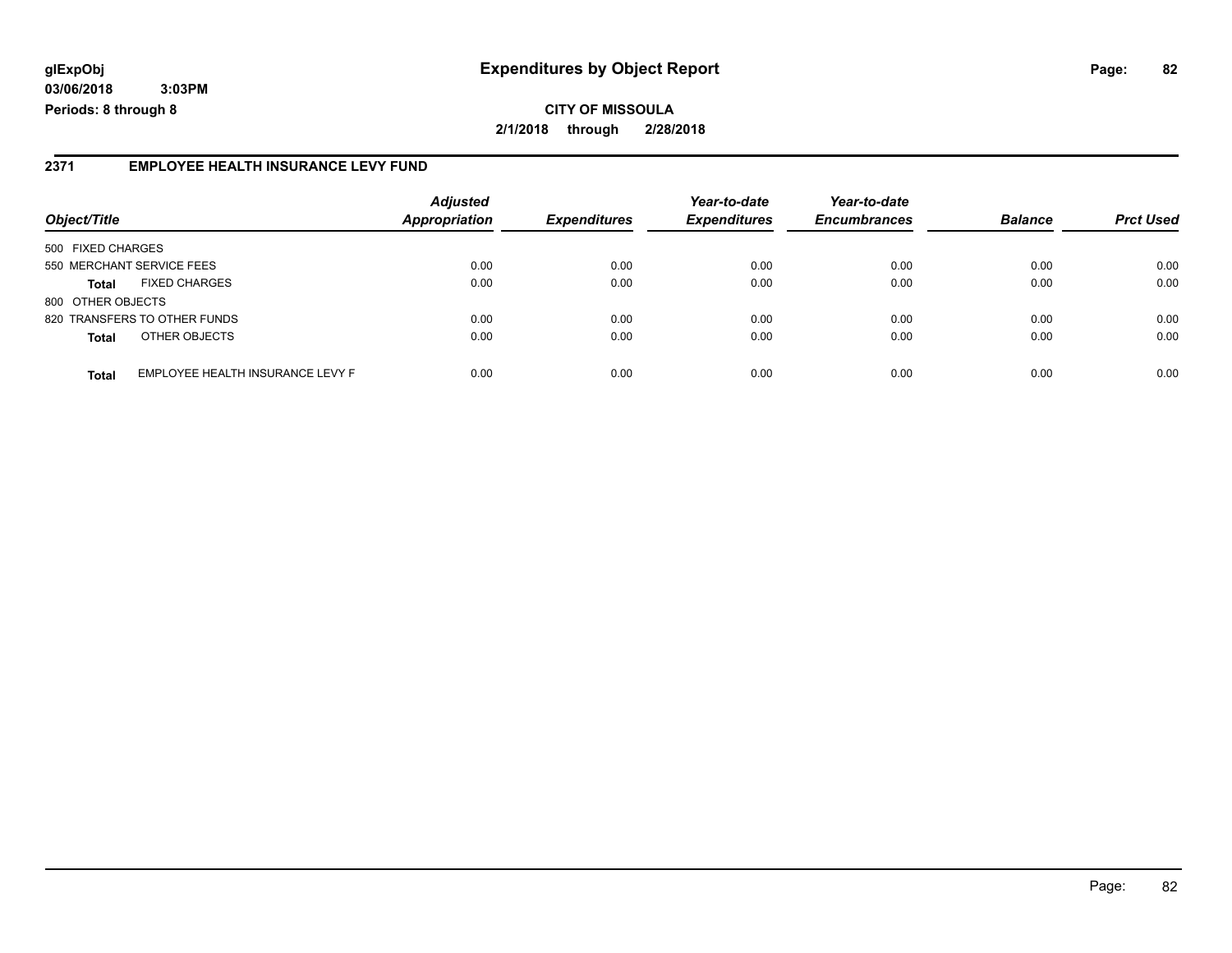**2372 PERMISSIVE MEDICAL LEVY**

| Object/Title                         | <b>Adjusted</b><br>Appropriation | <b>Expenditures</b> | Year-to-date<br><b>Expenditures</b> | Year-to-date<br><b>Encumbrances</b> | <b>Balance</b> | <b>Prct Used</b> |
|--------------------------------------|----------------------------------|---------------------|-------------------------------------|-------------------------------------|----------------|------------------|
| 500 FIXED CHARGES                    |                                  |                     |                                     |                                     |                |                  |
| 550 MERCHANT SERVICE FEES            | 0.00                             | 0.00                | 0.00                                | 0.00                                | 0.00           | 0.00             |
| <b>FIXED CHARGES</b><br><b>Total</b> | 0.00                             | 0.00                | 0.00                                | 0.00                                | 0.00           | 0.00             |
| 800 OTHER OBJECTS                    |                                  |                     |                                     |                                     |                |                  |
| 820 TRANSFERS TO OTHER FUNDS         | 5,101,004.00                     | 0.00                | 2,550,502.03                        | 0.00                                | 2.550.501.97   | 50.00            |
| OTHER OBJECTS<br><b>Total</b>        | 5,101,004.00                     | 0.00                | 2,550,502.03                        | 0.00                                | 2,550,501.97   | 50.00            |
| NON-DEPARTMENTAL<br><b>Total</b>     | 5,101,004.00                     | 0.00                | 2,550,502.03                        | 0.00                                | 2,550,501.97   | 50.00            |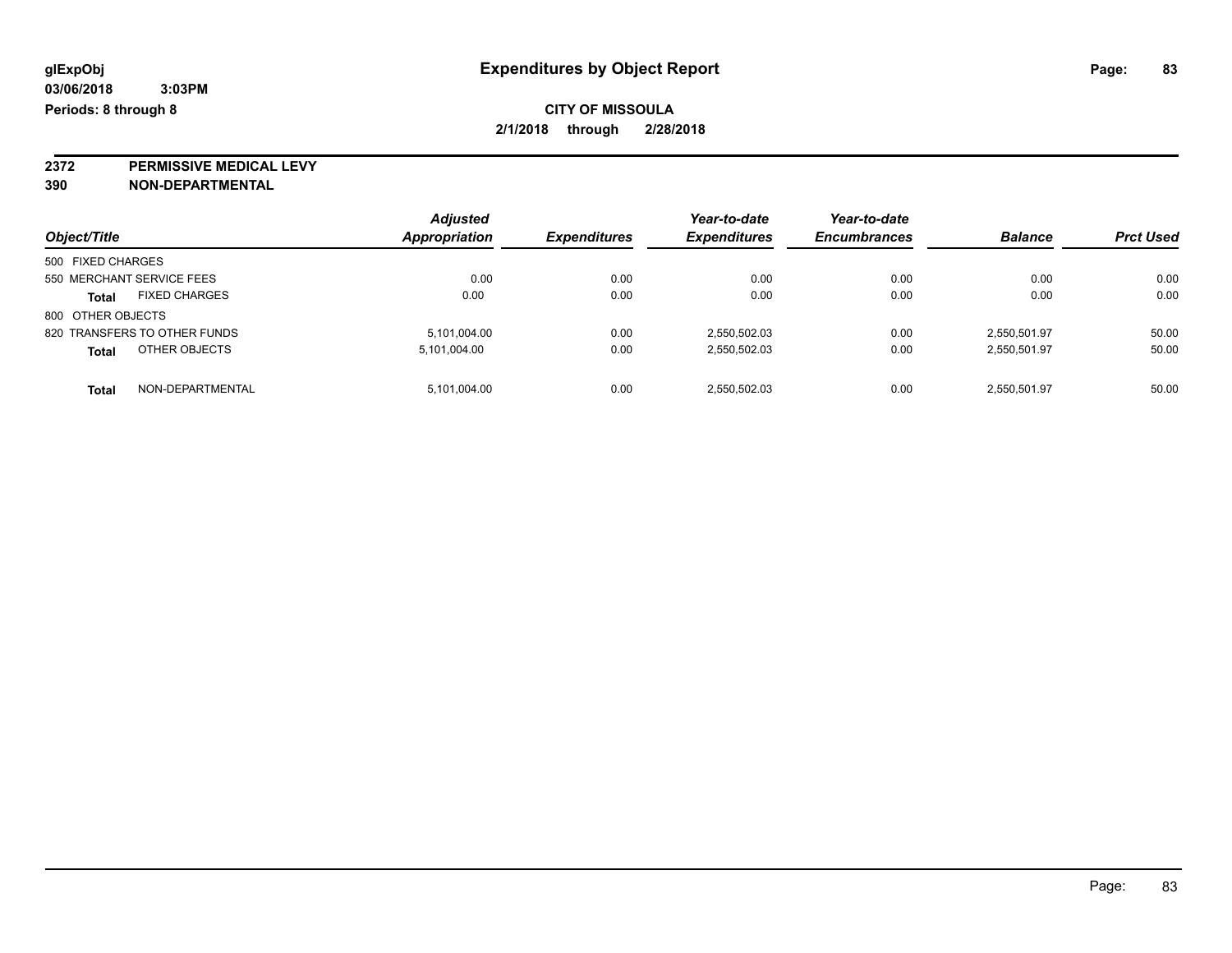### **2372 PERMISSIVE MEDICAL LEVY**

|                                         | <b>Adjusted</b>      |                     | Year-to-date        | Year-to-date        |                |                  |
|-----------------------------------------|----------------------|---------------------|---------------------|---------------------|----------------|------------------|
| Object/Title                            | <b>Appropriation</b> | <b>Expenditures</b> | <b>Expenditures</b> | <b>Encumbrances</b> | <b>Balance</b> | <b>Prct Used</b> |
| 500 FIXED CHARGES                       |                      |                     |                     |                     |                |                  |
| 550 MERCHANT SERVICE FEES               | 0.00                 | 0.00                | 0.00                | 0.00                | 0.00           | 0.00             |
| <b>FIXED CHARGES</b><br><b>Total</b>    | 0.00                 | 0.00                | 0.00                | 0.00                | 0.00           | 0.00             |
| 800 OTHER OBJECTS                       |                      |                     |                     |                     |                |                  |
| 820 TRANSFERS TO OTHER FUNDS            | 5,101,004.00         | 0.00                | 2,550,502.03        | 0.00                | 2,550,501.97   | 50.00            |
| OTHER OBJECTS<br><b>Total</b>           | 5,101,004.00         | 0.00                | 2,550,502.03        | 0.00                | 2,550,501.97   | 50.00            |
| PERMISSIVE MEDICAL LEVY<br><b>Total</b> | 5,101,004.00         | 0.00                | 2,550,502.03        | 0.00                | 2,550,501.97   | 50.00            |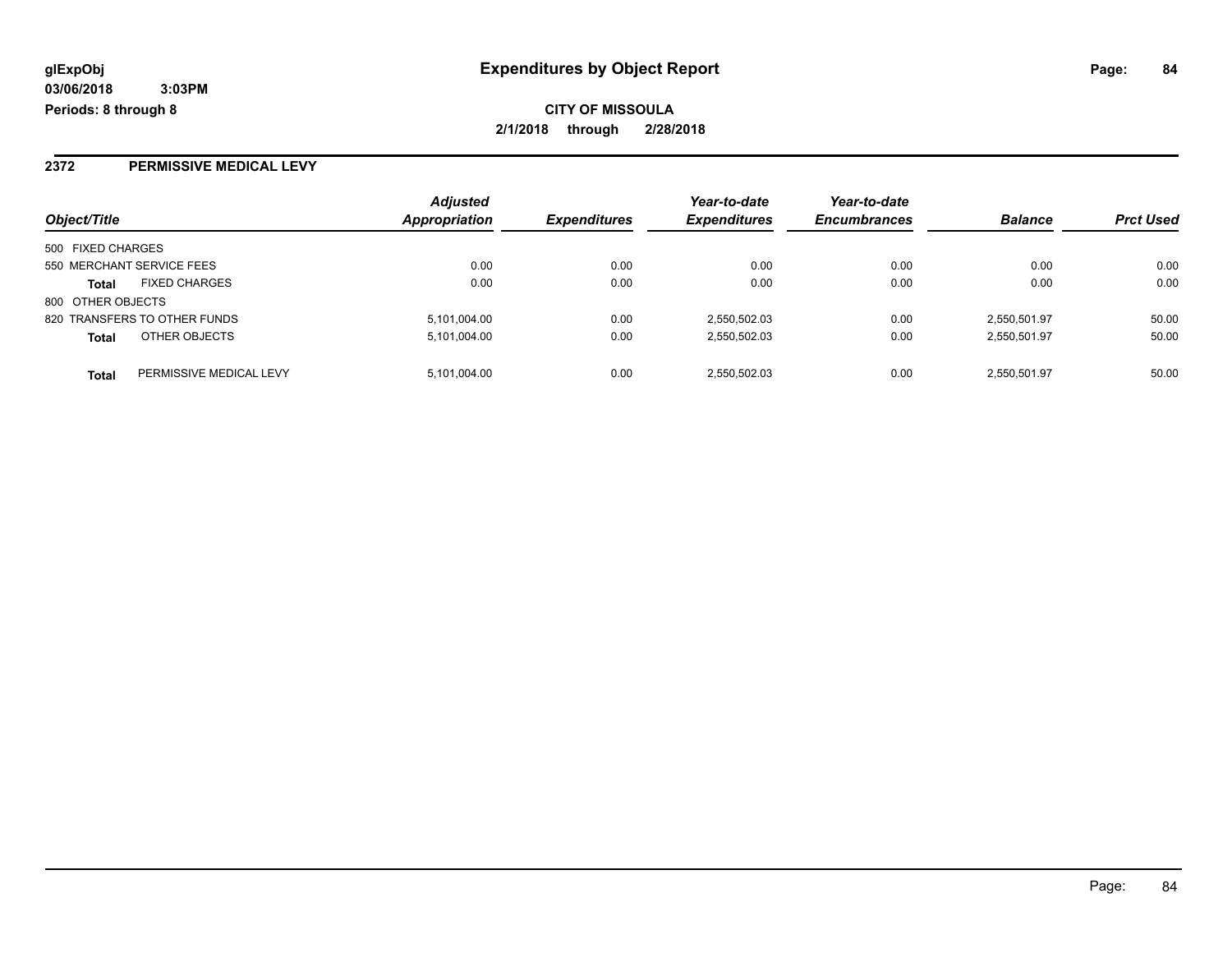# **2389 CABLE TELEVISION FRANCHISE FUND**

|                    |                                     | <b>Adjusted</b> |                     | Year-to-date        | Year-to-date        |                |                  |
|--------------------|-------------------------------------|-----------------|---------------------|---------------------|---------------------|----------------|------------------|
| Object/Title       |                                     | Appropriation   | <b>Expenditures</b> | <b>Expenditures</b> | <b>Encumbrances</b> | <b>Balance</b> | <b>Prct Used</b> |
|                    | 300 PURCHASED SERVICES              |                 |                     |                     |                     |                |                  |
|                    | 330 PUBLICITY, SUBSCRIPTIONS & DUES | 0.00            | 0.00                | 0.00                | 0.00                | 0.00           | 0.00             |
|                    | 350 PROFESSIONAL SERVICES           | 20,288.00       | 2,374.50            | 16,174.50           | 0.00                | 4,113.50       | 79.72            |
|                    | 360 REPAIR & MAINTENANCE            | 0.00            | 0.00                | 0.00                | 0.00                | 0.00           | 0.00             |
| 370 TRAVEL         |                                     | 1,000.00        | 0.00                | 0.00                | 0.00                | 1,000.00       | 0.00             |
| 380 TRAINING       |                                     | 1,000.00        | 0.00                | 0.00                | 0.00                | 1,000.00       | 0.00             |
| <b>Total</b>       | PURCHASED SERVICES                  | 22,288.00       | 2,374.50            | 16,174.50           | 0.00                | 6,113.50       | 72.57            |
| 500 FIXED CHARGES  |                                     |                 |                     |                     |                     |                |                  |
|                    | 550 MERCHANT SERVICE FEES           | 0.00            | 0.00                | 0.00                | 0.00                | 0.00           | 0.00             |
| <b>Total</b>       | <b>FIXED CHARGES</b>                | 0.00            | 0.00                | 0.00                | 0.00                | 0.00           | 0.00             |
|                    | 700 GRANTS & CONTRIBUTIONS          |                 |                     |                     |                     |                |                  |
|                    | 700 GRANTS & CONTRIBUTIONS          | 440.000.00      | 0.00                | 241.923.05          | 0.00                | 198.076.95     | 54.98            |
| Total              | <b>GRANTS &amp; CONTRIBUTIONS</b>   | 440,000.00      | 0.00                | 241,923.05          | 0.00                | 198,076.95     | 54.98            |
| 800 OTHER OBJECTS  |                                     |                 |                     |                     |                     |                |                  |
|                    | 820 TRANSFERS TO OTHER FUNDS        | 221,433.00      | 0.00                | 150,716.50          | 0.00                | 70,716.50      | 68.06            |
| 845 CONTINGENCY    |                                     | 0.00            | 0.00                | 0.00                | 0.00                | 0.00           | 0.00             |
| <b>Total</b>       | OTHER OBJECTS                       | 221,433.00      | 0.00                | 150,716.50          | 0.00                | 70,716.50      | 68.06            |
| 900 CAPITAL OUTLAY |                                     |                 |                     |                     |                     |                |                  |
|                    | 940 MACHINERY & EQUIPMENT           | 37,567.00       | 0.00                | 25,728.82           | 0.00                | 11,838.18      | 68.49            |
| <b>Total</b>       | <b>CAPITAL OUTLAY</b>               | 37,567.00       | 0.00                | 25,728.82           | 0.00                | 11,838.18      | 68.49            |
| <b>Total</b>       | NON-DEPARTMENTAL                    | 721,288.00      | 2,374.50            | 434,542.87          | 0.00                | 286,745.13     | 60.25            |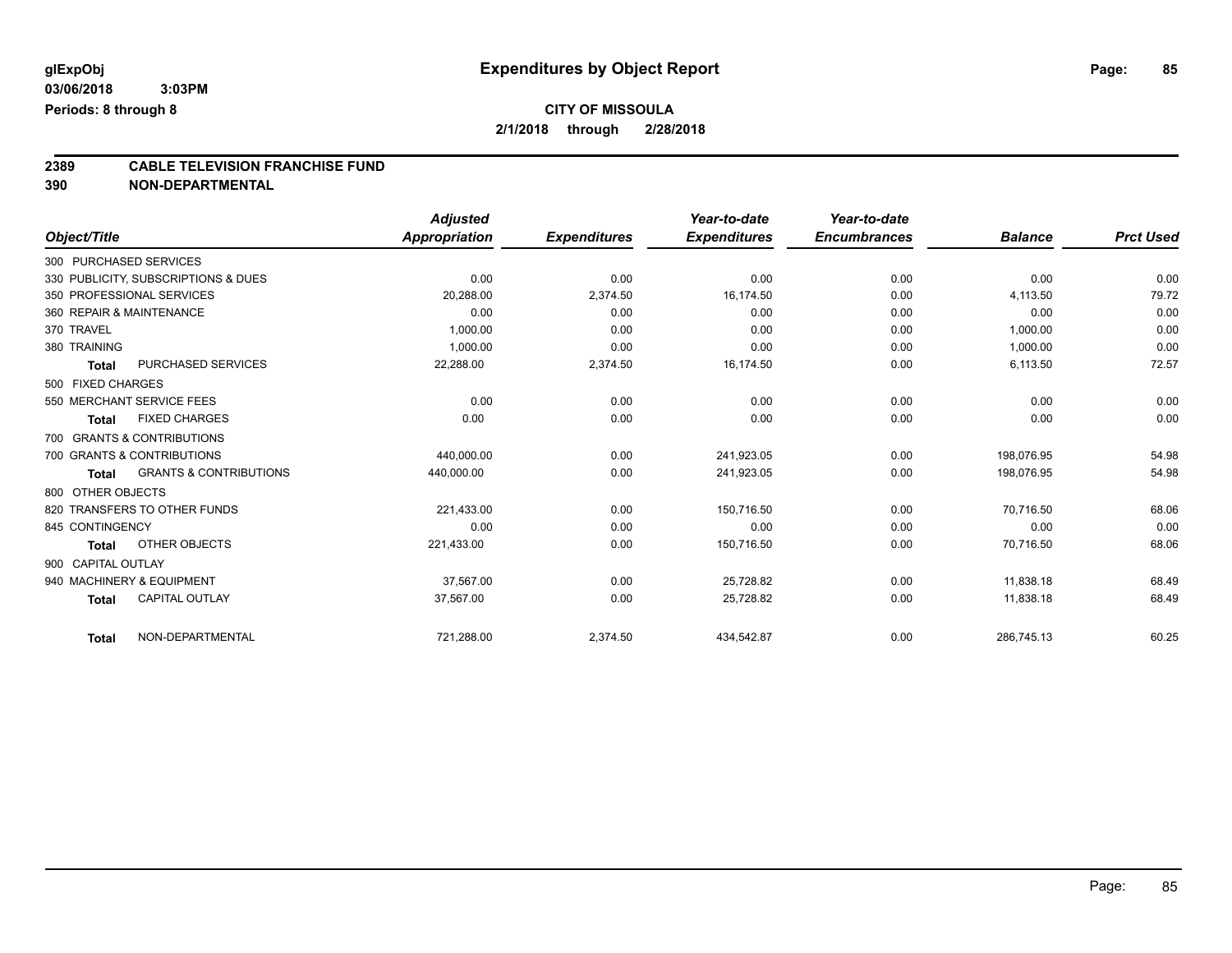## **CITY OF MISSOULA 2/1/2018 through 2/28/2018**

#### **2389 CABLE TELEVISION FRANCHISE FUND**

|                           |                                     | <b>Adjusted</b> |                     | Year-to-date        | Year-to-date        |                |                  |
|---------------------------|-------------------------------------|-----------------|---------------------|---------------------|---------------------|----------------|------------------|
| Object/Title              |                                     | Appropriation   | <b>Expenditures</b> | <b>Expenditures</b> | <b>Encumbrances</b> | <b>Balance</b> | <b>Prct Used</b> |
| 300 PURCHASED SERVICES    |                                     |                 |                     |                     |                     |                |                  |
|                           | 330 PUBLICITY, SUBSCRIPTIONS & DUES |                 | 0.00                | 0.00                | 0.00                | 0.00           | 0.00             |
| 350 PROFESSIONAL SERVICES |                                     | 20,288.00       | 2,374.50            | 16,174.50           | 0.00                | 4,113.50       | 79.72            |
| 360 REPAIR & MAINTENANCE  |                                     | 0.00            | 0.00                | 0.00                | 0.00                | 0.00           | 0.00             |
| 370 TRAVEL                |                                     | 1,000.00        | 0.00                | 0.00                | 0.00                | 1,000.00       | 0.00             |
| 380 TRAINING              |                                     | 1,000.00        | 0.00                | 0.00                | 0.00                | 1,000.00       | 0.00             |
| <b>Total</b>              | PURCHASED SERVICES                  | 22,288.00       | 2,374.50            | 16,174.50           | 0.00                | 6,113.50       | 72.57            |
| 500 FIXED CHARGES         |                                     |                 |                     |                     |                     |                |                  |
|                           | 550 MERCHANT SERVICE FEES           | 0.00            | 0.00                | 0.00                | 0.00                | 0.00           | 0.00             |
| <b>Total</b>              | <b>FIXED CHARGES</b>                | 0.00            | 0.00                | 0.00                | 0.00                | 0.00           | 0.00             |
|                           | 700 GRANTS & CONTRIBUTIONS          |                 |                     |                     |                     |                |                  |
|                           | 700 GRANTS & CONTRIBUTIONS          | 440,000.00      | 0.00                | 241,923.05          | 0.00                | 198.076.95     | 54.98            |
| Total                     | <b>GRANTS &amp; CONTRIBUTIONS</b>   | 440,000.00      | 0.00                | 241,923.05          | 0.00                | 198,076.95     | 54.98            |
| 800 OTHER OBJECTS         |                                     |                 |                     |                     |                     |                |                  |
|                           | 820 TRANSFERS TO OTHER FUNDS        | 221,433.00      | 0.00                | 150,716.50          | 0.00                | 70,716.50      | 68.06            |
| 845 CONTINGENCY           |                                     | 0.00            | 0.00                | 0.00                | 0.00                | 0.00           | 0.00             |
| Total                     | OTHER OBJECTS                       | 221,433.00      | 0.00                | 150,716.50          | 0.00                | 70,716.50      | 68.06            |
| 900 CAPITAL OUTLAY        |                                     |                 |                     |                     |                     |                |                  |
|                           | 940 MACHINERY & EQUIPMENT           | 37,567.00       | 0.00                | 25,728.82           | 0.00                | 11,838.18      | 68.49            |
| <b>Total</b>              | CAPITAL OUTLAY                      | 37,567.00       | 0.00                | 25,728.82           | 0.00                | 11,838.18      | 68.49            |
|                           |                                     |                 |                     |                     |                     |                |                  |
| Total                     | CABLE TELEVISION FRANCHISE FUND     | 721,288.00      | 2,374.50            | 434,542.87          | 0.00                | 286,745.13     | 60.25            |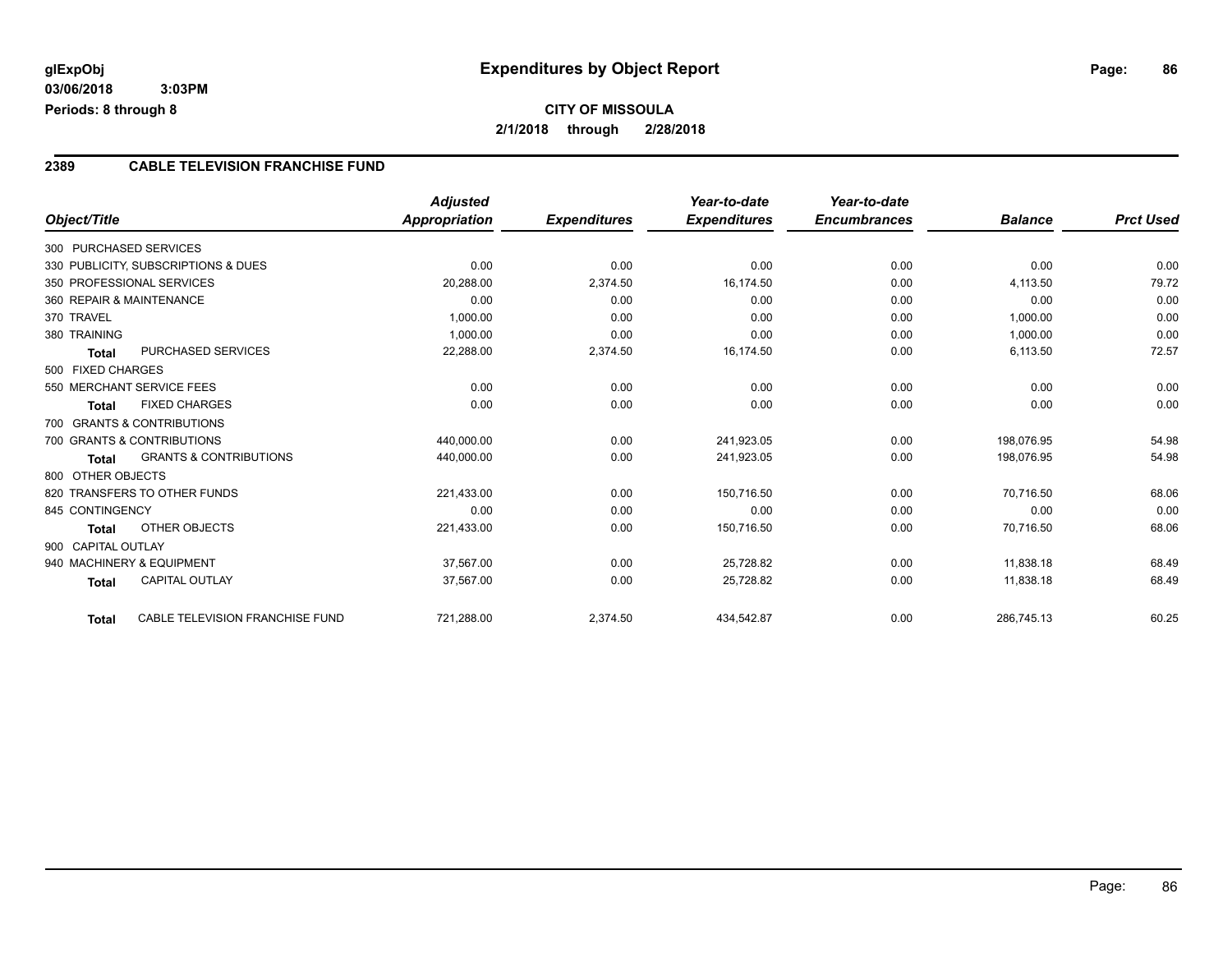**2390 DRUG FORFEITURE FUND**

**290 POLICE**

|                                                   | <b>Adjusted</b>      |                     | Year-to-date        | Year-to-date        |                |                  |
|---------------------------------------------------|----------------------|---------------------|---------------------|---------------------|----------------|------------------|
| Object/Title                                      | <b>Appropriation</b> | <b>Expenditures</b> | <b>Expenditures</b> | <b>Encumbrances</b> | <b>Balance</b> | <b>Prct Used</b> |
| 100 PERSONAL SERVICES                             |                      |                     |                     |                     |                |                  |
| 110 SALARIES AND WAGES                            | 0.00                 | 0.00                | 0.00                | 0.00                | 0.00           | 0.00             |
| 120 OVERTIME                                      | 0.00                 | 0.00                | 0.00                | 0.00                | 0.00           | 0.00             |
| 140 EMPLOYER CONTRIBUTIONS                        | 0.00                 | 0.00                | 0.00                | 0.00                | 0.00           | 0.00             |
| PERSONAL SERVICES<br>Total                        | 0.00                 | 0.00                | 0.00                | 0.00                | 0.00           | 0.00             |
| 200 SUPPLIES                                      |                      |                     |                     |                     |                |                  |
| 210 OFFICE SUPPLIES                               | 0.00                 | 0.00                | 0.00                | 0.00                | 0.00           | 0.00             |
| 220 OPERATING SUPPLIES                            | 3,000.00             | 152.97              | 1,464.97            | 0.00                | 1,535.03       | 48.83            |
| 230 REPAIR/MAINTENANCE                            | 3,000.00             | 0.00                | 0.00                | 0.00                | 3,000.00       | 0.00             |
| 231 GASOLINE                                      | 500.00               | 0.00                | 0.00                | 0.00                | 500.00         | 0.00             |
| 240 OTHER SUPPLIES                                | 0.00                 | 0.00                | 0.00                | 0.00                | 0.00           | 0.00             |
| <b>SUPPLIES</b><br>Total                          | 6,500.00             | 152.97              | 1,464.97            | 0.00                | 5,035.03       | 22.54            |
| 300 PURCHASED SERVICES                            |                      |                     |                     |                     |                |                  |
| 310 COMMUNICATIONS                                | 500.00               | 0.00                | 0.00                | 0.00                | 500.00         | 0.00             |
| 320 PRINTING & DUPLICATING                        | 300.00               | 0.00                | 0.00                | 0.00                | 300.00         | 0.00             |
| 330 PUBLICITY, SUBSCRIPTIONS & DUES               | 0.00                 | 0.00                | 0.00                | 0.00                | 0.00           | 0.00             |
| 344 TELEPHONE SERVICE                             | 0.00                 | 0.00                | 0.00                | 0.00                | 0.00           | 0.00             |
| 350 PROFESSIONAL SERVICES                         | 0.00                 | 1,855.07            | 4,242.54            | 0.00                | $-4,242.54$    | 0.00             |
| 360 REPAIR & MAINTENANCE                          | 500.00               | 0.00                | 0.00                | 0.00                | 500.00         | 0.00             |
| 370 TRAVEL                                        | 2,000.00             | 75.48               | 2,127.84            | 0.00                | $-127.84$      | 106.39           |
| 380 TRAINING                                      | 1,500.00             | 0.00                | 1,700.00            | 0.00                | $-200.00$      | 113.33           |
| 390 OTHER PURCHASED SERVICES                      | 500.00               | 0.00                | 0.00                | 0.00                | 500.00         | 0.00             |
| PURCHASED SERVICES<br><b>Total</b>                | 5,300.00             | 1,930.55            | 8,070.38            | 0.00                | $-2,770.38$    | 152.27           |
| 500 FIXED CHARGES                                 |                      |                     |                     |                     |                |                  |
| 500 FIXED CHARGES                                 | 1,000.00             | 0.00                | 0.00                | 0.00                | 1,000.00       | 0.00             |
| 550 MERCHANT SERVICE FEES                         | 0.00                 | 0.00                | 0.00                | 0.00                | 0.00           | 0.00             |
| <b>FIXED CHARGES</b><br>Total                     | 1,000.00             | 0.00                | 0.00                | 0.00                | 1,000.00       | 0.00             |
| 700 GRANTS & CONTRIBUTIONS                        |                      |                     |                     |                     |                |                  |
| 700 GRANTS & CONTRIBUTIONS                        | 0.00                 | 0.00                | 0.00                | 0.00                | 0.00           | 0.00             |
| <b>GRANTS &amp; CONTRIBUTIONS</b><br><b>Total</b> | 0.00                 | 0.00                | 0.00                | 0.00                | 0.00           | 0.00             |
| 800 OTHER OBJECTS                                 |                      |                     |                     |                     |                |                  |
| 820 TRANSFERS TO OTHER FUNDS                      | 0.00                 | 0.00                | 0.00                | 0.00                | 0.00           | 0.00             |
| 845 CONTINGENCY                                   | 0.00                 | 0.00                | 0.00                | 0.00                | 0.00           | 0.00             |
|                                                   |                      |                     |                     |                     |                |                  |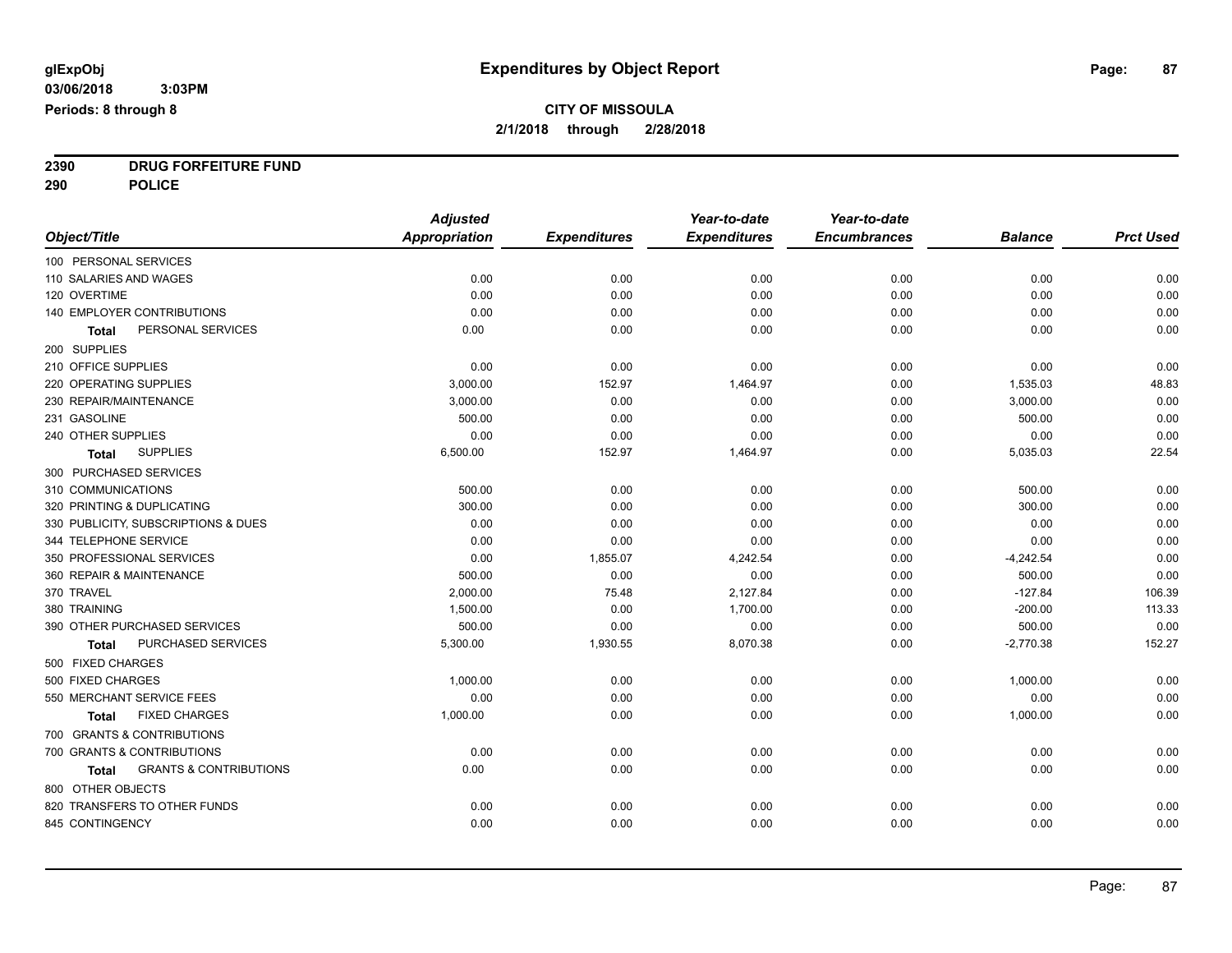### **CITY OF MISSOULA 2/1/2018 through 2/28/2018**

**2390 DRUG FORFEITURE FUND**

**290 POLICE**

|                    |                           | <b>Adjusted</b>      |                     | Year-to-date        | Year-to-date        |                |                  |
|--------------------|---------------------------|----------------------|---------------------|---------------------|---------------------|----------------|------------------|
| Object/Title       |                           | <b>Appropriation</b> | <b>Expenditures</b> | <b>Expenditures</b> | <b>Encumbrances</b> | <b>Balance</b> | <b>Prct Used</b> |
| <b>Total</b>       | OTHER OBJECTS             | 0.00                 | 0.00                | 0.00                | 0.00                | 0.00           | 0.00             |
| 900 CAPITAL OUTLAY |                           |                      |                     |                     |                     |                |                  |
| 930 IMPROVEMENTS   |                           | 0.00                 | 0.00                | 0.00                | 0.00                | 0.00           | 0.00             |
|                    | 940 MACHINERY & EQUIPMENT | 5,000.00             | 0.00                | 0.00                | 0.00                | 5,000.00       | 0.00             |
| <b>Total</b>       | <b>CAPITAL OUTLAY</b>     | 5.000.00             | 0.00                | 0.00                | 0.00                | 5,000.00       | 0.00             |
| <b>Total</b>       | <b>POLICE</b>             | 17,800.00            | 2.083.52            | 9.535.35            | 0.00                | 8,264.65       | 53.57            |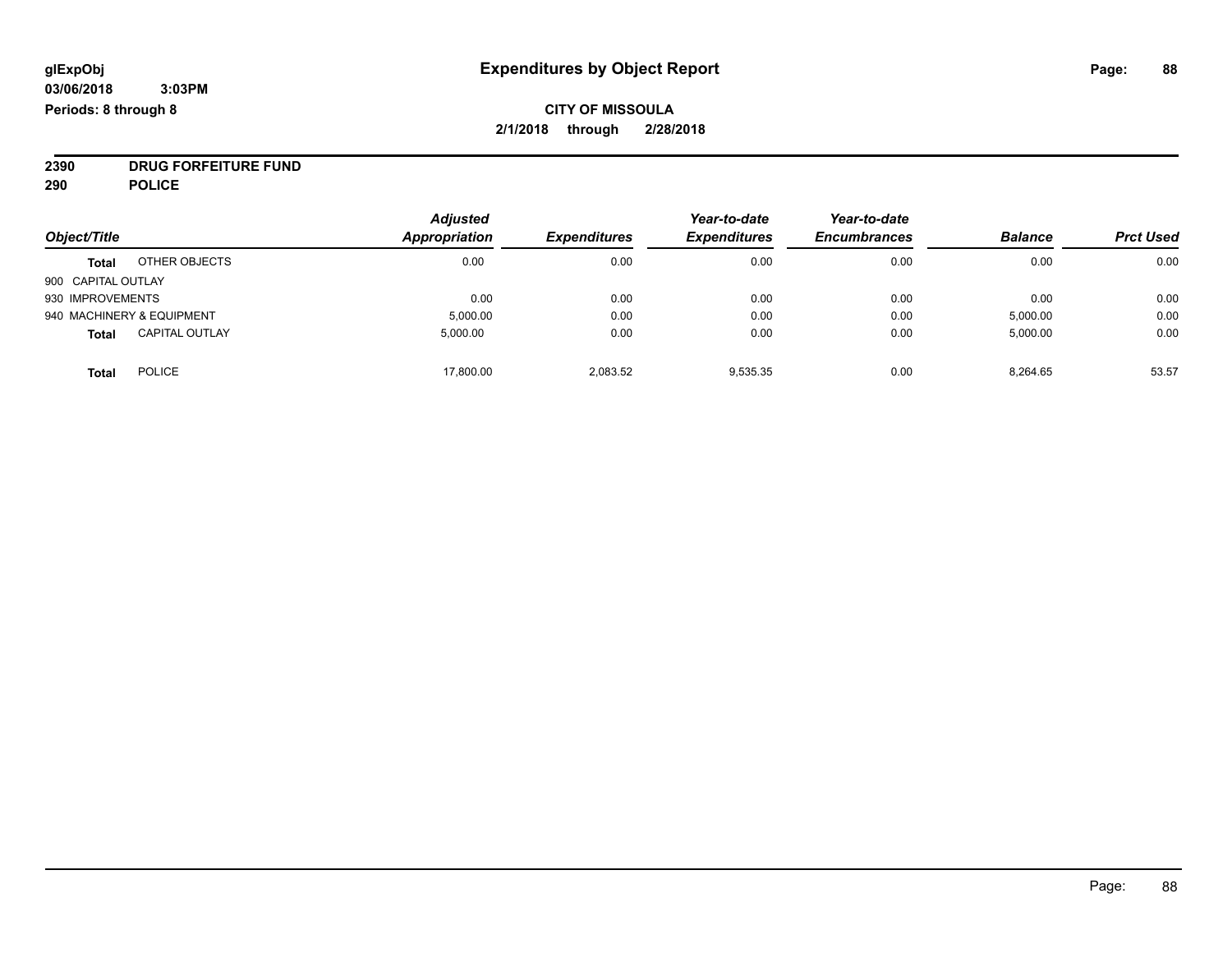#### **2390 DRUG FORFEITURE FUND**

|                                                   | <b>Adjusted</b>      |                     | Year-to-date        | Year-to-date        |                |                  |
|---------------------------------------------------|----------------------|---------------------|---------------------|---------------------|----------------|------------------|
| Object/Title                                      | <b>Appropriation</b> | <b>Expenditures</b> | <b>Expenditures</b> | <b>Encumbrances</b> | <b>Balance</b> | <b>Prct Used</b> |
| 100 PERSONAL SERVICES                             |                      |                     |                     |                     |                |                  |
| 110 SALARIES AND WAGES                            | 0.00                 | 0.00                | 0.00                | 0.00                | 0.00           | 0.00             |
| 120 OVERTIME                                      | 0.00                 | 0.00                | 0.00                | 0.00                | 0.00           | 0.00             |
| 140 EMPLOYER CONTRIBUTIONS                        | 0.00                 | 0.00                | 0.00                | 0.00                | 0.00           | 0.00             |
| PERSONAL SERVICES<br><b>Total</b>                 | 0.00                 | 0.00                | 0.00                | 0.00                | 0.00           | 0.00             |
| 200 SUPPLIES                                      |                      |                     |                     |                     |                |                  |
| 210 OFFICE SUPPLIES                               | 0.00                 | 0.00                | 0.00                | 0.00                | 0.00           | 0.00             |
| 220 OPERATING SUPPLIES                            | 3,000.00             | 152.97              | 1,464.97            | 0.00                | 1,535.03       | 48.83            |
| 230 REPAIR/MAINTENANCE                            | 3,000.00             | 0.00                | 0.00                | 0.00                | 3,000.00       | 0.00             |
| 231 GASOLINE                                      | 500.00               | 0.00                | 0.00                | 0.00                | 500.00         | 0.00             |
| 240 OTHER SUPPLIES                                | 0.00                 | 0.00                | 0.00                | 0.00                | 0.00           | 0.00             |
| <b>SUPPLIES</b><br><b>Total</b>                   | 6,500.00             | 152.97              | 1,464.97            | 0.00                | 5,035.03       | 22.54            |
| 300 PURCHASED SERVICES                            |                      |                     |                     |                     |                |                  |
| 310 COMMUNICATIONS                                | 500.00               | 0.00                | 0.00                | 0.00                | 500.00         | 0.00             |
| 320 PRINTING & DUPLICATING                        | 300.00               | 0.00                | 0.00                | 0.00                | 300.00         | 0.00             |
| 330 PUBLICITY, SUBSCRIPTIONS & DUES               | 0.00                 | 0.00                | 0.00                | 0.00                | 0.00           | 0.00             |
| 344 TELEPHONE SERVICE                             | 0.00                 | 0.00                | 0.00                | 0.00                | 0.00           | 0.00             |
| 350 PROFESSIONAL SERVICES                         | 0.00                 | 1,855.07            | 4,242.54            | 0.00                | $-4,242.54$    | 0.00             |
| 360 REPAIR & MAINTENANCE                          | 500.00               | 0.00                | 0.00                | 0.00                | 500.00         | 0.00             |
| 370 TRAVEL                                        | 2,000.00             | 75.48               | 2,127.84            | 0.00                | $-127.84$      | 106.39           |
| 380 TRAINING                                      | 1,500.00             | 0.00                | 1,700.00            | 0.00                | $-200.00$      | 113.33           |
| 390 OTHER PURCHASED SERVICES                      | 500.00               | 0.00                | 0.00                | 0.00                | 500.00         | 0.00             |
| PURCHASED SERVICES<br>Total                       | 5,300.00             | 1,930.55            | 8,070.38            | 0.00                | $-2,770.38$    | 152.27           |
| 500 FIXED CHARGES                                 |                      |                     |                     |                     |                |                  |
| 500 FIXED CHARGES                                 | 1,000.00             | 0.00                | 0.00                | 0.00                | 1,000.00       | 0.00             |
| 550 MERCHANT SERVICE FEES                         | 0.00                 | 0.00                | 0.00                | 0.00                | 0.00           | 0.00             |
| <b>FIXED CHARGES</b><br><b>Total</b>              | 1,000.00             | 0.00                | 0.00                | 0.00                | 1,000.00       | 0.00             |
| 700 GRANTS & CONTRIBUTIONS                        |                      |                     |                     |                     |                |                  |
| 700 GRANTS & CONTRIBUTIONS                        | 0.00                 | 0.00                | 0.00                | 0.00                | 0.00           | 0.00             |
| <b>GRANTS &amp; CONTRIBUTIONS</b><br><b>Total</b> | 0.00                 | 0.00                | 0.00                | 0.00                | 0.00           | 0.00             |
| 800 OTHER OBJECTS                                 |                      |                     |                     |                     |                |                  |
| 820 TRANSFERS TO OTHER FUNDS                      | 0.00                 | 0.00                | 0.00                | 0.00                | 0.00           | 0.00             |
| 845 CONTINGENCY                                   | 0.00                 | 0.00                | 0.00                | 0.00                | 0.00           | 0.00             |
| OTHER OBJECTS<br><b>Total</b>                     | 0.00                 | 0.00                | 0.00                | 0.00                | 0.00           | 0.00             |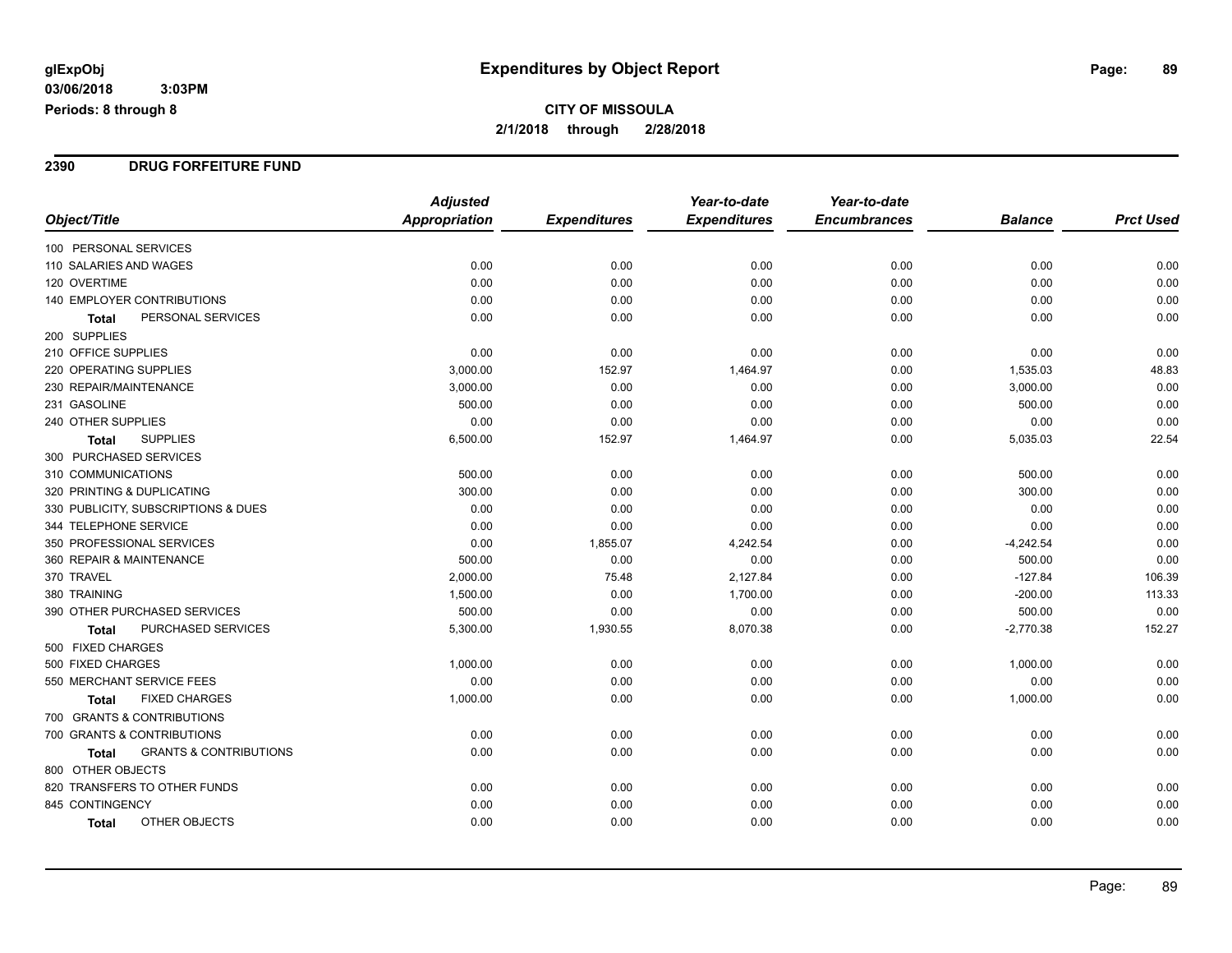**CITY OF MISSOULA 2/1/2018 through 2/28/2018**

#### **2390 DRUG FORFEITURE FUND**

| Object/Title                          | <b>Adjusted</b><br>Appropriation | <b>Expenditures</b> | Year-to-date<br><b>Expenditures</b> | Year-to-date<br><b>Encumbrances</b> | <b>Balance</b> | <b>Prct Used</b> |
|---------------------------------------|----------------------------------|---------------------|-------------------------------------|-------------------------------------|----------------|------------------|
| 900 CAPITAL OUTLAY                    |                                  |                     |                                     |                                     |                |                  |
| 930 IMPROVEMENTS                      | 0.00                             | 0.00                | 0.00                                | 0.00                                | 0.00           | 0.00             |
| 940 MACHINERY & EQUIPMENT             | 5,000.00                         | 0.00                | 0.00                                | 0.00                                | 5,000.00       | 0.00             |
| <b>CAPITAL OUTLAY</b><br><b>Total</b> | 5.000.00                         | 0.00                | 0.00                                | 0.00                                | 5.000.00       | 0.00             |
| DRUG FORFEITURE FUND<br><b>Total</b>  | 17.800.00                        | 2.083.52            | 9.535.35                            | 0.00                                | 8.264.65       | 53.57            |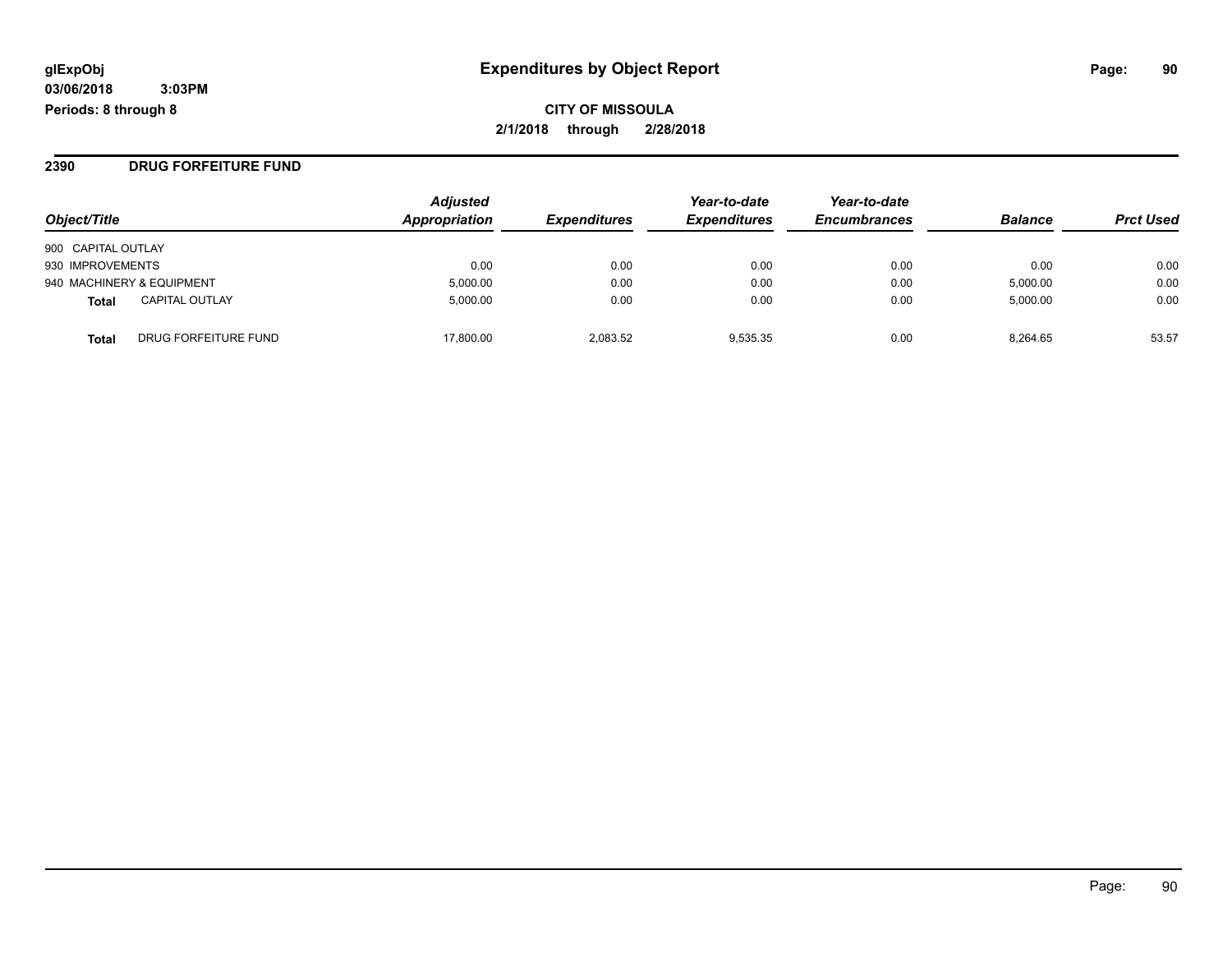**2394 BUILDING INSPECTION FUND**

**310 BUILDING INSPECTION**

|                                       | <b>Adjusted</b> |                     | Year-to-date        | Year-to-date        |                |                  |
|---------------------------------------|-----------------|---------------------|---------------------|---------------------|----------------|------------------|
| Object/Title                          | Appropriation   | <b>Expenditures</b> | <b>Expenditures</b> | <b>Encumbrances</b> | <b>Balance</b> | <b>Prct Used</b> |
| 100 PERSONAL SERVICES                 |                 |                     |                     |                     |                |                  |
| 110 SALARIES AND WAGES                | 811,835.00      | 35,734.94           | 465,534.23          | 0.00                | 346,300.77     | 57.34            |
| 115 SALARIES/HEALTH INSURANCE BENEFIT | 0.00            | 0.00                | 0.00                | 0.00                | 0.00           | 0.00             |
| 120 OVERTIME                          | 500.00          | 0.00                | 0.00                | 0.00                | 500.00         | 0.00             |
| 130 OTHER                             | 0.00            | 0.00                | 0.00                | 0.00                | 0.00           | 0.00             |
| 140 EMPLOYER CONTRIBUTIONS            | 281,738.00      | 13,252.06           | 177,031.56          | 0.00                | 104,706.44     | 62.84            |
| 141 STATE RETIREMENT CONTRIBUTIONS    | 0.00            | 0.00                | 483.91              | 0.00                | $-483.91$      | 0.00             |
| PERSONAL SERVICES<br>Total            | 1,094,073.00    | 48,987.00           | 643,049.70          | 0.00                | 451,023.30     | 58.78            |
| 200 SUPPLIES                          |                 |                     |                     |                     |                |                  |
| 210 OFFICE SUPPLIES                   | 2,200.00        | 13,347.93           | 27,042.39           | 0.00                | $-24,842.39$   | 1,229.20         |
| 220 OPERATING SUPPLIES                | 5,500.00        | 6,027.56            | 22,923.43           | 0.00                | $-17,423.43$   | 416.79           |
| 230 REPAIR/MAINTENANCE                | 3,000.00        | 0.00                | 359.03              | 0.00                | 2,640.97       | 11.97            |
| 231 GASOLINE                          | 11,475.00       | 580.90              | 3,246.70            | 0.00                | 8,228.30       | 28.29            |
| 250 SUPPLIES FOR RESALE               | 500.00          | 0.00                | 0.00                | 0.00                | 500.00         | 0.00             |
| <b>SUPPLIES</b><br>Total              | 22,675.00       | 19,956.39           | 53,571.55           | 0.00                | $-30,896.55$   | 236.26           |
| 300 PURCHASED SERVICES                |                 |                     |                     |                     |                |                  |
| 310 COMMUNICATIONS                    | 1,000.00        | 0.00                | 206.57              | 0.00                | 793.43         | 20.66            |
| 320 PRINTING & DUPLICATING            | 7,600.00        | 83.16               | 409.97              | 0.00                | 7,190.03       | 5.39             |
| 330 PUBLICITY, SUBSCRIPTIONS & DUES   | 2,100.00        | 483.92              | 12,230.18           | 0.00                | $-10, 130.18$  | 582.39           |
| 344 TELEPHONE SERVICE                 | 13,548.00       | 2,652.22            | 6,482.36            | 0.00                | 7,065.64       | 47.85            |
| 350 PROFESSIONAL SERVICES             | 14,600.00       | 4,110.48            | 19,605.76           | 0.00                | $-5,005.76$    | 134.29           |
| 360 REPAIR & MAINTENANCE              | 44,378.00       | 0.00                | 1,836.24            | 0.00                | 42,541.76      | 4.14             |
| 370 TRAVEL                            | 5,025.00        | 0.00                | 2,432.09            | 0.00                | 2,592.91       | 48.40            |
| 380 TRAINING                          | 6,500.00        | 420.00              | 1,889.76            | 0.00                | 4,610.24       | 29.07            |
| PURCHASED SERVICES<br><b>Total</b>    | 94,751.00       | 7,749.78            | 45,092.93           | 0.00                | 49,658.07      | 47.59            |
| 500 FIXED CHARGES                     |                 |                     |                     |                     |                |                  |
| 500 FIXED CHARGES                     | 416,338.00      | 0.00                | 187,126.04          | 0.00                | 229,211.96     | 44.95            |
| 550 MERCHANT SERVICE FEES             | 0.00            | 0.00                | 0.00                | 0.00                | 0.00           | 0.00             |
| <b>FIXED CHARGES</b><br><b>Total</b>  | 416,338.00      | 0.00                | 187,126.04          | 0.00                | 229,211.96     | 44.95            |
| 600 DEBT SERVICE                      |                 |                     |                     |                     |                |                  |
| 620 INTEREST / SERVICE FEES           | 0.00            | 0.00                | 0.00                | 0.00                | 0.00           | 0.00             |
| <b>DEBT SERVICE</b><br>Total          | 0.00            | 0.00                | 0.00                | 0.00                | 0.00           | 0.00             |
| 900 CAPITAL OUTLAY                    |                 |                     |                     |                     |                |                  |

Page: 91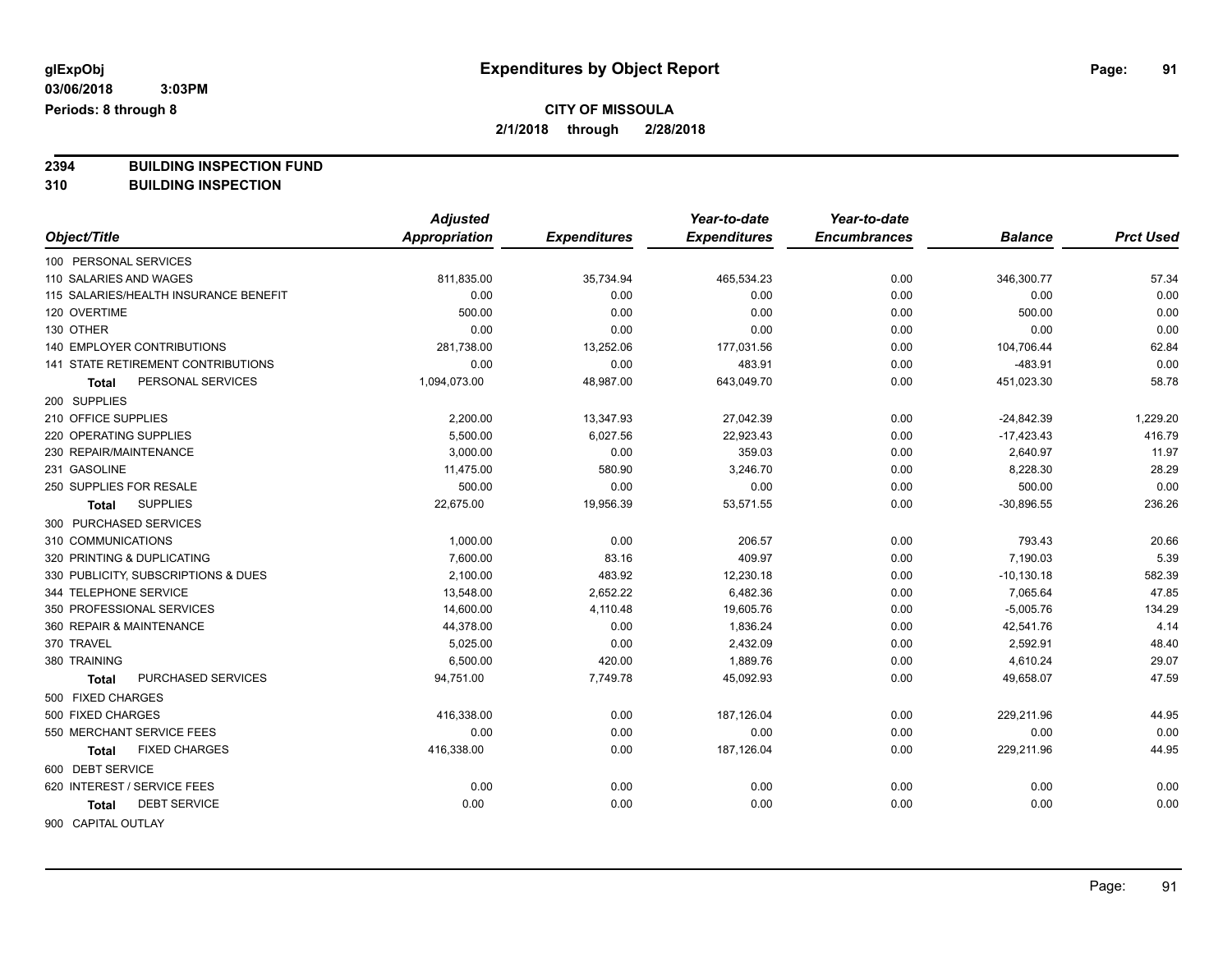# **2394 BUILDING INSPECTION FUND**

**310 BUILDING INSPECTION**

| Object/Title |                            | <b>Adjusted</b><br>Appropriation | <b>Expenditures</b> | Year-to-date<br><b>Expenditures</b> | Year-to-date<br><b>Encumbrances</b> | <b>Balance</b> | <b>Prct Used</b> |
|--------------|----------------------------|----------------------------------|---------------------|-------------------------------------|-------------------------------------|----------------|------------------|
|              | 940 MACHINERY & EQUIPMENT  | 0.00                             | 0.00                | 0.00                                | 0.00                                | 0.00           | 0.00             |
| <b>Total</b> | <b>CAPITAL OUTLAY</b>      | 0.00                             | 0.00                | 0.00                                | 0.00                                | 0.00           | 0.00             |
| <b>Total</b> | <b>BUILDING INSPECTION</b> | 1,627,837.00                     | 76.693.17           | 928.840.22                          | 0.00                                | 698.996.78     | 57.06            |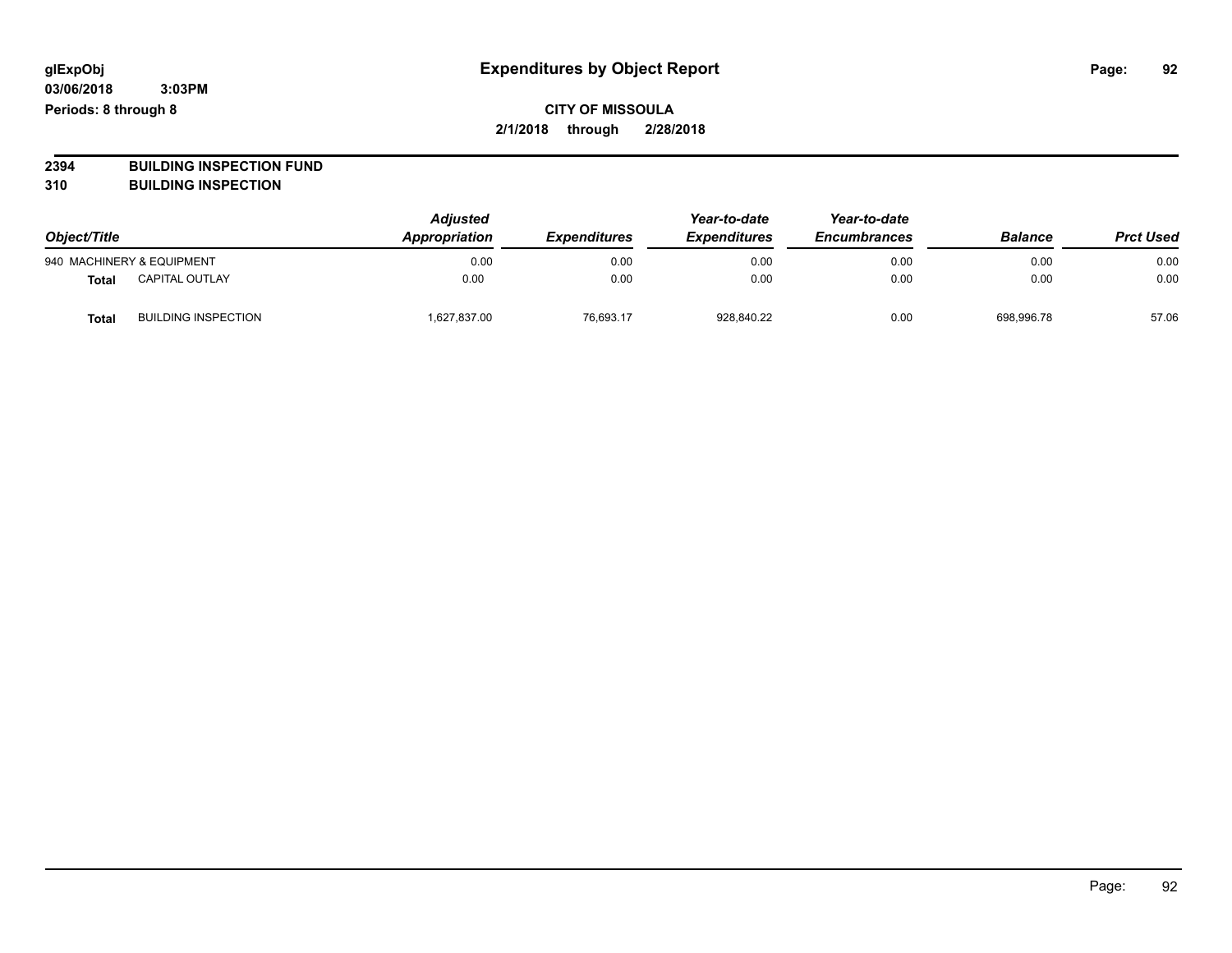#### **2394 BUILDING INSPECTION FUND**

|                                           | <b>Adjusted</b> |                     | Year-to-date        | Year-to-date        |                |                  |
|-------------------------------------------|-----------------|---------------------|---------------------|---------------------|----------------|------------------|
| Object/Title                              | Appropriation   | <b>Expenditures</b> | <b>Expenditures</b> | <b>Encumbrances</b> | <b>Balance</b> | <b>Prct Used</b> |
| 100 PERSONAL SERVICES                     |                 |                     |                     |                     |                |                  |
| 110 SALARIES AND WAGES                    | 811,835.00      | 35,734.94           | 465,534.23          | 0.00                | 346,300.77     | 57.34            |
| 115 SALARIES/HEALTH INSURANCE BENEFIT     | 0.00            | 0.00                | 0.00                | 0.00                | 0.00           | 0.00             |
| 120 OVERTIME                              | 500.00          | 0.00                | 0.00                | 0.00                | 500.00         | 0.00             |
| 130 OTHER                                 | 0.00            | 0.00                | 0.00                | 0.00                | 0.00           | 0.00             |
| 140 EMPLOYER CONTRIBUTIONS                | 281,738.00      | 13,252.06           | 177,031.56          | 0.00                | 104,706.44     | 62.84            |
| <b>141 STATE RETIREMENT CONTRIBUTIONS</b> | 0.00            | 0.00                | 483.91              | 0.00                | $-483.91$      | 0.00             |
| PERSONAL SERVICES<br>Total                | 1,094,073.00    | 48,987.00           | 643,049.70          | 0.00                | 451,023.30     | 58.78            |
| 200 SUPPLIES                              |                 |                     |                     |                     |                |                  |
| 210 OFFICE SUPPLIES                       | 2,200.00        | 13,347.93           | 27,042.39           | 0.00                | $-24,842.39$   | 1,229.20         |
| 220 OPERATING SUPPLIES                    | 5,500.00        | 6,027.56            | 22,923.43           | 0.00                | $-17,423.43$   | 416.79           |
| 230 REPAIR/MAINTENANCE                    | 3,000.00        | 0.00                | 359.03              | 0.00                | 2,640.97       | 11.97            |
| 231 GASOLINE                              | 11,475.00       | 580.90              | 3,246.70            | 0.00                | 8,228.30       | 28.29            |
| 250 SUPPLIES FOR RESALE                   | 500.00          | 0.00                | 0.00                | 0.00                | 500.00         | 0.00             |
| <b>SUPPLIES</b><br><b>Total</b>           | 22,675.00       | 19,956.39           | 53,571.55           | 0.00                | $-30,896.55$   | 236.26           |
| 300 PURCHASED SERVICES                    |                 |                     |                     |                     |                |                  |
| 310 COMMUNICATIONS                        | 1,000.00        | 0.00                | 206.57              | 0.00                | 793.43         | 20.66            |
| 320 PRINTING & DUPLICATING                | 7,600.00        | 83.16               | 409.97              | 0.00                | 7,190.03       | 5.39             |
| 330 PUBLICITY, SUBSCRIPTIONS & DUES       | 2,100.00        | 483.92              | 12,230.18           | 0.00                | $-10, 130.18$  | 582.39           |
| 344 TELEPHONE SERVICE                     | 13,548.00       | 2,652.22            | 6,482.36            | 0.00                | 7,065.64       | 47.85            |
| 350 PROFESSIONAL SERVICES                 | 14,600.00       | 4,110.48            | 19,605.76           | 0.00                | $-5,005.76$    | 134.29           |
| 360 REPAIR & MAINTENANCE                  | 44,378.00       | 0.00                | 1,836.24            | 0.00                | 42,541.76      | 4.14             |
| 370 TRAVEL                                | 5,025.00        | 0.00                | 2,432.09            | 0.00                | 2,592.91       | 48.40            |
| 380 TRAINING                              | 6,500.00        | 420.00              | 1,889.76            | 0.00                | 4,610.24       | 29.07            |
| PURCHASED SERVICES<br><b>Total</b>        | 94,751.00       | 7,749.78            | 45,092.93           | 0.00                | 49,658.07      | 47.59            |
| 500 FIXED CHARGES                         |                 |                     |                     |                     |                |                  |
| 500 FIXED CHARGES                         | 416,338.00      | 0.00                | 187,126.04          | 0.00                | 229,211.96     | 44.95            |
| 550 MERCHANT SERVICE FEES                 | 0.00            | 0.00                | 0.00                | 0.00                | 0.00           | 0.00             |
| <b>FIXED CHARGES</b><br><b>Total</b>      | 416,338.00      | 0.00                | 187,126.04          | 0.00                | 229,211.96     | 44.95            |
| 600 DEBT SERVICE                          |                 |                     |                     |                     |                |                  |
| 620 INTEREST / SERVICE FEES               | 0.00            | 0.00                | 0.00                | 0.00                | 0.00           | 0.00             |
| <b>DEBT SERVICE</b><br><b>Total</b>       | 0.00            | 0.00                | 0.00                | 0.00                | 0.00           | 0.00             |
| 900 CAPITAL OUTLAY                        |                 |                     |                     |                     |                |                  |
| 940 MACHINERY & EQUIPMENT                 | 0.00            | 0.00                | 0.00                | 0.00                | 0.00           | 0.00             |
|                                           |                 |                     |                     |                     |                |                  |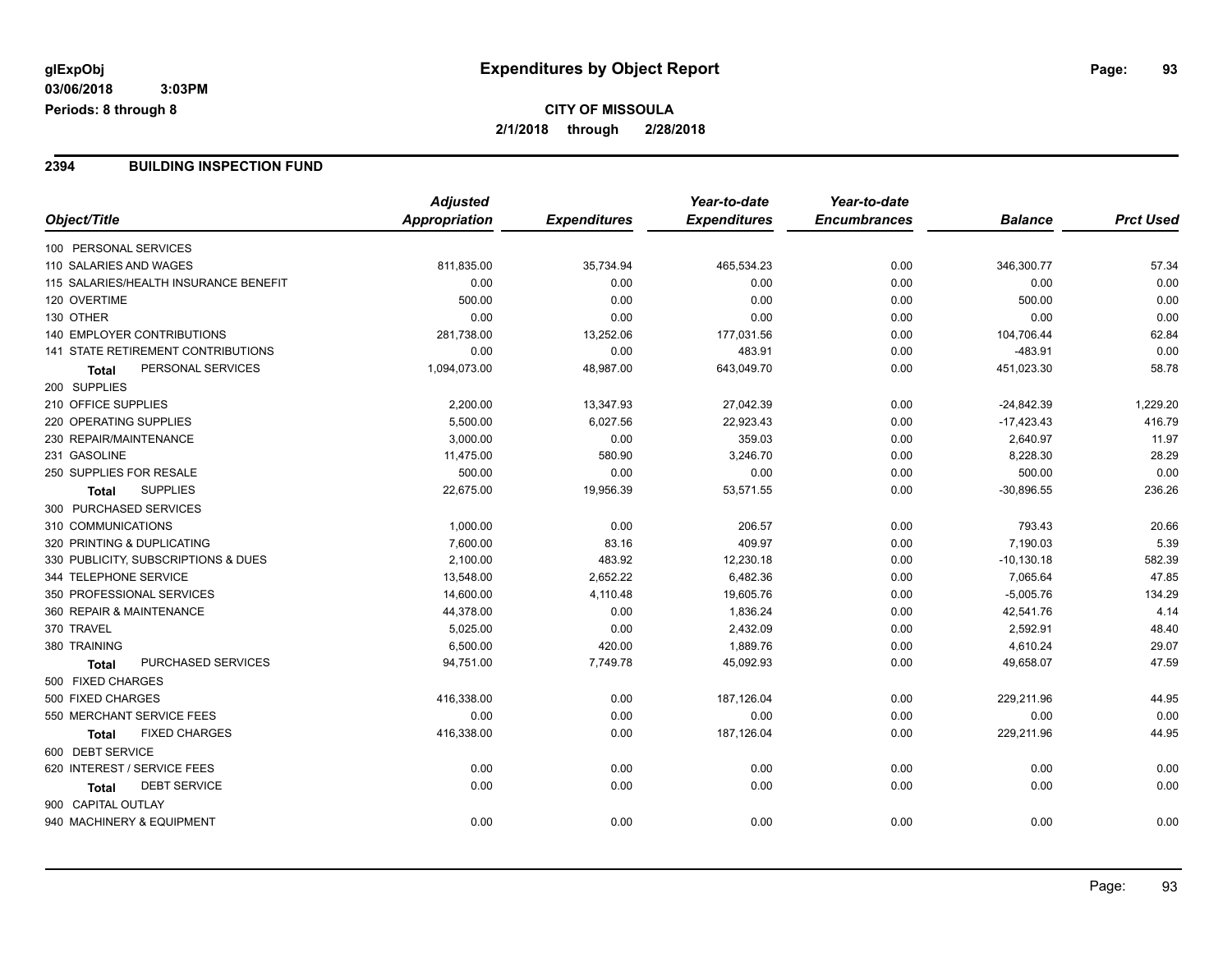**CITY OF MISSOULA 2/1/2018 through 2/28/2018**

#### **2394 BUILDING INSPECTION FUND**

| Object/Title |                                 | <b>Adjusted</b><br>Appropriation | <b>Expenditures</b> | Year-to-date<br><b>Expenditures</b> | Year-to-date<br><b>Encumbrances</b> | <b>Balance</b> | <b>Prct Used</b> |
|--------------|---------------------------------|----------------------------------|---------------------|-------------------------------------|-------------------------------------|----------------|------------------|
| Total        | <b>CAPITAL OUTLAY</b>           | 0.00                             | 0.00                | 0.00                                | 0.00                                | 0.00           | 0.00             |
| Total        | <b>BUILDING INSPECTION FUND</b> | 1,627,837.00                     | 76,693.17           | 928,840.22                          | 0.00                                | 698,996.78     | 57.06            |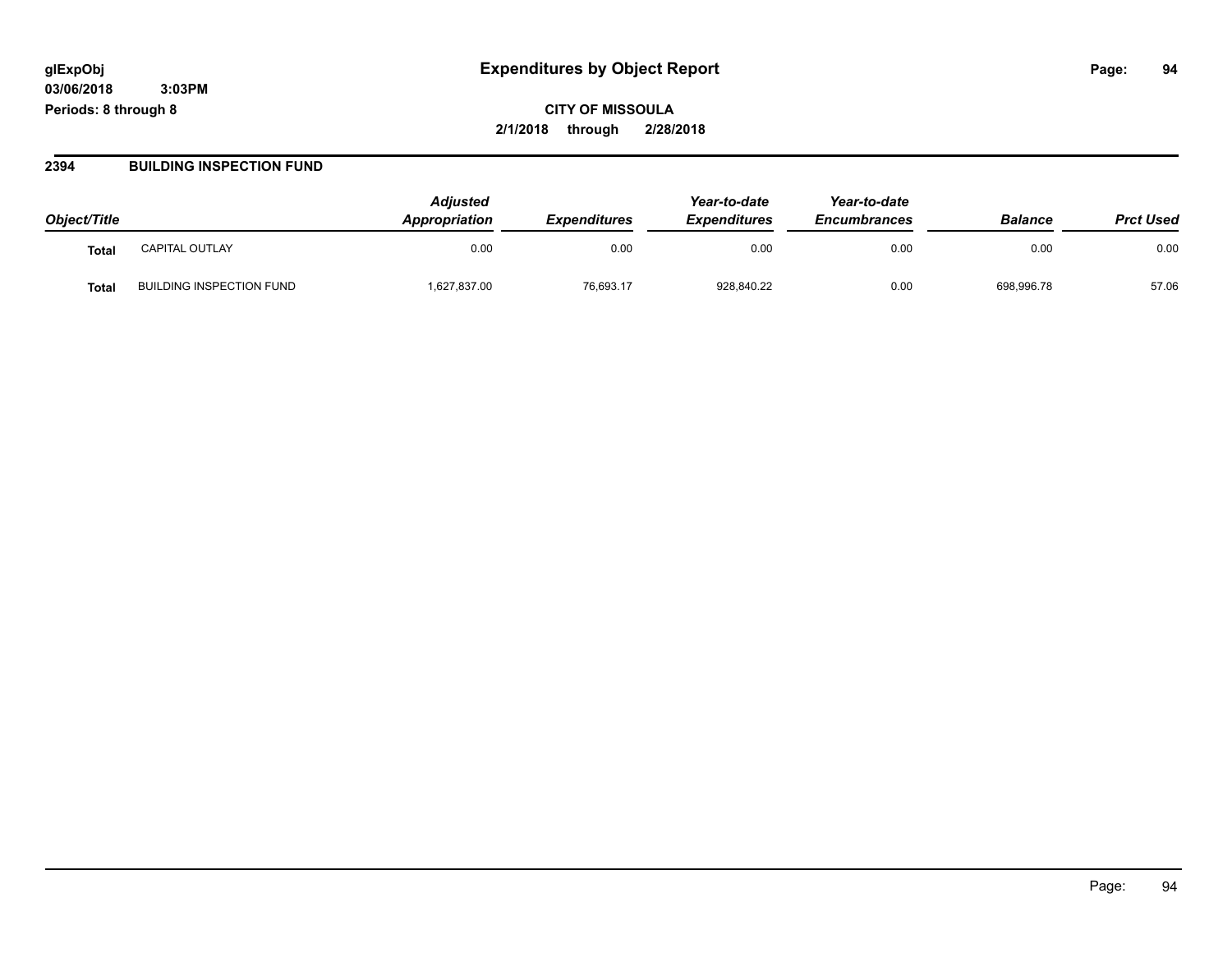# **2395 CITY GRANTS & PROGRAM INCOME FUND**

|                                                   | <b>Adjusted</b>      |                     | Year-to-date        | Year-to-date        |                |                  |
|---------------------------------------------------|----------------------|---------------------|---------------------|---------------------|----------------|------------------|
| Object/Title                                      | <b>Appropriation</b> | <b>Expenditures</b> | <b>Expenditures</b> | <b>Encumbrances</b> | <b>Balance</b> | <b>Prct Used</b> |
| 300 PURCHASED SERVICES                            |                      |                     |                     |                     |                |                  |
| 350 PROFESSIONAL SERVICES                         | 0.00                 | 0.00                | 0.00                | 0.00                | 0.00           | 0.00             |
| <b>PURCHASED SERVICES</b><br><b>Total</b>         | 0.00                 | 0.00                | 0.00                | 0.00                | 0.00           | 0.00             |
| 500 FIXED CHARGES                                 |                      |                     |                     |                     |                |                  |
| 550 MERCHANT SERVICE FEES                         | 0.00                 | 0.00                | 0.00                | 0.00                | 0.00           | 0.00             |
| <b>FIXED CHARGES</b><br><b>Total</b>              | 0.00                 | 0.00                | 0.00                | 0.00                | 0.00           | 0.00             |
| 700 GRANTS & CONTRIBUTIONS                        |                      |                     |                     |                     |                |                  |
| 700 GRANTS & CONTRIBUTIONS                        | 0.00                 | 0.00                | 0.00                | 0.00                | 0.00           | 0.00             |
| <b>GRANTS &amp; CONTRIBUTIONS</b><br><b>Total</b> | 0.00                 | 0.00                | 0.00                | 0.00                | 0.00           | 0.00             |
| 800 OTHER OBJECTS                                 |                      |                     |                     |                     |                |                  |
| 820 TRANSFERS TO OTHER FUNDS                      | 0.00                 | 0.00                | 0.00                | 0.00                | 0.00           | 0.00             |
| 845 CONTINGENCY                                   | 0.00                 | 0.00                | 0.00                | 0.00                | 0.00           | 0.00             |
| OTHER OBJECTS<br><b>Total</b>                     | 0.00                 | 0.00                | 0.00                | 0.00                | 0.00           | 0.00             |
| NON-DEPARTMENTAL<br><b>Total</b>                  | 0.00                 | 0.00                | 0.00                | 0.00                | 0.00           | 0.00             |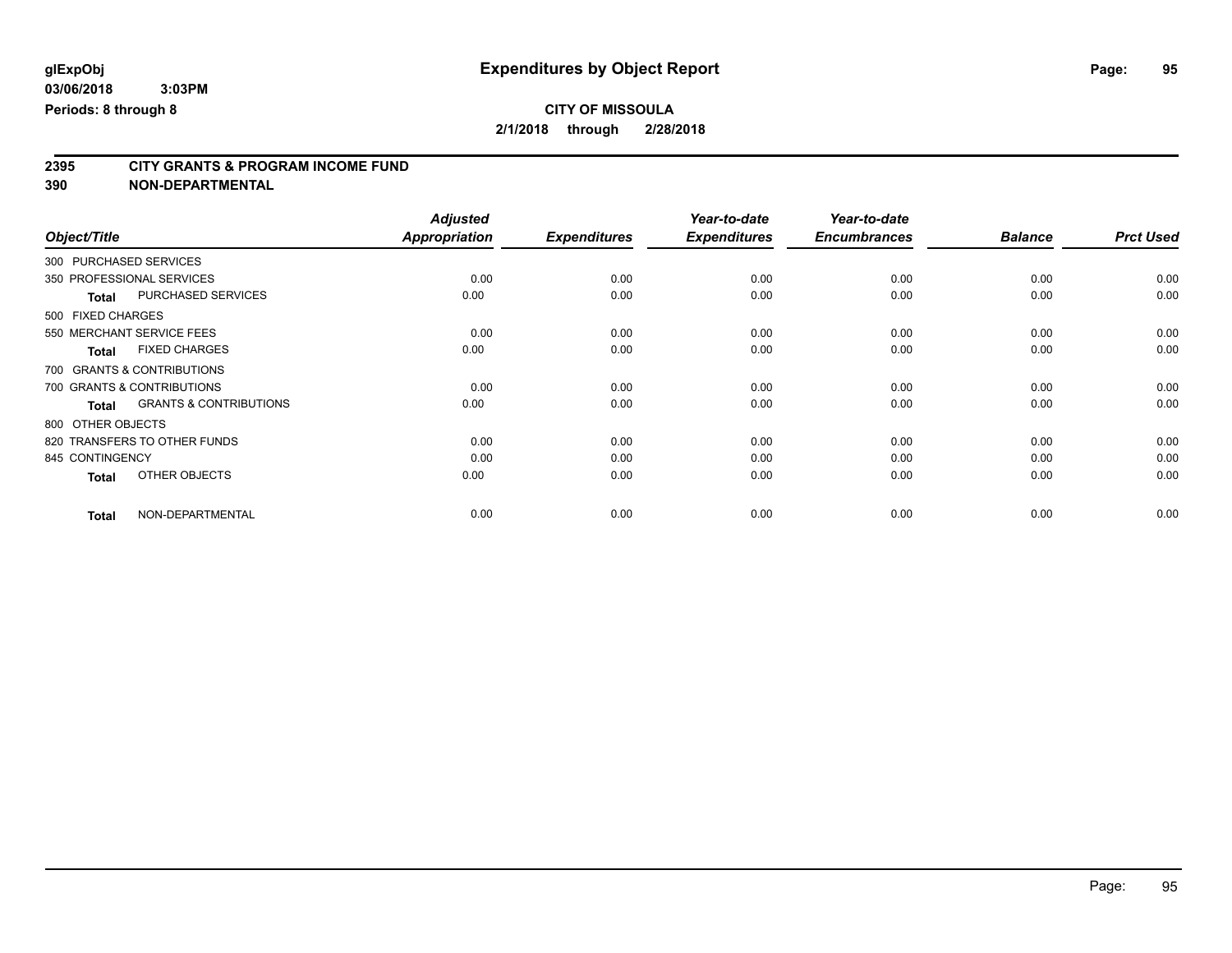#### **2395 CITY GRANTS & PROGRAM INCOME FUND**

|                 |                                   | <b>Adjusted</b> |                     | Year-to-date        | Year-to-date        |                |                  |
|-----------------|-----------------------------------|-----------------|---------------------|---------------------|---------------------|----------------|------------------|
| Object/Title    |                                   | Appropriation   | <b>Expenditures</b> | <b>Expenditures</b> | <b>Encumbrances</b> | <b>Balance</b> | <b>Prct Used</b> |
|                 | 300 PURCHASED SERVICES            |                 |                     |                     |                     |                |                  |
|                 | 350 PROFESSIONAL SERVICES         | 0.00            | 0.00                | 0.00                | 0.00                | 0.00           | 0.00             |
| <b>Total</b>    | <b>PURCHASED SERVICES</b>         | 0.00            | 0.00                | 0.00                | 0.00                | 0.00           | 0.00             |
|                 | 500 FIXED CHARGES                 |                 |                     |                     |                     |                |                  |
|                 | 550 MERCHANT SERVICE FEES         | 0.00            | 0.00                | 0.00                | 0.00                | 0.00           | 0.00             |
| <b>Total</b>    | <b>FIXED CHARGES</b>              | 0.00            | 0.00                | 0.00                | 0.00                | 0.00           | 0.00             |
|                 | 700 GRANTS & CONTRIBUTIONS        |                 |                     |                     |                     |                |                  |
|                 | 700 GRANTS & CONTRIBUTIONS        | 0.00            | 0.00                | 0.00                | 0.00                | 0.00           | 0.00             |
| <b>Total</b>    | <b>GRANTS &amp; CONTRIBUTIONS</b> | 0.00            | 0.00                | 0.00                | 0.00                | 0.00           | 0.00             |
|                 | 800 OTHER OBJECTS                 |                 |                     |                     |                     |                |                  |
|                 | 820 TRANSFERS TO OTHER FUNDS      | 0.00            | 0.00                | 0.00                | 0.00                | 0.00           | 0.00             |
| 845 CONTINGENCY |                                   | 0.00            | 0.00                | 0.00                | 0.00                | 0.00           | 0.00             |
| <b>Total</b>    | OTHER OBJECTS                     | 0.00            | 0.00                | 0.00                | 0.00                | 0.00           | 0.00             |
| <b>Total</b>    | CITY GRANTS & PROGRAM INCOME FUN  | 0.00            | 0.00                | 0.00                | 0.00                | 0.00           | 0.00             |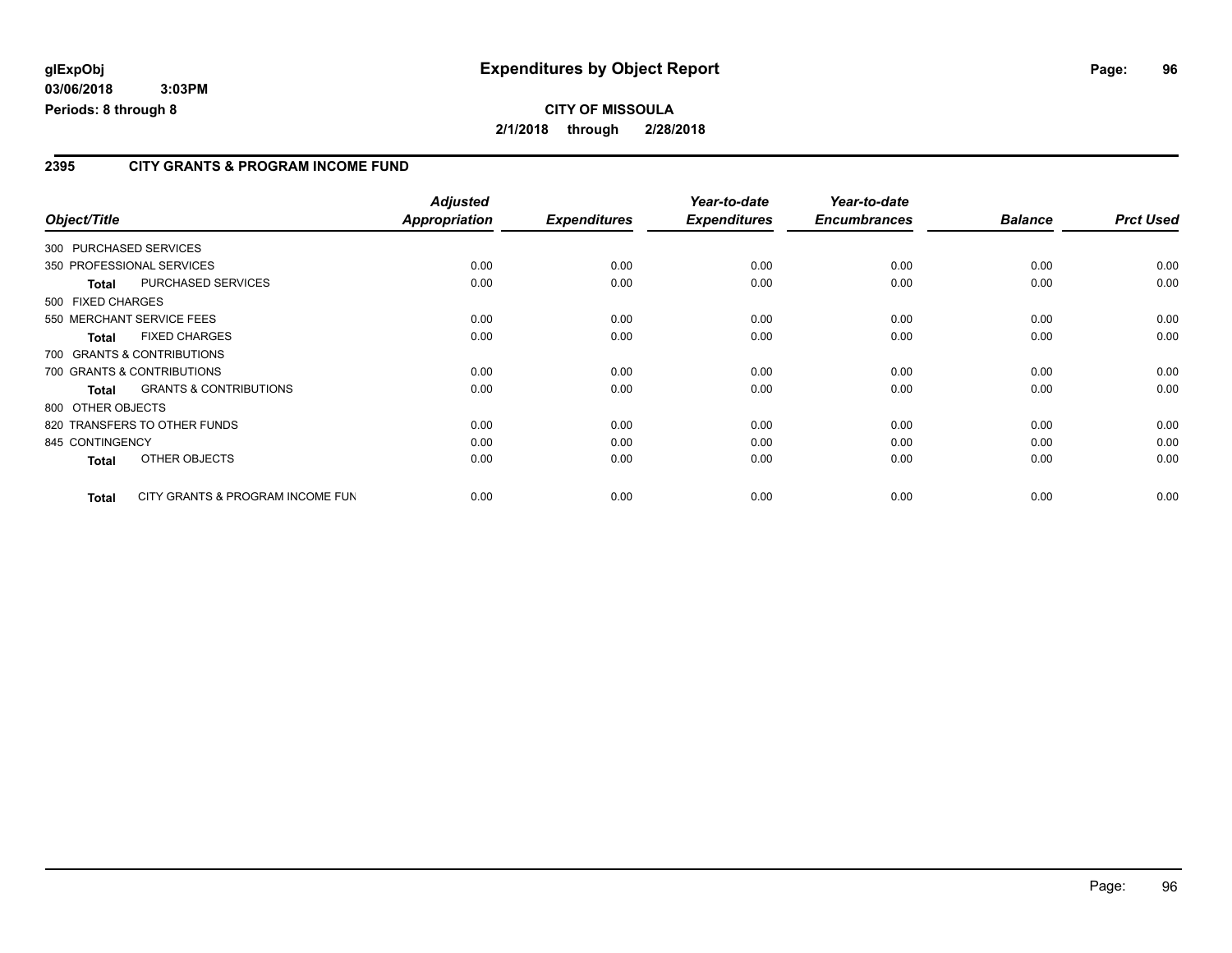**CITY OF MISSOULA 2/1/2018 through 2/28/2018**

#### **2396 ENERGY EFFICIENCY REVOLVING LOAN FUND 390 NON-DEPARTMENTAL**

| Object/Title |                                   | <b>Adjusted</b><br>Appropriation<br><b>Expenditures</b> | Year-to-date<br><b>Expenditures</b> | Year-to-date<br><b>Encumbrances</b> | <b>Balance</b> | <b>Prct Used</b> |      |
|--------------|-----------------------------------|---------------------------------------------------------|-------------------------------------|-------------------------------------|----------------|------------------|------|
|              | 700 GRANTS & CONTRIBUTIONS        |                                                         |                                     |                                     |                |                  |      |
|              | 700 GRANTS & CONTRIBUTIONS        | 0.00                                                    | 0.00                                | 0.00                                | 0.00           | 0.00             | 0.00 |
| <b>Total</b> | <b>GRANTS &amp; CONTRIBUTIONS</b> | 0.00                                                    | 0.00                                | 0.00                                | 0.00           | 0.00             | 0.00 |
| <b>Total</b> | NON-DEPARTMENTAL                  | 0.00                                                    | 0.00                                | 0.00                                | 0.00           | 0.00             | 0.00 |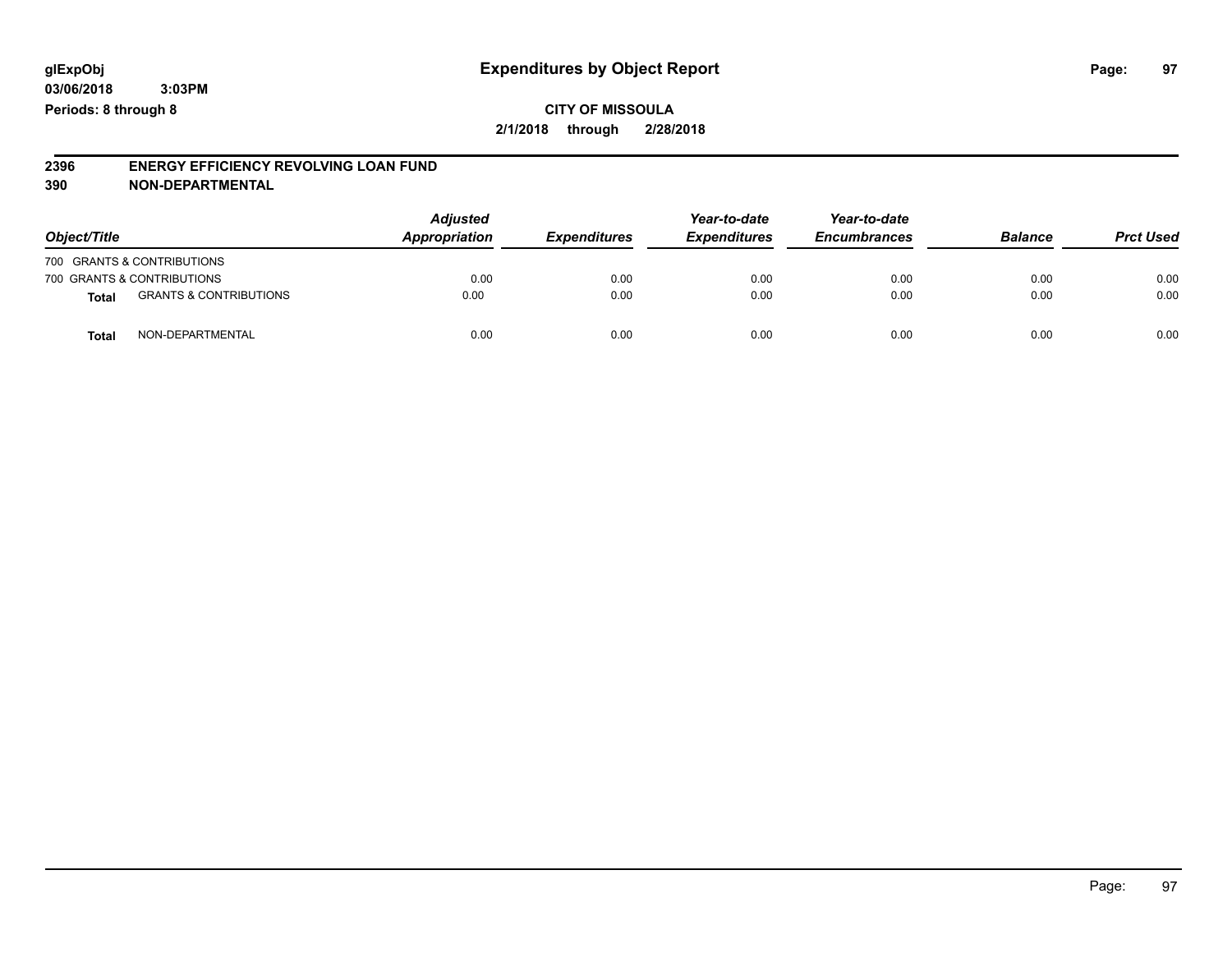## **glExpObj Expenditures by Object Report Page: 98**

**03/06/2018 3:03PM Periods: 8 through 8**

#### **2396 ENERGY EFFICIENCY REVOLVING LOAN FUND**

| Object/Title                                     | <b>Adjusted</b><br>Appropriation | <b>Expenditures</b> | Year-to-date<br><b>Expenditures</b> | Year-to-date<br><b>Encumbrances</b> | <b>Balance</b> | <b>Prct Used</b> |
|--------------------------------------------------|----------------------------------|---------------------|-------------------------------------|-------------------------------------|----------------|------------------|
| 700 GRANTS & CONTRIBUTIONS                       |                                  |                     |                                     |                                     |                |                  |
| 700 GRANTS & CONTRIBUTIONS                       | 0.00                             | 0.00                | 0.00                                | 0.00                                | 0.00           | 0.00             |
| <b>GRANTS &amp; CONTRIBUTIONS</b><br>Total       | 0.00                             | 0.00                | 0.00                                | 0.00                                | 0.00           | 0.00             |
| ENERGY EFFICIENCY REVOLVING LOAN<br><b>Total</b> | 0.00                             | 0.00                | 0.00                                | 0.00                                | 0.00           | 0.00             |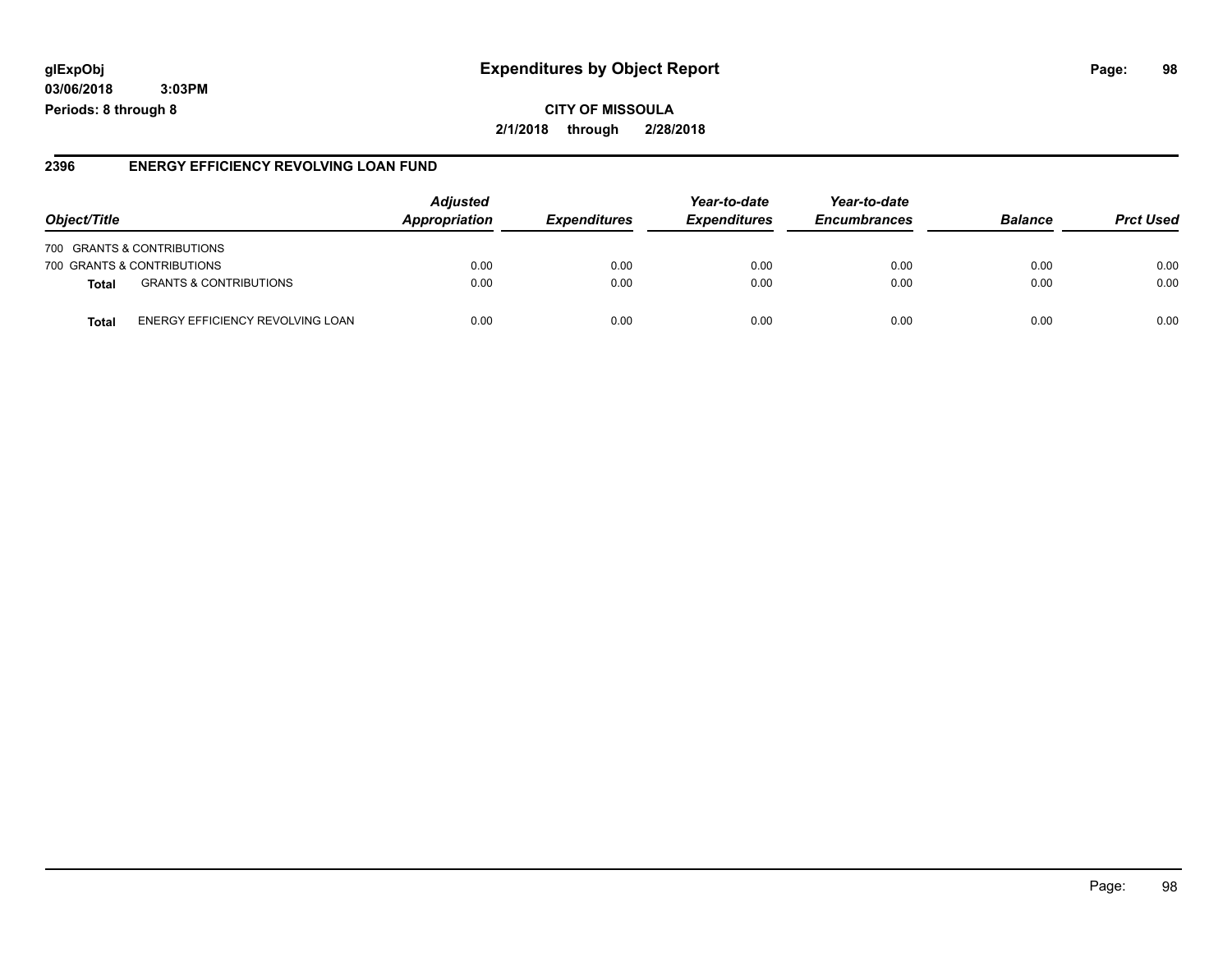# **CITY OF MISSOULA**

**2/1/2018 through 2/28/2018**

# **2399 DANGEROUS BUILDING DEMOLITION & REPAIR F**

**310 BUILDING INSPECTION**

| Object/Title              |                            | <b>Adjusted</b><br><b>Appropriation</b> | <b>Expenditures</b> | Year-to-date<br><b>Expenditures</b> | Year-to-date<br><b>Encumbrances</b> | <b>Balance</b> | <b>Prct Used</b> |
|---------------------------|----------------------------|-----------------------------------------|---------------------|-------------------------------------|-------------------------------------|----------------|------------------|
| 500 FIXED CHARGES         |                            |                                         |                     |                                     |                                     |                |                  |
| 550 MERCHANT SERVICE FEES |                            | 0.00                                    | 0.00                | 0.00                                | 0.00                                | 0.00           | 0.00             |
| <b>Total</b>              | <b>FIXED CHARGES</b>       | 0.00                                    | 0.00                | 0.00                                | 0.00                                | 0.00           | 0.00             |
| 800 OTHER OBJECTS         |                            |                                         |                     |                                     |                                     |                |                  |
| 845 CONTINGENCY           |                            | 15,000.00                               | 0.00                | 0.00                                | 0.00                                | 15,000.00      | 0.00             |
| <b>Total</b>              | OTHER OBJECTS              | 15,000.00                               | 0.00                | 0.00                                | 0.00                                | 15,000.00      | 0.00             |
| <b>Total</b>              | <b>BUILDING INSPECTION</b> | 15,000.00                               | 0.00                | 0.00                                | 0.00                                | 15.000.00      | 0.00             |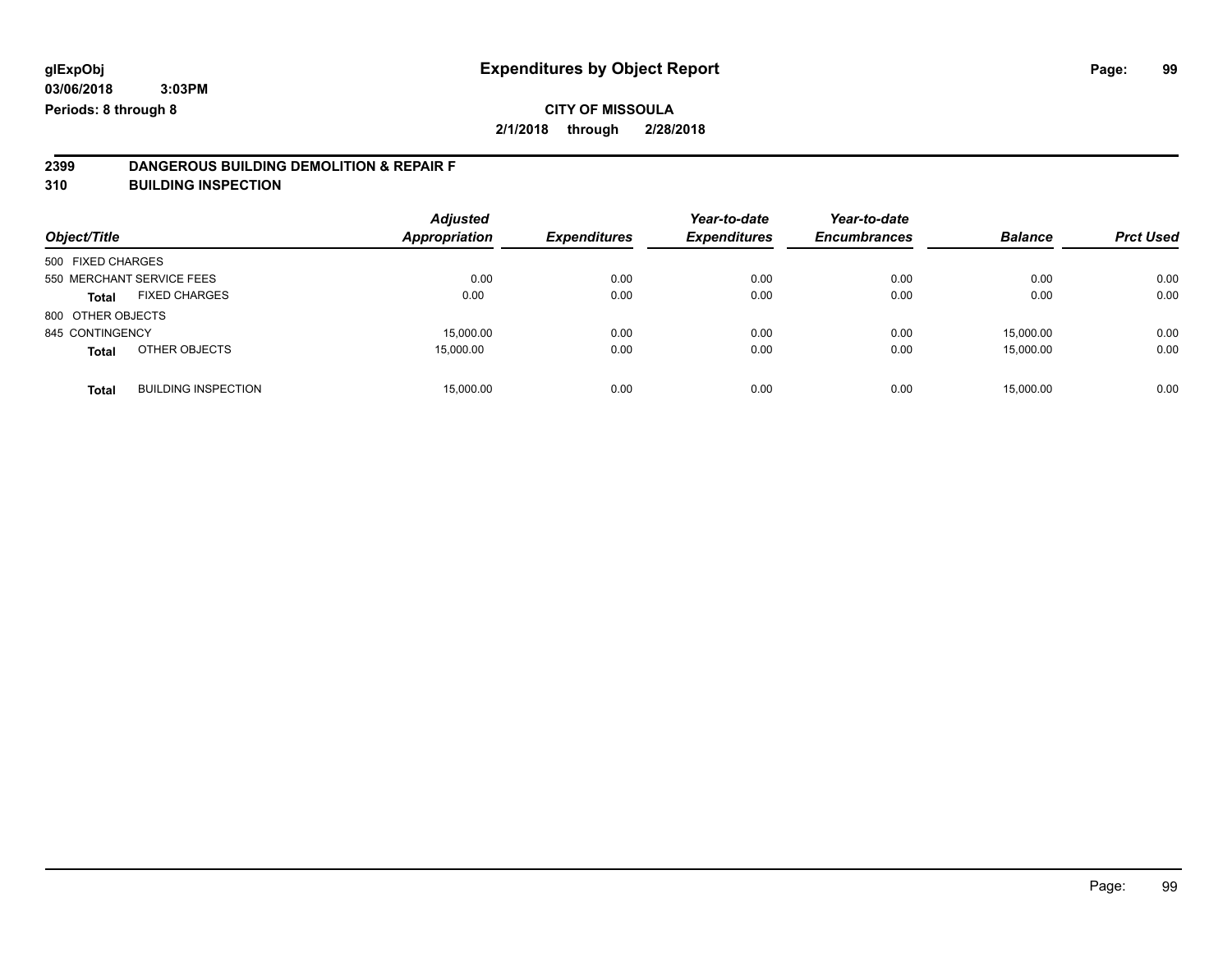#### **2399 DANGEROUS BUILDING DEMOLITION & REPAIR F**

| Object/Title      |                                   | <b>Adjusted</b><br>Appropriation | <b>Expenditures</b> | Year-to-date<br><b>Expenditures</b> | Year-to-date<br><b>Encumbrances</b> | <b>Balance</b> | <b>Prct Used</b> |
|-------------------|-----------------------------------|----------------------------------|---------------------|-------------------------------------|-------------------------------------|----------------|------------------|
| 500 FIXED CHARGES |                                   |                                  |                     |                                     |                                     |                |                  |
|                   | 550 MERCHANT SERVICE FEES         | 0.00                             | 0.00                | 0.00                                | 0.00                                | 0.00           | 0.00             |
| <b>Total</b>      | <b>FIXED CHARGES</b>              | 0.00                             | 0.00                | 0.00                                | 0.00                                | 0.00           | 0.00             |
| 800 OTHER OBJECTS |                                   |                                  |                     |                                     |                                     |                |                  |
| 845 CONTINGENCY   |                                   | 15,000.00                        | 0.00                | 0.00                                | 0.00                                | 15,000.00      | 0.00             |
| <b>Total</b>      | OTHER OBJECTS                     | 15,000.00                        | 0.00                | 0.00                                | 0.00                                | 15,000.00      | 0.00             |
| <b>Total</b>      | DANGEROUS BUILDING DEMOLITION & F | 15,000.00                        | 0.00                | 0.00                                | 0.00                                | 15,000.00      | 0.00             |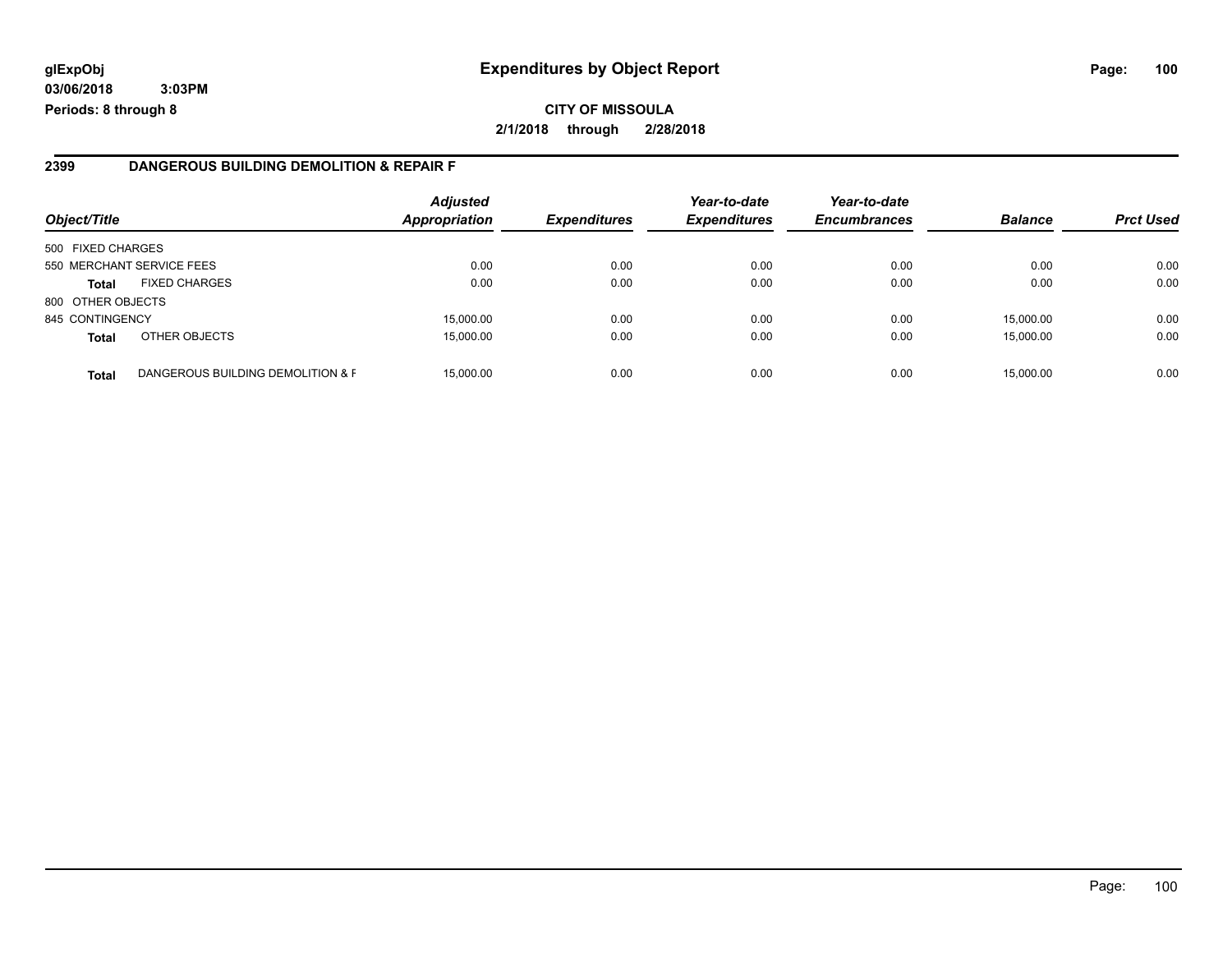# **CITY OF MISSOULA**

**2/1/2018 through 2/28/2018**

# **2400 STREET LIGHTING ASSESSMENTS FUND**

#### **280 PUBLIC WORKS OPERATIONS**

|                          |                               | <b>Adjusted</b> |                     | Year-to-date        | Year-to-date        |                |                  |
|--------------------------|-------------------------------|-----------------|---------------------|---------------------|---------------------|----------------|------------------|
| Object/Title             |                               | Appropriation   | <b>Expenditures</b> | <b>Expenditures</b> | <b>Encumbrances</b> | <b>Balance</b> | <b>Prct Used</b> |
| 300 PURCHASED SERVICES   |                               |                 |                     |                     |                     |                |                  |
|                          | 341 ELECTRICITY & NATURAL GAS | 353.271.00      | 56,765.41           | 225.389.42          | 0.00                | 127.881.58     | 63.80            |
|                          | 350 PROFESSIONAL SERVICES     | 11.743.00       | 0.00                | 7.625.00            | 0.00                | 4,118.00       | 64.93            |
| 360 REPAIR & MAINTENANCE |                               | 0.00            | 0.00                | 0.00                | 0.00                | 0.00           | 0.00             |
| <b>Total</b>             | <b>PURCHASED SERVICES</b>     | 365.014.00      | 56.765.41           | 233.014.42          | 0.00                | 131.999.58     | 63.84            |
| 500 FIXED CHARGES        |                               |                 |                     |                     |                     |                |                  |
|                          | 550 MERCHANT SERVICE FEES     | 0.00            | 0.00                | 0.00                | 0.00                | 0.00           | 0.00             |
| <b>Total</b>             | <b>FIXED CHARGES</b>          | 0.00            | 0.00                | 0.00                | 0.00                | 0.00           | 0.00             |
| <b>Total</b>             | PUBLIC WORKS OPERATIONS       | 365.014.00      | 56.765.41           | 233.014.42          | 0.00                | 131.999.58     | 63.84            |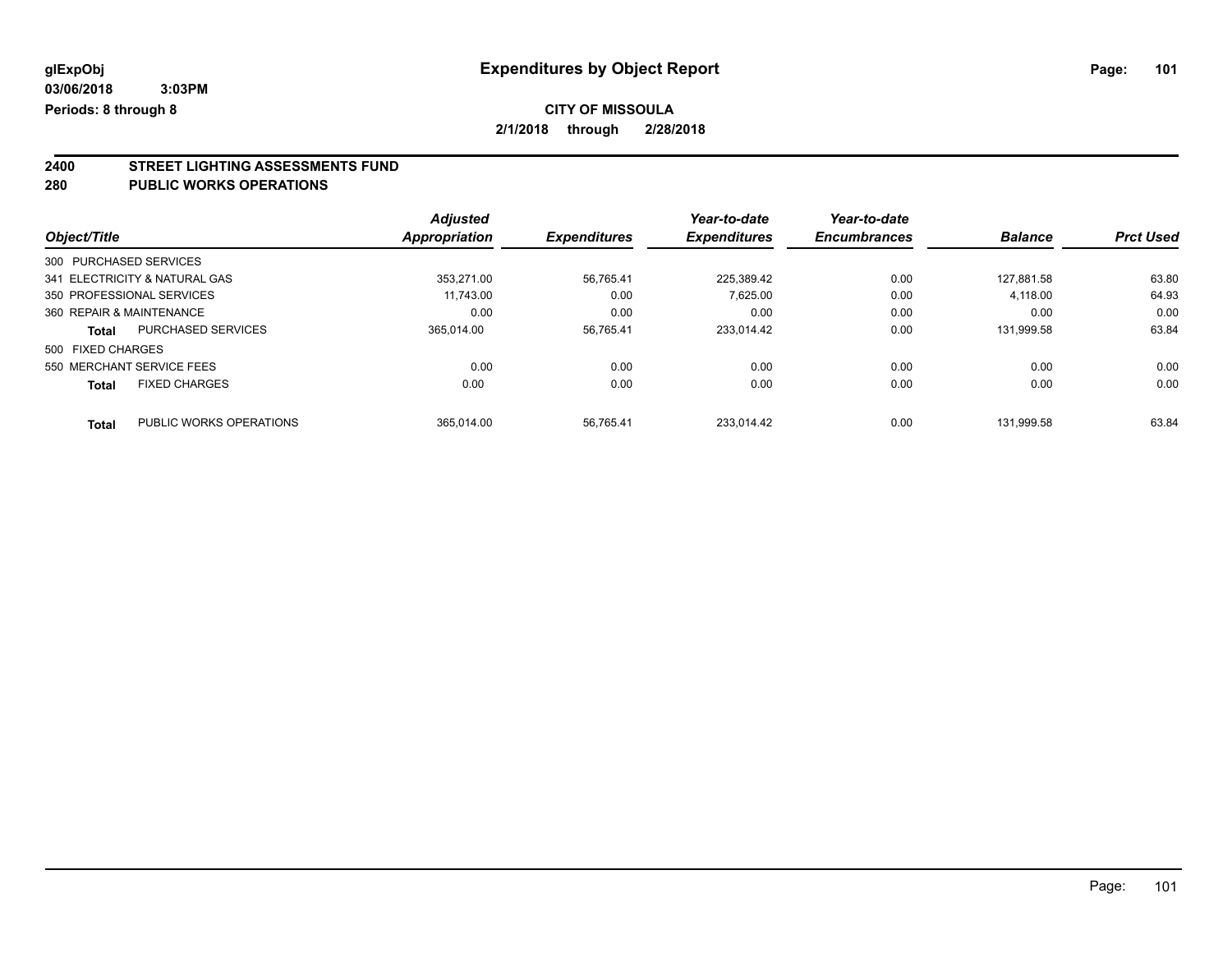#### **2400 STREET LIGHTING ASSESSMENTS FUND**

|                          |                                  | <b>Adjusted</b>      |                     | Year-to-date        | Year-to-date        |                |                  |
|--------------------------|----------------------------------|----------------------|---------------------|---------------------|---------------------|----------------|------------------|
| Object/Title             |                                  | <b>Appropriation</b> | <b>Expenditures</b> | <b>Expenditures</b> | <b>Encumbrances</b> | <b>Balance</b> | <b>Prct Used</b> |
| 300 PURCHASED SERVICES   |                                  |                      |                     |                     |                     |                |                  |
|                          | 341 ELECTRICITY & NATURAL GAS    | 353.271.00           | 56.765.41           | 225.389.42          | 0.00                | 127.881.58     | 63.80            |
|                          | 350 PROFESSIONAL SERVICES        | 11.743.00            | 0.00                | 7.625.00            | 0.00                | 4,118.00       | 64.93            |
| 360 REPAIR & MAINTENANCE |                                  | 0.00                 | 0.00                | 0.00                | 0.00                | 0.00           | 0.00             |
| <b>Total</b>             | <b>PURCHASED SERVICES</b>        | 365.014.00           | 56.765.41           | 233.014.42          | 0.00                | 131.999.58     | 63.84            |
| 500 FIXED CHARGES        |                                  |                      |                     |                     |                     |                |                  |
|                          | 550 MERCHANT SERVICE FEES        | 0.00                 | 0.00                | 0.00                | 0.00                | 0.00           | 0.00             |
| <b>Total</b>             | <b>FIXED CHARGES</b>             | 0.00                 | 0.00                | 0.00                | 0.00                | 0.00           | 0.00             |
| <b>Total</b>             | STREET LIGHTING ASSESSMENTS FUND | 365.014.00           | 56.765.41           | 233.014.42          | 0.00                | 131.999.58     | 63.84            |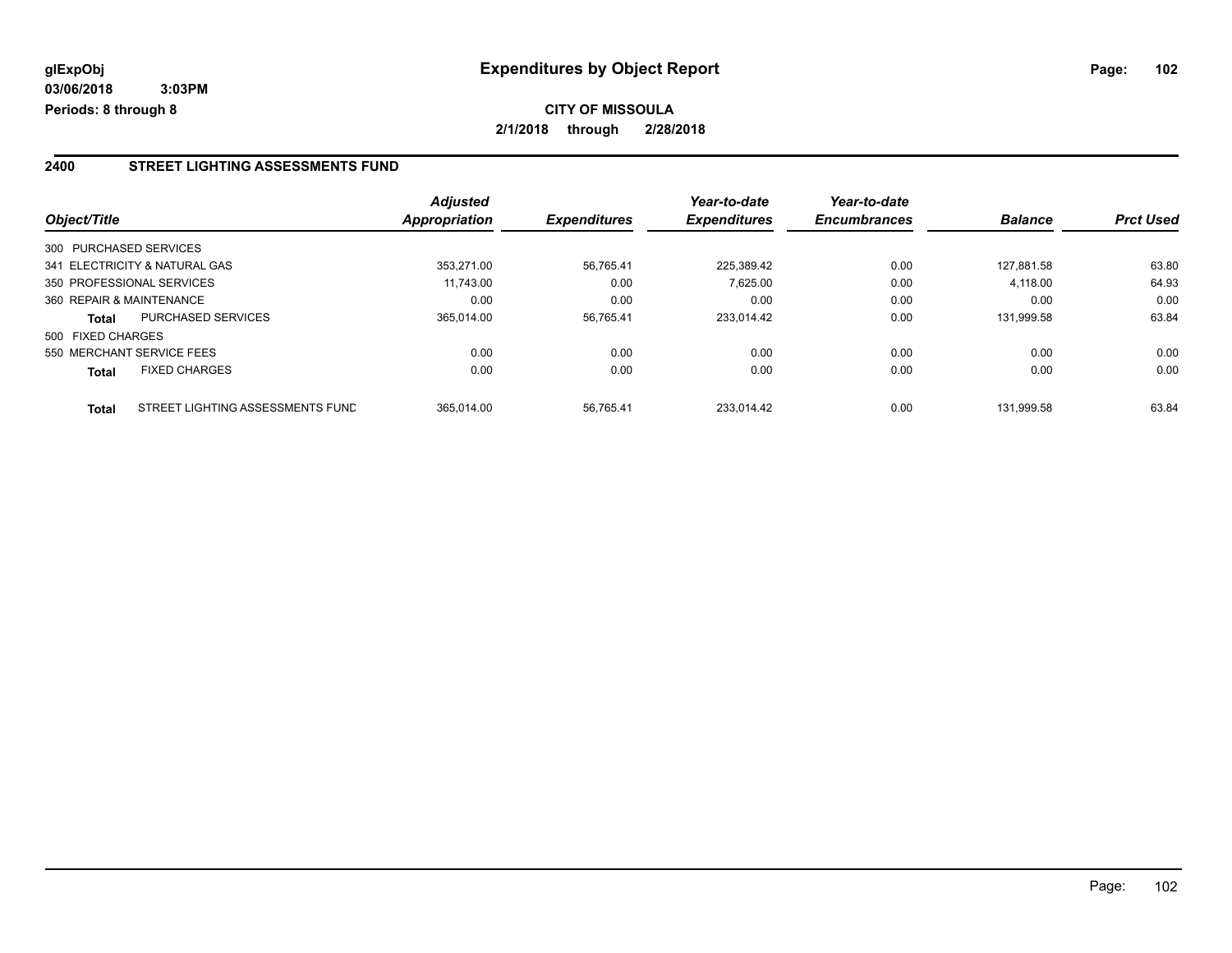## **CITY OF MISSOULA**

**2/1/2018 through 2/28/2018**

# **2500 STREET MAINTENANCE ASSESSMENT FUND**

|                        |                              | <b>Adjusted</b>      |                     | Year-to-date        | Year-to-date        |                |                  |
|------------------------|------------------------------|----------------------|---------------------|---------------------|---------------------|----------------|------------------|
| Object/Title           |                              | <b>Appropriation</b> | <b>Expenditures</b> | <b>Expenditures</b> | <b>Encumbrances</b> | <b>Balance</b> | <b>Prct Used</b> |
| 300 PURCHASED SERVICES |                              |                      |                     |                     |                     |                |                  |
| 345 GARBAGE            |                              | 61.854.00            | 5,083.33            | 38.045.08           | 0.00                | 23.808.92      | 61.51            |
| <b>Total</b>           | <b>PURCHASED SERVICES</b>    | 61,854.00            | 5,083.33            | 38,045.08           | 0.00                | 23,808.92      | 61.51            |
| 500 FIXED CHARGES      |                              |                      |                     |                     |                     |                |                  |
|                        | 550 MERCHANT SERVICE FEES    | 0.00                 | 0.00                | 0.00                | 0.00                | 0.00           | 0.00             |
| <b>Total</b>           | <b>FIXED CHARGES</b>         | 0.00                 | 0.00                | 0.00                | 0.00                | 0.00           | 0.00             |
| 800 OTHER OBJECTS      |                              |                      |                     |                     |                     |                |                  |
|                        | 820 TRANSFERS TO OTHER FUNDS | 41.000.00            | 0.00                | 20.500.00           | 0.00                | 20.500.00      | 50.00            |
| <b>Total</b>           | OTHER OBJECTS                | 41.000.00            | 0.00                | 20.500.00           | 0.00                | 20,500.00      | 50.00            |
| <b>Total</b>           | NON-DEPARTMENTAL             | 102.854.00           | 5.083.33            | 58.545.08           | 0.00                | 44.308.92      | 56.92            |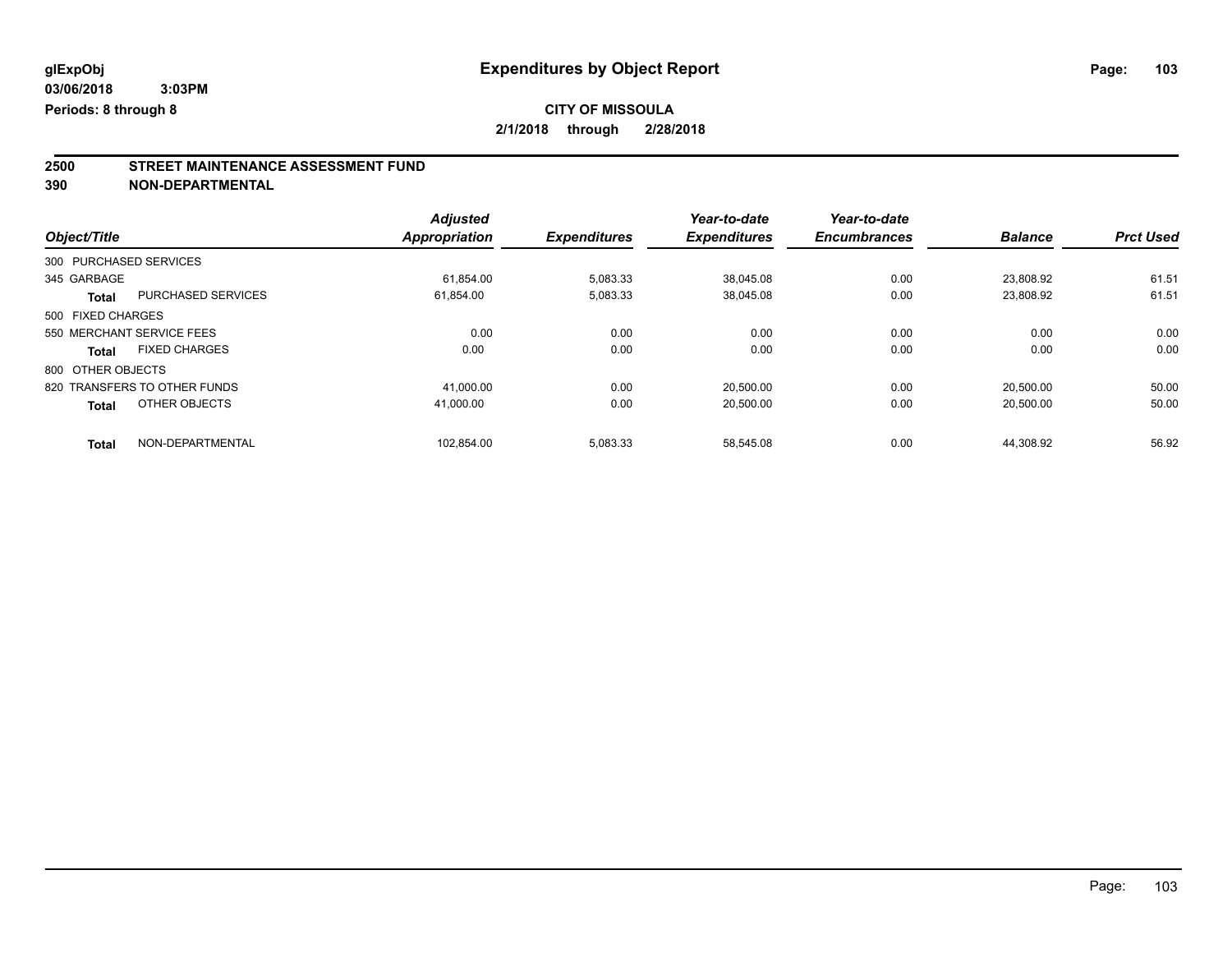#### **2500 STREET MAINTENANCE ASSESSMENT FUND**

|                   |                                  | <b>Adjusted</b> |                     | Year-to-date        | Year-to-date        |                |                  |
|-------------------|----------------------------------|-----------------|---------------------|---------------------|---------------------|----------------|------------------|
| Object/Title      |                                  | Appropriation   | <b>Expenditures</b> | <b>Expenditures</b> | <b>Encumbrances</b> | <b>Balance</b> | <b>Prct Used</b> |
|                   | 300 PURCHASED SERVICES           |                 |                     |                     |                     |                |                  |
| 345 GARBAGE       |                                  | 61.854.00       | 5,083.33            | 38.045.08           | 0.00                | 23.808.92      | 61.51            |
| <b>Total</b>      | <b>PURCHASED SERVICES</b>        | 61,854.00       | 5,083.33            | 38.045.08           | 0.00                | 23.808.92      | 61.51            |
| 500 FIXED CHARGES |                                  |                 |                     |                     |                     |                |                  |
|                   | 550 MERCHANT SERVICE FEES        | 0.00            | 0.00                | 0.00                | 0.00                | 0.00           | 0.00             |
| <b>Total</b>      | <b>FIXED CHARGES</b>             | 0.00            | 0.00                | 0.00                | 0.00                | 0.00           | 0.00             |
| 800 OTHER OBJECTS |                                  |                 |                     |                     |                     |                |                  |
|                   | 820 TRANSFERS TO OTHER FUNDS     | 41,000.00       | 0.00                | 20.500.00           | 0.00                | 20.500.00      | 50.00            |
| <b>Total</b>      | OTHER OBJECTS                    | 41,000.00       | 0.00                | 20,500.00           | 0.00                | 20,500.00      | 50.00            |
| <b>Total</b>      | STREET MAINTENANCE ASSESSMENT FI | 102.854.00      | 5,083.33            | 58.545.08           | 0.00                | 44.308.92      | 56.92            |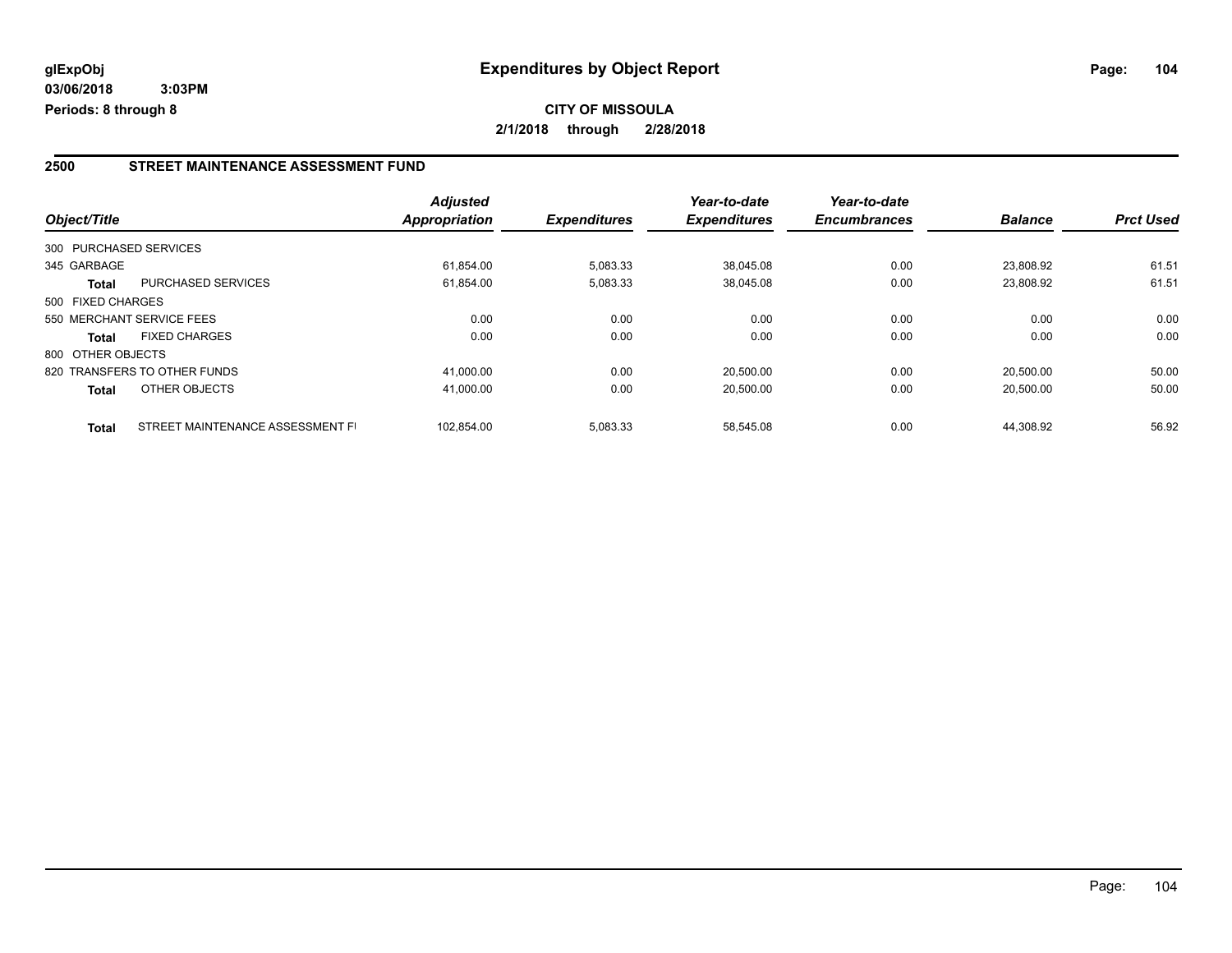# **2512 ROAD DISTRICT #1**

#### **320 STREET MAINTENANCE**

|                                           | <b>Adjusted</b> |                     | Year-to-date        | Year-to-date        |                |                  |
|-------------------------------------------|-----------------|---------------------|---------------------|---------------------|----------------|------------------|
| Object/Title                              | Appropriation   | <b>Expenditures</b> | <b>Expenditures</b> | <b>Encumbrances</b> | <b>Balance</b> | <b>Prct Used</b> |
| 100 PERSONAL SERVICES                     |                 |                     |                     |                     |                |                  |
| 110 SALARIES AND WAGES                    | 148,100.00      | 3,990.48            | 29,634.22           | 0.00                | 118,465.78     | 20.01            |
| 130 OTHER                                 | 0.00            | 0.00                | 0.00                | 0.00                | 0.00           | 0.00             |
| 140 EMPLOYER CONTRIBUTIONS                | 69,039.00       | 687.42              | 5,111.93            | 0.00                | 63,927.07      | 7.40             |
| 141 STATE RETIREMENT CONTRIBUTIONS        | 147.00          | 0.00                | 27.89               | 0.00                | 119.11         | 18.97            |
| PERSONAL SERVICES<br>Total                | 217,286.00      | 4,677.90            | 34,774.04           | 0.00                | 182,511.96     | 16.00            |
| 200 SUPPLIES                              |                 |                     |                     |                     |                |                  |
| 210 OFFICE SUPPLIES                       | 6,185.00        | 0.00                | 443.34              | 0.00                | 5,741.66       | 7.17             |
| 220 OPERATING SUPPLIES                    | 91,014.00       | 0.00                | 94,375.65           | 0.00                | $-3,361.65$    | 103.69           |
| 230 REPAIR/MAINTENANCE                    | 92,478.00       | 0.00                | 91,241.96           | 0.00                | 1,236.04       | 98.66            |
| 231 GASOLINE                              | 1,135.00        | 0.00                | 1,345.06            | 0.00                | $-210.06$      | 118.51           |
| 240 OTHER SUPPLIES                        | 549.00          | 0.00                | 0.00                | 0.00                | 549.00         | 0.00             |
| <b>SUPPLIES</b><br><b>Total</b>           | 191,361.00      | 0.00                | 187,406.01          | 0.00                | 3,954.99       | 97.93            |
| 300 PURCHASED SERVICES                    |                 |                     |                     |                     |                |                  |
| 310 COMMUNICATIONS                        | 0.00            | 0.00                | 1.62                | 0.00                | $-1.62$        | 0.00             |
| 330 PUBLICITY, SUBSCRIPTIONS & DUES       | 0.00            | 0.00                | 0.00                | 0.00                | 0.00           | 0.00             |
| 350 PROFESSIONAL SERVICES                 | 129,500.00      | 0.00                | 23,171.51           | 0.00                | 106,328.49     | 17.89            |
| 360 REPAIR & MAINTENANCE                  | 2,500.00        | 0.00                | 600.00              | 0.00                | 1,900.00       | 24.00            |
| 370 TRAVEL                                | 1,450.00        | 0.00                | 21.00               | 0.00                | 1,429.00       | 1.45             |
| 380 TRAINING                              | 350.00          | 0.00                | 0.00                | 0.00                | 350.00         | 0.00             |
| PURCHASED SERVICES<br><b>Total</b>        | 133,800.00      | 0.00                | 23,794.13           | 0.00                | 110,005.87     | 17.78            |
| 400 BUILDING MATERIALS                    |                 |                     |                     |                     |                |                  |
| <b>400 BUILDING MATERIALS</b>             | 275,201.00      | 0.00                | 254,813.85          | 0.00                | 20,387.15      | 92.59            |
| <b>BUILDING MATERIALS</b><br><b>Total</b> | 275,201.00      | 0.00                | 254,813.85          | 0.00                | 20,387.15      | 92.59            |
| 500 FIXED CHARGES                         |                 |                     |                     |                     |                |                  |
| 500 FIXED CHARGES                         | 101,949.00      | 0.00                | 13,023.50           | 0.00                | 88,925.50      | 12.77            |
| 550 MERCHANT SERVICE FEES                 | 0.00            | 0.00                | 0.00                | 0.00                | 0.00           | 0.00             |
| <b>FIXED CHARGES</b><br><b>Total</b>      | 101,949.00      | 0.00                | 13,023.50           | 0.00                | 88,925.50      | 12.77            |
| 600 DEBT SERVICE                          |                 |                     |                     |                     |                |                  |
| 610 PRINCIPAL                             | 605,289.00      | 0.00                | 387,494.56          | 0.00                | 217,794.44     | 64.02            |
| 620 INTEREST / SERVICE FEES               | 46,121.00       | 1,716.27            | 37,459.63           | 0.00                | 8,661.37       | 81.22            |
| <b>DEBT SERVICE</b><br><b>Total</b>       | 651,410.00      | 1,716.27            | 424,954.19          | 0.00                | 226,455.81     | 65.24            |
| 700 GRANTS & CONTRIBUTIONS                |                 |                     |                     |                     |                |                  |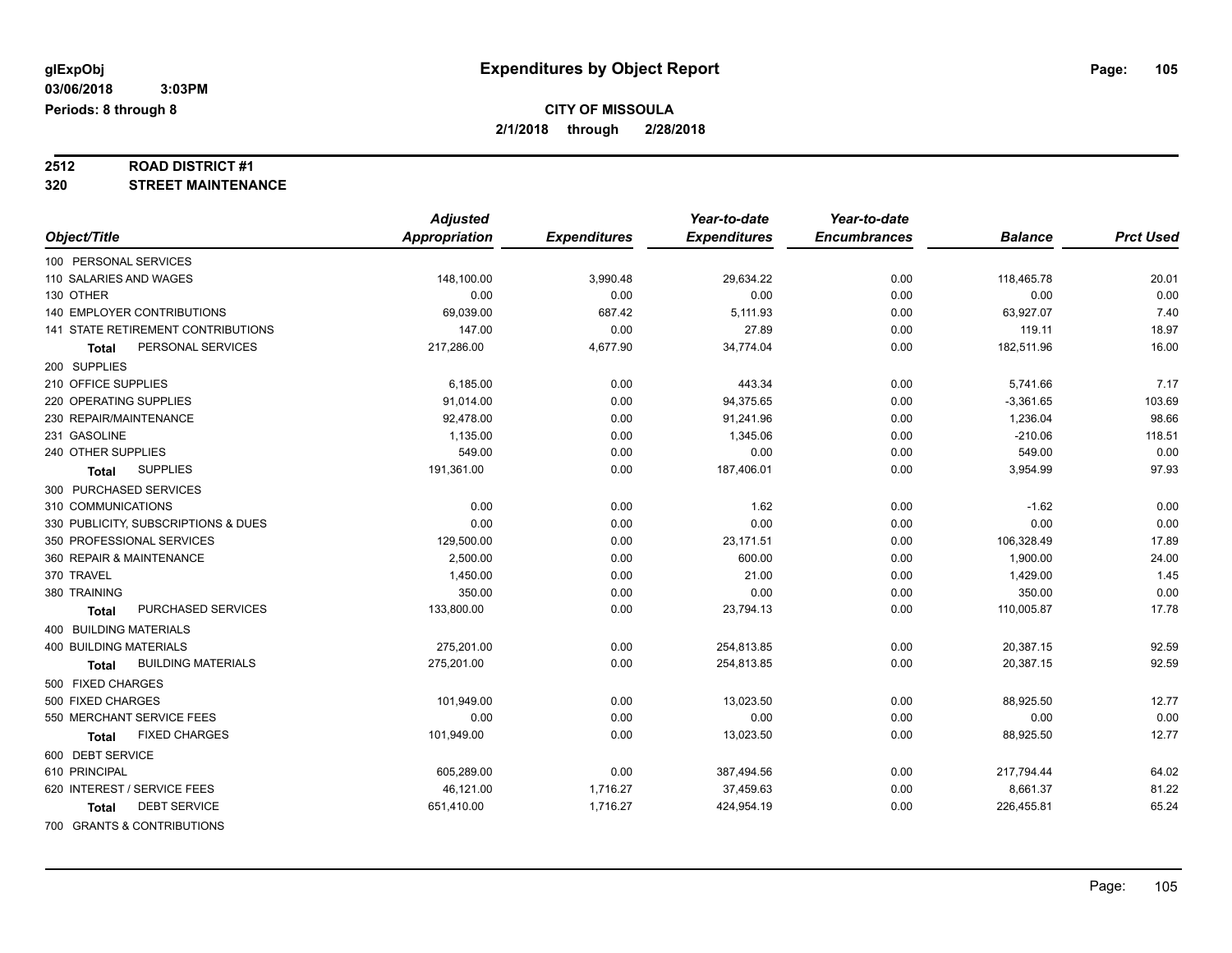# **2512 ROAD DISTRICT #1**

**320 STREET MAINTENANCE**

|                    |                                   | <b>Adjusted</b>      |                     | Year-to-date        | Year-to-date        |                |                  |
|--------------------|-----------------------------------|----------------------|---------------------|---------------------|---------------------|----------------|------------------|
| Object/Title       |                                   | <b>Appropriation</b> | <b>Expenditures</b> | <b>Expenditures</b> | <b>Encumbrances</b> | <b>Balance</b> | <b>Prct Used</b> |
|                    | 700 GRANTS & CONTRIBUTIONS        | 0.00                 | 0.00                | 6.400.00            | 0.00                | $-6,400.00$    | 0.00             |
| Total              | <b>GRANTS &amp; CONTRIBUTIONS</b> | 0.00                 | 0.00                | 6,400.00            | 0.00                | $-6,400.00$    | 0.00             |
| 800 OTHER OBJECTS  |                                   |                      |                     |                     |                     |                |                  |
|                    | 820 TRANSFERS TO OTHER FUNDS      | 104.057.00           | 0.00                | 52.028.50           | 0.00                | 52.028.50      | 50.00            |
| 845 CONTINGENCY    |                                   | 0.00                 | 0.00                | 0.00                | 0.00                | 0.00           | 0.00             |
| Total              | OTHER OBJECTS                     | 104.057.00           | 0.00                | 52,028.50           | 0.00                | 52,028.50      | 50.00            |
| 900 CAPITAL OUTLAY |                                   |                      |                     |                     |                     |                |                  |
| 930 IMPROVEMENTS   |                                   | 455.802.00           | 0.00                | 58.625.37           | 0.00                | 397.176.63     | 12.86            |
| <b>Total</b>       | <b>CAPITAL OUTLAY</b>             | 455,802.00           | 0.00                | 58,625.37           | 0.00                | 397.176.63     | 12.86            |
| Total              | <b>STREET MAINTENANCE</b>         | 2.130.866.00         | 6.394.17            | 1.055.819.59        | 0.00                | 1.075.046.41   | 49.55            |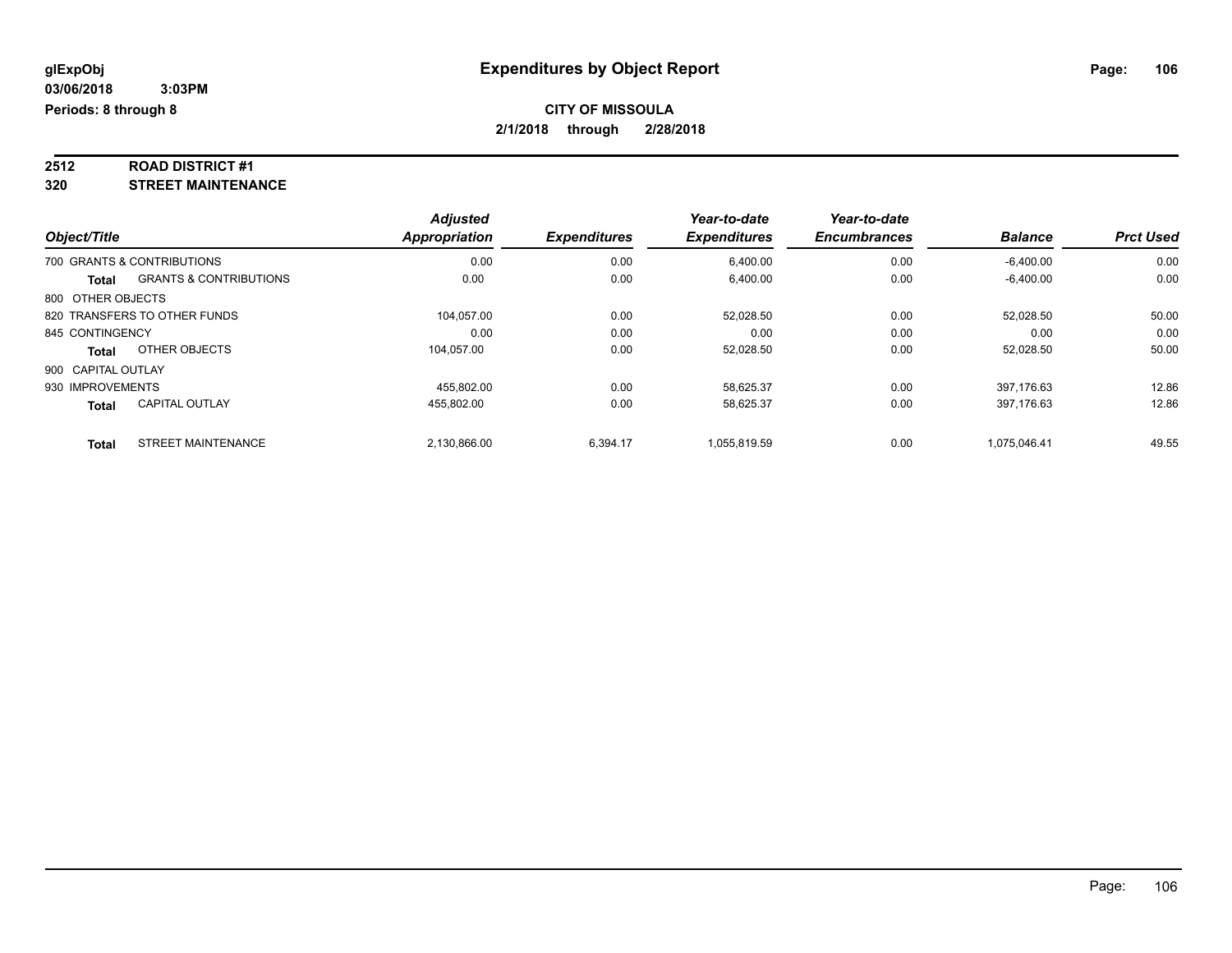# **2512 ROAD DISTRICT #1**

| Object/Title      |                      | <b>Adjusted</b><br>Appropriation | <b>Expenditures</b> | Year-to-date<br><b>Expenditures</b> | Year-to-date<br><b>Encumbrances</b> | <b>Balance</b> | <b>Prct Used</b> |
|-------------------|----------------------|----------------------------------|---------------------|-------------------------------------|-------------------------------------|----------------|------------------|
| 500 FIXED CHARGES |                      |                                  |                     |                                     |                                     |                |                  |
| 500 FIXED CHARGES |                      | 0.00                             | 0.00                | 0.00                                | 0.00                                | 0.00           | 0.00             |
| <b>Total</b>      | <b>FIXED CHARGES</b> | 0.00                             | 0.00                | 0.00                                | 0.00                                | 0.00           | 0.00             |
| Total             | NON-DEPARTMENTAL     | 0.00                             | 0.00                | 0.00                                | 0.00                                | 0.00           | 0.00             |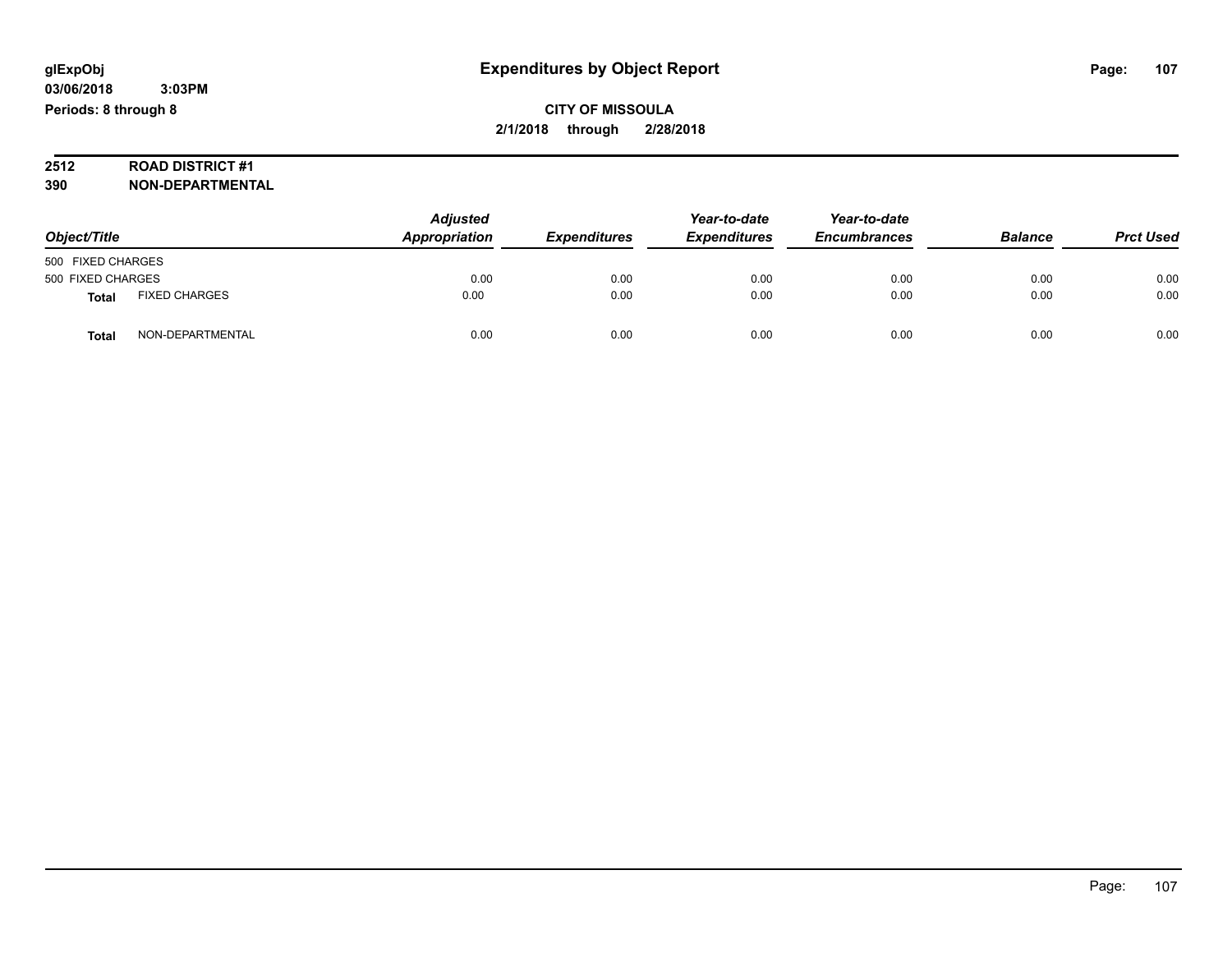#### **2512 ROAD DISTRICT #1**

|                                           | <b>Adjusted</b> |                     | Year-to-date        | Year-to-date        |                |                  |
|-------------------------------------------|-----------------|---------------------|---------------------|---------------------|----------------|------------------|
| Object/Title                              | Appropriation   | <b>Expenditures</b> | <b>Expenditures</b> | <b>Encumbrances</b> | <b>Balance</b> | <b>Prct Used</b> |
| 100 PERSONAL SERVICES                     |                 |                     |                     |                     |                |                  |
| 110 SALARIES AND WAGES                    | 148,100.00      | 3,990.48            | 29,634.22           | 0.00                | 118,465.78     | 20.01            |
| 130 OTHER                                 | 0.00            | 0.00                | 0.00                | 0.00                | 0.00           | 0.00             |
| <b>140 EMPLOYER CONTRIBUTIONS</b>         | 69,039.00       | 687.42              | 5,111.93            | 0.00                | 63,927.07      | 7.40             |
| 141 STATE RETIREMENT CONTRIBUTIONS        | 147.00          | 0.00                | 27.89               | 0.00                | 119.11         | 18.97            |
| PERSONAL SERVICES<br>Total                | 217,286.00      | 4,677.90            | 34,774.04           | 0.00                | 182,511.96     | 16.00            |
| 200 SUPPLIES                              |                 |                     |                     |                     |                |                  |
| 210 OFFICE SUPPLIES                       | 6,185.00        | 0.00                | 443.34              | 0.00                | 5,741.66       | 7.17             |
| 220 OPERATING SUPPLIES                    | 91,014.00       | 0.00                | 94,375.65           | 0.00                | $-3,361.65$    | 103.69           |
| 230 REPAIR/MAINTENANCE                    | 92,478.00       | 0.00                | 91,241.96           | 0.00                | 1,236.04       | 98.66            |
| 231 GASOLINE                              | 1,135.00        | 0.00                | 1,345.06            | 0.00                | $-210.06$      | 118.51           |
| 240 OTHER SUPPLIES                        | 549.00          | 0.00                | 0.00                | 0.00                | 549.00         | 0.00             |
| <b>SUPPLIES</b><br><b>Total</b>           | 191,361.00      | 0.00                | 187,406.01          | 0.00                | 3,954.99       | 97.93            |
| 300 PURCHASED SERVICES                    |                 |                     |                     |                     |                |                  |
| 310 COMMUNICATIONS                        | 0.00            | 0.00                | 1.62                | 0.00                | $-1.62$        | 0.00             |
| 330 PUBLICITY, SUBSCRIPTIONS & DUES       | 0.00            | 0.00                | 0.00                | 0.00                | 0.00           | 0.00             |
| 350 PROFESSIONAL SERVICES                 | 129,500.00      | 0.00                | 23,171.51           | 0.00                | 106,328.49     | 17.89            |
| 360 REPAIR & MAINTENANCE                  | 2,500.00        | 0.00                | 600.00              | 0.00                | 1,900.00       | 24.00            |
| 370 TRAVEL                                | 1,450.00        | 0.00                | 21.00               | 0.00                | 1,429.00       | 1.45             |
| 380 TRAINING                              | 350.00          | 0.00                | 0.00                | 0.00                | 350.00         | 0.00             |
| PURCHASED SERVICES<br><b>Total</b>        | 133,800.00      | 0.00                | 23,794.13           | 0.00                | 110,005.87     | 17.78            |
| 400 BUILDING MATERIALS                    |                 |                     |                     |                     |                |                  |
| <b>400 BUILDING MATERIALS</b>             | 275,201.00      | 0.00                | 254,813.85          | 0.00                | 20,387.15      | 92.59            |
| <b>BUILDING MATERIALS</b><br><b>Total</b> | 275,201.00      | 0.00                | 254,813.85          | 0.00                | 20,387.15      | 92.59            |
| 500 FIXED CHARGES                         |                 |                     |                     |                     |                |                  |
| 500 FIXED CHARGES                         | 101,949.00      | 0.00                | 13,023.50           | 0.00                | 88,925.50      | 12.77            |
| 550 MERCHANT SERVICE FEES                 | 0.00            | 0.00                | 0.00                | 0.00                | 0.00           | 0.00             |
| <b>FIXED CHARGES</b><br><b>Total</b>      | 101,949.00      | 0.00                | 13,023.50           | 0.00                | 88,925.50      | 12.77            |
| 600 DEBT SERVICE                          |                 |                     |                     |                     |                |                  |
| 610 PRINCIPAL                             | 605,289.00      | 0.00                | 387,494.56          | 0.00                | 217,794.44     | 64.02            |
| 620 INTEREST / SERVICE FEES               | 46,121.00       | 1,716.27            | 37,459.63           | 0.00                | 8,661.37       | 81.22            |
| <b>DEBT SERVICE</b><br>Total              | 651,410.00      | 1,716.27            | 424,954.19          | 0.00                | 226,455.81     | 65.24            |
| 700 GRANTS & CONTRIBUTIONS                |                 |                     |                     |                     |                |                  |
| 700 GRANTS & CONTRIBUTIONS                | 0.00            | 0.00                | 6,400.00            | 0.00                | $-6,400.00$    | 0.00             |
|                                           |                 |                     |                     |                     |                |                  |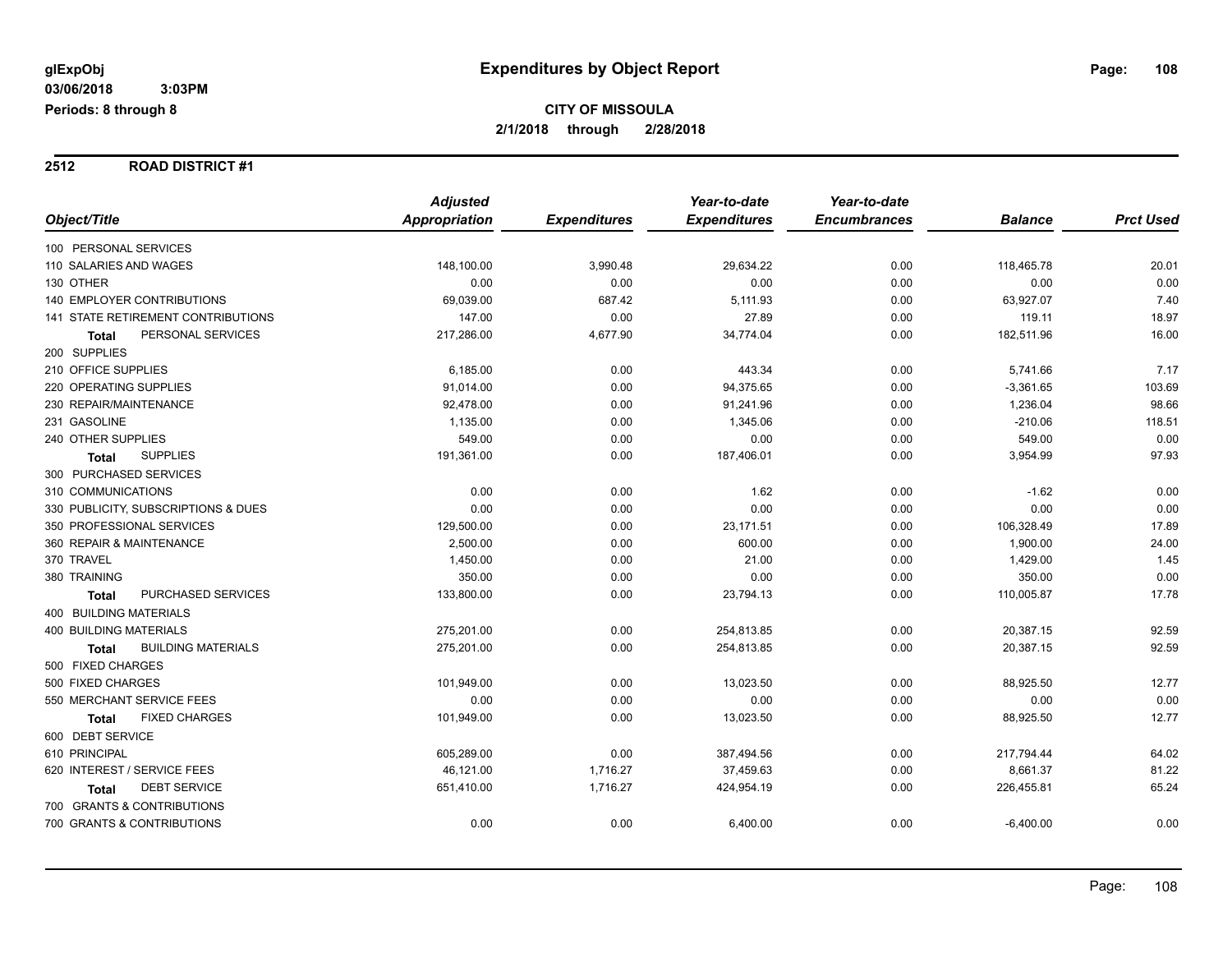#### **2512 ROAD DISTRICT #1**

|                                                   | <b>Adjusted</b>      |                     | Year-to-date        | Year-to-date        |                |                  |
|---------------------------------------------------|----------------------|---------------------|---------------------|---------------------|----------------|------------------|
| Object/Title                                      | <b>Appropriation</b> | <b>Expenditures</b> | <b>Expenditures</b> | <b>Encumbrances</b> | <b>Balance</b> | <b>Prct Used</b> |
| <b>GRANTS &amp; CONTRIBUTIONS</b><br><b>Total</b> | 0.00                 | 0.00                | 6,400.00            | 0.00                | $-6,400.00$    | 0.00             |
| 800 OTHER OBJECTS                                 |                      |                     |                     |                     |                |                  |
| 820 TRANSFERS TO OTHER FUNDS                      | 104.057.00           | 0.00                | 52.028.50           | 0.00                | 52.028.50      | 50.00            |
| 845 CONTINGENCY                                   | 0.00                 | 0.00                | 0.00                | 0.00                | 0.00           | 0.00             |
| OTHER OBJECTS<br>Total                            | 104.057.00           | 0.00                | 52.028.50           | 0.00                | 52,028.50      | 50.00            |
| 900 CAPITAL OUTLAY                                |                      |                     |                     |                     |                |                  |
| 930 IMPROVEMENTS                                  | 455.802.00           | 0.00                | 58.625.37           | 0.00                | 397.176.63     | 12.86            |
| <b>CAPITAL OUTLAY</b><br><b>Total</b>             | 455,802.00           | 0.00                | 58,625.37           | 0.00                | 397,176.63     | 12.86            |
| <b>ROAD DISTRICT #1</b><br><b>Total</b>           | 2.130.866.00         | 6.394.17            | 1.055.819.59        | 0.00                | 1.075.046.41   | 49.55            |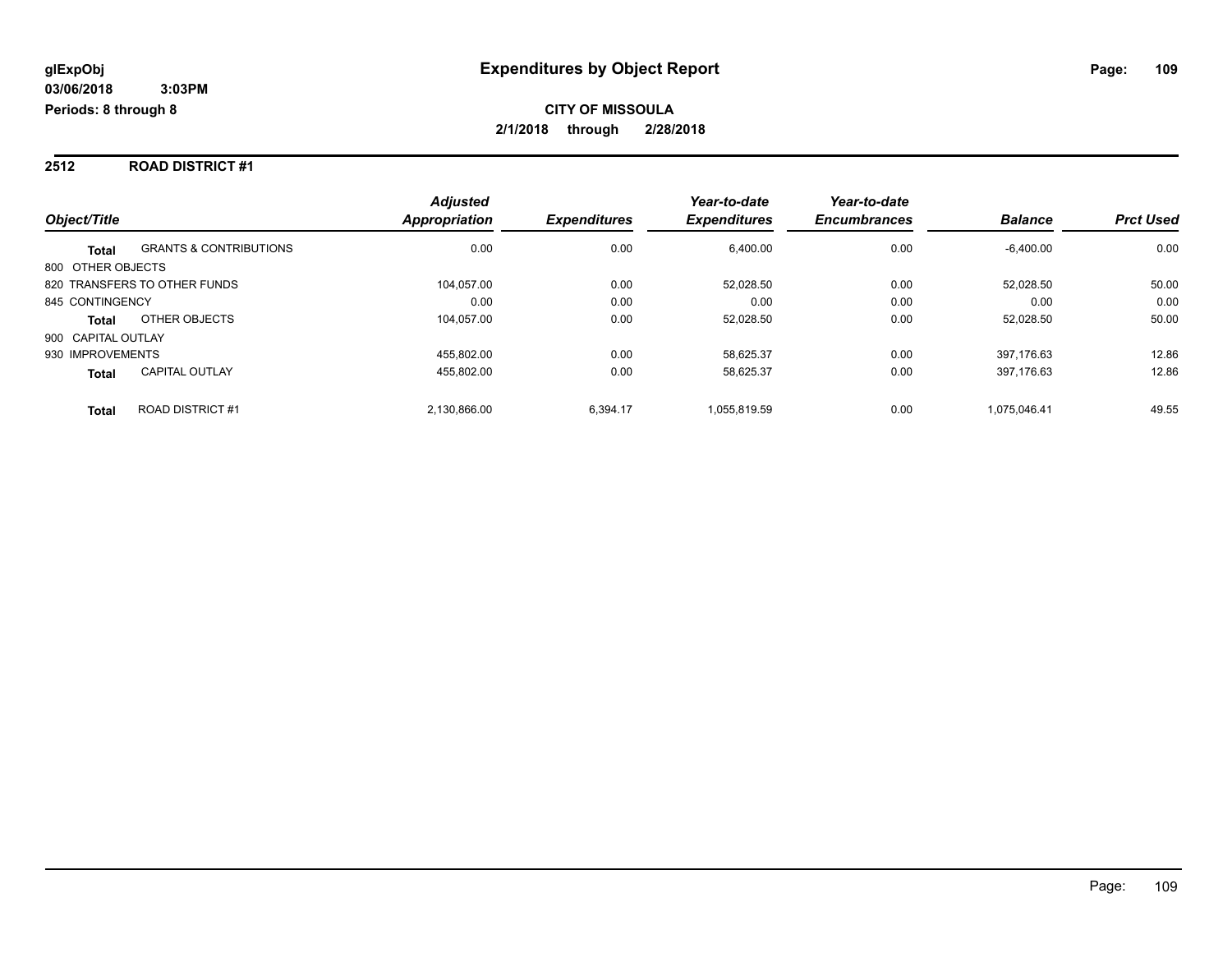## **2513 PARK DISTRICT #1**

**370 PARKS & RECREATION**

|                                      | <b>Adjusted</b> |                     | Year-to-date        | Year-to-date        |                |                  |
|--------------------------------------|-----------------|---------------------|---------------------|---------------------|----------------|------------------|
| Object/Title                         | Appropriation   | <b>Expenditures</b> | <b>Expenditures</b> | <b>Encumbrances</b> | <b>Balance</b> | <b>Prct Used</b> |
| 100 PERSONAL SERVICES                |                 |                     |                     |                     |                |                  |
| 110 SALARIES AND WAGES               | 261,724.00      | 13,972.56           | 154,780.77          | 0.00                | 106,943.23     | 59.14            |
| 120 OVERTIME                         | 0.00            | 0.00                | 1,224.65            | 0.00                | $-1,224.65$    | 0.00             |
| <b>140 EMPLOYER CONTRIBUTIONS</b>    | 112,375.00      | 6,849.16            | 68,582.52           | 0.00                | 43,792.48      | 61.03            |
| 141 STATE RETIREMENT CONTRIBUTIONS   | 227.00          | 0.00                | 172.60              | 0.00                | 54.40          | 76.04            |
| PERSONAL SERVICES<br>Total           | 374,326.00      | 20,821.72           | 224,760.54          | 0.00                | 149,565.46     | 60.04            |
| 200 SUPPLIES                         |                 |                     |                     |                     |                |                  |
| 220 OPERATING SUPPLIES               | 76,916.00       | 5,279.73            | 83,708.47           | 0.00                | $-6,792.47$    | 108.83           |
| 230 REPAIR/MAINTENANCE               | 98,266.00       | 229.76              | 15,106.02           | 0.00                | 83,159.98      | 15.37            |
| 231 GASOLINE                         | 10,144.00       | 0.00                | 10,937.16           | 0.00                | $-793.16$      | 107.82           |
| <b>SUPPLIES</b><br><b>Total</b>      | 185,326.00      | 5,509.49            | 109,751.65          | 0.00                | 75,574.35      | 59.22            |
| 300 PURCHASED SERVICES               |                 |                     |                     |                     |                |                  |
| 300 PURCHASED SERVICES               | 0.00            | 0.00                | 0.00                | 0.00                | 0.00           | 0.00             |
| 310 COMMUNICATIONS                   | 0.00            | 0.00                | 65.60               | 0.00                | $-65.60$       | 0.00             |
| 320 PRINTING & DUPLICATING           | 0.00            | 0.00                | 0.00                | 0.00                | 0.00           | 0.00             |
| 330 PUBLICITY, SUBSCRIPTIONS & DUES  | 3,000.00        | 0.00                | 1,100.00            | 0.00                | 1,900.00       | 36.67            |
| 341 ELECTRICITY & NATURAL GAS        | 47,924.00       | 4,540.57            | 49,746.92           | 0.00                | $-1,822.92$    | 103.80           |
| 343 WATER CHARGES                    | 7,685.00        | 0.00                | 12,967.35           | 0.00                | $-5,282.35$    | 168.74           |
| 344 TELEPHONE SERVICE                | 900.00          | 0.00                | 0.00                | 0.00                | 900.00         | 0.00             |
| 345 GARBAGE                          | 3,310.00        | 0.00                | 4,516.78            | 0.00                | $-1,206.78$    | 136.46           |
| 350 PROFESSIONAL SERVICES            | 77,344.00       | 475.41              | 43,112.19           | 0.00                | 34,231.81      | 55.74            |
| 360 REPAIR & MAINTENANCE             | 130,640.00      | 0.00                | 87,224.65           | 0.00                | 43,415.35      | 66.77            |
| 370 TRAVEL                           | 500.00          | 0.00                | 641.59              | 0.00                | $-141.59$      | 128.32           |
| 380 TRAINING                         | 983.00          | 0.00                | 712.30              | 0.00                | 270.70         | 72.46            |
| PURCHASED SERVICES<br>Total          | 272,286.00      | 5,015.98            | 200,087.38          | 0.00                | 72,198.62      | 73.48            |
| 500 FIXED CHARGES                    |                 |                     |                     |                     |                |                  |
| 550 MERCHANT SERVICE FEES            | 0.00            | 0.00                | 0.00                | 0.00                | 0.00           | 0.00             |
| <b>FIXED CHARGES</b><br><b>Total</b> | 0.00            | 0.00                | 0.00                | 0.00                | 0.00           | 0.00             |
| 600 DEBT SERVICE                     |                 |                     |                     |                     |                |                  |
| 610 PRINCIPAL                        | 199,023.00      | 0.00                | 113,193.75          | 0.00                | 85,829.25      | 56.87            |
| 620 INTEREST / SERVICE FEES          | 6,711.00        | 84.32               | 4,137.68            | 0.00                | 2,573.32       | 61.66            |
| <b>DEBT SERVICE</b><br>Total         | 205,734.00      | 84.32               | 117,331.43          | 0.00                | 88,402.57      | 57.03            |
| 700 GRANTS & CONTRIBUTIONS           |                 |                     |                     |                     |                |                  |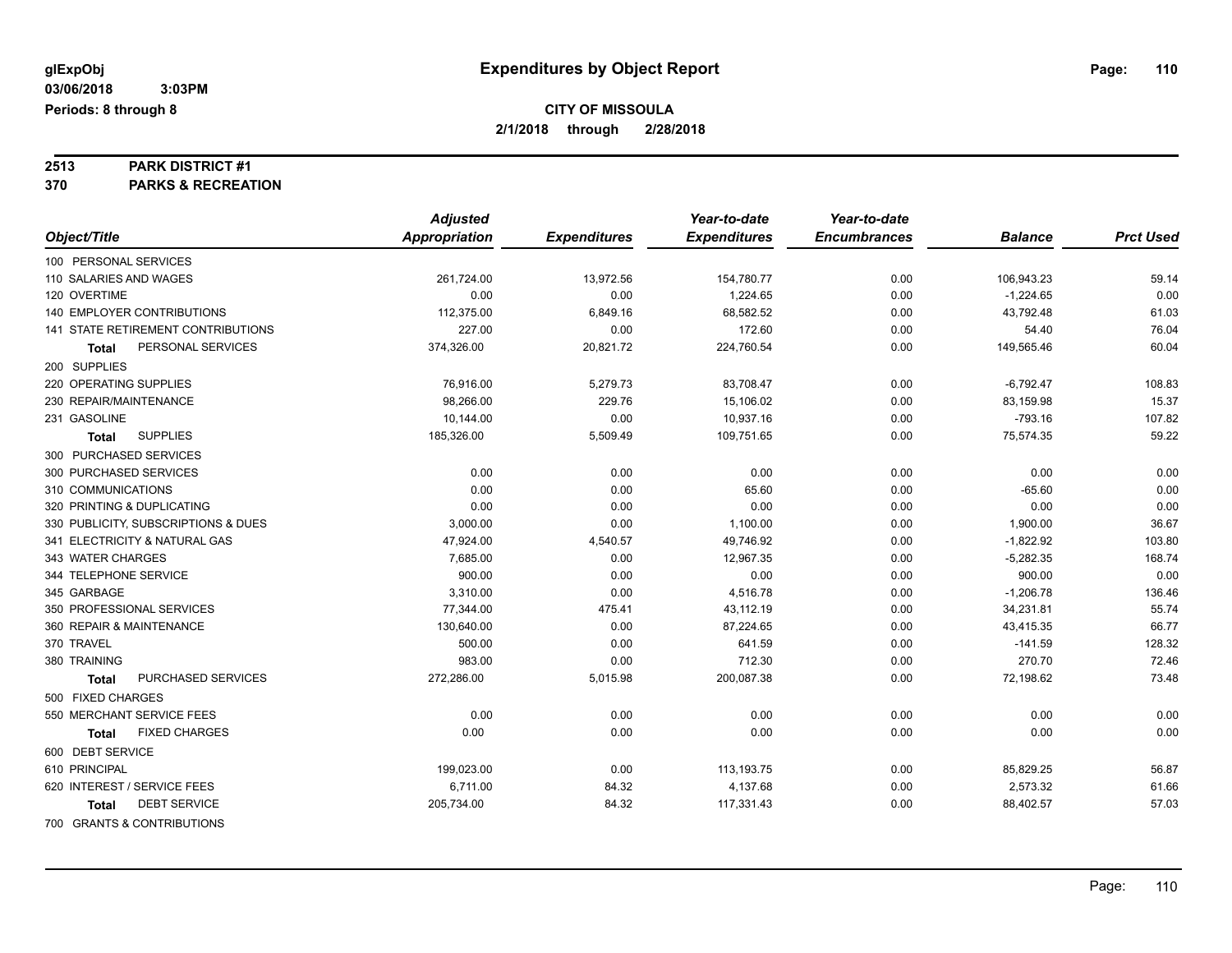## **2513 PARK DISTRICT #1**

**370 PARKS & RECREATION**

|                    |                                   | <b>Adjusted</b>      |                     | Year-to-date        | Year-to-date        |                |                  |
|--------------------|-----------------------------------|----------------------|---------------------|---------------------|---------------------|----------------|------------------|
| Object/Title       |                                   | <b>Appropriation</b> | <b>Expenditures</b> | <b>Expenditures</b> | <b>Encumbrances</b> | <b>Balance</b> | <b>Prct Used</b> |
|                    | 700 GRANTS & CONTRIBUTIONS        | 0.00                 | 0.00                | 0.00                | 0.00                | 0.00           | 0.00             |
| Total              | <b>GRANTS &amp; CONTRIBUTIONS</b> | 0.00                 | 0.00                | 0.00                | 0.00                | 0.00           | 0.00             |
| 800 OTHER OBJECTS  |                                   |                      |                     |                     |                     |                |                  |
|                    | 820 TRANSFERS TO OTHER FUNDS      | 483.890.00           | 0.00                | 241.945.00          | 0.00                | 241.945.00     | 50.00            |
| Total              | OTHER OBJECTS                     | 483,890.00           | 0.00                | 241.945.00          | 0.00                | 241.945.00     | 50.00            |
| 900 CAPITAL OUTLAY |                                   |                      |                     |                     |                     |                |                  |
| 930 IMPROVEMENTS   |                                   | 30.000.00            | 0.00                | 42.361.58           | 0.00                | $-12.361.58$   | 141.21           |
|                    | 940 MACHINERY & EQUIPMENT         | 58.585.00            | 0.00                | 0.00                | 0.00                | 58.585.00      | 0.00             |
| <b>Total</b>       | <b>CAPITAL OUTLAY</b>             | 88.585.00            | 0.00                | 42.361.58           | 0.00                | 46.223.42      | 47.82            |
| <b>Total</b>       | PARKS & RECREATION                | 1.610.147.00         | 31.431.51           | 936.237.58          | 0.00                | 673.909.42     | 58.15            |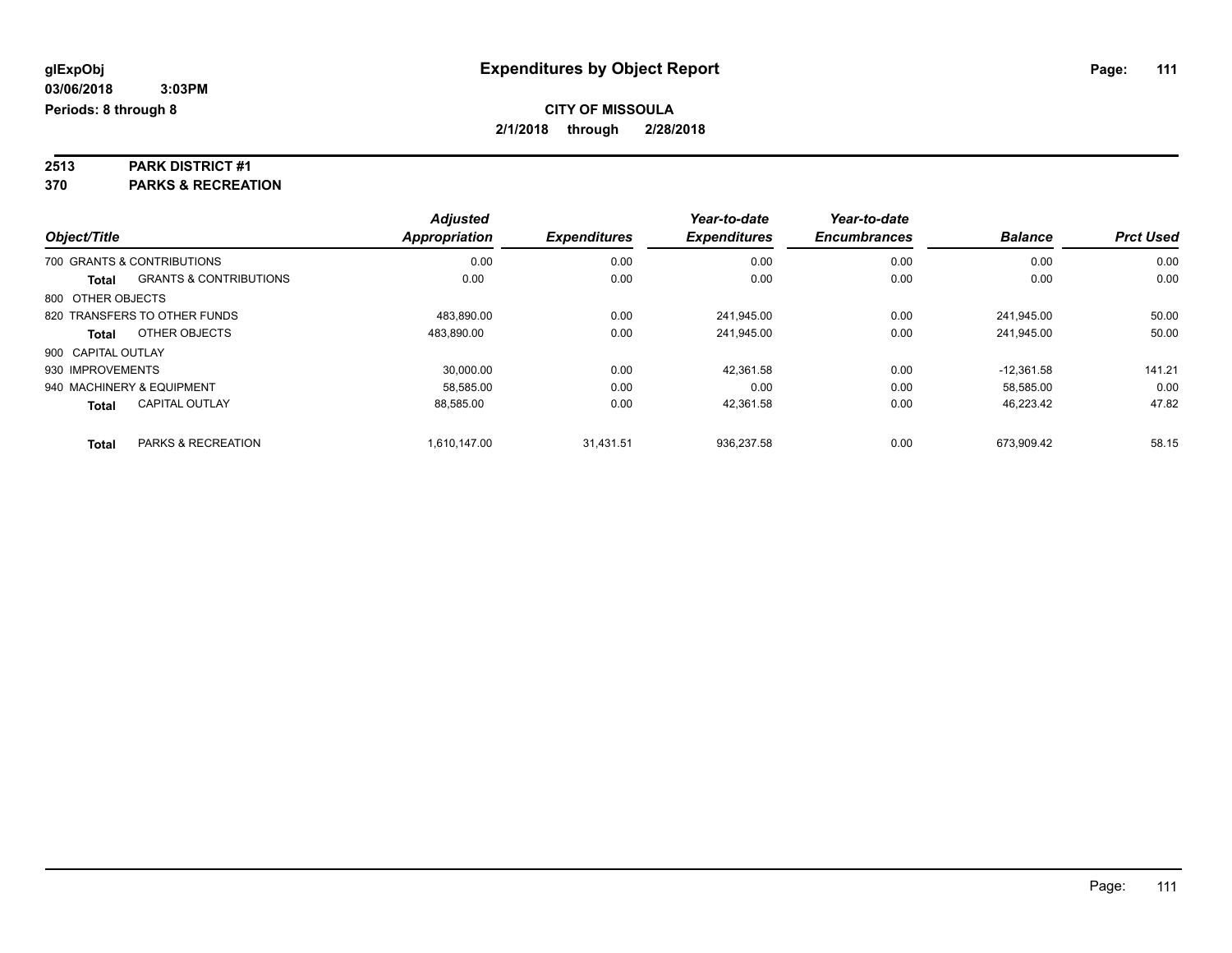#### **2513 PARK DISTRICT #1**

|                                      | <b>Adjusted</b>      |                     | Year-to-date        | Year-to-date        |                |                  |
|--------------------------------------|----------------------|---------------------|---------------------|---------------------|----------------|------------------|
| Object/Title                         | <b>Appropriation</b> | <b>Expenditures</b> | <b>Expenditures</b> | <b>Encumbrances</b> | <b>Balance</b> | <b>Prct Used</b> |
| 100 PERSONAL SERVICES                |                      |                     |                     |                     |                |                  |
| 110 SALARIES AND WAGES               | 261,724.00           | 13,972.56           | 154,780.77          | 0.00                | 106,943.23     | 59.14            |
| 120 OVERTIME                         | 0.00                 | 0.00                | 1,224.65            | 0.00                | $-1,224.65$    | 0.00             |
| 140 EMPLOYER CONTRIBUTIONS           | 112,375.00           | 6,849.16            | 68,582.52           | 0.00                | 43,792.48      | 61.03            |
| 141 STATE RETIREMENT CONTRIBUTIONS   | 227.00               | 0.00                | 172.60              | 0.00                | 54.40          | 76.04            |
| PERSONAL SERVICES<br>Total           | 374,326.00           | 20,821.72           | 224,760.54          | 0.00                | 149,565.46     | 60.04            |
| 200 SUPPLIES                         |                      |                     |                     |                     |                |                  |
| 220 OPERATING SUPPLIES               | 76,916.00            | 5,279.73            | 83,708.47           | 0.00                | $-6,792.47$    | 108.83           |
| 230 REPAIR/MAINTENANCE               | 98.266.00            | 229.76              | 15,106.02           | 0.00                | 83,159.98      | 15.37            |
| 231 GASOLINE                         | 10,144.00            | 0.00                | 10,937.16           | 0.00                | $-793.16$      | 107.82           |
| <b>SUPPLIES</b><br><b>Total</b>      | 185,326.00           | 5,509.49            | 109,751.65          | 0.00                | 75,574.35      | 59.22            |
| 300 PURCHASED SERVICES               |                      |                     |                     |                     |                |                  |
| 300 PURCHASED SERVICES               | 0.00                 | 0.00                | 0.00                | 0.00                | 0.00           | 0.00             |
| 310 COMMUNICATIONS                   | 0.00                 | 0.00                | 65.60               | 0.00                | $-65.60$       | 0.00             |
| 320 PRINTING & DUPLICATING           | 0.00                 | 0.00                | 0.00                | 0.00                | 0.00           | 0.00             |
| 330 PUBLICITY, SUBSCRIPTIONS & DUES  | 3,000.00             | 0.00                | 1,100.00            | 0.00                | 1,900.00       | 36.67            |
| 341 ELECTRICITY & NATURAL GAS        | 47,924.00            | 4,540.57            | 49,746.92           | 0.00                | $-1,822.92$    | 103.80           |
| 343 WATER CHARGES                    | 7,685.00             | 0.00                | 12,967.35           | 0.00                | $-5,282.35$    | 168.74           |
| 344 TELEPHONE SERVICE                | 900.00               | 0.00                | 0.00                | 0.00                | 900.00         | 0.00             |
| 345 GARBAGE                          | 3,310.00             | 0.00                | 4,516.78            | 0.00                | $-1,206.78$    | 136.46           |
| 350 PROFESSIONAL SERVICES            | 77,344.00            | 475.41              | 43,112.19           | 0.00                | 34,231.81      | 55.74            |
| 360 REPAIR & MAINTENANCE             | 130,640.00           | 0.00                | 87,224.65           | 0.00                | 43,415.35      | 66.77            |
| 370 TRAVEL                           | 500.00               | 0.00                | 641.59              | 0.00                | $-141.59$      | 128.32           |
| 380 TRAINING                         | 983.00               | 0.00                | 712.30              | 0.00                | 270.70         | 72.46            |
| PURCHASED SERVICES<br><b>Total</b>   | 272,286.00           | 5,015.98            | 200,087.38          | 0.00                | 72,198.62      | 73.48            |
| 500 FIXED CHARGES                    |                      |                     |                     |                     |                |                  |
| 550 MERCHANT SERVICE FEES            | 0.00                 | 0.00                | 0.00                | 0.00                | 0.00           | 0.00             |
| <b>FIXED CHARGES</b><br><b>Total</b> | 0.00                 | 0.00                | 0.00                | 0.00                | 0.00           | 0.00             |
| 600 DEBT SERVICE                     |                      |                     |                     |                     |                |                  |
| 610 PRINCIPAL                        | 199,023.00           | 0.00                | 113,193.75          | 0.00                | 85,829.25      | 56.87            |
| 620 INTEREST / SERVICE FEES          | 6,711.00             | 84.32               | 4,137.68            | 0.00                | 2,573.32       | 61.66            |
| <b>DEBT SERVICE</b><br>Total         | 205,734.00           | 84.32               | 117,331.43          | 0.00                | 88,402.57      | 57.03            |
| 700 GRANTS & CONTRIBUTIONS           |                      |                     |                     |                     |                |                  |
| 700 GRANTS & CONTRIBUTIONS           | 0.00                 | 0.00                | 0.00                | 0.00                | 0.00           | 0.00             |
|                                      |                      |                     |                     |                     |                |                  |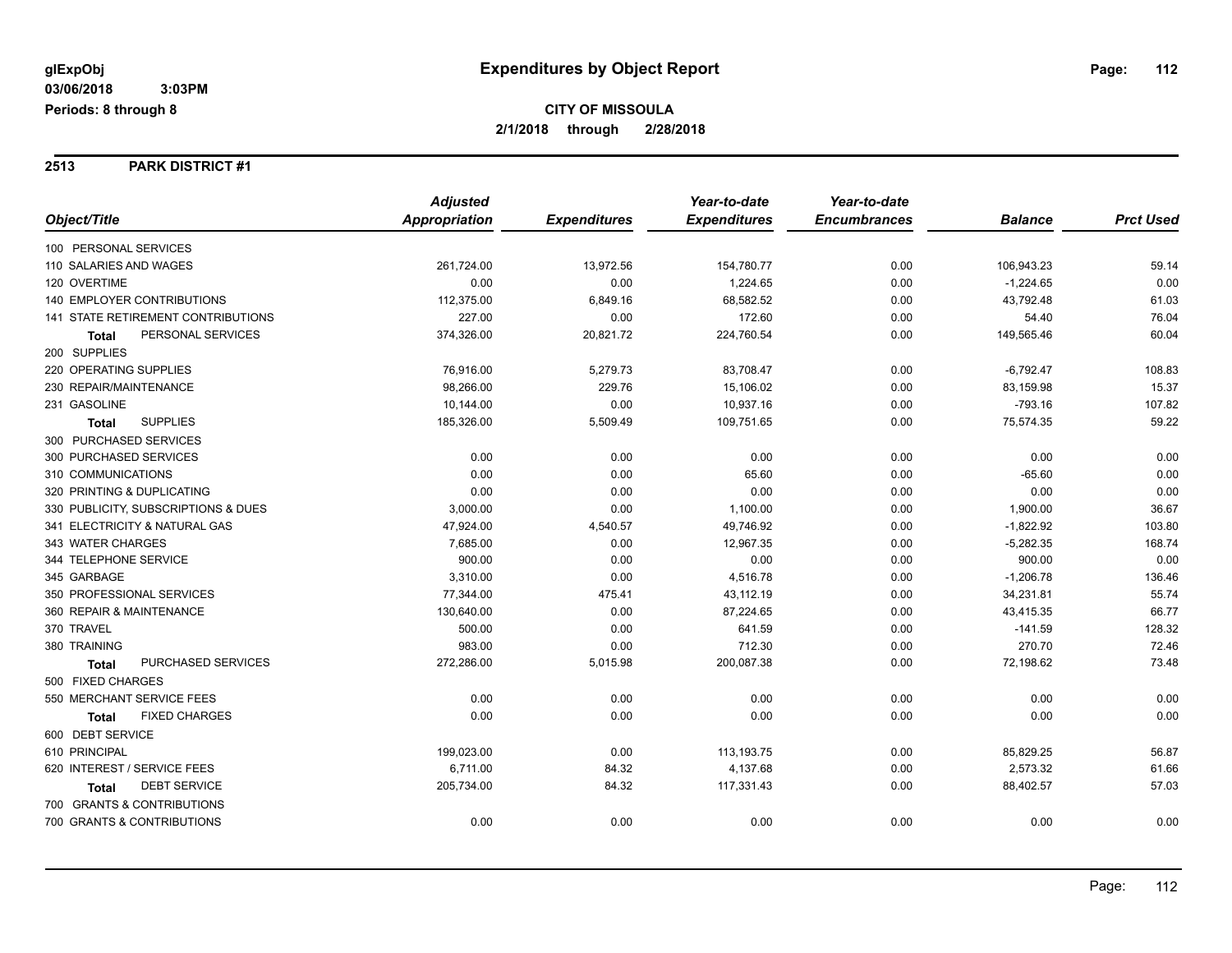#### **2513 PARK DISTRICT #1**

|                           |                                   | <b>Adjusted</b>      |                     | Year-to-date        | Year-to-date        |                |                  |
|---------------------------|-----------------------------------|----------------------|---------------------|---------------------|---------------------|----------------|------------------|
| Object/Title              |                                   | <b>Appropriation</b> | <b>Expenditures</b> | <b>Expenditures</b> | <b>Encumbrances</b> | <b>Balance</b> | <b>Prct Used</b> |
| <b>Total</b>              | <b>GRANTS &amp; CONTRIBUTIONS</b> | 0.00                 | 0.00                | 0.00                | 0.00                | 0.00           | 0.00             |
| 800 OTHER OBJECTS         |                                   |                      |                     |                     |                     |                |                  |
|                           | 820 TRANSFERS TO OTHER FUNDS      | 483.890.00           | 0.00                | 241.945.00          | 0.00                | 241.945.00     | 50.00            |
| <b>Total</b>              | OTHER OBJECTS                     | 483.890.00           | 0.00                | 241.945.00          | 0.00                | 241.945.00     | 50.00            |
| 900 CAPITAL OUTLAY        |                                   |                      |                     |                     |                     |                |                  |
| 930 IMPROVEMENTS          |                                   | 30.000.00            | 0.00                | 42.361.58           | 0.00                | $-12.361.58$   | 141.21           |
| 940 MACHINERY & EQUIPMENT |                                   | 58.585.00            | 0.00                | 0.00                | 0.00                | 58,585.00      | 0.00             |
| <b>Total</b>              | <b>CAPITAL OUTLAY</b>             | 88,585.00            | 0.00                | 42.361.58           | 0.00                | 46,223.42      | 47.82            |
| <b>Total</b>              | <b>PARK DISTRICT #1</b>           | 1.610.147.00         | 31.431.51           | 936.237.58          | 0.00                | 673.909.42     | 58.15            |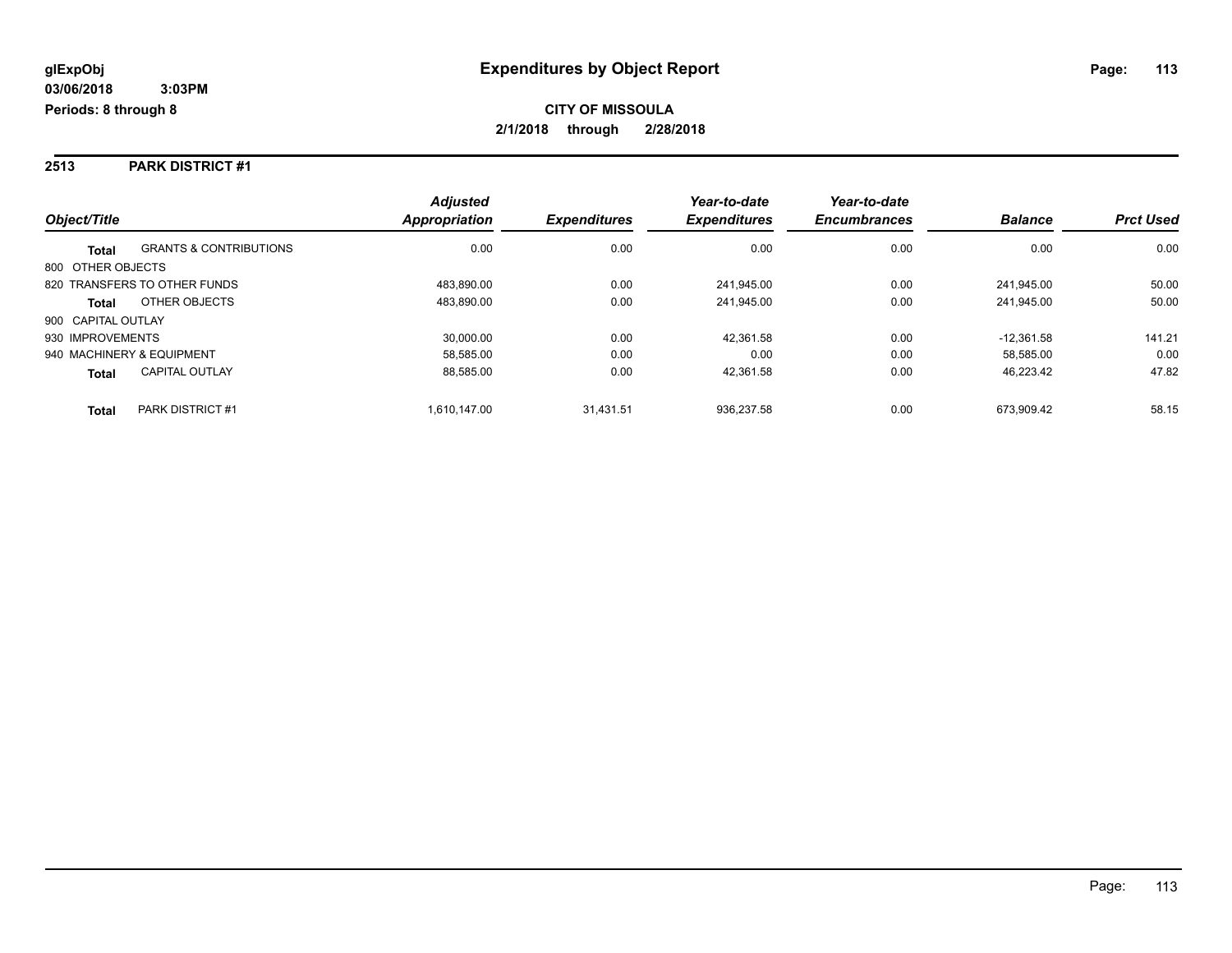## **2820 STATE GAS TAX FUND**

**280 PUBLIC WORKS OPERATIONS**

|                    |                              | <b>Adjusted</b> |                     | Year-to-date        | Year-to-date        |                |                  |
|--------------------|------------------------------|-----------------|---------------------|---------------------|---------------------|----------------|------------------|
| Object/Title       |                              | Appropriation   | <b>Expenditures</b> | <b>Expenditures</b> | <b>Encumbrances</b> | <b>Balance</b> | <b>Prct Used</b> |
|                    | 300 PURCHASED SERVICES       |                 |                     |                     |                     |                |                  |
|                    | 350 PROFESSIONAL SERVICES    | 0.00            | 0.00                | 0.00                | 0.00                | 0.00           | 0.00             |
| <b>Total</b>       | PURCHASED SERVICES           | 0.00            | 0.00                | 0.00                | 0.00                | 0.00           | 0.00             |
| 500 FIXED CHARGES  |                              |                 |                     |                     |                     |                |                  |
| 500 FIXED CHARGES  |                              | 0.00            | 0.00                | 0.00                | 0.00                | 0.00           | 0.00             |
|                    | 550 MERCHANT SERVICE FEES    | 0.00            | 0.00                | 0.00                | 0.00                | 0.00           | 0.00             |
| Total              | <b>FIXED CHARGES</b>         | 0.00            | 0.00                | 0.00                | 0.00                | 0.00           | 0.00             |
| 800 OTHER OBJECTS  |                              |                 |                     |                     |                     |                |                  |
|                    | 820 TRANSFERS TO OTHER FUNDS | 564.000.00      | 0.00                | 282,000.00          | 0.00                | 282,000.00     | 50.00            |
| <b>Total</b>       | OTHER OBJECTS                | 564,000.00      | 0.00                | 282,000.00          | 0.00                | 282,000.00     | 50.00            |
| 900 CAPITAL OUTLAY |                              |                 |                     |                     |                     |                |                  |
| 930 IMPROVEMENTS   |                              | 408,500.00      | 12,927.74           | 340,357.97          | 0.00                | 68,142.03      | 83.32            |
| <b>Total</b>       | <b>CAPITAL OUTLAY</b>        | 408,500.00      | 12,927.74           | 340,357.97          | 0.00                | 68,142.03      | 83.32            |
| <b>Total</b>       | PUBLIC WORKS OPERATIONS      | 972,500.00      | 12,927.74           | 622,357.97          | 0.00                | 350,142.03     | 64.00            |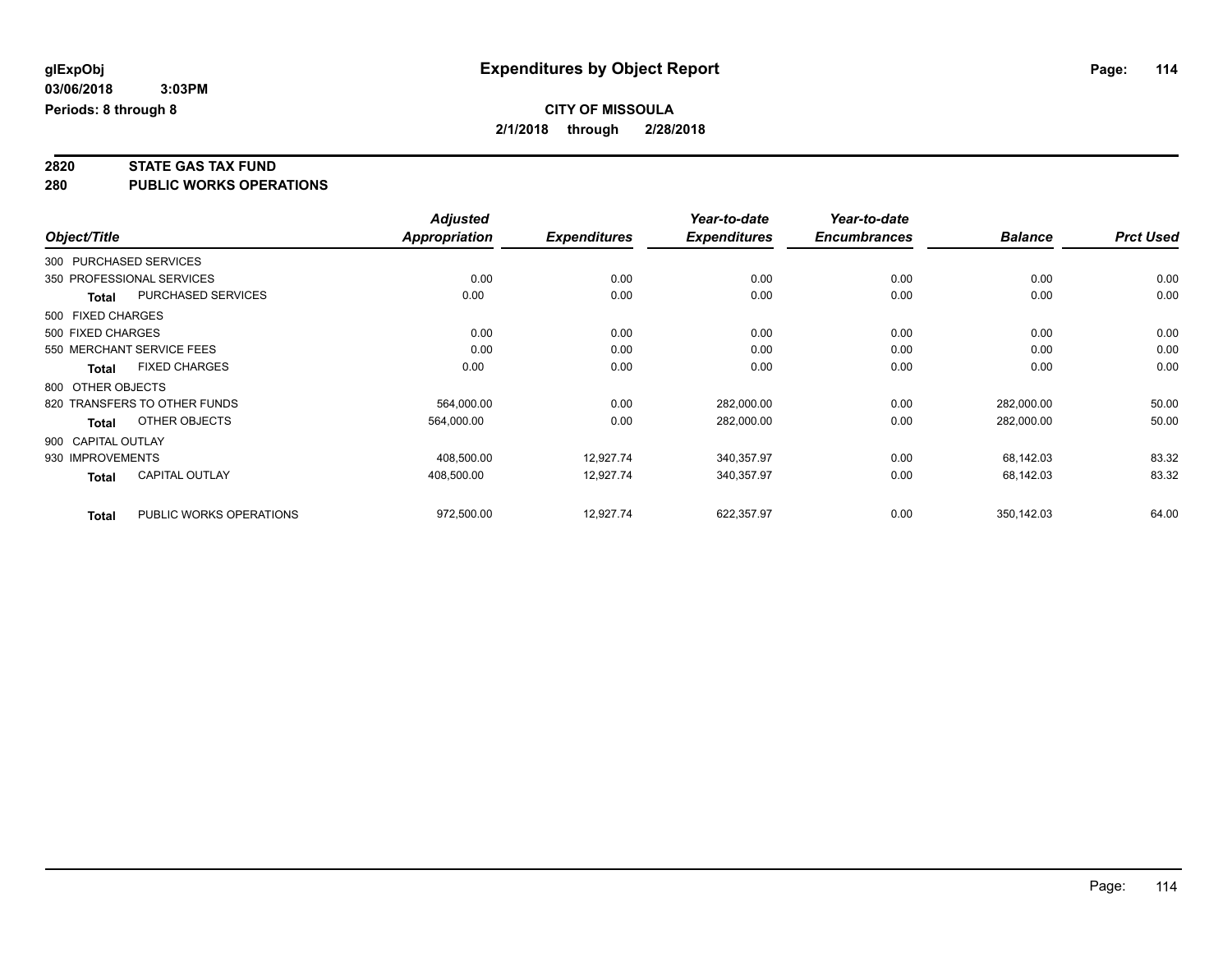#### **2820 STATE GAS TAX FUND**

|                        |                              | <b>Adjusted</b> |                     | Year-to-date        | Year-to-date        |                |                  |
|------------------------|------------------------------|-----------------|---------------------|---------------------|---------------------|----------------|------------------|
| Object/Title           |                              | Appropriation   | <b>Expenditures</b> | <b>Expenditures</b> | <b>Encumbrances</b> | <b>Balance</b> | <b>Prct Used</b> |
| 300 PURCHASED SERVICES |                              |                 |                     |                     |                     |                |                  |
|                        | 350 PROFESSIONAL SERVICES    | 0.00            | 0.00                | 0.00                | 0.00                | 0.00           | 0.00             |
| <b>Total</b>           | <b>PURCHASED SERVICES</b>    | 0.00            | 0.00                | 0.00                | 0.00                | 0.00           | 0.00             |
| 500 FIXED CHARGES      |                              |                 |                     |                     |                     |                |                  |
| 500 FIXED CHARGES      |                              | 0.00            | 0.00                | 0.00                | 0.00                | 0.00           | 0.00             |
|                        | 550 MERCHANT SERVICE FEES    | 0.00            | 0.00                | 0.00                | 0.00                | 0.00           | 0.00             |
| <b>Total</b>           | <b>FIXED CHARGES</b>         | 0.00            | 0.00                | 0.00                | 0.00                | 0.00           | 0.00             |
| 800 OTHER OBJECTS      |                              |                 |                     |                     |                     |                |                  |
|                        | 820 TRANSFERS TO OTHER FUNDS | 564,000.00      | 0.00                | 282,000.00          | 0.00                | 282,000.00     | 50.00            |
| <b>Total</b>           | OTHER OBJECTS                | 564,000.00      | 0.00                | 282,000.00          | 0.00                | 282,000.00     | 50.00            |
| 900 CAPITAL OUTLAY     |                              |                 |                     |                     |                     |                |                  |
| 930 IMPROVEMENTS       |                              | 408,500.00      | 12,927.74           | 340,357.97          | 0.00                | 68,142.03      | 83.32            |
| Total                  | <b>CAPITAL OUTLAY</b>        | 408,500.00      | 12,927.74           | 340,357.97          | 0.00                | 68,142.03      | 83.32            |
| <b>Total</b>           | STATE GAS TAX FUND           | 972,500.00      | 12,927.74           | 622,357.97          | 0.00                | 350,142.03     | 64.00            |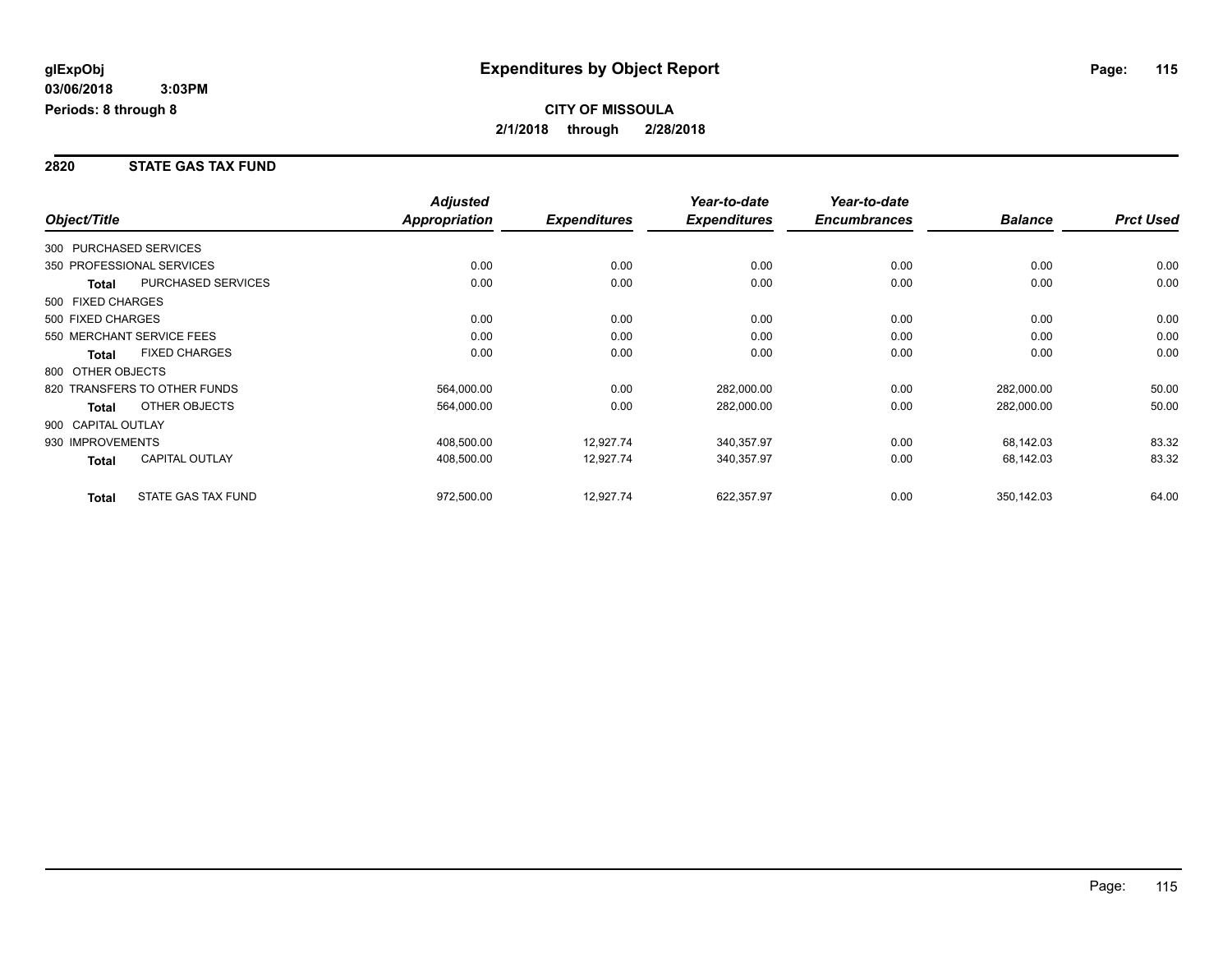## **2917 CRIME VICTIM SURCHARGE**

**390 NON-DEPARTMENTAL**

| Object/Title                         | <b>Adjusted</b><br>Appropriation | <b>Expenditures</b> | Year-to-date<br><b>Expenditures</b> | Year-to-date<br><b>Encumbrances</b> | <b>Balance</b> | <b>Prct Used</b> |
|--------------------------------------|----------------------------------|---------------------|-------------------------------------|-------------------------------------|----------------|------------------|
| 500 FIXED CHARGES                    |                                  |                     |                                     |                                     |                |                  |
| 550 MERCHANT SERVICE FEES            | 0.00                             | 0.00                | 0.00                                | 0.00                                | 0.00           | 0.00             |
| <b>FIXED CHARGES</b><br><b>Total</b> | 0.00                             | 0.00                | 0.00                                | 0.00                                | 0.00           | 0.00             |
| NON-DEPARTMENTAL<br>Total            | 0.00                             | 0.00                | 0.00                                | 0.00                                | 0.00           | 0.00             |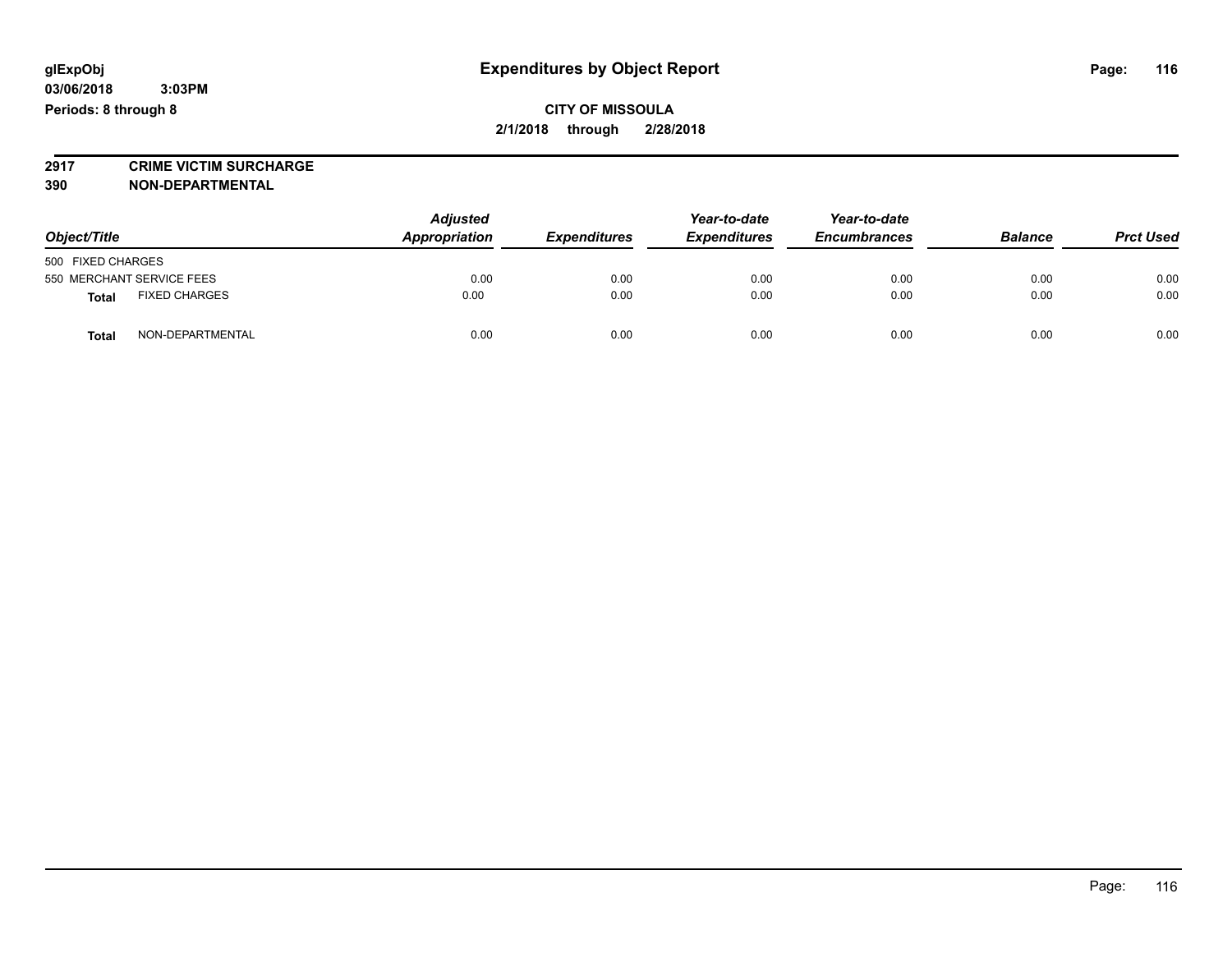### **glExpObj Expenditures by Object Report Page: 117**

**03/06/2018 3:03PM Periods: 8 through 8**

**CITY OF MISSOULA 2/1/2018 through 2/28/2018**

#### **2917 CRIME VICTIM SURCHARGE**

|                                               | <b>Adjusted</b><br>Appropriation |                     | Year-to-date        | Year-to-date        | <b>Balance</b> | <b>Prct Used</b> |
|-----------------------------------------------|----------------------------------|---------------------|---------------------|---------------------|----------------|------------------|
| Object/Title                                  |                                  | <b>Expenditures</b> | <b>Expenditures</b> | <b>Encumbrances</b> |                |                  |
| 500 FIXED CHARGES                             |                                  |                     |                     |                     |                |                  |
| 550 MERCHANT SERVICE FEES                     | 0.00                             | 0.00                | 0.00                | 0.00                | 0.00           | 0.00             |
| <b>FIXED CHARGES</b><br>Total                 | 0.00                             | 0.00                | 0.00                | 0.00                | 0.00           | 0.00             |
| <b>CRIME VICTIM SURCHARGE</b><br><b>Total</b> | 0.00                             | 0.00                | 0.00                | 0.00                | 0.00           | 0.00             |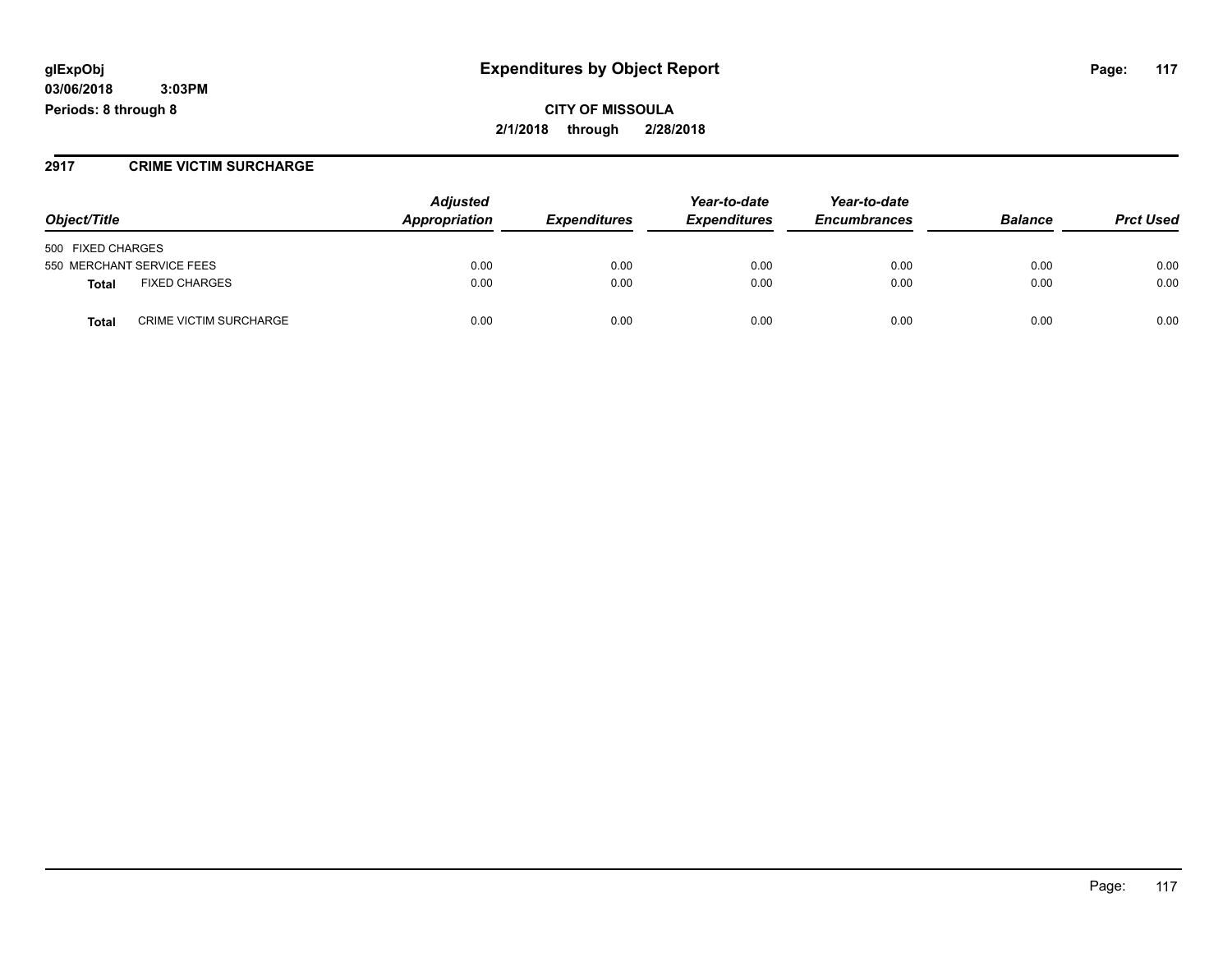## **2918 LAW ENFORCEMENT BLOCK GRANT FUND**

**290 POLICE**

|                                                   | <b>Adjusted</b>      |                     | Year-to-date        | Year-to-date        |                |                  |
|---------------------------------------------------|----------------------|---------------------|---------------------|---------------------|----------------|------------------|
| Object/Title                                      | <b>Appropriation</b> | <b>Expenditures</b> | <b>Expenditures</b> | <b>Encumbrances</b> | <b>Balance</b> | <b>Prct Used</b> |
| 200 SUPPLIES                                      |                      |                     |                     |                     |                |                  |
| 220 OPERATING SUPPLIES                            | 43,124.00            | 0.00                | 0.00                | 0.00                | 43,124.00      | 0.00             |
| <b>SUPPLIES</b><br><b>Total</b>                   | 43,124.00            | 0.00                | 0.00                | 0.00                | 43,124.00      | 0.00             |
| 300 PURCHASED SERVICES                            |                      |                     |                     |                     |                |                  |
| 350 PROFESSIONAL SERVICES                         | 0.00                 | 0.00                | 0.00                | 0.00                | 0.00           | 0.00             |
| 370 TRAVEL                                        | 0.00                 | 0.00                | 0.00                | 0.00                | 0.00           | 0.00             |
| <b>PURCHASED SERVICES</b><br><b>Total</b>         | 0.00                 | 0.00                | 0.00                | 0.00                | 0.00           | 0.00             |
| 700 GRANTS & CONTRIBUTIONS                        |                      |                     |                     |                     |                |                  |
| 700 GRANTS & CONTRIBUTIONS                        | 17,249.00            | 0.00                | 0.00                | 0.00                | 17.249.00      | 0.00             |
| <b>GRANTS &amp; CONTRIBUTIONS</b><br><b>Total</b> | 17.249.00            | 0.00                | 0.00                | 0.00                | 17.249.00      | 0.00             |
| <b>POLICE</b><br><b>Total</b>                     | 60,373.00            | 0.00                | 0.00                | 0.00                | 60,373.00      | 0.00             |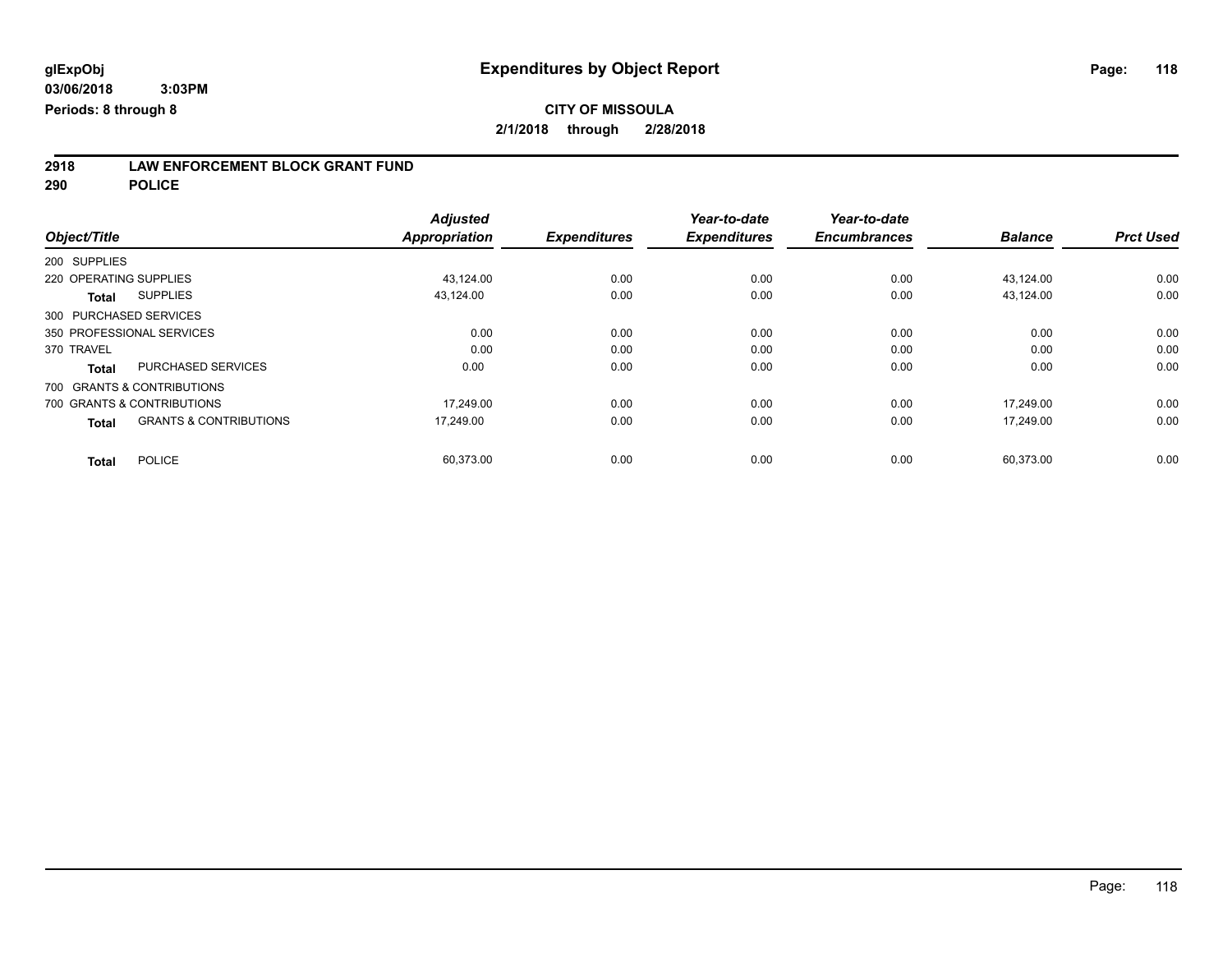#### **2918 LAW ENFORCEMENT BLOCK GRANT FUND**

| Object/Title                                    | <b>Adjusted</b><br>Appropriation | <b>Expenditures</b> | Year-to-date<br><b>Expenditures</b> | Year-to-date<br><b>Encumbrances</b> | <b>Balance</b> | <b>Prct Used</b> |
|-------------------------------------------------|----------------------------------|---------------------|-------------------------------------|-------------------------------------|----------------|------------------|
| 200 SUPPLIES                                    |                                  |                     |                                     |                                     |                |                  |
| 220 OPERATING SUPPLIES                          | 43,124.00                        | 0.00                | 0.00                                | 0.00                                | 43,124.00      | 0.00             |
|                                                 |                                  |                     |                                     |                                     |                |                  |
| <b>SUPPLIES</b><br>Total                        | 43,124.00                        | 0.00                | 0.00                                | 0.00                                | 43,124.00      | 0.00             |
| 300 PURCHASED SERVICES                          |                                  |                     |                                     |                                     |                |                  |
| 350 PROFESSIONAL SERVICES                       | 0.00                             | 0.00                | 0.00                                | 0.00                                | 0.00           | 0.00             |
| 370 TRAVEL                                      | 0.00                             | 0.00                | 0.00                                | 0.00                                | 0.00           | 0.00             |
| PURCHASED SERVICES<br><b>Total</b>              | 0.00                             | 0.00                | 0.00                                | 0.00                                | 0.00           | 0.00             |
| 700 GRANTS & CONTRIBUTIONS                      |                                  |                     |                                     |                                     |                |                  |
| 700 GRANTS & CONTRIBUTIONS                      | 17.249.00                        | 0.00                | 0.00                                | 0.00                                | 17.249.00      | 0.00             |
| <b>GRANTS &amp; CONTRIBUTIONS</b><br>Total      | 17,249.00                        | 0.00                | 0.00                                | 0.00                                | 17,249.00      | 0.00             |
| LAW ENFORCEMENT BLOCK GRANT FUN<br><b>Total</b> | 60.373.00                        | 0.00                | 0.00                                | 0.00                                | 60.373.00      | 0.00             |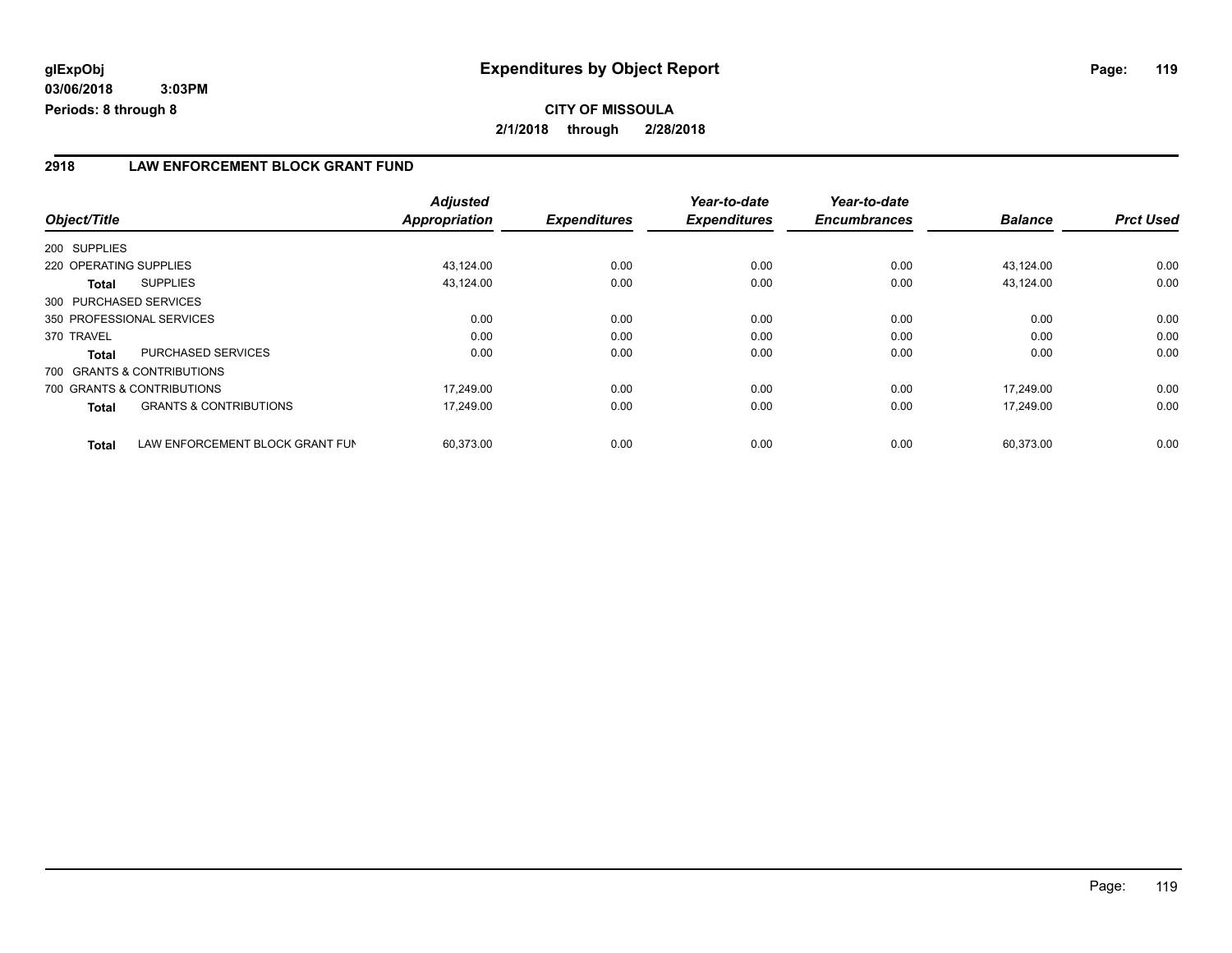# **2919 HIDTA FUND**

**290 POLICE**

|            |                                                   | <b>Adjusted</b>      |                     | Year-to-date        | Year-to-date        |                |                  |
|------------|---------------------------------------------------|----------------------|---------------------|---------------------|---------------------|----------------|------------------|
|            | Object/Title                                      | <b>Appropriation</b> | <b>Expenditures</b> | <b>Expenditures</b> | <b>Encumbrances</b> | <b>Balance</b> | <b>Prct Used</b> |
|            | 100 PERSONAL SERVICES                             |                      |                     |                     |                     |                |                  |
|            | 120 OVERTIME                                      | 13,321.00            | 0.00                | 0.00                | 0.00                | 13,321.00      | 0.00             |
|            | <b>140 EMPLOYER CONTRIBUTIONS</b>                 | 1,350.00             | 0.00                | 0.00                | 0.00                | 1,350.00       | 0.00             |
|            | 141 STATE RETIREMENT CONTRIBUTIONS                | 0.00                 | 0.00                | 0.00                | 0.00                | 0.00           | 0.00             |
|            | PERSONAL SERVICES<br>Total                        | 14,671.00            | 0.00                | 0.00                | 0.00                | 14,671.00      | 0.00             |
|            | 200 SUPPLIES                                      |                      |                     |                     |                     |                |                  |
|            | 210 OFFICE SUPPLIES                               | 3,500.00             | 0.00                | 0.00                | 0.00                | 3,500.00       | 0.00             |
|            | 220 OPERATING SUPPLIES                            | 3,500.00             | 0.00                | 2,111.60            | 0.00                | 1,388.40       | 60.33            |
|            | <b>SUPPLIES</b><br><b>Total</b>                   | 7,000.00             | 0.00                | 2,111.60            | 0.00                | 4,888.40       | 30.17            |
|            | 300 PURCHASED SERVICES                            |                      |                     |                     |                     |                |                  |
|            | 320 PRINTING & DUPLICATING                        | 2,400.00             | 0.00                | 0.00                | 0.00                | 2,400.00       | 0.00             |
|            | 341 ELECTRICITY & NATURAL GAS                     | 5,000.00             | 315.51              | 1,651.79            | 0.00                | 3,348.21       | 33.04            |
|            | 344 TELEPHONE SERVICE                             | 250.00               | 0.00                | 0.00                | 0.00                | 250.00         | 0.00             |
|            | 350 PROFESSIONAL SERVICES                         | 6,000.00             | 941.15              | 3,473.56            | 0.00                | 2,526.44       | 57.89            |
|            | 360 REPAIR & MAINTENANCE                          | 5,000.00             | 0.00                | 4,280.00            | 0.00                | 720.00         | 85.60            |
| 370 TRAVEL |                                                   | 5,500.00             | 0.00                | 901.87              | 0.00                | 4,598.13       | 16.40            |
|            | 380 TRAINING                                      | 5,500.00             | 0.00                | 0.00                | 0.00                | 5,500.00       | 0.00             |
|            | 390 OTHER PURCHASED SERVICES                      | 200.00               | 0.00                | 0.00                | 0.00                | 200.00         | 0.00             |
|            | PURCHASED SERVICES<br>Total                       | 29,850.00            | 1,256.66            | 10,307.22           | 0.00                | 19,542.78      | 34.53            |
|            | 500 FIXED CHARGES                                 |                      |                     |                     |                     |                |                  |
|            | 500 FIXED CHARGES                                 | 24,079.00            | 2,112.84            | 15,627.80           | 0.00                | 8,451.20       | 64.90            |
|            | 550 MERCHANT SERVICE FEES                         | 0.00                 | 0.00                | 0.00                | 0.00                | 0.00           | 0.00             |
|            | <b>FIXED CHARGES</b><br><b>Total</b>              | 24,079.00            | 2,112.84            | 15,627.80           | 0.00                | 8,451.20       | 64.90            |
|            | 700 GRANTS & CONTRIBUTIONS                        |                      |                     |                     |                     |                |                  |
|            | 700 GRANTS & CONTRIBUTIONS                        | 65,000.00            | 0.00                | 0.00                | 0.00                | 65,000.00      | 0.00             |
|            | <b>GRANTS &amp; CONTRIBUTIONS</b><br><b>Total</b> | 65,000.00            | 0.00                | 0.00                | 0.00                | 65,000.00      | 0.00             |
|            | 900 CAPITAL OUTLAY                                |                      |                     |                     |                     |                |                  |
|            | 920 BUILDINGS                                     | 0.00                 | 0.00                | 0.00                | 0.00                | 0.00           | 0.00             |
|            | 940 MACHINERY & EQUIPMENT                         | 0.00                 | 0.00                | 0.00                | 0.00                | 0.00           | 0.00             |
|            | <b>CAPITAL OUTLAY</b><br><b>Total</b>             | 0.00                 | 0.00                | 0.00                | 0.00                | 0.00           | 0.00             |
|            | <b>POLICE</b><br><b>Total</b>                     | 140,600.00           | 3,369.50            | 28,046.62           | 0.00                | 112,553.38     | 19.95            |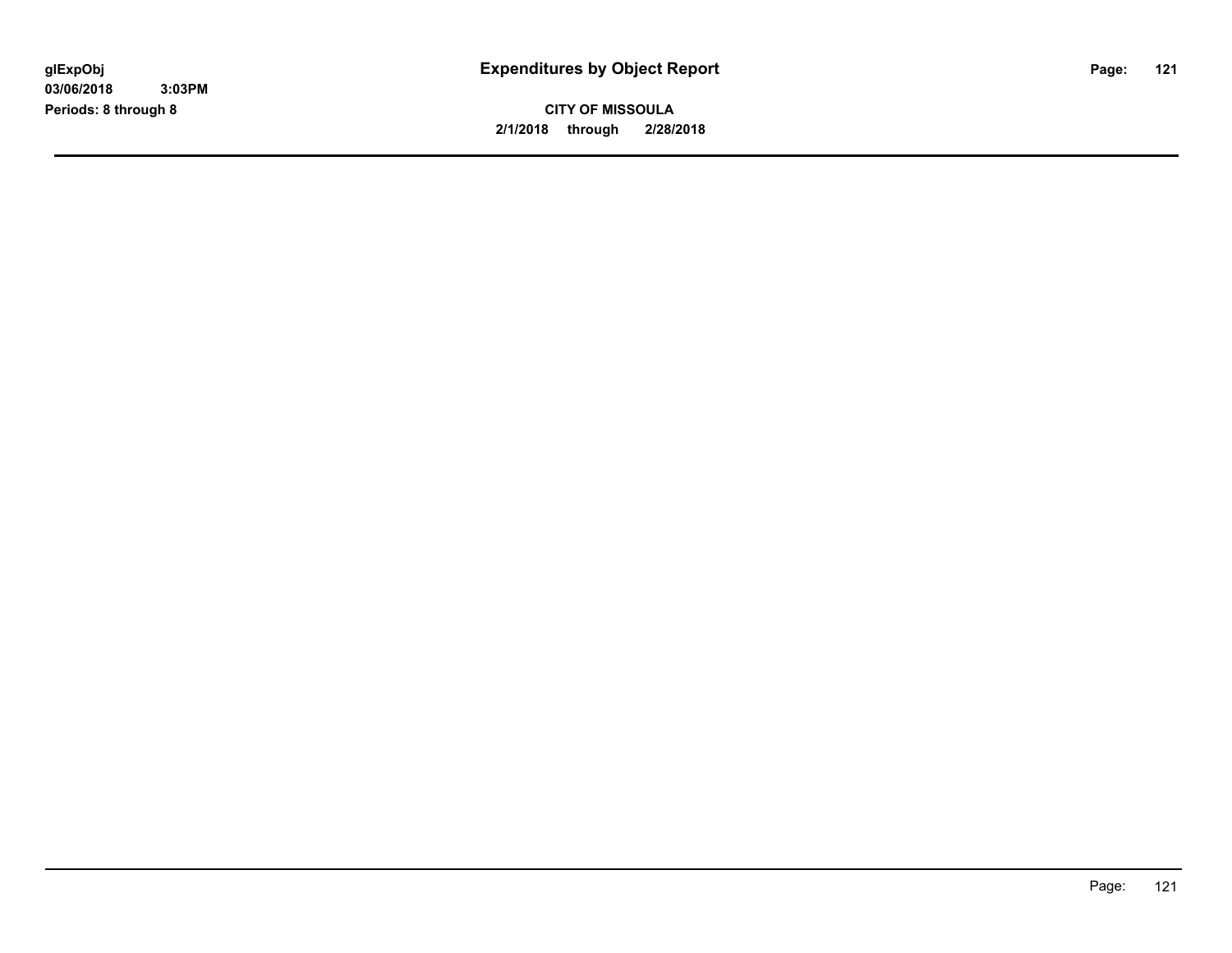**2919 HIDTA FUND**

|                                                   | <b>Adjusted</b>      |                     | Year-to-date        | Year-to-date        |                |                  |
|---------------------------------------------------|----------------------|---------------------|---------------------|---------------------|----------------|------------------|
| Object/Title                                      | <b>Appropriation</b> | <b>Expenditures</b> | <b>Expenditures</b> | <b>Encumbrances</b> | <b>Balance</b> | <b>Prct Used</b> |
| 100 PERSONAL SERVICES                             |                      |                     |                     |                     |                |                  |
| 120 OVERTIME                                      | 13,321.00            | 0.00                | 0.00                | 0.00                | 13,321.00      | 0.00             |
| <b>140 EMPLOYER CONTRIBUTIONS</b>                 | 1,350.00             | 0.00                | 0.00                | 0.00                | 1,350.00       | 0.00             |
| 141 STATE RETIREMENT CONTRIBUTIONS                | 0.00                 | 0.00                | 0.00                | 0.00                | 0.00           | 0.00             |
| PERSONAL SERVICES<br><b>Total</b>                 | 14,671.00            | 0.00                | 0.00                | 0.00                | 14,671.00      | 0.00             |
| 200 SUPPLIES                                      |                      |                     |                     |                     |                |                  |
| 210 OFFICE SUPPLIES                               | 3,500.00             | 0.00                | 0.00                | 0.00                | 3,500.00       | 0.00             |
| 220 OPERATING SUPPLIES                            | 3,500.00             | 0.00                | 2,111.60            | 0.00                | 1,388.40       | 60.33            |
| <b>SUPPLIES</b><br>Total                          | 7,000.00             | 0.00                | 2,111.60            | 0.00                | 4,888.40       | 30.17            |
| 300 PURCHASED SERVICES                            |                      |                     |                     |                     |                |                  |
| 320 PRINTING & DUPLICATING                        | 2,400.00             | 0.00                | 0.00                | 0.00                | 2,400.00       | 0.00             |
| 341 ELECTRICITY & NATURAL GAS                     | 5,000.00             | 315.51              | 1,651.79            | 0.00                | 3,348.21       | 33.04            |
| 344 TELEPHONE SERVICE                             | 250.00               | 0.00                | 0.00                | 0.00                | 250.00         | 0.00             |
| 350 PROFESSIONAL SERVICES                         | 6,000.00             | 941.15              | 3,473.56            | 0.00                | 2,526.44       | 57.89            |
| 360 REPAIR & MAINTENANCE                          | 5,000.00             | 0.00                | 4,280.00            | 0.00                | 720.00         | 85.60            |
| 370 TRAVEL                                        | 5,500.00             | 0.00                | 901.87              | 0.00                | 4,598.13       | 16.40            |
| 380 TRAINING                                      | 5,500.00             | 0.00                | 0.00                | 0.00                | 5,500.00       | 0.00             |
| 390 OTHER PURCHASED SERVICES                      | 200.00               | 0.00                | 0.00                | 0.00                | 200.00         | 0.00             |
| PURCHASED SERVICES<br><b>Total</b>                | 29,850.00            | 1,256.66            | 10,307.22           | 0.00                | 19,542.78      | 34.53            |
| 500 FIXED CHARGES                                 |                      |                     |                     |                     |                |                  |
| 500 FIXED CHARGES                                 | 24,079.00            | 2,112.84            | 15,627.80           | 0.00                | 8,451.20       | 64.90            |
| 550 MERCHANT SERVICE FEES                         | 0.00                 | 0.00                | 0.00                | 0.00                | 0.00           | 0.00             |
| <b>FIXED CHARGES</b><br>Total                     | 24,079.00            | 2,112.84            | 15,627.80           | 0.00                | 8,451.20       | 64.90            |
| 700 GRANTS & CONTRIBUTIONS                        |                      |                     |                     |                     |                |                  |
| 700 GRANTS & CONTRIBUTIONS                        | 65,000.00            | 0.00                | 0.00                | 0.00                | 65,000.00      | 0.00             |
| <b>GRANTS &amp; CONTRIBUTIONS</b><br><b>Total</b> | 65,000.00            | 0.00                | 0.00                | 0.00                | 65,000.00      | 0.00             |
| 900 CAPITAL OUTLAY                                |                      |                     |                     |                     |                |                  |
| 920 BUILDINGS                                     | 0.00                 | 0.00                | 0.00                | 0.00                | 0.00           | 0.00             |
| 940 MACHINERY & EQUIPMENT                         | 0.00                 | 0.00                | 0.00                | 0.00                | 0.00           | 0.00             |
| CAPITAL OUTLAY<br><b>Total</b>                    | 0.00                 | 0.00                | 0.00                | 0.00                | 0.00           | 0.00             |
| <b>HIDTA FUND</b><br><b>Total</b>                 | 140,600.00           | 3,369.50            | 28,046.62           | 0.00                | 112,553.38     | 19.95            |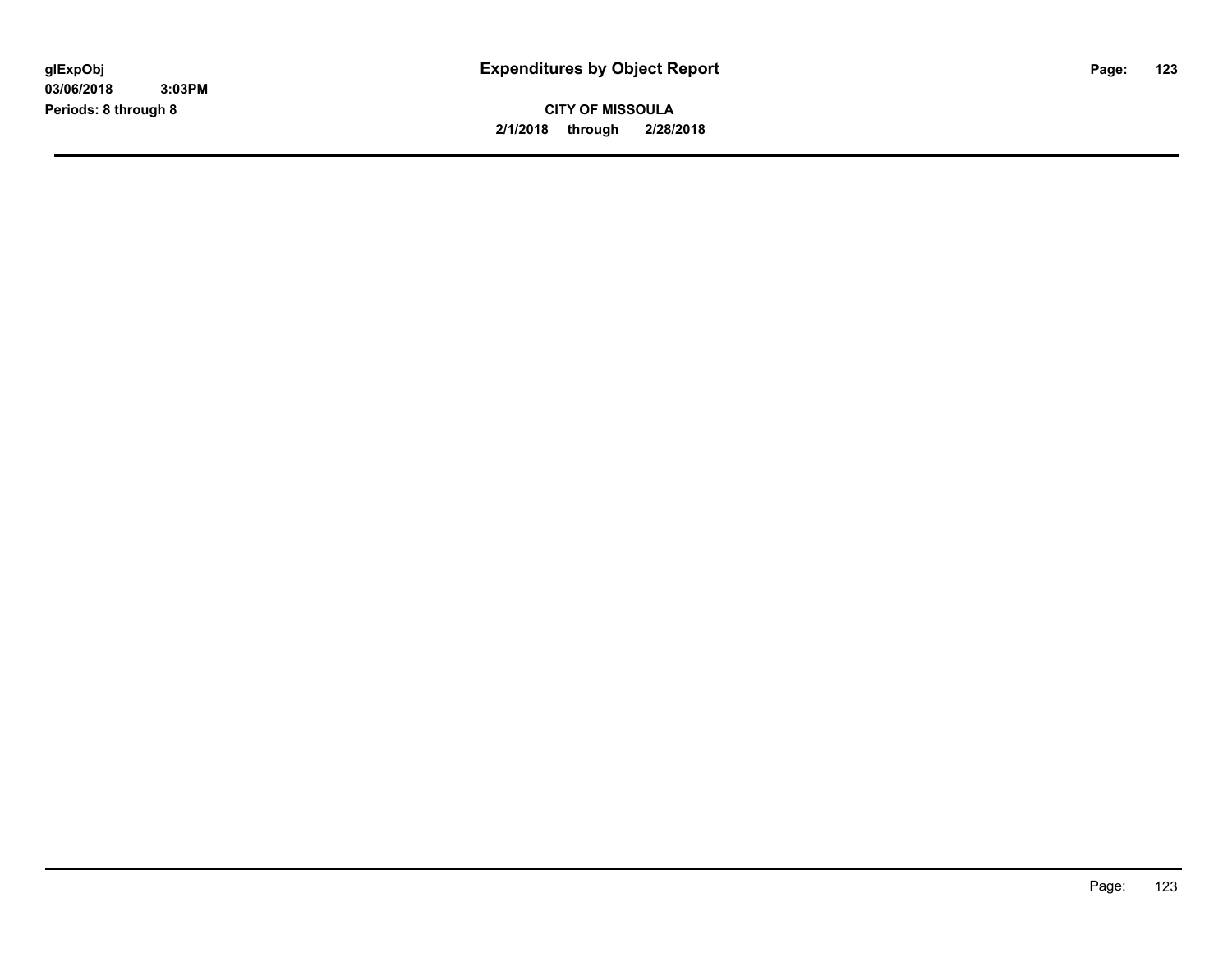### **CITY OF MISSOULA**

**2/1/2018 through 2/28/2018**

## **2939 CDBG PROGRAM INCOME ACCOUNT**

**400 ENTITLEMENT GRANTS**

|                   |                                   | <b>Adjusted</b> |                     | Year-to-date        | Year-to-date        |                |                  |
|-------------------|-----------------------------------|-----------------|---------------------|---------------------|---------------------|----------------|------------------|
| Object/Title      |                                   | Appropriation   | <b>Expenditures</b> | <b>Expenditures</b> | <b>Encumbrances</b> | <b>Balance</b> | <b>Prct Used</b> |
|                   | 300 PURCHASED SERVICES            |                 |                     |                     |                     |                |                  |
|                   | 350 PROFESSIONAL SERVICES         | 29,463.00       | 0.00                | 0.00                | 0.00                | 29,463.00      | 0.00             |
| <b>Total</b>      | <b>PURCHASED SERVICES</b>         | 29,463.00       | 0.00                | 0.00                | 0.00                | 29,463.00      | 0.00             |
| 500 FIXED CHARGES |                                   |                 |                     |                     |                     |                |                  |
|                   | 550 MERCHANT SERVICE FEES         | 0.00            | 0.00                | 0.00                | 0.00                | 0.00           | 0.00             |
| <b>Total</b>      | <b>FIXED CHARGES</b>              | 0.00            | 0.00                | 0.00                | 0.00                | 0.00           | 0.00             |
|                   | 700 GRANTS & CONTRIBUTIONS        |                 |                     |                     |                     |                |                  |
|                   | 700 GRANTS & CONTRIBUTIONS        | 0.00            | 0.00                | 18,287.05           | 0.00                | $-18,287.05$   | 0.00             |
| <b>Total</b>      | <b>GRANTS &amp; CONTRIBUTIONS</b> | 0.00            | 0.00                | 18,287.05           | 0.00                | $-18.287.05$   | 0.00             |
| 800 OTHER OBJECTS |                                   |                 |                     |                     |                     |                |                  |
|                   | 820 TRANSFERS TO OTHER FUNDS      | 0.00            | 0.00                | 0.00                | 0.00                | 0.00           | 0.00             |
| <b>Total</b>      | OTHER OBJECTS                     | 0.00            | 0.00                | 0.00                | 0.00                | 0.00           | 0.00             |
| <b>Total</b>      | <b>ENTITLEMENT GRANTS</b>         | 29,463.00       | 0.00                | 18,287.05           | 0.00                | 11,175.95      | 62.07            |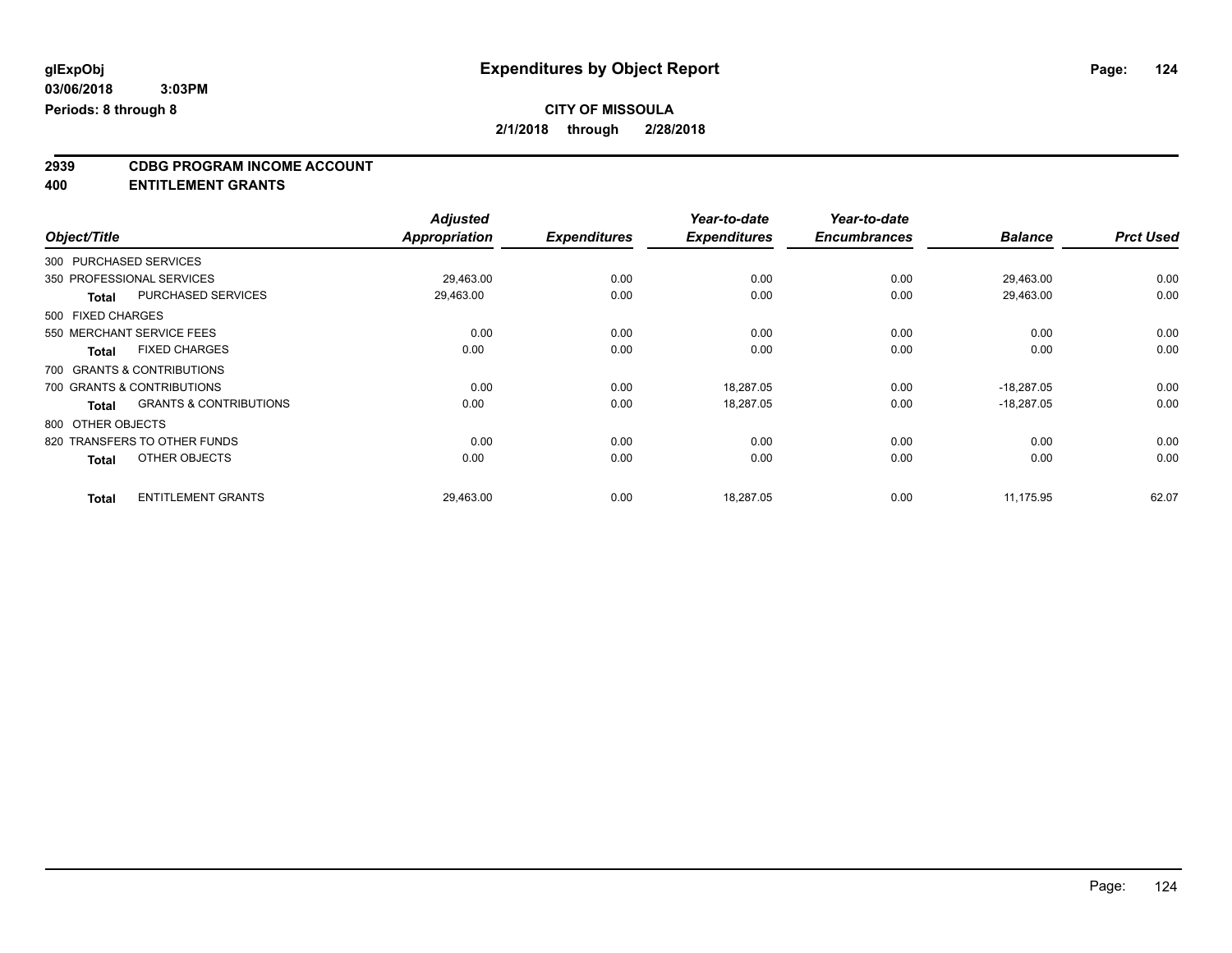#### **2939 CDBG PROGRAM INCOME ACCOUNT**

|                   |                                   | <b>Adjusted</b>      |                     | Year-to-date        | Year-to-date        |                |                  |
|-------------------|-----------------------------------|----------------------|---------------------|---------------------|---------------------|----------------|------------------|
| Object/Title      |                                   | <b>Appropriation</b> | <b>Expenditures</b> | <b>Expenditures</b> | <b>Encumbrances</b> | <b>Balance</b> | <b>Prct Used</b> |
|                   | 300 PURCHASED SERVICES            |                      |                     |                     |                     |                |                  |
|                   | 350 PROFESSIONAL SERVICES         | 29,463.00            | 0.00                | 0.00                | 0.00                | 29.463.00      | 0.00             |
| <b>Total</b>      | <b>PURCHASED SERVICES</b>         | 29.463.00            | 0.00                | 0.00                | 0.00                | 29.463.00      | 0.00             |
| 500 FIXED CHARGES |                                   |                      |                     |                     |                     |                |                  |
|                   | 550 MERCHANT SERVICE FEES         | 0.00                 | 0.00                | 0.00                | 0.00                | 0.00           | 0.00             |
| <b>Total</b>      | <b>FIXED CHARGES</b>              | 0.00                 | 0.00                | 0.00                | 0.00                | 0.00           | 0.00             |
|                   | 700 GRANTS & CONTRIBUTIONS        |                      |                     |                     |                     |                |                  |
|                   | 700 GRANTS & CONTRIBUTIONS        | 0.00                 | 0.00                | 18,287.05           | 0.00                | $-18,287.05$   | 0.00             |
| <b>Total</b>      | <b>GRANTS &amp; CONTRIBUTIONS</b> | 0.00                 | 0.00                | 18,287.05           | 0.00                | $-18,287.05$   | 0.00             |
| 800 OTHER OBJECTS |                                   |                      |                     |                     |                     |                |                  |
|                   | 820 TRANSFERS TO OTHER FUNDS      | 0.00                 | 0.00                | 0.00                | 0.00                | 0.00           | 0.00             |
| <b>Total</b>      | OTHER OBJECTS                     | 0.00                 | 0.00                | 0.00                | 0.00                | 0.00           | 0.00             |
| <b>Total</b>      | CDBG PROGRAM INCOME ACCOUNT       | 29,463.00            | 0.00                | 18,287.05           | 0.00                | 11,175.95      | 62.07            |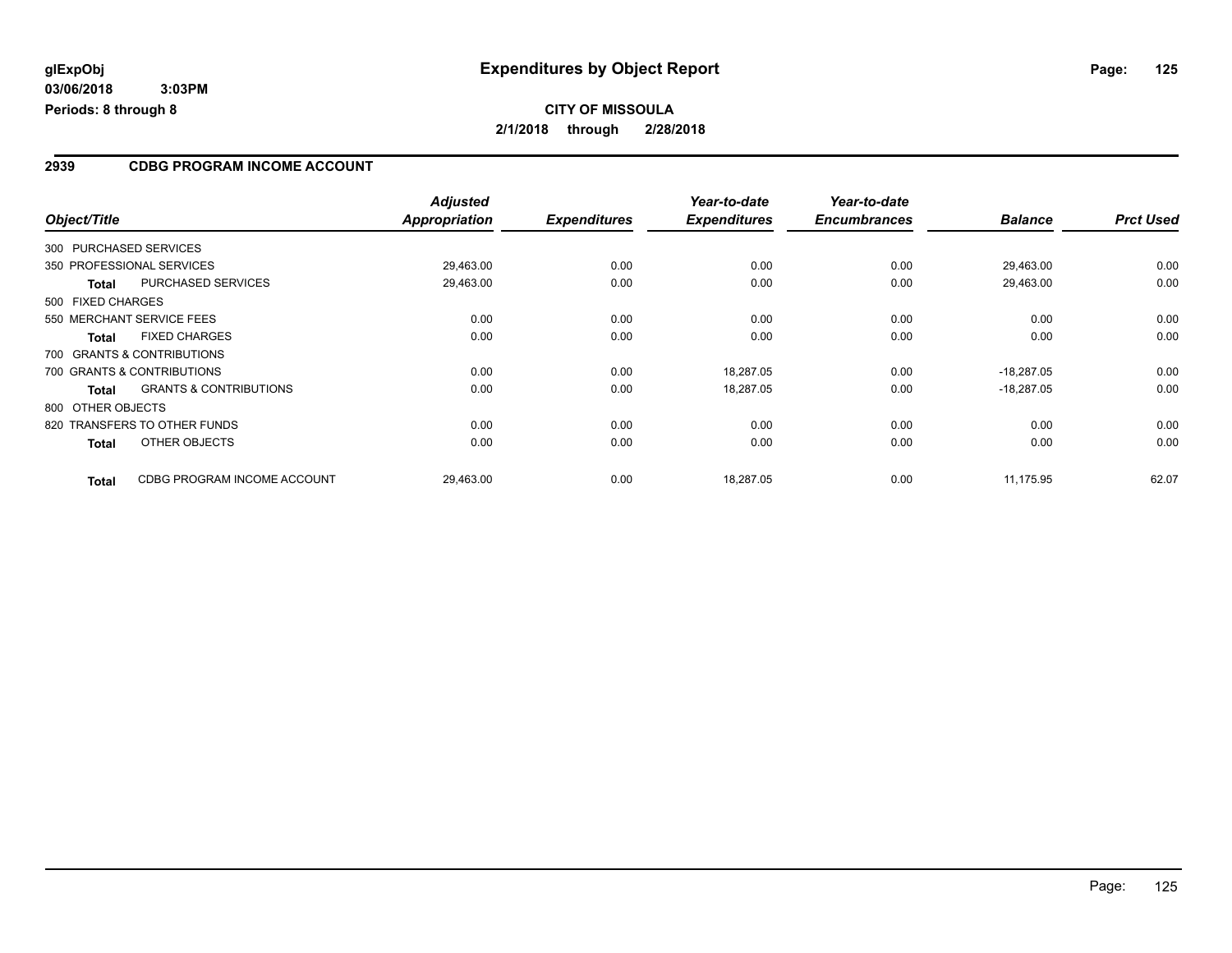#### **2940 CDBG FUND 400 ENTITLEMENT GRANTS**

|                   |                                   | <b>Adjusted</b> |                     | Year-to-date        | Year-to-date        |                |                  |
|-------------------|-----------------------------------|-----------------|---------------------|---------------------|---------------------|----------------|------------------|
| Object/Title      |                                   | Appropriation   | <b>Expenditures</b> | <b>Expenditures</b> | <b>Encumbrances</b> | <b>Balance</b> | <b>Prct Used</b> |
|                   | 300 PURCHASED SERVICES            |                 |                     |                     |                     |                |                  |
|                   | 350 PROFESSIONAL SERVICES         | 0.00            | 0.00                | 1,133.54            | 0.00                | $-1,133.54$    | 0.00             |
| Total             | <b>PURCHASED SERVICES</b>         | 0.00            | 0.00                | 1,133.54            | 0.00                | $-1,133.54$    | 0.00             |
| 500 FIXED CHARGES |                                   |                 |                     |                     |                     |                |                  |
|                   | 550 MERCHANT SERVICE FEES         | 0.00            | 0.00                | 0.00                | 0.00                | 0.00           | 0.00             |
| Total             | <b>FIXED CHARGES</b>              | 0.00            | 0.00                | 0.00                | 0.00                | 0.00           | 0.00             |
|                   | 700 GRANTS & CONTRIBUTIONS        |                 |                     |                     |                     |                |                  |
|                   | 700 GRANTS & CONTRIBUTIONS        | 471,117.00      | 38.50               | 85,536.12           | 0.00                | 385,580.88     | 18.16            |
| <b>Total</b>      | <b>GRANTS &amp; CONTRIBUTIONS</b> | 471.117.00      | 38.50               | 85,536.12           | 0.00                | 385,580.88     | 18.16            |
| 800 OTHER OBJECTS |                                   |                 |                     |                     |                     |                |                  |
|                   | 820 TRANSFERS TO OTHER FUNDS      | 104,130.00      | 0.00                | 0.00                | 0.00                | 104,130.00     | 0.00             |
| <b>Total</b>      | OTHER OBJECTS                     | 104,130.00      | 0.00                | 0.00                | 0.00                | 104,130.00     | 0.00             |
| <b>Total</b>      | <b>ENTITLEMENT GRANTS</b>         | 575,247.00      | 38.50               | 86,669.66           | 0.00                | 488,577.34     | 15.07            |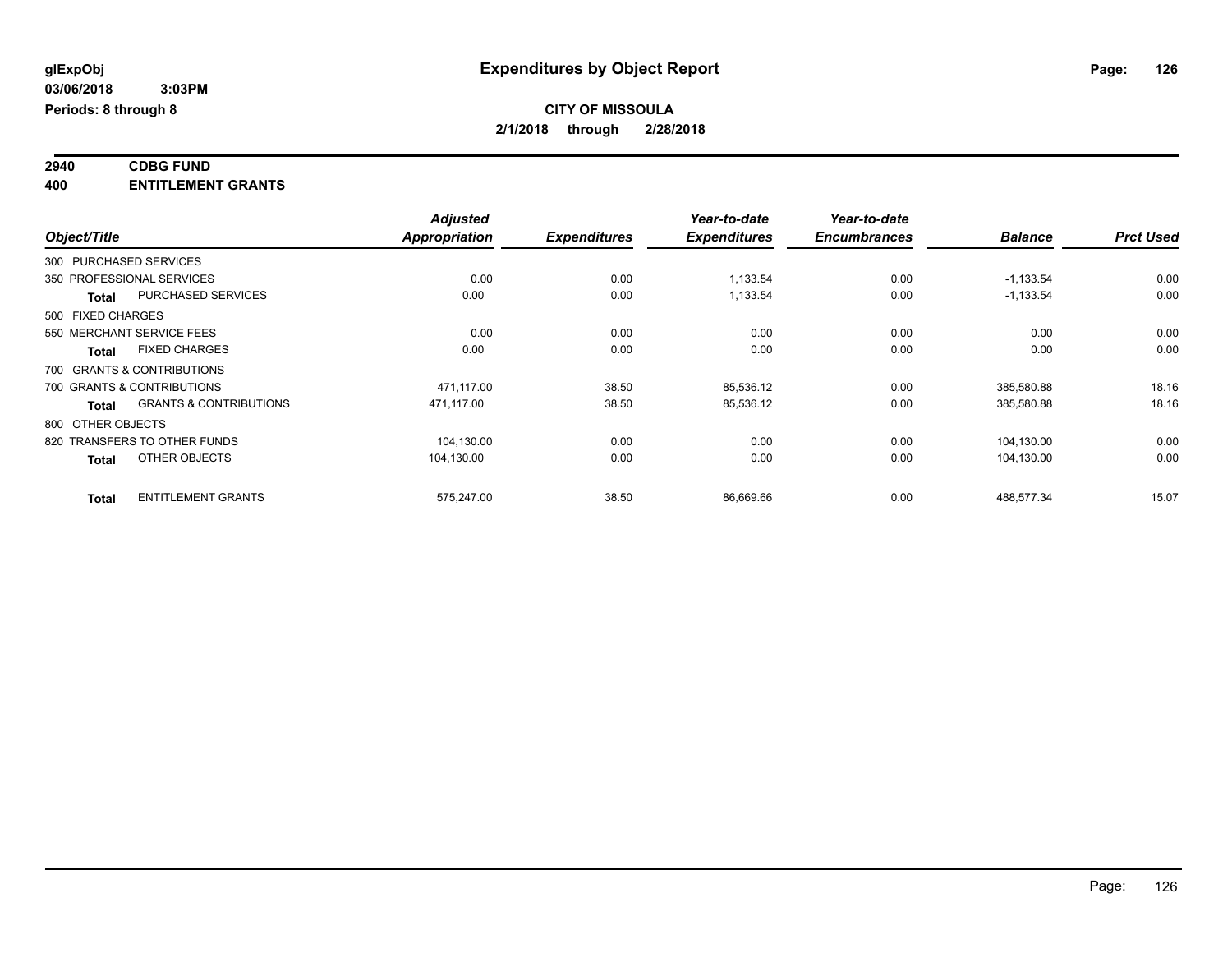**2940 CDBG FUND**

|                        |                                   | <b>Adjusted</b>      |                     | Year-to-date        | Year-to-date        |                |                  |
|------------------------|-----------------------------------|----------------------|---------------------|---------------------|---------------------|----------------|------------------|
| Object/Title           |                                   | <b>Appropriation</b> | <b>Expenditures</b> | <b>Expenditures</b> | <b>Encumbrances</b> | <b>Balance</b> | <b>Prct Used</b> |
| 300 PURCHASED SERVICES |                                   |                      |                     |                     |                     |                |                  |
|                        | 350 PROFESSIONAL SERVICES         | 0.00                 | 0.00                | 1,133.54            | 0.00                | $-1,133.54$    | 0.00             |
| <b>Total</b>           | PURCHASED SERVICES                | 0.00                 | 0.00                | 1,133.54            | 0.00                | $-1,133.54$    | 0.00             |
| 500 FIXED CHARGES      |                                   |                      |                     |                     |                     |                |                  |
|                        | 550 MERCHANT SERVICE FEES         | 0.00                 | 0.00                | 0.00                | 0.00                | 0.00           | 0.00             |
| Total                  | <b>FIXED CHARGES</b>              | 0.00                 | 0.00                | 0.00                | 0.00                | 0.00           | 0.00             |
|                        | 700 GRANTS & CONTRIBUTIONS        |                      |                     |                     |                     |                |                  |
|                        | 700 GRANTS & CONTRIBUTIONS        | 471,117.00           | 38.50               | 85,536.12           | 0.00                | 385,580.88     | 18.16            |
| Total                  | <b>GRANTS &amp; CONTRIBUTIONS</b> | 471,117.00           | 38.50               | 85,536.12           | 0.00                | 385,580.88     | 18.16            |
| 800 OTHER OBJECTS      |                                   |                      |                     |                     |                     |                |                  |
|                        | 820 TRANSFERS TO OTHER FUNDS      | 104,130.00           | 0.00                | 0.00                | 0.00                | 104.130.00     | 0.00             |
| <b>Total</b>           | OTHER OBJECTS                     | 104,130.00           | 0.00                | 0.00                | 0.00                | 104,130.00     | 0.00             |
| <b>Total</b>           | <b>CDBG FUND</b>                  | 575,247.00           | 38.50               | 86,669.66           | 0.00                | 488,577.34     | 15.07            |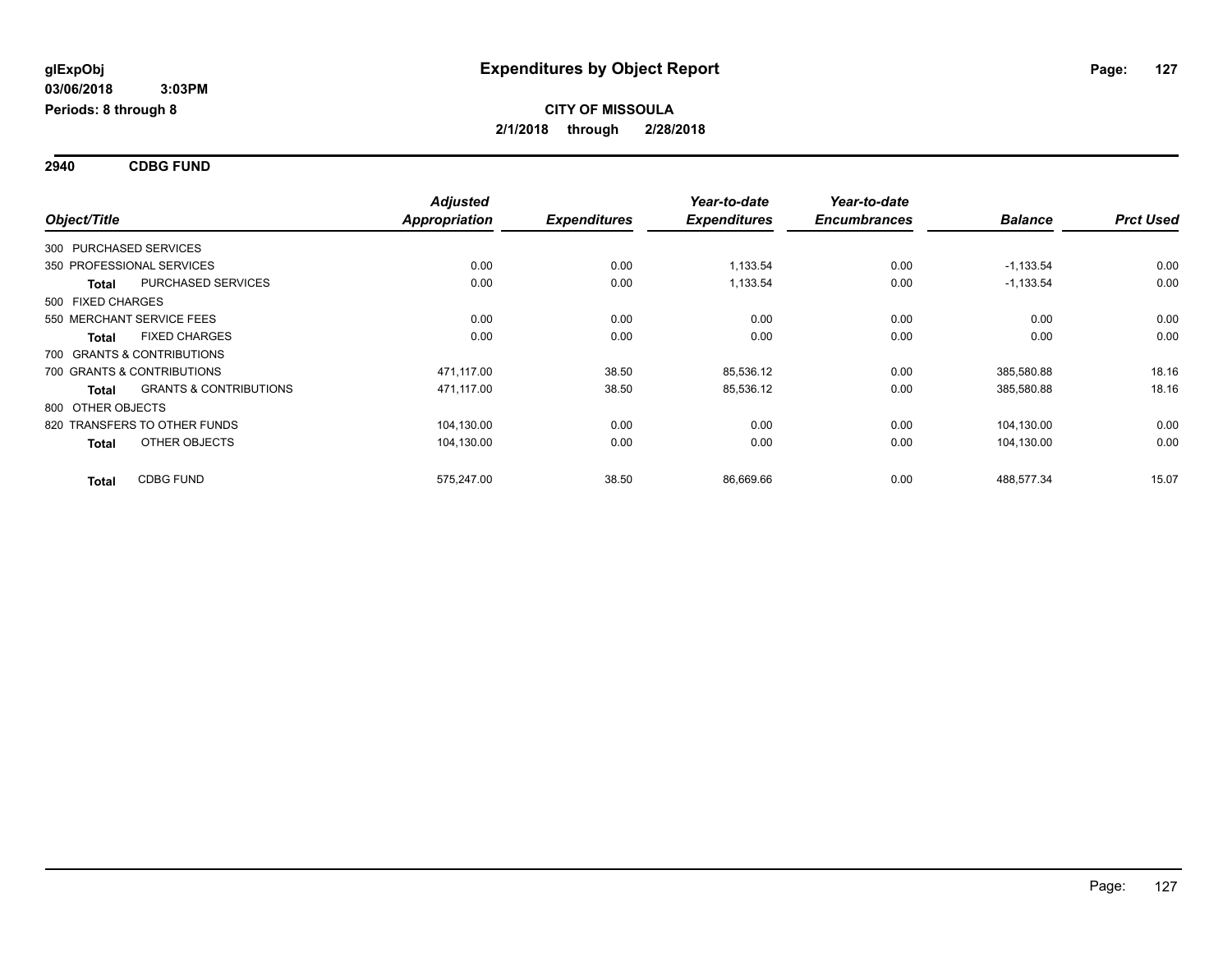## **2941 HOME FUND<br>390 NON-DEPART**

**390 NON-DEPARTMENTAL**

|                                           | <b>Adjusted</b><br>Appropriation<br><b>Expenditures</b> | Year-to-date | Year-to-date        |                     |                |                  |
|-------------------------------------------|---------------------------------------------------------|--------------|---------------------|---------------------|----------------|------------------|
| Object/Title                              |                                                         |              | <b>Expenditures</b> | <b>Encumbrances</b> | <b>Balance</b> | <b>Prct Used</b> |
| 300 PURCHASED SERVICES                    |                                                         |              |                     |                     |                |                  |
| 350 PROFESSIONAL SERVICES                 | 0.00                                                    | 0.00         | 0.00                | 0.00                | 0.00           | 0.00             |
| <b>PURCHASED SERVICES</b><br><b>Total</b> | 0.00                                                    | 0.00         | 0.00                | 0.00                | 0.00           | 0.00             |
| NON-DEPARTMENTAL<br>Total                 | 0.00                                                    | 0.00         | 0.00                | 0.00                | 0.00           | 0.00             |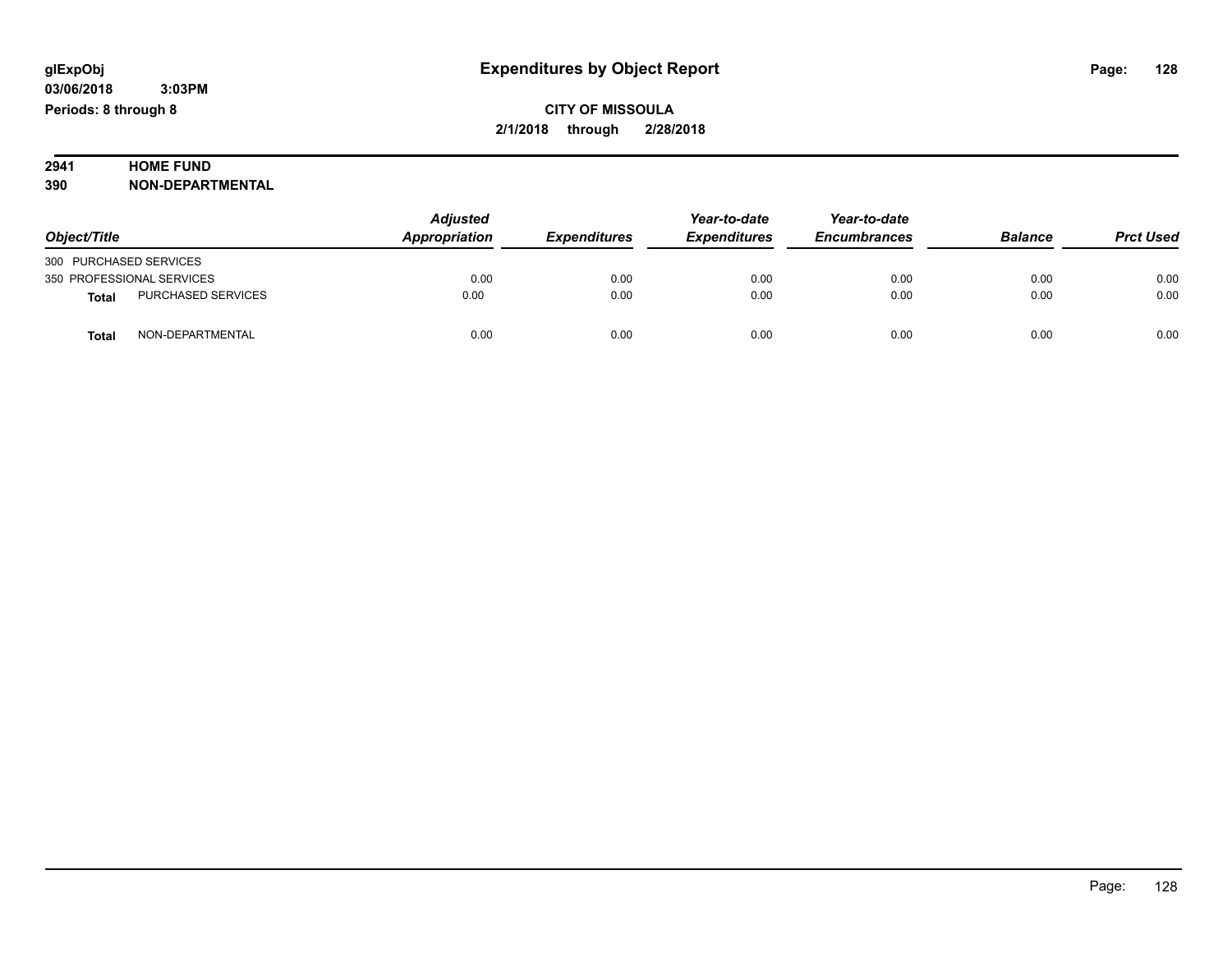## **2941 HOME FUND**

**400 ENTITLEMENT GRANTS**

|                   |                                     | <b>Adjusted</b>      |                     | Year-to-date        | Year-to-date        |                |                  |
|-------------------|-------------------------------------|----------------------|---------------------|---------------------|---------------------|----------------|------------------|
| Object/Title      |                                     | <b>Appropriation</b> | <b>Expenditures</b> | <b>Expenditures</b> | <b>Encumbrances</b> | <b>Balance</b> | <b>Prct Used</b> |
|                   | 300 PURCHASED SERVICES              |                      |                     |                     |                     |                |                  |
|                   | 330 PUBLICITY, SUBSCRIPTIONS & DUES | 0.00                 | 0.00                | 38.50               | 0.00                | $-38.50$       | 0.00             |
|                   | 350 PROFESSIONAL SERVICES           | 0.00                 | 0.00                | 283.38              | 0.00                | $-283.38$      | 0.00             |
| <b>Total</b>      | PURCHASED SERVICES                  | 0.00                 | 0.00                | 321.88              | 0.00                | $-321.88$      | 0.00             |
| 500 FIXED CHARGES |                                     |                      |                     |                     |                     |                |                  |
|                   | 550 MERCHANT SERVICE FEES           | 0.00                 | 0.00                | 0.00                | 0.00                | 0.00           | 0.00             |
| Total             | <b>FIXED CHARGES</b>                | 0.00                 | 0.00                | 0.00                | 0.00                | 0.00           | 0.00             |
|                   | 700 GRANTS & CONTRIBUTIONS          |                      |                     |                     |                     |                |                  |
|                   | 700 GRANTS & CONTRIBUTIONS          | 374,753.00           | 0.00                | 199,541.05          | 0.00                | 175,211.95     | 53.25            |
| <b>Total</b>      | <b>GRANTS &amp; CONTRIBUTIONS</b>   | 374,753.00           | 0.00                | 199,541.05          | 0.00                | 175,211.95     | 53.25            |
| 800 OTHER OBJECTS |                                     |                      |                     |                     |                     |                |                  |
|                   | 820 TRANSFERS TO OTHER FUNDS        | 32,000.00            | 0.00                | 0.00                | 0.00                | 32,000.00      | 0.00             |
| 845 CONTINGENCY   |                                     | 0.00                 | 0.00                | 0.00                | 0.00                | 0.00           | 0.00             |
| <b>Total</b>      | OTHER OBJECTS                       | 32,000.00            | 0.00                | 0.00                | 0.00                | 32,000.00      | 0.00             |
| <b>Total</b>      | <b>ENTITLEMENT GRANTS</b>           | 406,753.00           | 0.00                | 199,862.93          | 0.00                | 206,890.07     | 49.14            |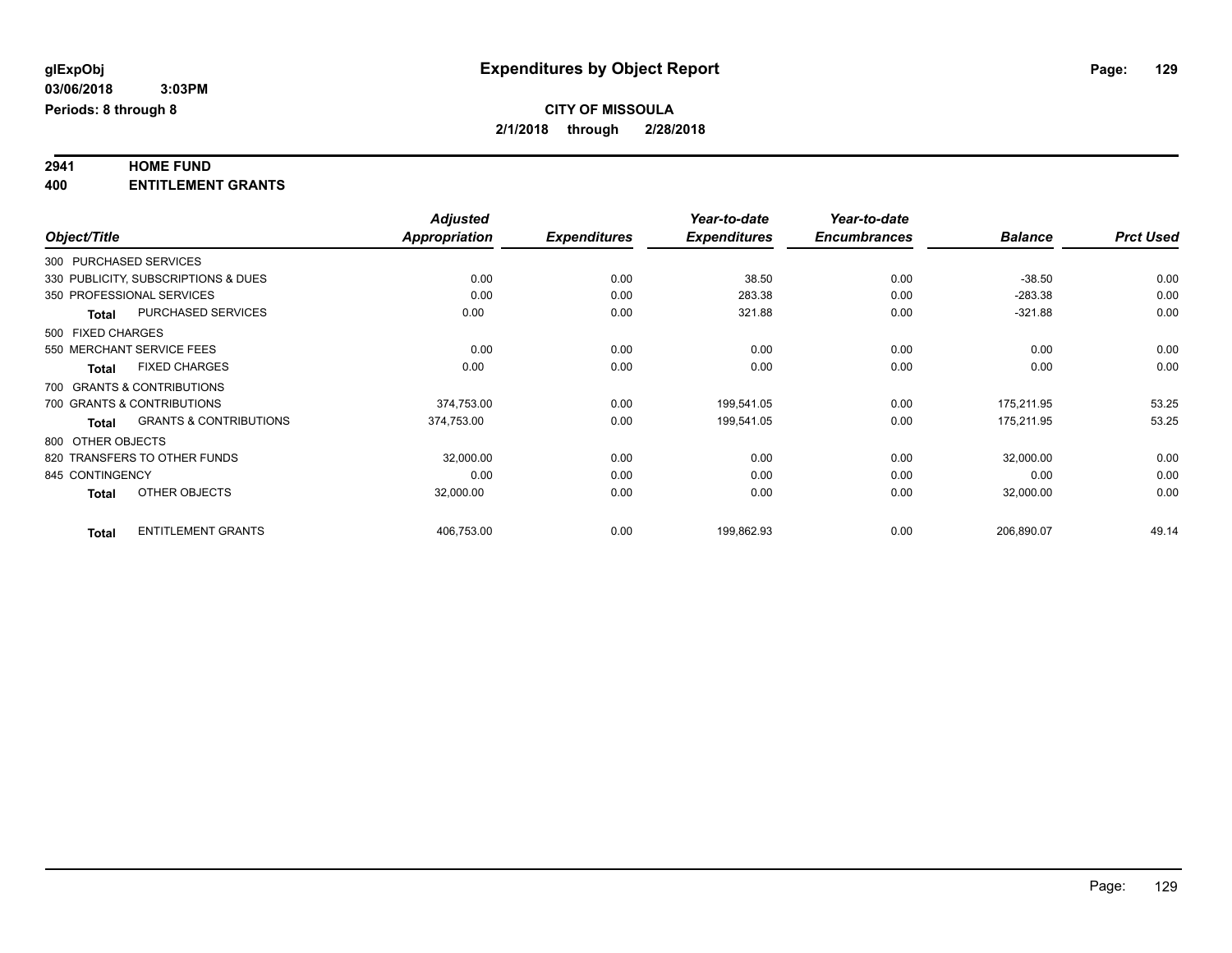**2941 HOME FUND**

|                              |                                     | <b>Adjusted</b> |                     | Year-to-date        | Year-to-date        |                |                  |
|------------------------------|-------------------------------------|-----------------|---------------------|---------------------|---------------------|----------------|------------------|
| Object/Title                 |                                     | Appropriation   | <b>Expenditures</b> | <b>Expenditures</b> | <b>Encumbrances</b> | <b>Balance</b> | <b>Prct Used</b> |
| 300 PURCHASED SERVICES       |                                     |                 |                     |                     |                     |                |                  |
|                              | 330 PUBLICITY, SUBSCRIPTIONS & DUES | 0.00            | 0.00                | 38.50               | 0.00                | $-38.50$       | 0.00             |
| 350 PROFESSIONAL SERVICES    |                                     | 0.00            | 0.00                | 283.38              | 0.00                | $-283.38$      | 0.00             |
| Total                        | <b>PURCHASED SERVICES</b>           | 0.00            | 0.00                | 321.88              | 0.00                | $-321.88$      | 0.00             |
| 500 FIXED CHARGES            |                                     |                 |                     |                     |                     |                |                  |
| 550 MERCHANT SERVICE FEES    |                                     | 0.00            | 0.00                | 0.00                | 0.00                | 0.00           | 0.00             |
| <b>Total</b>                 | <b>FIXED CHARGES</b>                | 0.00            | 0.00                | 0.00                | 0.00                | 0.00           | 0.00             |
| 700 GRANTS & CONTRIBUTIONS   |                                     |                 |                     |                     |                     |                |                  |
| 700 GRANTS & CONTRIBUTIONS   |                                     | 374,753.00      | 0.00                | 199,541.05          | 0.00                | 175,211.95     | 53.25            |
| Total                        | <b>GRANTS &amp; CONTRIBUTIONS</b>   | 374,753.00      | 0.00                | 199,541.05          | 0.00                | 175,211.95     | 53.25            |
| 800 OTHER OBJECTS            |                                     |                 |                     |                     |                     |                |                  |
| 820 TRANSFERS TO OTHER FUNDS |                                     | 32,000.00       | 0.00                | 0.00                | 0.00                | 32,000.00      | 0.00             |
| 845 CONTINGENCY              |                                     | 0.00            | 0.00                | 0.00                | 0.00                | 0.00           | 0.00             |
| Total                        | OTHER OBJECTS                       | 32,000.00       | 0.00                | 0.00                | 0.00                | 32,000.00      | 0.00             |
| <b>Total</b>                 | <b>HOME FUND</b>                    | 406,753.00      | 0.00                | 199,862.93          | 0.00                | 206,890.07     | 49.14            |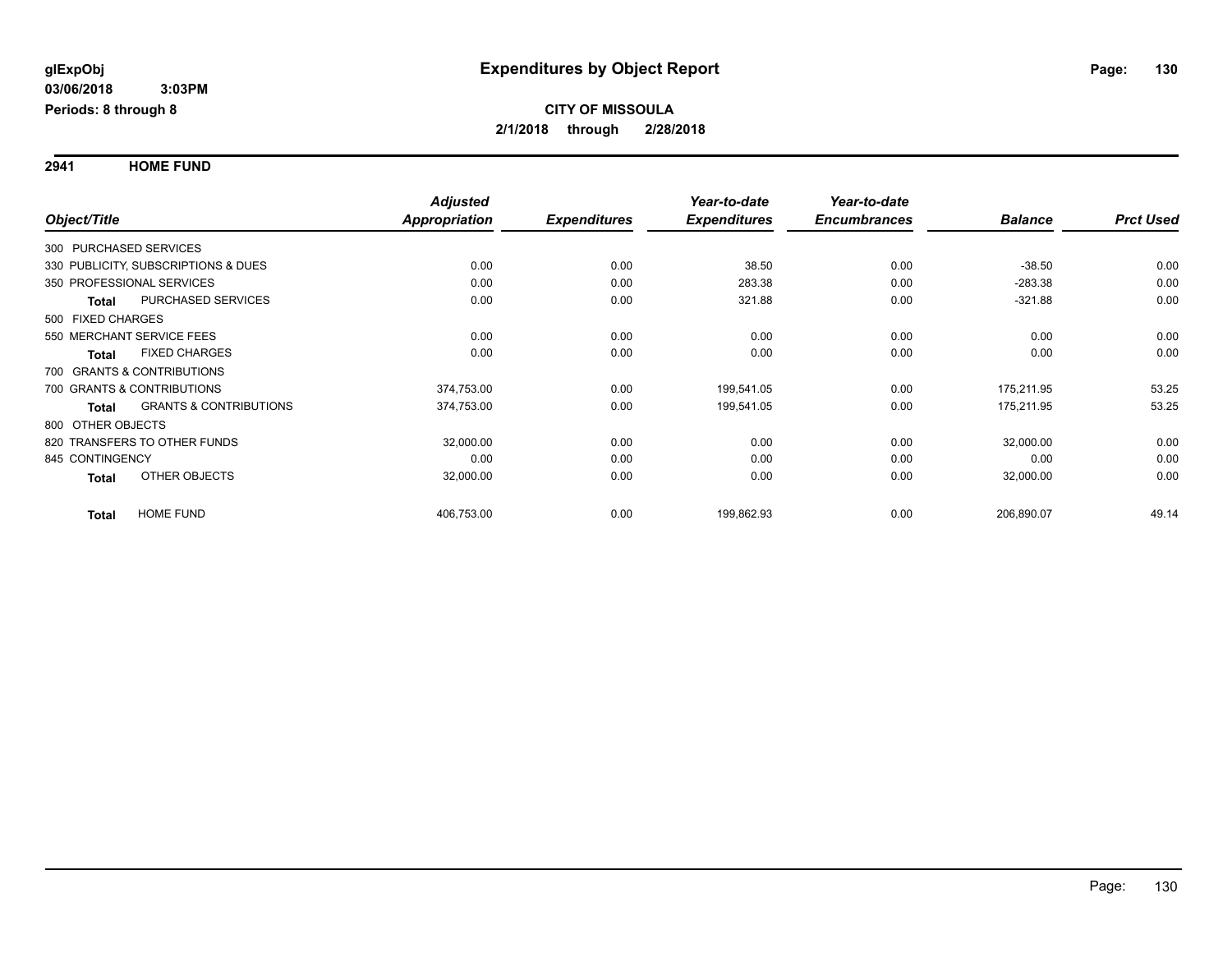**2943 CITY HOME PROGRAM INCOME**

**400 ENTITLEMENT GRANTS**

|                           |                                   | <b>Adjusted</b> |                     | Year-to-date        | Year-to-date        |                |                  |
|---------------------------|-----------------------------------|-----------------|---------------------|---------------------|---------------------|----------------|------------------|
| Object/Title              |                                   | Appropriation   | <b>Expenditures</b> | <b>Expenditures</b> | <b>Encumbrances</b> | <b>Balance</b> | <b>Prct Used</b> |
| 300 PURCHASED SERVICES    |                                   |                 |                     |                     |                     |                |                  |
| 350 PROFESSIONAL SERVICES |                                   | 25,000.00       | 0.00                | 0.00                | 0.00                | 25.000.00      | 0.00             |
| <b>Total</b>              | <b>PURCHASED SERVICES</b>         | 25,000.00       | 0.00                | 0.00                | 0.00                | 25,000.00      | 0.00             |
|                           | 700 GRANTS & CONTRIBUTIONS        |                 |                     |                     |                     |                |                  |
|                           | 700 GRANTS & CONTRIBUTIONS        | 0.00            | 0.00                | 17.323.40           | 0.00                | $-17.323.40$   | 0.00             |
| <b>Total</b>              | <b>GRANTS &amp; CONTRIBUTIONS</b> | 0.00            | 0.00                | 17,323.40           | 0.00                | $-17.323.40$   | 0.00             |
| 800 OTHER OBJECTS         |                                   |                 |                     |                     |                     |                |                  |
|                           | 820 TRANSFERS TO OTHER FUNDS      | 0.00            | 0.00                | 0.00                | 0.00                | 0.00           | 0.00             |
| <b>Total</b>              | OTHER OBJECTS                     | 0.00            | 0.00                | 0.00                | 0.00                | 0.00           | 0.00             |
| <b>Total</b>              | <b>ENTITLEMENT GRANTS</b>         | 25,000.00       | 0.00                | 17.323.40           | 0.00                | 7.676.60       | 69.29            |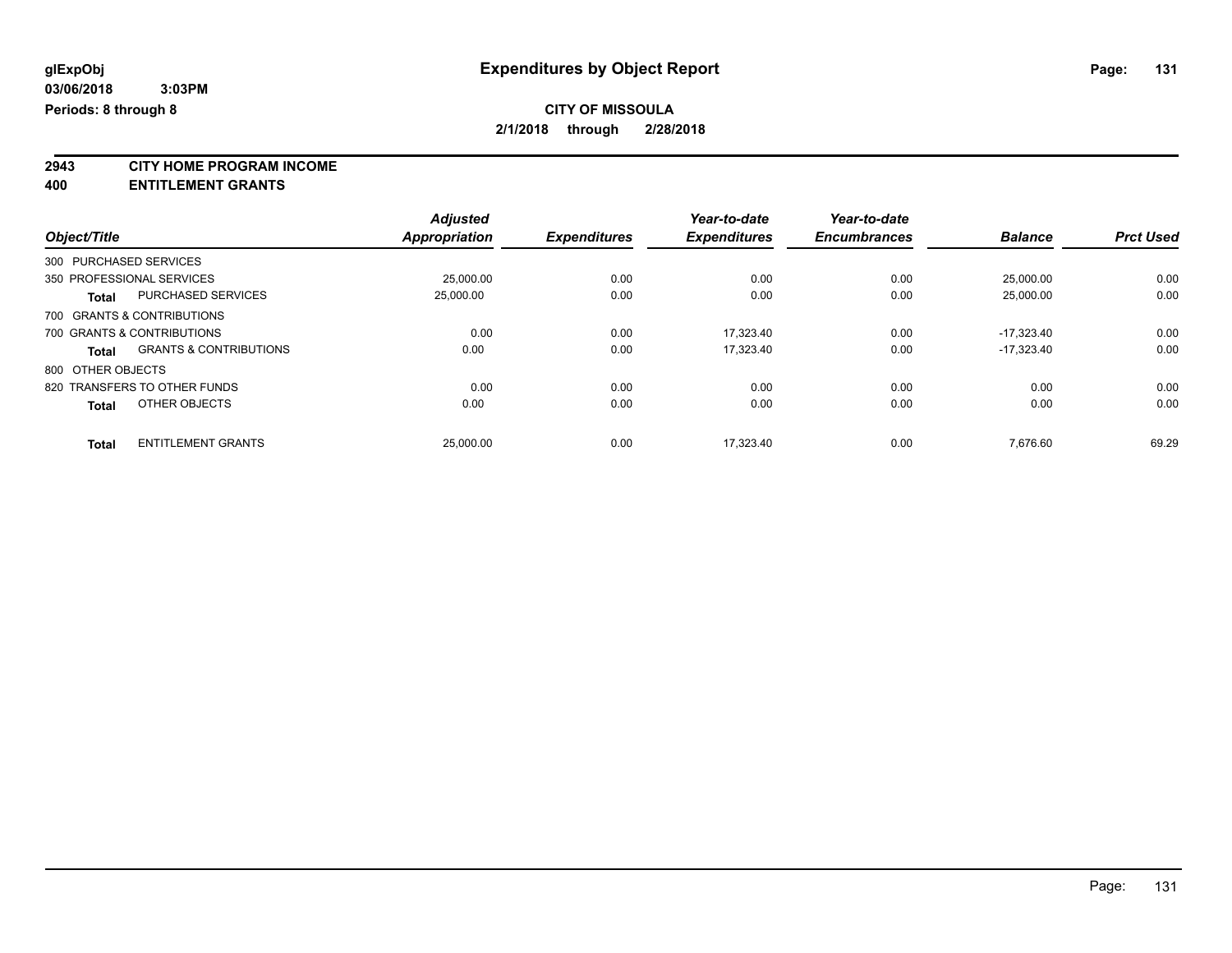#### **2943 CITY HOME PROGRAM INCOME**

|                                                   | <b>Adjusted</b>      |                     | Year-to-date        | Year-to-date        |                |                  |
|---------------------------------------------------|----------------------|---------------------|---------------------|---------------------|----------------|------------------|
| Object/Title                                      | <b>Appropriation</b> | <b>Expenditures</b> | <b>Expenditures</b> | <b>Encumbrances</b> | <b>Balance</b> | <b>Prct Used</b> |
| 300 PURCHASED SERVICES                            |                      |                     |                     |                     |                |                  |
| 350 PROFESSIONAL SERVICES                         | 25.000.00            | 0.00                | 0.00                | 0.00                | 25.000.00      | 0.00             |
| <b>PURCHASED SERVICES</b><br>Total                | 25,000.00            | 0.00                | 0.00                | 0.00                | 25,000.00      | 0.00             |
| 700 GRANTS & CONTRIBUTIONS                        |                      |                     |                     |                     |                |                  |
| 700 GRANTS & CONTRIBUTIONS                        | 0.00                 | 0.00                | 17.323.40           | 0.00                | $-17.323.40$   | 0.00             |
| <b>GRANTS &amp; CONTRIBUTIONS</b><br><b>Total</b> | 0.00                 | 0.00                | 17.323.40           | 0.00                | $-17.323.40$   | 0.00             |
| 800 OTHER OBJECTS                                 |                      |                     |                     |                     |                |                  |
| 820 TRANSFERS TO OTHER FUNDS                      | 0.00                 | 0.00                | 0.00                | 0.00                | 0.00           | 0.00             |
| OTHER OBJECTS<br><b>Total</b>                     | 0.00                 | 0.00                | 0.00                | 0.00                | 0.00           | 0.00             |
| CITY HOME PROGRAM INCOME<br><b>Total</b>          | 25.000.00            | 0.00                | 17.323.40           | 0.00                | 7.676.60       | 69.29            |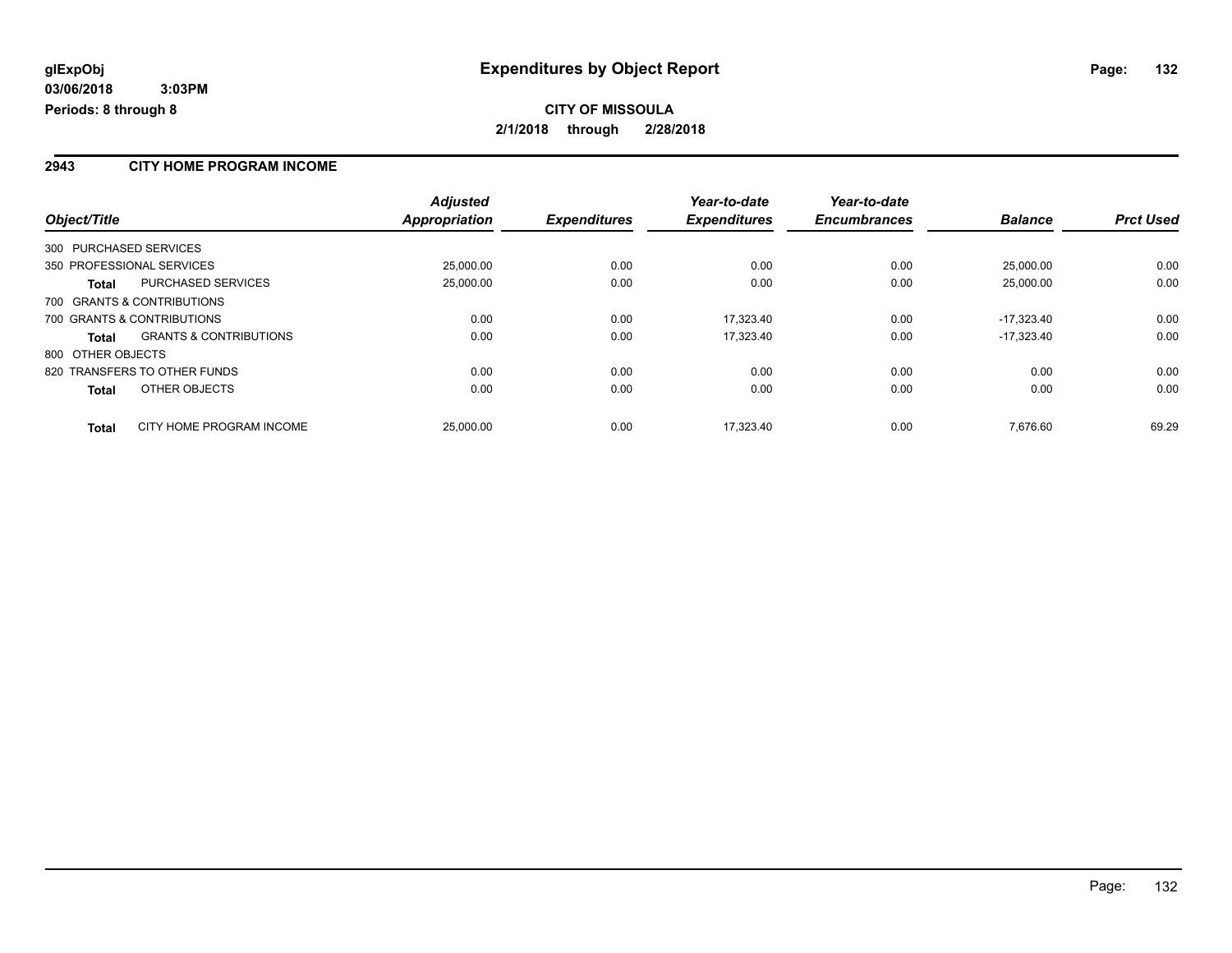## **2955 TRANSPORTATION**

**250 DEVELOPMENT SERVICES**

|                                            | <b>Adjusted</b> |                     | Year-to-date        | Year-to-date        |                |                  |
|--------------------------------------------|-----------------|---------------------|---------------------|---------------------|----------------|------------------|
| Object/Title                               | Appropriation   | <b>Expenditures</b> | <b>Expenditures</b> | <b>Encumbrances</b> | <b>Balance</b> | <b>Prct Used</b> |
| 100 PERSONAL SERVICES                      |                 |                     |                     |                     |                |                  |
| 110 SALARIES AND WAGES                     | 467,018.00      | 30,317.52           | 251,636.15          | 0.00                | 215,381.85     | 53.88            |
| 120 OVERTIME                               | 0.00            | 0.00                | 33.00               | 0.00                | $-33.00$       | 0.00             |
| 140 EMPLOYER CONTRIBUTIONS                 | 173,075.00      | 11,081.90           | 91,068.33           | 0.00                | 82,006.67      | 52.62            |
| <b>141 STATE RETIREMENT CONTRIBUTIONS</b>  | 0.00            | 0.00                | 281.92              | 0.00                | $-281.92$      | 0.00             |
| PERSONAL SERVICES<br>Total                 | 640,093.00      | 41,399.42           | 343,019.40          | 0.00                | 297,073.60     | 53.59            |
| 200 SUPPLIES                               |                 |                     |                     |                     |                |                  |
| 210 OFFICE SUPPLIES                        | 8,500.00        | 1,379.00            | 5,866.43            | 0.00                | 2,633.57       | 69.02            |
| 220 OPERATING SUPPLIES                     | 26,800.00       | 0.00                | 24,872.16           | 0.00                | 1,927.84       | 92.81            |
| 230 REPAIR/MAINTENANCE                     | 0.00            | 0.00                | 0.00                | 0.00                | 0.00           | 0.00             |
| 231 GASOLINE                               | 0.00            | 0.00                | 0.00                | 0.00                | 0.00           | 0.00             |
| 240 OTHER SUPPLIES                         | 360.00          | 0.00                | 0.00                | 0.00                | 360.00         | 0.00             |
| <b>SUPPLIES</b><br>Total                   | 35,660.00       | 1,379.00            | 30,738.59           | 0.00                | 4,921.41       | 86.20            |
| 300 PURCHASED SERVICES                     |                 |                     |                     |                     |                |                  |
| 310 COMMUNICATIONS                         | 3,100.00        | 170.00              | 1,934.14            | 0.00                | 1,165.86       | 62.39            |
| 320 PRINTING & DUPLICATING                 | 7,125.00        | 255.40              | 4,228.51            | 0.00                | 2,896.49       | 59.35            |
| 330 PUBLICITY, SUBSCRIPTIONS & DUES        | 37,725.00       | 1,727.00            | 16,028.52           | 0.00                | 21,696.48      | 42.49            |
| 344 TELEPHONE SERVICE                      | 579.00          | 0.00                | 20.75               | 0.00                | 558.25         | 3.58             |
| 350 PROFESSIONAL SERVICES                  | 55,004.00       | 0.00                | 5,680.15            | 0.00                | 49,323.85      | 10.33            |
| 360 REPAIR & MAINTENANCE                   | 8,900.00        | 171.44              | 1,995.86            | 0.00                | 6,904.14       | 22.43            |
| 370 TRAVEL                                 | 13,500.00       | 0.00                | 2,245.79            | 0.00                | 11,254.21      | 16.64            |
| 380 TRAINING                               | 11,300.00       | 1,415.00            | 1,776.97            | 0.00                | 9,523.03       | 15.73            |
| 390 OTHER PURCHASED SERVICES               | 16,050.00       | 897.50              | 2,692.50            | 0.00                | 13,357.50      | 16.78            |
| PURCHASED SERVICES<br>Total                | 153,283.00      | 4,636.34            | 36,603.19           | 0.00                | 116,679.81     | 23.88            |
| 500 FIXED CHARGES                          |                 |                     |                     |                     |                |                  |
| 500 FIXED CHARGES                          | 38,592.00       | 0.00                | 17,062.31           | 0.00                | 21,529.69      | 44.21            |
| 550 MERCHANT SERVICE FEES                  | 0.00            | 0.00                | 0.00                | 0.00                | 0.00           | 0.00             |
| <b>FIXED CHARGES</b><br>Total              | 38,592.00       | 0.00                | 17,062.31           | 0.00                | 21,529.69      | 44.21            |
| 700 GRANTS & CONTRIBUTIONS                 |                 |                     |                     |                     |                |                  |
| 700 GRANTS & CONTRIBUTIONS                 | 148,133.00      | 0.00                | 59,790.40           | 0.00                | 88,342.60      | 40.36            |
| <b>GRANTS &amp; CONTRIBUTIONS</b><br>Total | 148,133.00      | 0.00                | 59,790.40           | 0.00                | 88,342.60      | 40.36            |
| 800 OTHER OBJECTS                          |                 |                     |                     |                     |                |                  |
| 820 TRANSFERS TO OTHER FUNDS               | 20,000.00       | 0.00                | 0.00                | 0.00                | 20,000.00      | 0.00             |
|                                            |                 |                     |                     |                     |                |                  |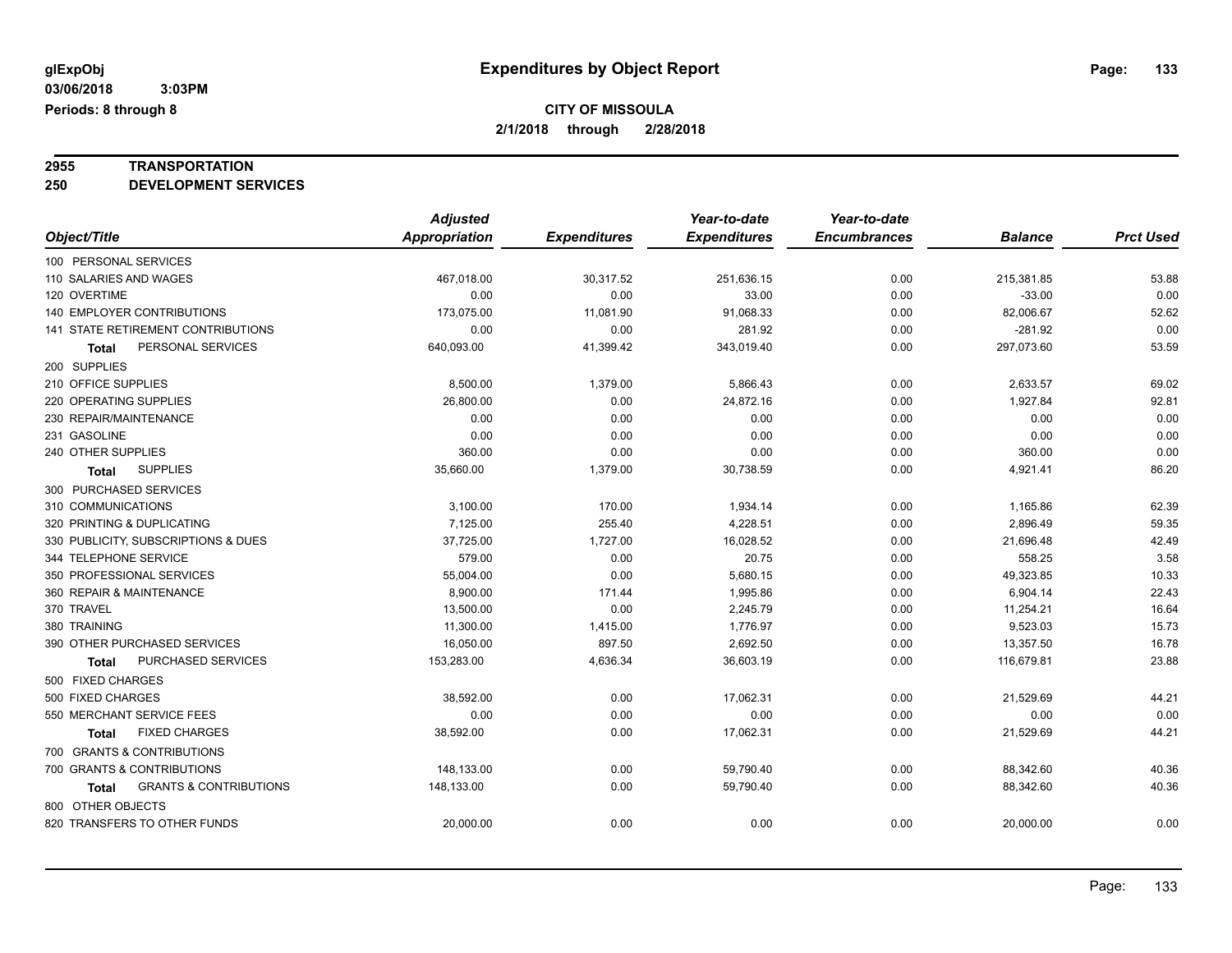## **2955 TRANSPORTATION**

**250 DEVELOPMENT SERVICES**

|                    |                           | <b>Adjusted</b> |                     | Year-to-date        | Year-to-date        |                |                  |
|--------------------|---------------------------|-----------------|---------------------|---------------------|---------------------|----------------|------------------|
| Object/Title       |                           | Appropriation   | <b>Expenditures</b> | <b>Expenditures</b> | <b>Encumbrances</b> | <b>Balance</b> | <b>Prct Used</b> |
| 845 CONTINGENCY    |                           | 290,230.00      | 0.00                | 0.00                | 0.00                | 290,230.00     | 0.00             |
| <b>Total</b>       | OTHER OBJECTS             | 310.230.00      | 0.00                | 0.00                | 0.00                | 310.230.00     | 0.00             |
| 900 CAPITAL OUTLAY |                           |                 |                     |                     |                     |                |                  |
|                    | 940 MACHINERY & EQUIPMENT | 0.00            | 0.00                | 0.00                | 0.00                | 0.00           | 0.00             |
| <b>Total</b>       | <b>CAPITAL OUTLAY</b>     | 0.00            | 0.00                | 0.00                | 0.00                | 0.00           | 0.00             |
| <b>Total</b>       | DEVELOPMENT SERVICES      | 1,325,991.00    | 47.414.76           | 487.213.89          | 0.00                | 838.777.11     | 36.74            |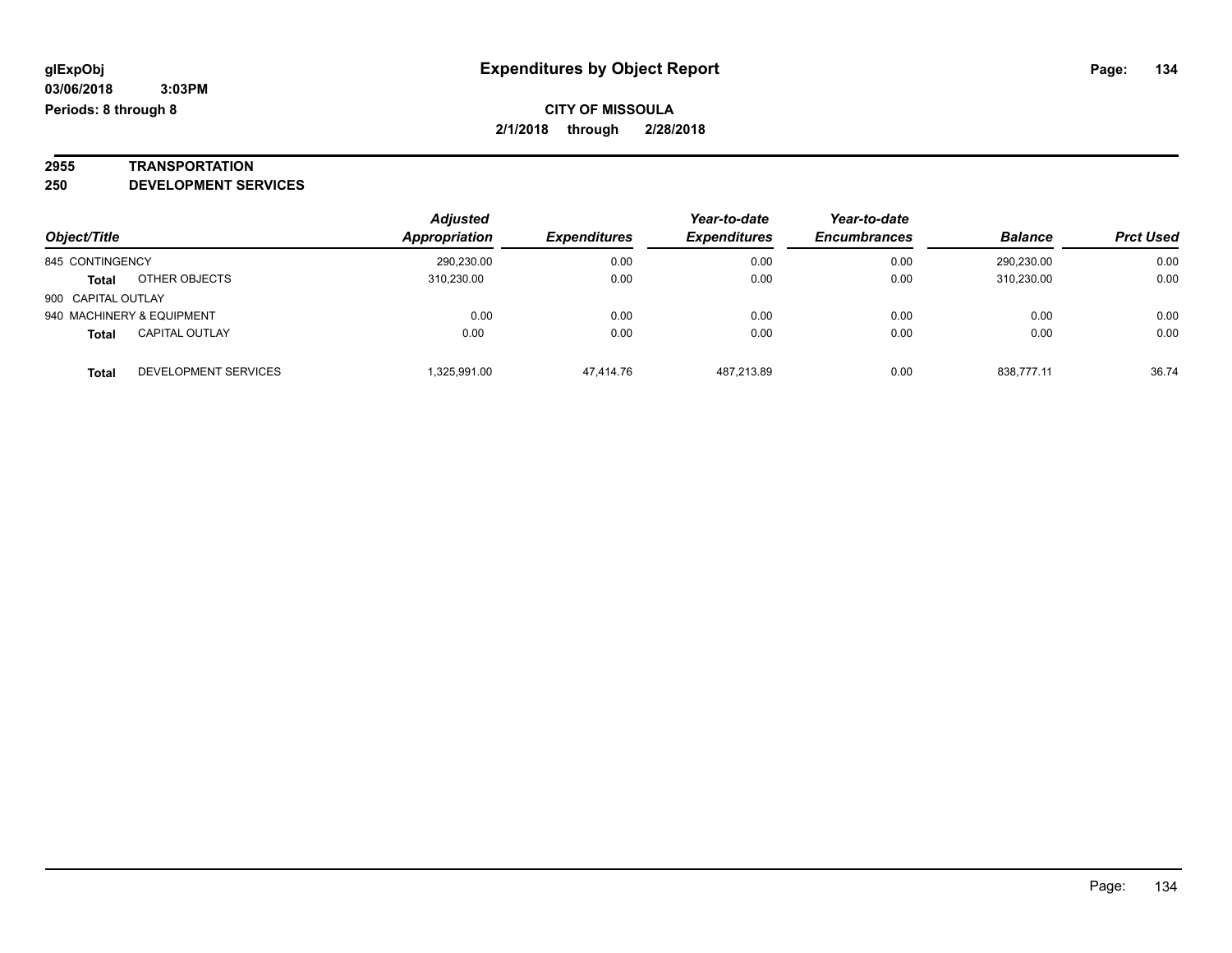**2955 TRANSPORTATION**

|                                            | <b>Adjusted</b> |                     | Year-to-date        | Year-to-date        |                |                  |
|--------------------------------------------|-----------------|---------------------|---------------------|---------------------|----------------|------------------|
| Object/Title                               | Appropriation   | <b>Expenditures</b> | <b>Expenditures</b> | <b>Encumbrances</b> | <b>Balance</b> | <b>Prct Used</b> |
| 100 PERSONAL SERVICES                      |                 |                     |                     |                     |                |                  |
| 110 SALARIES AND WAGES                     | 467,018.00      | 30,317.52           | 251,636.15          | 0.00                | 215,381.85     | 53.88            |
| 120 OVERTIME                               | 0.00            | 0.00                | 33.00               | 0.00                | $-33.00$       | 0.00             |
| <b>140 EMPLOYER CONTRIBUTIONS</b>          | 173,075.00      | 11,081.90           | 91,068.33           | 0.00                | 82,006.67      | 52.62            |
| 141 STATE RETIREMENT CONTRIBUTIONS         | 0.00            | 0.00                | 281.92              | 0.00                | $-281.92$      | 0.00             |
| PERSONAL SERVICES<br>Total                 | 640,093.00      | 41,399.42           | 343,019.40          | 0.00                | 297,073.60     | 53.59            |
| 200 SUPPLIES                               |                 |                     |                     |                     |                |                  |
| 210 OFFICE SUPPLIES                        | 8,500.00        | 1,379.00            | 5,866.43            | 0.00                | 2,633.57       | 69.02            |
| 220 OPERATING SUPPLIES                     | 26,800.00       | 0.00                | 24,872.16           | 0.00                | 1,927.84       | 92.81            |
| 230 REPAIR/MAINTENANCE                     | 0.00            | 0.00                | 0.00                | 0.00                | 0.00           | 0.00             |
| 231 GASOLINE                               | 0.00            | 0.00                | 0.00                | 0.00                | 0.00           | 0.00             |
| 240 OTHER SUPPLIES                         | 360.00          | 0.00                | 0.00                | 0.00                | 360.00         | 0.00             |
| <b>SUPPLIES</b><br><b>Total</b>            | 35,660.00       | 1,379.00            | 30,738.59           | 0.00                | 4,921.41       | 86.20            |
| 300 PURCHASED SERVICES                     |                 |                     |                     |                     |                |                  |
| 310 COMMUNICATIONS                         | 3,100.00        | 170.00              | 1,934.14            | 0.00                | 1,165.86       | 62.39            |
| 320 PRINTING & DUPLICATING                 | 7,125.00        | 255.40              | 4,228.51            | 0.00                | 2,896.49       | 59.35            |
| 330 PUBLICITY, SUBSCRIPTIONS & DUES        | 37,725.00       | 1,727.00            | 16,028.52           | 0.00                | 21,696.48      | 42.49            |
| 344 TELEPHONE SERVICE                      | 579.00          | 0.00                | 20.75               | 0.00                | 558.25         | 3.58             |
| 350 PROFESSIONAL SERVICES                  | 55,004.00       | 0.00                | 5,680.15            | 0.00                | 49,323.85      | 10.33            |
| 360 REPAIR & MAINTENANCE                   | 8,900.00        | 171.44              | 1,995.86            | 0.00                | 6,904.14       | 22.43            |
| 370 TRAVEL                                 | 13,500.00       | 0.00                | 2,245.79            | 0.00                | 11,254.21      | 16.64            |
| 380 TRAINING                               | 11,300.00       | 1,415.00            | 1,776.97            | 0.00                | 9,523.03       | 15.73            |
| 390 OTHER PURCHASED SERVICES               | 16,050.00       | 897.50              | 2,692.50            | 0.00                | 13,357.50      | 16.78            |
| PURCHASED SERVICES<br><b>Total</b>         | 153,283.00      | 4,636.34            | 36,603.19           | 0.00                | 116,679.81     | 23.88            |
| 500 FIXED CHARGES                          |                 |                     |                     |                     |                |                  |
| 500 FIXED CHARGES                          | 38,592.00       | 0.00                | 17,062.31           | 0.00                | 21,529.69      | 44.21            |
| 550 MERCHANT SERVICE FEES                  | 0.00            | 0.00                | 0.00                | 0.00                | 0.00           | 0.00             |
| <b>FIXED CHARGES</b><br>Total              | 38,592.00       | 0.00                | 17,062.31           | 0.00                | 21,529.69      | 44.21            |
| 700 GRANTS & CONTRIBUTIONS                 |                 |                     |                     |                     |                |                  |
| 700 GRANTS & CONTRIBUTIONS                 | 148,133.00      | 0.00                | 59,790.40           | 0.00                | 88,342.60      | 40.36            |
| <b>GRANTS &amp; CONTRIBUTIONS</b><br>Total | 148,133.00      | 0.00                | 59,790.40           | 0.00                | 88,342.60      | 40.36            |
| 800 OTHER OBJECTS                          |                 |                     |                     |                     |                |                  |
| 820 TRANSFERS TO OTHER FUNDS               | 20,000.00       | 0.00                | 0.00                | 0.00                | 20,000.00      | 0.00             |
| 845 CONTINGENCY                            | 290,230.00      | 0.00                | 0.00                | 0.00                | 290,230.00     | 0.00             |
|                                            |                 |                     |                     |                     |                |                  |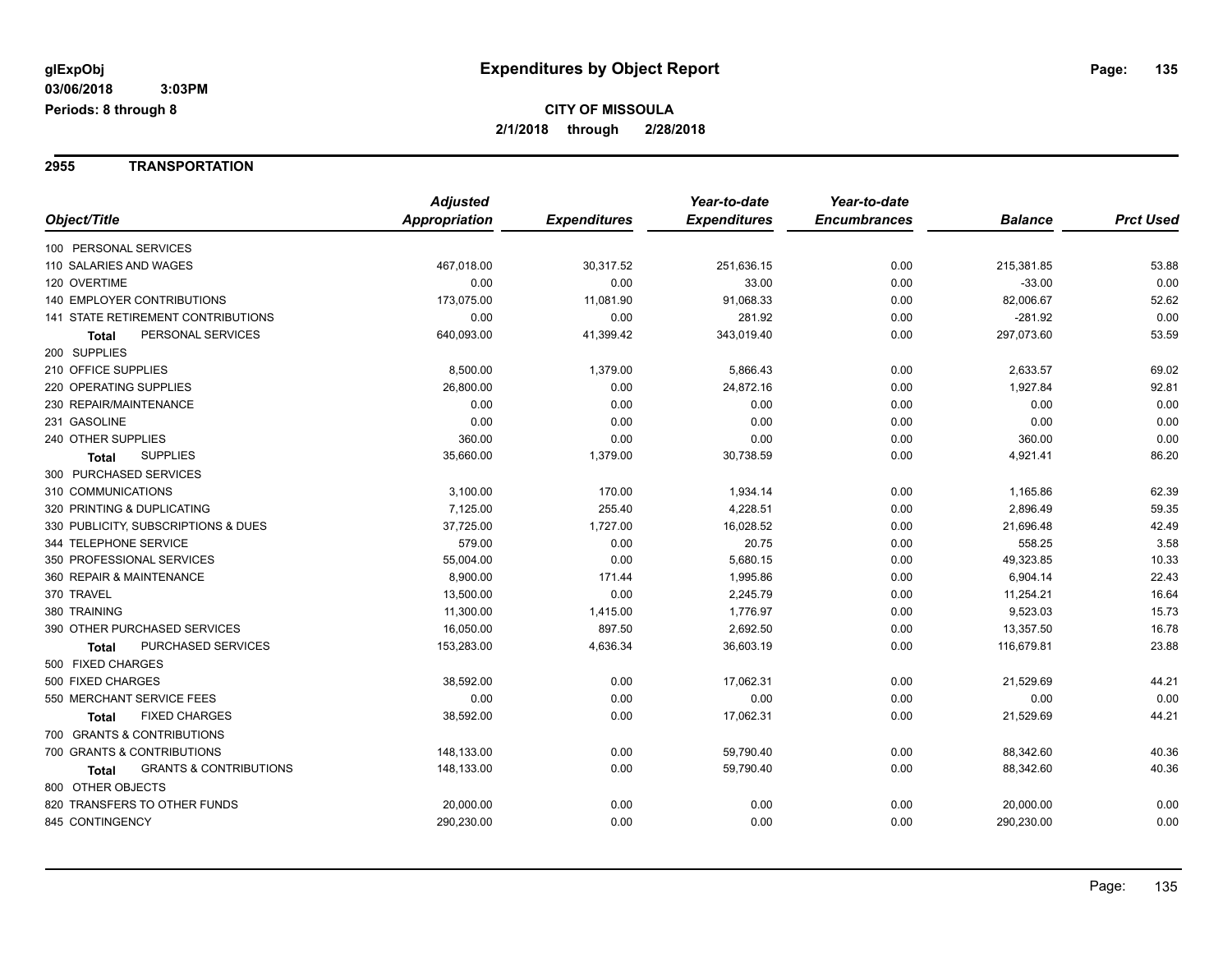#### **2955 TRANSPORTATION**

|                           |                       | <b>Adjusted</b> |                            | Year-to-date        | Year-to-date        |                |                  |
|---------------------------|-----------------------|-----------------|----------------------------|---------------------|---------------------|----------------|------------------|
| Object/Title              |                       | Appropriation   | <i><b>Expenditures</b></i> | <b>Expenditures</b> | <b>Encumbrances</b> | <b>Balance</b> | <b>Prct Used</b> |
| <b>Total</b>              | OTHER OBJECTS         | 310,230.00      | 0.00                       | 0.00                | 0.00                | 310.230.00     | 0.00             |
| 900 CAPITAL OUTLAY        |                       |                 |                            |                     |                     |                |                  |
| 940 MACHINERY & EQUIPMENT |                       | 0.00            | 0.00                       | 0.00                | 0.00                | 0.00           | 0.00             |
| <b>Total</b>              | <b>CAPITAL OUTLAY</b> | 0.00            | 0.00                       | 0.00                | 0.00                | 0.00           | 0.00             |
| <b>Total</b>              | <b>TRANSPORTATION</b> | 1,325,991.00    | 47.414.76                  | 487.213.89          | 0.00                | 838.777.11     | 36.74            |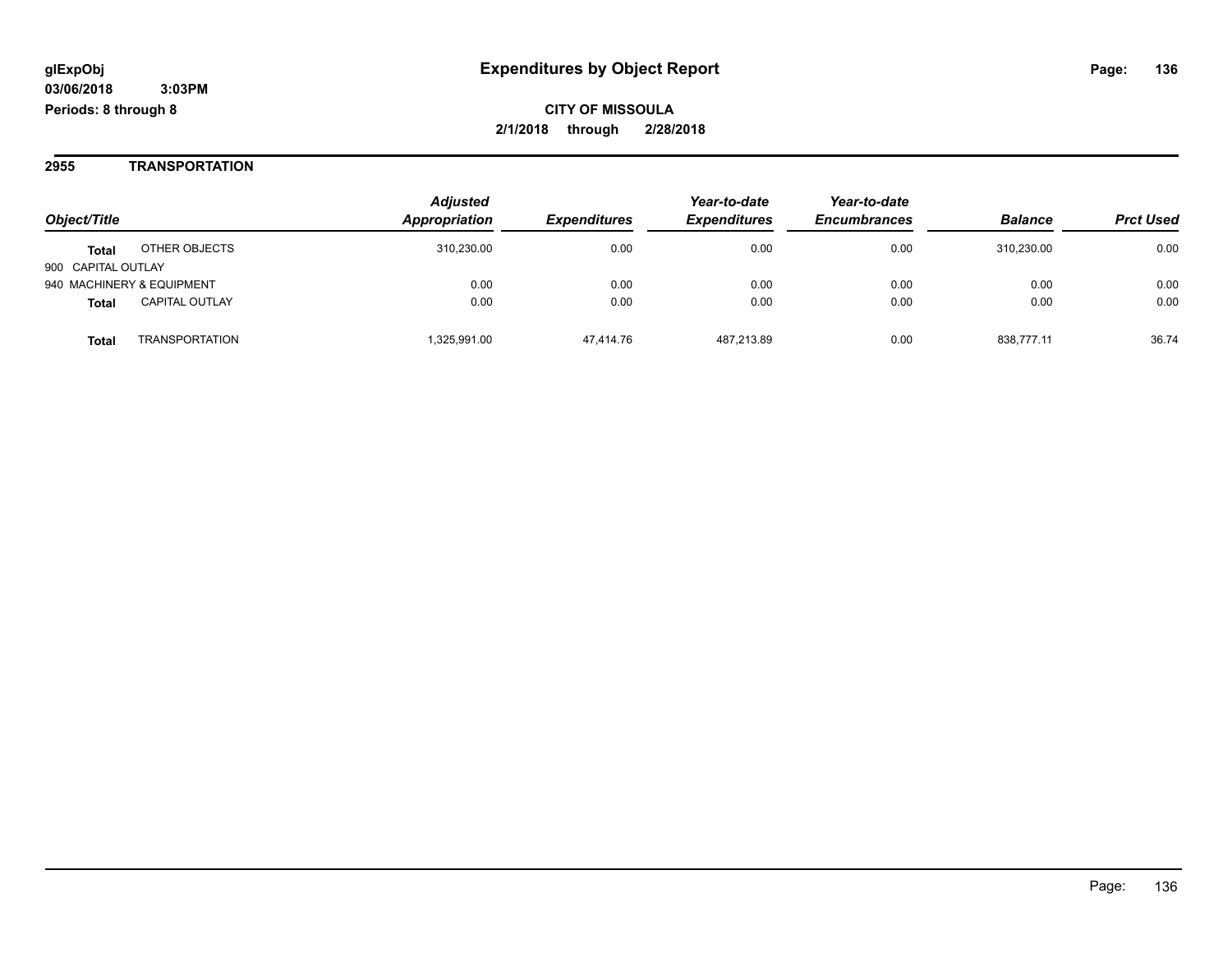## **2987 FEDERAL TRANSPORTATION FUND**

**390 NON-DEPARTMENTAL**

| Object/Title                   | <b>Adjusted</b><br>Appropriation | <b>Expenditures</b> | Year-to-date<br><b>Expenditures</b> | Year-to-date<br><b>Encumbrances</b> | <b>Balance</b> | <b>Prct Used</b> |
|--------------------------------|----------------------------------|---------------------|-------------------------------------|-------------------------------------|----------------|------------------|
| 800 OTHER OBJECTS              |                                  |                     |                                     |                                     |                |                  |
| 820 TRANSFERS TO OTHER FUNDS   | 0.00                             | 0.00                | 0.00                                | 0.00                                | 0.00           | 0.00             |
| OTHER OBJECTS<br><b>Total</b>  | 0.00                             | 0.00                | 0.00                                | 0.00                                | 0.00           | 0.00             |
| 900 CAPITAL OUTLAY             |                                  |                     |                                     |                                     |                |                  |
| 930 IMPROVEMENTS               | 208.379.00                       | 0.00                | 227,281.88                          | 0.00                                | $-18.902.88$   | 109.07           |
| <b>CAPITAL OUTLAY</b><br>Total | 208.379.00                       | 0.00                | 227,281.88                          | 0.00                                | $-18.902.88$   | 109.07           |
| NON-DEPARTMENTAL<br>Total      | 208.379.00                       | 0.00                | 227,281.88                          | 0.00                                | $-18.902.88$   | 109.07           |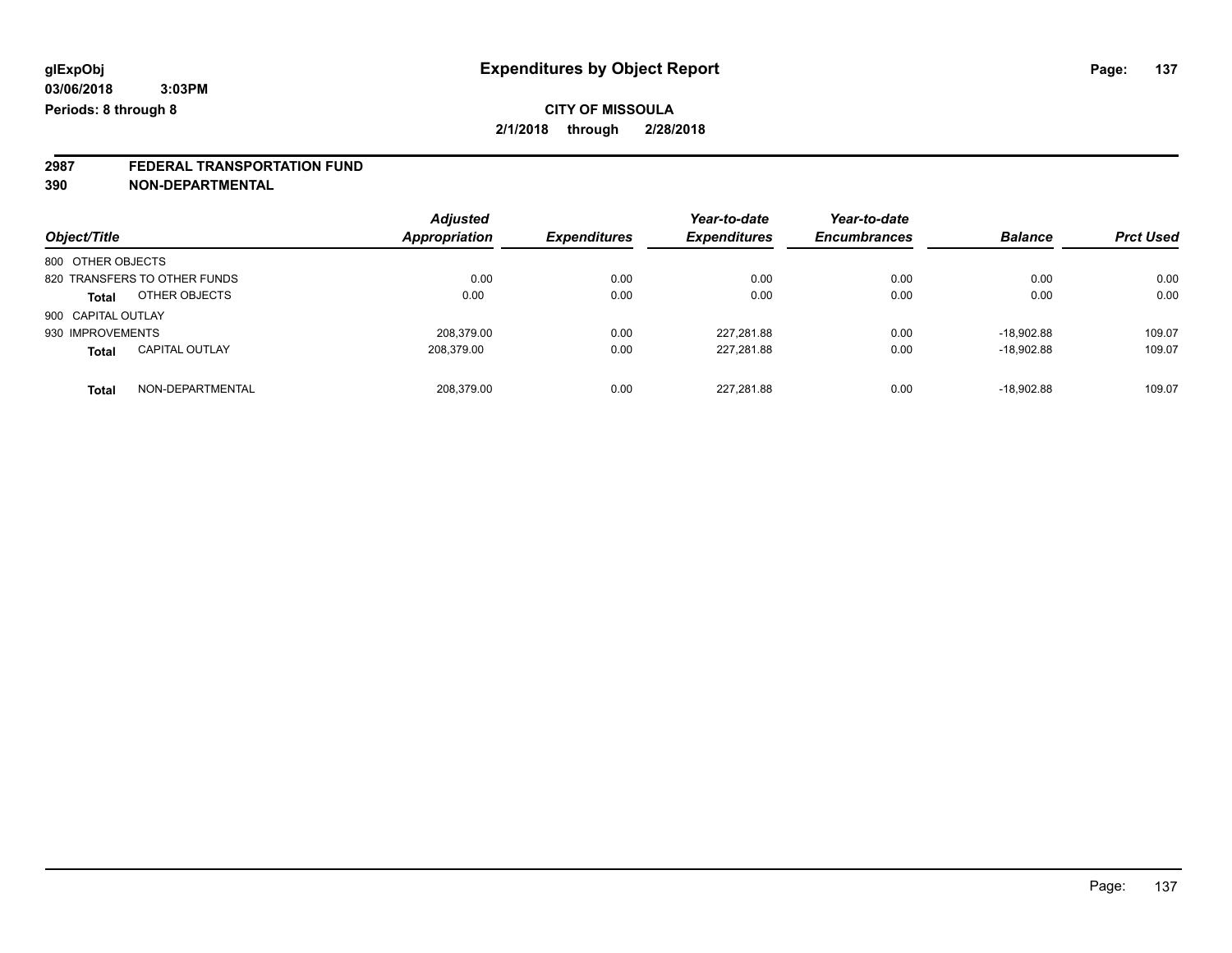**CITY OF MISSOULA 2/1/2018 through 2/28/2018**

#### **2987 FEDERAL TRANSPORTATION FUND**

|                    |                              | <b>Adjusted</b> |                     | Year-to-date        | Year-to-date        |                |                  |
|--------------------|------------------------------|-----------------|---------------------|---------------------|---------------------|----------------|------------------|
| Object/Title       |                              | Appropriation   | <b>Expenditures</b> | <b>Expenditures</b> | <b>Encumbrances</b> | <b>Balance</b> | <b>Prct Used</b> |
| 800 OTHER OBJECTS  |                              |                 |                     |                     |                     |                |                  |
|                    | 820 TRANSFERS TO OTHER FUNDS | 0.00            | 0.00                | 0.00                | 0.00                | 0.00           | 0.00             |
| <b>Total</b>       | OTHER OBJECTS                | 0.00            | 0.00                | 0.00                | 0.00                | 0.00           | 0.00             |
| 900 CAPITAL OUTLAY |                              |                 |                     |                     |                     |                |                  |
| 930 IMPROVEMENTS   |                              | 208.379.00      | 0.00                | 227,281.88          | 0.00                | $-18.902.88$   | 109.07           |
| <b>Total</b>       | <b>CAPITAL OUTLAY</b>        | 208.379.00      | 0.00                | 227,281.88          | 0.00                | $-18.902.88$   | 109.07           |
| <b>Total</b>       | FEDERAL TRANSPORTATION FUND  | 208.379.00      | 0.00                | 227,281.88          | 0.00                | $-18.902.88$   | 109.07           |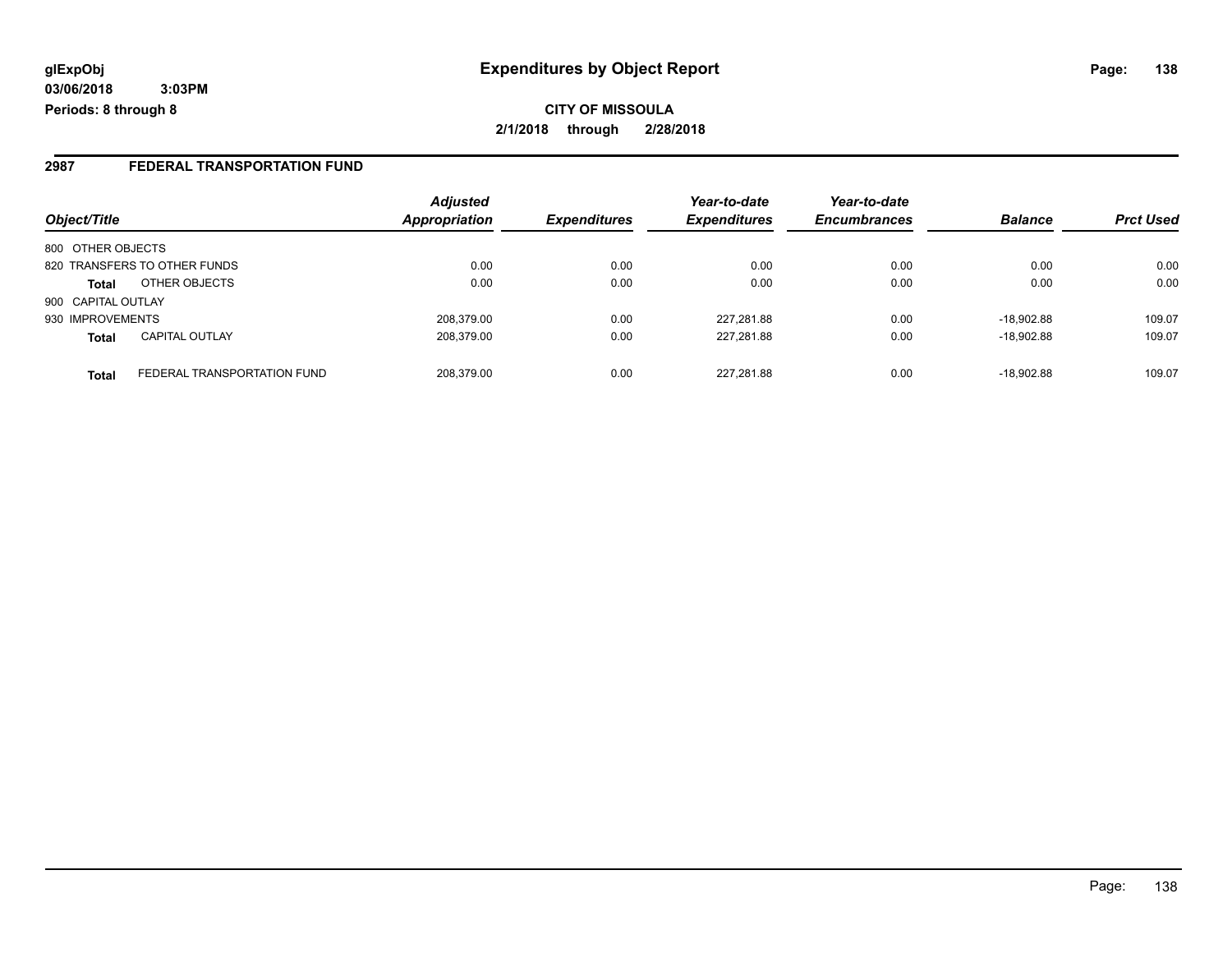### **CITY OF MISSOULA 2/1/2018 through 2/28/2018**

## **2988 GRANTS & DONATIONS FUND**

**223 CITY CLERK**

| Object/Title                         | <b>Adjusted</b><br>Appropriation | <b>Expenditures</b> | Year-to-date<br><b>Expenditures</b> | Year-to-date<br><b>Encumbrances</b> | <b>Balance</b> | <b>Prct Used</b> |
|--------------------------------------|----------------------------------|---------------------|-------------------------------------|-------------------------------------|----------------|------------------|
| 500 FIXED CHARGES                    |                                  |                     |                                     |                                     |                |                  |
| 550 MERCHANT SERVICE FEES            | 0.00                             | 0.00                | 0.00                                | 0.00                                | 0.00           | 0.00             |
| <b>FIXED CHARGES</b><br><b>Total</b> | 0.00                             | 0.00                | 0.00                                | 0.00                                | 0.00           | 0.00             |
| <b>CITY CLERK</b><br>Total           | 0.00                             | 0.00                | 0.00                                | 0.00                                | 0.00           | 0.00             |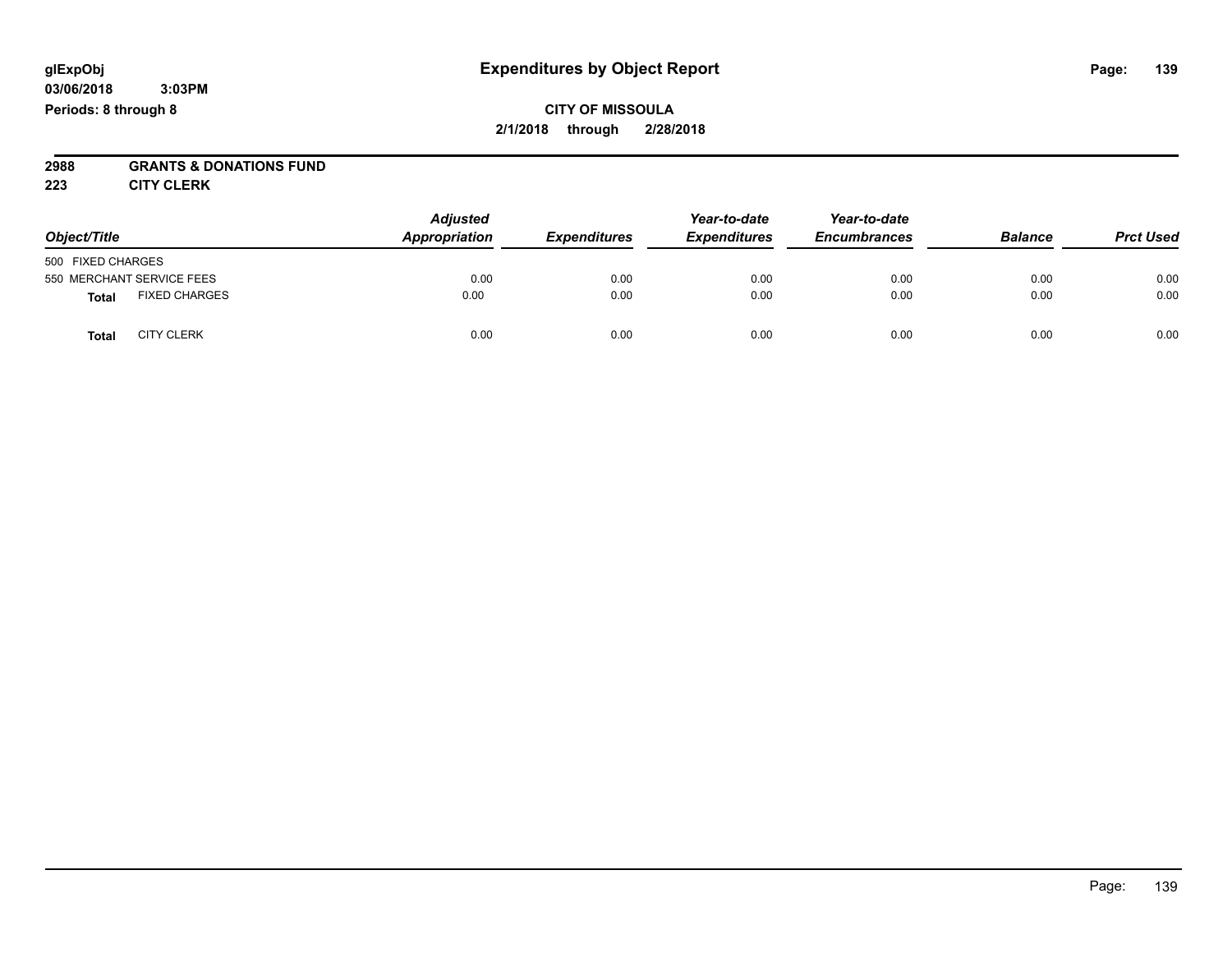**CITY OF MISSOULA 2/1/2018 through 2/28/2018**

**2988 GRANTS & DONATIONS FUND**

**300 FIRE**

| Object/Title                          | <b>Adjusted</b><br>Appropriation | <b>Expenditures</b> | Year-to-date<br><b>Expenditures</b> | Year-to-date<br><b>Encumbrances</b> | <b>Balance</b> | <b>Prct Used</b> |
|---------------------------------------|----------------------------------|---------------------|-------------------------------------|-------------------------------------|----------------|------------------|
| 900 CAPITAL OUTLAY                    |                                  |                     |                                     |                                     |                |                  |
| 940 MACHINERY & EQUIPMENT             | 0.00                             | 0.00                | 90,000.00                           | 0.00                                | $-90,000.00$   | 0.00             |
| <b>CAPITAL OUTLAY</b><br><b>Total</b> | 0.00                             | 0.00                | 90,000.00                           | 0.00                                | $-90,000.00$   | 0.00             |
| <b>FIRE</b><br><b>Total</b>           | 0.00                             | 0.00                | 90,000.00                           | 0.00                                | $-90,000.00$   | 0.00             |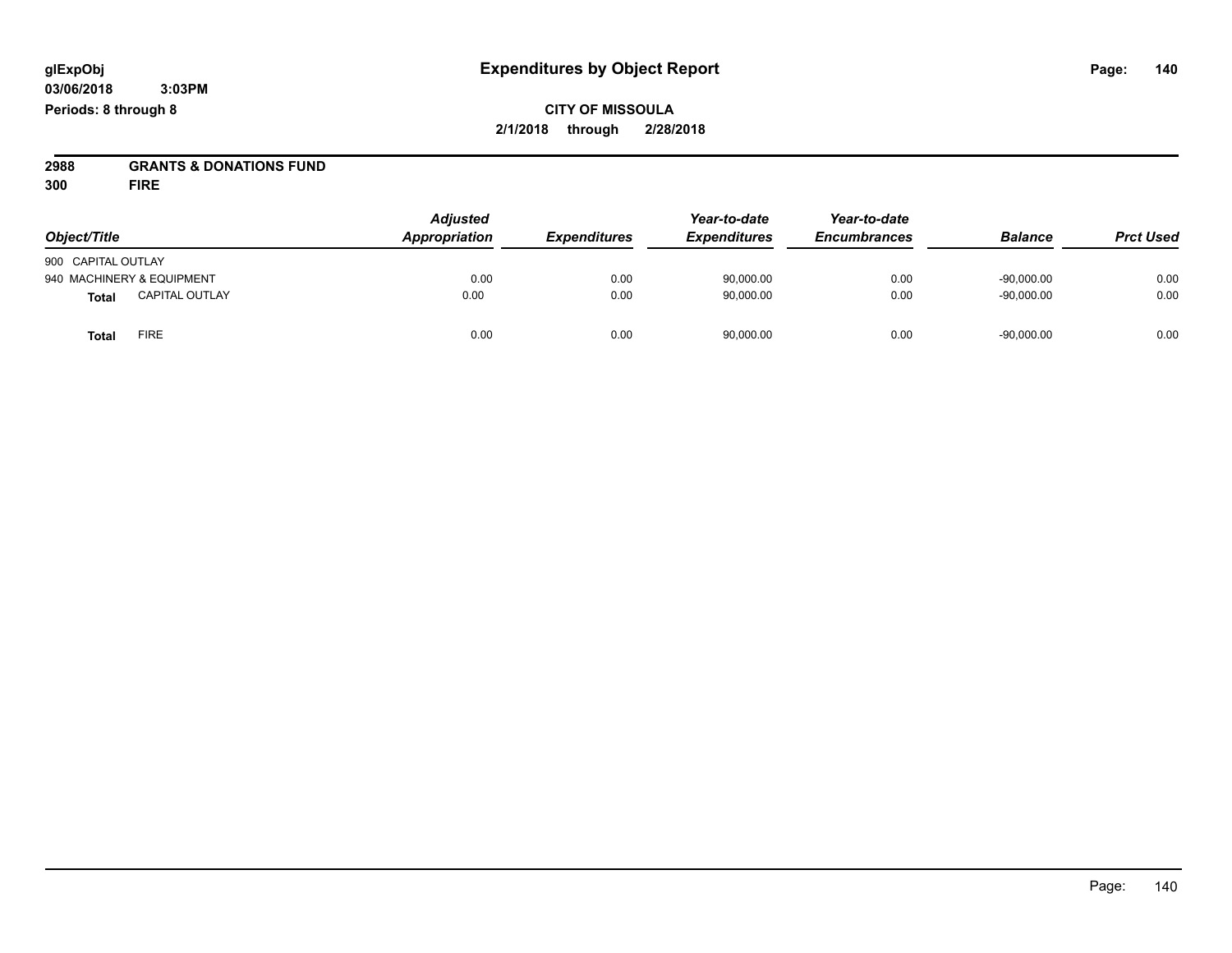**2988 GRANTS & DONATIONS FUND**

**390 NON-DEPARTMENTAL**

|                        |                                   | <b>Adjusted</b>      |                     | Year-to-date        | Year-to-date        |                |                  |
|------------------------|-----------------------------------|----------------------|---------------------|---------------------|---------------------|----------------|------------------|
| Object/Title           |                                   | <b>Appropriation</b> | <b>Expenditures</b> | <b>Expenditures</b> | <b>Encumbrances</b> | <b>Balance</b> | <b>Prct Used</b> |
| 200 SUPPLIES           |                                   |                      |                     |                     |                     |                |                  |
| 210 OFFICE SUPPLIES    |                                   | 0.00                 | 0.00                | 0.00                | 0.00                | 0.00           | 0.00             |
| 220 OPERATING SUPPLIES |                                   | 0.00                 | 0.00                | 0.00                | 0.00                | 0.00           | 0.00             |
| Total                  | <b>SUPPLIES</b>                   | 0.00                 | 0.00                | 0.00                | 0.00                | 0.00           | 0.00             |
| 300 PURCHASED SERVICES |                                   |                      |                     |                     |                     |                |                  |
| 310 COMMUNICATIONS     |                                   | 0.00                 | 0.00                | 0.00                | 0.00                | 0.00           | 0.00             |
|                        | 350 PROFESSIONAL SERVICES         | 0.00                 | 0.00                | 1,296.20            | 0.00                | $-1,296.20$    | 0.00             |
| 370 TRAVEL             |                                   | 0.00                 | 0.00                | 0.00                | 0.00                | 0.00           | 0.00             |
| 380 TRAINING           |                                   | 0.00                 | 0.00                | 0.00                | 0.00                | 0.00           | 0.00             |
| Total                  | PURCHASED SERVICES                | 0.00                 | 0.00                | 1,296.20            | 0.00                | $-1,296.20$    | 0.00             |
|                        | 700 GRANTS & CONTRIBUTIONS        |                      |                     |                     |                     |                |                  |
|                        | 700 GRANTS & CONTRIBUTIONS        | 949.949.00           | 0.00                | 14.710.59           | 0.00                | 935,238.41     | 1.55             |
| Total                  | <b>GRANTS &amp; CONTRIBUTIONS</b> | 949,949.00           | 0.00                | 14,710.59           | 0.00                | 935,238.41     | 1.55             |
| 800 OTHER OBJECTS      |                                   |                      |                     |                     |                     |                |                  |
|                        | 820 TRANSFERS TO OTHER FUNDS      | 29,639.00            | 0.00                | 0.00                | 0.00                | 29,639.00      | 0.00             |
| 845 CONTINGENCY        |                                   | 0.00                 | 0.00                | 0.00                | 0.00                | 0.00           | 0.00             |
| <b>Total</b>           | OTHER OBJECTS                     | 29,639.00            | 0.00                | 0.00                | 0.00                | 29,639.00      | 0.00             |
| 900 CAPITAL OUTLAY     |                                   |                      |                     |                     |                     |                |                  |
| 930 IMPROVEMENTS       |                                   | 24,822.00            | 0.00                | 0.00                | 0.00                | 24,822.00      | 0.00             |
| Total                  | <b>CAPITAL OUTLAY</b>             | 24,822.00            | 0.00                | 0.00                | 0.00                | 24,822.00      | 0.00             |
| <b>Total</b>           | NON-DEPARTMENTAL                  | 1,004,410.00         | 0.00                | 16,006.79           | 0.00                | 988,403.21     | 1.59             |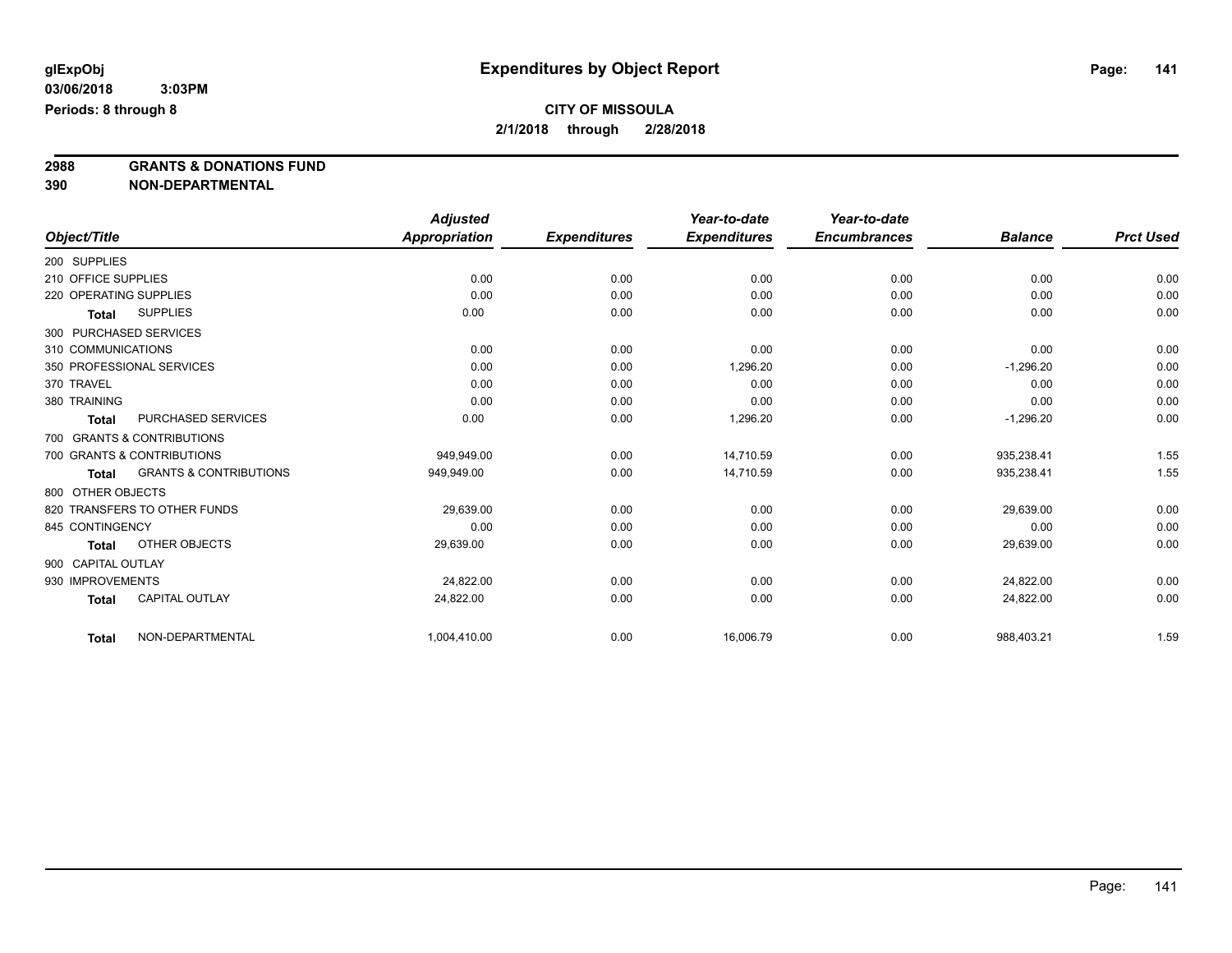#### **2988 GRANTS & DONATIONS FUND**

|                        |                                    | <b>Adjusted</b> |                     | Year-to-date        | Year-to-date        |                |                  |
|------------------------|------------------------------------|-----------------|---------------------|---------------------|---------------------|----------------|------------------|
| Object/Title           |                                    | Appropriation   | <b>Expenditures</b> | <b>Expenditures</b> | <b>Encumbrances</b> | <b>Balance</b> | <b>Prct Used</b> |
| 200 SUPPLIES           |                                    |                 |                     |                     |                     |                |                  |
| 210 OFFICE SUPPLIES    |                                    | 0.00            | 0.00                | 0.00                | 0.00                | 0.00           | 0.00             |
| 220 OPERATING SUPPLIES |                                    | 0.00            | 0.00                | 0.00                | 0.00                | 0.00           | 0.00             |
| <b>Total</b>           | <b>SUPPLIES</b>                    | 0.00            | 0.00                | 0.00                | 0.00                | 0.00           | 0.00             |
| 300 PURCHASED SERVICES |                                    |                 |                     |                     |                     |                |                  |
| 310 COMMUNICATIONS     |                                    | 0.00            | 0.00                | 0.00                | 0.00                | 0.00           | 0.00             |
|                        | 350 PROFESSIONAL SERVICES          | 0.00            | 0.00                | 1,296.20            | 0.00                | $-1,296.20$    | 0.00             |
| 370 TRAVEL             |                                    | 0.00            | 0.00                | 0.00                | 0.00                | 0.00           | 0.00             |
| 380 TRAINING           |                                    | 0.00            | 0.00                | 0.00                | 0.00                | 0.00           | 0.00             |
| <b>Total</b>           | PURCHASED SERVICES                 | 0.00            | 0.00                | 1,296.20            | 0.00                | $-1,296.20$    | 0.00             |
| 500 FIXED CHARGES      |                                    |                 |                     |                     |                     |                |                  |
|                        | 550 MERCHANT SERVICE FEES          | 0.00            | 0.00                | 0.00                | 0.00                | 0.00           | 0.00             |
| <b>Total</b>           | <b>FIXED CHARGES</b>               | 0.00            | 0.00                | 0.00                | 0.00                | 0.00           | 0.00             |
|                        | 700 GRANTS & CONTRIBUTIONS         |                 |                     |                     |                     |                |                  |
|                        | 700 GRANTS & CONTRIBUTIONS         | 949.949.00      | 0.00                | 14.710.59           | 0.00                | 935,238.41     | 1.55             |
| <b>Total</b>           | <b>GRANTS &amp; CONTRIBUTIONS</b>  | 949,949.00      | 0.00                | 14,710.59           | 0.00                | 935,238.41     | 1.55             |
| 800 OTHER OBJECTS      |                                    |                 |                     |                     |                     |                |                  |
|                        | 820 TRANSFERS TO OTHER FUNDS       | 29,639.00       | 0.00                | 0.00                | 0.00                | 29,639.00      | 0.00             |
| 845 CONTINGENCY        |                                    | 0.00            | 0.00                | 0.00                | 0.00                | 0.00           | 0.00             |
| <b>Total</b>           | OTHER OBJECTS                      | 29,639.00       | 0.00                | 0.00                | 0.00                | 29,639.00      | 0.00             |
| 900 CAPITAL OUTLAY     |                                    |                 |                     |                     |                     |                |                  |
| 930 IMPROVEMENTS       |                                    | 24,822.00       | 0.00                | 0.00                | 0.00                | 24,822.00      | 0.00             |
|                        | 940 MACHINERY & EQUIPMENT          | 0.00            | 0.00                | 90,000.00           | 0.00                | $-90,000.00$   | 0.00             |
| <b>Total</b>           | <b>CAPITAL OUTLAY</b>              | 24,822.00       | 0.00                | 90,000.00           | 0.00                | $-65,178.00$   | 362.58           |
| <b>Total</b>           | <b>GRANTS &amp; DONATIONS FUND</b> | 1,004,410.00    | 0.00                | 106,006.79          | 0.00                | 898,403.21     | 10.55            |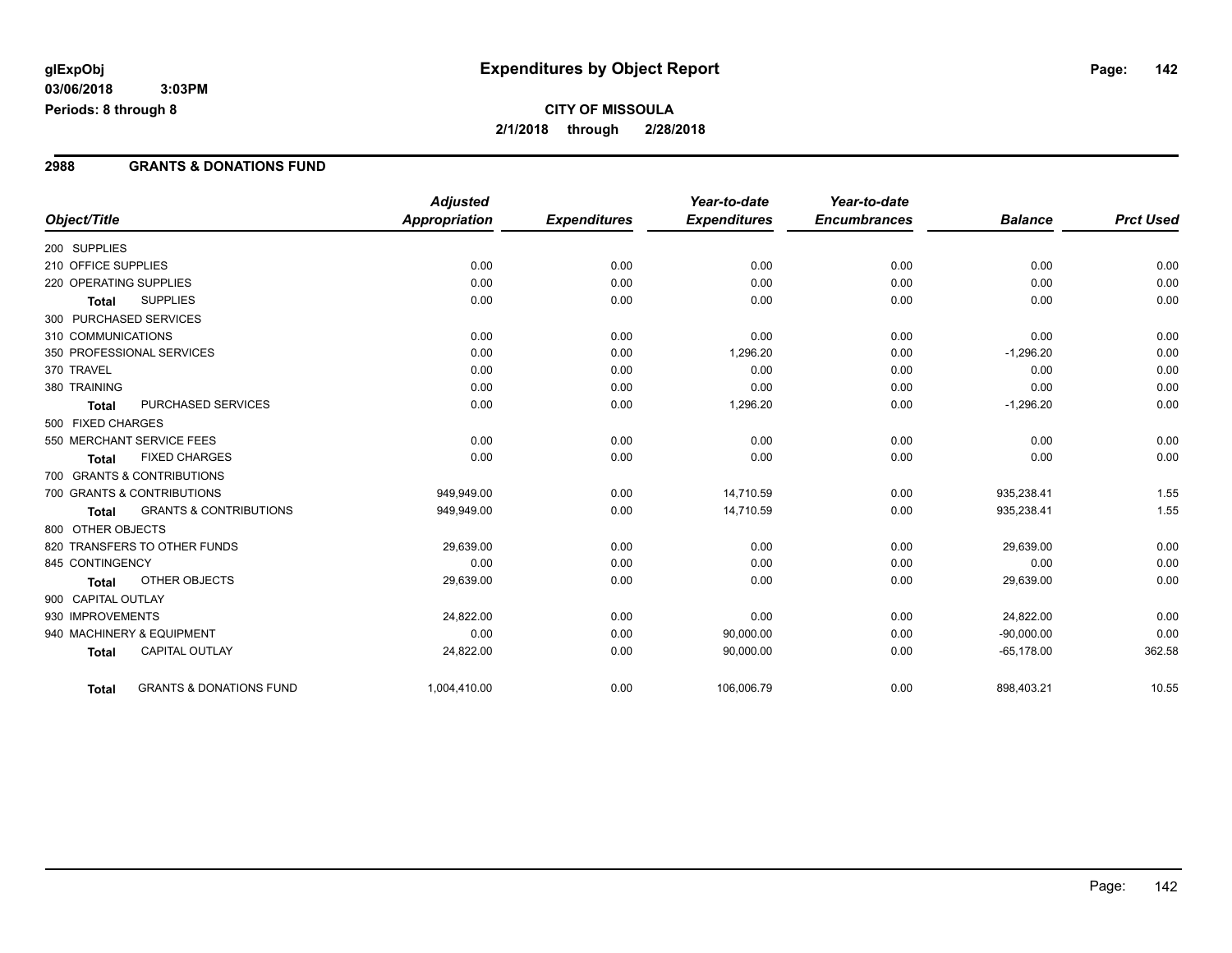## **2989 POLICE GRANTS & DONATIONS**

**290 POLICE**

| Object/Title                                      | <b>Adjusted</b><br><b>Appropriation</b> | <b>Expenditures</b> | Year-to-date<br><b>Expenditures</b> | Year-to-date<br><b>Encumbrances</b> | <b>Balance</b> | <b>Prct Used</b> |
|---------------------------------------------------|-----------------------------------------|---------------------|-------------------------------------|-------------------------------------|----------------|------------------|
| 100 PERSONAL SERVICES                             |                                         |                     |                                     |                                     |                |                  |
|                                                   |                                         |                     |                                     |                                     |                |                  |
| 110 SALARIES AND WAGES                            | 65,418.00                               | 5,684.07            | 48,934.76                           | 0.00                                | 16,483.24      | 74.80            |
| 115 SALARIES/HEALTH INSURANCE BENEFIT             | 0.00                                    | 768.00              | 5.952.00                            | 0.00                                | $-5,952.00$    | 0.00             |
| 120 OVERTIME                                      | 72,700.00                               | 1,315.49            | 45,447.64                           | 0.00                                | 27,252.36      | 62.51            |
| 130 OTHER                                         | 0.00                                    | 0.00                | 700.00                              | 0.00                                | $-700.00$      | 0.00             |
| 133 EDUCATION COMPENSATION                        | 0.00                                    | 20.00               | 165.00                              | 0.00                                | $-165.00$      | 0.00             |
| 140 EMPLOYER CONTRIBUTIONS                        | 33,961.00                               | 1,497.46            | 14,688.49                           | 0.00                                | 19,272.51      | 43.25            |
| PERSONAL SERVICES<br><b>Total</b>                 | 172,079.00                              | 9,285.02            | 115,887.89                          | 0.00                                | 56,191.11      | 67.35            |
| 200 SUPPLIES                                      |                                         |                     |                                     |                                     |                |                  |
| 210 OFFICE SUPPLIES                               | 6,376.00                                | 0.00                | 818.52                              | 0.00                                | 5,557.48       | 12.84            |
| 220 OPERATING SUPPLIES                            | 77.456.00                               | 10,115.92           | 26,135.52                           | 0.00                                | 51,320.48      | 33.74            |
| 230 REPAIR/MAINTENANCE                            | 0.00                                    | 0.00                | 0.00                                | 0.00                                | 0.00           | 0.00             |
| <b>SUPPLIES</b><br><b>Total</b>                   | 83,832.00                               | 10,115.92           | 26,954.04                           | 0.00                                | 56,877.96      | 32.15            |
| 300 PURCHASED SERVICES                            |                                         |                     |                                     |                                     |                |                  |
| 344 TELEPHONE SERVICE                             | 10,012.00                               | 2,468.28            | 5,209.00                            | 0.00                                | 4,803.00       | 52.03            |
| 350 PROFESSIONAL SERVICES                         | 81,443.00                               | 134.97              | 51,197.56                           | 0.00                                | 30.245.44      | 62.86            |
| 360 REPAIR & MAINTENANCE                          | 4,798.00                                | 6,239.00            | 7,565.25                            | 0.00                                | $-2,767.25$    | 157.68           |
| 370 TRAVEL                                        | 9,572.00                                | 0.00                | 2,461.06                            | 0.00                                | 7,110.94       | 25.71            |
| PURCHASED SERVICES<br><b>Total</b>                | 105,825.00                              | 8,842.25            | 66,432.87                           | 0.00                                | 39,392.13      | 62.78            |
| 500 FIXED CHARGES                                 |                                         |                     |                                     |                                     |                |                  |
| 500 FIXED CHARGES                                 | 115,012.00                              | 6,445.16            | 61,592.20                           | 0.00                                | 53,419.80      | 53.55            |
| <b>FIXED CHARGES</b><br><b>Total</b>              | 115.012.00                              | 6,445.16            | 61,592.20                           | 0.00                                | 53,419.80      | 53.55            |
| 700 GRANTS & CONTRIBUTIONS                        |                                         |                     |                                     |                                     |                |                  |
| 700 GRANTS & CONTRIBUTIONS                        | 20,000.00                               | 0.00                | 2,900.00                            | 0.00                                | 17,100.00      | 14.50            |
| <b>GRANTS &amp; CONTRIBUTIONS</b><br><b>Total</b> | 20,000.00                               | 0.00                | 2,900.00                            | 0.00                                | 17,100.00      | 14.50            |
| <b>POLICE</b><br><b>Total</b>                     | 496,748.00                              | 34,688.35           | 273,767.00                          | 0.00                                | 222,981.00     | 55.11            |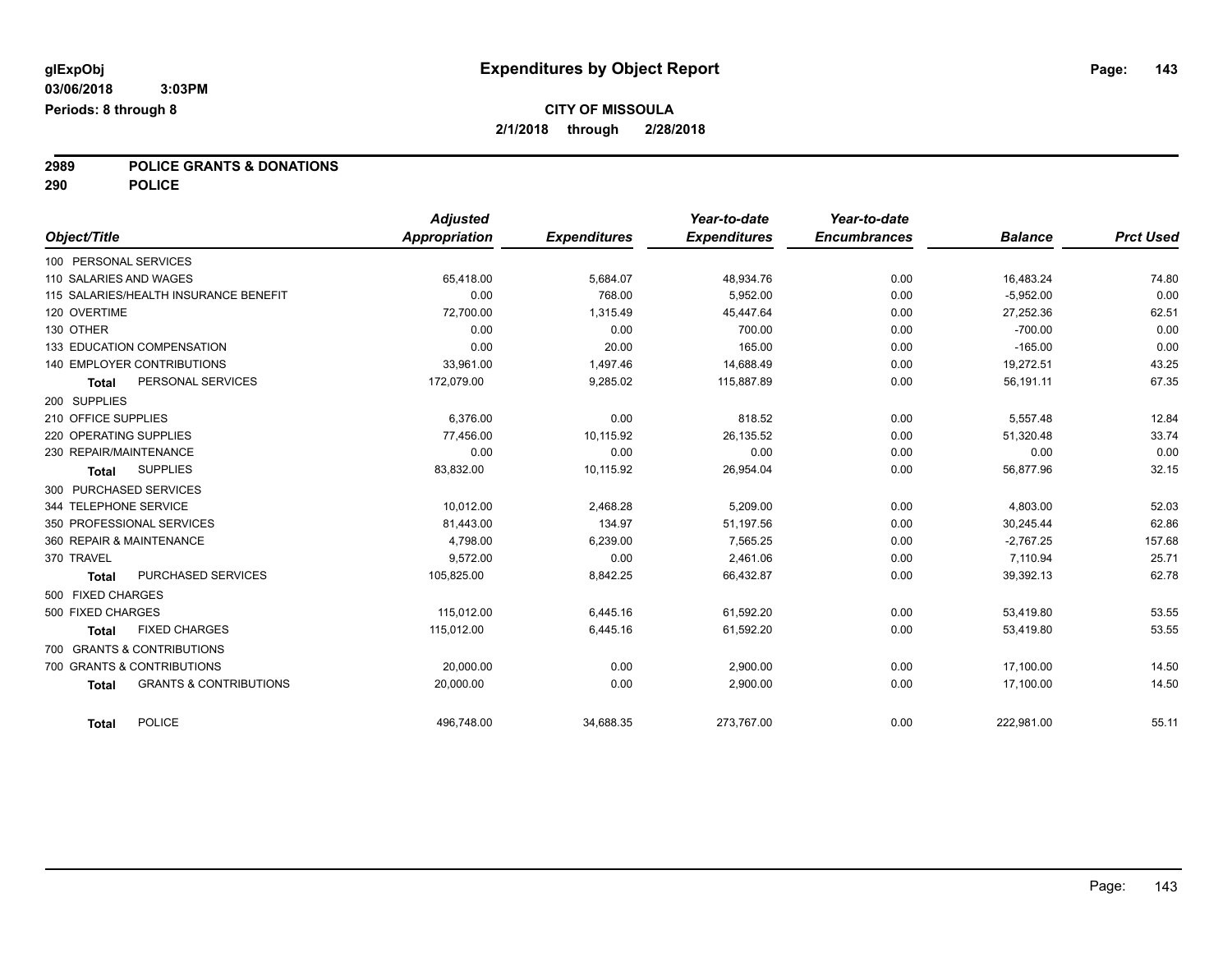#### **2989 POLICE GRANTS & DONATIONS**

|                                                   | <b>Adjusted</b> |                     | Year-to-date        | Year-to-date        |                |                  |
|---------------------------------------------------|-----------------|---------------------|---------------------|---------------------|----------------|------------------|
| Object/Title                                      | Appropriation   | <b>Expenditures</b> | <b>Expenditures</b> | <b>Encumbrances</b> | <b>Balance</b> | <b>Prct Used</b> |
| 100 PERSONAL SERVICES                             |                 |                     |                     |                     |                |                  |
| 110 SALARIES AND WAGES                            | 65,418.00       | 5,684.07            | 48,934.76           | 0.00                | 16,483.24      | 74.80            |
| 115 SALARIES/HEALTH INSURANCE BENEFIT             | 0.00            | 768.00              | 5,952.00            | 0.00                | $-5,952.00$    | 0.00             |
| 120 OVERTIME                                      | 72,700.00       | 1,315.49            | 45,447.64           | 0.00                | 27,252.36      | 62.51            |
| 130 OTHER                                         | 0.00            | 0.00                | 700.00              | 0.00                | $-700.00$      | 0.00             |
| 133 EDUCATION COMPENSATION                        | 0.00            | 20.00               | 165.00              | 0.00                | $-165.00$      | 0.00             |
| <b>140 EMPLOYER CONTRIBUTIONS</b>                 | 33,961.00       | 1,497.46            | 14,688.49           | 0.00                | 19,272.51      | 43.25            |
| PERSONAL SERVICES<br><b>Total</b>                 | 172,079.00      | 9,285.02            | 115,887.89          | 0.00                | 56,191.11      | 67.35            |
| 200 SUPPLIES                                      |                 |                     |                     |                     |                |                  |
| 210 OFFICE SUPPLIES                               | 6,376.00        | 0.00                | 818.52              | 0.00                | 5,557.48       | 12.84            |
| 220 OPERATING SUPPLIES                            | 77,456.00       | 10,115.92           | 26,135.52           | 0.00                | 51,320.48      | 33.74            |
| 230 REPAIR/MAINTENANCE                            | 0.00            | 0.00                | 0.00                | 0.00                | 0.00           | 0.00             |
| <b>SUPPLIES</b><br><b>Total</b>                   | 83,832.00       | 10,115.92           | 26,954.04           | 0.00                | 56,877.96      | 32.15            |
| 300 PURCHASED SERVICES                            |                 |                     |                     |                     |                |                  |
| 344 TELEPHONE SERVICE                             | 10,012.00       | 2,468.28            | 5,209.00            | 0.00                | 4,803.00       | 52.03            |
| 350 PROFESSIONAL SERVICES                         | 81,443.00       | 134.97              | 51,197.56           | 0.00                | 30,245.44      | 62.86            |
| 360 REPAIR & MAINTENANCE                          | 4,798.00        | 6,239.00            | 7,565.25            | 0.00                | $-2,767.25$    | 157.68           |
| 370 TRAVEL                                        | 9,572.00        | 0.00                | 2,461.06            | 0.00                | 7,110.94       | 25.71            |
| PURCHASED SERVICES<br><b>Total</b>                | 105,825.00      | 8,842.25            | 66,432.87           | 0.00                | 39,392.13      | 62.78            |
| 500 FIXED CHARGES                                 |                 |                     |                     |                     |                |                  |
| 500 FIXED CHARGES                                 | 115,012.00      | 6,445.16            | 61,592.20           | 0.00                | 53,419.80      | 53.55            |
| <b>FIXED CHARGES</b><br><b>Total</b>              | 115,012.00      | 6,445.16            | 61,592.20           | 0.00                | 53,419.80      | 53.55            |
| 700 GRANTS & CONTRIBUTIONS                        |                 |                     |                     |                     |                |                  |
| 700 GRANTS & CONTRIBUTIONS                        | 20,000.00       | 0.00                | 2,900.00            | 0.00                | 17,100.00      | 14.50            |
| <b>GRANTS &amp; CONTRIBUTIONS</b><br><b>Total</b> | 20,000.00       | 0.00                | 2,900.00            | 0.00                | 17,100.00      | 14.50            |
| POLICE GRANTS & DONATIONS<br>Total                | 496,748.00      | 34,688.35           | 273,767.00          | 0.00                | 222,981.00     | 55.11            |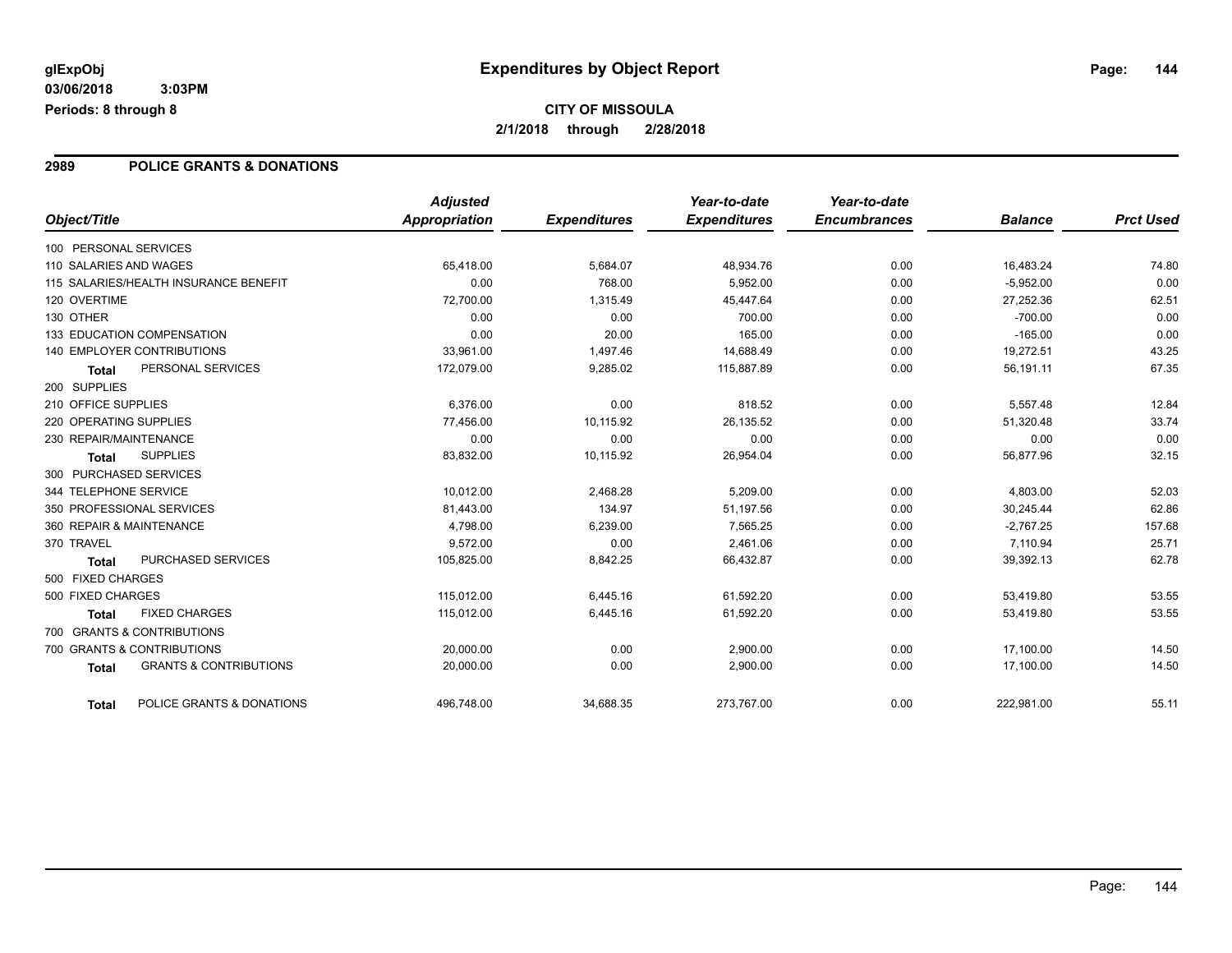# **2991 BROWNFIELDS**

**400 ENTITLEMENT GRANTS**

|                   |                                   | <b>Adjusted</b>      |                     | Year-to-date        | Year-to-date        |                |                  |
|-------------------|-----------------------------------|----------------------|---------------------|---------------------|---------------------|----------------|------------------|
| Object/Title      |                                   | <b>Appropriation</b> | <b>Expenditures</b> | <b>Expenditures</b> | <b>Encumbrances</b> | <b>Balance</b> | <b>Prct Used</b> |
|                   | 700 GRANTS & CONTRIBUTIONS        |                      |                     |                     |                     |                |                  |
|                   | 700 GRANTS & CONTRIBUTIONS        | 0.00                 | 7.115.35            | 9.213.47            | 0.00                | $-9.213.47$    | 0.00             |
| <b>Total</b>      | <b>GRANTS &amp; CONTRIBUTIONS</b> | 0.00                 | 7.115.35            | 9.213.47            | 0.00                | $-9.213.47$    | 0.00             |
| 800 OTHER OBJECTS |                                   |                      |                     |                     |                     |                |                  |
|                   | 820 TRANSFERS TO OTHER FUNDS      | 0.00                 | 0.00                | 0.00                | 0.00                | 0.00           | 0.00             |
| <b>Total</b>      | OTHER OBJECTS                     | 0.00                 | 0.00                | 0.00                | 0.00                | 0.00           | 0.00             |
| <b>Total</b>      | <b>ENTITLEMENT GRANTS</b>         | 0.00                 | 7.115.35            | 9.213.47            | 0.00                | $-9.213.47$    | 0.00             |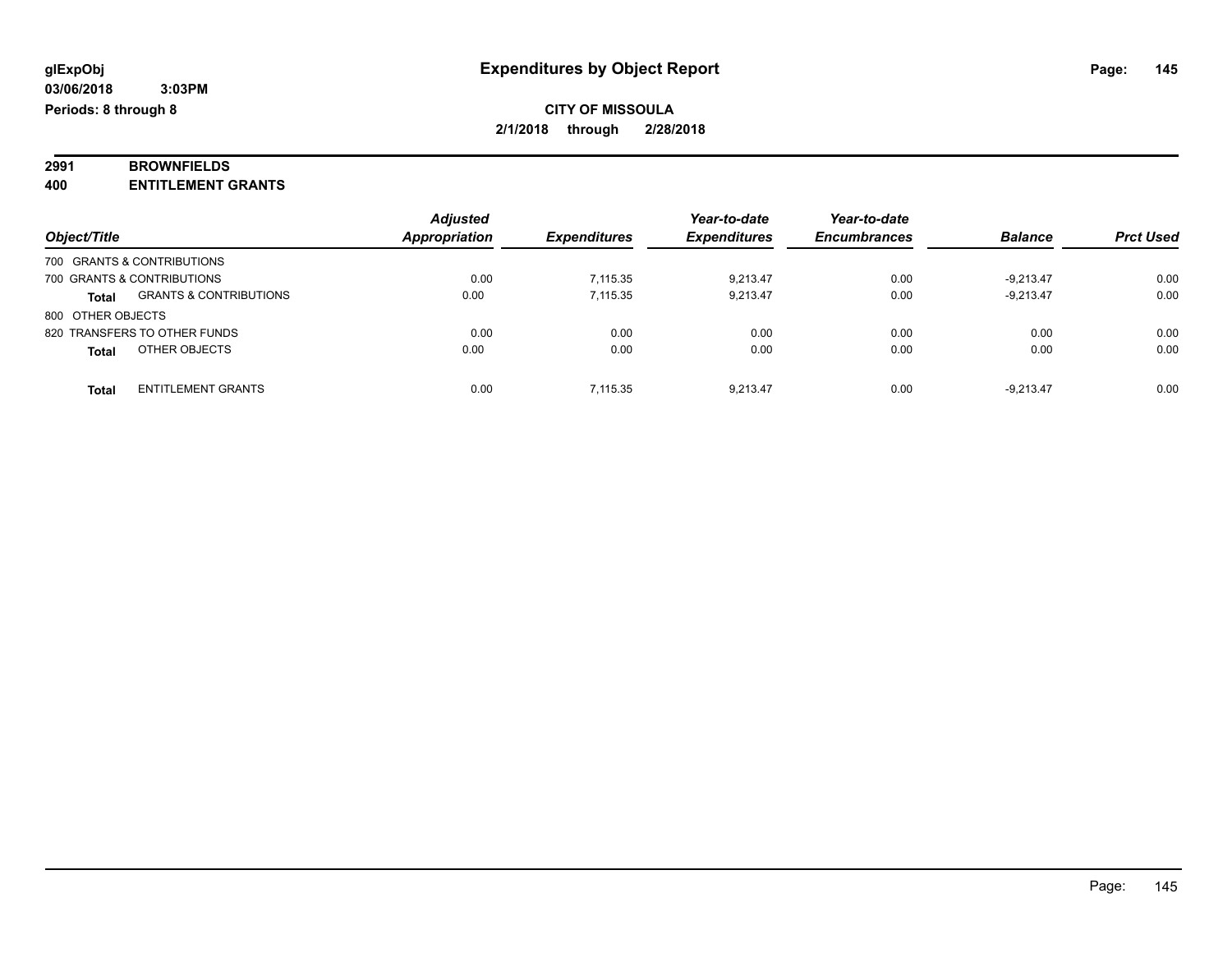**2991 BROWNFIELDS**

|                   |                                   | <b>Adjusted</b> |                     | Year-to-date        | Year-to-date        |                |                  |
|-------------------|-----------------------------------|-----------------|---------------------|---------------------|---------------------|----------------|------------------|
| Object/Title      |                                   | Appropriation   | <b>Expenditures</b> | <b>Expenditures</b> | <b>Encumbrances</b> | <b>Balance</b> | <b>Prct Used</b> |
|                   | 700 GRANTS & CONTRIBUTIONS        |                 |                     |                     |                     |                |                  |
|                   | 700 GRANTS & CONTRIBUTIONS        | 0.00            | 7.115.35            | 9,213.47            | 0.00                | $-9.213.47$    | 0.00             |
| <b>Total</b>      | <b>GRANTS &amp; CONTRIBUTIONS</b> | 0.00            | 7.115.35            | 9.213.47            | 0.00                | $-9,213.47$    | 0.00             |
| 800 OTHER OBJECTS |                                   |                 |                     |                     |                     |                |                  |
|                   | 820 TRANSFERS TO OTHER FUNDS      | 0.00            | 0.00                | 0.00                | 0.00                | 0.00           | 0.00             |
| <b>Total</b>      | OTHER OBJECTS                     | 0.00            | 0.00                | 0.00                | 0.00                | 0.00           | 0.00             |
| <b>Total</b>      | <b>BROWNFIELDS</b>                | 0.00            | 7.115.35            | 9.213.47            | 0.00                | $-9.213.47$    | 0.00             |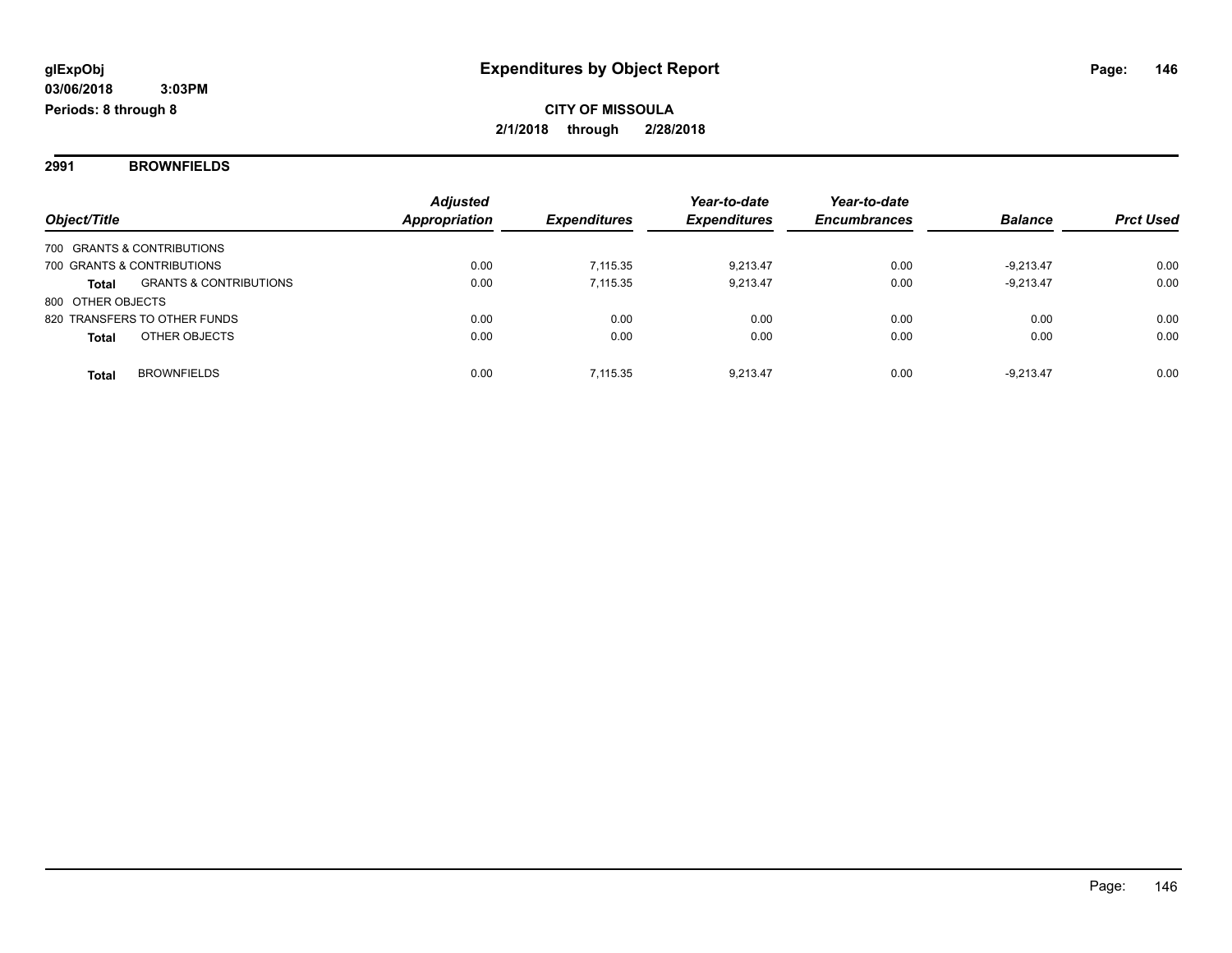# **3000 SID REVOLVING FUND**

|                                      | <b>Adjusted</b>      |                     | Year-to-date        | Year-to-date        |                |                  |
|--------------------------------------|----------------------|---------------------|---------------------|---------------------|----------------|------------------|
| Object/Title                         | <b>Appropriation</b> | <b>Expenditures</b> | <b>Expenditures</b> | <b>Encumbrances</b> | <b>Balance</b> | <b>Prct Used</b> |
| 500 FIXED CHARGES                    |                      |                     |                     |                     |                |                  |
| 550 MERCHANT SERVICE FEES            | 0.00                 | 0.00                | 0.00                | 0.00                | 0.00           | 0.00             |
| <b>FIXED CHARGES</b><br><b>Total</b> | 0.00                 | 0.00                | 0.00                | 0.00                | 0.00           | 0.00             |
| 800 OTHER OBJECTS                    |                      |                     |                     |                     |                |                  |
| 820 TRANSFERS TO OTHER FUNDS         | 100,000.00           | 0.00                | 0.00                | 0.00                | 100.000.00     | 0.00             |
| OTHER OBJECTS<br><b>Total</b>        | 100.000.00           | 0.00                | 0.00                | 0.00                | 100.000.00     | 0.00             |
| NON-DEPARTMENTAL<br>Total            | 100,000.00           | 0.00                | 0.00                | 0.00                | 100.000.00     | 0.00             |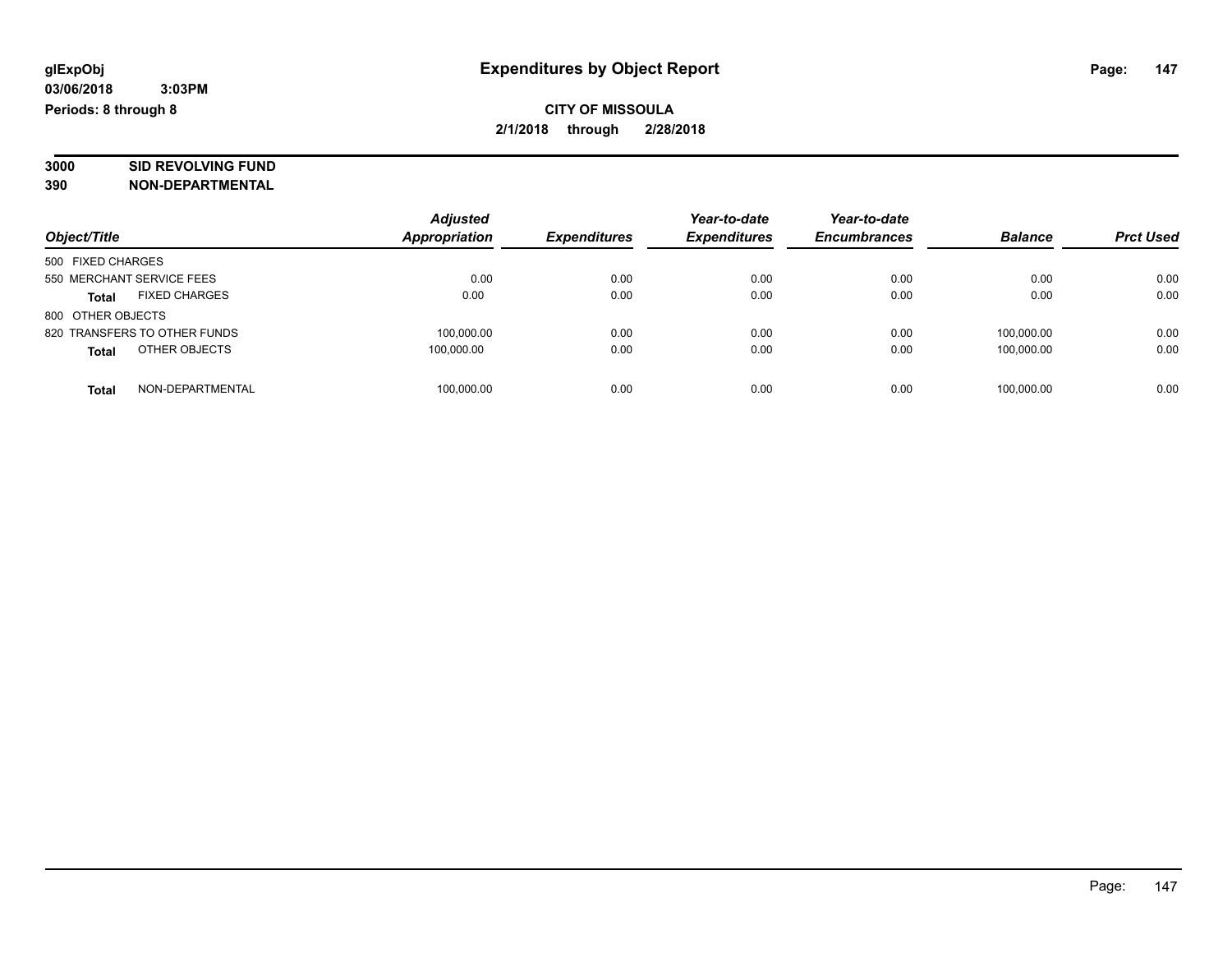**3000 SID REVOLVING FUND**

|                                      | <b>Adjusted</b><br><b>Appropriation</b> | <b>Expenditures</b> | Year-to-date<br><b>Expenditures</b> | Year-to-date<br><b>Encumbrances</b> | <b>Balance</b> | <b>Prct Used</b> |
|--------------------------------------|-----------------------------------------|---------------------|-------------------------------------|-------------------------------------|----------------|------------------|
| Object/Title                         |                                         |                     |                                     |                                     |                |                  |
| 500 FIXED CHARGES                    |                                         |                     |                                     |                                     |                |                  |
| 550 MERCHANT SERVICE FEES            | 0.00                                    | 0.00                | 0.00                                | 0.00                                | 0.00           | 0.00             |
| <b>FIXED CHARGES</b><br><b>Total</b> | 0.00                                    | 0.00                | 0.00                                | 0.00                                | 0.00           | 0.00             |
| 800 OTHER OBJECTS                    |                                         |                     |                                     |                                     |                |                  |
| 820 TRANSFERS TO OTHER FUNDS         | 100,000.00                              | 0.00                | 0.00                                | 0.00                                | 100.000.00     | 0.00             |
| OTHER OBJECTS<br><b>Total</b>        | 100,000.00                              | 0.00                | 0.00                                | 0.00                                | 100.000.00     | 0.00             |
|                                      |                                         |                     |                                     |                                     |                |                  |
| SID REVOLVING FUND<br><b>Total</b>   | 100,000.00                              | 0.00                | 0.00                                | 0.00                                | 100,000.00     | 0.00             |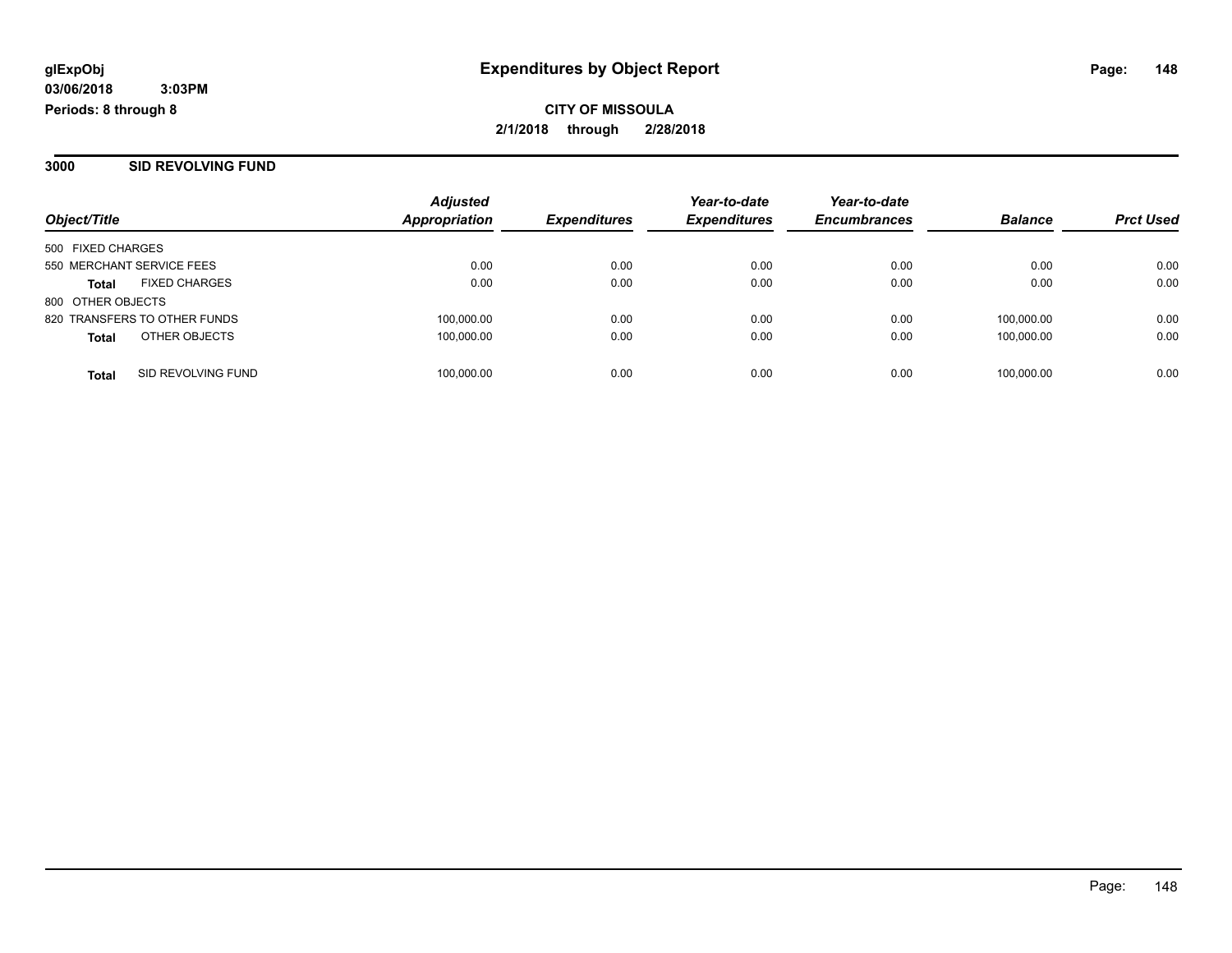| 3005 | <b>SID REBATES</b>      |
|------|-------------------------|
| 390  | <b>NON-DEPARTMENTAL</b> |

| Object/Title                         | <b>Adjusted</b><br>Appropriation | <b>Expenditures</b> | Year-to-date<br><b>Expenditures</b> | Year-to-date<br><b>Encumbrances</b> | <b>Balance</b> | <b>Prct Used</b> |
|--------------------------------------|----------------------------------|---------------------|-------------------------------------|-------------------------------------|----------------|------------------|
| 500 FIXED CHARGES                    |                                  |                     |                                     |                                     |                |                  |
| 550 MERCHANT SERVICE FEES            | 0.00                             | 0.00                | 0.00                                | 0.00                                | 0.00           | 0.00             |
| <b>FIXED CHARGES</b><br><b>Total</b> | 0.00                             | 0.00                | 0.00                                | 0.00                                | 0.00           | 0.00             |
| NON-DEPARTMENTAL<br><b>Total</b>     | 0.00                             | 0.00                | 0.00                                | 0.00                                | 0.00           | 0.00             |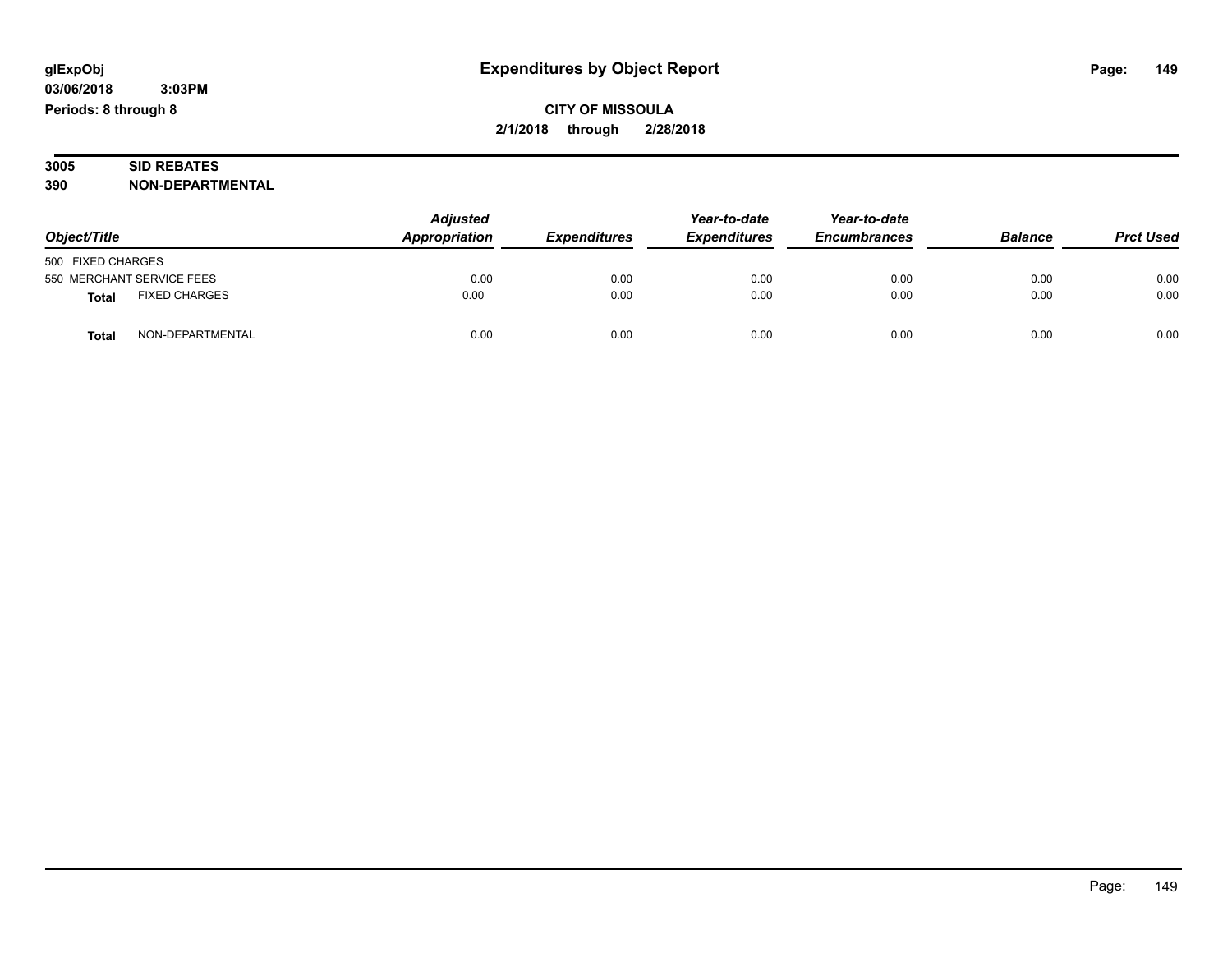**CITY OF MISSOULA 2/1/2018 through 2/28/2018**

**3005 SID REBATES**

| Object/Title                         | <b>Adjusted</b><br>Appropriation | <b>Expenditures</b> | Year-to-date<br><b>Expenditures</b> | Year-to-date<br><b>Encumbrances</b> | <b>Balance</b> | <b>Prct Used</b> |
|--------------------------------------|----------------------------------|---------------------|-------------------------------------|-------------------------------------|----------------|------------------|
|                                      |                                  |                     |                                     |                                     |                |                  |
| 500 FIXED CHARGES                    |                                  |                     |                                     |                                     |                |                  |
| 550 MERCHANT SERVICE FEES            | 0.00                             | 0.00                | 0.00                                | 0.00                                | 0.00           | 0.00             |
| <b>FIXED CHARGES</b><br><b>Total</b> | 0.00                             | 0.00                | 0.00                                | 0.00                                | 0.00           | 0.00             |
| SID REBATES<br>Total                 | 0.00                             | 0.00                | 0.00                                | 0.00                                | 0.00           | 0.00             |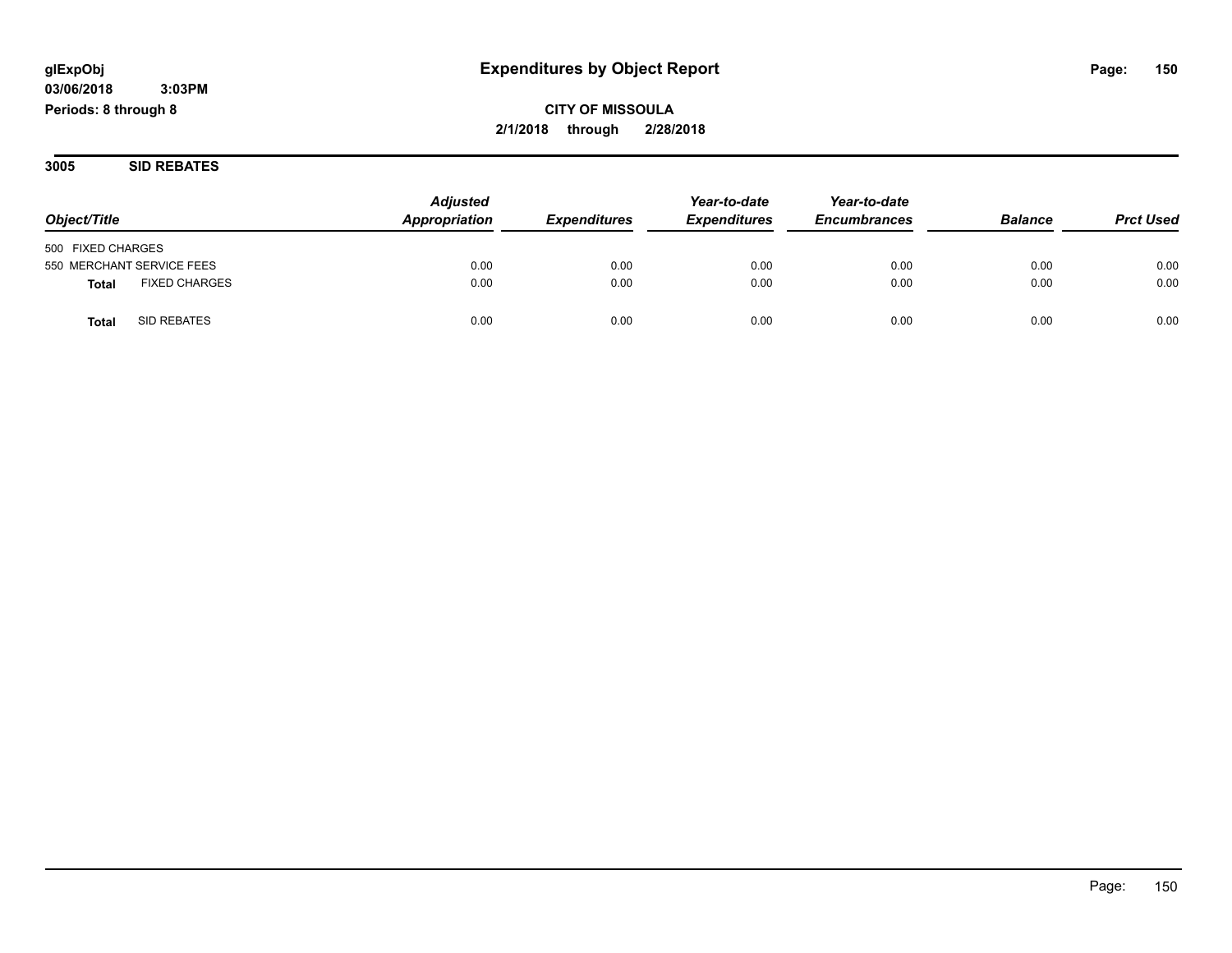#### **CITY OF MISSOULA 2/1/2018 through 2/28/2018**

#### **3065 1998 PUBLIC SAFETY G O BONDS FUND**

**000 \*\*\* Title Not Found \*\*\***

| Object/Title                            | <b>Adjusted</b><br>Appropriation | <b>Expenditures</b> | Year-to-date<br><b>Expenditures</b> | Year-to-date<br><b>Encumbrances</b> | <b>Balance</b> | <b>Prct Used</b> |
|-----------------------------------------|----------------------------------|---------------------|-------------------------------------|-------------------------------------|----------------|------------------|
| 800 OTHER OBJECTS                       |                                  |                     |                                     |                                     |                |                  |
| 820 TRANSFERS TO OTHER FUNDS            | 0.00                             | 0.00                | 0.00                                | 0.00                                | 0.00           | 0.00             |
| OTHER OBJECTS<br>Total                  | 0.00                             | 0.00                | 0.00                                | 0.00                                | 0.00           | 0.00             |
| *** Title Not Found ***<br><b>Total</b> | 0.00                             | 0.00                | 0.00                                | 0.00                                | 0.00           | 0.00             |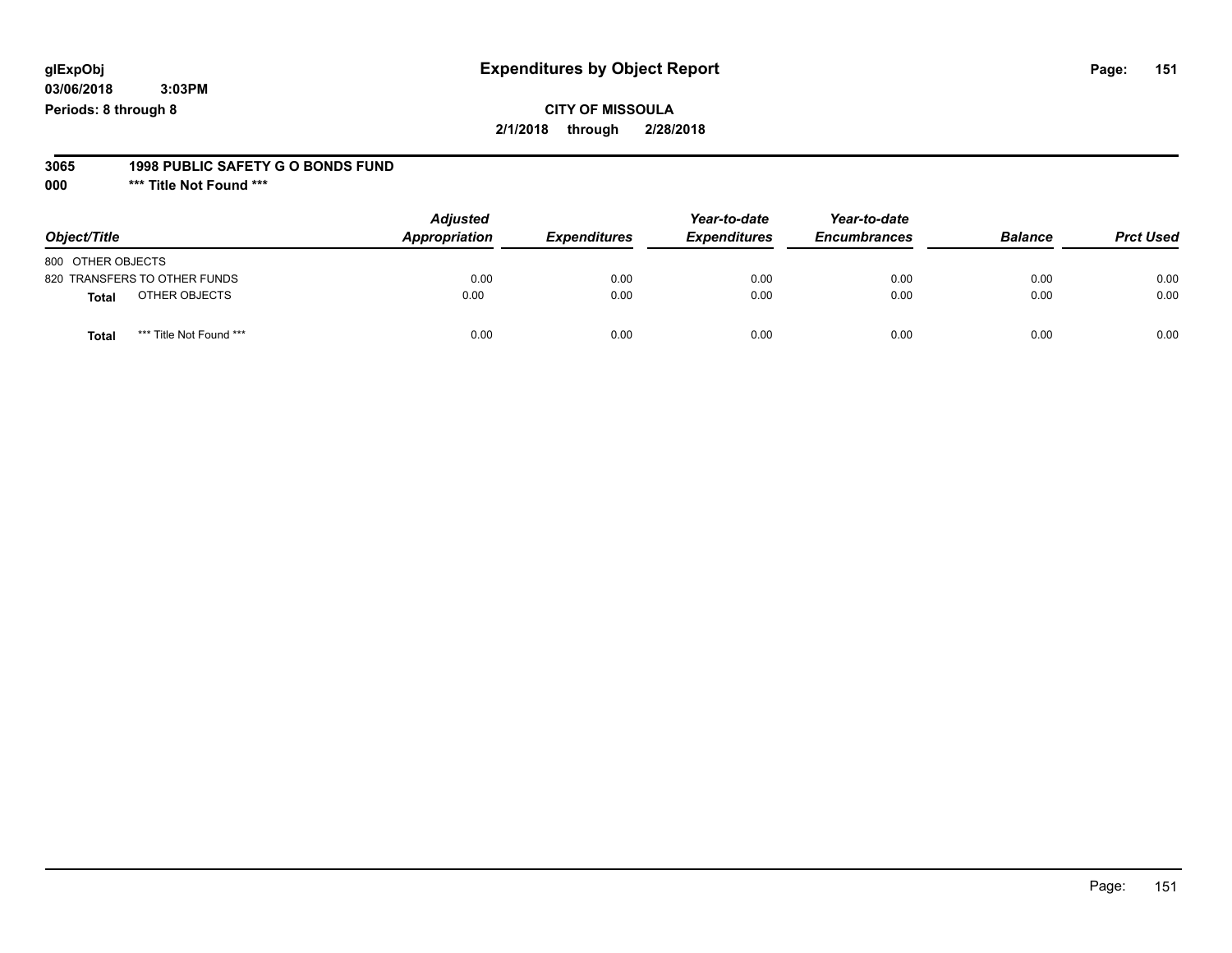#### **CITY OF MISSOULA 2/1/2018 through 2/28/2018**

# **3065 1998 PUBLIC SAFETY G O BONDS FUND**

| Object/Title      |                           | <b>Adjusted</b><br>Appropriation | <b>Expenditures</b> | Year-to-date<br><b>Expenditures</b> | Year-to-date<br><b>Encumbrances</b> | <b>Balance</b> | <b>Prct Used</b> |
|-------------------|---------------------------|----------------------------------|---------------------|-------------------------------------|-------------------------------------|----------------|------------------|
| 500 FIXED CHARGES |                           |                                  |                     |                                     |                                     |                |                  |
|                   | 550 MERCHANT SERVICE FEES | 0.00                             | 0.00                | 0.00                                | 0.00                                | 0.00           | 0.00             |
| <b>Total</b>      | <b>FIXED CHARGES</b>      | 0.00                             | 0.00                | 0.00                                | 0.00                                | 0.00           | 0.00             |
| <b>Total</b>      | NON-DEPARTMENTAL          | 0.00                             | 0.00                | 0.00                                | 0.00                                | 0.00           | 0.00             |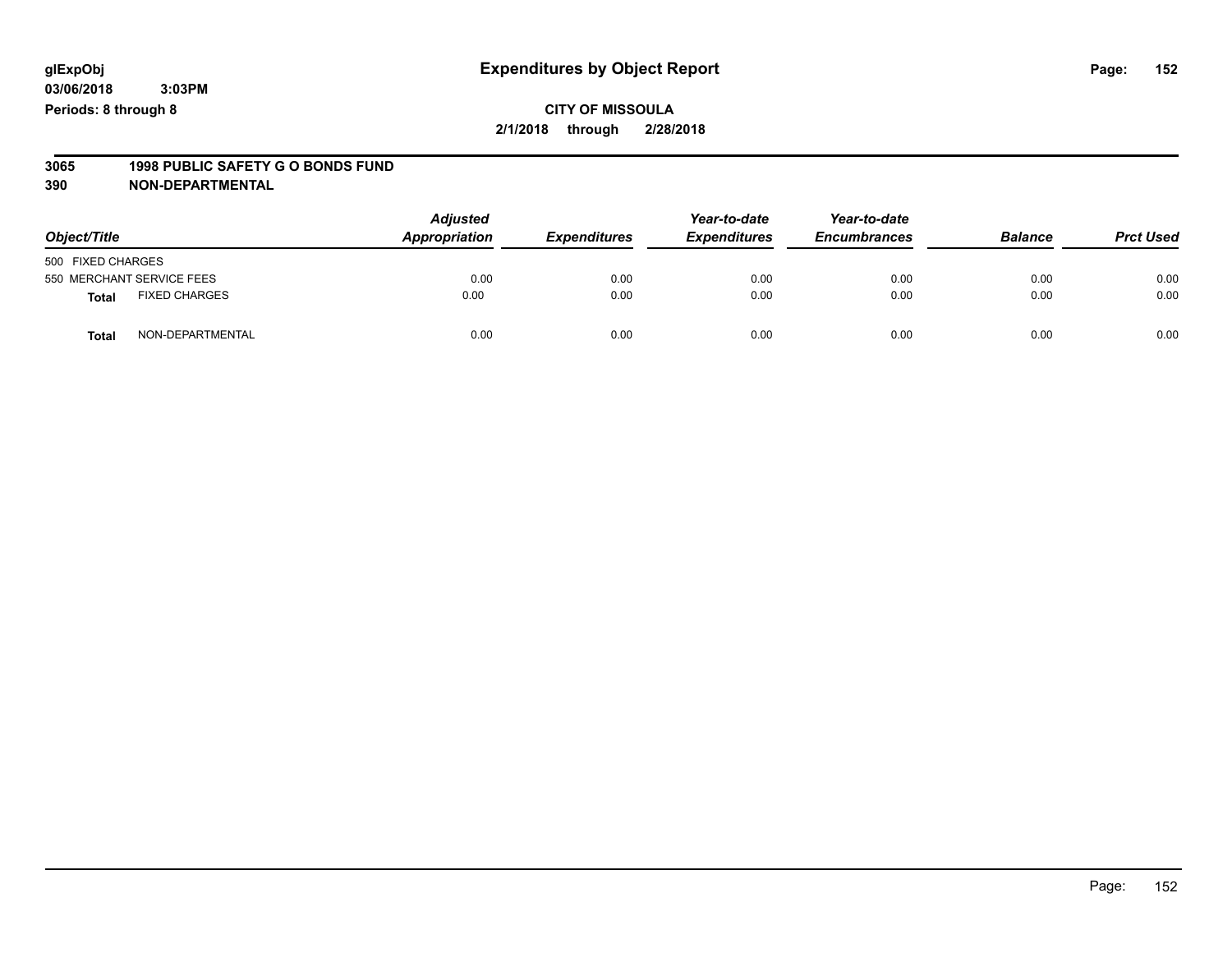#### **3065 1998 PUBLIC SAFETY G O BONDS FUND**

| Object/Title              |                                   | <b>Adjusted</b><br><b>Appropriation</b> | <b>Expenditures</b> | Year-to-date<br><b>Expenditures</b> | Year-to-date<br><b>Encumbrances</b> | <b>Balance</b> | <b>Prct Used</b> |
|---------------------------|-----------------------------------|-----------------------------------------|---------------------|-------------------------------------|-------------------------------------|----------------|------------------|
|                           |                                   |                                         |                     |                                     |                                     |                |                  |
| 500 FIXED CHARGES         |                                   |                                         |                     |                                     |                                     |                |                  |
| 550 MERCHANT SERVICE FEES |                                   | 0.00                                    | 0.00                | 0.00                                | 0.00                                | 0.00           | 0.00             |
| <b>Total</b>              | <b>FIXED CHARGES</b>              | 0.00                                    | 0.00                | 0.00                                | 0.00                                | 0.00           | 0.00             |
| 800 OTHER OBJECTS         |                                   |                                         |                     |                                     |                                     |                |                  |
|                           | 820 TRANSFERS TO OTHER FUNDS      | 0.00                                    | 0.00                | 0.00                                | 0.00                                | 0.00           | 0.00             |
| <b>Total</b>              | OTHER OBJECTS                     | 0.00                                    | 0.00                | 0.00                                | 0.00                                | 0.00           | 0.00             |
|                           |                                   |                                         |                     |                                     |                                     |                |                  |
| <b>Total</b>              | 1998 PUBLIC SAFETY G O BONDS FUND | 0.00                                    | 0.00                | 0.00                                | 0.00                                | 0.00           | 0.00             |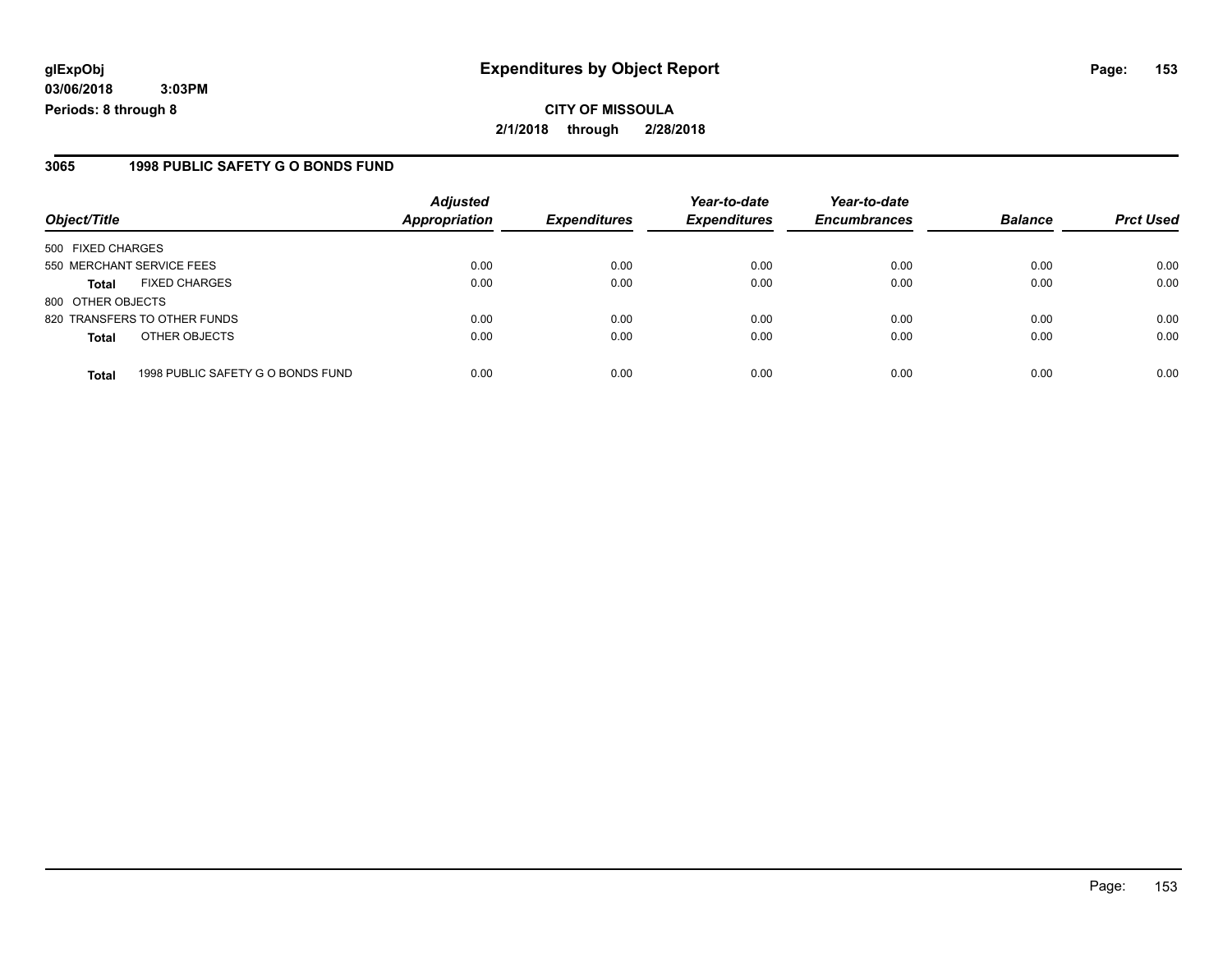**3070 1996 OPEN SPACE GO BONDS**

| Object/Title                         | <b>Adjusted</b><br><b>Appropriation</b> | <b>Expenditures</b> | Year-to-date<br><b>Expenditures</b> | Year-to-date<br><b>Encumbrances</b> | <b>Balance</b> | <b>Prct Used</b> |
|--------------------------------------|-----------------------------------------|---------------------|-------------------------------------|-------------------------------------|----------------|------------------|
| 500 FIXED CHARGES                    |                                         |                     |                                     |                                     |                |                  |
| 550 MERCHANT SERVICE FEES            | 0.00                                    | 0.00                | 0.00                                | 0.00                                | 0.00           | 0.00             |
| <b>FIXED CHARGES</b><br><b>Total</b> | 0.00                                    | 0.00                | 0.00                                | 0.00                                | 0.00           | 0.00             |
| 800 OTHER OBJECTS                    |                                         |                     |                                     |                                     |                |                  |
| 820 TRANSFERS TO OTHER FUNDS         | 0.00                                    | 0.00                | 0.00                                | 0.00                                | 0.00           | 0.00             |
| OTHER OBJECTS<br><b>Total</b>        | 0.00                                    | 0.00                | 0.00                                | 0.00                                | 0.00           | 0.00             |
| NON-DEPARTMENTAL<br><b>Total</b>     | 0.00                                    | 0.00                | 0.00                                | 0.00                                | 0.00           | 0.00             |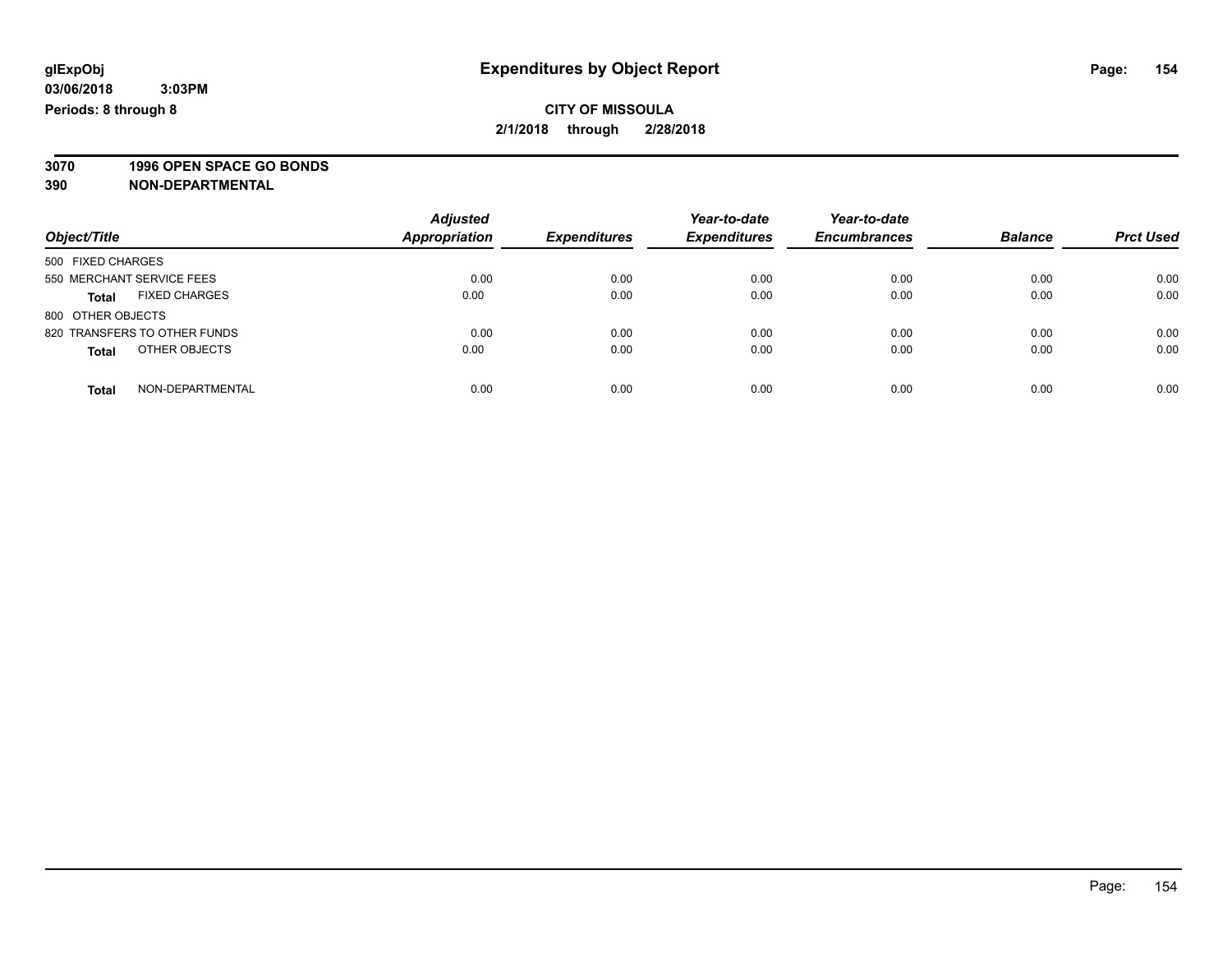**CITY OF MISSOULA 2/1/2018 through 2/28/2018**

#### **3070 1996 OPEN SPACE GO BONDS**

|                                          | <b>Adjusted</b>      |                     | Year-to-date        | Year-to-date        |                |                  |
|------------------------------------------|----------------------|---------------------|---------------------|---------------------|----------------|------------------|
| Object/Title                             | <b>Appropriation</b> | <b>Expenditures</b> | <b>Expenditures</b> | <b>Encumbrances</b> | <b>Balance</b> | <b>Prct Used</b> |
| 500 FIXED CHARGES                        |                      |                     |                     |                     |                |                  |
| 550 MERCHANT SERVICE FEES                | 0.00                 | 0.00                | 0.00                | 0.00                | 0.00           | 0.00             |
| <b>FIXED CHARGES</b><br><b>Total</b>     | 0.00                 | 0.00                | 0.00                | 0.00                | 0.00           | 0.00             |
| 800 OTHER OBJECTS                        |                      |                     |                     |                     |                |                  |
| 820 TRANSFERS TO OTHER FUNDS             | 0.00                 | 0.00                | 0.00                | 0.00                | 0.00           | 0.00             |
| OTHER OBJECTS<br><b>Total</b>            | 0.00                 | 0.00                | 0.00                | 0.00                | 0.00           | 0.00             |
| 1996 OPEN SPACE GO BONDS<br><b>Total</b> | 0.00                 | 0.00                | 0.00                | 0.00                | 0.00           | 0.00             |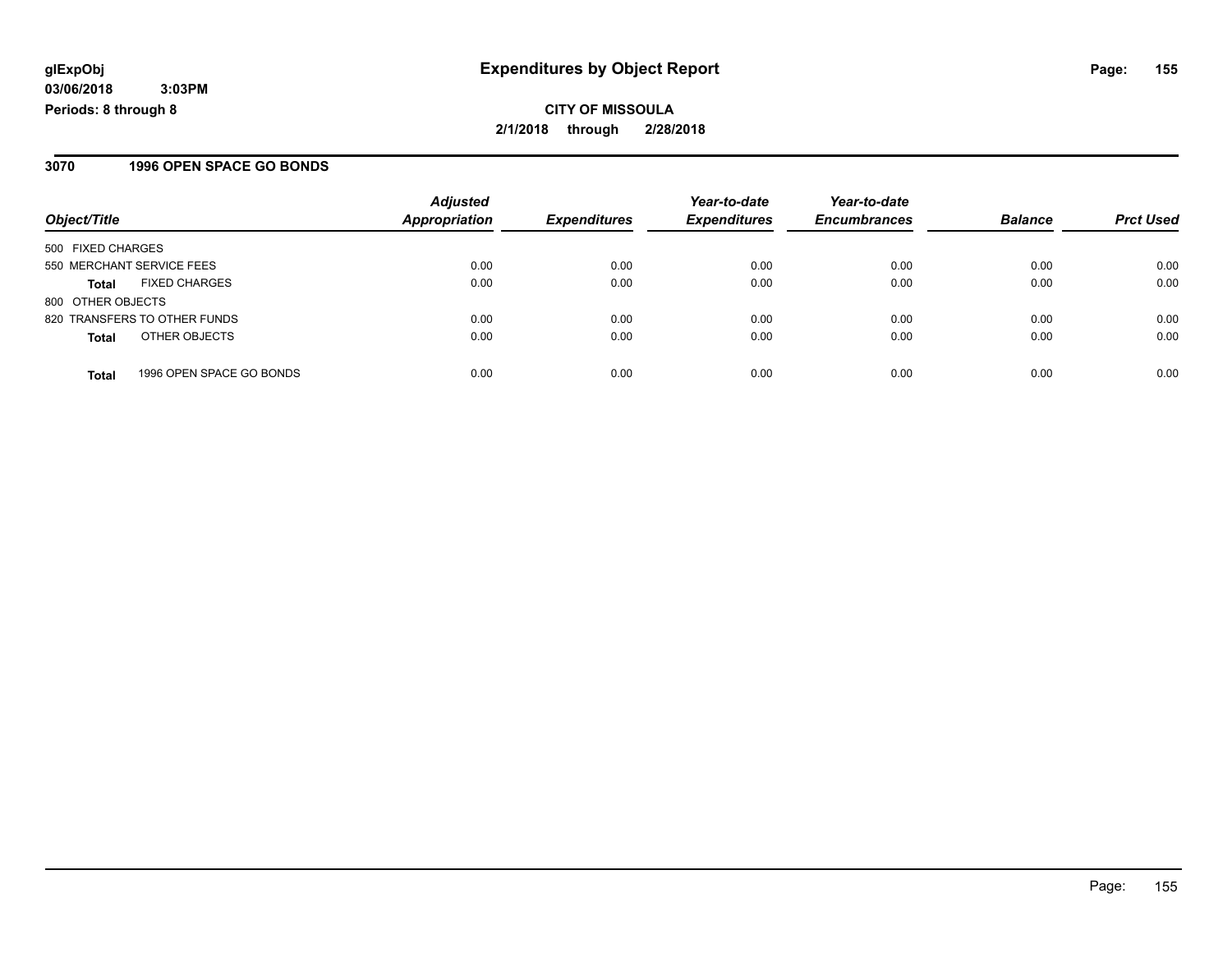# **3075 1997 OPEN SPACE G O BOND FUND**

| Object/Title                         | <b>Adjusted</b><br><b>Appropriation</b> | <b>Expenditures</b> | Year-to-date<br><b>Expenditures</b> | Year-to-date<br><b>Encumbrances</b> | <b>Balance</b> | <b>Prct Used</b> |
|--------------------------------------|-----------------------------------------|---------------------|-------------------------------------|-------------------------------------|----------------|------------------|
| 500 FIXED CHARGES                    |                                         |                     |                                     |                                     |                |                  |
| 550 MERCHANT SERVICE FEES            | 0.00                                    | 0.00                | 0.00                                | 0.00                                | 0.00           | 0.00             |
| <b>FIXED CHARGES</b><br><b>Total</b> | 0.00                                    | 0.00                | 0.00                                | 0.00                                | 0.00           | 0.00             |
| 800 OTHER OBJECTS                    |                                         |                     |                                     |                                     |                |                  |
| 820 TRANSFERS TO OTHER FUNDS         | 0.00                                    | 0.00                | 0.00                                | 0.00                                | 0.00           | 0.00             |
| OTHER OBJECTS<br><b>Total</b>        | 0.00                                    | 0.00                | 0.00                                | 0.00                                | 0.00           | 0.00             |
| NON-DEPARTMENTAL<br><b>Total</b>     | 0.00                                    | 0.00                | 0.00                                | 0.00                                | 0.00           | 0.00             |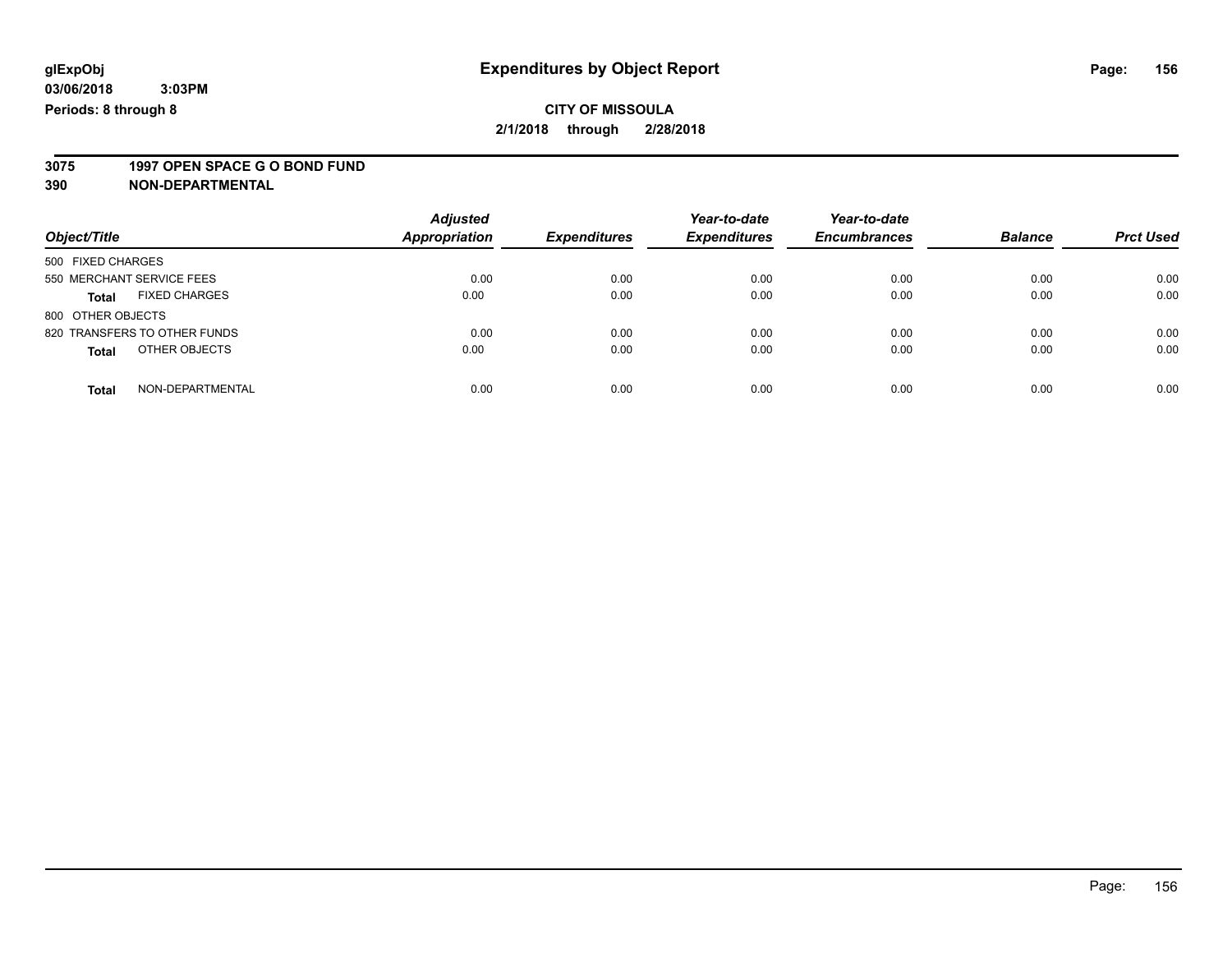#### **3075 1997 OPEN SPACE G O BOND FUND**

|                           |                               | <b>Adjusted</b>      |                     | Year-to-date        | Year-to-date        |                |                  |
|---------------------------|-------------------------------|----------------------|---------------------|---------------------|---------------------|----------------|------------------|
| Object/Title              |                               | <b>Appropriation</b> | <b>Expenditures</b> | <b>Expenditures</b> | <b>Encumbrances</b> | <b>Balance</b> | <b>Prct Used</b> |
| 500 FIXED CHARGES         |                               |                      |                     |                     |                     |                |                  |
| 550 MERCHANT SERVICE FEES |                               | 0.00                 | 0.00                | 0.00                | 0.00                | 0.00           | 0.00             |
| <b>Total</b>              | <b>FIXED CHARGES</b>          | 0.00                 | 0.00                | 0.00                | 0.00                | 0.00           | 0.00             |
| 800 OTHER OBJECTS         |                               |                      |                     |                     |                     |                |                  |
|                           | 820 TRANSFERS TO OTHER FUNDS  | 0.00                 | 0.00                | 0.00                | 0.00                | 0.00           | 0.00             |
| <b>Total</b>              | OTHER OBJECTS                 | 0.00                 | 0.00                | 0.00                | 0.00                | 0.00           | 0.00             |
| <b>Total</b>              | 1997 OPEN SPACE G O BOND FUND | 0.00                 | 0.00                | 0.00                | 0.00                | 0.00           | 0.00             |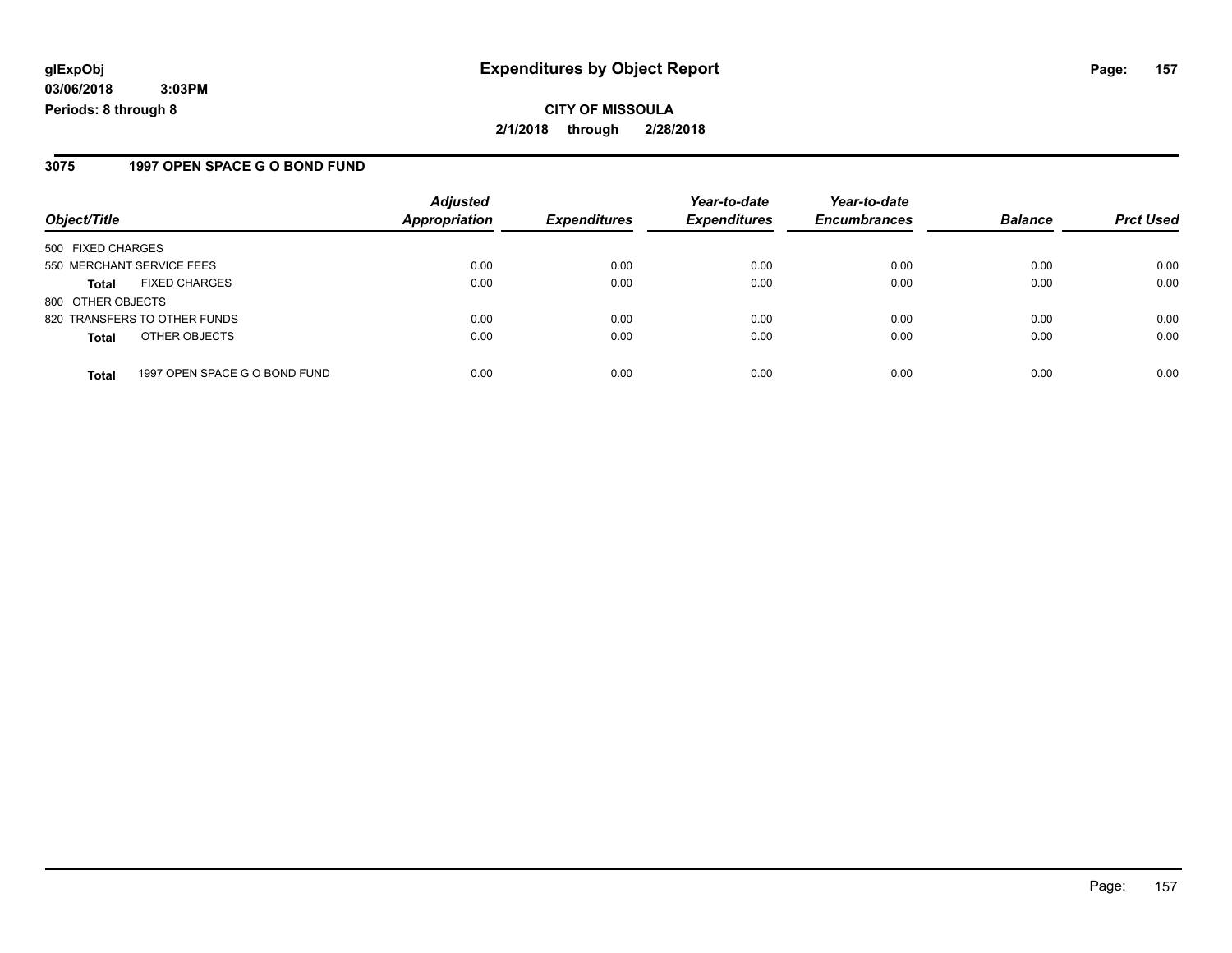### **CITY OF MISSOULA**

**2/1/2018 through 2/28/2018**

# **3080 1994 FIRE EQUIP/CITY HALLS REFUND BOND F**

|                                      | <b>Adjusted</b>      |                     | Year-to-date        | Year-to-date        |                |                  |
|--------------------------------------|----------------------|---------------------|---------------------|---------------------|----------------|------------------|
| Object/Title                         | <b>Appropriation</b> | <b>Expenditures</b> | <b>Expenditures</b> | <b>Encumbrances</b> | <b>Balance</b> | <b>Prct Used</b> |
| 500 FIXED CHARGES                    |                      |                     |                     |                     |                |                  |
| 550 MERCHANT SERVICE FEES            | 0.00                 | 0.00                | 0.00                | 0.00                | 0.00           | 0.00             |
| <b>FIXED CHARGES</b><br><b>Total</b> | 0.00                 | 0.00                | 0.00                | 0.00                | 0.00           | 0.00             |
| 600 DEBT SERVICE                     |                      |                     |                     |                     |                |                  |
| 620 INTEREST / SERVICE FEES          | 0.00                 | 0.00                | 0.00                | 0.00                | 0.00           | 0.00             |
| <b>DEBT SERVICE</b><br>Total         | 0.00                 | 0.00                | 0.00                | 0.00                | 0.00           | 0.00             |
| 800 OTHER OBJECTS                    |                      |                     |                     |                     |                |                  |
| 820 TRANSFERS TO OTHER FUNDS         | 0.00                 | 0.00                | 0.00                | 0.00                | 0.00           | 0.00             |
| OTHER OBJECTS<br><b>Total</b>        | 0.00                 | 0.00                | 0.00                | 0.00                | 0.00           | 0.00             |
| NON-DEPARTMENTAL<br><b>Total</b>     | 0.00                 | 0.00                | 0.00                | 0.00                | 0.00           | 0.00             |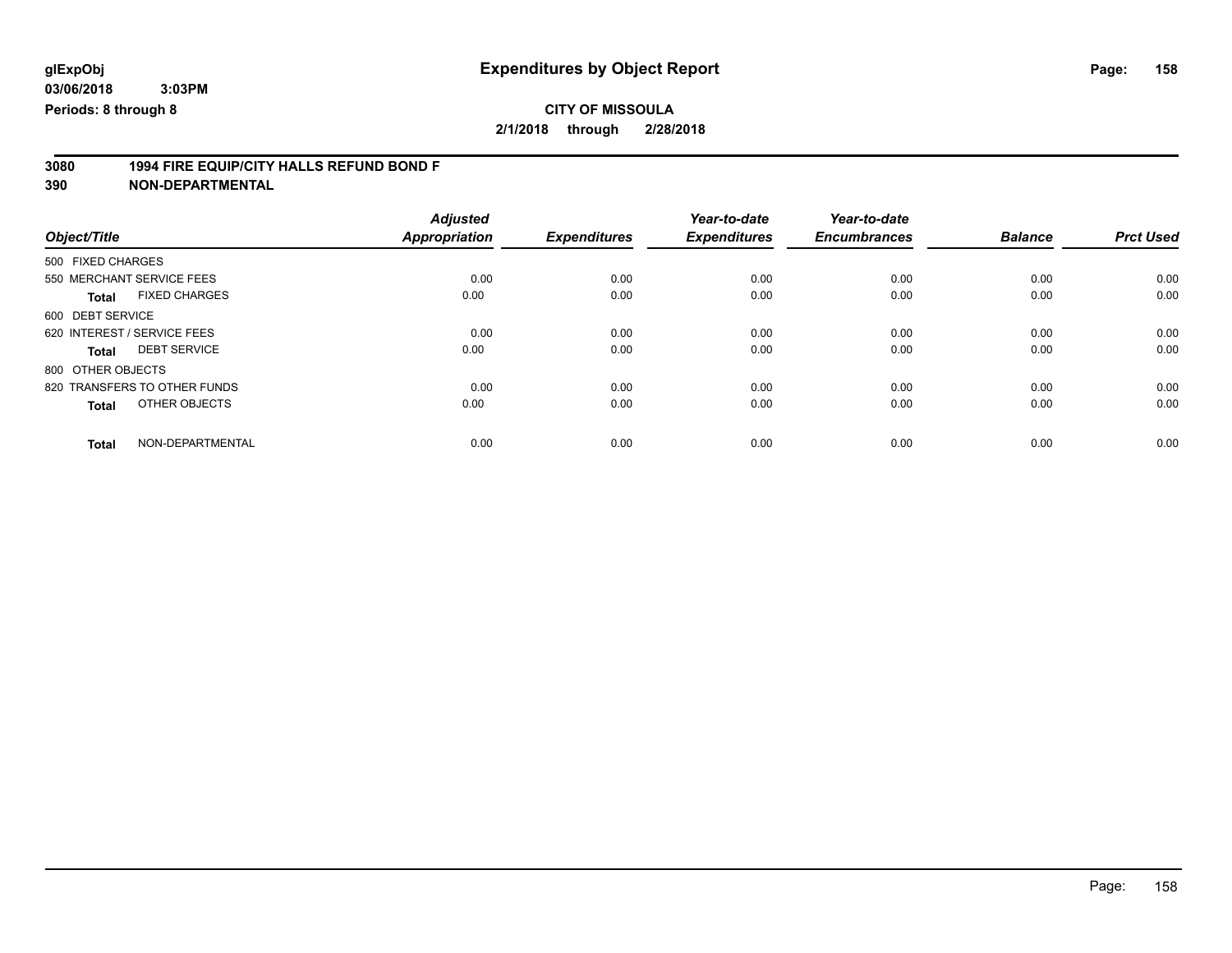#### **glExpObj Expenditures by Object Report Page: 159**

**03/06/2018 3:03PM Periods: 8 through 8**

#### **3080 1994 FIRE EQUIP/CITY HALLS REFUND BOND F**

| Object/Title      |                                     | <b>Adjusted</b><br><b>Appropriation</b> | <b>Expenditures</b> | Year-to-date<br><b>Expenditures</b> | Year-to-date<br><b>Encumbrances</b> | <b>Balance</b> | <b>Prct Used</b> |
|-------------------|-------------------------------------|-----------------------------------------|---------------------|-------------------------------------|-------------------------------------|----------------|------------------|
| 500 FIXED CHARGES |                                     |                                         |                     |                                     |                                     |                |                  |
|                   | 550 MERCHANT SERVICE FEES           | 0.00                                    | 0.00                | 0.00                                | 0.00                                | 0.00           | 0.00             |
| <b>Total</b>      | <b>FIXED CHARGES</b>                | 0.00                                    | 0.00                | 0.00                                | 0.00                                | 0.00           | 0.00             |
| 600 DEBT SERVICE  |                                     |                                         |                     |                                     |                                     |                |                  |
|                   | 620 INTEREST / SERVICE FEES         | 0.00                                    | 0.00                | 0.00                                | 0.00                                | 0.00           | 0.00             |
| <b>Total</b>      | <b>DEBT SERVICE</b>                 | 0.00                                    | 0.00                | 0.00                                | 0.00                                | 0.00           | 0.00             |
| 800 OTHER OBJECTS |                                     |                                         |                     |                                     |                                     |                |                  |
|                   | 820 TRANSFERS TO OTHER FUNDS        | 0.00                                    | 0.00                | 0.00                                | 0.00                                | 0.00           | 0.00             |
| <b>Total</b>      | OTHER OBJECTS                       | 0.00                                    | 0.00                | 0.00                                | 0.00                                | 0.00           | 0.00             |
| <b>Total</b>      | 1994 FIRE EQUIP/CITY HALLS REFUND B | 0.00                                    | 0.00                | 0.00                                | 0.00                                | 0.00           | 0.00             |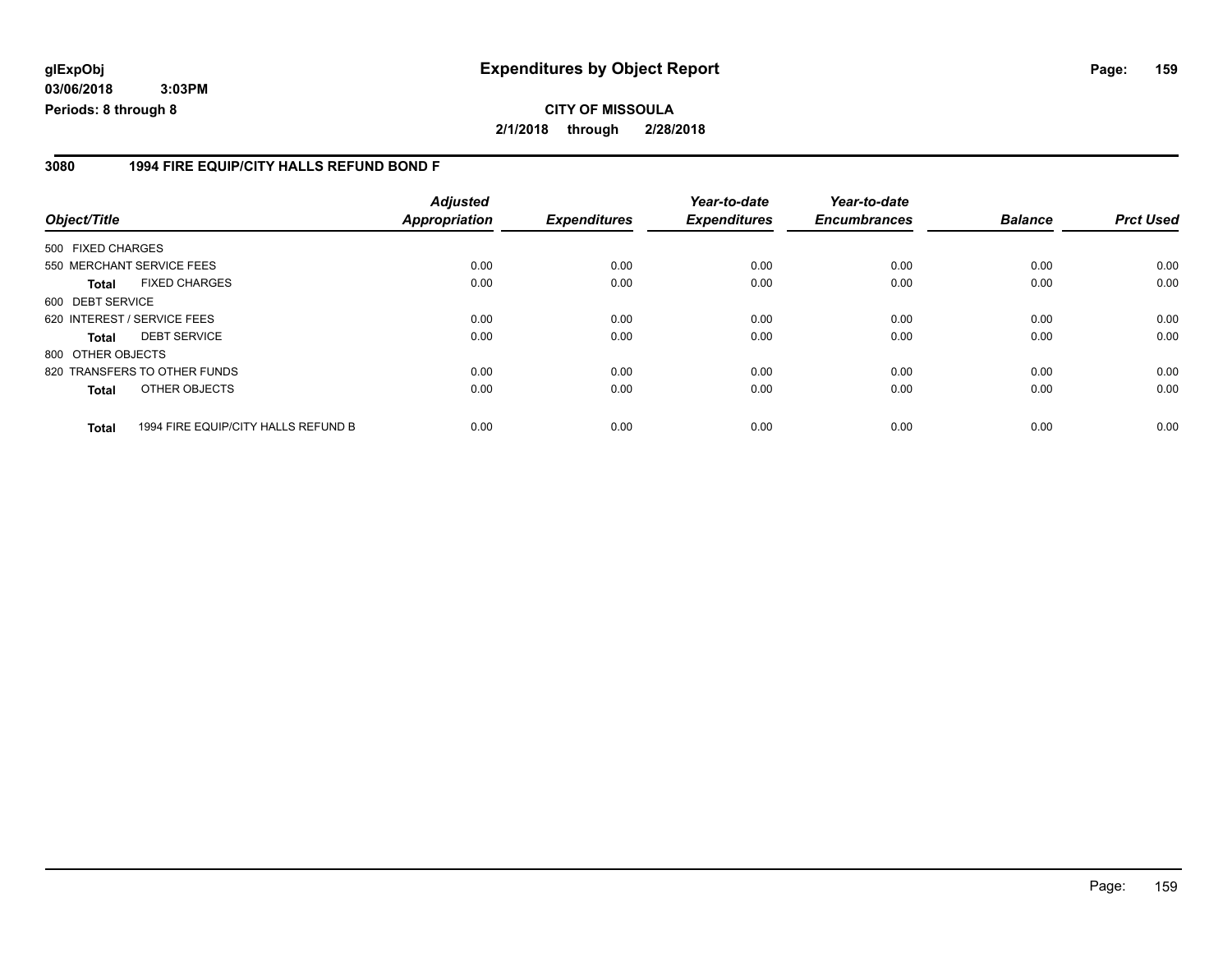# **3085 1993 FIRE STATION G O BOND FUND**

|                                      | <b>Adjusted</b>      |                     | Year-to-date        | Year-to-date        |                |                  |
|--------------------------------------|----------------------|---------------------|---------------------|---------------------|----------------|------------------|
| Object/Title                         | <b>Appropriation</b> | <b>Expenditures</b> | <b>Expenditures</b> | <b>Encumbrances</b> | <b>Balance</b> | <b>Prct Used</b> |
| 500 FIXED CHARGES                    |                      |                     |                     |                     |                |                  |
| 550 MERCHANT SERVICE FEES            | 0.00                 | 0.00                | 0.00                | 0.00                | 0.00           | 0.00             |
| <b>FIXED CHARGES</b><br><b>Total</b> | 0.00                 | 0.00                | 0.00                | 0.00                | 0.00           | 0.00             |
| 800 OTHER OBJECTS                    |                      |                     |                     |                     |                |                  |
| 820 TRANSFERS TO OTHER FUNDS         | 0.00                 | 0.00                | 0.00                | 0.00                | 0.00           | 0.00             |
| OTHER OBJECTS<br><b>Total</b>        | 0.00                 | 0.00                | 0.00                | 0.00                | 0.00           | 0.00             |
| NON-DEPARTMENTAL<br>Total            | 0.00                 | 0.00                | 0.00                | 0.00                | 0.00           | 0.00             |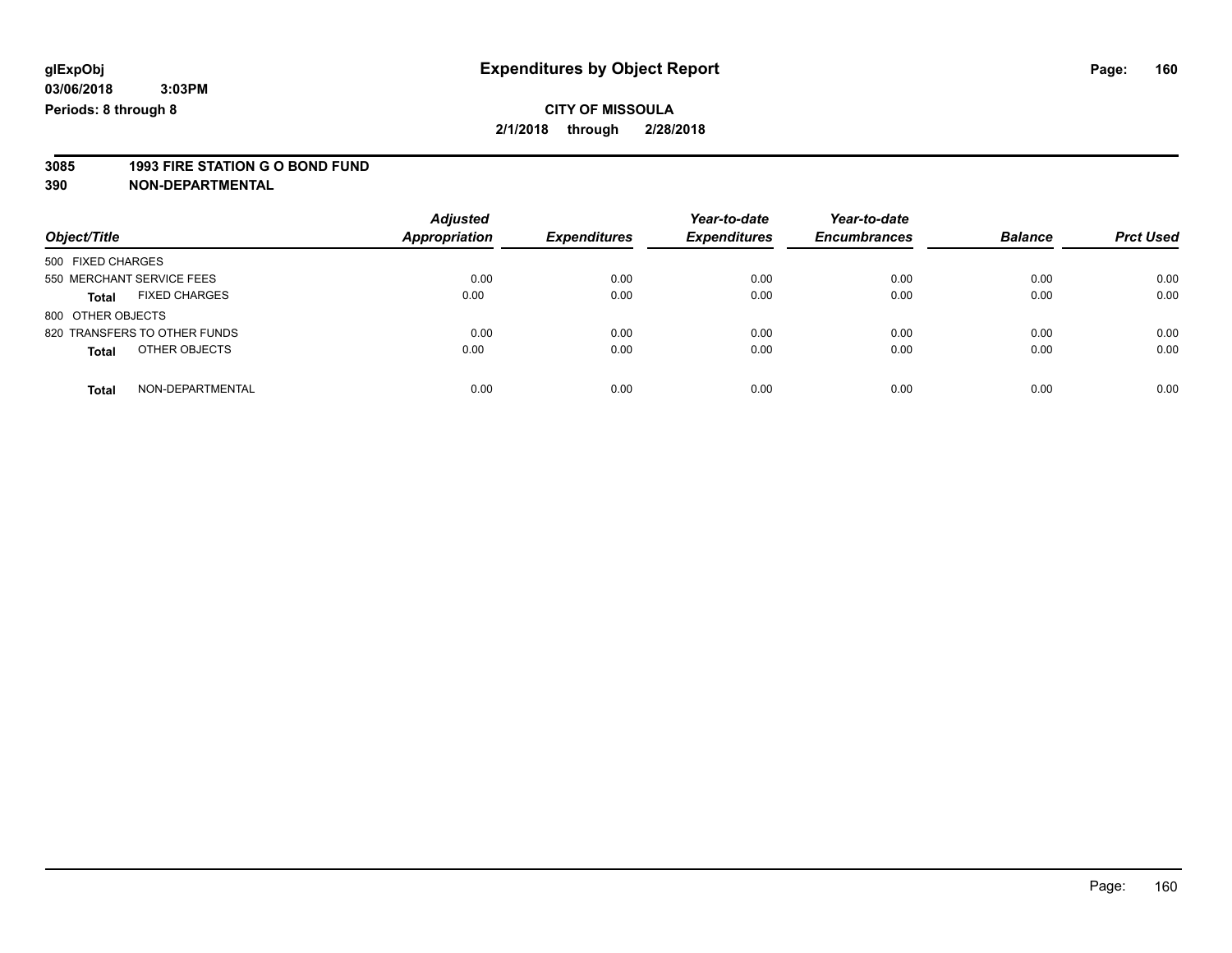#### **3085 1993 FIRE STATION G O BOND FUND**

|                           |                                 | <b>Adjusted</b>      |                     | Year-to-date        | Year-to-date        |                |                  |
|---------------------------|---------------------------------|----------------------|---------------------|---------------------|---------------------|----------------|------------------|
| Object/Title              |                                 | <b>Appropriation</b> | <b>Expenditures</b> | <b>Expenditures</b> | <b>Encumbrances</b> | <b>Balance</b> | <b>Prct Used</b> |
| 500 FIXED CHARGES         |                                 |                      |                     |                     |                     |                |                  |
| 550 MERCHANT SERVICE FEES |                                 | 0.00                 | 0.00                | 0.00                | 0.00                | 0.00           | 0.00             |
| <b>Total</b>              | <b>FIXED CHARGES</b>            | 0.00                 | 0.00                | 0.00                | 0.00                | 0.00           | 0.00             |
| 800 OTHER OBJECTS         |                                 |                      |                     |                     |                     |                |                  |
|                           | 820 TRANSFERS TO OTHER FUNDS    | 0.00                 | 0.00                | 0.00                | 0.00                | 0.00           | 0.00             |
| <b>Total</b>              | OTHER OBJECTS                   | 0.00                 | 0.00                | 0.00                | 0.00                | 0.00           | 0.00             |
| <b>Total</b>              | 1993 FIRE STATION G O BOND FUND | 0.00                 | 0.00                | 0.00                | 0.00                | 0.00           | 0.00             |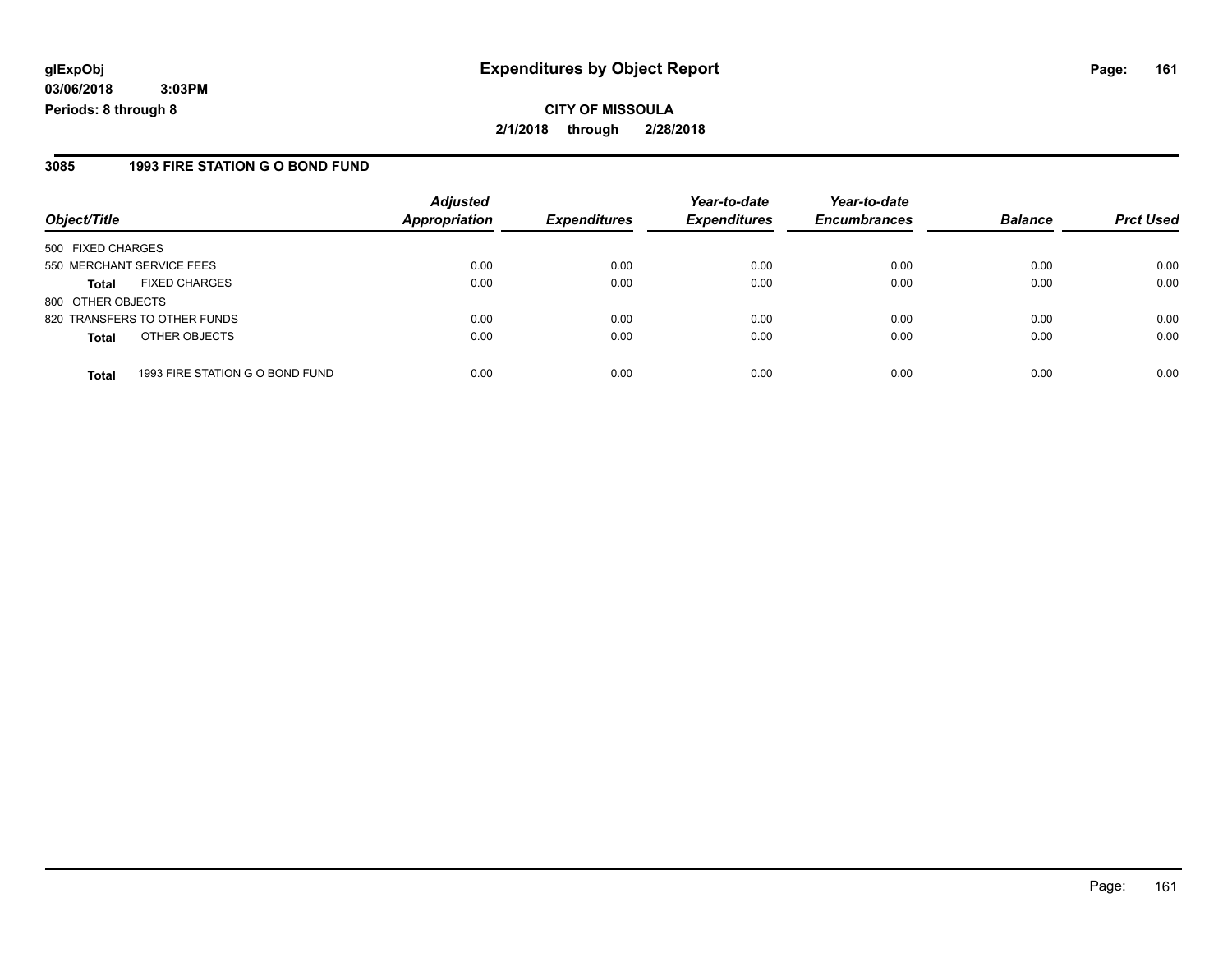# **3090 2004 AQUATICS BOND**

|                                      | <b>Adjusted</b> |                     | Year-to-date        | Year-to-date        |                |                  |
|--------------------------------------|-----------------|---------------------|---------------------|---------------------|----------------|------------------|
| Object/Title                         | Appropriation   | <b>Expenditures</b> | <b>Expenditures</b> | <b>Encumbrances</b> | <b>Balance</b> | <b>Prct Used</b> |
| 500 FIXED CHARGES                    |                 |                     |                     |                     |                |                  |
| 550 MERCHANT SERVICE FEES            | 0.00            | 0.00                | 0.00                | 0.00                | 0.00           | 0.00             |
| <b>FIXED CHARGES</b><br><b>Total</b> | 0.00            | 0.00                | 0.00                | 0.00                | 0.00           | 0.00             |
| 600 DEBT SERVICE                     |                 |                     |                     |                     |                |                  |
| 610 PRINCIPAL                        | 0.00            | 0.00                | 0.00                | 0.00                | 0.00           | 0.00             |
| 620 INTEREST / SERVICE FEES          | 0.00            | 0.00                | 0.00                | 0.00                | 0.00           | 0.00             |
| <b>DEBT SERVICE</b><br><b>Total</b>  | 0.00            | 0.00                | 0.00                | 0.00                | 0.00           | 0.00             |
| 800 OTHER OBJECTS                    |                 |                     |                     |                     |                |                  |
| 820 TRANSFERS TO OTHER FUNDS         | 0.00            | 0.00                | 0.00                | 0.00                | 0.00           | 0.00             |
| OTHER OBJECTS<br><b>Total</b>        | 0.00            | 0.00                | 0.00                | 0.00                | 0.00           | 0.00             |
|                                      |                 |                     |                     |                     |                |                  |
| NON-DEPARTMENTAL<br><b>Total</b>     | 0.00            | 0.00                | 0.00                | 0.00                | 0.00           | 0.00             |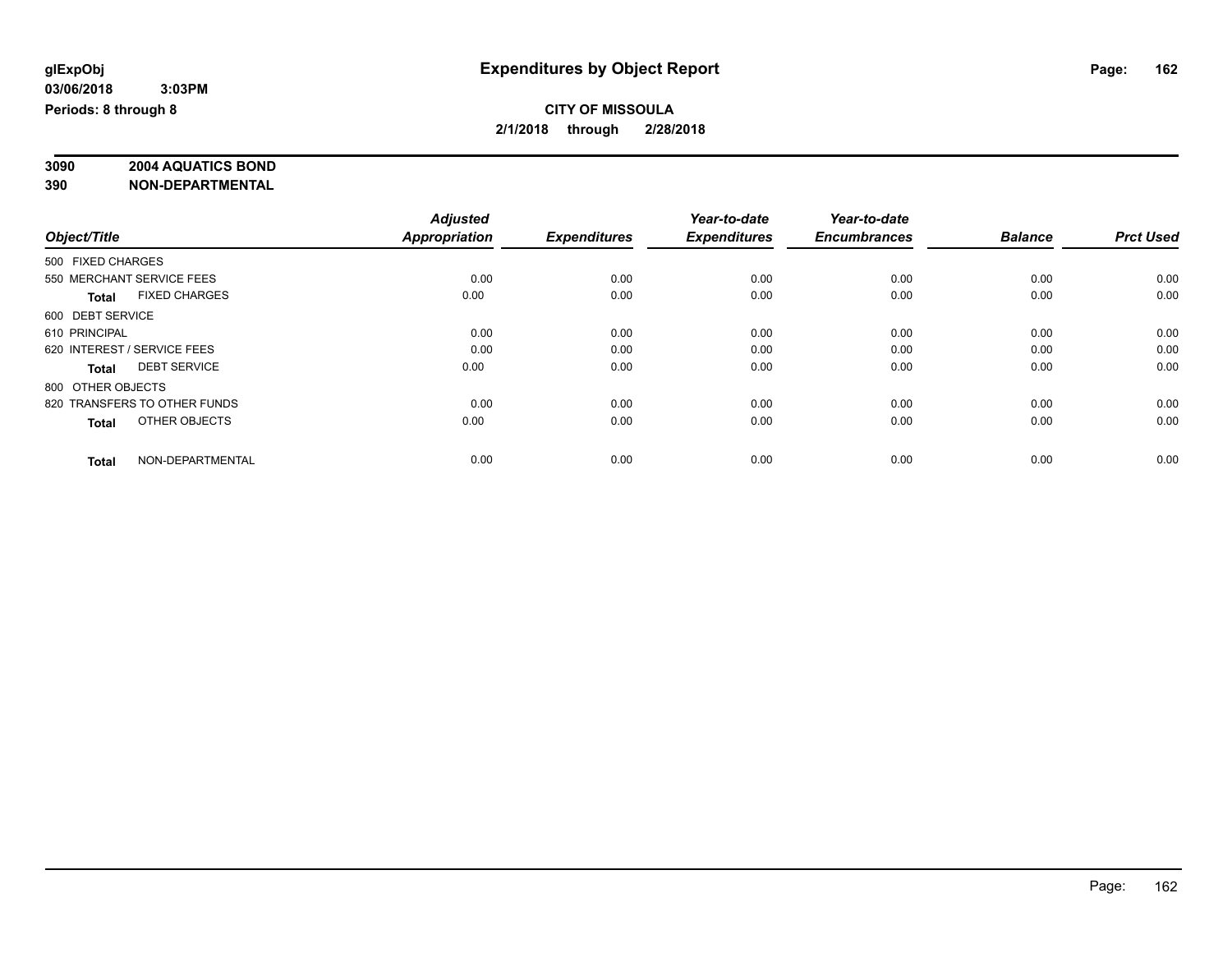#### **3090 2004 AQUATICS BOND**

|                                    | <b>Adjusted</b> |                     | Year-to-date        | Year-to-date        |                |                  |
|------------------------------------|-----------------|---------------------|---------------------|---------------------|----------------|------------------|
| Object/Title                       | Appropriation   | <b>Expenditures</b> | <b>Expenditures</b> | <b>Encumbrances</b> | <b>Balance</b> | <b>Prct Used</b> |
| 500 FIXED CHARGES                  |                 |                     |                     |                     |                |                  |
| 550 MERCHANT SERVICE FEES          | 0.00            | 0.00                | 0.00                | 0.00                | 0.00           | 0.00             |
| <b>FIXED CHARGES</b><br>Total      | 0.00            | 0.00                | 0.00                | 0.00                | 0.00           | 0.00             |
| 600 DEBT SERVICE                   |                 |                     |                     |                     |                |                  |
| 610 PRINCIPAL                      | 0.00            | 0.00                | 0.00                | 0.00                | 0.00           | 0.00             |
| 620 INTEREST / SERVICE FEES        | 0.00            | 0.00                | 0.00                | 0.00                | 0.00           | 0.00             |
| <b>DEBT SERVICE</b><br>Total       | 0.00            | 0.00                | 0.00                | 0.00                | 0.00           | 0.00             |
| 800 OTHER OBJECTS                  |                 |                     |                     |                     |                |                  |
| 820 TRANSFERS TO OTHER FUNDS       | 0.00            | 0.00                | 0.00                | 0.00                | 0.00           | 0.00             |
| OTHER OBJECTS<br>Total             | 0.00            | 0.00                | 0.00                | 0.00                | 0.00           | 0.00             |
| 2004 AQUATICS BOND<br><b>Total</b> | 0.00            | 0.00                | 0.00                | 0.00                | 0.00           | 0.00             |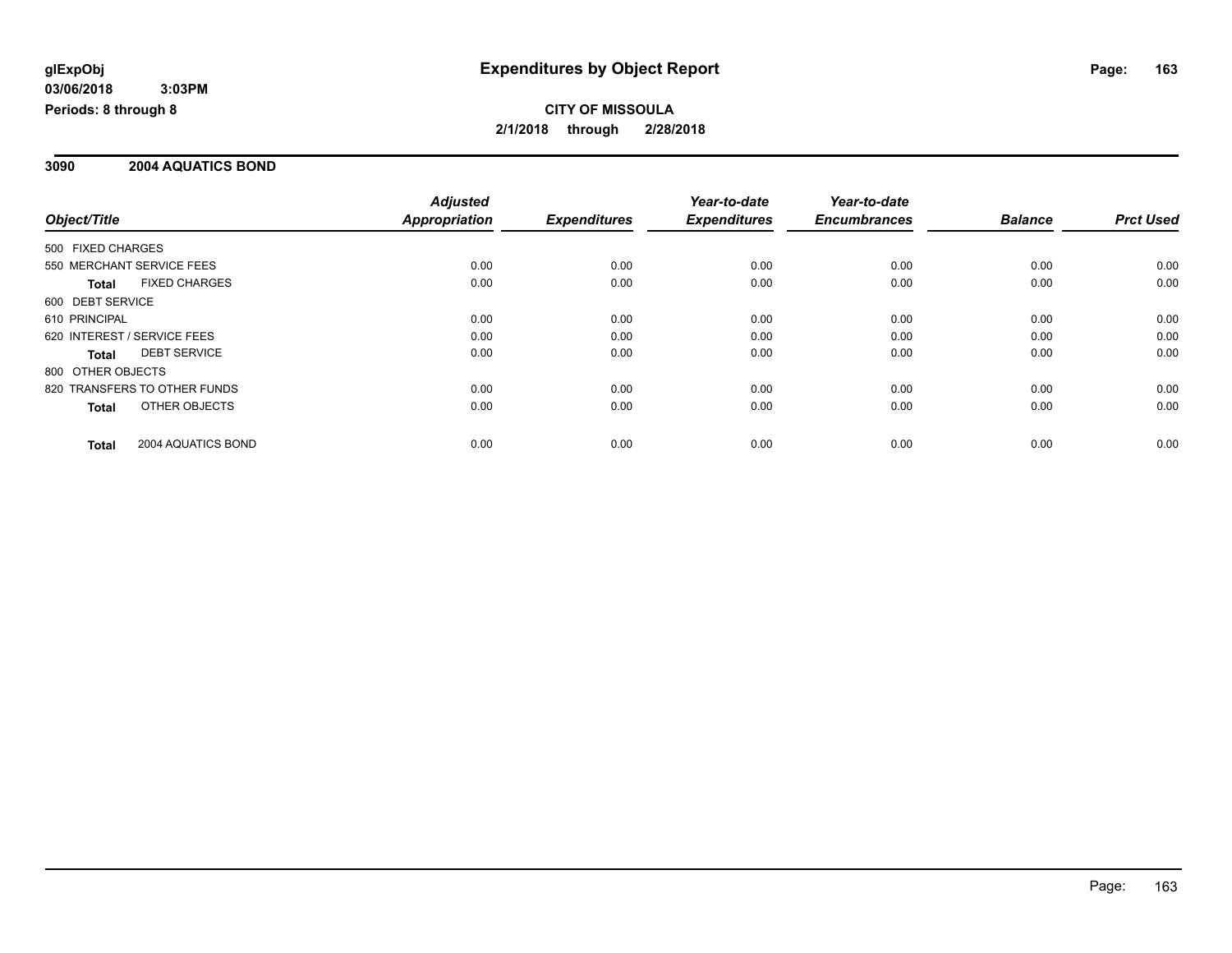### **CITY OF MISSOULA**

**2/1/2018 through 2/28/2018**

# **3091 SERIES 2012A AQUATICS REFUNDING BOND**

|                   |                              | <b>Adjusted</b>      |                     | Year-to-date        | Year-to-date        |                |                  |
|-------------------|------------------------------|----------------------|---------------------|---------------------|---------------------|----------------|------------------|
| Object/Title      |                              | <b>Appropriation</b> | <b>Expenditures</b> | <b>Expenditures</b> | <b>Encumbrances</b> | <b>Balance</b> | <b>Prct Used</b> |
| 500 FIXED CHARGES |                              |                      |                     |                     |                     |                |                  |
|                   | 550 MERCHANT SERVICE FEES    | 0.00                 | 0.00                | 0.00                | 0.00                | 0.00           | 0.00             |
| <b>Total</b>      | <b>FIXED CHARGES</b>         | 0.00                 | 0.00                | 0.00                | 0.00                | 0.00           | 0.00             |
| 600 DEBT SERVICE  |                              |                      |                     |                     |                     |                |                  |
| 610 PRINCIPAL     |                              | 525,000.00           | 0.00                | 0.00                | 0.00                | 525,000.00     | 0.00             |
|                   | 620 INTEREST / SERVICE FEES  | 66.848.00            | 0.00                | 36,873.75           | 0.00                | 29.974.25      | 55.16            |
| Total             | <b>DEBT SERVICE</b>          | 591,848.00           | 0.00                | 36,873.75           | 0.00                | 554,974.25     | 6.23             |
| 800 OTHER OBJECTS |                              |                      |                     |                     |                     |                |                  |
|                   | 820 TRANSFERS TO OTHER FUNDS | 0.00                 | 0.00                | 0.00                | 0.00                | 0.00           | 0.00             |
| <b>Total</b>      | OTHER OBJECTS                | 0.00                 | 0.00                | 0.00                | 0.00                | 0.00           | 0.00             |
| <b>Total</b>      | NON-DEPARTMENTAL             | 591,848.00           | 0.00                | 36,873.75           | 0.00                | 554,974.25     | 6.23             |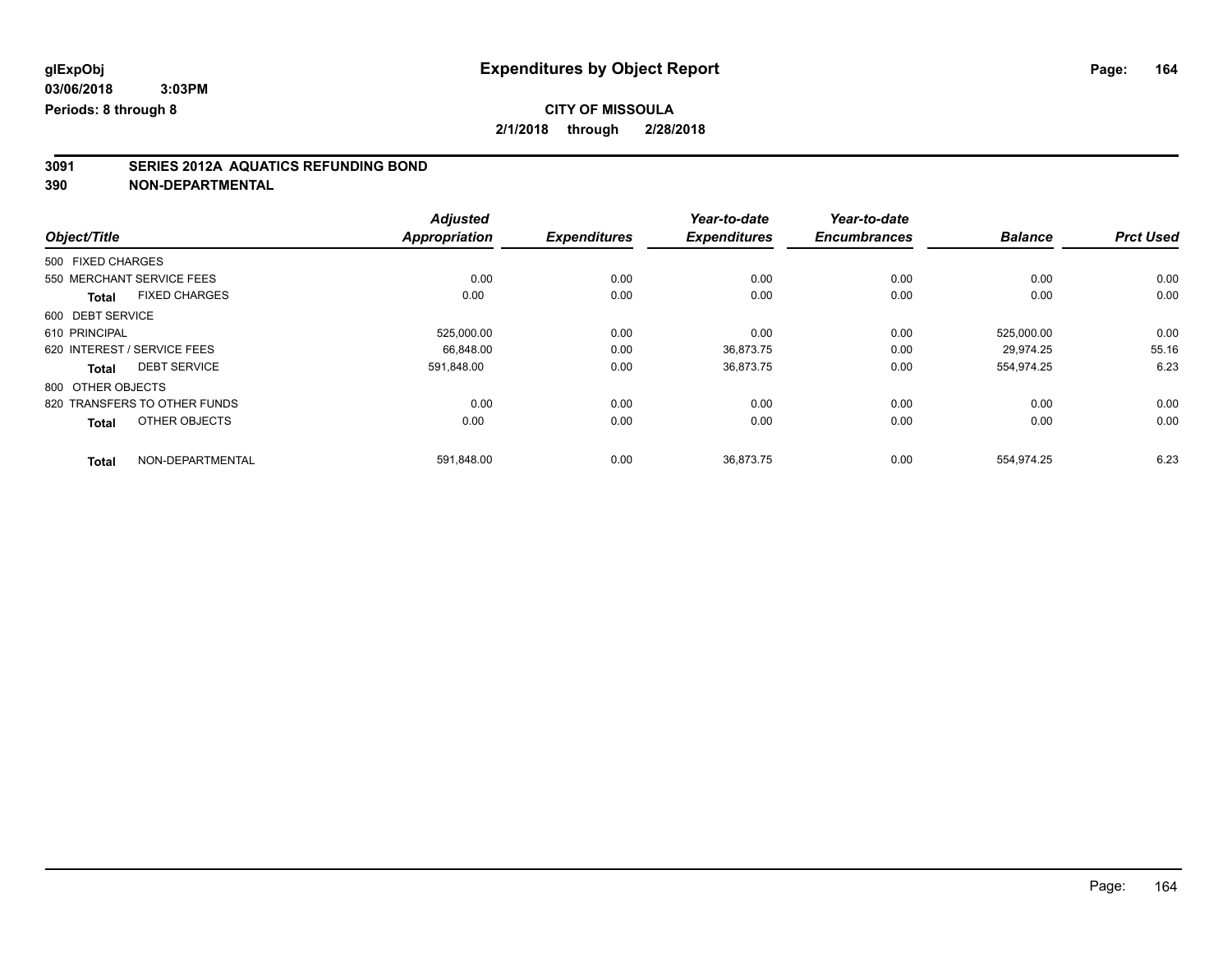#### **3091 SERIES 2012A AQUATICS REFUNDING BOND**

|                                      |                                   | <b>Adjusted</b>      |                     | Year-to-date        | Year-to-date        |                |                  |
|--------------------------------------|-----------------------------------|----------------------|---------------------|---------------------|---------------------|----------------|------------------|
| Object/Title                         |                                   | <b>Appropriation</b> | <b>Expenditures</b> | <b>Expenditures</b> | <b>Encumbrances</b> | <b>Balance</b> | <b>Prct Used</b> |
| 500 FIXED CHARGES                    |                                   |                      |                     |                     |                     |                |                  |
| 550 MERCHANT SERVICE FEES            |                                   | 0.00                 | 0.00                | 0.00                | 0.00                | 0.00           | 0.00             |
| <b>FIXED CHARGES</b><br><b>Total</b> |                                   | 0.00                 | 0.00                | 0.00                | 0.00                | 0.00           | 0.00             |
| 600 DEBT SERVICE                     |                                   |                      |                     |                     |                     |                |                  |
| 610 PRINCIPAL                        |                                   | 525,000.00           | 0.00                | 0.00                | 0.00                | 525.000.00     | 0.00             |
| 620 INTEREST / SERVICE FEES          |                                   | 66.848.00            | 0.00                | 36,873.75           | 0.00                | 29.974.25      | 55.16            |
| <b>DEBT SERVICE</b><br>Total         |                                   | 591,848.00           | 0.00                | 36,873.75           | 0.00                | 554,974.25     | 6.23             |
| 800 OTHER OBJECTS                    |                                   |                      |                     |                     |                     |                |                  |
| 820 TRANSFERS TO OTHER FUNDS         |                                   | 0.00                 | 0.00                | 0.00                | 0.00                | 0.00           | 0.00             |
| OTHER OBJECTS<br>Total               |                                   | 0.00                 | 0.00                | 0.00                | 0.00                | 0.00           | 0.00             |
| <b>Total</b>                         | SERIES 2012A AQUATICS REFUNDING B | 591,848.00           | 0.00                | 36.873.75           | 0.00                | 554,974.25     | 6.23             |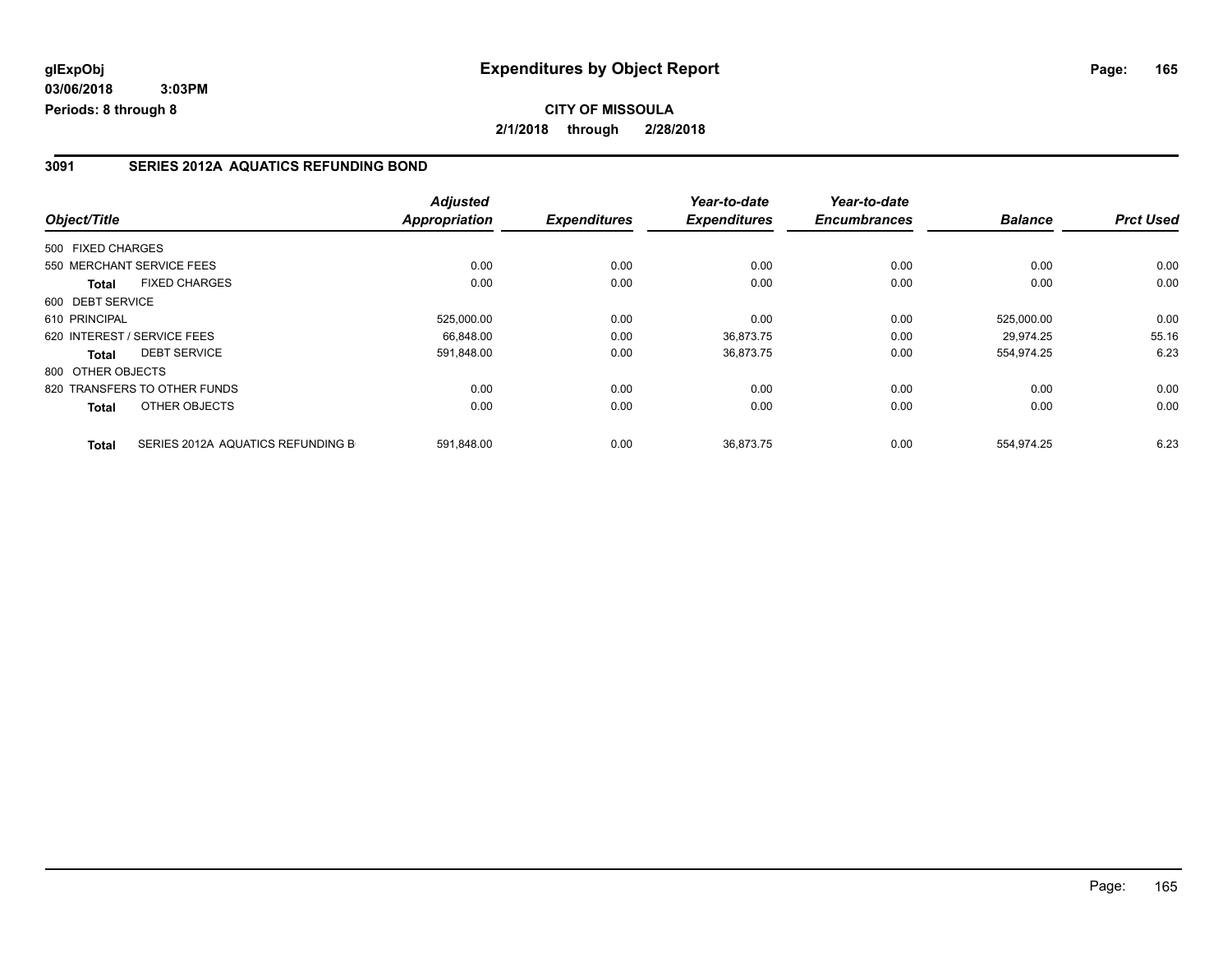# **3092 Series 2013A GO REFUNDING BONDS**

|                                      | <b>Adjusted</b>      |                     | Year-to-date        | Year-to-date        |                |                  |
|--------------------------------------|----------------------|---------------------|---------------------|---------------------|----------------|------------------|
| Object/Title                         | <b>Appropriation</b> | <b>Expenditures</b> | <b>Expenditures</b> | <b>Encumbrances</b> | <b>Balance</b> | <b>Prct Used</b> |
| 500 FIXED CHARGES                    |                      |                     |                     |                     |                |                  |
| 550 MERCHANT SERVICE FEES            | 0.00                 | 0.00                | 0.00                | 0.00                | 0.00           | 0.00             |
| <b>FIXED CHARGES</b><br><b>Total</b> | 0.00                 | 0.00                | 0.00                | 0.00                | 0.00           | 0.00             |
| 600 DEBT SERVICE                     |                      |                     |                     |                     |                |                  |
| 610 PRINCIPAL                        | 465,000.00           | 0.00                | 0.00                | 0.00                | 465,000.00     | 0.00             |
| 620 INTEREST / SERVICE FEES          | 81.780.00            | 0.00                | 41.240.00           | 0.00                | 40.540.00      | 50.43            |
| <b>DEBT SERVICE</b><br><b>Total</b>  | 546.780.00           | 0.00                | 41,240.00           | 0.00                | 505,540.00     | 7.54             |
| 800 OTHER OBJECTS                    |                      |                     |                     |                     |                |                  |
| 820 TRANSFERS TO OTHER FUNDS         | 0.00                 | 0.00                | 0.00                | 0.00                | 0.00           | 0.00             |
| OTHER OBJECTS<br><b>Total</b>        | 0.00                 | 0.00                | 0.00                | 0.00                | 0.00           | 0.00             |
| NON-DEPARTMENTAL<br><b>Total</b>     | 546,780.00           | 0.00                | 41.240.00           | 0.00                | 505,540.00     | 7.54             |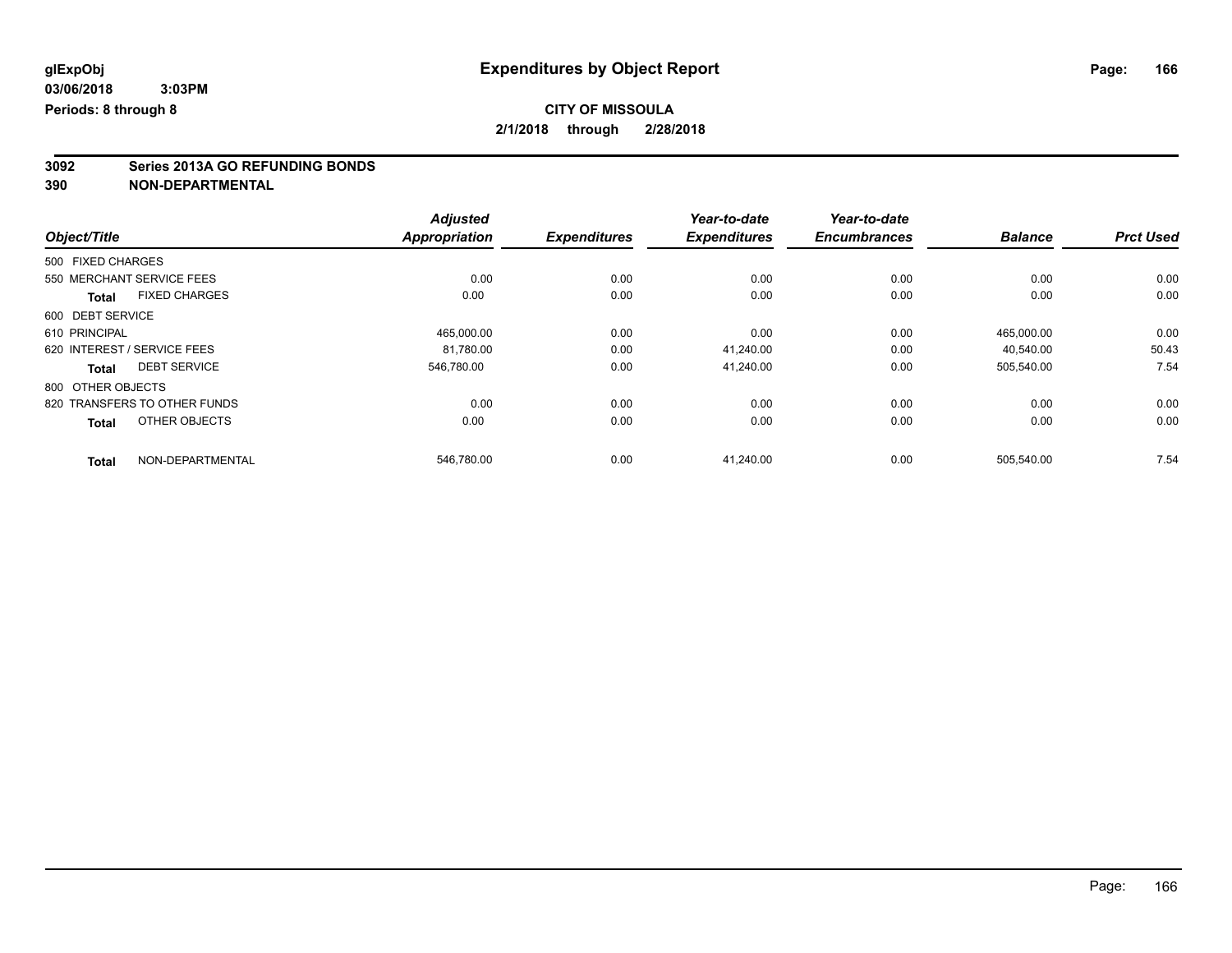#### **3092 Series 2013A GO REFUNDING BONDS**

|                   |                                 | <b>Adjusted</b>      |                     | Year-to-date        | Year-to-date        |                |                  |
|-------------------|---------------------------------|----------------------|---------------------|---------------------|---------------------|----------------|------------------|
| Object/Title      |                                 | <b>Appropriation</b> | <b>Expenditures</b> | <b>Expenditures</b> | <b>Encumbrances</b> | <b>Balance</b> | <b>Prct Used</b> |
| 500 FIXED CHARGES |                                 |                      |                     |                     |                     |                |                  |
|                   | 550 MERCHANT SERVICE FEES       | 0.00                 | 0.00                | 0.00                | 0.00                | 0.00           | 0.00             |
| Total             | <b>FIXED CHARGES</b>            | 0.00                 | 0.00                | 0.00                | 0.00                | 0.00           | 0.00             |
| 600 DEBT SERVICE  |                                 |                      |                     |                     |                     |                |                  |
| 610 PRINCIPAL     |                                 | 465.000.00           | 0.00                | 0.00                | 0.00                | 465.000.00     | 0.00             |
|                   | 620 INTEREST / SERVICE FEES     | 81,780.00            | 0.00                | 41,240.00           | 0.00                | 40,540.00      | 50.43            |
| Total             | <b>DEBT SERVICE</b>             | 546,780.00           | 0.00                | 41.240.00           | 0.00                | 505,540.00     | 7.54             |
| 800 OTHER OBJECTS |                                 |                      |                     |                     |                     |                |                  |
|                   | 820 TRANSFERS TO OTHER FUNDS    | 0.00                 | 0.00                | 0.00                | 0.00                | 0.00           | 0.00             |
| Total             | OTHER OBJECTS                   | 0.00                 | 0.00                | 0.00                | 0.00                | 0.00           | 0.00             |
| <b>Total</b>      | Series 2013A GO REFUNDING BONDS | 546,780.00           | 0.00                | 41.240.00           | 0.00                | 505,540.00     | 7.54             |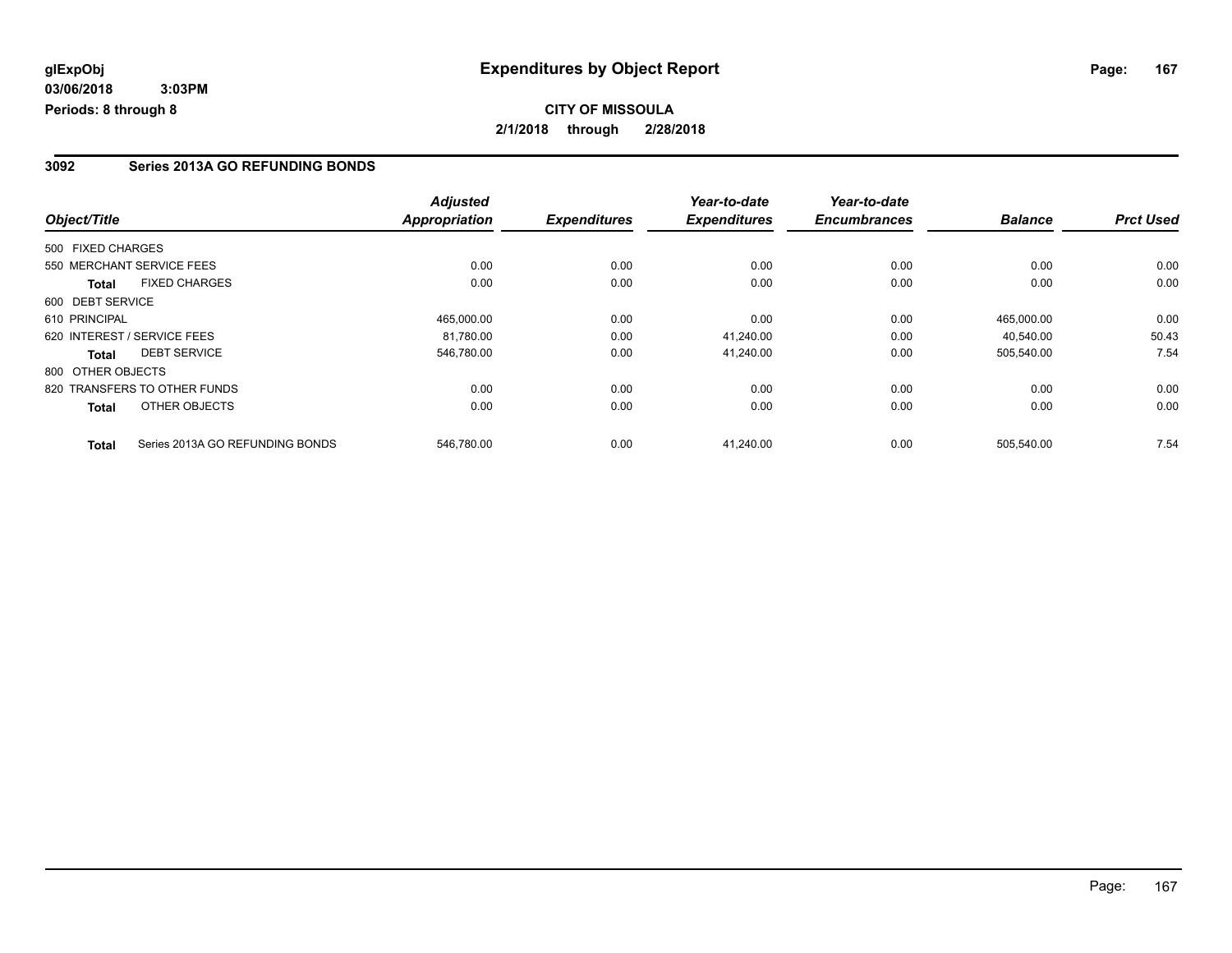# **3095 2004 REFUNDING BONDS DEBT SERVICE**

|                                      | <b>Adjusted</b> |                     | Year-to-date        | Year-to-date        |                |                  |
|--------------------------------------|-----------------|---------------------|---------------------|---------------------|----------------|------------------|
| Object/Title                         | Appropriation   | <b>Expenditures</b> | <b>Expenditures</b> | <b>Encumbrances</b> | <b>Balance</b> | <b>Prct Used</b> |
| 500 FIXED CHARGES                    |                 |                     |                     |                     |                |                  |
| 550 MERCHANT SERVICE FEES            | 0.00            | 0.00                | 0.00                | 0.00                | 0.00           | 0.00             |
| <b>FIXED CHARGES</b><br><b>Total</b> | 0.00            | 0.00                | 0.00                | 0.00                | 0.00           | 0.00             |
| 600 DEBT SERVICE                     |                 |                     |                     |                     |                |                  |
| 610 PRINCIPAL                        | 0.00            | 0.00                | 0.00                | 0.00                | 0.00           | 0.00             |
| 620 INTEREST / SERVICE FEES          | 0.00            | 0.00                | 0.00                | 0.00                | 0.00           | 0.00             |
| <b>DEBT SERVICE</b><br><b>Total</b>  | 0.00            | 0.00                | 0.00                | 0.00                | 0.00           | 0.00             |
| NON-DEPARTMENTAL<br><b>Total</b>     | 0.00            | 0.00                | 0.00                | 0.00                | 0.00           | 0.00             |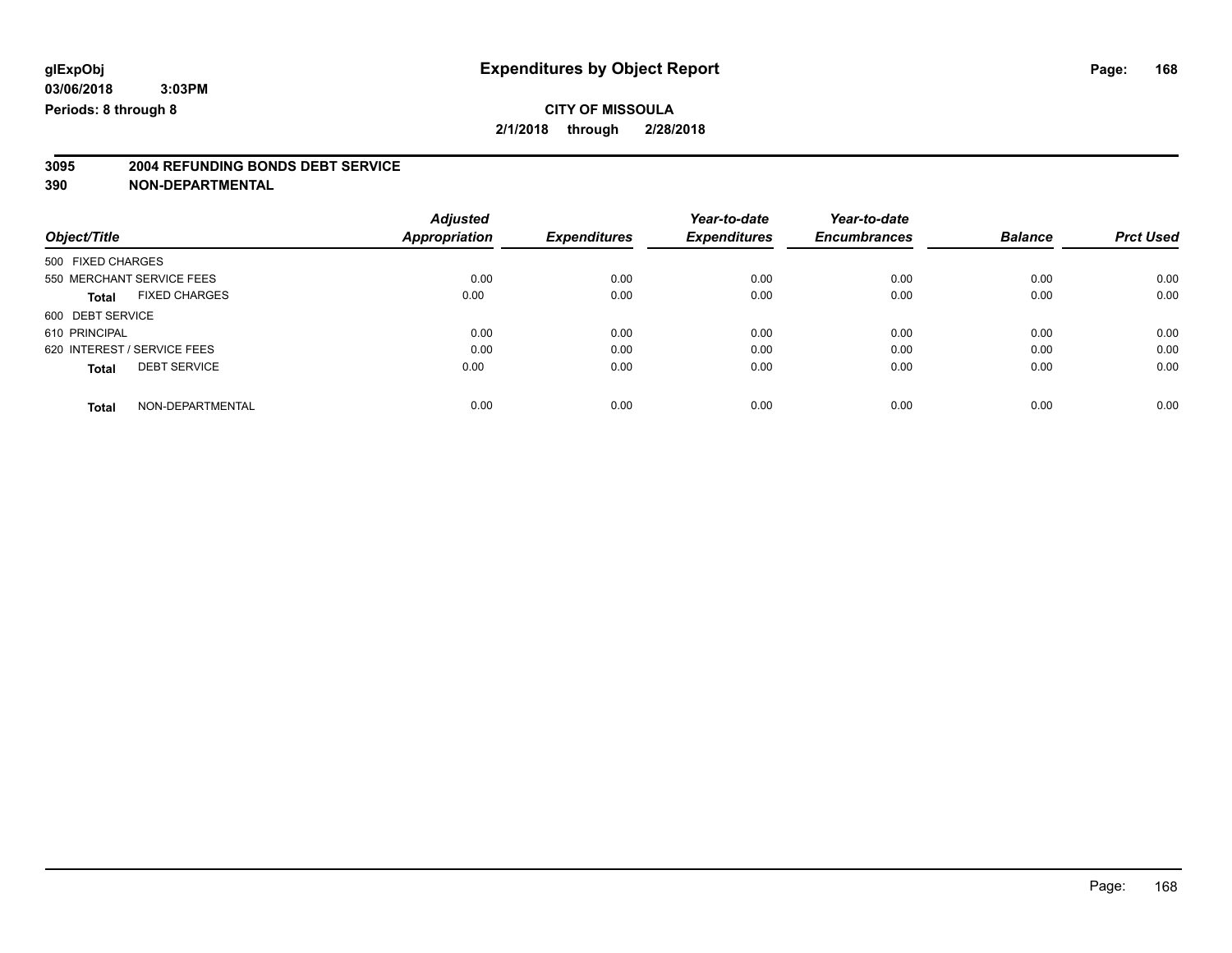### **glExpObj Expenditures by Object Report Page: 169**

**03/06/2018 3:03PM Periods: 8 through 8**

#### **3095 2004 REFUNDING BONDS DEBT SERVICE**

| Object/Title      |                                   | <b>Adjusted</b><br><b>Appropriation</b> | <b>Expenditures</b> | Year-to-date<br><b>Expenditures</b> | Year-to-date<br><b>Encumbrances</b> | <b>Balance</b> | <b>Prct Used</b> |
|-------------------|-----------------------------------|-----------------------------------------|---------------------|-------------------------------------|-------------------------------------|----------------|------------------|
|                   |                                   |                                         |                     |                                     |                                     |                |                  |
| 500 FIXED CHARGES |                                   |                                         |                     |                                     |                                     |                |                  |
|                   | 550 MERCHANT SERVICE FEES         | 0.00                                    | 0.00                | 0.00                                | 0.00                                | 0.00           | 0.00             |
| <b>Total</b>      | <b>FIXED CHARGES</b>              | 0.00                                    | 0.00                | 0.00                                | 0.00                                | 0.00           | 0.00             |
| 600 DEBT SERVICE  |                                   |                                         |                     |                                     |                                     |                |                  |
| 610 PRINCIPAL     |                                   | 0.00                                    | 0.00                | 0.00                                | 0.00                                | 0.00           | 0.00             |
|                   | 620 INTEREST / SERVICE FEES       | 0.00                                    | 0.00                | 0.00                                | 0.00                                | 0.00           | 0.00             |
| <b>Total</b>      | <b>DEBT SERVICE</b>               | 0.00                                    | 0.00                | 0.00                                | 0.00                                | 0.00           | 0.00             |
| <b>Total</b>      | 2004 REFUNDING BONDS DEBT SERVICE | 0.00                                    | 0.00                | 0.00                                | 0.00                                | 0.00           | 0.00             |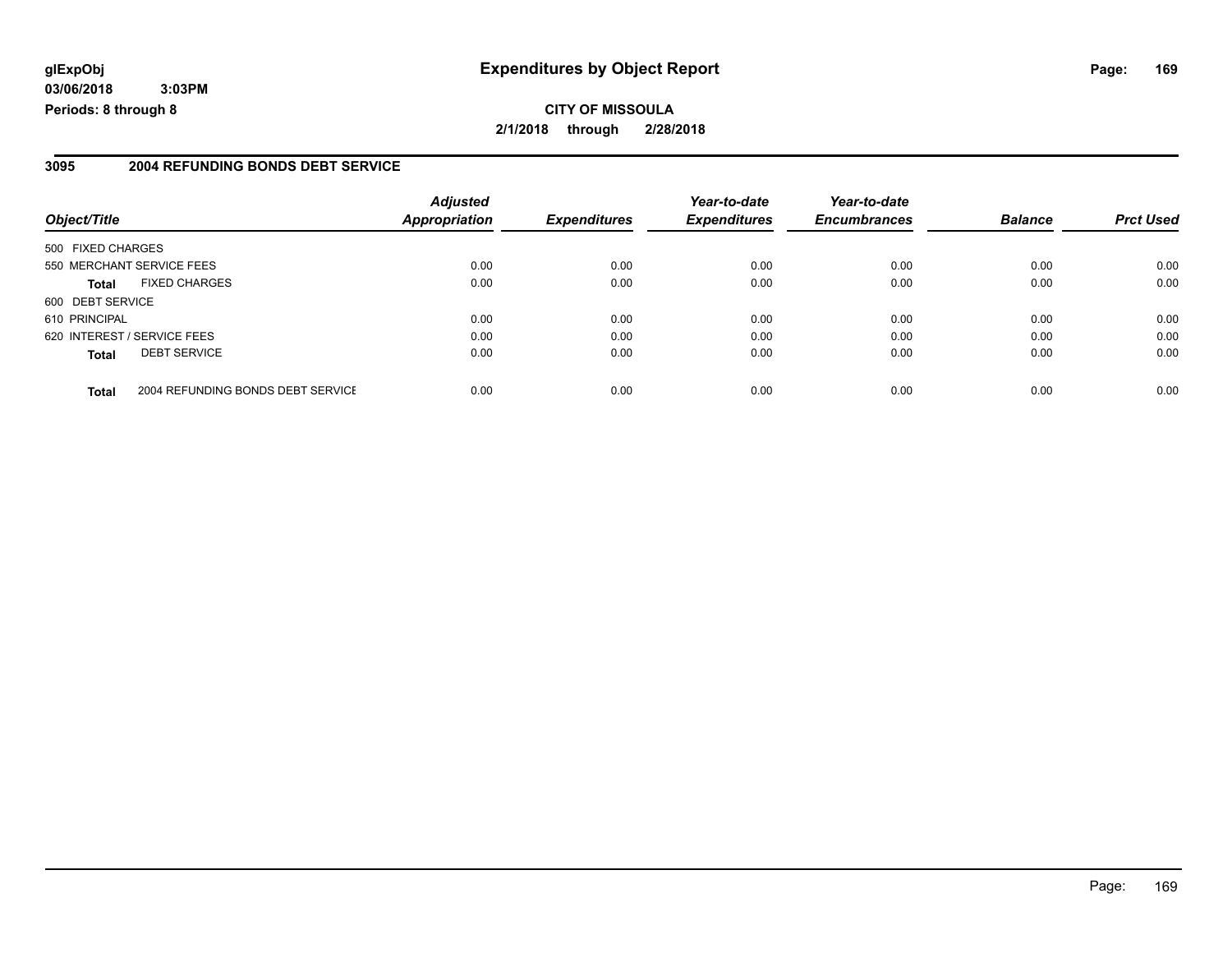**3096 NEW FIRE STATION GO BOND**

|                                      | <b>Adjusted</b>      |                     | Year-to-date        | Year-to-date        |                |                  |
|--------------------------------------|----------------------|---------------------|---------------------|---------------------|----------------|------------------|
| Object/Title                         | <b>Appropriation</b> | <b>Expenditures</b> | <b>Expenditures</b> | <b>Encumbrances</b> | <b>Balance</b> | <b>Prct Used</b> |
| 500 FIXED CHARGES                    |                      |                     |                     |                     |                |                  |
| 550 MERCHANT SERVICE FEES            | 0.00                 | 0.00                | 0.00                | 0.00                | 0.00           | 0.00             |
| <b>FIXED CHARGES</b><br><b>Total</b> | 0.00                 | 0.00                | 0.00                | 0.00                | 0.00           | 0.00             |
| 600 DEBT SERVICE                     |                      |                     |                     |                     |                |                  |
| 610 PRINCIPAL                        | 0.00                 | 0.00                | 0.00                | 0.00                | 0.00           | 0.00             |
| 620 INTEREST / SERVICE FEES          | 0.00                 | 0.00                | 0.00                | 0.00                | 0.00           | 0.00             |
| <b>DEBT SERVICE</b><br><b>Total</b>  | 0.00                 | 0.00                | 0.00                | 0.00                | 0.00           | 0.00             |
| 800 OTHER OBJECTS                    |                      |                     |                     |                     |                |                  |
| 820 TRANSFERS TO OTHER FUNDS         | 0.00                 | 0.00                | 0.00                | 0.00                | 0.00           | 0.00             |
| OTHER OBJECTS<br><b>Total</b>        | 0.00                 | 0.00                | 0.00                | 0.00                | 0.00           | 0.00             |
|                                      |                      |                     |                     |                     |                |                  |
| NON-DEPARTMENTAL<br><b>Total</b>     | 0.00                 | 0.00                | 0.00                | 0.00                | 0.00           | 0.00             |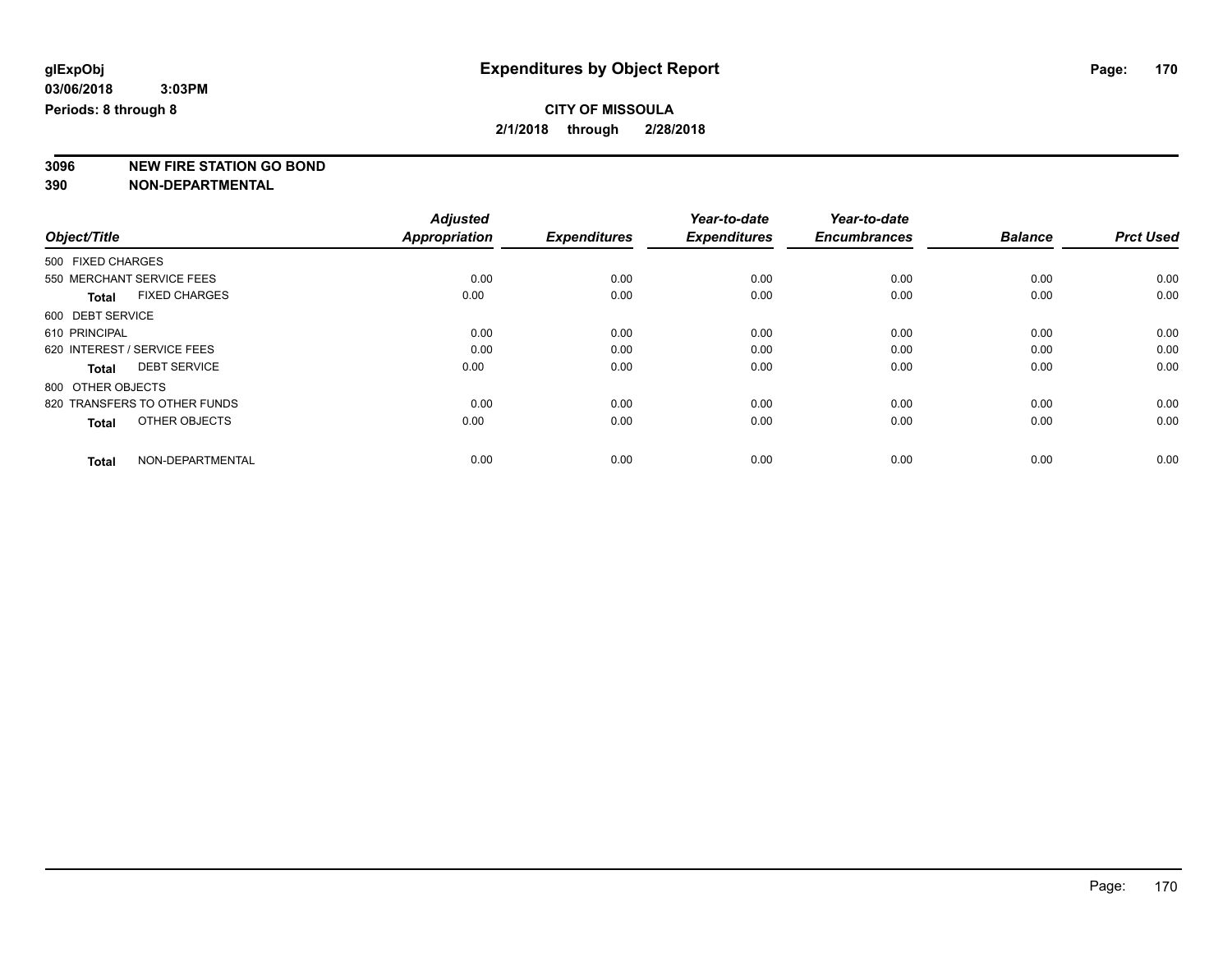### **CITY OF MISSOULA 2/1/2018 through 2/28/2018**

#### **3096 NEW FIRE STATION GO BOND**

|                   |                              | <b>Adjusted</b>      |                     | Year-to-date        | Year-to-date        |                |                  |
|-------------------|------------------------------|----------------------|---------------------|---------------------|---------------------|----------------|------------------|
| Object/Title      |                              | <b>Appropriation</b> | <b>Expenditures</b> | <b>Expenditures</b> | <b>Encumbrances</b> | <b>Balance</b> | <b>Prct Used</b> |
| 500 FIXED CHARGES |                              |                      |                     |                     |                     |                |                  |
|                   | 550 MERCHANT SERVICE FEES    | 0.00                 | 0.00                | 0.00                | 0.00                | 0.00           | 0.00             |
| <b>Total</b>      | <b>FIXED CHARGES</b>         | 0.00                 | 0.00                | 0.00                | 0.00                | 0.00           | 0.00             |
| 600 DEBT SERVICE  |                              |                      |                     |                     |                     |                |                  |
| 610 PRINCIPAL     |                              | 0.00                 | 0.00                | 0.00                | 0.00                | 0.00           | 0.00             |
|                   | 620 INTEREST / SERVICE FEES  | 0.00                 | 0.00                | 0.00                | 0.00                | 0.00           | 0.00             |
| <b>Total</b>      | <b>DEBT SERVICE</b>          | 0.00                 | 0.00                | 0.00                | 0.00                | 0.00           | 0.00             |
| 800 OTHER OBJECTS |                              |                      |                     |                     |                     |                |                  |
|                   | 820 TRANSFERS TO OTHER FUNDS | 0.00                 | 0.00                | 0.00                | 0.00                | 0.00           | 0.00             |
| <b>Total</b>      | OTHER OBJECTS                | 0.00                 | 0.00                | 0.00                | 0.00                | 0.00           | 0.00             |
| <b>Total</b>      | NEW FIRE STATION GO BOND     | 0.00                 | 0.00                | 0.00                | 0.00                | 0.00           | 0.00             |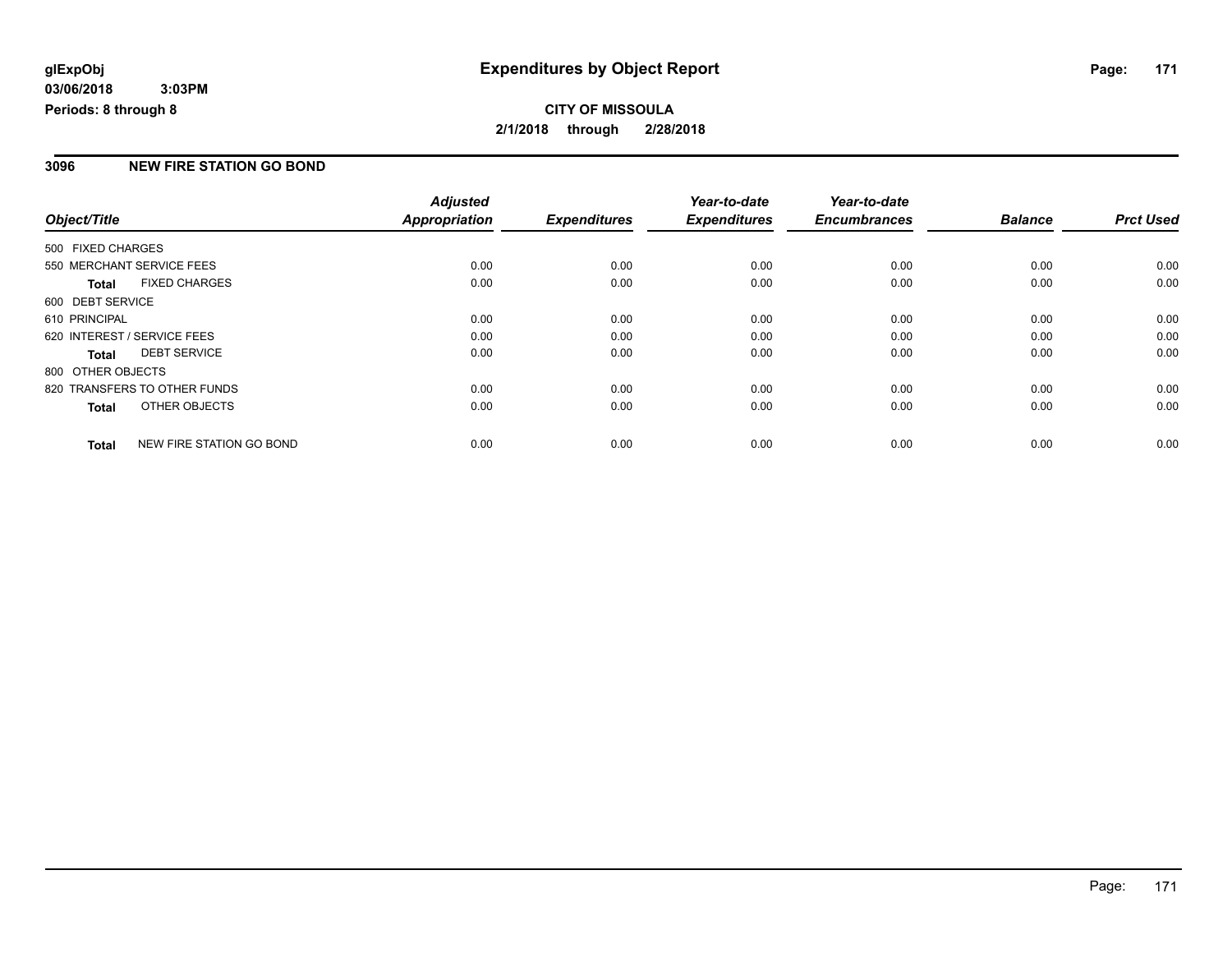**3097 2007 REFUNDING BONDS**

| Object/Title                         | <b>Adjusted</b><br><b>Appropriation</b> | <b>Expenditures</b> | Year-to-date<br><b>Expenditures</b> | Year-to-date<br><b>Encumbrances</b> | <b>Balance</b> | <b>Prct Used</b> |
|--------------------------------------|-----------------------------------------|---------------------|-------------------------------------|-------------------------------------|----------------|------------------|
|                                      |                                         |                     |                                     |                                     |                |                  |
| 500 FIXED CHARGES                    |                                         |                     |                                     |                                     |                |                  |
| 500 FIXED CHARGES                    | 0.00                                    | 0.00                | 0.00                                | 0.00                                | 0.00           | 0.00             |
| 550 MERCHANT SERVICE FEES            | 0.00                                    | 0.00                | 0.00                                | 0.00                                | 0.00           | 0.00             |
| <b>FIXED CHARGES</b><br><b>Total</b> | 0.00                                    | 0.00                | 0.00                                | 0.00                                | 0.00           | 0.00             |
| 600 DEBT SERVICE                     |                                         |                     |                                     |                                     |                |                  |
| 610 PRINCIPAL                        | 0.00                                    | 0.00                | 0.00                                | 0.00                                | 0.00           | 0.00             |
| 620 INTEREST / SERVICE FEES          | 0.00                                    | 0.00                | 0.00                                | 0.00                                | 0.00           | 0.00             |
| <b>DEBT SERVICE</b><br><b>Total</b>  | 0.00                                    | 0.00                | 0.00                                | 0.00                                | 0.00           | 0.00             |
| NON-DEPARTMENTAL<br><b>Total</b>     | 0.00                                    | 0.00                | 0.00                                | 0.00                                | 0.00           | 0.00             |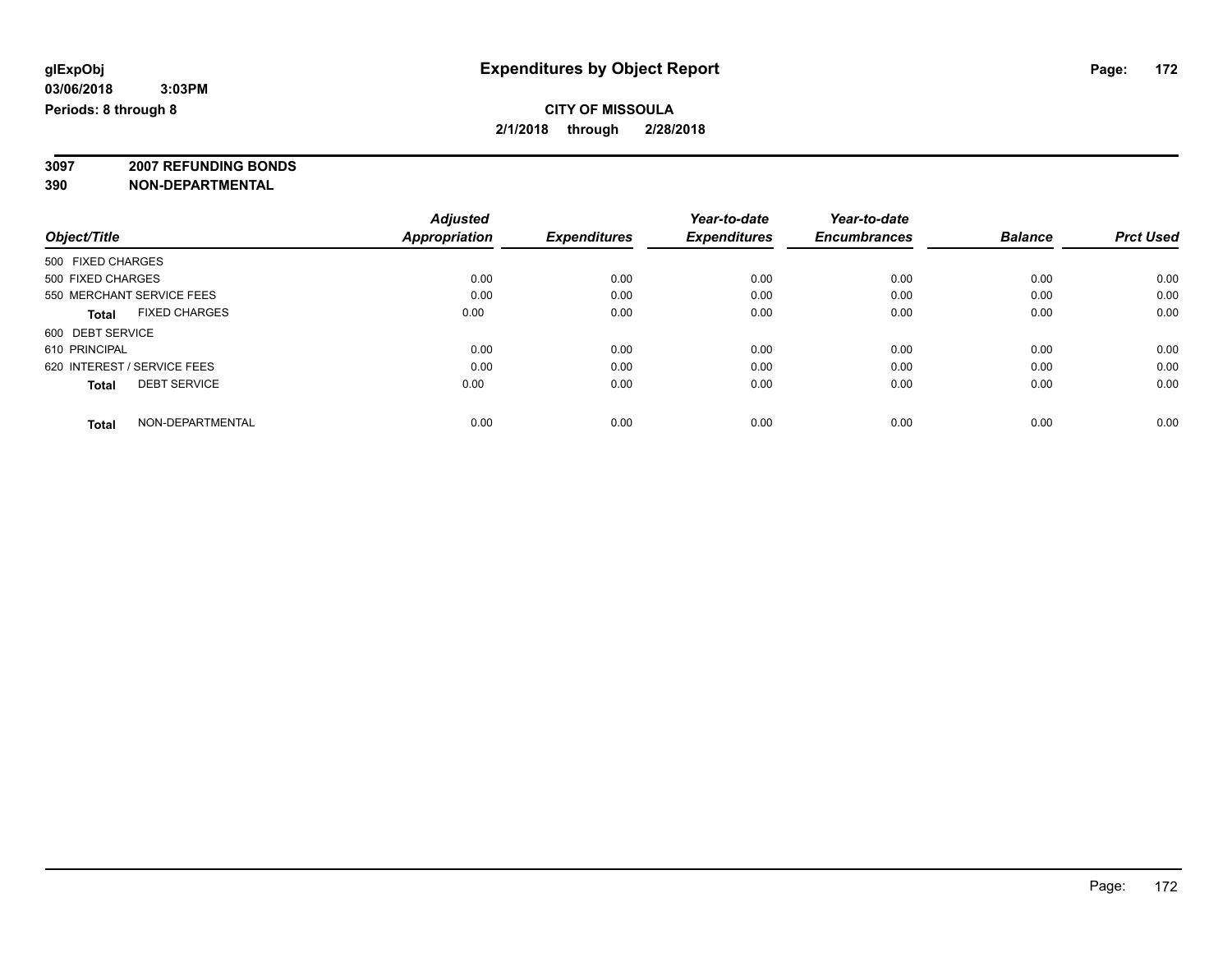#### **3097 2007 REFUNDING BONDS**

|                             |                      | <b>Adjusted</b>      |                     | Year-to-date        | Year-to-date        |                |                  |
|-----------------------------|----------------------|----------------------|---------------------|---------------------|---------------------|----------------|------------------|
| Object/Title                |                      | <b>Appropriation</b> | <b>Expenditures</b> | <b>Expenditures</b> | <b>Encumbrances</b> | <b>Balance</b> | <b>Prct Used</b> |
| 500 FIXED CHARGES           |                      |                      |                     |                     |                     |                |                  |
| 500 FIXED CHARGES           |                      | 0.00                 | 0.00                | 0.00                | 0.00                | 0.00           | 0.00             |
| 550 MERCHANT SERVICE FEES   |                      | 0.00                 | 0.00                | 0.00                | 0.00                | 0.00           | 0.00             |
| <b>Total</b>                | <b>FIXED CHARGES</b> | 0.00                 | 0.00                | 0.00                | 0.00                | 0.00           | 0.00             |
| 600 DEBT SERVICE            |                      |                      |                     |                     |                     |                |                  |
| 610 PRINCIPAL               |                      | 0.00                 | 0.00                | 0.00                | 0.00                | 0.00           | 0.00             |
| 620 INTEREST / SERVICE FEES |                      | 0.00                 | 0.00                | 0.00                | 0.00                | 0.00           | 0.00             |
| <b>Total</b>                | <b>DEBT SERVICE</b>  | 0.00                 | 0.00                | 0.00                | 0.00                | 0.00           | 0.00             |
| Total                       | 2007 REFUNDING BONDS | 0.00                 | 0.00                | 0.00                | 0.00                | 0.00           | 0.00             |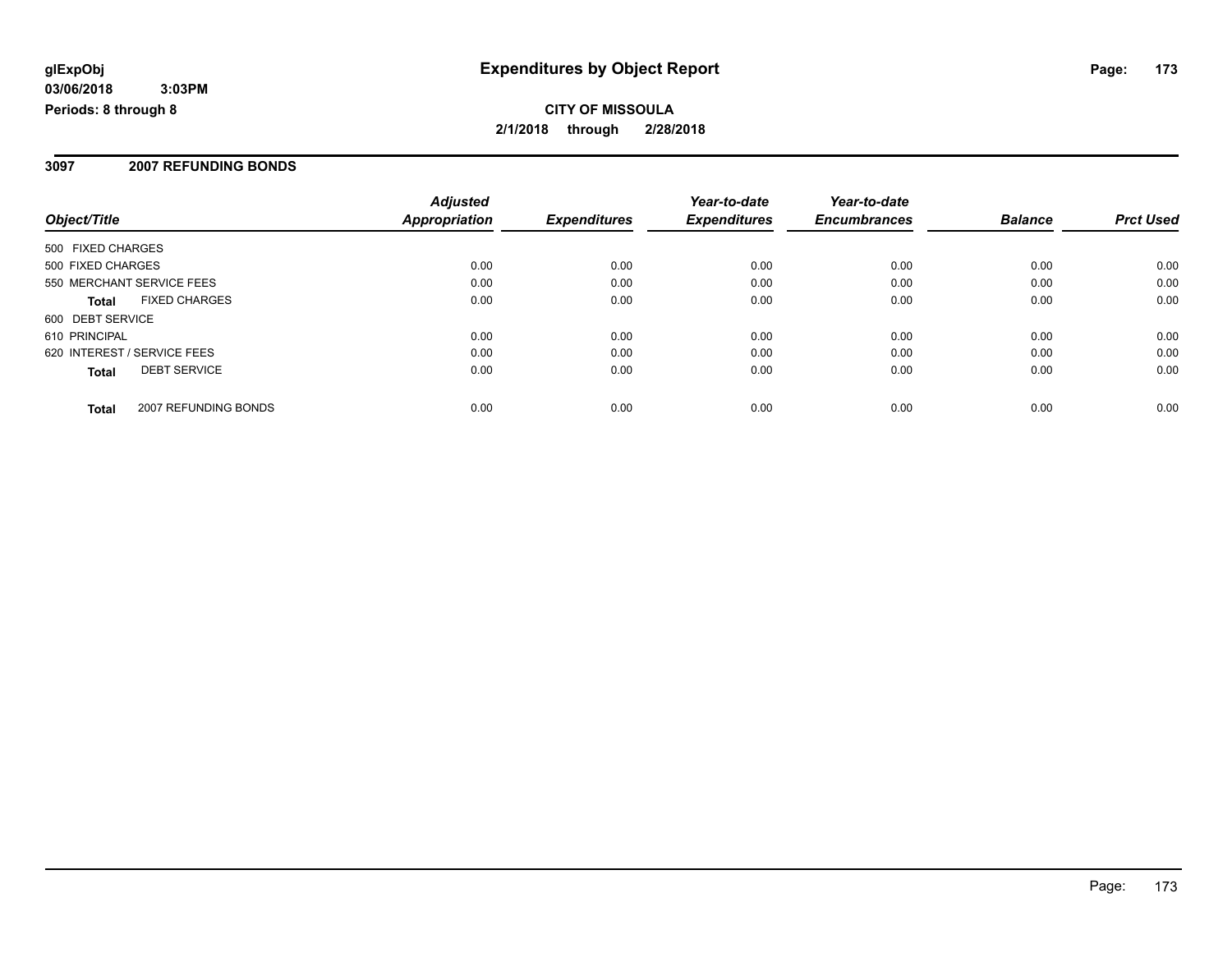# **3100 SIDEWALK & CURB WARRANTS FUND**

|                                      | <b>Adjusted</b>      |                     | Year-to-date        | Year-to-date        |                |                  |
|--------------------------------------|----------------------|---------------------|---------------------|---------------------|----------------|------------------|
| Object/Title                         | <b>Appropriation</b> | <b>Expenditures</b> | <b>Expenditures</b> | <b>Encumbrances</b> | <b>Balance</b> | <b>Prct Used</b> |
| 500 FIXED CHARGES                    |                      |                     |                     |                     |                |                  |
| 550 MERCHANT SERVICE FEES            | 0.00                 | 0.00                | 0.00                | 0.00                | 0.00           | 0.00             |
| <b>FIXED CHARGES</b><br><b>Total</b> | 0.00                 | 0.00                | 0.00                | 0.00                | 0.00           | 0.00             |
| 600 DEBT SERVICE                     |                      |                     |                     |                     |                |                  |
| 610 PRINCIPAL                        | 0.00                 | 0.00                | 0.00                | 0.00                | 0.00           | 0.00             |
| 620 INTEREST / SERVICE FEES          | 0.00                 | 0.00                | 0.00                | 0.00                | 0.00           | 0.00             |
| <b>DEBT SERVICE</b><br>Total         | 0.00                 | 0.00                | 0.00                | 0.00                | 0.00           | 0.00             |
| 800 OTHER OBJECTS                    |                      |                     |                     |                     |                |                  |
| 820 TRANSFERS TO OTHER FUNDS         | 0.00                 | 0.00                | 0.00                | 0.00                | 0.00           | 0.00             |
| OTHER OBJECTS<br><b>Total</b>        | 0.00                 | 0.00                | 0.00                | 0.00                | 0.00           | 0.00             |
|                                      |                      |                     |                     |                     |                |                  |
| NON-DEPARTMENTAL<br><b>Total</b>     | 0.00                 | 0.00                | 0.00                | 0.00                | 0.00           | 0.00             |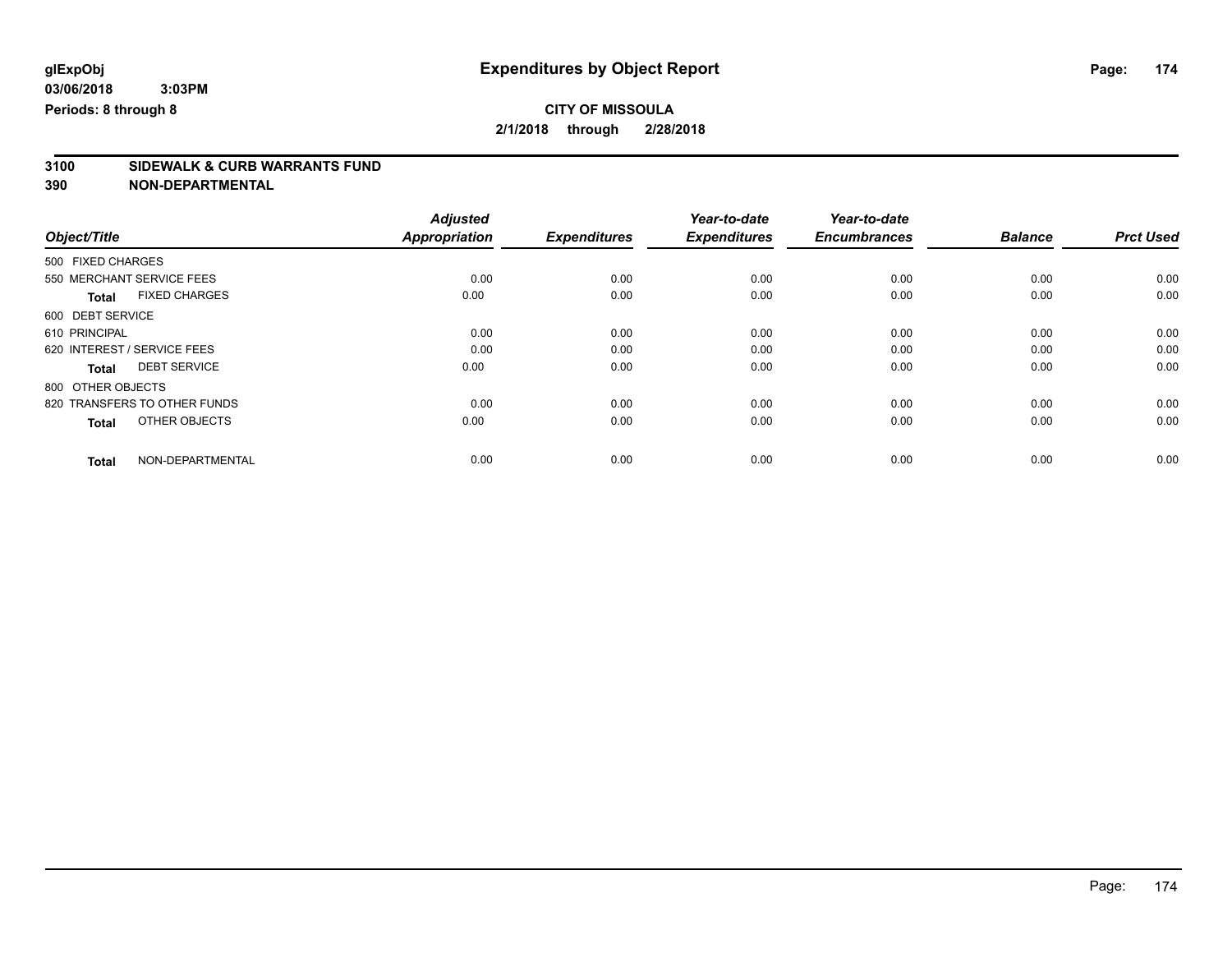#### **3100 SIDEWALK & CURB WARRANTS FUND**

|                   |                               | <b>Adjusted</b>      |                     | Year-to-date        | Year-to-date        |                |                  |
|-------------------|-------------------------------|----------------------|---------------------|---------------------|---------------------|----------------|------------------|
| Object/Title      |                               | <b>Appropriation</b> | <b>Expenditures</b> | <b>Expenditures</b> | <b>Encumbrances</b> | <b>Balance</b> | <b>Prct Used</b> |
| 500 FIXED CHARGES |                               |                      |                     |                     |                     |                |                  |
|                   | 550 MERCHANT SERVICE FEES     | 0.00                 | 0.00                | 0.00                | 0.00                | 0.00           | 0.00             |
| <b>Total</b>      | <b>FIXED CHARGES</b>          | 0.00                 | 0.00                | 0.00                | 0.00                | 0.00           | 0.00             |
| 600 DEBT SERVICE  |                               |                      |                     |                     |                     |                |                  |
| 610 PRINCIPAL     |                               | 0.00                 | 0.00                | 0.00                | 0.00                | 0.00           | 0.00             |
|                   | 620 INTEREST / SERVICE FEES   | 0.00                 | 0.00                | 0.00                | 0.00                | 0.00           | 0.00             |
| Total             | <b>DEBT SERVICE</b>           | 0.00                 | 0.00                | 0.00                | 0.00                | 0.00           | 0.00             |
| 800 OTHER OBJECTS |                               |                      |                     |                     |                     |                |                  |
|                   | 820 TRANSFERS TO OTHER FUNDS  | 0.00                 | 0.00                | 0.00                | 0.00                | 0.00           | 0.00             |
| <b>Total</b>      | OTHER OBJECTS                 | 0.00                 | 0.00                | 0.00                | 0.00                | 0.00           | 0.00             |
| <b>Total</b>      | SIDEWALK & CURB WARRANTS FUND | 0.00                 | 0.00                | 0.00                | 0.00                | 0.00           | 0.00             |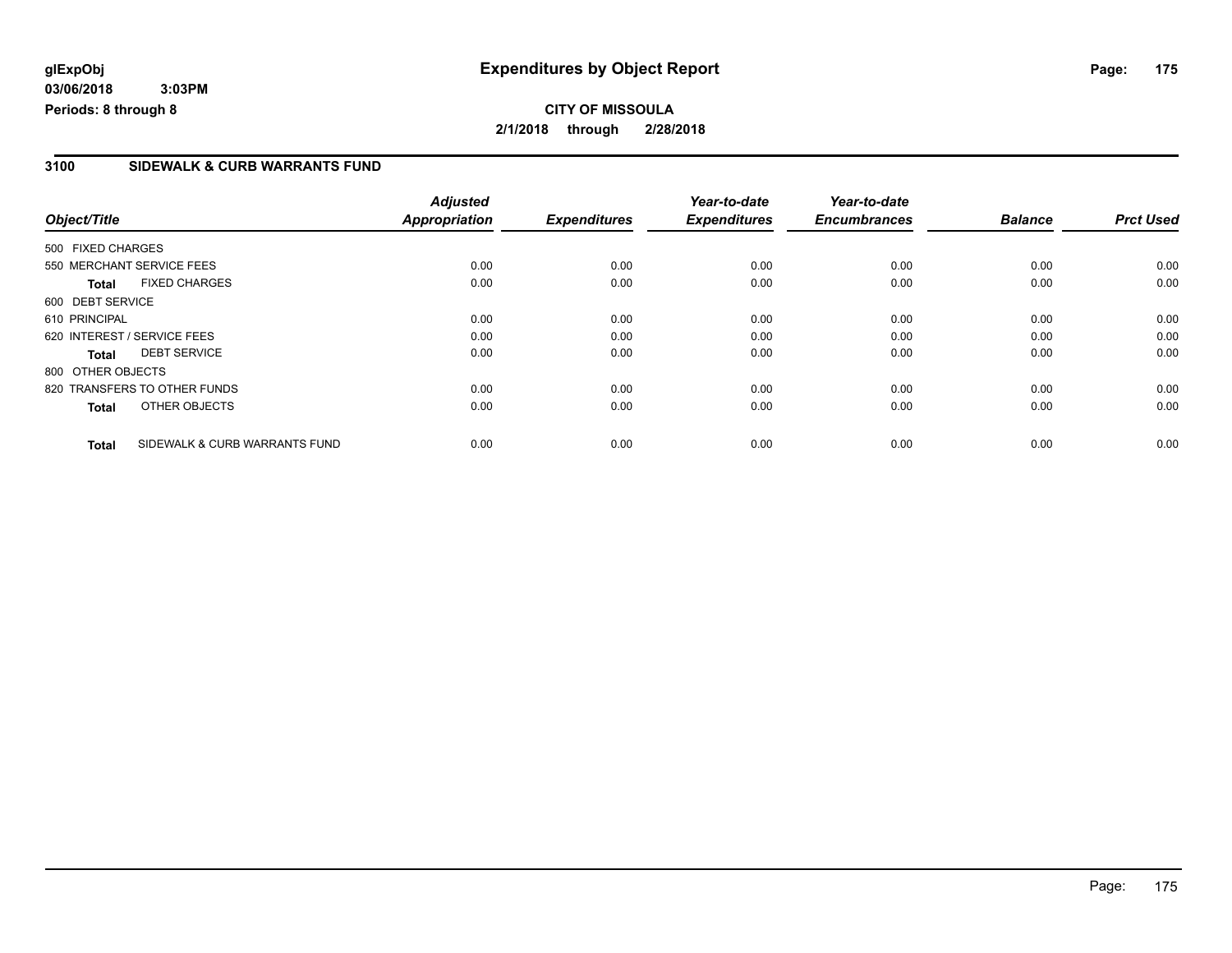### **CITY OF MISSOULA**

**2/1/2018 through 2/28/2018**

# **3200 FY99 SIDEWALK & CURB DEBT SERVICE FUND**

|                                      | <b>Adjusted</b>      |                     | Year-to-date        | Year-to-date        |                |                  |
|--------------------------------------|----------------------|---------------------|---------------------|---------------------|----------------|------------------|
| Object/Title                         | <b>Appropriation</b> | <b>Expenditures</b> | <b>Expenditures</b> | <b>Encumbrances</b> | <b>Balance</b> | <b>Prct Used</b> |
| 500 FIXED CHARGES                    |                      |                     |                     |                     |                |                  |
| 550 MERCHANT SERVICE FEES            | 0.00                 | 0.00                | 0.00                | 0.00                | 0.00           | 0.00             |
| <b>FIXED CHARGES</b><br><b>Total</b> | 0.00                 | 0.00                | 0.00                | 0.00                | 0.00           | 0.00             |
| 600 DEBT SERVICE                     |                      |                     |                     |                     |                |                  |
| 610 PRINCIPAL                        | 0.00                 | 0.00                | 0.00                | 0.00                | 0.00           | 0.00             |
| 620 INTEREST / SERVICE FEES          | 0.00                 | 0.00                | 0.00                | 0.00                | 0.00           | 0.00             |
| <b>DEBT SERVICE</b><br><b>Total</b>  | 0.00                 | 0.00                | 0.00                | 0.00                | 0.00           | 0.00             |
| 800 OTHER OBJECTS                    |                      |                     |                     |                     |                |                  |
| 820 TRANSFERS TO OTHER FUNDS         | 0.00                 | 0.00                | 0.00                | 0.00                | 0.00           | 0.00             |
| OTHER OBJECTS<br><b>Total</b>        | 0.00                 | 0.00                | 0.00                | 0.00                | 0.00           | 0.00             |
|                                      |                      |                     |                     |                     |                |                  |
| NON-DEPARTMENTAL<br><b>Total</b>     | 0.00                 | 0.00                | 0.00                | 0.00                | 0.00           | 0.00             |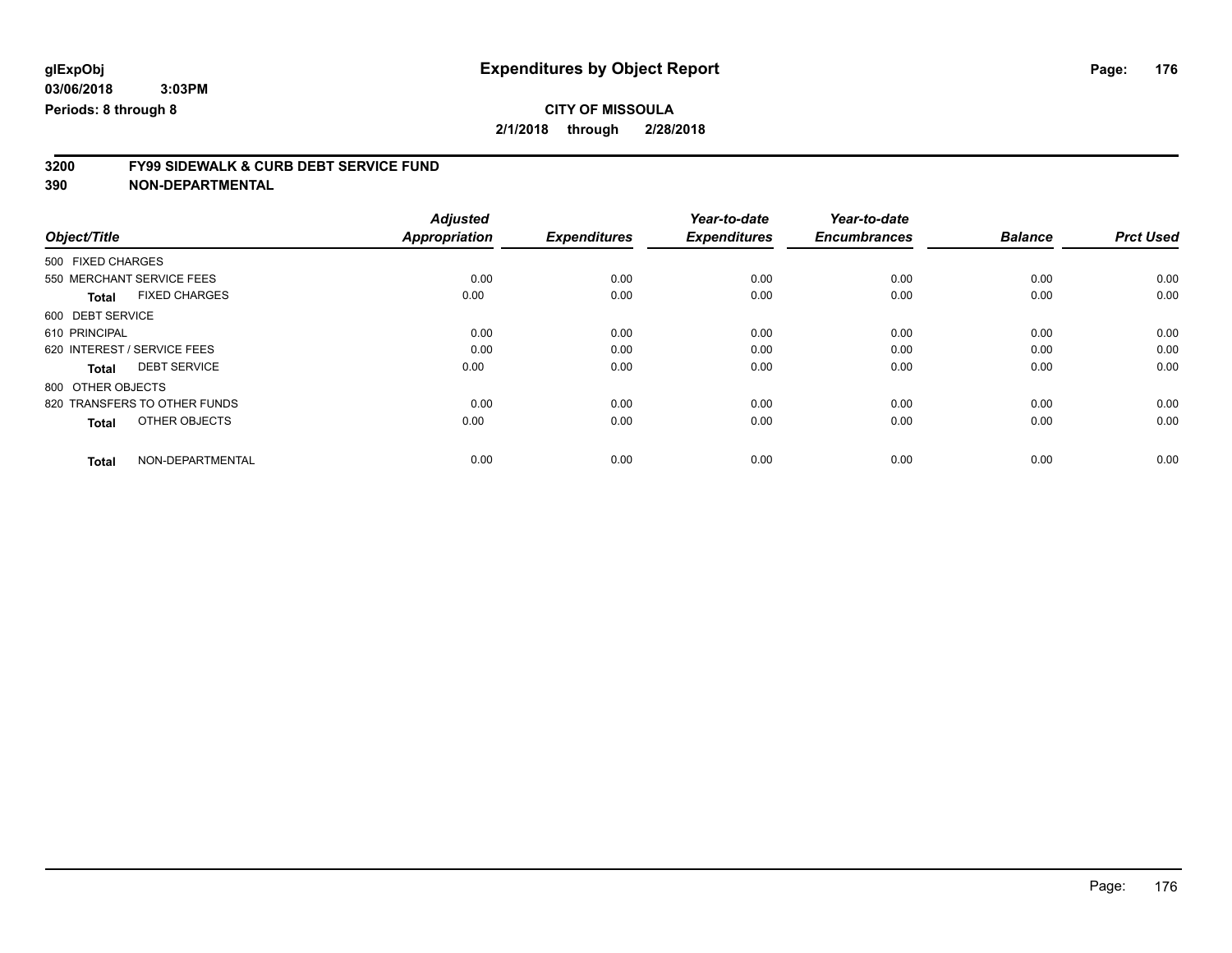#### **CITY OF MISSOULA 2/1/2018 through 2/28/2018**

#### **3200 FY99 SIDEWALK & CURB DEBT SERVICE FUND**

|                   |                                              | <b>Adjusted</b>      |                     | Year-to-date        | Year-to-date<br><b>Encumbrances</b> | <b>Balance</b> | <b>Prct Used</b> |
|-------------------|----------------------------------------------|----------------------|---------------------|---------------------|-------------------------------------|----------------|------------------|
| Object/Title      |                                              | <b>Appropriation</b> | <b>Expenditures</b> | <b>Expenditures</b> |                                     |                |                  |
| 500 FIXED CHARGES |                                              |                      |                     |                     |                                     |                |                  |
|                   | 550 MERCHANT SERVICE FEES                    | 0.00                 | 0.00                | 0.00                | 0.00                                | 0.00           | 0.00             |
| <b>Total</b>      | <b>FIXED CHARGES</b>                         | 0.00                 | 0.00                | 0.00                | 0.00                                | 0.00           | 0.00             |
| 600 DEBT SERVICE  |                                              |                      |                     |                     |                                     |                |                  |
| 610 PRINCIPAL     |                                              | 0.00                 | 0.00                | 0.00                | 0.00                                | 0.00           | 0.00             |
|                   | 620 INTEREST / SERVICE FEES                  | 0.00                 | 0.00                | 0.00                | 0.00                                | 0.00           | 0.00             |
| <b>Total</b>      | <b>DEBT SERVICE</b>                          | 0.00                 | 0.00                | 0.00                | 0.00                                | 0.00           | 0.00             |
| 800 OTHER OBJECTS |                                              |                      |                     |                     |                                     |                |                  |
|                   | 820 TRANSFERS TO OTHER FUNDS                 | 0.00                 | 0.00                | 0.00                | 0.00                                | 0.00           | 0.00             |
| <b>Total</b>      | OTHER OBJECTS                                | 0.00                 | 0.00                | 0.00                | 0.00                                | 0.00           | 0.00             |
| <b>Total</b>      | <b>FY99 SIDEWALK &amp; CURB DEBT SERVICE</b> | 0.00                 | 0.00                | 0.00                | 0.00                                | 0.00           | 0.00             |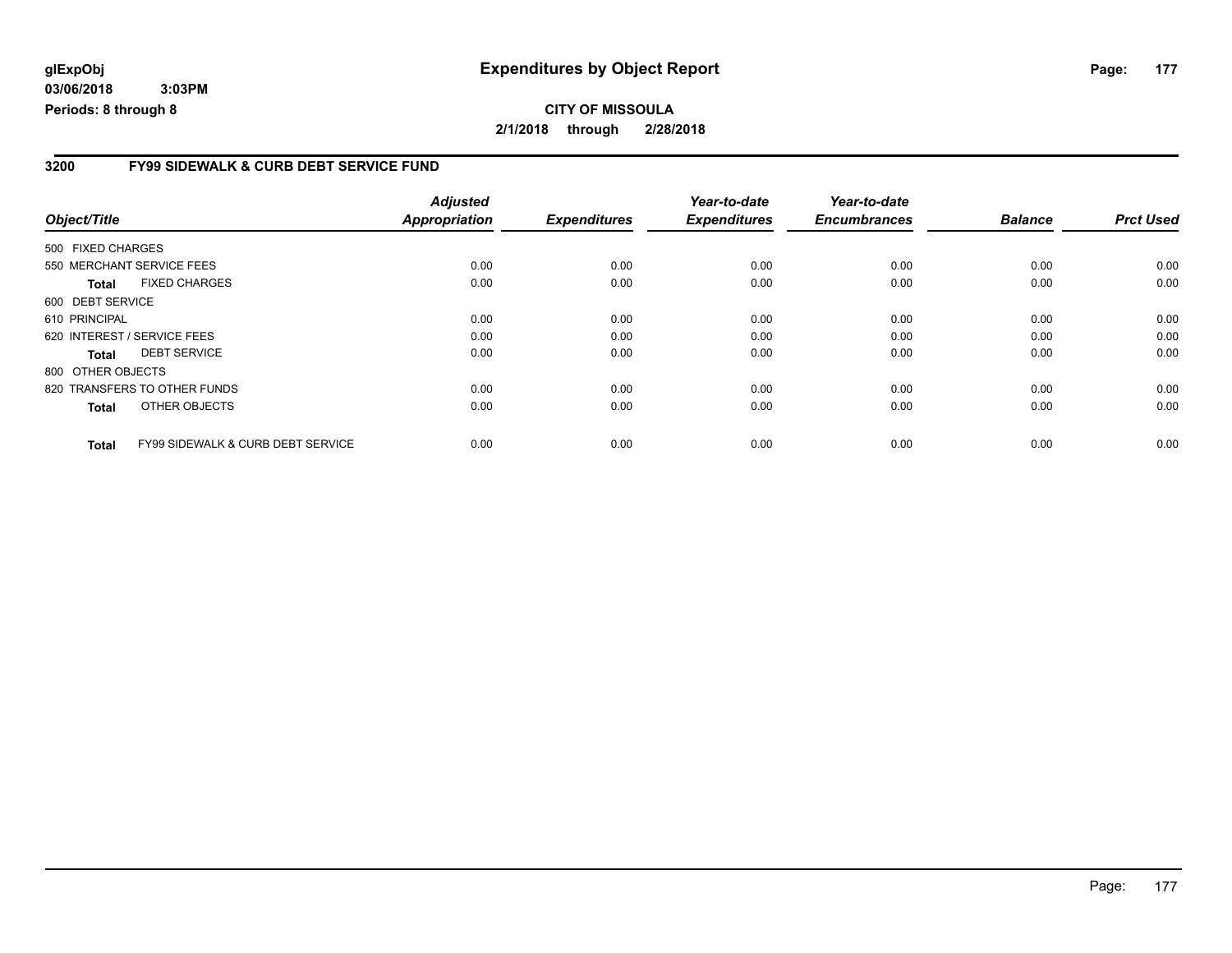### **CITY OF MISSOULA**

**2/1/2018 through 2/28/2018**

# **3300 FY00 SIDEWALK & CURB DEBT SERVICE FUND**

|                                      | <b>Adjusted</b>      |                     | Year-to-date        | Year-to-date        |                |                  |
|--------------------------------------|----------------------|---------------------|---------------------|---------------------|----------------|------------------|
| Object/Title                         | <b>Appropriation</b> | <b>Expenditures</b> | <b>Expenditures</b> | <b>Encumbrances</b> | <b>Balance</b> | <b>Prct Used</b> |
| 500 FIXED CHARGES                    |                      |                     |                     |                     |                |                  |
| 550 MERCHANT SERVICE FEES            | 0.00                 | 0.00                | 0.00                | 0.00                | 0.00           | 0.00             |
| <b>FIXED CHARGES</b><br><b>Total</b> | 0.00                 | 0.00                | 0.00                | 0.00                | 0.00           | 0.00             |
| 600 DEBT SERVICE                     |                      |                     |                     |                     |                |                  |
| 610 PRINCIPAL                        | 0.00                 | 0.00                | 0.00                | 0.00                | 0.00           | 0.00             |
| 620 INTEREST / SERVICE FEES          | 0.00                 | 0.00                | 0.00                | 0.00                | 0.00           | 0.00             |
| <b>DEBT SERVICE</b><br><b>Total</b>  | 0.00                 | 0.00                | 0.00                | 0.00                | 0.00           | 0.00             |
|                                      |                      |                     |                     |                     |                |                  |
| NON-DEPARTMENTAL<br><b>Total</b>     | 0.00                 | 0.00                | 0.00                | 0.00                | 0.00           | 0.00             |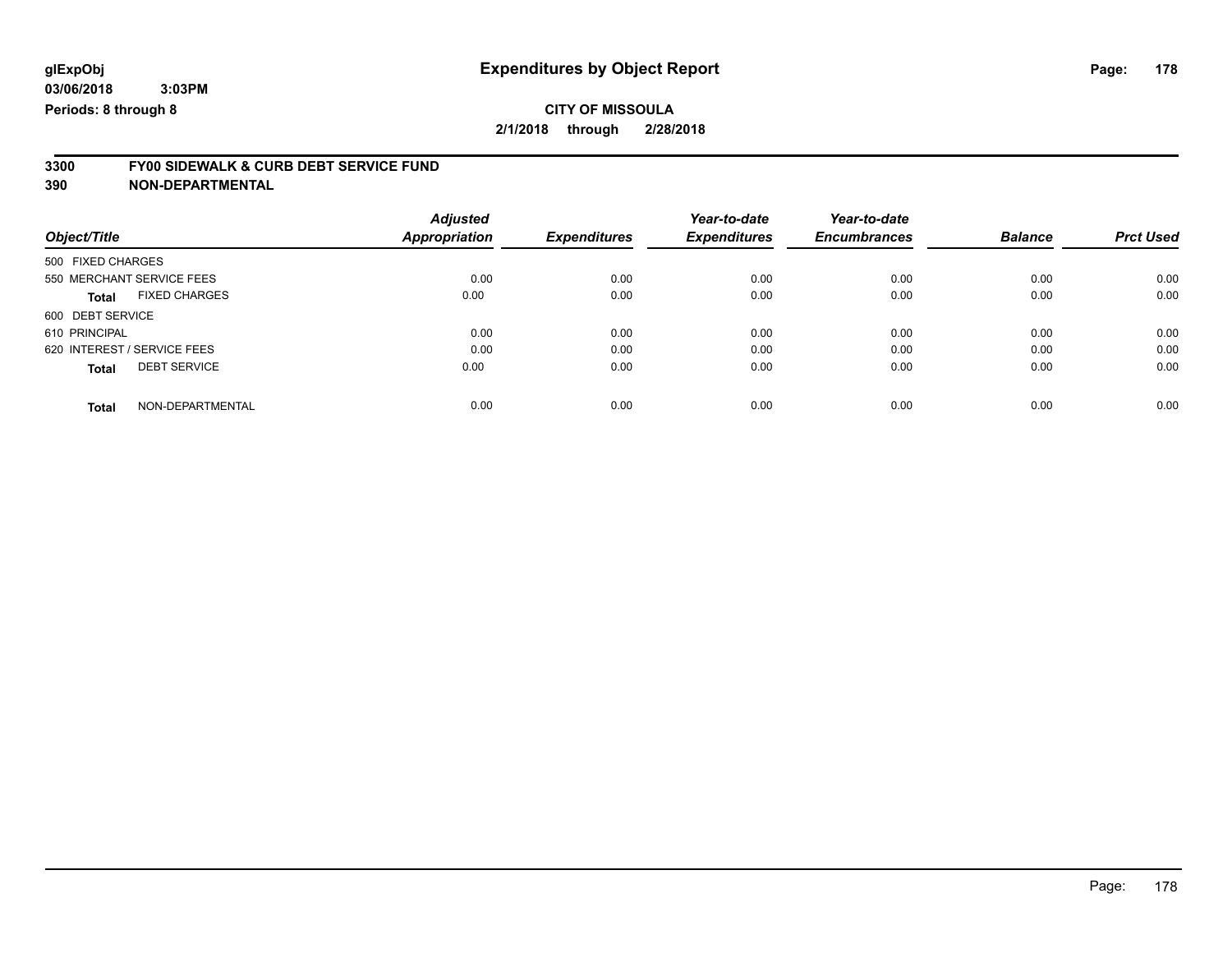### **glExpObj Expenditures by Object Report Page: 179**

**03/06/2018 3:03PM Periods: 8 through 8**

#### **3300 FY00 SIDEWALK & CURB DEBT SERVICE FUND**

| Object/Title                |                                   | <b>Adjusted</b><br><b>Appropriation</b> | <b>Expenditures</b> | Year-to-date<br><b>Expenditures</b> | Year-to-date<br><b>Encumbrances</b> | <b>Balance</b> | <b>Prct Used</b> |
|-----------------------------|-----------------------------------|-----------------------------------------|---------------------|-------------------------------------|-------------------------------------|----------------|------------------|
| 500 FIXED CHARGES           |                                   |                                         |                     |                                     |                                     |                |                  |
|                             | 550 MERCHANT SERVICE FEES         | 0.00                                    | 0.00                | 0.00                                | 0.00                                | 0.00           | 0.00             |
| <b>Total</b>                | <b>FIXED CHARGES</b>              | 0.00                                    | 0.00                | 0.00                                | 0.00                                | 0.00           | 0.00             |
| 600 DEBT SERVICE            |                                   |                                         |                     |                                     |                                     |                |                  |
| 610 PRINCIPAL               |                                   | 0.00                                    | 0.00                | 0.00                                | 0.00                                | 0.00           | 0.00             |
| 620 INTEREST / SERVICE FEES |                                   | 0.00                                    | 0.00                | 0.00                                | 0.00                                | 0.00           | 0.00             |
| <b>Total</b>                | <b>DEBT SERVICE</b>               | 0.00                                    | 0.00                | 0.00                                | 0.00                                | 0.00           | 0.00             |
| <b>Total</b>                | FY00 SIDEWALK & CURB DEBT SERVICE | 0.00                                    | 0.00                | 0.00                                | 0.00                                | 0.00           | 0.00             |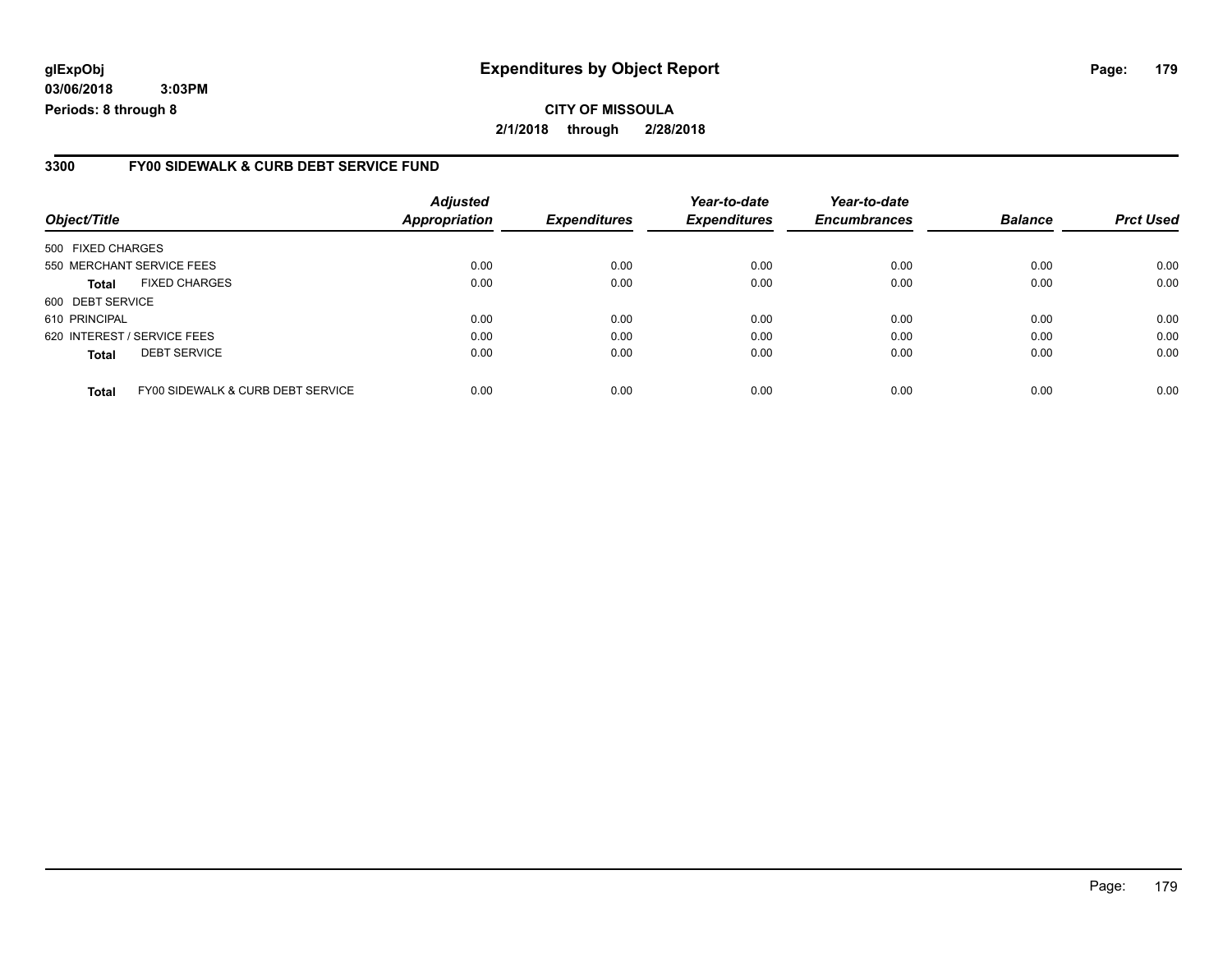#### **3305 JUDGMENT LEVIES 390 NON-DEPARTMENTAL**

| Object/Title                        | <b>Adjusted</b>      | <b>Expenditures</b> | Year-to-date<br><b>Expenditures</b> | Year-to-date<br><b>Encumbrances</b> | <b>Balance</b> | <b>Prct Used</b> |
|-------------------------------------|----------------------|---------------------|-------------------------------------|-------------------------------------|----------------|------------------|
|                                     | <b>Appropriation</b> |                     |                                     |                                     |                |                  |
| 600 DEBT SERVICE                    |                      |                     |                                     |                                     |                |                  |
| 615 JUDGMENT LEVY DEBT PAYMENT      | 0.00                 | 0.00                | 0.00                                | 0.00                                | 0.00           | 0.00             |
| <b>DEBT SERVICE</b><br><b>Total</b> | 0.00                 | 0.00                | 0.00                                | 0.00                                | 0.00           | 0.00             |
| 800 OTHER OBJECTS                   |                      |                     |                                     |                                     |                |                  |
| 820 TRANSFERS TO OTHER FUNDS        | 0.00                 | 0.00                | 0.00                                | 0.00                                | 0.00           | 0.00             |
| OTHER OBJECTS<br><b>Total</b>       | 0.00                 | 0.00                | 0.00                                | 0.00                                | 0.00           | 0.00             |
| NON-DEPARTMENTAL<br><b>Total</b>    | 0.00                 | 0.00                | 0.00                                | 0.00                                | 0.00           | 0.00             |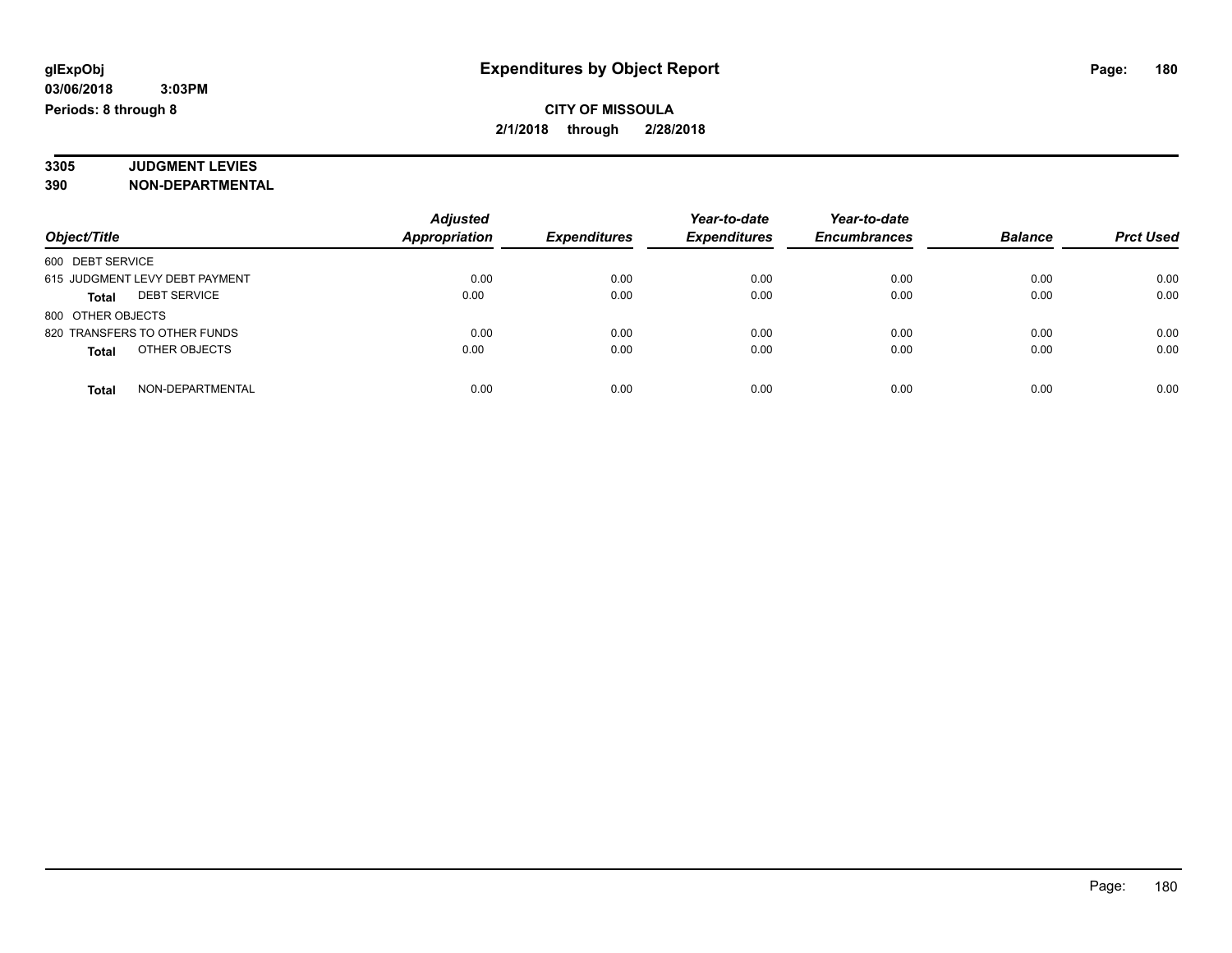**3305 JUDGMENT LEVIES**

| Object/Title                        | <b>Adjusted</b><br><b>Appropriation</b> | <b>Expenditures</b> | Year-to-date<br><b>Expenditures</b> | Year-to-date<br><b>Encumbrances</b> | <b>Balance</b> | <b>Prct Used</b> |
|-------------------------------------|-----------------------------------------|---------------------|-------------------------------------|-------------------------------------|----------------|------------------|
| 600 DEBT SERVICE                    |                                         |                     |                                     |                                     |                |                  |
| 615 JUDGMENT LEVY DEBT PAYMENT      | 0.00                                    | 0.00                | 0.00                                | 0.00                                | 0.00           | 0.00             |
| <b>DEBT SERVICE</b><br><b>Total</b> | 0.00                                    | 0.00                | 0.00                                | 0.00                                | 0.00           | 0.00             |
| 800 OTHER OBJECTS                   |                                         |                     |                                     |                                     |                |                  |
| 820 TRANSFERS TO OTHER FUNDS        | 0.00                                    | 0.00                | 0.00                                | 0.00                                | 0.00           | 0.00             |
| OTHER OBJECTS<br><b>Total</b>       | 0.00                                    | 0.00                | 0.00                                | 0.00                                | 0.00           | 0.00             |
|                                     |                                         |                     |                                     |                                     |                |                  |
| <b>JUDGMENT LEVIES</b><br>Total     | 0.00                                    | 0.00                | 0.00                                | 0.00                                | 0.00           | 0.00             |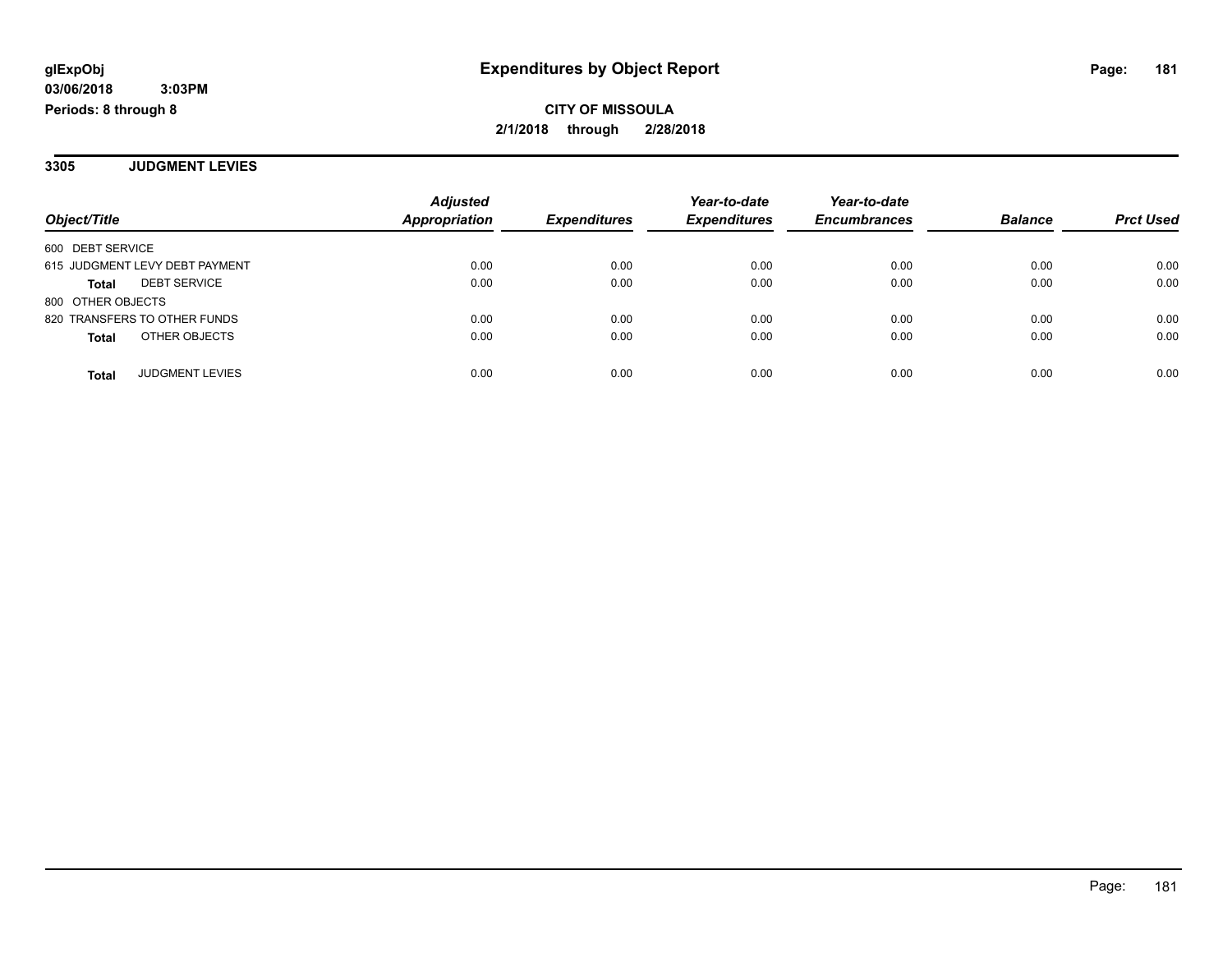## **CITY OF MISSOULA 2/1/2018 through 2/28/2018**

#### **3400 FY01 SIDEWALK & CURB DEBT SERVICE FUND**

**000 \*\*\* Title Not Found \*\*\***

| Object/Title                            | <b>Adjusted</b><br>Appropriation | <b>Expenditures</b> | Year-to-date<br><b>Expenditures</b> | Year-to-date<br><b>Encumbrances</b> | <b>Balance</b> | <b>Prct Used</b> |
|-----------------------------------------|----------------------------------|---------------------|-------------------------------------|-------------------------------------|----------------|------------------|
| 800 OTHER OBJECTS                       |                                  |                     |                                     |                                     |                |                  |
| 820 TRANSFERS TO OTHER FUNDS            | 0.00                             | 0.00                | 0.00                                | 0.00                                | 0.00           | 0.00             |
| OTHER OBJECTS<br><b>Total</b>           | 0.00                             | 0.00                | 0.00                                | 0.00                                | 0.00           | 0.00             |
| *** Title Not Found ***<br><b>Total</b> | 0.00                             | 0.00                | 0.00                                | 0.00                                | 0.00           | 0.00             |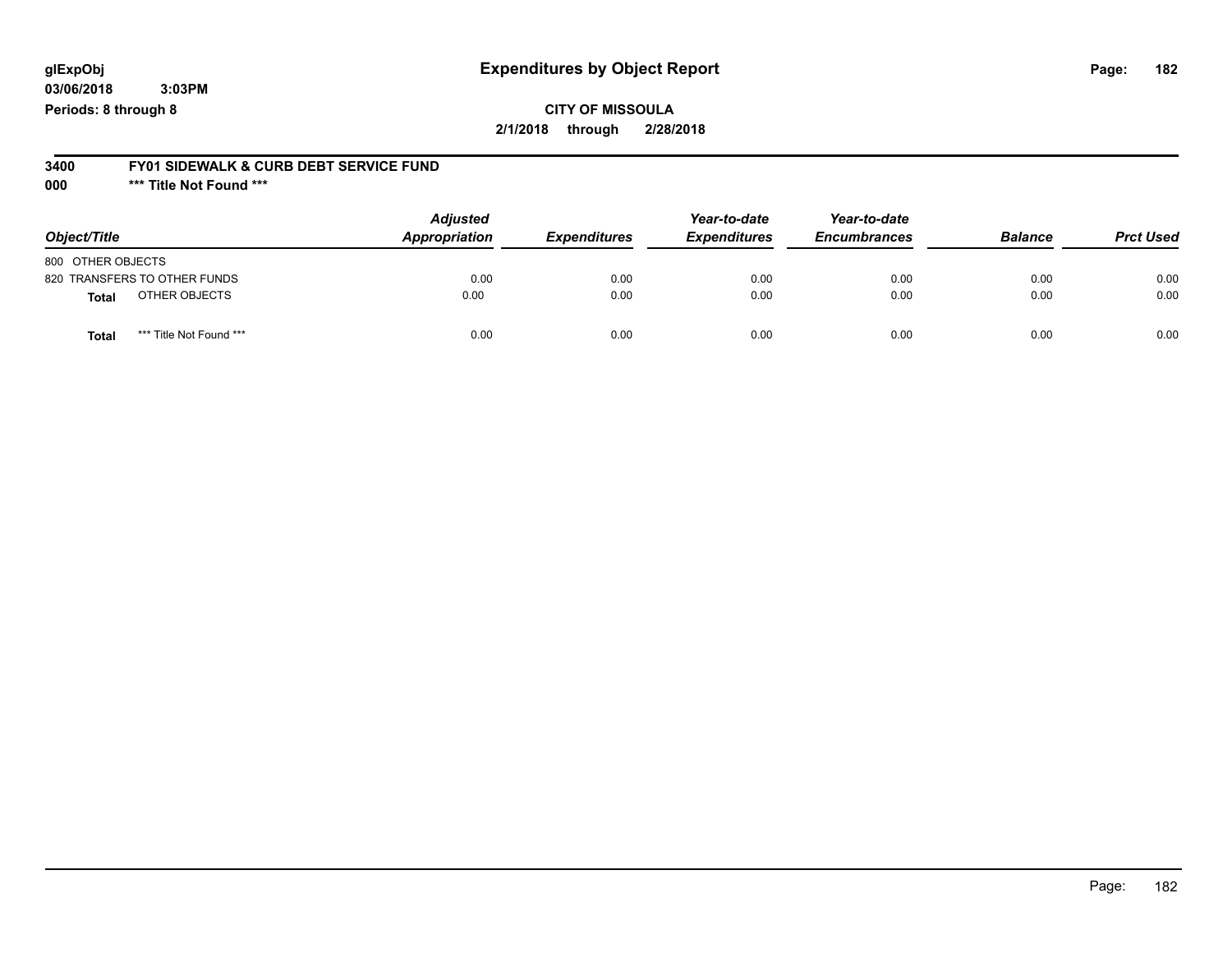## **CITY OF MISSOULA**

**2/1/2018 through 2/28/2018**

# **3400 FY01 SIDEWALK & CURB DEBT SERVICE FUND**

|                                      | <b>Adjusted</b>      |                     | Year-to-date        | Year-to-date        |                |                  |
|--------------------------------------|----------------------|---------------------|---------------------|---------------------|----------------|------------------|
| Object/Title                         | <b>Appropriation</b> | <b>Expenditures</b> | <b>Expenditures</b> | <b>Encumbrances</b> | <b>Balance</b> | <b>Prct Used</b> |
| 500 FIXED CHARGES                    |                      |                     |                     |                     |                |                  |
| 550 MERCHANT SERVICE FEES            | 0.00                 | 0.00                | 0.00                | 0.00                | 0.00           | 0.00             |
| <b>FIXED CHARGES</b><br><b>Total</b> | 0.00                 | 0.00                | 0.00                | 0.00                | 0.00           | 0.00             |
| 600 DEBT SERVICE                     |                      |                     |                     |                     |                |                  |
| 610 PRINCIPAL                        | 0.00                 | 0.00                | 0.00                | 0.00                | 0.00           | 0.00             |
| 620 INTEREST / SERVICE FEES          | 0.00                 | 0.00                | 0.00                | 0.00                | 0.00           | 0.00             |
| <b>DEBT SERVICE</b><br><b>Total</b>  | 0.00                 | 0.00                | 0.00                | 0.00                | 0.00           | 0.00             |
| 800 OTHER OBJECTS                    |                      |                     |                     |                     |                |                  |
| 820 TRANSFERS TO OTHER FUNDS         | 0.00                 | 0.00                | 0.00                | 0.00                | 0.00           | 0.00             |
| OTHER OBJECTS<br><b>Total</b>        | 0.00                 | 0.00                | 0.00                | 0.00                | 0.00           | 0.00             |
|                                      |                      |                     |                     |                     |                |                  |
| NON-DEPARTMENTAL<br><b>Total</b>     | 0.00                 | 0.00                | 0.00                | 0.00                | 0.00           | 0.00             |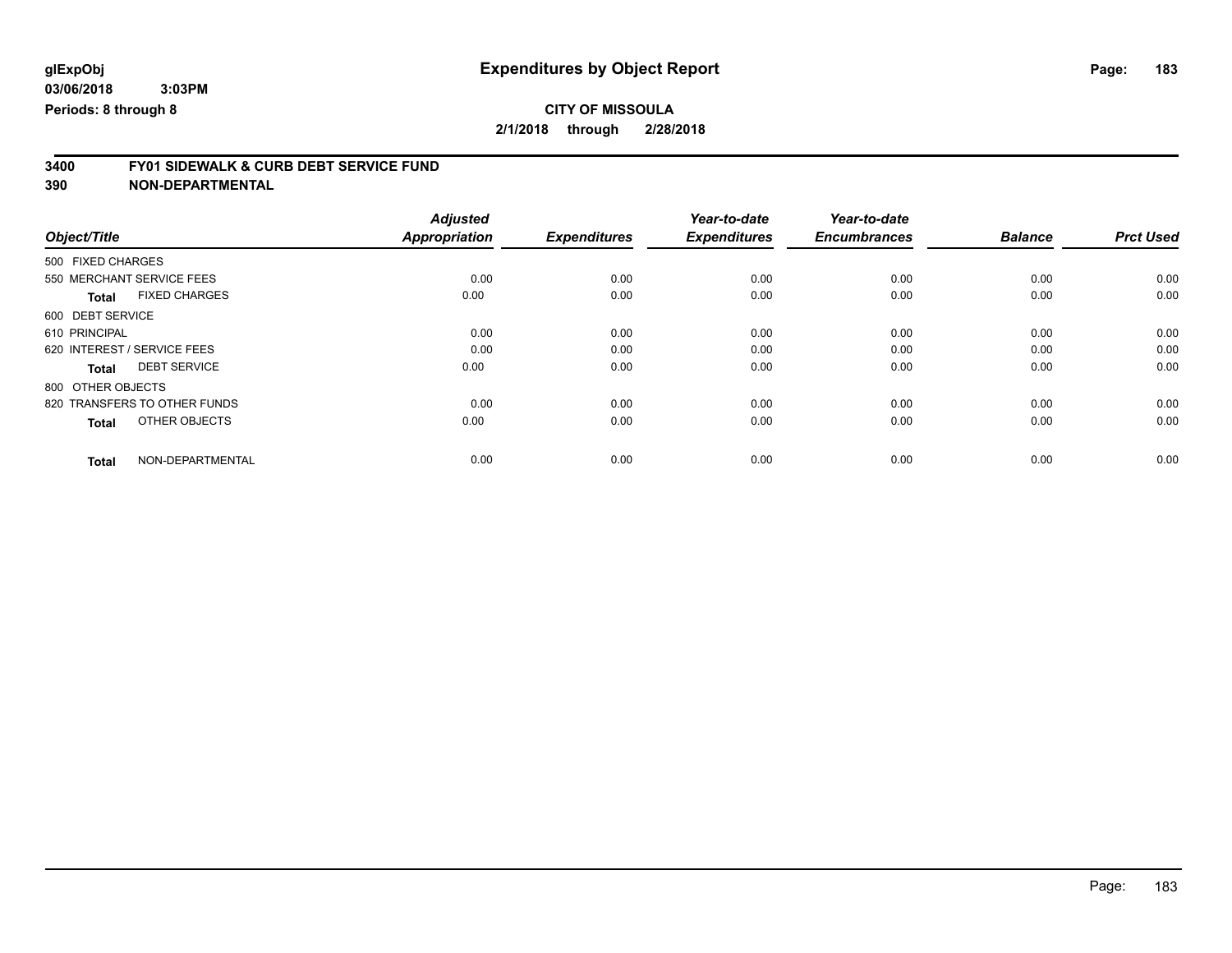## **CITY OF MISSOULA 2/1/2018 through 2/28/2018**

### **3400 FY01 SIDEWALK & CURB DEBT SERVICE FUND**

|                              |                                              | <b>Adjusted</b> |                     | Year-to-date        | Year-to-date        |                |                  |
|------------------------------|----------------------------------------------|-----------------|---------------------|---------------------|---------------------|----------------|------------------|
| Object/Title                 |                                              | Appropriation   | <b>Expenditures</b> | <b>Expenditures</b> | <b>Encumbrances</b> | <b>Balance</b> | <b>Prct Used</b> |
| 500 FIXED CHARGES            |                                              |                 |                     |                     |                     |                |                  |
| 550 MERCHANT SERVICE FEES    |                                              | 0.00            | 0.00                | 0.00                | 0.00                | 0.00           | 0.00             |
| Total                        | <b>FIXED CHARGES</b>                         | 0.00            | 0.00                | 0.00                | 0.00                | 0.00           | 0.00             |
| 600 DEBT SERVICE             |                                              |                 |                     |                     |                     |                |                  |
| 610 PRINCIPAL                |                                              | 0.00            | 0.00                | 0.00                | 0.00                | 0.00           | 0.00             |
| 620 INTEREST / SERVICE FEES  |                                              | 0.00            | 0.00                | 0.00                | 0.00                | 0.00           | 0.00             |
| <b>Total</b>                 | <b>DEBT SERVICE</b>                          | 0.00            | 0.00                | 0.00                | 0.00                | 0.00           | 0.00             |
| 800 OTHER OBJECTS            |                                              |                 |                     |                     |                     |                |                  |
| 820 TRANSFERS TO OTHER FUNDS |                                              | 0.00            | 0.00                | 0.00                | 0.00                | 0.00           | 0.00             |
| <b>Total</b>                 | OTHER OBJECTS                                | 0.00            | 0.00                | 0.00                | 0.00                | 0.00           | 0.00             |
| <b>Total</b>                 | <b>FY01 SIDEWALK &amp; CURB DEBT SERVICE</b> | 0.00            | 0.00                | 0.00                | 0.00                | 0.00           | 0.00             |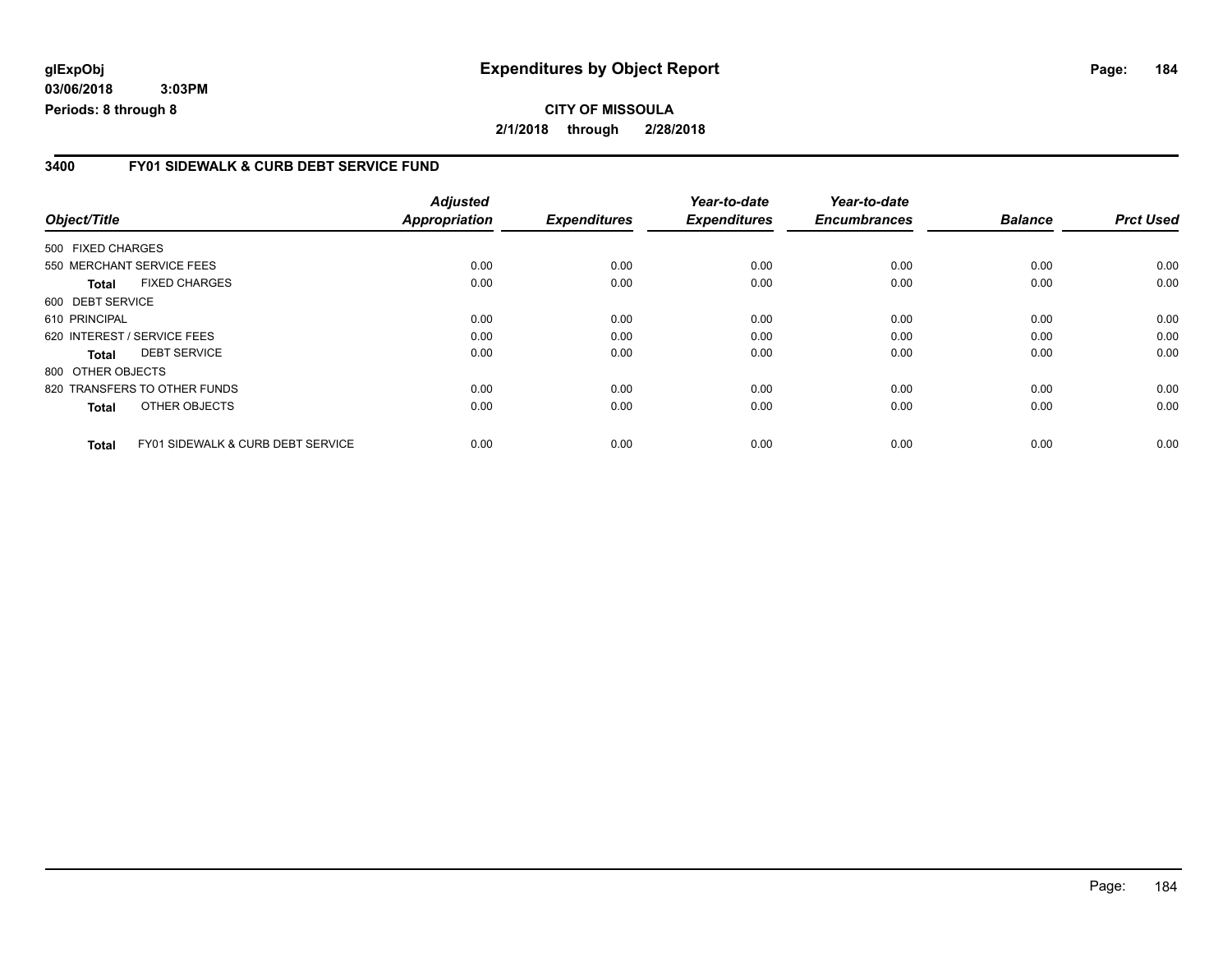## **CITY OF MISSOULA 2/1/2018 through 2/28/2018**

## **3410 FY02 SIDEWALK & CURB DEBT SERVICE FUND**

**000 \*\*\* Title Not Found \*\*\***

| Object/Title                            | <b>Adjusted</b><br>Appropriation | <b>Expenditures</b> | Year-to-date<br><b>Expenditures</b> | Year-to-date<br><b>Encumbrances</b> | <b>Balance</b> | <b>Prct Used</b> |
|-----------------------------------------|----------------------------------|---------------------|-------------------------------------|-------------------------------------|----------------|------------------|
| 800 OTHER OBJECTS                       |                                  |                     |                                     |                                     |                |                  |
| 820 TRANSFERS TO OTHER FUNDS            | 0.00                             | 0.00                | 0.00                                | 0.00                                | 0.00           | 0.00             |
| OTHER OBJECTS<br>Total                  | 0.00                             | 0.00                | 0.00                                | 0.00                                | 0.00           | 0.00             |
| *** Title Not Found ***<br><b>Total</b> | 0.00                             | 0.00                | 0.00                                | 0.00                                | 0.00           | 0.00             |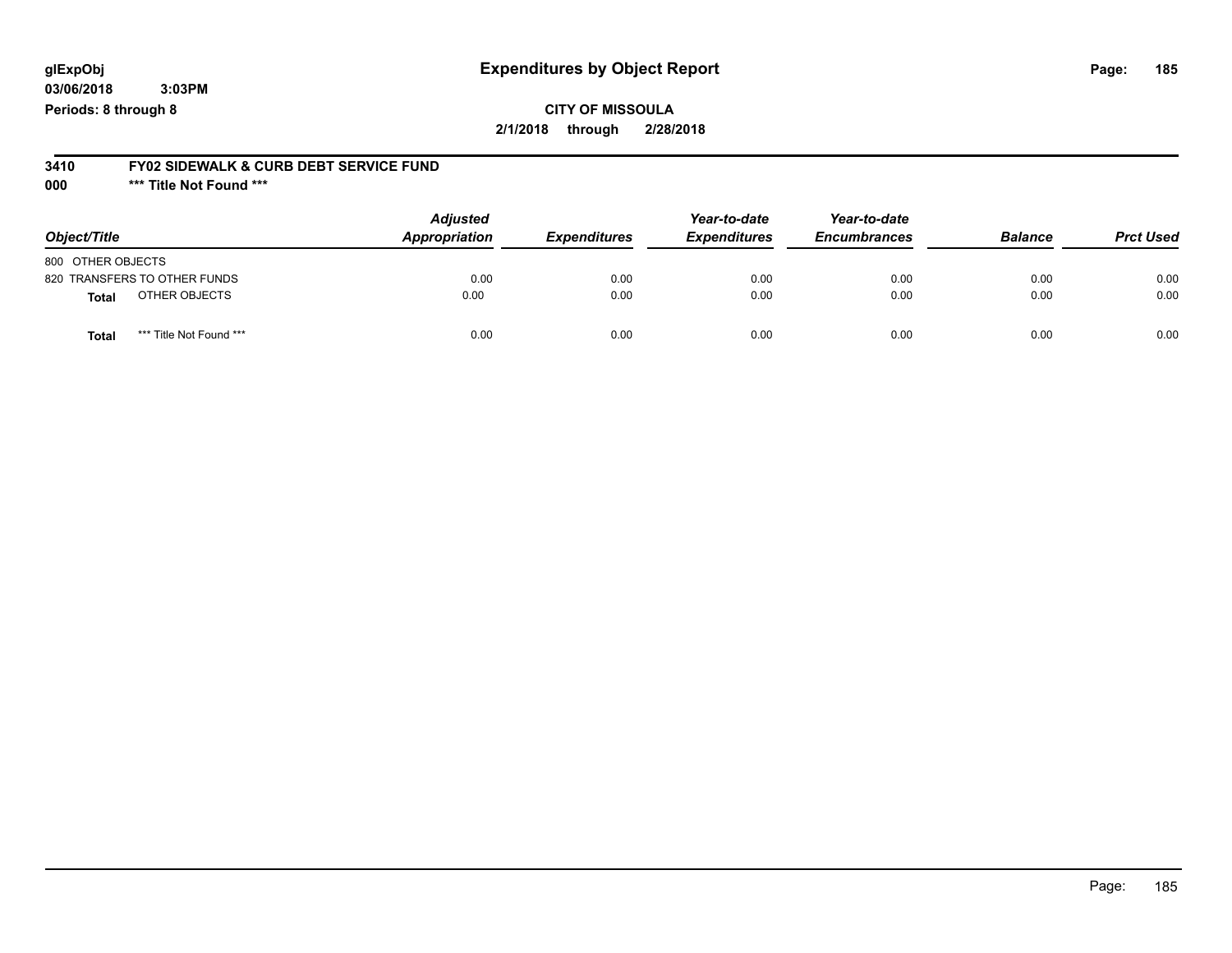# **3410 FY02 SIDEWALK & CURB DEBT SERVICE FUND**

|                             |                      | <b>Adjusted</b>      |                     | Year-to-date        | Year-to-date        |                |                  |
|-----------------------------|----------------------|----------------------|---------------------|---------------------|---------------------|----------------|------------------|
| Object/Title                |                      | <b>Appropriation</b> | <b>Expenditures</b> | <b>Expenditures</b> | <b>Encumbrances</b> | <b>Balance</b> | <b>Prct Used</b> |
| 500 FIXED CHARGES           |                      |                      |                     |                     |                     |                |                  |
| 550 MERCHANT SERVICE FEES   |                      | 0.00                 | 0.00                | 0.00                | 0.00                | 0.00           | 0.00             |
| <b>Total</b>                | <b>FIXED CHARGES</b> | 0.00                 | 0.00                | 0.00                | 0.00                | 0.00           | 0.00             |
| 600 DEBT SERVICE            |                      |                      |                     |                     |                     |                |                  |
| 610 PRINCIPAL               |                      | 0.00                 | 0.00                | 0.00                | 0.00                | 0.00           | 0.00             |
| 620 INTEREST / SERVICE FEES |                      | 0.00                 | 0.00                | 0.00                | 0.00                | 0.00           | 0.00             |
| <b>Total</b>                | <b>DEBT SERVICE</b>  | 0.00                 | 0.00                | 0.00                | 0.00                | 0.00           | 0.00             |
| <b>Total</b>                | NON-DEPARTMENTAL     | 0.00                 | 0.00                | 0.00                | 0.00                | 0.00           | 0.00             |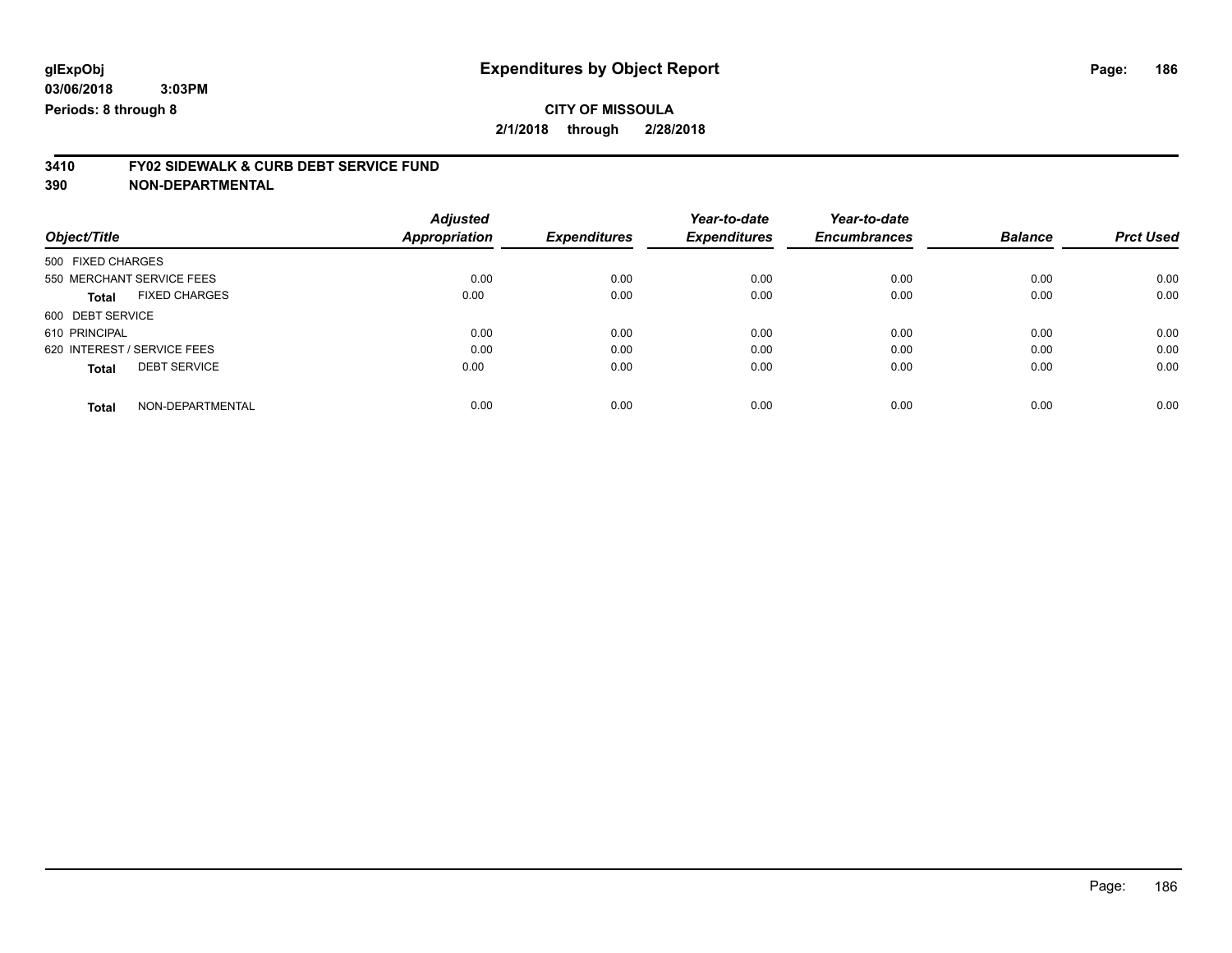### **3410 FY02 SIDEWALK & CURB DEBT SERVICE FUND**

|                             |                                              | <b>Adjusted</b> |                     | Year-to-date        | Year-to-date        |                |                  |
|-----------------------------|----------------------------------------------|-----------------|---------------------|---------------------|---------------------|----------------|------------------|
| Object/Title                |                                              | Appropriation   | <b>Expenditures</b> | <b>Expenditures</b> | <b>Encumbrances</b> | <b>Balance</b> | <b>Prct Used</b> |
| 500 FIXED CHARGES           |                                              |                 |                     |                     |                     |                |                  |
| 550 MERCHANT SERVICE FEES   |                                              | 0.00            | 0.00                | 0.00                | 0.00                | 0.00           | 0.00             |
| Total                       | <b>FIXED CHARGES</b>                         | 0.00            | 0.00                | 0.00                | 0.00                | 0.00           | 0.00             |
| 600 DEBT SERVICE            |                                              |                 |                     |                     |                     |                |                  |
| 610 PRINCIPAL               |                                              | 0.00            | 0.00                | 0.00                | 0.00                | 0.00           | 0.00             |
| 620 INTEREST / SERVICE FEES |                                              | 0.00            | 0.00                | 0.00                | 0.00                | 0.00           | 0.00             |
| <b>Total</b>                | <b>DEBT SERVICE</b>                          | 0.00            | 0.00                | 0.00                | 0.00                | 0.00           | 0.00             |
| 800 OTHER OBJECTS           |                                              |                 |                     |                     |                     |                |                  |
|                             | 820 TRANSFERS TO OTHER FUNDS                 | 0.00            | 0.00                | 0.00                | 0.00                | 0.00           | 0.00             |
| <b>Total</b>                | OTHER OBJECTS                                | 0.00            | 0.00                | 0.00                | 0.00                | 0.00           | 0.00             |
| <b>Total</b>                | <b>FY02 SIDEWALK &amp; CURB DEBT SERVICE</b> | 0.00            | 0.00                | 0.00                | 0.00                | 0.00           | 0.00             |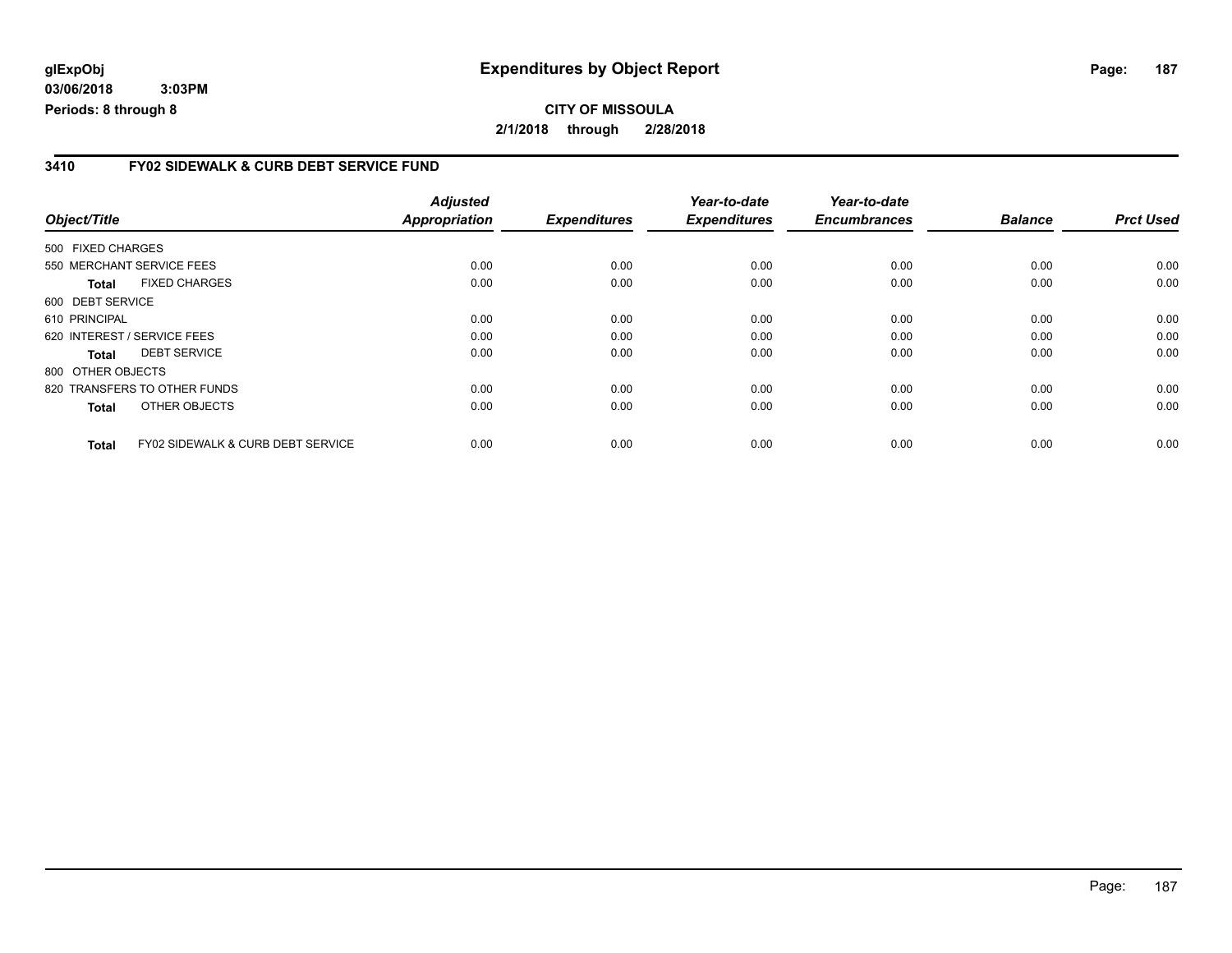# **3420 FY03 SIDEWALK & CURB DEBT SERVICE**

|                             |                      | <b>Adjusted</b>      |                     | Year-to-date        | Year-to-date        |                |                  |
|-----------------------------|----------------------|----------------------|---------------------|---------------------|---------------------|----------------|------------------|
| Object/Title                |                      | <b>Appropriation</b> | <b>Expenditures</b> | <b>Expenditures</b> | <b>Encumbrances</b> | <b>Balance</b> | <b>Prct Used</b> |
| 500 FIXED CHARGES           |                      |                      |                     |                     |                     |                |                  |
| 550 MERCHANT SERVICE FEES   |                      | 0.00                 | 0.00                | 0.00                | 0.00                | 0.00           | 0.00             |
| <b>Total</b>                | <b>FIXED CHARGES</b> | 0.00                 | 0.00                | 0.00                | 0.00                | 0.00           | 0.00             |
| 600 DEBT SERVICE            |                      |                      |                     |                     |                     |                |                  |
| 610 PRINCIPAL               |                      | 0.00                 | 0.00                | 0.00                | 0.00                | 0.00           | 0.00             |
| 620 INTEREST / SERVICE FEES |                      | 0.00                 | 0.00                | 0.00                | 0.00                | 0.00           | 0.00             |
| <b>Total</b>                | <b>DEBT SERVICE</b>  | 0.00                 | 0.00                | 0.00                | 0.00                | 0.00           | 0.00             |
| <b>Total</b>                | NON-DEPARTMENTAL     | 0.00                 | 0.00                | 0.00                | 0.00                | 0.00           | 0.00             |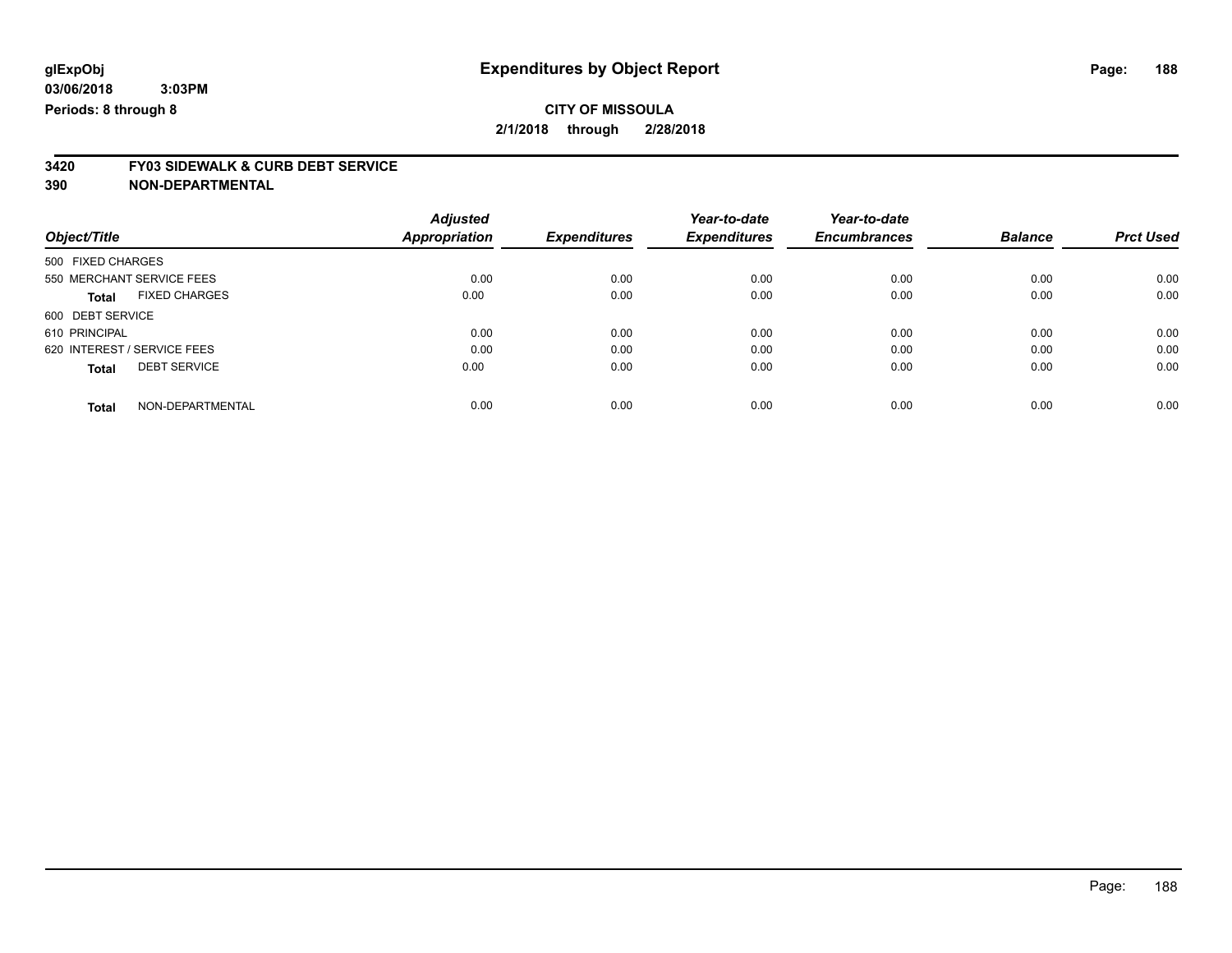### **3420 FY03 SIDEWALK & CURB DEBT SERVICE**

| Object/Title                |                                   | <b>Adjusted</b><br><b>Appropriation</b> | <b>Expenditures</b> | Year-to-date<br><b>Expenditures</b> | Year-to-date<br><b>Encumbrances</b> | <b>Balance</b> | <b>Prct Used</b> |
|-----------------------------|-----------------------------------|-----------------------------------------|---------------------|-------------------------------------|-------------------------------------|----------------|------------------|
| 500 FIXED CHARGES           |                                   |                                         |                     |                                     |                                     |                |                  |
| 550 MERCHANT SERVICE FEES   |                                   | 0.00                                    | 0.00                | 0.00                                | 0.00                                | 0.00           | 0.00             |
| <b>Total</b>                | <b>FIXED CHARGES</b>              | 0.00                                    | 0.00                | 0.00                                | 0.00                                | 0.00           | 0.00             |
| 600 DEBT SERVICE            |                                   |                                         |                     |                                     |                                     |                |                  |
| 610 PRINCIPAL               |                                   | 0.00                                    | 0.00                | 0.00                                | 0.00                                | 0.00           | 0.00             |
| 620 INTEREST / SERVICE FEES |                                   | 0.00                                    | 0.00                | 0.00                                | 0.00                                | 0.00           | 0.00             |
| <b>Total</b>                | <b>DEBT SERVICE</b>               | 0.00                                    | 0.00                | 0.00                                | 0.00                                | 0.00           | 0.00             |
| <b>Total</b>                | FY03 SIDEWALK & CURB DEBT SERVICE | 0.00                                    | 0.00                | 0.00                                | 0.00                                | 0.00           | 0.00             |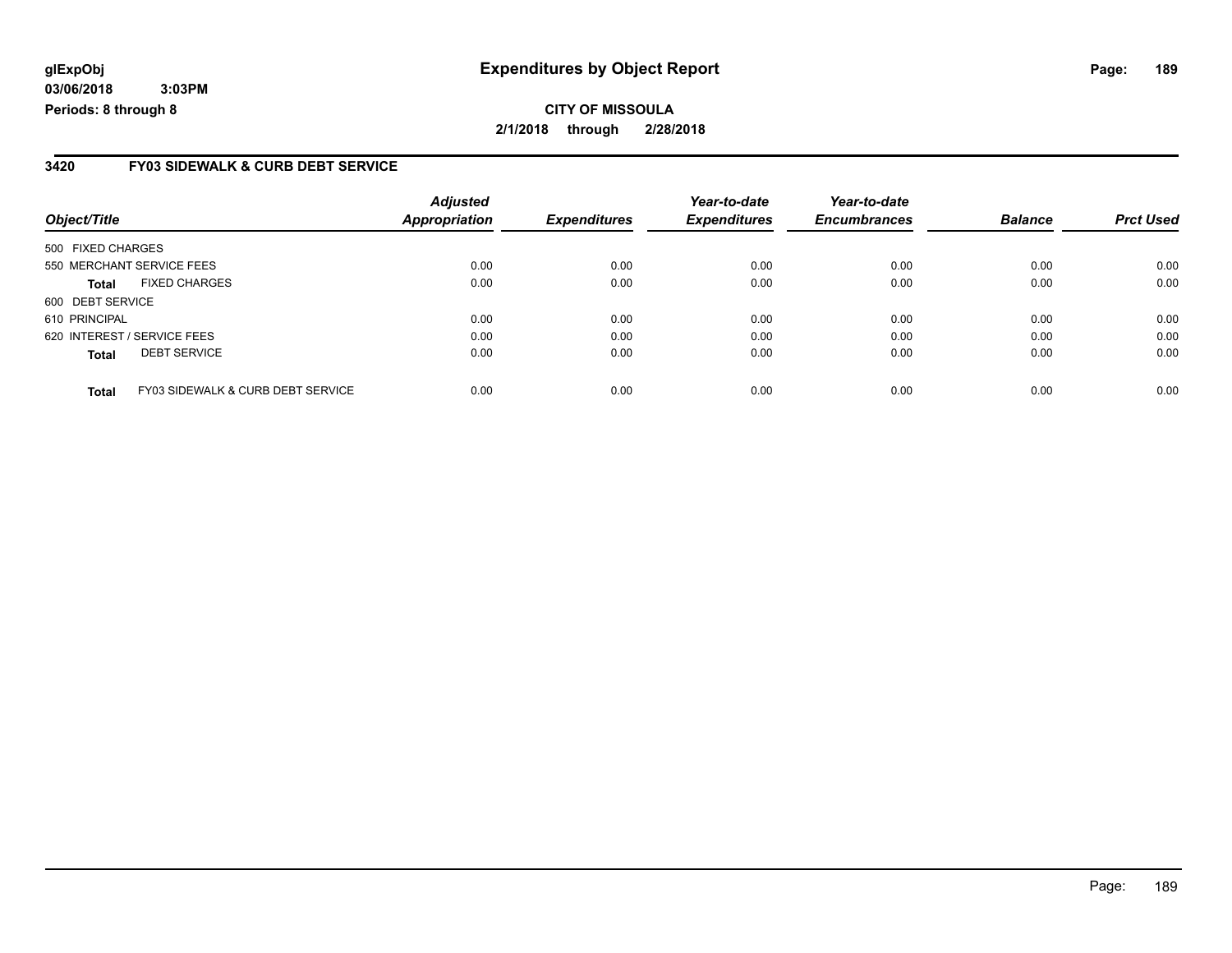# **3430 FY04 SIDEWALK CURB DEBT SERVICE**

|                                      | <b>Adjusted</b> | <b>Expenditures</b> | Year-to-date        | Year-to-date        |                | <b>Prct Used</b> |
|--------------------------------------|-----------------|---------------------|---------------------|---------------------|----------------|------------------|
| Object/Title                         | Appropriation   |                     | <b>Expenditures</b> | <b>Encumbrances</b> | <b>Balance</b> |                  |
| 500 FIXED CHARGES                    |                 |                     |                     |                     |                |                  |
| 550 MERCHANT SERVICE FEES            | 0.00            | 0.00                | 0.00                | 0.00                | 0.00           | 0.00             |
| <b>FIXED CHARGES</b><br><b>Total</b> | 0.00            | 0.00                | 0.00                | 0.00                | 0.00           | 0.00             |
| 600 DEBT SERVICE                     |                 |                     |                     |                     |                |                  |
| 610 PRINCIPAL                        | 0.00            | 0.00                | 0.00                | 0.00                | 0.00           | 0.00             |
| 620 INTEREST / SERVICE FEES          | 0.00            | 0.00                | 3,100.00            | 0.00                | $-3,100.00$    | 0.00             |
| <b>DEBT SERVICE</b><br><b>Total</b>  | 0.00            | 0.00                | 3,100.00            | 0.00                | $-3,100.00$    | 0.00             |
| NON-DEPARTMENTAL<br><b>Total</b>     | 0.00            | 0.00                | 3.100.00            | 0.00                | $-3.100.00$    | 0.00             |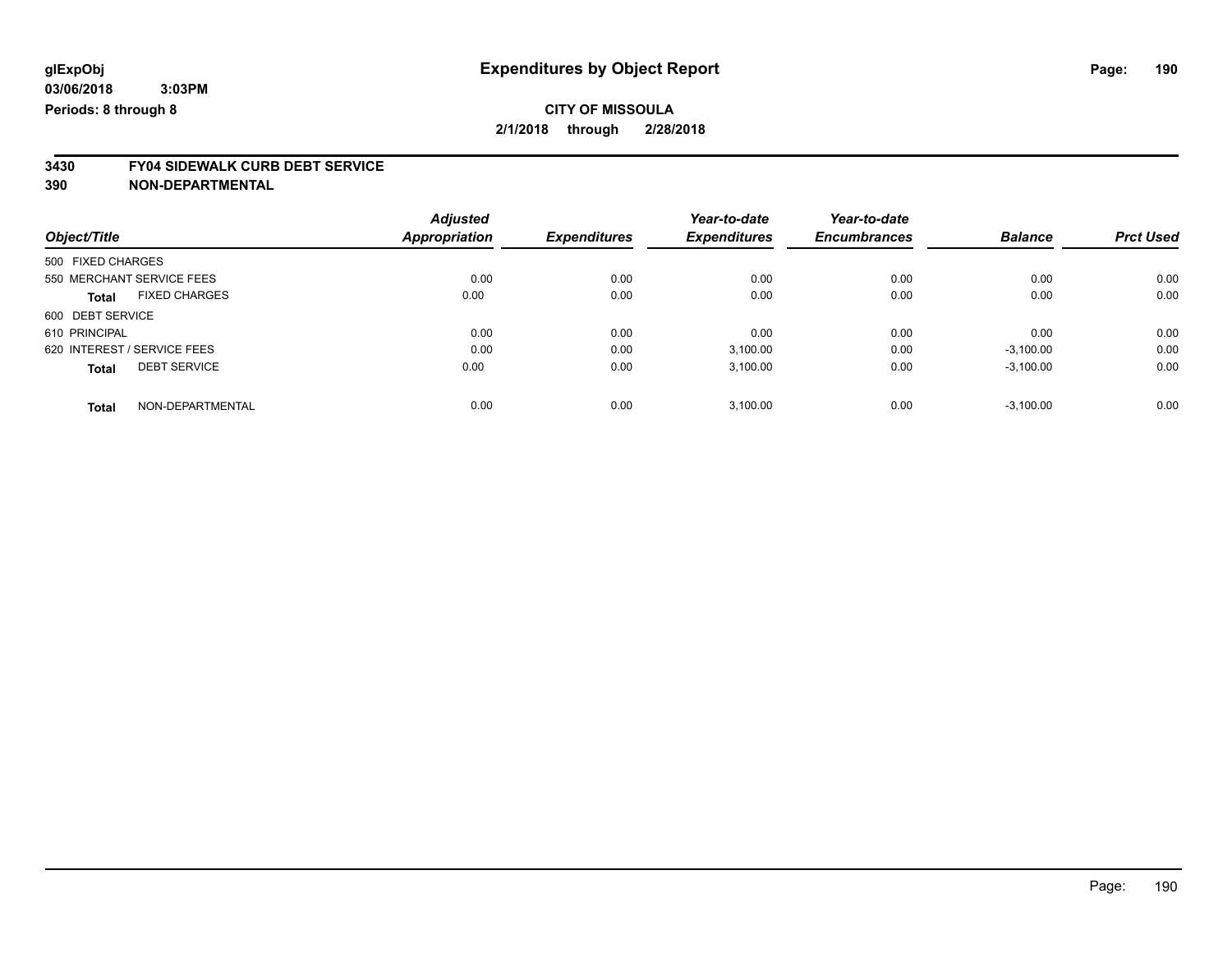### **3430 FY04 SIDEWALK CURB DEBT SERVICE**

|                                                        | <b>Adjusted</b>      |                     | Year-to-date        | Year-to-date        |                |                  |
|--------------------------------------------------------|----------------------|---------------------|---------------------|---------------------|----------------|------------------|
| Object/Title                                           | <b>Appropriation</b> | <b>Expenditures</b> | <b>Expenditures</b> | <b>Encumbrances</b> | <b>Balance</b> | <b>Prct Used</b> |
| 500 FIXED CHARGES                                      |                      |                     |                     |                     |                |                  |
| 550 MERCHANT SERVICE FEES                              | 0.00                 | 0.00                | 0.00                | 0.00                | 0.00           | 0.00             |
| <b>FIXED CHARGES</b><br><b>Total</b>                   | 0.00                 | 0.00                | 0.00                | 0.00                | 0.00           | 0.00             |
| 600 DEBT SERVICE                                       |                      |                     |                     |                     |                |                  |
| 610 PRINCIPAL                                          | 0.00                 | 0.00                | 0.00                | 0.00                | 0.00           | 0.00             |
| 620 INTEREST / SERVICE FEES                            | 0.00                 | 0.00                | 3,100.00            | 0.00                | $-3,100.00$    | 0.00             |
| <b>DEBT SERVICE</b><br><b>Total</b>                    | 0.00                 | 0.00                | 3,100.00            | 0.00                | $-3,100.00$    | 0.00             |
| <b>FY04 SIDEWALK CURB DEBT SERVICE</b><br><b>Total</b> | 0.00                 | 0.00                | 3.100.00            | 0.00                | $-3.100.00$    | 0.00             |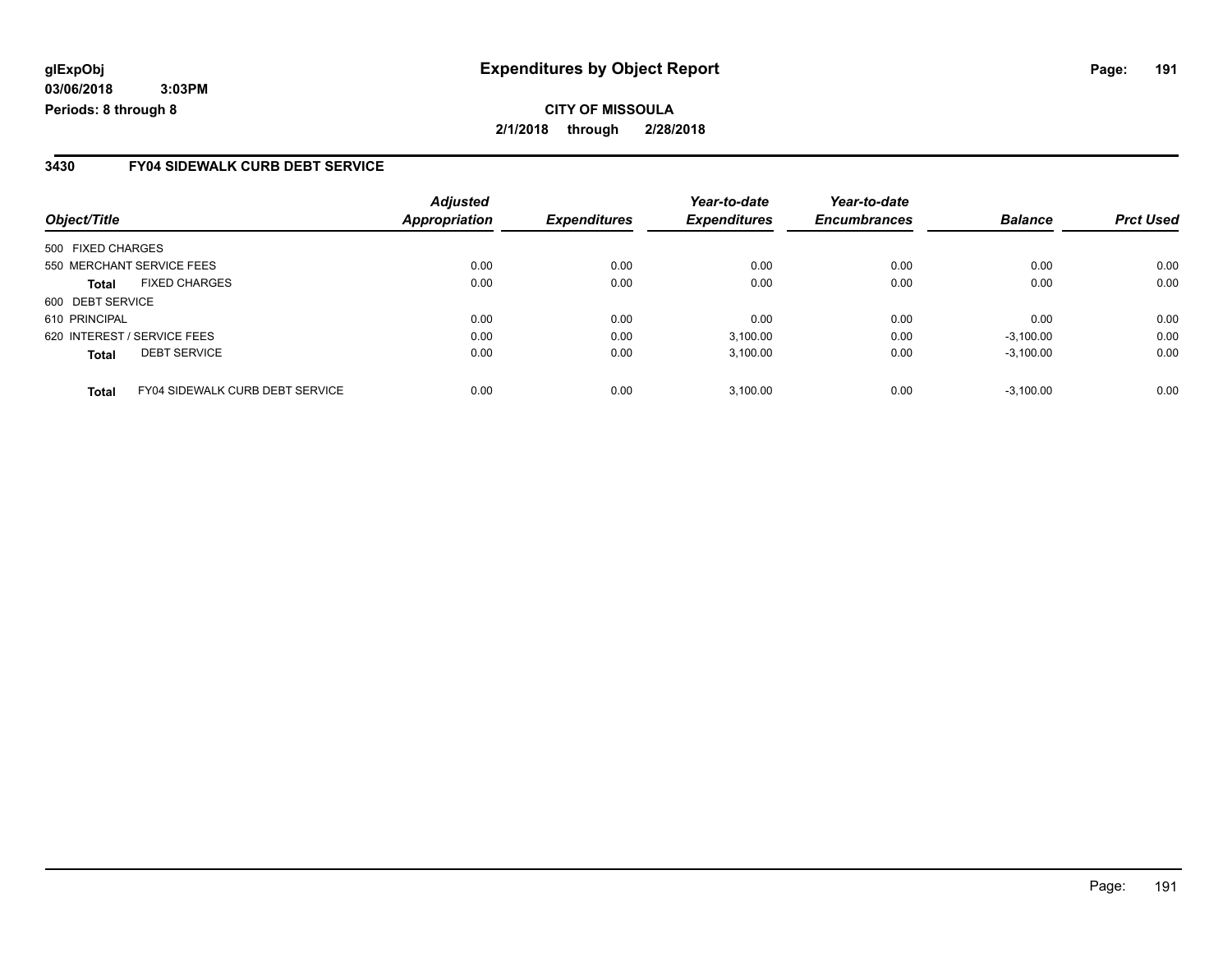**3440 FY05 SIDEWALK AND CURB**

|                                      | <b>Adjusted</b>      | <b>Expenditures</b> | Year-to-date<br><b>Expenditures</b> | Year-to-date        | <b>Balance</b> | <b>Prct Used</b> |
|--------------------------------------|----------------------|---------------------|-------------------------------------|---------------------|----------------|------------------|
| Object/Title                         | <b>Appropriation</b> |                     |                                     | <b>Encumbrances</b> |                |                  |
| 500 FIXED CHARGES                    |                      |                     |                                     |                     |                |                  |
| 550 MERCHANT SERVICE FEES            | 0.00                 | 0.00                | 0.00                                | 0.00                | 0.00           | 0.00             |
| <b>FIXED CHARGES</b><br><b>Total</b> | 0.00                 | 0.00                | 0.00                                | 0.00                | 0.00           | 0.00             |
| 600 DEBT SERVICE                     |                      |                     |                                     |                     |                |                  |
| 610 PRINCIPAL                        | 0.00                 | 0.00                | 0.00                                | 0.00                | 0.00           | 0.00             |
| 620 INTEREST / SERVICE FEES          | 0.00                 | 0.00                | 3,100.00                            | 0.00                | $-3,100.00$    | 0.00             |
| <b>DEBT SERVICE</b><br><b>Total</b>  | 0.00                 | 0.00                | 3.100.00                            | 0.00                | $-3.100.00$    | 0.00             |
| NON-DEPARTMENTAL<br><b>Total</b>     | 0.00                 | 0.00                | 3.100.00                            | 0.00                | $-3.100.00$    | 0.00             |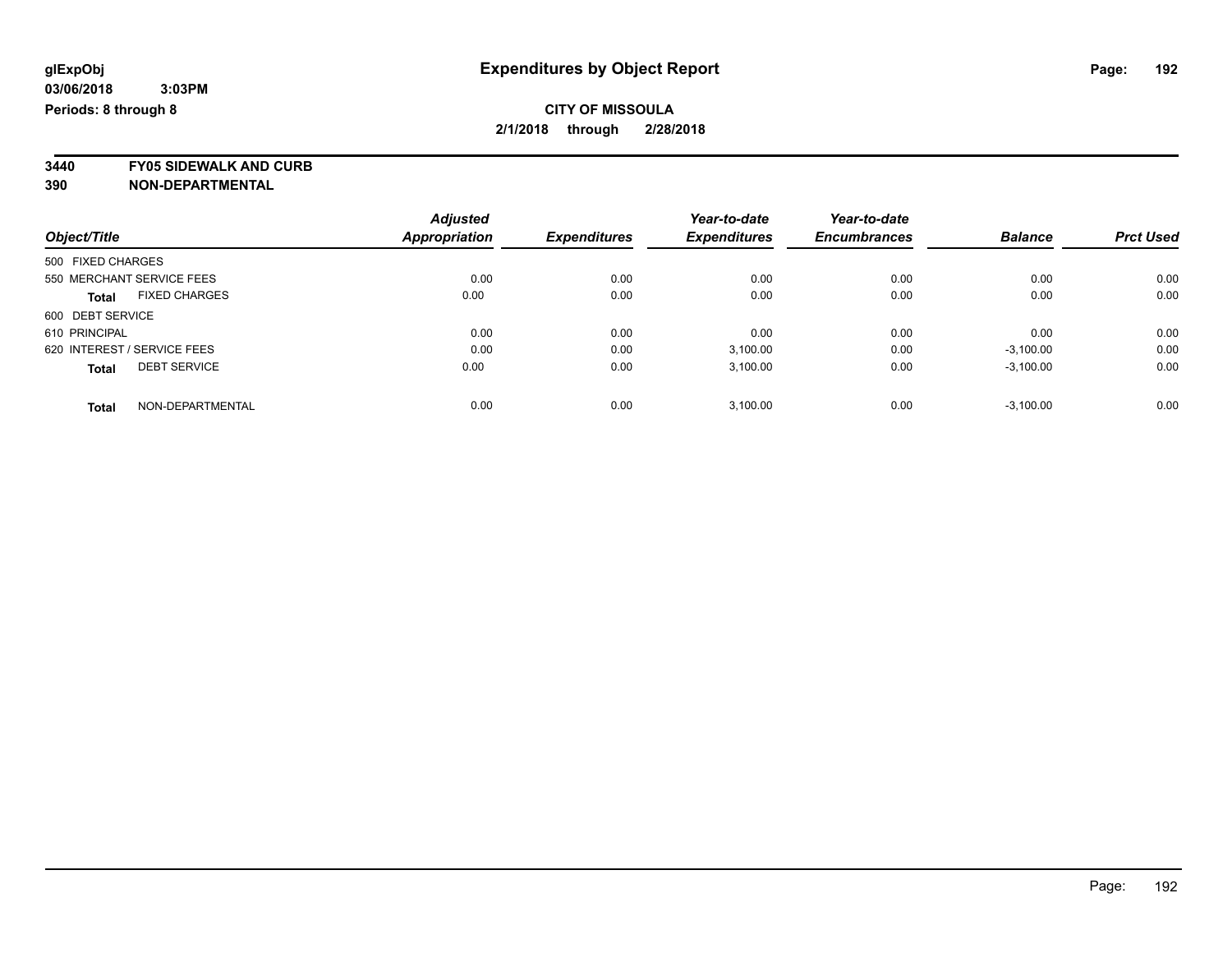### **3440 FY05 SIDEWALK AND CURB**

|                             |                               | <b>Adjusted</b>      |                     | Year-to-date        | Year-to-date        |                |                  |
|-----------------------------|-------------------------------|----------------------|---------------------|---------------------|---------------------|----------------|------------------|
| Object/Title                |                               | <b>Appropriation</b> | <b>Expenditures</b> | <b>Expenditures</b> | <b>Encumbrances</b> | <b>Balance</b> | <b>Prct Used</b> |
| 500 FIXED CHARGES           |                               |                      |                     |                     |                     |                |                  |
| 550 MERCHANT SERVICE FEES   |                               | 0.00                 | 0.00                | 0.00                | 0.00                | 0.00           | 0.00             |
| <b>Total</b>                | <b>FIXED CHARGES</b>          | 0.00                 | 0.00                | 0.00                | 0.00                | 0.00           | 0.00             |
| 600 DEBT SERVICE            |                               |                      |                     |                     |                     |                |                  |
| 610 PRINCIPAL               |                               | 0.00                 | 0.00                | 0.00                | 0.00                | 0.00           | 0.00             |
| 620 INTEREST / SERVICE FEES |                               | 0.00                 | 0.00                | 3,100.00            | 0.00                | $-3,100.00$    | 0.00             |
| <b>Total</b>                | <b>DEBT SERVICE</b>           | 0.00                 | 0.00                | 3.100.00            | 0.00                | $-3.100.00$    | 0.00             |
| <b>Total</b>                | <b>FY05 SIDEWALK AND CURB</b> | 0.00                 | 0.00                | 3.100.00            | 0.00                | $-3.100.00$    | 0.00             |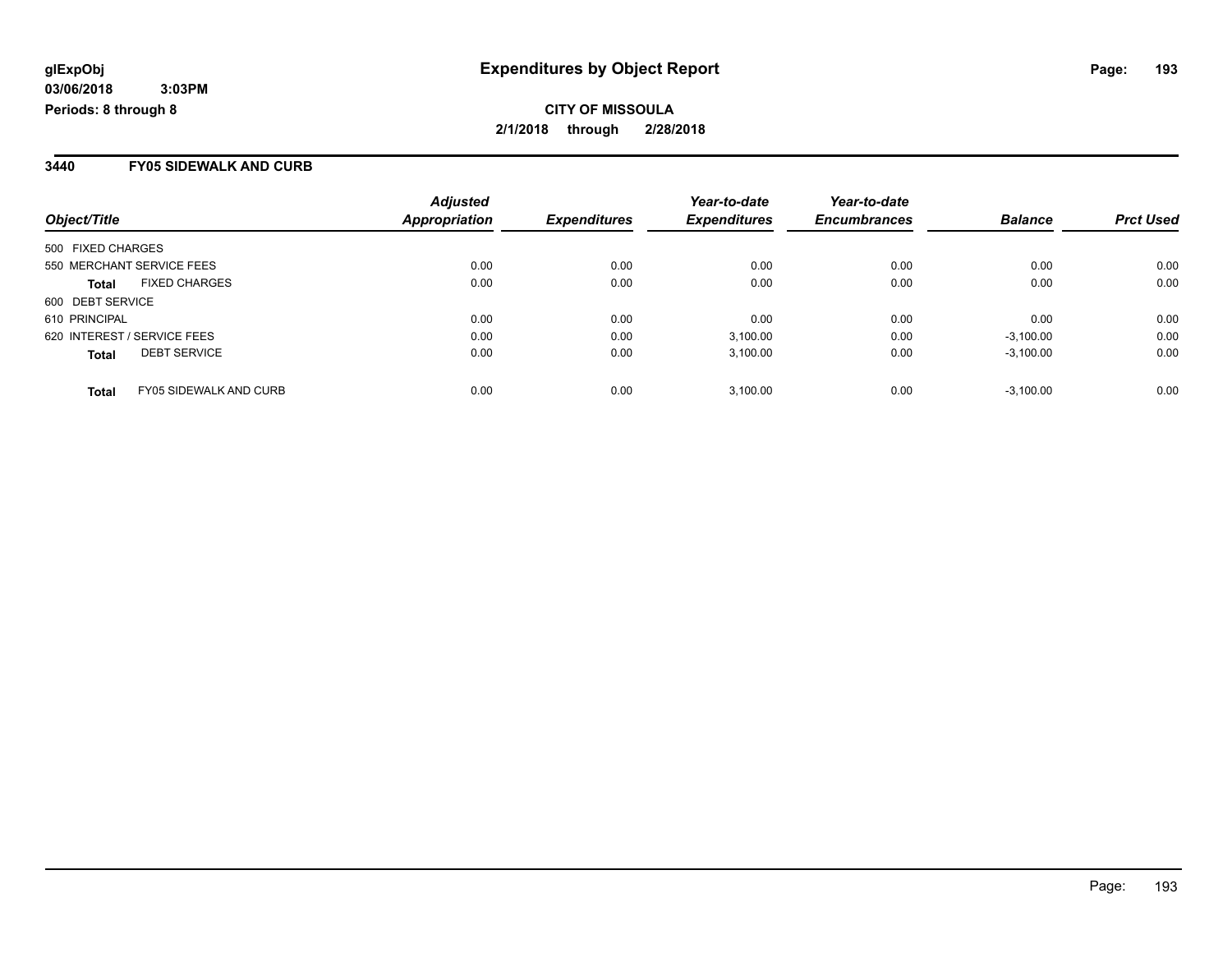**3450 FY06 SIDEWALK AND CURB**

|                                      | <b>Adjusted</b>      |                     | Year-to-date        | Year-to-date        |                |                  |
|--------------------------------------|----------------------|---------------------|---------------------|---------------------|----------------|------------------|
| Object/Title                         | <b>Appropriation</b> | <b>Expenditures</b> | <b>Expenditures</b> | <b>Encumbrances</b> | <b>Balance</b> | <b>Prct Used</b> |
| 500 FIXED CHARGES                    |                      |                     |                     |                     |                |                  |
| 550 MERCHANT SERVICE FEES            | 350.00               | 0.00                | 0.00                | 0.00                | 350.00         | 0.00             |
| <b>FIXED CHARGES</b><br><b>Total</b> | 350.00               | 0.00                | 0.00                | 0.00                | 350.00         | 0.00             |
| 600 DEBT SERVICE                     |                      |                     |                     |                     |                |                  |
| 610 PRINCIPAL                        | 25,000.00            | 0.00                | 0.00                | 0.00                | 25,000.00      | 0.00             |
| 620 INTEREST / SERVICE FEES          | 1.063.00             | 0.00                | 531.25              | 0.00                | 531.75         | 49.98            |
| <b>DEBT SERVICE</b><br><b>Total</b>  | 26,063.00            | 0.00                | 531.25              | 0.00                | 25,531.75      | 2.04             |
| NON-DEPARTMENTAL<br><b>Total</b>     | 26.413.00            | 0.00                | 531.25              | 0.00                | 25.881.75      | 2.01             |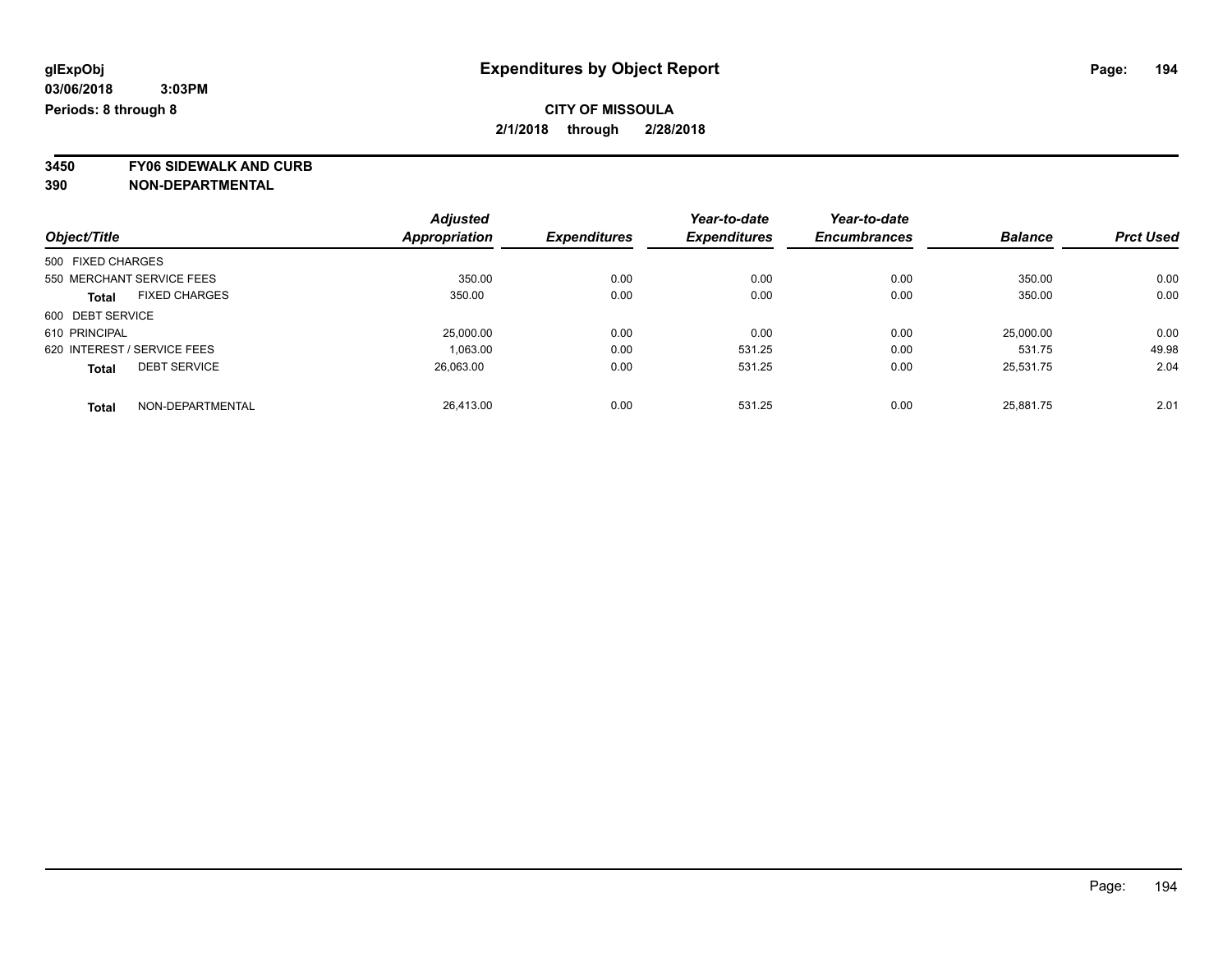### **3450 FY06 SIDEWALK AND CURB**

| Object/Title      |                               | <b>Adjusted</b><br>Appropriation | <b>Expenditures</b> | Year-to-date<br><b>Expenditures</b> | Year-to-date<br><b>Encumbrances</b> | <b>Balance</b> | <b>Prct Used</b> |
|-------------------|-------------------------------|----------------------------------|---------------------|-------------------------------------|-------------------------------------|----------------|------------------|
| 500 FIXED CHARGES |                               |                                  |                     |                                     |                                     |                |                  |
|                   |                               |                                  |                     |                                     |                                     |                |                  |
|                   | 550 MERCHANT SERVICE FEES     | 350.00                           | 0.00                | 0.00                                | 0.00                                | 350.00         | 0.00             |
| <b>Total</b>      | <b>FIXED CHARGES</b>          | 350.00                           | 0.00                | 0.00                                | 0.00                                | 350.00         | 0.00             |
| 600 DEBT SERVICE  |                               |                                  |                     |                                     |                                     |                |                  |
| 610 PRINCIPAL     |                               | 25,000.00                        | 0.00                | 0.00                                | 0.00                                | 25,000.00      | 0.00             |
|                   | 620 INTEREST / SERVICE FEES   | 1,063.00                         | 0.00                | 531.25                              | 0.00                                | 531.75         | 49.98            |
| <b>Total</b>      | <b>DEBT SERVICE</b>           | 26,063.00                        | 0.00                | 531.25                              | 0.00                                | 25,531.75      | 2.04             |
| <b>Total</b>      | <b>FY06 SIDEWALK AND CURB</b> | 26.413.00                        | 0.00                | 531.25                              | 0.00                                | 25.881.75      | 2.01             |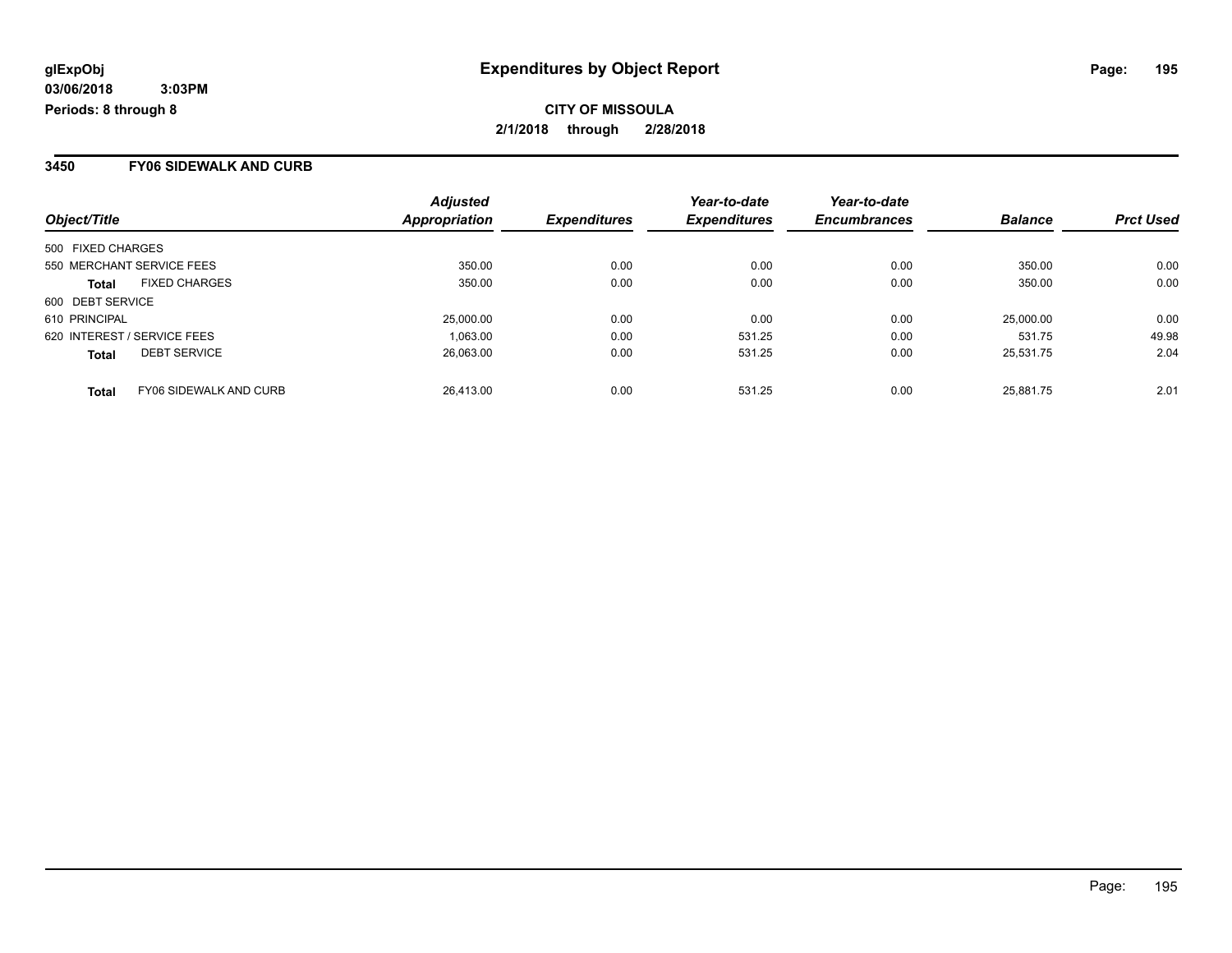**3460 FY07 SIDEWALK AND CURB DEBT**

| Object/Title                |                      | <b>Adjusted</b> | <b>Expenditures</b> | Year-to-date        | Year-to-date<br><b>Encumbrances</b> | <b>Balance</b> | <b>Prct Used</b> |
|-----------------------------|----------------------|-----------------|---------------------|---------------------|-------------------------------------|----------------|------------------|
|                             |                      | Appropriation   |                     | <b>Expenditures</b> |                                     |                |                  |
| 500 FIXED CHARGES           |                      |                 |                     |                     |                                     |                |                  |
| 550 MERCHANT SERVICE FEES   |                      | 350.00          | 0.00                | 0.00                | 0.00                                | 350.00         | 0.00             |
| <b>Total</b>                | <b>FIXED CHARGES</b> | 350.00          | 0.00                | 0.00                | 0.00                                | 350.00         | 0.00             |
| 600 DEBT SERVICE            |                      |                 |                     |                     |                                     |                |                  |
| 610 PRINCIPAL               |                      | 40,000.00       | 0.00                | 0.00                | 0.00                                | 40,000.00      | 0.00             |
| 620 INTEREST / SERVICE FEES |                      | 9.500.00        | 0.00                | 8,200.00            | 0.00                                | 1,300.00       | 86.32            |
| <b>Total</b>                | <b>DEBT SERVICE</b>  | 49.500.00       | 0.00                | 8,200.00            | 0.00                                | 41,300.00      | 16.57            |
| <b>Total</b>                | NON-DEPARTMENTAL     | 49.850.00       | 0.00                | 8.200.00            | 0.00                                | 41.650.00      | 16.45            |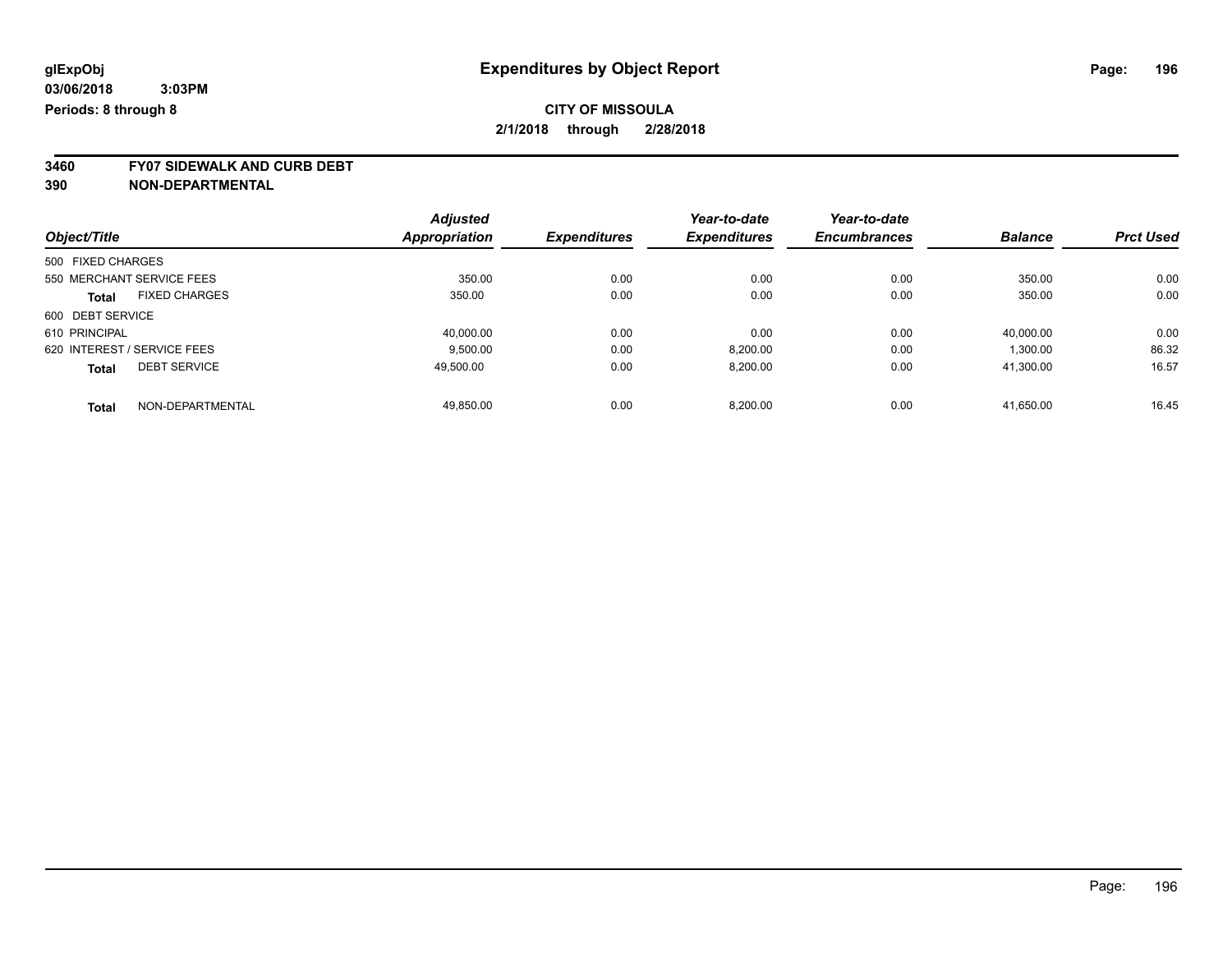### **3460 FY07 SIDEWALK AND CURB DEBT**

|                                                    | <b>Adjusted</b> |                     | Year-to-date        | Year-to-date        | <b>Balance</b> |                  |
|----------------------------------------------------|-----------------|---------------------|---------------------|---------------------|----------------|------------------|
| Object/Title                                       | Appropriation   | <b>Expenditures</b> | <b>Expenditures</b> | <b>Encumbrances</b> |                | <b>Prct Used</b> |
| 500 FIXED CHARGES                                  |                 |                     |                     |                     |                |                  |
| 550 MERCHANT SERVICE FEES                          | 350.00          | 0.00                | 0.00                | 0.00                | 350.00         | 0.00             |
| <b>FIXED CHARGES</b><br><b>Total</b>               | 350.00          | 0.00                | 0.00                | 0.00                | 350.00         | 0.00             |
| 600 DEBT SERVICE                                   |                 |                     |                     |                     |                |                  |
| 610 PRINCIPAL                                      | 40,000.00       | 0.00                | 0.00                | 0.00                | 40.000.00      | 0.00             |
| 620 INTEREST / SERVICE FEES                        | 9,500.00        | 0.00                | 8,200.00            | 0.00                | 1,300.00       | 86.32            |
| <b>DEBT SERVICE</b><br><b>Total</b>                | 49.500.00       | 0.00                | 8.200.00            | 0.00                | 41.300.00      | 16.57            |
| <b>FY07 SIDEWALK AND CURB DEBT</b><br><b>Total</b> | 49.850.00       | 0.00                | 8.200.00            | 0.00                | 41.650.00      | 16.45            |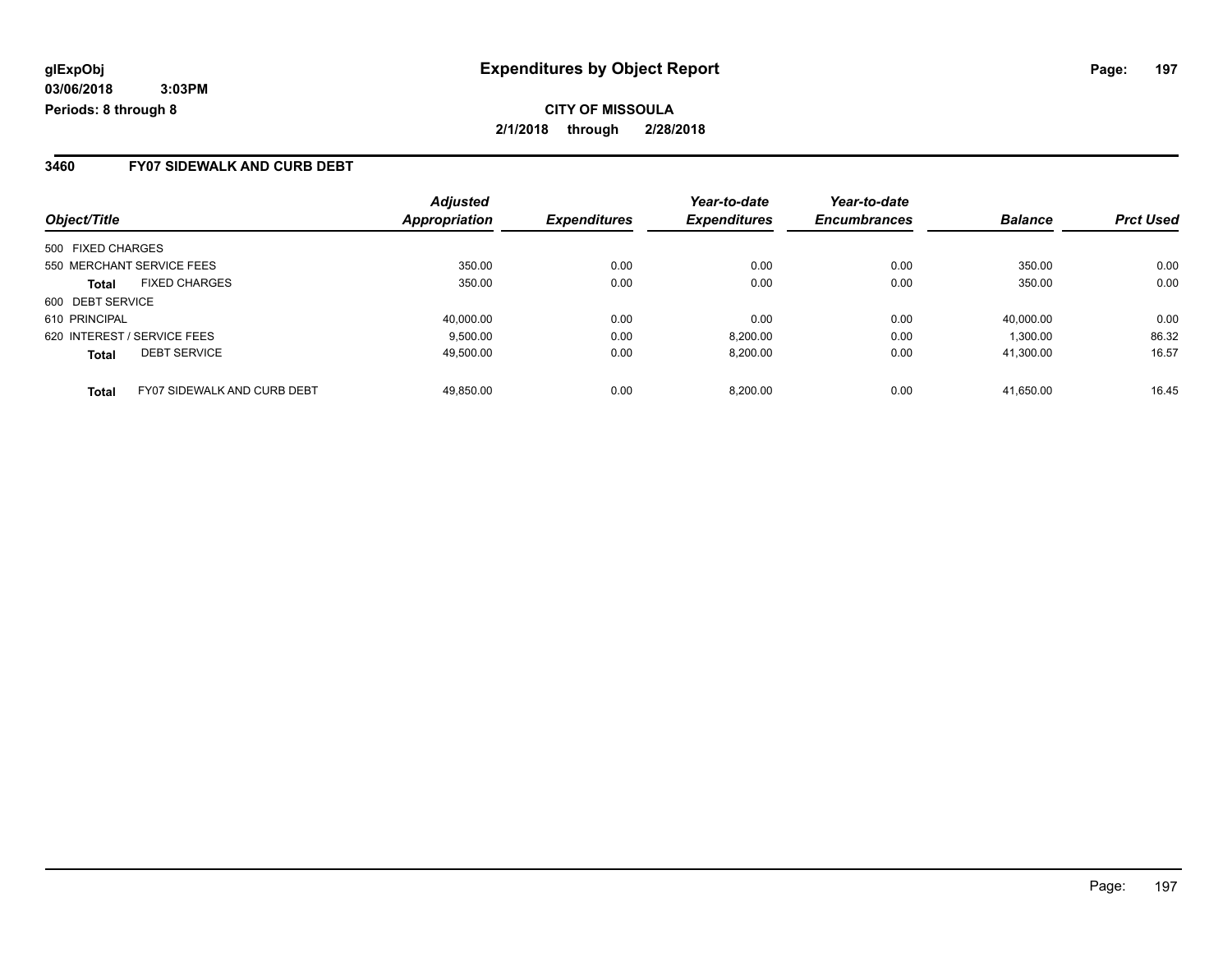## **CITY OF MISSOULA 2/1/2018 through 2/28/2018**

## **3461 SERIES 2008A SIDEWALK AND CURB**

#### **280 PUBLIC WORKS OPERATIONS**

| Object/Title                            | <b>Adjusted</b><br><b>Appropriation</b> | <b>Expenditures</b> | Year-to-date<br><b>Expenditures</b> | Year-to-date<br><b>Encumbrances</b> | <b>Balance</b> | <b>Prct Used</b> |
|-----------------------------------------|-----------------------------------------|---------------------|-------------------------------------|-------------------------------------|----------------|------------------|
| 500 FIXED CHARGES                       |                                         |                     |                                     |                                     |                |                  |
| 550 MERCHANT SERVICE FEES               | 0.00                                    | 0.00                | 0.00                                | 0.00                                | 0.00           | 0.00             |
| <b>FIXED CHARGES</b><br><b>Total</b>    | 0.00                                    | 0.00                | 0.00                                | 0.00                                | 0.00           | 0.00             |
| 800 OTHER OBJECTS                       |                                         |                     |                                     |                                     |                |                  |
| 820 TRANSFERS TO OTHER FUNDS            | 0.00                                    | 0.00                | 0.00                                | 0.00                                | 0.00           | 0.00             |
| OTHER OBJECTS<br><b>Total</b>           | 0.00                                    | 0.00                | 0.00                                | 0.00                                | 0.00           | 0.00             |
| PUBLIC WORKS OPERATIONS<br><b>Total</b> | 0.00                                    | 0.00                | 0.00                                | 0.00                                | 0.00           | 0.00             |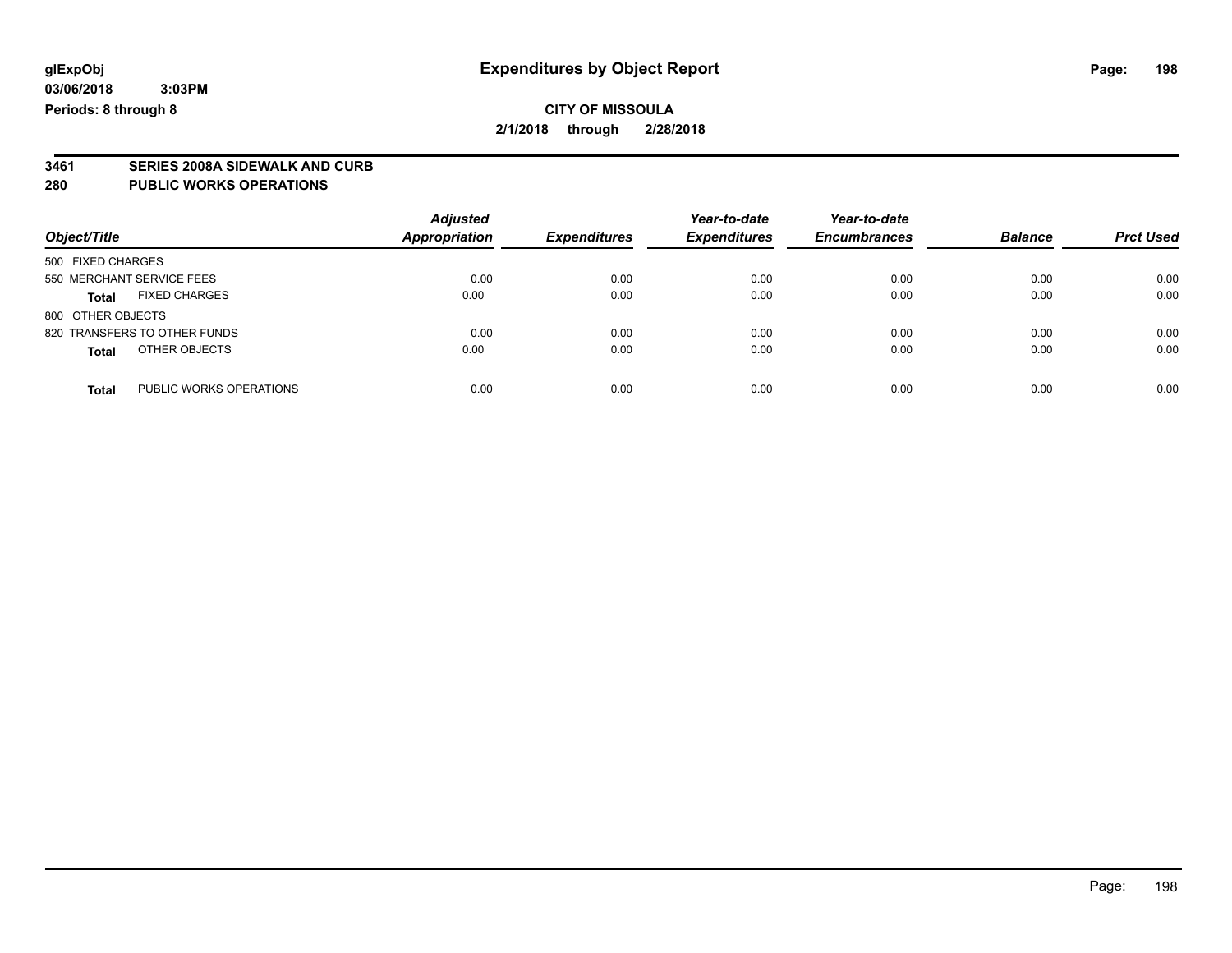## **3461 SERIES 2008A SIDEWALK AND CURB**

|                   |                              | <b>Adjusted</b>      |                     | Year-to-date        | Year-to-date        |                |                  |
|-------------------|------------------------------|----------------------|---------------------|---------------------|---------------------|----------------|------------------|
| Object/Title      |                              | <b>Appropriation</b> | <b>Expenditures</b> | <b>Expenditures</b> | <b>Encumbrances</b> | <b>Balance</b> | <b>Prct Used</b> |
| 500 FIXED CHARGES |                              |                      |                     |                     |                     |                |                  |
|                   | 550 MERCHANT SERVICE FEES    | 350.00               | 0.00                | 0.00                | 0.00                | 350.00         | 0.00             |
| <b>Total</b>      | <b>FIXED CHARGES</b>         | 350.00               | 0.00                | 0.00                | 0.00                | 350.00         | 0.00             |
| 600 DEBT SERVICE  |                              |                      |                     |                     |                     |                |                  |
| 610 PRINCIPAL     |                              | 20,000.00            | 0.00                | 0.00                | 0.00                | 20,000.00      | 0.00             |
|                   | 620 INTEREST / SERVICE FEES  | 6.538.00             | 0.00                | 6,368.75            | 0.00                | 169.25         | 97.41            |
| <b>Total</b>      | <b>DEBT SERVICE</b>          | 26,538.00            | 0.00                | 6,368.75            | 0.00                | 20,169.25      | 24.00            |
| 800 OTHER OBJECTS |                              |                      |                     |                     |                     |                |                  |
|                   | 820 TRANSFERS TO OTHER FUNDS | 0.00                 | 0.00                | 0.00                | 0.00                | 0.00           | 0.00             |
| <b>Total</b>      | OTHER OBJECTS                | 0.00                 | 0.00                | 0.00                | 0.00                | 0.00           | 0.00             |
| <b>Total</b>      | NON-DEPARTMENTAL             | 26,888.00            | 0.00                | 6,368.75            | 0.00                | 20,519.25      | 23.69            |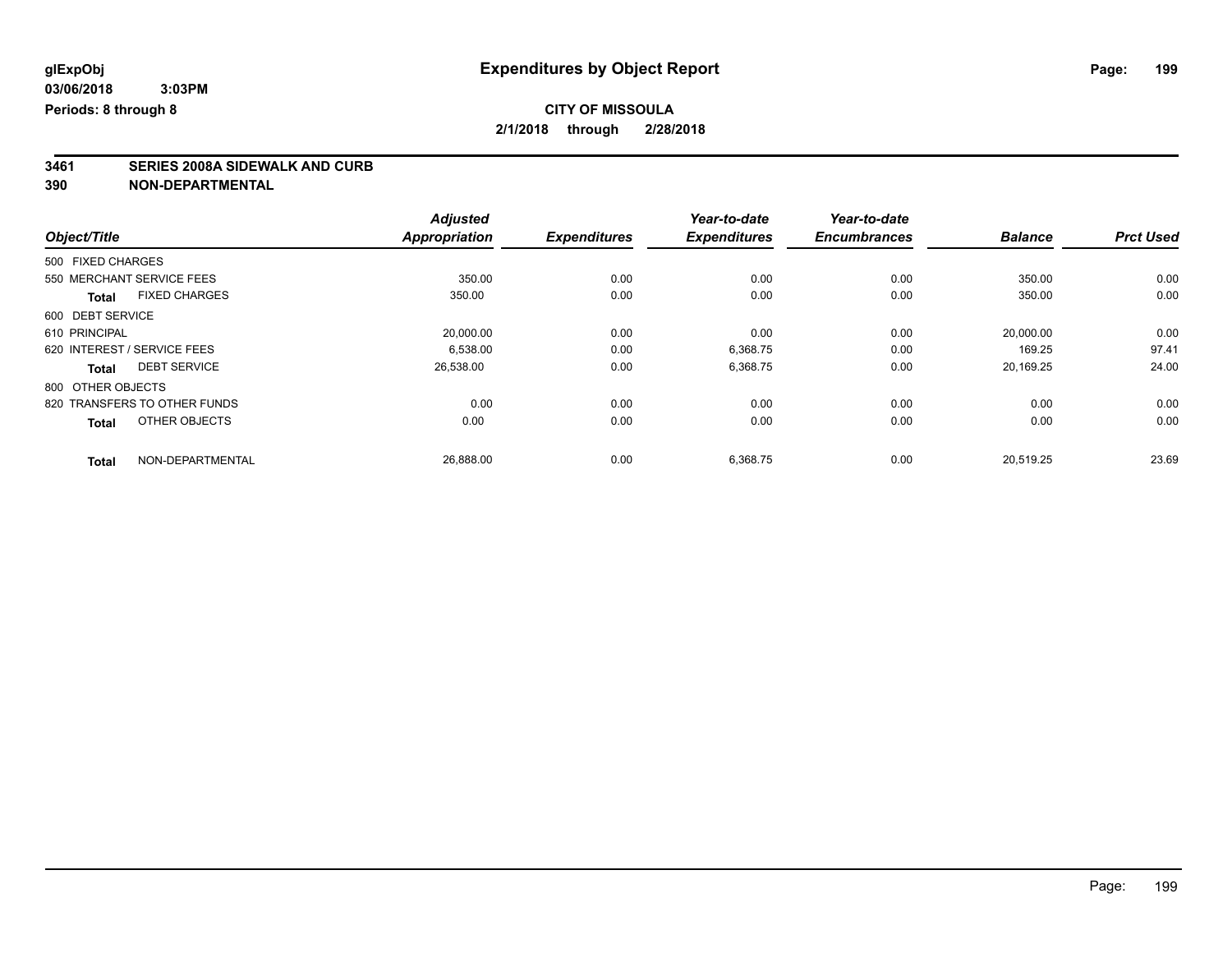## **CITY OF MISSOULA 2/1/2018 through 2/28/2018**

### **3461 SERIES 2008A SIDEWALK AND CURB**

|                   |                                | <b>Adjusted</b>      |                     | Year-to-date        | Year-to-date        |                |                  |
|-------------------|--------------------------------|----------------------|---------------------|---------------------|---------------------|----------------|------------------|
| Object/Title      |                                | <b>Appropriation</b> | <b>Expenditures</b> | <b>Expenditures</b> | <b>Encumbrances</b> | <b>Balance</b> | <b>Prct Used</b> |
| 500 FIXED CHARGES |                                |                      |                     |                     |                     |                |                  |
|                   | 550 MERCHANT SERVICE FEES      | 350.00               | 0.00                | 0.00                | 0.00                | 350.00         | 0.00             |
| <b>Total</b>      | <b>FIXED CHARGES</b>           | 350.00               | 0.00                | 0.00                | 0.00                | 350.00         | 0.00             |
| 600 DEBT SERVICE  |                                |                      |                     |                     |                     |                |                  |
| 610 PRINCIPAL     |                                | 20,000.00            | 0.00                | 0.00                | 0.00                | 20,000.00      | 0.00             |
|                   | 620 INTEREST / SERVICE FEES    | 6.538.00             | 0.00                | 6,368.75            | 0.00                | 169.25         | 97.41            |
| Total             | <b>DEBT SERVICE</b>            | 26,538.00            | 0.00                | 6,368.75            | 0.00                | 20,169.25      | 24.00            |
| 800 OTHER OBJECTS |                                |                      |                     |                     |                     |                |                  |
|                   | 820 TRANSFERS TO OTHER FUNDS   | 0.00                 | 0.00                | 0.00                | 0.00                | 0.00           | 0.00             |
| <b>Total</b>      | OTHER OBJECTS                  | 0.00                 | 0.00                | 0.00                | 0.00                | 0.00           | 0.00             |
| <b>Total</b>      | SERIES 2008A SIDEWALK AND CURB | 26,888.00            | 0.00                | 6,368.75            | 0.00                | 20.519.25      | 23.69            |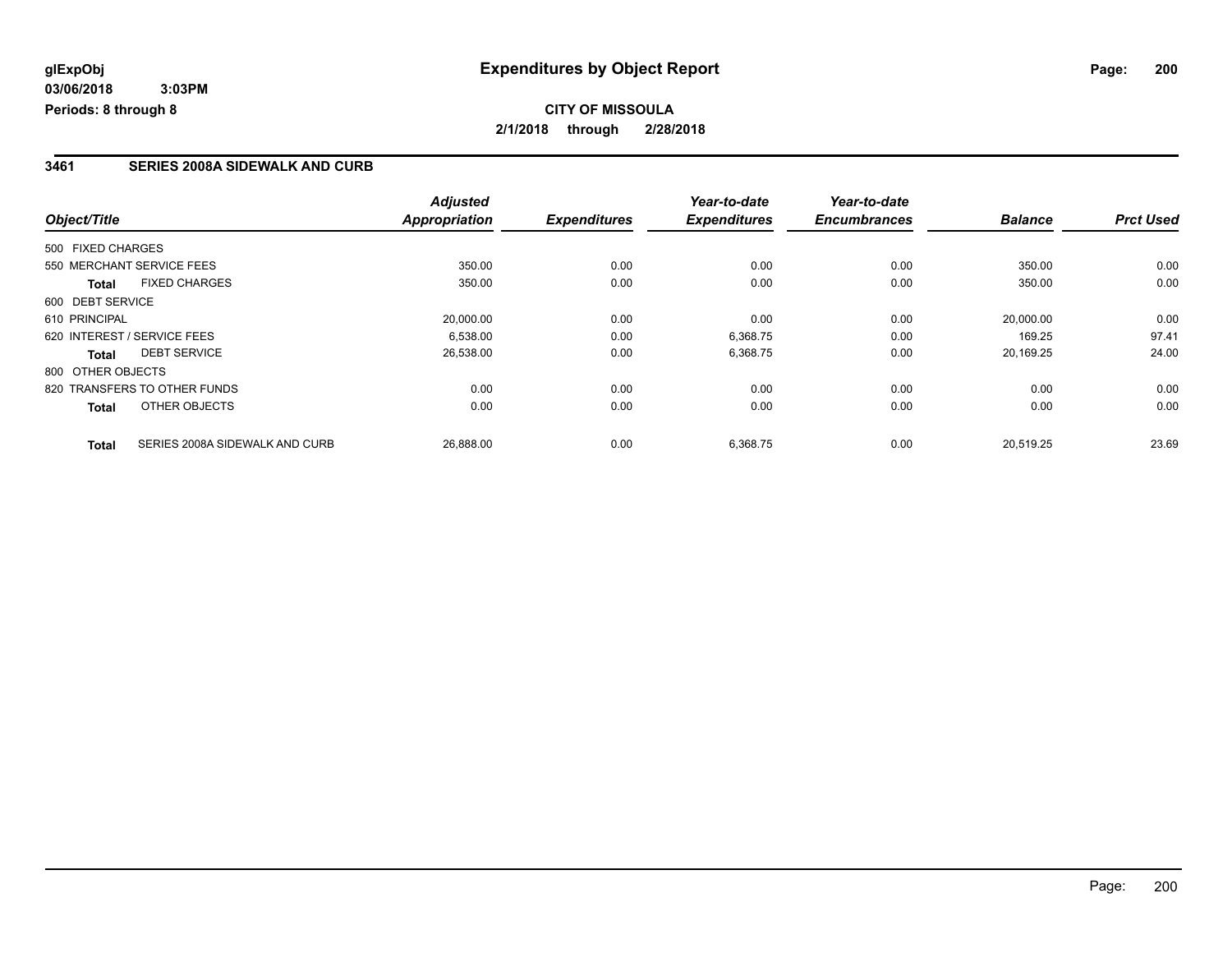# **3462 SERIES 2009 SIDEWALK AND CURB**

|                                      | <b>Adjusted</b>      |                     | Year-to-date        | Year-to-date        |                |                  |
|--------------------------------------|----------------------|---------------------|---------------------|---------------------|----------------|------------------|
| Object/Title                         | <b>Appropriation</b> | <b>Expenditures</b> | <b>Expenditures</b> | <b>Encumbrances</b> | <b>Balance</b> | <b>Prct Used</b> |
| 500 FIXED CHARGES                    |                      |                     |                     |                     |                |                  |
| 550 MERCHANT SERVICE FEES            | 0.00                 | 0.00                | 0.00                | 0.00                | 0.00           | 0.00             |
| <b>FIXED CHARGES</b><br><b>Total</b> | 0.00                 | 0.00                | 0.00                | 0.00                | 0.00           | 0.00             |
| 600 DEBT SERVICE                     |                      |                     |                     |                     |                |                  |
| 610 PRINCIPAL                        | 25,000.00            | 0.00                | 0.00                | 0.00                | 25,000.00      | 0.00             |
| 620 INTEREST / SERVICE FEES          | 11.018.00            | 0.00                | 8,908.75            | 0.00                | 2,109.25       | 80.86            |
| <b>DEBT SERVICE</b><br><b>Total</b>  | 36,018.00            | 0.00                | 8,908.75            | 0.00                | 27,109.25      | 24.73            |
| 800 OTHER OBJECTS                    |                      |                     |                     |                     |                |                  |
| 820 TRANSFERS TO OTHER FUNDS         | 0.00                 | 0.00                | 0.00                | 0.00                | 0.00           | 0.00             |
| OTHER OBJECTS<br><b>Total</b>        | 0.00                 | 0.00                | 0.00                | 0.00                | 0.00           | 0.00             |
| NON-DEPARTMENTAL<br><b>Total</b>     | 36,018.00            | 0.00                | 8,908.75            | 0.00                | 27.109.25      | 24.73            |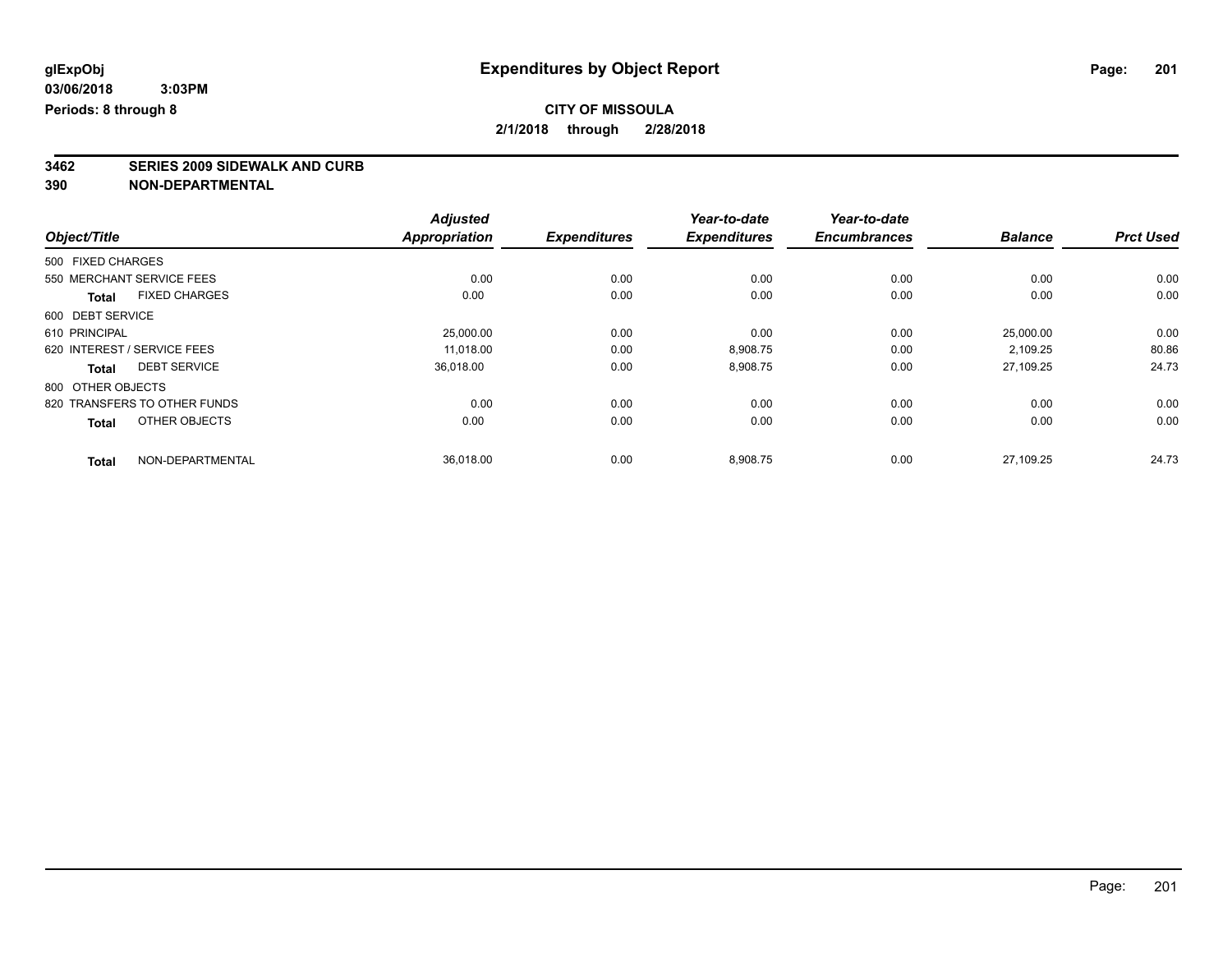### **3462 SERIES 2009 SIDEWALK AND CURB**

|                                               | <b>Adjusted</b>      |                     | Year-to-date        | Year-to-date        |                |                  |
|-----------------------------------------------|----------------------|---------------------|---------------------|---------------------|----------------|------------------|
| Object/Title                                  | <b>Appropriation</b> | <b>Expenditures</b> | <b>Expenditures</b> | <b>Encumbrances</b> | <b>Balance</b> | <b>Prct Used</b> |
| 500 FIXED CHARGES                             |                      |                     |                     |                     |                |                  |
| 550 MERCHANT SERVICE FEES                     | 0.00                 | 0.00                | 0.00                | 0.00                | 0.00           | 0.00             |
| <b>FIXED CHARGES</b><br><b>Total</b>          | 0.00                 | 0.00                | 0.00                | 0.00                | 0.00           | 0.00             |
| 600 DEBT SERVICE                              |                      |                     |                     |                     |                |                  |
| 610 PRINCIPAL                                 | 25,000.00            | 0.00                | 0.00                | 0.00                | 25.000.00      | 0.00             |
| 620 INTEREST / SERVICE FEES                   | 11,018.00            | 0.00                | 8,908.75            | 0.00                | 2,109.25       | 80.86            |
| <b>DEBT SERVICE</b><br>Total                  | 36,018.00            | 0.00                | 8,908.75            | 0.00                | 27.109.25      | 24.73            |
| 800 OTHER OBJECTS                             |                      |                     |                     |                     |                |                  |
| 820 TRANSFERS TO OTHER FUNDS                  | 0.00                 | 0.00                | 0.00                | 0.00                | 0.00           | 0.00             |
| OTHER OBJECTS<br><b>Total</b>                 | 0.00                 | 0.00                | 0.00                | 0.00                | 0.00           | 0.00             |
| SERIES 2009 SIDEWALK AND CURB<br><b>Total</b> | 36,018.00            | 0.00                | 8,908.75            | 0.00                | 27.109.25      | 24.73            |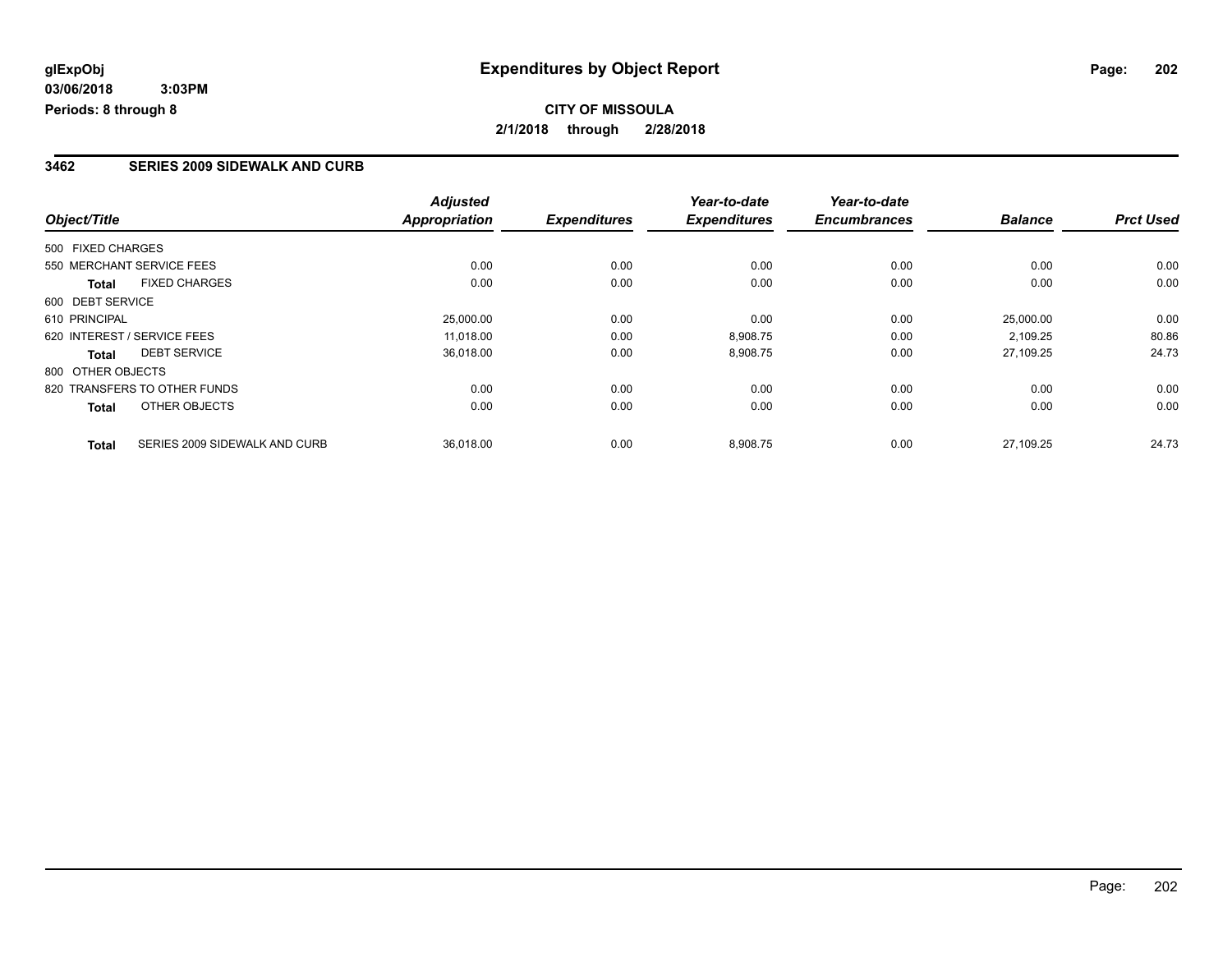# **3463 SERIES 2010 SIDEWALK AND CURB**

|                             |                      | <b>Adjusted</b> |                     | Year-to-date        | Year-to-date        |                |                  |
|-----------------------------|----------------------|-----------------|---------------------|---------------------|---------------------|----------------|------------------|
| Object/Title                |                      | Appropriation   | <b>Expenditures</b> | <b>Expenditures</b> | <b>Encumbrances</b> | <b>Balance</b> | <b>Prct Used</b> |
| 500 FIXED CHARGES           |                      |                 |                     |                     |                     |                |                  |
| 550 MERCHANT SERVICE FEES   |                      | 0.00            | 0.00                | 0.00                | 0.00                | 0.00           | 0.00             |
| <b>Total</b>                | <b>FIXED CHARGES</b> | 0.00            | 0.00                | 0.00                | 0.00                | 0.00           | 0.00             |
| 600 DEBT SERVICE            |                      |                 |                     |                     |                     |                |                  |
| 610 PRINCIPAL               |                      | 75,000.00       | 0.00                | 0.00                | 0.00                | 75.000.00      | 0.00             |
| 620 INTEREST / SERVICE FEES |                      | 17,938.00       | 0.00                | 12.418.75           | 0.00                | 5,519.25       | 69.23            |
| <b>Total</b>                | <b>DEBT SERVICE</b>  | 92,938.00       | 0.00                | 12.418.75           | 0.00                | 80.519.25      | 13.36            |
| <b>Total</b>                | NON-DEPARTMENTAL     | 92.938.00       | 0.00                | 12.418.75           | 0.00                | 80.519.25      | 13.36            |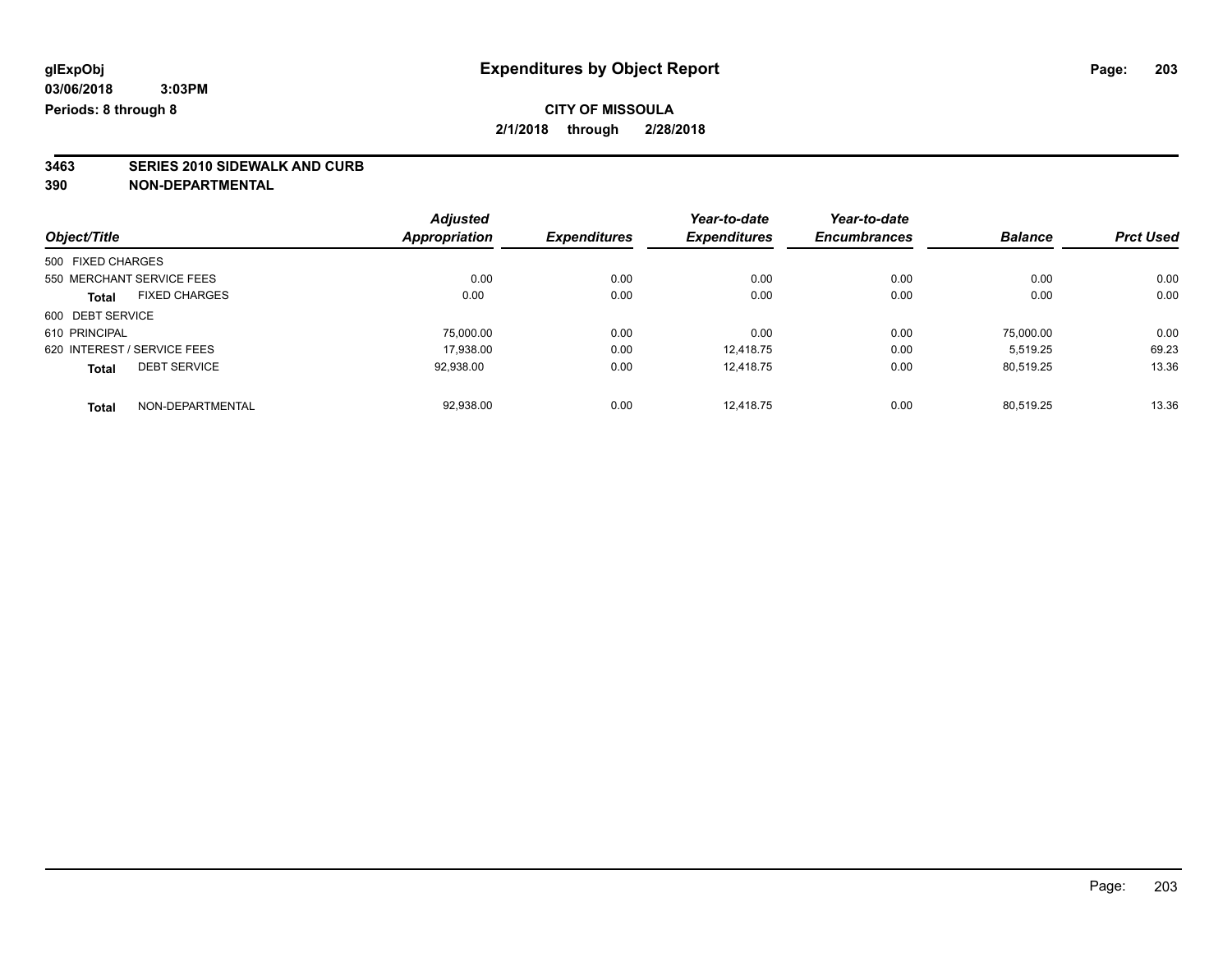**CITY OF MISSOULA 2/1/2018 through 2/28/2018**

### **3463 SERIES 2010 SIDEWALK AND CURB**

| Object/Title                                  | <b>Adjusted</b><br>Appropriation | <b>Expenditures</b> | Year-to-date<br><b>Expenditures</b> | Year-to-date<br><b>Encumbrances</b> | <b>Balance</b> | <b>Prct Used</b> |
|-----------------------------------------------|----------------------------------|---------------------|-------------------------------------|-------------------------------------|----------------|------------------|
|                                               |                                  |                     |                                     |                                     |                |                  |
| 500 FIXED CHARGES                             |                                  |                     |                                     |                                     |                |                  |
| 550 MERCHANT SERVICE FEES                     | 0.00                             | 0.00                | 0.00                                | 0.00                                | 0.00           | 0.00             |
| <b>FIXED CHARGES</b><br><b>Total</b>          | 0.00                             | 0.00                | 0.00                                | 0.00                                | 0.00           | 0.00             |
| 600 DEBT SERVICE                              |                                  |                     |                                     |                                     |                |                  |
| 610 PRINCIPAL                                 | 75,000.00                        | 0.00                | 0.00                                | 0.00                                | 75,000.00      | 0.00             |
| 620 INTEREST / SERVICE FEES                   | 17,938.00                        | 0.00                | 12.418.75                           | 0.00                                | 5.519.25       | 69.23            |
| <b>DEBT SERVICE</b><br><b>Total</b>           | 92,938.00                        | 0.00                | 12.418.75                           | 0.00                                | 80,519.25      | 13.36            |
| SERIES 2010 SIDEWALK AND CURB<br><b>Total</b> | 92.938.00                        | 0.00                | 12.418.75                           | 0.00                                | 80.519.25      | 13.36            |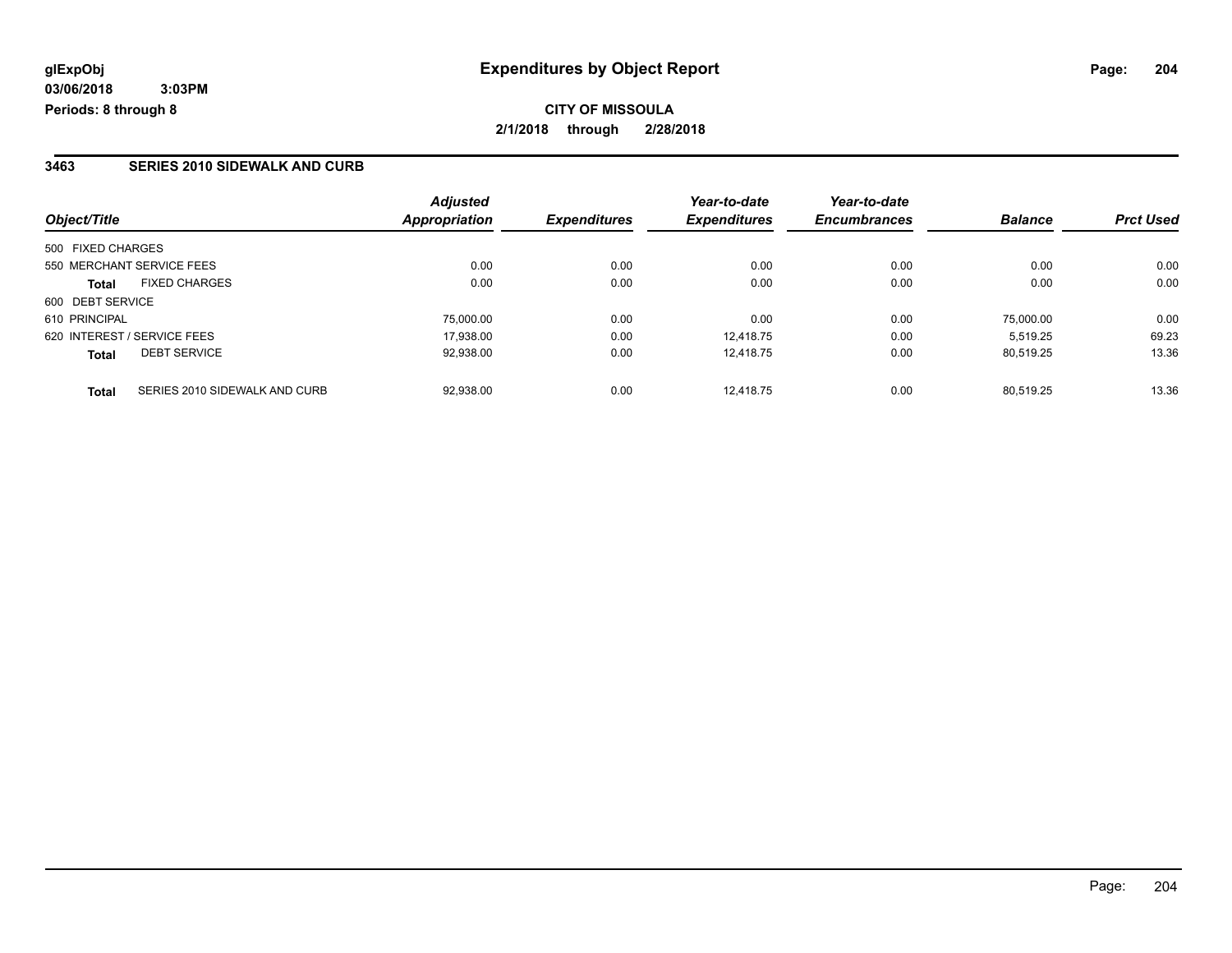**3464 FY12 S/C DEBT SERVICE**

|                                      | <b>Adjusted</b> |                     | Year-to-date        | Year-to-date        |                |                  |
|--------------------------------------|-----------------|---------------------|---------------------|---------------------|----------------|------------------|
| Object/Title                         | Appropriation   | <b>Expenditures</b> | <b>Expenditures</b> | <b>Encumbrances</b> | <b>Balance</b> | <b>Prct Used</b> |
| 500 FIXED CHARGES                    |                 |                     |                     |                     |                |                  |
| 550 MERCHANT SERVICE FEES            | 0.00            | 0.00                | 0.00                | 0.00                | 0.00           | 0.00             |
| <b>FIXED CHARGES</b><br><b>Total</b> | 0.00            | 0.00                | 0.00                | 0.00                | 0.00           | 0.00             |
| 600 DEBT SERVICE                     |                 |                     |                     |                     |                |                  |
| 610 PRINCIPAL                        | 45,000.00       | 0.00                | 0.00                | 0.00                | 45,000.00      | 0.00             |
| 620 INTEREST / SERVICE FEES          | 19,560.00       | 0.00                | 10,130.00           | 0.00                | 9,430.00       | 51.79            |
| <b>DEBT SERVICE</b><br><b>Total</b>  | 64.560.00       | 0.00                | 10.130.00           | 0.00                | 54.430.00      | 15.69            |
| NON-DEPARTMENTAL<br><b>Total</b>     | 64.560.00       | 0.00                | 10.130.00           | 0.00                | 54.430.00      | 15.69            |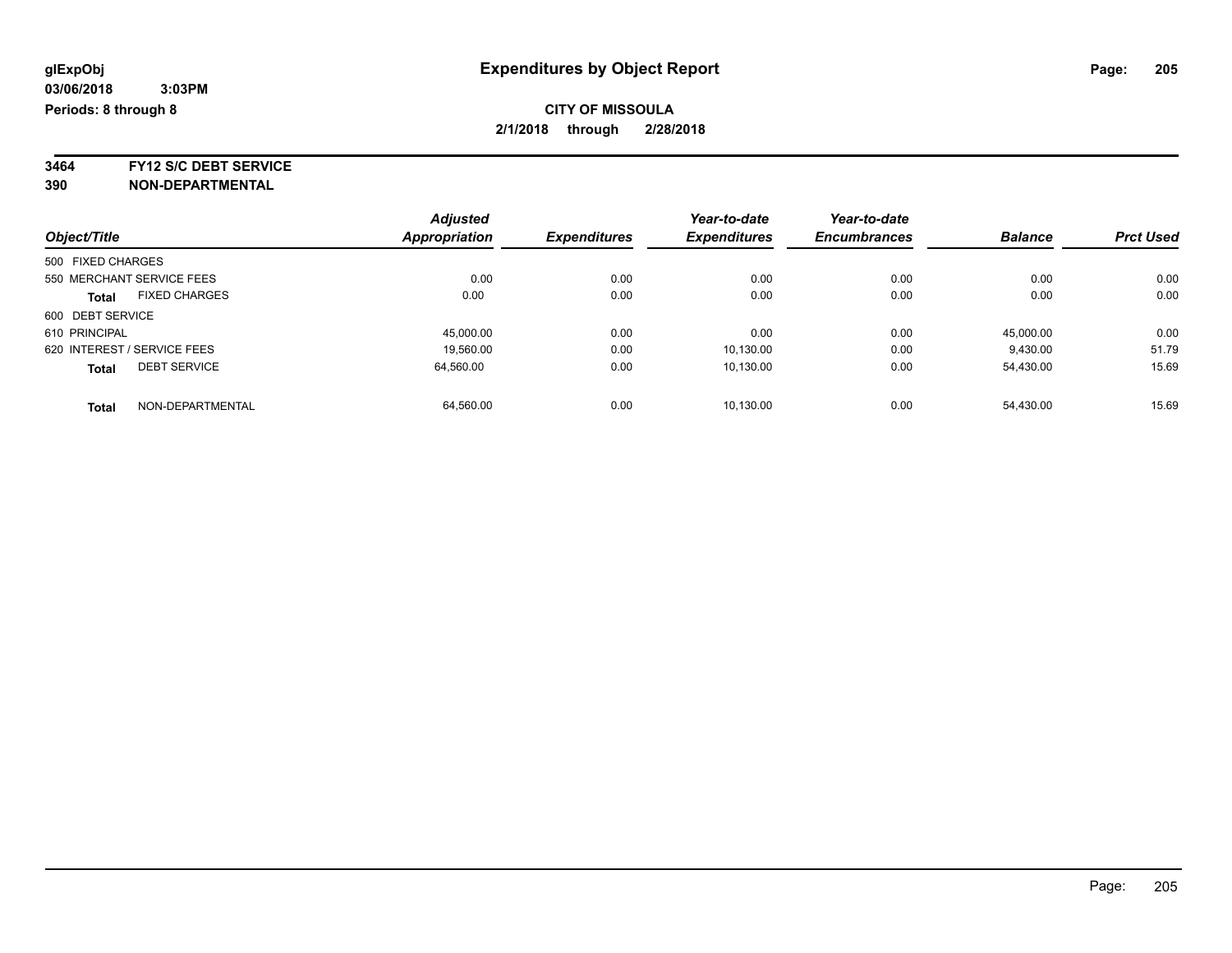**3464 FY12 S/C DEBT SERVICE**

| Object/Title                          | <b>Adjusted</b><br>Appropriation | <b>Expenditures</b> | Year-to-date<br><b>Expenditures</b> | Year-to-date<br><b>Encumbrances</b> | <b>Balance</b> | <b>Prct Used</b> |
|---------------------------------------|----------------------------------|---------------------|-------------------------------------|-------------------------------------|----------------|------------------|
| 500 FIXED CHARGES                     |                                  |                     |                                     |                                     |                |                  |
| 550 MERCHANT SERVICE FEES             | 0.00                             | 0.00                | 0.00                                | 0.00                                | 0.00           | 0.00             |
| <b>FIXED CHARGES</b><br><b>Total</b>  | 0.00                             | 0.00                | 0.00                                | 0.00                                | 0.00           | 0.00             |
| 600 DEBT SERVICE                      |                                  |                     |                                     |                                     |                |                  |
| 610 PRINCIPAL                         | 45,000.00                        | 0.00                | 0.00                                | 0.00                                | 45.000.00      | 0.00             |
| 620 INTEREST / SERVICE FEES           | 19.560.00                        | 0.00                | 10.130.00                           | 0.00                                | 9,430.00       | 51.79            |
| <b>DEBT SERVICE</b><br><b>Total</b>   | 64,560.00                        | 0.00                | 10.130.00                           | 0.00                                | 54.430.00      | 15.69            |
| FY12 S/C DEBT SERVICE<br><b>Total</b> | 64.560.00                        | 0.00                | 10.130.00                           | 0.00                                | 54.430.00      | 15.69            |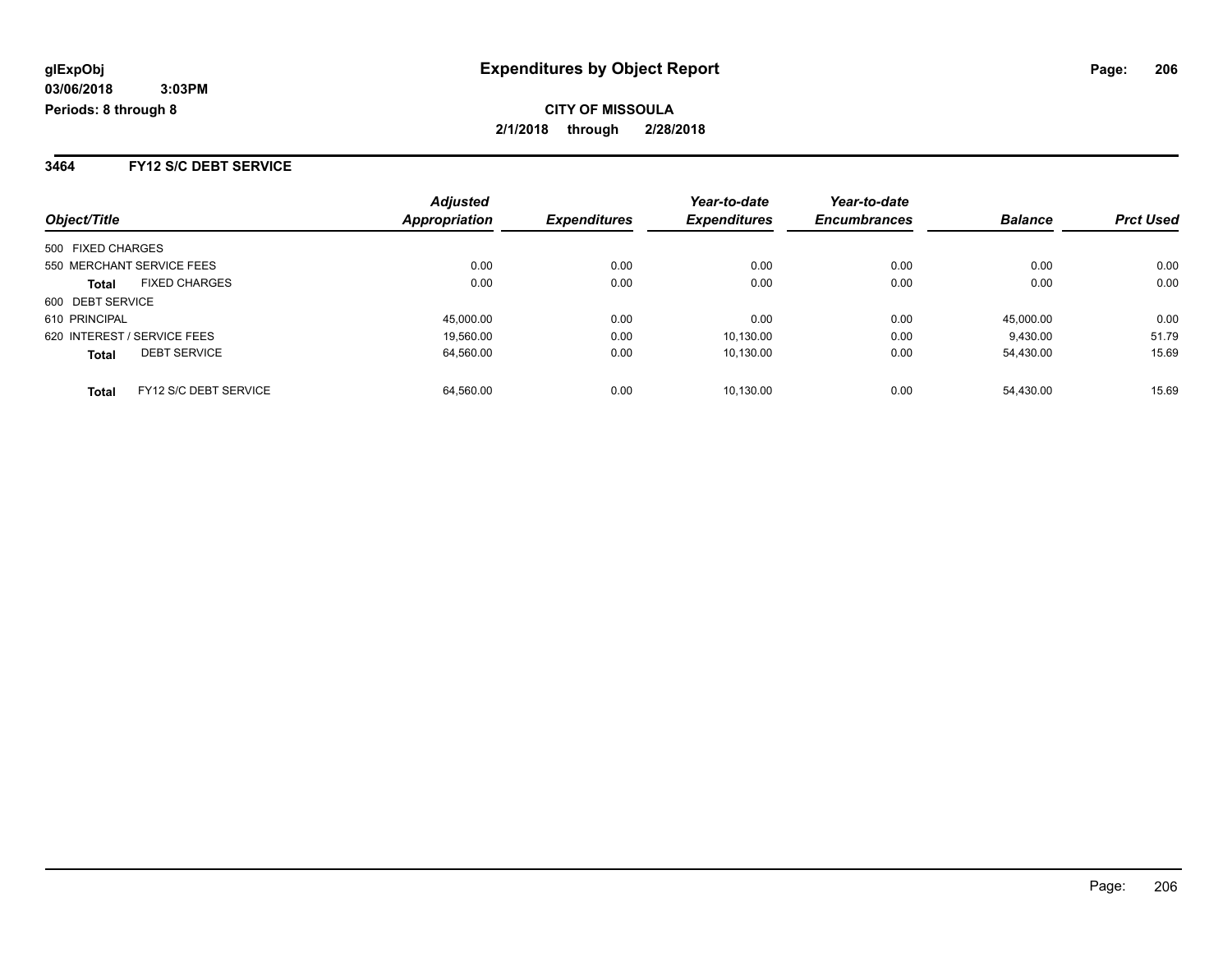# **3465 FY13 SIDEWALK/CURB DEBT SERVICE**

|                                      | <b>Adjusted</b> |                     | Year-to-date        | Year-to-date        |                |                  |
|--------------------------------------|-----------------|---------------------|---------------------|---------------------|----------------|------------------|
| Object/Title                         | Appropriation   | <b>Expenditures</b> | <b>Expenditures</b> | <b>Encumbrances</b> | <b>Balance</b> | <b>Prct Used</b> |
| 500 FIXED CHARGES                    |                 |                     |                     |                     |                |                  |
| 550 MERCHANT SERVICE FEES            | 0.00            | 0.00                | 0.00                | 0.00                | 0.00           | 0.00             |
| <b>FIXED CHARGES</b><br><b>Total</b> | 0.00            | 0.00                | 0.00                | 0.00                | 0.00           | 0.00             |
| 600 DEBT SERVICE                     |                 |                     |                     |                     |                |                  |
| 610 PRINCIPAL                        | 29,000.00       | 0.00                | 0.00                | 0.00                | 29,000.00      | 0.00             |
| 620 INTEREST / SERVICE FEES          | 9.113.00        | 0.00                | 4,543.69            | 0.00                | 4,569.31       | 49.86            |
| <b>DEBT SERVICE</b><br><b>Total</b>  | 38.113.00       | 0.00                | 4,543.69            | 0.00                | 33.569.31      | 11.92            |
| NON-DEPARTMENTAL<br><b>Total</b>     | 38.113.00       | 0.00                | 4.543.69            | 0.00                | 33.569.31      | 11.92            |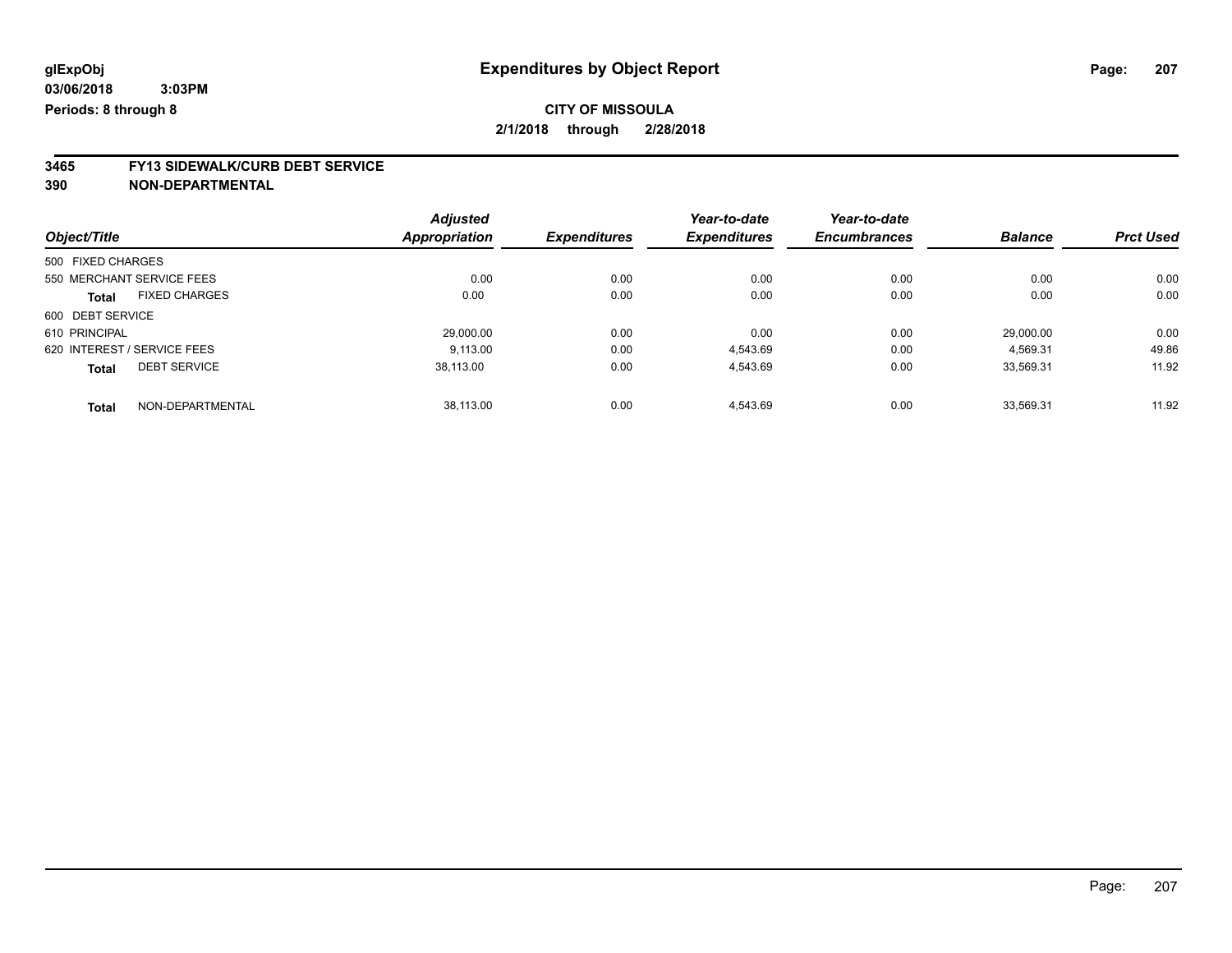### **3465 FY13 SIDEWALK/CURB DEBT SERVICE**

|                   |                                        | <b>Adjusted</b>      |                     | Year-to-date        | Year-to-date        |                |                  |
|-------------------|----------------------------------------|----------------------|---------------------|---------------------|---------------------|----------------|------------------|
| Object/Title      |                                        | <b>Appropriation</b> | <b>Expenditures</b> | <b>Expenditures</b> | <b>Encumbrances</b> | <b>Balance</b> | <b>Prct Used</b> |
| 500 FIXED CHARGES |                                        |                      |                     |                     |                     |                |                  |
|                   | 550 MERCHANT SERVICE FEES              | 0.00                 | 0.00                | 0.00                | 0.00                | 0.00           | 0.00             |
| <b>Total</b>      | <b>FIXED CHARGES</b>                   | 0.00                 | 0.00                | 0.00                | 0.00                | 0.00           | 0.00             |
| 600 DEBT SERVICE  |                                        |                      |                     |                     |                     |                |                  |
| 610 PRINCIPAL     |                                        | 29,000.00            | 0.00                | 0.00                | 0.00                | 29.000.00      | 0.00             |
|                   | 620 INTEREST / SERVICE FEES            | 9.113.00             | 0.00                | 4.543.69            | 0.00                | 4.569.31       | 49.86            |
| <b>Total</b>      | <b>DEBT SERVICE</b>                    | 38.113.00            | 0.00                | 4,543.69            | 0.00                | 33.569.31      | 11.92            |
| <b>Total</b>      | <b>FY13 SIDEWALK/CURB DEBT SERVICE</b> | 38.113.00            | 0.00                | 4.543.69            | 0.00                | 33.569.31      | 11.92            |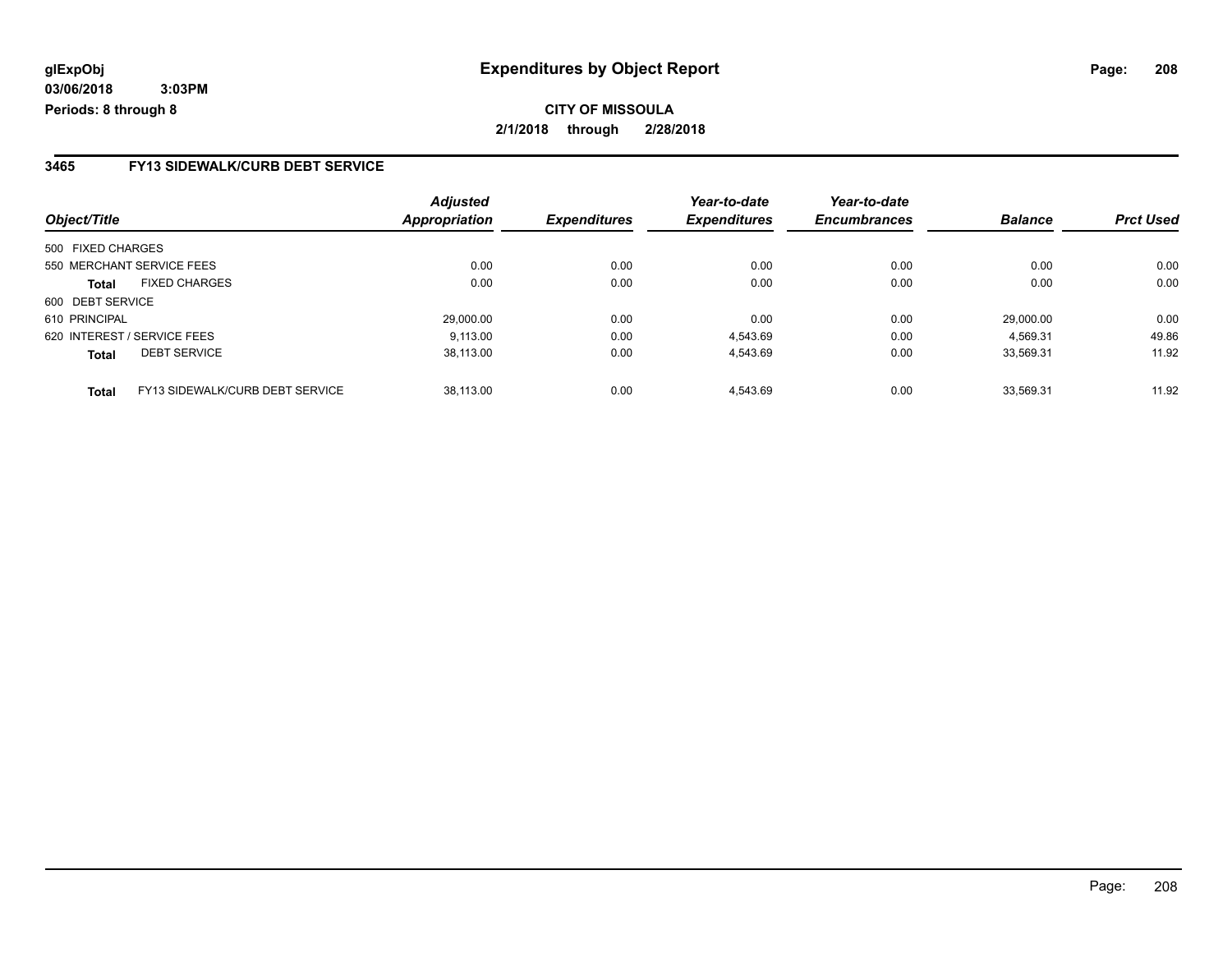# **3466 FY15 SIDEWALK/CURB DEBT SERVICE**

|                             |                           | <b>Adjusted</b>      |                     | Year-to-date        | Year-to-date        |                |                  |
|-----------------------------|---------------------------|----------------------|---------------------|---------------------|---------------------|----------------|------------------|
| Object/Title                |                           | <b>Appropriation</b> | <b>Expenditures</b> | <b>Expenditures</b> | <b>Encumbrances</b> | <b>Balance</b> | <b>Prct Used</b> |
| 300 PURCHASED SERVICES      |                           |                      |                     |                     |                     |                |                  |
| 350 PROFESSIONAL SERVICES   |                           | 0.00                 | 0.00                | 0.00                | 0.00                | 0.00           | 0.00             |
| <b>Total</b>                | <b>PURCHASED SERVICES</b> | 0.00                 | 0.00                | 0.00                | 0.00                | 0.00           | 0.00             |
| 500 FIXED CHARGES           |                           |                      |                     |                     |                     |                |                  |
| 550 MERCHANT SERVICE FEES   |                           | 350.00               | 0.00                | 0.00                | 0.00                | 350.00         | 0.00             |
| Total                       | <b>FIXED CHARGES</b>      | 350.00               | 0.00                | 0.00                | 0.00                | 350.00         | 0.00             |
| 600 DEBT SERVICE            |                           |                      |                     |                     |                     |                |                  |
| 610 PRINCIPAL               |                           | 65,721.00            | 0.00                | 0.00                | 0.00                | 65,721.00      | 0.00             |
| 620 INTEREST / SERVICE FEES |                           | 23.075.00            | 0.00                | 11,478.02           | 0.00                | 11,596.98      | 49.74            |
| <b>Total</b>                | <b>DEBT SERVICE</b>       | 88,796.00            | 0.00                | 11,478.02           | 0.00                | 77.317.98      | 12.93            |
| <b>Total</b>                | NON-DEPARTMENTAL          | 89,146.00            | 0.00                | 11,478.02           | 0.00                | 77,667.98      | 12.88            |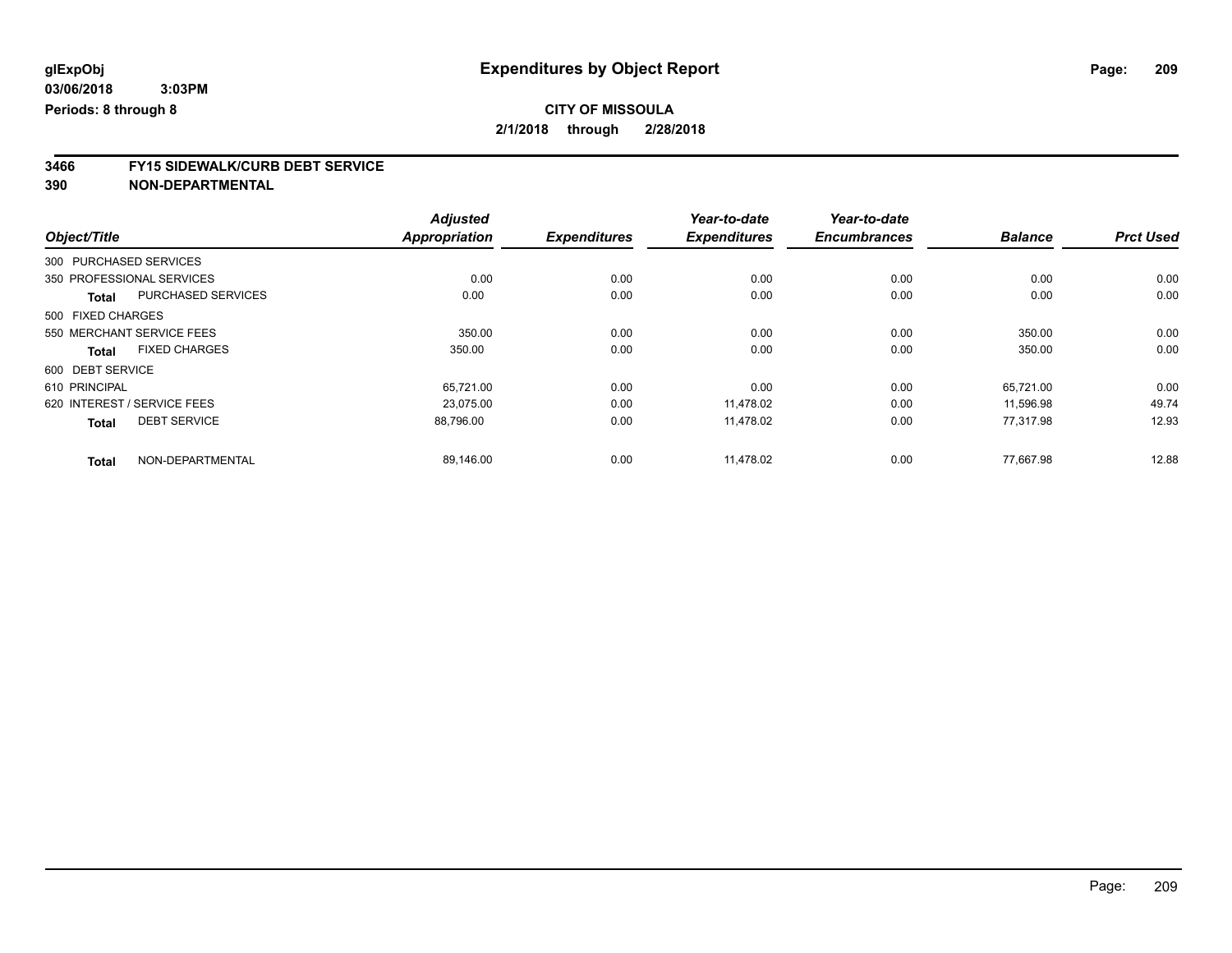### **3466 FY15 SIDEWALK/CURB DEBT SERVICE**

|                   |                                 | <b>Adjusted</b>      |                     | Year-to-date        | Year-to-date        |                |                  |
|-------------------|---------------------------------|----------------------|---------------------|---------------------|---------------------|----------------|------------------|
| Object/Title      |                                 | <b>Appropriation</b> | <b>Expenditures</b> | <b>Expenditures</b> | <b>Encumbrances</b> | <b>Balance</b> | <b>Prct Used</b> |
|                   | 300 PURCHASED SERVICES          |                      |                     |                     |                     |                |                  |
|                   | 350 PROFESSIONAL SERVICES       | 0.00                 | 0.00                | 0.00                | 0.00                | 0.00           | 0.00             |
| Total             | PURCHASED SERVICES              | 0.00                 | 0.00                | 0.00                | 0.00                | 0.00           | 0.00             |
| 500 FIXED CHARGES |                                 |                      |                     |                     |                     |                |                  |
|                   | 550 MERCHANT SERVICE FEES       | 350.00               | 0.00                | 0.00                | 0.00                | 350.00         | 0.00             |
| Total             | <b>FIXED CHARGES</b>            | 350.00               | 0.00                | 0.00                | 0.00                | 350.00         | 0.00             |
| 600 DEBT SERVICE  |                                 |                      |                     |                     |                     |                |                  |
| 610 PRINCIPAL     |                                 | 65,721.00            | 0.00                | 0.00                | 0.00                | 65,721.00      | 0.00             |
|                   | 620 INTEREST / SERVICE FEES     | 23,075.00            | 0.00                | 11,478.02           | 0.00                | 11.596.98      | 49.74            |
| <b>Total</b>      | <b>DEBT SERVICE</b>             | 88,796.00            | 0.00                | 11,478.02           | 0.00                | 77,317.98      | 12.93            |
| <b>Total</b>      | FY15 SIDEWALK/CURB DEBT SERVICE | 89,146.00            | 0.00                | 11.478.02           | 0.00                | 77.667.98      | 12.88            |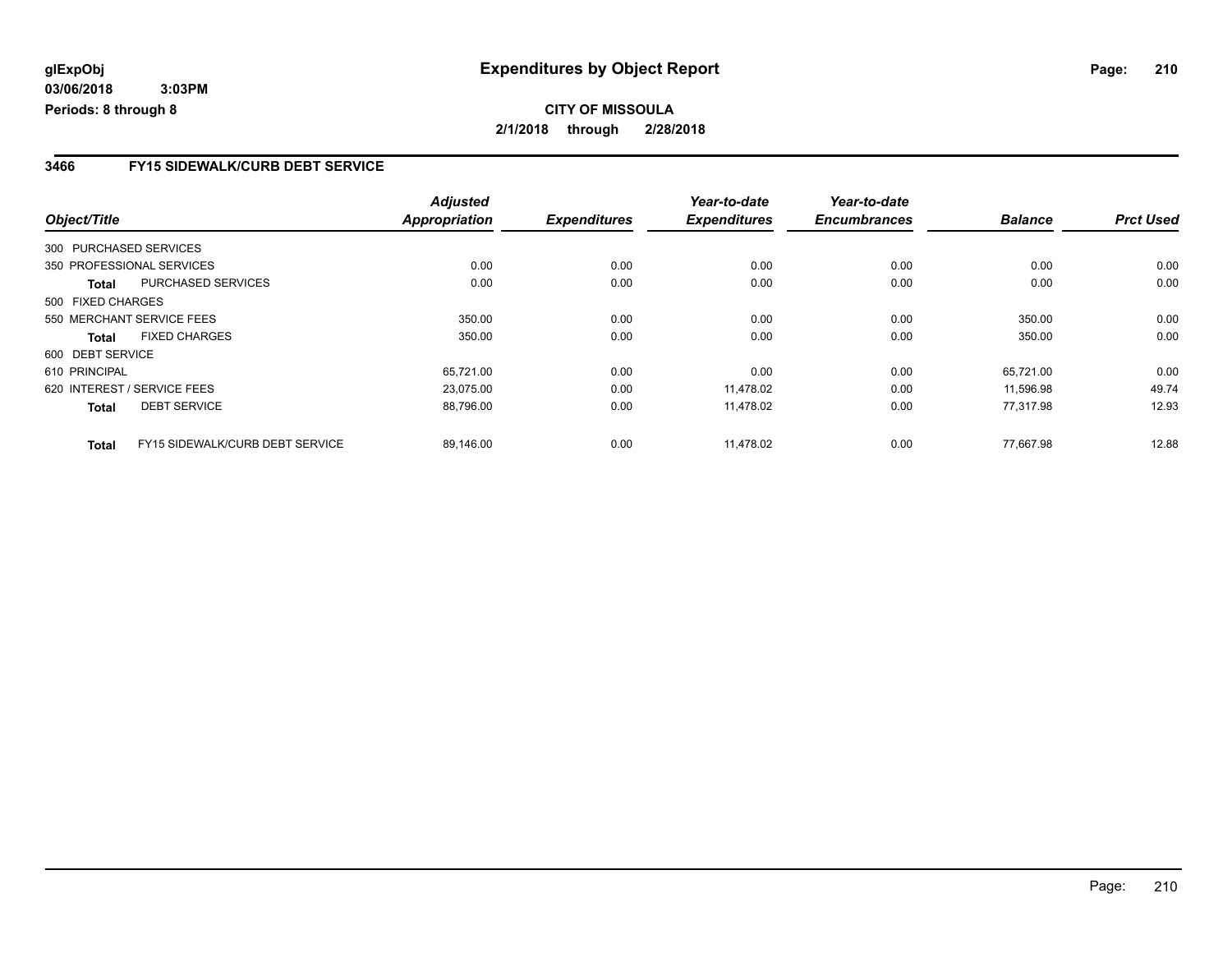# **3467 FY16 SIDEWALK/CURB DEBT SERVICE**

|                   |                             | <b>Adjusted</b>      |                     | Year-to-date        | Year-to-date        |                |                  |
|-------------------|-----------------------------|----------------------|---------------------|---------------------|---------------------|----------------|------------------|
| Object/Title      |                             | <b>Appropriation</b> | <b>Expenditures</b> | <b>Expenditures</b> | <b>Encumbrances</b> | <b>Balance</b> | <b>Prct Used</b> |
|                   | 300 PURCHASED SERVICES      |                      |                     |                     |                     |                |                  |
|                   | 350 PROFESSIONAL SERVICES   | 0.00                 | 0.00                | 0.00                | 0.00                | 0.00           | 0.00             |
| <b>Total</b>      | <b>PURCHASED SERVICES</b>   | 0.00                 | 0.00                | 0.00                | 0.00                | 0.00           | 0.00             |
| 500 FIXED CHARGES |                             |                      |                     |                     |                     |                |                  |
|                   | 550 MERCHANT SERVICE FEES   | 350.00               | 0.00                | 0.00                | 0.00                | 350.00         | 0.00             |
| Total             | <b>FIXED CHARGES</b>        | 350.00               | 0.00                | 0.00                | 0.00                | 350.00         | 0.00             |
| 600 DEBT SERVICE  |                             |                      |                     |                     |                     |                |                  |
| 610 PRINCIPAL     |                             | 21,872.00            | 0.00                | 0.00                | 0.00                | 21.872.00      | 0.00             |
|                   | 620 INTEREST / SERVICE FEES | 10.748.00            | 0.00                | 5,373.85            | 0.00                | 5.374.15       | 50.00            |
| <b>Total</b>      | <b>DEBT SERVICE</b>         | 32.620.00            | 0.00                | 5,373.85            | 0.00                | 27.246.15      | 16.47            |
| <b>Total</b>      | NON-DEPARTMENTAL            | 32,970.00            | 0.00                | 5,373.85            | 0.00                | 27,596.15      | 16.30            |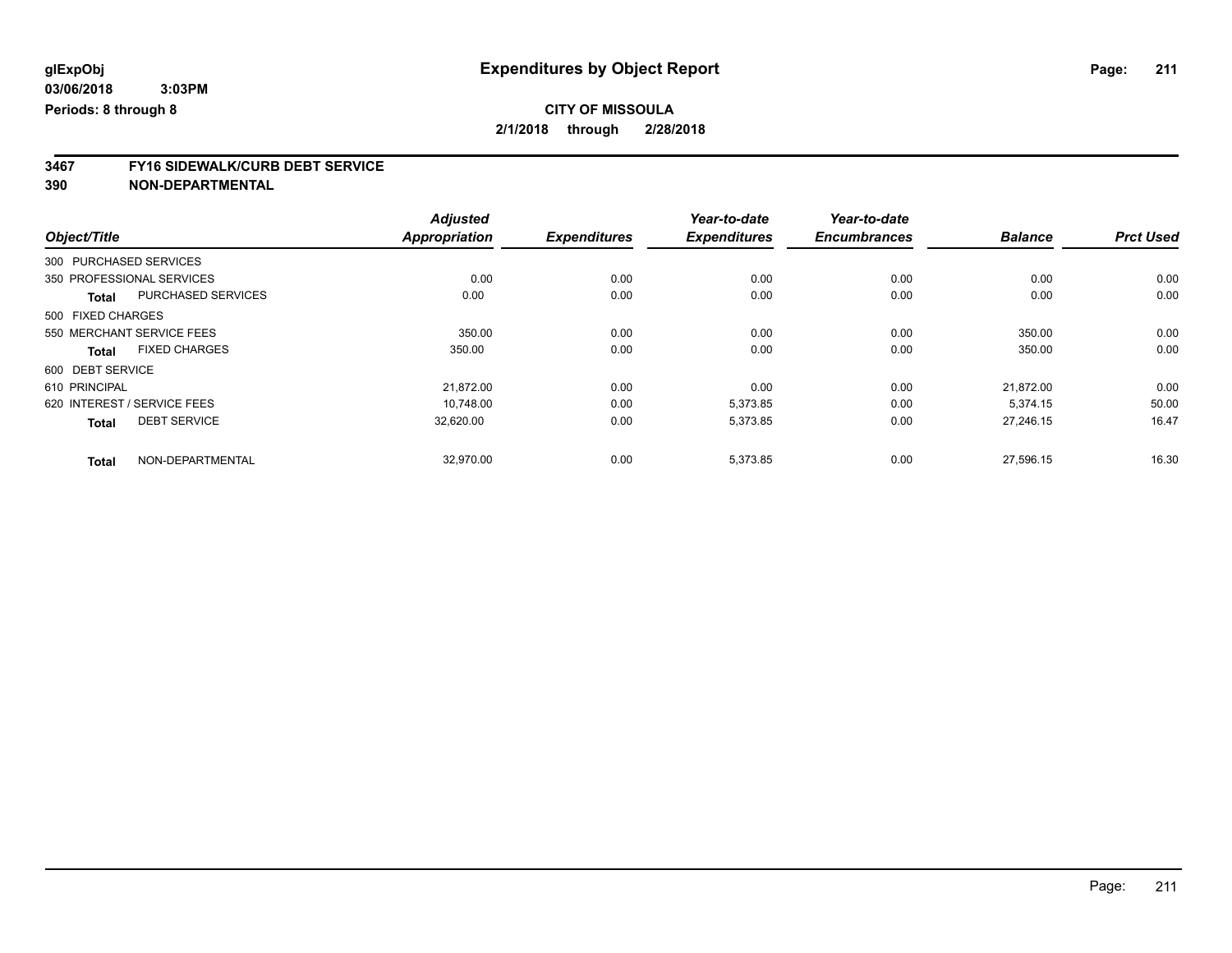### **3467 FY16 SIDEWALK/CURB DEBT SERVICE**

|                        |                                 | <b>Adjusted</b>      |                     | Year-to-date        | Year-to-date        |                |                  |
|------------------------|---------------------------------|----------------------|---------------------|---------------------|---------------------|----------------|------------------|
| Object/Title           |                                 | <b>Appropriation</b> | <b>Expenditures</b> | <b>Expenditures</b> | <b>Encumbrances</b> | <b>Balance</b> | <b>Prct Used</b> |
| 300 PURCHASED SERVICES |                                 |                      |                     |                     |                     |                |                  |
|                        | 350 PROFESSIONAL SERVICES       | 0.00                 | 0.00                | 0.00                | 0.00                | 0.00           | 0.00             |
| Total                  | PURCHASED SERVICES              | 0.00                 | 0.00                | 0.00                | 0.00                | 0.00           | 0.00             |
| 500 FIXED CHARGES      |                                 |                      |                     |                     |                     |                |                  |
|                        | 550 MERCHANT SERVICE FEES       | 350.00               | 0.00                | 0.00                | 0.00                | 350.00         | 0.00             |
| <b>Total</b>           | <b>FIXED CHARGES</b>            | 350.00               | 0.00                | 0.00                | 0.00                | 350.00         | 0.00             |
| 600 DEBT SERVICE       |                                 |                      |                     |                     |                     |                |                  |
| 610 PRINCIPAL          |                                 | 21,872.00            | 0.00                | 0.00                | 0.00                | 21.872.00      | 0.00             |
|                        | 620 INTEREST / SERVICE FEES     | 10.748.00            | 0.00                | 5,373.85            | 0.00                | 5.374.15       | 50.00            |
| <b>Total</b>           | <b>DEBT SERVICE</b>             | 32,620.00            | 0.00                | 5,373.85            | 0.00                | 27.246.15      | 16.47            |
| <b>Total</b>           | FY16 SIDEWALK/CURB DEBT SERVICE | 32.970.00            | 0.00                | 5.373.85            | 0.00                | 27.596.15      | 16.30            |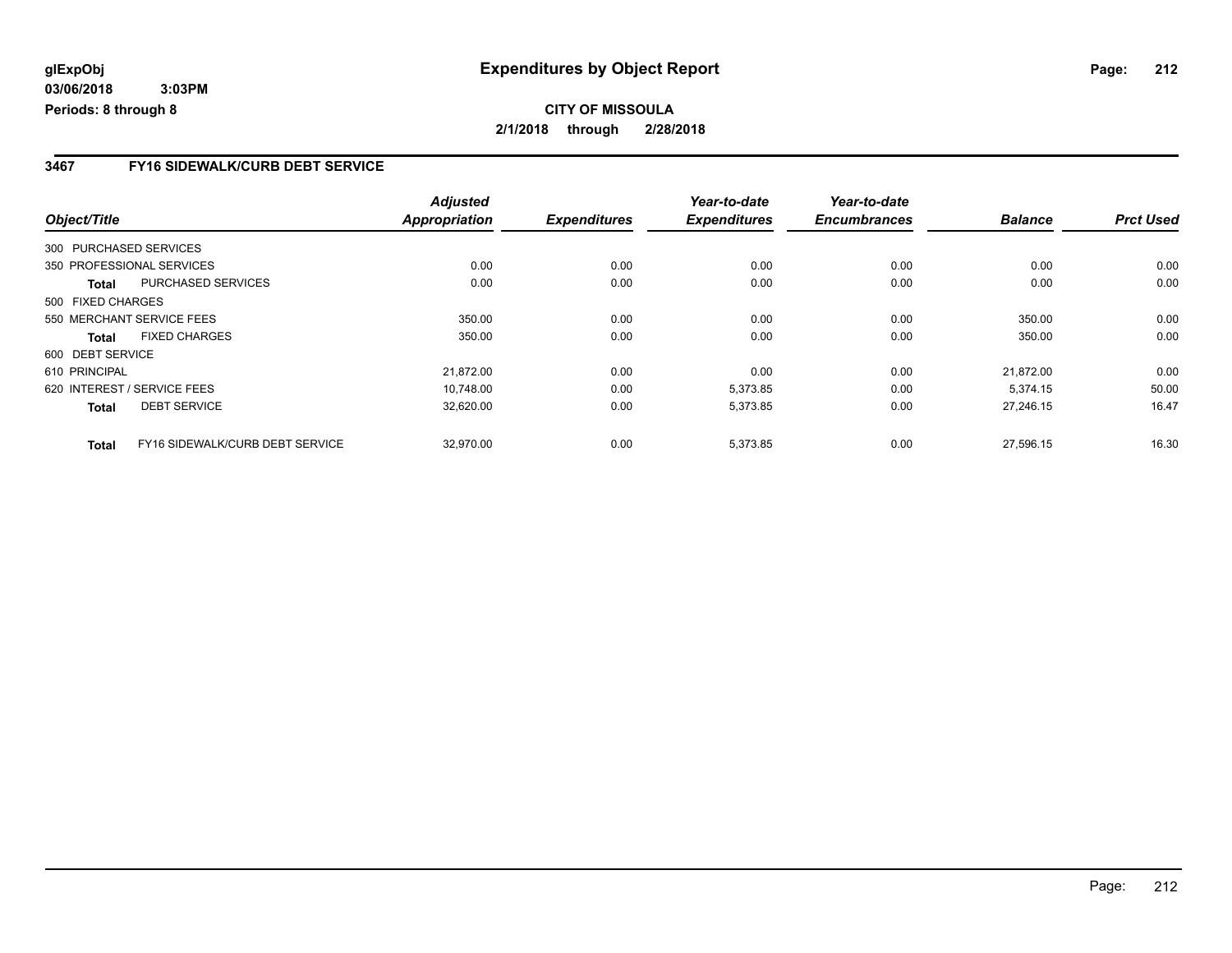# **3468 FY17 SIDEWALK/CURB DEBT SERVICE**

|                                           | <b>Adjusted</b>      |                     | Year-to-date        | Year-to-date        |                |                  |
|-------------------------------------------|----------------------|---------------------|---------------------|---------------------|----------------|------------------|
| Object/Title                              | <b>Appropriation</b> | <b>Expenditures</b> | <b>Expenditures</b> | <b>Encumbrances</b> | <b>Balance</b> | <b>Prct Used</b> |
| 300 PURCHASED SERVICES                    |                      |                     |                     |                     |                |                  |
| 350 PROFESSIONAL SERVICES                 | 0.00                 | 0.00                | 0.00                | 0.00                | 0.00           | 0.00             |
| <b>PURCHASED SERVICES</b><br><b>Total</b> | 0.00                 | 0.00                | 0.00                | 0.00                | 0.00           | 0.00             |
| 500 FIXED CHARGES                         |                      |                     |                     |                     |                |                  |
| 550 MERCHANT SERVICE FEES                 | 0.00                 | 0.00                | 0.00                | 0.00                | 0.00           | 0.00             |
| <b>FIXED CHARGES</b><br><b>Total</b>      | 0.00                 | 0.00                | 0.00                | 0.00                | 0.00           | 0.00             |
| 600 DEBT SERVICE                          |                      |                     |                     |                     |                |                  |
| 610 PRINCIPAL                             | 0.00                 | 0.00                | 0.00                | 0.00                | 0.00           | 0.00             |
| 620 INTEREST / SERVICE FEES               | 0.00                 | 0.00                | 11,786.36           | 0.00                | $-11,786.36$   | 0.00             |
| <b>DEBT SERVICE</b><br><b>Total</b>       | 0.00                 | 0.00                | 11.786.36           | 0.00                | $-11.786.36$   | 0.00             |
| NON-DEPARTMENTAL<br><b>Total</b>          | 0.00                 | 0.00                | 11,786.36           | 0.00                | $-11,786.36$   | 0.00             |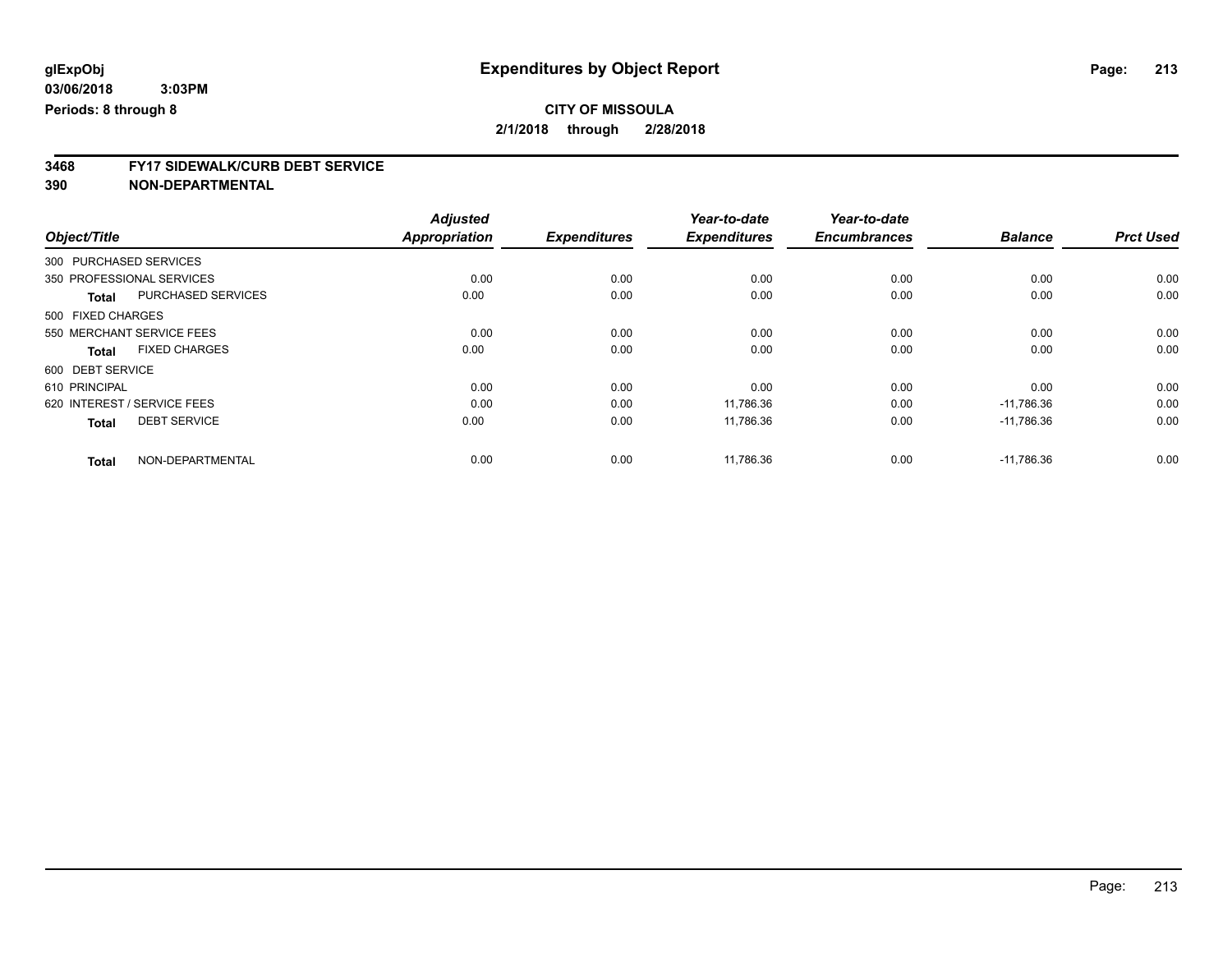### **3468 FY17 SIDEWALK/CURB DEBT SERVICE**

|                        |                                        | <b>Adjusted</b>      |                     | Year-to-date        | Year-to-date        |                |                  |
|------------------------|----------------------------------------|----------------------|---------------------|---------------------|---------------------|----------------|------------------|
| Object/Title           |                                        | <b>Appropriation</b> | <b>Expenditures</b> | <b>Expenditures</b> | <b>Encumbrances</b> | <b>Balance</b> | <b>Prct Used</b> |
| 300 PURCHASED SERVICES |                                        |                      |                     |                     |                     |                |                  |
|                        | 350 PROFESSIONAL SERVICES              | 0.00                 | 0.00                | 0.00                | 0.00                | 0.00           | 0.00             |
| Total                  | PURCHASED SERVICES                     | 0.00                 | 0.00                | 0.00                | 0.00                | 0.00           | 0.00             |
| 500 FIXED CHARGES      |                                        |                      |                     |                     |                     |                |                  |
|                        | 550 MERCHANT SERVICE FEES              | 0.00                 | 0.00                | 0.00                | 0.00                | 0.00           | 0.00             |
| Total                  | <b>FIXED CHARGES</b>                   | 0.00                 | 0.00                | 0.00                | 0.00                | 0.00           | 0.00             |
| 600 DEBT SERVICE       |                                        |                      |                     |                     |                     |                |                  |
| 610 PRINCIPAL          |                                        | 0.00                 | 0.00                | 0.00                | 0.00                | 0.00           | 0.00             |
|                        | 620 INTEREST / SERVICE FEES            | 0.00                 | 0.00                | 11,786.36           | 0.00                | $-11.786.36$   | 0.00             |
| <b>Total</b>           | <b>DEBT SERVICE</b>                    | 0.00                 | 0.00                | 11,786.36           | 0.00                | $-11,786.36$   | 0.00             |
| <b>Total</b>           | <b>FY17 SIDEWALK/CURB DEBT SERVICE</b> | 0.00                 | 0.00                | 11.786.36           | 0.00                | $-11.786.36$   | 0.00             |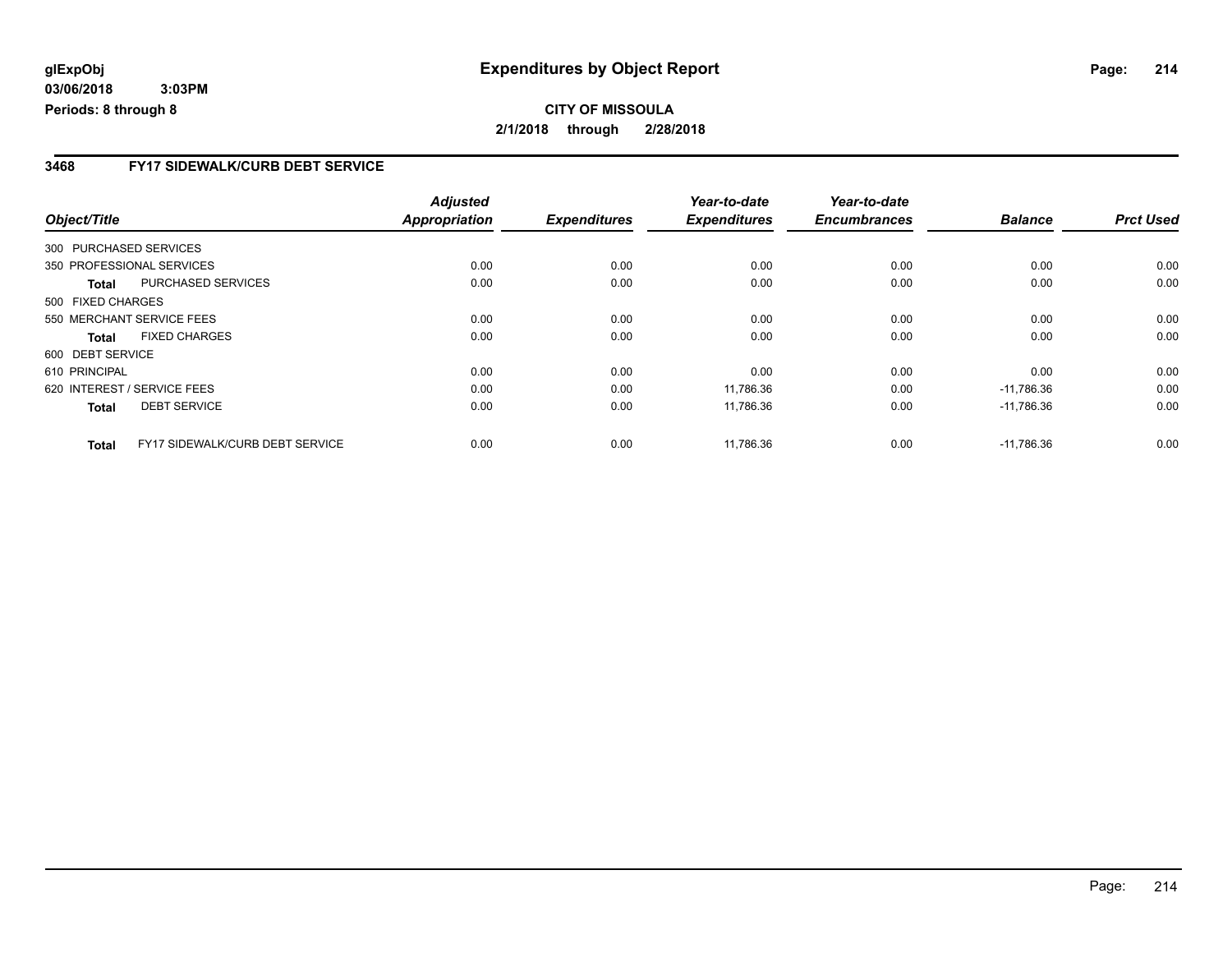# **3491 SID 491 DEBT SERVICE FUND**

| Object/Title                        | <b>Adjusted</b><br><b>Appropriation</b> | <b>Expenditures</b> | Year-to-date<br><b>Expenditures</b> | Year-to-date<br><b>Encumbrances</b> | <b>Balance</b> | <b>Prct Used</b> |
|-------------------------------------|-----------------------------------------|---------------------|-------------------------------------|-------------------------------------|----------------|------------------|
| 600 DEBT SERVICE                    |                                         |                     |                                     |                                     |                |                  |
| 620 INTEREST / SERVICE FEES         | 0.00                                    | 0.00                | 0.00                                | 0.00                                | 0.00           | 0.00             |
| <b>DEBT SERVICE</b><br><b>Total</b> | 0.00                                    | 0.00                | 0.00                                | 0.00                                | 0.00           | 0.00             |
| NON-DEPARTMENTAL<br><b>Total</b>    | 0.00                                    | 0.00                | 0.00                                | 0.00                                | 0.00           | 0.00             |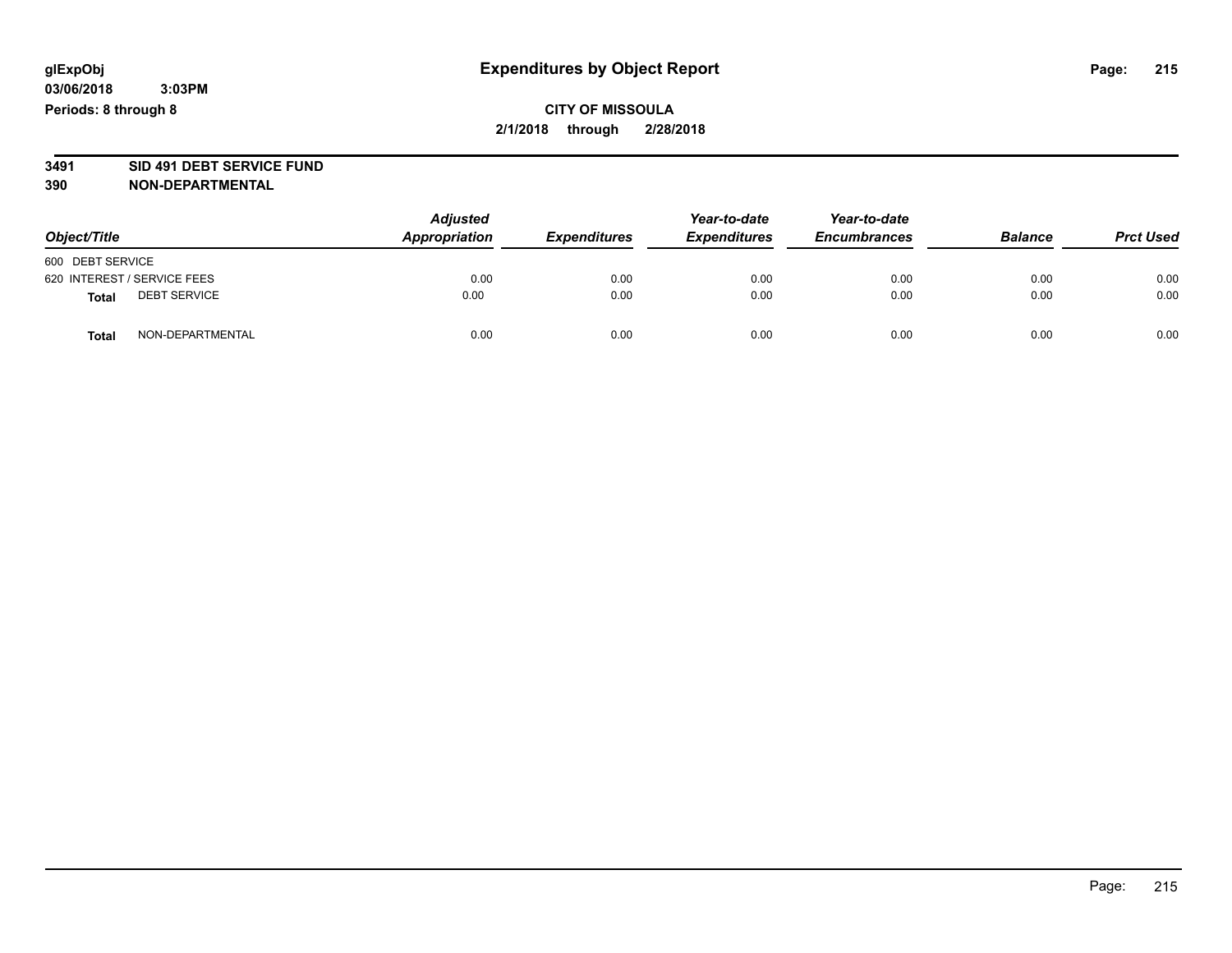**CITY OF MISSOULA 2/1/2018 through 2/28/2018**

#### **3491 SID 491 DEBT SERVICE FUND**

|                                           | <b>Adjusted</b> |                            | Year-to-date        | Year-to-date        |                |                  |
|-------------------------------------------|-----------------|----------------------------|---------------------|---------------------|----------------|------------------|
| Object/Title                              | Appropriation   | <i><b>Expenditures</b></i> | <b>Expenditures</b> | <b>Encumbrances</b> | <b>Balance</b> | <b>Prct Used</b> |
| 600 DEBT SERVICE                          |                 |                            |                     |                     |                |                  |
| 620 INTEREST / SERVICE FEES               | 0.00            | 0.00                       | 0.00                | 0.00                | 0.00           | 0.00             |
| <b>DEBT SERVICE</b><br><b>Total</b>       | 0.00            | 0.00                       | 0.00                | 0.00                | 0.00           | 0.00             |
| SID 491 DEBT SERVICE FUND<br><b>Total</b> | 0.00            | 0.00                       | 0.00                | 0.00                | 0.00           | 0.00             |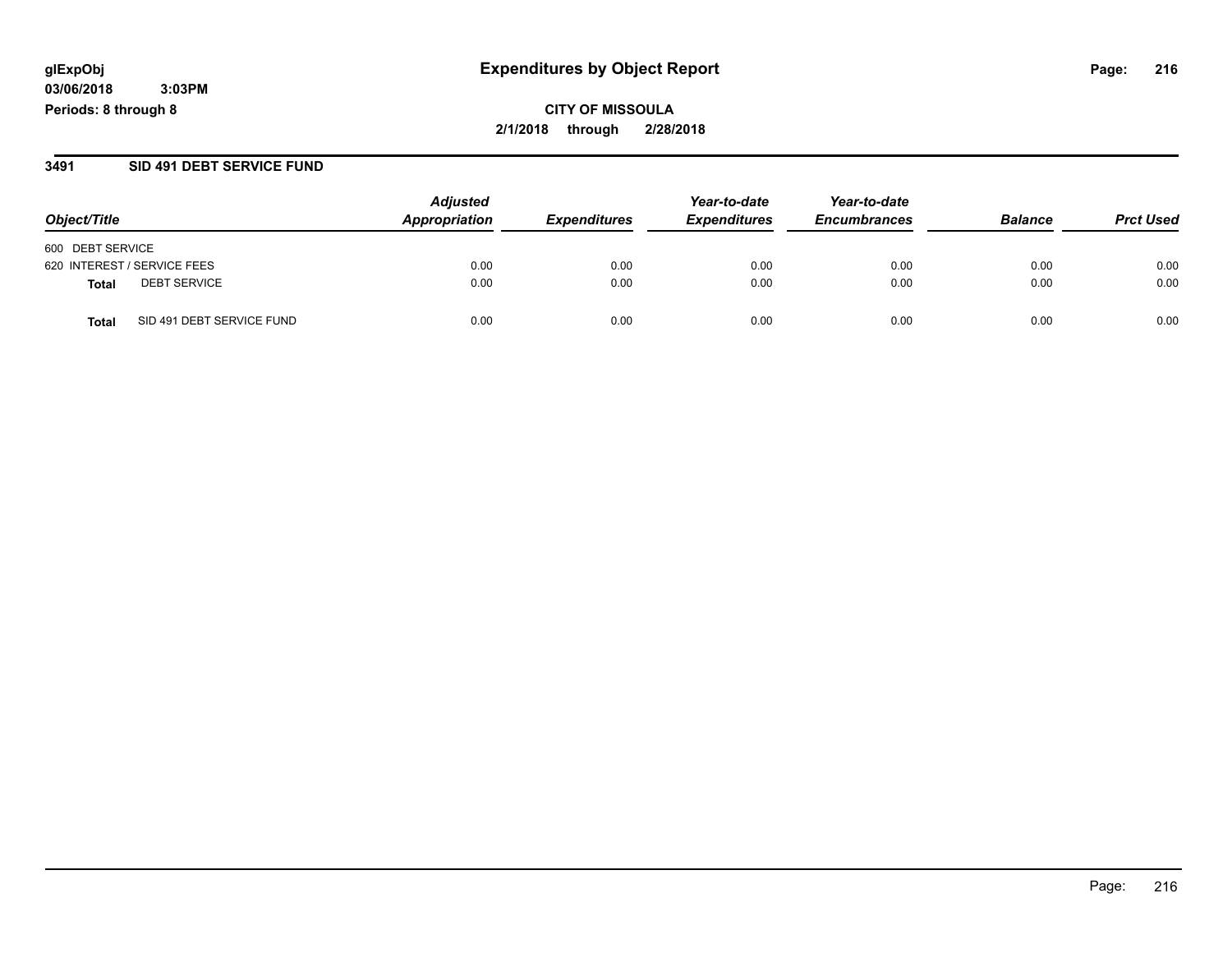## **CITY OF MISSOULA 2/1/2018 through 2/28/2018**

# **3495 SID 495 DEBT SERVICE FUND**

| Object/Title                     | <b>Adjusted</b><br>Appropriation | <b>Expenditures</b> | Year-to-date<br><b>Expenditures</b> | Year-to-date<br><b>Encumbrances</b> | <b>Balance</b> | <b>Prct Used</b> |
|----------------------------------|----------------------------------|---------------------|-------------------------------------|-------------------------------------|----------------|------------------|
| 800 OTHER OBJECTS                |                                  |                     |                                     |                                     |                |                  |
| 820 TRANSFERS TO OTHER FUNDS     | 0.00                             | 0.00                | 0.00                                | 0.00                                | 0.00           | 0.00             |
| OTHER OBJECTS<br><b>Total</b>    | 0.00                             | 0.00                | 0.00                                | 0.00                                | 0.00           | 0.00             |
| *** Title Not Found ***<br>Total | 0.00                             | 0.00                | 0.00                                | 0.00                                | 0.00           | 0.00             |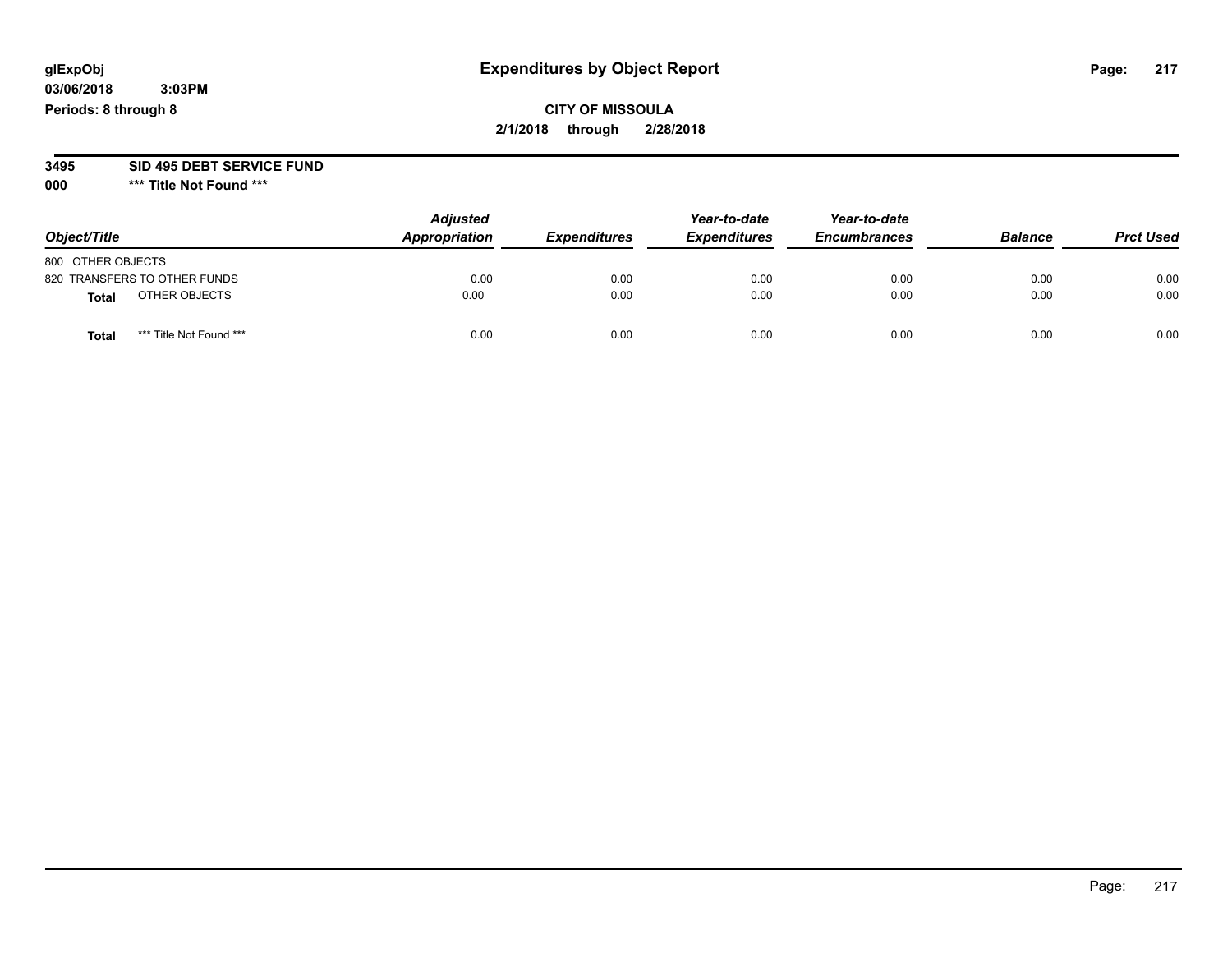**3495 SID 495 DEBT SERVICE FUND**

| Object/Title                         | <b>Adjusted</b><br><b>Appropriation</b> | <b>Expenditures</b> | Year-to-date<br><b>Expenditures</b> | Year-to-date<br><b>Encumbrances</b> | <b>Balance</b> | <b>Prct Used</b> |
|--------------------------------------|-----------------------------------------|---------------------|-------------------------------------|-------------------------------------|----------------|------------------|
| 500 FIXED CHARGES                    |                                         |                     |                                     |                                     |                |                  |
| 550 MERCHANT SERVICE FEES            | 0.00                                    | 0.00                | 0.00                                | 0.00                                | 0.00           | 0.00             |
| <b>FIXED CHARGES</b><br><b>Total</b> | 0.00                                    | 0.00                | 0.00                                | 0.00                                | 0.00           | 0.00             |
| 800 OTHER OBJECTS                    |                                         |                     |                                     |                                     |                |                  |
| 820 TRANSFERS TO OTHER FUNDS         | 0.00                                    | 0.00                | 0.00                                | 0.00                                | 0.00           | 0.00             |
| OTHER OBJECTS<br><b>Total</b>        | 0.00                                    | 0.00                | 0.00                                | 0.00                                | 0.00           | 0.00             |
| NON-DEPARTMENTAL<br><b>Total</b>     | 0.00                                    | 0.00                | 0.00                                | 0.00                                | 0.00           | 0.00             |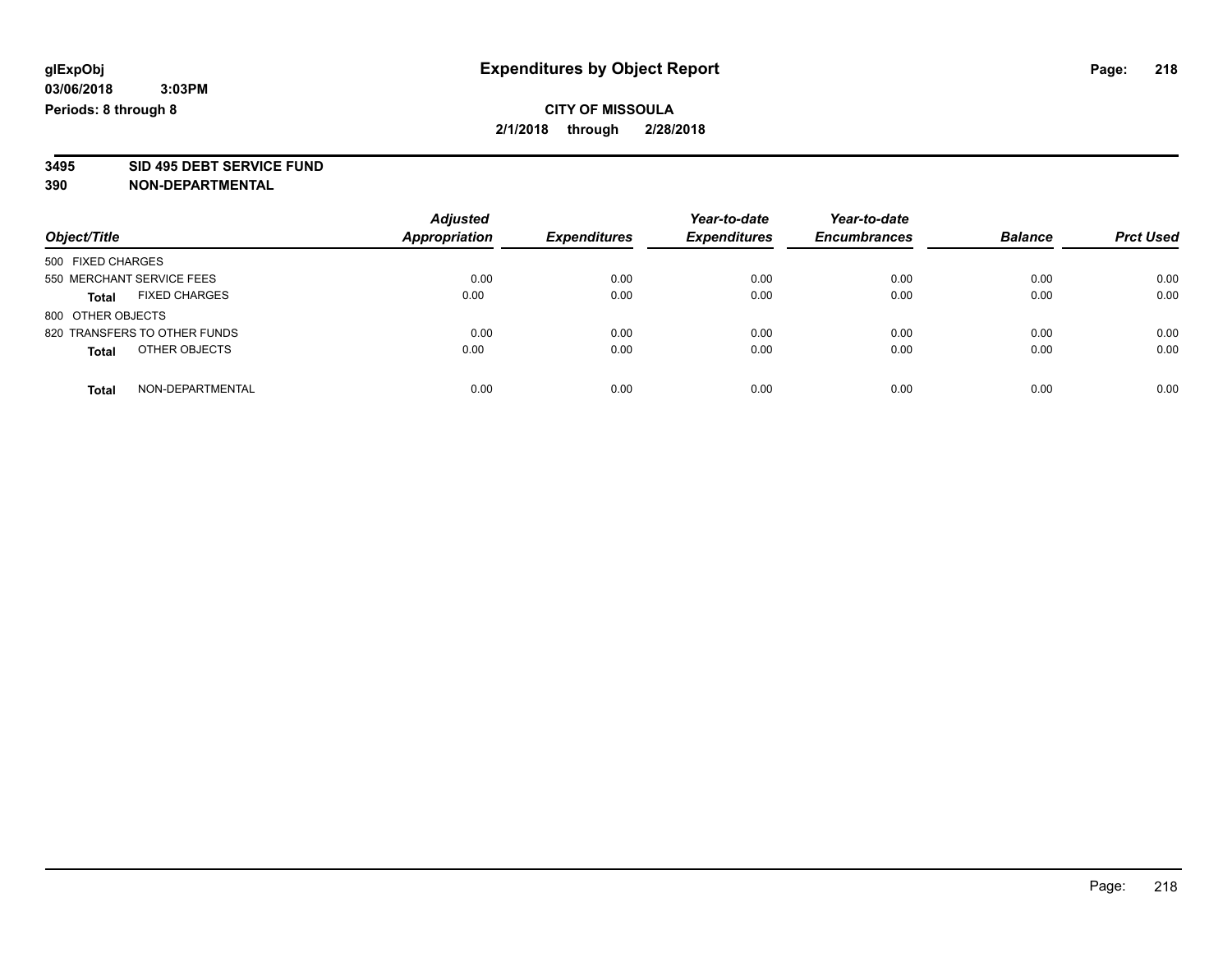**CITY OF MISSOULA 2/1/2018 through 2/28/2018**

#### **3495 SID 495 DEBT SERVICE FUND**

| Object/Title              |                              | <b>Adjusted</b><br><b>Appropriation</b> | <b>Expenditures</b> | Year-to-date<br><b>Expenditures</b> | Year-to-date<br><b>Encumbrances</b> | <b>Balance</b> | <b>Prct Used</b> |  |
|---------------------------|------------------------------|-----------------------------------------|---------------------|-------------------------------------|-------------------------------------|----------------|------------------|--|
|                           |                              |                                         |                     |                                     |                                     |                |                  |  |
| 500 FIXED CHARGES         |                              |                                         |                     |                                     |                                     |                |                  |  |
| 550 MERCHANT SERVICE FEES |                              | 0.00                                    | 0.00                | 0.00                                | 0.00                                | 0.00           | 0.00             |  |
| <b>Total</b>              | <b>FIXED CHARGES</b>         | 0.00                                    | 0.00                | 0.00                                | 0.00                                | 0.00           | 0.00             |  |
| 800 OTHER OBJECTS         |                              |                                         |                     |                                     |                                     |                |                  |  |
|                           | 820 TRANSFERS TO OTHER FUNDS | 0.00                                    | 0.00                | 0.00                                | 0.00                                | 0.00           | 0.00             |  |
| <b>Total</b>              | OTHER OBJECTS                | 0.00                                    | 0.00                | 0.00                                | 0.00                                | 0.00           | 0.00             |  |
| <b>Total</b>              | SID 495 DEBT SERVICE FUND    | 0.00                                    | 0.00                | 0.00                                | 0.00                                | 0.00           | 0.00             |  |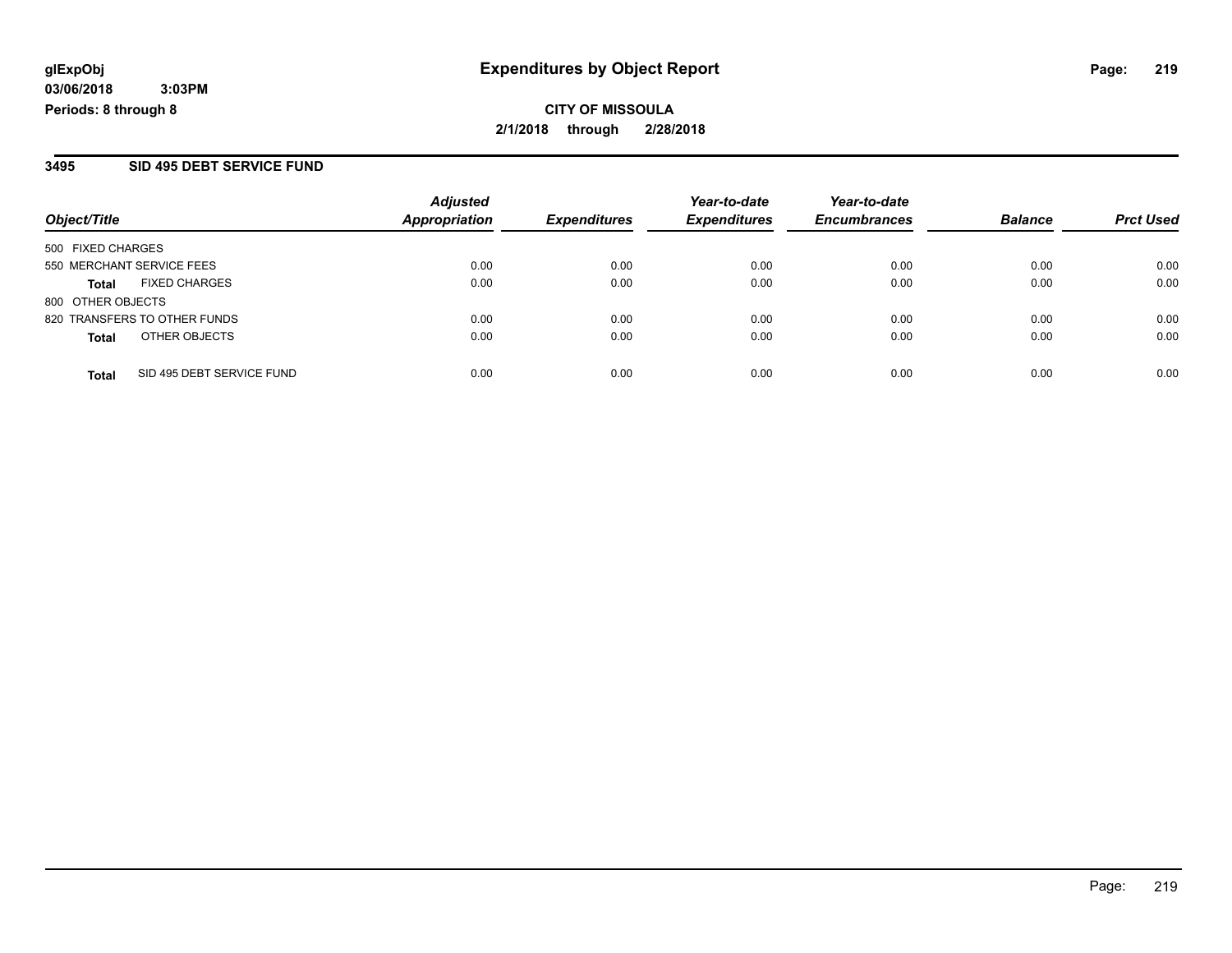## **CITY OF MISSOULA 2/1/2018 through 2/28/2018**

#### **3497 SID 497 DEBT SERVICE FUND**

| Object/Title                     | <b>Adjusted</b><br>Appropriation | <b>Expenditures</b> | Year-to-date<br><b>Expenditures</b> | Year-to-date<br><b>Encumbrances</b> | <b>Balance</b> | <b>Prct Used</b> |
|----------------------------------|----------------------------------|---------------------|-------------------------------------|-------------------------------------|----------------|------------------|
| 800 OTHER OBJECTS                |                                  |                     |                                     |                                     |                |                  |
| 820 TRANSFERS TO OTHER FUNDS     | 0.00                             | 0.00                | 0.00                                | 0.00                                | 0.00           | 0.00             |
| OTHER OBJECTS<br><b>Total</b>    | 0.00                             | 0.00                | 0.00                                | 0.00                                | 0.00           | 0.00             |
| *** Title Not Found ***<br>Total | 0.00                             | 0.00                | 0.00                                | 0.00                                | 0.00           | 0.00             |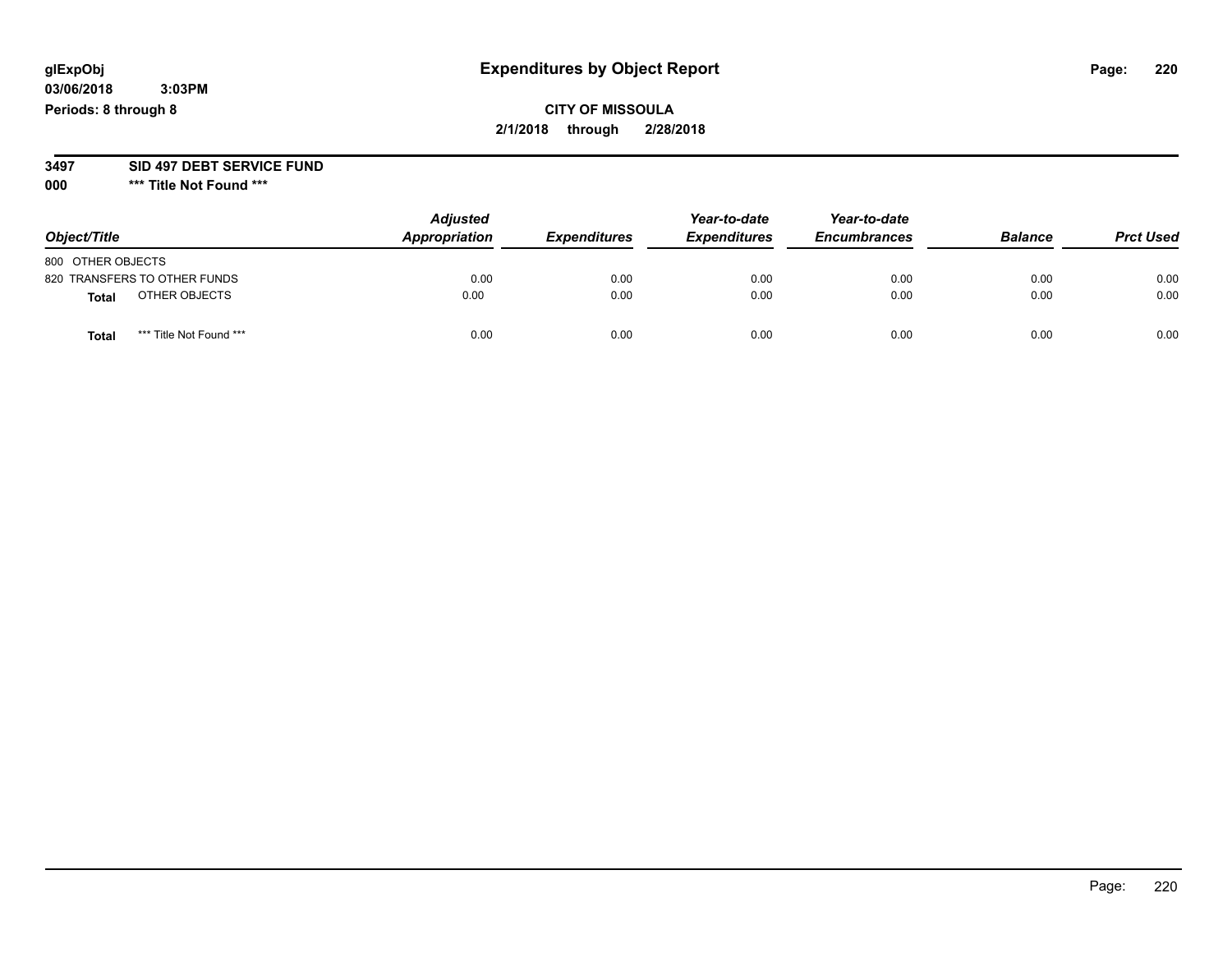**3497 SID 497 DEBT SERVICE FUND**

|                                      | <b>Adjusted</b>      |                     | Year-to-date        | Year-to-date        |                |                  |
|--------------------------------------|----------------------|---------------------|---------------------|---------------------|----------------|------------------|
| Object/Title                         | <b>Appropriation</b> | <b>Expenditures</b> | <b>Expenditures</b> | <b>Encumbrances</b> | <b>Balance</b> | <b>Prct Used</b> |
| 500 FIXED CHARGES                    |                      |                     |                     |                     |                |                  |
| 550 MERCHANT SERVICE FEES            | 0.00                 | 0.00                | 0.00                | 0.00                | 0.00           | 0.00             |
| <b>FIXED CHARGES</b><br><b>Total</b> | 0.00                 | 0.00                | 0.00                | 0.00                | 0.00           | 0.00             |
| 600 DEBT SERVICE                     |                      |                     |                     |                     |                |                  |
| 620 INTEREST / SERVICE FEES          | 0.00                 | 0.00                | 0.00                | 0.00                | 0.00           | 0.00             |
| <b>DEBT SERVICE</b><br><b>Total</b>  | 0.00                 | 0.00                | 0.00                | 0.00                | 0.00           | 0.00             |
| 800 OTHER OBJECTS                    |                      |                     |                     |                     |                |                  |
| 800 OTHER OBJECTS                    | 0.00                 | 0.00                | 0.00                | 0.00                | 0.00           | 0.00             |
| 820 TRANSFERS TO OTHER FUNDS         | 0.00                 | 0.00                | 0.00                | 0.00                | 0.00           | 0.00             |
| OTHER OBJECTS<br><b>Total</b>        | 0.00                 | 0.00                | 0.00                | 0.00                | 0.00           | 0.00             |
|                                      |                      |                     |                     |                     |                |                  |
| NON-DEPARTMENTAL<br><b>Total</b>     | 0.00                 | 0.00                | 0.00                | 0.00                | 0.00           | 0.00             |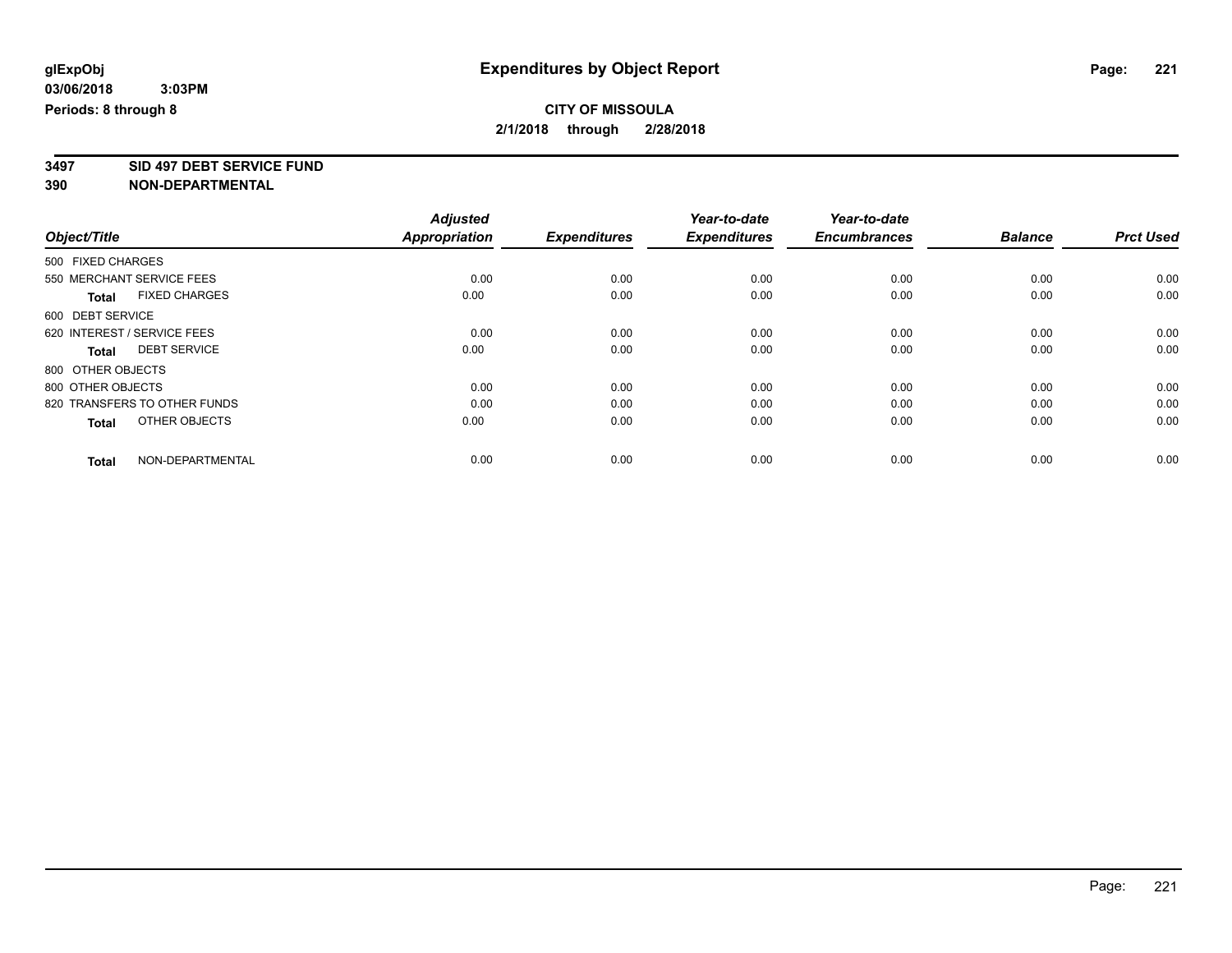# **CITY OF MISSOULA 2/1/2018 through 2/28/2018**

#### **3497 SID 497 DEBT SERVICE FUND**

|                                           | <b>Adjusted</b>      |                     | Year-to-date        | Year-to-date        |                |                  |
|-------------------------------------------|----------------------|---------------------|---------------------|---------------------|----------------|------------------|
| Object/Title                              | <b>Appropriation</b> | <b>Expenditures</b> | <b>Expenditures</b> | <b>Encumbrances</b> | <b>Balance</b> | <b>Prct Used</b> |
| 500 FIXED CHARGES                         |                      |                     |                     |                     |                |                  |
| 550 MERCHANT SERVICE FEES                 | 0.00                 | 0.00                | 0.00                | 0.00                | 0.00           | 0.00             |
| <b>FIXED CHARGES</b><br>Total             | 0.00                 | 0.00                | 0.00                | 0.00                | 0.00           | 0.00             |
| 600 DEBT SERVICE                          |                      |                     |                     |                     |                |                  |
| 620 INTEREST / SERVICE FEES               | 0.00                 | 0.00                | 0.00                | 0.00                | 0.00           | 0.00             |
| <b>DEBT SERVICE</b><br><b>Total</b>       | 0.00                 | 0.00                | 0.00                | 0.00                | 0.00           | 0.00             |
| 800 OTHER OBJECTS                         |                      |                     |                     |                     |                |                  |
| 800 OTHER OBJECTS                         | 0.00                 | 0.00                | 0.00                | 0.00                | 0.00           | 0.00             |
| 820 TRANSFERS TO OTHER FUNDS              | 0.00                 | 0.00                | 0.00                | 0.00                | 0.00           | 0.00             |
| OTHER OBJECTS<br><b>Total</b>             | 0.00                 | 0.00                | 0.00                | 0.00                | 0.00           | 0.00             |
| SID 497 DEBT SERVICE FUND<br><b>Total</b> | 0.00                 | 0.00                | 0.00                | 0.00                | 0.00           | 0.00             |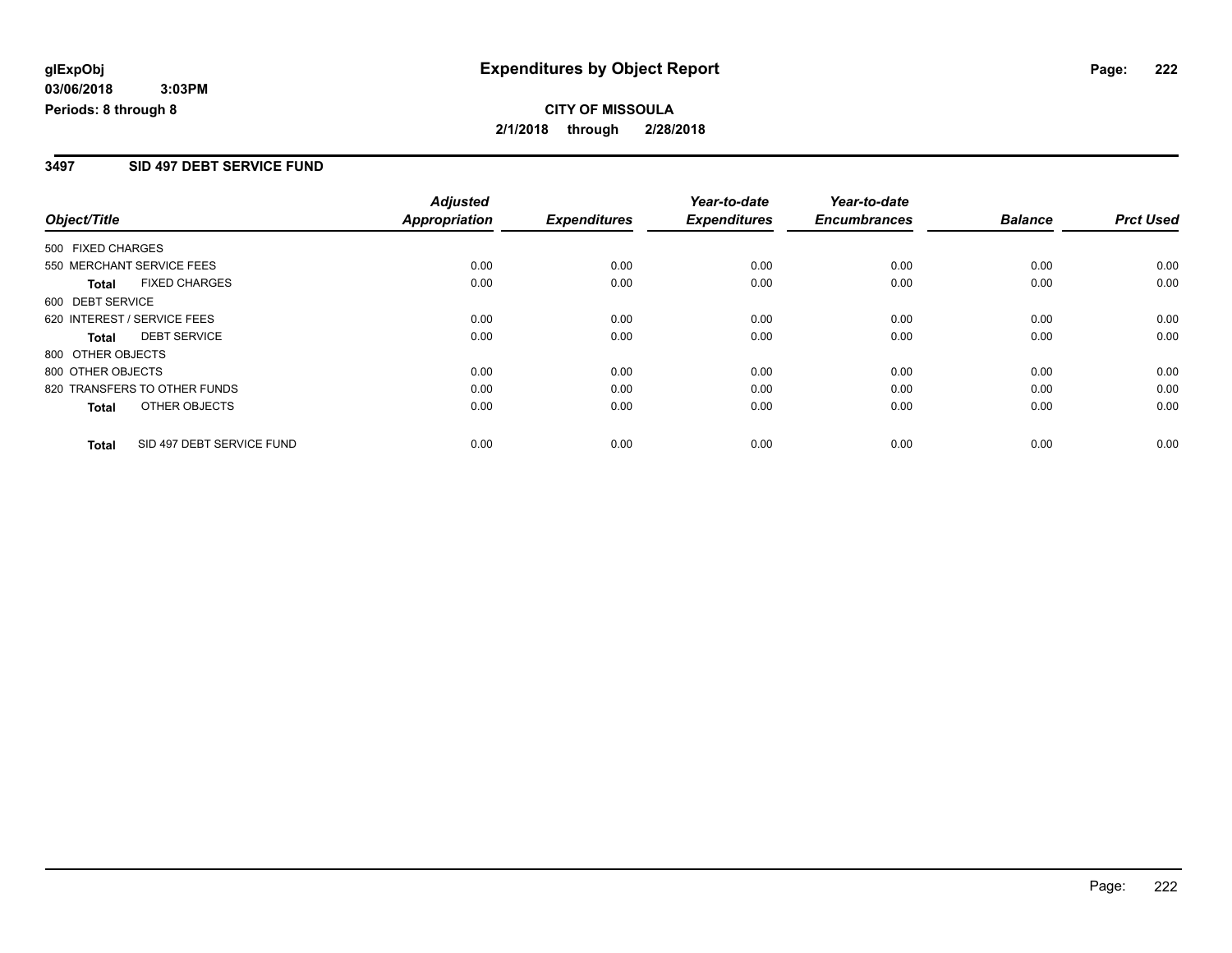## **CITY OF MISSOULA 2/1/2018 through 2/28/2018**

# **3498 SID 498 DEBT SERVICE FUND**

| Object/Title                    | <b>Adjusted</b><br>Appropriation | <b>Expenditures</b> | Year-to-date<br><b>Expenditures</b> | Year-to-date<br><b>Encumbrances</b> | <b>Balance</b> | <b>Prct Used</b> |
|---------------------------------|----------------------------------|---------------------|-------------------------------------|-------------------------------------|----------------|------------------|
| 800 OTHER OBJECTS               |                                  |                     |                                     |                                     |                |                  |
| 820 TRANSFERS TO OTHER FUNDS    | 0.00                             | 0.00                | 0.00                                | 0.00                                | 0.00           | 0.00             |
| OTHER OBJECTS<br><b>Total</b>   | 0.00                             | 0.00                | 0.00                                | 0.00                                | 0.00           | 0.00             |
| *** Title Not Found ***<br>Tota | 0.00                             | 0.00                | 0.00                                | 0.00                                | 0.00           | 0.00             |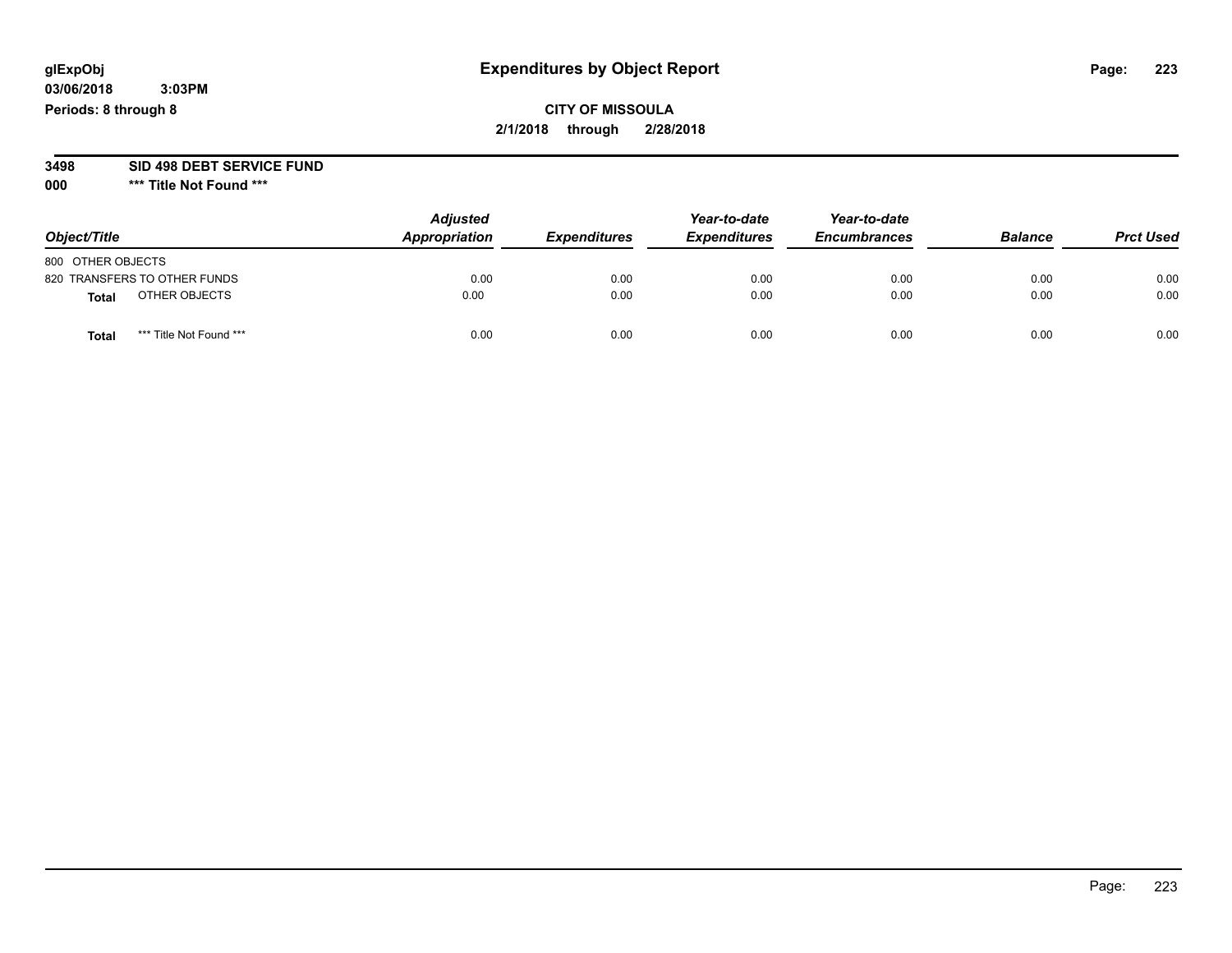**3498 SID 498 DEBT SERVICE FUND**

| Object/Title                |                      | <b>Adjusted</b> |                     | Year-to-date        | Year-to-date<br><b>Encumbrances</b> | <b>Balance</b> | <b>Prct Used</b> |
|-----------------------------|----------------------|-----------------|---------------------|---------------------|-------------------------------------|----------------|------------------|
|                             |                      | Appropriation   | <b>Expenditures</b> | <b>Expenditures</b> |                                     |                |                  |
| 500 FIXED CHARGES           |                      |                 |                     |                     |                                     |                |                  |
| 550 MERCHANT SERVICE FEES   |                      | 0.00            | 0.00                | 0.00                | 0.00                                | 0.00           | 0.00             |
| Total                       | <b>FIXED CHARGES</b> | 0.00            | 0.00                | 0.00                | 0.00                                | 0.00           | 0.00             |
| 600 DEBT SERVICE            |                      |                 |                     |                     |                                     |                |                  |
| 610 PRINCIPAL               |                      | 0.00            | 0.00                | 0.00                | 0.00                                | 0.00           | 0.00             |
| 620 INTEREST / SERVICE FEES |                      | 0.00            | 0.00                | 0.00                | 0.00                                | 0.00           | 0.00             |
| <b>Total</b>                | <b>DEBT SERVICE</b>  | 0.00            | 0.00                | 0.00                | 0.00                                | 0.00           | 0.00             |
| <b>Total</b>                | NON-DEPARTMENTAL     | 0.00            | 0.00                | 0.00                | 0.00                                | 0.00           | 0.00             |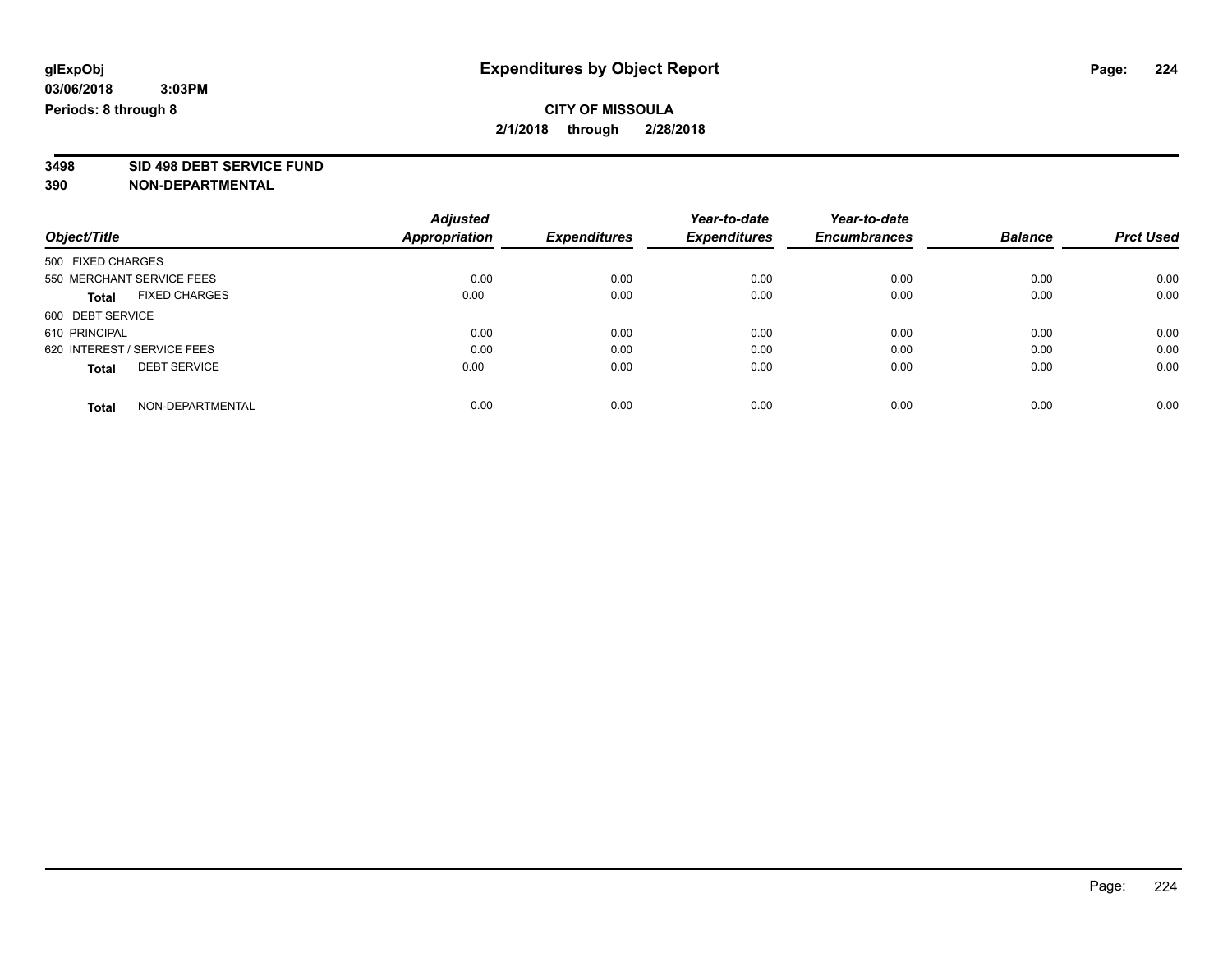#### **3498 SID 498 DEBT SERVICE FUND**

|                                           | <b>Adjusted</b>      |                     | Year-to-date        | Year-to-date        |                |                  |
|-------------------------------------------|----------------------|---------------------|---------------------|---------------------|----------------|------------------|
| Object/Title                              | <b>Appropriation</b> | <b>Expenditures</b> | <b>Expenditures</b> | <b>Encumbrances</b> | <b>Balance</b> | <b>Prct Used</b> |
| 500 FIXED CHARGES                         |                      |                     |                     |                     |                |                  |
| 550 MERCHANT SERVICE FEES                 | 0.00                 | 0.00                | 0.00                | 0.00                | 0.00           | 0.00             |
| <b>FIXED CHARGES</b><br>Total             | 0.00                 | 0.00                | 0.00                | 0.00                | 0.00           | 0.00             |
| 600 DEBT SERVICE                          |                      |                     |                     |                     |                |                  |
| 610 PRINCIPAL                             | 0.00                 | 0.00                | 0.00                | 0.00                | 0.00           | 0.00             |
| 620 INTEREST / SERVICE FEES               | 0.00                 | 0.00                | 0.00                | 0.00                | 0.00           | 0.00             |
| <b>DEBT SERVICE</b><br><b>Total</b>       | 0.00                 | 0.00                | 0.00                | 0.00                | 0.00           | 0.00             |
| 800 OTHER OBJECTS                         |                      |                     |                     |                     |                |                  |
| 820 TRANSFERS TO OTHER FUNDS              | 0.00                 | 0.00                | 0.00                | 0.00                | 0.00           | 0.00             |
| OTHER OBJECTS<br><b>Total</b>             | 0.00                 | 0.00                | 0.00                | 0.00                | 0.00           | 0.00             |
| SID 498 DEBT SERVICE FUND<br><b>Total</b> | 0.00                 | 0.00                | 0.00                | 0.00                | 0.00           | 0.00             |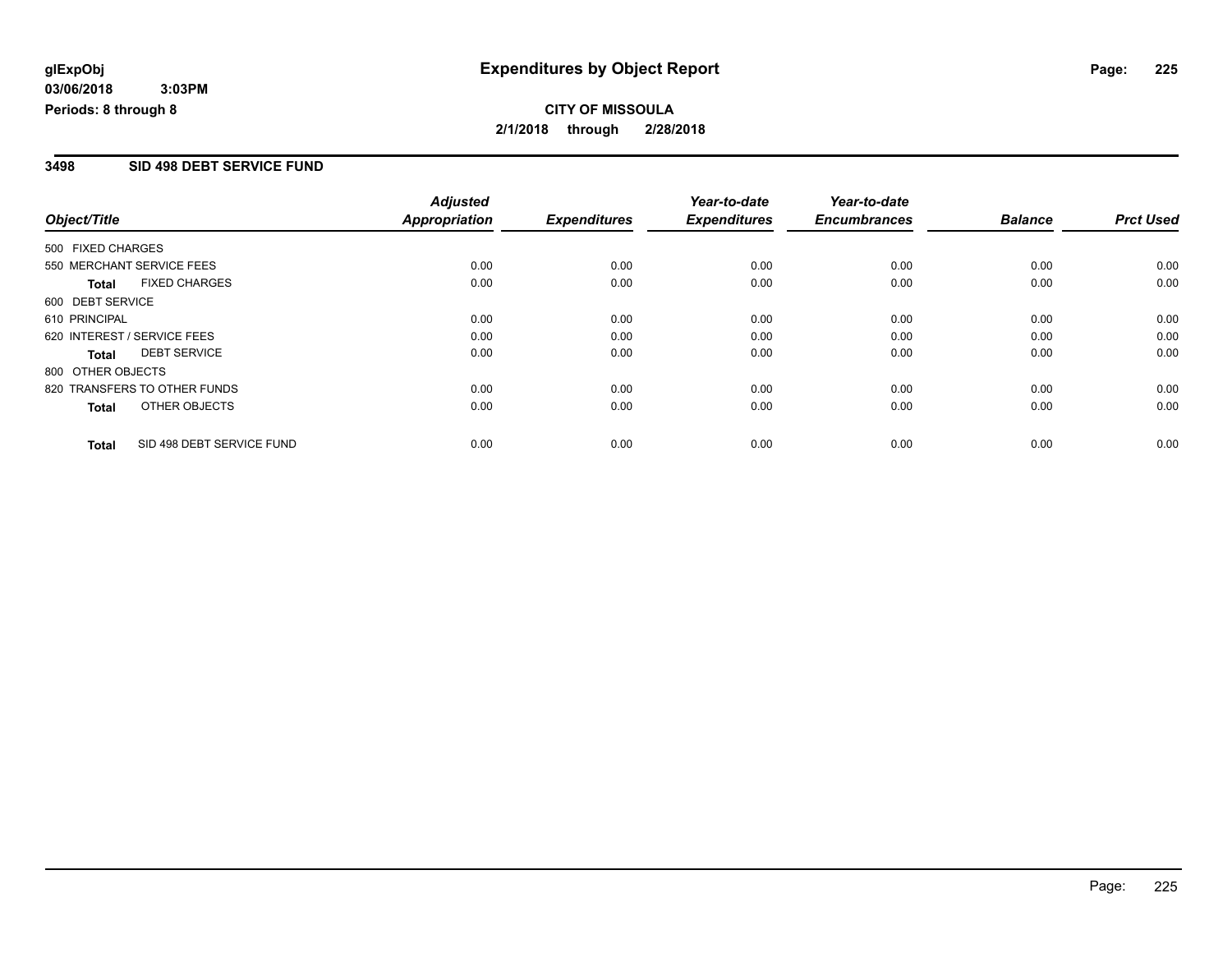**3500 SID 500 DEBT SERVICE FUND**

| Object/Title                        | <b>Adjusted</b><br><b>Appropriation</b> | <b>Expenditures</b> | Year-to-date<br><b>Expenditures</b> | Year-to-date<br><b>Encumbrances</b> | <b>Balance</b> | <b>Prct Used</b> |
|-------------------------------------|-----------------------------------------|---------------------|-------------------------------------|-------------------------------------|----------------|------------------|
| 600 DEBT SERVICE                    |                                         |                     |                                     |                                     |                |                  |
| 620 INTEREST / SERVICE FEES         | 0.00                                    | 0.00                | 0.00                                | 0.00                                | 0.00           | 0.00             |
| <b>DEBT SERVICE</b><br><b>Total</b> | 0.00                                    | 0.00                | 0.00                                | 0.00                                | 0.00           | 0.00             |
| 800 OTHER OBJECTS                   |                                         |                     |                                     |                                     |                |                  |
| 820 TRANSFERS TO OTHER FUNDS        | 0.00                                    | 0.00                | 0.00                                | 0.00                                | 0.00           | 0.00             |
| OTHER OBJECTS<br><b>Total</b>       | 0.00                                    | 0.00                | 0.00                                | 0.00                                | 0.00           | 0.00             |
| NON-DEPARTMENTAL<br>Total           | 0.00                                    | 0.00                | 0.00                                | 0.00                                | 0.00           | 0.00             |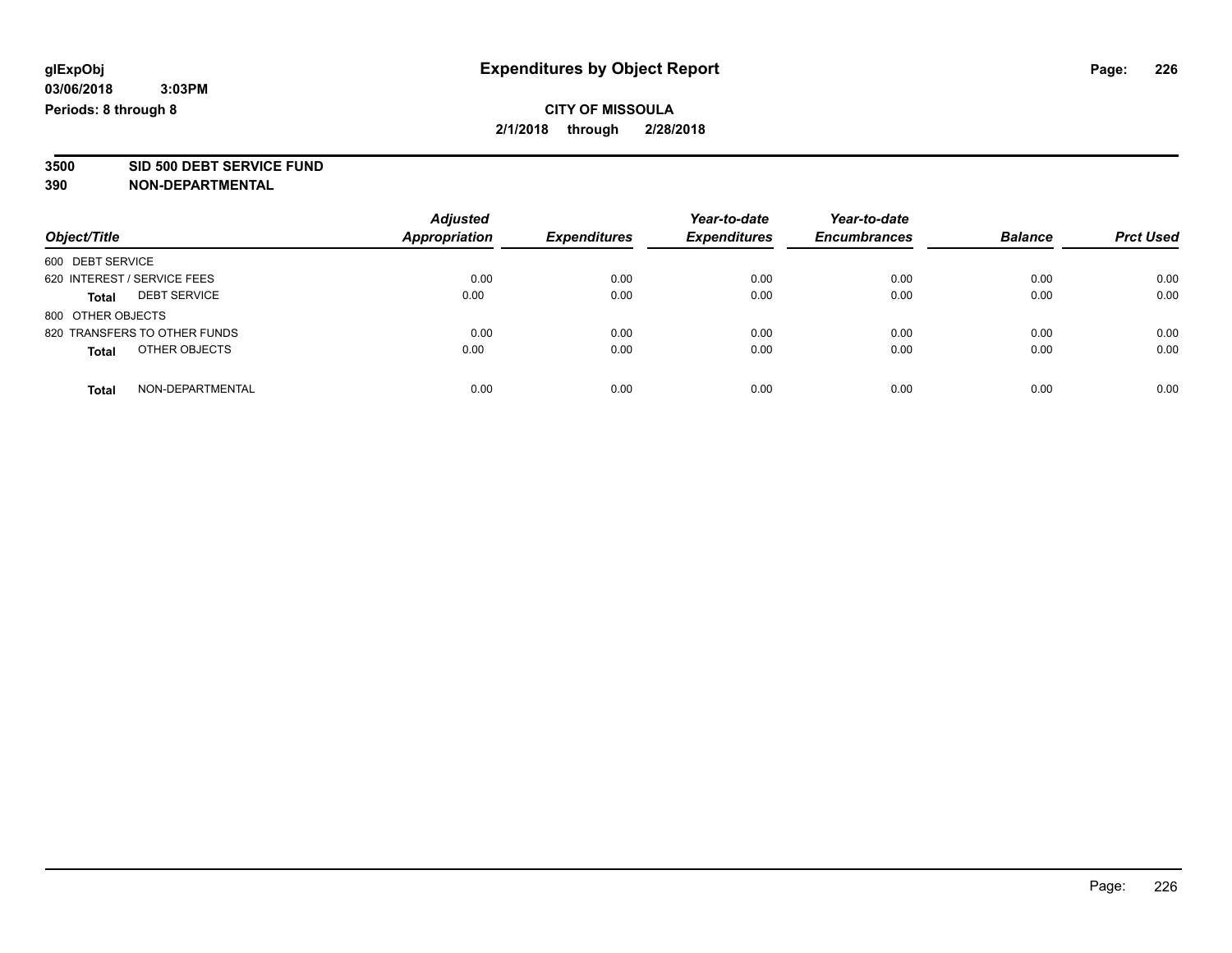**CITY OF MISSOULA 2/1/2018 through 2/28/2018**

#### **3500 SID 500 DEBT SERVICE FUND**

| Object/Title                |                              | <b>Adjusted</b><br>Appropriation | <b>Expenditures</b> | Year-to-date<br><b>Expenditures</b> | Year-to-date<br><b>Encumbrances</b> | <b>Balance</b> | <b>Prct Used</b> |
|-----------------------------|------------------------------|----------------------------------|---------------------|-------------------------------------|-------------------------------------|----------------|------------------|
| 600 DEBT SERVICE            |                              |                                  |                     |                                     |                                     |                |                  |
| 620 INTEREST / SERVICE FEES |                              | 0.00                             | 0.00                | 0.00                                | 0.00                                | 0.00           | 0.00             |
| <b>Total</b>                | <b>DEBT SERVICE</b>          | 0.00                             | 0.00                | 0.00                                | 0.00                                | 0.00           | 0.00             |
| 800 OTHER OBJECTS           |                              |                                  |                     |                                     |                                     |                |                  |
|                             | 820 TRANSFERS TO OTHER FUNDS | 0.00                             | 0.00                | 0.00                                | 0.00                                | 0.00           | 0.00             |
| <b>Total</b>                | OTHER OBJECTS                | 0.00                             | 0.00                | 0.00                                | 0.00                                | 0.00           | 0.00             |
| <b>Total</b>                | SID 500 DEBT SERVICE FUND    | 0.00                             | 0.00                | 0.00                                | 0.00                                | 0.00           | 0.00             |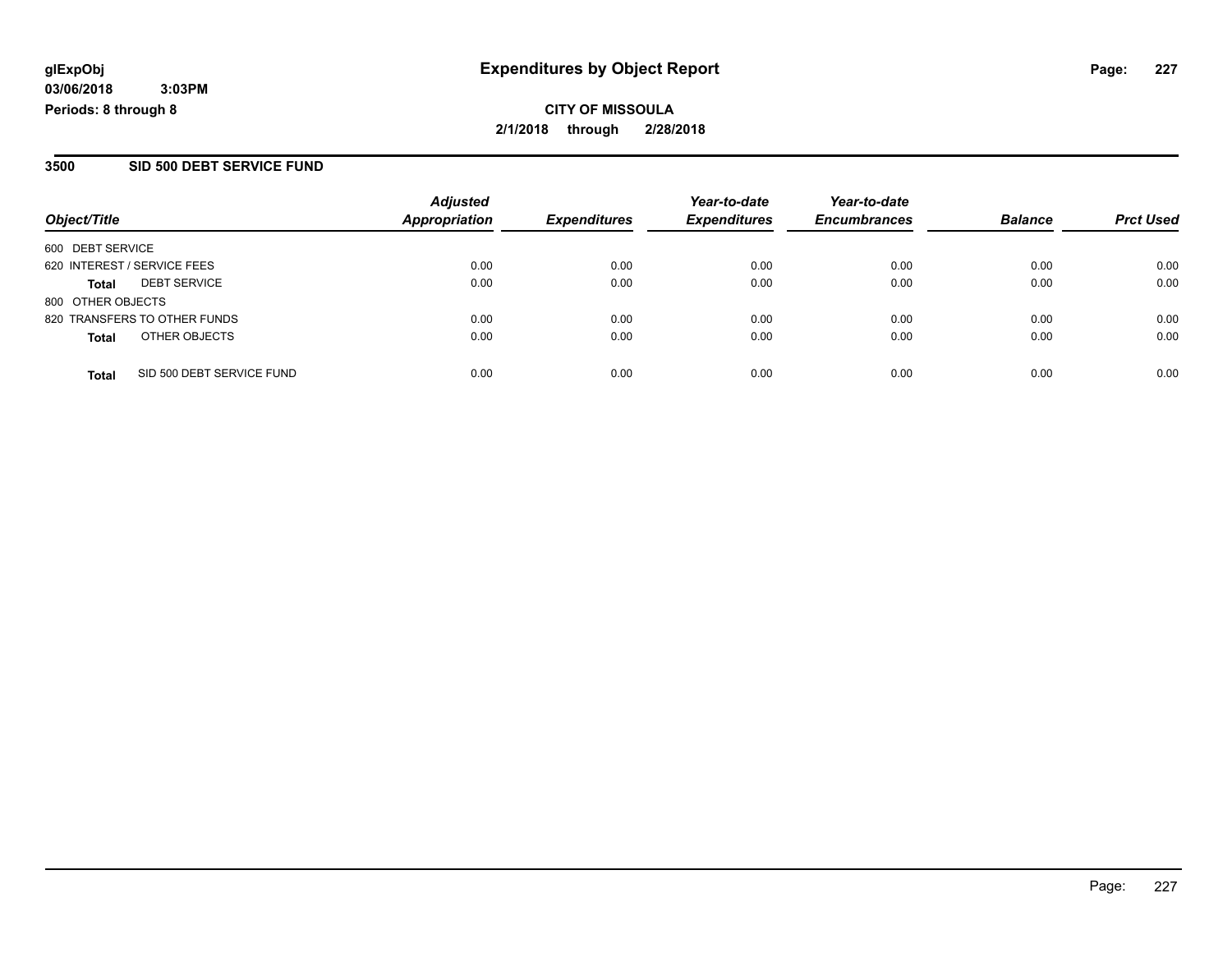## **CITY OF MISSOULA 2/1/2018 through 2/28/2018**

#### **3501 SID 501 DEBT SERVICE FUND**

| Object/Title                     | <b>Adjusted</b><br>Appropriation | <b>Expenditures</b> | Year-to-date<br><b>Expenditures</b> | Year-to-date<br><b>Encumbrances</b> | <b>Balance</b> | <b>Prct Used</b> |
|----------------------------------|----------------------------------|---------------------|-------------------------------------|-------------------------------------|----------------|------------------|
| 800 OTHER OBJECTS                |                                  |                     |                                     |                                     |                |                  |
| 820 TRANSFERS TO OTHER FUNDS     | 0.00                             | 0.00                | 0.00                                | 0.00                                | 0.00           | 0.00             |
| OTHER OBJECTS<br><b>Total</b>    | 0.00                             | 0.00                | 0.00                                | 0.00                                | 0.00           | 0.00             |
| *** Title Not Found ***<br>Total | 0.00                             | 0.00                | 0.00                                | 0.00                                | 0.00           | 0.00             |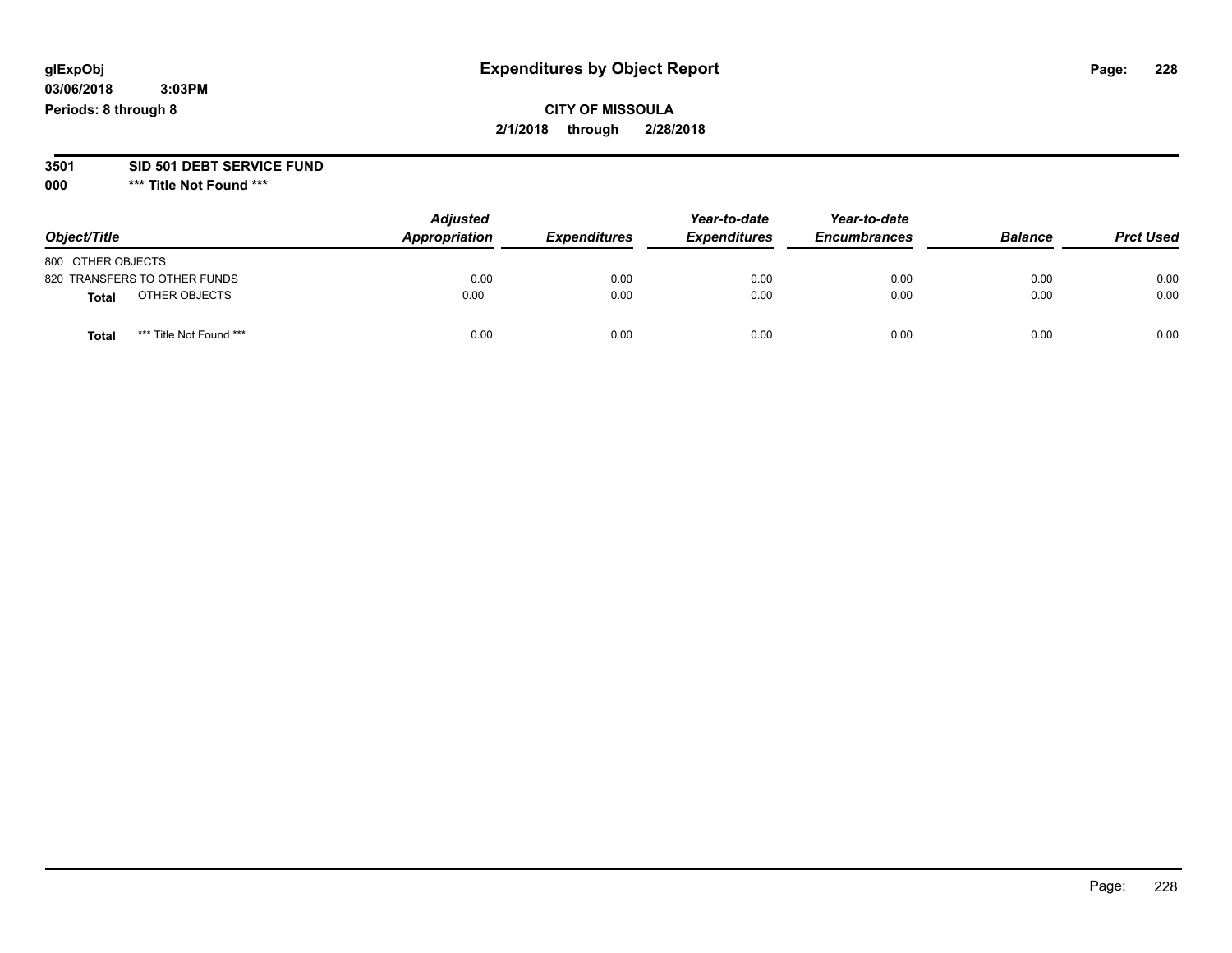**3501 SID 501 DEBT SERVICE FUND**

|                             |                           | <b>Adjusted</b>      |                     | Year-to-date        | Year-to-date        |                |                  |
|-----------------------------|---------------------------|----------------------|---------------------|---------------------|---------------------|----------------|------------------|
| Object/Title                |                           | <b>Appropriation</b> | <b>Expenditures</b> | <b>Expenditures</b> | <b>Encumbrances</b> | <b>Balance</b> | <b>Prct Used</b> |
| 500 FIXED CHARGES           |                           |                      |                     |                     |                     |                |                  |
|                             | 550 MERCHANT SERVICE FEES | 0.00                 | 0.00                | 0.00                | 0.00                | 0.00           | 0.00             |
| <b>Total</b>                | <b>FIXED CHARGES</b>      | 0.00                 | 0.00                | 0.00                | 0.00                | 0.00           | 0.00             |
| 600 DEBT SERVICE            |                           |                      |                     |                     |                     |                |                  |
| 610 PRINCIPAL               |                           | 0.00                 | 0.00                | 0.00                | 0.00                | 0.00           | 0.00             |
| 620 INTEREST / SERVICE FEES |                           | 0.00                 | 0.00                | 0.00                | 0.00                | 0.00           | 0.00             |
| <b>Total</b>                | <b>DEBT SERVICE</b>       | 0.00                 | 0.00                | 0.00                | 0.00                | 0.00           | 0.00             |
| <b>Total</b>                | NON-DEPARTMENTAL          | 0.00                 | 0.00                | 0.00                | 0.00                | 0.00           | 0.00             |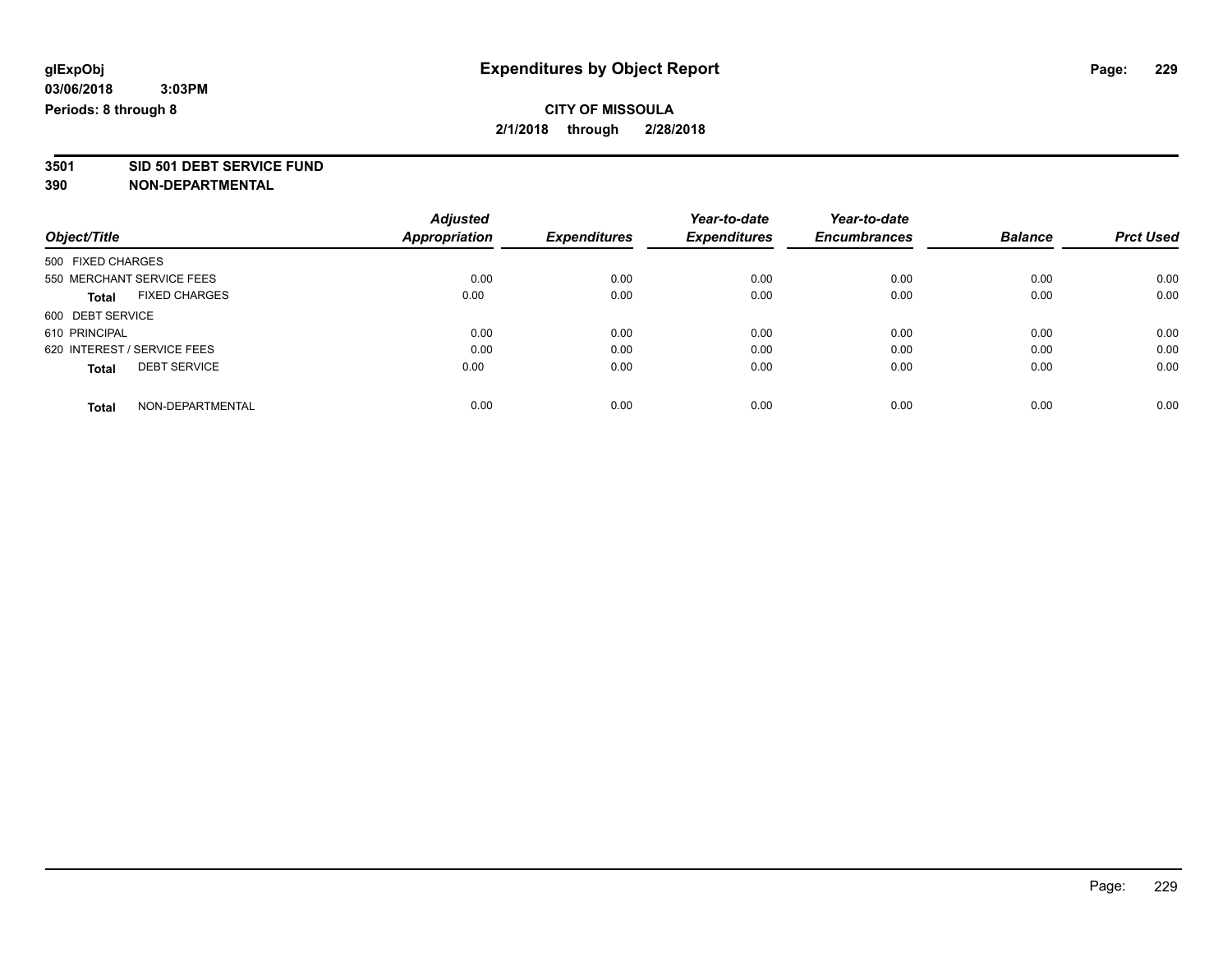#### **3501 SID 501 DEBT SERVICE FUND**

|                             |                              | <b>Adjusted</b>      |                     | Year-to-date        | Year-to-date        |                |                  |
|-----------------------------|------------------------------|----------------------|---------------------|---------------------|---------------------|----------------|------------------|
| Object/Title                |                              | <b>Appropriation</b> | <b>Expenditures</b> | <b>Expenditures</b> | <b>Encumbrances</b> | <b>Balance</b> | <b>Prct Used</b> |
| 500 FIXED CHARGES           |                              |                      |                     |                     |                     |                |                  |
| 550 MERCHANT SERVICE FEES   |                              | 0.00                 | 0.00                | 0.00                | 0.00                | 0.00           | 0.00             |
| <b>Total</b>                | <b>FIXED CHARGES</b>         | 0.00                 | 0.00                | 0.00                | 0.00                | 0.00           | 0.00             |
| 600 DEBT SERVICE            |                              |                      |                     |                     |                     |                |                  |
| 610 PRINCIPAL               |                              | 0.00                 | 0.00                | 0.00                | 0.00                | 0.00           | 0.00             |
| 620 INTEREST / SERVICE FEES |                              | 0.00                 | 0.00                | 0.00                | 0.00                | 0.00           | 0.00             |
| Total                       | <b>DEBT SERVICE</b>          | 0.00                 | 0.00                | 0.00                | 0.00                | 0.00           | 0.00             |
| 800 OTHER OBJECTS           |                              |                      |                     |                     |                     |                |                  |
|                             | 820 TRANSFERS TO OTHER FUNDS | 0.00                 | 0.00                | 0.00                | 0.00                | 0.00           | 0.00             |
| Total                       | OTHER OBJECTS                | 0.00                 | 0.00                | 0.00                | 0.00                | 0.00           | 0.00             |
| <b>Total</b>                | SID 501 DEBT SERVICE FUND    | 0.00                 | 0.00                | 0.00                | 0.00                | 0.00           | 0.00             |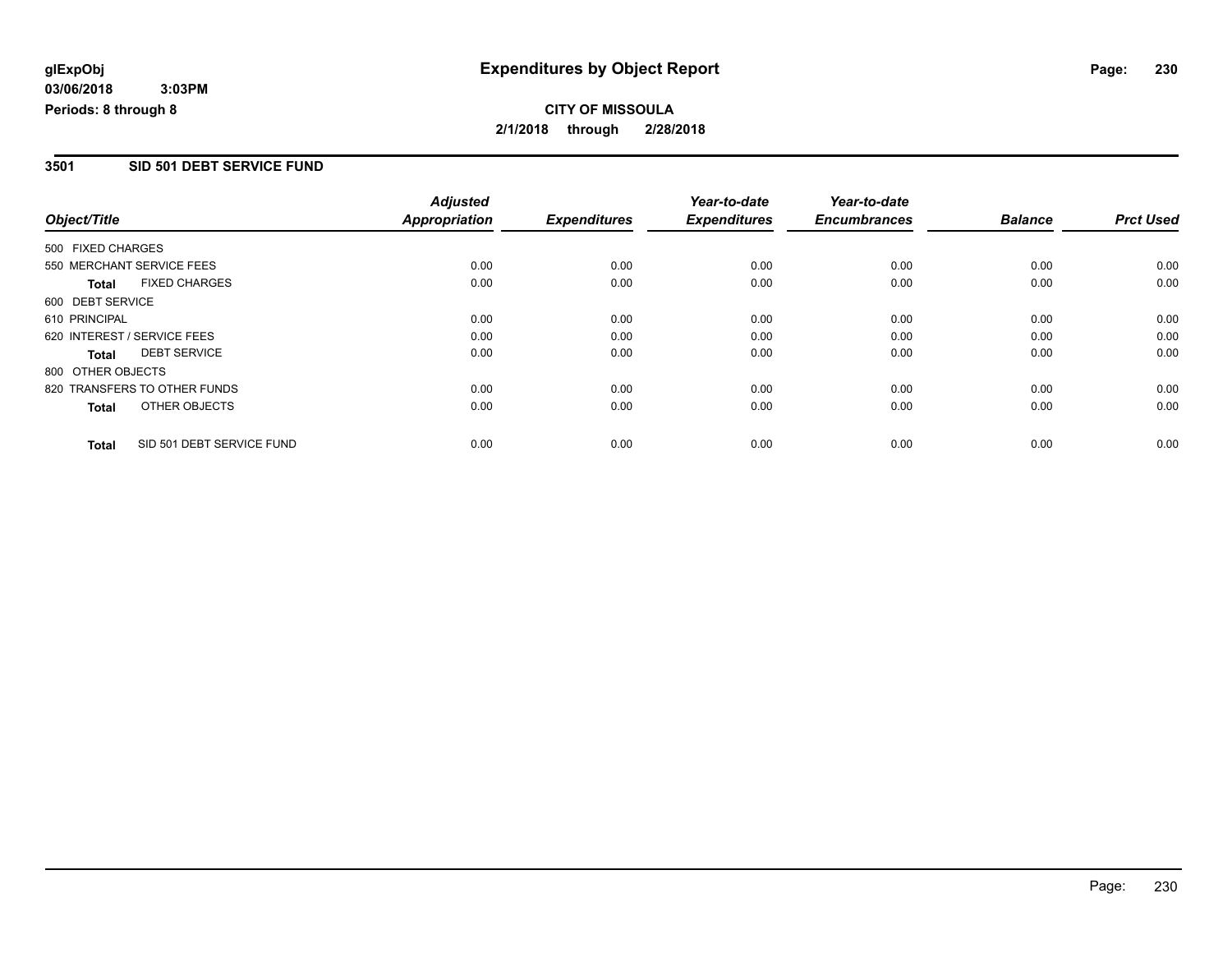## **CITY OF MISSOULA 2/1/2018 through 2/28/2018**

#### **3503 SID 503 DEBT SERVICE FUND**

| Object/Title                 |                         | <b>Adjusted</b><br>Appropriation | <b>Expenditures</b> | Year-to-date<br><b>Expenditures</b> | Year-to-date<br><b>Encumbrances</b> | <b>Balance</b> | <b>Prct Used</b> |
|------------------------------|-------------------------|----------------------------------|---------------------|-------------------------------------|-------------------------------------|----------------|------------------|
| 800 OTHER OBJECTS            |                         |                                  |                     |                                     |                                     |                |                  |
| 820 TRANSFERS TO OTHER FUNDS |                         | 0.00                             | 0.00                | 0.00                                | 0.00                                | 0.00           | 0.00             |
| Total                        | OTHER OBJECTS           | 0.00                             | 0.00                | 0.00                                | 0.00                                | 0.00           | 0.00             |
| Tota                         | *** Title Not Found *** | 0.00                             | 0.00                | 0.00                                | 0.00                                | 0.00           | 0.00             |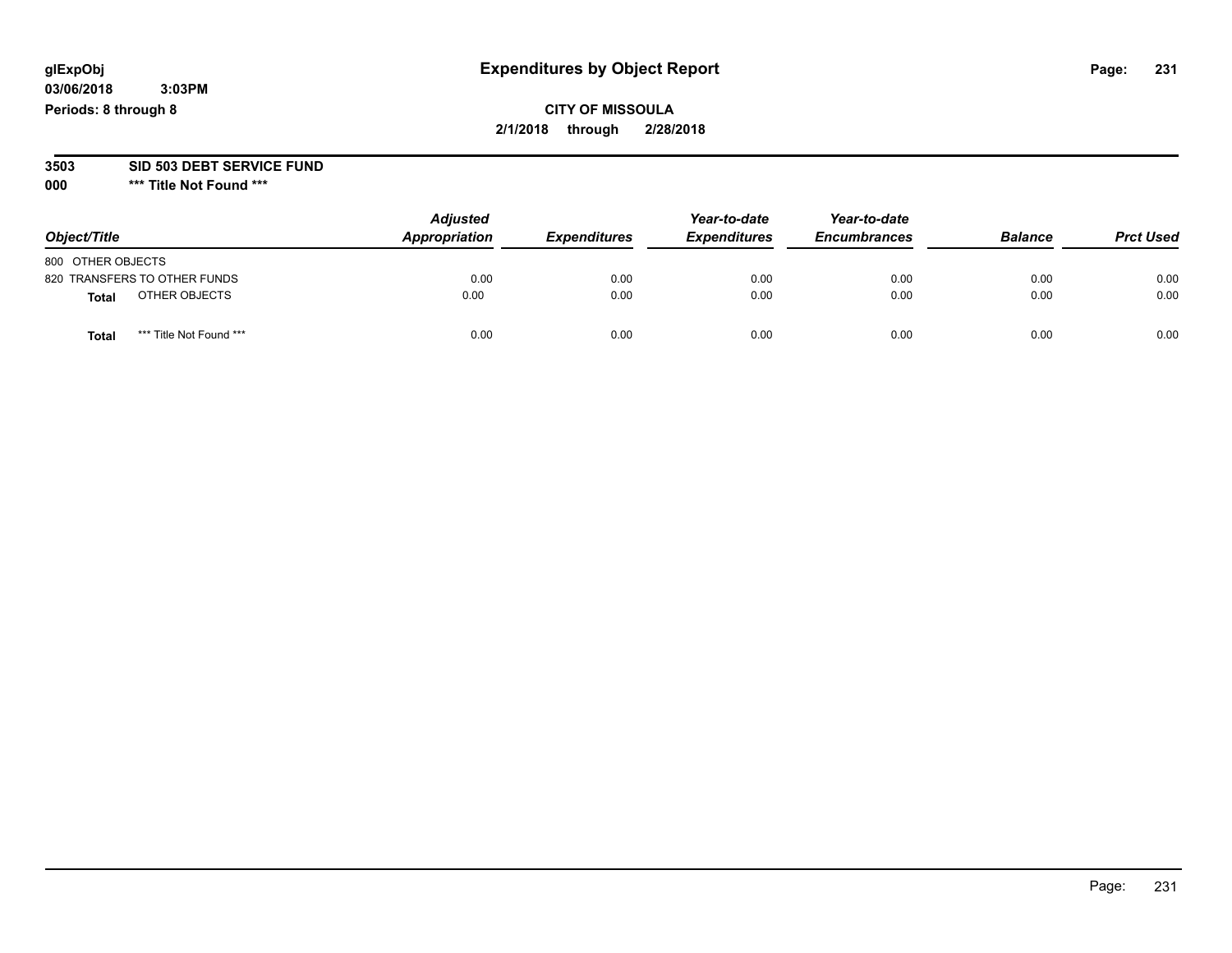**3503 SID 503 DEBT SERVICE FUND**

|                             |                           | <b>Adjusted</b>      |                     | Year-to-date        | Year-to-date        |                |                  |
|-----------------------------|---------------------------|----------------------|---------------------|---------------------|---------------------|----------------|------------------|
| Object/Title                |                           | <b>Appropriation</b> | <b>Expenditures</b> | <b>Expenditures</b> | <b>Encumbrances</b> | <b>Balance</b> | <b>Prct Used</b> |
| 500 FIXED CHARGES           |                           |                      |                     |                     |                     |                |                  |
|                             | 550 MERCHANT SERVICE FEES | 0.00                 | 0.00                | 0.00                | 0.00                | 0.00           | 0.00             |
| <b>Total</b>                | <b>FIXED CHARGES</b>      | 0.00                 | 0.00                | 0.00                | 0.00                | 0.00           | 0.00             |
| 600 DEBT SERVICE            |                           |                      |                     |                     |                     |                |                  |
| 610 PRINCIPAL               |                           | 0.00                 | 0.00                | 0.00                | 0.00                | 0.00           | 0.00             |
| 620 INTEREST / SERVICE FEES |                           | 0.00                 | 0.00                | 0.00                | 0.00                | 0.00           | 0.00             |
| <b>Total</b>                | <b>DEBT SERVICE</b>       | 0.00                 | 0.00                | 0.00                | 0.00                | 0.00           | 0.00             |
| <b>Total</b>                | NON-DEPARTMENTAL          | 0.00                 | 0.00                | 0.00                | 0.00                | 0.00           | 0.00             |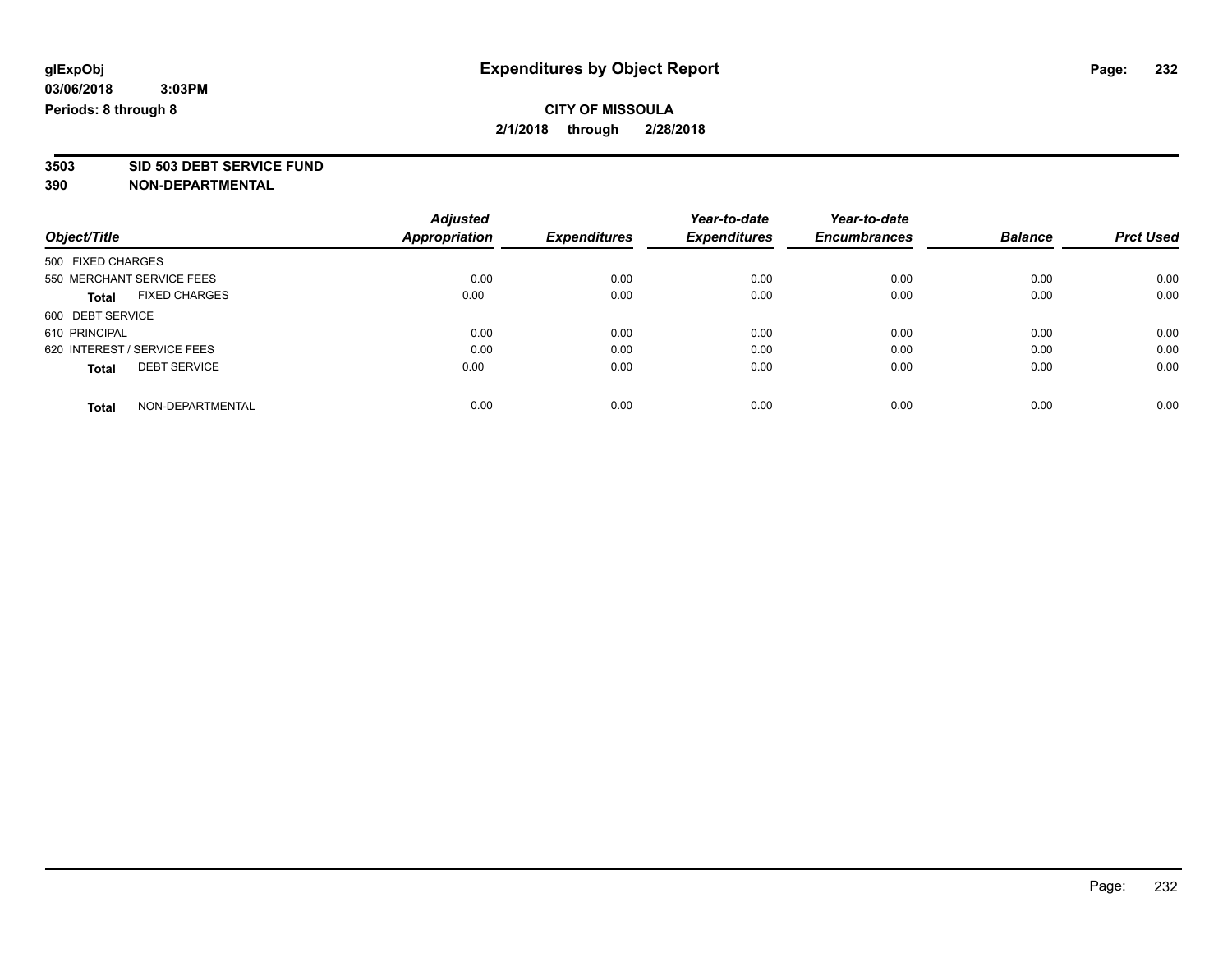#### **3503 SID 503 DEBT SERVICE FUND**

|                   |                              | <b>Adjusted</b>      |                     | Year-to-date        | Year-to-date        |                |                  |
|-------------------|------------------------------|----------------------|---------------------|---------------------|---------------------|----------------|------------------|
| Object/Title      |                              | <b>Appropriation</b> | <b>Expenditures</b> | <b>Expenditures</b> | <b>Encumbrances</b> | <b>Balance</b> | <b>Prct Used</b> |
| 500 FIXED CHARGES |                              |                      |                     |                     |                     |                |                  |
|                   | 550 MERCHANT SERVICE FEES    | 0.00                 | 0.00                | 0.00                | 0.00                | 0.00           | 0.00             |
| <b>Total</b>      | <b>FIXED CHARGES</b>         | 0.00                 | 0.00                | 0.00                | 0.00                | 0.00           | 0.00             |
| 600 DEBT SERVICE  |                              |                      |                     |                     |                     |                |                  |
| 610 PRINCIPAL     |                              | 0.00                 | 0.00                | 0.00                | 0.00                | 0.00           | 0.00             |
|                   | 620 INTEREST / SERVICE FEES  | 0.00                 | 0.00                | 0.00                | 0.00                | 0.00           | 0.00             |
| Total             | <b>DEBT SERVICE</b>          | 0.00                 | 0.00                | 0.00                | 0.00                | 0.00           | 0.00             |
| 800 OTHER OBJECTS |                              |                      |                     |                     |                     |                |                  |
|                   | 820 TRANSFERS TO OTHER FUNDS | 0.00                 | 0.00                | 0.00                | 0.00                | 0.00           | 0.00             |
| Total             | OTHER OBJECTS                | 0.00                 | 0.00                | 0.00                | 0.00                | 0.00           | 0.00             |
| <b>Total</b>      | SID 503 DEBT SERVICE FUND    | 0.00                 | 0.00                | 0.00                | 0.00                | 0.00           | 0.00             |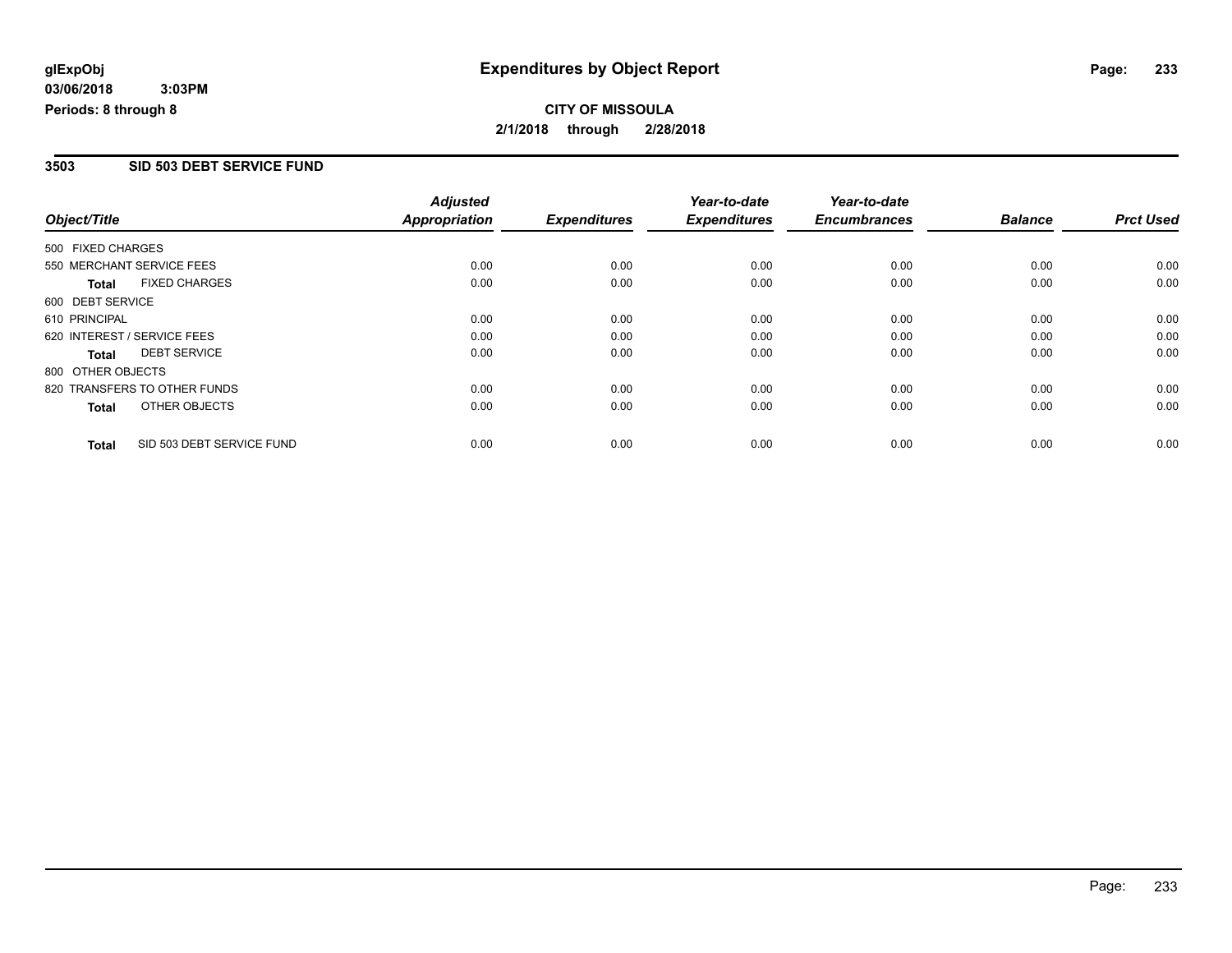## **CITY OF MISSOULA 2/1/2018 through 2/28/2018**

#### **3505 SID 505 DEBT SERVICE FUND**

| Object/Title                     | <b>Adjusted</b><br>Appropriation | <b>Expenditures</b> | Year-to-date<br><b>Expenditures</b> | Year-to-date<br><b>Encumbrances</b> | <b>Balance</b> | <b>Prct Used</b> |
|----------------------------------|----------------------------------|---------------------|-------------------------------------|-------------------------------------|----------------|------------------|
| 800 OTHER OBJECTS                |                                  |                     |                                     |                                     |                |                  |
| 820 TRANSFERS TO OTHER FUNDS     | 0.00                             | 0.00                | 0.00                                | 0.00                                | 0.00           | 0.00             |
| OTHER OBJECTS<br><b>Total</b>    | 0.00                             | 0.00                | 0.00                                | 0.00                                | 0.00           | 0.00             |
| *** Title Not Found ***<br>Total | 0.00                             | 0.00                | 0.00                                | 0.00                                | 0.00           | 0.00             |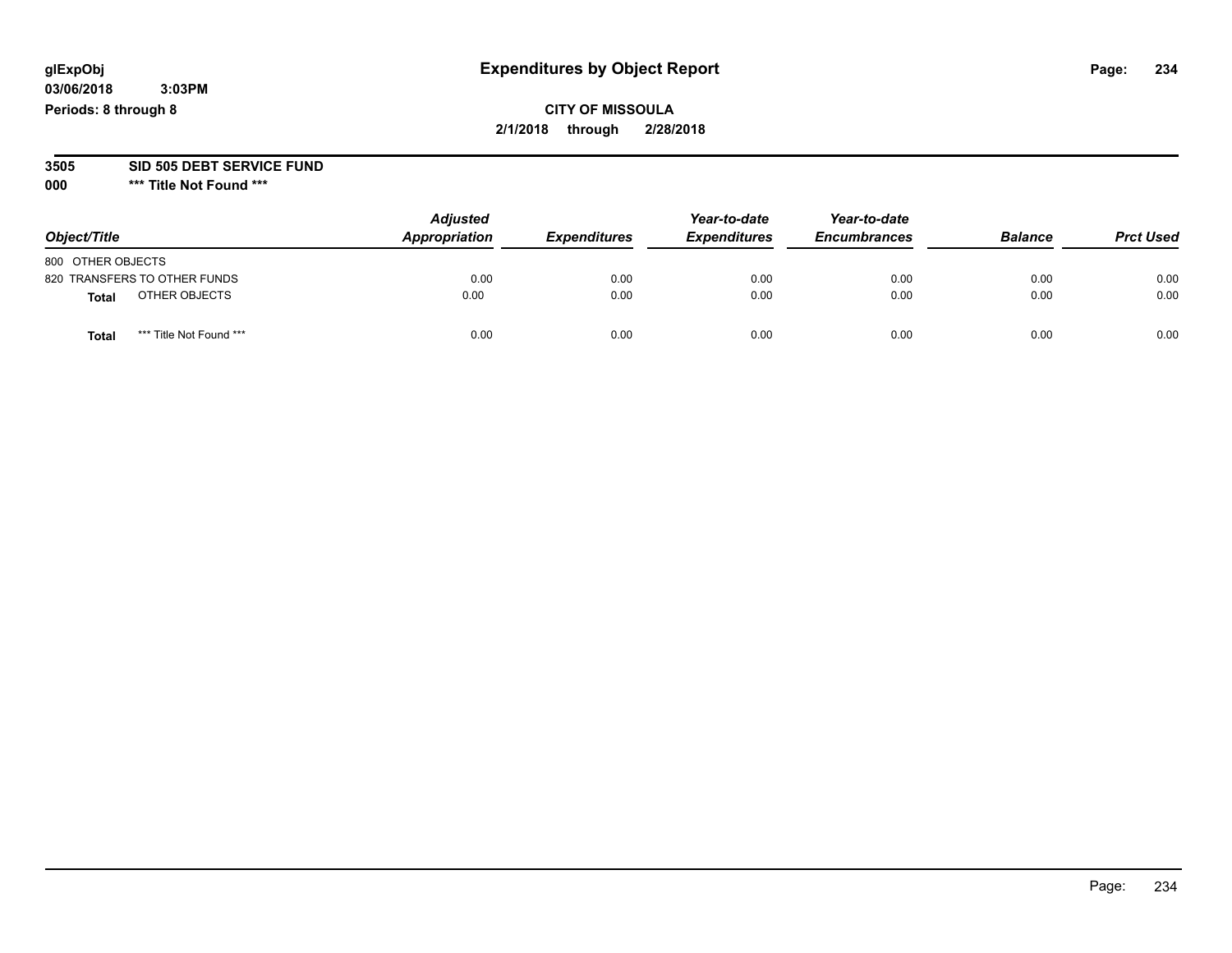**3505 SID 505 DEBT SERVICE FUND**

|                             |                           | <b>Adjusted</b>      |                     | Year-to-date        | Year-to-date        |                |                  |
|-----------------------------|---------------------------|----------------------|---------------------|---------------------|---------------------|----------------|------------------|
| Object/Title                |                           | <b>Appropriation</b> | <b>Expenditures</b> | <b>Expenditures</b> | <b>Encumbrances</b> | <b>Balance</b> | <b>Prct Used</b> |
| 500 FIXED CHARGES           |                           |                      |                     |                     |                     |                |                  |
|                             | 550 MERCHANT SERVICE FEES | 0.00                 | 0.00                | 0.00                | 0.00                | 0.00           | 0.00             |
| <b>Total</b>                | <b>FIXED CHARGES</b>      | 0.00                 | 0.00                | 0.00                | 0.00                | 0.00           | 0.00             |
| 600 DEBT SERVICE            |                           |                      |                     |                     |                     |                |                  |
| 610 PRINCIPAL               |                           | 0.00                 | 0.00                | 0.00                | 0.00                | 0.00           | 0.00             |
| 620 INTEREST / SERVICE FEES |                           | 0.00                 | 0.00                | 0.00                | 0.00                | 0.00           | 0.00             |
| <b>Total</b>                | <b>DEBT SERVICE</b>       | 0.00                 | 0.00                | 0.00                | 0.00                | 0.00           | 0.00             |
| <b>Total</b>                | NON-DEPARTMENTAL          | 0.00                 | 0.00                | 0.00                | 0.00                | 0.00           | 0.00             |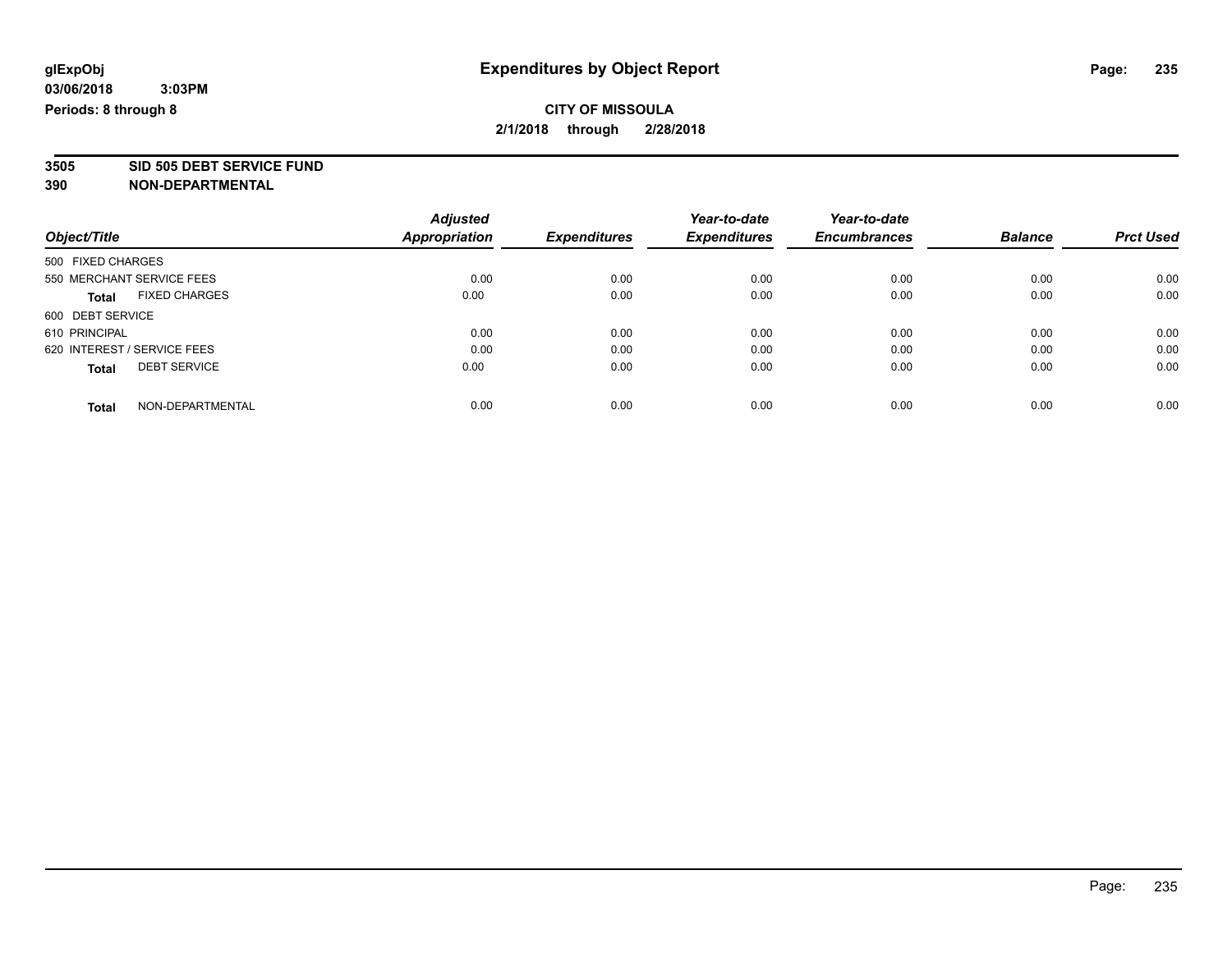#### **3505 SID 505 DEBT SERVICE FUND**

|                   |                              | <b>Adjusted</b>      |                     | Year-to-date        | Year-to-date        |                |                  |
|-------------------|------------------------------|----------------------|---------------------|---------------------|---------------------|----------------|------------------|
| Object/Title      |                              | <b>Appropriation</b> | <b>Expenditures</b> | <b>Expenditures</b> | <b>Encumbrances</b> | <b>Balance</b> | <b>Prct Used</b> |
| 500 FIXED CHARGES |                              |                      |                     |                     |                     |                |                  |
|                   | 550 MERCHANT SERVICE FEES    | 0.00                 | 0.00                | 0.00                | 0.00                | 0.00           | 0.00             |
| <b>Total</b>      | <b>FIXED CHARGES</b>         | 0.00                 | 0.00                | 0.00                | 0.00                | 0.00           | 0.00             |
| 600 DEBT SERVICE  |                              |                      |                     |                     |                     |                |                  |
| 610 PRINCIPAL     |                              | 0.00                 | 0.00                | 0.00                | 0.00                | 0.00           | 0.00             |
|                   | 620 INTEREST / SERVICE FEES  | 0.00                 | 0.00                | 0.00                | 0.00                | 0.00           | 0.00             |
| Total             | <b>DEBT SERVICE</b>          | 0.00                 | 0.00                | 0.00                | 0.00                | 0.00           | 0.00             |
| 800 OTHER OBJECTS |                              |                      |                     |                     |                     |                |                  |
|                   | 820 TRANSFERS TO OTHER FUNDS | 0.00                 | 0.00                | 0.00                | 0.00                | 0.00           | 0.00             |
| <b>Total</b>      | OTHER OBJECTS                | 0.00                 | 0.00                | 0.00                | 0.00                | 0.00           | 0.00             |
| <b>Total</b>      | SID 505 DEBT SERVICE FUND    | 0.00                 | 0.00                | 0.00                | 0.00                | 0.00           | 0.00             |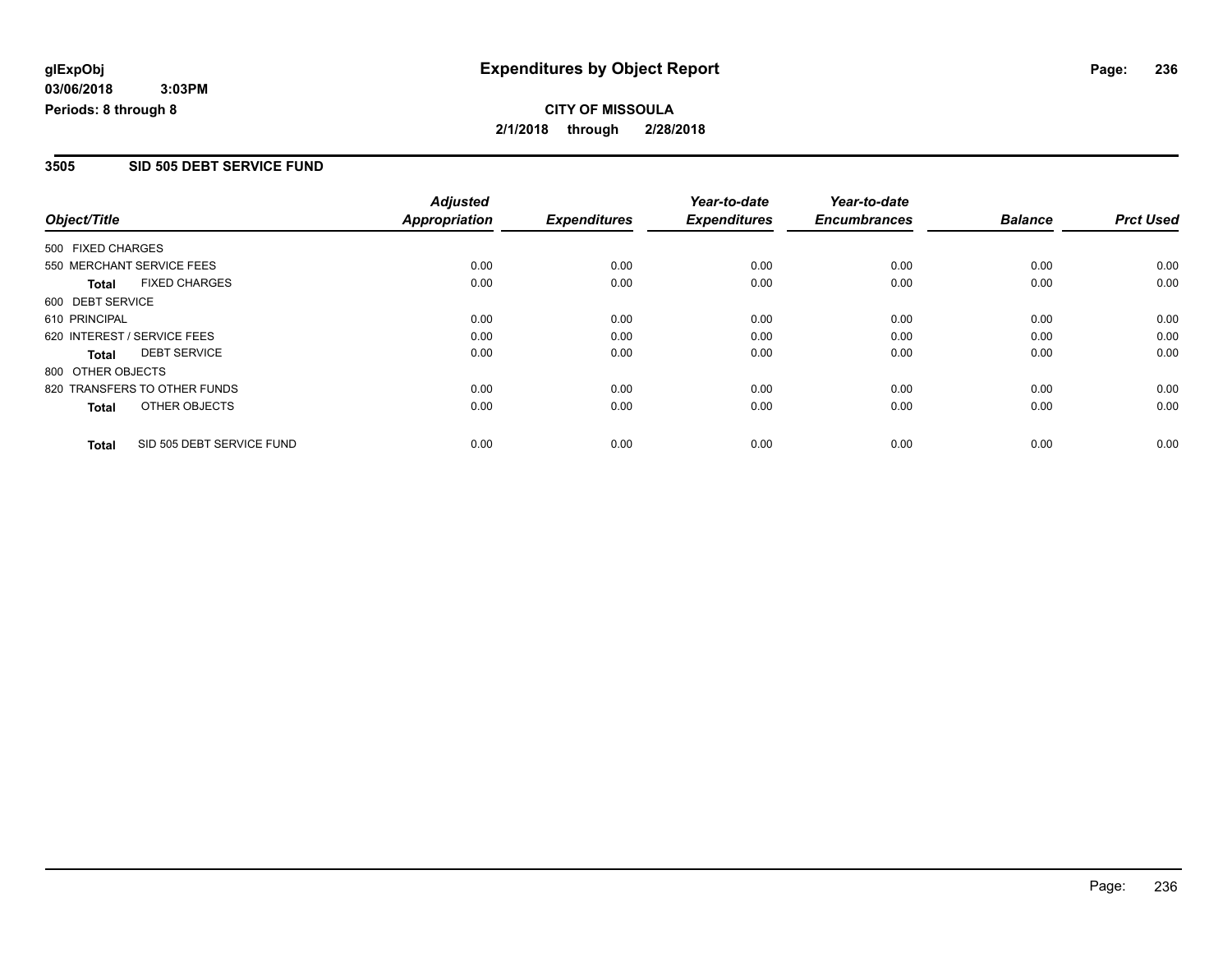## **CITY OF MISSOULA 2/1/2018 through 2/28/2018**

# **3506 SID 506 DEBT SERVICE FUND**

| Object/Title                    | <b>Adjusted</b><br>Appropriation | <b>Expenditures</b> | Year-to-date<br><b>Expenditures</b> | Year-to-date<br><b>Encumbrances</b> | <b>Balance</b> | <b>Prct Used</b> |
|---------------------------------|----------------------------------|---------------------|-------------------------------------|-------------------------------------|----------------|------------------|
| 800 OTHER OBJECTS               |                                  |                     |                                     |                                     |                |                  |
| 820 TRANSFERS TO OTHER FUNDS    | 0.00                             | 0.00                | 0.00                                | 0.00                                | 0.00           | 0.00             |
| OTHER OBJECTS<br>Total          | 0.00                             | 0.00                | 0.00                                | 0.00                                | 0.00           | 0.00             |
| *** Title Not Found ***<br>Tota | 0.00                             | 0.00                | 0.00                                | 0.00                                | 0.00           | 0.00             |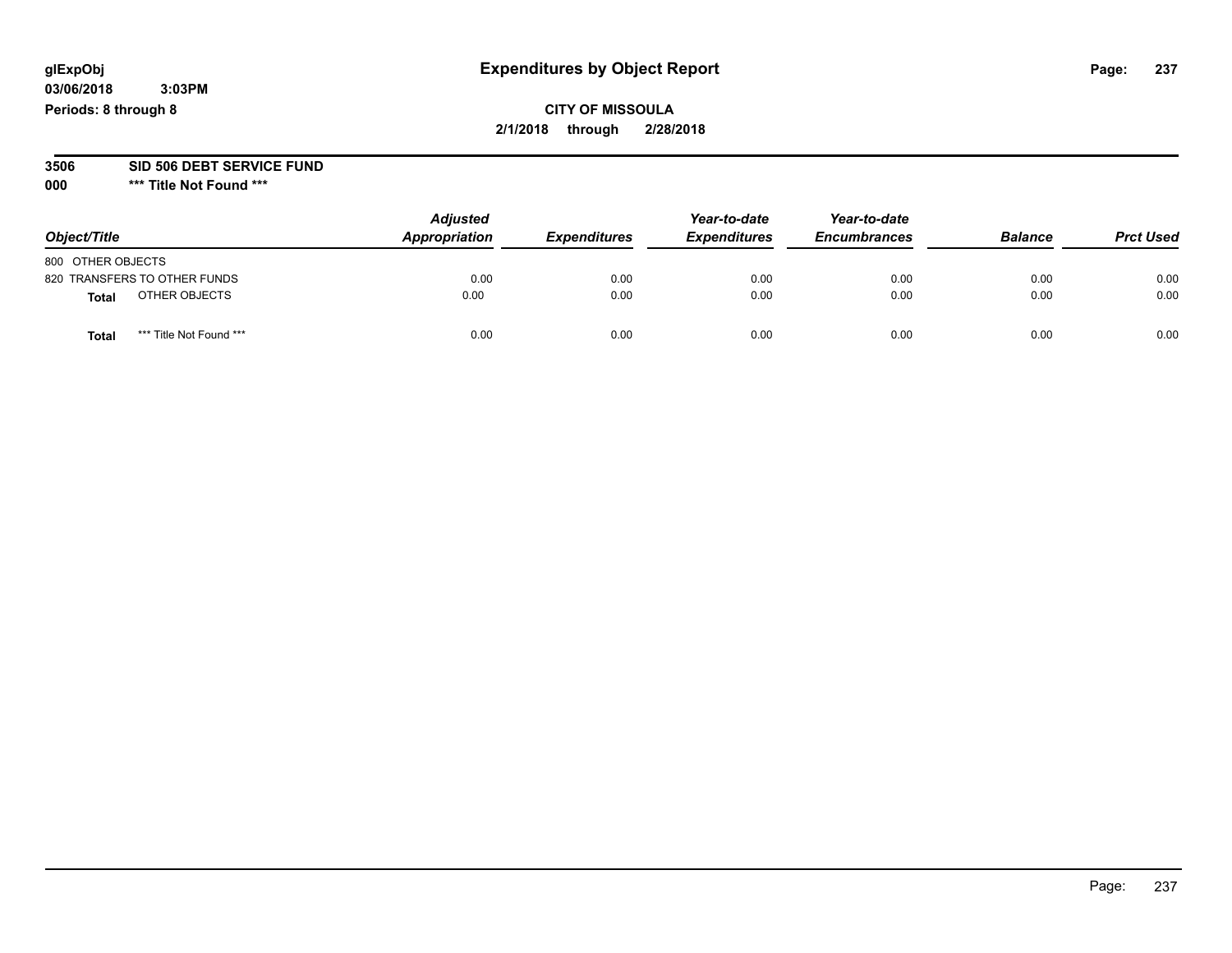**3506 SID 506 DEBT SERVICE FUND**

|                             |                           | <b>Adjusted</b>      |                     | Year-to-date        | Year-to-date        |                |                  |
|-----------------------------|---------------------------|----------------------|---------------------|---------------------|---------------------|----------------|------------------|
| Object/Title                |                           | <b>Appropriation</b> | <b>Expenditures</b> | <b>Expenditures</b> | <b>Encumbrances</b> | <b>Balance</b> | <b>Prct Used</b> |
| 500 FIXED CHARGES           |                           |                      |                     |                     |                     |                |                  |
|                             | 550 MERCHANT SERVICE FEES | 0.00                 | 0.00                | 0.00                | 0.00                | 0.00           | 0.00             |
| <b>Total</b>                | <b>FIXED CHARGES</b>      | 0.00                 | 0.00                | 0.00                | 0.00                | 0.00           | 0.00             |
| 600 DEBT SERVICE            |                           |                      |                     |                     |                     |                |                  |
| 610 PRINCIPAL               |                           | 0.00                 | 0.00                | 0.00                | 0.00                | 0.00           | 0.00             |
| 620 INTEREST / SERVICE FEES |                           | 0.00                 | 0.00                | 0.00                | 0.00                | 0.00           | 0.00             |
| <b>Total</b>                | <b>DEBT SERVICE</b>       | 0.00                 | 0.00                | 0.00                | 0.00                | 0.00           | 0.00             |
| <b>Total</b>                | NON-DEPARTMENTAL          | 0.00                 | 0.00                | 0.00                | 0.00                | 0.00           | 0.00             |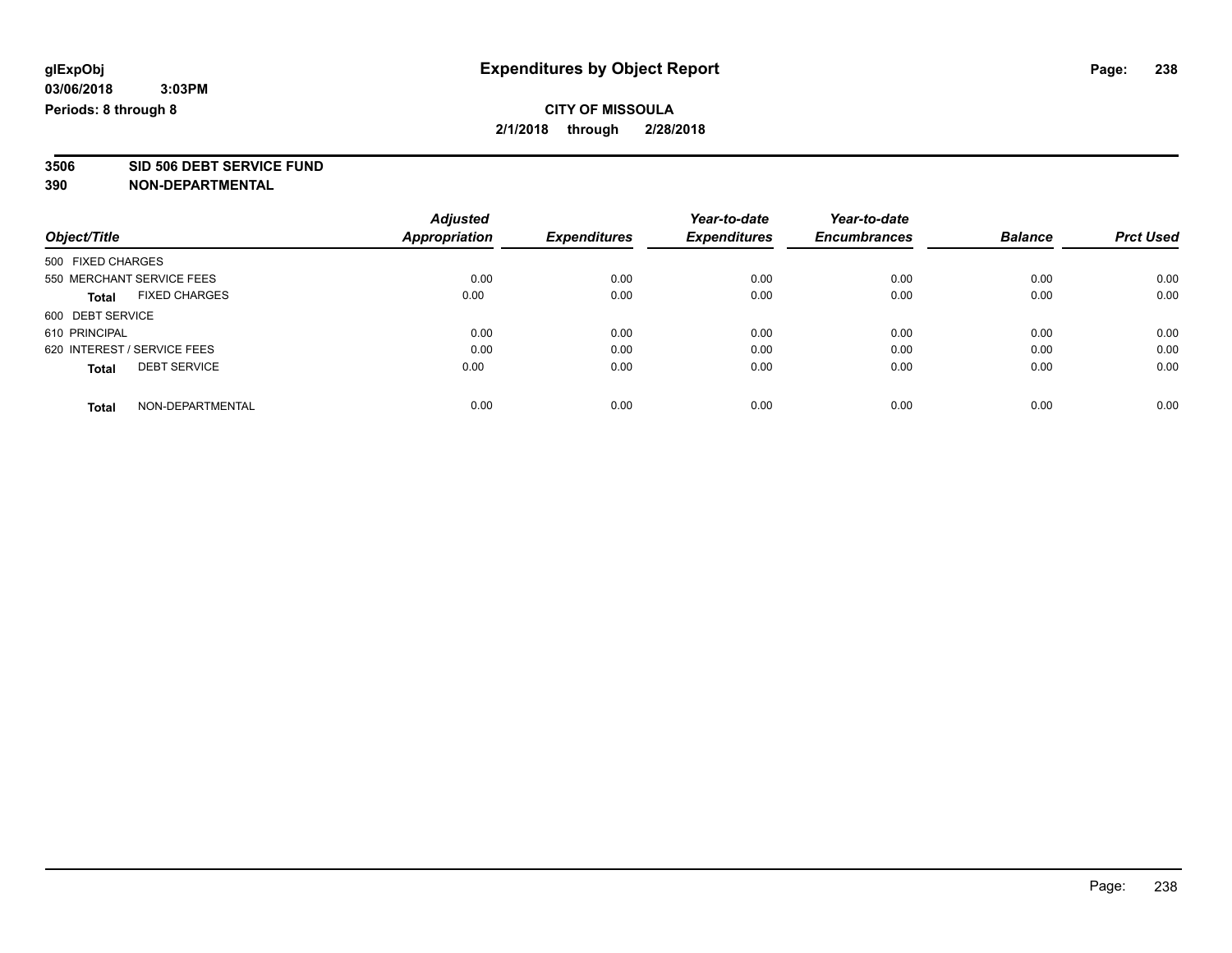#### **3506 SID 506 DEBT SERVICE FUND**

|                   |                              | <b>Adjusted</b>      |                     | Year-to-date        | Year-to-date        |                |                  |
|-------------------|------------------------------|----------------------|---------------------|---------------------|---------------------|----------------|------------------|
| Object/Title      |                              | <b>Appropriation</b> | <b>Expenditures</b> | <b>Expenditures</b> | <b>Encumbrances</b> | <b>Balance</b> | <b>Prct Used</b> |
| 500 FIXED CHARGES |                              |                      |                     |                     |                     |                |                  |
|                   | 550 MERCHANT SERVICE FEES    | 0.00                 | 0.00                | 0.00                | 0.00                | 0.00           | 0.00             |
| <b>Total</b>      | <b>FIXED CHARGES</b>         | 0.00                 | 0.00                | 0.00                | 0.00                | 0.00           | 0.00             |
| 600 DEBT SERVICE  |                              |                      |                     |                     |                     |                |                  |
| 610 PRINCIPAL     |                              | 0.00                 | 0.00                | 0.00                | 0.00                | 0.00           | 0.00             |
|                   | 620 INTEREST / SERVICE FEES  | 0.00                 | 0.00                | 0.00                | 0.00                | 0.00           | 0.00             |
| Total             | <b>DEBT SERVICE</b>          | 0.00                 | 0.00                | 0.00                | 0.00                | 0.00           | 0.00             |
| 800 OTHER OBJECTS |                              |                      |                     |                     |                     |                |                  |
|                   | 820 TRANSFERS TO OTHER FUNDS | 0.00                 | 0.00                | 0.00                | 0.00                | 0.00           | 0.00             |
| Total             | OTHER OBJECTS                | 0.00                 | 0.00                | 0.00                | 0.00                | 0.00           | 0.00             |
| <b>Total</b>      | SID 506 DEBT SERVICE FUND    | 0.00                 | 0.00                | 0.00                | 0.00                | 0.00           | 0.00             |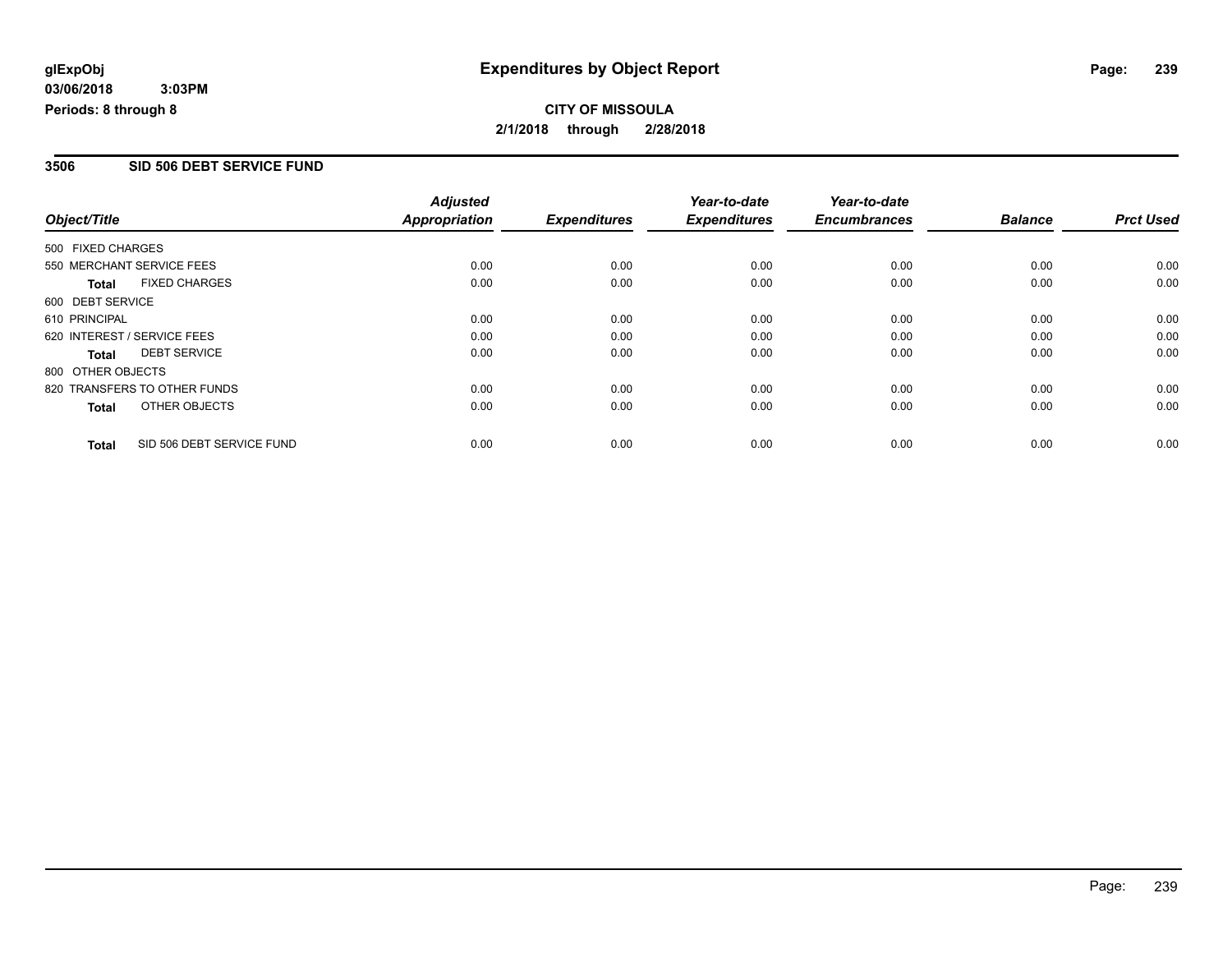## **CITY OF MISSOULA 2/1/2018 through 2/28/2018**

#### **3507 SID 507 DEBT SERVICE FUND**

| Object/Title                            | <b>Adjusted</b><br>Appropriation | <b>Expenditures</b> | Year-to-date<br><b>Expenditures</b> | Year-to-date<br><b>Encumbrances</b> | <b>Balance</b> | <b>Prct Used</b> |
|-----------------------------------------|----------------------------------|---------------------|-------------------------------------|-------------------------------------|----------------|------------------|
| 800 OTHER OBJECTS                       |                                  |                     |                                     |                                     |                |                  |
| 820 TRANSFERS TO OTHER FUNDS            | 0.00                             | 0.00                | 0.00                                | 0.00                                | 0.00           | 0.00             |
| OTHER OBJECTS<br>Total                  | 0.00                             | 0.00                | 0.00                                | 0.00                                | 0.00           | 0.00             |
| *** Title Not Found ***<br><b>Total</b> | 0.00                             | 0.00                | 0.00                                | 0.00                                | 0.00           | 0.00             |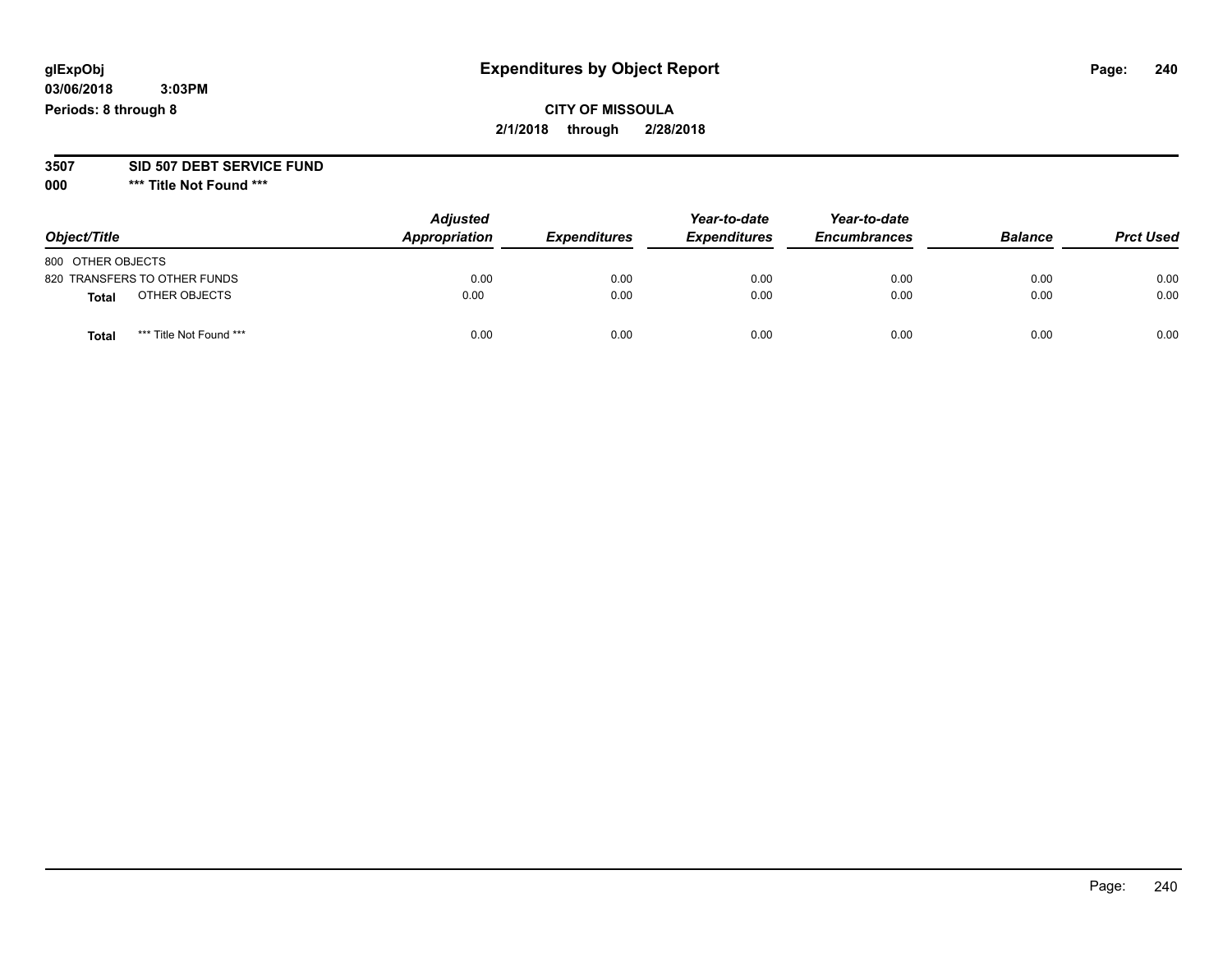## **CITY OF MISSOULA 2/1/2018 through 2/28/2018**

# **3507 SID 507 DEBT SERVICE FUND**

| Object/Title                         |                  | <b>Adjusted</b><br>Appropriation | <b>Expenditures</b> | Year-to-date<br><b>Expenditures</b> | Year-to-date<br><b>Encumbrances</b> | <b>Balance</b> | <b>Prct Used</b> |
|--------------------------------------|------------------|----------------------------------|---------------------|-------------------------------------|-------------------------------------|----------------|------------------|
| 500 FIXED CHARGES                    |                  |                                  |                     |                                     |                                     |                |                  |
| 550 MERCHANT SERVICE FEES            |                  | 0.00                             | 0.00                | 0.00                                | 0.00                                | 0.00           | 0.00             |
| <b>FIXED CHARGES</b><br><b>Total</b> |                  | 0.00                             | 0.00                | 0.00                                | 0.00                                | 0.00           | 0.00             |
| <b>Total</b>                         | NON-DEPARTMENTAL | 0.00                             | 0.00                | 0.00                                | 0.00                                | 0.00           | 0.00             |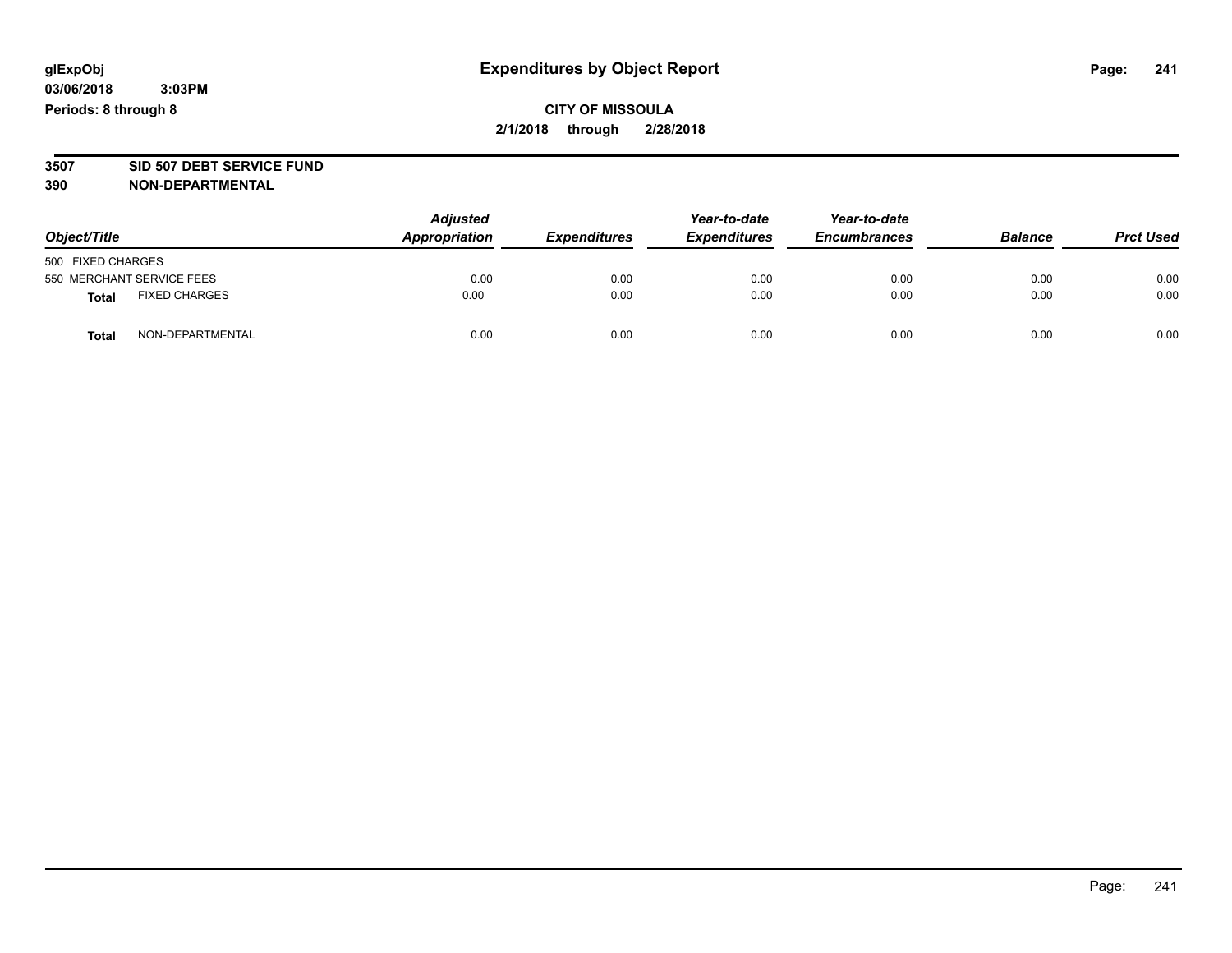**CITY OF MISSOULA 2/1/2018 through 2/28/2018**

#### **3507 SID 507 DEBT SERVICE FUND**

|                              | <b>Adjusted</b> |               | Year-to-date        | Year-to-date        |                     | <b>Prct Used</b> |
|------------------------------|-----------------|---------------|---------------------|---------------------|---------------------|------------------|
|                              |                 |               |                     |                     |                     |                  |
| 500 FIXED CHARGES            |                 |               |                     |                     |                     |                  |
| 550 MERCHANT SERVICE FEES    | 0.00            | 0.00          | 0.00                | 0.00                | 0.00                | 0.00             |
| <b>FIXED CHARGES</b>         | 0.00            | 0.00          | 0.00                | 0.00                | 0.00                | 0.00             |
| 800 OTHER OBJECTS            |                 |               |                     |                     |                     |                  |
| 820 TRANSFERS TO OTHER FUNDS | 0.00            | 0.00          | 0.00                | 0.00                | 0.00                | 0.00             |
| OTHER OBJECTS                | 0.00            | 0.00          | 0.00                | 0.00                | 0.00                | 0.00             |
| SID 507 DEBT SERVICE FUND    | 0.00            | 0.00          | 0.00                | 0.00                | 0.00                | 0.00             |
|                              |                 | Appropriation | <b>Expenditures</b> | <b>Expenditures</b> | <b>Encumbrances</b> | <b>Balance</b>   |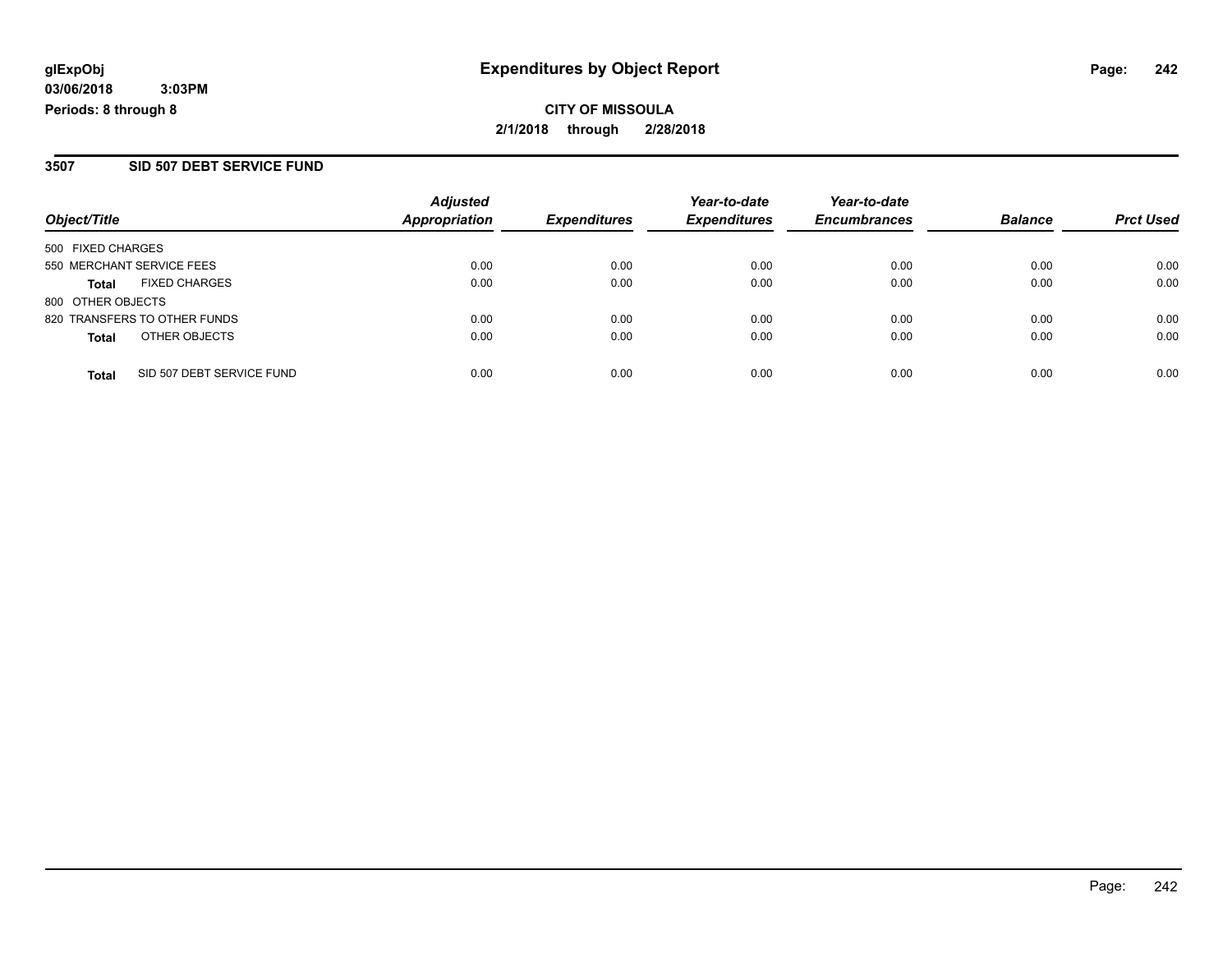## **CITY OF MISSOULA 2/1/2018 through 2/28/2018**

#### **3508 SID 508 DEBT SERVICE FUND**

| Object/Title                    | <b>Adjusted</b><br>Appropriation | <b>Expenditures</b> | Year-to-date<br><b>Expenditures</b> | Year-to-date<br><b>Encumbrances</b> | <b>Balance</b> | <b>Prct Used</b> |
|---------------------------------|----------------------------------|---------------------|-------------------------------------|-------------------------------------|----------------|------------------|
| 800 OTHER OBJECTS               |                                  |                     |                                     |                                     |                |                  |
| 820 TRANSFERS TO OTHER FUNDS    | 0.00                             | 0.00                | 0.00                                | 0.00                                | 0.00           | 0.00             |
| OTHER OBJECTS<br>Total          | 0.00                             | 0.00                | 0.00                                | 0.00                                | 0.00           | 0.00             |
| *** Title Not Found ***<br>Tota | 0.00                             | 0.00                | 0.00                                | 0.00                                | 0.00           | 0.00             |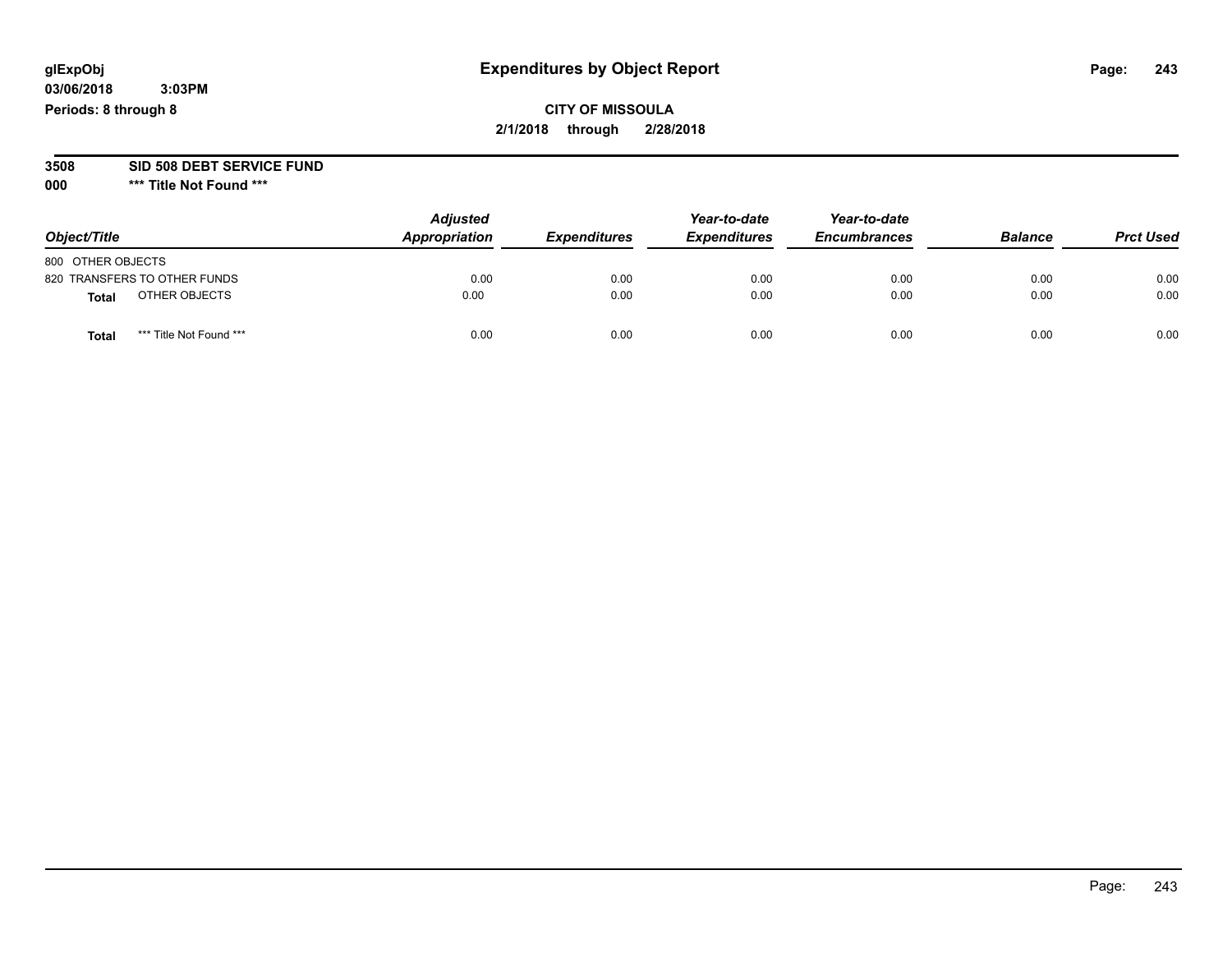# **3508 SID 508 DEBT SERVICE FUND**

| Object/Title                         |                  | <b>Adjusted</b><br>Appropriation | <b>Expenditures</b> | Year-to-date<br><b>Expenditures</b> | Year-to-date<br><b>Encumbrances</b> | <b>Balance</b> | <b>Prct Used</b> |
|--------------------------------------|------------------|----------------------------------|---------------------|-------------------------------------|-------------------------------------|----------------|------------------|
| 500 FIXED CHARGES                    |                  |                                  |                     |                                     |                                     |                |                  |
| 550 MERCHANT SERVICE FEES            |                  | 0.00                             | 0.00                | 0.00                                | 0.00                                | 0.00           | 0.00             |
| <b>FIXED CHARGES</b><br><b>Total</b> |                  | 0.00                             | 0.00                | 0.00                                | 0.00                                | 0.00           | 0.00             |
| <b>Total</b>                         | NON-DEPARTMENTAL | 0.00                             | 0.00                | 0.00                                | 0.00                                | 0.00           | 0.00             |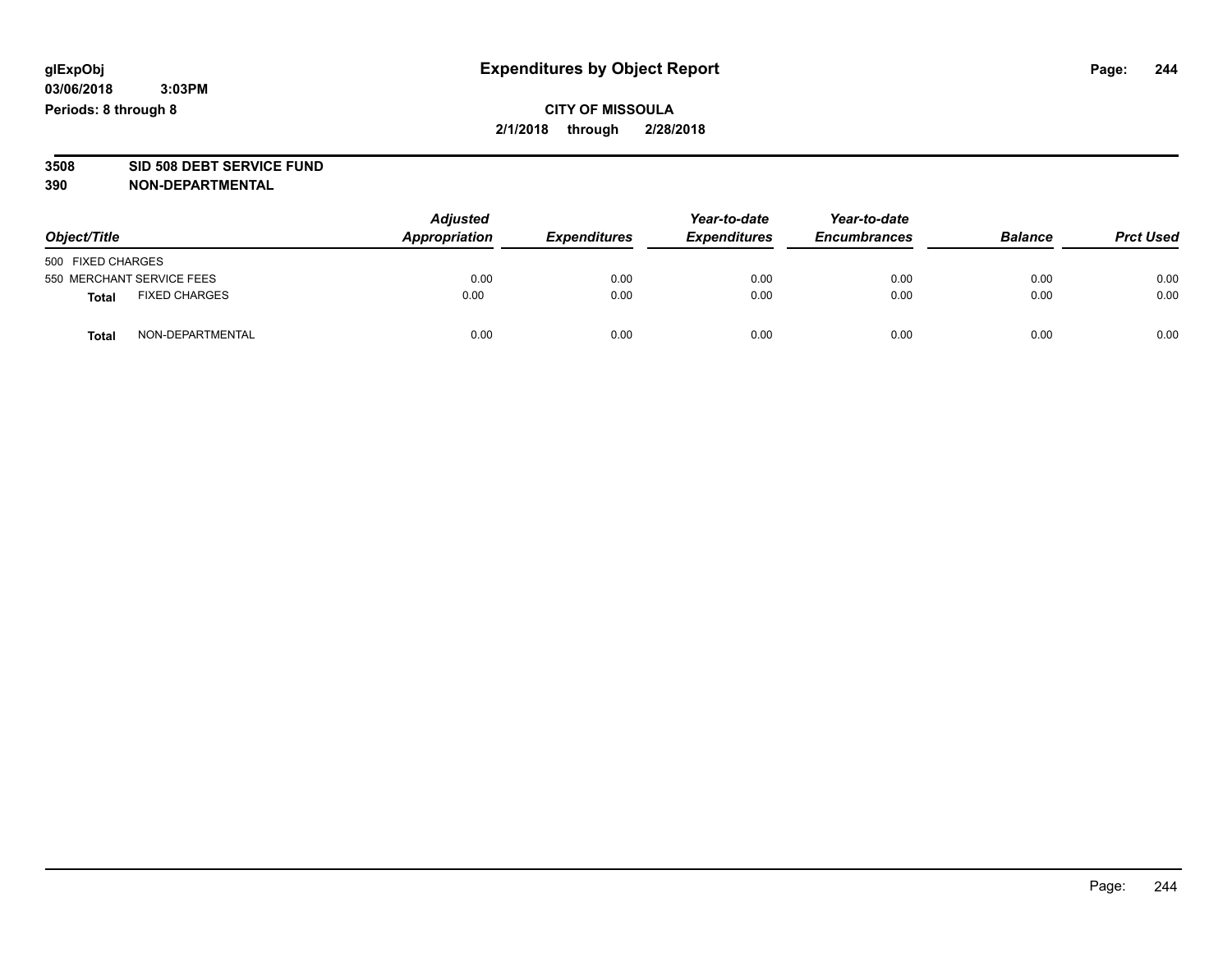**CITY OF MISSOULA 2/1/2018 through 2/28/2018**

#### **3508 SID 508 DEBT SERVICE FUND**

|      | <b>Expenditures</b>   | <b>Expenditures</b> | <b>Encumbrances</b> | <b>Balance</b> | <b>Prct Used</b> |
|------|-----------------------|---------------------|---------------------|----------------|------------------|
|      |                       |                     |                     |                |                  |
|      |                       |                     |                     |                |                  |
| 0.00 | 0.00                  | 0.00                | 0.00                | 0.00           | 0.00             |
| 0.00 | 0.00                  | 0.00                | 0.00                | 0.00           | 0.00             |
|      |                       |                     |                     |                |                  |
| 0.00 | 0.00                  | 0.00                | 0.00                | 0.00           | 0.00             |
| 0.00 | 0.00                  | 0.00                | 0.00                | 0.00           | 0.00             |
|      |                       |                     |                     |                | 0.00             |
|      | Appropriation<br>0.00 | 0.00                | 0.00                | 0.00           | 0.00             |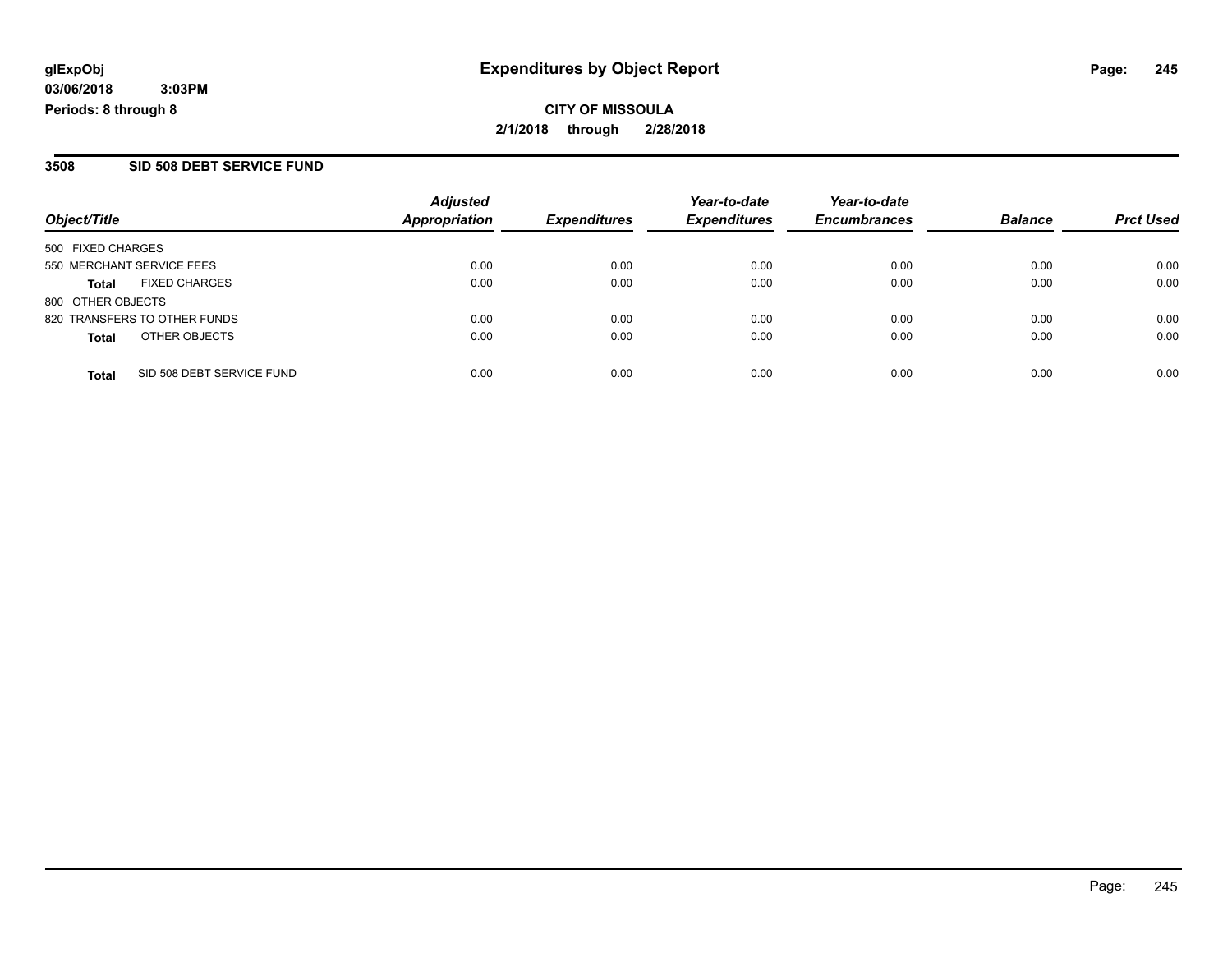## **CITY OF MISSOULA 2/1/2018 through 2/28/2018**

# **3510 SID 510 DEBT SERVICE FUND**

| Object/Title                     | <b>Adjusted</b><br>Appropriation | <b>Expenditures</b> | Year-to-date<br><b>Expenditures</b> | Year-to-date<br><b>Encumbrances</b> | <b>Balance</b> | <b>Prct Used</b> |
|----------------------------------|----------------------------------|---------------------|-------------------------------------|-------------------------------------|----------------|------------------|
| 800 OTHER OBJECTS                |                                  |                     |                                     |                                     |                |                  |
| 820 TRANSFERS TO OTHER FUNDS     | 0.00                             | 0.00                | 0.00                                | 0.00                                | 0.00           | 0.00             |
| OTHER OBJECTS<br><b>Total</b>    | 0.00                             | 0.00                | 0.00                                | 0.00                                | 0.00           | 0.00             |
| *** Title Not Found ***<br>Total | 0.00                             | 0.00                | 0.00                                | 0.00                                | 0.00           | 0.00             |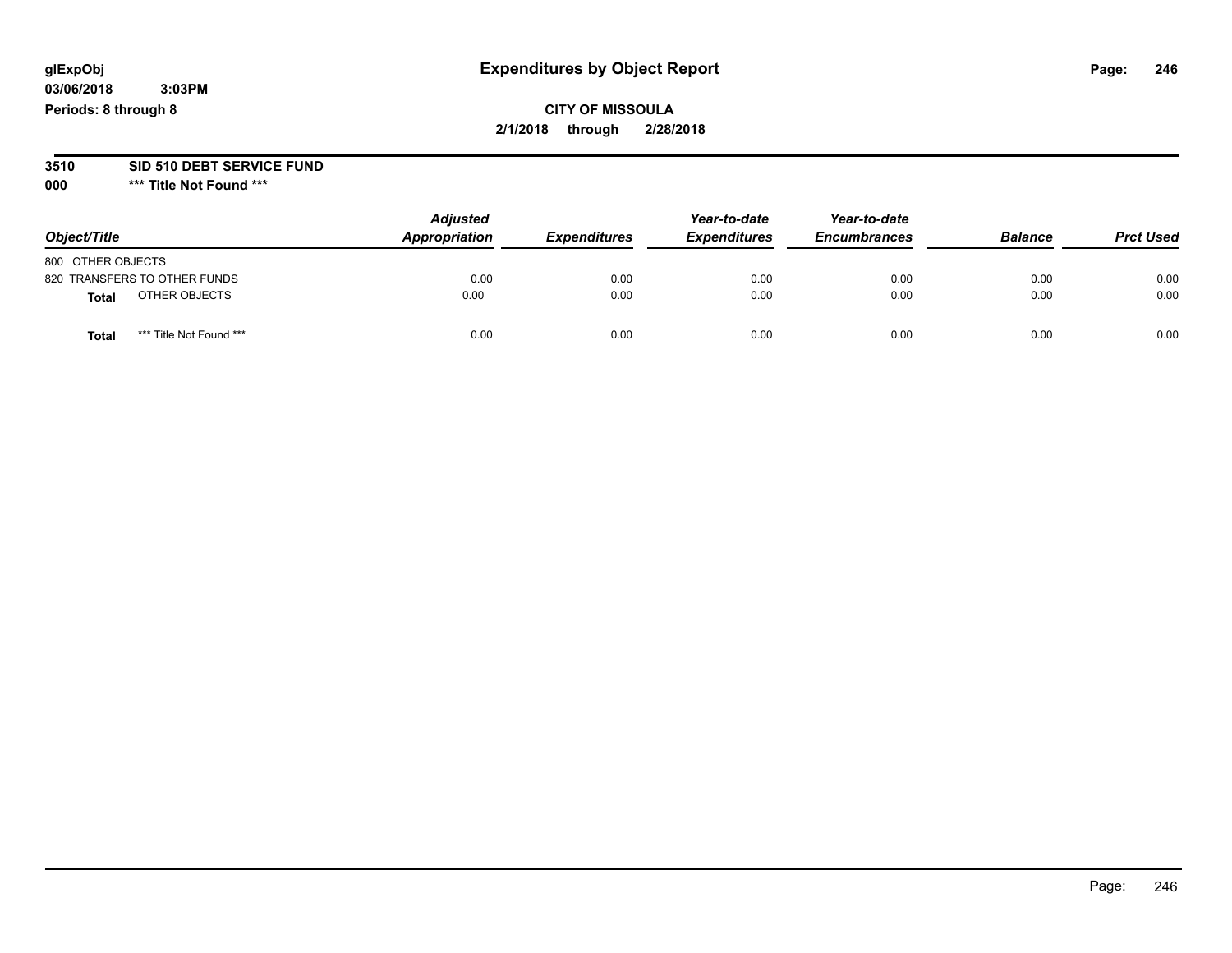# **3510 SID 510 DEBT SERVICE FUND**

|                                      | <b>Adjusted</b>      |                     | Year-to-date        | Year-to-date        |                |                  |
|--------------------------------------|----------------------|---------------------|---------------------|---------------------|----------------|------------------|
| Object/Title                         | <b>Appropriation</b> | <b>Expenditures</b> | <b>Expenditures</b> | <b>Encumbrances</b> | <b>Balance</b> | <b>Prct Used</b> |
| 500 FIXED CHARGES                    |                      |                     |                     |                     |                |                  |
| 550 MERCHANT SERVICE FEES            | 0.00                 | 0.00                | 0.00                | 0.00                | 0.00           | 0.00             |
| <b>FIXED CHARGES</b><br><b>Total</b> | 0.00                 | 0.00                | 0.00                | 0.00                | 0.00           | 0.00             |
| 600 DEBT SERVICE                     |                      |                     |                     |                     |                |                  |
| 610 PRINCIPAL                        | 0.00                 | 0.00                | 0.00                | 0.00                | 0.00           | 0.00             |
| 620 INTEREST / SERVICE FEES          | 0.00                 | 0.00                | 0.00                | 0.00                | 0.00           | 0.00             |
| <b>DEBT SERVICE</b><br><b>Total</b>  | 0.00                 | 0.00                | 0.00                | 0.00                | 0.00           | 0.00             |
| NON-DEPARTMENTAL<br><b>Total</b>     | 0.00                 | 0.00                | 0.00                | 0.00                | 0.00           | 0.00             |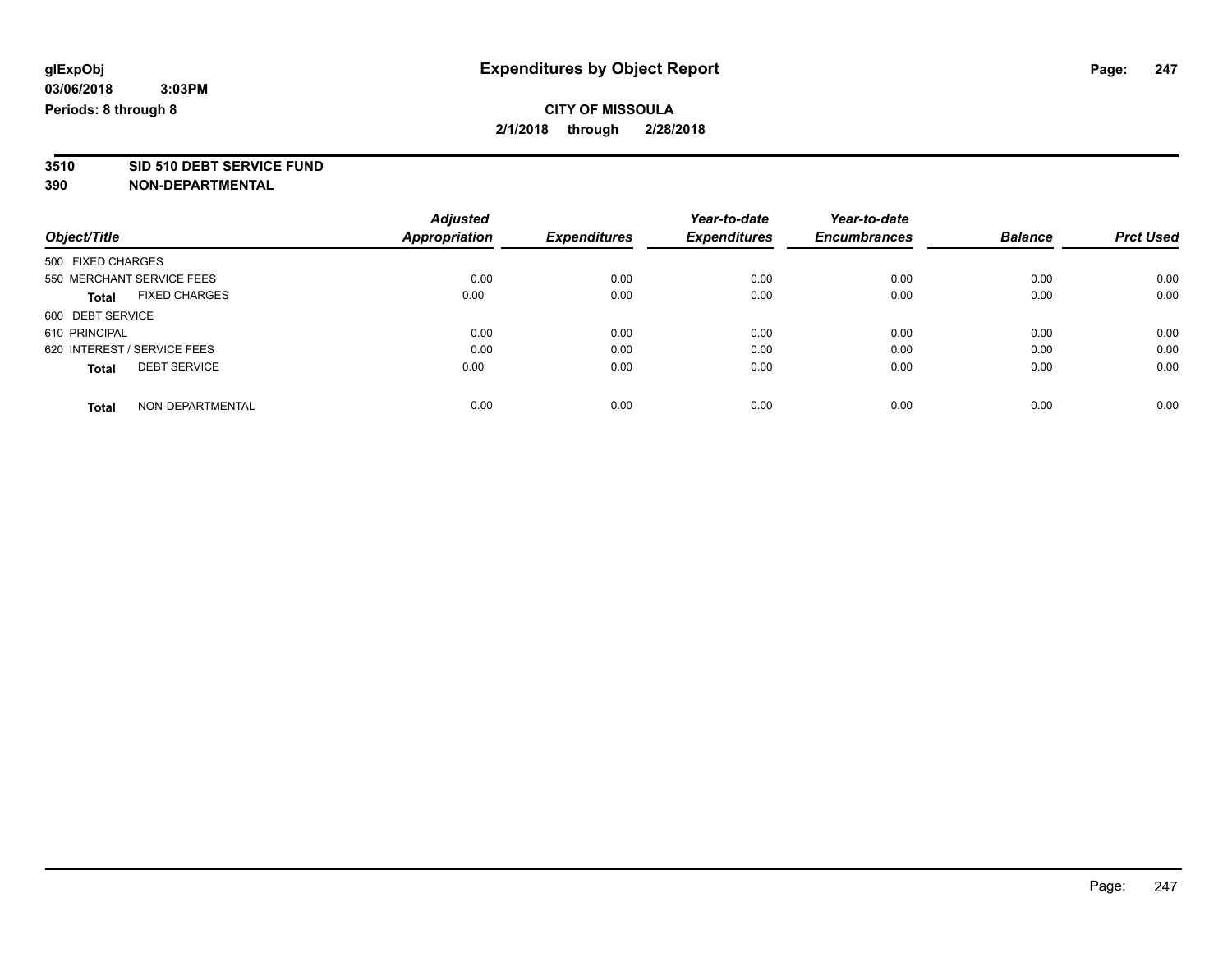#### **3510 SID 510 DEBT SERVICE FUND**

|                   |                              | <b>Adjusted</b>      |                     | Year-to-date        | Year-to-date        |                |                  |
|-------------------|------------------------------|----------------------|---------------------|---------------------|---------------------|----------------|------------------|
| Object/Title      |                              | <b>Appropriation</b> | <b>Expenditures</b> | <b>Expenditures</b> | <b>Encumbrances</b> | <b>Balance</b> | <b>Prct Used</b> |
| 500 FIXED CHARGES |                              |                      |                     |                     |                     |                |                  |
|                   | 550 MERCHANT SERVICE FEES    | 0.00                 | 0.00                | 0.00                | 0.00                | 0.00           | 0.00             |
| <b>Total</b>      | <b>FIXED CHARGES</b>         | 0.00                 | 0.00                | 0.00                | 0.00                | 0.00           | 0.00             |
| 600 DEBT SERVICE  |                              |                      |                     |                     |                     |                |                  |
| 610 PRINCIPAL     |                              | 0.00                 | 0.00                | 0.00                | 0.00                | 0.00           | 0.00             |
|                   | 620 INTEREST / SERVICE FEES  | 0.00                 | 0.00                | 0.00                | 0.00                | 0.00           | 0.00             |
| Total             | <b>DEBT SERVICE</b>          | 0.00                 | 0.00                | 0.00                | 0.00                | 0.00           | 0.00             |
| 800 OTHER OBJECTS |                              |                      |                     |                     |                     |                |                  |
|                   | 820 TRANSFERS TO OTHER FUNDS | 0.00                 | 0.00                | 0.00                | 0.00                | 0.00           | 0.00             |
| <b>Total</b>      | OTHER OBJECTS                | 0.00                 | 0.00                | 0.00                | 0.00                | 0.00           | 0.00             |
| <b>Total</b>      | SID 510 DEBT SERVICE FUND    | 0.00                 | 0.00                | 0.00                | 0.00                | 0.00           | 0.00             |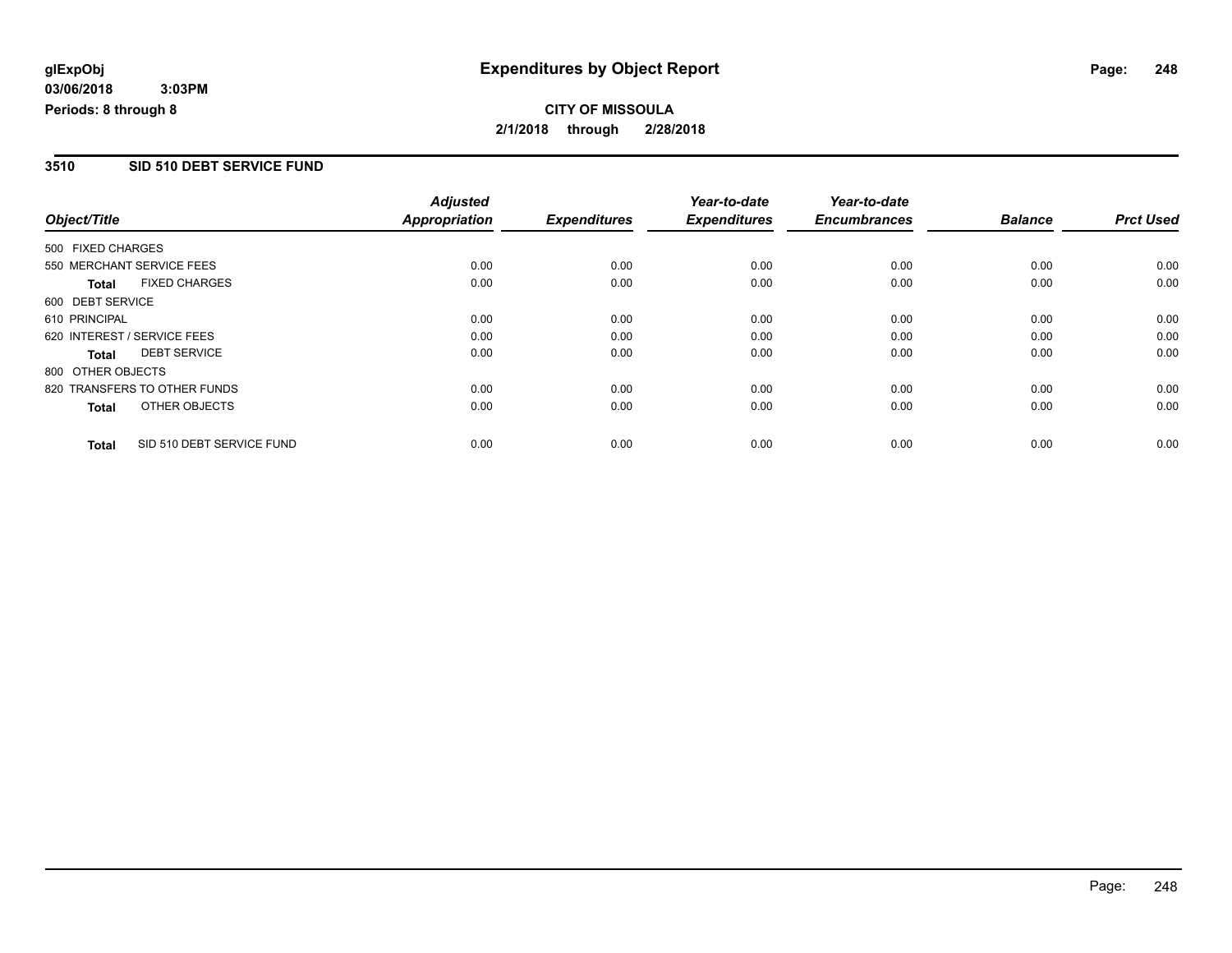## **CITY OF MISSOULA 2/1/2018 through 2/28/2018**

# **3511 SID 511 DEBT SERVICE FUND**

| Object/Title                     | <b>Adjusted</b><br>Appropriation | <b>Expenditures</b> | Year-to-date<br><b>Expenditures</b> | Year-to-date<br><b>Encumbrances</b> | <b>Balance</b> | <b>Prct Used</b> |
|----------------------------------|----------------------------------|---------------------|-------------------------------------|-------------------------------------|----------------|------------------|
| 800 OTHER OBJECTS                |                                  |                     |                                     |                                     |                |                  |
| 820 TRANSFERS TO OTHER FUNDS     | 0.00                             | 0.00                | 0.00                                | 0.00                                | 0.00           | 0.00             |
| OTHER OBJECTS<br><b>Total</b>    | 0.00                             | 0.00                | 0.00                                | 0.00                                | 0.00           | 0.00             |
| *** Title Not Found ***<br>Total | 0.00                             | 0.00                | 0.00                                | 0.00                                | 0.00           | 0.00             |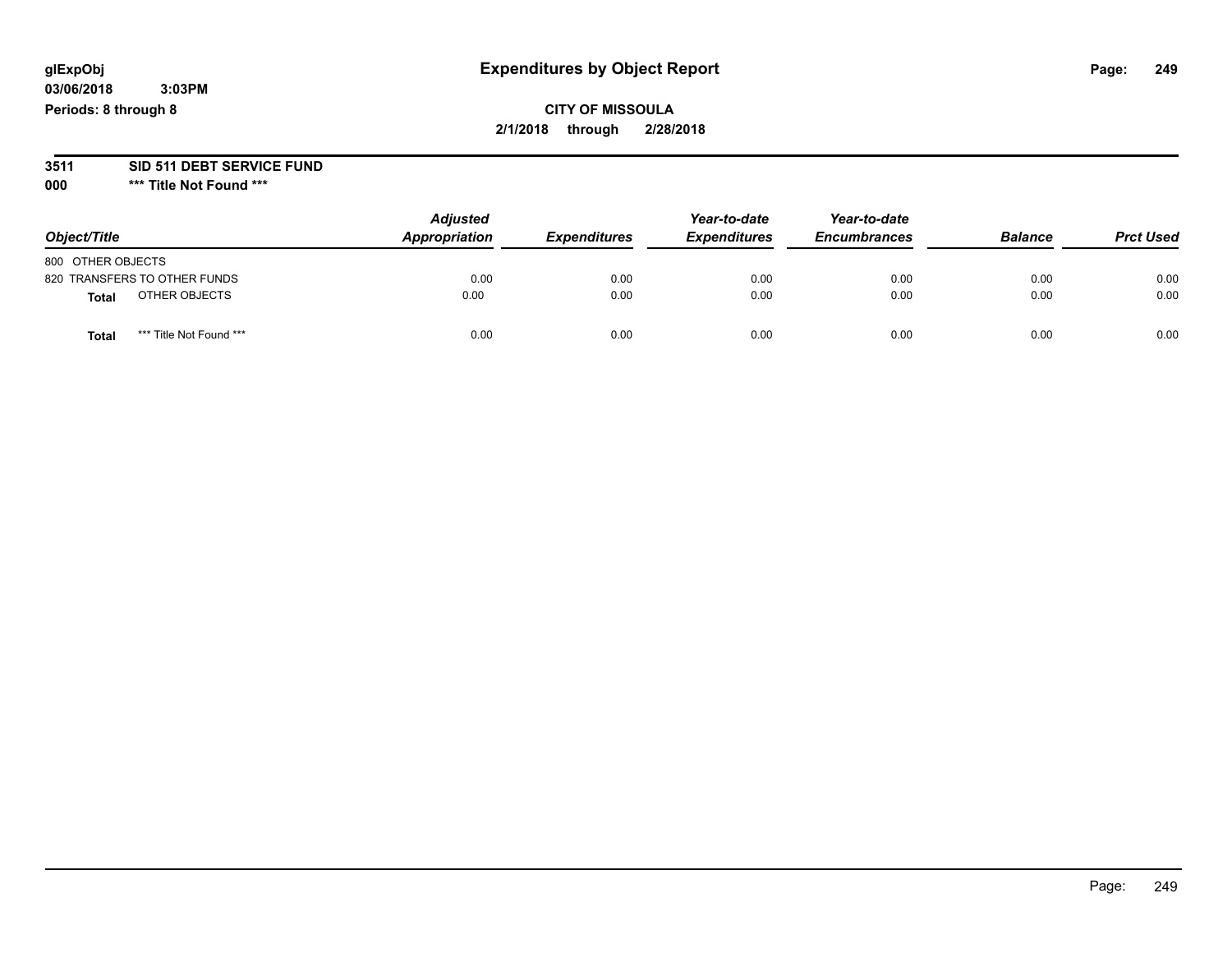# **3511 SID 511 DEBT SERVICE FUND**

|                             |                           | <b>Adjusted</b>      |                     | Year-to-date        | Year-to-date        |                |                  |
|-----------------------------|---------------------------|----------------------|---------------------|---------------------|---------------------|----------------|------------------|
| Object/Title                |                           | <b>Appropriation</b> | <b>Expenditures</b> | <b>Expenditures</b> | <b>Encumbrances</b> | <b>Balance</b> | <b>Prct Used</b> |
| 500 FIXED CHARGES           |                           |                      |                     |                     |                     |                |                  |
|                             | 550 MERCHANT SERVICE FEES | 0.00                 | 0.00                | 0.00                | 0.00                | 0.00           | 0.00             |
| <b>Total</b>                | <b>FIXED CHARGES</b>      | 0.00                 | 0.00                | 0.00                | 0.00                | 0.00           | 0.00             |
| 600 DEBT SERVICE            |                           |                      |                     |                     |                     |                |                  |
| 610 PRINCIPAL               |                           | 0.00                 | 0.00                | 0.00                | 0.00                | 0.00           | 0.00             |
| 620 INTEREST / SERVICE FEES |                           | 0.00                 | 0.00                | 0.00                | 0.00                | 0.00           | 0.00             |
| <b>Total</b>                | <b>DEBT SERVICE</b>       | 0.00                 | 0.00                | 0.00                | 0.00                | 0.00           | 0.00             |
| <b>Total</b>                | NON-DEPARTMENTAL          | 0.00                 | 0.00                | 0.00                | 0.00                | 0.00           | 0.00             |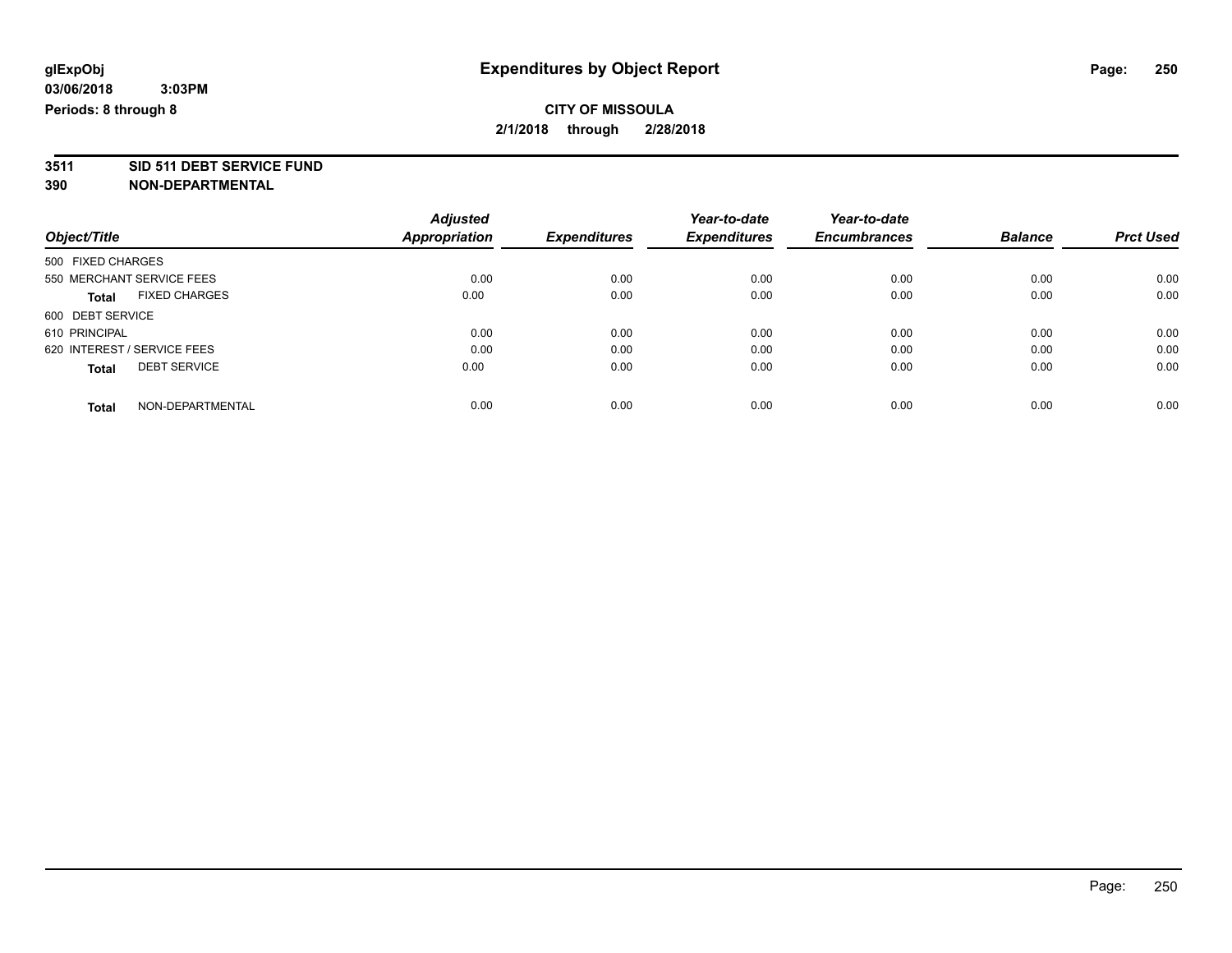#### **3511 SID 511 DEBT SERVICE FUND**

|                   |                              | <b>Adjusted</b>      |                     | Year-to-date        | Year-to-date        |                |                  |
|-------------------|------------------------------|----------------------|---------------------|---------------------|---------------------|----------------|------------------|
| Object/Title      |                              | <b>Appropriation</b> | <b>Expenditures</b> | <b>Expenditures</b> | <b>Encumbrances</b> | <b>Balance</b> | <b>Prct Used</b> |
| 500 FIXED CHARGES |                              |                      |                     |                     |                     |                |                  |
|                   | 550 MERCHANT SERVICE FEES    | 0.00                 | 0.00                | 0.00                | 0.00                | 0.00           | 0.00             |
| <b>Total</b>      | <b>FIXED CHARGES</b>         | 0.00                 | 0.00                | 0.00                | 0.00                | 0.00           | 0.00             |
| 600 DEBT SERVICE  |                              |                      |                     |                     |                     |                |                  |
| 610 PRINCIPAL     |                              | 0.00                 | 0.00                | 0.00                | 0.00                | 0.00           | 0.00             |
|                   | 620 INTEREST / SERVICE FEES  | 0.00                 | 0.00                | 0.00                | 0.00                | 0.00           | 0.00             |
| <b>Total</b>      | <b>DEBT SERVICE</b>          | 0.00                 | 0.00                | 0.00                | 0.00                | 0.00           | 0.00             |
| 800 OTHER OBJECTS |                              |                      |                     |                     |                     |                |                  |
|                   | 820 TRANSFERS TO OTHER FUNDS | 0.00                 | 0.00                | 0.00                | 0.00                | 0.00           | 0.00             |
| Total             | OTHER OBJECTS                | 0.00                 | 0.00                | 0.00                | 0.00                | 0.00           | 0.00             |
| <b>Total</b>      | SID 511 DEBT SERVICE FUND    | 0.00                 | 0.00                | 0.00                | 0.00                | 0.00           | 0.00             |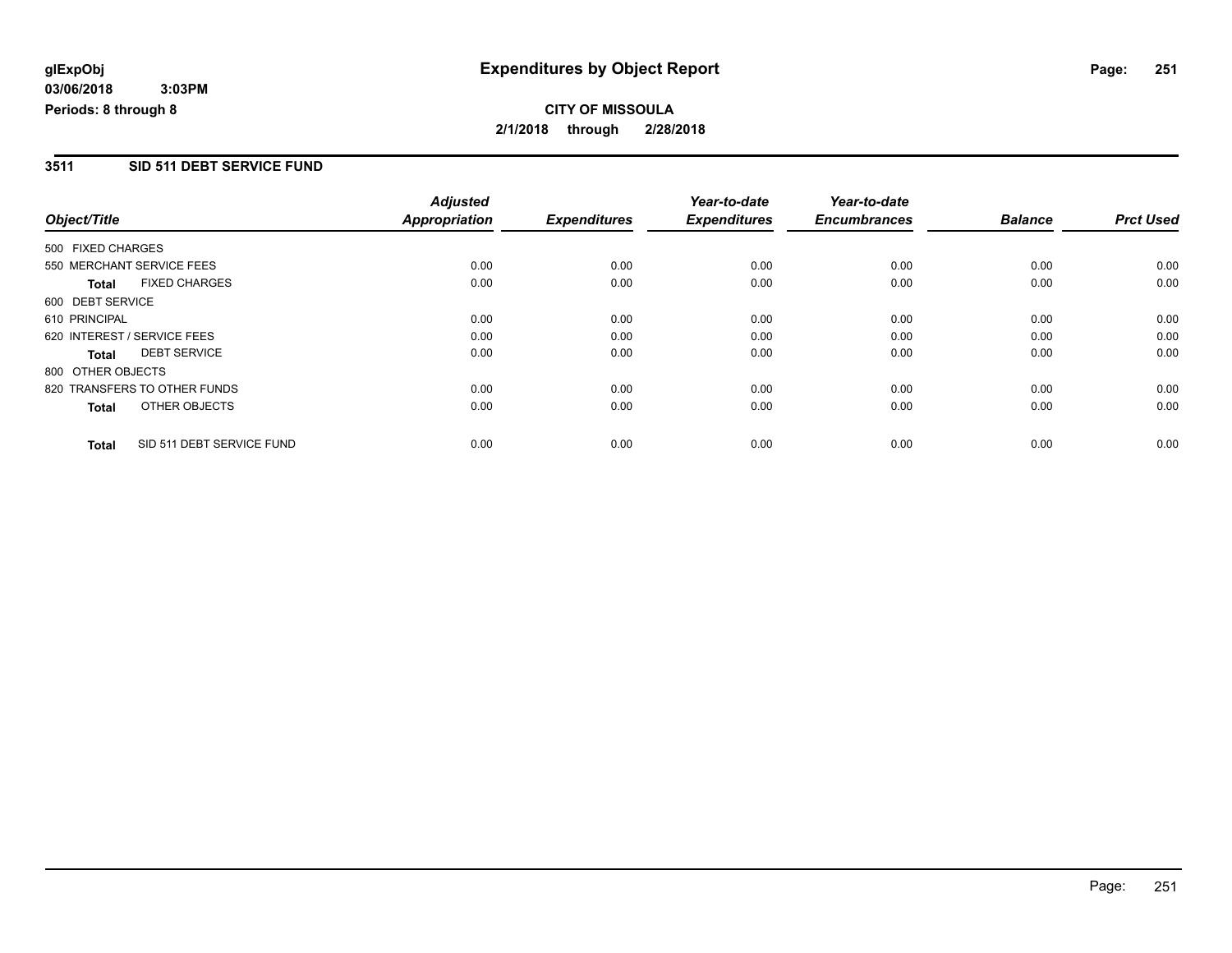**3512 SID 512 DEBT SERVICE FUND**

|                                      | <b>Adjusted</b> |                     | Year-to-date        | Year-to-date        |                |                  |
|--------------------------------------|-----------------|---------------------|---------------------|---------------------|----------------|------------------|
| Object/Title                         | Appropriation   | <b>Expenditures</b> | <b>Expenditures</b> | <b>Encumbrances</b> | <b>Balance</b> | <b>Prct Used</b> |
| 500 FIXED CHARGES                    |                 |                     |                     |                     |                |                  |
| 550 MERCHANT SERVICE FEES            | 0.00            | 0.00                | 0.00                | 0.00                | 0.00           | 0.00             |
| <b>FIXED CHARGES</b><br><b>Total</b> | 0.00            | 0.00                | 0.00                | 0.00                | 0.00           | 0.00             |
| 600 DEBT SERVICE                     |                 |                     |                     |                     |                |                  |
| 610 PRINCIPAL                        | 14,835.00       | 0.00                | 0.00                | 0.00                | 14.835.00      | 0.00             |
| 620 INTEREST / SERVICE FEES          | 779.00          | 0.00                | 735.57              | 0.00                | 43.43          | 94.42            |
| <b>DEBT SERVICE</b><br><b>Total</b>  | 15.614.00       | 0.00                | 735.57              | 0.00                | 14,878.43      | 4.71             |
| NON-DEPARTMENTAL<br><b>Total</b>     | 15.614.00       | 0.00                | 735.57              | 0.00                | 14.878.43      | 4.71             |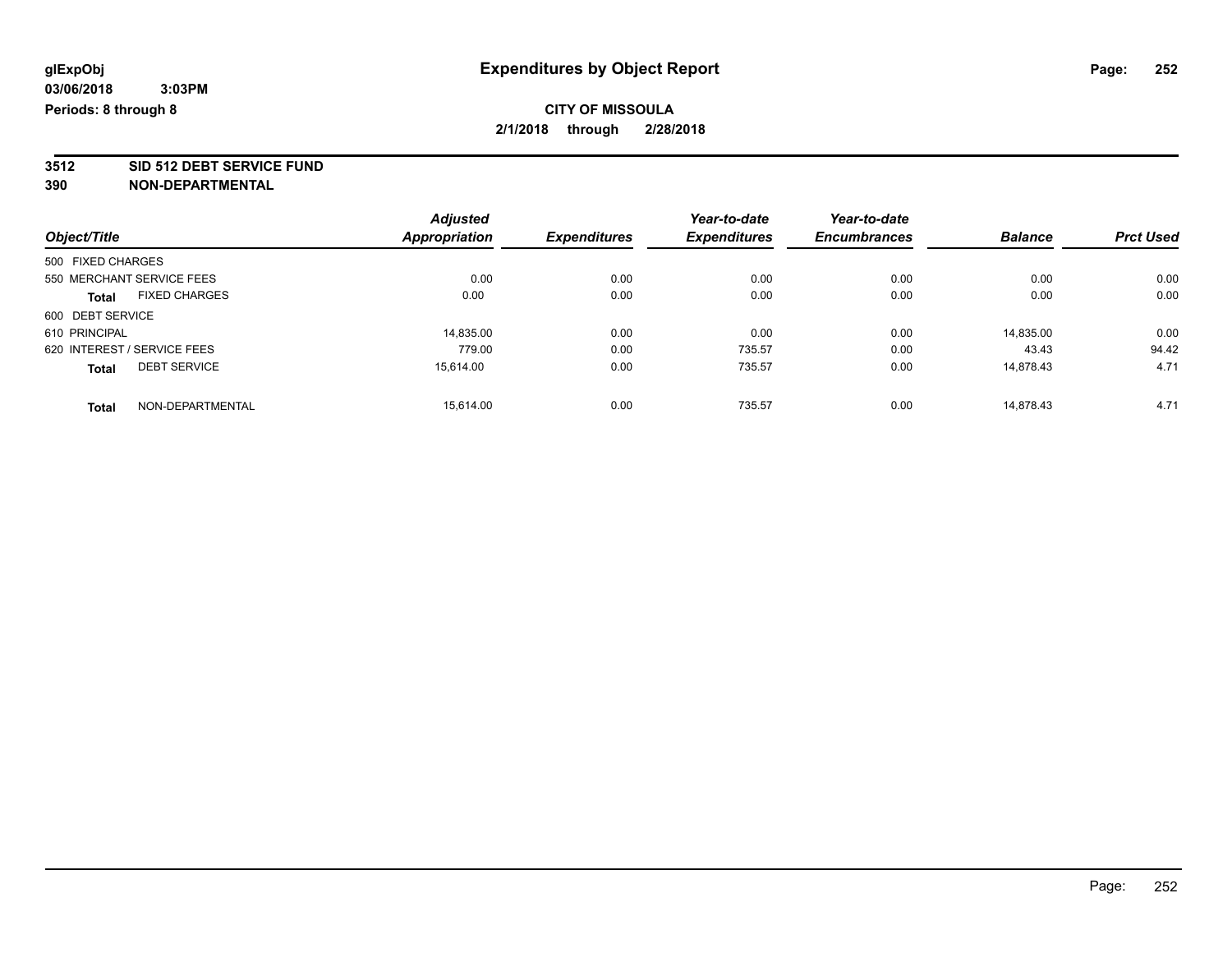#### **3512 SID 512 DEBT SERVICE FUND**

| Object/Title                              | <b>Adjusted</b><br>Appropriation | <b>Expenditures</b> | Year-to-date<br><b>Expenditures</b> | Year-to-date<br><b>Encumbrances</b> | <b>Balance</b> | <b>Prct Used</b> |
|-------------------------------------------|----------------------------------|---------------------|-------------------------------------|-------------------------------------|----------------|------------------|
|                                           |                                  |                     |                                     |                                     |                |                  |
| 500 FIXED CHARGES                         |                                  |                     |                                     |                                     |                |                  |
| 550 MERCHANT SERVICE FEES                 | 0.00                             | 0.00                | 0.00                                | 0.00                                | 0.00           | 0.00             |
| <b>FIXED CHARGES</b><br><b>Total</b>      | 0.00                             | 0.00                | 0.00                                | 0.00                                | 0.00           | 0.00             |
| 600 DEBT SERVICE                          |                                  |                     |                                     |                                     |                |                  |
| 610 PRINCIPAL                             | 14,835.00                        | 0.00                | 0.00                                | 0.00                                | 14.835.00      | 0.00             |
| 620 INTEREST / SERVICE FEES               | 779.00                           | 0.00                | 735.57                              | 0.00                                | 43.43          | 94.42            |
| <b>DEBT SERVICE</b><br><b>Total</b>       | 15.614.00                        | 0.00                | 735.57                              | 0.00                                | 14.878.43      | 4.71             |
| SID 512 DEBT SERVICE FUND<br><b>Total</b> | 15.614.00                        | 0.00                | 735.57                              | 0.00                                | 14.878.43      | 4.71             |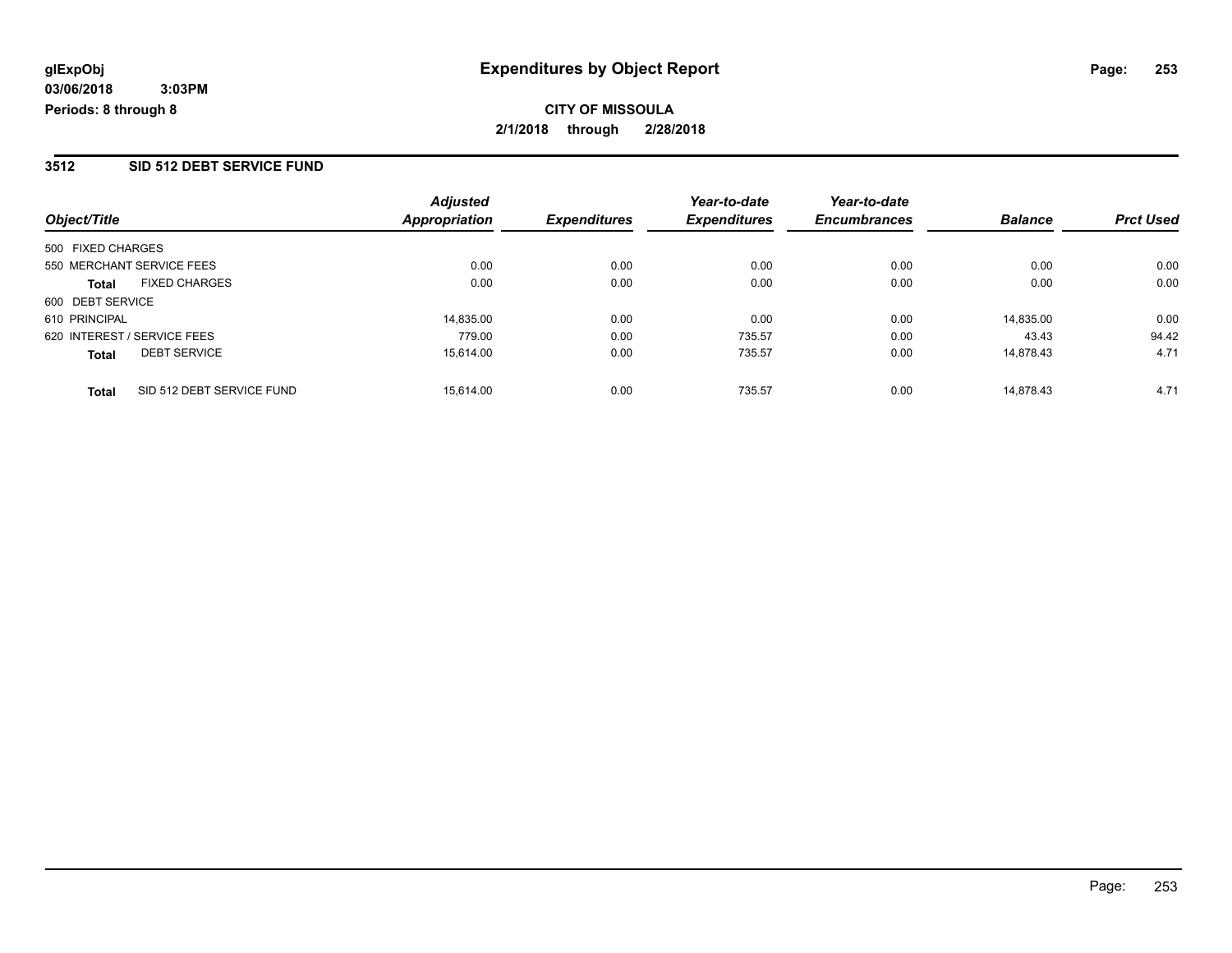**03/06/2018 3:03PM Periods: 8 through 8**

## **CITY OF MISSOULA 2/1/2018 through 2/28/2018**

# **3513 SID 513 DEBT SERVICE FUND**

#### **280 PUBLIC WORKS OPERATIONS**

| Object/Title                            | <b>Adjusted</b><br><b>Appropriation</b> | <b>Expenditures</b> | Year-to-date<br><b>Expenditures</b> | Year-to-date<br><b>Encumbrances</b> | <b>Balance</b> | <b>Prct Used</b> |
|-----------------------------------------|-----------------------------------------|---------------------|-------------------------------------|-------------------------------------|----------------|------------------|
| 500 FIXED CHARGES                       |                                         |                     |                                     |                                     |                |                  |
| 550 MERCHANT SERVICE FEES               | 0.00                                    | 0.00                | 0.00                                | 0.00                                | 0.00           | 0.00             |
| <b>FIXED CHARGES</b><br><b>Total</b>    | 0.00                                    | 0.00                | 0.00                                | 0.00                                | 0.00           | 0.00             |
| 800 OTHER OBJECTS                       |                                         |                     |                                     |                                     |                |                  |
| 820 TRANSFERS TO OTHER FUNDS            | 0.00                                    | 0.00                | 0.00                                | 0.00                                | 0.00           | 0.00             |
| OTHER OBJECTS<br><b>Total</b>           | 0.00                                    | 0.00                | 0.00                                | 0.00                                | 0.00           | 0.00             |
| PUBLIC WORKS OPERATIONS<br><b>Total</b> | 0.00                                    | 0.00                | 0.00                                | 0.00                                | 0.00           | 0.00             |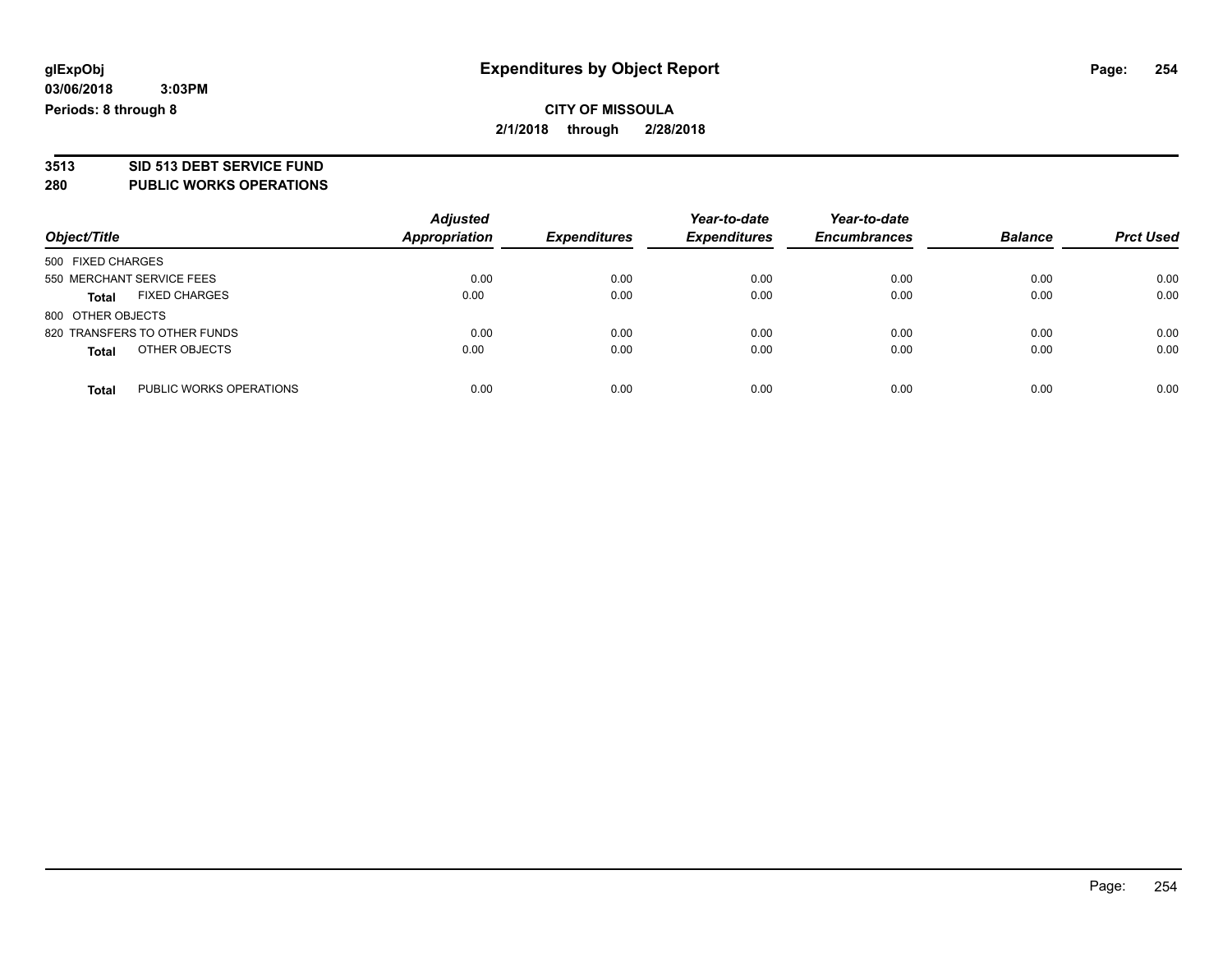**3513 SID 513 DEBT SERVICE FUND**

|                                      | <b>Adjusted</b><br><b>Appropriation</b> | <b>Expenditures</b> | Year-to-date<br><b>Expenditures</b> | Year-to-date<br><b>Encumbrances</b> | <b>Balance</b> | <b>Prct Used</b> |
|--------------------------------------|-----------------------------------------|---------------------|-------------------------------------|-------------------------------------|----------------|------------------|
| Object/Title                         |                                         |                     |                                     |                                     |                |                  |
| 500 FIXED CHARGES                    |                                         |                     |                                     |                                     |                |                  |
| 550 MERCHANT SERVICE FEES            | 0.00                                    | 0.00                | 0.00                                | 0.00                                | 0.00           | 0.00             |
| <b>FIXED CHARGES</b><br><b>Total</b> | 0.00                                    | 0.00                | 0.00                                | 0.00                                | 0.00           | 0.00             |
| 600 DEBT SERVICE                     |                                         |                     |                                     |                                     |                |                  |
| 610 PRINCIPAL                        | 0.00                                    | 0.00                | 0.00                                | 0.00                                | 0.00           | 0.00             |
| 620 INTEREST / SERVICE FEES          | 0.00                                    | 0.00                | 0.00                                | 0.00                                | 0.00           | 0.00             |
| <b>DEBT SERVICE</b><br><b>Total</b>  | 0.00                                    | 0.00                | 0.00                                | 0.00                                | 0.00           | 0.00             |
| 800 OTHER OBJECTS                    |                                         |                     |                                     |                                     |                |                  |
| 820 TRANSFERS TO OTHER FUNDS         | 0.00                                    | 0.00                | 0.00                                | 0.00                                | 0.00           | 0.00             |
| OTHER OBJECTS<br><b>Total</b>        | 0.00                                    | 0.00                | 0.00                                | 0.00                                | 0.00           | 0.00             |
|                                      |                                         |                     |                                     |                                     |                |                  |
| NON-DEPARTMENTAL<br><b>Total</b>     | 0.00                                    | 0.00                | 0.00                                | 0.00                                | 0.00           | 0.00             |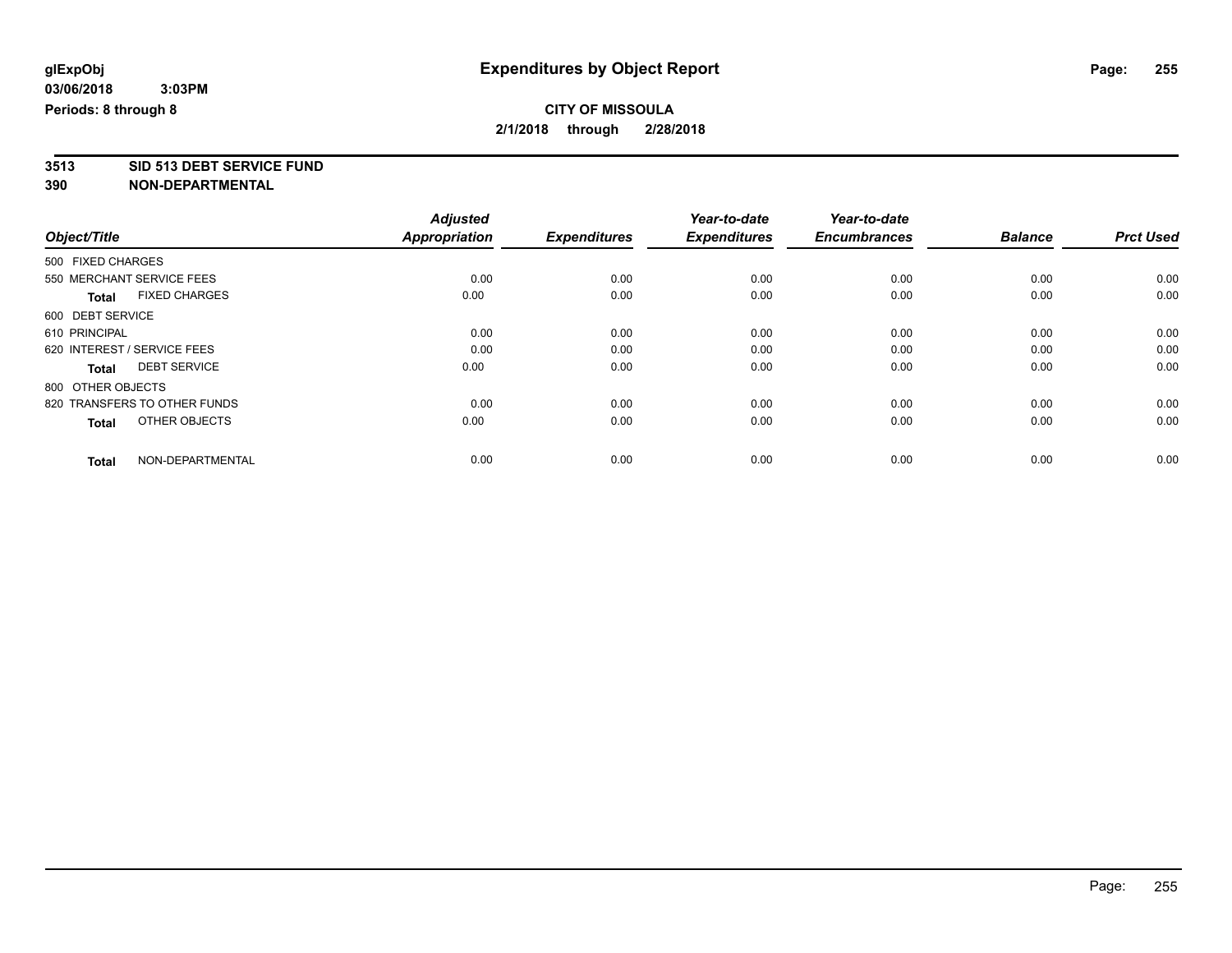#### **3513 SID 513 DEBT SERVICE FUND**

| Object/Title                 |                           | <b>Adjusted</b><br><b>Appropriation</b><br><b>Expenditures</b> | Year-to-date | Year-to-date        |                     |                |                  |
|------------------------------|---------------------------|----------------------------------------------------------------|--------------|---------------------|---------------------|----------------|------------------|
|                              |                           |                                                                |              | <b>Expenditures</b> | <b>Encumbrances</b> | <b>Balance</b> | <b>Prct Used</b> |
| 500 FIXED CHARGES            |                           |                                                                |              |                     |                     |                |                  |
| 550 MERCHANT SERVICE FEES    |                           | 0.00                                                           | 0.00         | 0.00                | 0.00                | 0.00           | 0.00             |
| <b>Total</b>                 | <b>FIXED CHARGES</b>      | 0.00                                                           | 0.00         | 0.00                | 0.00                | 0.00           | 0.00             |
| 600 DEBT SERVICE             |                           |                                                                |              |                     |                     |                |                  |
| 610 PRINCIPAL                |                           | 0.00                                                           | 0.00         | 0.00                | 0.00                | 0.00           | 0.00             |
| 620 INTEREST / SERVICE FEES  |                           | 0.00                                                           | 0.00         | 0.00                | 0.00                | 0.00           | 0.00             |
| <b>Total</b>                 | <b>DEBT SERVICE</b>       | 0.00                                                           | 0.00         | 0.00                | 0.00                | 0.00           | 0.00             |
| 800 OTHER OBJECTS            |                           |                                                                |              |                     |                     |                |                  |
| 820 TRANSFERS TO OTHER FUNDS |                           | 0.00                                                           | 0.00         | 0.00                | 0.00                | 0.00           | 0.00             |
| Total                        | OTHER OBJECTS             | 0.00                                                           | 0.00         | 0.00                | 0.00                | 0.00           | 0.00             |
| <b>Total</b>                 | SID 513 DEBT SERVICE FUND | 0.00                                                           | 0.00         | 0.00                | 0.00                | 0.00           | 0.00             |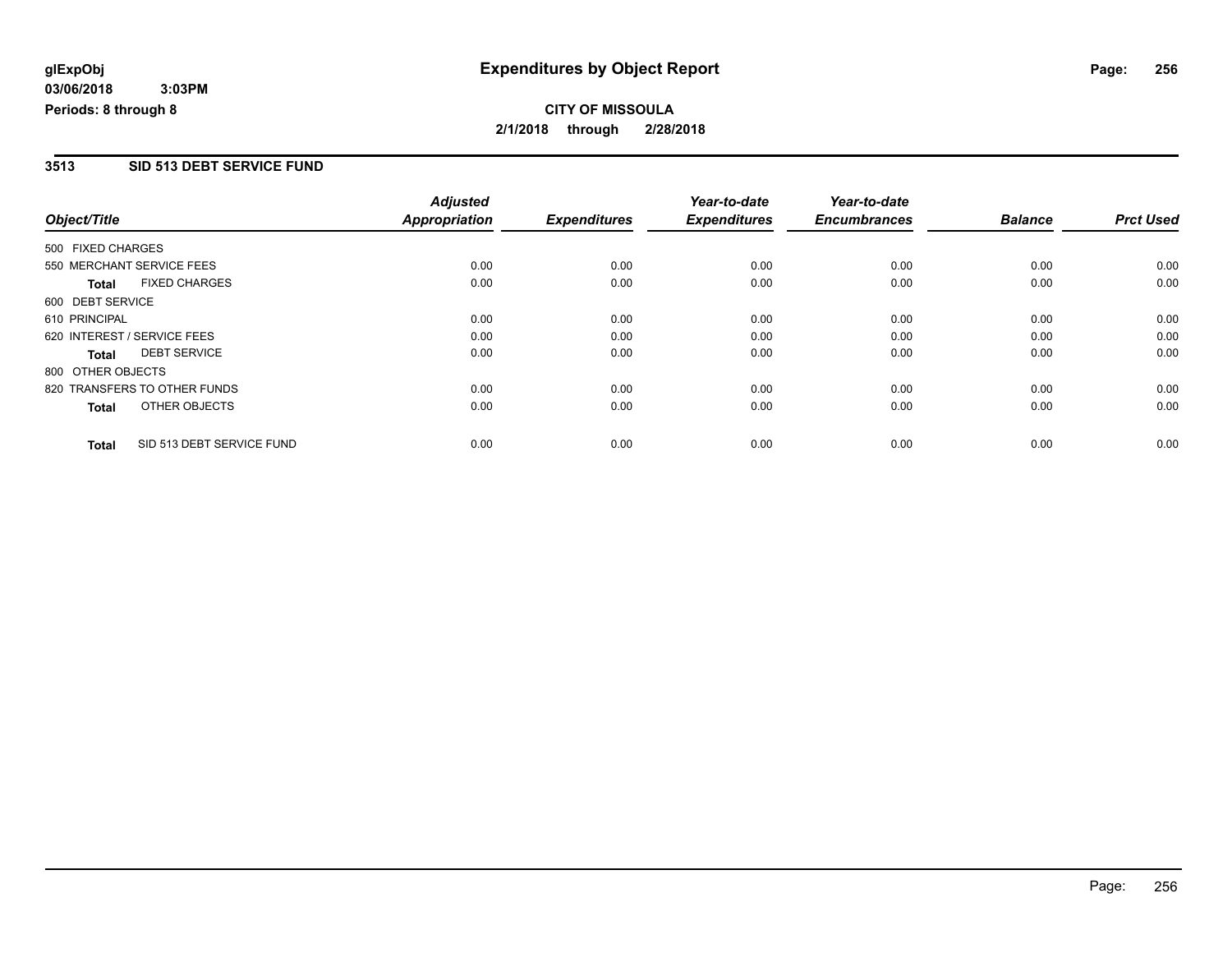#### **03/06/2018 3:03PM Periods: 8 through 8**

## **CITY OF MISSOULA 2/1/2018 through 2/28/2018**

# **3514 SID 514 DEBT SERVICE FUND**

**000 \*\*\* Title Not Found \*\*\***

| Object/Title                     | <b>Adjusted</b><br>Appropriation | <b>Expenditures</b> | Year-to-date<br><b>Expenditures</b> | Year-to-date<br><b>Encumbrances</b> | <b>Balance</b> | <b>Prct Used</b> |
|----------------------------------|----------------------------------|---------------------|-------------------------------------|-------------------------------------|----------------|------------------|
| 800 OTHER OBJECTS                |                                  |                     |                                     |                                     |                |                  |
| 820 TRANSFERS TO OTHER FUNDS     | 0.00                             | 0.00                | 0.00                                | 0.00                                | 0.00           | 0.00             |
| OTHER OBJECTS<br><b>Total</b>    | 0.00                             | 0.00                | 0.00                                | 0.00                                | 0.00           | 0.00             |
| *** Title Not Found ***<br>Total | 0.00                             | 0.00                | 0.00                                | 0.00                                | 0.00           | 0.00             |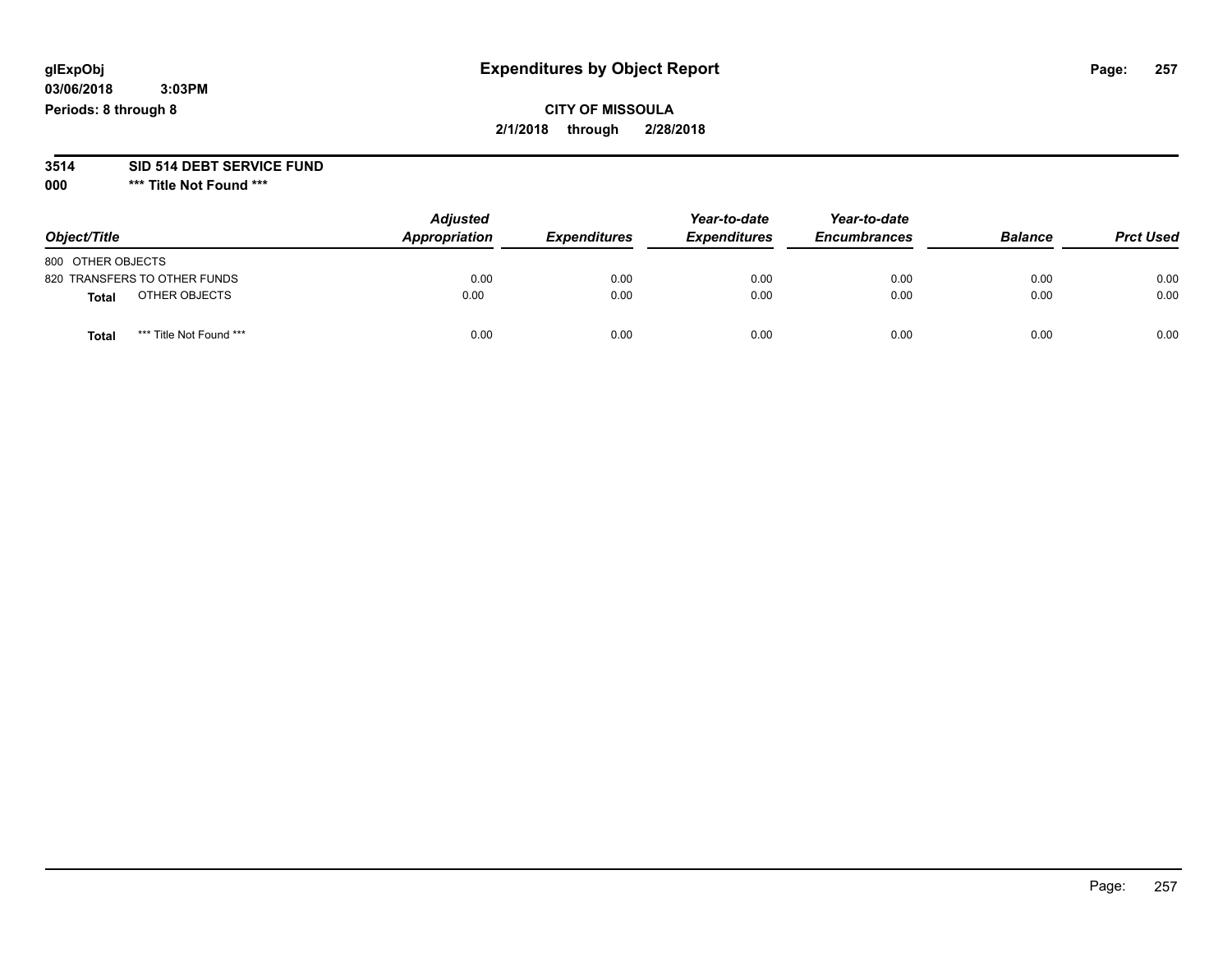# **3514 SID 514 DEBT SERVICE FUND**

|                                      | <b>Adjusted</b>      |                     | Year-to-date        | Year-to-date        |                |                  |
|--------------------------------------|----------------------|---------------------|---------------------|---------------------|----------------|------------------|
| Object/Title                         | <b>Appropriation</b> | <b>Expenditures</b> | <b>Expenditures</b> | <b>Encumbrances</b> | <b>Balance</b> | <b>Prct Used</b> |
| 500 FIXED CHARGES                    |                      |                     |                     |                     |                |                  |
| 550 MERCHANT SERVICE FEES            | 0.00                 | 0.00                | 0.00                | 0.00                | 0.00           | 0.00             |
| <b>FIXED CHARGES</b><br><b>Total</b> | 0.00                 | 0.00                | 0.00                | 0.00                | 0.00           | 0.00             |
| 600 DEBT SERVICE                     |                      |                     |                     |                     |                |                  |
| 610 PRINCIPAL                        | 0.00                 | 0.00                | 0.00                | 0.00                | 0.00           | 0.00             |
| 620 INTEREST / SERVICE FEES          | 0.00                 | 0.00                | 0.00                | 0.00                | 0.00           | 0.00             |
| <b>DEBT SERVICE</b><br><b>Total</b>  | 0.00                 | 0.00                | 0.00                | 0.00                | 0.00           | 0.00             |
| NON-DEPARTMENTAL<br><b>Total</b>     | 0.00                 | 0.00                | 0.00                | 0.00                | 0.00           | 0.00             |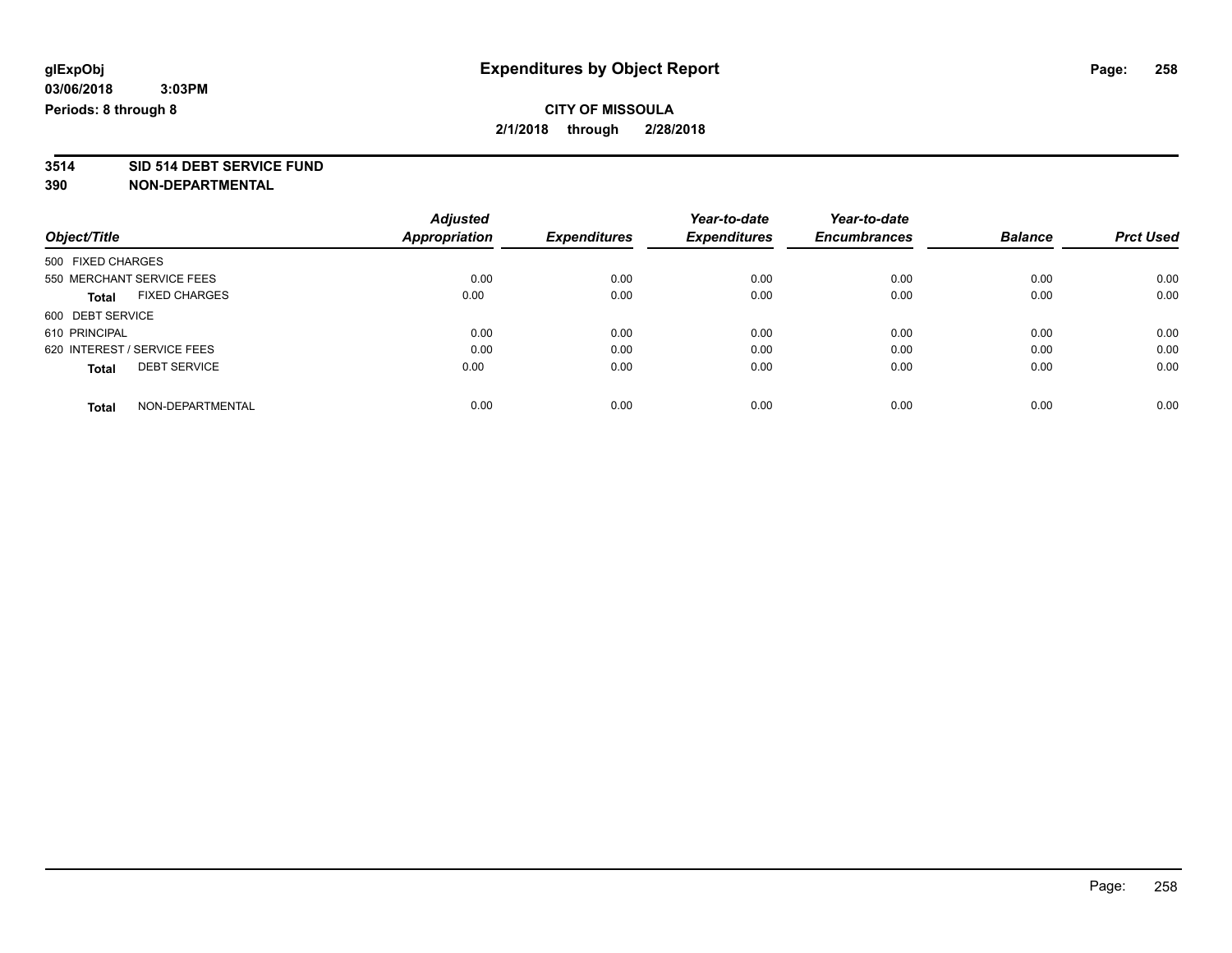#### **3514 SID 514 DEBT SERVICE FUND**

|                   |                              | <b>Adjusted</b>      |                     | Year-to-date        | Year-to-date        |                |                  |
|-------------------|------------------------------|----------------------|---------------------|---------------------|---------------------|----------------|------------------|
| Object/Title      |                              | <b>Appropriation</b> | <b>Expenditures</b> | <b>Expenditures</b> | <b>Encumbrances</b> | <b>Balance</b> | <b>Prct Used</b> |
| 500 FIXED CHARGES |                              |                      |                     |                     |                     |                |                  |
|                   | 550 MERCHANT SERVICE FEES    | 0.00                 | 0.00                | 0.00                | 0.00                | 0.00           | 0.00             |
| <b>Total</b>      | <b>FIXED CHARGES</b>         | 0.00                 | 0.00                | 0.00                | 0.00                | 0.00           | 0.00             |
| 600 DEBT SERVICE  |                              |                      |                     |                     |                     |                |                  |
| 610 PRINCIPAL     |                              | 0.00                 | 0.00                | 0.00                | 0.00                | 0.00           | 0.00             |
|                   | 620 INTEREST / SERVICE FEES  | 0.00                 | 0.00                | 0.00                | 0.00                | 0.00           | 0.00             |
| Total             | <b>DEBT SERVICE</b>          | 0.00                 | 0.00                | 0.00                | 0.00                | 0.00           | 0.00             |
| 800 OTHER OBJECTS |                              |                      |                     |                     |                     |                |                  |
|                   | 820 TRANSFERS TO OTHER FUNDS | 0.00                 | 0.00                | 0.00                | 0.00                | 0.00           | 0.00             |
| Total             | OTHER OBJECTS                | 0.00                 | 0.00                | 0.00                | 0.00                | 0.00           | 0.00             |
| <b>Total</b>      | SID 514 DEBT SERVICE FUND    | 0.00                 | 0.00                | 0.00                | 0.00                | 0.00           | 0.00             |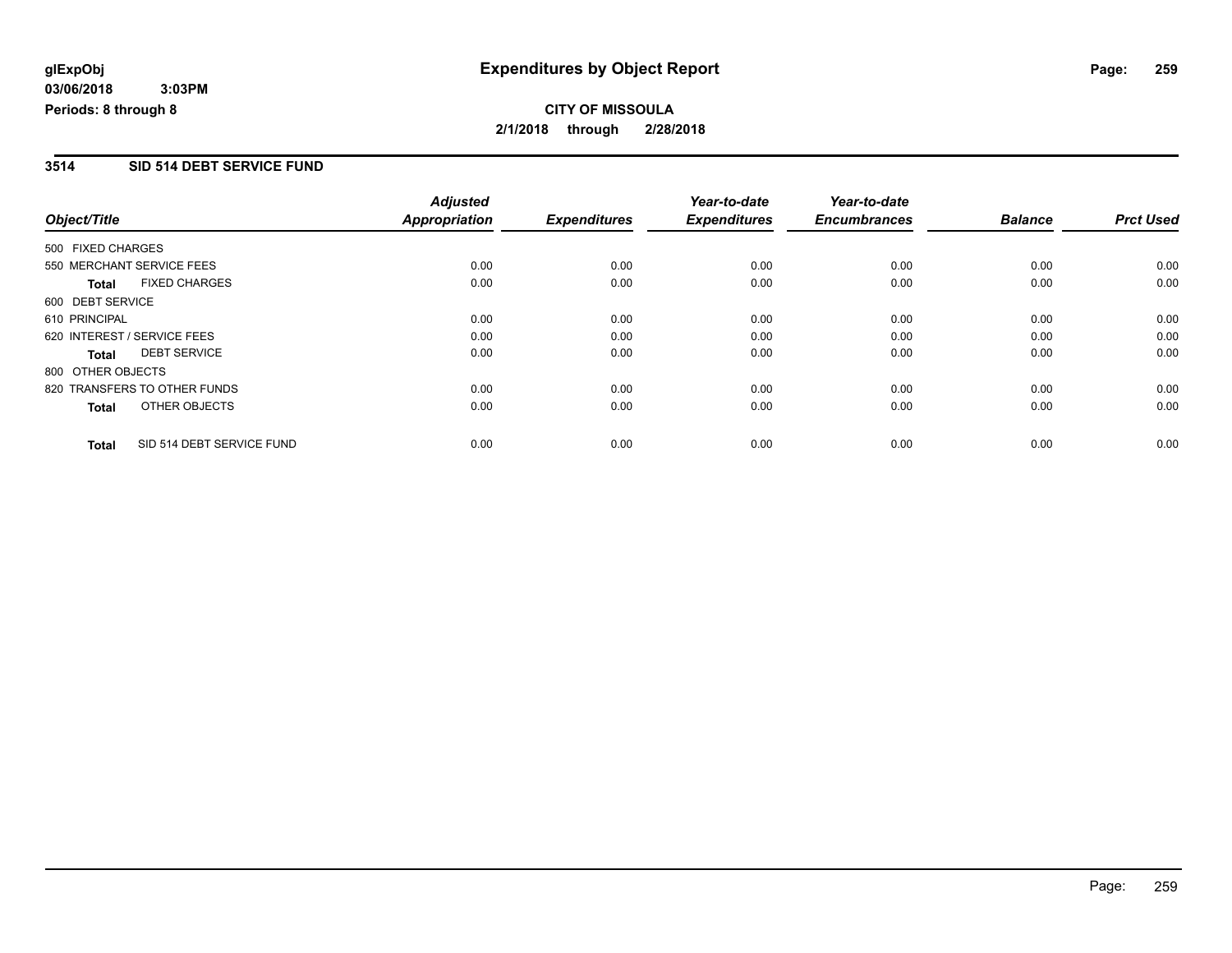# **3515 SID 515 DEBT SERVICE FUND**

|                                      | <b>Adjusted</b>      |                     | Year-to-date<br><b>Expenditures</b> | Year-to-date<br><b>Encumbrances</b> | <b>Balance</b> | <b>Prct Used</b> |
|--------------------------------------|----------------------|---------------------|-------------------------------------|-------------------------------------|----------------|------------------|
| Object/Title                         | <b>Appropriation</b> | <b>Expenditures</b> |                                     |                                     |                |                  |
| 500 FIXED CHARGES                    |                      |                     |                                     |                                     |                |                  |
| 550 MERCHANT SERVICE FEES            | 0.00                 | 0.00                | 0.00                                | 0.00                                | 0.00           | 0.00             |
| <b>FIXED CHARGES</b><br><b>Total</b> | 0.00                 | 0.00                | 0.00                                | 0.00                                | 0.00           | 0.00             |
| 600 DEBT SERVICE                     |                      |                     |                                     |                                     |                |                  |
| 610 PRINCIPAL                        | 0.00                 | 0.00                | 0.00                                | 0.00                                | 0.00           | 0.00             |
| 620 INTEREST / SERVICE FEES          | 0.00                 | 0.00                | 0.00                                | 0.00                                | 0.00           | 0.00             |
| <b>DEBT SERVICE</b><br><b>Total</b>  | 0.00                 | 0.00                | 0.00                                | 0.00                                | 0.00           | 0.00             |
| 800 OTHER OBJECTS                    |                      |                     |                                     |                                     |                |                  |
| 820 TRANSFERS TO OTHER FUNDS         | 0.00                 | 0.00                | 0.00                                | 0.00                                | 0.00           | 0.00             |
| OTHER OBJECTS<br><b>Total</b>        | 0.00                 | 0.00                | 0.00                                | 0.00                                | 0.00           | 0.00             |
|                                      |                      |                     |                                     |                                     |                |                  |
| NON-DEPARTMENTAL<br><b>Total</b>     | 0.00                 | 0.00                | 0.00                                | 0.00                                | 0.00           | 0.00             |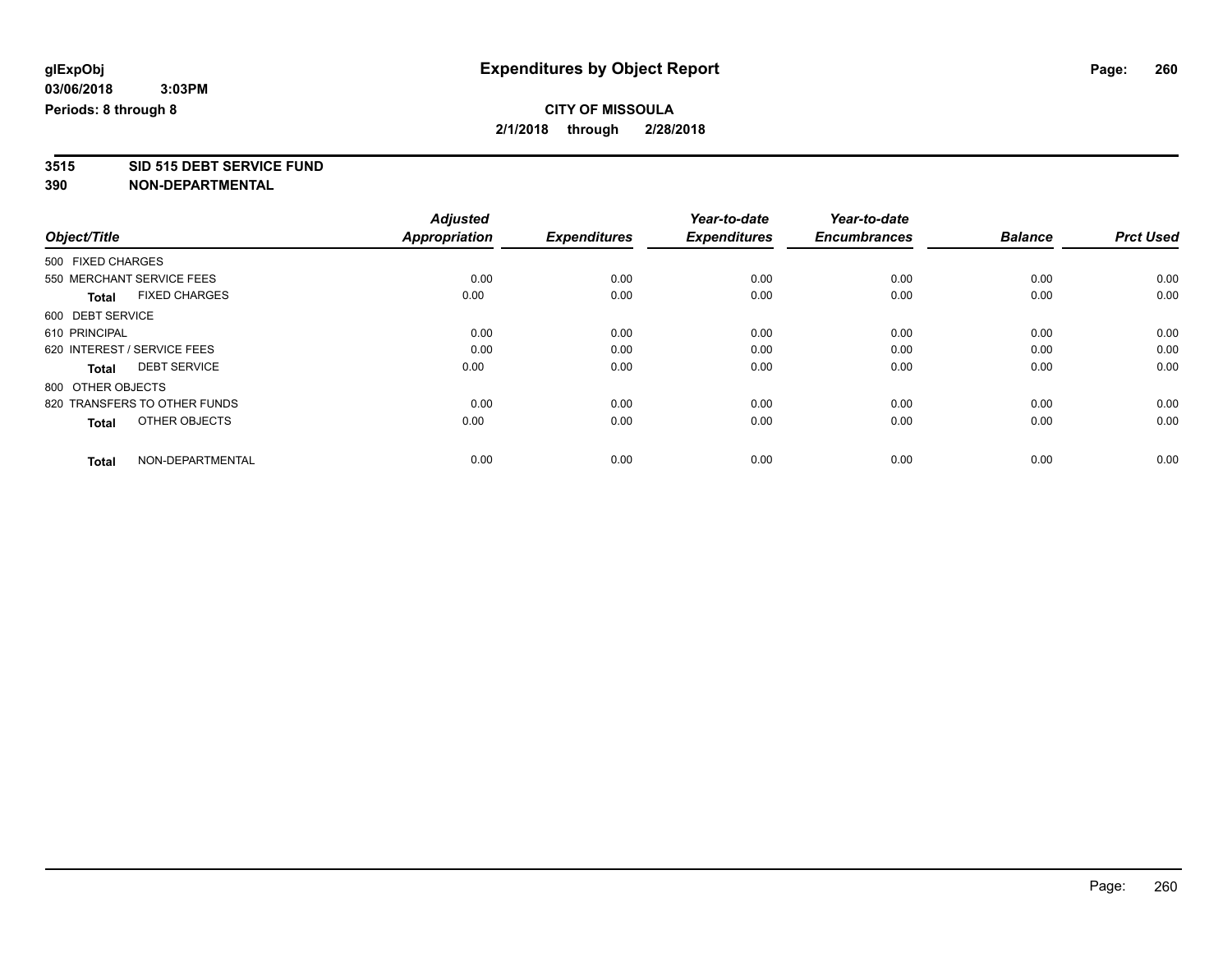#### **3515 SID 515 DEBT SERVICE FUND**

| Object/Title      |                              | <b>Adjusted</b>      |                     | Year-to-date        | Year-to-date        |                |                  |
|-------------------|------------------------------|----------------------|---------------------|---------------------|---------------------|----------------|------------------|
|                   |                              | <b>Appropriation</b> | <b>Expenditures</b> | <b>Expenditures</b> | <b>Encumbrances</b> | <b>Balance</b> | <b>Prct Used</b> |
| 500 FIXED CHARGES |                              |                      |                     |                     |                     |                |                  |
|                   | 550 MERCHANT SERVICE FEES    | 0.00                 | 0.00                | 0.00                | 0.00                | 0.00           | 0.00             |
| <b>Total</b>      | <b>FIXED CHARGES</b>         | 0.00                 | 0.00                | 0.00                | 0.00                | 0.00           | 0.00             |
| 600 DEBT SERVICE  |                              |                      |                     |                     |                     |                |                  |
| 610 PRINCIPAL     |                              | 0.00                 | 0.00                | 0.00                | 0.00                | 0.00           | 0.00             |
|                   | 620 INTEREST / SERVICE FEES  | 0.00                 | 0.00                | 0.00                | 0.00                | 0.00           | 0.00             |
| Total             | <b>DEBT SERVICE</b>          | 0.00                 | 0.00                | 0.00                | 0.00                | 0.00           | 0.00             |
| 800 OTHER OBJECTS |                              |                      |                     |                     |                     |                |                  |
|                   | 820 TRANSFERS TO OTHER FUNDS | 0.00                 | 0.00                | 0.00                | 0.00                | 0.00           | 0.00             |
| <b>Total</b>      | OTHER OBJECTS                | 0.00                 | 0.00                | 0.00                | 0.00                | 0.00           | 0.00             |
| <b>Total</b>      | SID 515 DEBT SERVICE FUND    | 0.00                 | 0.00                | 0.00                | 0.00                | 0.00           | 0.00             |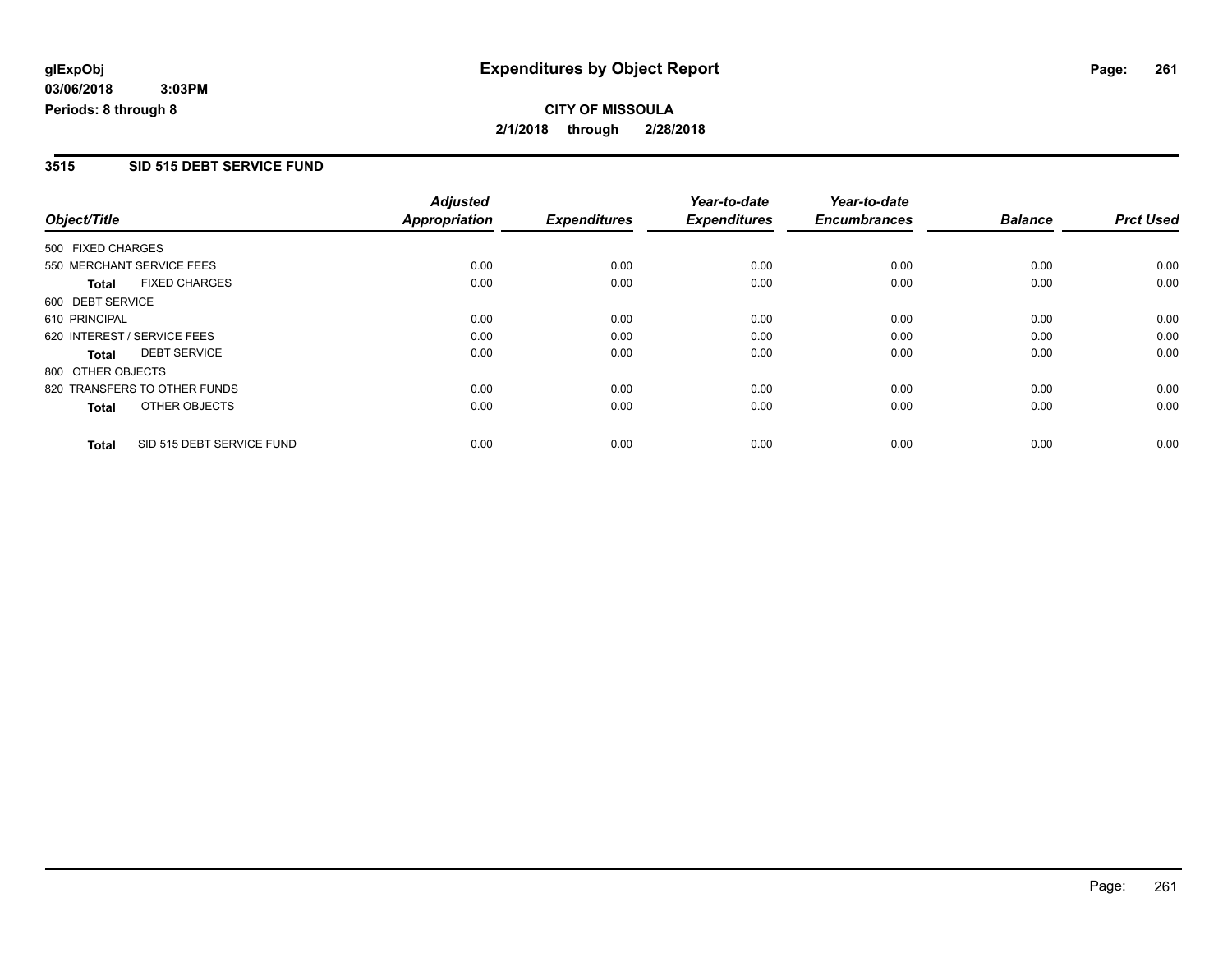#### **03/06/2018 3:03PM Periods: 8 through 8**

## **CITY OF MISSOULA 2/1/2018 through 2/28/2018**

#### **3517 SID 517 DEBT SERVICE FUND**

**000 \*\*\* Title Not Found \*\*\***

| Object/Title                            | <b>Adjusted</b><br>Appropriation | <b>Expenditures</b> | Year-to-date<br><b>Expenditures</b> | Year-to-date<br><b>Encumbrances</b> | <b>Balance</b> | <b>Prct Used</b> |
|-----------------------------------------|----------------------------------|---------------------|-------------------------------------|-------------------------------------|----------------|------------------|
| 800 OTHER OBJECTS                       |                                  |                     |                                     |                                     |                |                  |
| 820 TRANSFERS TO OTHER FUNDS            | 0.00                             | 0.00                | 0.00                                | 0.00                                | 0.00           | 0.00             |
| OTHER OBJECTS<br>Total                  | 0.00                             | 0.00                | 0.00                                | 0.00                                | 0.00           | 0.00             |
| *** Title Not Found ***<br><b>Total</b> | 0.00                             | 0.00                | 0.00                                | 0.00                                | 0.00           | 0.00             |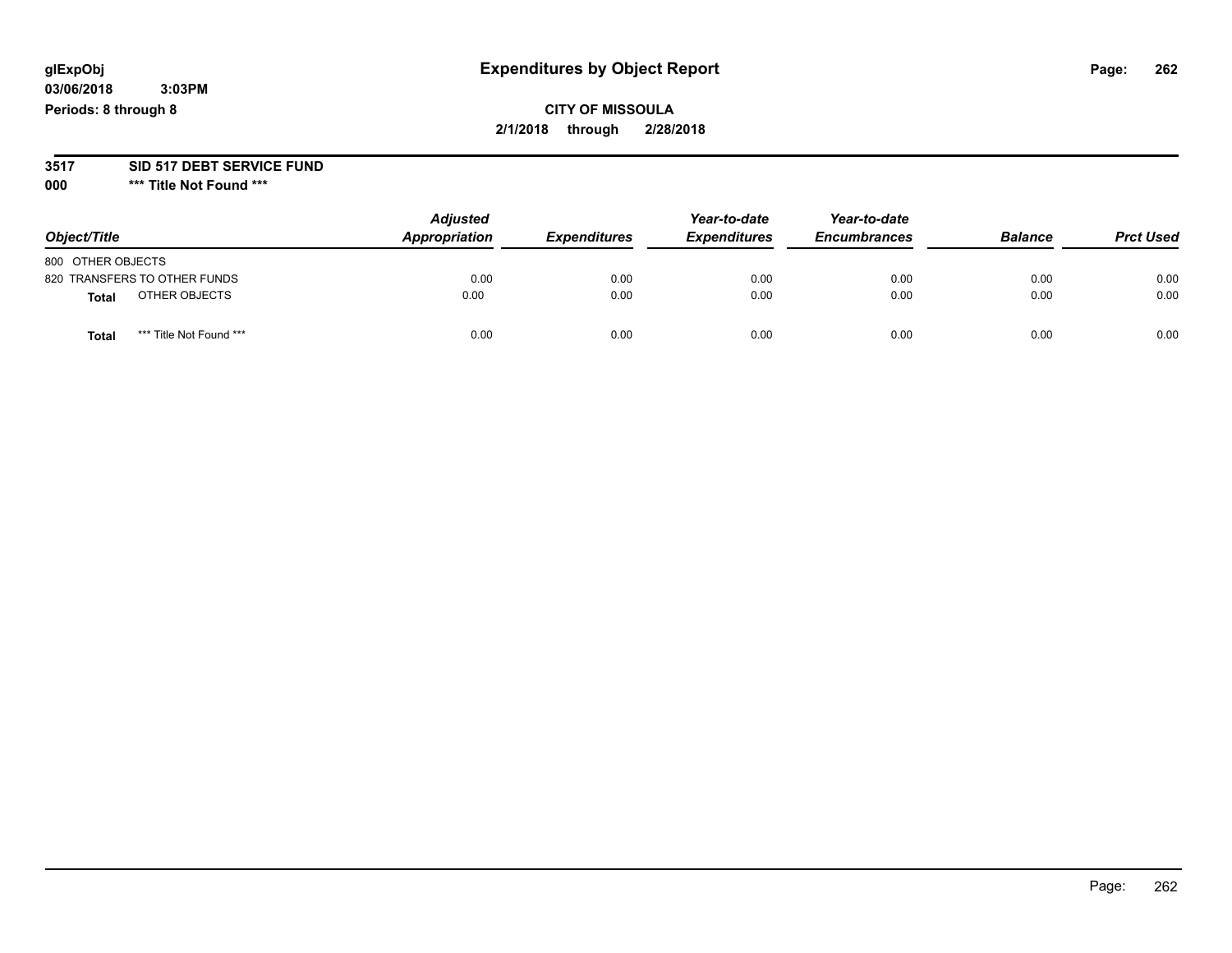**3517 SID 517 DEBT SERVICE FUND**

|                                      | <b>Adjusted</b> | <b>Expenditures</b> | Year-to-date        | Year-to-date        | <b>Balance</b> | <b>Prct Used</b> |
|--------------------------------------|-----------------|---------------------|---------------------|---------------------|----------------|------------------|
| Object/Title                         | Appropriation   |                     | <b>Expenditures</b> | <b>Encumbrances</b> |                |                  |
| 500 FIXED CHARGES                    |                 |                     |                     |                     |                |                  |
| 550 MERCHANT SERVICE FEES            | 0.00            | 0.00                | 0.00                | 0.00                | 0.00           | 0.00             |
| <b>FIXED CHARGES</b><br><b>Total</b> | 0.00            | 0.00                | 0.00                | 0.00                | 0.00           | 0.00             |
| 600 DEBT SERVICE                     |                 |                     |                     |                     |                |                  |
| 610 PRINCIPAL                        | 0.00            | 0.00                | 0.00                | 0.00                | 0.00           | 0.00             |
| 620 INTEREST / SERVICE FEES          | 0.00            | 0.00                | 0.00                | 0.00                | 0.00           | 0.00             |
| <b>DEBT SERVICE</b><br><b>Total</b>  | 0.00            | 0.00                | 0.00                | 0.00                | 0.00           | 0.00             |
| NON-DEPARTMENTAL<br><b>Total</b>     | 0.00            | 0.00                | 0.00                | 0.00                | 0.00           | 0.00             |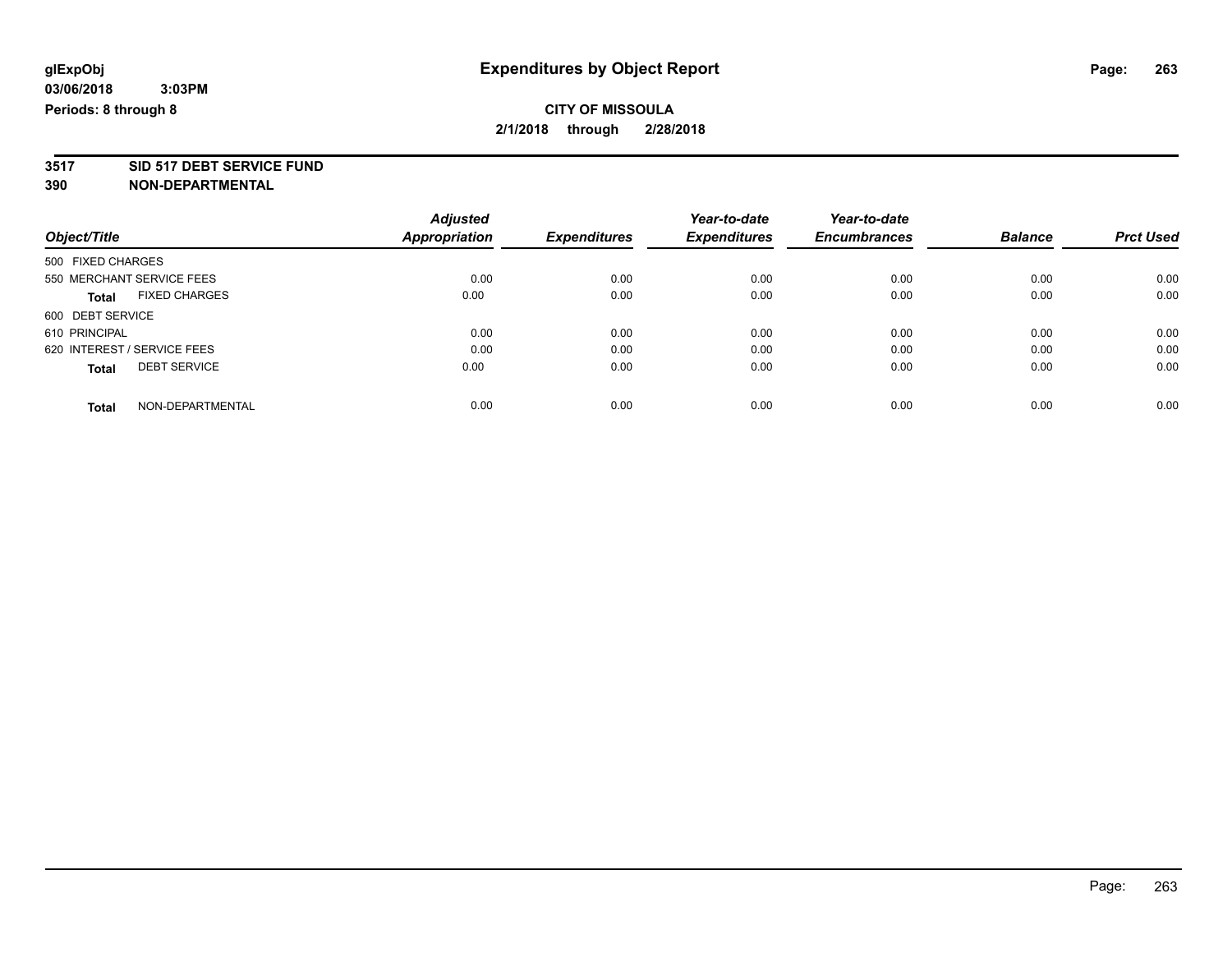#### **3517 SID 517 DEBT SERVICE FUND**

|                   |                              | <b>Adjusted</b>      |                     | Year-to-date        | Year-to-date        |                |                  |
|-------------------|------------------------------|----------------------|---------------------|---------------------|---------------------|----------------|------------------|
| Object/Title      |                              | <b>Appropriation</b> | <b>Expenditures</b> | <b>Expenditures</b> | <b>Encumbrances</b> | <b>Balance</b> | <b>Prct Used</b> |
| 500 FIXED CHARGES |                              |                      |                     |                     |                     |                |                  |
|                   | 550 MERCHANT SERVICE FEES    | 0.00                 | 0.00                | 0.00                | 0.00                | 0.00           | 0.00             |
| <b>Total</b>      | <b>FIXED CHARGES</b>         | 0.00                 | 0.00                | 0.00                | 0.00                | 0.00           | 0.00             |
| 600 DEBT SERVICE  |                              |                      |                     |                     |                     |                |                  |
| 610 PRINCIPAL     |                              | 0.00                 | 0.00                | 0.00                | 0.00                | 0.00           | 0.00             |
|                   | 620 INTEREST / SERVICE FEES  | 0.00                 | 0.00                | 0.00                | 0.00                | 0.00           | 0.00             |
| Total             | <b>DEBT SERVICE</b>          | 0.00                 | 0.00                | 0.00                | 0.00                | 0.00           | 0.00             |
| 800 OTHER OBJECTS |                              |                      |                     |                     |                     |                |                  |
|                   | 820 TRANSFERS TO OTHER FUNDS | 0.00                 | 0.00                | 0.00                | 0.00                | 0.00           | 0.00             |
| Total             | OTHER OBJECTS                | 0.00                 | 0.00                | 0.00                | 0.00                | 0.00           | 0.00             |
| <b>Total</b>      | SID 517 DEBT SERVICE FUND    | 0.00                 | 0.00                | 0.00                | 0.00                | 0.00           | 0.00             |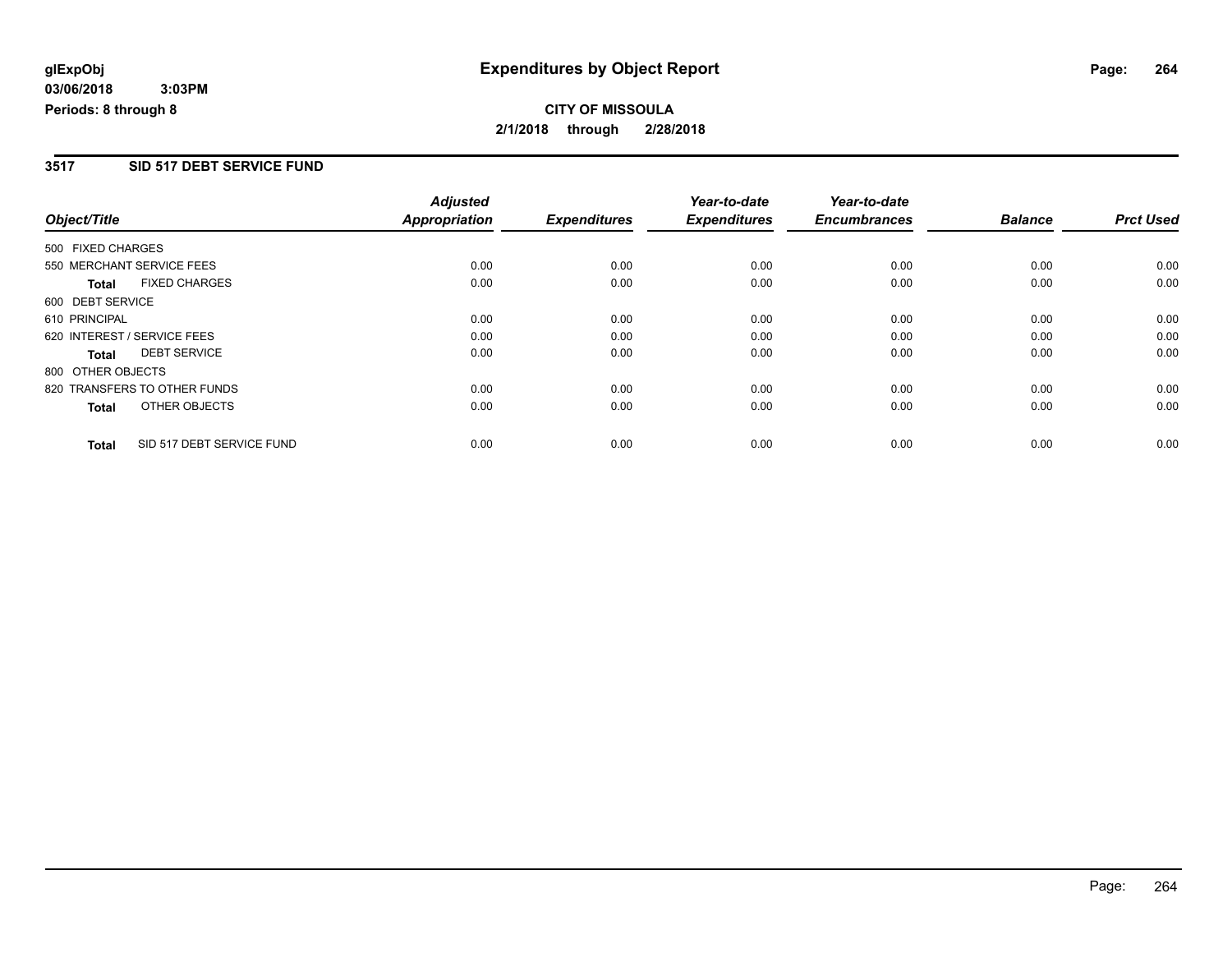#### **03/06/2018 3:03PM Periods: 8 through 8**

## **CITY OF MISSOULA 2/1/2018 through 2/28/2018**

# **3518 SID 518 DEBT SERVICE FUND**

**000 \*\*\* Title Not Found \*\*\***

|                                  | <b>Adjusted</b> |                     | Year-to-date        | Year-to-date        |                |                  |
|----------------------------------|-----------------|---------------------|---------------------|---------------------|----------------|------------------|
| Object/Title                     | Appropriation   | <b>Expenditures</b> | <b>Expenditures</b> | <b>Encumbrances</b> | <b>Balance</b> | <b>Prct Used</b> |
| 800 OTHER OBJECTS                |                 |                     |                     |                     |                |                  |
| 820 TRANSFERS TO OTHER FUNDS     | 0.00            | 0.00                | 0.00                | 0.00                | 0.00           | 0.00             |
| OTHER OBJECTS<br><b>Total</b>    | 0.00            | 0.00                | 0.00                | 0.00                | 0.00           | 0.00             |
| *** Title Not Found ***<br>Total | 0.00            | 0.00                | 0.00                | 0.00                | 0.00           | 0.00             |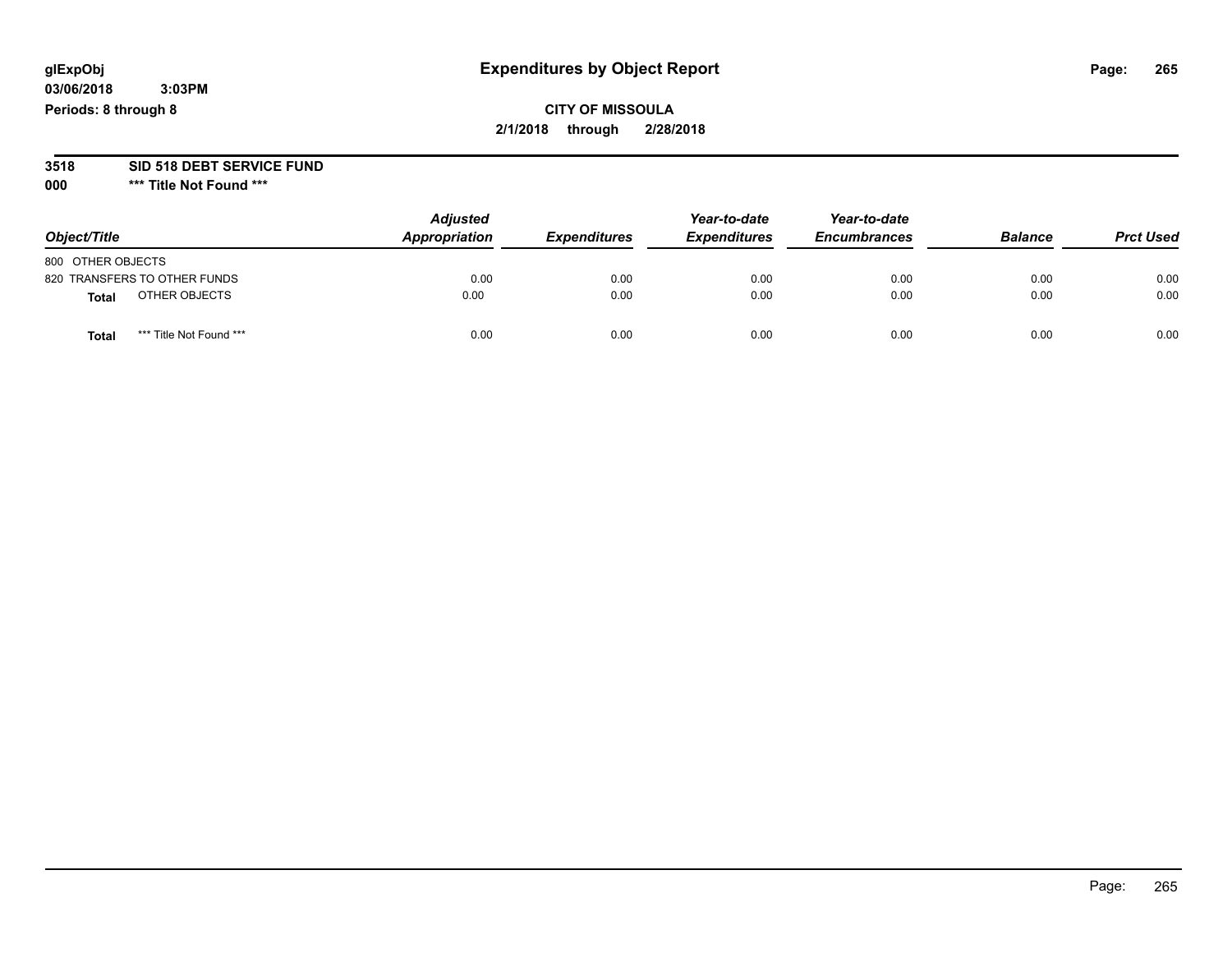**3518 SID 518 DEBT SERVICE FUND**

|                                      | <b>Adjusted</b><br><b>Appropriation</b> | <b>Expenditures</b> | Year-to-date<br><b>Expenditures</b> | Year-to-date<br><b>Encumbrances</b> | <b>Balance</b> | <b>Prct Used</b> |
|--------------------------------------|-----------------------------------------|---------------------|-------------------------------------|-------------------------------------|----------------|------------------|
| Object/Title                         |                                         |                     |                                     |                                     |                |                  |
| 500 FIXED CHARGES                    |                                         |                     |                                     |                                     |                |                  |
| 550 MERCHANT SERVICE FEES            | 0.00                                    | 0.00                | 0.00                                | 0.00                                | 0.00           | 0.00             |
| <b>FIXED CHARGES</b><br><b>Total</b> | 0.00                                    | 0.00                | 0.00                                | 0.00                                | 0.00           | 0.00             |
| 600 DEBT SERVICE                     |                                         |                     |                                     |                                     |                |                  |
| 610 PRINCIPAL                        | 0.00                                    | 0.00                | 0.00                                | 0.00                                | 0.00           | 0.00             |
| 620 INTEREST / SERVICE FEES          | 0.00                                    | 0.00                | 0.00                                | 0.00                                | 0.00           | 0.00             |
| <b>DEBT SERVICE</b><br><b>Total</b>  | 0.00                                    | 0.00                | 0.00                                | 0.00                                | 0.00           | 0.00             |
| 800 OTHER OBJECTS                    |                                         |                     |                                     |                                     |                |                  |
| 820 TRANSFERS TO OTHER FUNDS         | 0.00                                    | 0.00                | 0.00                                | 0.00                                | 0.00           | 0.00             |
| OTHER OBJECTS<br><b>Total</b>        | 0.00                                    | 0.00                | 0.00                                | 0.00                                | 0.00           | 0.00             |
|                                      |                                         |                     |                                     |                                     |                |                  |
| NON-DEPARTMENTAL<br><b>Total</b>     | 0.00                                    | 0.00                | 0.00                                | 0.00                                | 0.00           | 0.00             |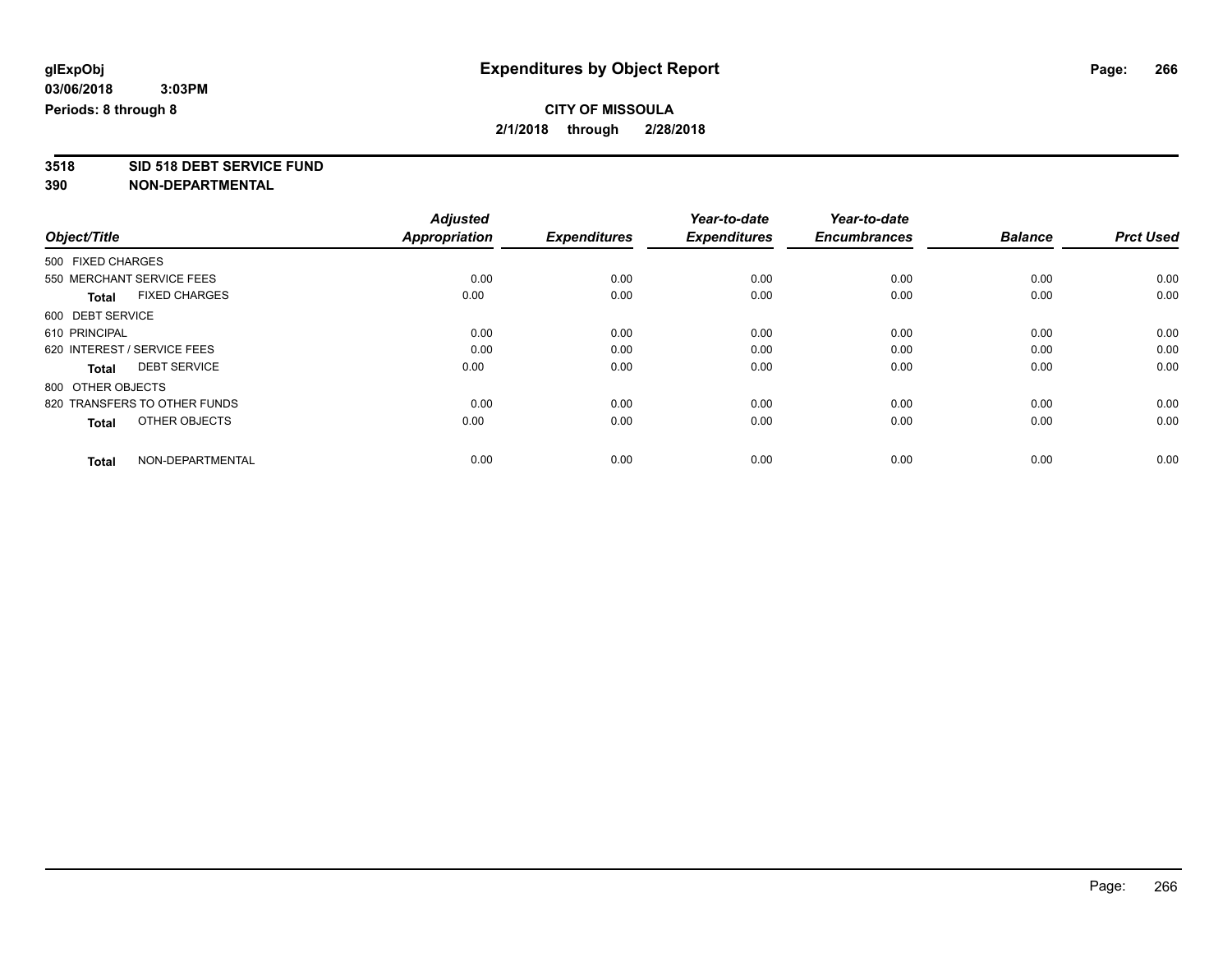#### **3518 SID 518 DEBT SERVICE FUND**

|                             |                              | <b>Adjusted</b>      |                     | Year-to-date        | Year-to-date        |                |                  |
|-----------------------------|------------------------------|----------------------|---------------------|---------------------|---------------------|----------------|------------------|
| Object/Title                |                              | <b>Appropriation</b> | <b>Expenditures</b> | <b>Expenditures</b> | <b>Encumbrances</b> | <b>Balance</b> | <b>Prct Used</b> |
| 500 FIXED CHARGES           |                              |                      |                     |                     |                     |                |                  |
|                             | 550 MERCHANT SERVICE FEES    | 0.00                 | 0.00                | 0.00                | 0.00                | 0.00           | 0.00             |
| <b>Total</b>                | <b>FIXED CHARGES</b>         | 0.00                 | 0.00                | 0.00                | 0.00                | 0.00           | 0.00             |
| 600 DEBT SERVICE            |                              |                      |                     |                     |                     |                |                  |
| 610 PRINCIPAL               |                              | 0.00                 | 0.00                | 0.00                | 0.00                | 0.00           | 0.00             |
| 620 INTEREST / SERVICE FEES |                              | 0.00                 | 0.00                | 0.00                | 0.00                | 0.00           | 0.00             |
| <b>Total</b>                | <b>DEBT SERVICE</b>          | 0.00                 | 0.00                | 0.00                | 0.00                | 0.00           | 0.00             |
| 800 OTHER OBJECTS           |                              |                      |                     |                     |                     |                |                  |
|                             | 820 TRANSFERS TO OTHER FUNDS | 0.00                 | 0.00                | 0.00                | 0.00                | 0.00           | 0.00             |
| Total                       | OTHER OBJECTS                | 0.00                 | 0.00                | 0.00                | 0.00                | 0.00           | 0.00             |
| <b>Total</b>                | SID 518 DEBT SERVICE FUND    | 0.00                 | 0.00                | 0.00                | 0.00                | 0.00           | 0.00             |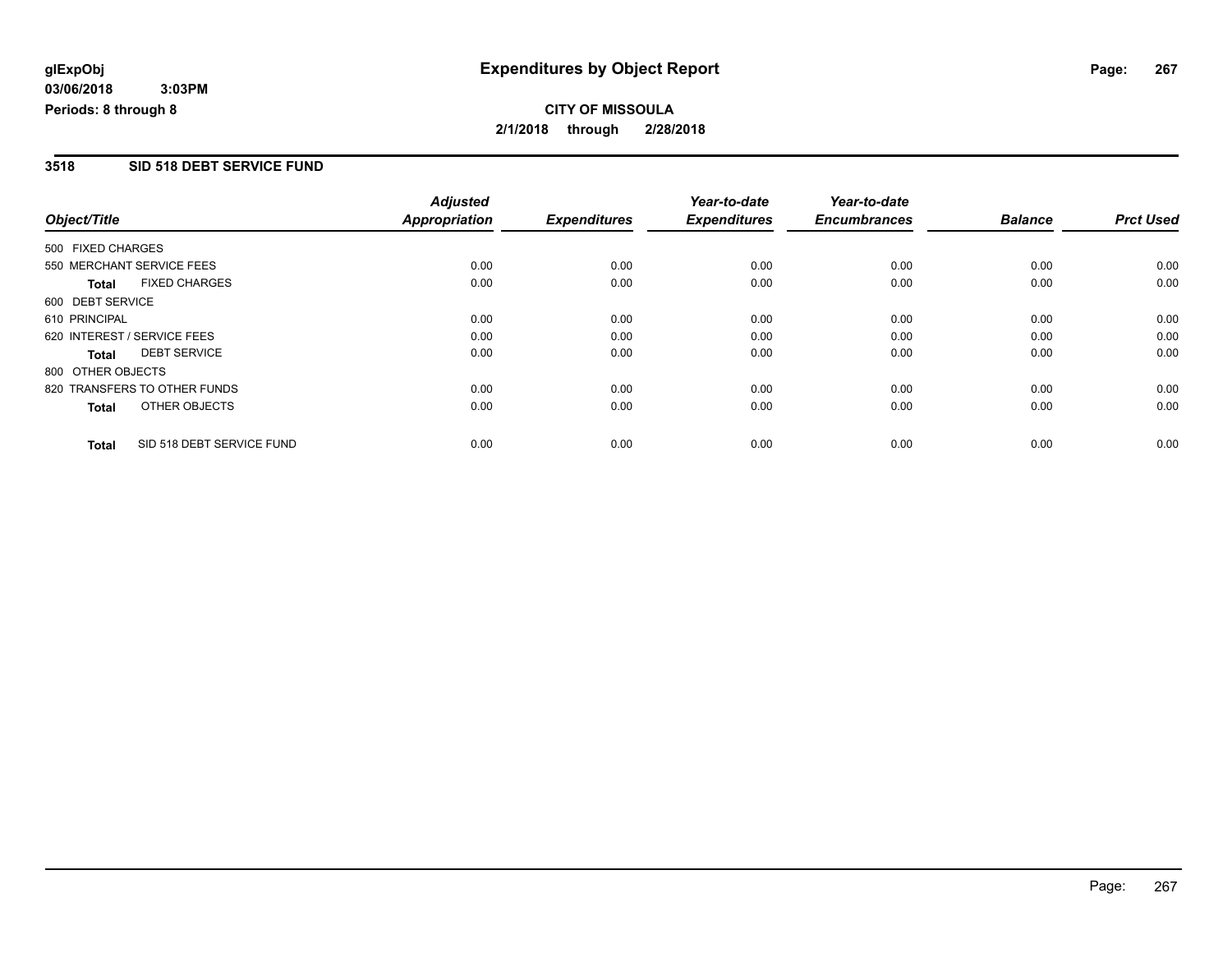# **3519 SID 519 DEBT SERVICE FUND**

|                                      | <b>Adjusted</b>      |                     | Year-to-date<br><b>Expenditures</b> | Year-to-date<br><b>Encumbrances</b> | <b>Balance</b> | <b>Prct Used</b> |
|--------------------------------------|----------------------|---------------------|-------------------------------------|-------------------------------------|----------------|------------------|
| Object/Title                         | <b>Appropriation</b> | <b>Expenditures</b> |                                     |                                     |                |                  |
| 500 FIXED CHARGES                    |                      |                     |                                     |                                     |                |                  |
| 550 MERCHANT SERVICE FEES            | 0.00                 | 0.00                | 0.00                                | 0.00                                | 0.00           | 0.00             |
| <b>FIXED CHARGES</b><br><b>Total</b> | 0.00                 | 0.00                | 0.00                                | 0.00                                | 0.00           | 0.00             |
| 600 DEBT SERVICE                     |                      |                     |                                     |                                     |                |                  |
| 610 PRINCIPAL                        | 0.00                 | 0.00                | 0.00                                | 0.00                                | 0.00           | 0.00             |
| 620 INTEREST / SERVICE FEES          | 0.00                 | 0.00                | 0.00                                | 0.00                                | 0.00           | 0.00             |
| <b>DEBT SERVICE</b><br><b>Total</b>  | 0.00                 | 0.00                | 0.00                                | 0.00                                | 0.00           | 0.00             |
| 800 OTHER OBJECTS                    |                      |                     |                                     |                                     |                |                  |
| 820 TRANSFERS TO OTHER FUNDS         | 0.00                 | 0.00                | 0.00                                | 0.00                                | 0.00           | 0.00             |
| OTHER OBJECTS<br><b>Total</b>        | 0.00                 | 0.00                | 0.00                                | 0.00                                | 0.00           | 0.00             |
|                                      |                      |                     |                                     |                                     |                |                  |
| NON-DEPARTMENTAL<br><b>Total</b>     | 0.00                 | 0.00                | 0.00                                | 0.00                                | 0.00           | 0.00             |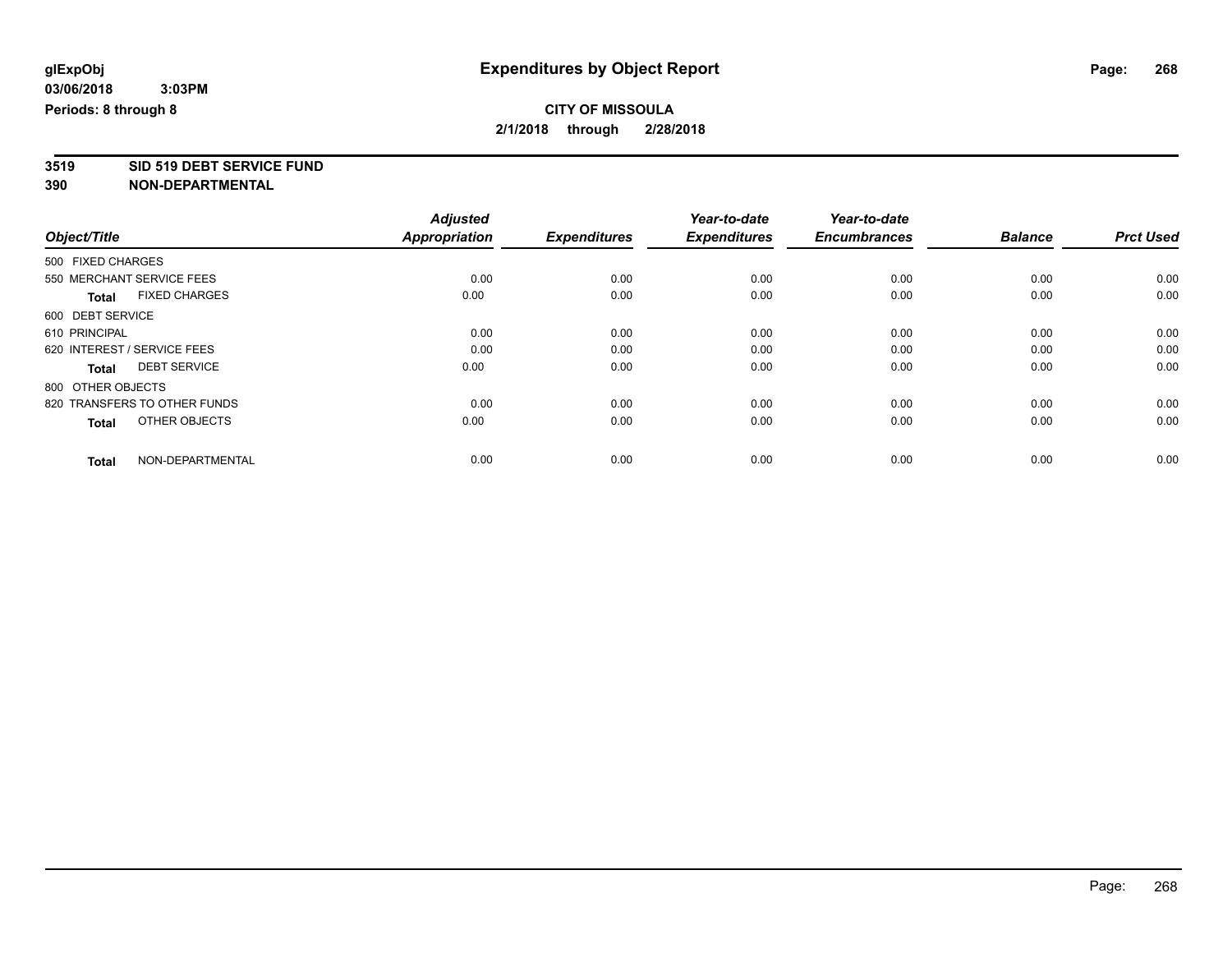#### **3519 SID 519 DEBT SERVICE FUND**

|                   |                              | <b>Adjusted</b>      |                     | Year-to-date        | Year-to-date        |                |                  |
|-------------------|------------------------------|----------------------|---------------------|---------------------|---------------------|----------------|------------------|
| Object/Title      |                              | <b>Appropriation</b> | <b>Expenditures</b> | <b>Expenditures</b> | <b>Encumbrances</b> | <b>Balance</b> | <b>Prct Used</b> |
| 500 FIXED CHARGES |                              |                      |                     |                     |                     |                |                  |
|                   | 550 MERCHANT SERVICE FEES    | 0.00                 | 0.00                | 0.00                | 0.00                | 0.00           | 0.00             |
| <b>Total</b>      | <b>FIXED CHARGES</b>         | 0.00                 | 0.00                | 0.00                | 0.00                | 0.00           | 0.00             |
| 600 DEBT SERVICE  |                              |                      |                     |                     |                     |                |                  |
| 610 PRINCIPAL     |                              | 0.00                 | 0.00                | 0.00                | 0.00                | 0.00           | 0.00             |
|                   | 620 INTEREST / SERVICE FEES  | 0.00                 | 0.00                | 0.00                | 0.00                | 0.00           | 0.00             |
| Total             | <b>DEBT SERVICE</b>          | 0.00                 | 0.00                | 0.00                | 0.00                | 0.00           | 0.00             |
| 800 OTHER OBJECTS |                              |                      |                     |                     |                     |                |                  |
|                   | 820 TRANSFERS TO OTHER FUNDS | 0.00                 | 0.00                | 0.00                | 0.00                | 0.00           | 0.00             |
| Total             | OTHER OBJECTS                | 0.00                 | 0.00                | 0.00                | 0.00                | 0.00           | 0.00             |
| <b>Total</b>      | SID 519 DEBT SERVICE FUND    | 0.00                 | 0.00                | 0.00                | 0.00                | 0.00           | 0.00             |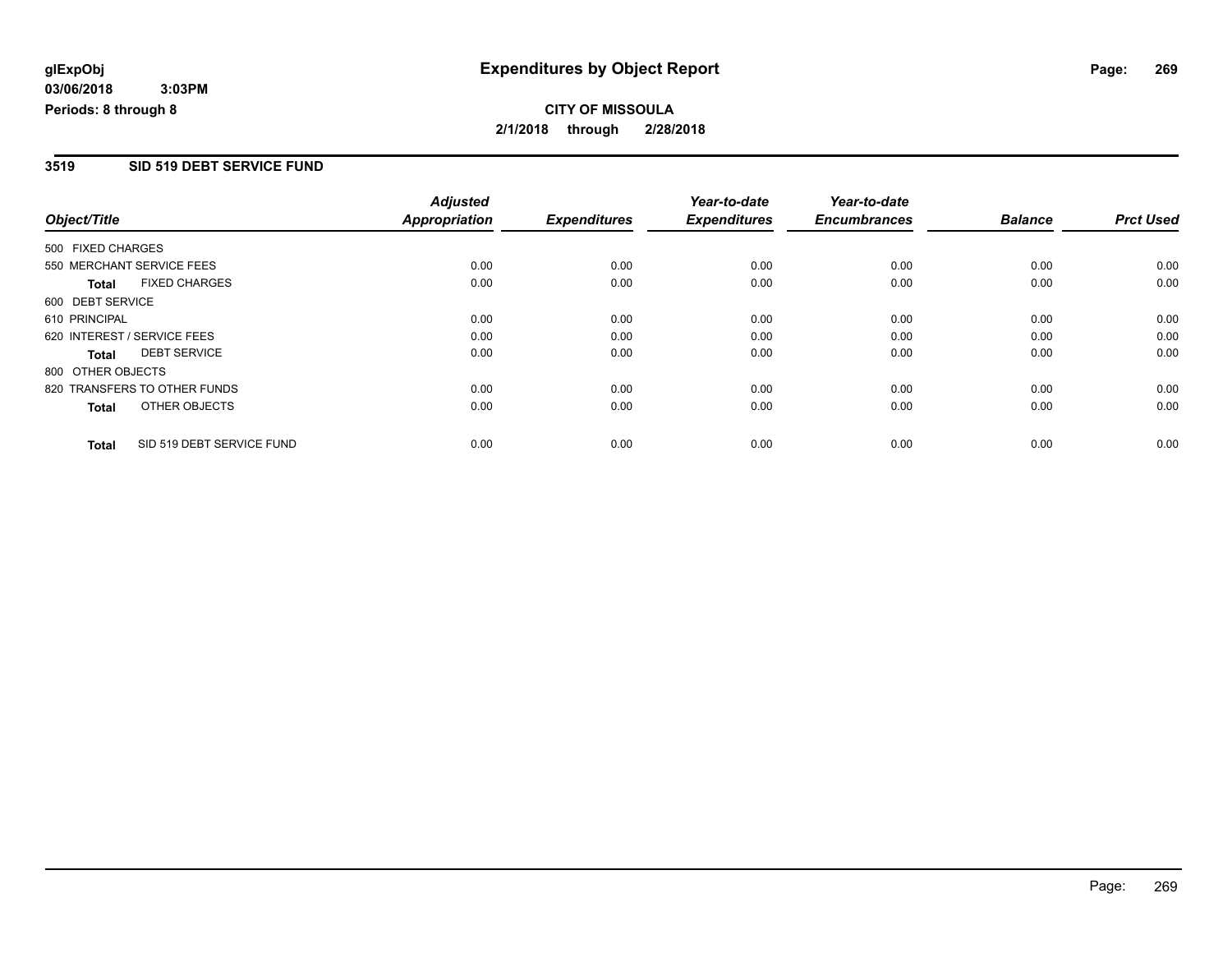**3520 SID 520 DEBT SERVICE FUND**

|                                      | <b>Adjusted</b>      | <b>Expenditures</b> | Year-to-date<br><b>Expenditures</b> | Year-to-date        | <b>Balance</b> |                  |
|--------------------------------------|----------------------|---------------------|-------------------------------------|---------------------|----------------|------------------|
| Object/Title                         | <b>Appropriation</b> |                     |                                     | <b>Encumbrances</b> |                | <b>Prct Used</b> |
| 500 FIXED CHARGES                    |                      |                     |                                     |                     |                |                  |
| 550 MERCHANT SERVICE FEES            | 0.00                 | 0.00                | 0.00                                | 0.00                | 0.00           | 0.00             |
| <b>FIXED CHARGES</b><br><b>Total</b> | 0.00                 | 0.00                | 0.00                                | 0.00                | 0.00           | 0.00             |
| 600 DEBT SERVICE                     |                      |                     |                                     |                     |                |                  |
| 610 PRINCIPAL                        | 149.000.00           | 0.00                | 74,000.00                           | 0.00                | 75,000.00      | 49.66            |
| 620 INTEREST / SERVICE FEES          | 10.560.00            | 0.00                | 6.021.56                            | 0.00                | 4.538.44       | 57.02            |
| <b>DEBT SERVICE</b><br><b>Total</b>  | 159.560.00           | 0.00                | 80,021.56                           | 0.00                | 79.538.44      | 50.15            |
| NON-DEPARTMENTAL<br><b>Total</b>     | 159.560.00           | 0.00                | 80.021.56                           | 0.00                | 79.538.44      | 50.15            |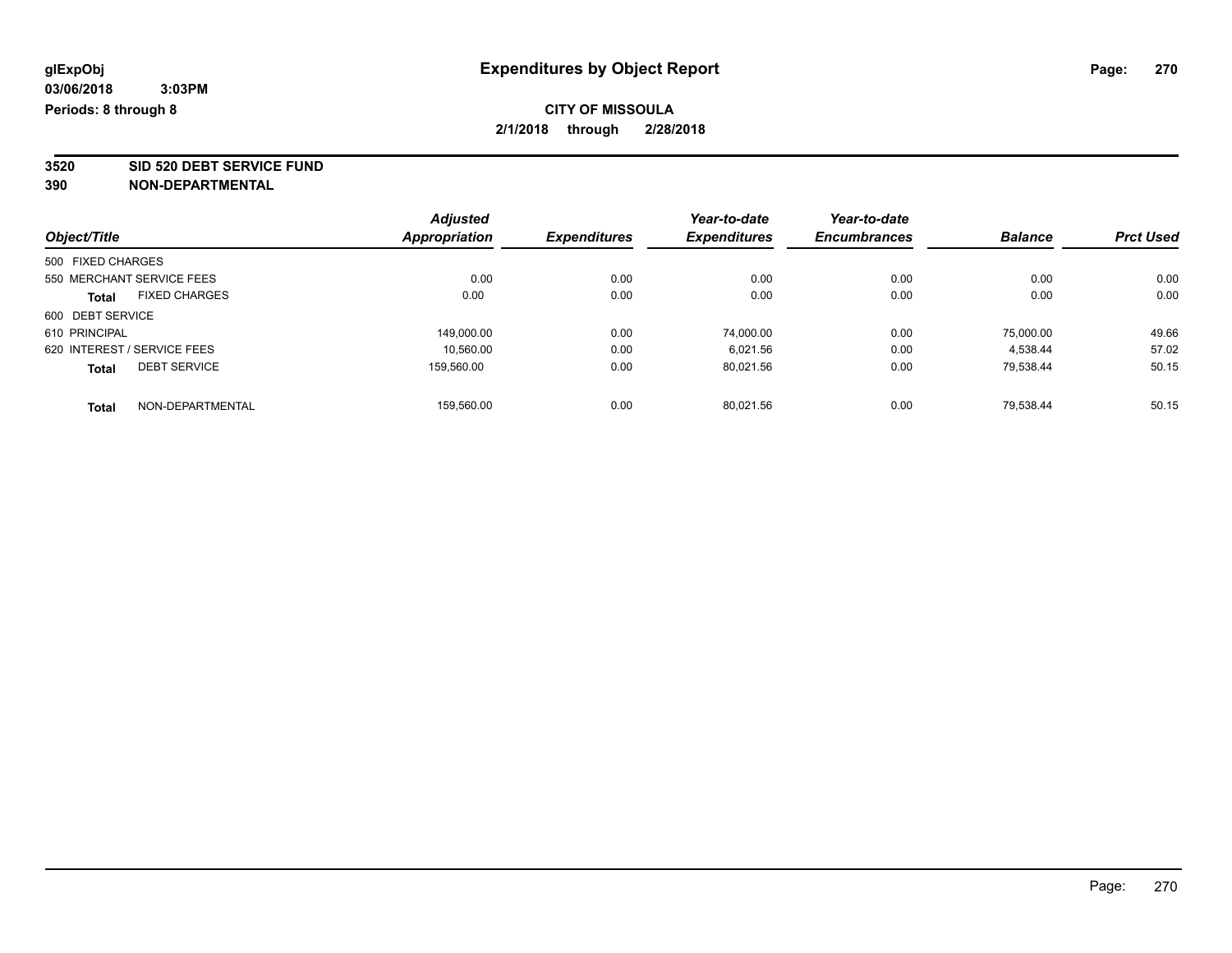#### **3520 SID 520 DEBT SERVICE FUND**

| Object/Title                              | <b>Adjusted</b><br>Appropriation | <b>Expenditures</b> | Year-to-date<br><b>Expenditures</b> | Year-to-date<br><b>Encumbrances</b> | <b>Balance</b> | <b>Prct Used</b> |
|-------------------------------------------|----------------------------------|---------------------|-------------------------------------|-------------------------------------|----------------|------------------|
| 500 FIXED CHARGES                         |                                  |                     |                                     |                                     |                |                  |
| 550 MERCHANT SERVICE FEES                 | 0.00                             | 0.00                | 0.00                                | 0.00                                | 0.00           | 0.00             |
| <b>FIXED CHARGES</b><br><b>Total</b>      | 0.00                             | 0.00                | 0.00                                | 0.00                                | 0.00           | 0.00             |
| 600 DEBT SERVICE                          |                                  |                     |                                     |                                     |                |                  |
| 610 PRINCIPAL                             | 149.000.00                       | 0.00                | 74,000.00                           | 0.00                                | 75,000.00      | 49.66            |
| 620 INTEREST / SERVICE FEES               | 10.560.00                        | 0.00                | 6.021.56                            | 0.00                                | 4.538.44       | 57.02            |
| <b>DEBT SERVICE</b><br><b>Total</b>       | 159.560.00                       | 0.00                | 80.021.56                           | 0.00                                | 79.538.44      | 50.15            |
| SID 520 DEBT SERVICE FUND<br><b>Total</b> | 159.560.00                       | 0.00                | 80.021.56                           | 0.00                                | 79.538.44      | 50.15            |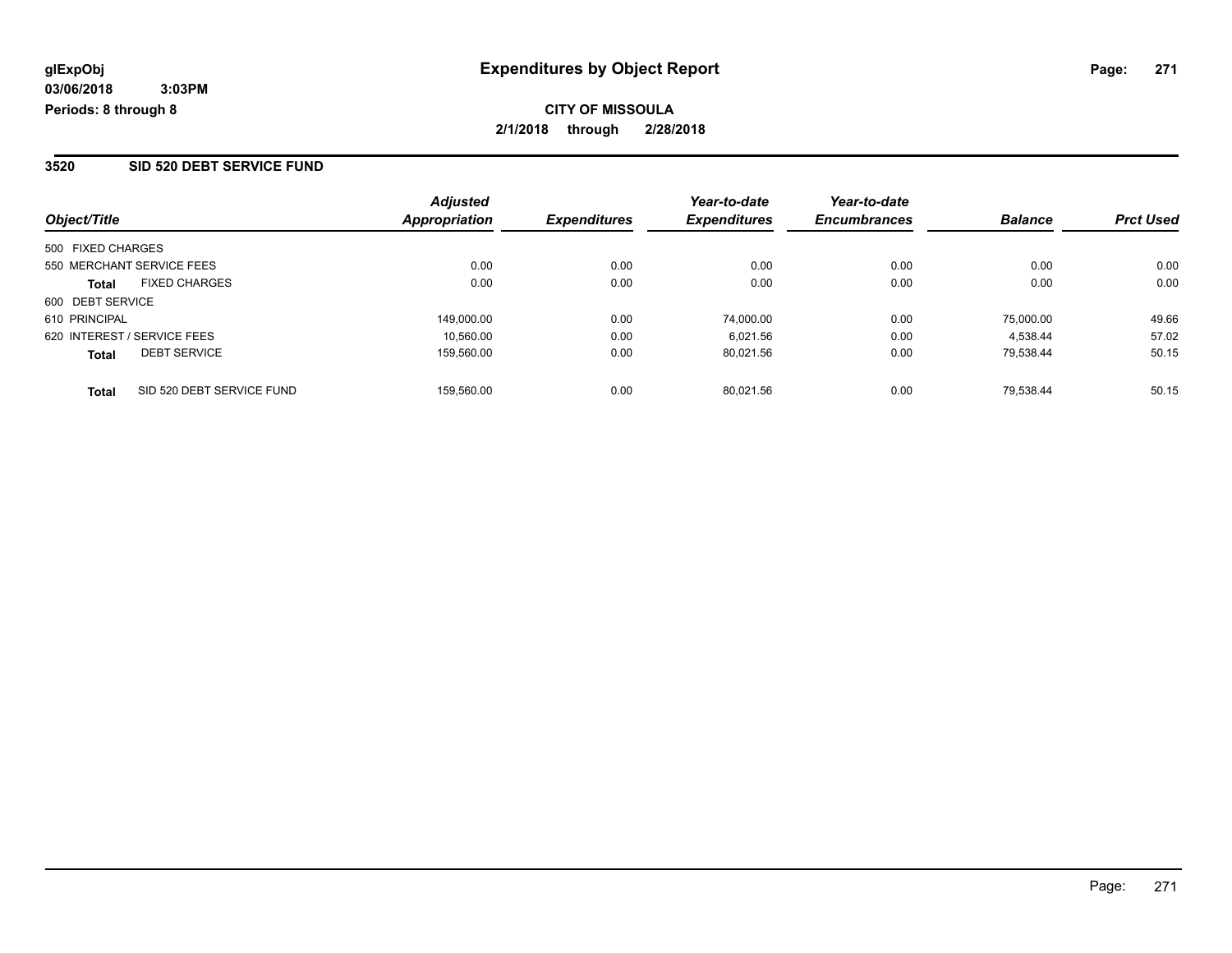**3521 SID 521 DEBT SERVICE FUND**

|                             |                           | <b>Adjusted</b> |                     | Year-to-date        | Year-to-date        |                |                  |
|-----------------------------|---------------------------|-----------------|---------------------|---------------------|---------------------|----------------|------------------|
| Object/Title                |                           | Appropriation   | <b>Expenditures</b> | <b>Expenditures</b> | <b>Encumbrances</b> | <b>Balance</b> | <b>Prct Used</b> |
| 500 FIXED CHARGES           |                           |                 |                     |                     |                     |                |                  |
|                             | 550 MERCHANT SERVICE FEES | 0.00            | 0.00                | 0.00                | 0.00                | 0.00           | 0.00             |
| <b>Total</b>                | <b>FIXED CHARGES</b>      | 0.00            | 0.00                | 0.00                | 0.00                | 0.00           | 0.00             |
| 600 DEBT SERVICE            |                           |                 |                     |                     |                     |                |                  |
| 610 PRINCIPAL               |                           | 68.00           | 0.00                | 0.00                | 0.00                | 68.00          | 0.00             |
| 620 INTEREST / SERVICE FEES |                           | 3.00            | 0.00                | 1.77                | 0.00                | 1.23           | 59.00            |
| <b>Total</b>                | <b>DEBT SERVICE</b>       | 71.00           | 0.00                | 1.77                | 0.00                | 69.23          | 2.49             |
| <b>Total</b>                | NON-DEPARTMENTAL          | 71.00           | 0.00                | 1.77                | 0.00                | 69.23          | 2.49             |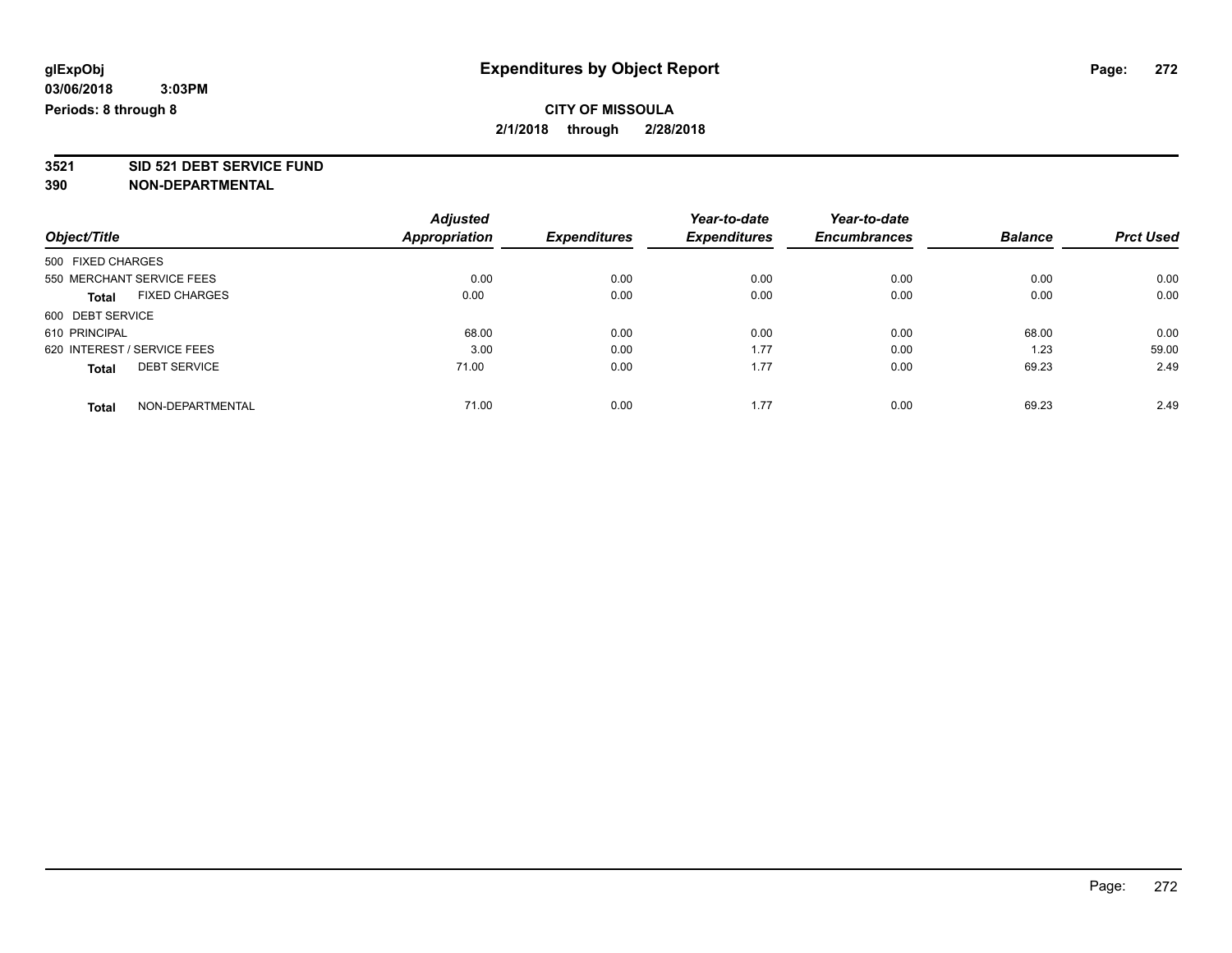**03/06/2018 3:03PM Periods: 8 through 8**

**CITY OF MISSOULA 2/1/2018 through 2/28/2018**

#### **3521 SID 521 DEBT SERVICE FUND**

|                                           | <b>Adjusted</b> |                     | Year-to-date        | Year-to-date        |                |                  |
|-------------------------------------------|-----------------|---------------------|---------------------|---------------------|----------------|------------------|
| Object/Title                              | Appropriation   | <b>Expenditures</b> | <b>Expenditures</b> | <b>Encumbrances</b> | <b>Balance</b> | <b>Prct Used</b> |
| 500 FIXED CHARGES                         |                 |                     |                     |                     |                |                  |
| 550 MERCHANT SERVICE FEES                 | 0.00            | 0.00                | 0.00                | 0.00                | 0.00           | 0.00             |
| <b>FIXED CHARGES</b><br><b>Total</b>      | 0.00            | 0.00                | 0.00                | 0.00                | 0.00           | 0.00             |
| 600 DEBT SERVICE                          |                 |                     |                     |                     |                |                  |
| 610 PRINCIPAL                             | 68.00           | 0.00                | 0.00                | 0.00                | 68.00          | 0.00             |
| 620 INTEREST / SERVICE FEES               | 3.00            | 0.00                | 1.77                | 0.00                | 1.23           | 59.00            |
| <b>DEBT SERVICE</b><br><b>Total</b>       | 71.00           | 0.00                | 1.77                | 0.00                | 69.23          | 2.49             |
| SID 521 DEBT SERVICE FUND<br><b>Total</b> | 71.00           | 0.00                | 1.77                | 0.00                | 69.23          | 2.49             |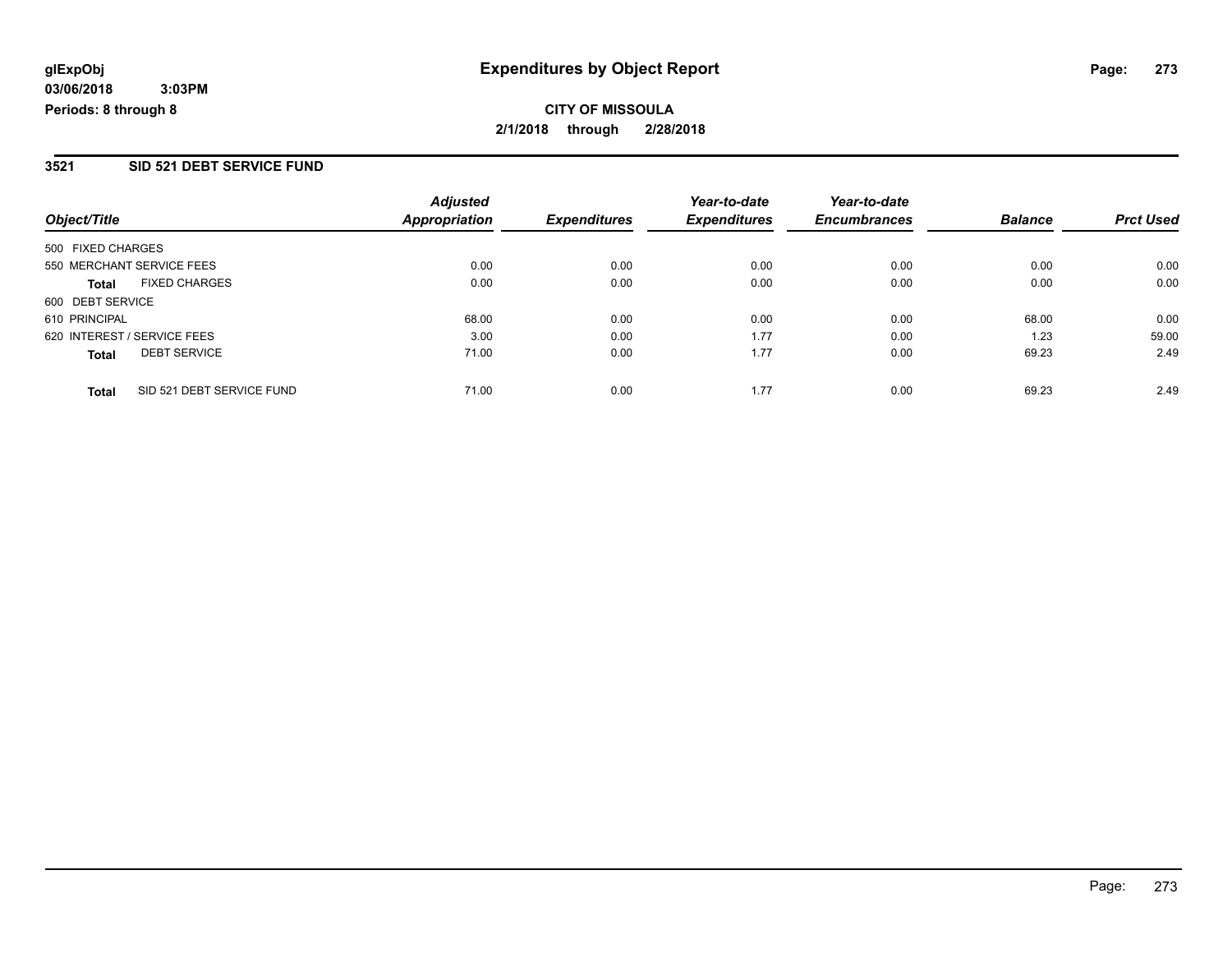**3522 SID 522 DEBT SERVICE FUND**

|                                      | <b>Adjusted</b> | <b>Expenditures</b> | Year-to-date<br><b>Expenditures</b> | Year-to-date        | <b>Balance</b> | <b>Prct Used</b> |
|--------------------------------------|-----------------|---------------------|-------------------------------------|---------------------|----------------|------------------|
| Object/Title                         | Appropriation   |                     |                                     | <b>Encumbrances</b> |                |                  |
| 500 FIXED CHARGES                    |                 |                     |                                     |                     |                |                  |
| 550 MERCHANT SERVICE FEES            | 0.00            | 0.00                | 0.00                                | 0.00                | 0.00           | 0.00             |
| <b>FIXED CHARGES</b><br><b>Total</b> | 0.00            | 0.00                | 0.00                                | 0.00                | 0.00           | 0.00             |
| 600 DEBT SERVICE                     |                 |                     |                                     |                     |                |                  |
| 610 PRINCIPAL                        | 98.00           | 0.00                | 0.00                                | 0.00                | 98.00          | 0.00             |
| 620 INTEREST / SERVICE FEES          | 5.00            | 0.00                | 4.85                                | 0.00                | 0.15           | 97.00            |
| <b>DEBT SERVICE</b><br><b>Total</b>  | 103.00          | 0.00                | 4.85                                | 0.00                | 98.15          | 4.71             |
| NON-DEPARTMENTAL<br><b>Total</b>     | 103.00          | 0.00                | 4.85                                | 0.00                | 98.15          | 4.71             |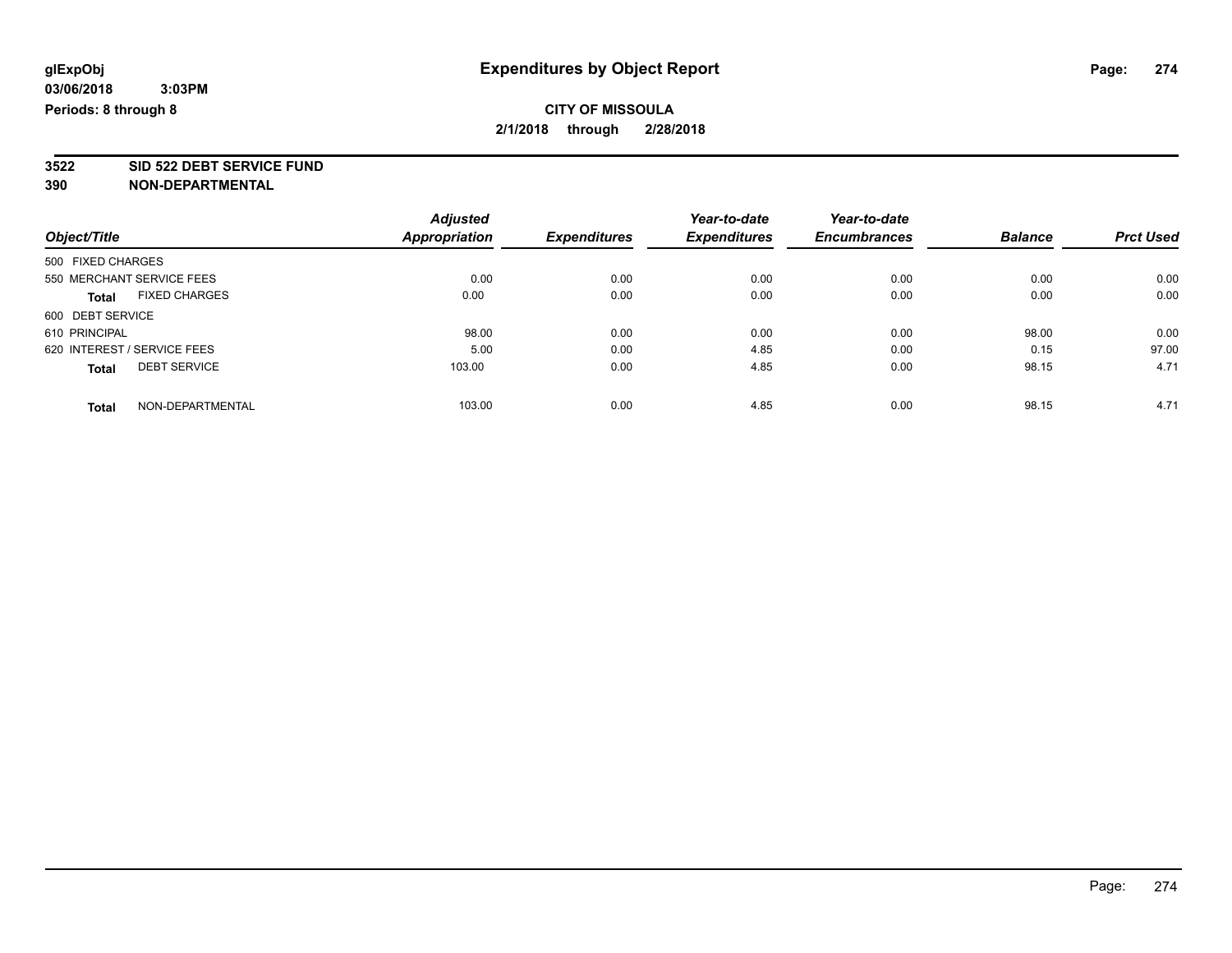#### **3522 SID 522 DEBT SERVICE FUND**

|                                           | <b>Adjusted</b>      |                     | Year-to-date        | Year-to-date        |                |                  |
|-------------------------------------------|----------------------|---------------------|---------------------|---------------------|----------------|------------------|
| Object/Title                              | <b>Appropriation</b> | <b>Expenditures</b> | <b>Expenditures</b> | <b>Encumbrances</b> | <b>Balance</b> | <b>Prct Used</b> |
| 500 FIXED CHARGES                         |                      |                     |                     |                     |                |                  |
| 550 MERCHANT SERVICE FEES                 | 0.00                 | 0.00                | 0.00                | 0.00                | 0.00           | 0.00             |
| <b>FIXED CHARGES</b><br><b>Total</b>      | 0.00                 | 0.00                | 0.00                | 0.00                | 0.00           | 0.00             |
| 600 DEBT SERVICE                          |                      |                     |                     |                     |                |                  |
| 610 PRINCIPAL                             | 98.00                | 0.00                | 0.00                | 0.00                | 98.00          | 0.00             |
| 620 INTEREST / SERVICE FEES               | 5.00                 | 0.00                | 4.85                | 0.00                | 0.15           | 97.00            |
| <b>DEBT SERVICE</b><br><b>Total</b>       | 103.00               | 0.00                | 4.85                | 0.00                | 98.15          | 4.71             |
| SID 522 DEBT SERVICE FUND<br><b>Total</b> | 103.00               | 0.00                | 4.85                | 0.00                | 98.15          | 4.71             |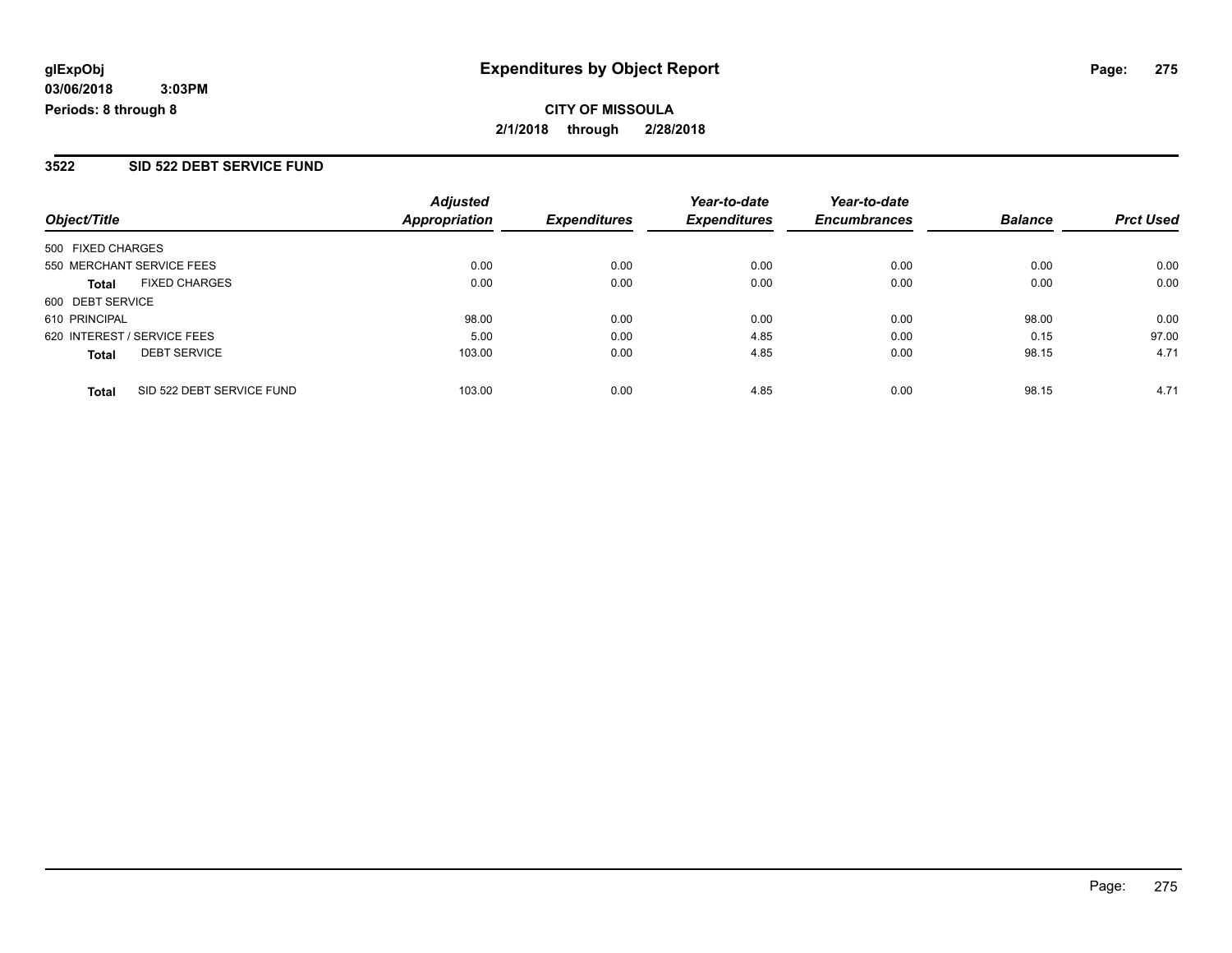**3524 SID 524 DEBT SERVICE FUND**

|                                      |  | <b>Adjusted</b> |                     | Year-to-date        | Year-to-date        |                |                  |
|--------------------------------------|--|-----------------|---------------------|---------------------|---------------------|----------------|------------------|
| Object/Title                         |  | Appropriation   | <b>Expenditures</b> | <b>Expenditures</b> | <b>Encumbrances</b> | <b>Balance</b> | <b>Prct Used</b> |
| 500 FIXED CHARGES                    |  |                 |                     |                     |                     |                |                  |
| 550 MERCHANT SERVICE FEES            |  | 0.00            | 0.00                | 0.00                | 0.00                | 0.00           | 0.00             |
| <b>FIXED CHARGES</b><br><b>Total</b> |  | 0.00            | 0.00                | 0.00                | 0.00                | 0.00           | 0.00             |
| 600 DEBT SERVICE                     |  |                 |                     |                     |                     |                |                  |
| 610 PRINCIPAL                        |  | 243,000.00      | 0.00                | 120,000.00          | 0.00                | 123.000.00     | 49.38            |
| 620 INTEREST / SERVICE FEES          |  | 62.160.00       | 0.00                | 32,280.00           | 0.00                | 29.880.00      | 51.93            |
| <b>DEBT SERVICE</b><br><b>Total</b>  |  | 305.160.00      | 0.00                | 152.280.00          | 0.00                | 152.880.00     | 49.90            |
| NON-DEPARTMENTAL<br><b>Total</b>     |  | 305.160.00      | 0.00                | 152.280.00          | 0.00                | 152.880.00     | 49.90            |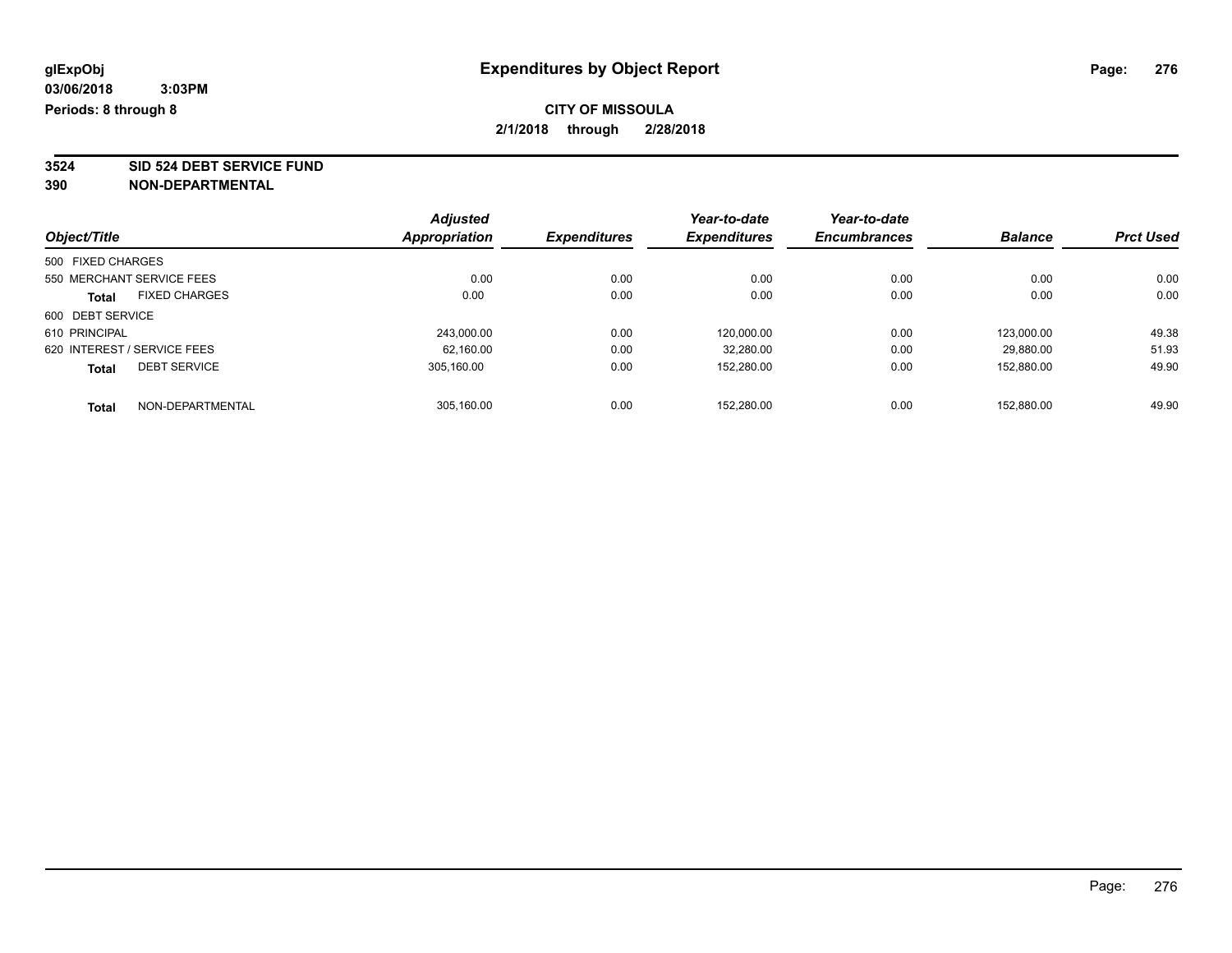#### **3524 SID 524 DEBT SERVICE FUND**

|                                           | <b>Adjusted</b> |                     | Year-to-date        | Year-to-date        |                |                  |
|-------------------------------------------|-----------------|---------------------|---------------------|---------------------|----------------|------------------|
| Object/Title                              | Appropriation   | <b>Expenditures</b> | <b>Expenditures</b> | <b>Encumbrances</b> | <b>Balance</b> | <b>Prct Used</b> |
| 500 FIXED CHARGES                         |                 |                     |                     |                     |                |                  |
| 550 MERCHANT SERVICE FEES                 | 0.00            | 0.00                | 0.00                | 0.00                | 0.00           | 0.00             |
| <b>FIXED CHARGES</b><br><b>Total</b>      | 0.00            | 0.00                | 0.00                | 0.00                | 0.00           | 0.00             |
| 600 DEBT SERVICE                          |                 |                     |                     |                     |                |                  |
| 610 PRINCIPAL                             | 243.000.00      | 0.00                | 120.000.00          | 0.00                | 123.000.00     | 49.38            |
| 620 INTEREST / SERVICE FEES               | 62.160.00       | 0.00                | 32,280.00           | 0.00                | 29.880.00      | 51.93            |
| <b>DEBT SERVICE</b><br><b>Total</b>       | 305.160.00      | 0.00                | 152.280.00          | 0.00                | 152.880.00     | 49.90            |
| SID 524 DEBT SERVICE FUND<br><b>Total</b> | 305.160.00      | 0.00                | 152.280.00          | 0.00                | 152.880.00     | 49.90            |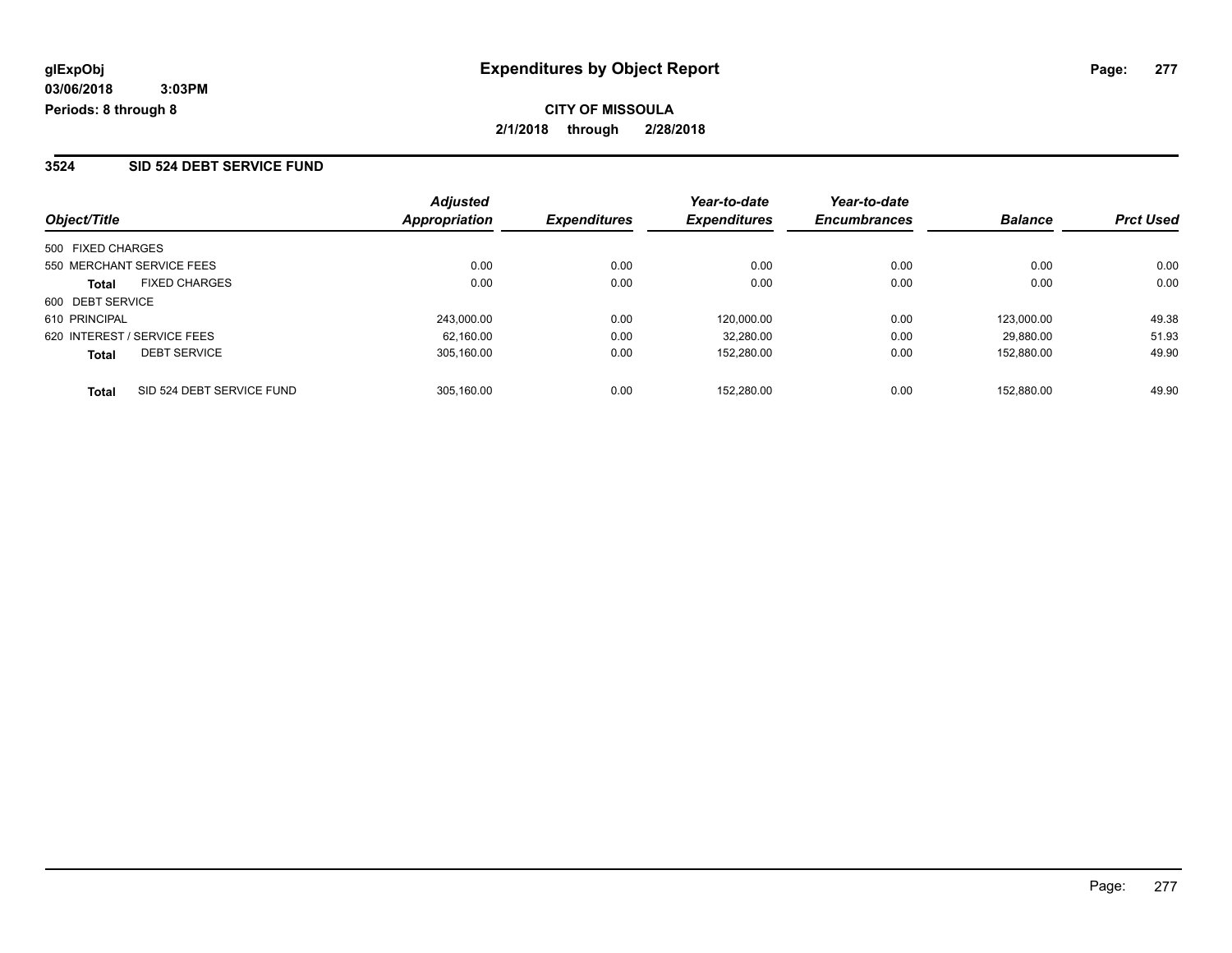**3525 SID 525 DEBT SERVICE FUND**

|                                      |  | <b>Adjusted</b> |                     | Year-to-date        | Year-to-date        |                |                  |
|--------------------------------------|--|-----------------|---------------------|---------------------|---------------------|----------------|------------------|
| Object/Title                         |  | Appropriation   | <b>Expenditures</b> | <b>Expenditures</b> | <b>Encumbrances</b> | <b>Balance</b> | <b>Prct Used</b> |
| 500 FIXED CHARGES                    |  |                 |                     |                     |                     |                |                  |
| 550 MERCHANT SERVICE FEES            |  | 0.00            | 0.00                | 0.00                | 0.00                | 0.00           | 0.00             |
| <b>FIXED CHARGES</b><br><b>Total</b> |  | 0.00            | 0.00                | 0.00                | 0.00                | 0.00           | 0.00             |
| 600 DEBT SERVICE                     |  |                 |                     |                     |                     |                |                  |
| 610 PRINCIPAL                        |  | 30,000.00       | 0.00                | 15,000.00           | 0.00                | 15,000.00      | 50.00            |
| 620 INTEREST / SERVICE FEES          |  | 3,300.00        | 0.00                | 1,800.00            | 0.00                | 1,500.00       | 54.55            |
| <b>DEBT SERVICE</b><br><b>Total</b>  |  | 33.300.00       | 0.00                | 16.800.00           | 0.00                | 16.500.00      | 50.45            |
| NON-DEPARTMENTAL<br><b>Total</b>     |  | 33.300.00       | 0.00                | 16.800.00           | 0.00                | 16.500.00      | 50.45            |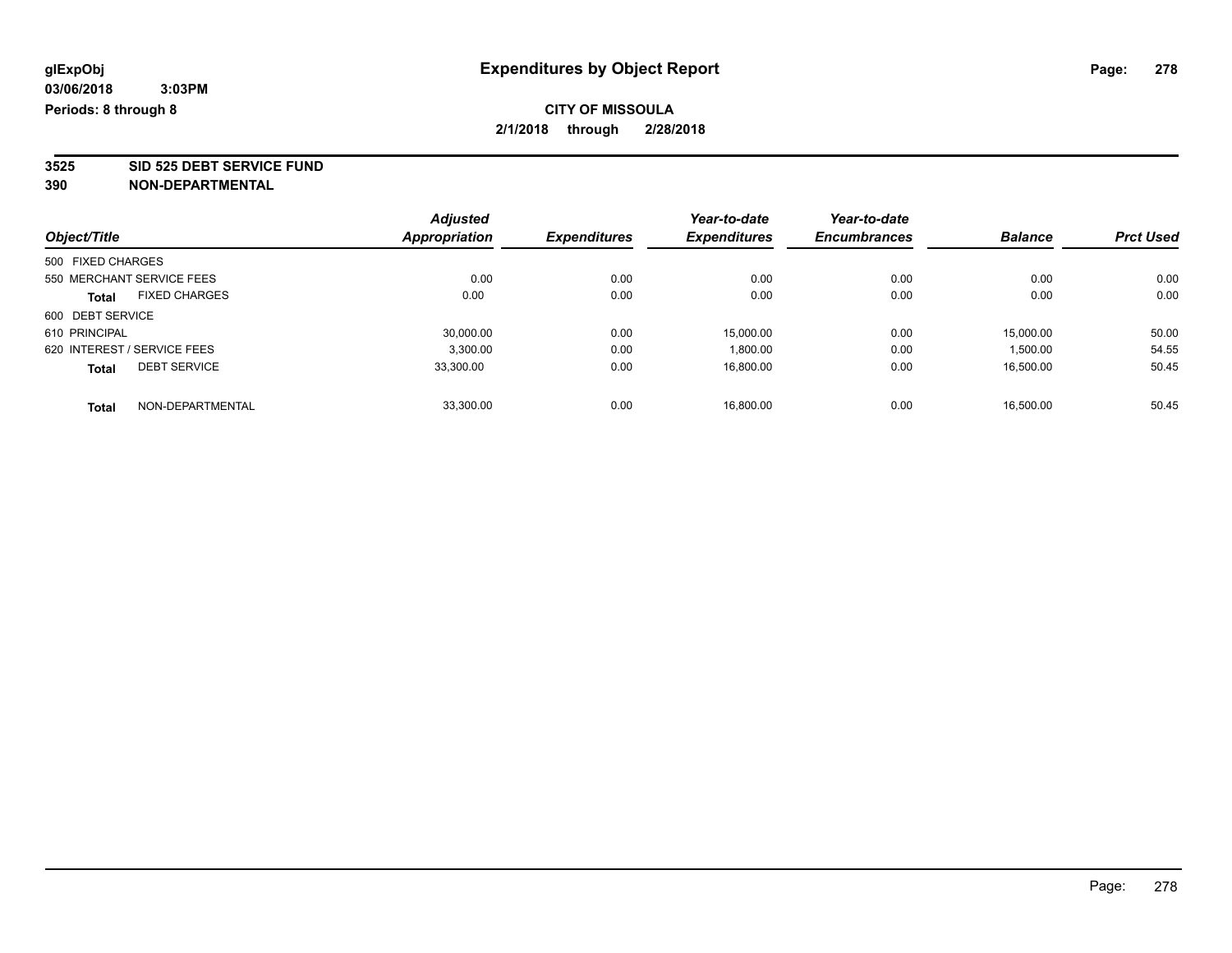#### **3525 SID 525 DEBT SERVICE FUND**

| Object/Title                              | <b>Adjusted</b><br>Appropriation | <b>Expenditures</b> | Year-to-date<br><b>Expenditures</b> | Year-to-date<br><b>Encumbrances</b> | <b>Balance</b> | <b>Prct Used</b> |
|-------------------------------------------|----------------------------------|---------------------|-------------------------------------|-------------------------------------|----------------|------------------|
| 500 FIXED CHARGES                         |                                  |                     |                                     |                                     |                |                  |
| 550 MERCHANT SERVICE FEES                 | 0.00                             | 0.00                | 0.00                                | 0.00                                | 0.00           | 0.00             |
| <b>FIXED CHARGES</b><br><b>Total</b>      | 0.00                             | 0.00                | 0.00                                | 0.00                                | 0.00           | 0.00             |
| 600 DEBT SERVICE                          |                                  |                     |                                     |                                     |                |                  |
| 610 PRINCIPAL                             | 30,000.00                        | 0.00                | 15,000.00                           | 0.00                                | 15,000.00      | 50.00            |
| 620 INTEREST / SERVICE FEES               | 3,300.00                         | 0.00                | 1,800.00                            | 0.00                                | 1,500.00       | 54.55            |
| <b>DEBT SERVICE</b><br><b>Total</b>       | 33,300.00                        | 0.00                | 16,800.00                           | 0.00                                | 16.500.00      | 50.45            |
| SID 525 DEBT SERVICE FUND<br><b>Total</b> | 33.300.00                        | 0.00                | 16.800.00                           | 0.00                                | 16.500.00      | 50.45            |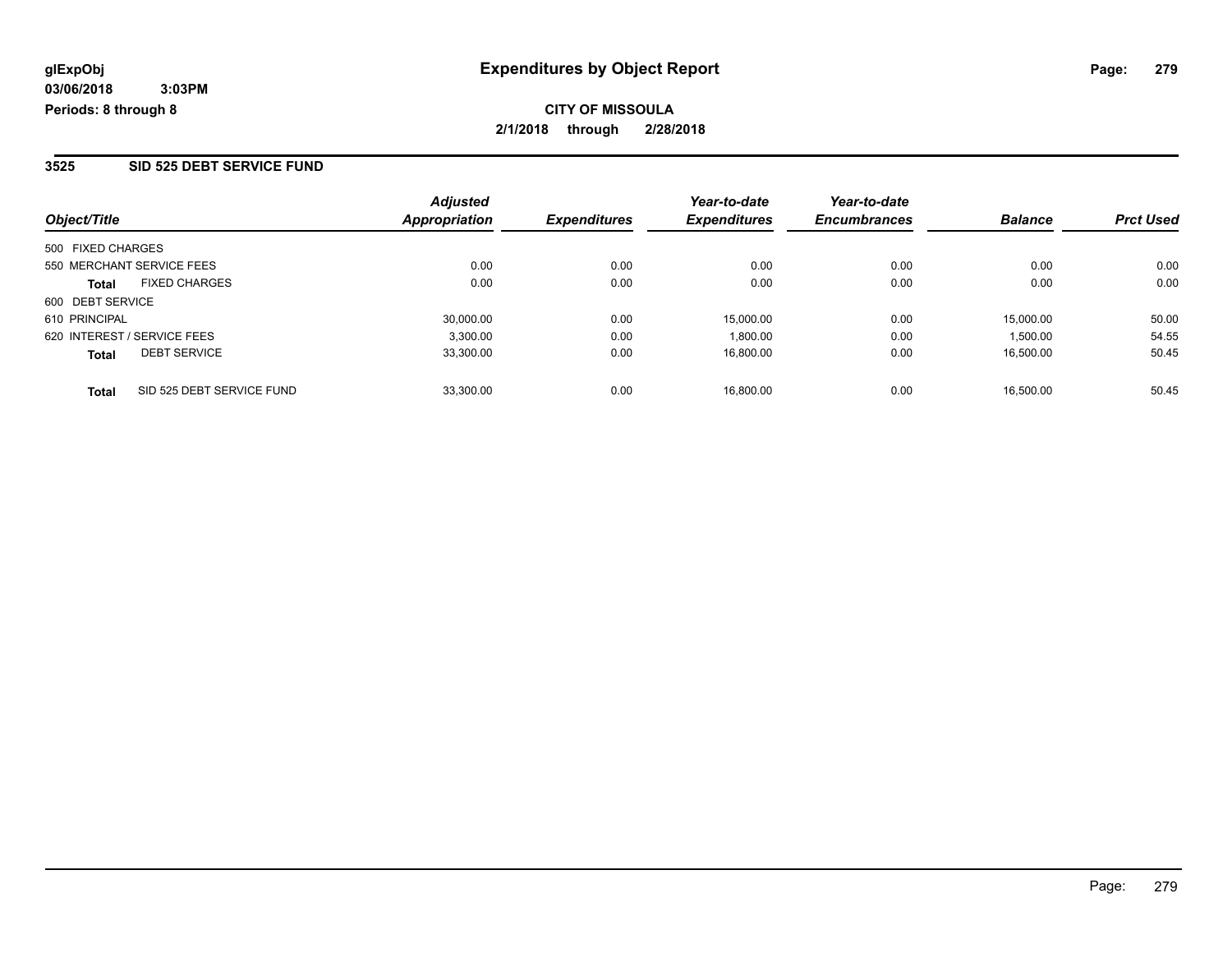**3526 SID 526 DEBT SERVICE FUND**

|                                      | <b>Adjusted</b>      |                     | Year-to-date        | Year-to-date        |                |                  |
|--------------------------------------|----------------------|---------------------|---------------------|---------------------|----------------|------------------|
| Object/Title                         | <b>Appropriation</b> | <b>Expenditures</b> | <b>Expenditures</b> | <b>Encumbrances</b> | <b>Balance</b> | <b>Prct Used</b> |
| 500 FIXED CHARGES                    |                      |                     |                     |                     |                |                  |
| 550 MERCHANT SERVICE FEES            | 0.00                 | 0.00                | 0.00                | 0.00                | 0.00           | 0.00             |
| <b>FIXED CHARGES</b><br><b>Total</b> | 0.00                 | 0.00                | 0.00                | 0.00                | 0.00           | 0.00             |
| 600 DEBT SERVICE                     |                      |                     |                     |                     |                |                  |
| 610 PRINCIPAL                        | 166.000.00           | 0.00                | 93.000.00           | 0.00                | 73.000.00      | 56.02            |
| 620 INTEREST / SERVICE FEES          | 26.640.00            | 0.00                | 18,602.50           | 0.00                | 8.037.50       | 69.83            |
| <b>DEBT SERVICE</b><br><b>Total</b>  | 192.640.00           | 0.00                | 111,602.50          | 0.00                | 81.037.50      | 57.93            |
| NON-DEPARTMENTAL<br><b>Total</b>     | 192.640.00           | 0.00                | 111.602.50          | 0.00                | 81.037.50      | 57.93            |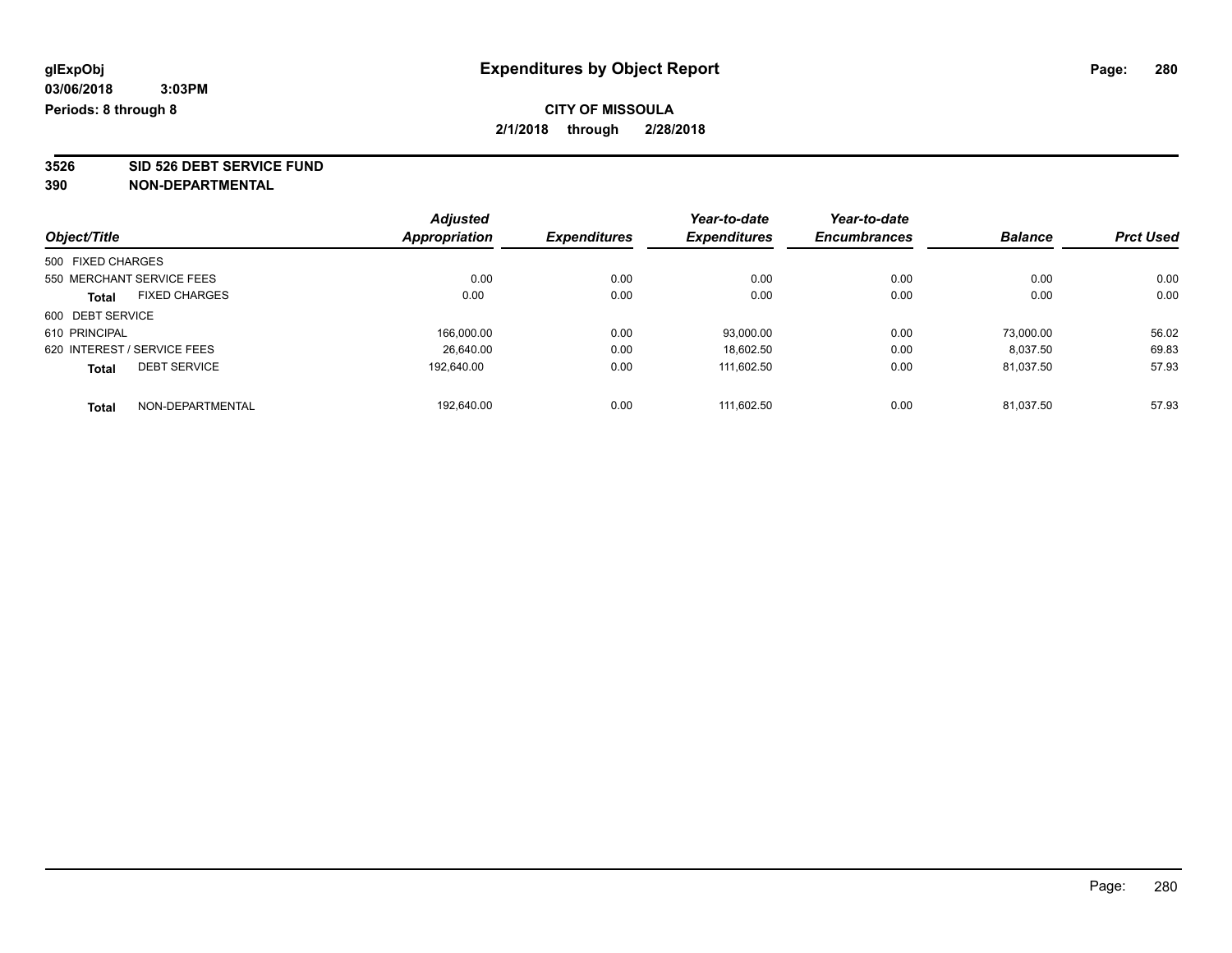#### **3526 SID 526 DEBT SERVICE FUND**

| Object/Title                              | <b>Adjusted</b><br>Appropriation | <b>Expenditures</b> | Year-to-date<br><b>Expenditures</b> | Year-to-date<br><b>Encumbrances</b> | <b>Balance</b> | <b>Prct Used</b> |
|-------------------------------------------|----------------------------------|---------------------|-------------------------------------|-------------------------------------|----------------|------------------|
| 500 FIXED CHARGES                         |                                  |                     |                                     |                                     |                |                  |
| 550 MERCHANT SERVICE FEES                 | 0.00                             | 0.00                | 0.00                                | 0.00                                | 0.00           | 0.00             |
| <b>FIXED CHARGES</b><br><b>Total</b>      | 0.00                             | 0.00                | 0.00                                | 0.00                                | 0.00           | 0.00             |
| 600 DEBT SERVICE                          |                                  |                     |                                     |                                     |                |                  |
| 610 PRINCIPAL                             | 166.000.00                       | 0.00                | 93,000.00                           | 0.00                                | 73.000.00      | 56.02            |
| 620 INTEREST / SERVICE FEES               | 26.640.00                        | 0.00                | 18.602.50                           | 0.00                                | 8.037.50       | 69.83            |
| <b>DEBT SERVICE</b><br><b>Total</b>       | 192.640.00                       | 0.00                | 111.602.50                          | 0.00                                | 81.037.50      | 57.93            |
| SID 526 DEBT SERVICE FUND<br><b>Total</b> | 192.640.00                       | 0.00                | 111.602.50                          | 0.00                                | 81.037.50      | 57.93            |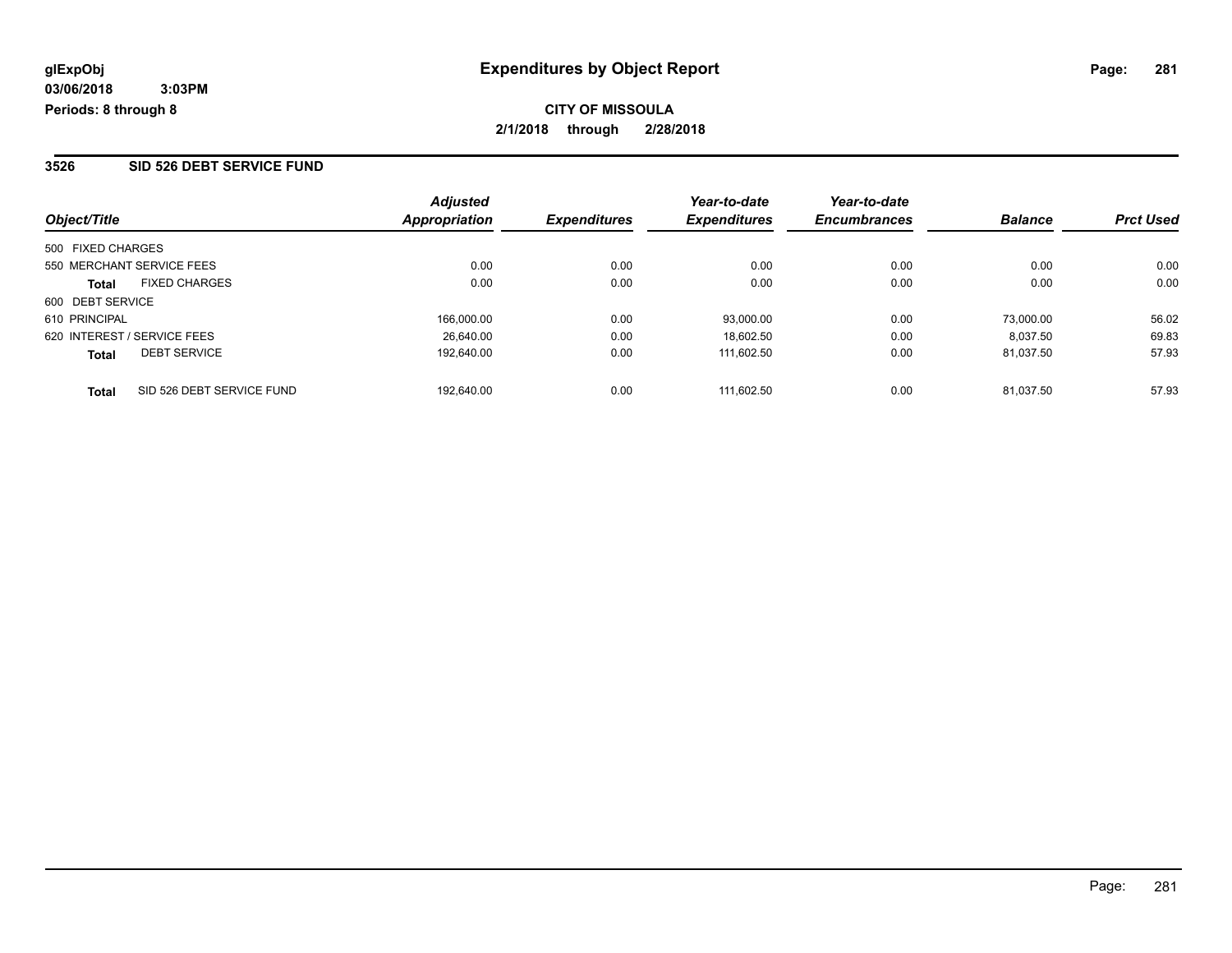#### **03/06/2018 3:03PM Periods: 8 through 8**

## **CITY OF MISSOULA 2/1/2018 through 2/28/2018**

#### **3527 SID 527 DEBT SERVICE FUND**

**000 \*\*\* Title Not Found \*\*\***

| Object/Title                     | <b>Adjusted</b><br>Appropriation | <b>Expenditures</b> | Year-to-date<br><b>Expenditures</b> | Year-to-date<br><b>Encumbrances</b> | <b>Balance</b> | <b>Prct Used</b> |
|----------------------------------|----------------------------------|---------------------|-------------------------------------|-------------------------------------|----------------|------------------|
| 800 OTHER OBJECTS                |                                  |                     |                                     |                                     |                |                  |
| 820 TRANSFERS TO OTHER FUNDS     | 0.00                             | 0.00                | 0.00                                | 0.00                                | 0.00           | 0.00             |
| OTHER OBJECTS<br><b>Total</b>    | 0.00                             | 0.00                | 0.00                                | 0.00                                | 0.00           | 0.00             |
| *** Title Not Found ***<br>Total | 0.00                             | 0.00                | 0.00                                | 0.00                                | 0.00           | 0.00             |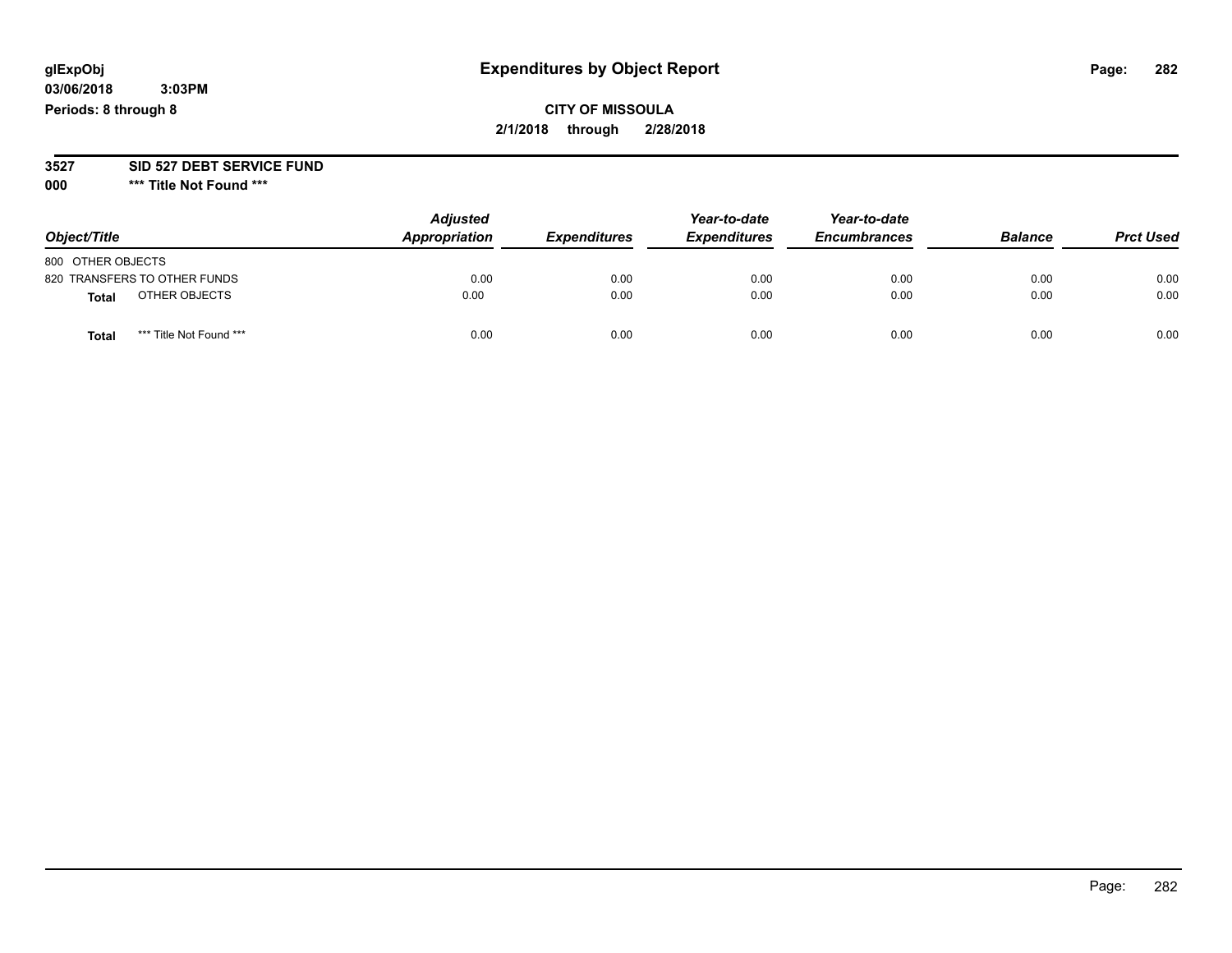**3527 SID 527 DEBT SERVICE FUND**

|                             |                           | <b>Adjusted</b> |                     | Year-to-date        | Year-to-date        |                |                  |
|-----------------------------|---------------------------|-----------------|---------------------|---------------------|---------------------|----------------|------------------|
| Object/Title                |                           | Appropriation   | <b>Expenditures</b> | <b>Expenditures</b> | <b>Encumbrances</b> | <b>Balance</b> | <b>Prct Used</b> |
| 500 FIXED CHARGES           |                           |                 |                     |                     |                     |                |                  |
|                             | 550 MERCHANT SERVICE FEES | 0.00            | 0.00                | 0.00                | 0.00                | 0.00           | 0.00             |
| <b>Total</b>                | <b>FIXED CHARGES</b>      | 0.00            | 0.00                | 0.00                | 0.00                | 0.00           | 0.00             |
| 600 DEBT SERVICE            |                           |                 |                     |                     |                     |                |                  |
| 610 PRINCIPAL               |                           | 0.00            | 0.00                | 0.00                | 0.00                | 0.00           | 0.00             |
| 620 INTEREST / SERVICE FEES |                           | 0.00            | 0.00                | 0.00                | 0.00                | 0.00           | 0.00             |
| <b>Total</b>                | <b>DEBT SERVICE</b>       | 0.00            | 0.00                | 0.00                | 0.00                | 0.00           | 0.00             |
| <b>Total</b>                | NON-DEPARTMENTAL          | 0.00            | 0.00                | 0.00                | 0.00                | 0.00           | 0.00             |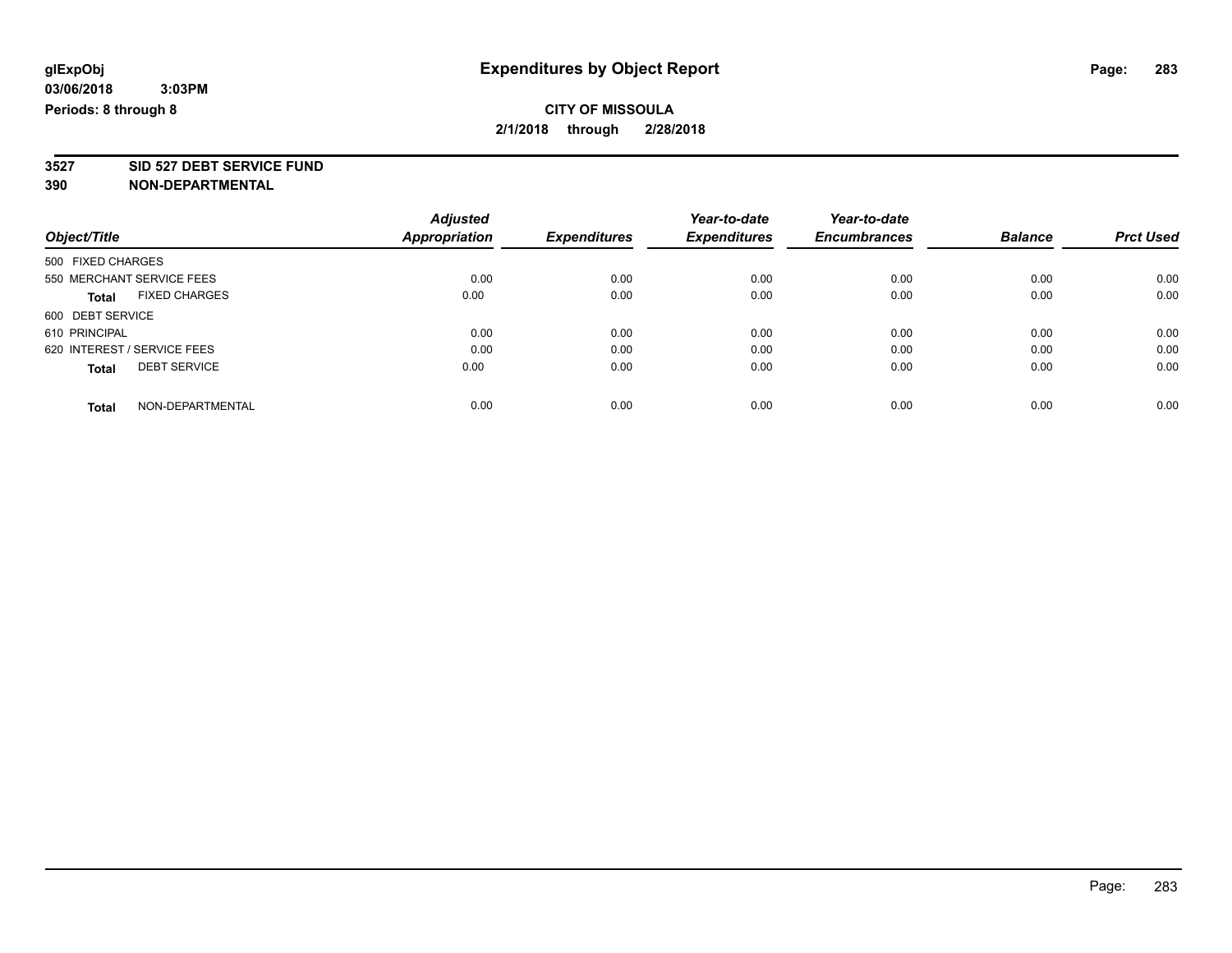#### **3527 SID 527 DEBT SERVICE FUND**

|                             |                              | <b>Adjusted</b>      |                     | Year-to-date        | Year-to-date        |                |                  |
|-----------------------------|------------------------------|----------------------|---------------------|---------------------|---------------------|----------------|------------------|
| Object/Title                |                              | <b>Appropriation</b> | <b>Expenditures</b> | <b>Expenditures</b> | <b>Encumbrances</b> | <b>Balance</b> | <b>Prct Used</b> |
| 500 FIXED CHARGES           |                              |                      |                     |                     |                     |                |                  |
|                             | 550 MERCHANT SERVICE FEES    | 0.00                 | 0.00                | 0.00                | 0.00                | 0.00           | 0.00             |
| <b>Total</b>                | <b>FIXED CHARGES</b>         | 0.00                 | 0.00                | 0.00                | 0.00                | 0.00           | 0.00             |
| 600 DEBT SERVICE            |                              |                      |                     |                     |                     |                |                  |
| 610 PRINCIPAL               |                              | 0.00                 | 0.00                | 0.00                | 0.00                | 0.00           | 0.00             |
| 620 INTEREST / SERVICE FEES |                              | 0.00                 | 0.00                | 0.00                | 0.00                | 0.00           | 0.00             |
| <b>Total</b>                | <b>DEBT SERVICE</b>          | 0.00                 | 0.00                | 0.00                | 0.00                | 0.00           | 0.00             |
| 800 OTHER OBJECTS           |                              |                      |                     |                     |                     |                |                  |
|                             | 820 TRANSFERS TO OTHER FUNDS | 0.00                 | 0.00                | 0.00                | 0.00                | 0.00           | 0.00             |
| Total                       | OTHER OBJECTS                | 0.00                 | 0.00                | 0.00                | 0.00                | 0.00           | 0.00             |
| <b>Total</b>                | SID 527 DEBT SERVICE FUND    | 0.00                 | 0.00                | 0.00                | 0.00                | 0.00           | 0.00             |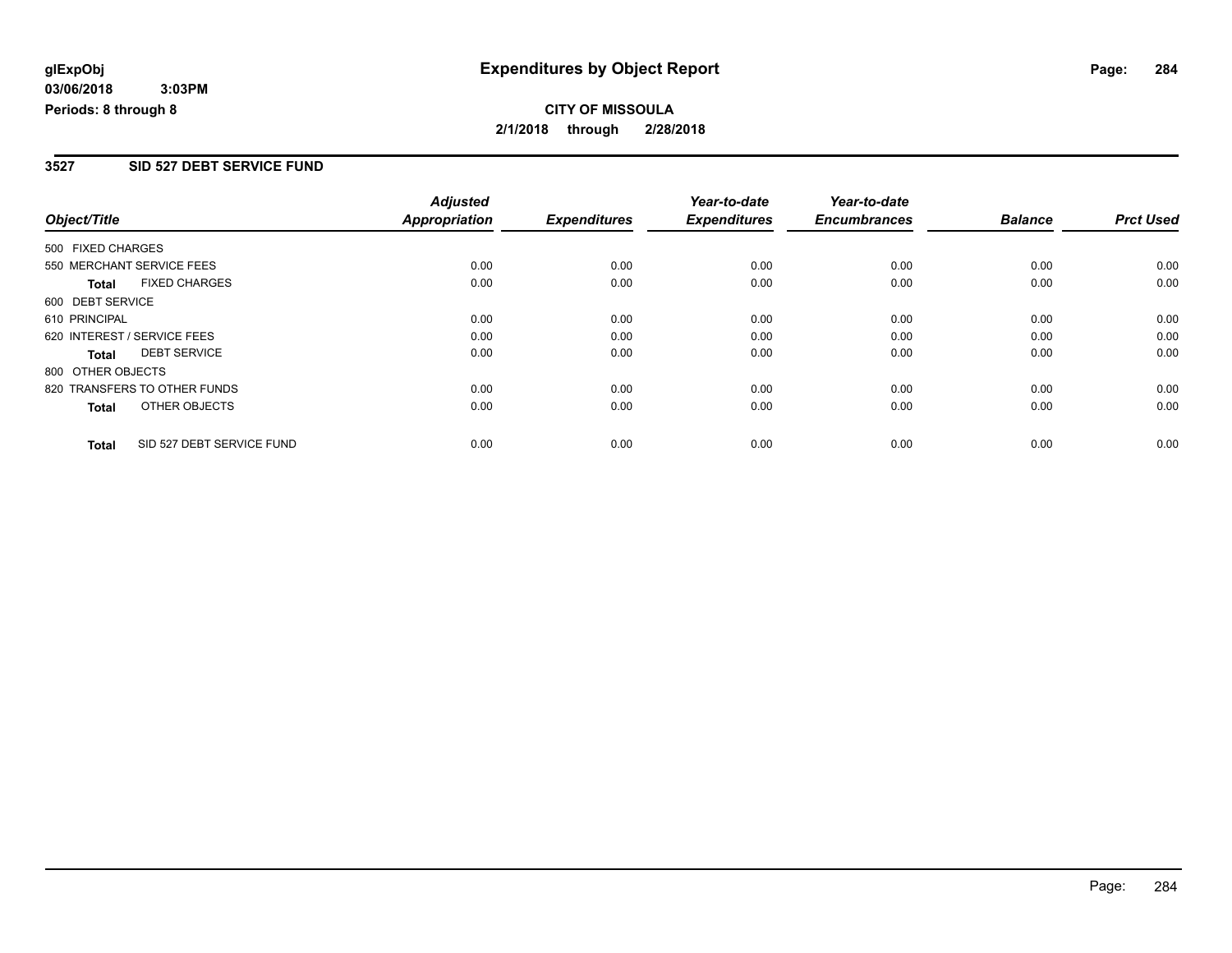# **3530 SID 530 DEBT SERVICE FUND**

|                                      | <b>Adjusted</b>      |                     | Year-to-date        | Year-to-date        |                |                  |
|--------------------------------------|----------------------|---------------------|---------------------|---------------------|----------------|------------------|
| Object/Title                         | <b>Appropriation</b> | <b>Expenditures</b> | <b>Expenditures</b> | <b>Encumbrances</b> | <b>Balance</b> | <b>Prct Used</b> |
| 500 FIXED CHARGES                    |                      |                     |                     |                     |                |                  |
| 550 MERCHANT SERVICE FEES            | 0.00                 | 0.00                | 0.00                | 0.00                | 0.00           | 0.00             |
| <b>FIXED CHARGES</b><br><b>Total</b> | 0.00                 | 0.00                | 0.00                | 0.00                | 0.00           | 0.00             |
| 600 DEBT SERVICE                     |                      |                     |                     |                     |                |                  |
| 610 PRINCIPAL                        | 0.00                 | 0.00                | 0.00                | 0.00                | 0.00           | 0.00             |
| 620 INTEREST / SERVICE FEES          | 0.00                 | 0.00                | 0.00                | 0.00                | 0.00           | 0.00             |
| <b>DEBT SERVICE</b><br><b>Total</b>  | 0.00                 | 0.00                | 0.00                | 0.00                | 0.00           | 0.00             |
| 800 OTHER OBJECTS                    |                      |                     |                     |                     |                |                  |
| 820 TRANSFERS TO OTHER FUNDS         | 0.00                 | 0.00                | 0.00                | 0.00                | 0.00           | 0.00             |
| OTHER OBJECTS<br><b>Total</b>        | 0.00                 | 0.00                | 0.00                | 0.00                | 0.00           | 0.00             |
|                                      |                      |                     |                     |                     |                |                  |
| NON-DEPARTMENTAL<br><b>Total</b>     | 0.00                 | 0.00                | 0.00                | 0.00                | 0.00           | 0.00             |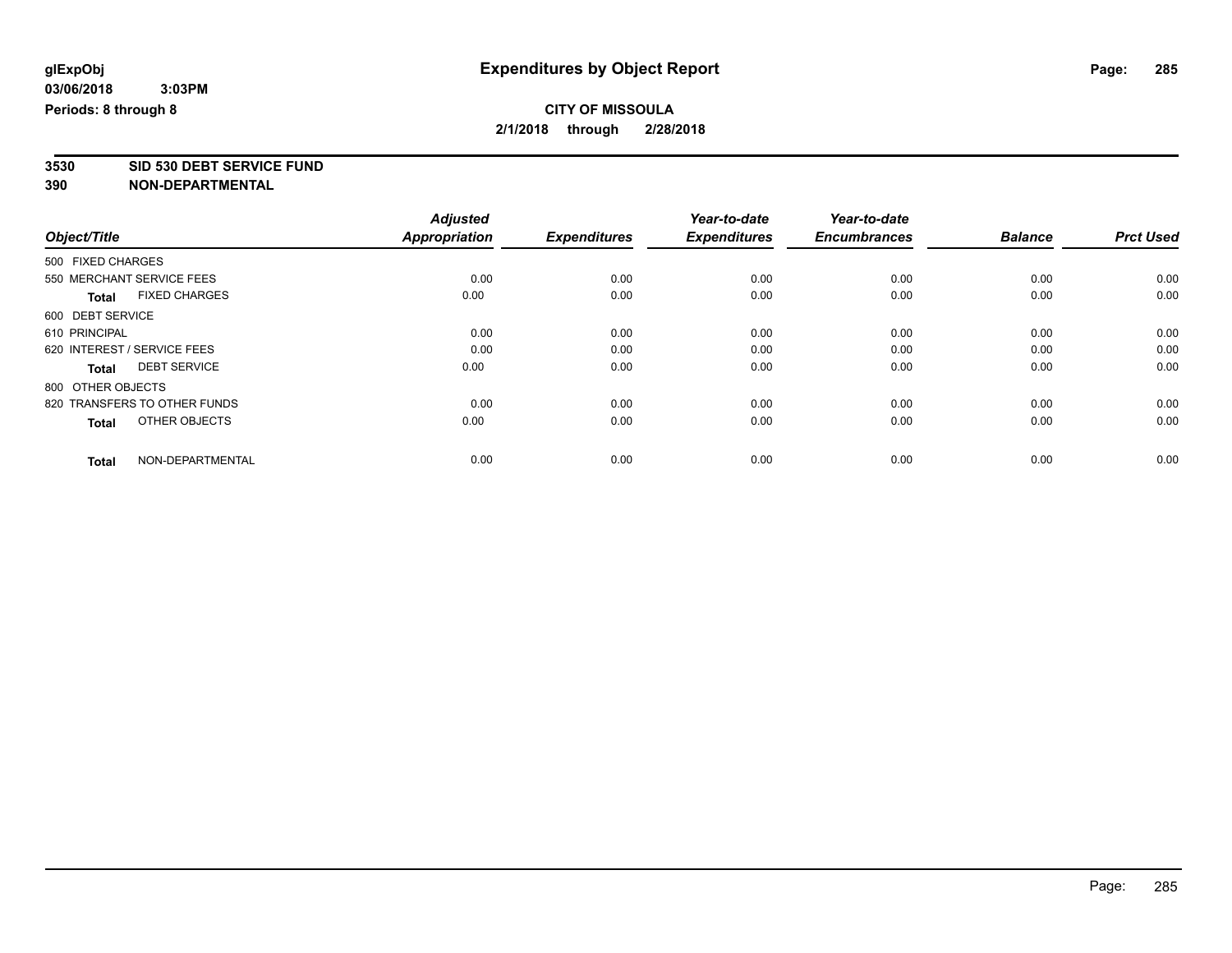#### **3530 SID 530 DEBT SERVICE FUND**

|                   |                              | <b>Adjusted</b>      |                     | Year-to-date        | Year-to-date        |                |                  |
|-------------------|------------------------------|----------------------|---------------------|---------------------|---------------------|----------------|------------------|
| Object/Title      |                              | <b>Appropriation</b> | <b>Expenditures</b> | <b>Expenditures</b> | <b>Encumbrances</b> | <b>Balance</b> | <b>Prct Used</b> |
| 500 FIXED CHARGES |                              |                      |                     |                     |                     |                |                  |
|                   | 550 MERCHANT SERVICE FEES    | 0.00                 | 0.00                | 0.00                | 0.00                | 0.00           | 0.00             |
| <b>Total</b>      | <b>FIXED CHARGES</b>         | 0.00                 | 0.00                | 0.00                | 0.00                | 0.00           | 0.00             |
| 600 DEBT SERVICE  |                              |                      |                     |                     |                     |                |                  |
| 610 PRINCIPAL     |                              | 0.00                 | 0.00                | 0.00                | 0.00                | 0.00           | 0.00             |
|                   | 620 INTEREST / SERVICE FEES  | 0.00                 | 0.00                | 0.00                | 0.00                | 0.00           | 0.00             |
| <b>Total</b>      | <b>DEBT SERVICE</b>          | 0.00                 | 0.00                | 0.00                | 0.00                | 0.00           | 0.00             |
| 800 OTHER OBJECTS |                              |                      |                     |                     |                     |                |                  |
|                   | 820 TRANSFERS TO OTHER FUNDS | 0.00                 | 0.00                | 0.00                | 0.00                | 0.00           | 0.00             |
| Total             | OTHER OBJECTS                | 0.00                 | 0.00                | 0.00                | 0.00                | 0.00           | 0.00             |
| <b>Total</b>      | SID 530 DEBT SERVICE FUND    | 0.00                 | 0.00                | 0.00                | 0.00                | 0.00           | 0.00             |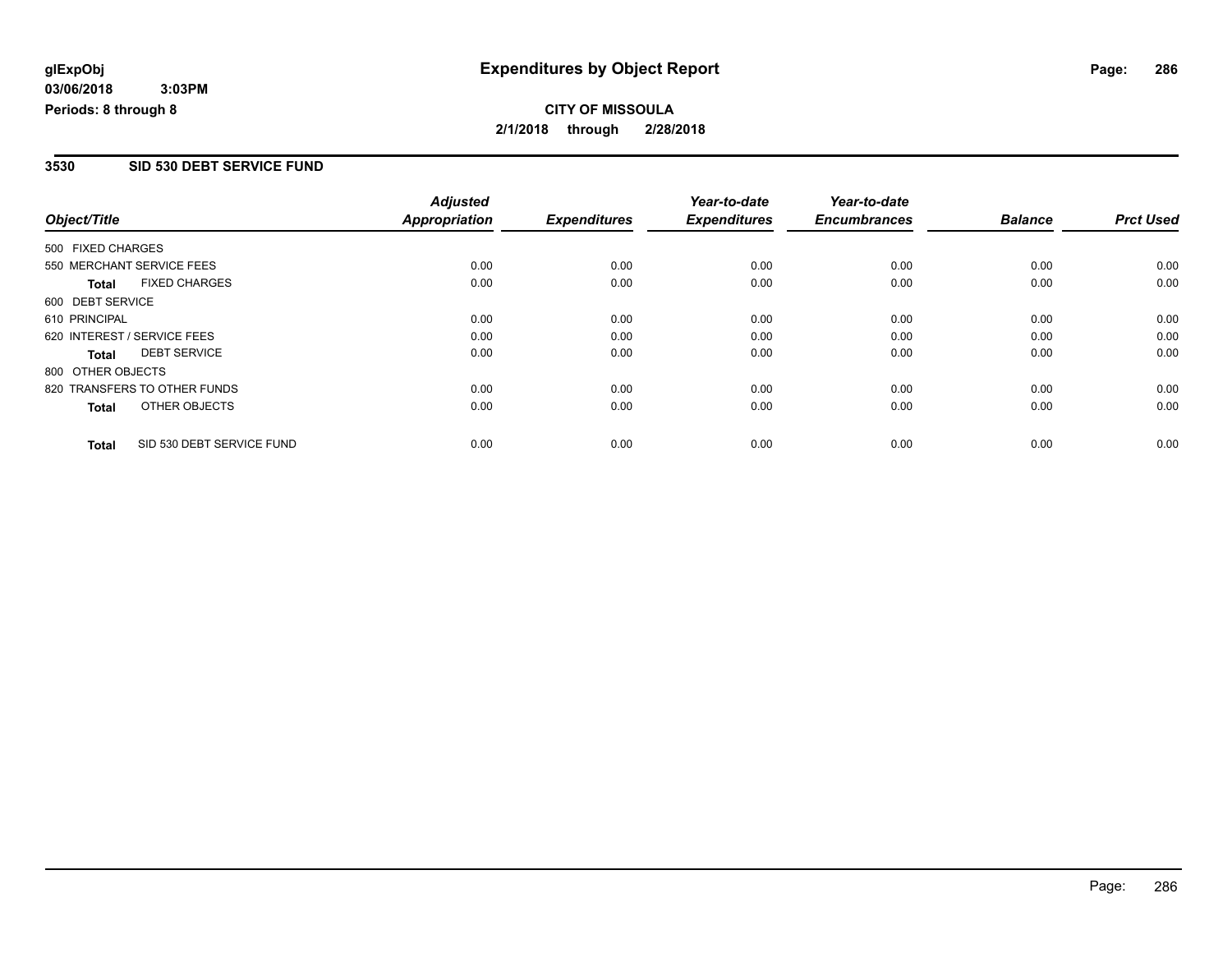# **3531 SID 531 HICKORY ST CALMING**

| Object/Title                         | <b>Adjusted</b><br><b>Appropriation</b> | <b>Expenditures</b> | Year-to-date<br><b>Expenditures</b> | Year-to-date<br><b>Encumbrances</b> | <b>Balance</b> | <b>Prct Used</b> |
|--------------------------------------|-----------------------------------------|---------------------|-------------------------------------|-------------------------------------|----------------|------------------|
| 500 FIXED CHARGES                    |                                         |                     |                                     |                                     |                |                  |
| 550 MERCHANT SERVICE FEES            | 0.00                                    | 0.00                | 0.00                                | 0.00                                | 0.00           | 0.00             |
| <b>FIXED CHARGES</b><br><b>Total</b> | 0.00                                    | 0.00                | 0.00                                | 0.00                                | 0.00           | 0.00             |
| 800 OTHER OBJECTS                    |                                         |                     |                                     |                                     |                |                  |
| 820 TRANSFERS TO OTHER FUNDS         | 0.00                                    | 0.00                | 0.00                                | 0.00                                | 0.00           | 0.00             |
| OTHER OBJECTS<br><b>Total</b>        | 0.00                                    | 0.00                | 0.00                                | 0.00                                | 0.00           | 0.00             |
| NON-DEPARTMENTAL<br>Total            | 0.00                                    | 0.00                | 0.00                                | 0.00                                | 0.00           | 0.00             |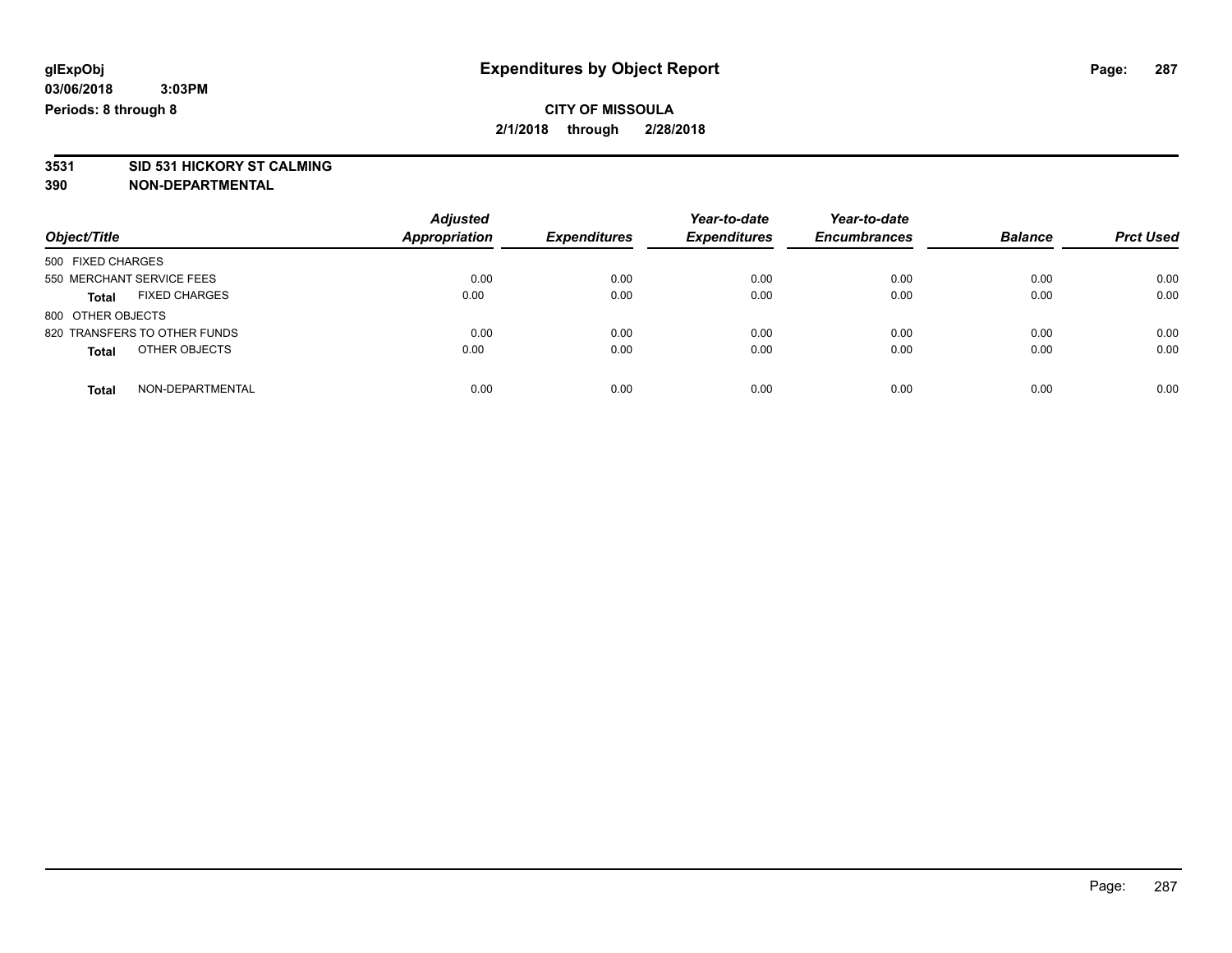**03/06/2018 3:03PM Periods: 8 through 8**

#### **3531 SID 531 HICKORY ST CALMING**

| Object/Title              |                              | <b>Adjusted</b><br><b>Appropriation</b> | <b>Expenditures</b> | Year-to-date<br><b>Expenditures</b> | Year-to-date        | <b>Balance</b> |                  |
|---------------------------|------------------------------|-----------------------------------------|---------------------|-------------------------------------|---------------------|----------------|------------------|
|                           |                              |                                         |                     |                                     | <b>Encumbrances</b> |                | <b>Prct Used</b> |
| 500 FIXED CHARGES         |                              |                                         |                     |                                     |                     |                |                  |
| 550 MERCHANT SERVICE FEES |                              | 0.00                                    | 0.00                | 0.00                                | 0.00                | 0.00           | 0.00             |
| <b>Total</b>              | <b>FIXED CHARGES</b>         | 0.00                                    | 0.00                | 0.00                                | 0.00                | 0.00           | 0.00             |
| 800 OTHER OBJECTS         |                              |                                         |                     |                                     |                     |                |                  |
|                           | 820 TRANSFERS TO OTHER FUNDS | 0.00                                    | 0.00                | 0.00                                | 0.00                | 0.00           | 0.00             |
| <b>Total</b>              | OTHER OBJECTS                | 0.00                                    | 0.00                | 0.00                                | 0.00                | 0.00           | 0.00             |
| <b>Total</b>              | SID 531 HICKORY ST CALMING   | 0.00                                    | 0.00                | 0.00                                | 0.00                | 0.00           | 0.00             |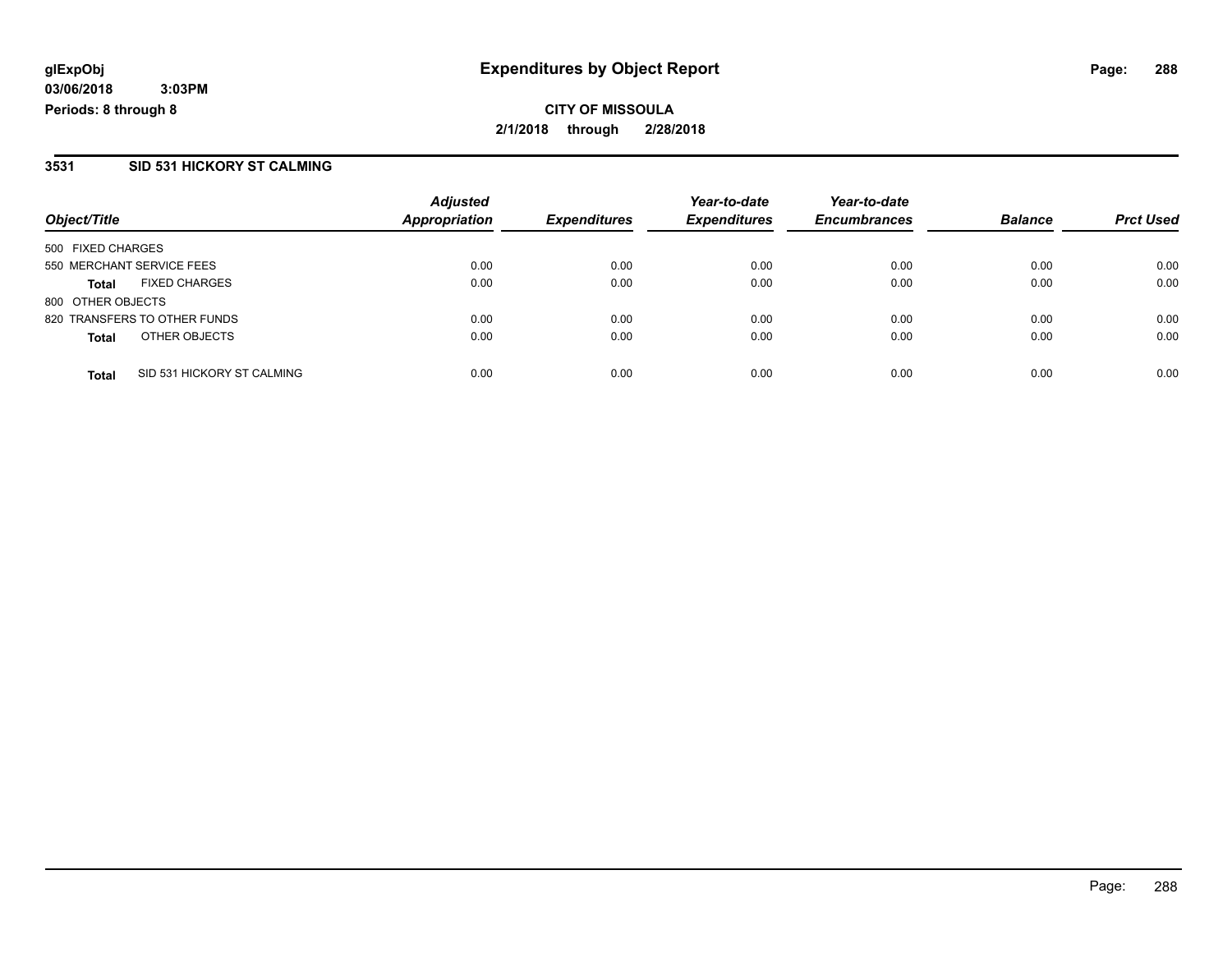**3532 SID 532 DEBT SERVICE FUND**

|                                     | <b>Adjusted</b> | <b>Expenditures</b> | Year-to-date<br><b>Expenditures</b> | Year-to-date        | <b>Balance</b> |                  |
|-------------------------------------|-----------------|---------------------|-------------------------------------|---------------------|----------------|------------------|
| Object/Title                        | Appropriation   |                     |                                     | <b>Encumbrances</b> |                | <b>Prct Used</b> |
| 500 FIXED CHARGES                   |                 |                     |                                     |                     |                |                  |
| 550 MERCHANT SERVICE FEES           | 0.00            | 0.00                | 0.00                                | 0.00                | 0.00           | 0.00             |
| <b>FIXED CHARGES</b><br>Total       | 0.00            | 0.00                | 0.00                                | 0.00                | 0.00           | 0.00             |
| 600 DEBT SERVICE                    |                 |                     |                                     |                     |                |                  |
| 610 PRINCIPAL                       | 30,000.00       | 0.00                | 0.00                                | 0.00                | 30,000.00      | 0.00             |
| 620 INTEREST / SERVICE FEES         | 9.238.00        | 0.00                | 4,968.75                            | 0.00                | 4.269.25       | 53.79            |
| <b>DEBT SERVICE</b><br><b>Total</b> | 39,238.00       | 0.00                | 4,968.75                            | 0.00                | 34,269.25      | 12.66            |
| NON-DEPARTMENTAL<br><b>Total</b>    | 39.238.00       | 0.00                | 4.968.75                            | 0.00                | 34.269.25      | 12.66            |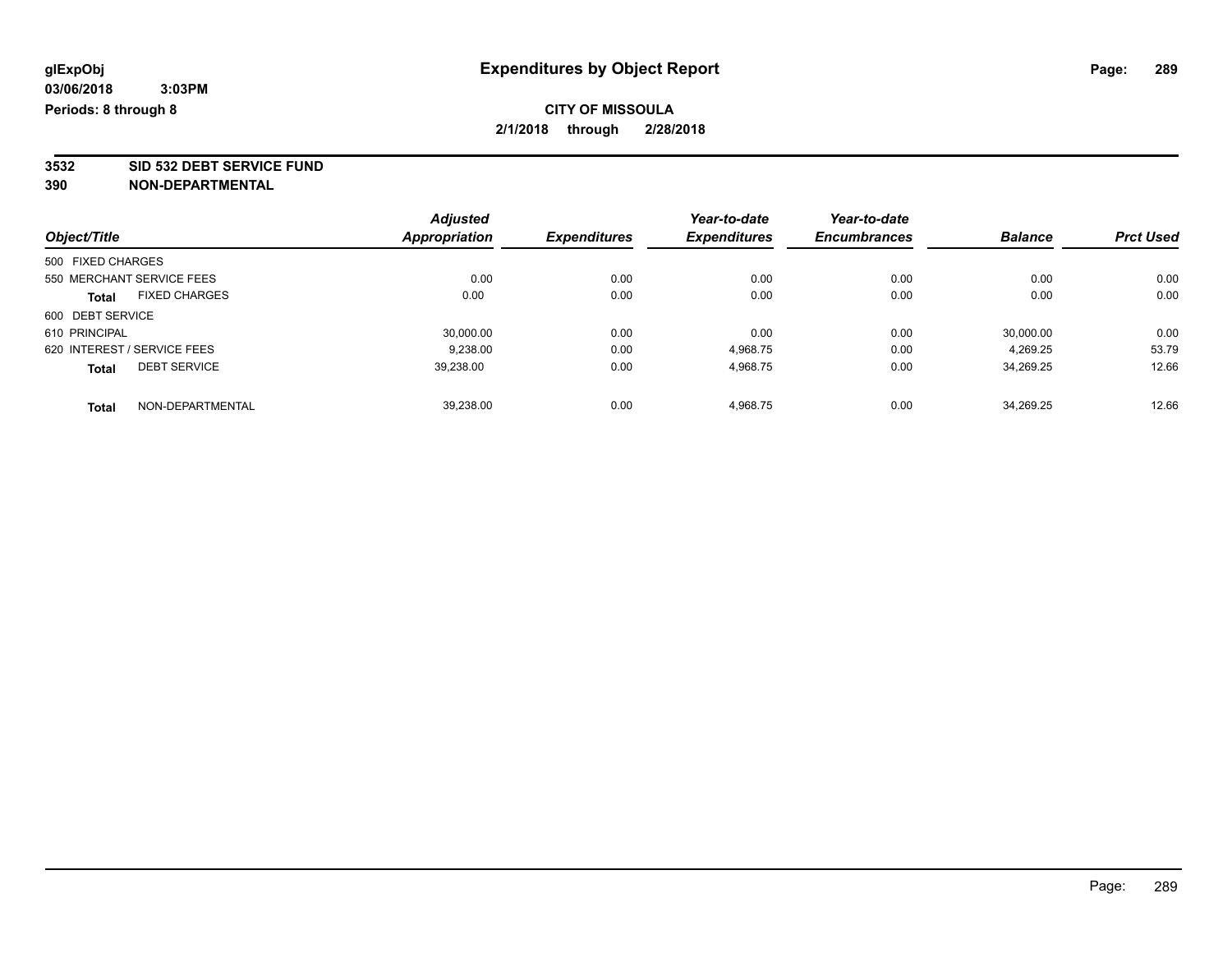#### **3532 SID 532 DEBT SERVICE FUND**

| Object/Title      |                             | <b>Adjusted</b><br>Appropriation | <b>Expenditures</b> | Year-to-date<br><b>Expenditures</b> | Year-to-date<br><b>Encumbrances</b> | <b>Balance</b> | <b>Prct Used</b> |
|-------------------|-----------------------------|----------------------------------|---------------------|-------------------------------------|-------------------------------------|----------------|------------------|
|                   |                             |                                  |                     |                                     |                                     |                |                  |
| 500 FIXED CHARGES |                             |                                  |                     |                                     |                                     |                |                  |
|                   | 550 MERCHANT SERVICE FEES   | 0.00                             | 0.00                | 0.00                                | 0.00                                | 0.00           | 0.00             |
| <b>Total</b>      | <b>FIXED CHARGES</b>        | 0.00                             | 0.00                | 0.00                                | 0.00                                | 0.00           | 0.00             |
| 600 DEBT SERVICE  |                             |                                  |                     |                                     |                                     |                |                  |
| 610 PRINCIPAL     |                             | 30.000.00                        | 0.00                | 0.00                                | 0.00                                | 30,000.00      | 0.00             |
|                   | 620 INTEREST / SERVICE FEES | 9.238.00                         | 0.00                | 4.968.75                            | 0.00                                | 4.269.25       | 53.79            |
| <b>Total</b>      | <b>DEBT SERVICE</b>         | 39,238.00                        | 0.00                | 4,968.75                            | 0.00                                | 34.269.25      | 12.66            |
| <b>Total</b>      | SID 532 DEBT SERVICE FUND   | 39.238.00                        | 0.00                | 4.968.75                            | 0.00                                | 34.269.25      | 12.66            |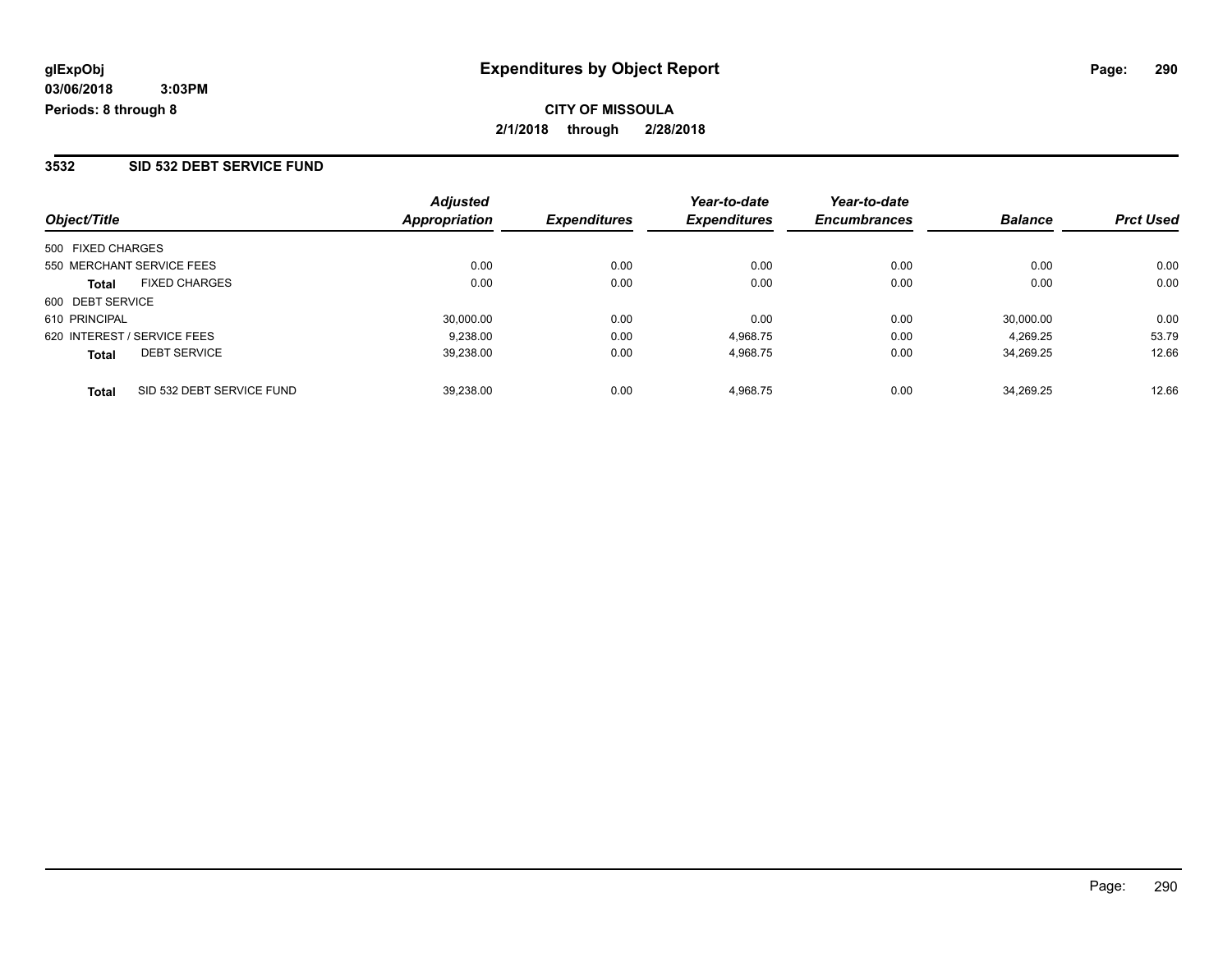### **CITY OF MISSOULA 2/1/2018 through 2/28/2018**

# **3533 GILBERT ST SEWER SID DEBT FUND**

**330 WASTEWATER**

| Object/Title                         | <b>Adjusted</b><br>Appropriation | <b>Expenditures</b> | Year-to-date<br><b>Expenditures</b> | Year-to-date<br><b>Encumbrances</b> | <b>Balance</b> | <b>Prct Used</b> |
|--------------------------------------|----------------------------------|---------------------|-------------------------------------|-------------------------------------|----------------|------------------|
| 500 FIXED CHARGES                    |                                  |                     |                                     |                                     |                |                  |
| 550 MERCHANT SERVICE FEES            | 0.00                             | 0.00                | 0.00                                | 0.00                                | 0.00           | 0.00             |
| <b>FIXED CHARGES</b><br><b>Total</b> | 0.00                             | 0.00                | 0.00                                | 0.00                                | 0.00           | 0.00             |
| <b>WASTEWATER</b><br>Total           | 0.00                             | 0.00                | 0.00                                | 0.00                                | 0.00           | 0.00             |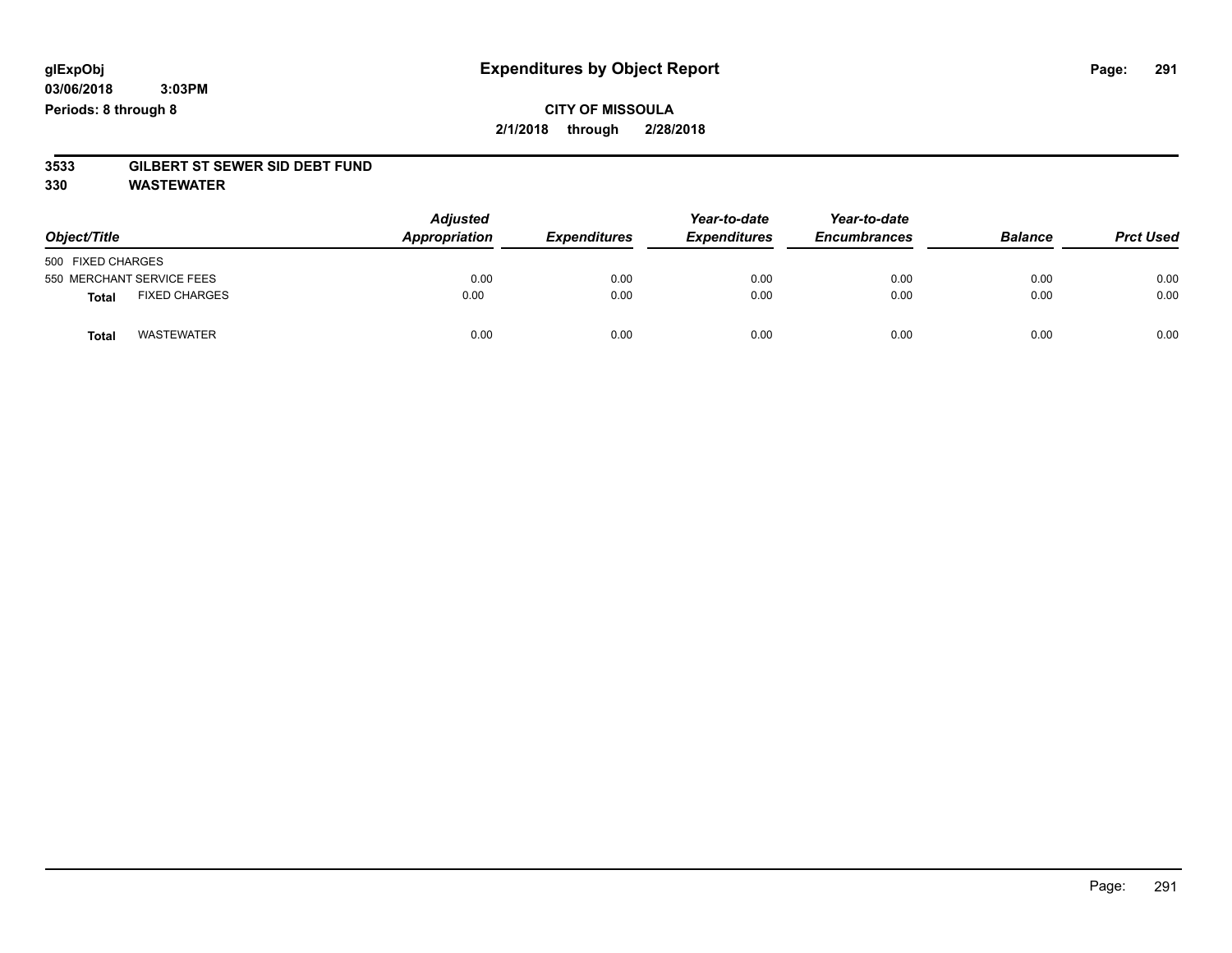# **3533 GILBERT ST SEWER SID DEBT FUND**

|                                      | <b>Adjusted</b>      |                     | Year-to-date        | Year-to-date        |                |                  |
|--------------------------------------|----------------------|---------------------|---------------------|---------------------|----------------|------------------|
| Object/Title                         | <b>Appropriation</b> | <b>Expenditures</b> | <b>Expenditures</b> | <b>Encumbrances</b> | <b>Balance</b> | <b>Prct Used</b> |
| 500 FIXED CHARGES                    |                      |                     |                     |                     |                |                  |
| 500 FIXED CHARGES                    | 0.00                 | 0.00                | 0.00                | 0.00                | 0.00           | 0.00             |
| 550 MERCHANT SERVICE FEES            | 0.00                 | 0.00                | 0.00                | 0.00                | 0.00           | 0.00             |
| <b>FIXED CHARGES</b><br><b>Total</b> | 0.00                 | 0.00                | 0.00                | 0.00                | 0.00           | 0.00             |
| 600 DEBT SERVICE                     |                      |                     |                     |                     |                |                  |
| 610 PRINCIPAL                        | 13,000.00            | 0.00                | 6,000.00            | 0.00                | 7,000.00       | 46.15            |
| 620 INTEREST / SERVICE FEES          | 4,425.00             | 0.00                | 2,268.75            | 0.00                | 2,156.25       | 51.27            |
| <b>DEBT SERVICE</b><br><b>Total</b>  | 17,425.00            | 0.00                | 8,268.75            | 0.00                | 9,156.25       | 47.45            |
| 800 OTHER OBJECTS                    |                      |                     |                     |                     |                |                  |
| 820 TRANSFERS TO OTHER FUNDS         | 0.00                 | 0.00                | 0.00                | 0.00                | 0.00           | 0.00             |
| OTHER OBJECTS<br><b>Total</b>        | 0.00                 | 0.00                | 0.00                | 0.00                | 0.00           | 0.00             |
| NON-DEPARTMENTAL<br><b>Total</b>     | 17,425.00            | 0.00                | 8,268.75            | 0.00                | 9,156.25       | 47.45            |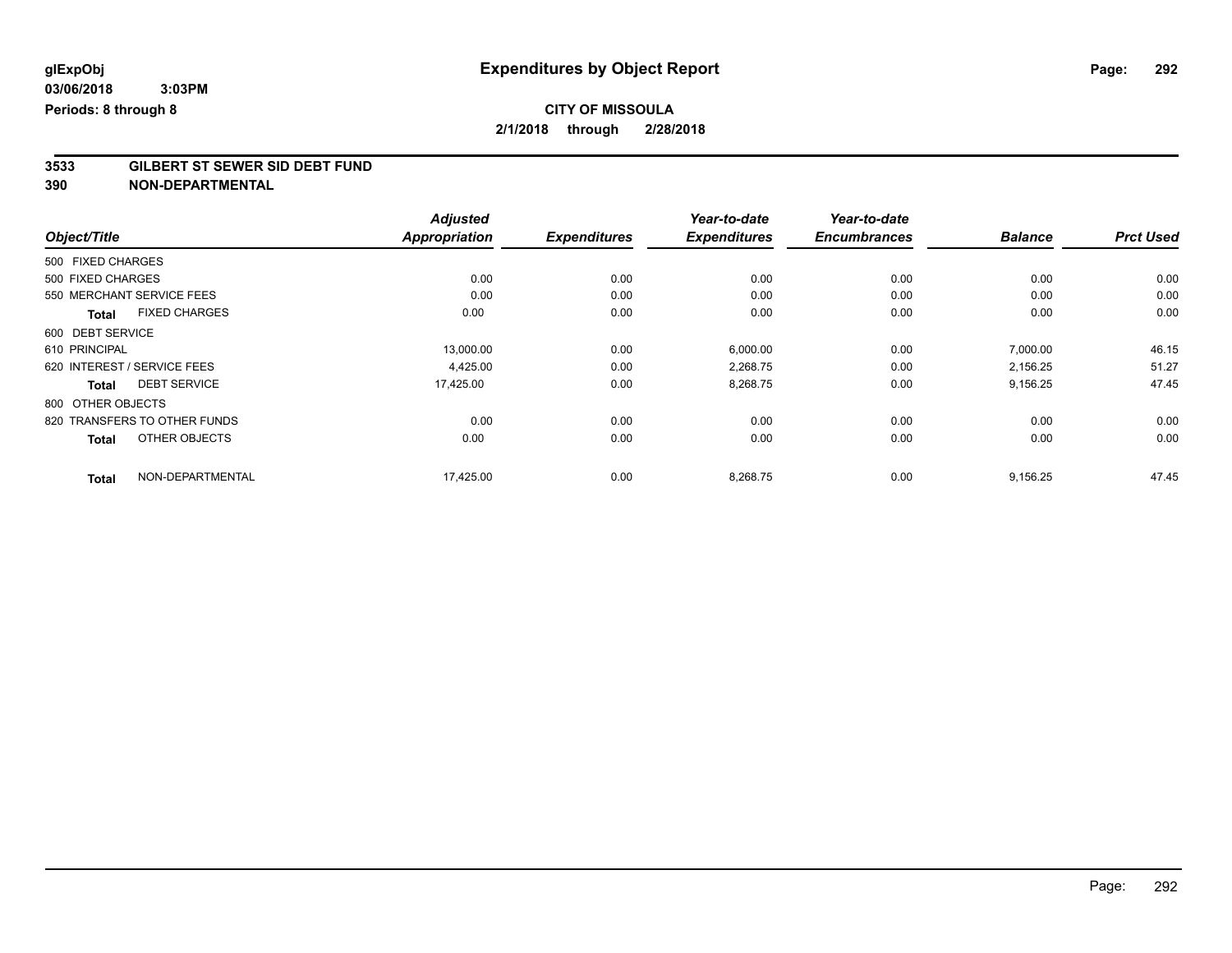# **CITY OF MISSOULA 2/1/2018 through 2/28/2018**

#### **3533 GILBERT ST SEWER SID DEBT FUND**

|                   |                                | <b>Adjusted</b>      |                     | Year-to-date        | Year-to-date        |                |                  |
|-------------------|--------------------------------|----------------------|---------------------|---------------------|---------------------|----------------|------------------|
| Object/Title      |                                | <b>Appropriation</b> | <b>Expenditures</b> | <b>Expenditures</b> | <b>Encumbrances</b> | <b>Balance</b> | <b>Prct Used</b> |
| 500 FIXED CHARGES |                                |                      |                     |                     |                     |                |                  |
| 500 FIXED CHARGES |                                | 0.00                 | 0.00                | 0.00                | 0.00                | 0.00           | 0.00             |
|                   | 550 MERCHANT SERVICE FEES      | 0.00                 | 0.00                | 0.00                | 0.00                | 0.00           | 0.00             |
| <b>Total</b>      | <b>FIXED CHARGES</b>           | 0.00                 | 0.00                | 0.00                | 0.00                | 0.00           | 0.00             |
| 600 DEBT SERVICE  |                                |                      |                     |                     |                     |                |                  |
| 610 PRINCIPAL     |                                | 13,000.00            | 0.00                | 6,000.00            | 0.00                | 7,000.00       | 46.15            |
|                   | 620 INTEREST / SERVICE FEES    | 4,425.00             | 0.00                | 2,268.75            | 0.00                | 2,156.25       | 51.27            |
| <b>Total</b>      | <b>DEBT SERVICE</b>            | 17,425.00            | 0.00                | 8,268.75            | 0.00                | 9,156.25       | 47.45            |
| 800 OTHER OBJECTS |                                |                      |                     |                     |                     |                |                  |
|                   | 820 TRANSFERS TO OTHER FUNDS   | 0.00                 | 0.00                | 0.00                | 0.00                | 0.00           | 0.00             |
| <b>Total</b>      | OTHER OBJECTS                  | 0.00                 | 0.00                | 0.00                | 0.00                | 0.00           | 0.00             |
| <b>Total</b>      | GILBERT ST SEWER SID DEBT FUND | 17,425.00            | 0.00                | 8,268.75            | 0.00                | 9,156.25       | 47.45            |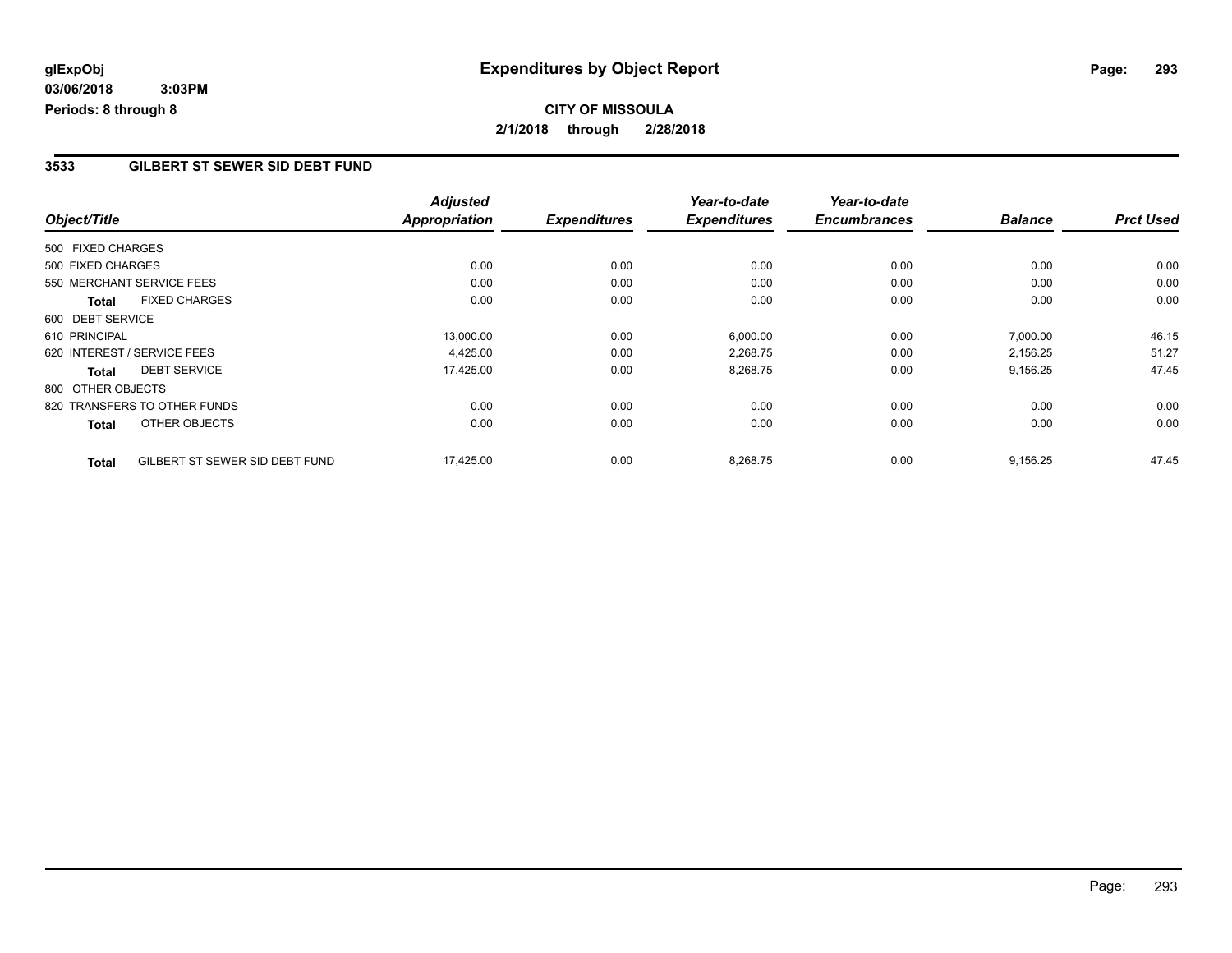**3534 LINCOLNWOOD SEWER PHASE I**

|                                      | <b>Adjusted</b>      |                     | Year-to-date        | Year-to-date        |                |                  |
|--------------------------------------|----------------------|---------------------|---------------------|---------------------|----------------|------------------|
| Object/Title                         | <b>Appropriation</b> | <b>Expenditures</b> | <b>Expenditures</b> | <b>Encumbrances</b> | <b>Balance</b> | <b>Prct Used</b> |
| 500 FIXED CHARGES                    |                      |                     |                     |                     |                |                  |
| 550 MERCHANT SERVICE FEES            | 0.00                 | 0.00                | 0.00                | 0.00                | 0.00           | 0.00             |
| <b>FIXED CHARGES</b><br><b>Total</b> | 0.00                 | 0.00                | 0.00                | 0.00                | 0.00           | 0.00             |
| 600 DEBT SERVICE                     |                      |                     |                     |                     |                |                  |
| 610 PRINCIPAL                        | 14.000.00            | 0.00                | 7.000.00            | 0.00                | 7.000.00       | 50.00            |
| 620 INTEREST / SERVICE FEES          | 5.044.00             | 0.00                | 2,587.50            | 0.00                | 2,456.50       | 51.30            |
| <b>DEBT SERVICE</b><br><b>Total</b>  | 19.044.00            | 0.00                | 9,587.50            | 0.00                | 9,456.50       | 50.34            |
| NON-DEPARTMENTAL<br><b>Total</b>     | 19.044.00            | 0.00                | 9.587.50            | 0.00                | 9.456.50       | 50.34            |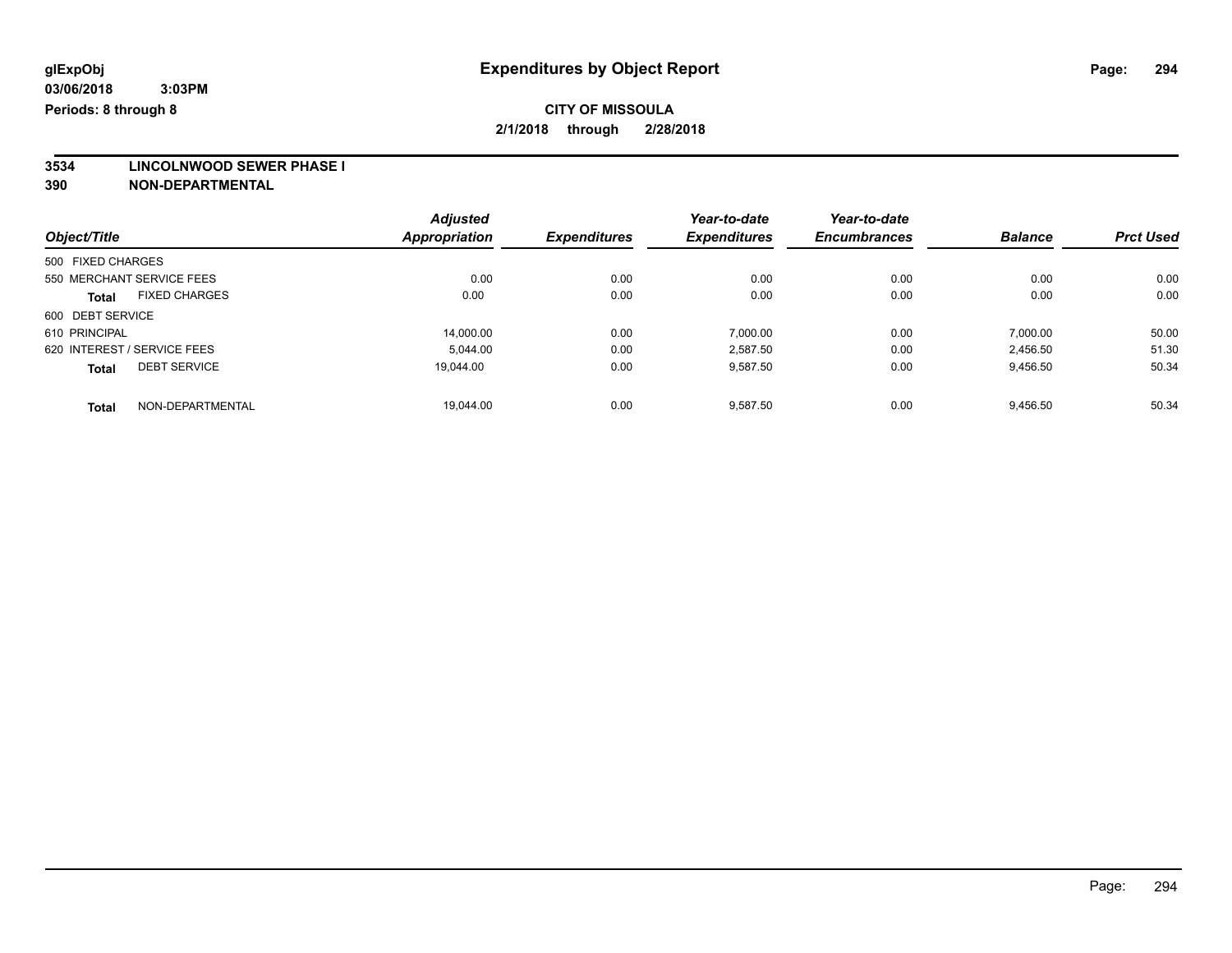#### **3534 LINCOLNWOOD SEWER PHASE I**

|                                           | <b>Adjusted</b>      |                     | Year-to-date        | Year-to-date        |                |                  |
|-------------------------------------------|----------------------|---------------------|---------------------|---------------------|----------------|------------------|
| Object/Title                              | <b>Appropriation</b> | <b>Expenditures</b> | <b>Expenditures</b> | <b>Encumbrances</b> | <b>Balance</b> | <b>Prct Used</b> |
| 500 FIXED CHARGES                         |                      |                     |                     |                     |                |                  |
| 550 MERCHANT SERVICE FEES                 | 0.00                 | 0.00                | 0.00                | 0.00                | 0.00           | 0.00             |
| <b>FIXED CHARGES</b><br><b>Total</b>      | 0.00                 | 0.00                | 0.00                | 0.00                | 0.00           | 0.00             |
| 600 DEBT SERVICE                          |                      |                     |                     |                     |                |                  |
| 610 PRINCIPAL                             | 14,000.00            | 0.00                | 7.000.00            | 0.00                | 7,000.00       | 50.00            |
| 620 INTEREST / SERVICE FEES               | 5.044.00             | 0.00                | 2.587.50            | 0.00                | 2.456.50       | 51.30            |
| <b>DEBT SERVICE</b><br><b>Total</b>       | 19.044.00            | 0.00                | 9.587.50            | 0.00                | 9,456.50       | 50.34            |
| LINCOLNWOOD SEWER PHASE I<br><b>Total</b> | 19.044.00            | 0.00                | 9.587.50            | 0.00                | 9.456.50       | 50.34            |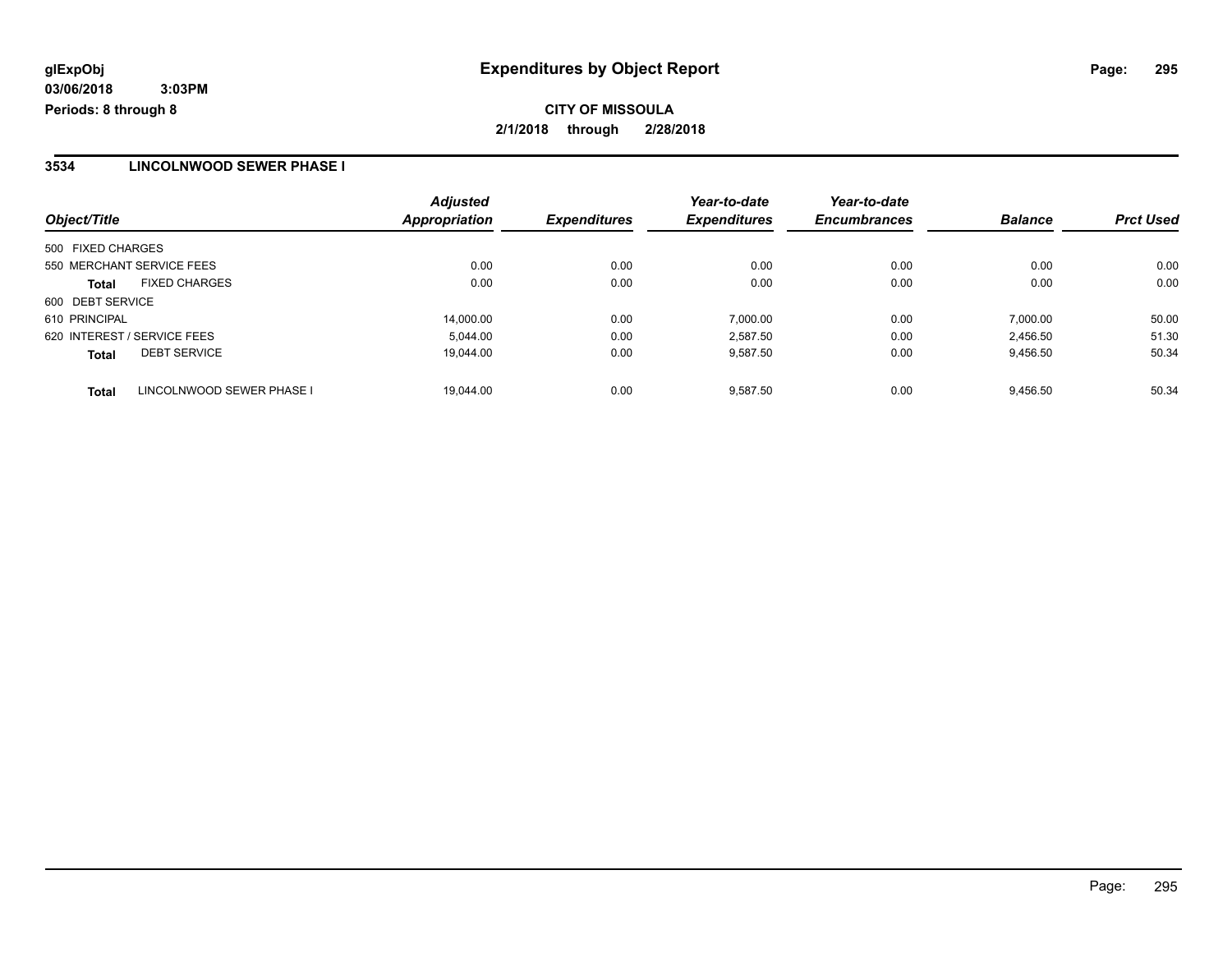# **3535 SLANT STREET TRAFFIC CALMING**

| Object/Title                         | <b>Adjusted</b><br><b>Appropriation</b> | <b>Expenditures</b> | Year-to-date<br><b>Expenditures</b> | Year-to-date<br><b>Encumbrances</b> | <b>Balance</b> | <b>Prct Used</b> |
|--------------------------------------|-----------------------------------------|---------------------|-------------------------------------|-------------------------------------|----------------|------------------|
| 500 FIXED CHARGES                    |                                         |                     |                                     |                                     |                |                  |
| 550 MERCHANT SERVICE FEES            | 0.00                                    | 0.00                | 0.00                                | 0.00                                | 0.00           | 0.00             |
| <b>FIXED CHARGES</b><br><b>Total</b> | 0.00                                    | 0.00                | 0.00                                | 0.00                                | 0.00           | 0.00             |
| 800 OTHER OBJECTS                    |                                         |                     |                                     |                                     |                |                  |
| 820 TRANSFERS TO OTHER FUNDS         | 0.00                                    | 0.00                | 0.00                                | 0.00                                | 0.00           | 0.00             |
| OTHER OBJECTS<br><b>Total</b>        | 0.00                                    | 0.00                | 0.00                                | 0.00                                | 0.00           | 0.00             |
| NON-DEPARTMENTAL<br>Total            | 0.00                                    | 0.00                | 0.00                                | 0.00                                | 0.00           | 0.00             |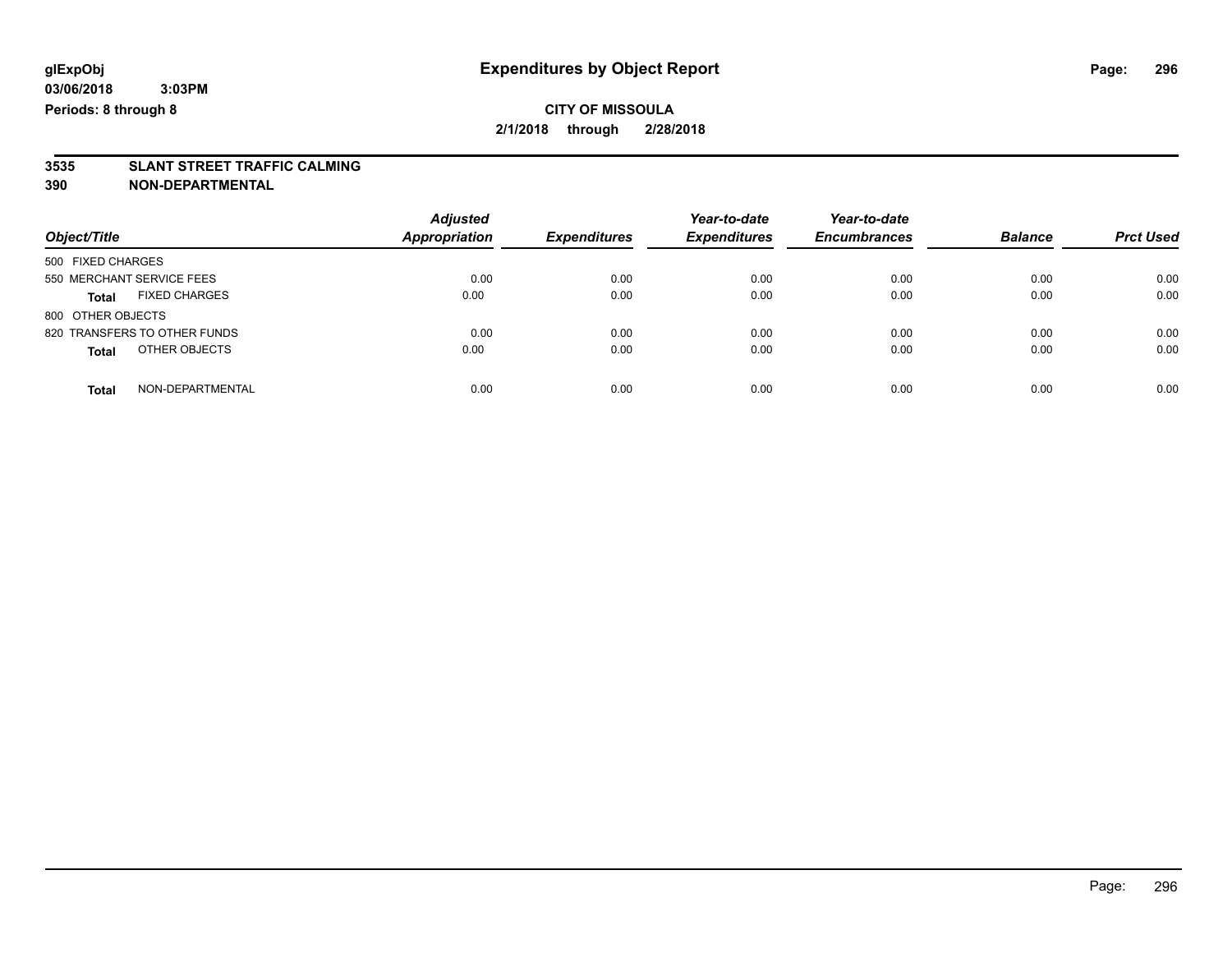**CITY OF MISSOULA 2/1/2018 through 2/28/2018**

#### **3535 SLANT STREET TRAFFIC CALMING**

|                              |                                     | <b>Adjusted</b>      |                     | Year-to-date        | Year-to-date        |                |                  |
|------------------------------|-------------------------------------|----------------------|---------------------|---------------------|---------------------|----------------|------------------|
| Object/Title                 |                                     | <b>Appropriation</b> | <b>Expenditures</b> | <b>Expenditures</b> | <b>Encumbrances</b> | <b>Balance</b> | <b>Prct Used</b> |
| 500 FIXED CHARGES            |                                     |                      |                     |                     |                     |                |                  |
| 550 MERCHANT SERVICE FEES    |                                     | 0.00                 | 0.00                | 0.00                | 0.00                | 0.00           | 0.00             |
| <b>Total</b>                 | <b>FIXED CHARGES</b>                | 0.00                 | 0.00                | 0.00                | 0.00                | 0.00           | 0.00             |
| 800 OTHER OBJECTS            |                                     |                      |                     |                     |                     |                |                  |
| 820 TRANSFERS TO OTHER FUNDS |                                     | 0.00                 | 0.00                | 0.00                | 0.00                | 0.00           | 0.00             |
| <b>Total</b>                 | OTHER OBJECTS                       | 0.00                 | 0.00                | 0.00                | 0.00                | 0.00           | 0.00             |
| <b>Total</b>                 | <b>SLANT STREET TRAFFIC CALMING</b> | 0.00                 | 0.00                | 0.00                | 0.00                | 0.00           | 0.00             |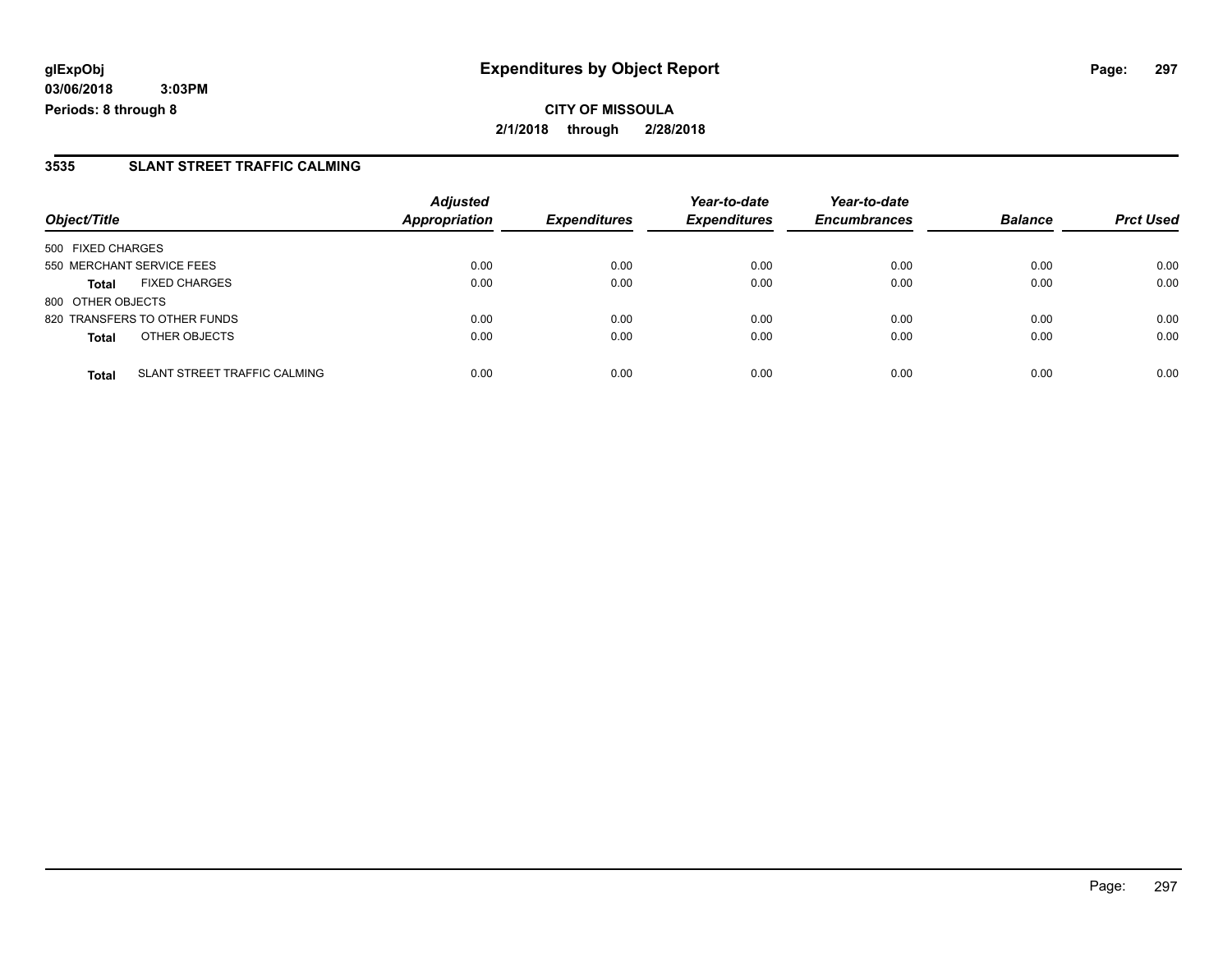**3536 LINCOLNWOOD SEWER PHASE II**

|                                      | <b>Adjusted</b>      |                     | Year-to-date        | Year-to-date        |                |                  |
|--------------------------------------|----------------------|---------------------|---------------------|---------------------|----------------|------------------|
| Object/Title                         | <b>Appropriation</b> | <b>Expenditures</b> | <b>Expenditures</b> | <b>Encumbrances</b> | <b>Balance</b> | <b>Prct Used</b> |
| 500 FIXED CHARGES                    |                      |                     |                     |                     |                |                  |
| 550 MERCHANT SERVICE FEES            | 0.00                 | 0.00                | 0.00                | 0.00                | 0.00           | 0.00             |
| <b>FIXED CHARGES</b><br><b>Total</b> | 0.00                 | 0.00                | 0.00                | 0.00                | 0.00           | 0.00             |
| 600 DEBT SERVICE                     |                      |                     |                     |                     |                |                  |
| 610 PRINCIPAL                        | 22.000.00            | 0.00                | 0.00                | 0.00                | 22.000.00      | 0.00             |
| 620 INTEREST / SERVICE FEES          | 8.719.00             | 0.00                | 0.00                | 0.00                | 8,719.00       | 0.00             |
| <b>DEBT SERVICE</b><br><b>Total</b>  | 30.719.00            | 0.00                | 0.00                | 0.00                | 30,719.00      | 0.00             |
| NON-DEPARTMENTAL<br><b>Total</b>     | 30.719.00            | 0.00                | 0.00                | 0.00                | 30.719.00      | 0.00             |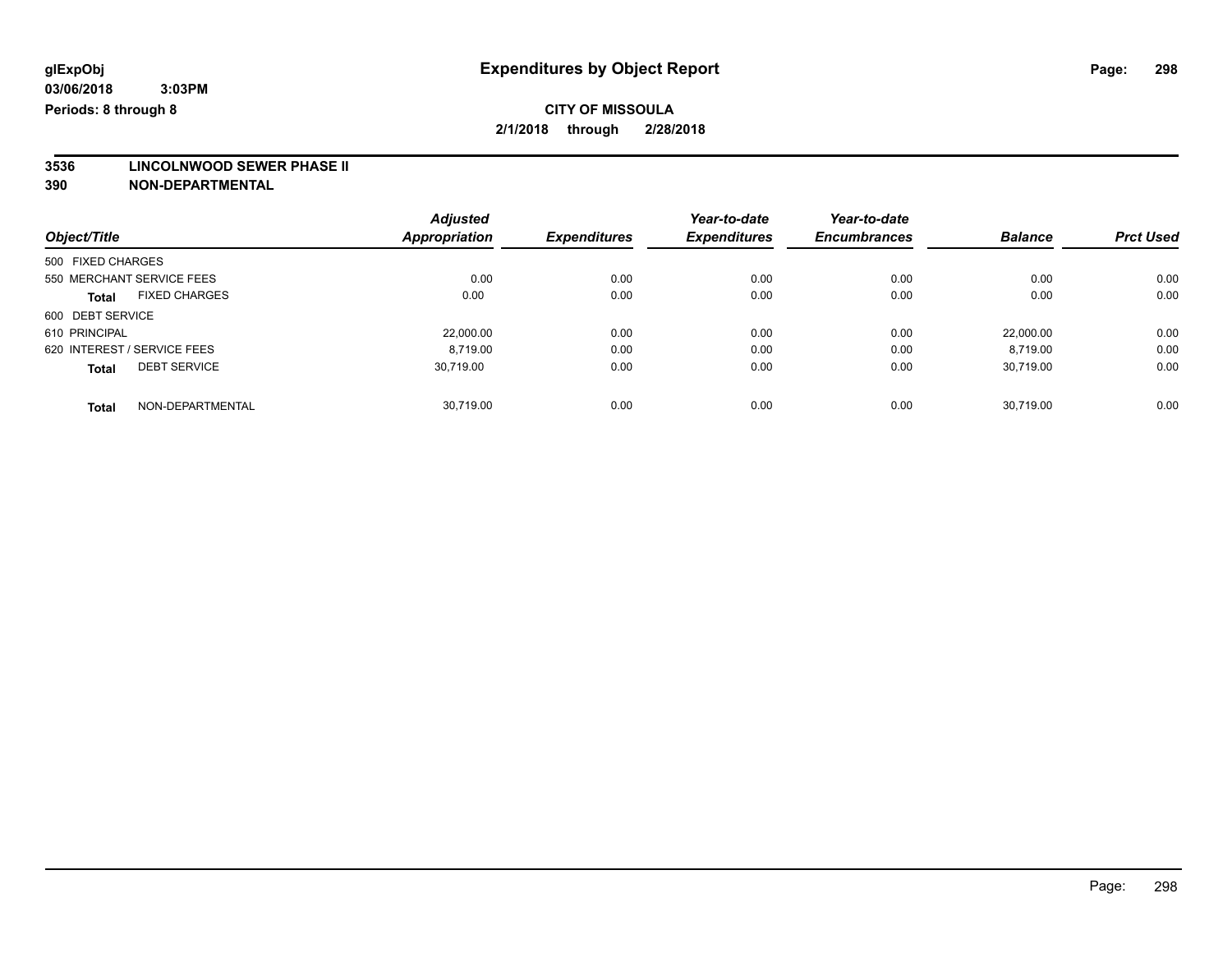#### **3536 LINCOLNWOOD SEWER PHASE II**

| Object/Title                               | <b>Adjusted</b><br><b>Appropriation</b> | <b>Expenditures</b> | Year-to-date<br><b>Expenditures</b> | Year-to-date<br><b>Encumbrances</b> | <b>Balance</b> | <b>Prct Used</b> |
|--------------------------------------------|-----------------------------------------|---------------------|-------------------------------------|-------------------------------------|----------------|------------------|
| 500 FIXED CHARGES                          |                                         |                     |                                     |                                     |                |                  |
| 550 MERCHANT SERVICE FEES                  | 0.00                                    | 0.00                | 0.00                                | 0.00                                | 0.00           | 0.00             |
| <b>FIXED CHARGES</b><br><b>Total</b>       | 0.00                                    | 0.00                | 0.00                                | 0.00                                | 0.00           | 0.00             |
| 600 DEBT SERVICE                           |                                         |                     |                                     |                                     |                |                  |
| 610 PRINCIPAL                              | 22,000.00                               | 0.00                | 0.00                                | 0.00                                | 22.000.00      | 0.00             |
| 620 INTEREST / SERVICE FEES                | 8.719.00                                | 0.00                | 0.00                                | 0.00                                | 8.719.00       | 0.00             |
| <b>DEBT SERVICE</b><br><b>Total</b>        | 30.719.00                               | 0.00                | 0.00                                | 0.00                                | 30.719.00      | 0.00             |
| LINCOLNWOOD SEWER PHASE II<br><b>Total</b> | 30.719.00                               | 0.00                | 0.00                                | 0.00                                | 30.719.00      | 0.00             |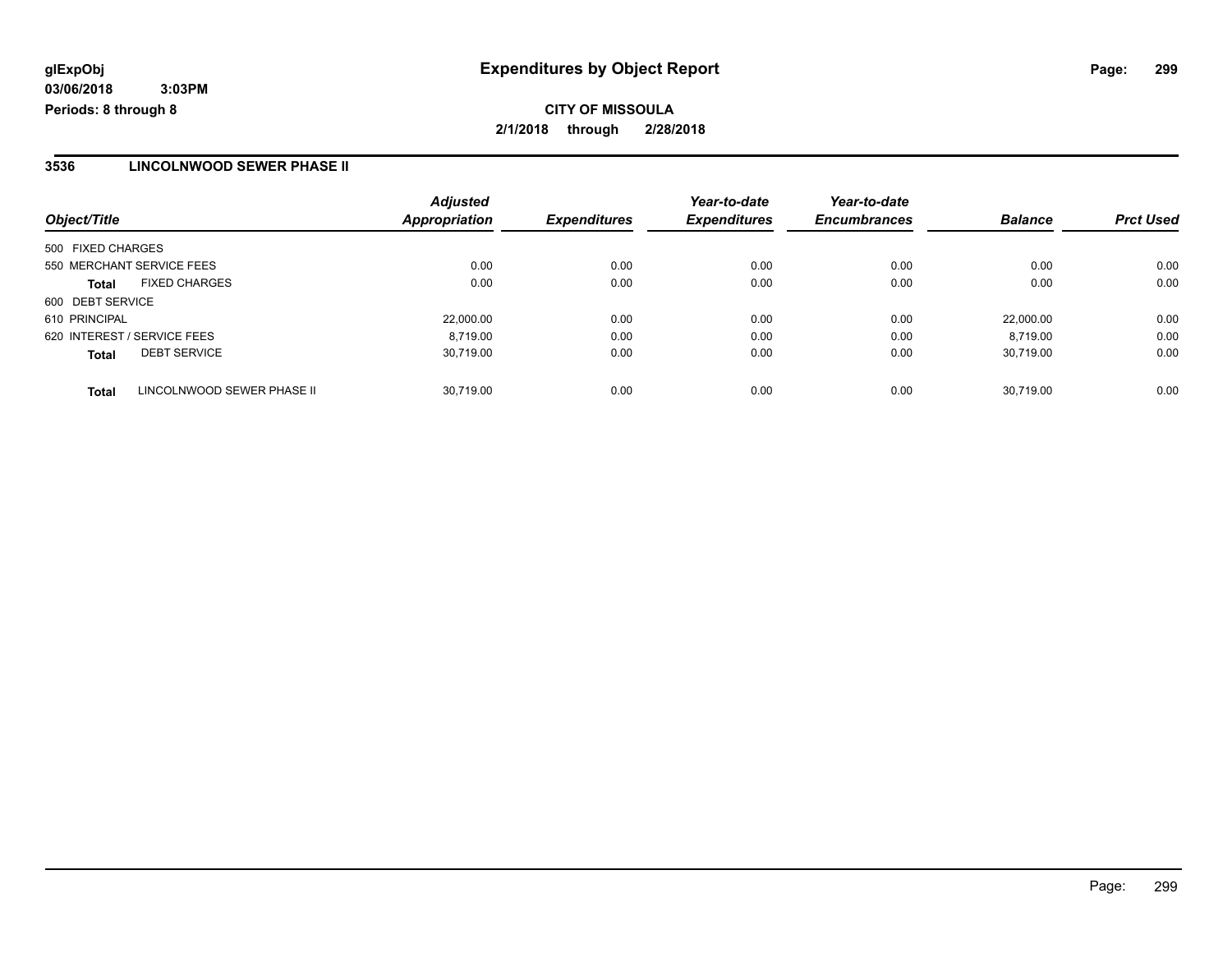# **3539 SOUTH 4TH STREET W TRAFFIC**

|                                      | <b>Adjusted</b>      |                     | Year-to-date        | Year-to-date        |                |                  |
|--------------------------------------|----------------------|---------------------|---------------------|---------------------|----------------|------------------|
| Object/Title                         | <b>Appropriation</b> | <b>Expenditures</b> | <b>Expenditures</b> | <b>Encumbrances</b> | <b>Balance</b> | <b>Prct Used</b> |
| 500 FIXED CHARGES                    |                      |                     |                     |                     |                |                  |
| 550 MERCHANT SERVICE FEES            | 0.00                 | 0.00                | 0.00                | 0.00                | 0.00           | 0.00             |
| <b>FIXED CHARGES</b><br><b>Total</b> | 0.00                 | 0.00                | 0.00                | 0.00                | 0.00           | 0.00             |
| 800 OTHER OBJECTS                    |                      |                     |                     |                     |                |                  |
| 820 TRANSFERS TO OTHER FUNDS         | 0.00                 | 0.00                | 0.00                | 0.00                | 0.00           | 0.00             |
| OTHER OBJECTS<br><b>Total</b>        | 0.00                 | 0.00                | 0.00                | 0.00                | 0.00           | 0.00             |
| NON-DEPARTMENTAL<br>Total            | 0.00                 | 0.00                | 0.00                | 0.00                | 0.00           | 0.00             |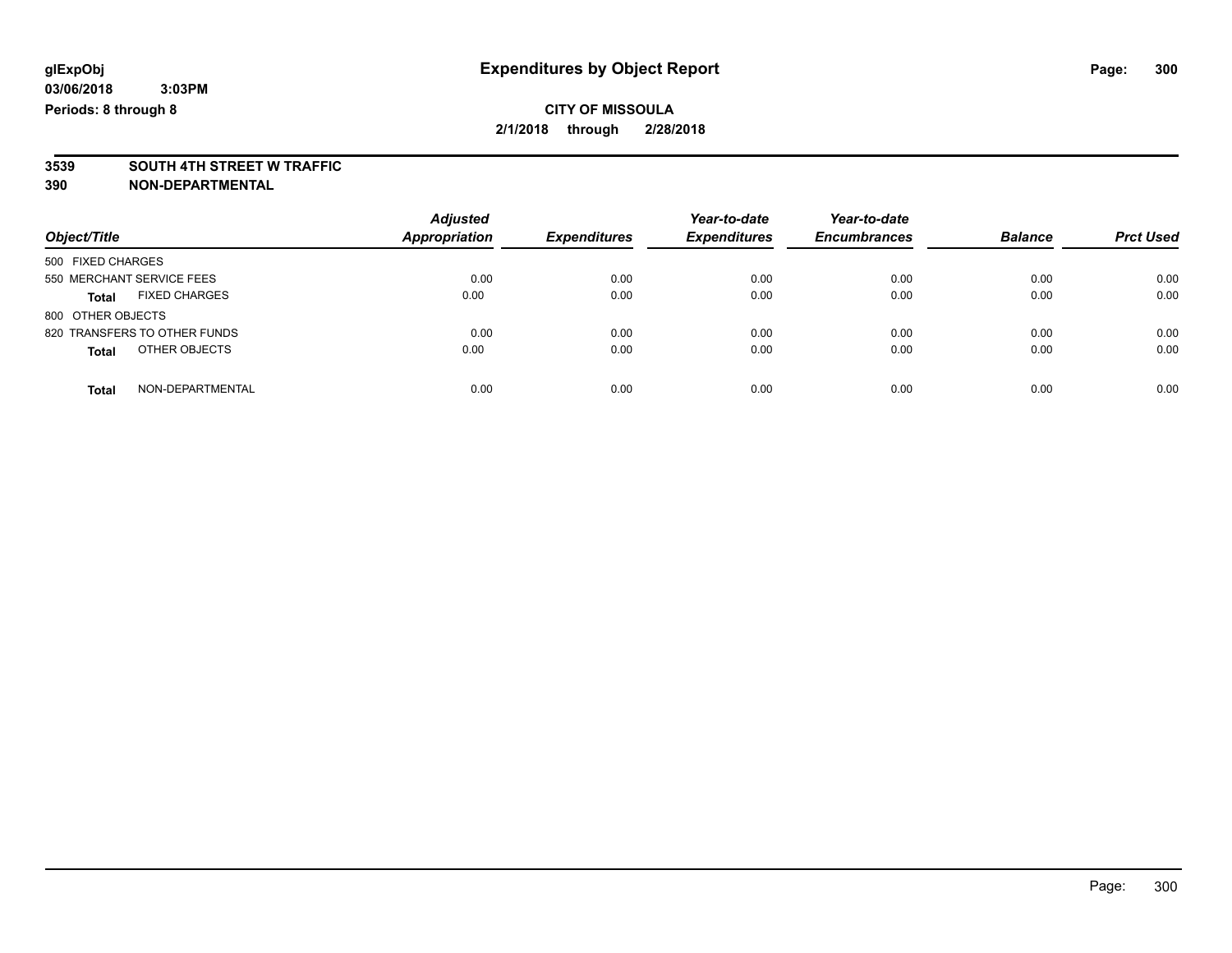#### **3539 SOUTH 4TH STREET W TRAFFIC**

| Object/Title                               | <b>Adjusted</b><br><b>Appropriation</b> | <b>Expenditures</b> | Year-to-date<br><b>Expenditures</b> | Year-to-date<br><b>Encumbrances</b> | <b>Balance</b> | <b>Prct Used</b> |
|--------------------------------------------|-----------------------------------------|---------------------|-------------------------------------|-------------------------------------|----------------|------------------|
|                                            |                                         |                     |                                     |                                     |                |                  |
| 500 FIXED CHARGES                          |                                         |                     |                                     |                                     |                |                  |
| 550 MERCHANT SERVICE FEES                  | 0.00                                    | 0.00                | 0.00                                | 0.00                                | 0.00           | 0.00             |
| <b>FIXED CHARGES</b><br><b>Total</b>       | 0.00                                    | 0.00                | 0.00                                | 0.00                                | 0.00           | 0.00             |
| 800 OTHER OBJECTS                          |                                         |                     |                                     |                                     |                |                  |
| 820 TRANSFERS TO OTHER FUNDS               | 0.00                                    | 0.00                | 0.00                                | 0.00                                | 0.00           | 0.00             |
| OTHER OBJECTS<br><b>Total</b>              | 0.00                                    | 0.00                | 0.00                                | 0.00                                | 0.00           | 0.00             |
|                                            |                                         |                     |                                     |                                     |                |                  |
| SOUTH 4TH STREET W TRAFFIC<br><b>Total</b> | 0.00                                    | 0.00                | 0.00                                | 0.00                                | 0.00           | 0.00             |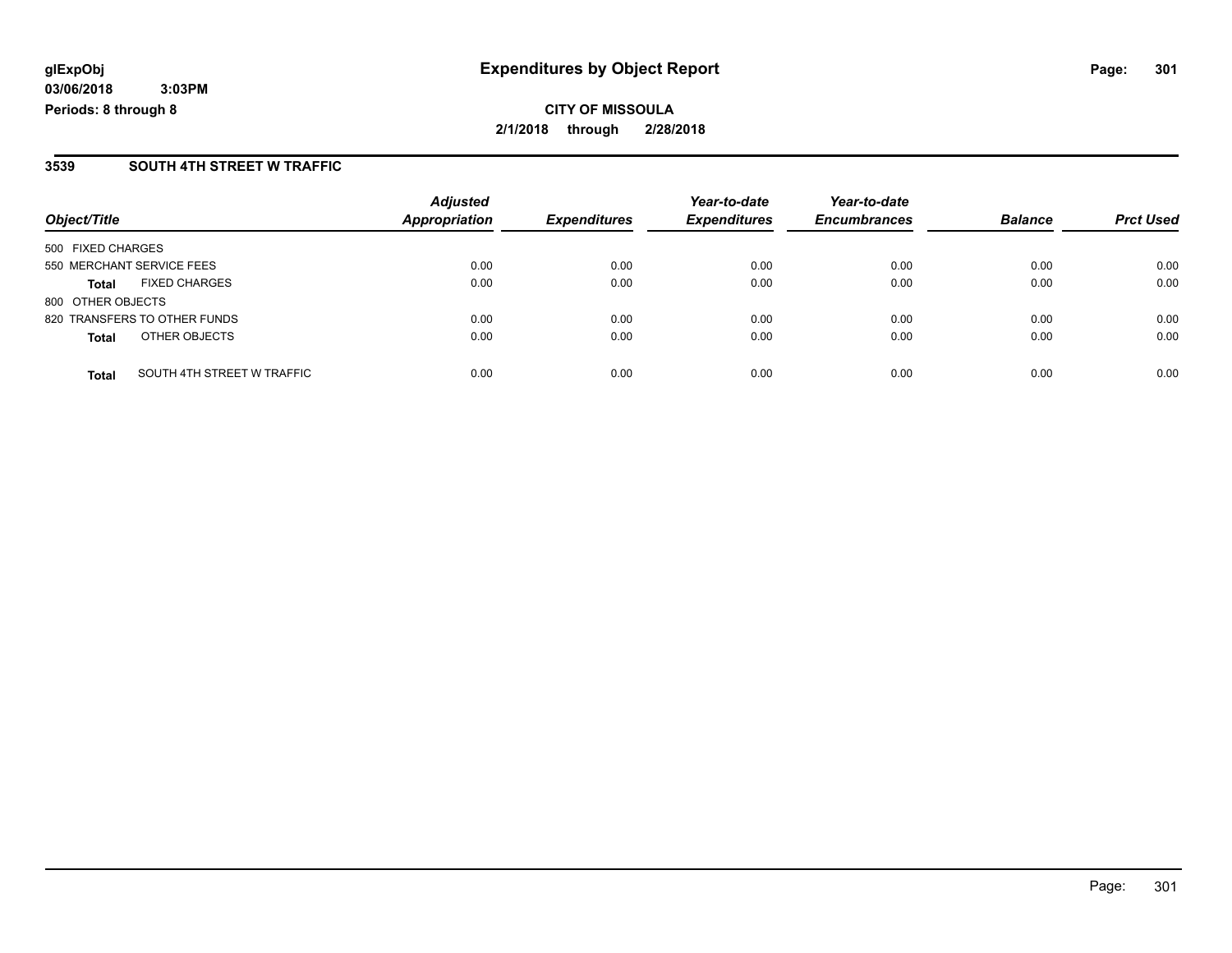**3540 SID 540 DEBT SERVICE FUND**

|                   |                             | <b>Adjusted</b>      |                     | Year-to-date        | Year-to-date        |                |                  |
|-------------------|-----------------------------|----------------------|---------------------|---------------------|---------------------|----------------|------------------|
| Object/Title      |                             | <b>Appropriation</b> | <b>Expenditures</b> | <b>Expenditures</b> | <b>Encumbrances</b> | <b>Balance</b> | <b>Prct Used</b> |
|                   | 300 PURCHASED SERVICES      |                      |                     |                     |                     |                |                  |
|                   | 350 PROFESSIONAL SERVICES   | 0.00                 | 0.00                | 0.00                | 0.00                | 0.00           | 0.00             |
| <b>Total</b>      | PURCHASED SERVICES          | 0.00                 | 0.00                | 0.00                | 0.00                | 0.00           | 0.00             |
| 500 FIXED CHARGES |                             |                      |                     |                     |                     |                |                  |
|                   | 550 MERCHANT SERVICE FEES   | 0.00                 | 0.00                | 0.00                | 0.00                | 0.00           | 0.00             |
| <b>Total</b>      | <b>FIXED CHARGES</b>        | 0.00                 | 0.00                | 0.00                | 0.00                | 0.00           | 0.00             |
| 600 DEBT SERVICE  |                             |                      |                     |                     |                     |                |                  |
| 610 PRINCIPAL     |                             | 77.902.00            | 0.00                | 0.00                | 0.00                | 77.902.00      | 0.00             |
|                   | 620 INTEREST / SERVICE FEES | 40,163.00            | 0.00                | 21,707.50           | 0.00                | 18,455.50      | 54.05            |
| <b>Total</b>      | <b>DEBT SERVICE</b>         | 118.065.00           | 0.00                | 21.707.50           | 0.00                | 96,357.50      | 18.39            |
| <b>Total</b>      | NON-DEPARTMENTAL            | 118,065.00           | 0.00                | 21,707.50           | 0.00                | 96,357.50      | 18.39            |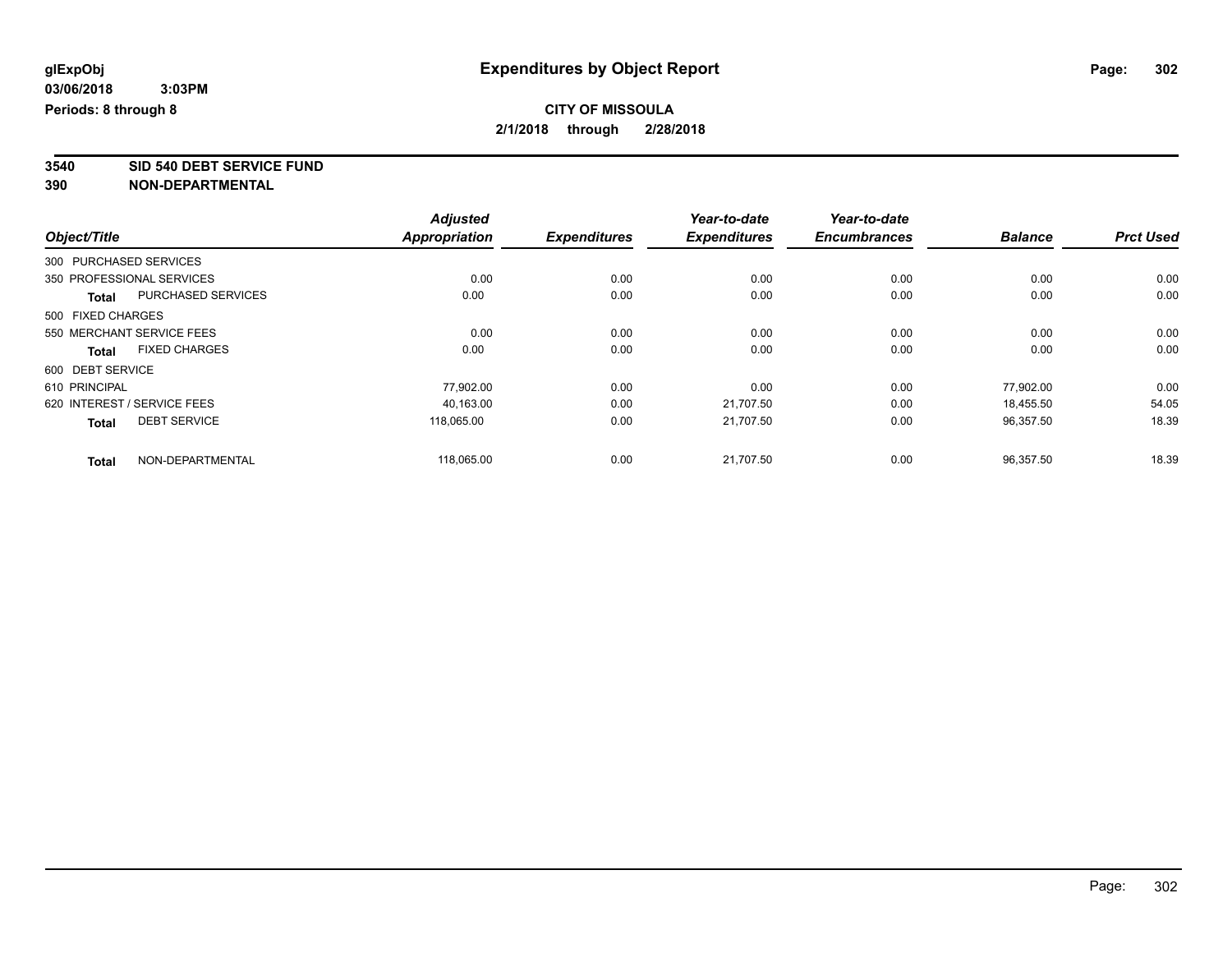#### **3540 SID 540 DEBT SERVICE FUND**

|                        |                             | <b>Adjusted</b>      |                     | Year-to-date        | Year-to-date        |                |                  |
|------------------------|-----------------------------|----------------------|---------------------|---------------------|---------------------|----------------|------------------|
| Object/Title           |                             | <b>Appropriation</b> | <b>Expenditures</b> | <b>Expenditures</b> | <b>Encumbrances</b> | <b>Balance</b> | <b>Prct Used</b> |
| 300 PURCHASED SERVICES |                             |                      |                     |                     |                     |                |                  |
|                        | 350 PROFESSIONAL SERVICES   | 0.00                 | 0.00                | 0.00                | 0.00                | 0.00           | 0.00             |
| Total                  | PURCHASED SERVICES          | 0.00                 | 0.00                | 0.00                | 0.00                | 0.00           | 0.00             |
| 500 FIXED CHARGES      |                             |                      |                     |                     |                     |                |                  |
|                        | 550 MERCHANT SERVICE FEES   | 0.00                 | 0.00                | 0.00                | 0.00                | 0.00           | 0.00             |
| Total                  | <b>FIXED CHARGES</b>        | 0.00                 | 0.00                | 0.00                | 0.00                | 0.00           | 0.00             |
| 600 DEBT SERVICE       |                             |                      |                     |                     |                     |                |                  |
| 610 PRINCIPAL          |                             | 77,902.00            | 0.00                | 0.00                | 0.00                | 77.902.00      | 0.00             |
|                        | 620 INTEREST / SERVICE FEES | 40,163.00            | 0.00                | 21,707.50           | 0.00                | 18.455.50      | 54.05            |
| <b>Total</b>           | <b>DEBT SERVICE</b>         | 118,065.00           | 0.00                | 21,707.50           | 0.00                | 96,357.50      | 18.39            |
| <b>Total</b>           | SID 540 DEBT SERVICE FUND   | 118,065.00           | 0.00                | 21.707.50           | 0.00                | 96.357.50      | 18.39            |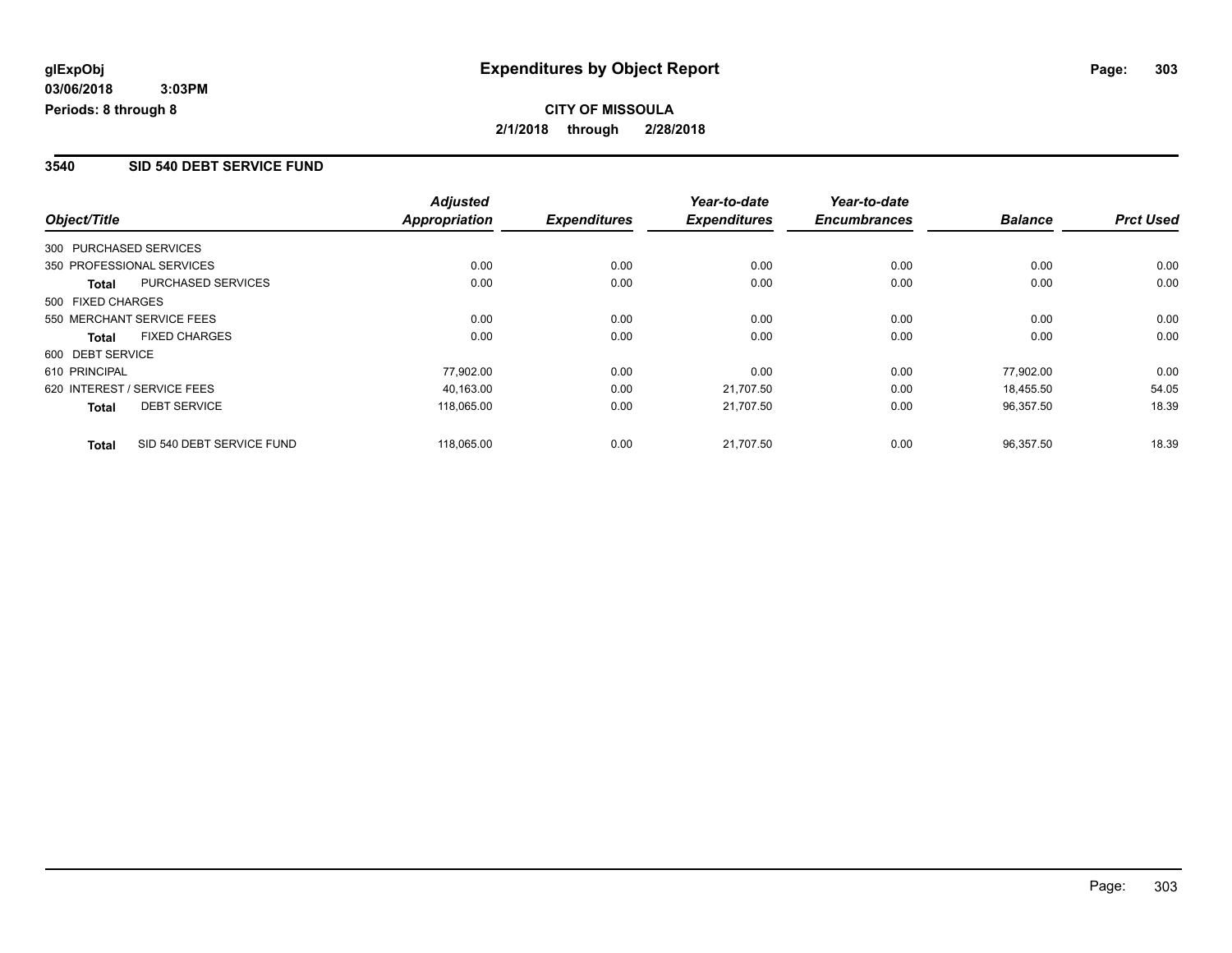# **3541 SID 541 DEBT SERVICE**

|                             |                      | <b>Adjusted</b> |                     | Year-to-date        | Year-to-date        |                |                  |
|-----------------------------|----------------------|-----------------|---------------------|---------------------|---------------------|----------------|------------------|
| Object/Title                |                      | Appropriation   | <b>Expenditures</b> | <b>Expenditures</b> | <b>Encumbrances</b> | <b>Balance</b> | <b>Prct Used</b> |
| 500 FIXED CHARGES           |                      |                 |                     |                     |                     |                |                  |
| 550 MERCHANT SERVICE FEES   |                      | 350.00          | 0.00                | 0.00                | 0.00                | 350.00         | 0.00             |
| <b>Total</b>                | <b>FIXED CHARGES</b> | 350.00          | 0.00                | 0.00                | 0.00                | 350.00         | 0.00             |
| 600 DEBT SERVICE            |                      |                 |                     |                     |                     |                |                  |
| 610 PRINCIPAL               |                      | 35,000.00       | 0.00                | 0.00                | 0.00                | 35,000.00      | 0.00             |
| 620 INTEREST / SERVICE FEES |                      | 26,568.00       | 0.00                | 13,583.75           | 0.00                | 12.984.25      | 51.13            |
| <b>Total</b>                | <b>DEBT SERVICE</b>  | 61.568.00       | 0.00                | 13.583.75           | 0.00                | 47.984.25      | 22.06            |
| <b>Total</b>                | NON-DEPARTMENTAL     | 61,918.00       | 0.00                | 13.583.75           | 0.00                | 48.334.25      | 21.94            |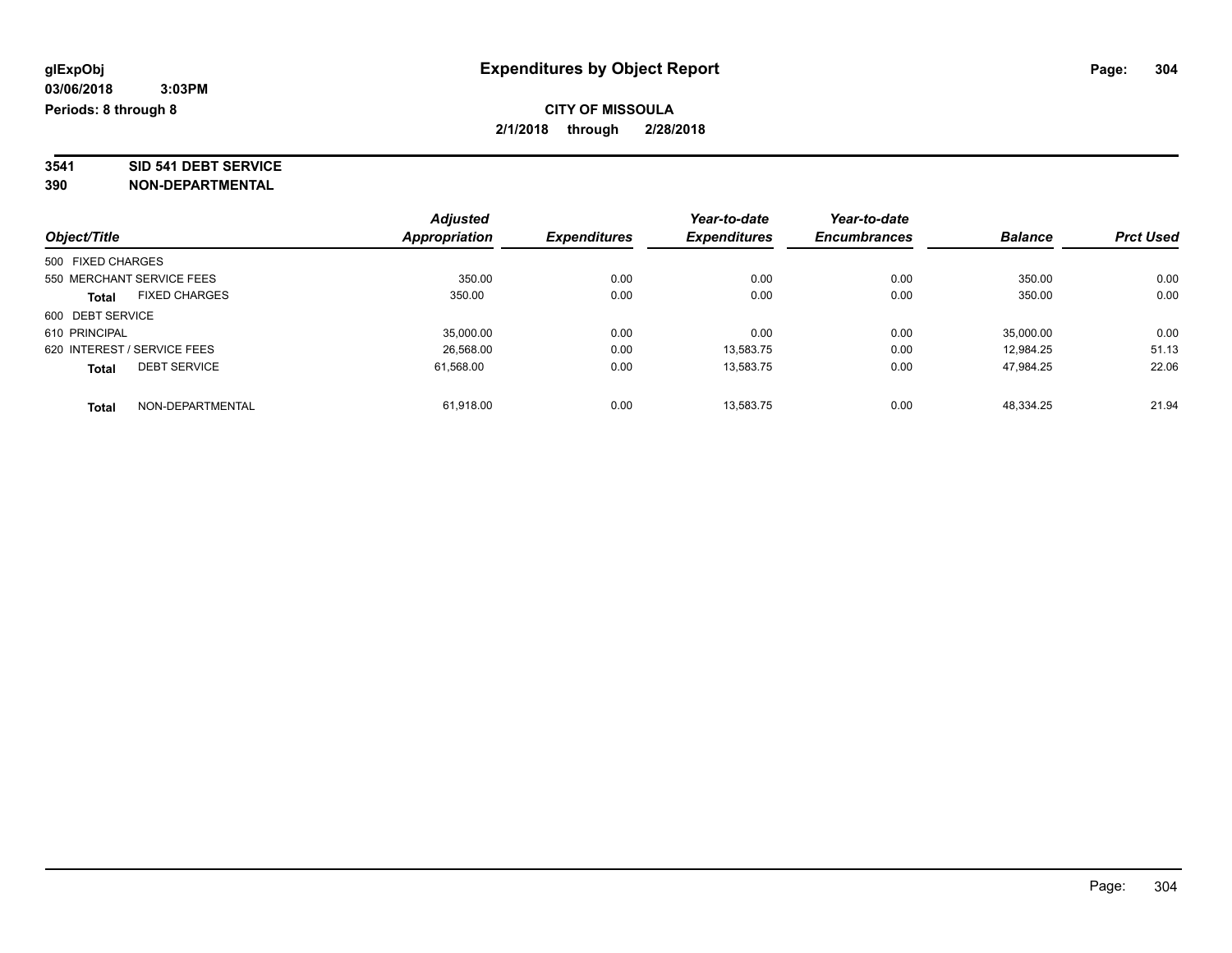#### **3541 SID 541 DEBT SERVICE**

| Object/Title                         | <b>Adjusted</b><br>Appropriation | <b>Expenditures</b> | Year-to-date<br><b>Expenditures</b> | Year-to-date<br><b>Encumbrances</b> | <b>Balance</b> | <b>Prct Used</b> |
|--------------------------------------|----------------------------------|---------------------|-------------------------------------|-------------------------------------|----------------|------------------|
| 500 FIXED CHARGES                    |                                  |                     |                                     |                                     |                |                  |
| 550 MERCHANT SERVICE FEES            | 350.00                           | 0.00                | 0.00                                | 0.00                                | 350.00         | 0.00             |
| <b>FIXED CHARGES</b><br><b>Total</b> | 350.00                           | 0.00                | 0.00                                | 0.00                                | 350.00         | 0.00             |
| 600 DEBT SERVICE                     |                                  |                     |                                     |                                     |                |                  |
| 610 PRINCIPAL                        | 35,000.00                        | 0.00                | 0.00                                | 0.00                                | 35,000.00      | 0.00             |
| 620 INTEREST / SERVICE FEES          | 26,568.00                        | 0.00                | 13.583.75                           | 0.00                                | 12.984.25      | 51.13            |
| <b>DEBT SERVICE</b><br><b>Total</b>  | 61,568.00                        | 0.00                | 13,583.75                           | 0.00                                | 47.984.25      | 22.06            |
| SID 541 DEBT SERVICE<br><b>Total</b> | 61.918.00                        | 0.00                | 13.583.75                           | 0.00                                | 48.334.25      | 21.94            |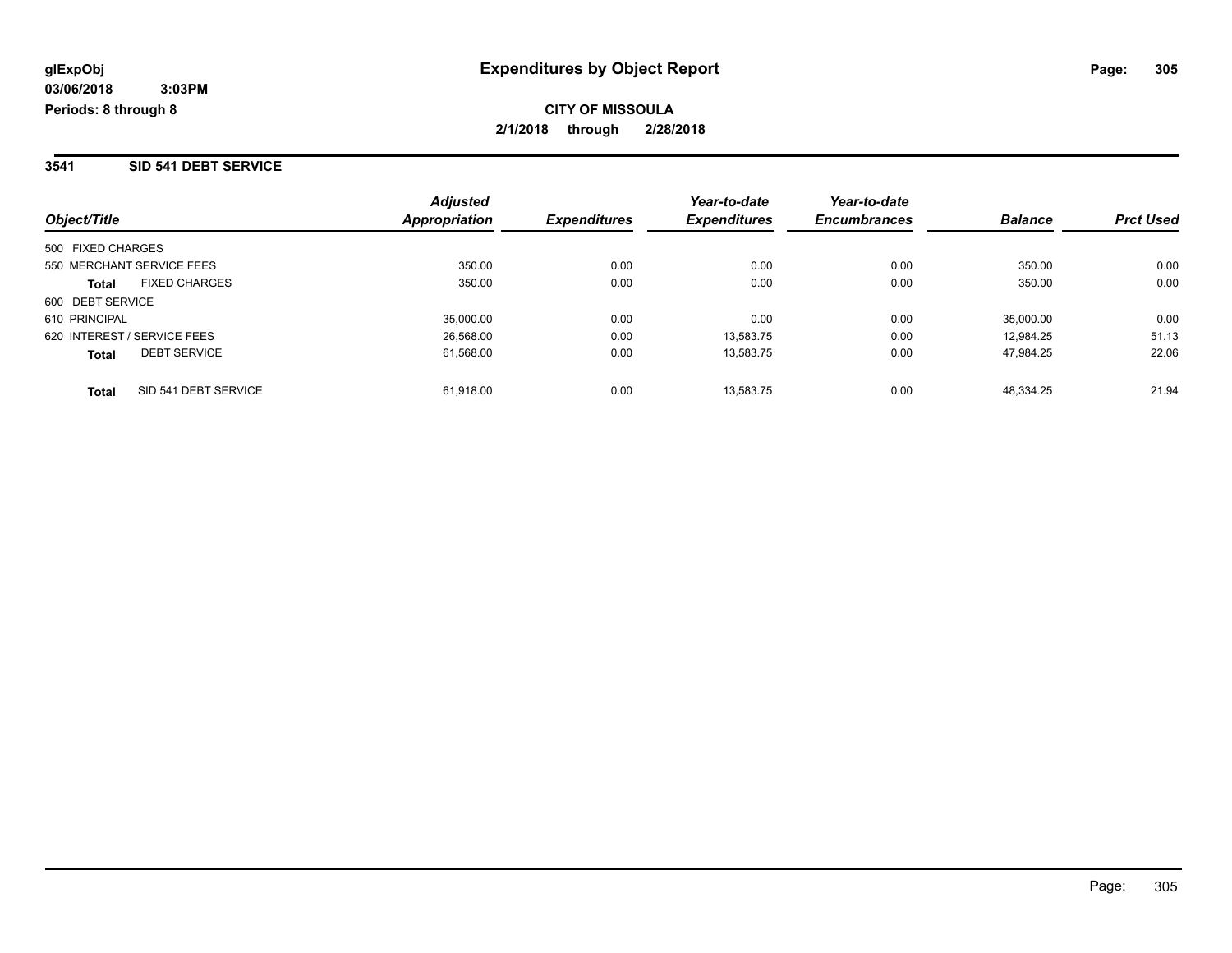# **3543 SID 543 DEBT SERVICE**

|                                      | <b>Adjusted</b> |                     | Year-to-date        | Year-to-date        |                |                  |
|--------------------------------------|-----------------|---------------------|---------------------|---------------------|----------------|------------------|
| Object/Title                         | Appropriation   | <b>Expenditures</b> | <b>Expenditures</b> | <b>Encumbrances</b> | <b>Balance</b> | <b>Prct Used</b> |
| 500 FIXED CHARGES                    |                 |                     |                     |                     |                |                  |
| 550 MERCHANT SERVICE FEES            | 0.00            | 0.00                | 0.00                | 0.00                | 0.00           | 0.00             |
| <b>FIXED CHARGES</b><br><b>Total</b> | 0.00            | 0.00                | 0.00                | 0.00                | 0.00           | 0.00             |
| 600 DEBT SERVICE                     |                 |                     |                     |                     |                |                  |
| 610 PRINCIPAL                        | 0.00            | 0.00                | 0.00                | 0.00                | 0.00           | 0.00             |
| 620 INTEREST / SERVICE FEES          | 0.00            | 0.00                | 0.00                | 0.00                | 0.00           | 0.00             |
| <b>DEBT SERVICE</b><br><b>Total</b>  | 0.00            | 0.00                | 0.00                | 0.00                | 0.00           | 0.00             |
| 800 OTHER OBJECTS                    |                 |                     |                     |                     |                |                  |
| 820 TRANSFERS TO OTHER FUNDS         | 0.00            | 0.00                | 0.00                | 0.00                | 0.00           | 0.00             |
| OTHER OBJECTS<br>Total               | 0.00            | 0.00                | 0.00                | 0.00                | 0.00           | 0.00             |
|                                      |                 |                     |                     |                     |                |                  |
| NON-DEPARTMENTAL<br><b>Total</b>     | 0.00            | 0.00                | 0.00                | 0.00                | 0.00           | 0.00             |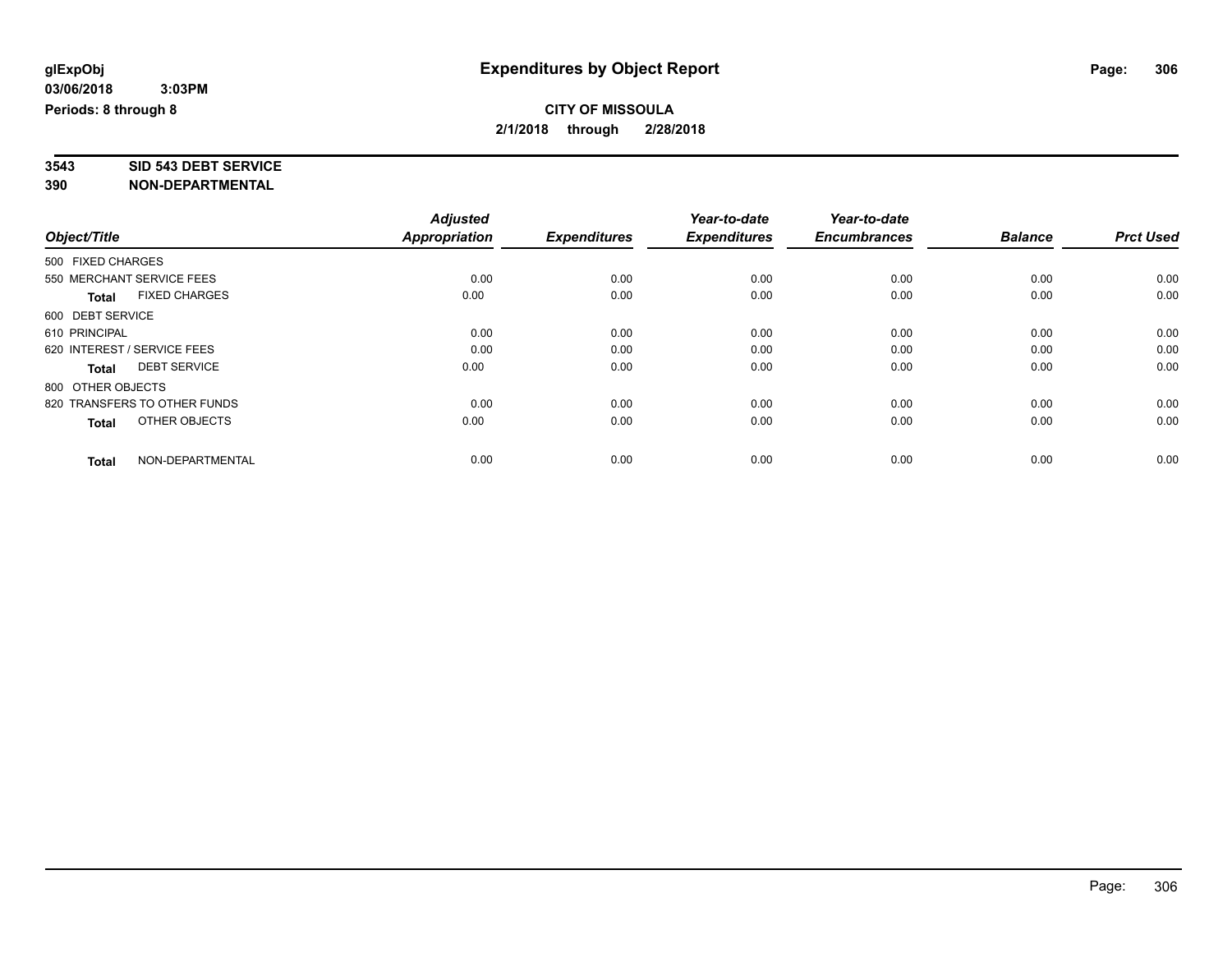#### **3543 SID 543 DEBT SERVICE**

|                              |                      | <b>Adjusted</b>      |                     | Year-to-date        | Year-to-date        |                |                  |
|------------------------------|----------------------|----------------------|---------------------|---------------------|---------------------|----------------|------------------|
| Object/Title                 |                      | <b>Appropriation</b> | <b>Expenditures</b> | <b>Expenditures</b> | <b>Encumbrances</b> | <b>Balance</b> | <b>Prct Used</b> |
| 500 FIXED CHARGES            |                      |                      |                     |                     |                     |                |                  |
| 550 MERCHANT SERVICE FEES    |                      | 0.00                 | 0.00                | 0.00                | 0.00                | 0.00           | 0.00             |
| <b>Total</b>                 | <b>FIXED CHARGES</b> | 0.00                 | 0.00                | 0.00                | 0.00                | 0.00           | 0.00             |
| 600 DEBT SERVICE             |                      |                      |                     |                     |                     |                |                  |
| 610 PRINCIPAL                |                      | 0.00                 | 0.00                | 0.00                | 0.00                | 0.00           | 0.00             |
| 620 INTEREST / SERVICE FEES  |                      | 0.00                 | 0.00                | 0.00                | 0.00                | 0.00           | 0.00             |
| <b>Total</b>                 | <b>DEBT SERVICE</b>  | 0.00                 | 0.00                | 0.00                | 0.00                | 0.00           | 0.00             |
| 800 OTHER OBJECTS            |                      |                      |                     |                     |                     |                |                  |
| 820 TRANSFERS TO OTHER FUNDS |                      | 0.00                 | 0.00                | 0.00                | 0.00                | 0.00           | 0.00             |
| Total                        | OTHER OBJECTS        | 0.00                 | 0.00                | 0.00                | 0.00                | 0.00           | 0.00             |
| <b>Total</b>                 | SID 543 DEBT SERVICE | 0.00                 | 0.00                | 0.00                | 0.00                | 0.00           | 0.00             |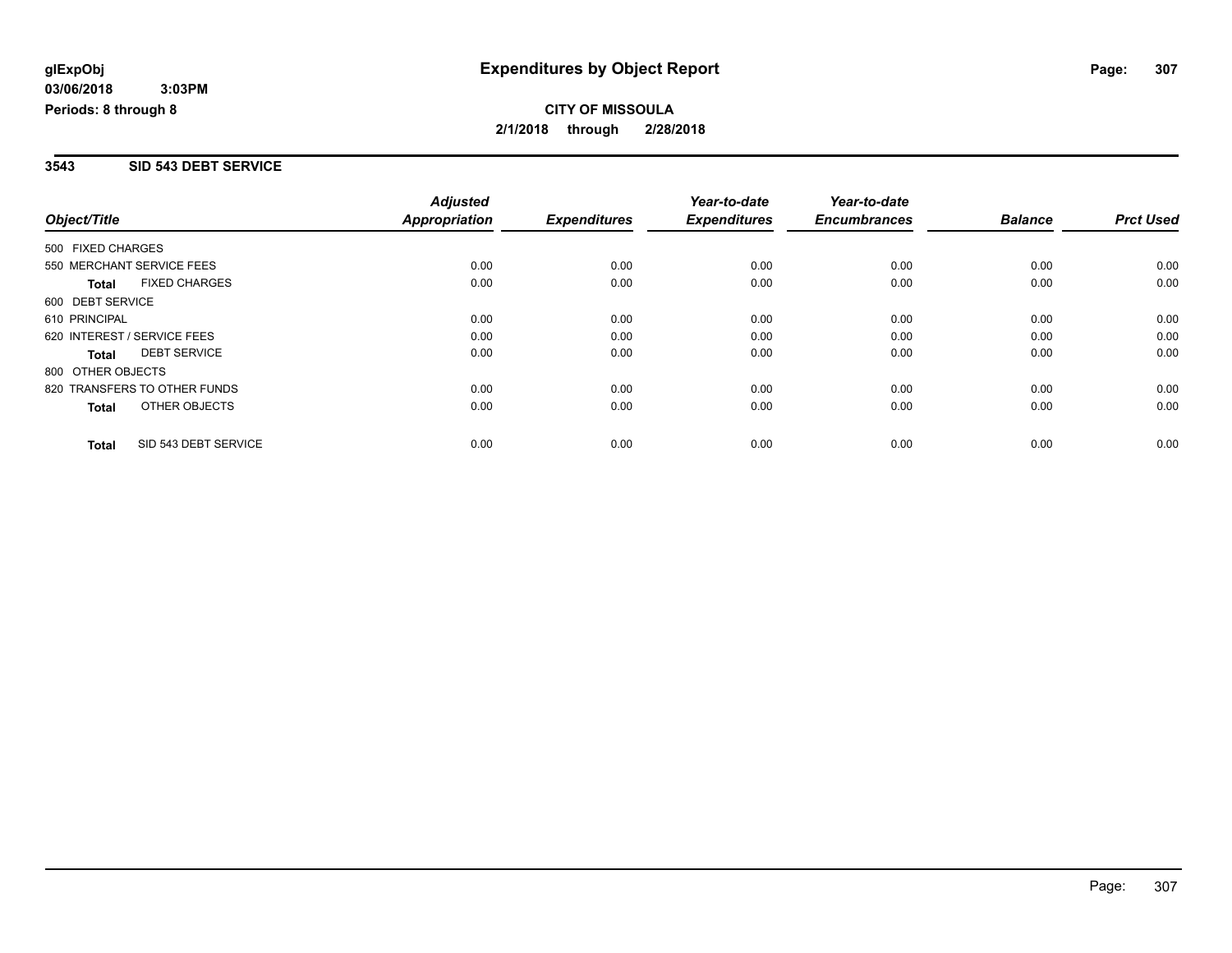# **3544 SID 544 RATTLESNAKE DEBT SERVICE**

|                                     | <b>Adjusted</b> |                     | Year-to-date        | Year-to-date        | <b>Balance</b> |                  |
|-------------------------------------|-----------------|---------------------|---------------------|---------------------|----------------|------------------|
| Object/Title                        | Appropriation   | <b>Expenditures</b> | <b>Expenditures</b> | <b>Encumbrances</b> |                | <b>Prct Used</b> |
| 600 DEBT SERVICE                    |                 |                     |                     |                     |                |                  |
| 610 PRINCIPAL                       | 92,500.00       | 0.00                | 36,000.00           | 0.00                | 56,500.00      | 38.92            |
| 620 INTEREST / SERVICE FEES         | 49,008.00       | 0.00                | 22.331.25           | 0.00                | 26.676.75      | 45.57            |
| <b>DEBT SERVICE</b><br><b>Total</b> | 141.508.00      | 0.00                | 58.331.25           | 0.00                | 83.176.75      | 41.22            |
| NON-DEPARTMENTAL<br><b>Total</b>    | 141,508.00      | 0.00                | 58.331.25           | 0.00                | 83,176.75      | 41.22            |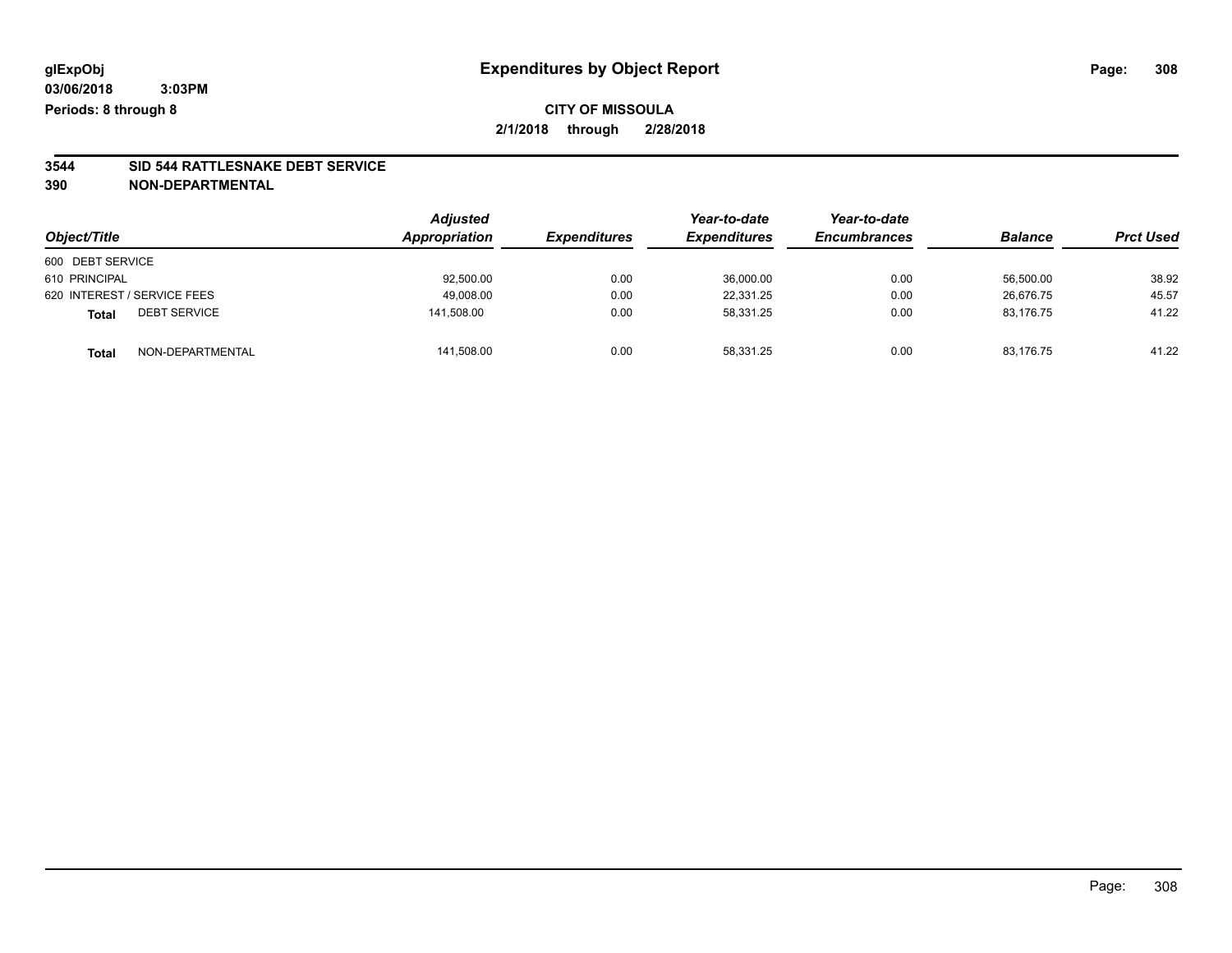### **CITY OF MISSOULA 2/1/2018 through 2/28/2018**

#### **3544 SID 544 RATTLESNAKE DEBT SERVICE**

**550 SID 544 PROJECT**

| Object/Title                        | <b>Adjusted</b><br>Appropriation | <b>Expenditures</b> | Year-to-date<br><b>Expenditures</b> | Year-to-date<br><b>Encumbrances</b> | <b>Balance</b> | <b>Prct Used</b> |
|-------------------------------------|----------------------------------|---------------------|-------------------------------------|-------------------------------------|----------------|------------------|
| 600 DEBT SERVICE                    |                                  |                     |                                     |                                     |                |                  |
| 610 PRINCIPAL                       | 0.00                             | 0.00                | 9,000.00                            | 0.00                                | $-9,000.00$    | 0.00             |
| 620 INTEREST / SERVICE FEES         | 0.00                             | 0.00                | 2,170.00                            | 0.00                                | $-2,170.00$    | 0.00             |
| <b>DEBT SERVICE</b><br><b>Total</b> | 0.00                             | 0.00                | 11.170.00                           | 0.00                                | $-11.170.00$   | 0.00             |
| SID 544 PROJECT<br><b>Total</b>     | 0.00                             | 0.00                | 11,170.00                           | 0.00                                | $-11.170.00$   | 0.00             |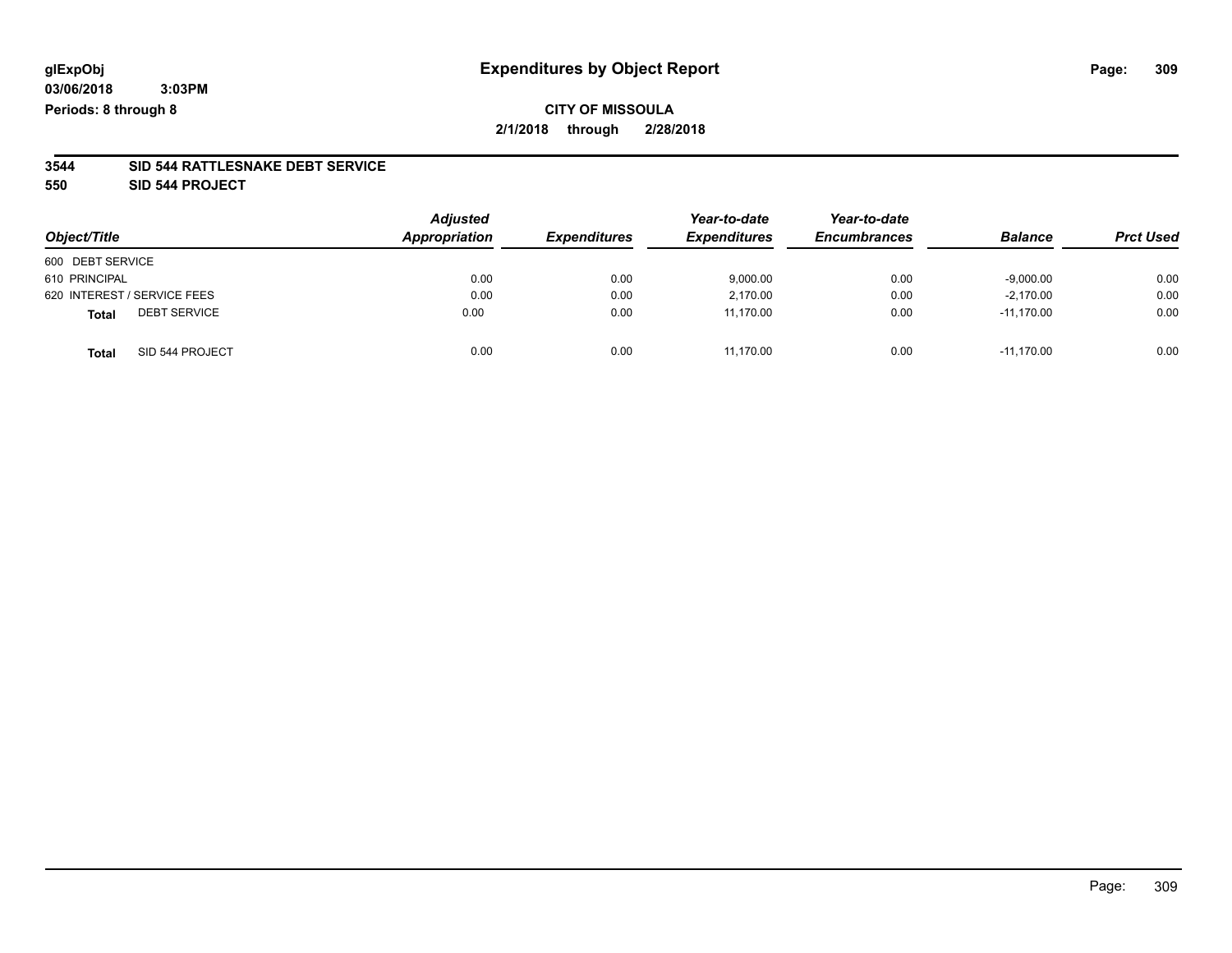# **3544 SID 544 RATTLESNAKE DEBT SERVICE**

**555 LOLO STREET PROJECT**

|                   |                             | <b>Adjusted</b>      |                     | Year-to-date        | Year-to-date        |                |                  |
|-------------------|-----------------------------|----------------------|---------------------|---------------------|---------------------|----------------|------------------|
| Object/Title      |                             | <b>Appropriation</b> | <b>Expenditures</b> | <b>Expenditures</b> | <b>Encumbrances</b> | <b>Balance</b> | <b>Prct Used</b> |
| 500 FIXED CHARGES |                             |                      |                     |                     |                     |                |                  |
|                   | 550 MERCHANT SERVICE FEES   | 0.00                 | 0.00                | 0.00                | 0.00                | 0.00           | 0.00             |
| Total             | <b>FIXED CHARGES</b>        | 0.00                 | 0.00                | 0.00                | 0.00                | 0.00           | 0.00             |
| 600 DEBT SERVICE  |                             |                      |                     |                     |                     |                |                  |
| 610 PRINCIPAL     |                             | 0.00                 | 0.00                | 500.00              | 0.00                | $-500.00$      | 0.00             |
|                   | 620 INTEREST / SERVICE FEES | 0.00                 | 0.00                | 384.38              | 0.00                | $-384.38$      | 0.00             |
| <b>Total</b>      | <b>DEBT SERVICE</b>         | 0.00                 | 0.00                | 884.38              | 0.00                | $-884.38$      | 0.00             |
| <b>Total</b>      | LOLO STREET PROJECT         | 0.00                 | 0.00                | 884.38              | 0.00                | $-884.38$      | 0.00             |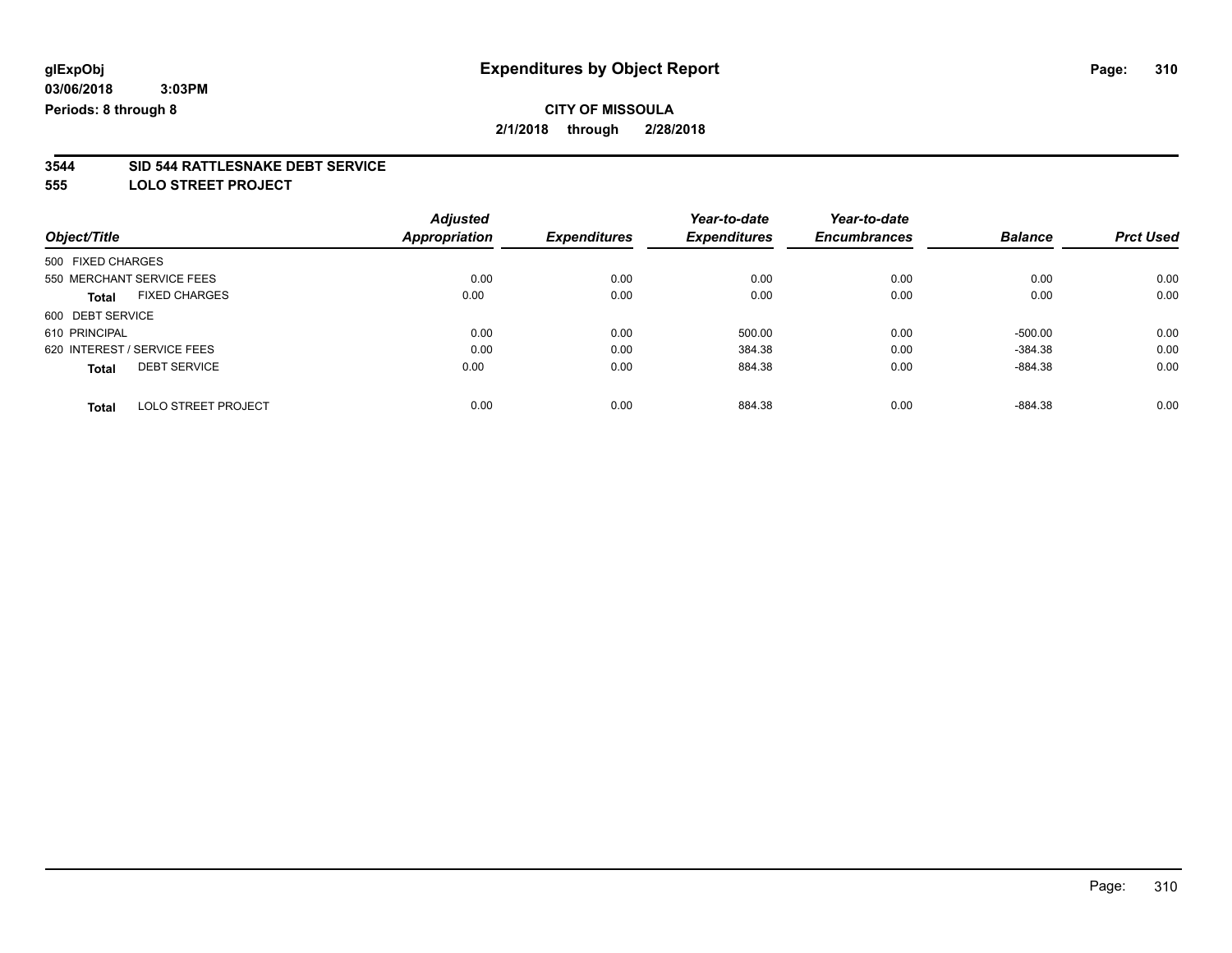#### **3544 SID 544 RATTLESNAKE DEBT SERVICE**

|                   |                                  | <b>Adjusted</b> |                     | Year-to-date        | Year-to-date        |                |                  |
|-------------------|----------------------------------|-----------------|---------------------|---------------------|---------------------|----------------|------------------|
| Object/Title      |                                  | Appropriation   | <b>Expenditures</b> | <b>Expenditures</b> | <b>Encumbrances</b> | <b>Balance</b> | <b>Prct Used</b> |
| 500 FIXED CHARGES |                                  |                 |                     |                     |                     |                |                  |
|                   | 550 MERCHANT SERVICE FEES        | 0.00            | 0.00                | 0.00                | 0.00                | 0.00           | 0.00             |
| <b>Total</b>      | <b>FIXED CHARGES</b>             | 0.00            | 0.00                | 0.00                | 0.00                | 0.00           | 0.00             |
| 600 DEBT SERVICE  |                                  |                 |                     |                     |                     |                |                  |
| 610 PRINCIPAL     |                                  | 92.500.00       | 0.00                | 45.500.00           | 0.00                | 47.000.00      | 49.19            |
|                   | 620 INTEREST / SERVICE FEES      | 49.008.00       | 0.00                | 24,885.63           | 0.00                | 24.122.37      | 50.78            |
| <b>Total</b>      | <b>DEBT SERVICE</b>              | 141.508.00      | 0.00                | 70,385.63           | 0.00                | 71.122.37      | 49.74            |
| <b>Total</b>      | SID 544 RATTLESNAKE DEBT SERVICE | 141.508.00      | 0.00                | 70.385.63           | 0.00                | 71.122.37      | 49.74            |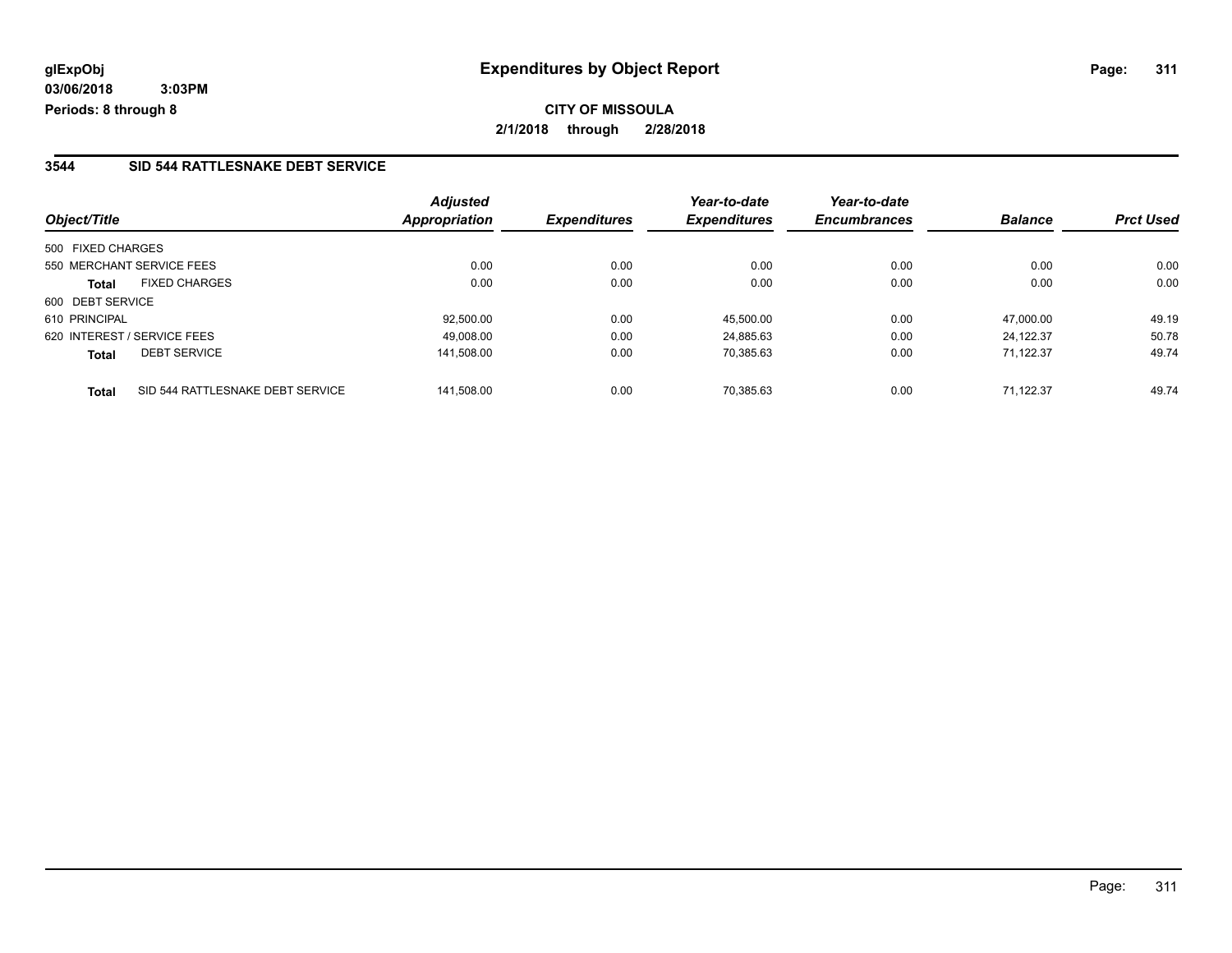# **3545 SID 545 DEBT SERVICE**

|                                     |                      | <b>Adjusted</b> |                     | Year-to-date        | Year-to-date        |                |                  |
|-------------------------------------|----------------------|-----------------|---------------------|---------------------|---------------------|----------------|------------------|
| Object/Title                        |                      | Appropriation   | <b>Expenditures</b> | <b>Expenditures</b> | <b>Encumbrances</b> | <b>Balance</b> | <b>Prct Used</b> |
| 500 FIXED CHARGES                   |                      |                 |                     |                     |                     |                |                  |
| 550 MERCHANT SERVICE FEES           |                      | 0.00            | 0.00                | 0.00                | 0.00                | 0.00           | 0.00             |
| <b>Total</b>                        | <b>FIXED CHARGES</b> | 0.00            | 0.00                | 0.00                | 0.00                | 0.00           | 0.00             |
| 600 DEBT SERVICE                    |                      |                 |                     |                     |                     |                |                  |
| 610 PRINCIPAL                       |                      | 0.00            | 0.00                | 0.00                | 0.00                | 0.00           | 0.00             |
| 620 INTEREST / SERVICE FEES         |                      | 0.00            | 0.00                | 0.00                | 0.00                | 0.00           | 0.00             |
| <b>DEBT SERVICE</b><br><b>Total</b> |                      | 0.00            | 0.00                | 0.00                | 0.00                | 0.00           | 0.00             |
| 800 OTHER OBJECTS                   |                      |                 |                     |                     |                     |                |                  |
| 820 TRANSFERS TO OTHER FUNDS        |                      | 0.00            | 0.00                | 0.00                | 0.00                | 0.00           | 0.00             |
| Total                               | OTHER OBJECTS        | 0.00            | 0.00                | 0.00                | 0.00                | 0.00           | 0.00             |
|                                     |                      |                 |                     |                     |                     |                |                  |
| <b>Total</b>                        | NON-DEPARTMENTAL     | 0.00            | 0.00                | 0.00                | 0.00                | 0.00           | 0.00             |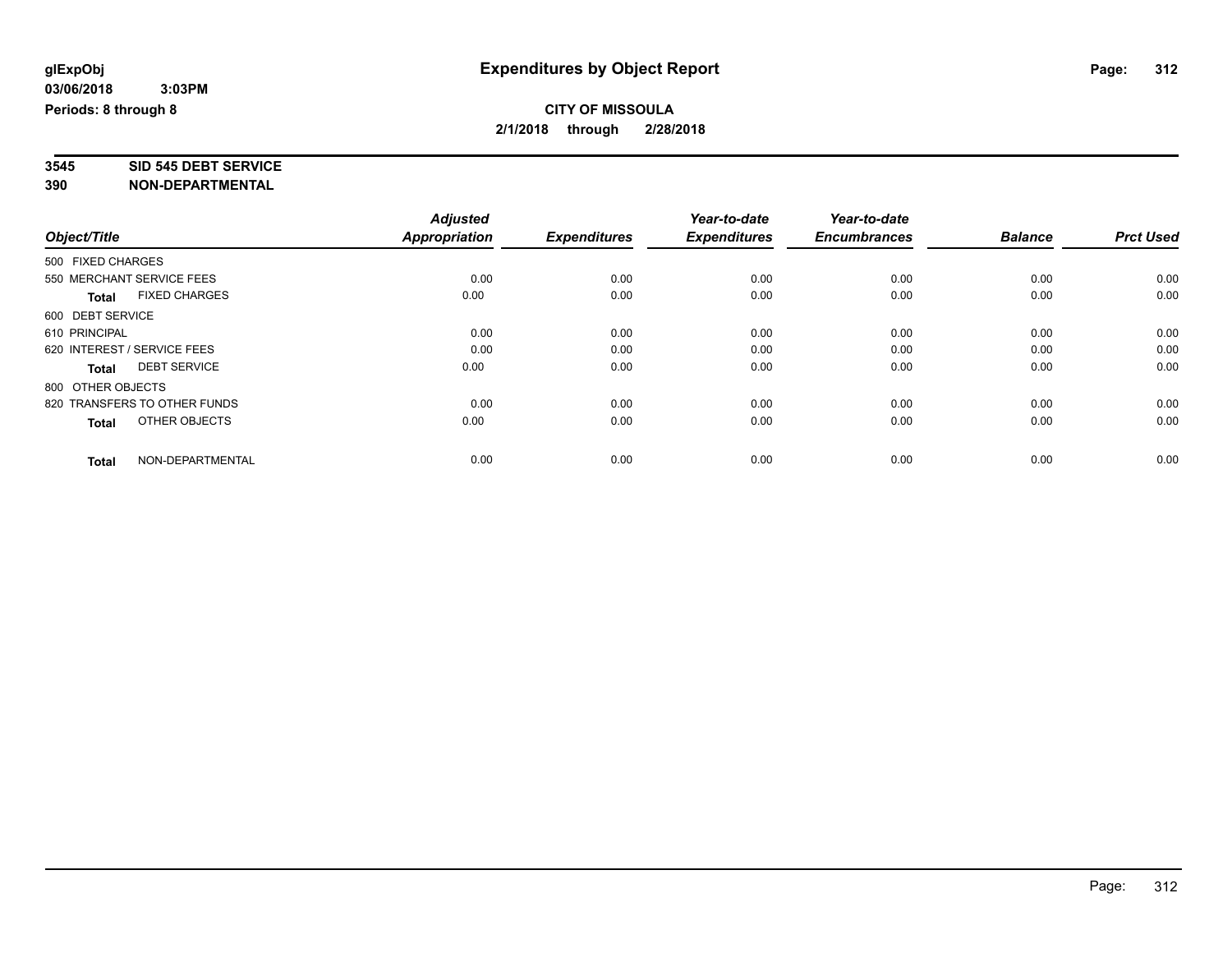#### **3545 SID 545 DEBT SERVICE**

|                              |                      | <b>Adjusted</b>      |                     | Year-to-date        | Year-to-date        |                |                  |
|------------------------------|----------------------|----------------------|---------------------|---------------------|---------------------|----------------|------------------|
| Object/Title                 |                      | <b>Appropriation</b> | <b>Expenditures</b> | <b>Expenditures</b> | <b>Encumbrances</b> | <b>Balance</b> | <b>Prct Used</b> |
| 500 FIXED CHARGES            |                      |                      |                     |                     |                     |                |                  |
| 550 MERCHANT SERVICE FEES    |                      | 0.00                 | 0.00                | 0.00                | 0.00                | 0.00           | 0.00             |
| <b>Total</b>                 | <b>FIXED CHARGES</b> | 0.00                 | 0.00                | 0.00                | 0.00                | 0.00           | 0.00             |
| 600 DEBT SERVICE             |                      |                      |                     |                     |                     |                |                  |
| 610 PRINCIPAL                |                      | 0.00                 | 0.00                | 0.00                | 0.00                | 0.00           | 0.00             |
| 620 INTEREST / SERVICE FEES  |                      | 0.00                 | 0.00                | 0.00                | 0.00                | 0.00           | 0.00             |
| <b>Total</b>                 | <b>DEBT SERVICE</b>  | 0.00                 | 0.00                | 0.00                | 0.00                | 0.00           | 0.00             |
| 800 OTHER OBJECTS            |                      |                      |                     |                     |                     |                |                  |
| 820 TRANSFERS TO OTHER FUNDS |                      | 0.00                 | 0.00                | 0.00                | 0.00                | 0.00           | 0.00             |
| Total                        | OTHER OBJECTS        | 0.00                 | 0.00                | 0.00                | 0.00                | 0.00           | 0.00             |
| <b>Total</b>                 | SID 545 DEBT SERVICE | 0.00                 | 0.00                | 0.00                | 0.00                | 0.00           | 0.00             |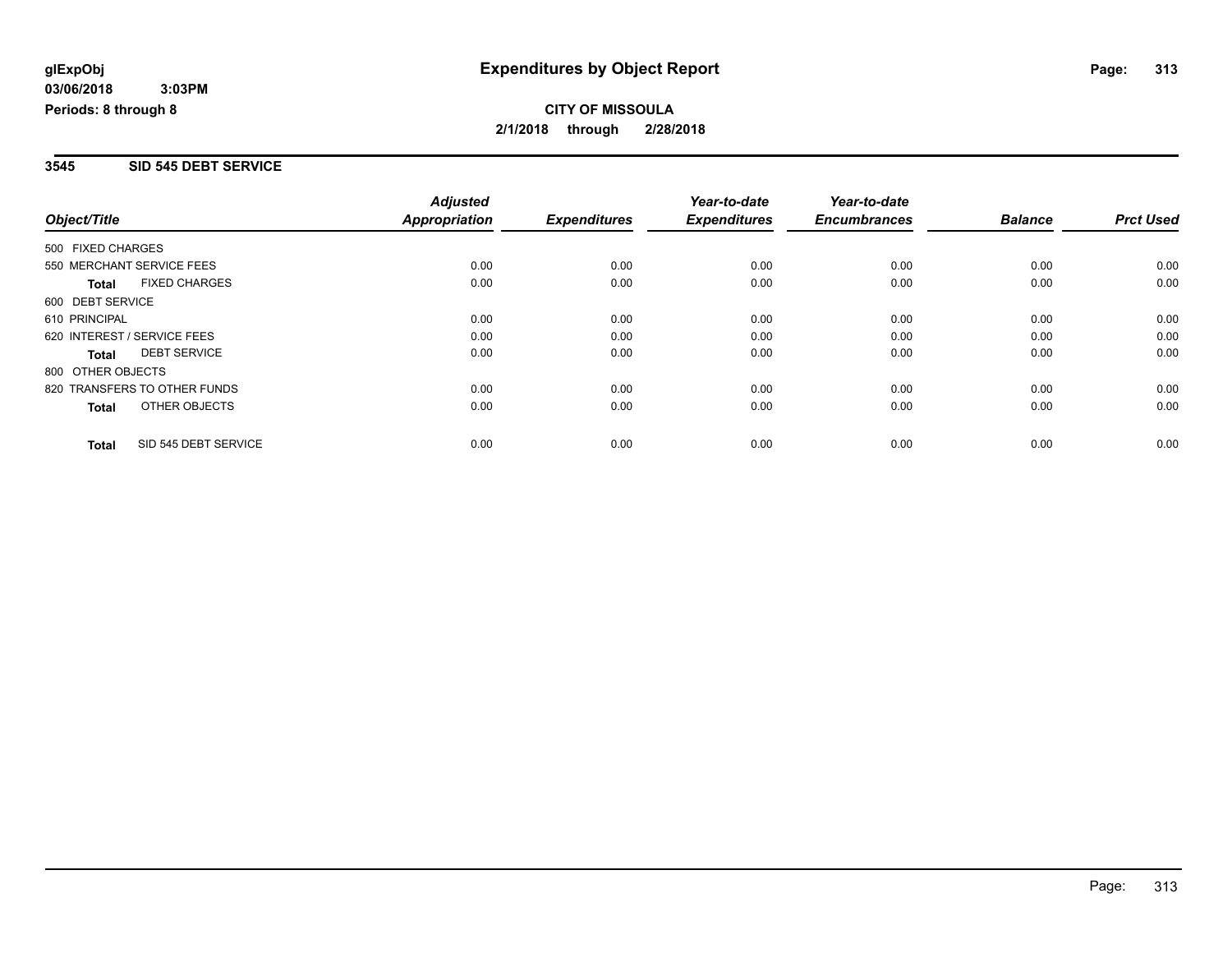# **3546 SID 546 DEBT SERVICE**

|                                      | <b>Adjusted</b> |                     | Year-to-date        | Year-to-date        |                |                  |
|--------------------------------------|-----------------|---------------------|---------------------|---------------------|----------------|------------------|
| Object/Title                         | Appropriation   | <b>Expenditures</b> | <b>Expenditures</b> | <b>Encumbrances</b> | <b>Balance</b> | <b>Prct Used</b> |
| 500 FIXED CHARGES                    |                 |                     |                     |                     |                |                  |
| 550 MERCHANT SERVICE FEES            | 0.00            | 0.00                | 0.00                | 0.00                | 0.00           | 0.00             |
| <b>FIXED CHARGES</b><br><b>Total</b> | 0.00            | 0.00                | 0.00                | 0.00                | 0.00           | 0.00             |
| 600 DEBT SERVICE                     |                 |                     |                     |                     |                |                  |
| 610 PRINCIPAL                        | 0.00            | 0.00                | 0.00                | 0.00                | 0.00           | 0.00             |
| 620 INTEREST / SERVICE FEES          | 0.00            | 0.00                | 0.00                | 0.00                | 0.00           | 0.00             |
| <b>DEBT SERVICE</b><br><b>Total</b>  | 0.00            | 0.00                | 0.00                | 0.00                | 0.00           | 0.00             |
| 800 OTHER OBJECTS                    |                 |                     |                     |                     |                |                  |
| 820 TRANSFERS TO OTHER FUNDS         | 0.00            | 0.00                | 0.00                | 0.00                | 0.00           | 0.00             |
| OTHER OBJECTS<br><b>Total</b>        | 0.00            | 0.00                | 0.00                | 0.00                | 0.00           | 0.00             |
|                                      |                 |                     |                     |                     |                |                  |
| NON-DEPARTMENTAL<br><b>Total</b>     | 0.00            | 0.00                | 0.00                | 0.00                | 0.00           | 0.00             |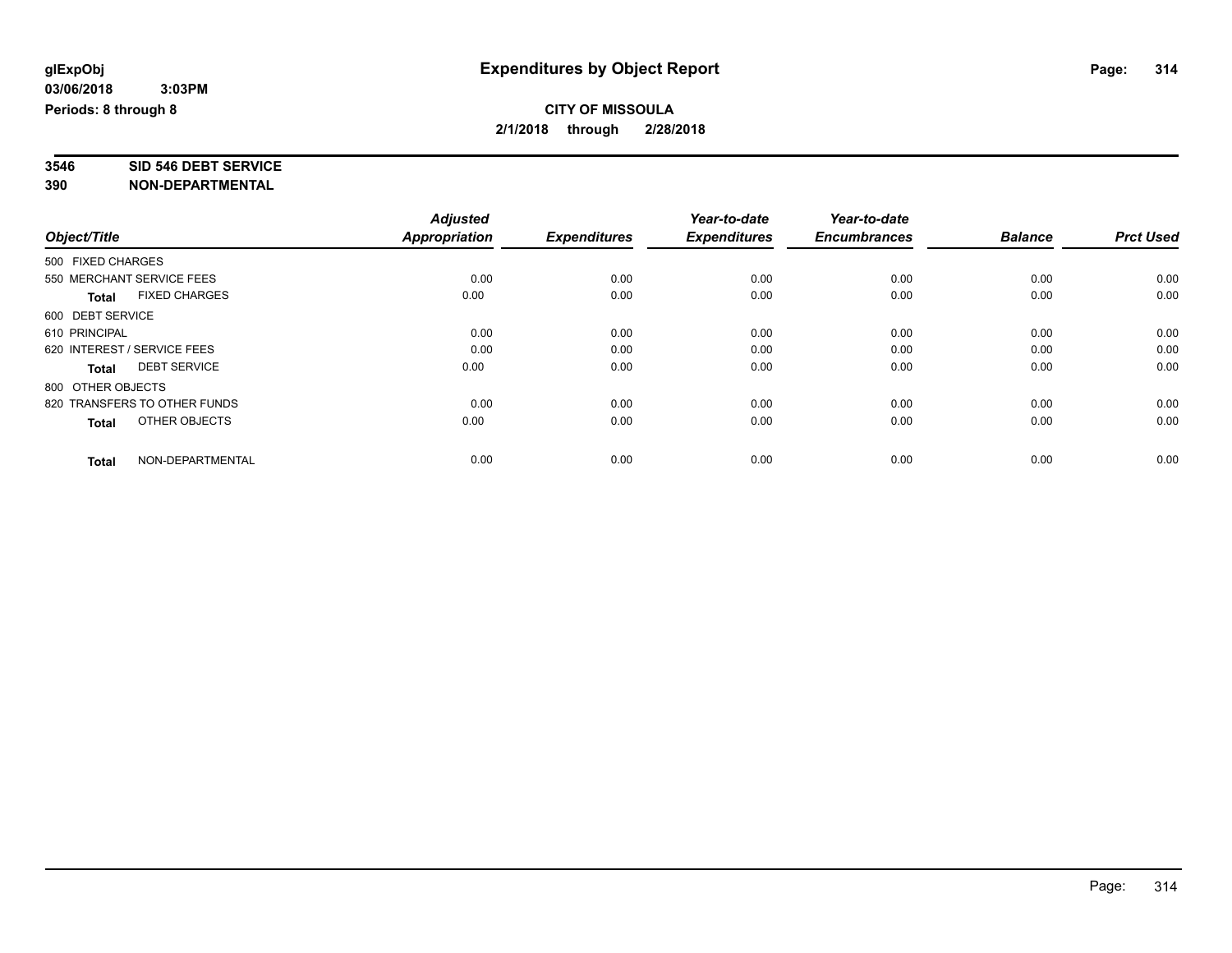#### **3546 SID 546 DEBT SERVICE**

|                              |                      | <b>Adjusted</b>      |                     | Year-to-date        | Year-to-date        |                |                  |
|------------------------------|----------------------|----------------------|---------------------|---------------------|---------------------|----------------|------------------|
| Object/Title                 |                      | <b>Appropriation</b> | <b>Expenditures</b> | <b>Expenditures</b> | <b>Encumbrances</b> | <b>Balance</b> | <b>Prct Used</b> |
| 500 FIXED CHARGES            |                      |                      |                     |                     |                     |                |                  |
| 550 MERCHANT SERVICE FEES    |                      | 0.00                 | 0.00                | 0.00                | 0.00                | 0.00           | 0.00             |
| <b>Total</b>                 | <b>FIXED CHARGES</b> | 0.00                 | 0.00                | 0.00                | 0.00                | 0.00           | 0.00             |
| 600 DEBT SERVICE             |                      |                      |                     |                     |                     |                |                  |
| 610 PRINCIPAL                |                      | 0.00                 | 0.00                | 0.00                | 0.00                | 0.00           | 0.00             |
| 620 INTEREST / SERVICE FEES  |                      | 0.00                 | 0.00                | 0.00                | 0.00                | 0.00           | 0.00             |
| <b>Total</b>                 | <b>DEBT SERVICE</b>  | 0.00                 | 0.00                | 0.00                | 0.00                | 0.00           | 0.00             |
| 800 OTHER OBJECTS            |                      |                      |                     |                     |                     |                |                  |
| 820 TRANSFERS TO OTHER FUNDS |                      | 0.00                 | 0.00                | 0.00                | 0.00                | 0.00           | 0.00             |
| Total                        | OTHER OBJECTS        | 0.00                 | 0.00                | 0.00                | 0.00                | 0.00           | 0.00             |
| <b>Total</b>                 | SID 546 DEBT SERVICE | 0.00                 | 0.00                | 0.00                | 0.00                | 0.00           | 0.00             |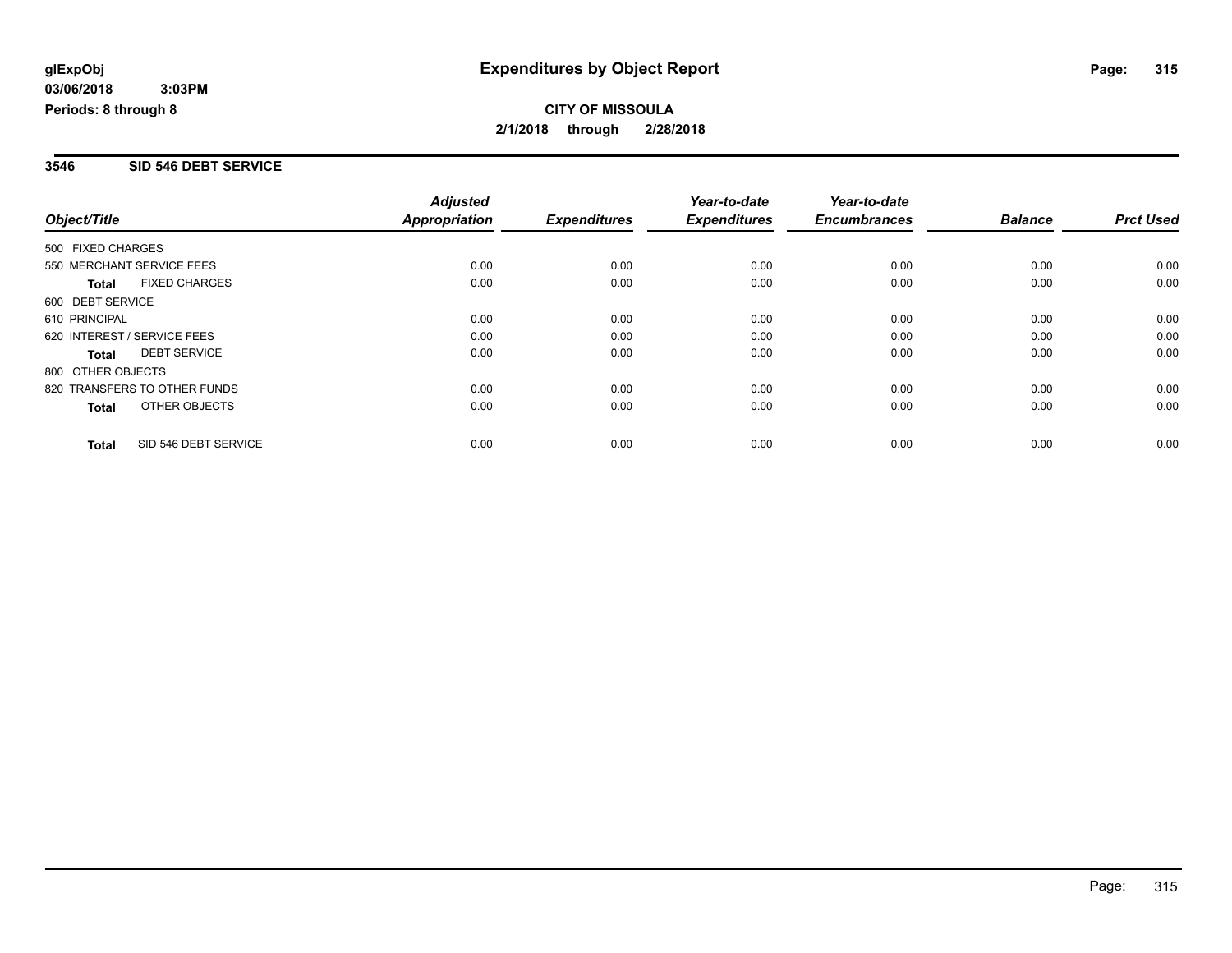**3548 SID 548-5TH, 6TH & ARTHUR**

|                                      | <b>Adjusted</b> |                     | Year-to-date        | Year-to-date<br><b>Encumbrances</b> | <b>Balance</b> | <b>Prct Used</b> |
|--------------------------------------|-----------------|---------------------|---------------------|-------------------------------------|----------------|------------------|
| Object/Title                         | Appropriation   | <b>Expenditures</b> | <b>Expenditures</b> |                                     |                |                  |
| 500 FIXED CHARGES                    |                 |                     |                     |                                     |                |                  |
| 550 MERCHANT SERVICE FEES            | 0.00            | 0.00                | 0.00                | 0.00                                | 0.00           | 0.00             |
| <b>FIXED CHARGES</b><br><b>Total</b> | 0.00            | 0.00                | 0.00                | 0.00                                | 0.00           | 0.00             |
| 600 DEBT SERVICE                     |                 |                     |                     |                                     |                |                  |
| 610 PRINCIPAL                        | 68,625.00       | 0.00                | 0.00                | 0.00                                | 68.625.00      | 0.00             |
| 620 INTEREST / SERVICE FEES          | 41.625.00       | 0.00                | 21,162.50           | 0.00                                | 20.462.50      | 50.84            |
| <b>DEBT SERVICE</b><br><b>Total</b>  | 110.250.00      | 0.00                | 21.162.50           | 0.00                                | 89.087.50      | 19.20            |
| NON-DEPARTMENTAL<br><b>Total</b>     | 110.250.00      | 0.00                | 21.162.50           | 0.00                                | 89.087.50      | 19.20            |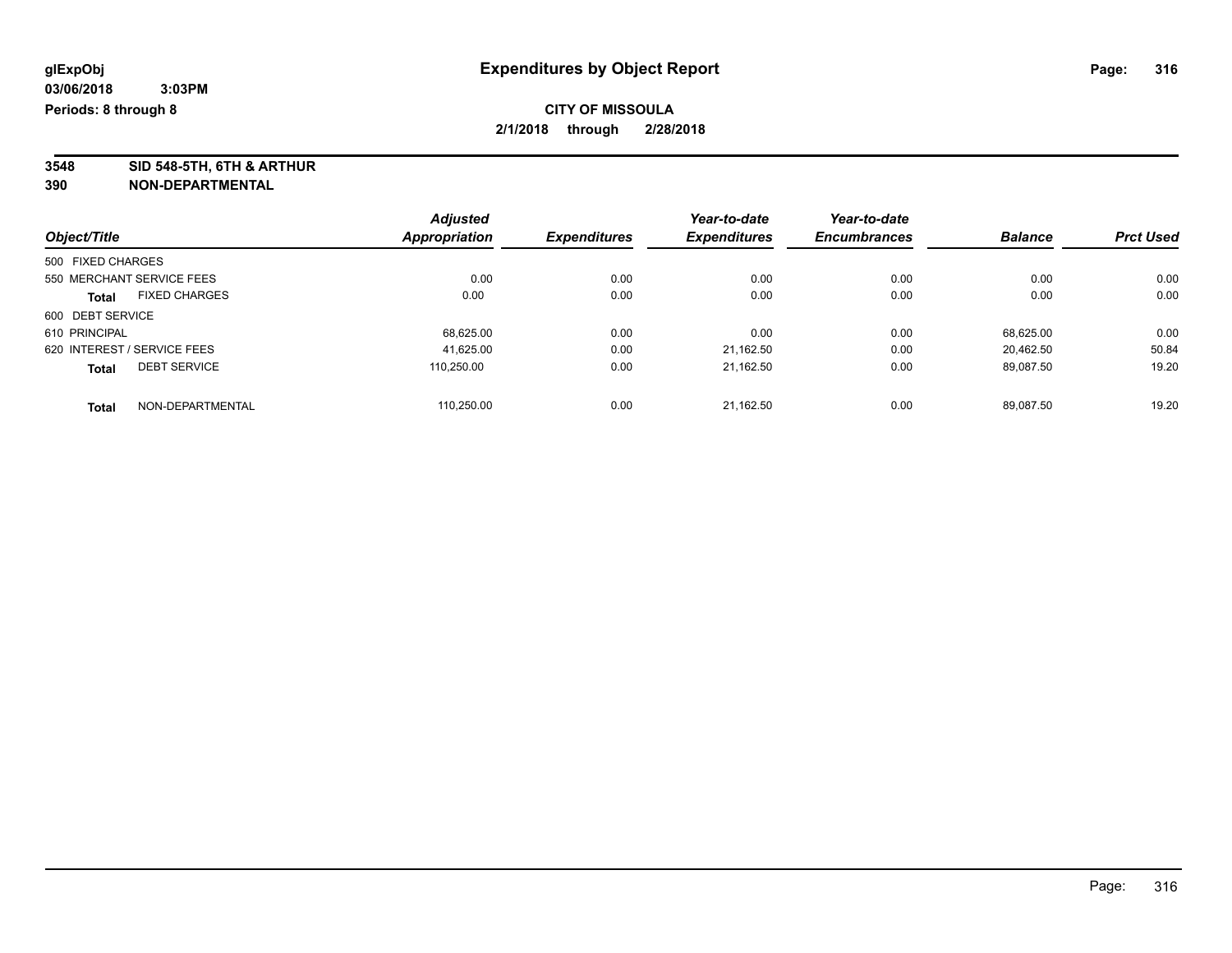### **3548 SID 548-5TH, 6TH & ARTHUR**

| Object/Title                              | <b>Adjusted</b><br><b>Appropriation</b> | <b>Expenditures</b> | Year-to-date<br><b>Expenditures</b> | Year-to-date<br><b>Encumbrances</b> | <b>Balance</b> | <b>Prct Used</b> |
|-------------------------------------------|-----------------------------------------|---------------------|-------------------------------------|-------------------------------------|----------------|------------------|
|                                           |                                         |                     |                                     |                                     |                |                  |
| 500 FIXED CHARGES                         |                                         |                     |                                     |                                     |                |                  |
| 550 MERCHANT SERVICE FEES                 | 0.00                                    | 0.00                | 0.00                                | 0.00                                | 0.00           | 0.00             |
| <b>FIXED CHARGES</b><br>Total             | 0.00                                    | 0.00                | 0.00                                | 0.00                                | 0.00           | 0.00             |
| 600 DEBT SERVICE                          |                                         |                     |                                     |                                     |                |                  |
| 610 PRINCIPAL                             | 68,625.00                               | 0.00                | 0.00                                | 0.00                                | 68.625.00      | 0.00             |
| 620 INTEREST / SERVICE FEES               | 41.625.00                               | 0.00                | 21.162.50                           | 0.00                                | 20.462.50      | 50.84            |
| <b>DEBT SERVICE</b><br><b>Total</b>       | 110.250.00                              | 0.00                | 21.162.50                           | 0.00                                | 89.087.50      | 19.20            |
| SID 548-5TH, 6TH & ARTHUR<br><b>Total</b> | 110.250.00                              | 0.00                | 21.162.50                           | 0.00                                | 89.087.50      | 19.20            |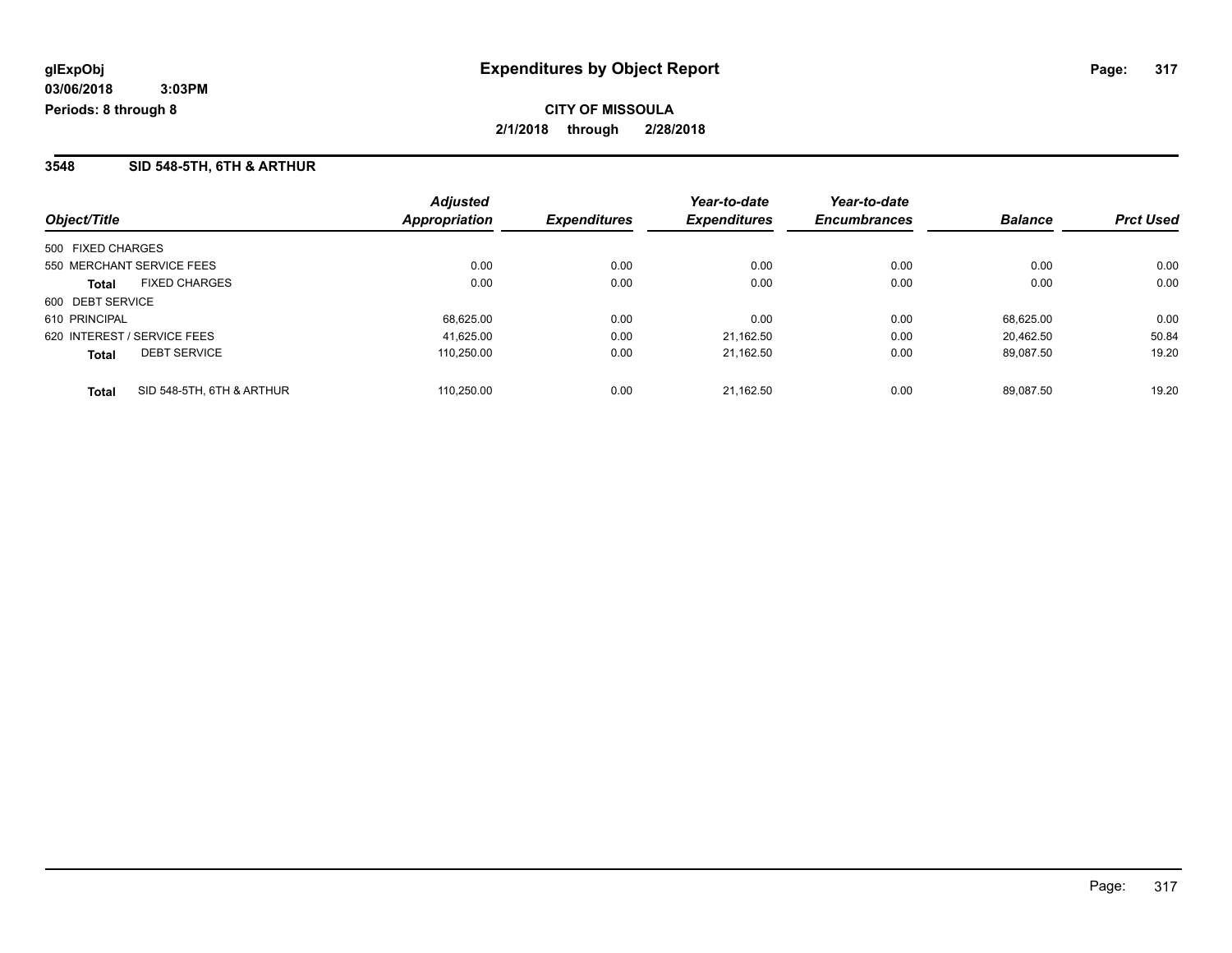# **3549 SID 549 HILLVIEW WAY**

|                                      | <b>Adjusted</b> |                     | Year-to-date        | Year-to-date        |                |                  |
|--------------------------------------|-----------------|---------------------|---------------------|---------------------|----------------|------------------|
| Object/Title                         | Appropriation   | <b>Expenditures</b> | <b>Expenditures</b> | <b>Encumbrances</b> | <b>Balance</b> | <b>Prct Used</b> |
| 500 FIXED CHARGES                    |                 |                     |                     |                     |                |                  |
| 550 MERCHANT SERVICE FEES            | 350.00          | 0.00                | 0.00                | 0.00                | 350.00         | 0.00             |
| <b>FIXED CHARGES</b><br><b>Total</b> | 350.00          | 0.00                | 0.00                | 0.00                | 350.00         | 0.00             |
| 600 DEBT SERVICE                     |                 |                     |                     |                     |                |                  |
| 610 PRINCIPAL                        | 105,000.00      | 0.00                | 0.00                | 0.00                | 105.000.00     | 0.00             |
| 620 INTEREST / SERVICE FEES          | 67,475.00       | 0.00                | 34,087.50           | 0.00                | 33.387.50      | 50.52            |
| <b>DEBT SERVICE</b><br><b>Total</b>  | 172.475.00      | 0.00                | 34,087.50           | 0.00                | 138.387.50     | 19.76            |
| NON-DEPARTMENTAL<br><b>Total</b>     | 172.825.00      | 0.00                | 34.087.50           | 0.00                | 138.737.50     | 19.72            |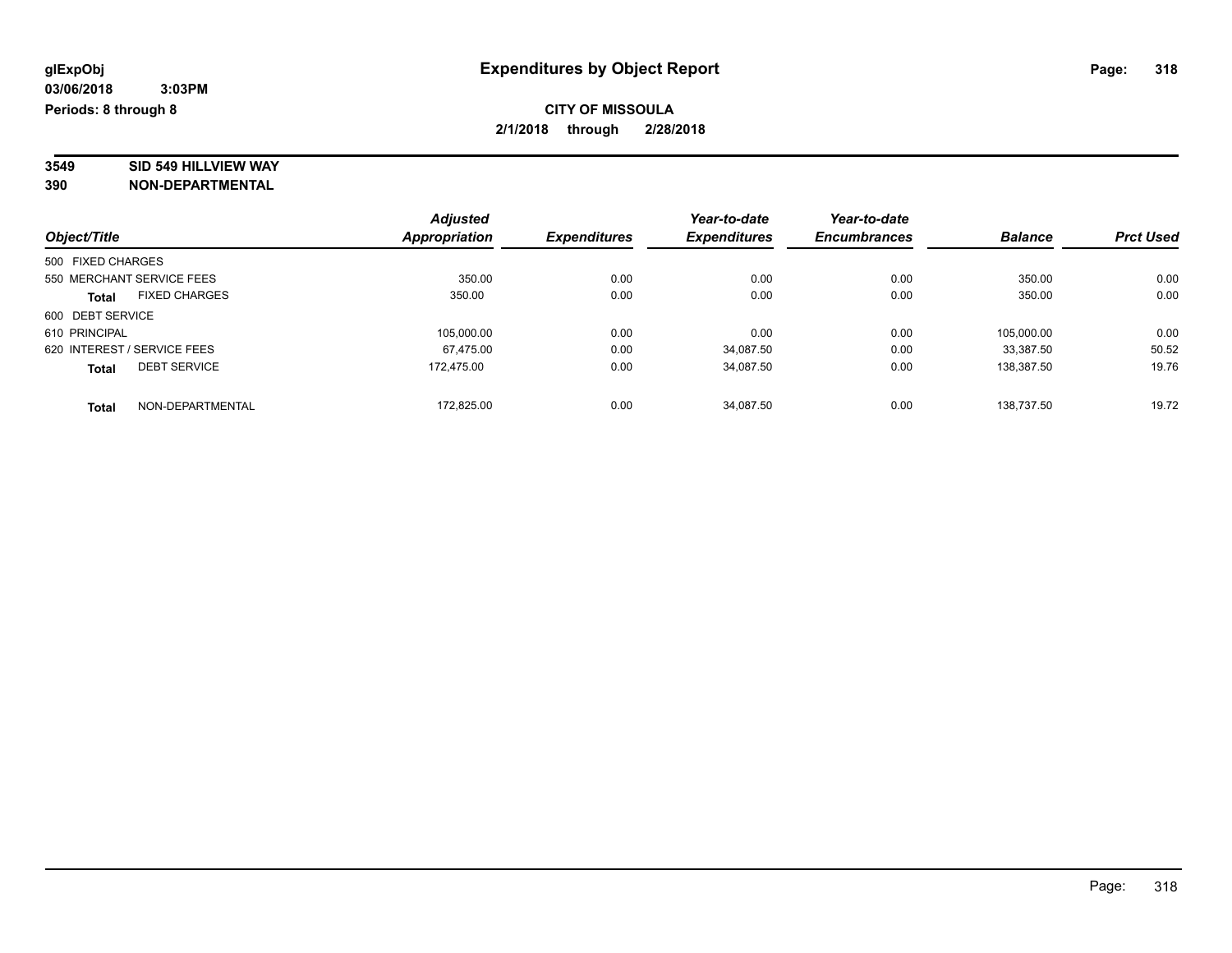#### **3549 SID 549 HILLVIEW WAY**

| Object/Title                         | <b>Adjusted</b><br>Appropriation | <b>Expenditures</b> | Year-to-date<br><b>Expenditures</b> | Year-to-date<br><b>Encumbrances</b> | <b>Balance</b> | <b>Prct Used</b> |
|--------------------------------------|----------------------------------|---------------------|-------------------------------------|-------------------------------------|----------------|------------------|
|                                      |                                  |                     |                                     |                                     |                |                  |
| 500 FIXED CHARGES                    |                                  |                     |                                     |                                     |                |                  |
| 550 MERCHANT SERVICE FEES            | 350.00                           | 0.00                | 0.00                                | 0.00                                | 350.00         | 0.00             |
| <b>FIXED CHARGES</b><br><b>Total</b> | 350.00                           | 0.00                | 0.00                                | 0.00                                | 350.00         | 0.00             |
| 600 DEBT SERVICE                     |                                  |                     |                                     |                                     |                |                  |
| 610 PRINCIPAL                        | 105.000.00                       | 0.00                | 0.00                                | 0.00                                | 105.000.00     | 0.00             |
| 620 INTEREST / SERVICE FEES          | 67.475.00                        | 0.00                | 34.087.50                           | 0.00                                | 33,387.50      | 50.52            |
| <b>DEBT SERVICE</b><br><b>Total</b>  | 172.475.00                       | 0.00                | 34,087.50                           | 0.00                                | 138,387.50     | 19.76            |
| SID 549 HILLVIEW WAY<br>Total        | 172.825.00                       | 0.00                | 34.087.50                           | 0.00                                | 138.737.50     | 19.72            |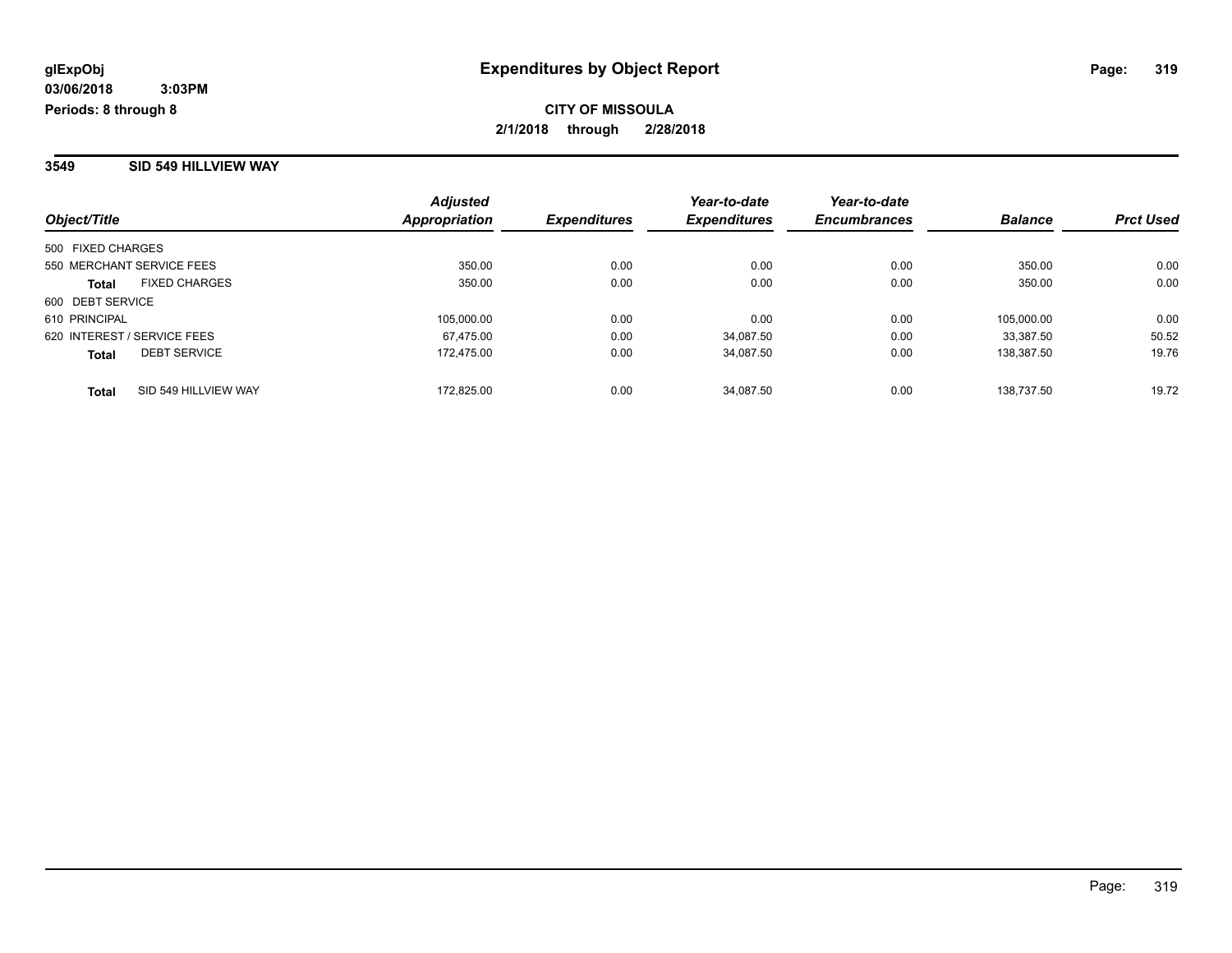#### **CITY OF MISSOULA 2/1/2018 through 2/28/2018**

# **4060 CAPITAL IMPROVEMENT PROGRAM FUND**

#### **280 PUBLIC WORKS OPERATIONS**

| Object/Title                            | <b>Adjusted</b><br>Appropriation | <b>Expenditures</b> | Year-to-date<br><b>Expenditures</b> | Year-to-date<br><b>Encumbrances</b> | <b>Balance</b> | <b>Prct Used</b> |
|-----------------------------------------|----------------------------------|---------------------|-------------------------------------|-------------------------------------|----------------|------------------|
| 300 PURCHASED SERVICES                  |                                  |                     |                                     |                                     |                |                  |
| 350 PROFESSIONAL SERVICES               | 0.00                             | 0.00                | 0.00                                | 0.00                                | 0.00           | 0.00             |
| <b>PURCHASED SERVICES</b><br>Total      | 0.00                             | 0.00                | 0.00                                | 0.00                                | 0.00           | 0.00             |
| 900 CAPITAL OUTLAY                      |                                  |                     |                                     |                                     |                |                  |
| 930 IMPROVEMENTS                        | 0.00                             | 0.00                | 0.00                                | 0.00                                | 0.00           | 0.00             |
| <b>CAPITAL OUTLAY</b><br><b>Total</b>   | 0.00                             | 0.00                | 0.00                                | 0.00                                | 0.00           | 0.00             |
| PUBLIC WORKS OPERATIONS<br><b>Total</b> | 0.00                             | 0.00                | 0.00                                | 0.00                                | 0.00           | 0.00             |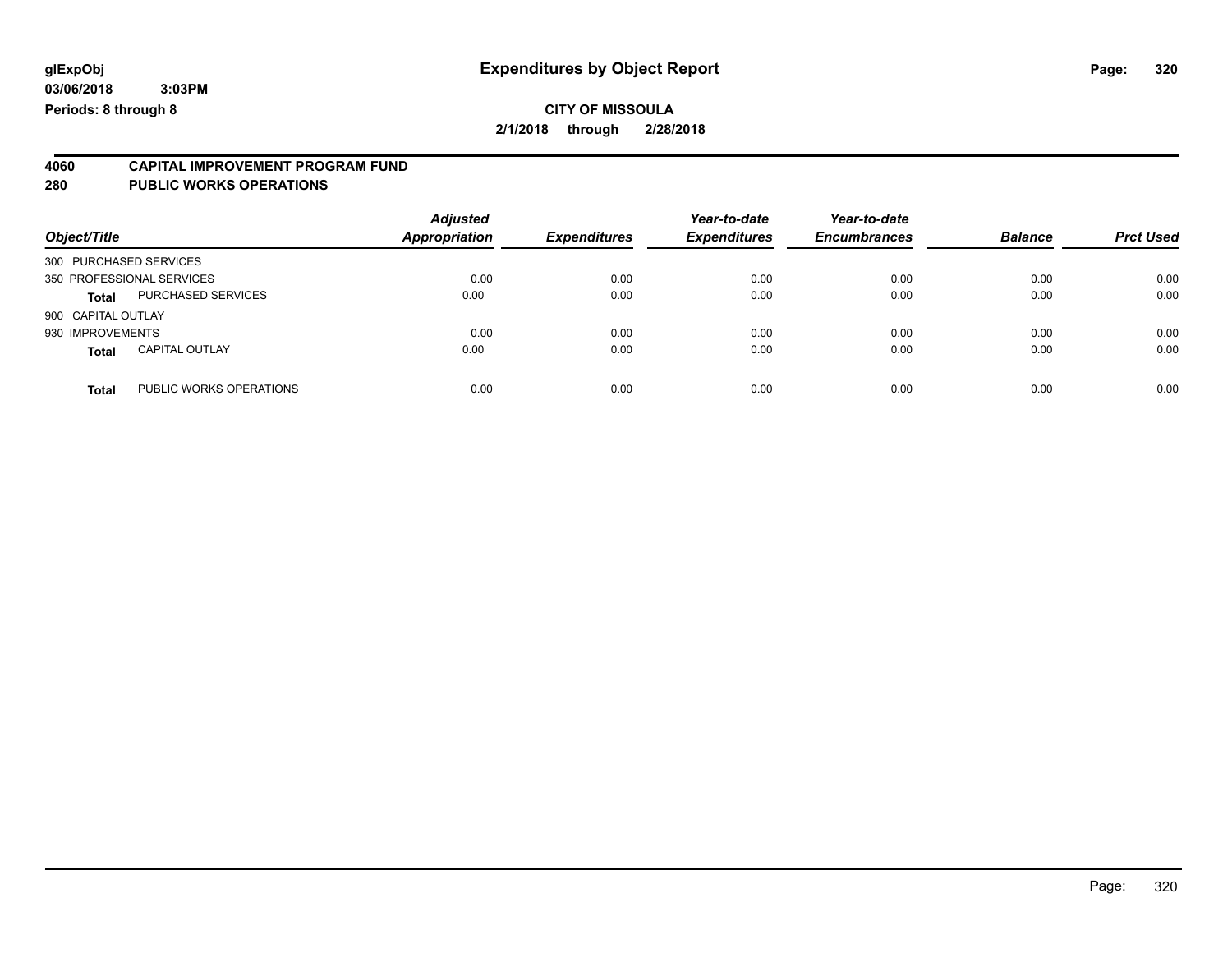# **4060 CAPITAL IMPROVEMENT PROGRAM FUND**

|                                       | <b>Adjusted</b> |                     | Year-to-date        | Year-to-date        |                |                  |
|---------------------------------------|-----------------|---------------------|---------------------|---------------------|----------------|------------------|
| Object/Title                          | Appropriation   | <b>Expenditures</b> | <b>Expenditures</b> | <b>Encumbrances</b> | <b>Balance</b> | <b>Prct Used</b> |
| 100 PERSONAL SERVICES                 |                 |                     |                     |                     |                |                  |
| 110 SALARIES AND WAGES                | 0.00            | 0.00                | 0.00                | 0.00                | 0.00           | 0.00             |
| 140 EMPLOYER CONTRIBUTIONS            | 0.00            | 0.00                | 0.00                | 0.00                | 0.00           | 0.00             |
| PERSONAL SERVICES<br><b>Total</b>     | 0.00            | 0.00                | 0.00                | 0.00                | 0.00           | 0.00             |
| 300 PURCHASED SERVICES                |                 |                     |                     |                     |                |                  |
| 350 PROFESSIONAL SERVICES             | 0.00            | 0.00                | 1,356.00            | 0.00                | $-1,356.00$    | 0.00             |
| PURCHASED SERVICES<br><b>Total</b>    | 0.00            | 0.00                | 1,356.00            | 0.00                | $-1,356.00$    | 0.00             |
| 500 FIXED CHARGES                     |                 |                     |                     |                     |                |                  |
| 550 MERCHANT SERVICE FEES             | 0.00            | 0.00                | 0.00                | 0.00                | 0.00           | 0.00             |
| <b>FIXED CHARGES</b><br><b>Total</b>  | 0.00            | 0.00                | 0.00                | 0.00                | 0.00           | 0.00             |
| 600 DEBT SERVICE                      |                 |                     |                     |                     |                |                  |
| 610 PRINCIPAL                         | 1,177,412.00    | 0.00                | 365,051.18          | 0.00                | 812,360.82     | 31.00            |
| 620 INTEREST / SERVICE FEES           | 224.091.00      | 0.00                | 132.060.14          | 0.00                | 92,030.86      | 58.93            |
| <b>DEBT SERVICE</b><br><b>Total</b>   | 1,401,503.00    | 0.00                | 497,111.32          | 0.00                | 904,391.68     | 35.47            |
| 800 OTHER OBJECTS                     |                 |                     |                     |                     |                |                  |
| 820 TRANSFERS TO OTHER FUNDS          | 0.00            | 0.00                | 0.00                | 0.00                | 0.00           | 0.00             |
| OTHER OBJECTS<br><b>Total</b>         | 0.00            | 0.00                | 0.00                | 0.00                | 0.00           | 0.00             |
| 900 CAPITAL OUTLAY                    |                 |                     |                     |                     |                |                  |
| 910 LAND                              | 0.00            | 0.00                | 0.00                | 0.00                | 0.00           | 0.00             |
| 920 BUILDINGS                         | 0.00            | 0.00                | 0.00                | 0.00                | 0.00           | 0.00             |
| 930 IMPROVEMENTS                      | 2,500.00        | 19,385.70           | 299,813.90          | 0.00                | $-297,313.90$  | 11,992.56        |
| 940 MACHINERY & EQUIPMENT             | 0.00            | 2,519.12            | 530,297.19          | 0.00                | $-530,297.19$  | 0.00             |
| 941 DUI DIGITAL EQUIPMENT             | 0.00            | 0.00                | 0.00                | 0.00                | 0.00           | 0.00             |
| <b>CAPITAL OUTLAY</b><br><b>Total</b> | 2,500.00        | 21,904.82           | 830,111.09          | 0.00                | $-827,611.09$  | 33,204.44        |
| NON-DEPARTMENTAL<br><b>Total</b>      | 1,404,003.00    | 21,904.82           | 1,328,578.41        | 0.00                | 75,424.59      | 94.63            |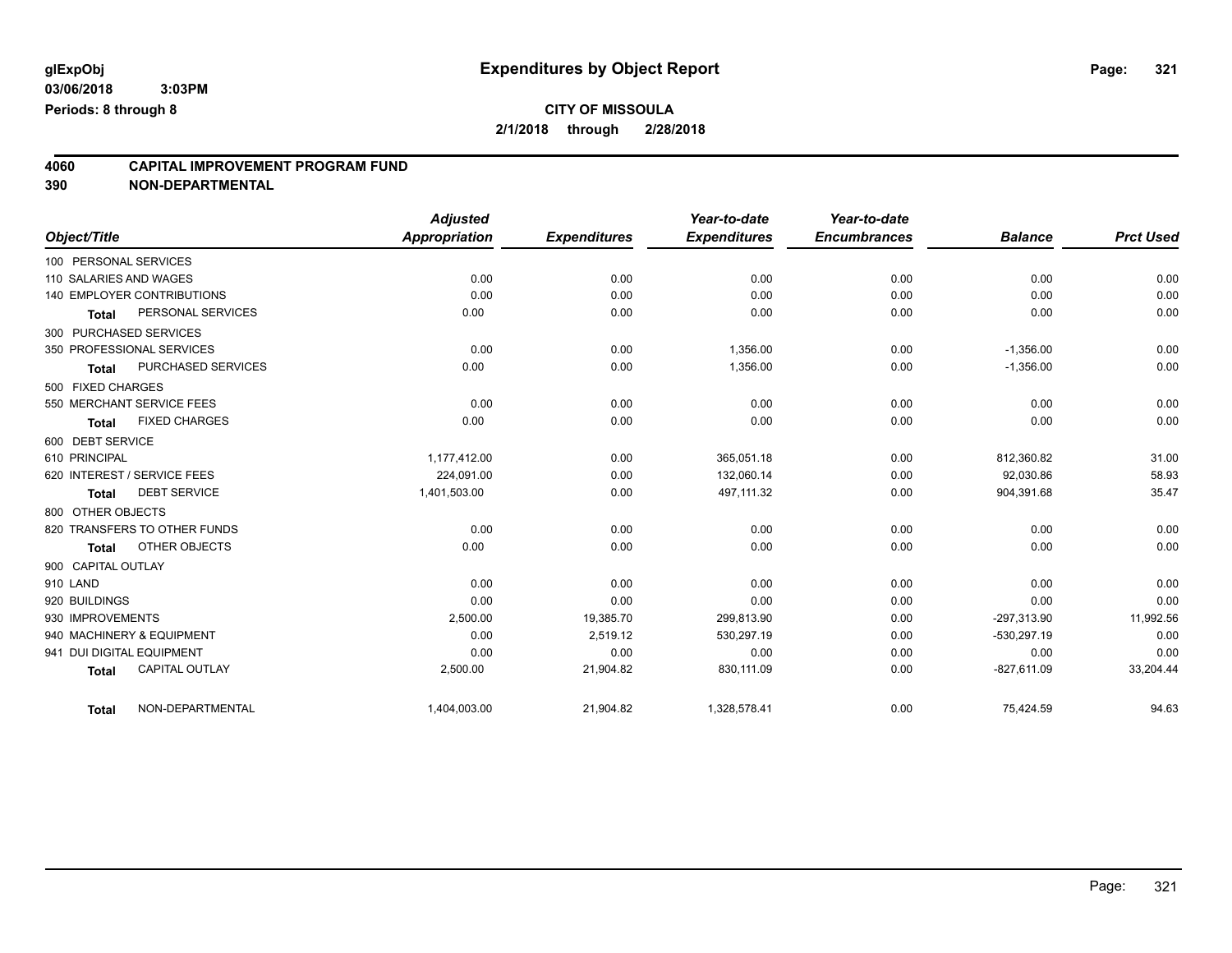#### **4060 CAPITAL IMPROVEMENT PROGRAM FUND**

|                        |                                 | <b>Adjusted</b> |                     | Year-to-date        | Year-to-date        |                |                  |
|------------------------|---------------------------------|-----------------|---------------------|---------------------|---------------------|----------------|------------------|
| Object/Title           |                                 | Appropriation   | <b>Expenditures</b> | <b>Expenditures</b> | <b>Encumbrances</b> | <b>Balance</b> | <b>Prct Used</b> |
| 100 PERSONAL SERVICES  |                                 |                 |                     |                     |                     |                |                  |
| 110 SALARIES AND WAGES |                                 | 0.00            | 0.00                | 0.00                | 0.00                | 0.00           | 0.00             |
|                        | 140 EMPLOYER CONTRIBUTIONS      | 0.00            | 0.00                | 0.00                | 0.00                | 0.00           | 0.00             |
| <b>Total</b>           | PERSONAL SERVICES               | 0.00            | 0.00                | 0.00                | 0.00                | 0.00           | 0.00             |
|                        | 300 PURCHASED SERVICES          |                 |                     |                     |                     |                |                  |
|                        | 350 PROFESSIONAL SERVICES       | 0.00            | 0.00                | 1,356.00            | 0.00                | $-1,356.00$    | 0.00             |
| <b>Total</b>           | PURCHASED SERVICES              | 0.00            | 0.00                | 1,356.00            | 0.00                | $-1,356.00$    | 0.00             |
| 500 FIXED CHARGES      |                                 |                 |                     |                     |                     |                |                  |
|                        | 550 MERCHANT SERVICE FEES       | 0.00            | 0.00                | 0.00                | 0.00                | 0.00           | 0.00             |
| <b>Total</b>           | <b>FIXED CHARGES</b>            | 0.00            | 0.00                | 0.00                | 0.00                | 0.00           | 0.00             |
| 600 DEBT SERVICE       |                                 |                 |                     |                     |                     |                |                  |
| 610 PRINCIPAL          |                                 | 1,177,412.00    | 0.00                | 365,051.18          | 0.00                | 812,360.82     | 31.00            |
|                        | 620 INTEREST / SERVICE FEES     | 224,091.00      | 0.00                | 132,060.14          | 0.00                | 92,030.86      | 58.93            |
| <b>Total</b>           | <b>DEBT SERVICE</b>             | 1,401,503.00    | 0.00                | 497,111.32          | 0.00                | 904,391.68     | 35.47            |
| 800 OTHER OBJECTS      |                                 |                 |                     |                     |                     |                |                  |
|                        | 820 TRANSFERS TO OTHER FUNDS    | 0.00            | 0.00                | 0.00                | 0.00                | 0.00           | 0.00             |
| <b>Total</b>           | OTHER OBJECTS                   | 0.00            | 0.00                | 0.00                | 0.00                | 0.00           | 0.00             |
| 900 CAPITAL OUTLAY     |                                 |                 |                     |                     |                     |                |                  |
| 910 LAND               |                                 | 0.00            | 0.00                | 0.00                | 0.00                | 0.00           | 0.00             |
| 920 BUILDINGS          |                                 | 0.00            | 0.00                | 0.00                | 0.00                | 0.00           | 0.00             |
| 930 IMPROVEMENTS       |                                 | 2,500.00        | 19,385.70           | 299,813.90          | 0.00                | $-297,313.90$  | 11,992.56        |
|                        | 940 MACHINERY & EQUIPMENT       | 0.00            | 2,519.12            | 530,297.19          | 0.00                | $-530,297.19$  | 0.00             |
|                        | 941 DUI DIGITAL EQUIPMENT       | 0.00            | 0.00                | 0.00                | 0.00                | 0.00           | 0.00             |
| <b>Total</b>           | <b>CAPITAL OUTLAY</b>           | 2,500.00        | 21,904.82           | 830,111.09          | 0.00                | $-827,611.09$  | 33,204.44        |
| <b>Total</b>           | CAPITAL IMPROVEMENT PROGRAM FUN | 1,404,003.00    | 21,904.82           | 1,328,578.41        | 0.00                | 75,424.59      | 94.63            |

Page: 322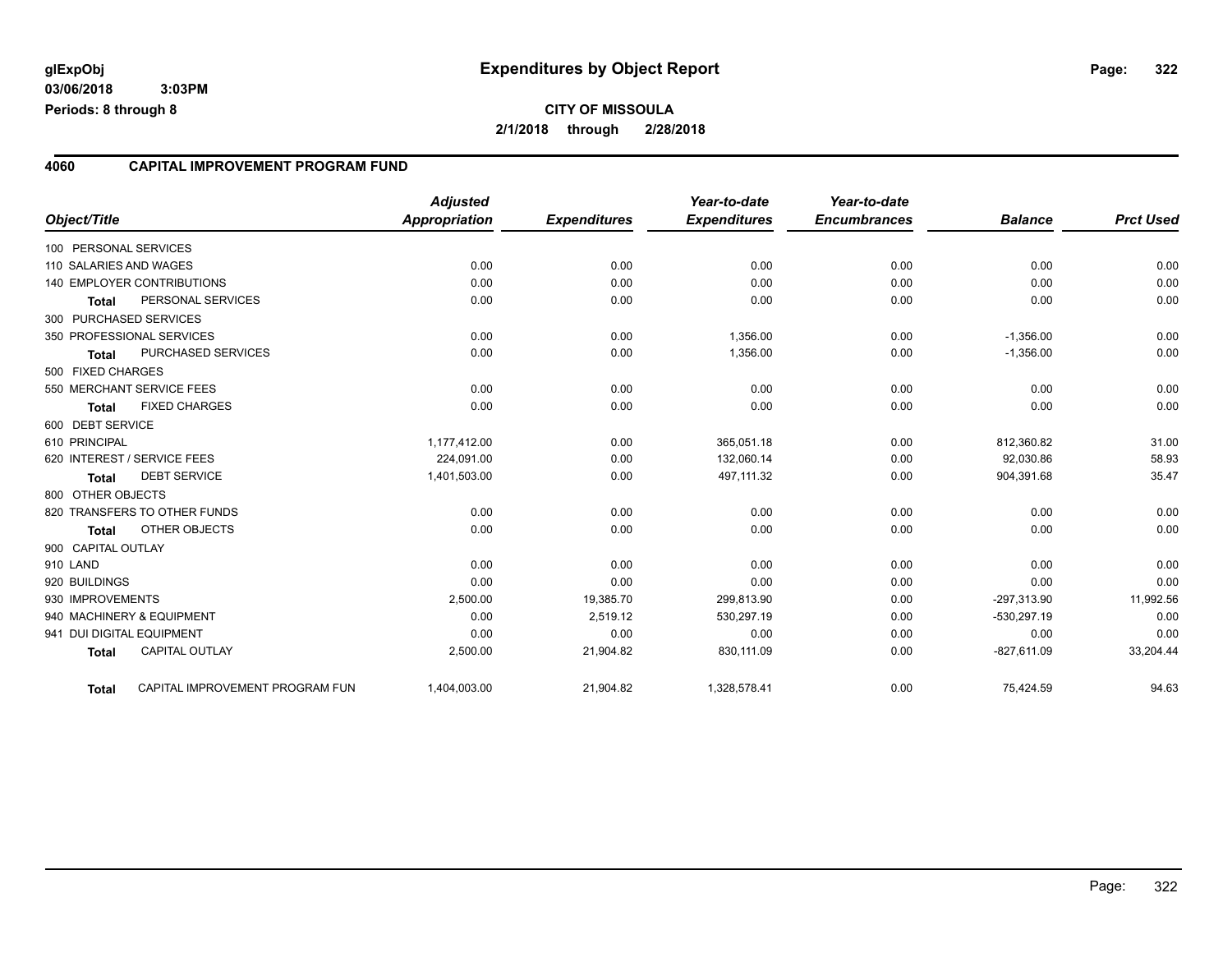# **CITY OF MISSOULA**

**2/1/2018 through 2/28/2018**

# **4130 1997 G O BOND OPEN SPACE PURCHASE FUND**

|                                       | <b>Adjusted</b>      |                     | Year-to-date        | Year-to-date        |                |                  |
|---------------------------------------|----------------------|---------------------|---------------------|---------------------|----------------|------------------|
| Object/Title                          | <b>Appropriation</b> | <b>Expenditures</b> | <b>Expenditures</b> | <b>Encumbrances</b> | <b>Balance</b> | <b>Prct Used</b> |
| 500 FIXED CHARGES                     |                      |                     |                     |                     |                |                  |
| 550 MERCHANT SERVICE FEES             | 0.00                 | 0.00                | 0.00                | 0.00                | 0.00           | 0.00             |
| <b>FIXED CHARGES</b><br><b>Total</b>  | 0.00                 | 0.00                | 0.00                | 0.00                | 0.00           | 0.00             |
| 800 OTHER OBJECTS                     |                      |                     |                     |                     |                |                  |
| 820 TRANSFERS TO OTHER FUNDS          | 0.00                 | 0.00                | 0.00                | 0.00                | 0.00           | 0.00             |
| OTHER OBJECTS<br>Total                | 0.00                 | 0.00                | 0.00                | 0.00                | 0.00           | 0.00             |
| 900 CAPITAL OUTLAY                    |                      |                     |                     |                     |                |                  |
| 930 IMPROVEMENTS                      | 0.00                 | 0.00                | 0.00                | 0.00                | 0.00           | 0.00             |
| <b>CAPITAL OUTLAY</b><br><b>Total</b> | 0.00                 | 0.00                | 0.00                | 0.00                | 0.00           | 0.00             |
| NON-DEPARTMENTAL<br><b>Total</b>      | 0.00                 | 0.00                | 0.00                | 0.00                | 0.00           | 0.00             |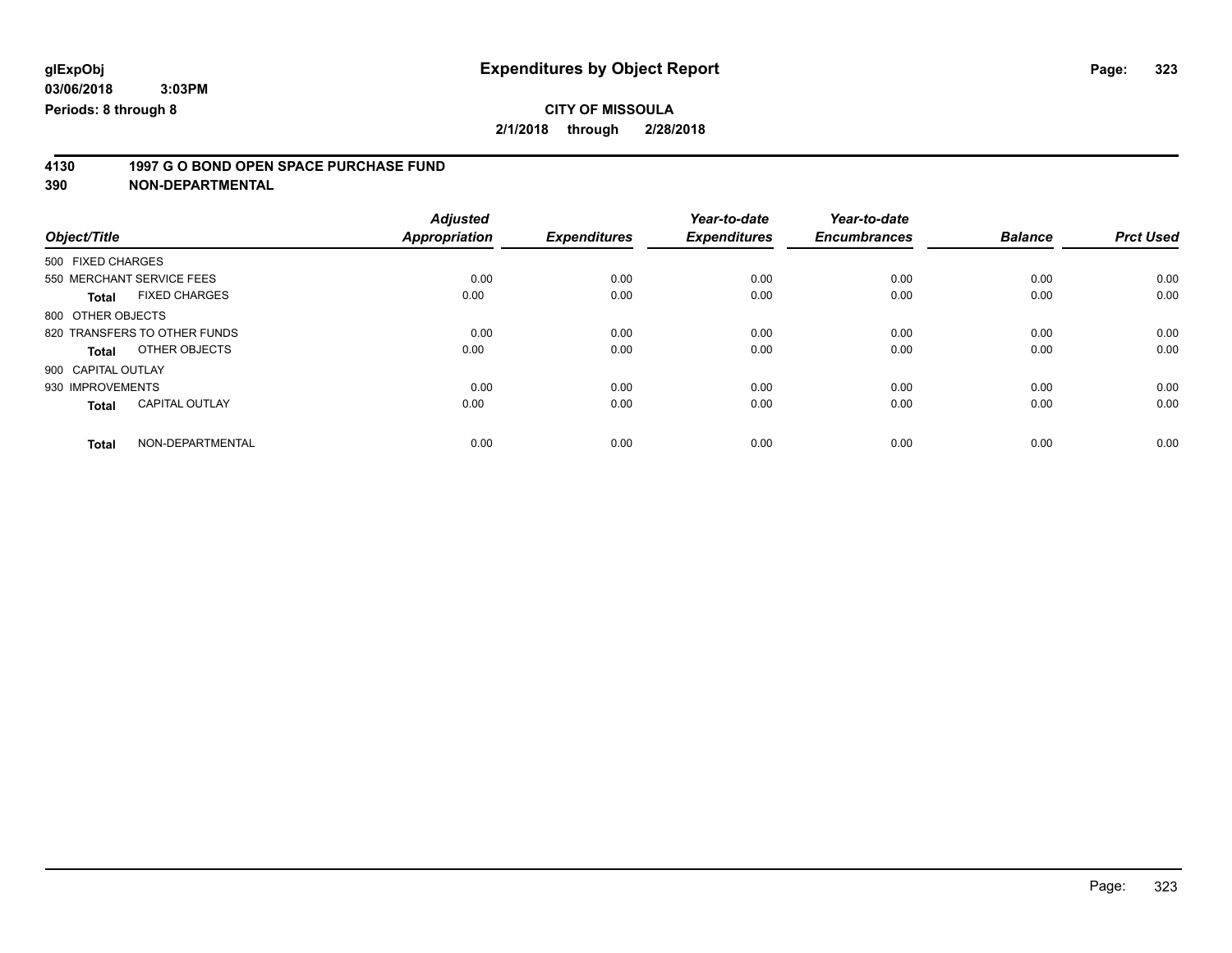#### **4130 1997 G O BOND OPEN SPACE PURCHASE FUND**

| Object/Title                 |                                   | <b>Adjusted</b><br>Appropriation | <b>Expenditures</b> | Year-to-date<br><b>Expenditures</b> | Year-to-date<br><b>Encumbrances</b> | <b>Balance</b> | <b>Prct Used</b> |
|------------------------------|-----------------------------------|----------------------------------|---------------------|-------------------------------------|-------------------------------------|----------------|------------------|
| 500 FIXED CHARGES            |                                   |                                  |                     |                                     |                                     |                |                  |
| 550 MERCHANT SERVICE FEES    |                                   | 0.00                             | 0.00                | 0.00                                | 0.00                                | 0.00           | 0.00             |
| <b>Total</b>                 | <b>FIXED CHARGES</b>              | 0.00                             | 0.00                | 0.00                                | 0.00                                | 0.00           | 0.00             |
| 800 OTHER OBJECTS            |                                   |                                  |                     |                                     |                                     |                |                  |
| 820 TRANSFERS TO OTHER FUNDS |                                   | 0.00                             | 0.00                | 0.00                                | 0.00                                | 0.00           | 0.00             |
| <b>Total</b>                 | OTHER OBJECTS                     | 0.00                             | 0.00                | 0.00                                | 0.00                                | 0.00           | 0.00             |
| 900 CAPITAL OUTLAY           |                                   |                                  |                     |                                     |                                     |                |                  |
| 930 IMPROVEMENTS             |                                   | 0.00                             | 0.00                | 0.00                                | 0.00                                | 0.00           | 0.00             |
| <b>Total</b>                 | <b>CAPITAL OUTLAY</b>             | 0.00                             | 0.00                | 0.00                                | 0.00                                | 0.00           | 0.00             |
| <b>Total</b>                 | 1997 G O BOND OPEN SPACE PURCHASI | 0.00                             | 0.00                | 0.00                                | 0.00                                | 0.00           | 0.00             |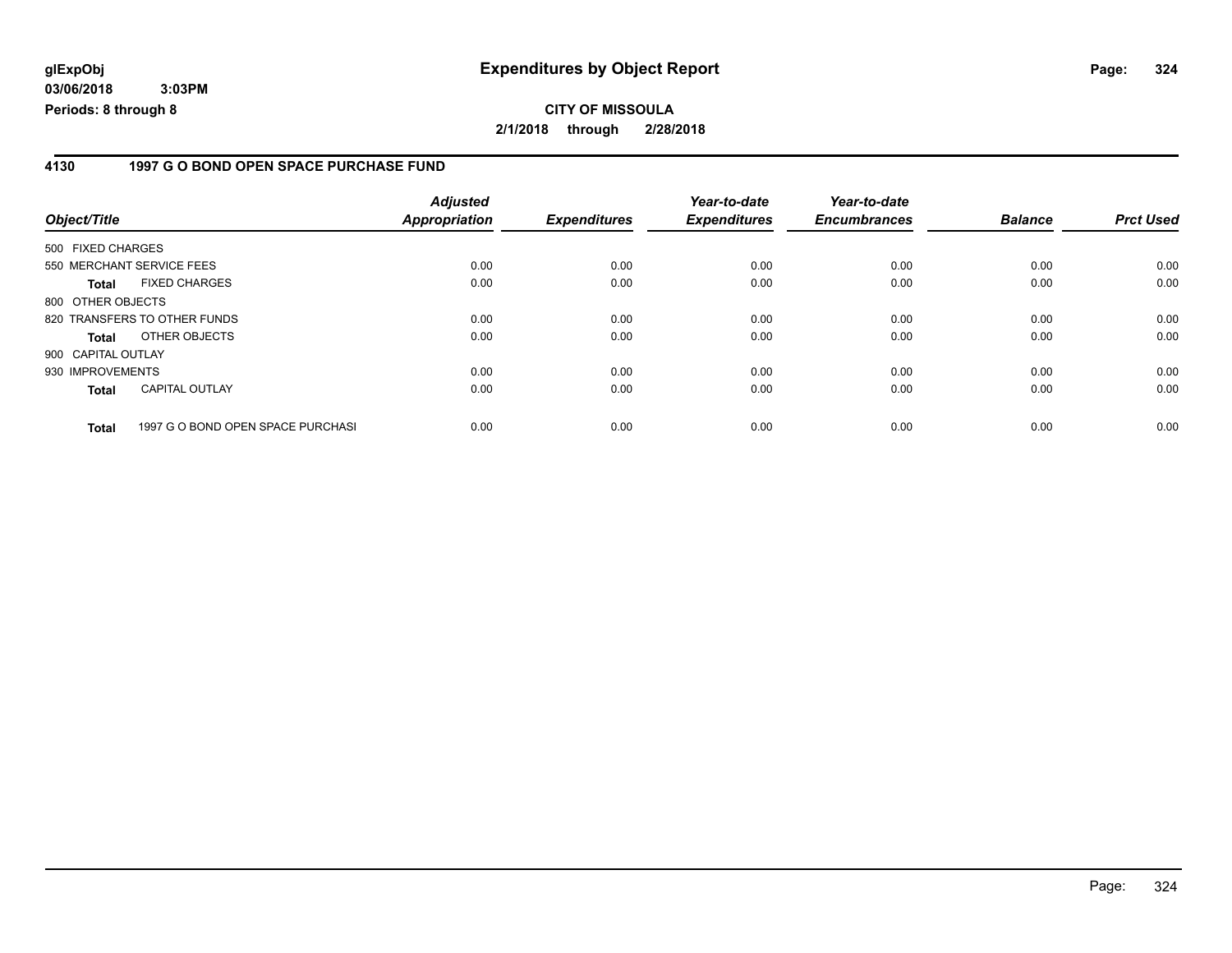# **4196 NEW FIRE STATION GO BOND**

**300 FIRE**

|                              |                       | <b>Adjusted</b>      |                     | Year-to-date        | Year-to-date        |                |                  |
|------------------------------|-----------------------|----------------------|---------------------|---------------------|---------------------|----------------|------------------|
| Object/Title                 |                       | <b>Appropriation</b> | <b>Expenditures</b> | <b>Expenditures</b> | <b>Encumbrances</b> | <b>Balance</b> | <b>Prct Used</b> |
| 500 FIXED CHARGES            |                       |                      |                     |                     |                     |                |                  |
| 550 MERCHANT SERVICE FEES    |                       | 0.00                 | 0.00                | 0.00                | 0.00                | 0.00           | 0.00             |
| <b>Total</b>                 | <b>FIXED CHARGES</b>  | 0.00                 | 0.00                | 0.00                | 0.00                | 0.00           | 0.00             |
| 800 OTHER OBJECTS            |                       |                      |                     |                     |                     |                |                  |
| 820 TRANSFERS TO OTHER FUNDS |                       | 0.00                 | 0.00                | 0.00                | 0.00                | 0.00           | 0.00             |
| <b>Total</b>                 | OTHER OBJECTS         | 0.00                 | 0.00                | 0.00                | 0.00                | 0.00           | 0.00             |
| 900 CAPITAL OUTLAY           |                       |                      |                     |                     |                     |                |                  |
| 920 BUILDINGS                |                       | 0.00                 | 0.00                | 0.00                | 0.00                | 0.00           | 0.00             |
| 930 IMPROVEMENTS             |                       | 0.00                 | 0.00                | 0.00                | 0.00                | 0.00           | 0.00             |
| 940 MACHINERY & EQUIPMENT    |                       | 0.00                 | 0.00                | 0.00                | 0.00                | 0.00           | 0.00             |
| <b>Total</b>                 | <b>CAPITAL OUTLAY</b> | 0.00                 | 0.00                | 0.00                | 0.00                | 0.00           | 0.00             |
| <b>FIRE</b><br>Total         |                       | 0.00                 | 0.00                | 0.00                | 0.00                | 0.00           | 0.00             |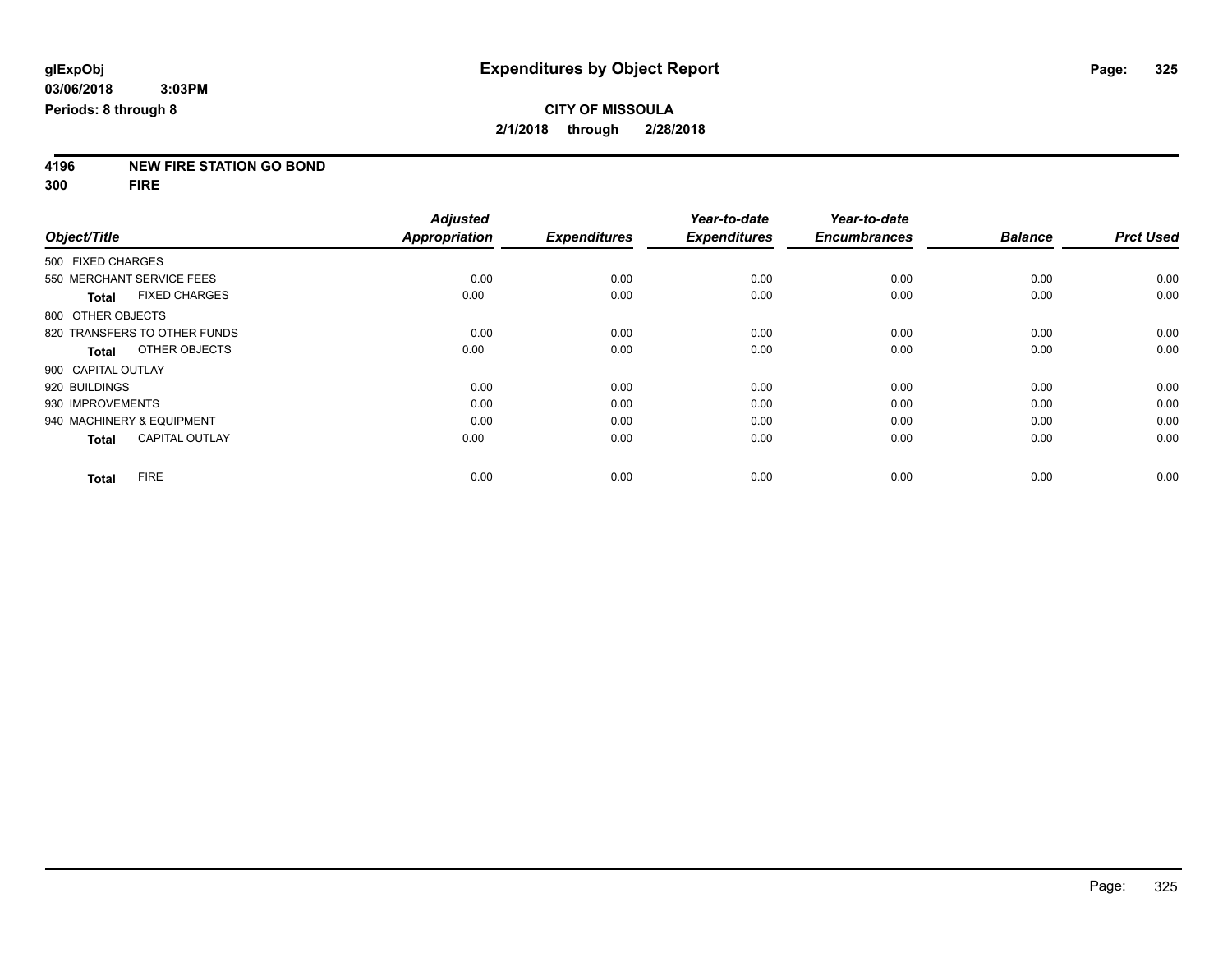### **4196 NEW FIRE STATION GO BOND**

|                    |                              | <b>Adjusted</b>      |                     | Year-to-date        | Year-to-date        |                |                  |
|--------------------|------------------------------|----------------------|---------------------|---------------------|---------------------|----------------|------------------|
| Object/Title       |                              | <b>Appropriation</b> | <b>Expenditures</b> | <b>Expenditures</b> | <b>Encumbrances</b> | <b>Balance</b> | <b>Prct Used</b> |
| 500 FIXED CHARGES  |                              |                      |                     |                     |                     |                |                  |
|                    | 550 MERCHANT SERVICE FEES    | 0.00                 | 0.00                | 0.00                | 0.00                | 0.00           | 0.00             |
| <b>Total</b>       | <b>FIXED CHARGES</b>         | 0.00                 | 0.00                | 0.00                | 0.00                | 0.00           | 0.00             |
| 800 OTHER OBJECTS  |                              |                      |                     |                     |                     |                |                  |
|                    | 820 TRANSFERS TO OTHER FUNDS | 0.00                 | 0.00                | 0.00                | 0.00                | 0.00           | 0.00             |
| Total              | OTHER OBJECTS                | 0.00                 | 0.00                | 0.00                | 0.00                | 0.00           | 0.00             |
| 900 CAPITAL OUTLAY |                              |                      |                     |                     |                     |                |                  |
| 920 BUILDINGS      |                              | 0.00                 | 0.00                | 0.00                | 0.00                | 0.00           | 0.00             |
| 930 IMPROVEMENTS   |                              | 0.00                 | 0.00                | 0.00                | 0.00                | 0.00           | 0.00             |
|                    | 940 MACHINERY & EQUIPMENT    | 0.00                 | 0.00                | 0.00                | 0.00                | 0.00           | 0.00             |
| <b>Total</b>       | <b>CAPITAL OUTLAY</b>        | 0.00                 | 0.00                | 0.00                | 0.00                | 0.00           | 0.00             |
| <b>Total</b>       | NEW FIRE STATION GO BOND     | 0.00                 | 0.00                | 0.00                | 0.00                | 0.00           | 0.00             |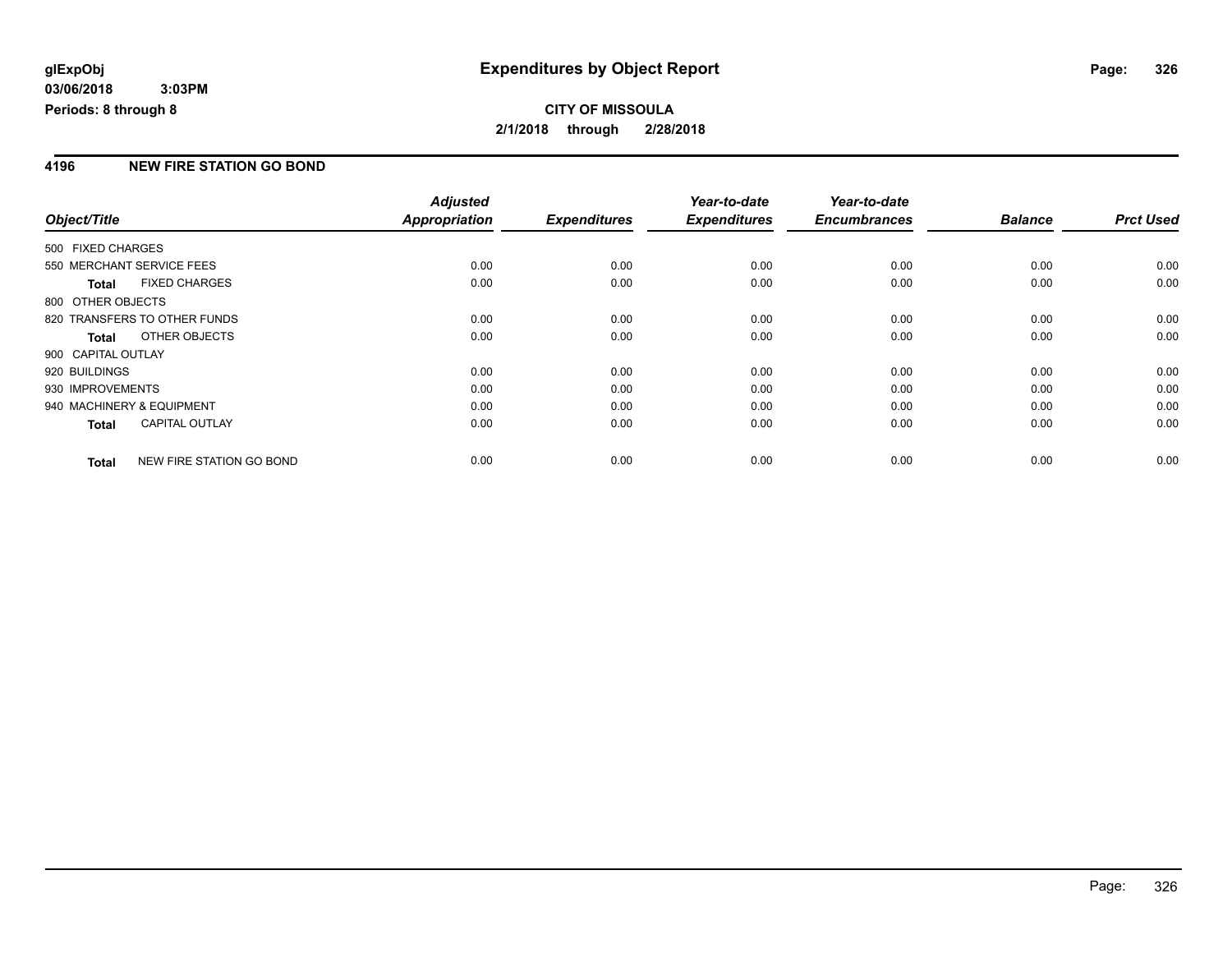# **4450 S/C CONSTRUCTION FUND FOR FY06**

| Object/Title                            | <b>Adjusted</b><br>Appropriation | <b>Expenditures</b> | Year-to-date<br><b>Expenditures</b> | Year-to-date<br><b>Encumbrances</b> | <b>Balance</b> | <b>Prct Used</b> |
|-----------------------------------------|----------------------------------|---------------------|-------------------------------------|-------------------------------------|----------------|------------------|
| 500 FIXED CHARGES                       |                                  |                     |                                     |                                     |                |                  |
| 550 MERCHANT SERVICE FEES               | 0.00                             | 0.00                | 0.00                                | 0.00                                | 0.00           | 0.00             |
| <b>FIXED CHARGES</b><br><b>Total</b>    | 0.00                             | 0.00                | 0.00                                | 0.00                                | 0.00           | 0.00             |
| 800 OTHER OBJECTS                       |                                  |                     |                                     |                                     |                |                  |
| 820 TRANSFERS TO OTHER FUNDS            | 0.00                             | 0.00                | 0.00                                | 0.00                                | 0.00           | 0.00             |
| OTHER OBJECTS<br><b>Total</b>           | 0.00                             | 0.00                | 0.00                                | 0.00                                | 0.00           | 0.00             |
| PUBLIC WORKS OPERATIONS<br><b>Total</b> | 0.00                             | 0.00                | 0.00                                | 0.00                                | 0.00           | 0.00             |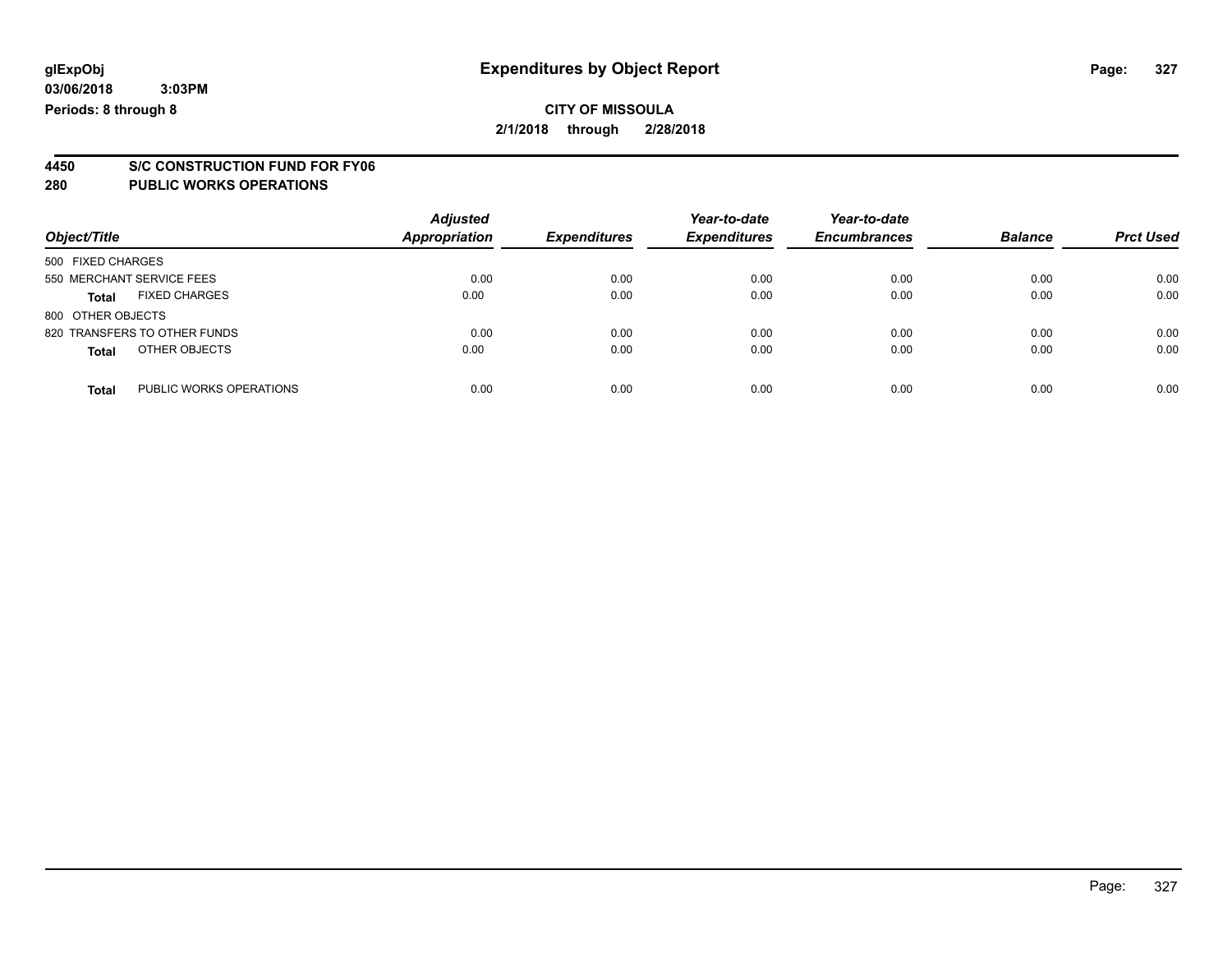**CITY OF MISSOULA 2/1/2018 through 2/28/2018**

#### **4450 S/C CONSTRUCTION FUND FOR FY06**

|                   |                                | <b>Adjusted</b> |                     | Year-to-date        | Year-to-date        |                |                  |
|-------------------|--------------------------------|-----------------|---------------------|---------------------|---------------------|----------------|------------------|
| Object/Title      |                                | Appropriation   | <b>Expenditures</b> | <b>Expenditures</b> | <b>Encumbrances</b> | <b>Balance</b> | <b>Prct Used</b> |
| 500 FIXED CHARGES |                                |                 |                     |                     |                     |                |                  |
|                   | 550 MERCHANT SERVICE FEES      | 0.00            | 0.00                | 0.00                | 0.00                | 0.00           | 0.00             |
| <b>Total</b>      | <b>FIXED CHARGES</b>           | 0.00            | 0.00                | 0.00                | 0.00                | 0.00           | 0.00             |
| 800 OTHER OBJECTS |                                |                 |                     |                     |                     |                |                  |
|                   | 820 TRANSFERS TO OTHER FUNDS   | 0.00            | 0.00                | 0.00                | 0.00                | 0.00           | 0.00             |
| <b>Total</b>      | OTHER OBJECTS                  | 0.00            | 0.00                | 0.00                | 0.00                | 0.00           | 0.00             |
| <b>Total</b>      | S/C CONSTRUCTION FUND FOR FY06 | 0.00            | 0.00                | 0.00                | 0.00                | 0.00           | 0.00             |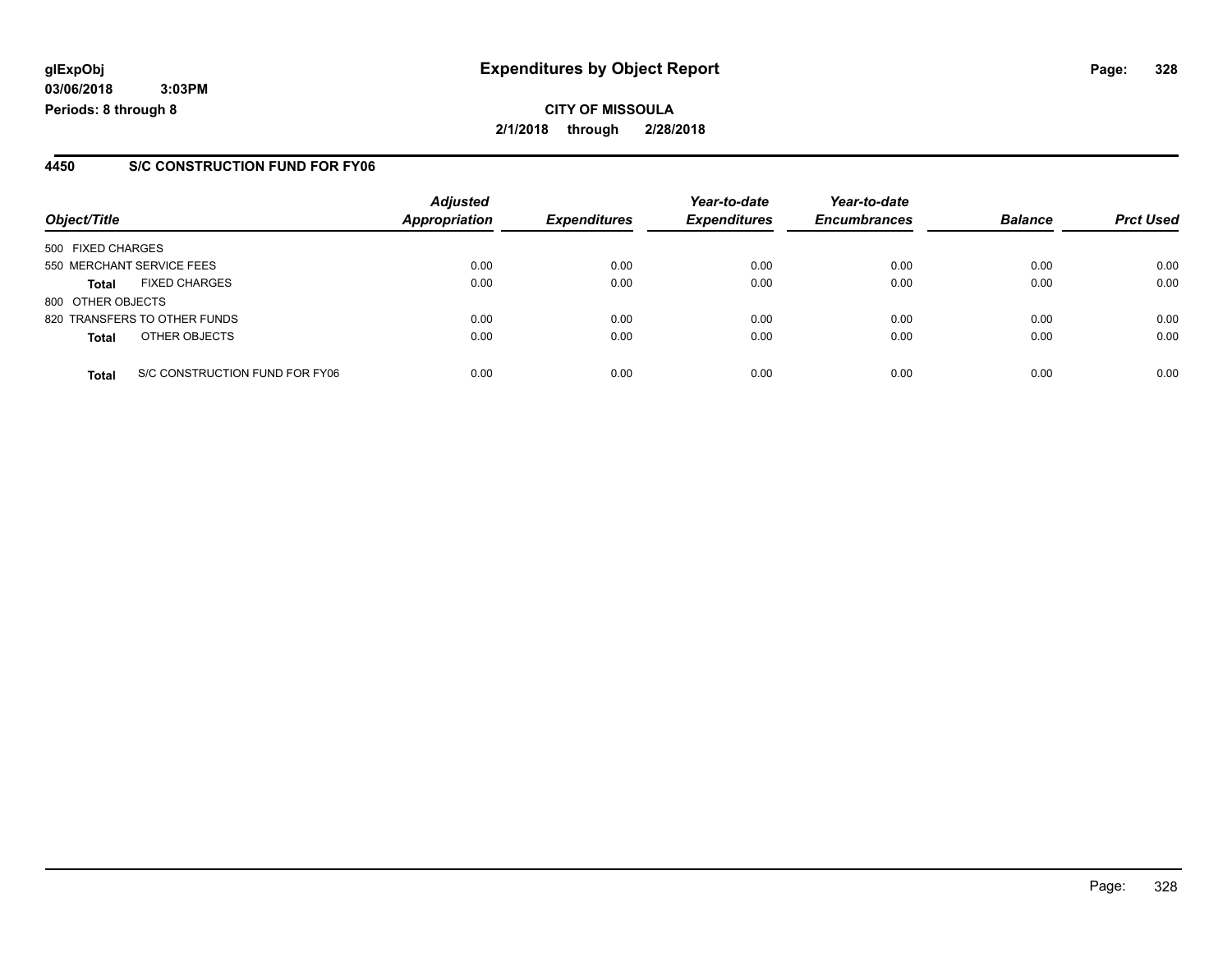# **4451 FY07 S/C BOND FUND**

| Object/Title                            | <b>Adjusted</b><br><b>Appropriation</b> | <b>Expenditures</b> | Year-to-date<br><b>Expenditures</b> | Year-to-date<br><b>Encumbrances</b> | <b>Balance</b> | <b>Prct Used</b> |
|-----------------------------------------|-----------------------------------------|---------------------|-------------------------------------|-------------------------------------|----------------|------------------|
| 500 FIXED CHARGES                       |                                         |                     |                                     |                                     |                |                  |
| 550 MERCHANT SERVICE FEES               | 0.00                                    | 0.00                | 0.00                                | 0.00                                | 0.00           | 0.00             |
| <b>FIXED CHARGES</b><br><b>Total</b>    | 0.00                                    | 0.00                | 0.00                                | 0.00                                | 0.00           | 0.00             |
| 800 OTHER OBJECTS                       |                                         |                     |                                     |                                     |                |                  |
| 820 TRANSFERS TO OTHER FUNDS            | 0.00                                    | 0.00                | 0.00                                | 0.00                                | 0.00           | 0.00             |
| OTHER OBJECTS<br><b>Total</b>           | 0.00                                    | 0.00                | 0.00                                | 0.00                                | 0.00           | 0.00             |
| PUBLIC WORKS OPERATIONS<br><b>Total</b> | 0.00                                    | 0.00                | 0.00                                | 0.00                                | 0.00           | 0.00             |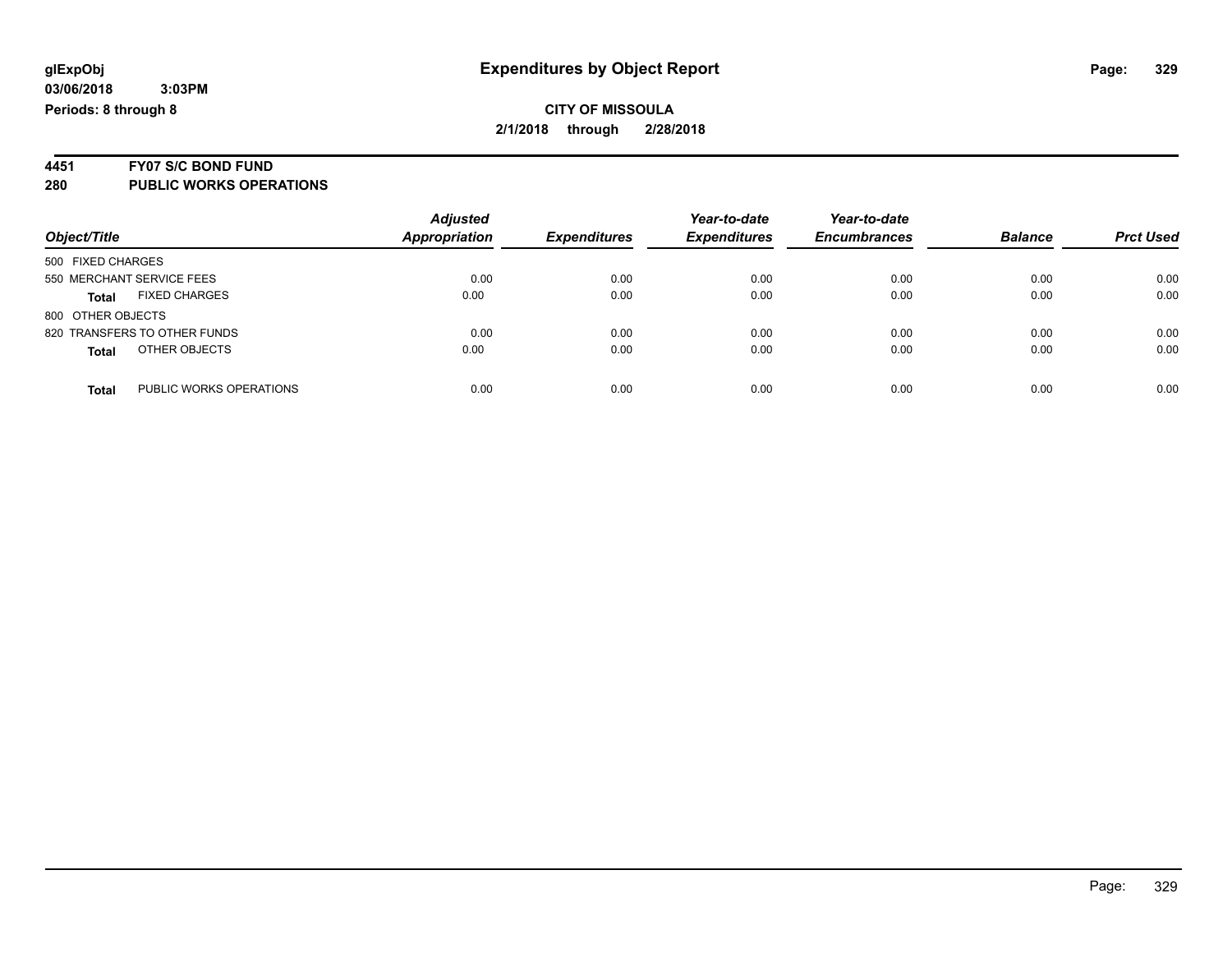#### **4451 FY07 S/C BOND FUND**

|                                    | <b>Adjusted</b>      |                     | Year-to-date        | Year-to-date        |                |                  |
|------------------------------------|----------------------|---------------------|---------------------|---------------------|----------------|------------------|
| Object/Title                       | <b>Appropriation</b> | <b>Expenditures</b> | <b>Expenditures</b> | <b>Encumbrances</b> | <b>Balance</b> | <b>Prct Used</b> |
| 500 FIXED CHARGES                  |                      |                     |                     |                     |                |                  |
| 550 MERCHANT SERVICE FEES          | 0.00                 | 0.00                | 0.00                | 0.00                | 0.00           | 0.00             |
| <b>FIXED CHARGES</b><br>Total      | 0.00                 | 0.00                | 0.00                | 0.00                | 0.00           | 0.00             |
| 800 OTHER OBJECTS                  |                      |                     |                     |                     |                |                  |
| 820 TRANSFERS TO OTHER FUNDS       | 0.00                 | 0.00                | 0.00                | 0.00                | 0.00           | 0.00             |
| OTHER OBJECTS<br><b>Total</b>      | 0.00                 | 0.00                | 0.00                | 0.00                | 0.00           | 0.00             |
| FY07 S/C BOND FUND<br><b>Total</b> | 0.00                 | 0.00                | 0.00                | 0.00                | 0.00           | 0.00             |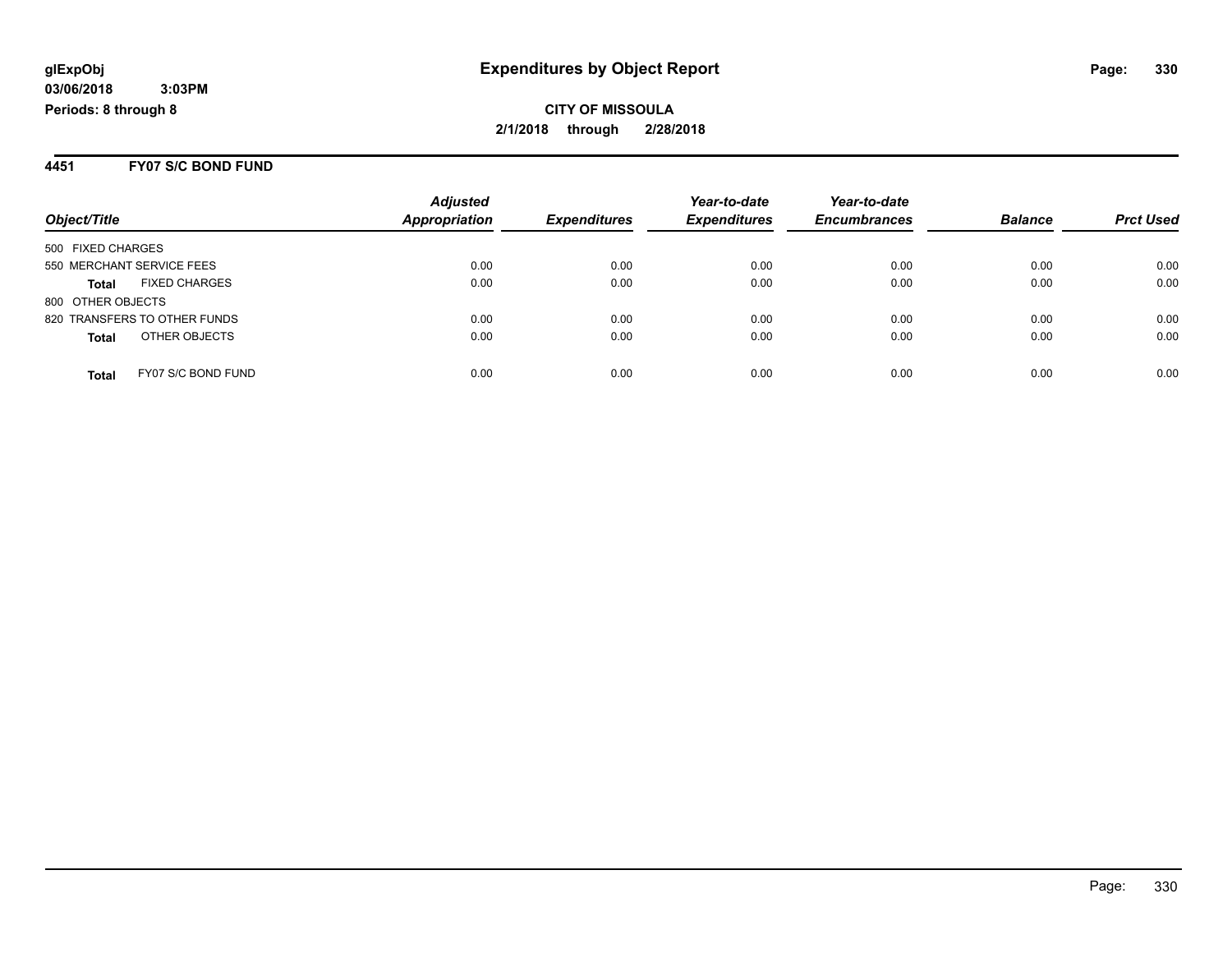### **CITY OF MISSOULA 2/1/2018 through 2/28/2018**

# **4452 S/C CONSTRUCTION FUND FOR FY 08 BOND SAL**

| Object/Title       |                           | <b>Adjusted</b><br><b>Appropriation</b> | <b>Expenditures</b> | Year-to-date<br><b>Expenditures</b> | Year-to-date<br><b>Encumbrances</b> | <b>Balance</b> | <b>Prct Used</b> |
|--------------------|---------------------------|-----------------------------------------|---------------------|-------------------------------------|-------------------------------------|----------------|------------------|
| 500 FIXED CHARGES  |                           |                                         |                     |                                     |                                     |                |                  |
|                    | 550 MERCHANT SERVICE FEES | 0.00                                    | 0.00                | 0.00                                | 0.00                                | 0.00           | 0.00             |
| Total              | <b>FIXED CHARGES</b>      | 0.00                                    | 0.00                | 0.00                                | 0.00                                | 0.00           | 0.00             |
| 900 CAPITAL OUTLAY |                           |                                         |                     |                                     |                                     |                |                  |
| 930 IMPROVEMENTS   |                           | 0.00                                    | 0.00                | 0.00                                | 0.00                                | 0.00           | 0.00             |
| <b>Total</b>       | <b>CAPITAL OUTLAY</b>     | 0.00                                    | 0.00                | 0.00                                | 0.00                                | 0.00           | 0.00             |
| <b>Total</b>       | PUBLIC WORKS OPERATIONS   | 0.00                                    | 0.00                | 0.00                                | 0.00                                | 0.00           | 0.00             |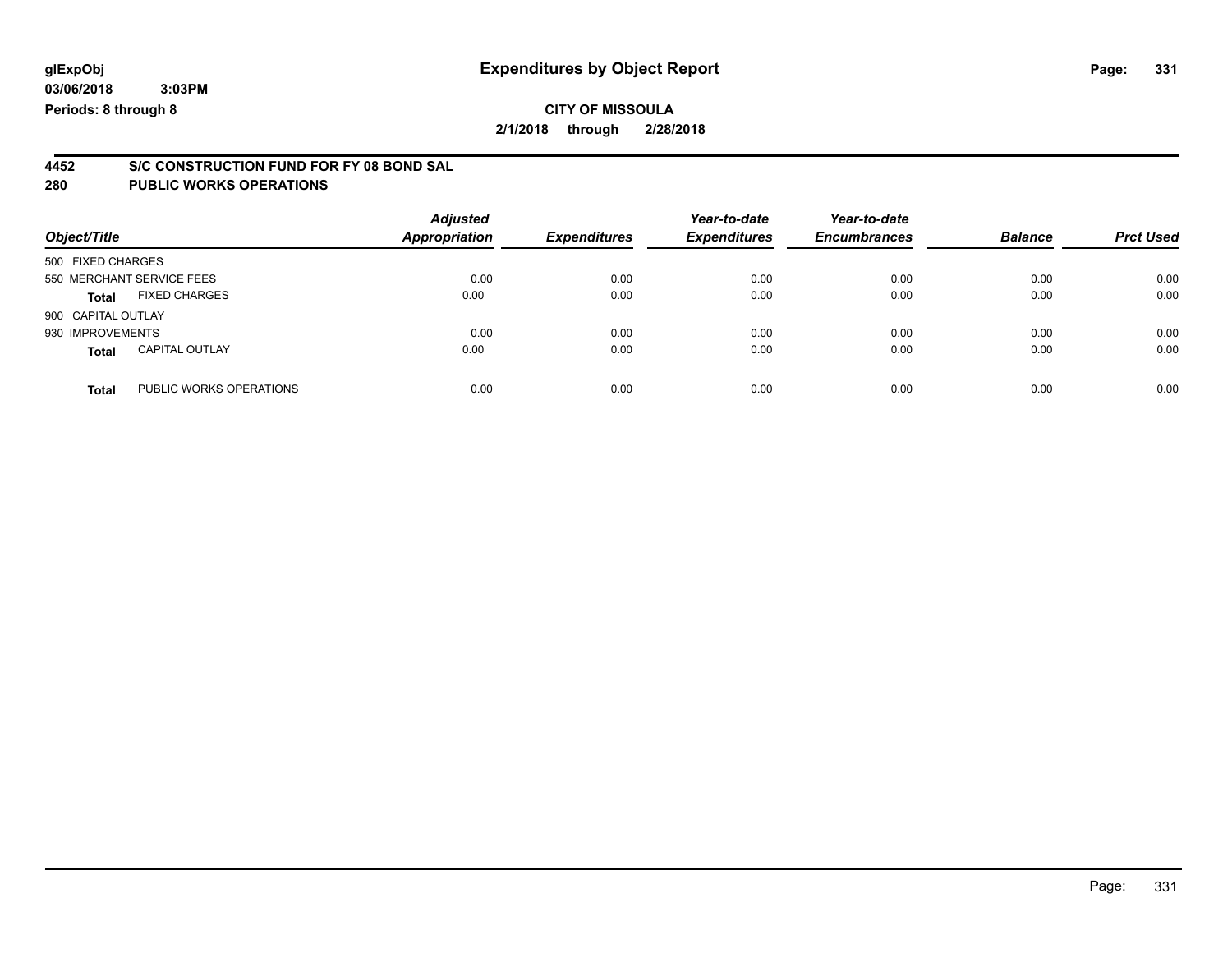### **glExpObj Expenditures by Object Report Page: 332**

**03/06/2018 3:03PM Periods: 8 through 8**

#### **4452 S/C CONSTRUCTION FUND FOR FY 08 BOND SAL**

| Object/Title              |                                    | <b>Adjusted</b><br><b>Appropriation</b> | <b>Expenditures</b> | Year-to-date<br><b>Expenditures</b> | Year-to-date<br><b>Encumbrances</b> | <b>Balance</b> | <b>Prct Used</b> |
|---------------------------|------------------------------------|-----------------------------------------|---------------------|-------------------------------------|-------------------------------------|----------------|------------------|
| 500 FIXED CHARGES         |                                    |                                         |                     |                                     |                                     |                |                  |
| 550 MERCHANT SERVICE FEES |                                    | 0.00                                    | 0.00                | 0.00                                | 0.00                                | 0.00           | 0.00             |
| <b>Total</b>              | <b>FIXED CHARGES</b>               | 0.00                                    | 0.00                | 0.00                                | 0.00                                | 0.00           | 0.00             |
| 900 CAPITAL OUTLAY        |                                    |                                         |                     |                                     |                                     |                |                  |
| 930 IMPROVEMENTS          |                                    | 0.00                                    | 0.00                | 0.00                                | 0.00                                | 0.00           | 0.00             |
| <b>Total</b>              | <b>CAPITAL OUTLAY</b>              | 0.00                                    | 0.00                | 0.00                                | 0.00                                | 0.00           | 0.00             |
| <b>Total</b>              | S/C CONSTRUCTION FUND FOR FY 08 BO | 0.00                                    | 0.00                | 0.00                                | 0.00                                | 0.00           | 0.00             |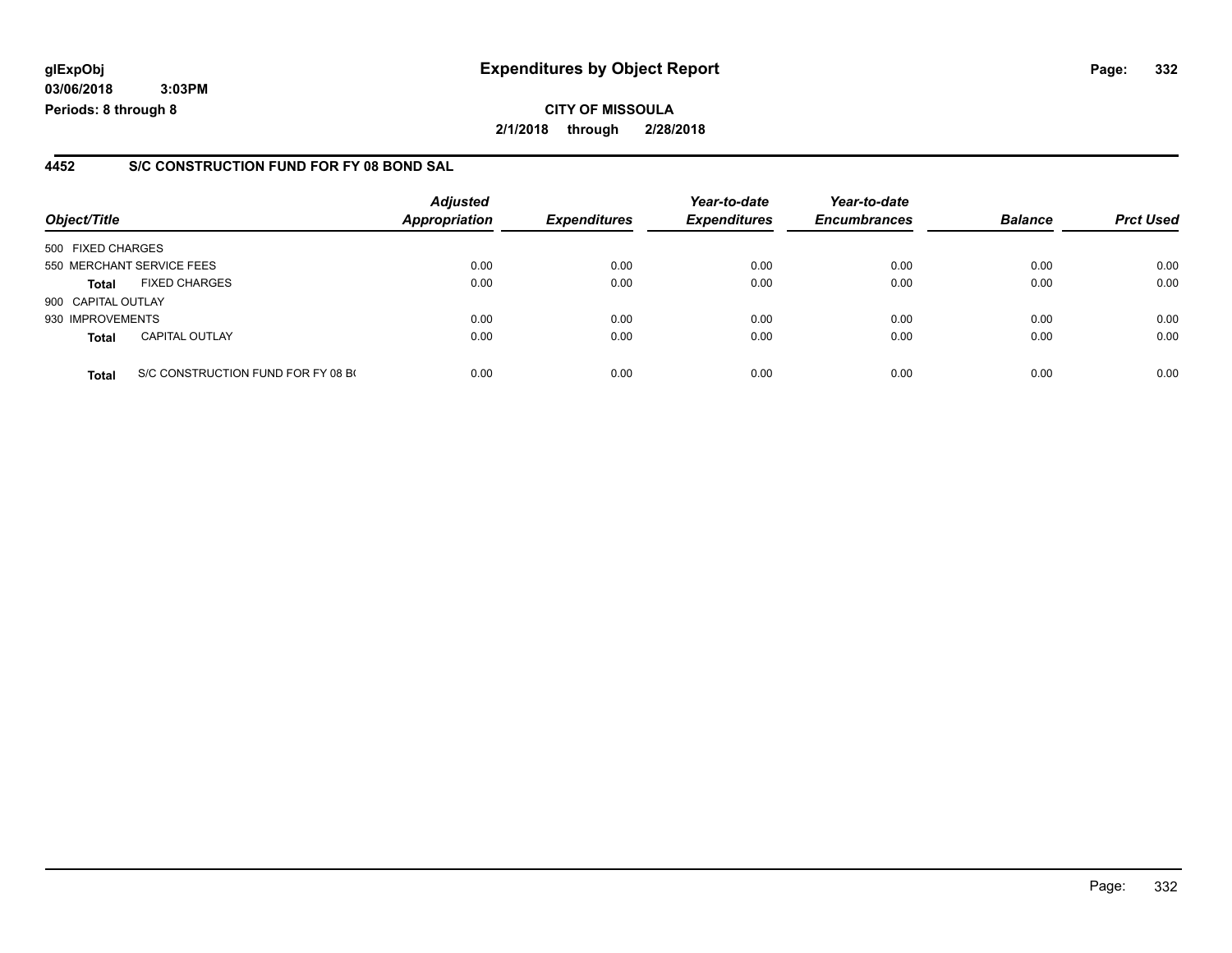**4453 S/C CONSTRUCTION FUND FY09 BOND**

|                    |                              | <b>Adjusted</b>      |                     | Year-to-date        | Year-to-date        |                |                  |
|--------------------|------------------------------|----------------------|---------------------|---------------------|---------------------|----------------|------------------|
| Object/Title       |                              | <b>Appropriation</b> | <b>Expenditures</b> | <b>Expenditures</b> | <b>Encumbrances</b> | <b>Balance</b> | <b>Prct Used</b> |
| 500 FIXED CHARGES  |                              |                      |                     |                     |                     |                |                  |
|                    | 550 MERCHANT SERVICE FEES    | 0.00                 | 0.00                | 0.00                | 0.00                | 0.00           | 0.00             |
| <b>Total</b>       | <b>FIXED CHARGES</b>         | 0.00                 | 0.00                | 0.00                | 0.00                | 0.00           | 0.00             |
| 800 OTHER OBJECTS  |                              |                      |                     |                     |                     |                |                  |
|                    | 820 TRANSFERS TO OTHER FUNDS | 0.00                 | 0.00                | 0.00                | 0.00                | 0.00           | 0.00             |
| <b>Total</b>       | OTHER OBJECTS                | 0.00                 | 0.00                | 0.00                | 0.00                | 0.00           | 0.00             |
| 900 CAPITAL OUTLAY |                              |                      |                     |                     |                     |                |                  |
| 930 IMPROVEMENTS   |                              | 0.00                 | 0.00                | 0.00                | 0.00                | 0.00           | 0.00             |
| <b>Total</b>       | <b>CAPITAL OUTLAY</b>        | 0.00                 | 0.00                | 0.00                | 0.00                | 0.00           | 0.00             |
| <b>Total</b>       | PUBLIC WORKS OPERATIONS      | 0.00                 | 0.00                | 0.00                | 0.00                | 0.00           | 0.00             |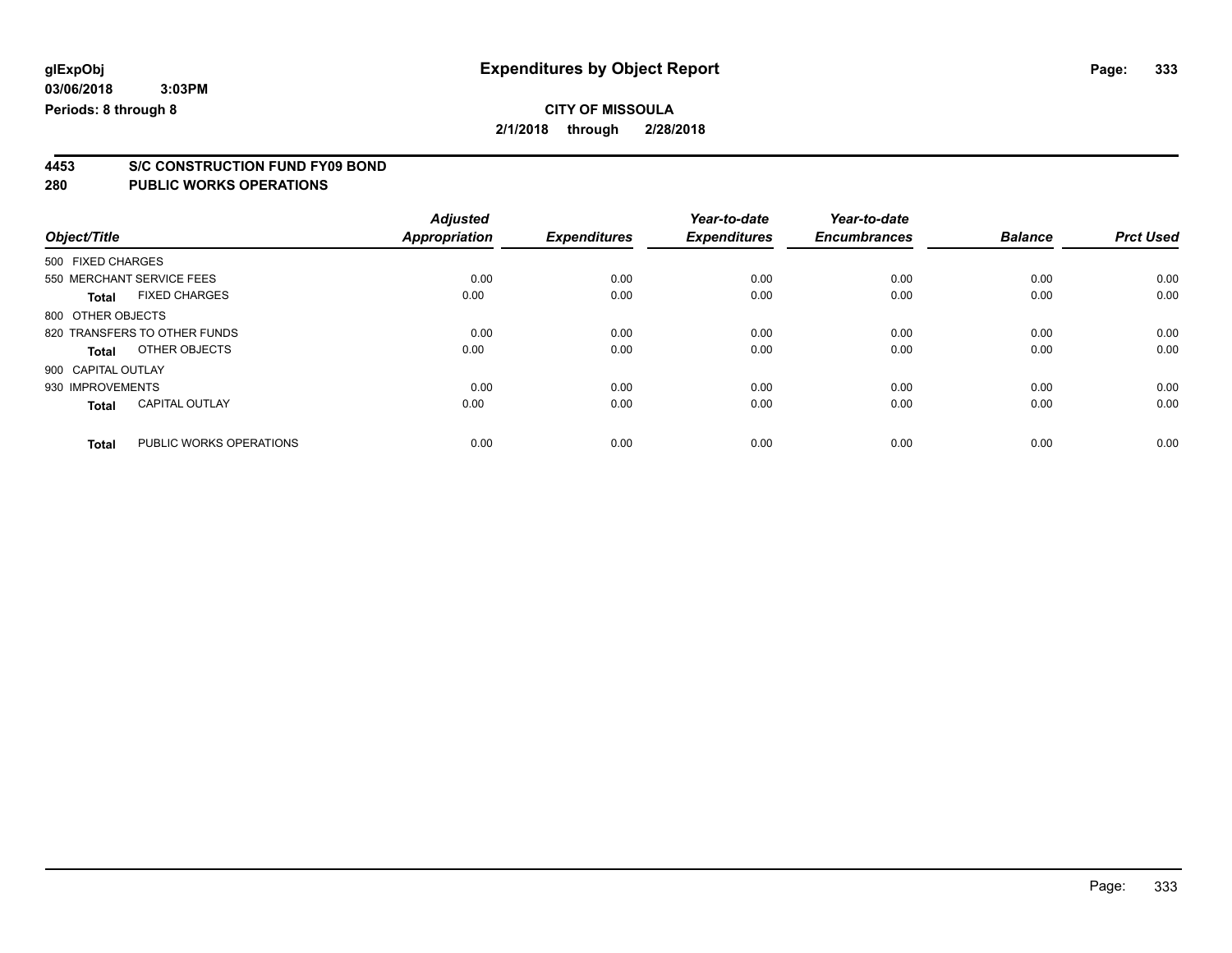### **CITY OF MISSOULA 2/1/2018 through 2/28/2018**

# **4453 S/C CONSTRUCTION FUND FY09 BOND**

**390 NON-DEPARTMENTAL**

| Object/Title              |                      | <b>Adjusted</b><br><b>Appropriation</b> | <b>Expenditures</b> | Year-to-date<br><b>Expenditures</b> | Year-to-date<br><b>Encumbrances</b> | <b>Balance</b> | <b>Prct Used</b> |
|---------------------------|----------------------|-----------------------------------------|---------------------|-------------------------------------|-------------------------------------|----------------|------------------|
| 500 FIXED CHARGES         |                      |                                         |                     |                                     |                                     |                |                  |
| 500 FIXED CHARGES         |                      | 0.00                                    | 0.00                | 0.00                                | 0.00                                | 0.00           | 0.00             |
| 550 MERCHANT SERVICE FEES |                      | 0.00                                    | 0.00                | 0.00                                | 0.00                                | 0.00           | 0.00             |
| <b>Total</b>              | <b>FIXED CHARGES</b> | 0.00                                    | 0.00                | 0.00                                | 0.00                                | 0.00           | 0.00             |
| <b>Total</b>              | NON-DEPARTMENTAL     | 0.00                                    | 0.00                | 0.00                                | 0.00                                | 0.00           | 0.00             |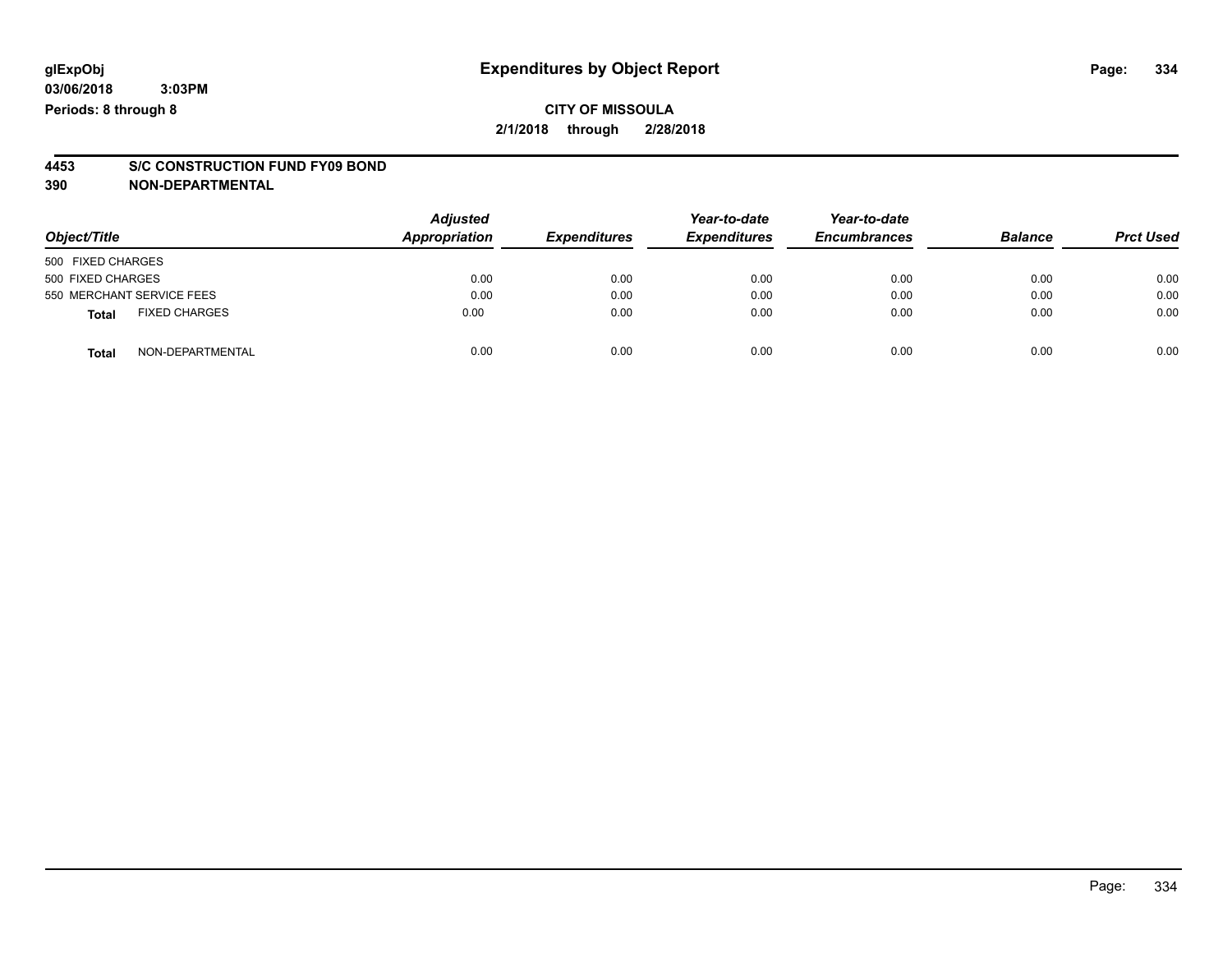#### **4453 S/C CONSTRUCTION FUND FY09 BOND**

|                    |                                 | <b>Adjusted</b>      |                     | Year-to-date        | Year-to-date        |                |                  |
|--------------------|---------------------------------|----------------------|---------------------|---------------------|---------------------|----------------|------------------|
| Object/Title       |                                 | <b>Appropriation</b> | <b>Expenditures</b> | <b>Expenditures</b> | <b>Encumbrances</b> | <b>Balance</b> | <b>Prct Used</b> |
| 500 FIXED CHARGES  |                                 |                      |                     |                     |                     |                |                  |
| 500 FIXED CHARGES  |                                 | 0.00                 | 0.00                | 0.00                | 0.00                | 0.00           | 0.00             |
|                    | 550 MERCHANT SERVICE FEES       | 0.00                 | 0.00                | 0.00                | 0.00                | 0.00           | 0.00             |
| <b>Total</b>       | <b>FIXED CHARGES</b>            | 0.00                 | 0.00                | 0.00                | 0.00                | 0.00           | 0.00             |
| 800 OTHER OBJECTS  |                                 |                      |                     |                     |                     |                |                  |
|                    | 820 TRANSFERS TO OTHER FUNDS    | 0.00                 | 0.00                | 0.00                | 0.00                | 0.00           | 0.00             |
| Total              | OTHER OBJECTS                   | 0.00                 | 0.00                | 0.00                | 0.00                | 0.00           | 0.00             |
| 900 CAPITAL OUTLAY |                                 |                      |                     |                     |                     |                |                  |
| 930 IMPROVEMENTS   |                                 | 0.00                 | 0.00                | 0.00                | 0.00                | 0.00           | 0.00             |
| <b>Total</b>       | <b>CAPITAL OUTLAY</b>           | 0.00                 | 0.00                | 0.00                | 0.00                | 0.00           | 0.00             |
| <b>Total</b>       | S/C CONSTRUCTION FUND FY09 BOND | 0.00                 | 0.00                | 0.00                | 0.00                | 0.00           | 0.00             |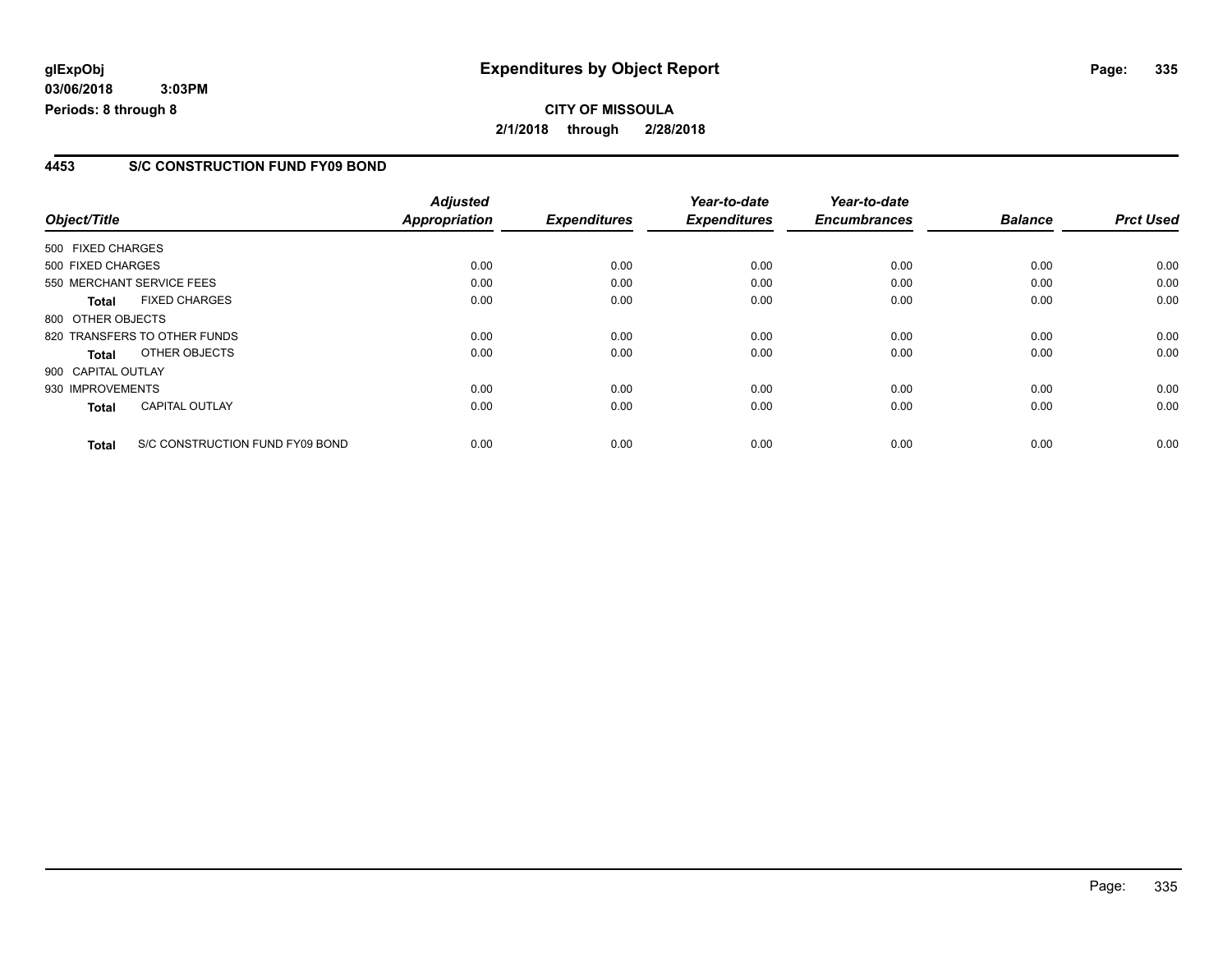# **4454 S/C CONSTRUCTION FUND FOR FY10**

| Object/Title       |                           | <b>Adjusted</b><br><b>Appropriation</b> | <b>Expenditures</b> | Year-to-date<br><b>Expenditures</b> | Year-to-date<br><b>Encumbrances</b> | <b>Balance</b> | <b>Prct Used</b> |
|--------------------|---------------------------|-----------------------------------------|---------------------|-------------------------------------|-------------------------------------|----------------|------------------|
| 500 FIXED CHARGES  |                           |                                         |                     |                                     |                                     |                |                  |
|                    | 550 MERCHANT SERVICE FEES | 0.00                                    | 0.00                | 0.00                                | 0.00                                | 0.00           | 0.00             |
| <b>Total</b>       | <b>FIXED CHARGES</b>      | 0.00                                    | 0.00                | 0.00                                | 0.00                                | 0.00           | 0.00             |
| 900 CAPITAL OUTLAY |                           |                                         |                     |                                     |                                     |                |                  |
| 930 IMPROVEMENTS   |                           | 0.00                                    | 0.00                | 0.00                                | 0.00                                | 0.00           | 0.00             |
| <b>Total</b>       | <b>CAPITAL OUTLAY</b>     | 0.00                                    | 0.00                | 0.00                                | 0.00                                | 0.00           | 0.00             |
| <b>Total</b>       | PUBLIC WORKS OPERATIONS   | 0.00                                    | 0.00                | 0.00                                | 0.00                                | 0.00           | 0.00             |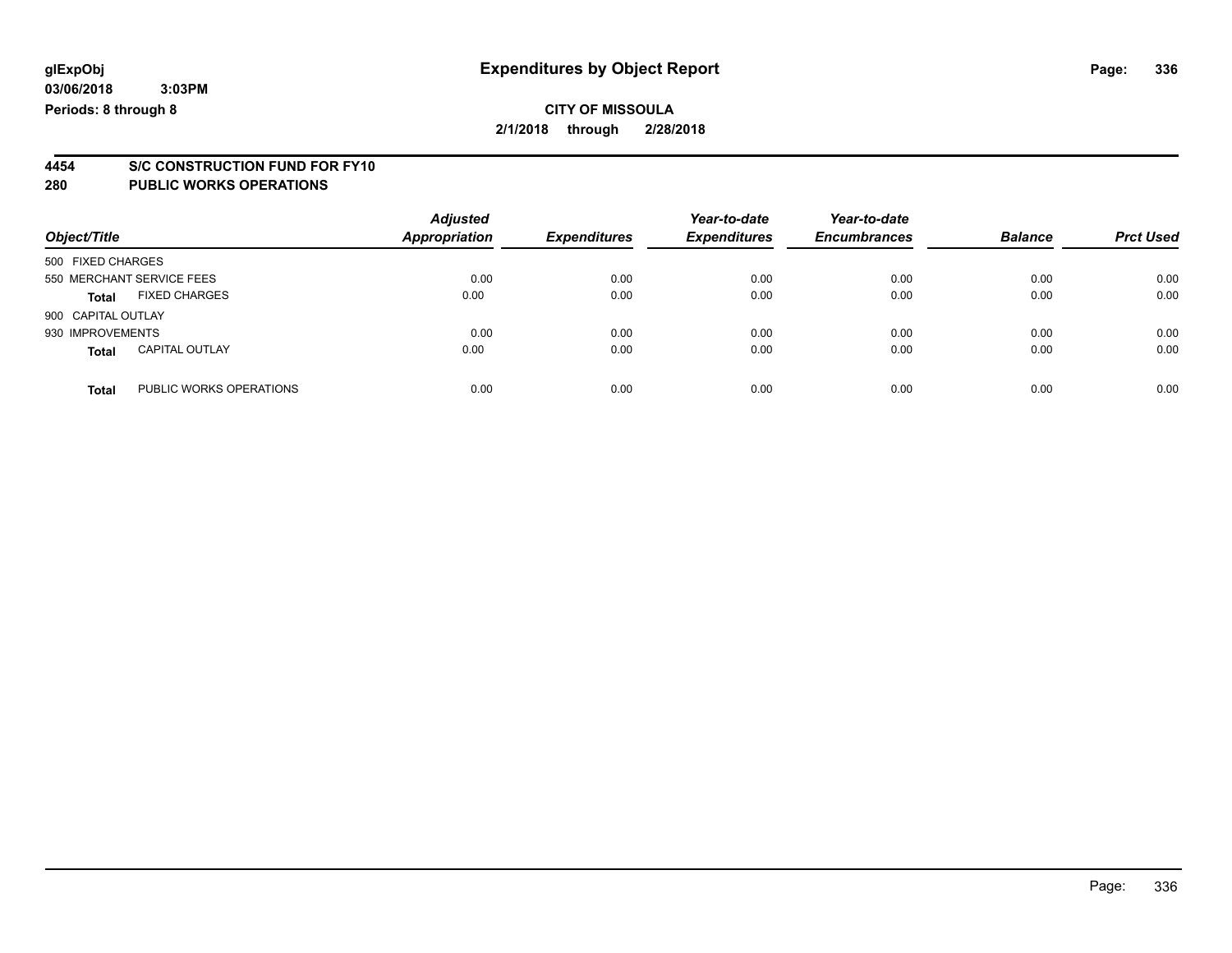**CITY OF MISSOULA 2/1/2018 through 2/28/2018**

#### **4454 S/C CONSTRUCTION FUND FOR FY10**

|                    |                                | <b>Adjusted</b>      |                     | Year-to-date        | Year-to-date        |                |                  |
|--------------------|--------------------------------|----------------------|---------------------|---------------------|---------------------|----------------|------------------|
| Object/Title       |                                | <b>Appropriation</b> | <b>Expenditures</b> | <b>Expenditures</b> | <b>Encumbrances</b> | <b>Balance</b> | <b>Prct Used</b> |
| 500 FIXED CHARGES  |                                |                      |                     |                     |                     |                |                  |
|                    | 550 MERCHANT SERVICE FEES      | 0.00                 | 0.00                | 0.00                | 0.00                | 0.00           | 0.00             |
| <b>Total</b>       | <b>FIXED CHARGES</b>           | 0.00                 | 0.00                | 0.00                | 0.00                | 0.00           | 0.00             |
| 900 CAPITAL OUTLAY |                                |                      |                     |                     |                     |                |                  |
| 930 IMPROVEMENTS   |                                | 0.00                 | 0.00                | 0.00                | 0.00                | 0.00           | 0.00             |
| <b>Total</b>       | <b>CAPITAL OUTLAY</b>          | 0.00                 | 0.00                | 0.00                | 0.00                | 0.00           | 0.00             |
| <b>Total</b>       | S/C CONSTRUCTION FUND FOR FY10 | 0.00                 | 0.00                | 0.00                | 0.00                | 0.00           | 0.00             |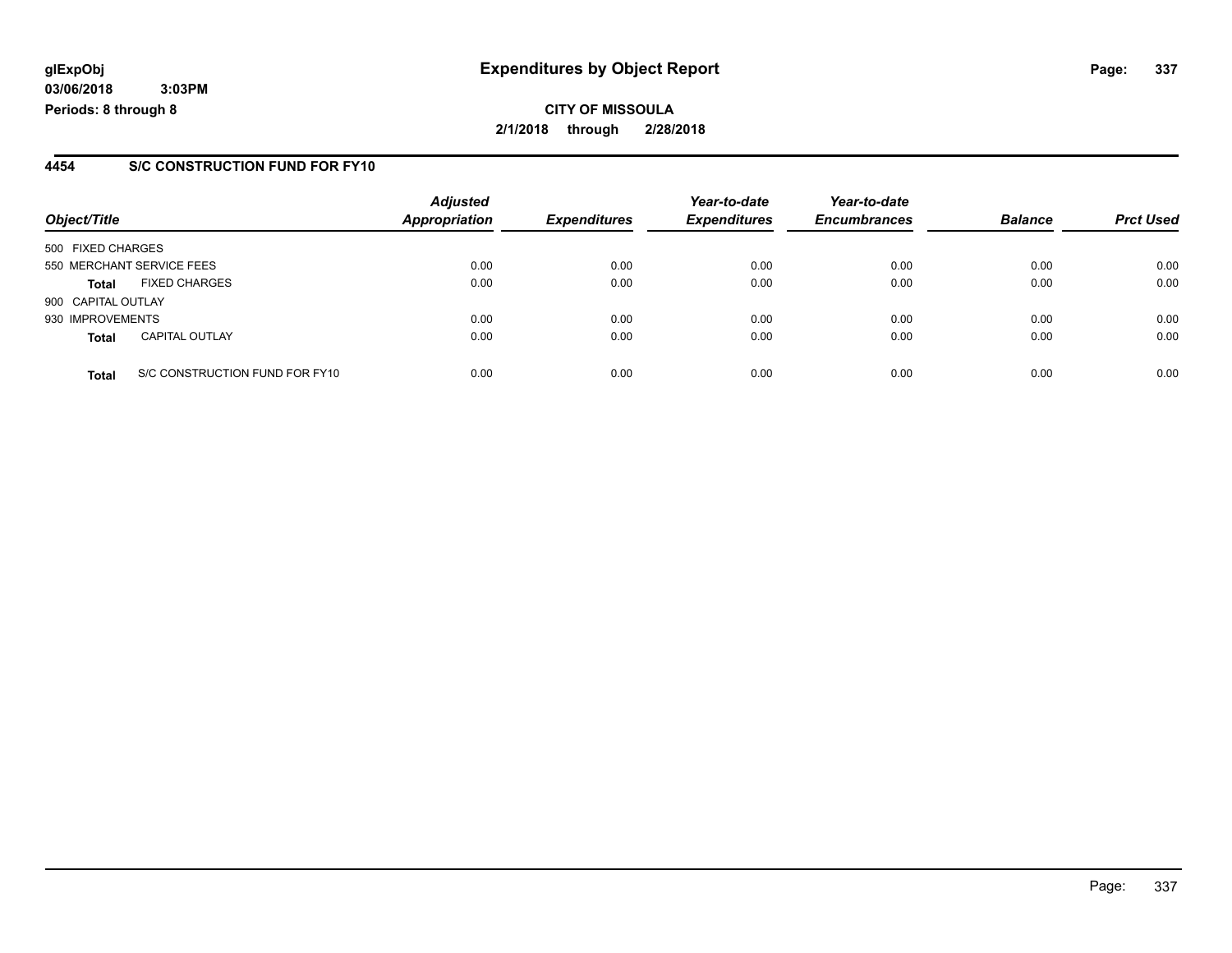### **CITY OF MISSOULA 2/1/2018 through 2/28/2018**

**4455 FY11 S/C CONSTRUCTION FUND 280 PUBLIC WORKS OPERATIONS**

|                                         | <b>Adjusted</b>      |                     | Year-to-date        | Year-to-date        |                |                  |
|-----------------------------------------|----------------------|---------------------|---------------------|---------------------|----------------|------------------|
| Object/Title                            | <b>Appropriation</b> | <b>Expenditures</b> | <b>Expenditures</b> | <b>Encumbrances</b> | <b>Balance</b> | <b>Prct Used</b> |
| 500 FIXED CHARGES                       |                      |                     |                     |                     |                |                  |
| 550 MERCHANT SERVICE FEES               | 0.00                 | 0.00                | 0.00                | 0.00                | 0.00           | 0.00             |
| <b>FIXED CHARGES</b><br><b>Total</b>    | 0.00                 | 0.00                | 0.00                | 0.00                | 0.00           | 0.00             |
| 900 CAPITAL OUTLAY                      |                      |                     |                     |                     |                |                  |
| 930 IMPROVEMENTS                        | 0.00                 | 0.00                | 0.00                | 0.00                | 0.00           | 0.00             |
| <b>CAPITAL OUTLAY</b><br><b>Total</b>   | 0.00                 | 0.00                | 0.00                | 0.00                | 0.00           | 0.00             |
| PUBLIC WORKS OPERATIONS<br><b>Total</b> | 0.00                 | 0.00                | 0.00                | 0.00                | 0.00           | 0.00             |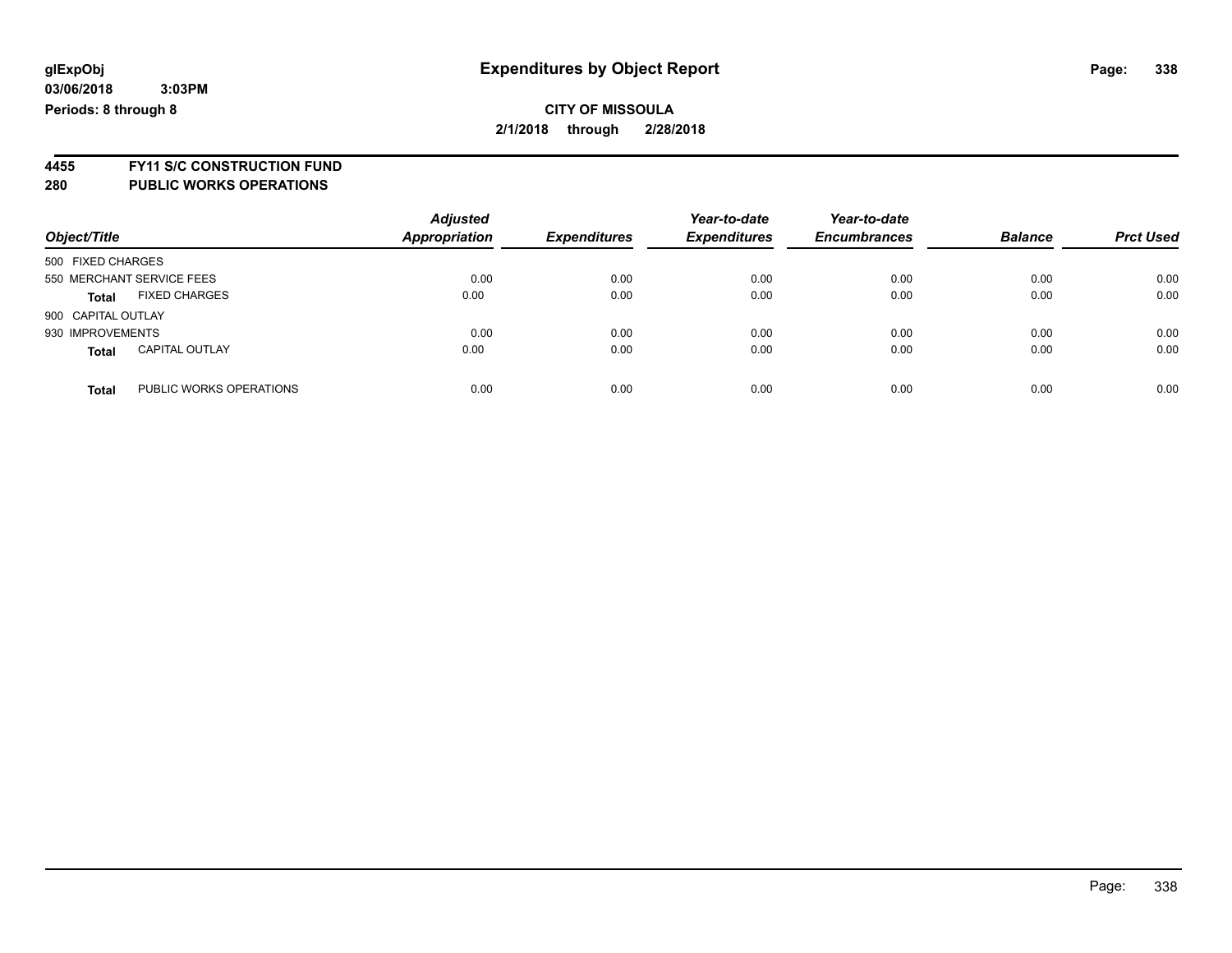**CITY OF MISSOULA 2/1/2018 through 2/28/2018**

#### **4455 FY11 S/C CONSTRUCTION FUND**

| Object/Title       |                                   | <b>Adjusted</b><br><b>Appropriation</b> | <b>Expenditures</b> | Year-to-date<br><b>Expenditures</b> | Year-to-date<br><b>Encumbrances</b> | <b>Balance</b> | <b>Prct Used</b> |
|--------------------|-----------------------------------|-----------------------------------------|---------------------|-------------------------------------|-------------------------------------|----------------|------------------|
| 500 FIXED CHARGES  |                                   |                                         |                     |                                     |                                     |                |                  |
|                    | 550 MERCHANT SERVICE FEES         | 0.00                                    | 0.00                | 0.00                                | 0.00                                | 0.00           | 0.00             |
| <b>Total</b>       | <b>FIXED CHARGES</b>              | 0.00                                    | 0.00                | 0.00                                | 0.00                                | 0.00           | 0.00             |
| 900 CAPITAL OUTLAY |                                   |                                         |                     |                                     |                                     |                |                  |
| 930 IMPROVEMENTS   |                                   | 0.00                                    | 0.00                | 0.00                                | 0.00                                | 0.00           | 0.00             |
| <b>Total</b>       | <b>CAPITAL OUTLAY</b>             | 0.00                                    | 0.00                | 0.00                                | 0.00                                | 0.00           | 0.00             |
| <b>Total</b>       | <b>FY11 S/C CONSTRUCTION FUND</b> | 0.00                                    | 0.00                | 0.00                                | 0.00                                | 0.00           | 0.00             |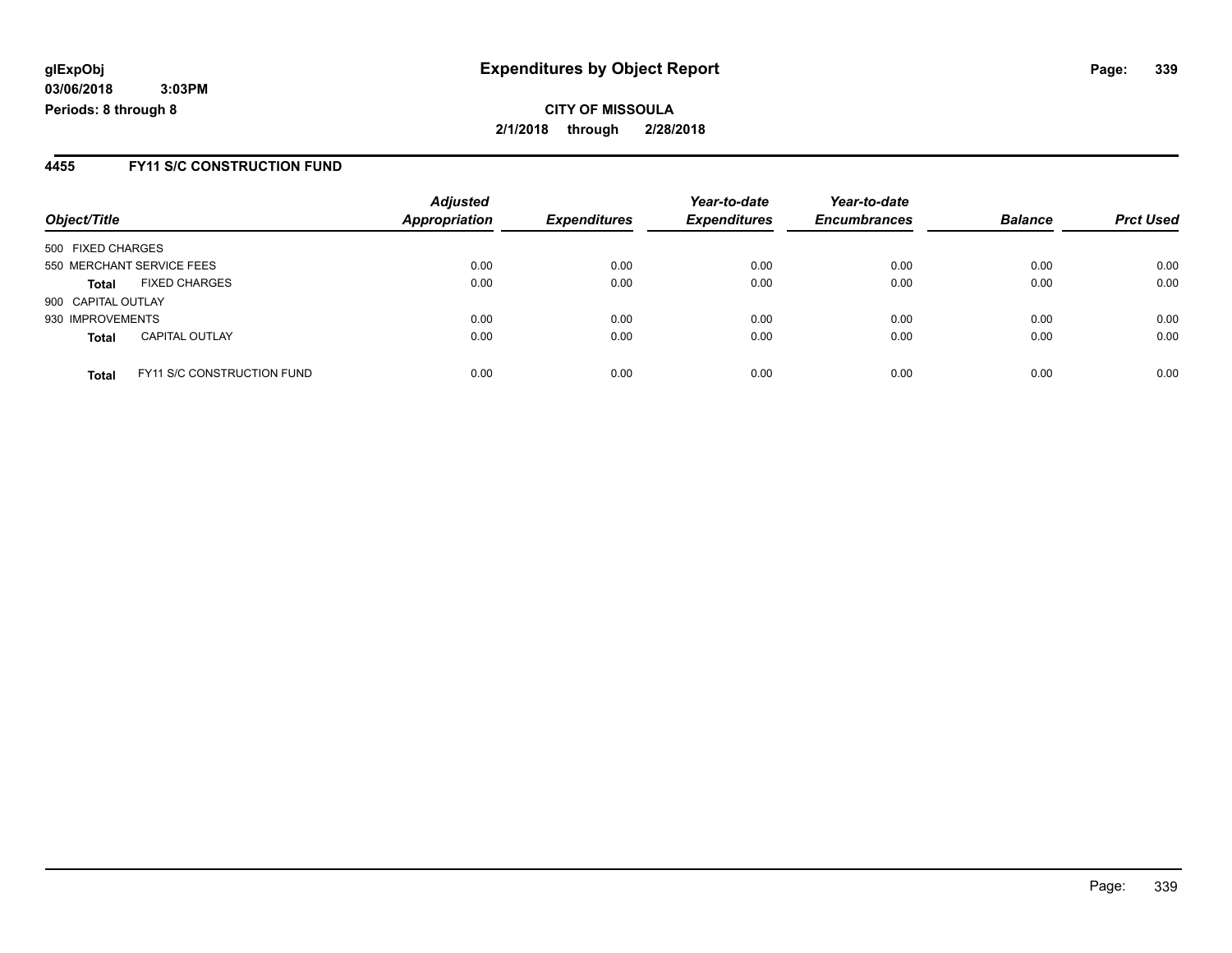**4456 FY12 S/C CONSTRUCTION FUND**

| Object/Title |                                         | <b>Adjusted</b><br>Appropriation | <b>Expenditures</b> | Year-to-date<br><b>Expenditures</b> | Year-to-date<br><b>Encumbrances</b> | <b>Balance</b> | <b>Prct Used</b> |
|--------------|-----------------------------------------|----------------------------------|---------------------|-------------------------------------|-------------------------------------|----------------|------------------|
|              |                                         |                                  |                     |                                     |                                     |                |                  |
|              | 500 FIXED CHARGES                       |                                  |                     |                                     |                                     |                |                  |
|              | 550 MERCHANT SERVICE FEES               | 0.00                             | 0.00                | 0.00                                | 0.00                                | 0.00           | 0.00             |
|              | <b>FIXED CHARGES</b><br><b>Total</b>    | 0.00                             | 0.00                | 0.00                                | 0.00                                | 0.00           | 0.00             |
|              | 800 OTHER OBJECTS                       |                                  |                     |                                     |                                     |                |                  |
|              | 820 TRANSFERS TO OTHER FUNDS            | 0.00                             | 0.00                | 0.00                                | 0.00                                | 0.00           | 0.00             |
|              | OTHER OBJECTS<br>Total                  | 0.00                             | 0.00                | 0.00                                | 0.00                                | 0.00           | 0.00             |
|              | 900 CAPITAL OUTLAY                      |                                  |                     |                                     |                                     |                |                  |
|              | 930 IMPROVEMENTS                        | 0.00                             | 0.00                | 0.00                                | 0.00                                | 0.00           | 0.00             |
|              | <b>CAPITAL OUTLAY</b><br><b>Total</b>   | 0.00                             | 0.00                | 0.00                                | 0.00                                | 0.00           | 0.00             |
|              | PUBLIC WORKS OPERATIONS<br><b>Total</b> | 0.00                             | 0.00                | 0.00                                | 0.00                                | 0.00           | 0.00             |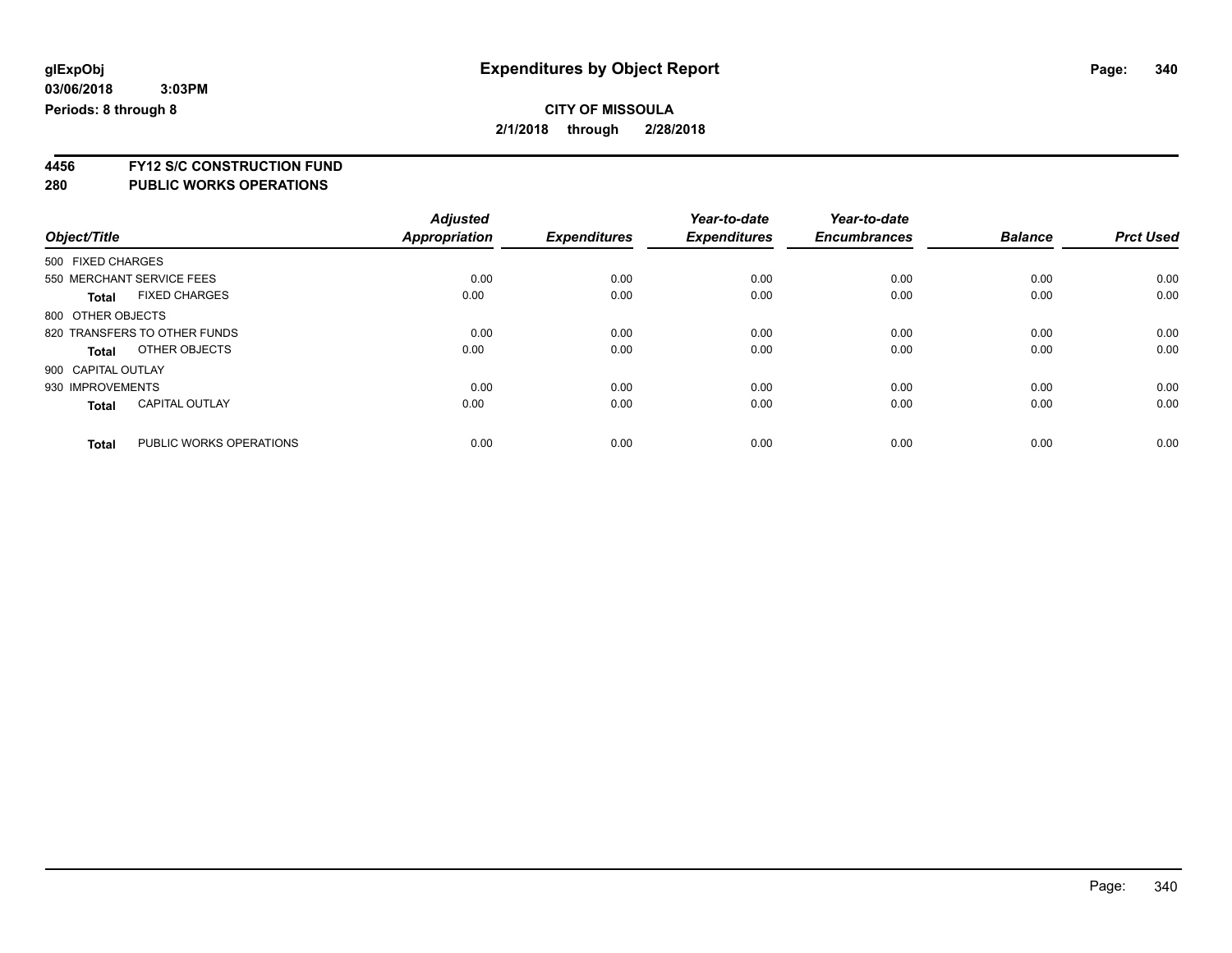### **4456 FY12 S/C CONSTRUCTION FUND**

|                    |                                   | <b>Adjusted</b>      |                     | Year-to-date        | Year-to-date        |                |                  |
|--------------------|-----------------------------------|----------------------|---------------------|---------------------|---------------------|----------------|------------------|
| Object/Title       |                                   | <b>Appropriation</b> | <b>Expenditures</b> | <b>Expenditures</b> | <b>Encumbrances</b> | <b>Balance</b> | <b>Prct Used</b> |
| 500 FIXED CHARGES  |                                   |                      |                     |                     |                     |                |                  |
|                    | 550 MERCHANT SERVICE FEES         | 0.00                 | 0.00                | 0.00                | 0.00                | 0.00           | 0.00             |
| <b>Total</b>       | <b>FIXED CHARGES</b>              | 0.00                 | 0.00                | 0.00                | 0.00                | 0.00           | 0.00             |
| 800 OTHER OBJECTS  |                                   |                      |                     |                     |                     |                |                  |
|                    | 820 TRANSFERS TO OTHER FUNDS      | 0.00                 | 0.00                | 0.00                | 0.00                | 0.00           | 0.00             |
| Total              | OTHER OBJECTS                     | 0.00                 | 0.00                | 0.00                | 0.00                | 0.00           | 0.00             |
| 900 CAPITAL OUTLAY |                                   |                      |                     |                     |                     |                |                  |
| 930 IMPROVEMENTS   |                                   | 0.00                 | 0.00                | 0.00                | 0.00                | 0.00           | 0.00             |
| <b>Total</b>       | <b>CAPITAL OUTLAY</b>             | 0.00                 | 0.00                | 0.00                | 0.00                | 0.00           | 0.00             |
| <b>Total</b>       | <b>FY12 S/C CONSTRUCTION FUND</b> | 0.00                 | 0.00                | 0.00                | 0.00                | 0.00           | 0.00             |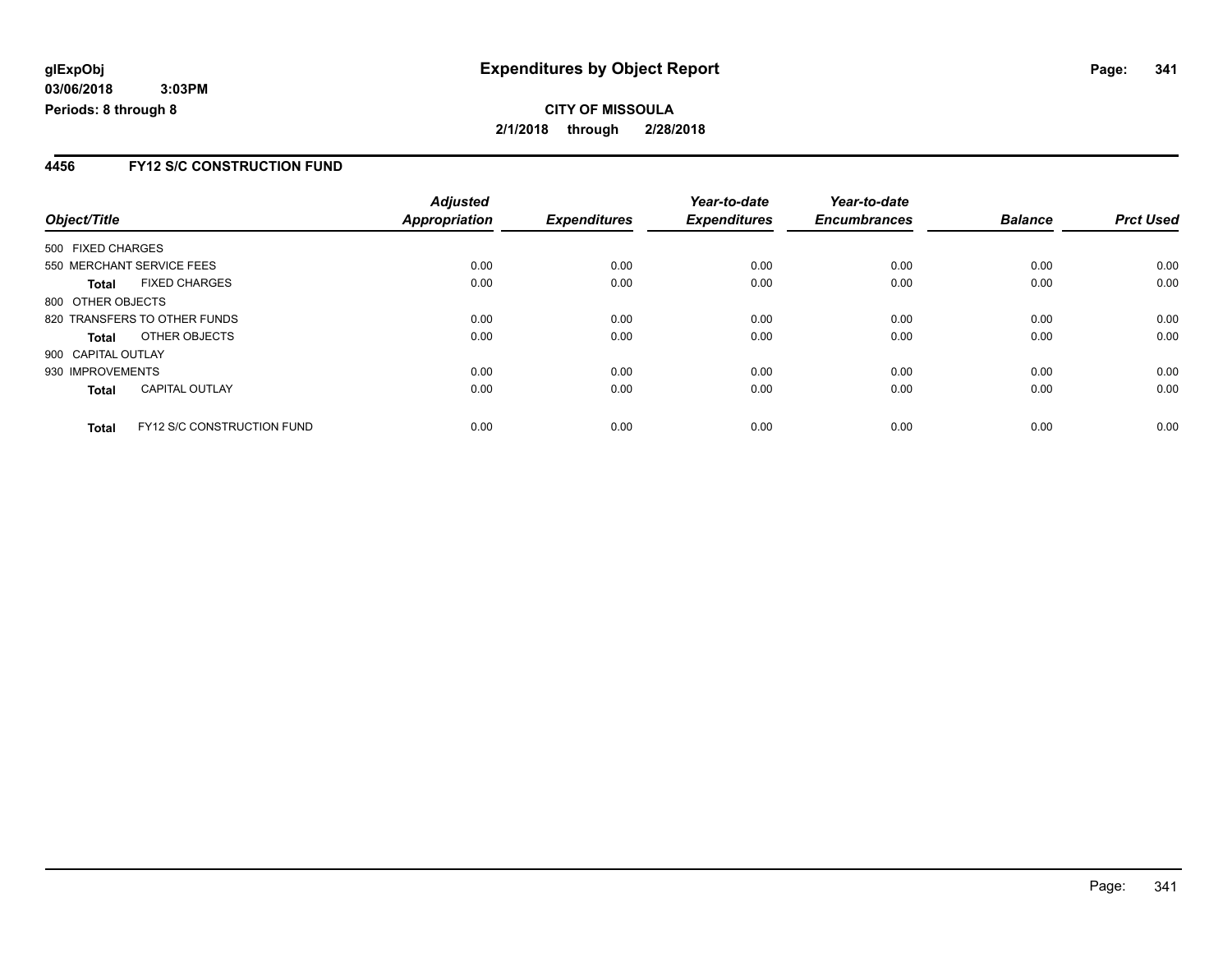### **CITY OF MISSOULA 2/1/2018 through 2/28/2018**

**4457 FY13 SIDEWALK/CURB CONSTRUCTION**

|                        |                              | <b>Adjusted</b>      |                     | Year-to-date        | Year-to-date        |                |                  |
|------------------------|------------------------------|----------------------|---------------------|---------------------|---------------------|----------------|------------------|
| Object/Title           |                              | <b>Appropriation</b> | <b>Expenditures</b> | <b>Expenditures</b> | <b>Encumbrances</b> | <b>Balance</b> | <b>Prct Used</b> |
| 300 PURCHASED SERVICES |                              |                      |                     |                     |                     |                |                  |
|                        | 350 PROFESSIONAL SERVICES    | 0.00                 | 0.00                | 0.00                | 0.00                | 0.00           | 0.00             |
| <b>Total</b>           | PURCHASED SERVICES           | 0.00                 | 0.00                | 0.00                | 0.00                | 0.00           | 0.00             |
| 500 FIXED CHARGES      |                              |                      |                     |                     |                     |                |                  |
|                        | 550 MERCHANT SERVICE FEES    | 0.00                 | 0.00                | 0.00                | 0.00                | 0.00           | 0.00             |
| <b>Total</b>           | <b>FIXED CHARGES</b>         | 0.00                 | 0.00                | 0.00                | 0.00                | 0.00           | 0.00             |
| 800 OTHER OBJECTS      |                              |                      |                     |                     |                     |                |                  |
|                        | 820 TRANSFERS TO OTHER FUNDS | 0.00                 | 0.00                | 0.00                | 0.00                | 0.00           | 0.00             |
| <b>Total</b>           | OTHER OBJECTS                | 0.00                 | 0.00                | 0.00                | 0.00                | 0.00           | 0.00             |
| 900 CAPITAL OUTLAY     |                              |                      |                     |                     |                     |                |                  |
| 930 IMPROVEMENTS       |                              | 0.00                 | 0.00                | 0.00                | 0.00                | 0.00           | 0.00             |
| <b>Total</b>           | <b>CAPITAL OUTLAY</b>        | 0.00                 | 0.00                | 0.00                | 0.00                | 0.00           | 0.00             |
| <b>Total</b>           | PUBLIC WORKS OPERATIONS      | 0.00                 | 0.00                | 0.00                | 0.00                | 0.00           | 0.00             |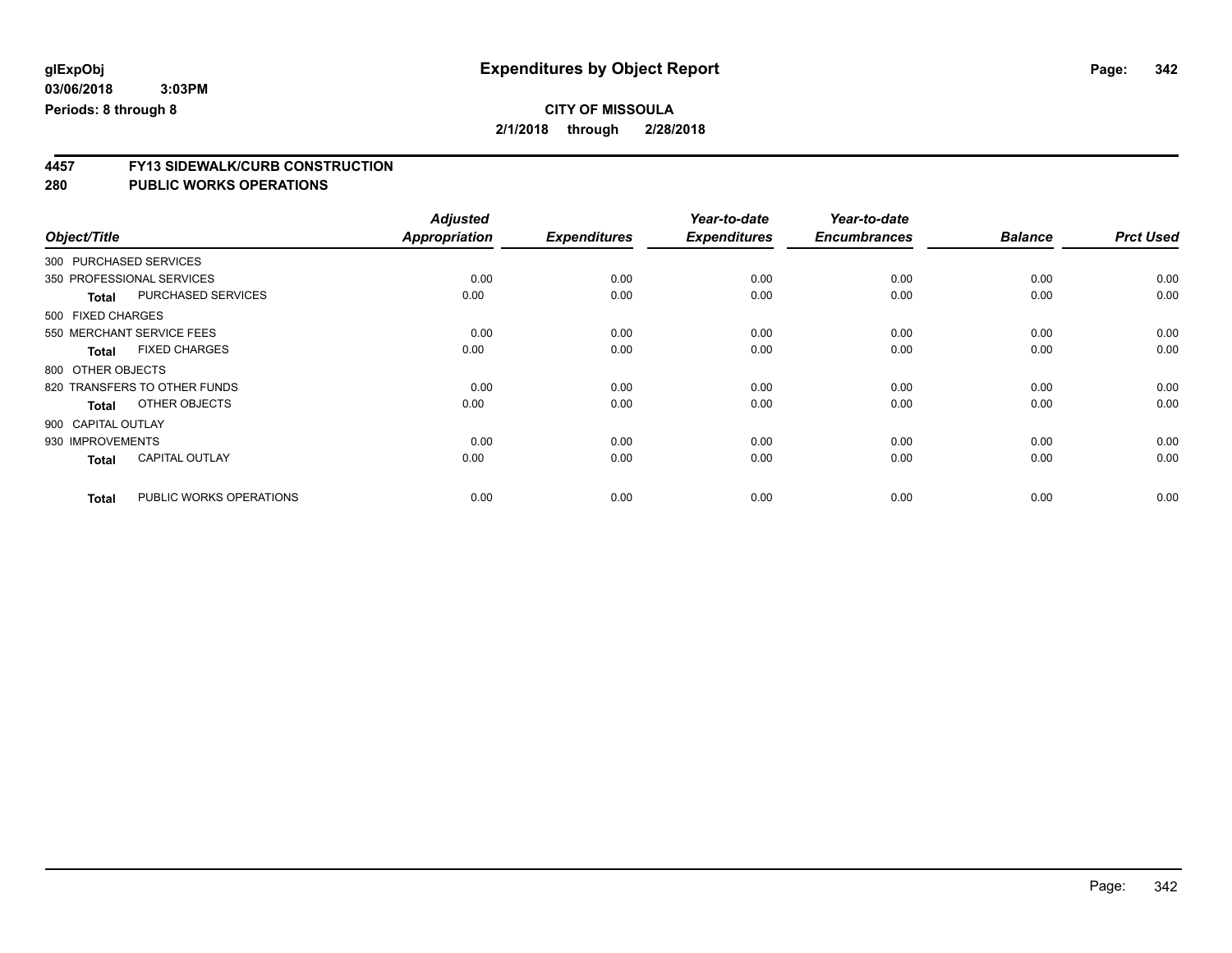### **4457 FY13 SIDEWALK/CURB CONSTRUCTION**

|                    |                                 | <b>Adjusted</b>      |                     | Year-to-date        | Year-to-date        |                |                  |
|--------------------|---------------------------------|----------------------|---------------------|---------------------|---------------------|----------------|------------------|
| Object/Title       |                                 | <b>Appropriation</b> | <b>Expenditures</b> | <b>Expenditures</b> | <b>Encumbrances</b> | <b>Balance</b> | <b>Prct Used</b> |
|                    | 300 PURCHASED SERVICES          |                      |                     |                     |                     |                |                  |
|                    | 350 PROFESSIONAL SERVICES       | 0.00                 | 0.00                | 0.00                | 0.00                | 0.00           | 0.00             |
| <b>Total</b>       | PURCHASED SERVICES              | 0.00                 | 0.00                | 0.00                | 0.00                | 0.00           | 0.00             |
| 500 FIXED CHARGES  |                                 |                      |                     |                     |                     |                |                  |
|                    | 550 MERCHANT SERVICE FEES       | 0.00                 | 0.00                | 0.00                | 0.00                | 0.00           | 0.00             |
| <b>Total</b>       | <b>FIXED CHARGES</b>            | 0.00                 | 0.00                | 0.00                | 0.00                | 0.00           | 0.00             |
| 800 OTHER OBJECTS  |                                 |                      |                     |                     |                     |                |                  |
|                    | 820 TRANSFERS TO OTHER FUNDS    | 0.00                 | 0.00                | 0.00                | 0.00                | 0.00           | 0.00             |
| Total              | OTHER OBJECTS                   | 0.00                 | 0.00                | 0.00                | 0.00                | 0.00           | 0.00             |
| 900 CAPITAL OUTLAY |                                 |                      |                     |                     |                     |                |                  |
| 930 IMPROVEMENTS   |                                 | 0.00                 | 0.00                | 0.00                | 0.00                | 0.00           | 0.00             |
| <b>Total</b>       | <b>CAPITAL OUTLAY</b>           | 0.00                 | 0.00                | 0.00                | 0.00                | 0.00           | 0.00             |
| <b>Total</b>       | FY13 SIDEWALK/CURB CONSTRUCTION | 0.00                 | 0.00                | 0.00                | 0.00                | 0.00           | 0.00             |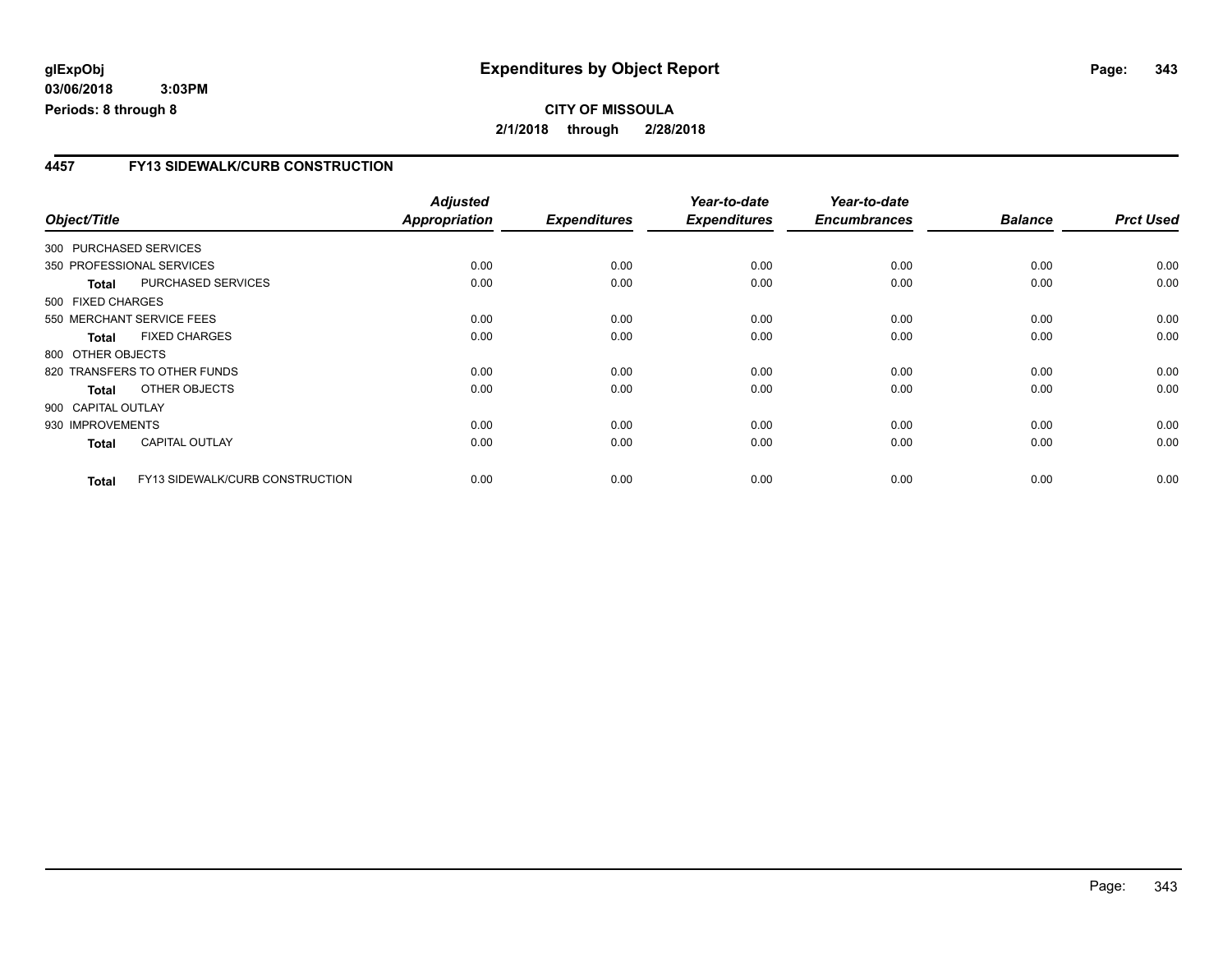# **4458 FY14 SIDEWALK & CURB CONSTRUCTION**

| Object/Title       |                              | <b>Adjusted</b><br><b>Appropriation</b> | <b>Expenditures</b> | Year-to-date<br><b>Expenditures</b> | Year-to-date<br><b>Encumbrances</b> | <b>Balance</b> | <b>Prct Used</b> |
|--------------------|------------------------------|-----------------------------------------|---------------------|-------------------------------------|-------------------------------------|----------------|------------------|
| 500 FIXED CHARGES  |                              |                                         |                     |                                     |                                     |                |                  |
|                    | 550 MERCHANT SERVICE FEES    | 0.00                                    | 0.00                | 0.00                                | 0.00                                | 0.00           | 0.00             |
| <b>Total</b>       | <b>FIXED CHARGES</b>         | 0.00                                    | 0.00                | 0.00                                | 0.00                                | 0.00           | 0.00             |
| 800 OTHER OBJECTS  |                              |                                         |                     |                                     |                                     |                |                  |
|                    | 820 TRANSFERS TO OTHER FUNDS | 0.00                                    | 0.00                | 0.00                                | 0.00                                | 0.00           | 0.00             |
| <b>Total</b>       | OTHER OBJECTS                | 0.00                                    | 0.00                | 0.00                                | 0.00                                | 0.00           | 0.00             |
| 900 CAPITAL OUTLAY |                              |                                         |                     |                                     |                                     |                |                  |
| 930 IMPROVEMENTS   |                              | 0.00                                    | 0.00                | 0.00                                | 0.00                                | 0.00           | 0.00             |
| <b>Total</b>       | <b>CAPITAL OUTLAY</b>        | 0.00                                    | 0.00                | 0.00                                | 0.00                                | 0.00           | 0.00             |
| <b>Total</b>       | PUBLIC WORKS OPERATIONS      | 0.00                                    | 0.00                | 0.00                                | 0.00                                | 0.00           | 0.00             |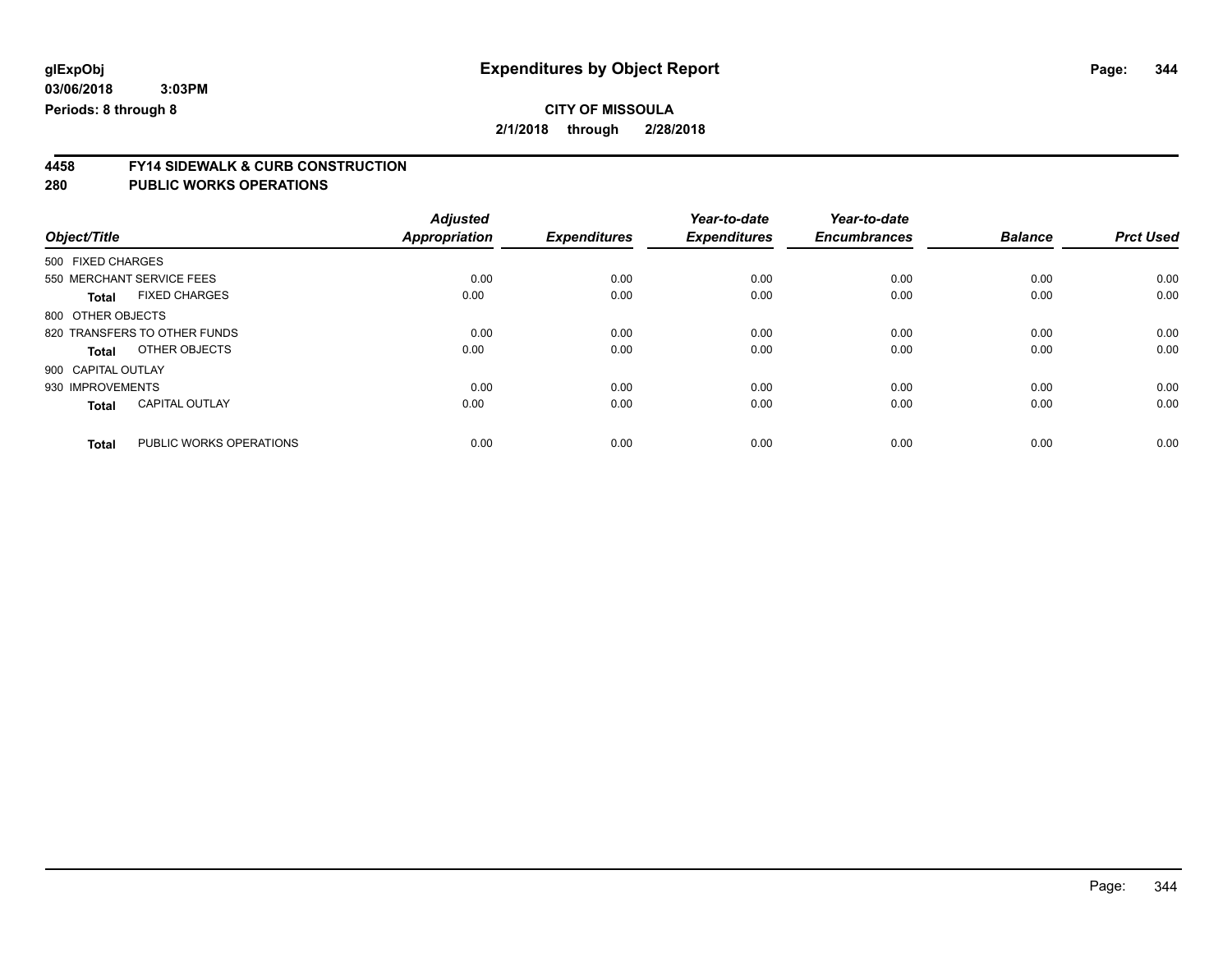**CITY OF MISSOULA 2/1/2018 through 2/28/2018**

#### **4458 FY14 SIDEWALK & CURB CONSTRUCTION**

|                    |                                              | <b>Adjusted</b>      |                     | Year-to-date        | Year-to-date        |                |                  |
|--------------------|----------------------------------------------|----------------------|---------------------|---------------------|---------------------|----------------|------------------|
| Object/Title       |                                              | <b>Appropriation</b> | <b>Expenditures</b> | <b>Expenditures</b> | <b>Encumbrances</b> | <b>Balance</b> | <b>Prct Used</b> |
| 500 FIXED CHARGES  |                                              |                      |                     |                     |                     |                |                  |
|                    | 550 MERCHANT SERVICE FEES                    | 0.00                 | 0.00                | 0.00                | 0.00                | 0.00           | 0.00             |
| Total              | <b>FIXED CHARGES</b>                         | 0.00                 | 0.00                | 0.00                | 0.00                | 0.00           | 0.00             |
| 800 OTHER OBJECTS  |                                              |                      |                     |                     |                     |                |                  |
|                    | 820 TRANSFERS TO OTHER FUNDS                 | 0.00                 | 0.00                | 0.00                | 0.00                | 0.00           | 0.00             |
| Total              | OTHER OBJECTS                                | 0.00                 | 0.00                | 0.00                | 0.00                | 0.00           | 0.00             |
| 900 CAPITAL OUTLAY |                                              |                      |                     |                     |                     |                |                  |
| 930 IMPROVEMENTS   |                                              | 0.00                 | 0.00                | 0.00                | 0.00                | 0.00           | 0.00             |
| <b>Total</b>       | <b>CAPITAL OUTLAY</b>                        | 0.00                 | 0.00                | 0.00                | 0.00                | 0.00           | 0.00             |
| <b>Total</b>       | <b>FY14 SIDEWALK &amp; CURB CONSTRUCTIOL</b> | 0.00                 | 0.00                | 0.00                | 0.00                | 0.00           | 0.00             |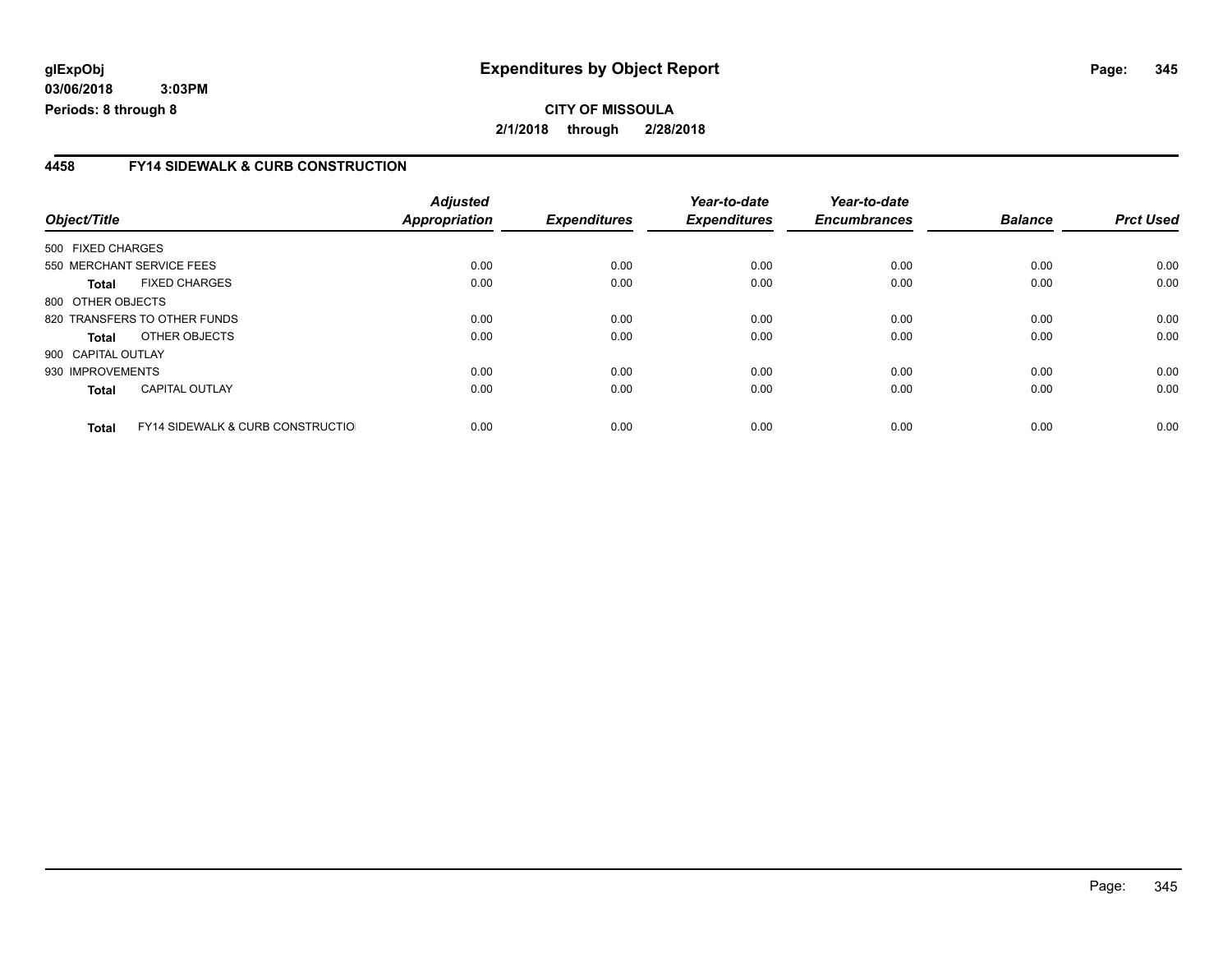### **CITY OF MISSOULA 2/1/2018 through 2/28/2018**

**4459 FY15 SIDEWALK/CURB CONSTRUCTION**

|                                         | <b>Adjusted</b>      |                     | Year-to-date        | Year-to-date        |                |                  |
|-----------------------------------------|----------------------|---------------------|---------------------|---------------------|----------------|------------------|
| Object/Title                            | <b>Appropriation</b> | <b>Expenditures</b> | <b>Expenditures</b> | <b>Encumbrances</b> | <b>Balance</b> | <b>Prct Used</b> |
| 500 FIXED CHARGES                       |                      |                     |                     |                     |                |                  |
| 550 MERCHANT SERVICE FEES               | 0.00                 | 0.00                | 0.00                | 0.00                | 0.00           | 0.00             |
| <b>FIXED CHARGES</b><br><b>Total</b>    | 0.00                 | 0.00                | 0.00                | 0.00                | 0.00           | 0.00             |
| 800 OTHER OBJECTS                       |                      |                     |                     |                     |                |                  |
| 820 TRANSFERS TO OTHER FUNDS            | 0.00                 | 0.00                | 0.00                | 0.00                | 0.00           | 0.00             |
| OTHER OBJECTS<br>Total                  | 0.00                 | 0.00                | 0.00                | 0.00                | 0.00           | 0.00             |
| 900 CAPITAL OUTLAY                      |                      |                     |                     |                     |                |                  |
| 930 IMPROVEMENTS                        | 0.00                 | 0.00                | 0.00                | 0.00                | 0.00           | 0.00             |
| <b>CAPITAL OUTLAY</b><br><b>Total</b>   | 0.00                 | 0.00                | 0.00                | 0.00                | 0.00           | 0.00             |
| PUBLIC WORKS OPERATIONS<br><b>Total</b> | 0.00                 | 0.00                | 0.00                | 0.00                | 0.00           | 0.00             |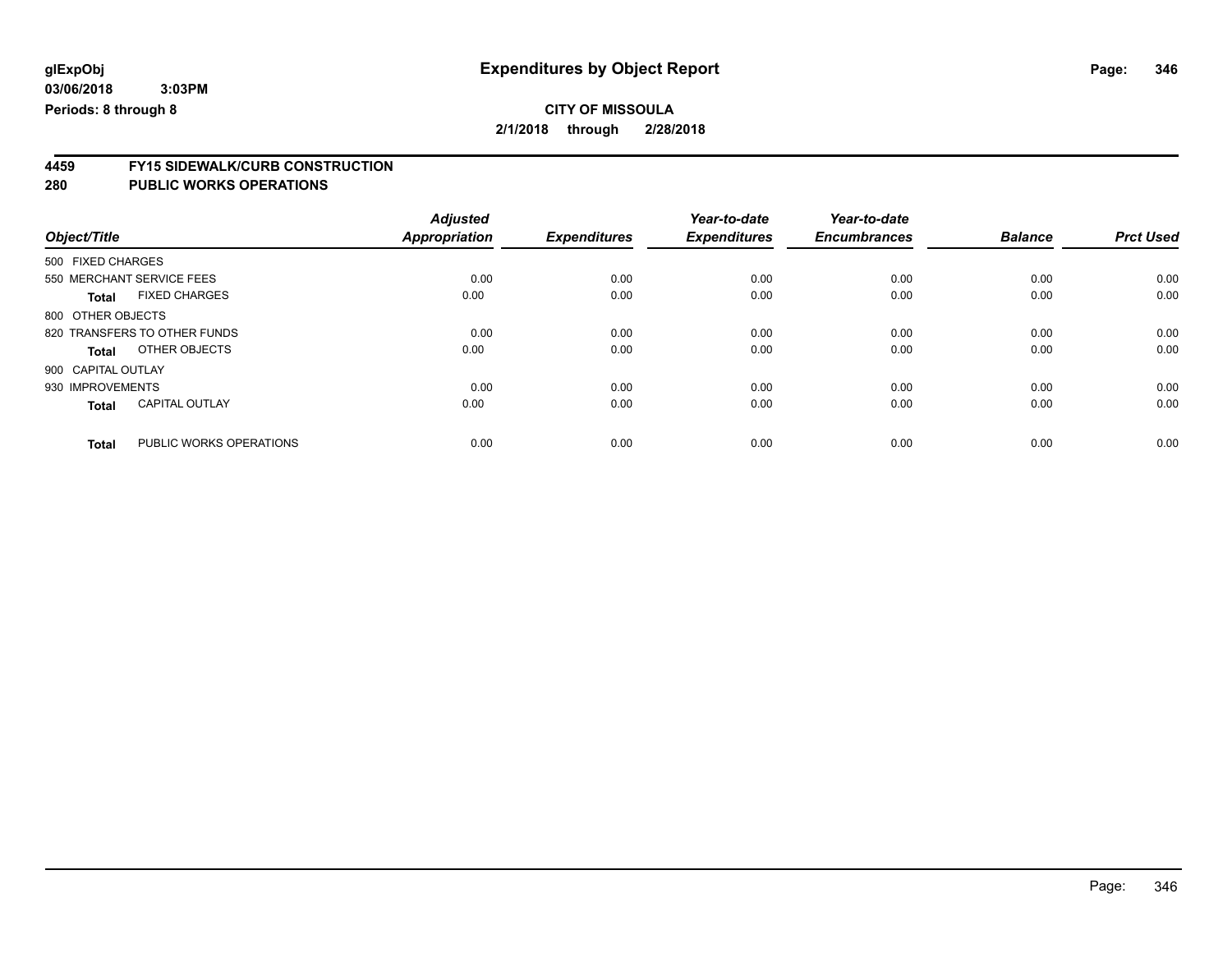### **4459 FY15 SIDEWALK/CURB CONSTRUCTION**

| Object/Title               |                                        | <b>Adjusted</b><br>Appropriation | <b>Expenditures</b> | Year-to-date<br><b>Expenditures</b> | Year-to-date<br><b>Encumbrances</b> | <b>Balance</b> | <b>Prct Used</b> |
|----------------------------|----------------------------------------|----------------------------------|---------------------|-------------------------------------|-------------------------------------|----------------|------------------|
| 500 FIXED CHARGES          |                                        |                                  |                     |                                     |                                     |                |                  |
|                            | 550 MERCHANT SERVICE FEES              | 0.00                             | 0.00                | 0.00                                | 0.00                                | 0.00           | 0.00             |
|                            | <b>FIXED CHARGES</b>                   | 0.00                             | 0.00                | 0.00                                | 0.00                                | 0.00           | 0.00             |
| Total<br>800 OTHER OBJECTS |                                        |                                  |                     |                                     |                                     |                |                  |
|                            | 820 TRANSFERS TO OTHER FUNDS           | 0.00                             | 0.00                | 0.00                                | 0.00                                | 0.00           | 0.00             |
| Total                      | OTHER OBJECTS                          | 0.00                             | 0.00                | 0.00                                | 0.00                                | 0.00           | 0.00             |
| 900 CAPITAL OUTLAY         |                                        |                                  |                     |                                     |                                     |                |                  |
| 930 IMPROVEMENTS           |                                        | 0.00                             | 0.00                | 0.00                                | 0.00                                | 0.00           | 0.00             |
| <b>Total</b>               | <b>CAPITAL OUTLAY</b>                  | 0.00                             | 0.00                | 0.00                                | 0.00                                | 0.00           | 0.00             |
| <b>Total</b>               | <b>FY15 SIDEWALK/CURB CONSTRUCTION</b> | 0.00                             | 0.00                | 0.00                                | 0.00                                | 0.00           | 0.00             |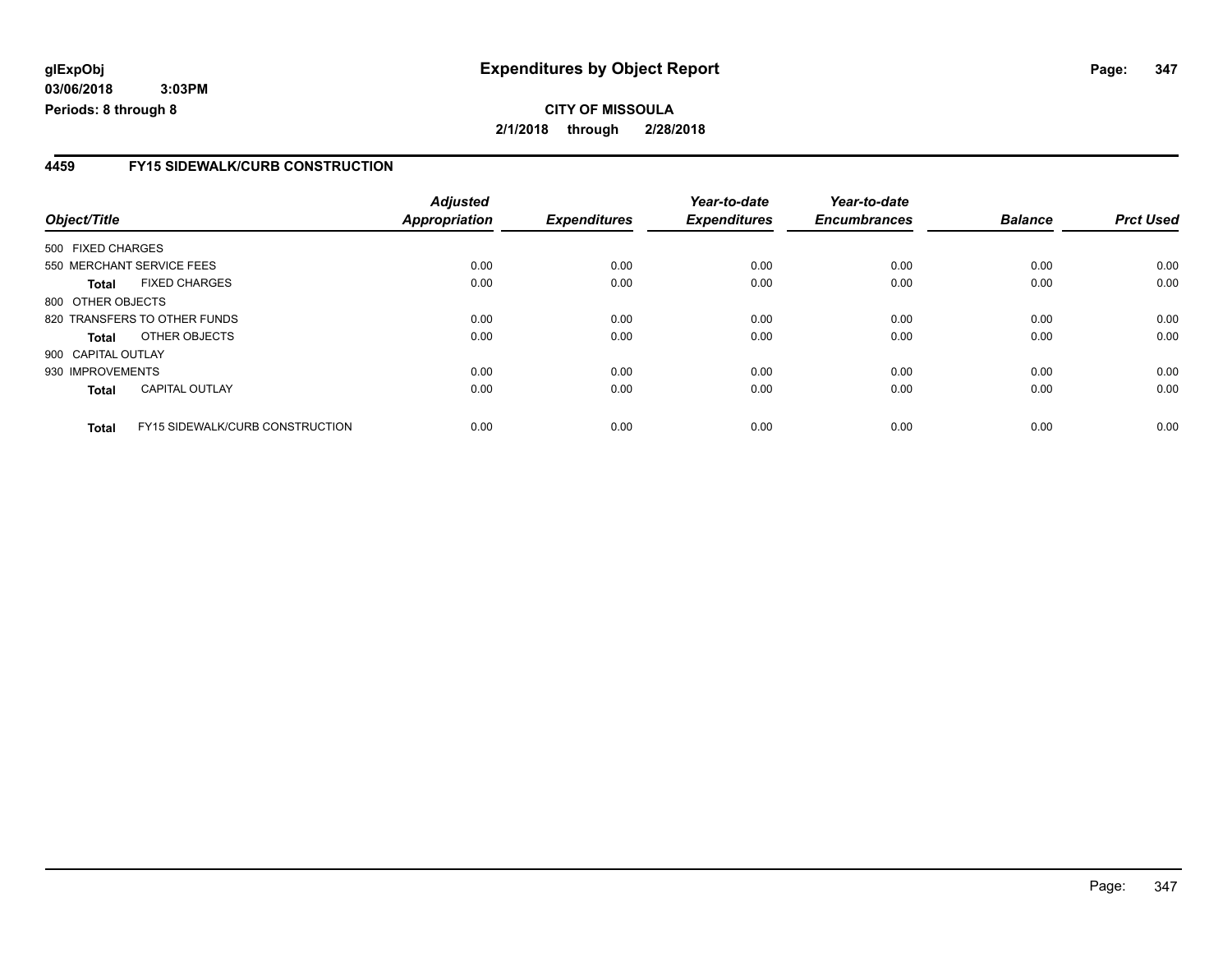### **CITY OF MISSOULA 2/1/2018 through 2/28/2018**

**4460 FY16 SIDEWALK/CURB CONSTRUCTION**

**280 PUBLIC WORKS OPERATIONS**

|                    |                              | <b>Adjusted</b>      |                     | Year-to-date        | Year-to-date        |                |                  |
|--------------------|------------------------------|----------------------|---------------------|---------------------|---------------------|----------------|------------------|
| Object/Title       |                              | <b>Appropriation</b> | <b>Expenditures</b> | <b>Expenditures</b> | <b>Encumbrances</b> | <b>Balance</b> | <b>Prct Used</b> |
| 500 FIXED CHARGES  |                              |                      |                     |                     |                     |                |                  |
|                    | 550 MERCHANT SERVICE FEES    | 0.00                 | 0.00                | 0.00                | 0.00                | 0.00           | 0.00             |
| <b>Total</b>       | <b>FIXED CHARGES</b>         | 0.00                 | 0.00                | 0.00                | 0.00                | 0.00           | 0.00             |
| 800 OTHER OBJECTS  |                              |                      |                     |                     |                     |                |                  |
|                    | 820 TRANSFERS TO OTHER FUNDS | 0.00                 | 0.00                | 0.00                | 0.00                | 0.00           | 0.00             |
| <b>Total</b>       | OTHER OBJECTS                | 0.00                 | 0.00                | 0.00                | 0.00                | 0.00           | 0.00             |
| 900 CAPITAL OUTLAY |                              |                      |                     |                     |                     |                |                  |
| 930 IMPROVEMENTS   |                              | 0.00                 | 0.00                | 0.00                | 0.00                | 0.00           | 0.00             |
| <b>Total</b>       | <b>CAPITAL OUTLAY</b>        | 0.00                 | 0.00                | 0.00                | 0.00                | 0.00           | 0.00             |
| <b>Total</b>       | PUBLIC WORKS OPERATIONS      | 0.00                 | 0.00                | 0.00                | 0.00                | 0.00           | 0.00             |

Page: 348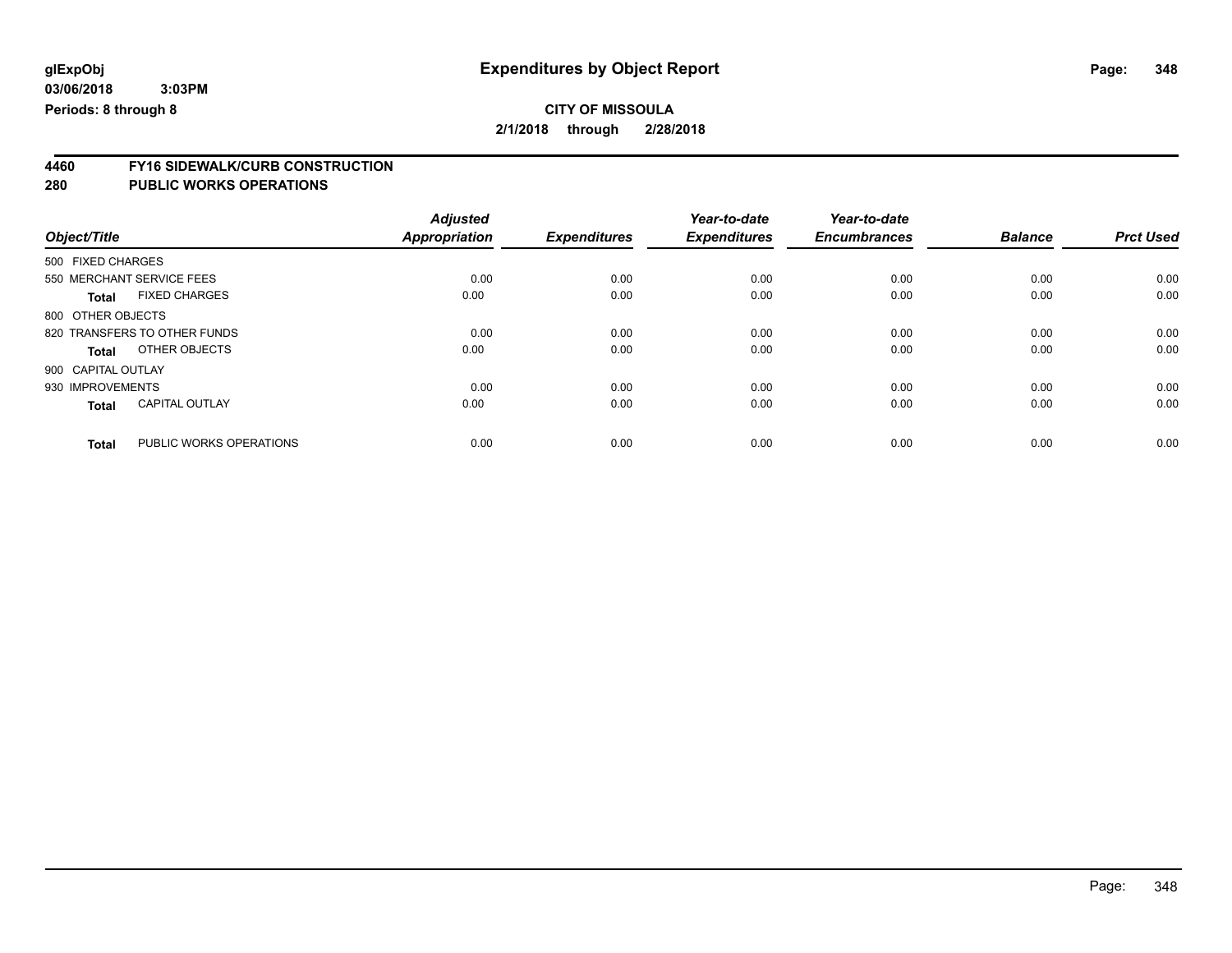### **4460 FY16 SIDEWALK/CURB CONSTRUCTION**

| Object/Title       |                                 | <b>Adjusted</b><br><b>Appropriation</b> | <b>Expenditures</b> | Year-to-date<br><b>Expenditures</b> | Year-to-date<br><b>Encumbrances</b> | <b>Balance</b> | <b>Prct Used</b> |
|--------------------|---------------------------------|-----------------------------------------|---------------------|-------------------------------------|-------------------------------------|----------------|------------------|
| 500 FIXED CHARGES  |                                 |                                         |                     |                                     |                                     |                |                  |
|                    |                                 |                                         |                     |                                     |                                     |                |                  |
|                    | 550 MERCHANT SERVICE FEES       | 0.00                                    | 0.00                | 0.00                                | 0.00                                | 0.00           | 0.00             |
| Total              | <b>FIXED CHARGES</b>            | 0.00                                    | 0.00                | 0.00                                | 0.00                                | 0.00           | 0.00             |
| 800 OTHER OBJECTS  |                                 |                                         |                     |                                     |                                     |                |                  |
|                    | 820 TRANSFERS TO OTHER FUNDS    | 0.00                                    | 0.00                | 0.00                                | 0.00                                | 0.00           | 0.00             |
| Total              | OTHER OBJECTS                   | 0.00                                    | 0.00                | 0.00                                | 0.00                                | 0.00           | 0.00             |
| 900 CAPITAL OUTLAY |                                 |                                         |                     |                                     |                                     |                |                  |
| 930 IMPROVEMENTS   |                                 | 0.00                                    | 0.00                | 0.00                                | 0.00                                | 0.00           | 0.00             |
| <b>Total</b>       | <b>CAPITAL OUTLAY</b>           | 0.00                                    | 0.00                | 0.00                                | 0.00                                | 0.00           | 0.00             |
| <b>Total</b>       | FY16 SIDEWALK/CURB CONSTRUCTION | 0.00                                    | 0.00                | 0.00                                | 0.00                                | 0.00           | 0.00             |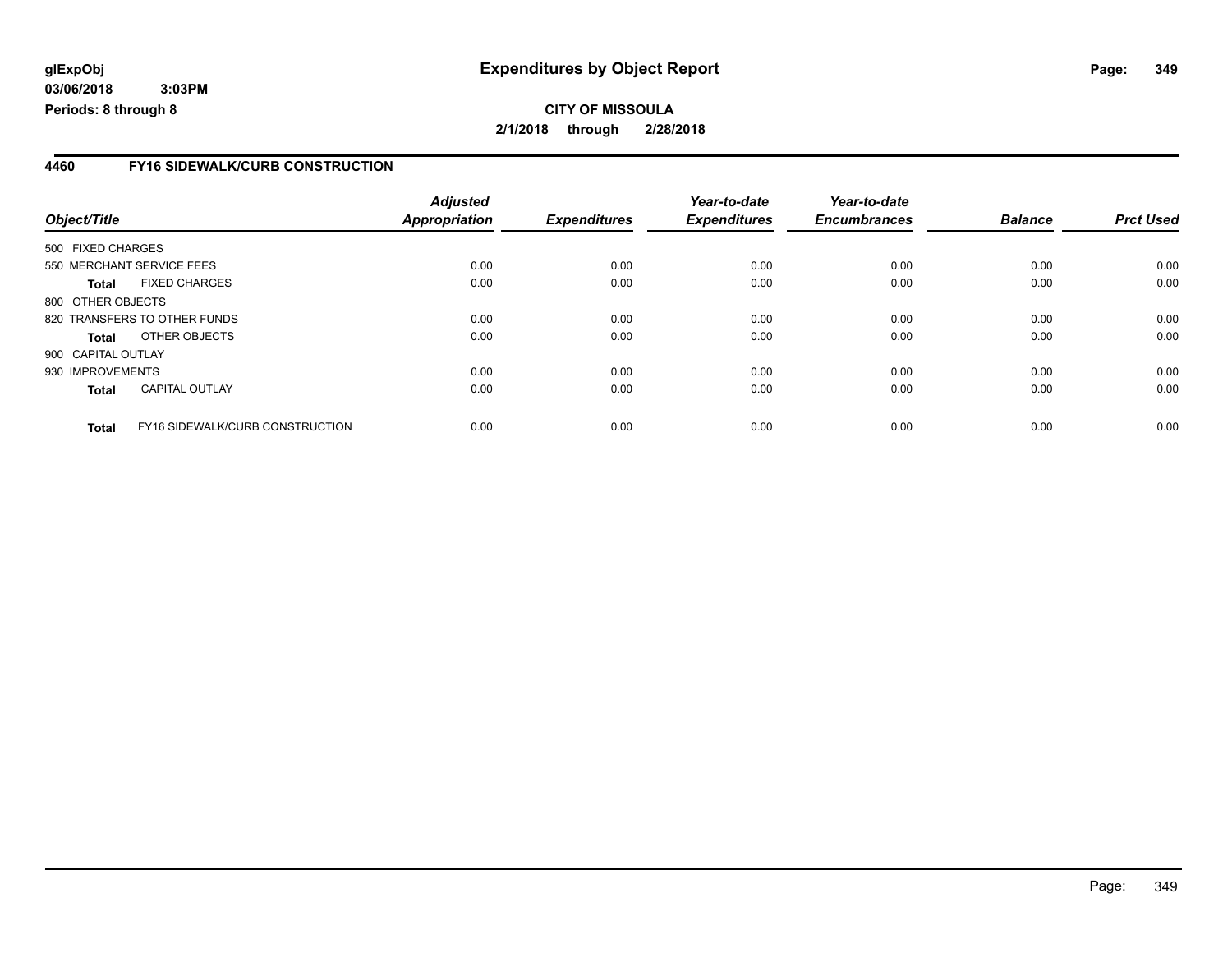# **4461 FY17 SIDEWALK/CURB CONSTRUCTION**

#### **280 PUBLIC WORKS OPERATIONS**

| Object/Title       |                           | <b>Adjusted</b><br><b>Appropriation</b> | <b>Expenditures</b> | Year-to-date<br><b>Expenditures</b> | Year-to-date<br><b>Encumbrances</b> | <b>Balance</b> | <b>Prct Used</b> |
|--------------------|---------------------------|-----------------------------------------|---------------------|-------------------------------------|-------------------------------------|----------------|------------------|
| 500 FIXED CHARGES  |                           |                                         |                     |                                     |                                     |                |                  |
|                    | 550 MERCHANT SERVICE FEES | 0.00                                    | 0.00                | 0.00                                | 0.00                                | 0.00           | 0.00             |
| <b>Total</b>       | <b>FIXED CHARGES</b>      | 0.00                                    | 0.00                | 0.00                                | 0.00                                | 0.00           | 0.00             |
| 900 CAPITAL OUTLAY |                           |                                         |                     |                                     |                                     |                |                  |
| 930 IMPROVEMENTS   |                           | 0.00                                    | 0.00                | 7.500.00                            | 0.00                                | $-7,500.00$    | 0.00             |
| <b>Total</b>       | <b>CAPITAL OUTLAY</b>     | 0.00                                    | 0.00                | 7.500.00                            | 0.00                                | $-7,500.00$    | 0.00             |
| <b>Total</b>       | PUBLIC WORKS OPERATIONS   | 0.00                                    | 0.00                | 7.500.00                            | 0.00                                | $-7,500.00$    | 0.00             |

Page: 350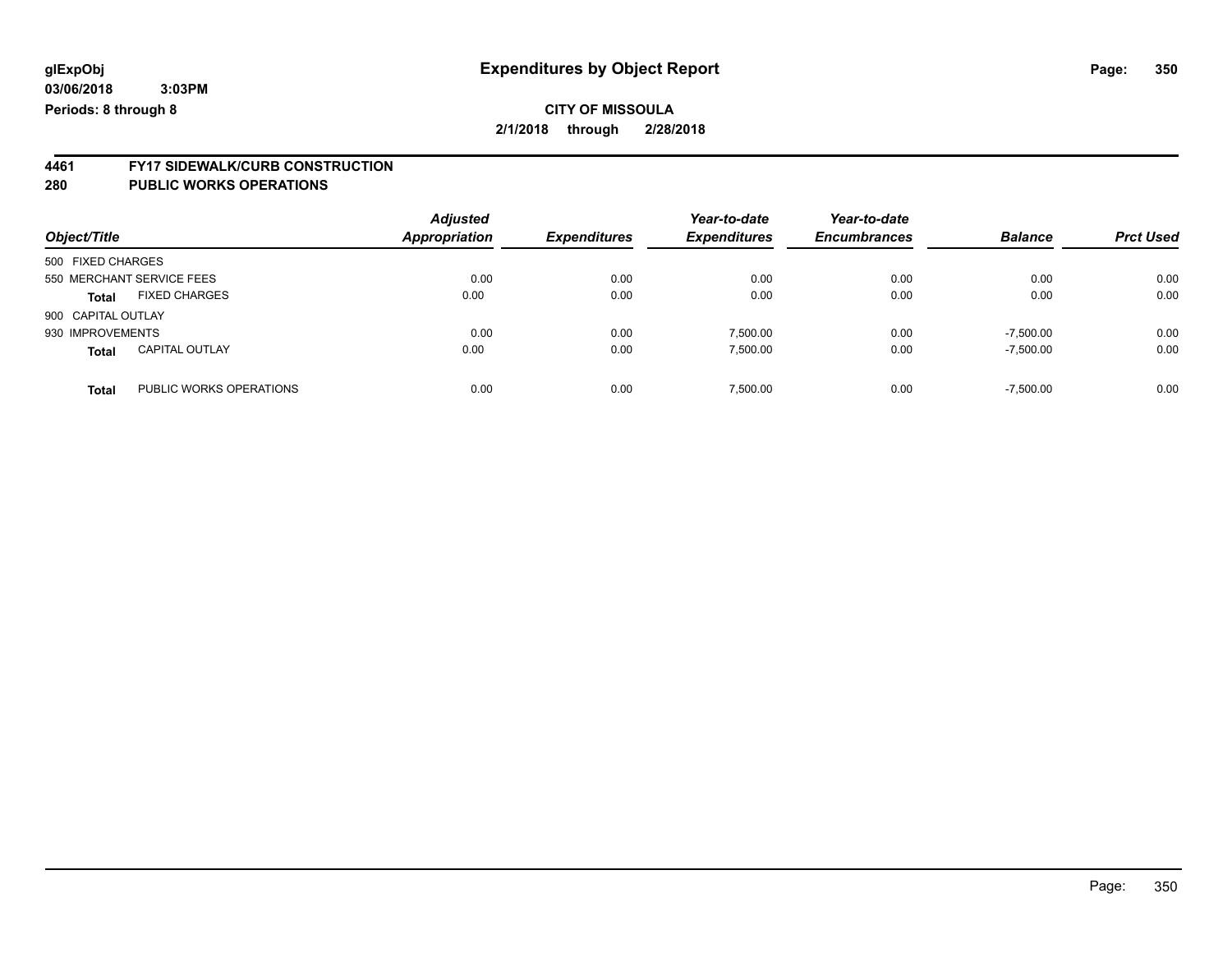**CITY OF MISSOULA 2/1/2018 through 2/28/2018**

#### **4461 FY17 SIDEWALK/CURB CONSTRUCTION**

| Object/Title       |                                        | <b>Adjusted</b>      |                     | Year-to-date        | Year-to-date<br><b>Encumbrances</b> | <b>Balance</b> |                  |
|--------------------|----------------------------------------|----------------------|---------------------|---------------------|-------------------------------------|----------------|------------------|
|                    |                                        | <b>Appropriation</b> | <b>Expenditures</b> | <b>Expenditures</b> |                                     |                | <b>Prct Used</b> |
| 500 FIXED CHARGES  |                                        |                      |                     |                     |                                     |                |                  |
|                    | 550 MERCHANT SERVICE FEES              | 0.00                 | 0.00                | 0.00                | 0.00                                | 0.00           | 0.00             |
| <b>Total</b>       | <b>FIXED CHARGES</b>                   | 0.00                 | 0.00                | 0.00                | 0.00                                | 0.00           | 0.00             |
| 900 CAPITAL OUTLAY |                                        |                      |                     |                     |                                     |                |                  |
| 930 IMPROVEMENTS   |                                        | 0.00                 | 0.00                | 7,500.00            | 0.00                                | $-7,500.00$    | 0.00             |
| <b>Total</b>       | <b>CAPITAL OUTLAY</b>                  | 0.00                 | 0.00                | 7.500.00            | 0.00                                | $-7,500.00$    | 0.00             |
| <b>Total</b>       | <b>FY17 SIDEWALK/CURB CONSTRUCTION</b> | 0.00                 | 0.00                | 7,500.00            | 0.00                                | $-7,500.00$    | 0.00             |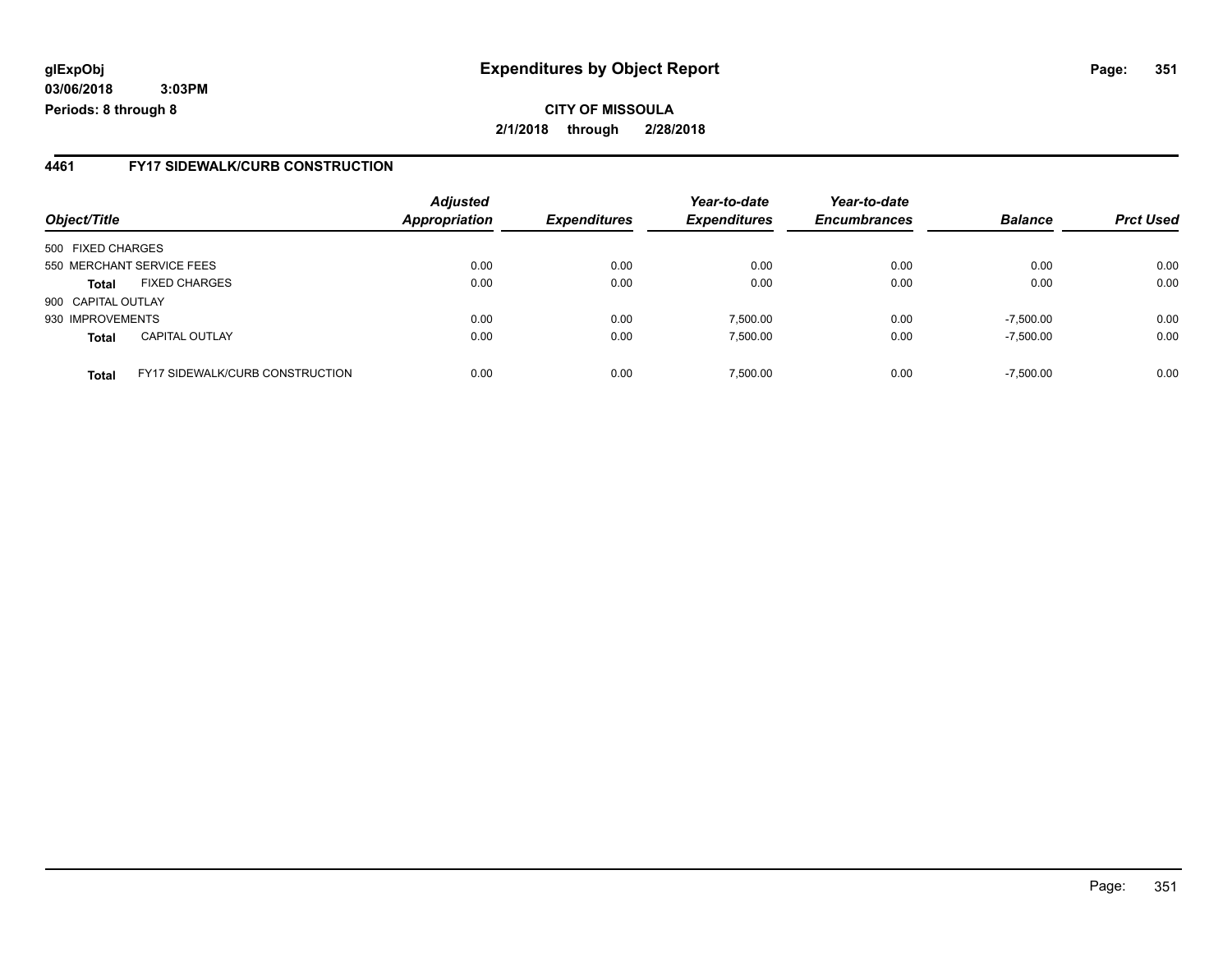### **CITY OF MISSOULA 2/1/2018 through 2/28/2018**

# **4462 FY18 SIDEWALK/CURB CONSTRUCTION**

| Object/Title       |                           | <b>Adjusted</b><br>Appropriation | <b>Expenditures</b> | Year-to-date<br><b>Expenditures</b> | Year-to-date<br><b>Encumbrances</b> | <b>Balance</b> | <b>Prct Used</b> |
|--------------------|---------------------------|----------------------------------|---------------------|-------------------------------------|-------------------------------------|----------------|------------------|
| 500 FIXED CHARGES  |                           |                                  |                     |                                     |                                     |                |                  |
|                    | 550 MERCHANT SERVICE FEES | 0.00                             | 0.00                | 0.00                                | 0.00                                | 0.00           | 0.00             |
| <b>Total</b>       | <b>FIXED CHARGES</b>      | 0.00                             | 0.00                | 0.00                                | 0.00                                | 0.00           | 0.00             |
| 900 CAPITAL OUTLAY |                           |                                  |                     |                                     |                                     |                |                  |
| 930 IMPROVEMENTS   |                           | 0.00                             | 0.00                | 926.300.22                          | 0.00                                | -926.300.22    | 0.00             |
| <b>Total</b>       | <b>CAPITAL OUTLAY</b>     | 0.00                             | 0.00                | 926,300.22                          | 0.00                                | -926.300.22    | 0.00             |
| <b>Total</b>       | PUBLIC WORKS OPERATIONS   | 0.00                             | 0.00                | 926,300.22                          | 0.00                                | -926.300.22    | 0.00             |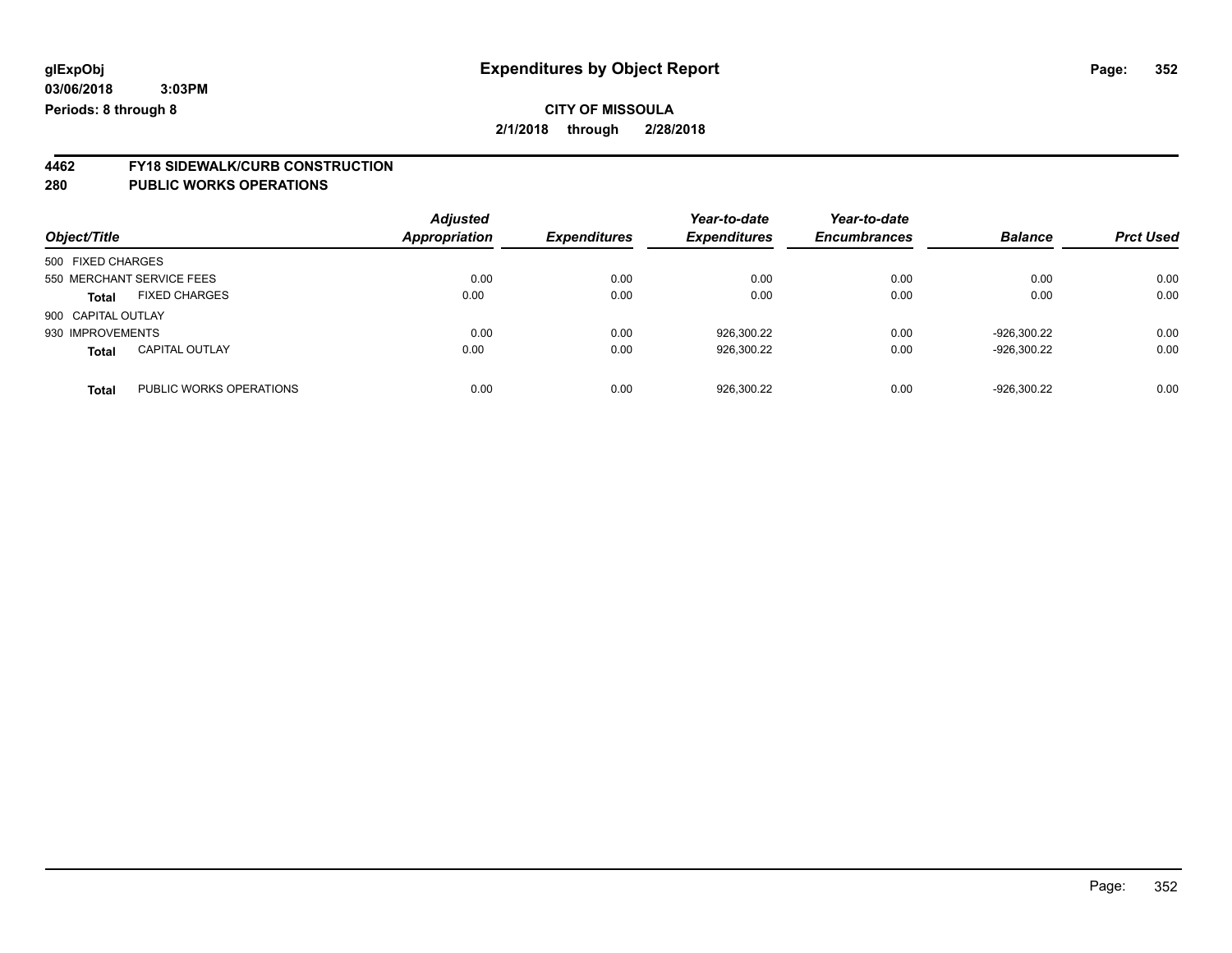**CITY OF MISSOULA 2/1/2018 through 2/28/2018**

#### **4462 FY18 SIDEWALK/CURB CONSTRUCTION**

| Object/Title       |                                 | <b>Adjusted</b>      |                     | Year-to-date        | Year-to-date<br><b>Encumbrances</b> | <b>Balance</b> |                  |
|--------------------|---------------------------------|----------------------|---------------------|---------------------|-------------------------------------|----------------|------------------|
|                    |                                 | <b>Appropriation</b> | <b>Expenditures</b> | <b>Expenditures</b> |                                     |                | <b>Prct Used</b> |
| 500 FIXED CHARGES  |                                 |                      |                     |                     |                                     |                |                  |
|                    | 550 MERCHANT SERVICE FEES       | 0.00                 | 0.00                | 0.00                | 0.00                                | 0.00           | 0.00             |
| <b>Total</b>       | <b>FIXED CHARGES</b>            | 0.00                 | 0.00                | 0.00                | 0.00                                | 0.00           | 0.00             |
| 900 CAPITAL OUTLAY |                                 |                      |                     |                     |                                     |                |                  |
| 930 IMPROVEMENTS   |                                 | 0.00                 | 0.00                | 926,300.22          | 0.00                                | -926,300.22    | 0.00             |
| <b>Total</b>       | <b>CAPITAL OUTLAY</b>           | 0.00                 | 0.00                | 926,300.22          | 0.00                                | -926,300.22    | 0.00             |
| <b>Total</b>       | FY18 SIDEWALK/CURB CONSTRUCTION | 0.00                 | 0.00                | 926,300.22          | 0.00                                | -926,300.22    | 0.00             |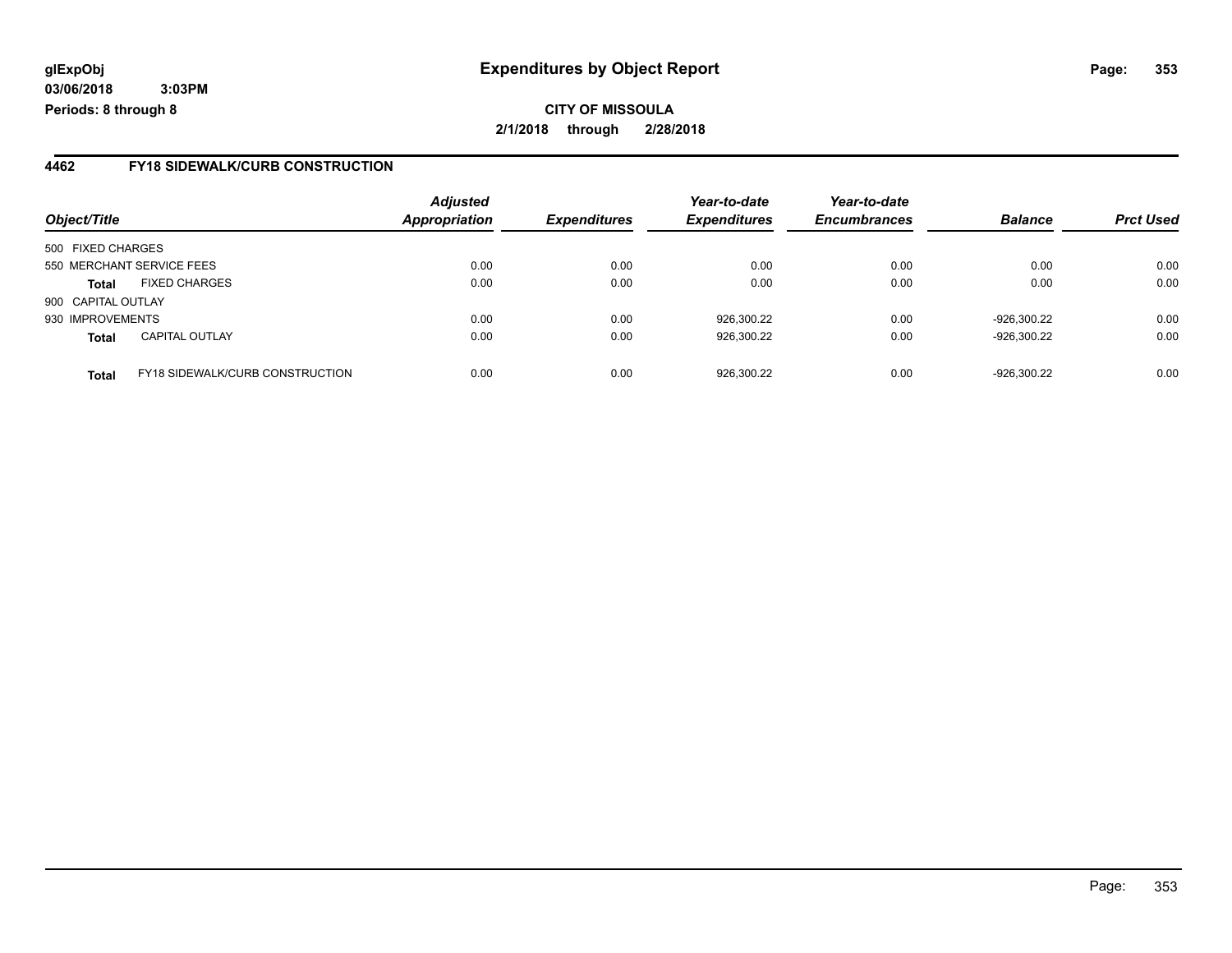**4531 SID 531 TRAFFIC CALMING 390 NON-DEPARTMENTAL**

| Object/Title                          | <b>Adjusted</b><br><b>Appropriation</b> | <b>Expenditures</b> | Year-to-date<br><b>Expenditures</b> | Year-to-date<br><b>Encumbrances</b> | <b>Balance</b> | <b>Prct Used</b> |
|---------------------------------------|-----------------------------------------|---------------------|-------------------------------------|-------------------------------------|----------------|------------------|
| 500 FIXED CHARGES                     |                                         |                     |                                     |                                     |                |                  |
| 550 MERCHANT SERVICE FEES             | 0.00                                    | 0.00                | 0.00                                | 0.00                                | 0.00           | 0.00             |
| <b>FIXED CHARGES</b><br><b>Total</b>  | 0.00                                    | 0.00                | 0.00                                | 0.00                                | 0.00           | 0.00             |
| 900 CAPITAL OUTLAY                    |                                         |                     |                                     |                                     |                |                  |
| 930 IMPROVEMENTS                      | 0.00                                    | 0.00                | 0.00                                | 0.00                                | 0.00           | 0.00             |
| <b>CAPITAL OUTLAY</b><br><b>Total</b> | 0.00                                    | 0.00                | 0.00                                | 0.00                                | 0.00           | 0.00             |
| NON-DEPARTMENTAL<br>Total             | 0.00                                    | 0.00                | 0.00                                | 0.00                                | 0.00           | 0.00             |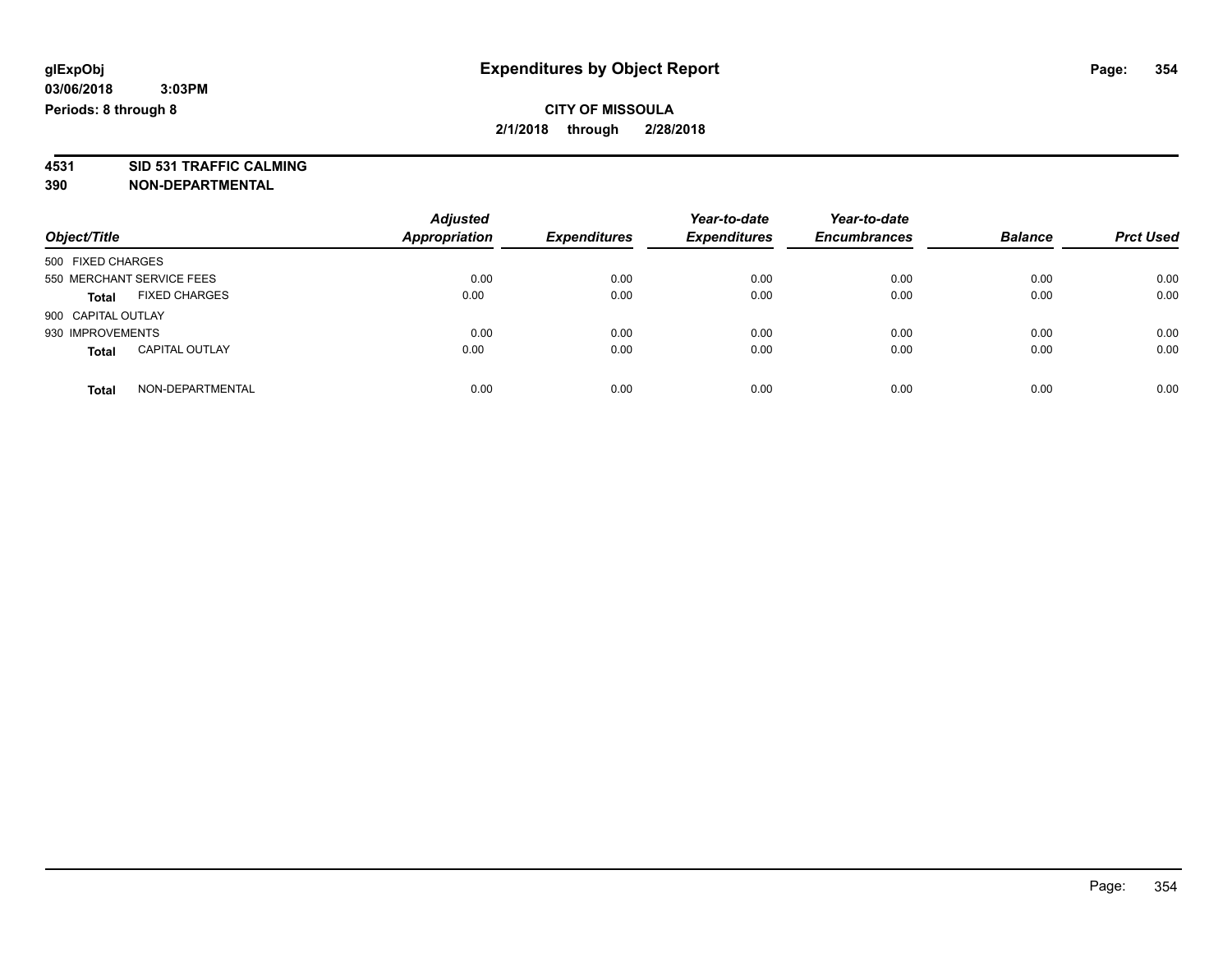#### **4531 SID 531 TRAFFIC CALMING**

|                    |                           | <b>Adjusted</b>      |                     | Year-to-date        | Year-to-date        |                |                  |
|--------------------|---------------------------|----------------------|---------------------|---------------------|---------------------|----------------|------------------|
| Object/Title       |                           | <b>Appropriation</b> | <b>Expenditures</b> | <b>Expenditures</b> | <b>Encumbrances</b> | <b>Balance</b> | <b>Prct Used</b> |
| 500 FIXED CHARGES  |                           |                      |                     |                     |                     |                |                  |
|                    | 550 MERCHANT SERVICE FEES | 0.00                 | 0.00                | 0.00                | 0.00                | 0.00           | 0.00             |
| Total              | <b>FIXED CHARGES</b>      | 0.00                 | 0.00                | 0.00                | 0.00                | 0.00           | 0.00             |
| 900 CAPITAL OUTLAY |                           |                      |                     |                     |                     |                |                  |
| 930 IMPROVEMENTS   |                           | 0.00                 | 0.00                | 0.00                | 0.00                | 0.00           | 0.00             |
| <b>Total</b>       | <b>CAPITAL OUTLAY</b>     | 0.00                 | 0.00                | 0.00                | 0.00                | 0.00           | 0.00             |
| <b>Total</b>       | SID 531 TRAFFIC CALMING   | 0.00                 | 0.00                | 0.00                | 0.00                | 0.00           | 0.00             |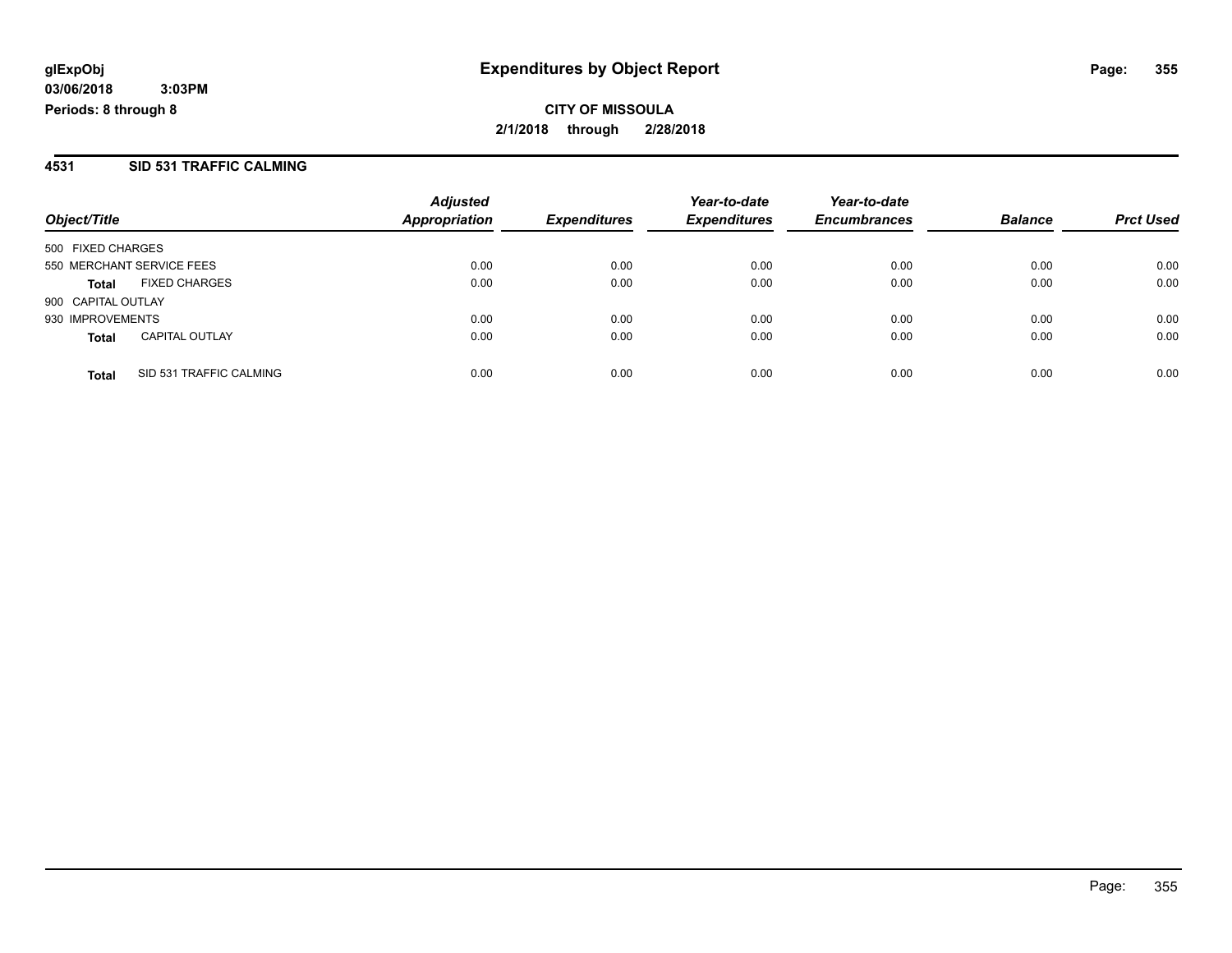# **4532 MALONEY RANCH SID**

**390 NON-DEPARTMENTAL**

|                                       | <b>Adjusted</b>      |                     | Year-to-date        | Year-to-date        |                |                  |
|---------------------------------------|----------------------|---------------------|---------------------|---------------------|----------------|------------------|
| Object/Title                          | <b>Appropriation</b> | <b>Expenditures</b> | <b>Expenditures</b> | <b>Encumbrances</b> | <b>Balance</b> | <b>Prct Used</b> |
| 500 FIXED CHARGES                     |                      |                     |                     |                     |                |                  |
| 550 MERCHANT SERVICE FEES             | 0.00                 | 0.00                | 0.00                | 0.00                | 0.00           | 0.00             |
| <b>FIXED CHARGES</b><br>Total         | 0.00                 | 0.00                | 0.00                | 0.00                | 0.00           | 0.00             |
| 900 CAPITAL OUTLAY                    |                      |                     |                     |                     |                |                  |
| 930 IMPROVEMENTS                      | 0.00                 | 0.00                | 0.00                | 0.00                | 0.00           | 0.00             |
| <b>CAPITAL OUTLAY</b><br><b>Total</b> | 0.00                 | 0.00                | 0.00                | 0.00                | 0.00           | 0.00             |
| NON-DEPARTMENTAL<br><b>Total</b>      | 0.00                 | 0.00                | 0.00                | 0.00                | 0.00           | 0.00             |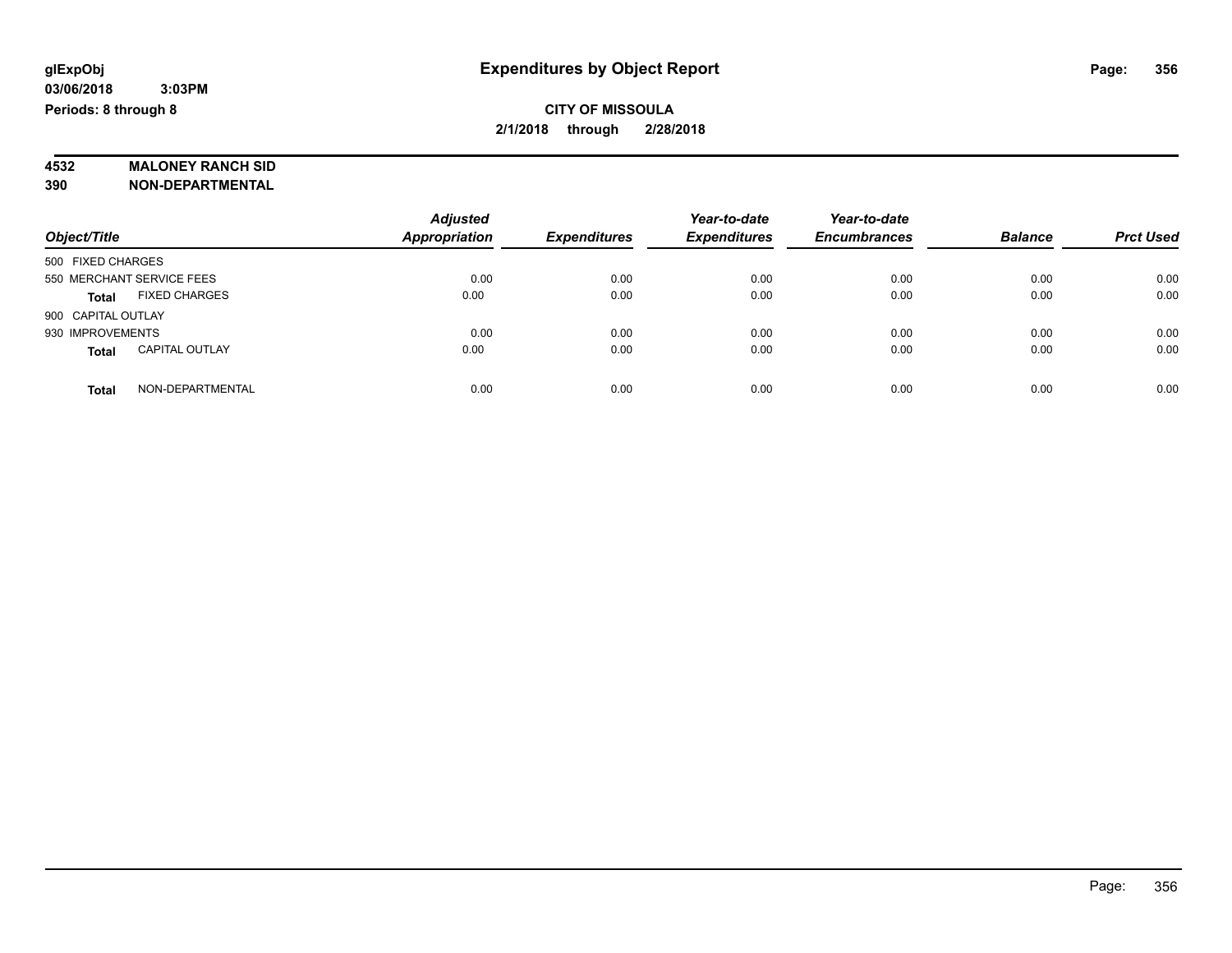#### **4532 MALONEY RANCH SID**

| Object/Title              |                          | <b>Adjusted</b><br><b>Appropriation</b> | <b>Expenditures</b> | Year-to-date<br><b>Expenditures</b> | Year-to-date<br><b>Encumbrances</b> | <b>Balance</b> | <b>Prct Used</b> |
|---------------------------|--------------------------|-----------------------------------------|---------------------|-------------------------------------|-------------------------------------|----------------|------------------|
| 500 FIXED CHARGES         |                          |                                         |                     |                                     |                                     |                |                  |
| 550 MERCHANT SERVICE FEES |                          | 0.00                                    | 0.00                | 0.00                                | 0.00                                | 0.00           | 0.00             |
| <b>Total</b>              | <b>FIXED CHARGES</b>     | 0.00                                    | 0.00                | 0.00                                | 0.00                                | 0.00           | 0.00             |
| 900 CAPITAL OUTLAY        |                          |                                         |                     |                                     |                                     |                |                  |
| 930 IMPROVEMENTS          |                          | 0.00                                    | 0.00                | 0.00                                | 0.00                                | 0.00           | 0.00             |
| <b>Total</b>              | <b>CAPITAL OUTLAY</b>    | 0.00                                    | 0.00                | 0.00                                | 0.00                                | 0.00           | 0.00             |
| <b>Total</b>              | <b>MALONEY RANCH SID</b> | 0.00                                    | 0.00                | 0.00                                | 0.00                                | 0.00           | 0.00             |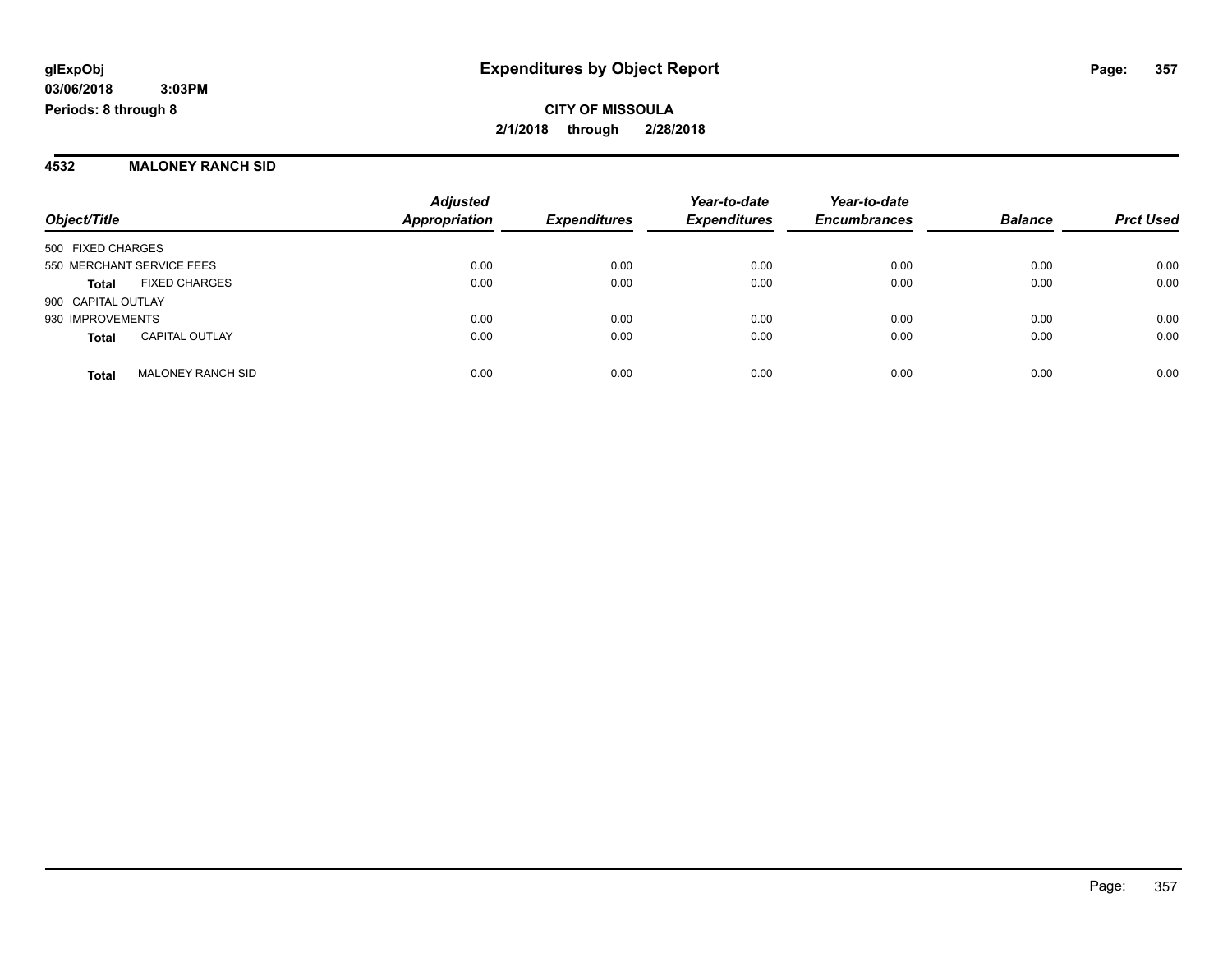**4533 RATTLESNAKE SEWER SID 390 NON-DEPARTMENTAL**

| Object/Title                         | <b>Adjusted</b><br>Appropriation | <b>Expenditures</b> | Year-to-date<br><b>Expenditures</b> | Year-to-date<br><b>Encumbrances</b> | <b>Balance</b> | <b>Prct Used</b> |
|--------------------------------------|----------------------------------|---------------------|-------------------------------------|-------------------------------------|----------------|------------------|
| 500 FIXED CHARGES                    |                                  |                     |                                     |                                     |                |                  |
| 550 MERCHANT SERVICE FEES            | 0.00                             | 0.00                | 0.00                                | 0.00                                | 0.00           | 0.00             |
| <b>FIXED CHARGES</b><br><b>Total</b> | 0.00                             | 0.00                | 0.00                                | 0.00                                | 0.00           | 0.00             |
| NON-DEPARTMENTAL<br><b>Total</b>     | 0.00                             | 0.00                | 0.00                                | 0.00                                | 0.00           | 0.00             |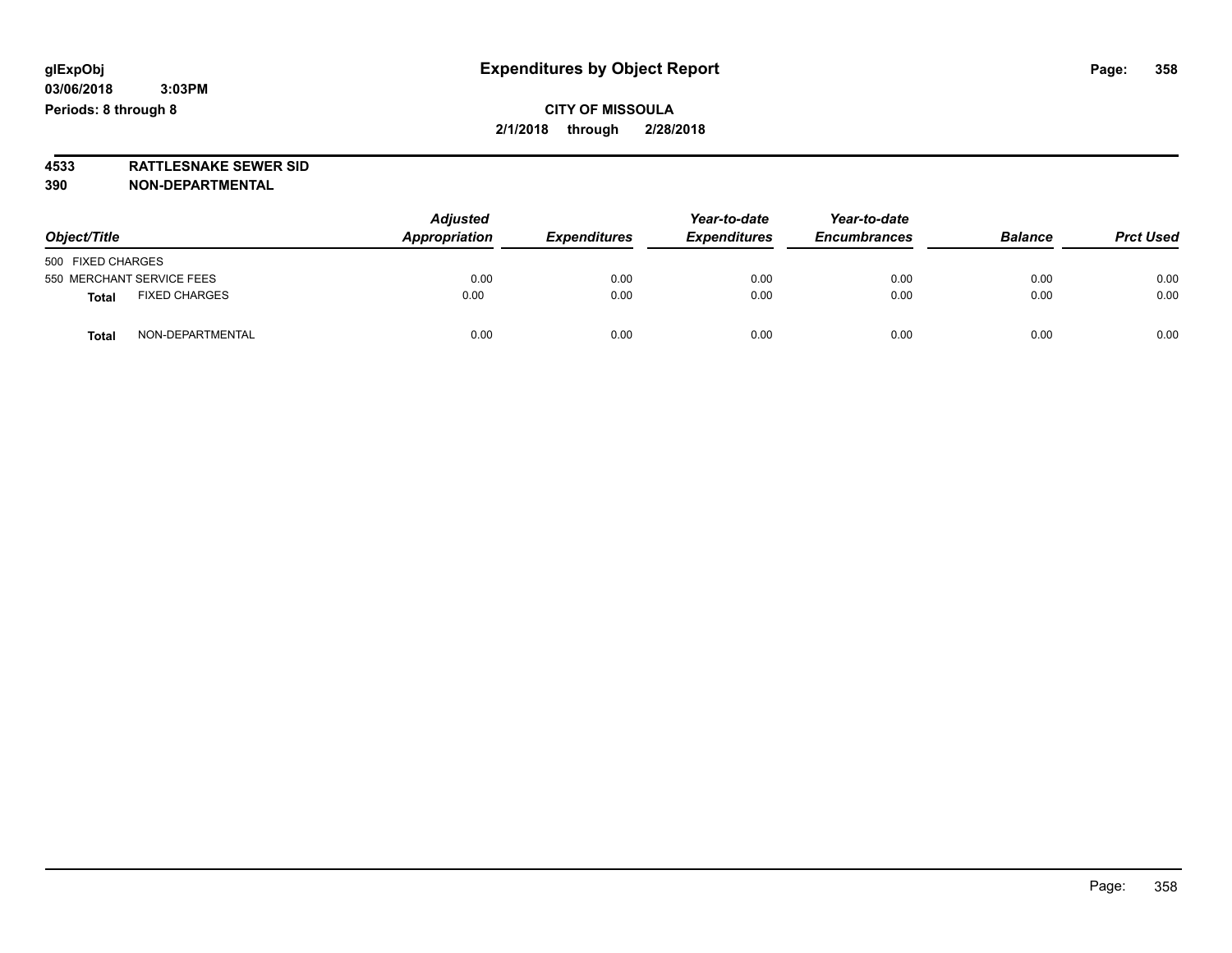# **glExpObj Expenditures by Object Report Page: 359**

**03/06/2018 3:03PM Periods: 8 through 8**

#### **4533 RATTLESNAKE SEWER SID**

| Object/Title                         | <b>Adjusted</b><br>Appropriation | <b>Expenditures</b> | Year-to-date<br><b>Expenditures</b> | Year-to-date<br><b>Encumbrances</b> | <b>Balance</b> | <b>Prct Used</b> |
|--------------------------------------|----------------------------------|---------------------|-------------------------------------|-------------------------------------|----------------|------------------|
| 500 FIXED CHARGES                    |                                  |                     |                                     |                                     |                |                  |
| 550 MERCHANT SERVICE FEES            | 0.00                             | 0.00                | 0.00                                | 0.00                                | 0.00           | 0.00             |
| <b>FIXED CHARGES</b><br><b>Total</b> | 0.00                             | 0.00                | 0.00                                | 0.00                                | 0.00           | 0.00             |
| RATTLESNAKE SEWER SID<br>Total       | 0.00                             | 0.00                | 0.00                                | 0.00                                | 0.00           | 0.00             |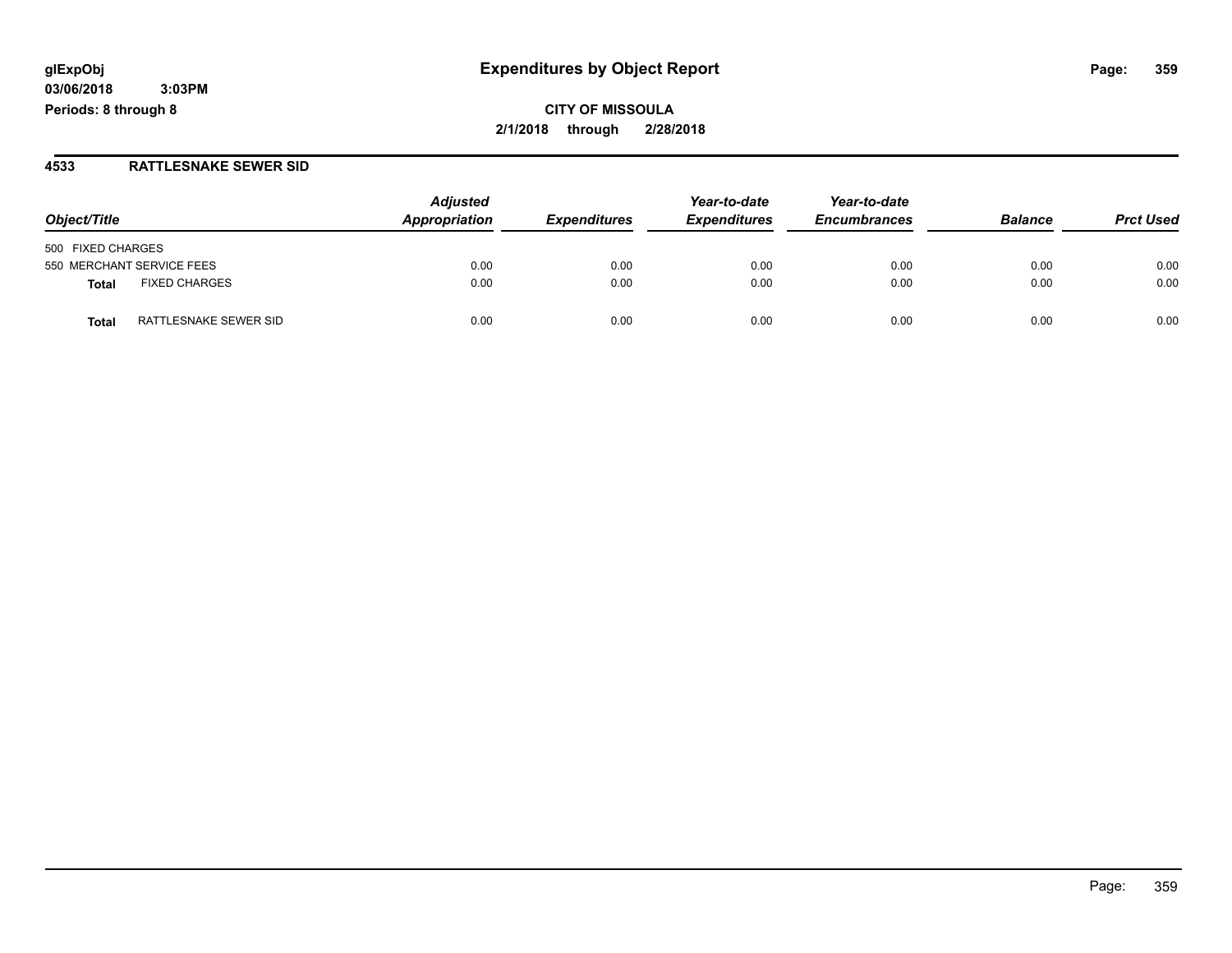# **4534 SID 534 LINCOLNWOOD**

**390 NON-DEPARTMENTAL**

|                                      | <b>Adjusted</b>      |                     | Year-to-date        | Year-to-date        |                |                  |
|--------------------------------------|----------------------|---------------------|---------------------|---------------------|----------------|------------------|
| Object/Title                         | <b>Appropriation</b> | <b>Expenditures</b> | <b>Expenditures</b> | <b>Encumbrances</b> | <b>Balance</b> | <b>Prct Used</b> |
| 500 FIXED CHARGES                    |                      |                     |                     |                     |                |                  |
| 550 MERCHANT SERVICE FEES            | 0.00                 | 0.00                | 0.00                | 0.00                | 0.00           | 0.00             |
| <b>FIXED CHARGES</b><br><b>Total</b> | 0.00                 | 0.00                | 0.00                | 0.00                | 0.00           | 0.00             |
| 800 OTHER OBJECTS                    |                      |                     |                     |                     |                |                  |
| 820 TRANSFERS TO OTHER FUNDS         | 0.00                 | 0.00                | 0.00                | 0.00                | 0.00           | 0.00             |
| OTHER OBJECTS<br><b>Total</b>        | 0.00                 | 0.00                | 0.00                | 0.00                | 0.00           | 0.00             |
| NON-DEPARTMENTAL<br>Total            | 0.00                 | 0.00                | 0.00                | 0.00                | 0.00           | 0.00             |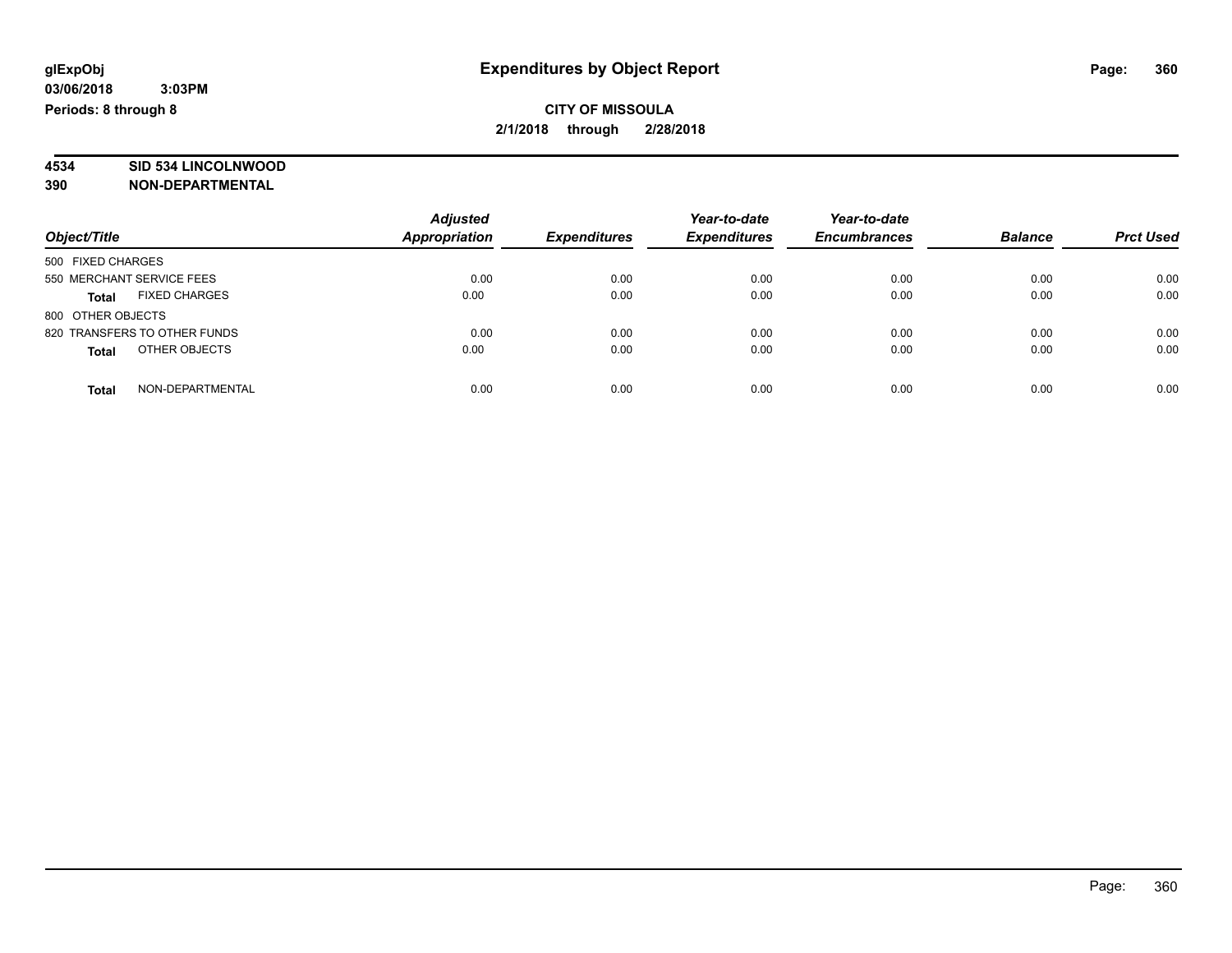#### **4534 SID 534 LINCOLNWOOD**

|                           |                              | <b>Adjusted</b>      |                     | Year-to-date        | Year-to-date        |                |                  |
|---------------------------|------------------------------|----------------------|---------------------|---------------------|---------------------|----------------|------------------|
| Object/Title              |                              | <b>Appropriation</b> | <b>Expenditures</b> | <b>Expenditures</b> | <b>Encumbrances</b> | <b>Balance</b> | <b>Prct Used</b> |
| 500 FIXED CHARGES         |                              |                      |                     |                     |                     |                |                  |
| 550 MERCHANT SERVICE FEES |                              | 0.00                 | 0.00                | 0.00                | 0.00                | 0.00           | 0.00             |
| Total                     | <b>FIXED CHARGES</b>         | 0.00                 | 0.00                | 0.00                | 0.00                | 0.00           | 0.00             |
| 800 OTHER OBJECTS         |                              |                      |                     |                     |                     |                |                  |
|                           | 820 TRANSFERS TO OTHER FUNDS | 0.00                 | 0.00                | 0.00                | 0.00                | 0.00           | 0.00             |
| <b>Total</b>              | OTHER OBJECTS                | 0.00                 | 0.00                | 0.00                | 0.00                | 0.00           | 0.00             |
| <b>Total</b>              | SID 534 LINCOLNWOOD          | 0.00                 | 0.00                | 0.00                | 0.00                | 0.00           | 0.00             |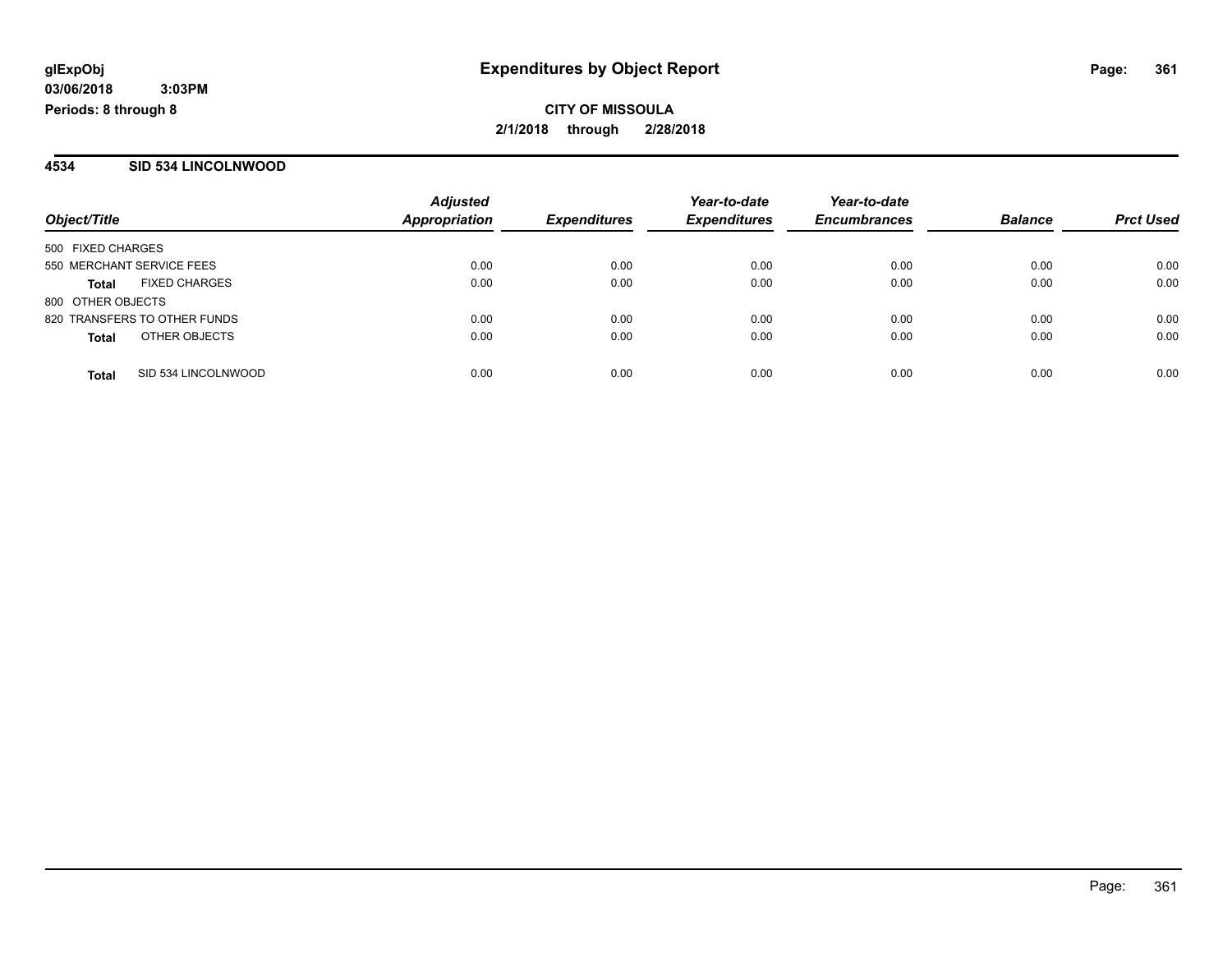# **4536 SID536 LINCOLNWOOD SWR PH2**

| Object/Title                         | <b>Adjusted</b><br>Appropriation | <b>Expenditures</b> | Year-to-date<br><b>Expenditures</b> | Year-to-date<br><b>Encumbrances</b> | <b>Balance</b> | <b>Prct Used</b> |
|--------------------------------------|----------------------------------|---------------------|-------------------------------------|-------------------------------------|----------------|------------------|
| 500 FIXED CHARGES                    |                                  |                     |                                     |                                     |                |                  |
| 550 MERCHANT SERVICE FEES            | 0.00                             | 0.00                | 0.00                                | 0.00                                | 0.00           | 0.00             |
| <b>FIXED CHARGES</b><br><b>Total</b> | 0.00                             | 0.00                | 0.00                                | 0.00                                | 0.00           | 0.00             |
| NON-DEPARTMENTAL<br><b>Total</b>     | 0.00                             | 0.00                | 0.00                                | 0.00                                | 0.00           | 0.00             |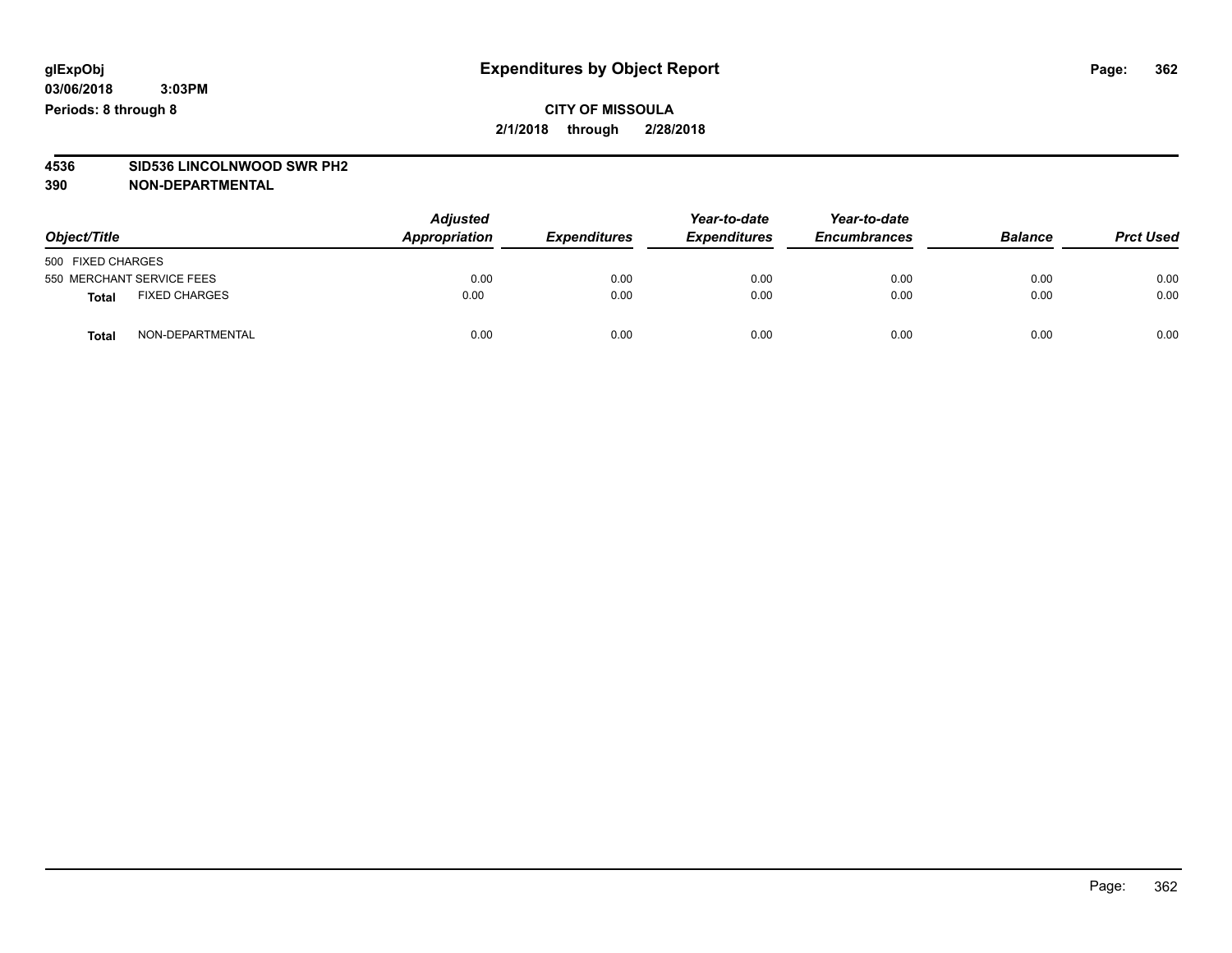**CITY OF MISSOULA 2/1/2018 through 2/28/2018**

#### **4536 SID536 LINCOLNWOOD SWR PH2**

|                                     | <b>Adjusted</b> |                     | Year-to-date               | Year-to-date        | <b>Balance</b> | <b>Prct Used</b> |
|-------------------------------------|-----------------|---------------------|----------------------------|---------------------|----------------|------------------|
| Object/Title                        | Appropriation   | <b>Expenditures</b> | <i><b>Expenditures</b></i> | <b>Encumbrances</b> |                |                  |
| 500 FIXED CHARGES                   |                 |                     |                            |                     |                |                  |
| 550 MERCHANT SERVICE FEES           | 0.00            | 0.00                | 0.00                       | 0.00                | 0.00           | 0.00             |
| <b>FIXED CHARGES</b><br>Total       | 0.00            | 0.00                | 0.00                       | 0.00                | 0.00           | 0.00             |
| SID536 LINCOLNWOOD SWR PH2<br>Total | 0.00            | 0.00                | 0.00                       | 0.00                | 0.00           | 0.00             |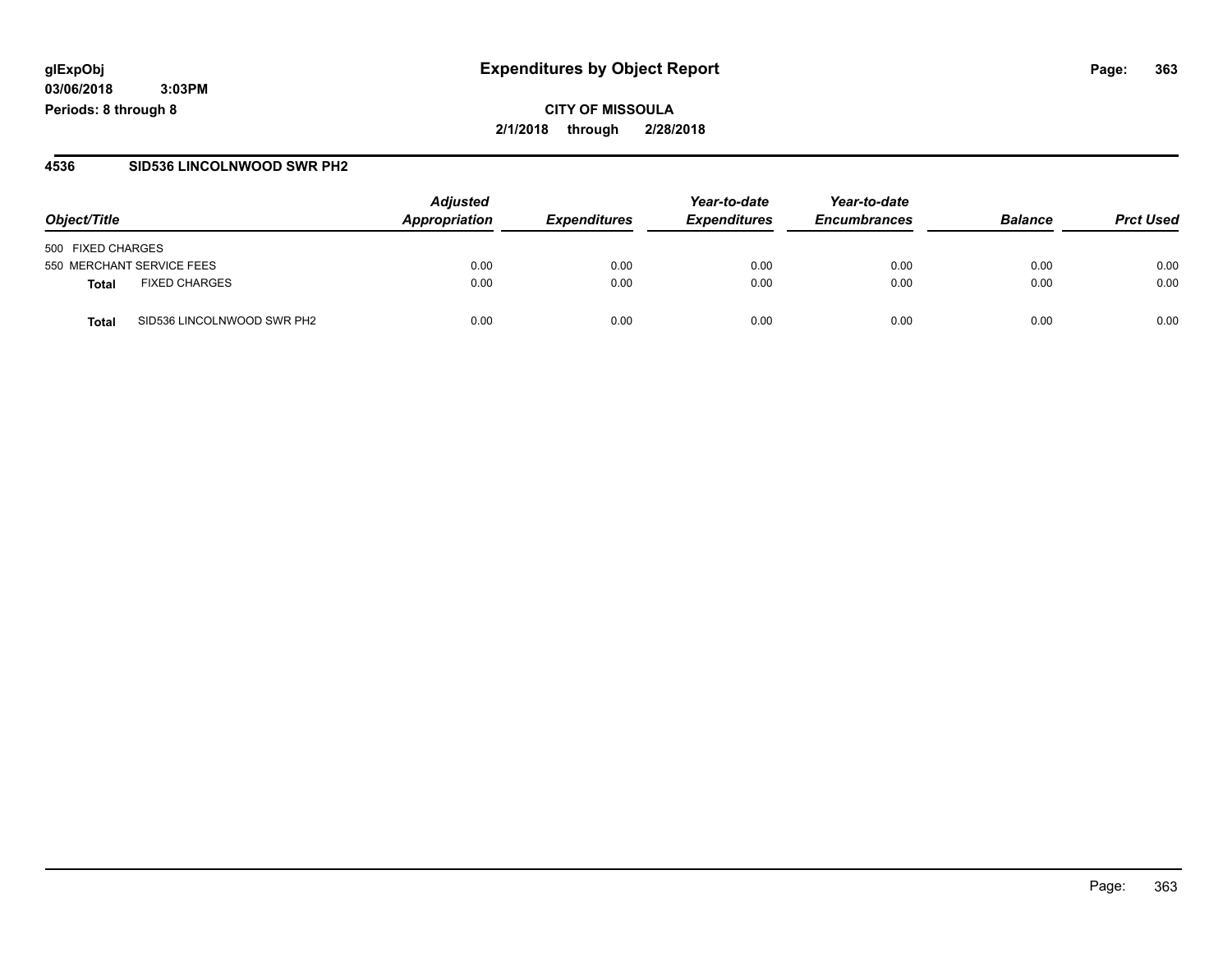# **4540 SID 540 ENGLAND BLVD**

|                        |                              | <b>Adjusted</b> |                     | Year-to-date        | Year-to-date        |                |                  |
|------------------------|------------------------------|-----------------|---------------------|---------------------|---------------------|----------------|------------------|
| Object/Title           |                              | Appropriation   | <b>Expenditures</b> | <b>Expenditures</b> | <b>Encumbrances</b> | <b>Balance</b> | <b>Prct Used</b> |
| 300 PURCHASED SERVICES |                              |                 |                     |                     |                     |                |                  |
|                        | 350 PROFESSIONAL SERVICES    | 0.00            | 4,907.00            | 7,726.00            | 0.00                | $-7,726.00$    | 0.00             |
| <b>Total</b>           | <b>PURCHASED SERVICES</b>    | 0.00            | 4,907.00            | 7,726.00            | 0.00                | $-7,726.00$    | 0.00             |
| 500 FIXED CHARGES      |                              |                 |                     |                     |                     |                |                  |
|                        | 550 MERCHANT SERVICE FEES    | 0.00            | 0.00                | 0.00                | 0.00                | 0.00           | 0.00             |
| <b>Total</b>           | <b>FIXED CHARGES</b>         | 0.00            | 0.00                | 0.00                | 0.00                | 0.00           | 0.00             |
| 800 OTHER OBJECTS      |                              |                 |                     |                     |                     |                |                  |
|                        | 820 TRANSFERS TO OTHER FUNDS | 0.00            | 0.00                | 0.00                | 0.00                | 0.00           | 0.00             |
| <b>Total</b>           | OTHER OBJECTS                | 0.00            | 0.00                | 0.00                | 0.00                | 0.00           | 0.00             |
| 900 CAPITAL OUTLAY     |                              |                 |                     |                     |                     |                |                  |
| 930 IMPROVEMENTS       |                              | 0.00            | 0.00                | 0.00                | 0.00                | 0.00           | 0.00             |
| <b>Total</b>           | <b>CAPITAL OUTLAY</b>        | 0.00            | 0.00                | 0.00                | 0.00                | 0.00           | 0.00             |
| <b>Total</b>           | NON-DEPARTMENTAL             | 0.00            | 4,907.00            | 7,726.00            | 0.00                | $-7,726.00$    | 0.00             |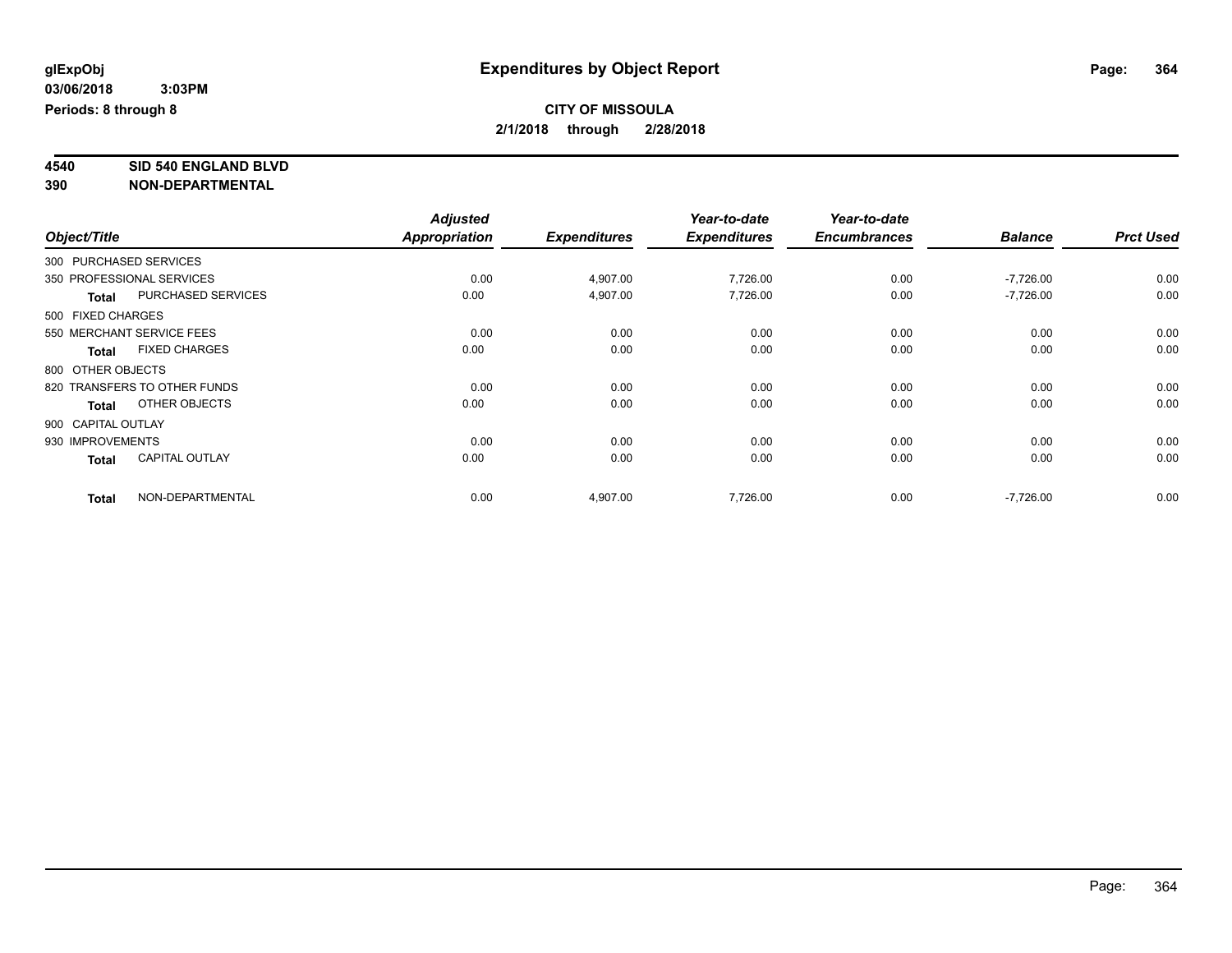#### **4540 SID 540 ENGLAND BLVD**

|                        |                              | <b>Adjusted</b> |                     | Year-to-date        | Year-to-date        |                |                  |
|------------------------|------------------------------|-----------------|---------------------|---------------------|---------------------|----------------|------------------|
| Object/Title           |                              | Appropriation   | <b>Expenditures</b> | <b>Expenditures</b> | <b>Encumbrances</b> | <b>Balance</b> | <b>Prct Used</b> |
| 300 PURCHASED SERVICES |                              |                 |                     |                     |                     |                |                  |
|                        | 350 PROFESSIONAL SERVICES    | 0.00            | 4,907.00            | 7,726.00            | 0.00                | $-7,726.00$    | 0.00             |
| <b>Total</b>           | PURCHASED SERVICES           | 0.00            | 4,907.00            | 7,726.00            | 0.00                | $-7,726.00$    | 0.00             |
| 500 FIXED CHARGES      |                              |                 |                     |                     |                     |                |                  |
|                        | 550 MERCHANT SERVICE FEES    | 0.00            | 0.00                | 0.00                | 0.00                | 0.00           | 0.00             |
| <b>Total</b>           | <b>FIXED CHARGES</b>         | 0.00            | 0.00                | 0.00                | 0.00                | 0.00           | 0.00             |
| 800 OTHER OBJECTS      |                              |                 |                     |                     |                     |                |                  |
|                        | 820 TRANSFERS TO OTHER FUNDS | 0.00            | 0.00                | 0.00                | 0.00                | 0.00           | 0.00             |
| <b>Total</b>           | OTHER OBJECTS                | 0.00            | 0.00                | 0.00                | 0.00                | 0.00           | 0.00             |
| 900 CAPITAL OUTLAY     |                              |                 |                     |                     |                     |                |                  |
| 930 IMPROVEMENTS       |                              | 0.00            | 0.00                | 0.00                | 0.00                | 0.00           | 0.00             |
| <b>Total</b>           | <b>CAPITAL OUTLAY</b>        | 0.00            | 0.00                | 0.00                | 0.00                | 0.00           | 0.00             |
| <b>Total</b>           | SID 540 ENGLAND BLVD         | 0.00            | 4,907.00            | 7,726.00            | 0.00                | $-7,726.00$    | 0.00             |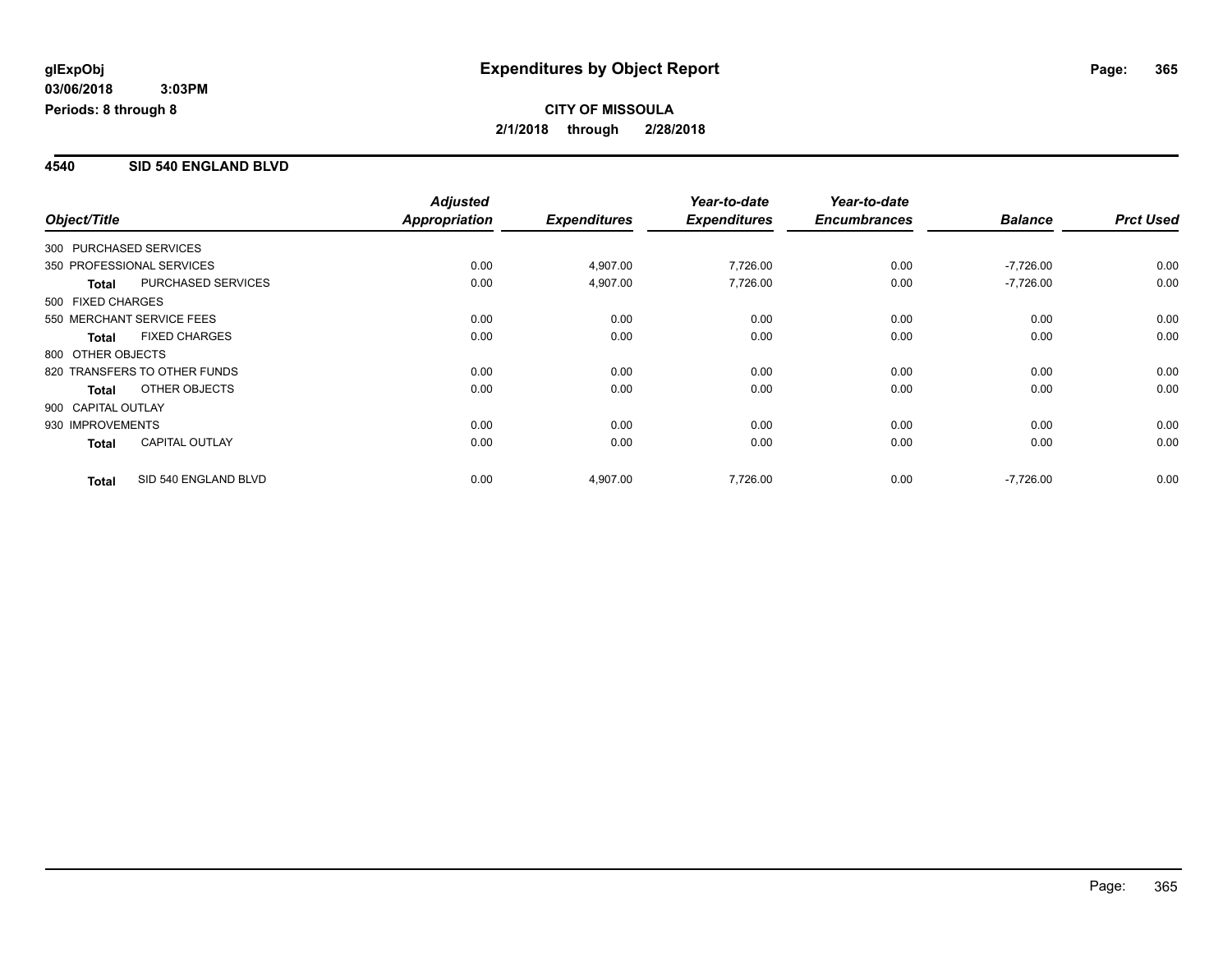# **4541 SID 541 PINEVIEW PARK**

|                                       | <b>Adjusted</b> | <b>Expenditures</b> | Year-to-date<br><b>Expenditures</b> | Year-to-date<br><b>Encumbrances</b> | <b>Balance</b> | <b>Prct Used</b> |
|---------------------------------------|-----------------|---------------------|-------------------------------------|-------------------------------------|----------------|------------------|
| Object/Title                          | Appropriation   |                     |                                     |                                     |                |                  |
| 500 FIXED CHARGES                     |                 |                     |                                     |                                     |                |                  |
| 500 FIXED CHARGES                     | 0.00            | 0.00                | 0.00                                | 0.00                                | 0.00           | 0.00             |
| 550 MERCHANT SERVICE FEES             | 0.00            | 0.00                | 0.00                                | 0.00                                | 0.00           | 0.00             |
| <b>FIXED CHARGES</b><br><b>Total</b>  | 0.00            | 0.00                | 0.00                                | 0.00                                | 0.00           | 0.00             |
| 900 CAPITAL OUTLAY                    |                 |                     |                                     |                                     |                |                  |
| 930 IMPROVEMENTS                      | 0.00            | 0.00                | 0.00                                | 0.00                                | 0.00           | 0.00             |
| <b>CAPITAL OUTLAY</b><br><b>Total</b> | 0.00            | 0.00                | 0.00                                | 0.00                                | 0.00           | 0.00             |
| NON-DEPARTMENTAL<br><b>Total</b>      | 0.00            | 0.00                | 0.00                                | 0.00                                | 0.00           | 0.00             |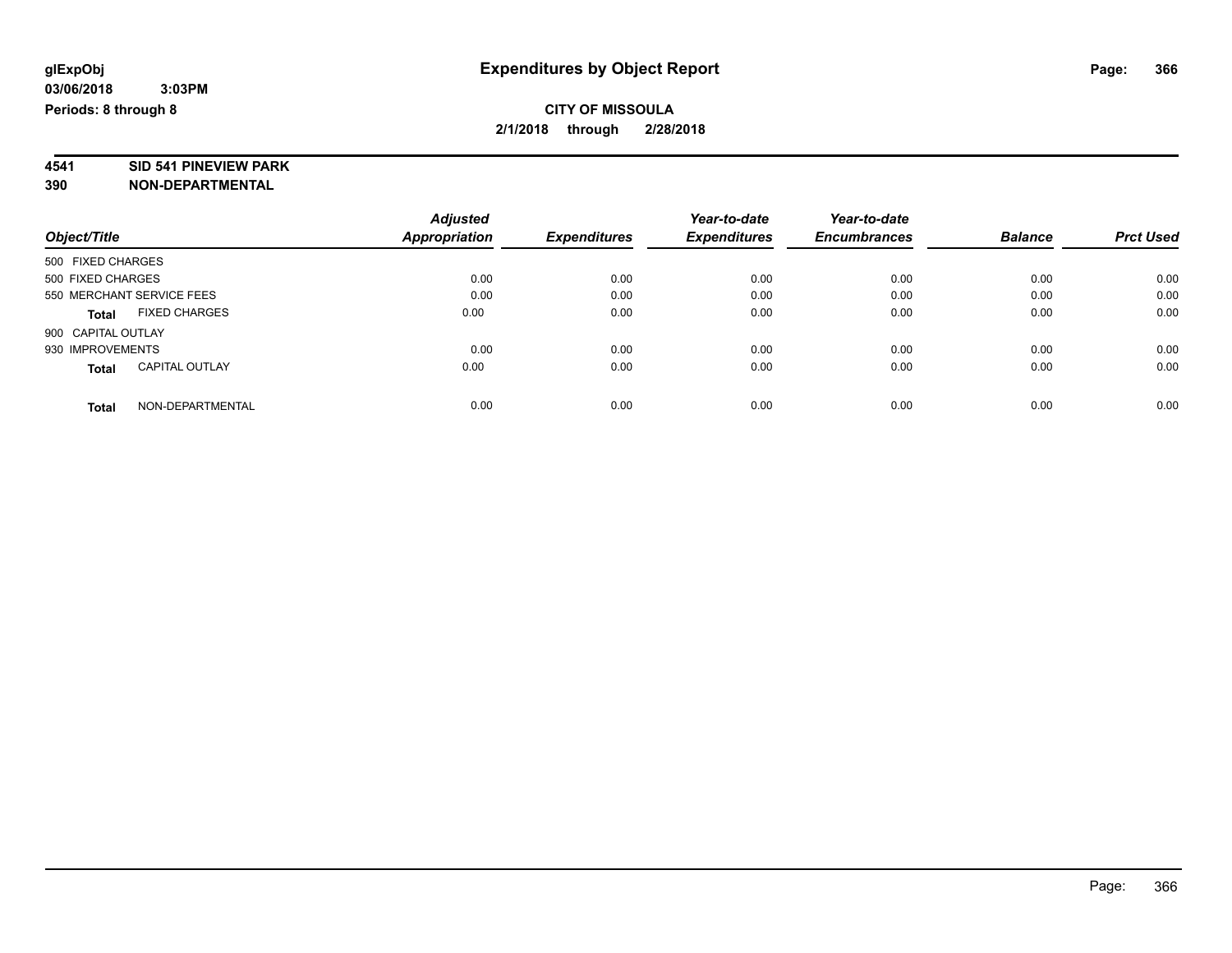#### **4541 SID 541 PINEVIEW PARK**

| Object/Title                          | <b>Adjusted</b><br>Appropriation | <b>Expenditures</b> | Year-to-date<br><b>Expenditures</b> | Year-to-date<br><b>Encumbrances</b> | <b>Balance</b> | <b>Prct Used</b> |
|---------------------------------------|----------------------------------|---------------------|-------------------------------------|-------------------------------------|----------------|------------------|
| 500 FIXED CHARGES                     |                                  |                     |                                     |                                     |                |                  |
| 500 FIXED CHARGES                     | 0.00                             | 0.00                | 0.00                                | 0.00                                | 0.00           | 0.00             |
| 550 MERCHANT SERVICE FEES             | 0.00                             | 0.00                | 0.00                                | 0.00                                | 0.00           | 0.00             |
| <b>FIXED CHARGES</b><br><b>Total</b>  | 0.00                             | 0.00                | 0.00                                | 0.00                                | 0.00           | 0.00             |
| 900 CAPITAL OUTLAY                    |                                  |                     |                                     |                                     |                |                  |
| 930 IMPROVEMENTS                      | 0.00                             | 0.00                | 0.00                                | 0.00                                | 0.00           | 0.00             |
| <b>CAPITAL OUTLAY</b><br><b>Total</b> | 0.00                             | 0.00                | 0.00                                | 0.00                                | 0.00           | 0.00             |
| SID 541 PINEVIEW PARK<br><b>Total</b> | 0.00                             | 0.00                | 0.00                                | 0.00                                | 0.00           | 0.00             |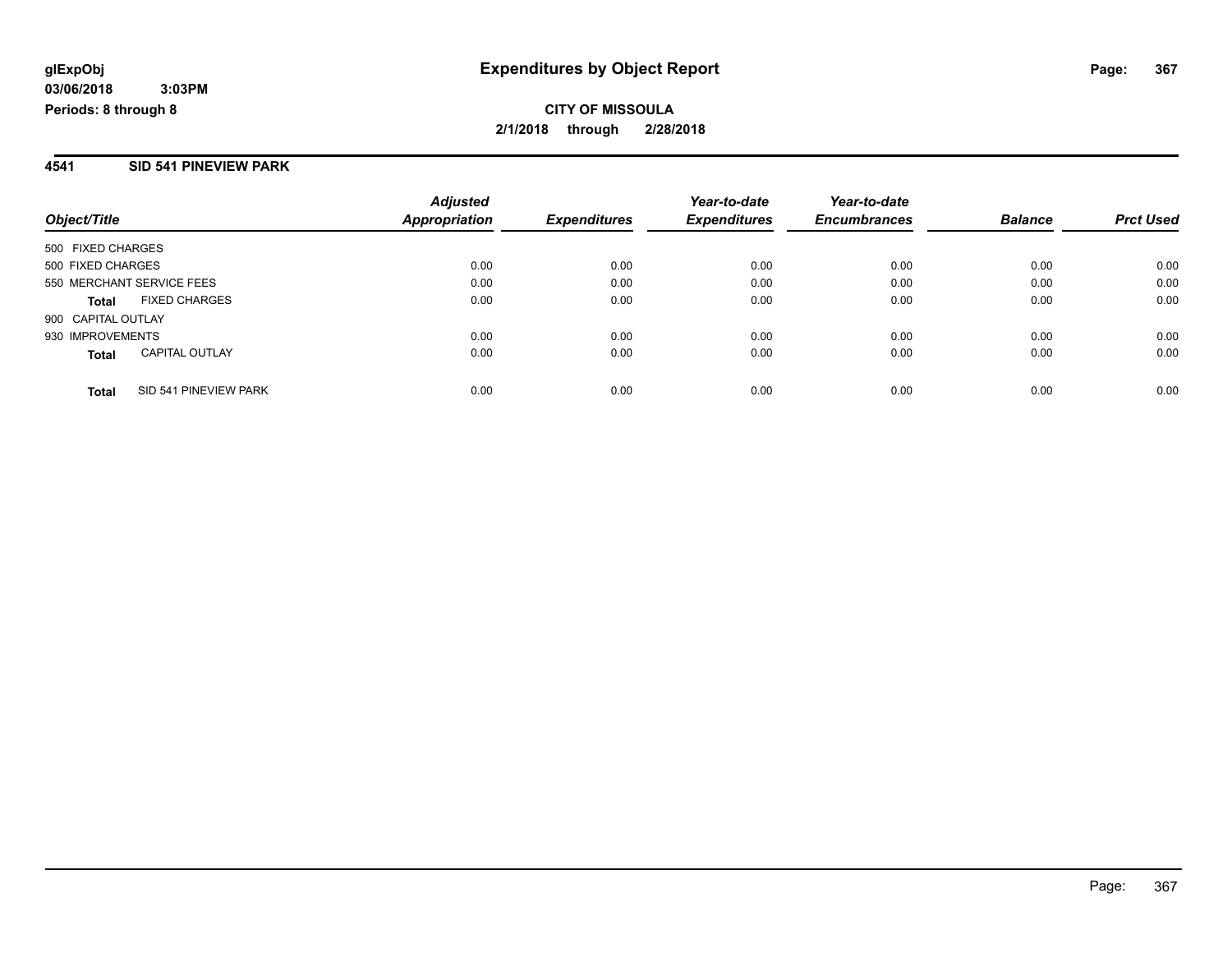# **4542 SID 542 HILLVIEW WAY**

|                                      | <b>Adjusted</b>      |                     | Year-to-date        | Year-to-date        |                |                  |
|--------------------------------------|----------------------|---------------------|---------------------|---------------------|----------------|------------------|
| Object/Title                         | <b>Appropriation</b> | <b>Expenditures</b> | <b>Expenditures</b> | <b>Encumbrances</b> | <b>Balance</b> | <b>Prct Used</b> |
| 300 PURCHASED SERVICES               |                      |                     |                     |                     |                |                  |
| 350 PROFESSIONAL SERVICES            | 0.00                 | 0.00                | 0.00                | 0.00                | 0.00           | 0.00             |
| PURCHASED SERVICES<br><b>Total</b>   | 0.00                 | 0.00                | 0.00                | 0.00                | 0.00           | 0.00             |
| 500 FIXED CHARGES                    |                      |                     |                     |                     |                |                  |
| 550 MERCHANT SERVICE FEES            | 0.00                 | 0.00                | 0.00                | 0.00                | 0.00           | 0.00             |
| <b>FIXED CHARGES</b><br><b>Total</b> | 0.00                 | 0.00                | 0.00                | 0.00                | 0.00           | 0.00             |
| NON-DEPARTMENTAL<br><b>Total</b>     | 0.00                 | 0.00                | 0.00                | 0.00                | 0.00           | 0.00             |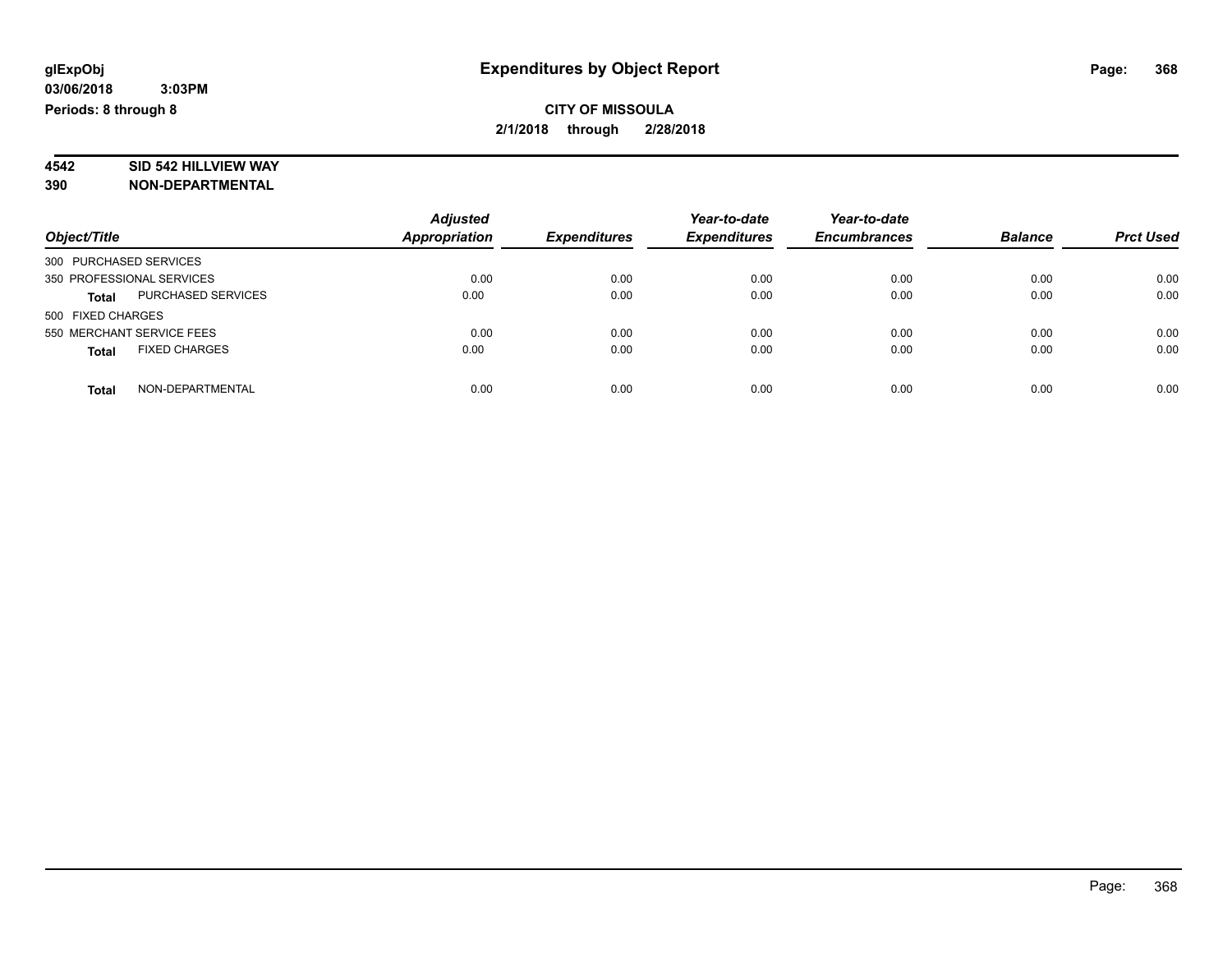#### **4542 SID 542 HILLVIEW WAY**

| Object/Title           |                           | <b>Adjusted</b><br><b>Appropriation</b> | <b>Expenditures</b> | Year-to-date<br><b>Expenditures</b> | Year-to-date<br><b>Encumbrances</b> | <b>Balance</b> | <b>Prct Used</b> |
|------------------------|---------------------------|-----------------------------------------|---------------------|-------------------------------------|-------------------------------------|----------------|------------------|
| 300 PURCHASED SERVICES |                           |                                         |                     |                                     |                                     |                |                  |
|                        | 350 PROFESSIONAL SERVICES | 0.00                                    | 0.00                | 0.00                                | 0.00                                | 0.00           | 0.00             |
| <b>Total</b>           | PURCHASED SERVICES        | 0.00                                    | 0.00                | 0.00                                | 0.00                                | 0.00           | 0.00             |
| 500 FIXED CHARGES      |                           |                                         |                     |                                     |                                     |                |                  |
|                        | 550 MERCHANT SERVICE FEES | 0.00                                    | 0.00                | 0.00                                | 0.00                                | 0.00           | 0.00             |
| <b>Total</b>           | <b>FIXED CHARGES</b>      | 0.00                                    | 0.00                | 0.00                                | 0.00                                | 0.00           | 0.00             |
| <b>Total</b>           | SID 542 HILLVIEW WAY      | 0.00                                    | 0.00                | 0.00                                | 0.00                                | 0.00           | 0.00             |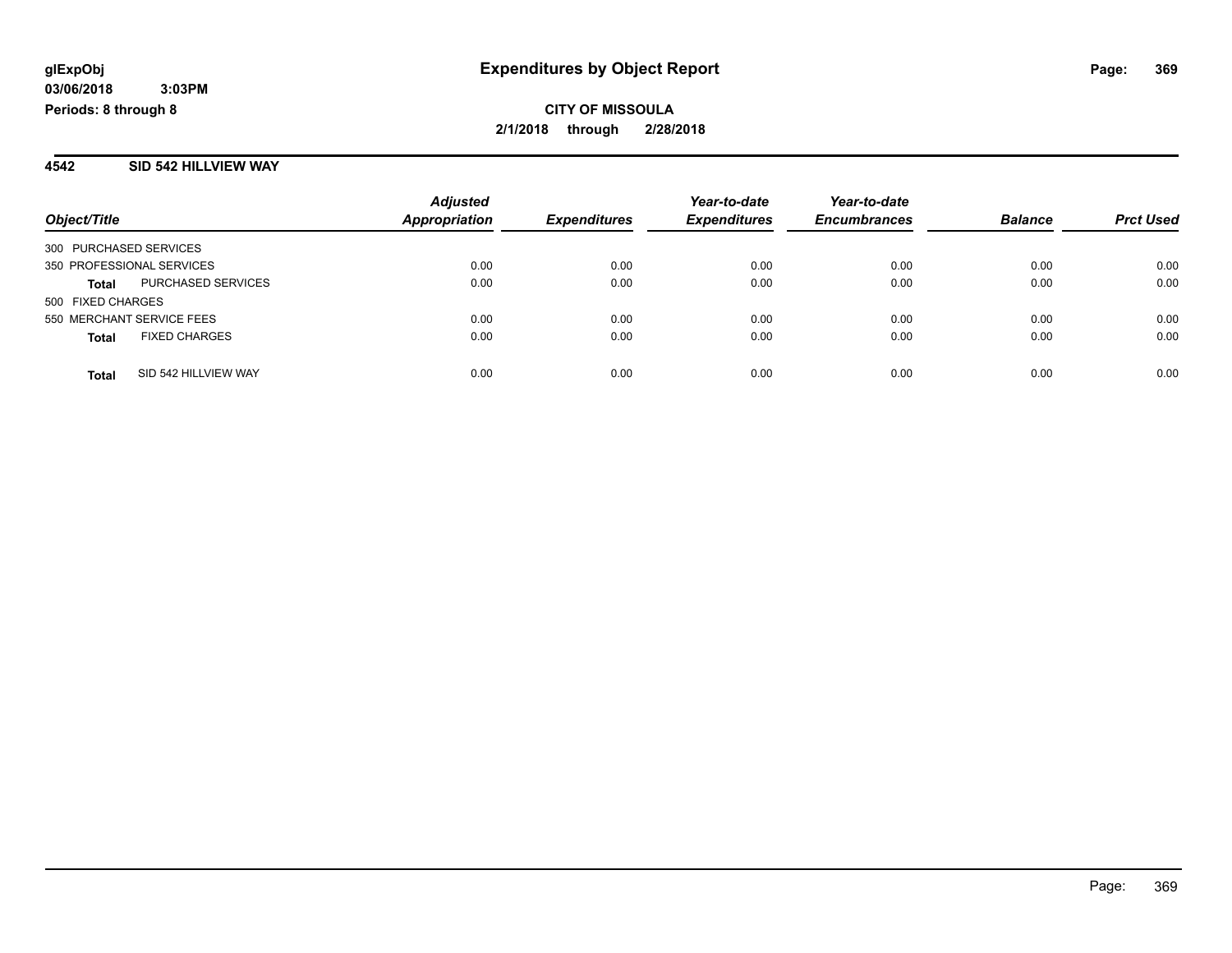**4543 SID 543 TRAFFIC CALMING 390 NON-DEPARTMENTAL**

|                                       | <b>Adjusted</b>      |                     | Year-to-date        | Year-to-date        |                |                  |
|---------------------------------------|----------------------|---------------------|---------------------|---------------------|----------------|------------------|
| Object/Title                          | <b>Appropriation</b> | <b>Expenditures</b> | <b>Expenditures</b> | <b>Encumbrances</b> | <b>Balance</b> | <b>Prct Used</b> |
| 300 PURCHASED SERVICES                |                      |                     |                     |                     |                |                  |
| 350 PROFESSIONAL SERVICES             | 0.00                 | 0.00                | 0.00                | 0.00                | 0.00           | 0.00             |
| PURCHASED SERVICES<br>Total           | 0.00                 | 0.00                | 0.00                | 0.00                | 0.00           | 0.00             |
| 500 FIXED CHARGES                     |                      |                     |                     |                     |                |                  |
| 550 MERCHANT SERVICE FEES             | 0.00                 | 0.00                | 0.00                | 0.00                | 0.00           | 0.00             |
| <b>FIXED CHARGES</b><br><b>Total</b>  | 0.00                 | 0.00                | 0.00                | 0.00                | 0.00           | 0.00             |
| 900 CAPITAL OUTLAY                    |                      |                     |                     |                     |                |                  |
| 930 IMPROVEMENTS                      | 0.00                 | 0.00                | 0.00                | 0.00                | 0.00           | 0.00             |
| <b>CAPITAL OUTLAY</b><br><b>Total</b> | 0.00                 | 0.00                | 0.00                | 0.00                | 0.00           | 0.00             |
| NON-DEPARTMENTAL<br><b>Total</b>      | 0.00                 | 0.00                | 0.00                | 0.00                | 0.00           | 0.00             |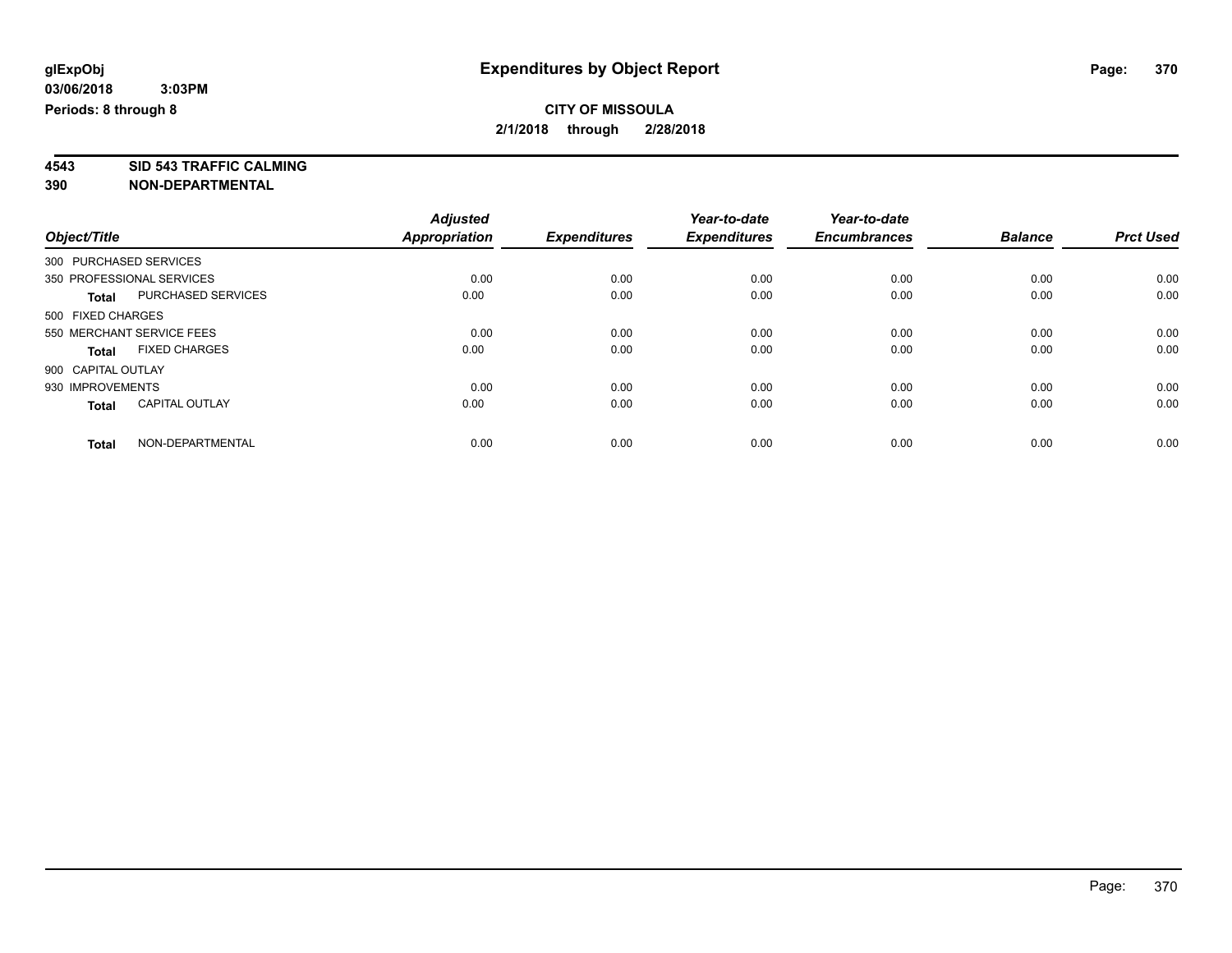#### **4543 SID 543 TRAFFIC CALMING**

|                                           | <b>Adjusted</b> |                     | Year-to-date        | Year-to-date        |                |                  |
|-------------------------------------------|-----------------|---------------------|---------------------|---------------------|----------------|------------------|
| Object/Title                              | Appropriation   | <b>Expenditures</b> | <b>Expenditures</b> | <b>Encumbrances</b> | <b>Balance</b> | <b>Prct Used</b> |
| 300 PURCHASED SERVICES                    |                 |                     |                     |                     |                |                  |
| 350 PROFESSIONAL SERVICES                 | 0.00            | 0.00                | 0.00                | 0.00                | 0.00           | 0.00             |
| <b>PURCHASED SERVICES</b><br><b>Total</b> | 0.00            | 0.00                | 0.00                | 0.00                | 0.00           | 0.00             |
| 500 FIXED CHARGES                         |                 |                     |                     |                     |                |                  |
| 550 MERCHANT SERVICE FEES                 | 0.00            | 0.00                | 0.00                | 0.00                | 0.00           | 0.00             |
| <b>FIXED CHARGES</b><br>Total             | 0.00            | 0.00                | 0.00                | 0.00                | 0.00           | 0.00             |
| 900 CAPITAL OUTLAY                        |                 |                     |                     |                     |                |                  |
| 930 IMPROVEMENTS                          | 0.00            | 0.00                | 0.00                | 0.00                | 0.00           | 0.00             |
| <b>CAPITAL OUTLAY</b><br><b>Total</b>     | 0.00            | 0.00                | 0.00                | 0.00                | 0.00           | 0.00             |
| SID 543 TRAFFIC CALMING<br><b>Total</b>   | 0.00            | 0.00                | 0.00                | 0.00                | 0.00           | 0.00             |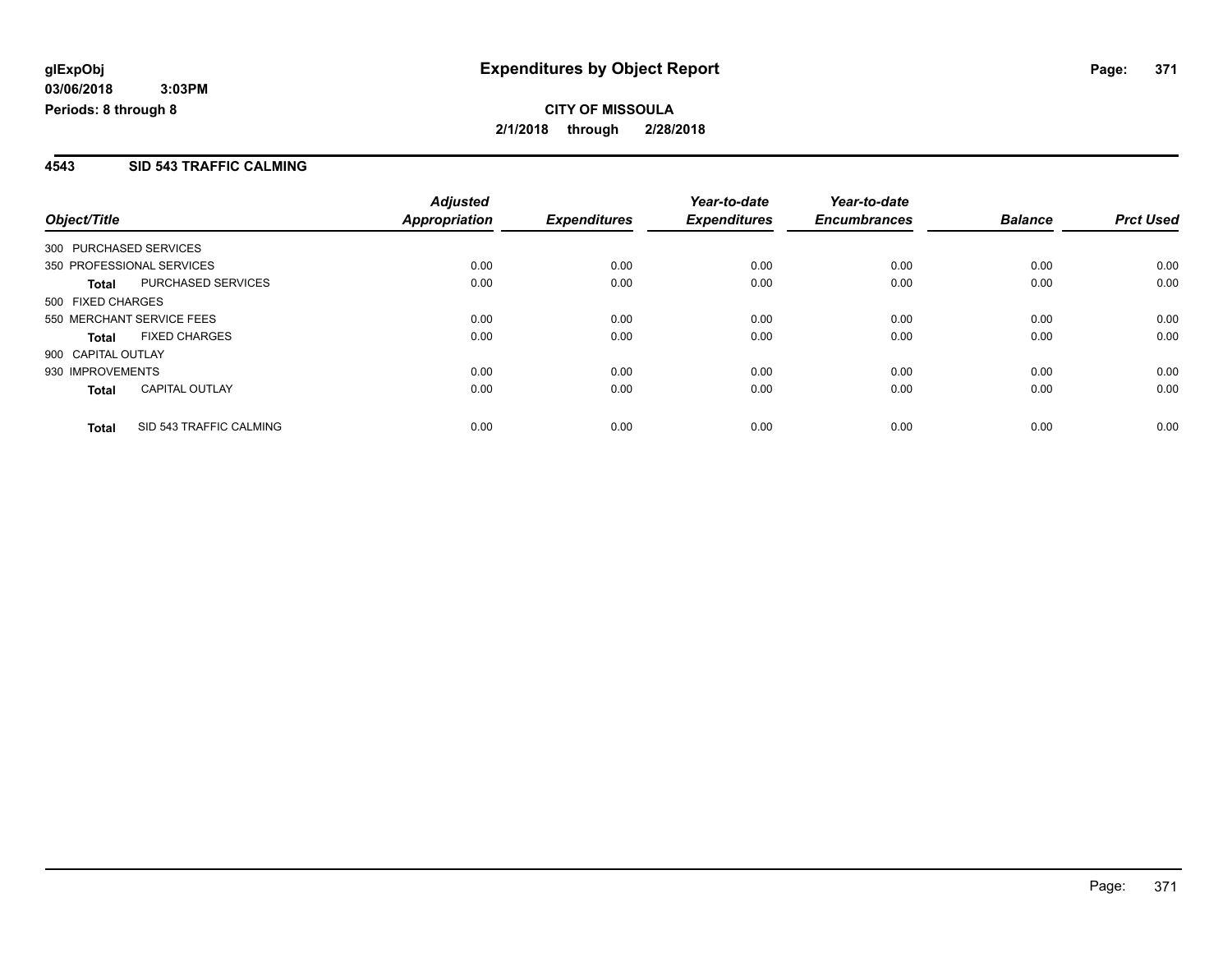# **4544 MILLER CREEK MITIGATION FUND**

| Object/Title                          | <b>Adjusted</b><br><b>Appropriation</b> | <b>Expenditures</b> | Year-to-date<br><b>Expenditures</b> | Year-to-date<br><b>Encumbrances</b> | <b>Balance</b> | <b>Prct Used</b> |
|---------------------------------------|-----------------------------------------|---------------------|-------------------------------------|-------------------------------------|----------------|------------------|
| 500 FIXED CHARGES                     |                                         |                     |                                     |                                     |                |                  |
| 550 MERCHANT SERVICE FEES             | 0.00                                    | 0.00                | 0.00                                | 0.00                                | 0.00           | 0.00             |
| <b>FIXED CHARGES</b><br><b>Total</b>  | 0.00                                    | 0.00                | 0.00                                | 0.00                                | 0.00           | 0.00             |
| 900 CAPITAL OUTLAY                    |                                         |                     |                                     |                                     |                |                  |
| 930 IMPROVEMENTS                      | 0.00                                    | 0.00                | 0.00                                | 0.00                                | 0.00           | 0.00             |
| <b>CAPITAL OUTLAY</b><br><b>Total</b> | 0.00                                    | 0.00                | 0.00                                | 0.00                                | 0.00           | 0.00             |
| NON-DEPARTMENTAL<br>Total             | 0.00                                    | 0.00                | 0.00                                | 0.00                                | 0.00           | 0.00             |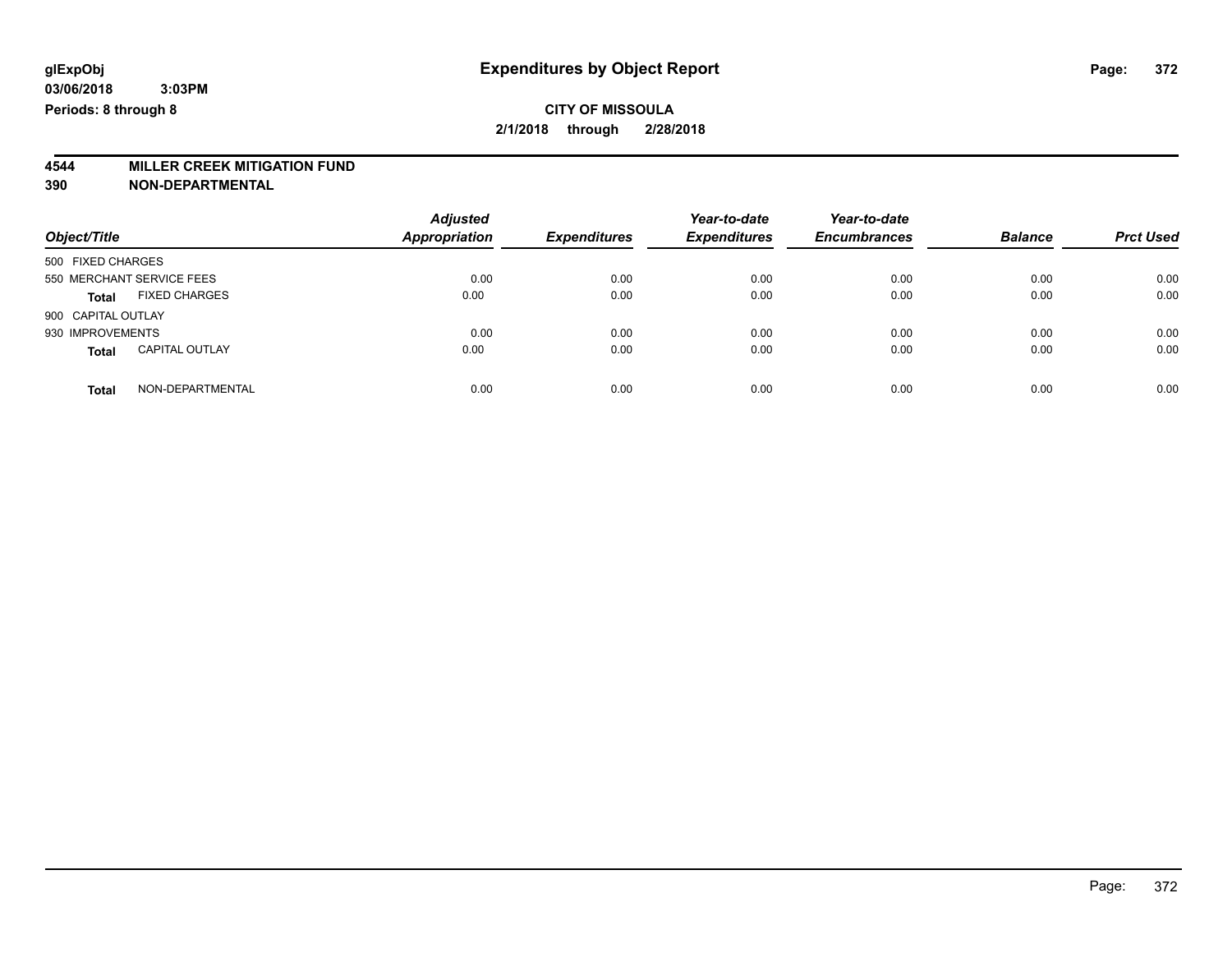**CITY OF MISSOULA 2/1/2018 through 2/28/2018**

#### **4544 MILLER CREEK MITIGATION FUND**

| Object/Title       |                              | <b>Adjusted</b><br><b>Appropriation</b> | <b>Expenditures</b> | Year-to-date<br><b>Expenditures</b> | Year-to-date<br><b>Encumbrances</b> | <b>Balance</b> | <b>Prct Used</b> |
|--------------------|------------------------------|-----------------------------------------|---------------------|-------------------------------------|-------------------------------------|----------------|------------------|
| 500 FIXED CHARGES  |                              |                                         |                     |                                     |                                     |                |                  |
|                    | 550 MERCHANT SERVICE FEES    | 0.00                                    | 0.00                | 0.00                                | 0.00                                | 0.00           | 0.00             |
| <b>Total</b>       | <b>FIXED CHARGES</b>         | 0.00                                    | 0.00                | 0.00                                | 0.00                                | 0.00           | 0.00             |
| 900 CAPITAL OUTLAY |                              |                                         |                     |                                     |                                     |                |                  |
| 930 IMPROVEMENTS   |                              | 0.00                                    | 0.00                | 0.00                                | 0.00                                | 0.00           | 0.00             |
| <b>Total</b>       | <b>CAPITAL OUTLAY</b>        | 0.00                                    | 0.00                | 0.00                                | 0.00                                | 0.00           | 0.00             |
| <b>Total</b>       | MILLER CREEK MITIGATION FUND | 0.00                                    | 0.00                | 0.00                                | 0.00                                | 0.00           | 0.00             |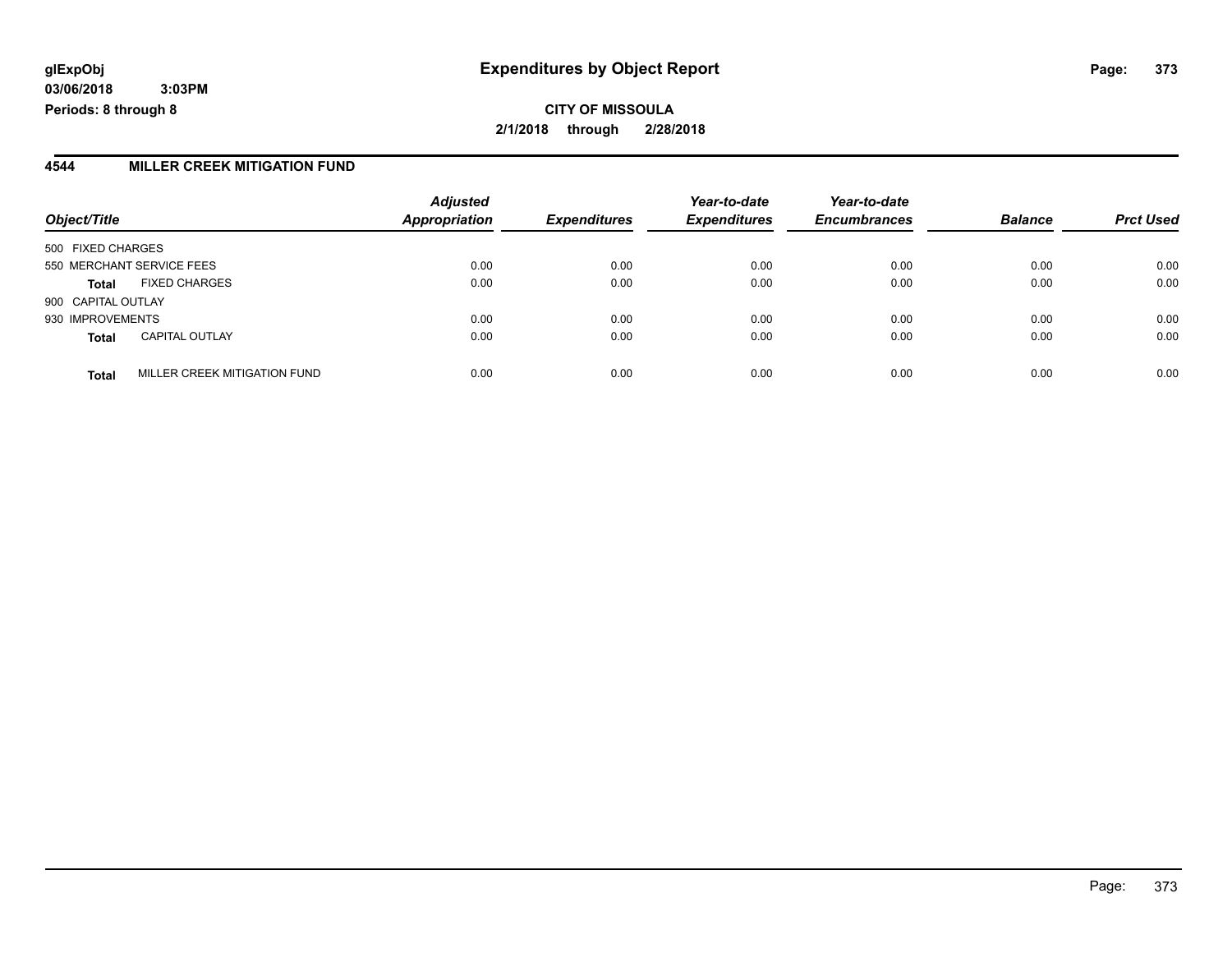# **4545 MILLER CREEK TWITE CONSTRUCTION**

|                        |                           | <b>Adjusted</b> |                     | Year-to-date        | Year-to-date        |                |                  |
|------------------------|---------------------------|-----------------|---------------------|---------------------|---------------------|----------------|------------------|
| Object/Title           |                           | Appropriation   | <b>Expenditures</b> | <b>Expenditures</b> | <b>Encumbrances</b> | <b>Balance</b> | <b>Prct Used</b> |
| 300 PURCHASED SERVICES |                           |                 |                     |                     |                     |                |                  |
|                        | 350 PROFESSIONAL SERVICES | 0.00            | 0.00                | 0.00                | 0.00                | 0.00           | 0.00             |
| <b>Total</b>           | PURCHASED SERVICES        | 0.00            | 0.00                | 0.00                | 0.00                | 0.00           | 0.00             |
| 500 FIXED CHARGES      |                           |                 |                     |                     |                     |                |                  |
|                        | 550 MERCHANT SERVICE FEES | 0.00            | 0.00                | 0.00                | 0.00                | 0.00           | 0.00             |
| <b>Total</b>           | <b>FIXED CHARGES</b>      | 0.00            | 0.00                | 0.00                | 0.00                | 0.00           | 0.00             |
| 900 CAPITAL OUTLAY     |                           |                 |                     |                     |                     |                |                  |
| 930 IMPROVEMENTS       |                           | 0.00            | 0.00                | 0.00                | 0.00                | 0.00           | 0.00             |
| <b>Total</b>           | <b>CAPITAL OUTLAY</b>     | 0.00            | 0.00                | 0.00                | 0.00                | 0.00           | 0.00             |
| <b>Total</b>           | NON-DEPARTMENTAL          | 0.00            | 0.00                | 0.00                | 0.00                | 0.00           | 0.00             |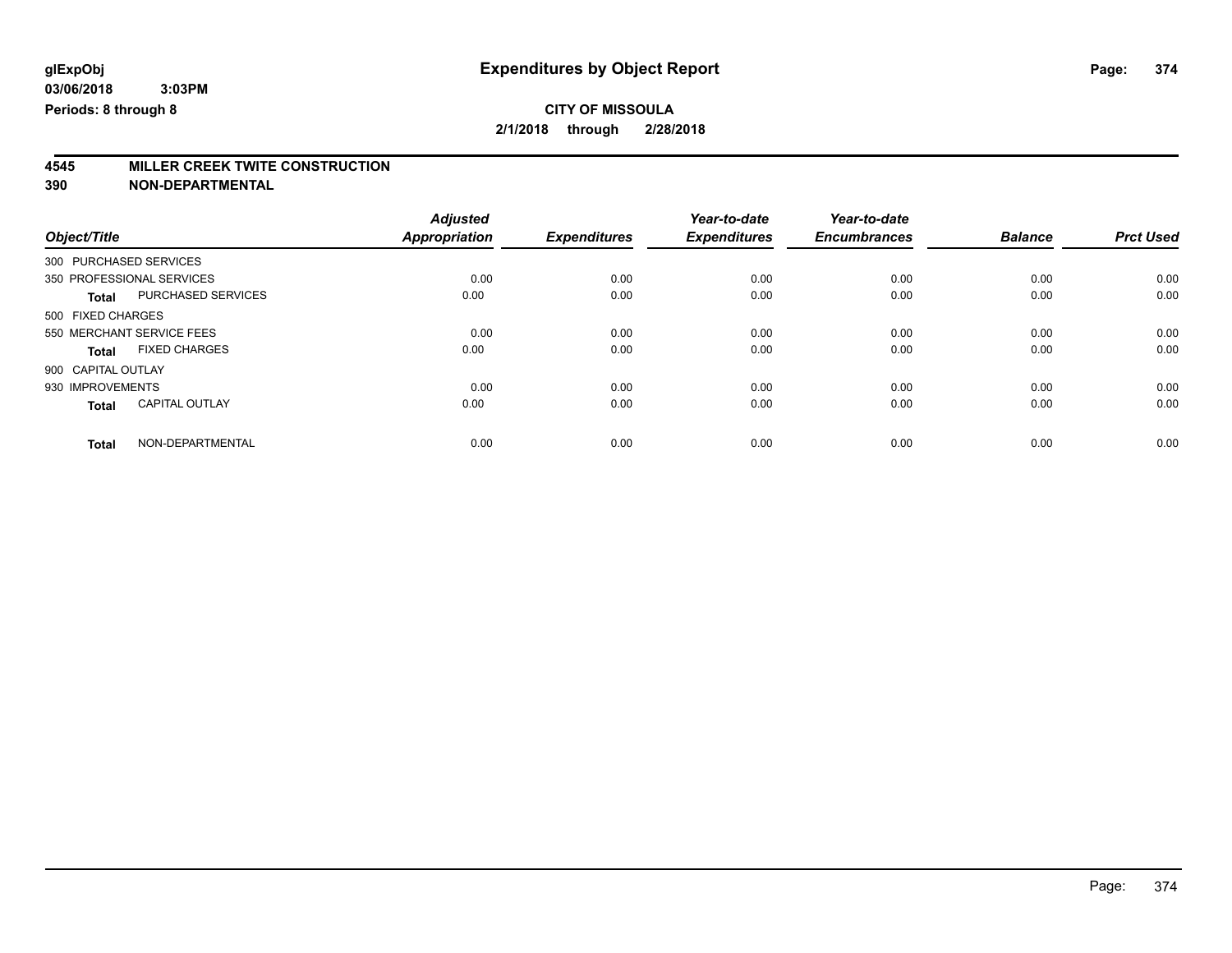#### **4545 MILLER CREEK TWITE CONSTRUCTION**

| Object/Title           |                                 | <b>Adjusted</b><br>Appropriation | <b>Expenditures</b> | Year-to-date<br><b>Expenditures</b> | Year-to-date<br><b>Encumbrances</b> | <b>Balance</b> | <b>Prct Used</b> |
|------------------------|---------------------------------|----------------------------------|---------------------|-------------------------------------|-------------------------------------|----------------|------------------|
| 300 PURCHASED SERVICES |                                 |                                  |                     |                                     |                                     |                |                  |
|                        |                                 |                                  |                     |                                     |                                     |                |                  |
|                        | 350 PROFESSIONAL SERVICES       | 0.00                             | 0.00                | 0.00                                | 0.00                                | 0.00           | 0.00             |
| Total                  | PURCHASED SERVICES              | 0.00                             | 0.00                | 0.00                                | 0.00                                | 0.00           | 0.00             |
| 500 FIXED CHARGES      |                                 |                                  |                     |                                     |                                     |                |                  |
|                        | 550 MERCHANT SERVICE FEES       | 0.00                             | 0.00                | 0.00                                | 0.00                                | 0.00           | 0.00             |
| <b>Total</b>           | <b>FIXED CHARGES</b>            | 0.00                             | 0.00                | 0.00                                | 0.00                                | 0.00           | 0.00             |
| 900 CAPITAL OUTLAY     |                                 |                                  |                     |                                     |                                     |                |                  |
| 930 IMPROVEMENTS       |                                 | 0.00                             | 0.00                | 0.00                                | 0.00                                | 0.00           | 0.00             |
| <b>Total</b>           | <b>CAPITAL OUTLAY</b>           | 0.00                             | 0.00                | 0.00                                | 0.00                                | 0.00           | 0.00             |
| <b>Total</b>           | MILLER CREEK TWITE CONSTRUCTION | 0.00                             | 0.00                | 0.00                                | 0.00                                | 0.00           | 0.00             |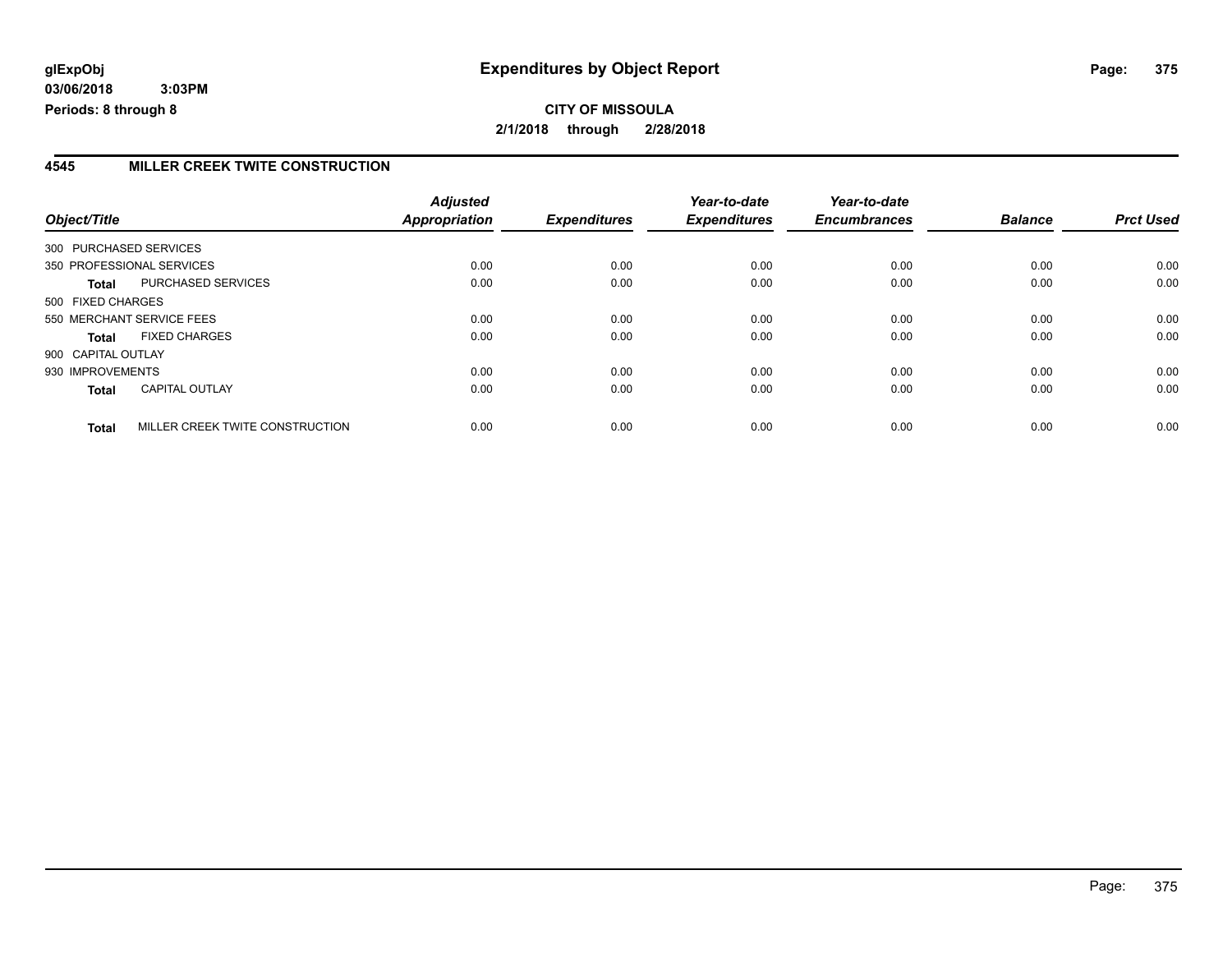**2/1/2018 through 2/28/2018**

# **4546 MILLER CREEK MALOHNEY CONSTRUCTION**

|                        |                           | <b>Adjusted</b>      |                     | Year-to-date        | Year-to-date        |                |                  |
|------------------------|---------------------------|----------------------|---------------------|---------------------|---------------------|----------------|------------------|
| Object/Title           |                           | <b>Appropriation</b> | <b>Expenditures</b> | <b>Expenditures</b> | <b>Encumbrances</b> | <b>Balance</b> | <b>Prct Used</b> |
| 300 PURCHASED SERVICES |                           |                      |                     |                     |                     |                |                  |
|                        | 350 PROFESSIONAL SERVICES | 0.00                 | 0.00                | 0.00                | 0.00                | 0.00           | 0.00             |
| <b>Total</b>           | PURCHASED SERVICES        | 0.00                 | 0.00                | 0.00                | 0.00                | 0.00           | 0.00             |
| 500 FIXED CHARGES      |                           |                      |                     |                     |                     |                |                  |
|                        | 550 MERCHANT SERVICE FEES | 0.00                 | 0.00                | 0.00                | 0.00                | 0.00           | 0.00             |
| Total                  | <b>FIXED CHARGES</b>      | 0.00                 | 0.00                | 0.00                | 0.00                | 0.00           | 0.00             |
| 900 CAPITAL OUTLAY     |                           |                      |                     |                     |                     |                |                  |
| 930 IMPROVEMENTS       |                           | 0.00                 | 0.00                | 0.00                | 0.00                | 0.00           | 0.00             |
| <b>Total</b>           | <b>CAPITAL OUTLAY</b>     | 0.00                 | 0.00                | 0.00                | 0.00                | 0.00           | 0.00             |
| <b>Total</b>           | NON-DEPARTMENTAL          | 0.00                 | 0.00                | 0.00                | 0.00                | 0.00           | 0.00             |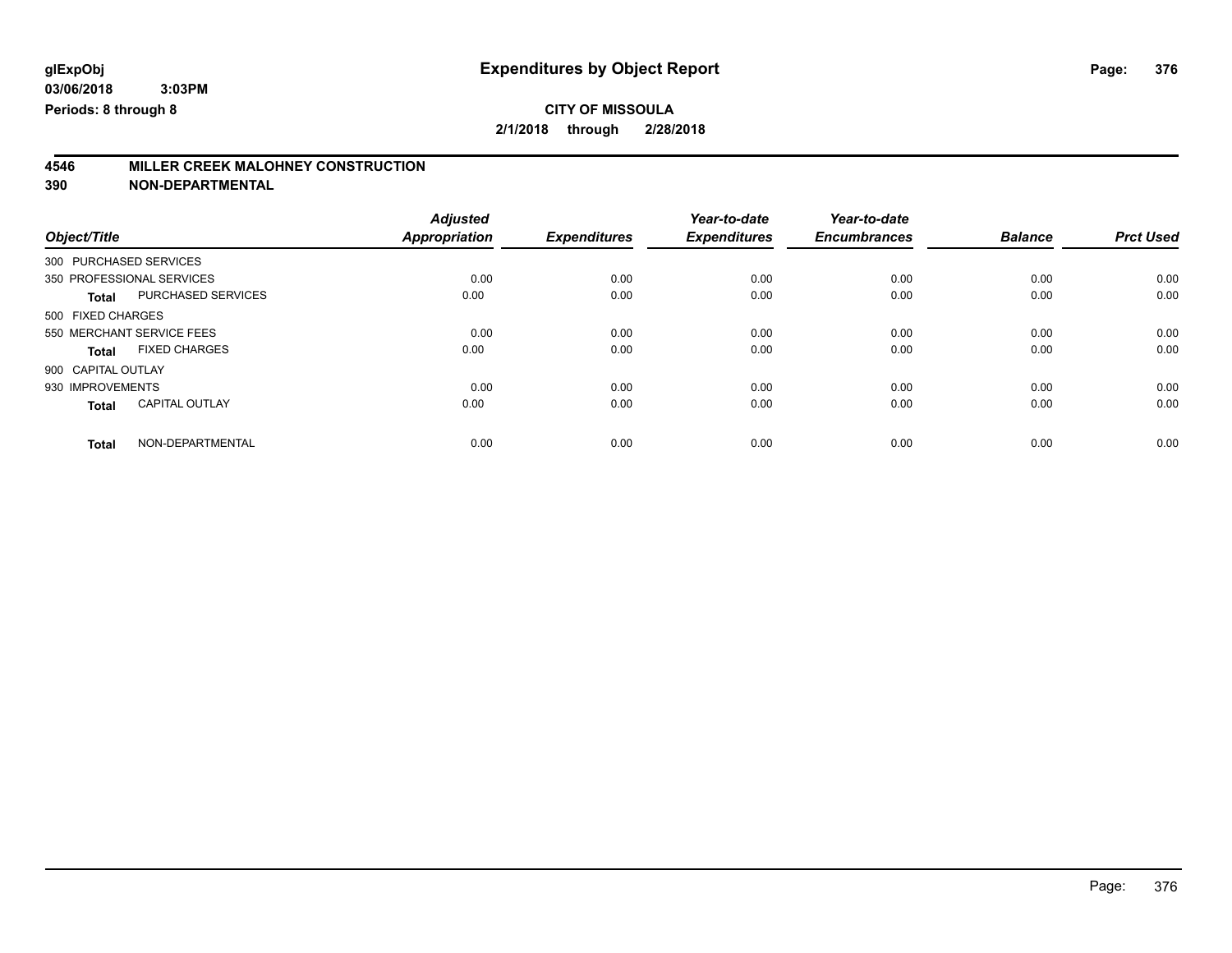### **4546 MILLER CREEK MALOHNEY CONSTRUCTION**

|                        |                                 | <b>Adjusted</b> |                     | Year-to-date        | Year-to-date        |                |                  |
|------------------------|---------------------------------|-----------------|---------------------|---------------------|---------------------|----------------|------------------|
| Object/Title           |                                 | Appropriation   | <b>Expenditures</b> | <b>Expenditures</b> | <b>Encumbrances</b> | <b>Balance</b> | <b>Prct Used</b> |
| 300 PURCHASED SERVICES |                                 |                 |                     |                     |                     |                |                  |
|                        | 350 PROFESSIONAL SERVICES       | 0.00            | 0.00                | 0.00                | 0.00                | 0.00           | 0.00             |
| Total                  | PURCHASED SERVICES              | 0.00            | 0.00                | 0.00                | 0.00                | 0.00           | 0.00             |
| 500 FIXED CHARGES      |                                 |                 |                     |                     |                     |                |                  |
|                        | 550 MERCHANT SERVICE FEES       | 0.00            | 0.00                | 0.00                | 0.00                | 0.00           | 0.00             |
| Total                  | <b>FIXED CHARGES</b>            | 0.00            | 0.00                | 0.00                | 0.00                | 0.00           | 0.00             |
| 900 CAPITAL OUTLAY     |                                 |                 |                     |                     |                     |                |                  |
| 930 IMPROVEMENTS       |                                 | 0.00            | 0.00                | 0.00                | 0.00                | 0.00           | 0.00             |
| <b>Total</b>           | <b>CAPITAL OUTLAY</b>           | 0.00            | 0.00                | 0.00                | 0.00                | 0.00           | 0.00             |
| <b>Total</b>           | MILLER CREEK MALOHNEY CONSTRUCT | 0.00            | 0.00                | 0.00                | 0.00                | 0.00           | 0.00             |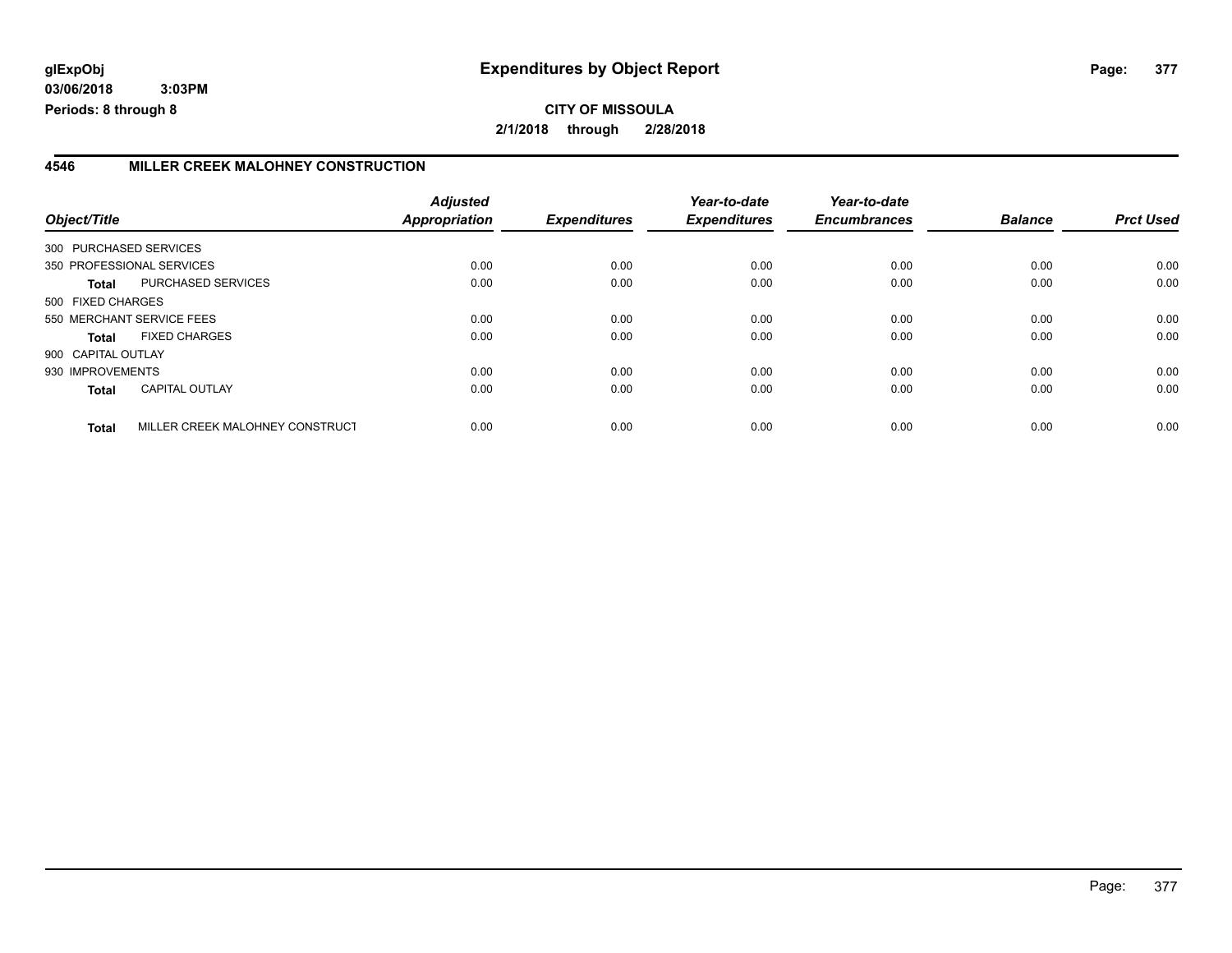**2/1/2018 through 2/28/2018**

# **4547 MILLER CREEK MCCARTHY CONSTRUCTION**

|                        |                           | <b>Adjusted</b> |                     | Year-to-date        | Year-to-date        |                |                  |
|------------------------|---------------------------|-----------------|---------------------|---------------------|---------------------|----------------|------------------|
| Object/Title           |                           | Appropriation   | <b>Expenditures</b> | <b>Expenditures</b> | <b>Encumbrances</b> | <b>Balance</b> | <b>Prct Used</b> |
| 300 PURCHASED SERVICES |                           |                 |                     |                     |                     |                |                  |
|                        | 350 PROFESSIONAL SERVICES | 0.00            | 0.00                | 0.00                | 0.00                | 0.00           | 0.00             |
| <b>Total</b>           | PURCHASED SERVICES        | 0.00            | 0.00                | 0.00                | 0.00                | 0.00           | 0.00             |
| 500 FIXED CHARGES      |                           |                 |                     |                     |                     |                |                  |
|                        | 550 MERCHANT SERVICE FEES | 0.00            | 0.00                | 0.00                | 0.00                | 0.00           | 0.00             |
| Total                  | <b>FIXED CHARGES</b>      | 0.00            | 0.00                | 0.00                | 0.00                | 0.00           | 0.00             |
| 900 CAPITAL OUTLAY     |                           |                 |                     |                     |                     |                |                  |
| 930 IMPROVEMENTS       |                           | 0.00            | 0.00                | 0.00                | 0.00                | 0.00           | 0.00             |
| <b>Total</b>           | <b>CAPITAL OUTLAY</b>     | 0.00            | 0.00                | 0.00                | 0.00                | 0.00           | 0.00             |
| <b>Total</b>           | NON-DEPARTMENTAL          | 0.00            | 0.00                | 0.00                | 0.00                | 0.00           | 0.00             |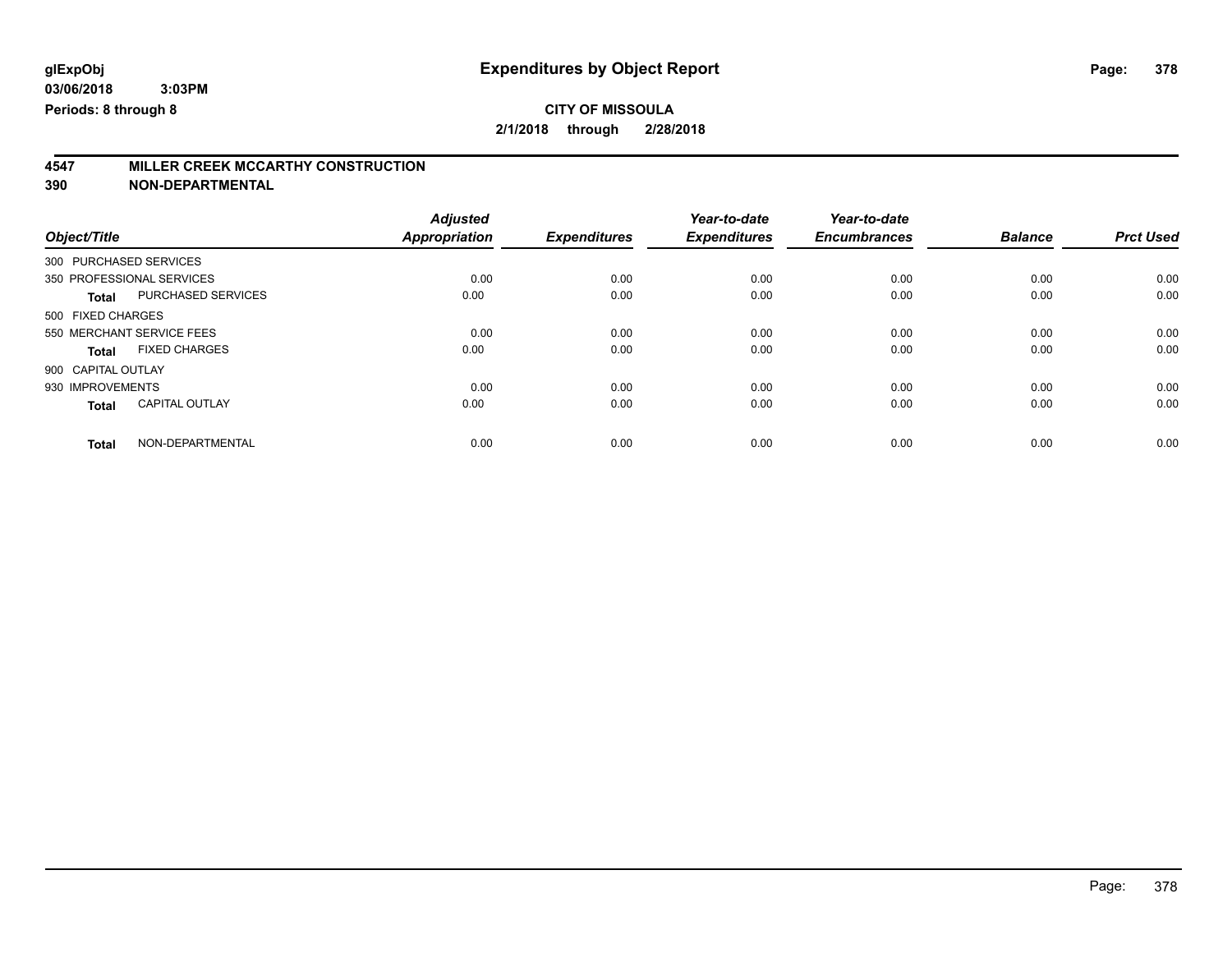### **4547 MILLER CREEK MCCARTHY CONSTRUCTION**

|                        |                                 | <b>Adjusted</b> |                     | Year-to-date        | Year-to-date        |                |                  |
|------------------------|---------------------------------|-----------------|---------------------|---------------------|---------------------|----------------|------------------|
| Object/Title           |                                 | Appropriation   | <b>Expenditures</b> | <b>Expenditures</b> | <b>Encumbrances</b> | <b>Balance</b> | <b>Prct Used</b> |
| 300 PURCHASED SERVICES |                                 |                 |                     |                     |                     |                |                  |
|                        | 350 PROFESSIONAL SERVICES       | 0.00            | 0.00                | 0.00                | 0.00                | 0.00           | 0.00             |
| Total                  | PURCHASED SERVICES              | 0.00            | 0.00                | 0.00                | 0.00                | 0.00           | 0.00             |
| 500 FIXED CHARGES      |                                 |                 |                     |                     |                     |                |                  |
|                        | 550 MERCHANT SERVICE FEES       | 0.00            | 0.00                | 0.00                | 0.00                | 0.00           | 0.00             |
| Total                  | <b>FIXED CHARGES</b>            | 0.00            | 0.00                | 0.00                | 0.00                | 0.00           | 0.00             |
| 900 CAPITAL OUTLAY     |                                 |                 |                     |                     |                     |                |                  |
| 930 IMPROVEMENTS       |                                 | 0.00            | 0.00                | 0.00                | 0.00                | 0.00           | 0.00             |
| <b>Total</b>           | <b>CAPITAL OUTLAY</b>           | 0.00            | 0.00                | 0.00                | 0.00                | 0.00           | 0.00             |
| <b>Total</b>           | MILLER CREEK MCCARTHY CONSTRUCT | 0.00            | 0.00                | 0.00                | 0.00                | 0.00           | 0.00             |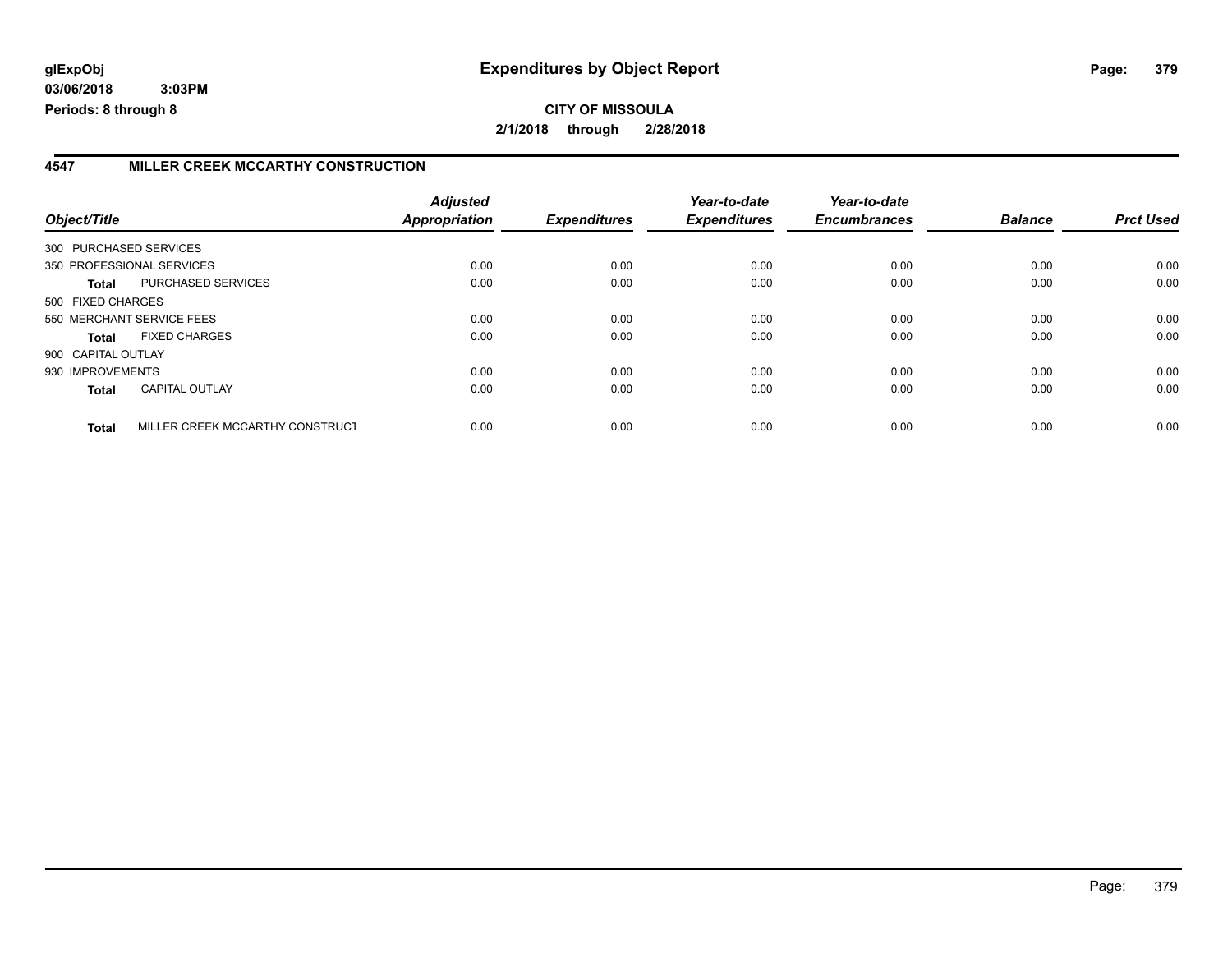**2/1/2018 through 2/28/2018**

# **4548 5TH,6TH & ARTHUR ROAD IMPROVEMENTS**

|                        |                              | <b>Adjusted</b> |                     | Year-to-date        | Year-to-date        |                |                  |
|------------------------|------------------------------|-----------------|---------------------|---------------------|---------------------|----------------|------------------|
| Object/Title           |                              | Appropriation   | <b>Expenditures</b> | <b>Expenditures</b> | <b>Encumbrances</b> | <b>Balance</b> | <b>Prct Used</b> |
| 300 PURCHASED SERVICES |                              |                 |                     |                     |                     |                |                  |
|                        | 350 PROFESSIONAL SERVICES    | 0.00            | 0.00                | 0.00                | 0.00                | 0.00           | 0.00             |
| <b>Total</b>           | PURCHASED SERVICES           | 0.00            | 0.00                | 0.00                | 0.00                | 0.00           | 0.00             |
| 500 FIXED CHARGES      |                              |                 |                     |                     |                     |                |                  |
|                        | 550 MERCHANT SERVICE FEES    | 0.00            | 0.00                | 0.00                | 0.00                | 0.00           | 0.00             |
| <b>Total</b>           | <b>FIXED CHARGES</b>         | 0.00            | 0.00                | 0.00                | 0.00                | 0.00           | 0.00             |
| 800 OTHER OBJECTS      |                              |                 |                     |                     |                     |                |                  |
|                        | 820 TRANSFERS TO OTHER FUNDS | 0.00            | 0.00                | 0.00                | 0.00                | 0.00           | 0.00             |
| <b>Total</b>           | OTHER OBJECTS                | 0.00            | 0.00                | 0.00                | 0.00                | 0.00           | 0.00             |
| 900 CAPITAL OUTLAY     |                              |                 |                     |                     |                     |                |                  |
| 930 IMPROVEMENTS       |                              | 0.00            | 0.00                | 0.00                | 0.00                | 0.00           | 0.00             |
| <b>Total</b>           | <b>CAPITAL OUTLAY</b>        | 0.00            | 0.00                | 0.00                | 0.00                | 0.00           | 0.00             |
| <b>Total</b>           | NON-DEPARTMENTAL             | 0.00            | 0.00                | 0.00                | 0.00                | 0.00           | 0.00             |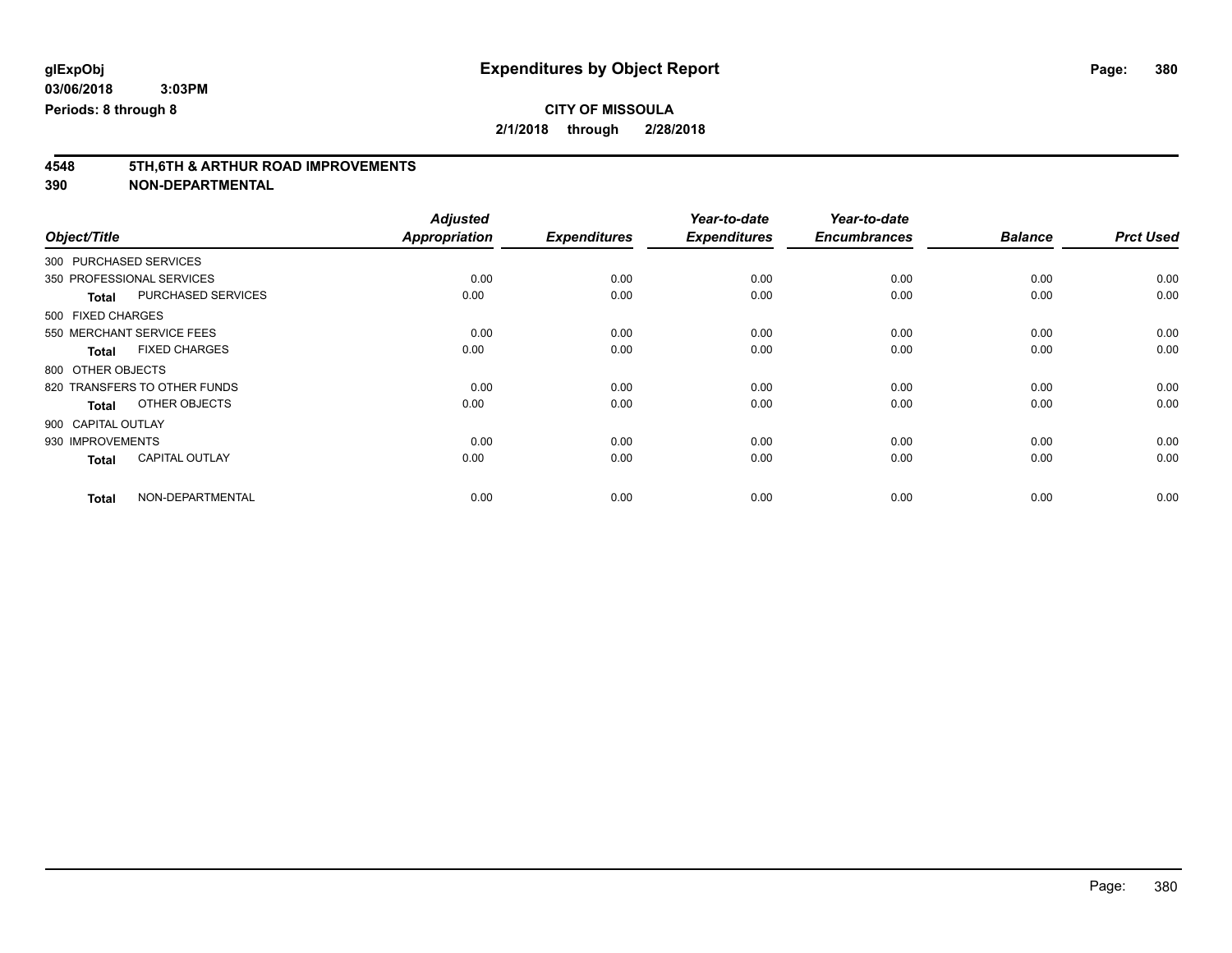#### **4548 5TH,6TH & ARTHUR ROAD IMPROVEMENTS**

|                    |                                   | <b>Adjusted</b> |                     | Year-to-date        | Year-to-date        |                |                  |
|--------------------|-----------------------------------|-----------------|---------------------|---------------------|---------------------|----------------|------------------|
| Object/Title       |                                   | Appropriation   | <b>Expenditures</b> | <b>Expenditures</b> | <b>Encumbrances</b> | <b>Balance</b> | <b>Prct Used</b> |
|                    | 300 PURCHASED SERVICES            |                 |                     |                     |                     |                |                  |
|                    | 350 PROFESSIONAL SERVICES         | 0.00            | 0.00                | 0.00                | 0.00                | 0.00           | 0.00             |
| <b>Total</b>       | <b>PURCHASED SERVICES</b>         | 0.00            | 0.00                | 0.00                | 0.00                | 0.00           | 0.00             |
| 500 FIXED CHARGES  |                                   |                 |                     |                     |                     |                |                  |
|                    | 550 MERCHANT SERVICE FEES         | 0.00            | 0.00                | 0.00                | 0.00                | 0.00           | 0.00             |
| <b>Total</b>       | <b>FIXED CHARGES</b>              | 0.00            | 0.00                | 0.00                | 0.00                | 0.00           | 0.00             |
| 800 OTHER OBJECTS  |                                   |                 |                     |                     |                     |                |                  |
|                    | 820 TRANSFERS TO OTHER FUNDS      | 0.00            | 0.00                | 0.00                | 0.00                | 0.00           | 0.00             |
| <b>Total</b>       | OTHER OBJECTS                     | 0.00            | 0.00                | 0.00                | 0.00                | 0.00           | 0.00             |
| 900 CAPITAL OUTLAY |                                   |                 |                     |                     |                     |                |                  |
| 930 IMPROVEMENTS   |                                   | 0.00            | 0.00                | 0.00                | 0.00                | 0.00           | 0.00             |
| <b>Total</b>       | <b>CAPITAL OUTLAY</b>             | 0.00            | 0.00                | 0.00                | 0.00                | 0.00           | 0.00             |
| <b>Total</b>       | 5TH, 6TH & ARTHUR ROAD IMPROVEMEN | 0.00            | 0.00                | 0.00                | 0.00                | 0.00           | 0.00             |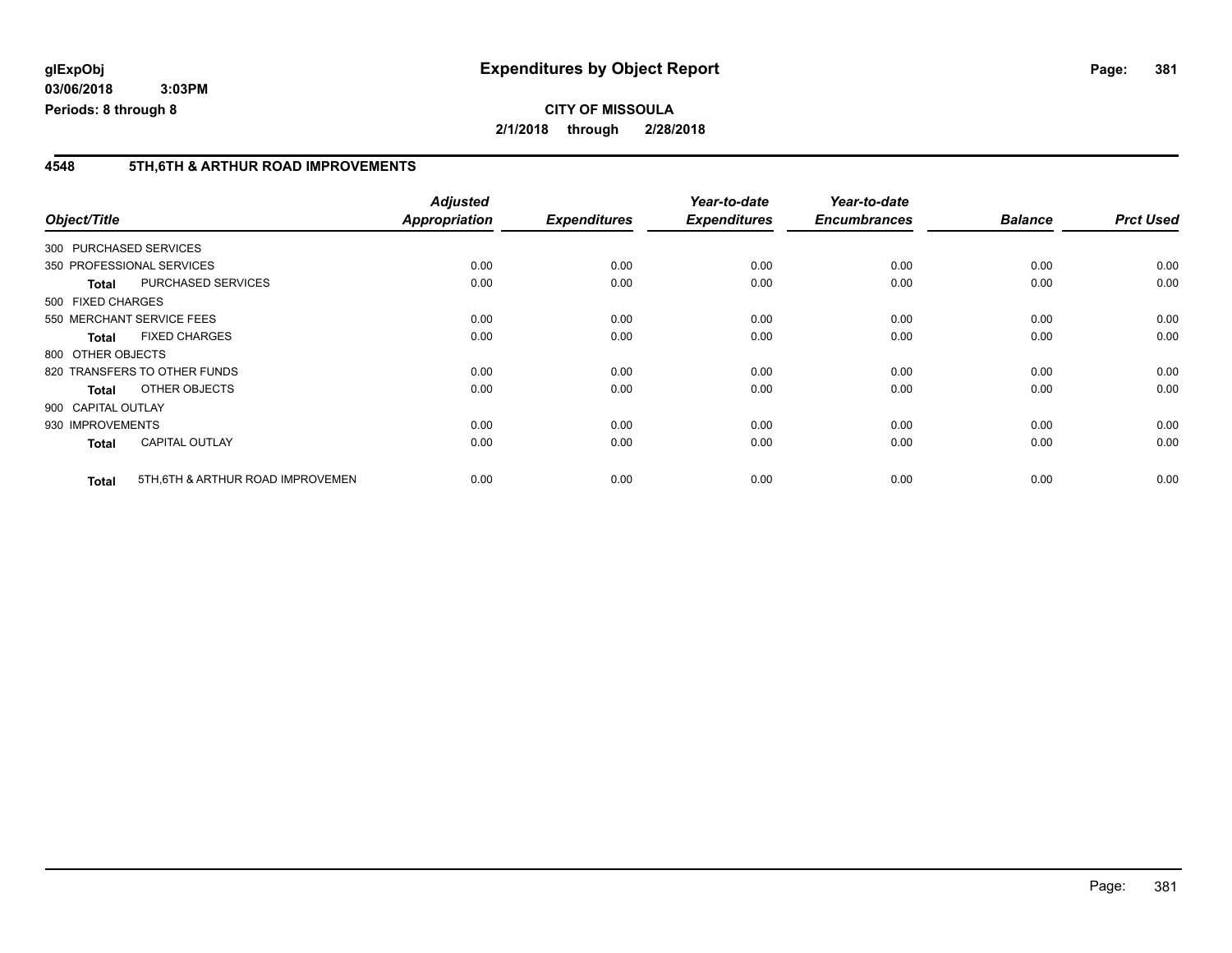# **4549 SID 549 HILLVIEW WAY**

|                    |                              | <b>Adjusted</b> |                     | Year-to-date        | Year-to-date        |                |                  |
|--------------------|------------------------------|-----------------|---------------------|---------------------|---------------------|----------------|------------------|
| Object/Title       |                              | Appropriation   | <b>Expenditures</b> | <b>Expenditures</b> | <b>Encumbrances</b> | <b>Balance</b> | <b>Prct Used</b> |
|                    | 300 PURCHASED SERVICES       |                 |                     |                     |                     |                |                  |
|                    | 350 PROFESSIONAL SERVICES    | 0.00            | 0.00                | 0.00                | 0.00                | 0.00           | 0.00             |
| <b>Total</b>       | PURCHASED SERVICES           | 0.00            | 0.00                | 0.00                | 0.00                | 0.00           | 0.00             |
| 500 FIXED CHARGES  |                              |                 |                     |                     |                     |                |                  |
|                    | 550 MERCHANT SERVICE FEES    | 0.00            | 0.00                | 0.00                | 0.00                | 0.00           | 0.00             |
| <b>Total</b>       | <b>FIXED CHARGES</b>         | 0.00            | 0.00                | 0.00                | 0.00                | 0.00           | 0.00             |
| 600 DEBT SERVICE   |                              |                 |                     |                     |                     |                |                  |
| 610 PRINCIPAL      |                              | 0.00            | 0.00                | 0.00                | 0.00                | 0.00           | 0.00             |
|                    | 620 INTEREST / SERVICE FEES  | 0.00            | 0.00                | 0.00                | 0.00                | 0.00           | 0.00             |
| <b>Total</b>       | <b>DEBT SERVICE</b>          | 0.00            | 0.00                | 0.00                | 0.00                | 0.00           | 0.00             |
| 800 OTHER OBJECTS  |                              |                 |                     |                     |                     |                |                  |
|                    | 820 TRANSFERS TO OTHER FUNDS | 0.00            | 0.00                | 0.00                | 0.00                | 0.00           | 0.00             |
| <b>Total</b>       | OTHER OBJECTS                | 0.00            | 0.00                | 0.00                | 0.00                | 0.00           | 0.00             |
| 900 CAPITAL OUTLAY |                              |                 |                     |                     |                     |                |                  |
| 930 IMPROVEMENTS   |                              | 0.00            | 0.00                | 0.00                | 0.00                | 0.00           | 0.00             |
| <b>Total</b>       | CAPITAL OUTLAY               | 0.00            | 0.00                | 0.00                | 0.00                | 0.00           | 0.00             |
| <b>Total</b>       | NON-DEPARTMENTAL             | 0.00            | 0.00                | 0.00                | 0.00                | 0.00           | 0.00             |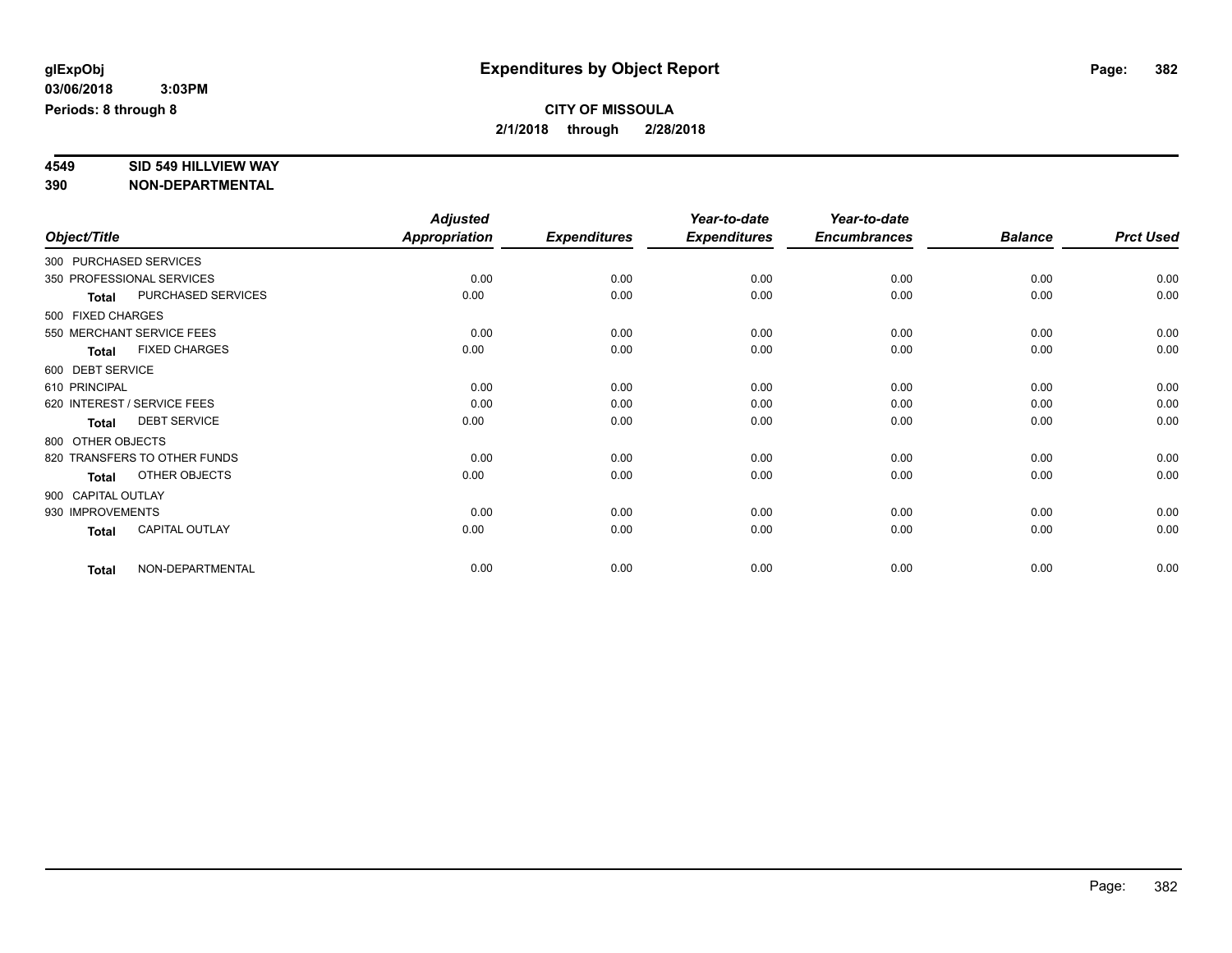#### **4549 SID 549 HILLVIEW WAY**

|                                       | <b>Adjusted</b>      |                     | Year-to-date        | Year-to-date        |                |                  |
|---------------------------------------|----------------------|---------------------|---------------------|---------------------|----------------|------------------|
| Object/Title                          | <b>Appropriation</b> | <b>Expenditures</b> | <b>Expenditures</b> | <b>Encumbrances</b> | <b>Balance</b> | <b>Prct Used</b> |
| 300 PURCHASED SERVICES                |                      |                     |                     |                     |                |                  |
| 350 PROFESSIONAL SERVICES             | 0.00                 | 0.00                | 0.00                | 0.00                | 0.00           | 0.00             |
| PURCHASED SERVICES<br><b>Total</b>    | 0.00                 | 0.00                | 0.00                | 0.00                | 0.00           | 0.00             |
| 500 FIXED CHARGES                     |                      |                     |                     |                     |                |                  |
| 550 MERCHANT SERVICE FEES             | 0.00                 | 0.00                | 0.00                | 0.00                | 0.00           | 0.00             |
| <b>FIXED CHARGES</b><br><b>Total</b>  | 0.00                 | 0.00                | 0.00                | 0.00                | 0.00           | 0.00             |
| 600 DEBT SERVICE                      |                      |                     |                     |                     |                |                  |
| 610 PRINCIPAL                         | 0.00                 | 0.00                | 0.00                | 0.00                | 0.00           | 0.00             |
| 620 INTEREST / SERVICE FEES           | 0.00                 | 0.00                | 0.00                | 0.00                | 0.00           | 0.00             |
| <b>DEBT SERVICE</b><br><b>Total</b>   | 0.00                 | 0.00                | 0.00                | 0.00                | 0.00           | 0.00             |
| 800 OTHER OBJECTS                     |                      |                     |                     |                     |                |                  |
| 820 TRANSFERS TO OTHER FUNDS          | 0.00                 | 0.00                | 0.00                | 0.00                | 0.00           | 0.00             |
| OTHER OBJECTS<br><b>Total</b>         | 0.00                 | 0.00                | 0.00                | 0.00                | 0.00           | 0.00             |
| 900 CAPITAL OUTLAY                    |                      |                     |                     |                     |                |                  |
| 930 IMPROVEMENTS                      | 0.00                 | 0.00                | 0.00                | 0.00                | 0.00           | 0.00             |
| <b>CAPITAL OUTLAY</b><br><b>Total</b> | 0.00                 | 0.00                | 0.00                | 0.00                | 0.00           | 0.00             |
|                                       |                      |                     |                     |                     |                |                  |
| SID 549 HILLVIEW WAY<br><b>Total</b>  | 0.00                 | 0.00                | 0.00                | 0.00                | 0.00           | 0.00             |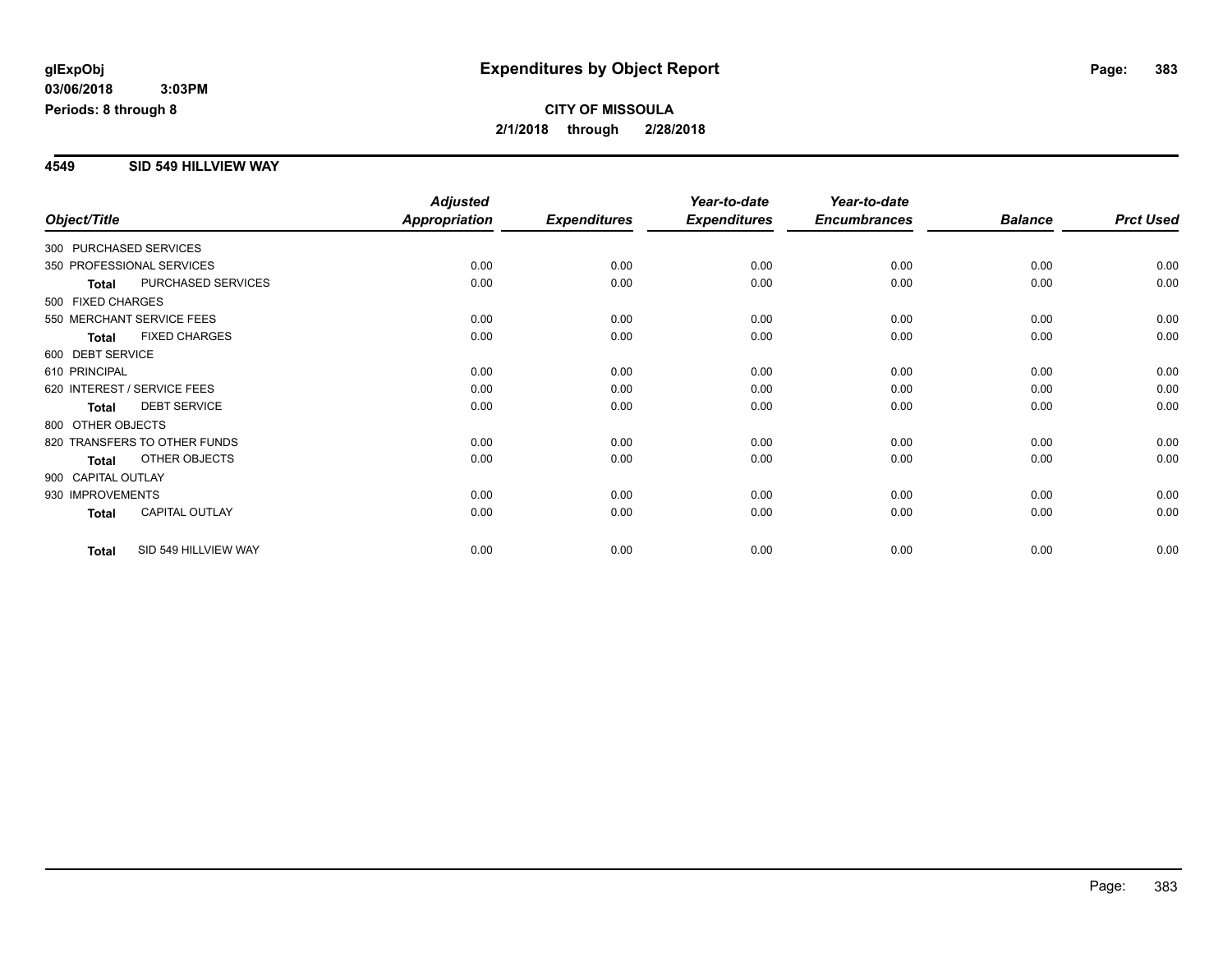**2/1/2018 through 2/28/2018**

# **4745 MALONEY/TWITE MILLER CR \$1.2M CONTRIB**

|                        |                              | <b>Adjusted</b> |                     | Year-to-date        | Year-to-date        |                |                  |
|------------------------|------------------------------|-----------------|---------------------|---------------------|---------------------|----------------|------------------|
| Object/Title           |                              | Appropriation   | <b>Expenditures</b> | <b>Expenditures</b> | <b>Encumbrances</b> | <b>Balance</b> | <b>Prct Used</b> |
| 300 PURCHASED SERVICES |                              |                 |                     |                     |                     |                |                  |
|                        | 350 PROFESSIONAL SERVICES    | 0.00            | 0.00                | 0.00                | 0.00                | 0.00           | 0.00             |
| <b>Total</b>           | PURCHASED SERVICES           | 0.00            | 0.00                | 0.00                | 0.00                | 0.00           | 0.00             |
| 500 FIXED CHARGES      |                              |                 |                     |                     |                     |                |                  |
|                        | 550 MERCHANT SERVICE FEES    | 0.00            | 0.00                | 0.00                | 0.00                | 0.00           | 0.00             |
| <b>Total</b>           | <b>FIXED CHARGES</b>         | 0.00            | 0.00                | 0.00                | 0.00                | 0.00           | 0.00             |
| 800 OTHER OBJECTS      |                              |                 |                     |                     |                     |                |                  |
|                        | 820 TRANSFERS TO OTHER FUNDS | 0.00            | 0.00                | 0.00                | 0.00                | 0.00           | 0.00             |
| <b>Total</b>           | OTHER OBJECTS                | 0.00            | 0.00                | 0.00                | 0.00                | 0.00           | 0.00             |
| 900 CAPITAL OUTLAY     |                              |                 |                     |                     |                     |                |                  |
| 930 IMPROVEMENTS       |                              | 0.00            | 0.00                | 0.00                | 0.00                | 0.00           | 0.00             |
| <b>Total</b>           | <b>CAPITAL OUTLAY</b>        | 0.00            | 0.00                | 0.00                | 0.00                | 0.00           | 0.00             |
| <b>Total</b>           | NON-DEPARTMENTAL             | 0.00            | 0.00                | 0.00                | 0.00                | 0.00           | 0.00             |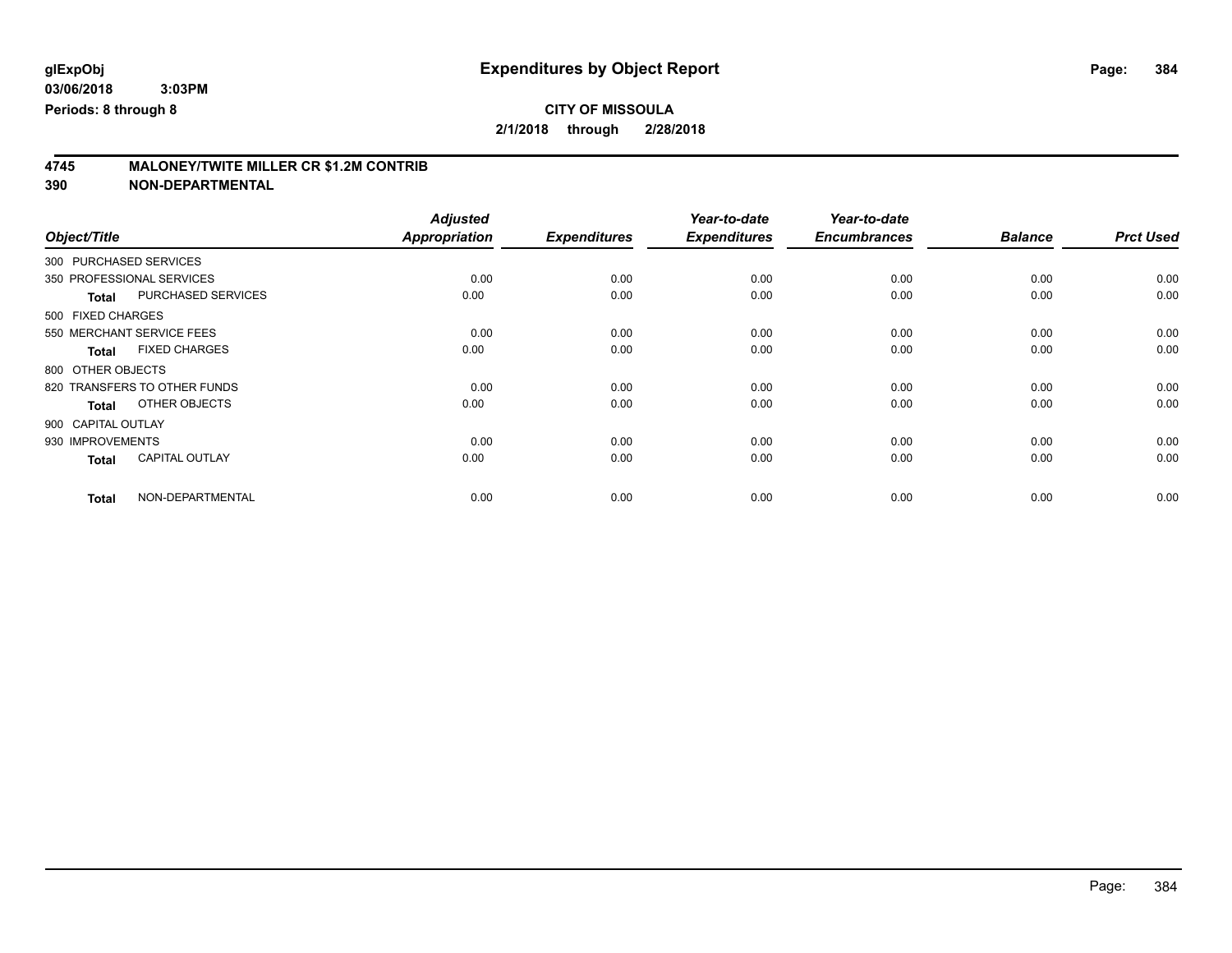#### **4745 MALONEY/TWITE MILLER CR \$1.2M CONTRIB**

| Object/Title       |                                     | <b>Adjusted</b><br>Appropriation | <b>Expenditures</b> | Year-to-date<br><b>Expenditures</b> | Year-to-date<br><b>Encumbrances</b> | <b>Balance</b> | <b>Prct Used</b> |
|--------------------|-------------------------------------|----------------------------------|---------------------|-------------------------------------|-------------------------------------|----------------|------------------|
|                    | 300 PURCHASED SERVICES              |                                  |                     |                                     |                                     |                |                  |
|                    | 350 PROFESSIONAL SERVICES           | 0.00                             | 0.00                | 0.00                                | 0.00                                | 0.00           | 0.00             |
| <b>Total</b>       | PURCHASED SERVICES                  | 0.00                             | 0.00                | 0.00                                | 0.00                                | 0.00           | 0.00             |
| 500 FIXED CHARGES  |                                     |                                  |                     |                                     |                                     |                |                  |
|                    | 550 MERCHANT SERVICE FEES           | 0.00                             | 0.00                | 0.00                                | 0.00                                | 0.00           | 0.00             |
| <b>Total</b>       | <b>FIXED CHARGES</b>                | 0.00                             | 0.00                | 0.00                                | 0.00                                | 0.00           | 0.00             |
| 800 OTHER OBJECTS  |                                     |                                  |                     |                                     |                                     |                |                  |
|                    | 820 TRANSFERS TO OTHER FUNDS        | 0.00                             | 0.00                | 0.00                                | 0.00                                | 0.00           | 0.00             |
| <b>Total</b>       | OTHER OBJECTS                       | 0.00                             | 0.00                | 0.00                                | 0.00                                | 0.00           | 0.00             |
| 900 CAPITAL OUTLAY |                                     |                                  |                     |                                     |                                     |                |                  |
| 930 IMPROVEMENTS   |                                     | 0.00                             | 0.00                | 0.00                                | 0.00                                | 0.00           | 0.00             |
| <b>Total</b>       | <b>CAPITAL OUTLAY</b>               | 0.00                             | 0.00                | 0.00                                | 0.00                                | 0.00           | 0.00             |
| <b>Total</b>       | MALONEY/TWITE MILLER CR \$1.2M CON' | 0.00                             | 0.00                | 0.00                                | 0.00                                | 0.00           | 0.00             |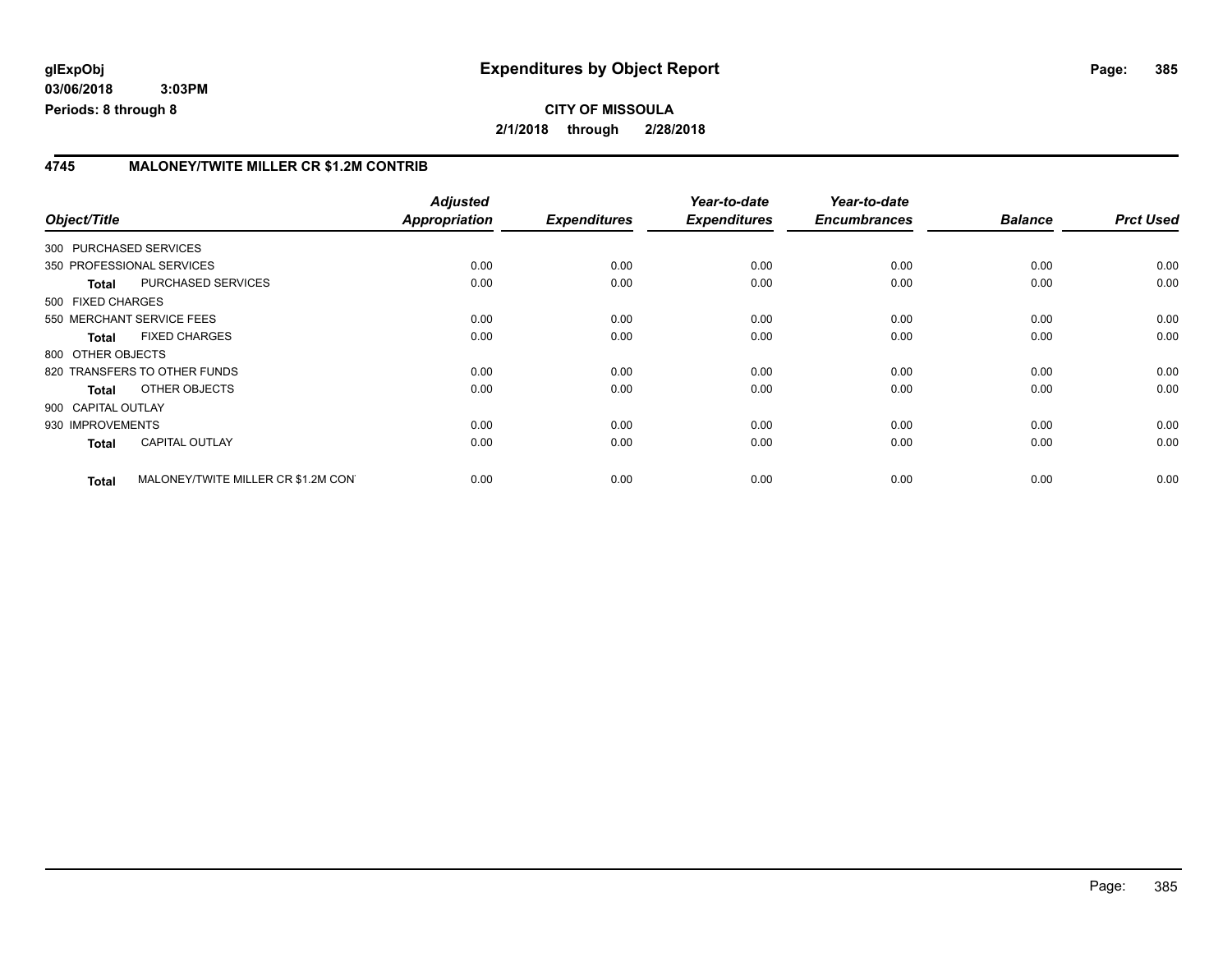**4941 HILLVIEW WAY CONSTRUCTION 280 PUBLIC WORKS OPERATIONS**

| Object/Title                            | <b>Adjusted</b><br><b>Appropriation</b> | <b>Expenditures</b> | Year-to-date<br><b>Expenditures</b> | Year-to-date<br><b>Encumbrances</b> | <b>Balance</b> | <b>Prct Used</b> |
|-----------------------------------------|-----------------------------------------|---------------------|-------------------------------------|-------------------------------------|----------------|------------------|
|                                         |                                         |                     |                                     |                                     |                |                  |
| 200 SUPPLIES                            |                                         |                     |                                     |                                     |                |                  |
| 210 OFFICE SUPPLIES                     | 0.00                                    | 0.00                | 0.00                                | 0.00                                | 0.00           | 0.00             |
| <b>SUPPLIES</b><br>Total                | 0.00                                    | 0.00                | 0.00                                | 0.00                                | 0.00           | 0.00             |
| 300 PURCHASED SERVICES                  |                                         |                     |                                     |                                     |                |                  |
| 310 COMMUNICATIONS                      | 0.00                                    | 0.00                | 0.00                                | 0.00                                | 0.00           | 0.00             |
| 320 PRINTING & DUPLICATING              | 0.00                                    | 0.00                | 0.00                                | 0.00                                | 0.00           | 0.00             |
| 350 PROFESSIONAL SERVICES               | 0.00                                    | 0.00                | 26,380.47                           | 0.00                                | $-26,380.47$   | 0.00             |
| PURCHASED SERVICES<br><b>Total</b>      | 0.00                                    | 0.00                | 26,380.47                           | 0.00                                | $-26,380.47$   | 0.00             |
| 500 FIXED CHARGES                       |                                         |                     |                                     |                                     |                |                  |
| 550 MERCHANT SERVICE FEES               | 0.00                                    | 0.00                | 0.00                                | 0.00                                | 0.00           | 0.00             |
| <b>FIXED CHARGES</b><br><b>Total</b>    | 0.00                                    | 0.00                | 0.00                                | 0.00                                | 0.00           | 0.00             |
| 800 OTHER OBJECTS                       |                                         |                     |                                     |                                     |                |                  |
| 820 TRANSFERS TO OTHER FUNDS            | 0.00                                    | 0.00                | 73,764.73                           | 0.00                                | $-73,764.73$   | 0.00             |
| OTHER OBJECTS<br><b>Total</b>           | 0.00                                    | 0.00                | 73,764.73                           | 0.00                                | $-73,764.73$   | 0.00             |
| 900 CAPITAL OUTLAY                      |                                         |                     |                                     |                                     |                |                  |
| 930 IMPROVEMENTS                        | 0.00                                    | 0.00                | 50,254.14                           | 0.00                                | $-50,254.14$   | 0.00             |
| <b>CAPITAL OUTLAY</b><br><b>Total</b>   | 0.00                                    | 0.00                | 50,254.14                           | 0.00                                | $-50,254.14$   | 0.00             |
| PUBLIC WORKS OPERATIONS<br><b>Total</b> | 0.00                                    | 0.00                | 150,399.34                          | 0.00                                | $-150,399.34$  | 0.00             |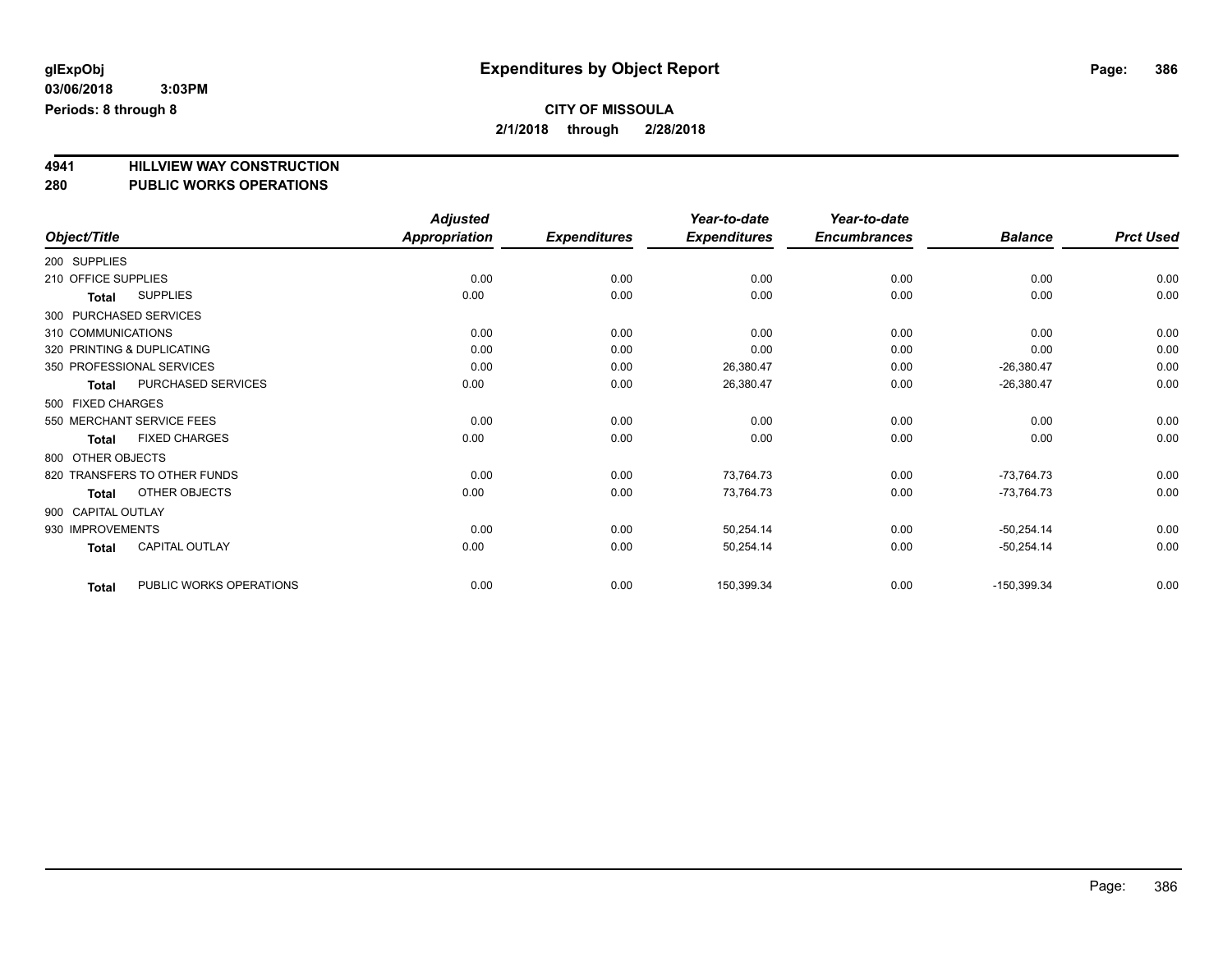#### **4941 HILLVIEW WAY CONSTRUCTION**

|                     |                              | <b>Adjusted</b>      |                     | Year-to-date        | Year-to-date        |                |                  |
|---------------------|------------------------------|----------------------|---------------------|---------------------|---------------------|----------------|------------------|
| Object/Title        |                              | <b>Appropriation</b> | <b>Expenditures</b> | <b>Expenditures</b> | <b>Encumbrances</b> | <b>Balance</b> | <b>Prct Used</b> |
| 200 SUPPLIES        |                              |                      |                     |                     |                     |                |                  |
| 210 OFFICE SUPPLIES |                              | 0.00                 | 0.00                | 0.00                | 0.00                | 0.00           | 0.00             |
| Total               | <b>SUPPLIES</b>              | 0.00                 | 0.00                | 0.00                | 0.00                | 0.00           | 0.00             |
|                     | 300 PURCHASED SERVICES       |                      |                     |                     |                     |                |                  |
| 310 COMMUNICATIONS  |                              | 0.00                 | 0.00                | 0.00                | 0.00                | 0.00           | 0.00             |
|                     | 320 PRINTING & DUPLICATING   | 0.00                 | 0.00                | 0.00                | 0.00                | 0.00           | 0.00             |
|                     | 350 PROFESSIONAL SERVICES    | 0.00                 | 0.00                | 26,380.47           | 0.00                | $-26,380.47$   | 0.00             |
| <b>Total</b>        | PURCHASED SERVICES           | 0.00                 | 0.00                | 26,380.47           | 0.00                | $-26,380.47$   | 0.00             |
| 500 FIXED CHARGES   |                              |                      |                     |                     |                     |                |                  |
|                     | 550 MERCHANT SERVICE FEES    | 0.00                 | 0.00                | 0.00                | 0.00                | 0.00           | 0.00             |
| <b>Total</b>        | <b>FIXED CHARGES</b>         | 0.00                 | 0.00                | 0.00                | 0.00                | 0.00           | 0.00             |
| 800 OTHER OBJECTS   |                              |                      |                     |                     |                     |                |                  |
|                     | 820 TRANSFERS TO OTHER FUNDS | 0.00                 | 0.00                | 73,764.73           | 0.00                | $-73,764.73$   | 0.00             |
| Total               | OTHER OBJECTS                | 0.00                 | 0.00                | 73,764.73           | 0.00                | $-73,764.73$   | 0.00             |
| 900 CAPITAL OUTLAY  |                              |                      |                     |                     |                     |                |                  |
| 930 IMPROVEMENTS    |                              | 0.00                 | 0.00                | 50,254.14           | 0.00                | $-50,254.14$   | 0.00             |
| <b>Total</b>        | <b>CAPITAL OUTLAY</b>        | 0.00                 | 0.00                | 50,254.14           | 0.00                | $-50,254.14$   | 0.00             |
| <b>Total</b>        | HILLVIEW WAY CONSTRUCTION    | 0.00                 | 0.00                | 150,399.34          | 0.00                | $-150,399.34$  | 0.00             |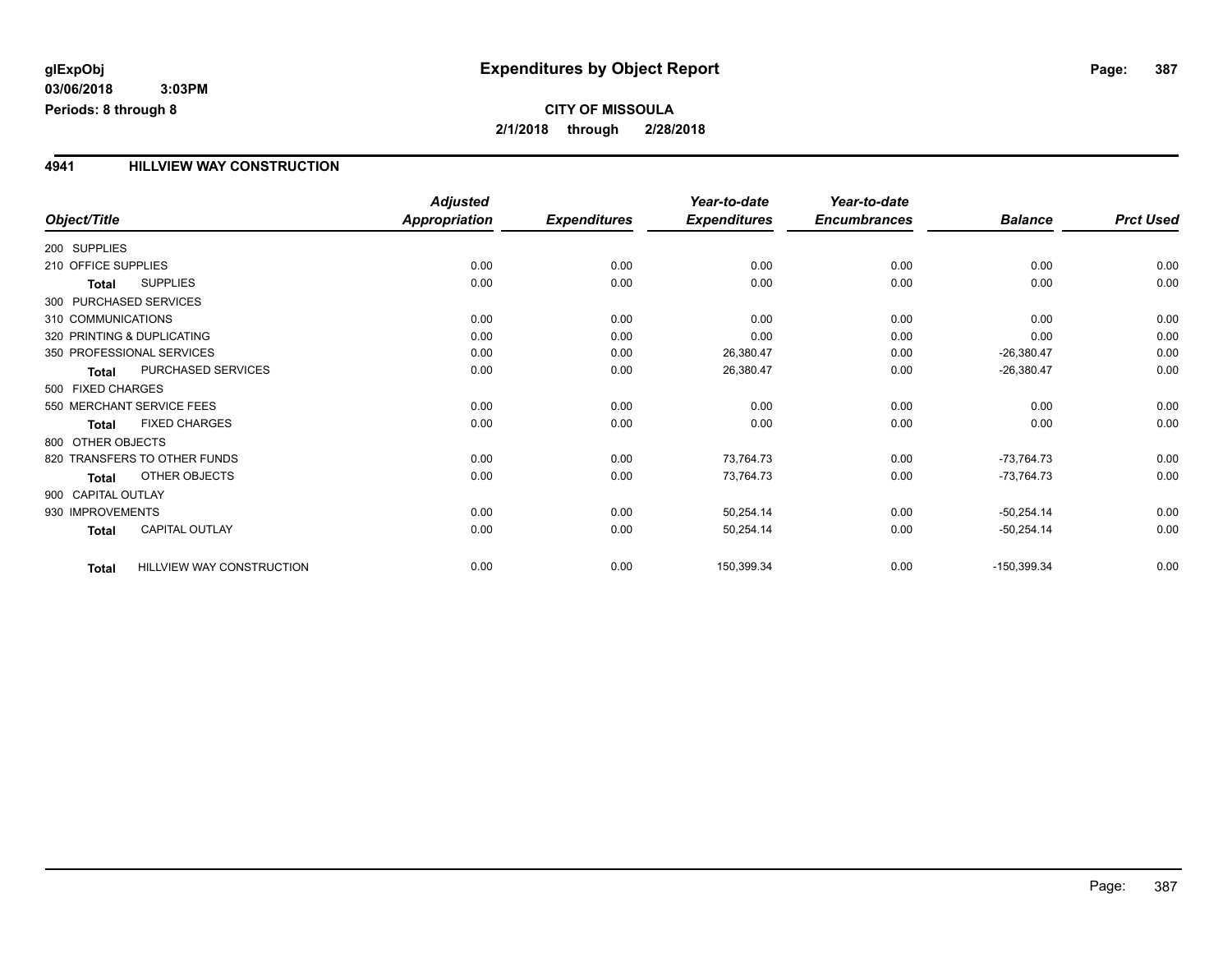### **CITY OF MISSOULA 2/1/2018 through 2/28/2018**

#### **4944 RATTLESNAKE SEWER COLLECTION (544)**

**000 \*\*\* Title Not Found \*\*\***

| Object/Title                         | <b>Adjusted</b><br>Appropriation | <b>Expenditures</b> | Year-to-date<br><b>Expenditures</b> | Year-to-date<br><b>Encumbrances</b> | <b>Balance</b> | <b>Prct Used</b> |
|--------------------------------------|----------------------------------|---------------------|-------------------------------------|-------------------------------------|----------------|------------------|
| 500 FIXED CHARGES                    |                                  |                     |                                     |                                     |                |                  |
| 550 MERCHANT SERVICE FEES            | 0.00                             | 0.00                | 0.00                                | 0.00                                | 0.00           | 0.00             |
| <b>FIXED CHARGES</b><br><b>Total</b> | 0.00                             | 0.00                | 0.00                                | 0.00                                | 0.00           | 0.00             |
| *** Title Not Found ***<br>Total     | 0.00                             | 0.00                | 0.00                                | 0.00                                | 0.00           | 0.00             |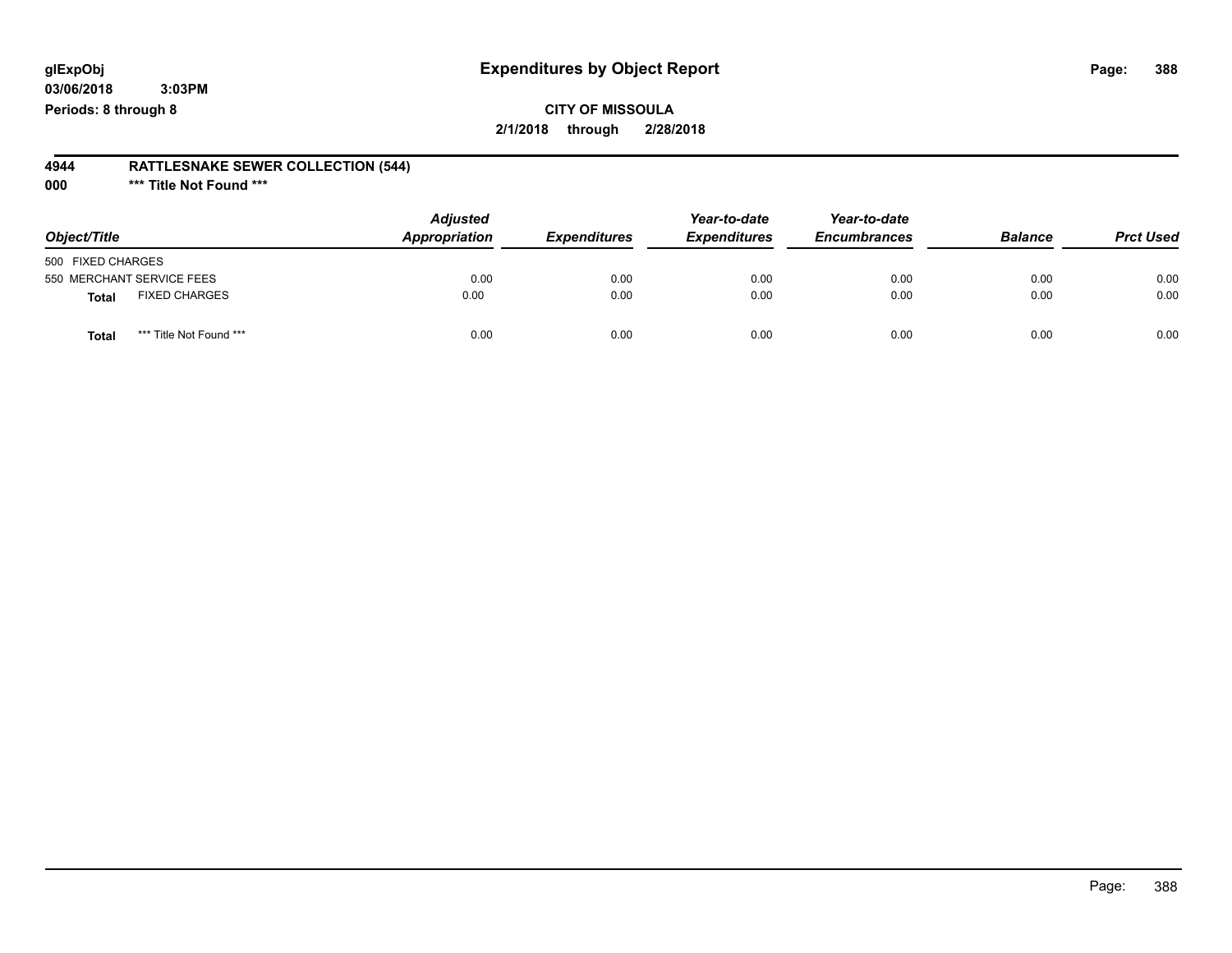**2/1/2018 through 2/28/2018**

# **4944 RATTLESNAKE SEWER COLLECTION (544)**

|                    |                           | <b>Adjusted</b>      |                     | Year-to-date        | Year-to-date        |                |                  |
|--------------------|---------------------------|----------------------|---------------------|---------------------|---------------------|----------------|------------------|
| Object/Title       |                           | <b>Appropriation</b> | <b>Expenditures</b> | <b>Expenditures</b> | <b>Encumbrances</b> | <b>Balance</b> | <b>Prct Used</b> |
|                    | 300 PURCHASED SERVICES    |                      |                     |                     |                     |                |                  |
|                    | 350 PROFESSIONAL SERVICES | 0.00                 | 0.00                | 0.00                | 0.00                | 0.00           | 0.00             |
| <b>Total</b>       | PURCHASED SERVICES        | 0.00                 | 0.00                | 0.00                | 0.00                | 0.00           | 0.00             |
| 500 FIXED CHARGES  |                           |                      |                     |                     |                     |                |                  |
|                    | 550 MERCHANT SERVICE FEES | 0.00                 | 0.00                | 0.00                | 0.00                | 0.00           | 0.00             |
| <b>Total</b>       | <b>FIXED CHARGES</b>      | 0.00                 | 0.00                | 0.00                | 0.00                | 0.00           | 0.00             |
| 600 DEBT SERVICE   |                           |                      |                     |                     |                     |                |                  |
| 610 PRINCIPAL      |                           | 0.00                 | 0.00                | 0.00                | 0.00                | 0.00           | 0.00             |
| <b>Total</b>       | <b>DEBT SERVICE</b>       | 0.00                 | 0.00                | 0.00                | 0.00                | 0.00           | 0.00             |
| 900 CAPITAL OUTLAY |                           |                      |                     |                     |                     |                |                  |
| 930 IMPROVEMENTS   |                           | 0.00                 | 0.00                | 0.00                | 0.00                | 0.00           | 0.00             |
| <b>Total</b>       | <b>CAPITAL OUTLAY</b>     | 0.00                 | 0.00                | 0.00                | 0.00                | 0.00           | 0.00             |
| <b>Total</b>       | NON-DEPARTMENTAL          | 0.00                 | 0.00                | 0.00                | 0.00                | 0.00           | 0.00             |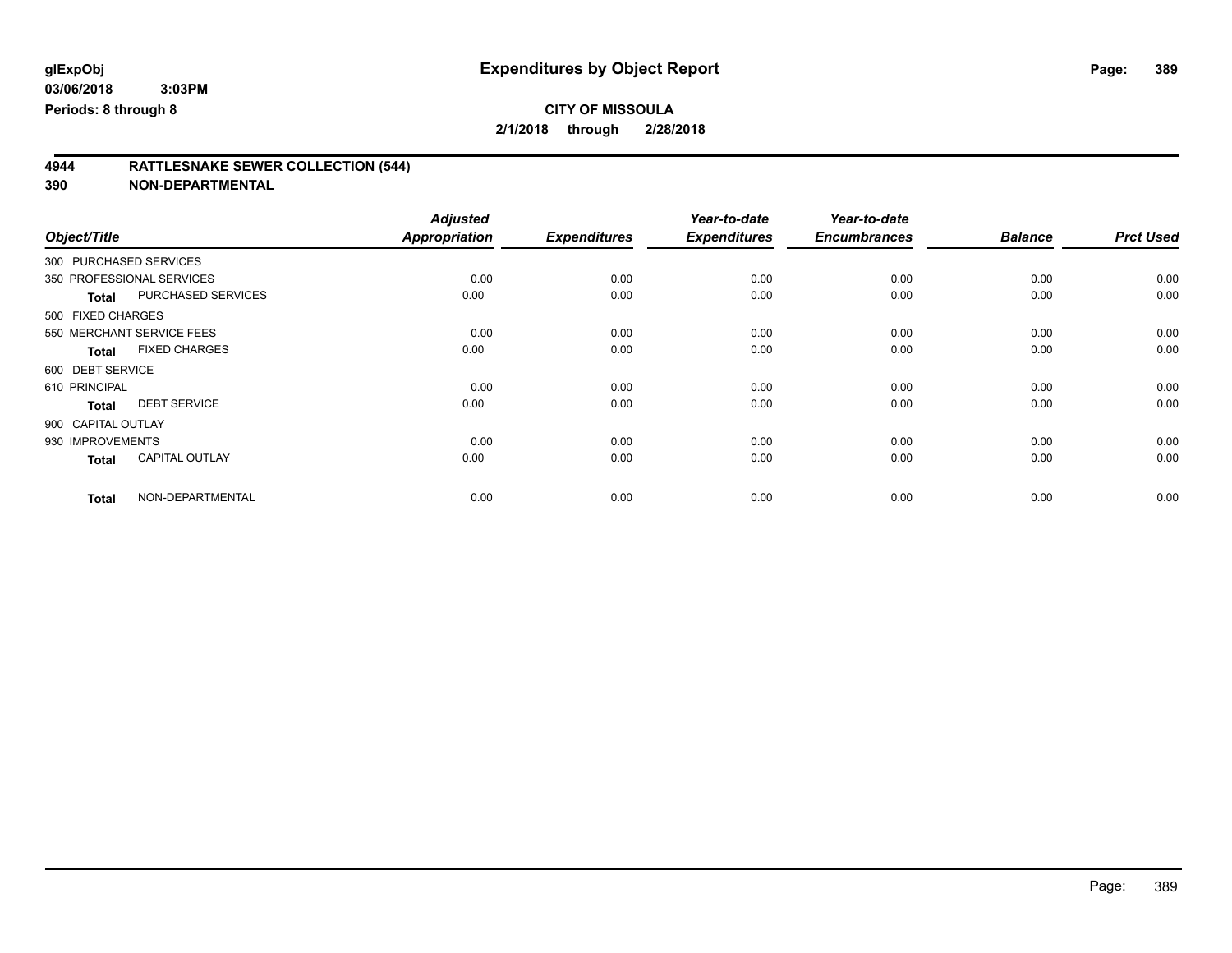**2/1/2018 through 2/28/2018**

| 4944 | <b>RATTLESNAKE SEWER COLLECTION (544)</b> |  |
|------|-------------------------------------------|--|
|      |                                           |  |

**550 SID 544 PROJECT**

|                                           | <b>Adjusted</b>      |                     | Year-to-date        | Year-to-date        |                |                  |
|-------------------------------------------|----------------------|---------------------|---------------------|---------------------|----------------|------------------|
| Object/Title                              | <b>Appropriation</b> | <b>Expenditures</b> | <b>Expenditures</b> | <b>Encumbrances</b> | <b>Balance</b> | <b>Prct Used</b> |
| 300 PURCHASED SERVICES                    |                      |                     |                     |                     |                |                  |
| 350 PROFESSIONAL SERVICES                 | 0.00                 | 0.00                | 0.00                | 0.00                | 0.00           | 0.00             |
| <b>PURCHASED SERVICES</b><br><b>Total</b> | 0.00                 | 0.00                | 0.00                | 0.00                | 0.00           | 0.00             |
| 500 FIXED CHARGES                         |                      |                     |                     |                     |                |                  |
| 550 MERCHANT SERVICE FEES                 | 0.00                 | 0.00                | 0.00                | 0.00                | 0.00           | 0.00             |
| <b>FIXED CHARGES</b><br><b>Total</b>      | 0.00                 | 0.00                | 0.00                | 0.00                | 0.00           | 0.00             |
| 900 CAPITAL OUTLAY                        |                      |                     |                     |                     |                |                  |
| 915 EASEMENTS                             | 0.00                 | 0.00                | 0.00                | 0.00                | 0.00           | 0.00             |
| 930 IMPROVEMENTS                          | 0.00                 | 0.00                | 0.00                | 0.00                | 0.00           | 0.00             |
| 960 CAPITAL CONTINGENCY                   | 0.00                 | 0.00                | 0.00                | 0.00                | 0.00           | 0.00             |
| <b>CAPITAL OUTLAY</b><br><b>Total</b>     | 0.00                 | 0.00                | 0.00                | 0.00                | 0.00           | 0.00             |
| SID 544 PROJECT<br><b>Total</b>           | 0.00                 | 0.00                | 0.00                | 0.00                | 0.00           | 0.00             |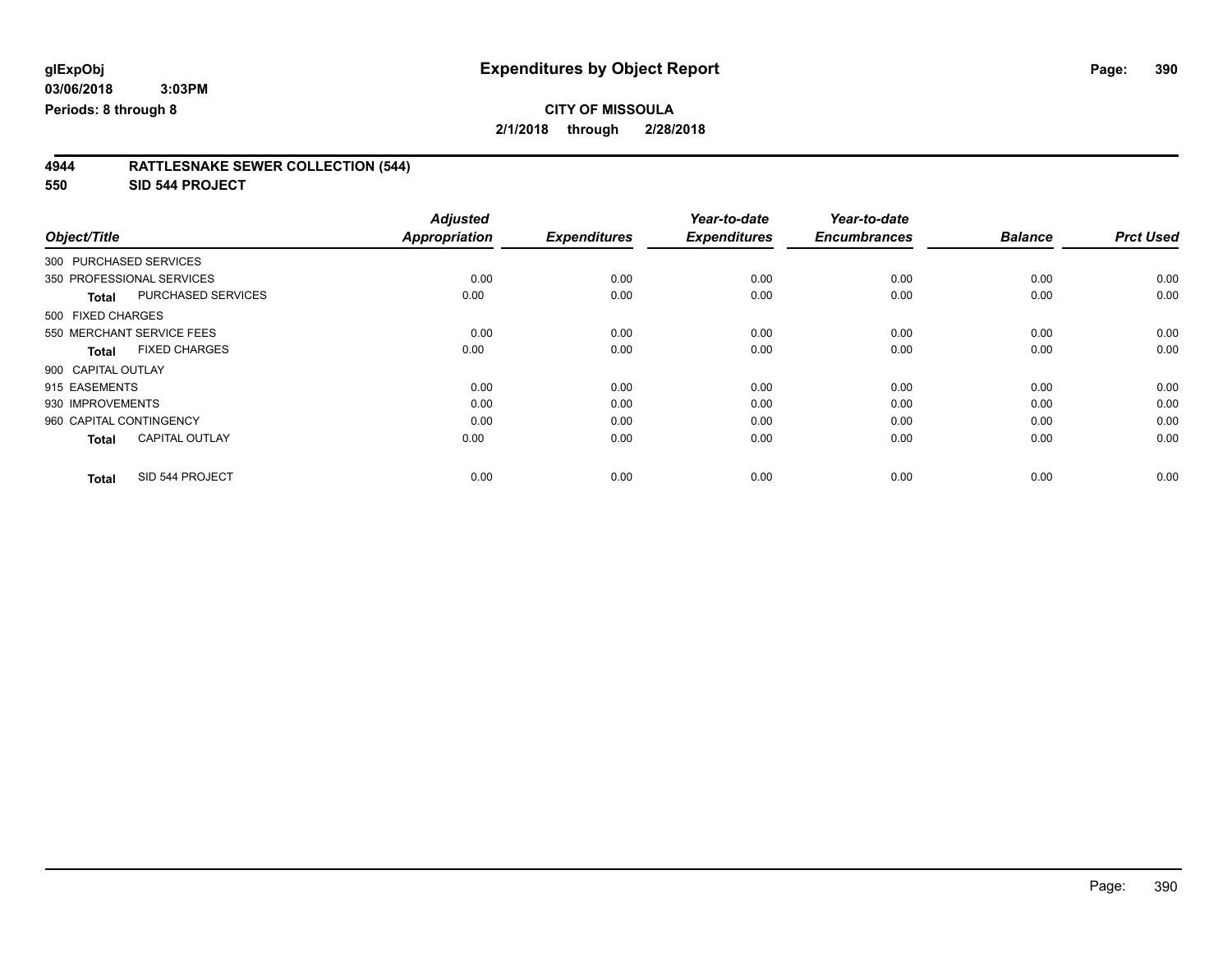**2/1/2018 through 2/28/2018**

#### **4944 RATTLESNAKE SEWER COLLECTION (544)**

**555 LOLO STREET PROJECT**

|                                            | <b>Adjusted</b>      |                     | Year-to-date        | Year-to-date        |                |                  |
|--------------------------------------------|----------------------|---------------------|---------------------|---------------------|----------------|------------------|
| Object/Title                               | <b>Appropriation</b> | <b>Expenditures</b> | <b>Expenditures</b> | <b>Encumbrances</b> | <b>Balance</b> | <b>Prct Used</b> |
| 500 FIXED CHARGES                          |                      |                     |                     |                     |                |                  |
| 550 MERCHANT SERVICE FEES                  | 0.00                 | 0.00                | 0.00                | 0.00                | 0.00           | 0.00             |
| <b>FIXED CHARGES</b><br><b>Total</b>       | 0.00                 | 0.00                | 0.00                | 0.00                | 0.00           | 0.00             |
| 900 CAPITAL OUTLAY                         |                      |                     |                     |                     |                |                  |
| 930 IMPROVEMENTS                           | 0.00                 | 0.00                | 0.00                | 0.00                | 0.00           | 0.00             |
| 960 CAPITAL CONTINGENCY                    | 0.00                 | 0.00                | 0.00                | 0.00                | 0.00           | 0.00             |
| <b>CAPITAL OUTLAY</b><br><b>Total</b>      | 0.00                 | 0.00                | 0.00                | 0.00                | 0.00           | 0.00             |
| <b>LOLO STREET PROJECT</b><br><b>Total</b> | 0.00                 | 0.00                | 0.00                | 0.00                | 0.00           | 0.00             |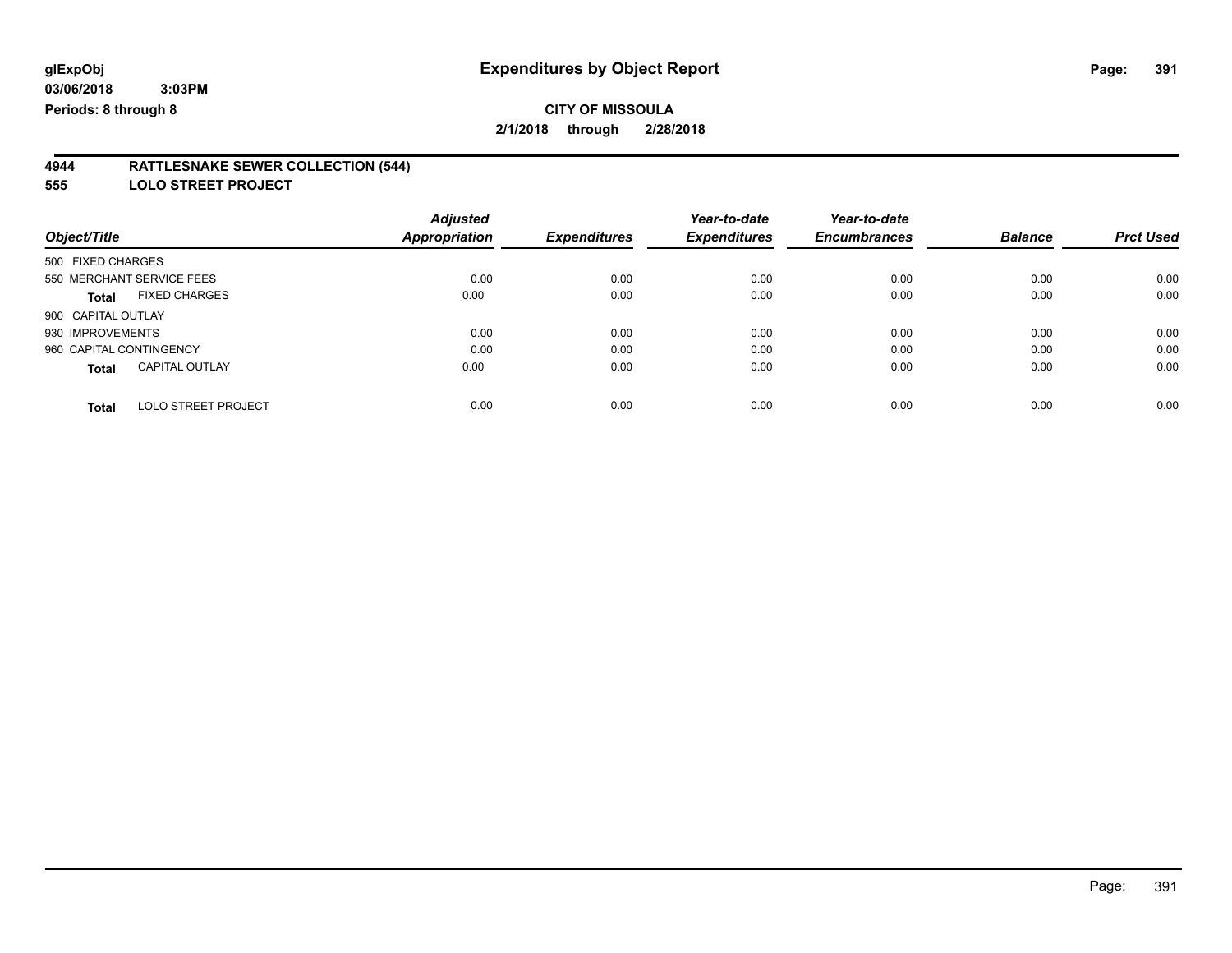#### **4944 RATTLESNAKE SEWER COLLECTION (544)**

| Object/Title            |                                   | <b>Adjusted</b><br><b>Appropriation</b> | <b>Expenditures</b> | Year-to-date<br><b>Expenditures</b> | Year-to-date<br><b>Encumbrances</b> | <b>Balance</b> | <b>Prct Used</b> |
|-------------------------|-----------------------------------|-----------------------------------------|---------------------|-------------------------------------|-------------------------------------|----------------|------------------|
| 300 PURCHASED SERVICES  |                                   |                                         |                     |                                     |                                     |                |                  |
|                         | 350 PROFESSIONAL SERVICES         | 0.00                                    | 0.00                | 0.00                                | 0.00                                | 0.00           | 0.00             |
| <b>Total</b>            | PURCHASED SERVICES                | 0.00                                    | 0.00                | 0.00                                | 0.00                                | 0.00           | 0.00             |
| 500 FIXED CHARGES       |                                   |                                         |                     |                                     |                                     |                |                  |
|                         | 550 MERCHANT SERVICE FEES         | 0.00                                    | 0.00                | 0.00                                | 0.00                                | 0.00           | 0.00             |
| <b>Total</b>            | <b>FIXED CHARGES</b>              | 0.00                                    | 0.00                | 0.00                                | 0.00                                | 0.00           | 0.00             |
| 600 DEBT SERVICE        |                                   |                                         |                     |                                     |                                     |                |                  |
| 610 PRINCIPAL           |                                   | 0.00                                    | 0.00                | 0.00                                | 0.00                                | 0.00           | 0.00             |
| <b>Total</b>            | <b>DEBT SERVICE</b>               | 0.00                                    | 0.00                | 0.00                                | 0.00                                | 0.00           | 0.00             |
| 900 CAPITAL OUTLAY      |                                   |                                         |                     |                                     |                                     |                |                  |
| 915 EASEMENTS           |                                   | 0.00                                    | 0.00                | 0.00                                | 0.00                                | 0.00           | 0.00             |
| 930 IMPROVEMENTS        |                                   | 0.00                                    | 0.00                | 0.00                                | 0.00                                | 0.00           | 0.00             |
| 960 CAPITAL CONTINGENCY |                                   | 0.00                                    | 0.00                | 0.00                                | 0.00                                | 0.00           | 0.00             |
| Total                   | <b>CAPITAL OUTLAY</b>             | 0.00                                    | 0.00                | 0.00                                | 0.00                                | 0.00           | 0.00             |
|                         |                                   |                                         |                     |                                     |                                     |                |                  |
| <b>Total</b>            | RATTLESNAKE SEWER COLLECTION (54- | 0.00                                    | 0.00                | 0.00                                | 0.00                                | 0.00           | 0.00             |

Page: 392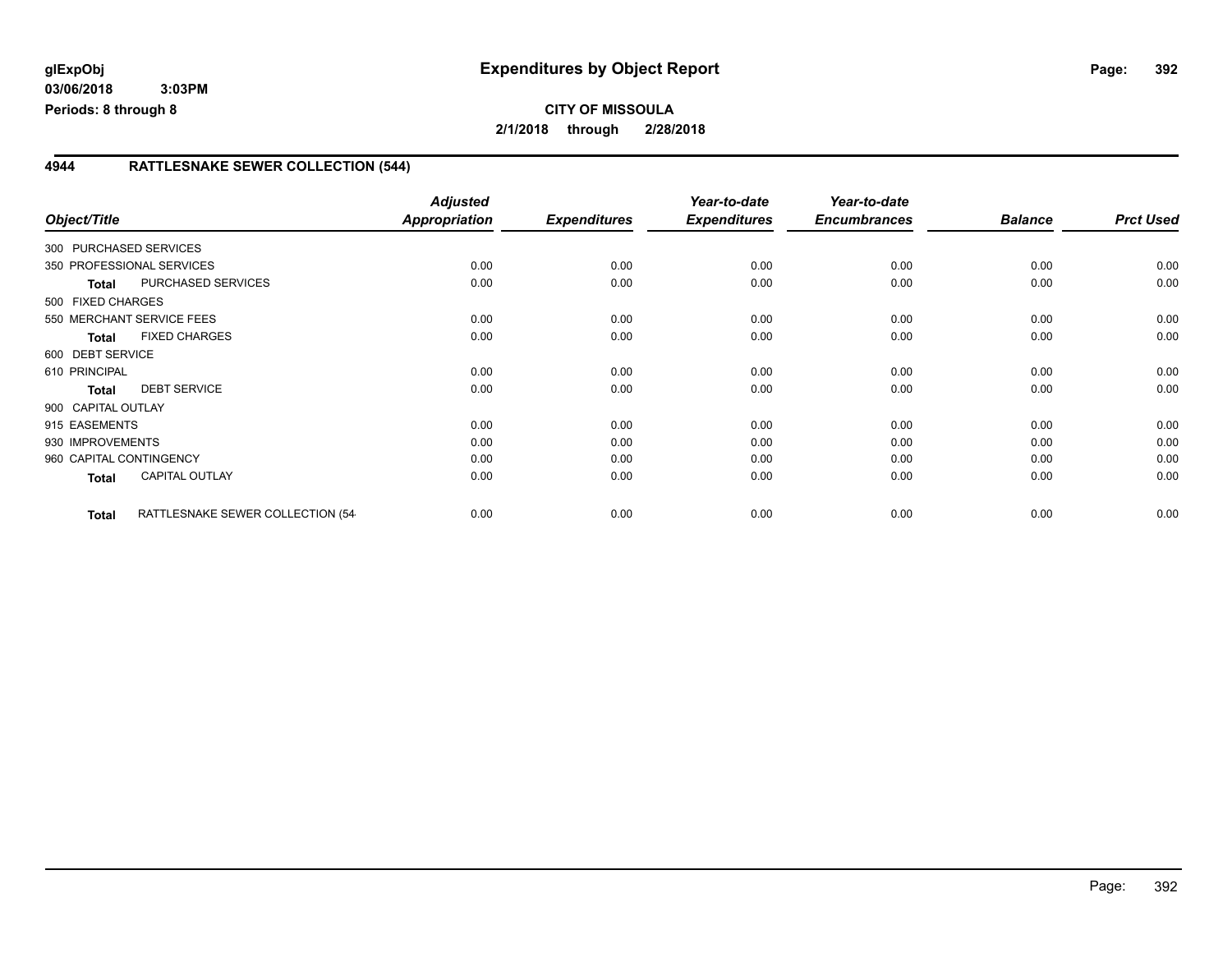### **CITY OF MISSOULA 2/1/2018 through 2/28/2018**

#### **4945 PHILLIPS ST TRAFFIC CALMING**

**000 \*\*\* Title Not Found \*\*\***

|                                         | <b>Adjusted</b>      |                     | Year-to-date        | Year-to-date        |                |                  |
|-----------------------------------------|----------------------|---------------------|---------------------|---------------------|----------------|------------------|
| Object/Title                            | <b>Appropriation</b> | <b>Expenditures</b> | <b>Expenditures</b> | <b>Encumbrances</b> | <b>Balance</b> | <b>Prct Used</b> |
| 500 FIXED CHARGES                       |                      |                     |                     |                     |                |                  |
| 550 MERCHANT SERVICE FEES               | 0.00                 | 0.00                | 0.00                | 0.00                | 0.00           | 0.00             |
| <b>FIXED CHARGES</b><br><b>Total</b>    | 0.00                 | 0.00                | 0.00                | 0.00                | 0.00           | 0.00             |
| 600 DEBT SERVICE                        |                      |                     |                     |                     |                |                  |
| 620 INTEREST / SERVICE FEES             | 0.00                 | 0.00                | 0.00                | 0.00                | 0.00           | 0.00             |
| <b>DEBT SERVICE</b><br><b>Total</b>     | 0.00                 | 0.00                | 0.00                | 0.00                | 0.00           | 0.00             |
| *** Title Not Found ***<br><b>Total</b> | 0.00                 | 0.00                | 0.00                | 0.00                | 0.00           | 0.00             |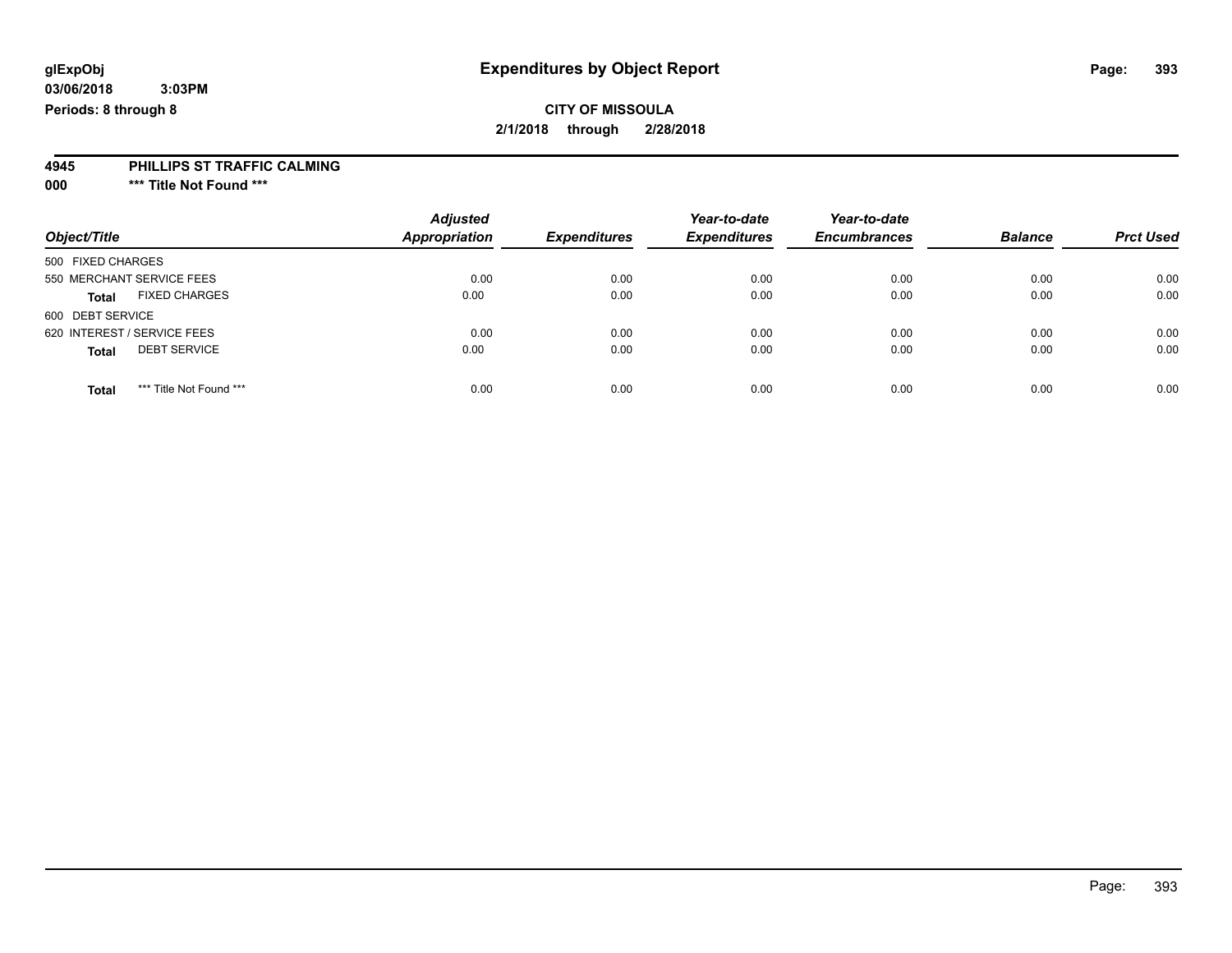**CITY OF MISSOULA 2/1/2018 through 2/28/2018**

#### **4945 PHILLIPS ST TRAFFIC CALMING**

| Object/Title                |                             | <b>Adjusted</b>      |                     | Year-to-date        | Year-to-date        | <b>Balance</b> |                  |
|-----------------------------|-----------------------------|----------------------|---------------------|---------------------|---------------------|----------------|------------------|
|                             |                             | <b>Appropriation</b> | <b>Expenditures</b> | <b>Expenditures</b> | <b>Encumbrances</b> |                | <b>Prct Used</b> |
| 500 FIXED CHARGES           |                             |                      |                     |                     |                     |                |                  |
| 550 MERCHANT SERVICE FEES   |                             | 0.00                 | 0.00                | 0.00                | 0.00                | 0.00           | 0.00             |
| <b>Total</b>                | <b>FIXED CHARGES</b>        | 0.00                 | 0.00                | 0.00                | 0.00                | 0.00           | 0.00             |
| 600 DEBT SERVICE            |                             |                      |                     |                     |                     |                |                  |
| 620 INTEREST / SERVICE FEES |                             | 0.00                 | 0.00                | 0.00                | 0.00                | 0.00           | 0.00             |
| <b>Total</b>                | <b>DEBT SERVICE</b>         | 0.00                 | 0.00                | 0.00                | 0.00                | 0.00           | 0.00             |
| <b>Total</b>                | PHILLIPS ST TRAFFIC CALMING | 0.00                 | 0.00                | 0.00                | 0.00                | 0.00           | 0.00             |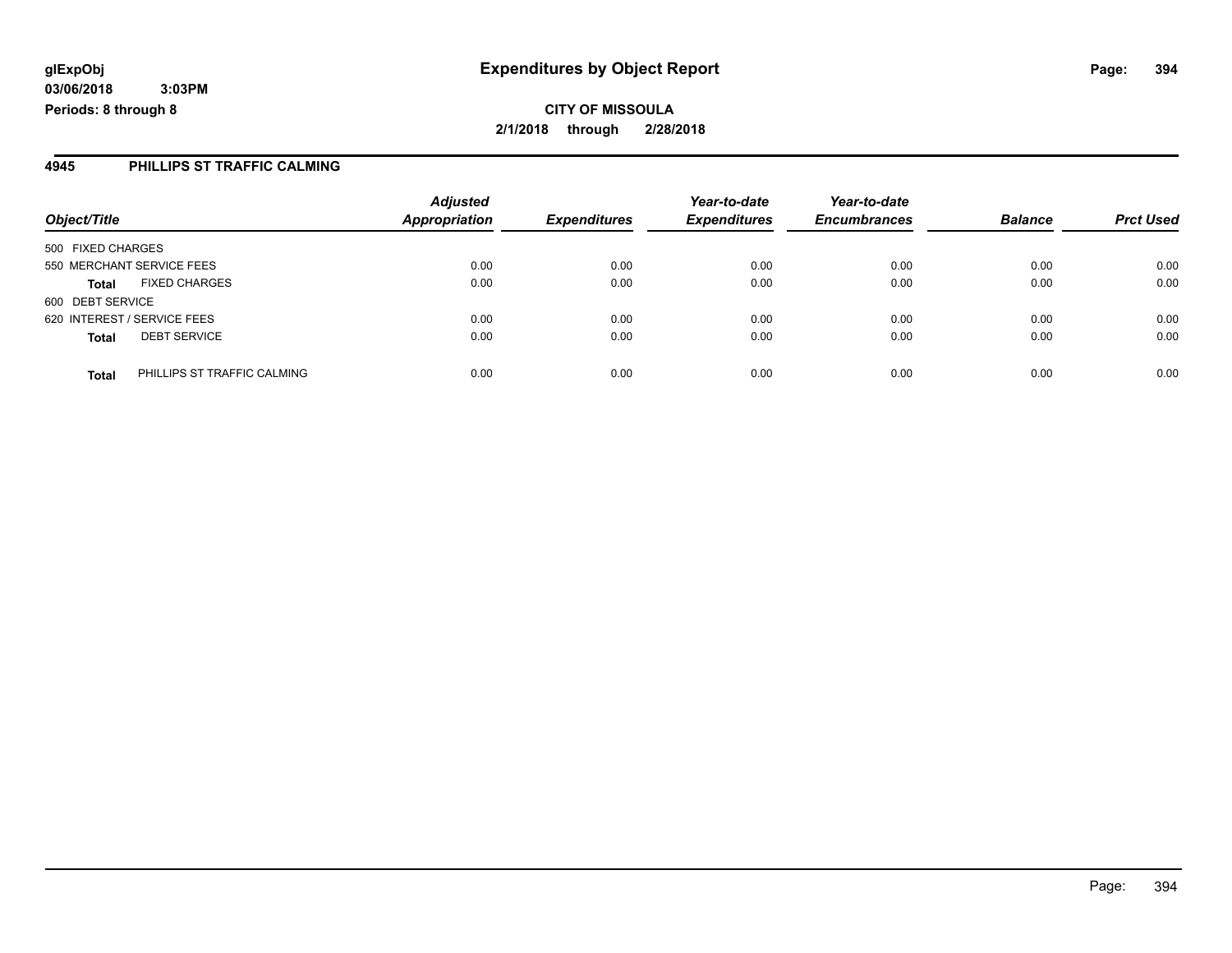### **CITY OF MISSOULA 2/1/2018 through 2/28/2018**

#### **4946 PATTEE CREEK DR. TRAFFIC CALMING**

**000 \*\*\* Title Not Found \*\*\***

| Object/Title                            | <b>Adjusted</b><br><b>Appropriation</b> | <b>Expenditures</b> | Year-to-date<br><b>Expenditures</b> | Year-to-date<br><b>Encumbrances</b> | <b>Balance</b> | <b>Prct Used</b> |
|-----------------------------------------|-----------------------------------------|---------------------|-------------------------------------|-------------------------------------|----------------|------------------|
| 500 FIXED CHARGES                       |                                         |                     |                                     |                                     |                |                  |
| 550 MERCHANT SERVICE FEES               | 0.00                                    | 0.00                | 0.00                                | 0.00                                | 0.00           | 0.00             |
| <b>FIXED CHARGES</b><br><b>Total</b>    | 0.00                                    | 0.00                | 0.00                                | 0.00                                | 0.00           | 0.00             |
| 600 DEBT SERVICE                        |                                         |                     |                                     |                                     |                |                  |
| 620 INTEREST / SERVICE FEES             | 0.00                                    | 0.00                | 0.00                                | 0.00                                | 0.00           | 0.00             |
| <b>DEBT SERVICE</b><br><b>Total</b>     | 0.00                                    | 0.00                | 0.00                                | 0.00                                | 0.00           | 0.00             |
| *** Title Not Found ***<br><b>Total</b> | 0.00                                    | 0.00                | 0.00                                | 0.00                                | 0.00           | 0.00             |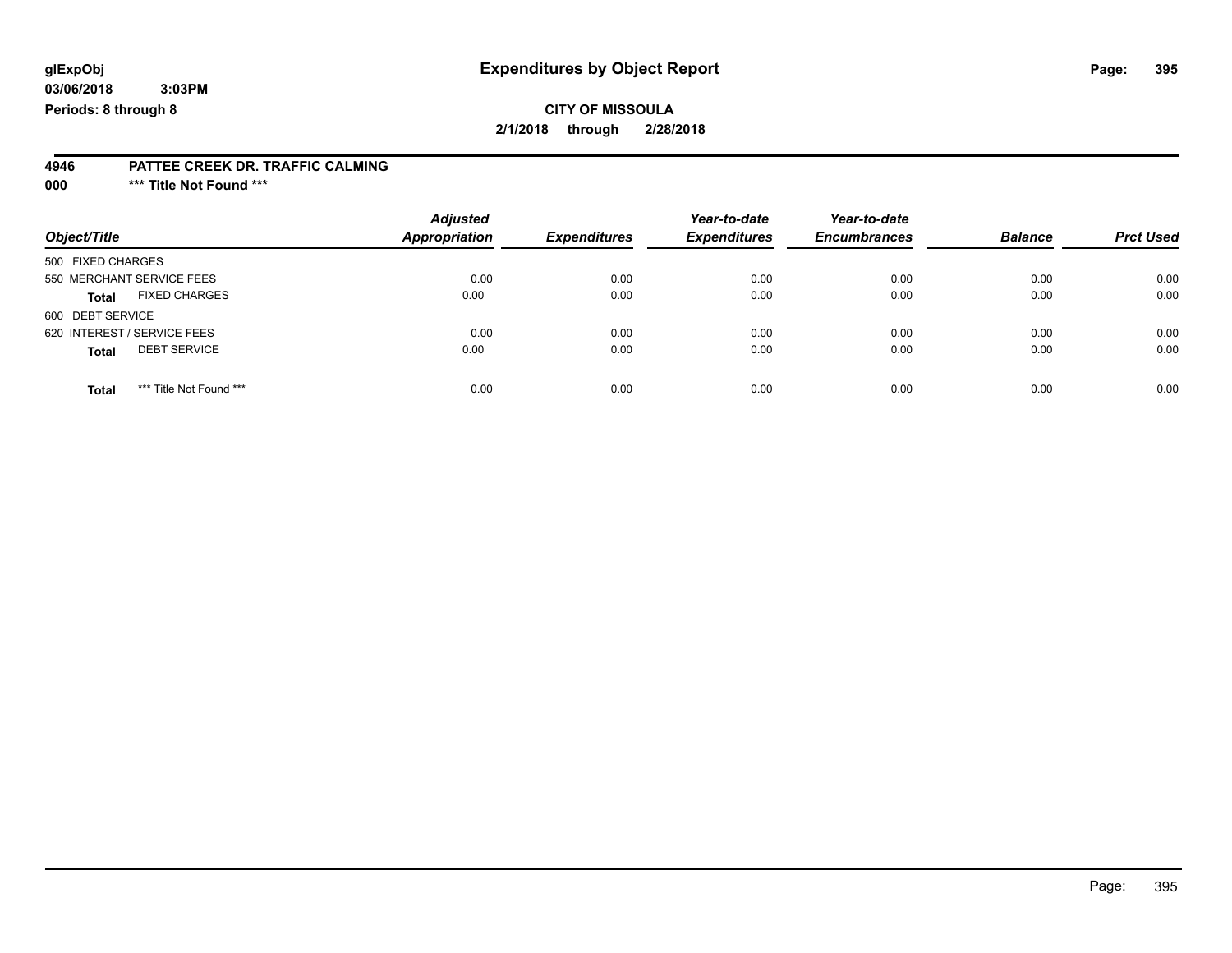# **4946 PATTEE CREEK DR. TRAFFIC CALMING**

| Object/Title                          | <b>Adjusted</b><br><b>Appropriation</b> | <b>Expenditures</b> | Year-to-date<br><b>Expenditures</b> | Year-to-date<br><b>Encumbrances</b> | <b>Balance</b> | <b>Prct Used</b> |
|---------------------------------------|-----------------------------------------|---------------------|-------------------------------------|-------------------------------------|----------------|------------------|
|                                       |                                         |                     |                                     |                                     |                |                  |
| 350 PROFESSIONAL SERVICES             | 0.00                                    | 0.00                | 0.00                                | 0.00                                | 0.00           | 0.00             |
| PURCHASED SERVICES<br><b>Total</b>    | 0.00                                    | 0.00                | 0.00                                | 0.00                                | 0.00           | 0.00             |
| 500 FIXED CHARGES                     |                                         |                     |                                     |                                     |                |                  |
| 550 MERCHANT SERVICE FEES             | 0.00                                    | 0.00                | 0.00                                | 0.00                                | 0.00           | 0.00             |
| <b>FIXED CHARGES</b><br><b>Total</b>  | 0.00                                    | 0.00                | 0.00                                | 0.00                                | 0.00           | 0.00             |
| 900 CAPITAL OUTLAY                    |                                         |                     |                                     |                                     |                |                  |
| 930 IMPROVEMENTS                      | 0.00                                    | 0.00                | 0.00                                | 0.00                                | 0.00           | 0.00             |
| <b>CAPITAL OUTLAY</b><br><b>Total</b> | 0.00                                    | 0.00                | 0.00                                | 0.00                                | 0.00           | 0.00             |
|                                       |                                         |                     |                                     |                                     |                |                  |
| NON-DEPARTMENTAL<br><b>Total</b>      | 0.00                                    | 0.00                | 0.00                                | 0.00                                | 0.00           | 0.00             |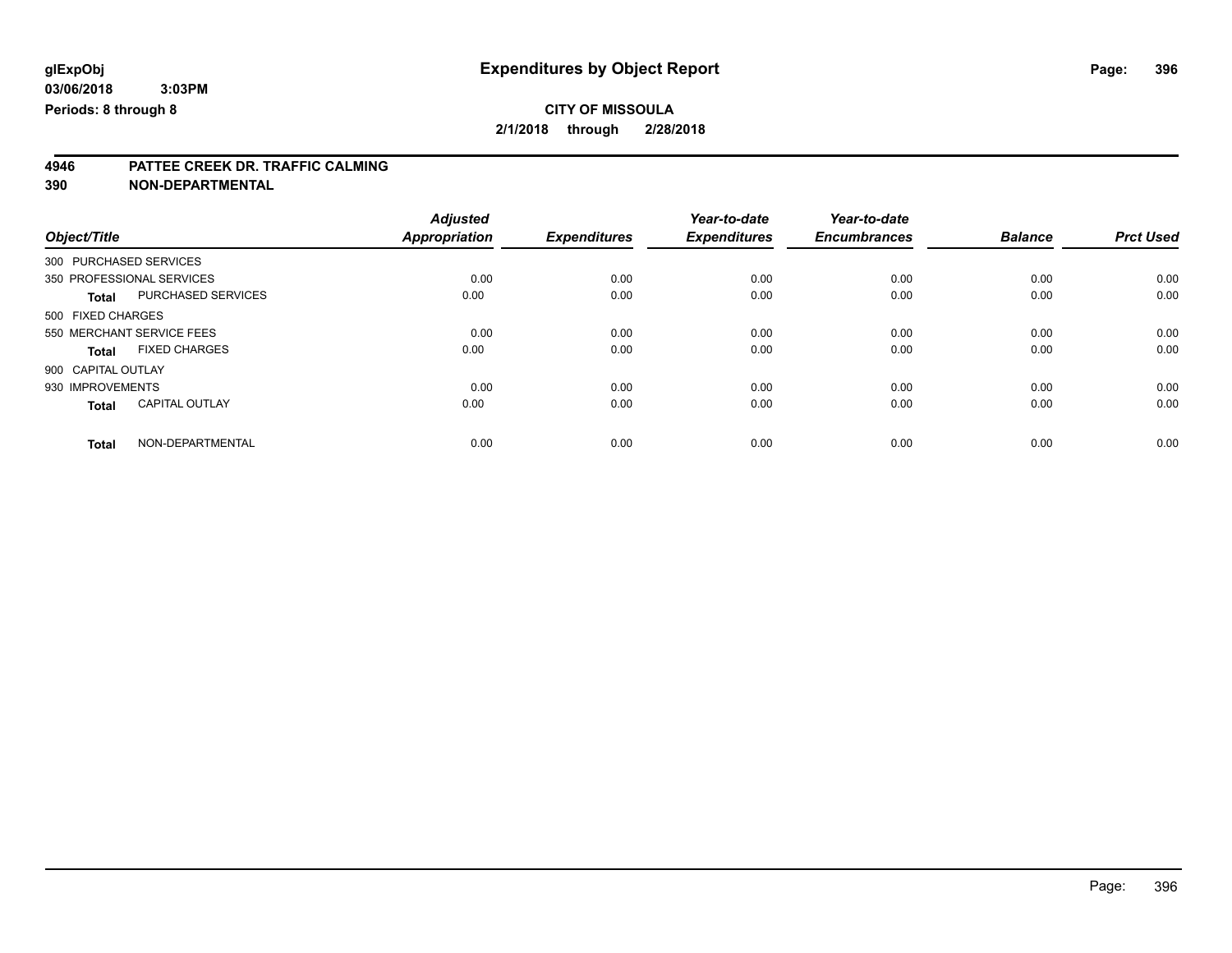**03/06/2018 3:03PM Periods: 8 through 8**

#### **4946 PATTEE CREEK DR. TRAFFIC CALMING**

|                    |                                  | <b>Adjusted</b>      |                     | Year-to-date        | Year-to-date        |                |                  |
|--------------------|----------------------------------|----------------------|---------------------|---------------------|---------------------|----------------|------------------|
| Object/Title       |                                  | <b>Appropriation</b> | <b>Expenditures</b> | <b>Expenditures</b> | <b>Encumbrances</b> | <b>Balance</b> | <b>Prct Used</b> |
|                    | 300 PURCHASED SERVICES           |                      |                     |                     |                     |                |                  |
|                    | 350 PROFESSIONAL SERVICES        | 0.00                 | 0.00                | 0.00                | 0.00                | 0.00           | 0.00             |
| <b>Total</b>       | PURCHASED SERVICES               | 0.00                 | 0.00                | 0.00                | 0.00                | 0.00           | 0.00             |
| 500 FIXED CHARGES  |                                  |                      |                     |                     |                     |                |                  |
|                    | 550 MERCHANT SERVICE FEES        | 0.00                 | 0.00                | 0.00                | 0.00                | 0.00           | 0.00             |
| <b>Total</b>       | <b>FIXED CHARGES</b>             | 0.00                 | 0.00                | 0.00                | 0.00                | 0.00           | 0.00             |
| 600 DEBT SERVICE   |                                  |                      |                     |                     |                     |                |                  |
|                    | 620 INTEREST / SERVICE FEES      | 0.00                 | 0.00                | 0.00                | 0.00                | 0.00           | 0.00             |
| <b>Total</b>       | <b>DEBT SERVICE</b>              | 0.00                 | 0.00                | 0.00                | 0.00                | 0.00           | 0.00             |
| 900 CAPITAL OUTLAY |                                  |                      |                     |                     |                     |                |                  |
| 930 IMPROVEMENTS   |                                  | 0.00                 | 0.00                | 0.00                | 0.00                | 0.00           | 0.00             |
| <b>Total</b>       | <b>CAPITAL OUTLAY</b>            | 0.00                 | 0.00                | 0.00                | 0.00                | 0.00           | 0.00             |
| <b>Total</b>       | PATTEE CREEK DR. TRAFFIC CALMING | 0.00                 | 0.00                | 0.00                | 0.00                | 0.00           | 0.00             |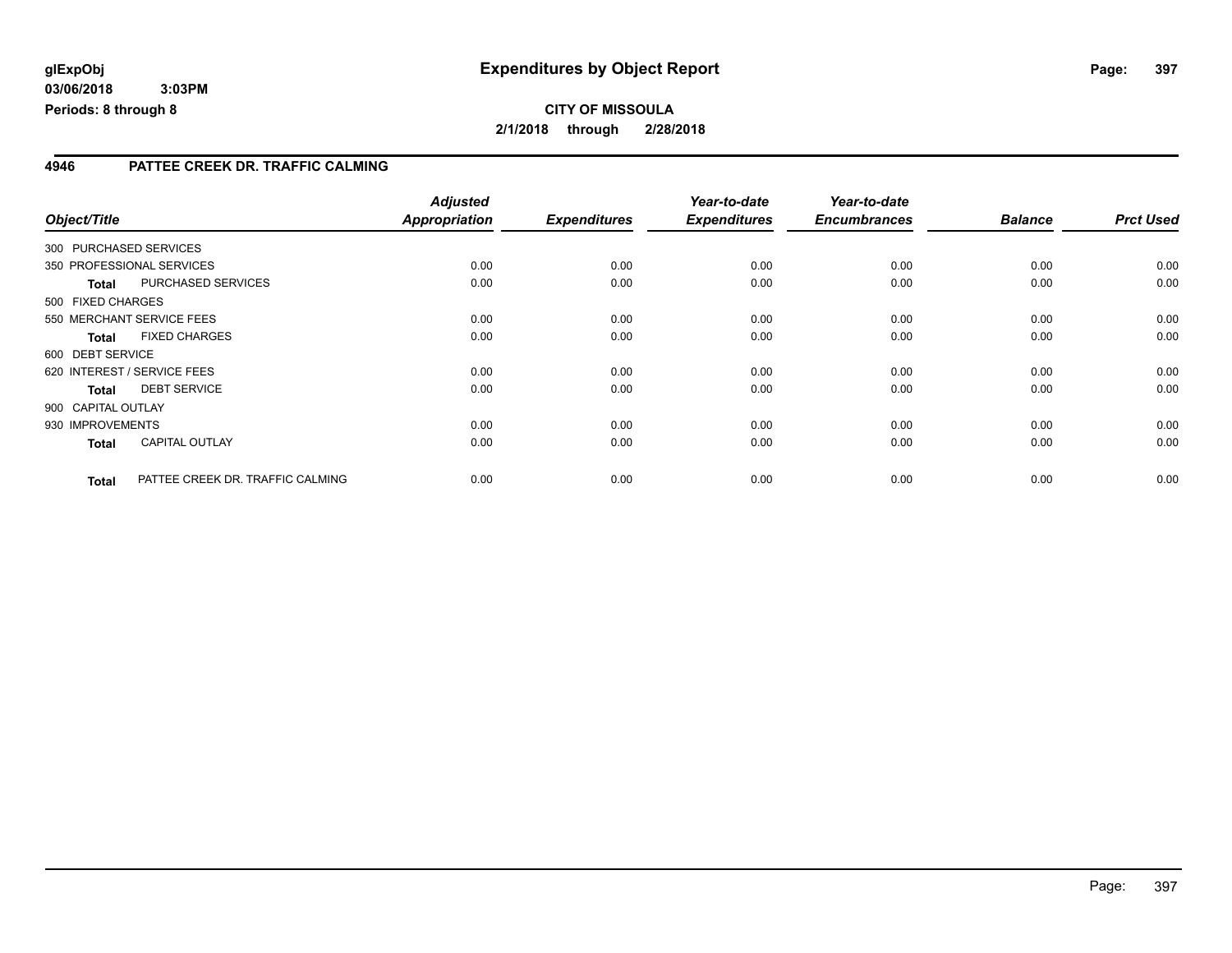# **4948 STORMWATER OUTFALL RETROFITS**

**390 NON-DEPARTMENTAL**

|                                       | <b>Adjusted</b>      |                     | Year-to-date        | Year-to-date        |                |                  |
|---------------------------------------|----------------------|---------------------|---------------------|---------------------|----------------|------------------|
| Object/Title                          | <b>Appropriation</b> | <b>Expenditures</b> | <b>Expenditures</b> | <b>Encumbrances</b> | <b>Balance</b> | <b>Prct Used</b> |
| 300 PURCHASED SERVICES                |                      |                     |                     |                     |                |                  |
| 350 PROFESSIONAL SERVICES             | 0.00                 | 0.00                | 1,136.49            | 0.00                | $-1,136.49$    | 0.00             |
| PURCHASED SERVICES<br><b>Total</b>    | 0.00                 | 0.00                | 1.136.49            | 0.00                | $-1.136.49$    | 0.00             |
| 500 FIXED CHARGES                     |                      |                     |                     |                     |                |                  |
| 550 MERCHANT SERVICE FEES             | 0.00                 | 0.00                | 0.00                | 0.00                | 0.00           | 0.00             |
| <b>FIXED CHARGES</b><br>Total         | 0.00                 | 0.00                | 0.00                | 0.00                | 0.00           | 0.00             |
| 900 CAPITAL OUTLAY                    |                      |                     |                     |                     |                |                  |
| 930 IMPROVEMENTS                      | 0.00                 | 0.00                | 48.912.21           | 0.00                | $-48.912.21$   | 0.00             |
| <b>CAPITAL OUTLAY</b><br><b>Total</b> | 0.00                 | 0.00                | 48,912.21           | 0.00                | $-48,912.21$   | 0.00             |
| NON-DEPARTMENTAL<br><b>Total</b>      | 0.00                 | 0.00                | 50.048.70           | 0.00                | $-50.048.70$   | 0.00             |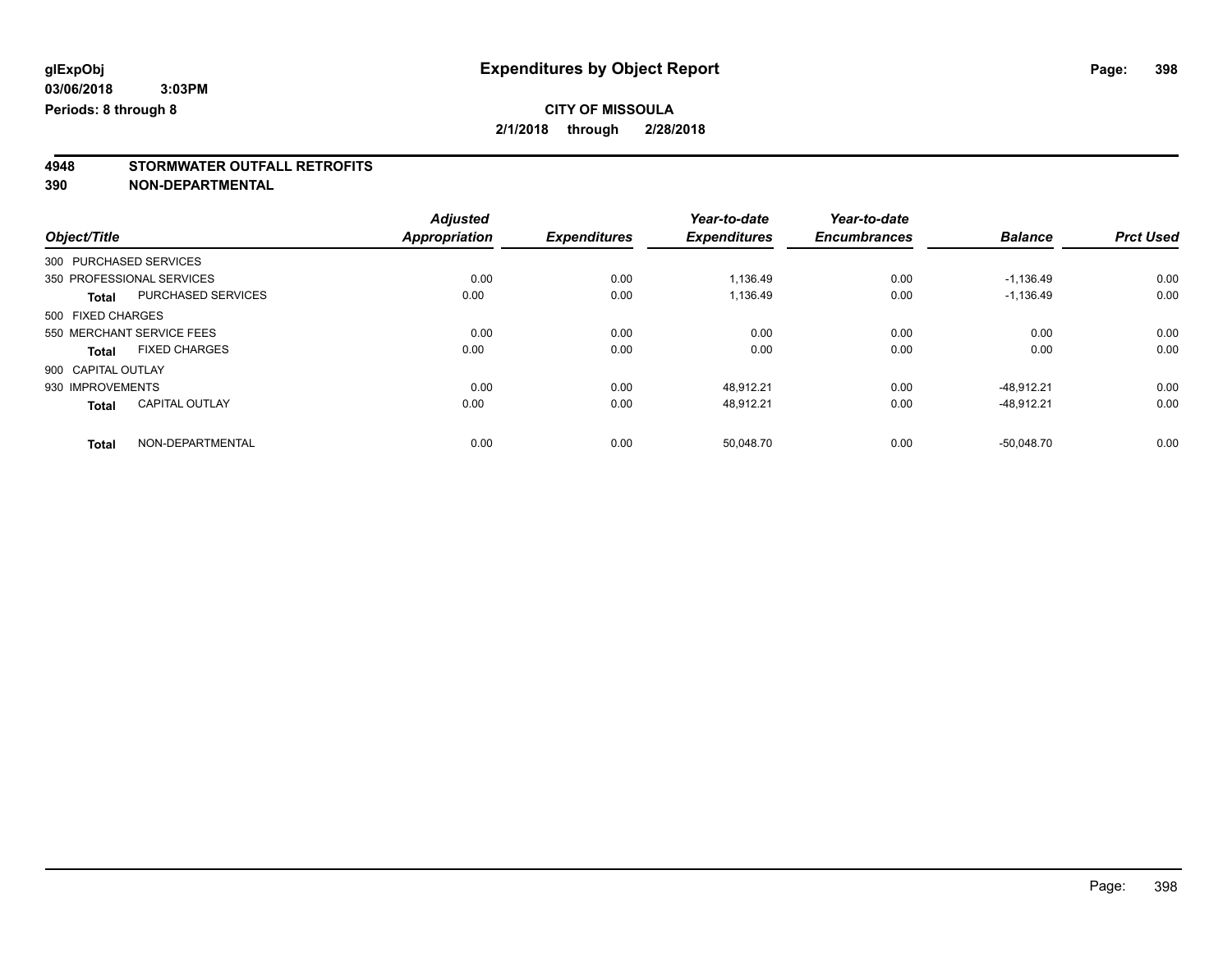**03/06/2018 3:03PM Periods: 8 through 8**

#### **4948 STORMWATER OUTFALL RETROFITS**

|                    |                              | <b>Adjusted</b> |                     | Year-to-date        | Year-to-date        |                |                  |
|--------------------|------------------------------|-----------------|---------------------|---------------------|---------------------|----------------|------------------|
| Object/Title       |                              | Appropriation   | <b>Expenditures</b> | <b>Expenditures</b> | <b>Encumbrances</b> | <b>Balance</b> | <b>Prct Used</b> |
|                    | 300 PURCHASED SERVICES       |                 |                     |                     |                     |                |                  |
|                    | 350 PROFESSIONAL SERVICES    | 0.00            | 0.00                | 1,136.49            | 0.00                | $-1,136.49$    | 0.00             |
| Total              | <b>PURCHASED SERVICES</b>    | 0.00            | 0.00                | 1,136.49            | 0.00                | $-1,136.49$    | 0.00             |
| 500 FIXED CHARGES  |                              |                 |                     |                     |                     |                |                  |
|                    | 550 MERCHANT SERVICE FEES    | 0.00            | 0.00                | 0.00                | 0.00                | 0.00           | 0.00             |
| <b>Total</b>       | <b>FIXED CHARGES</b>         | 0.00            | 0.00                | 0.00                | 0.00                | 0.00           | 0.00             |
| 900 CAPITAL OUTLAY |                              |                 |                     |                     |                     |                |                  |
| 930 IMPROVEMENTS   |                              | 0.00            | 0.00                | 48,912.21           | 0.00                | $-48.912.21$   | 0.00             |
| <b>Total</b>       | <b>CAPITAL OUTLAY</b>        | 0.00            | 0.00                | 48.912.21           | 0.00                | $-48.912.21$   | 0.00             |
| <b>Total</b>       | STORMWATER OUTFALL RETROFITS | 0.00            | 0.00                | 50,048.70           | 0.00                | $-50.048.70$   | 0.00             |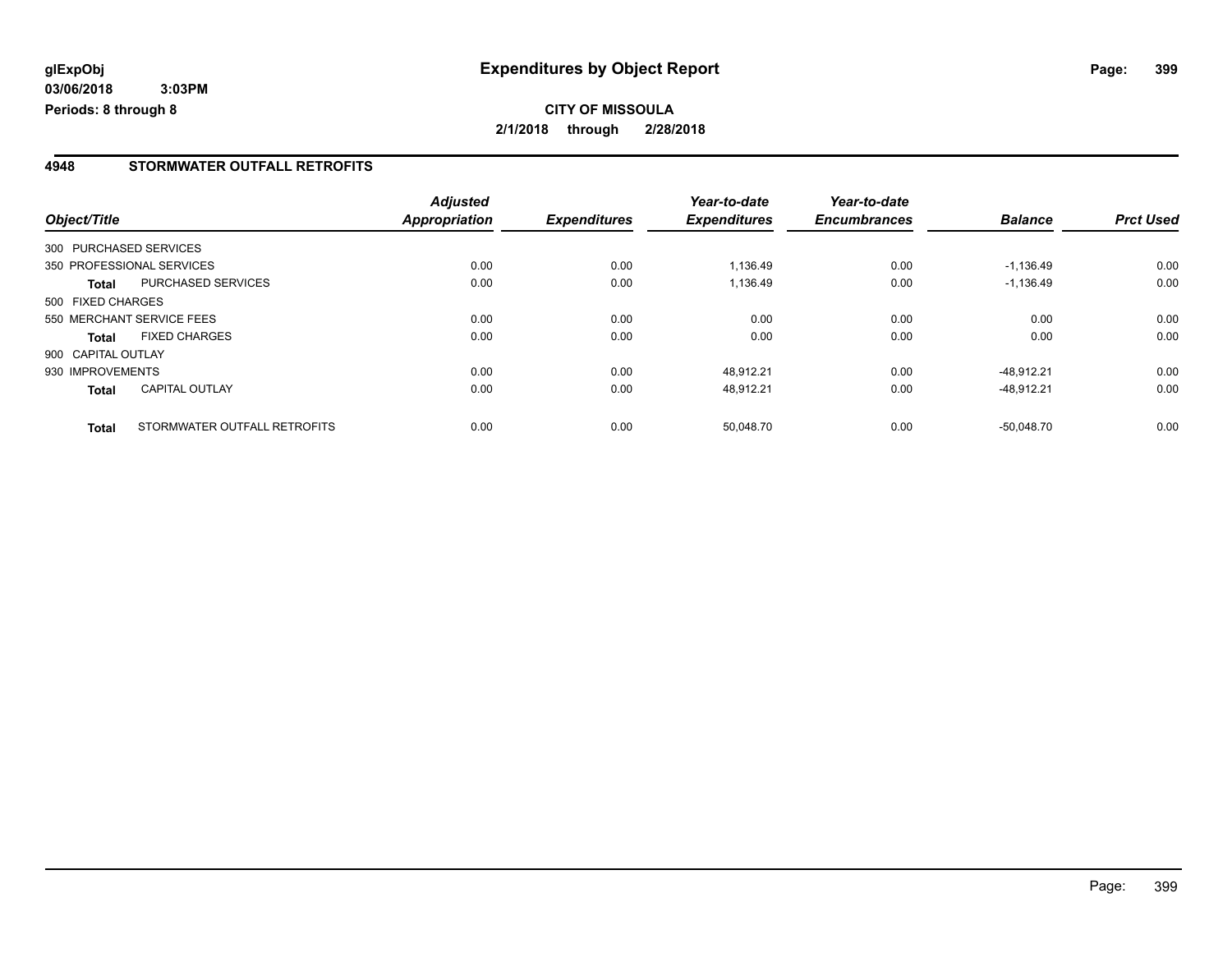# **4949 WAYFINDING PROJECT**

**390 NON-DEPARTMENTAL**

|                     |                                   | <b>Adjusted</b>      |                     | Year-to-date        | Year-to-date        |                |                  |
|---------------------|-----------------------------------|----------------------|---------------------|---------------------|---------------------|----------------|------------------|
| Object/Title        |                                   | <b>Appropriation</b> | <b>Expenditures</b> | <b>Expenditures</b> | <b>Encumbrances</b> | <b>Balance</b> | <b>Prct Used</b> |
|                     | 100 PERSONAL SERVICES             |                      |                     |                     |                     |                |                  |
|                     | 110 SALARIES AND WAGES            | 0.00                 | 0.00                | 0.00                | 0.00                | 0.00           | 0.00             |
|                     | <b>140 EMPLOYER CONTRIBUTIONS</b> | 0.00                 | 0.00                | 0.00                | 0.00                | 0.00           | 0.00             |
| <b>Total</b>        | PERSONAL SERVICES                 | 0.00                 | 0.00                | 0.00                | 0.00                | 0.00           | 0.00             |
| 200 SUPPLIES        |                                   |                      |                     |                     |                     |                |                  |
| 210 OFFICE SUPPLIES |                                   | 0.00                 | 0.00                | 0.00                | 0.00                | 0.00           | 0.00             |
| <b>Total</b>        | <b>SUPPLIES</b>                   | 0.00                 | 0.00                | 0.00                | 0.00                | 0.00           | 0.00             |
|                     | 300 PURCHASED SERVICES            |                      |                     |                     |                     |                |                  |
|                     | 350 PROFESSIONAL SERVICES         | 0.00                 | 1,902.00            | 13,372.30           | 0.00                | $-13,372.30$   | 0.00             |
|                     | 360 REPAIR & MAINTENANCE          | 0.00                 | 0.00                | 0.00                | 0.00                | 0.00           | 0.00             |
|                     | 390 OTHER PURCHASED SERVICES      | 0.00                 | 0.00                | 1,315.00            | 0.00                | $-1,315.00$    | 0.00             |
| <b>Total</b>        | PURCHASED SERVICES                | 0.00                 | 1,902.00            | 14,687.30           | 0.00                | $-14,687.30$   | 0.00             |
| 500 FIXED CHARGES   |                                   |                      |                     |                     |                     |                |                  |
|                     | 550 MERCHANT SERVICE FEES         | 0.00                 | 0.00                | 0.00                | 0.00                | 0.00           | 0.00             |
| <b>Total</b>        | <b>FIXED CHARGES</b>              | 0.00                 | 0.00                | 0.00                | 0.00                | 0.00           | 0.00             |
| 900 CAPITAL OUTLAY  |                                   |                      |                     |                     |                     |                |                  |
| 930 IMPROVEMENTS    |                                   | 0.00                 | 0.00                | 0.00                | 0.00                | 0.00           | 0.00             |
|                     | 940 MACHINERY & EQUIPMENT         | 0.00                 | 0.00                | 0.00                | 0.00                | 0.00           | 0.00             |
| <b>Total</b>        | <b>CAPITAL OUTLAY</b>             | 0.00                 | 0.00                | 0.00                | 0.00                | 0.00           | 0.00             |
| <b>Total</b>        | NON-DEPARTMENTAL                  | 0.00                 | 1,902.00            | 14,687.30           | 0.00                | $-14,687.30$   | 0.00             |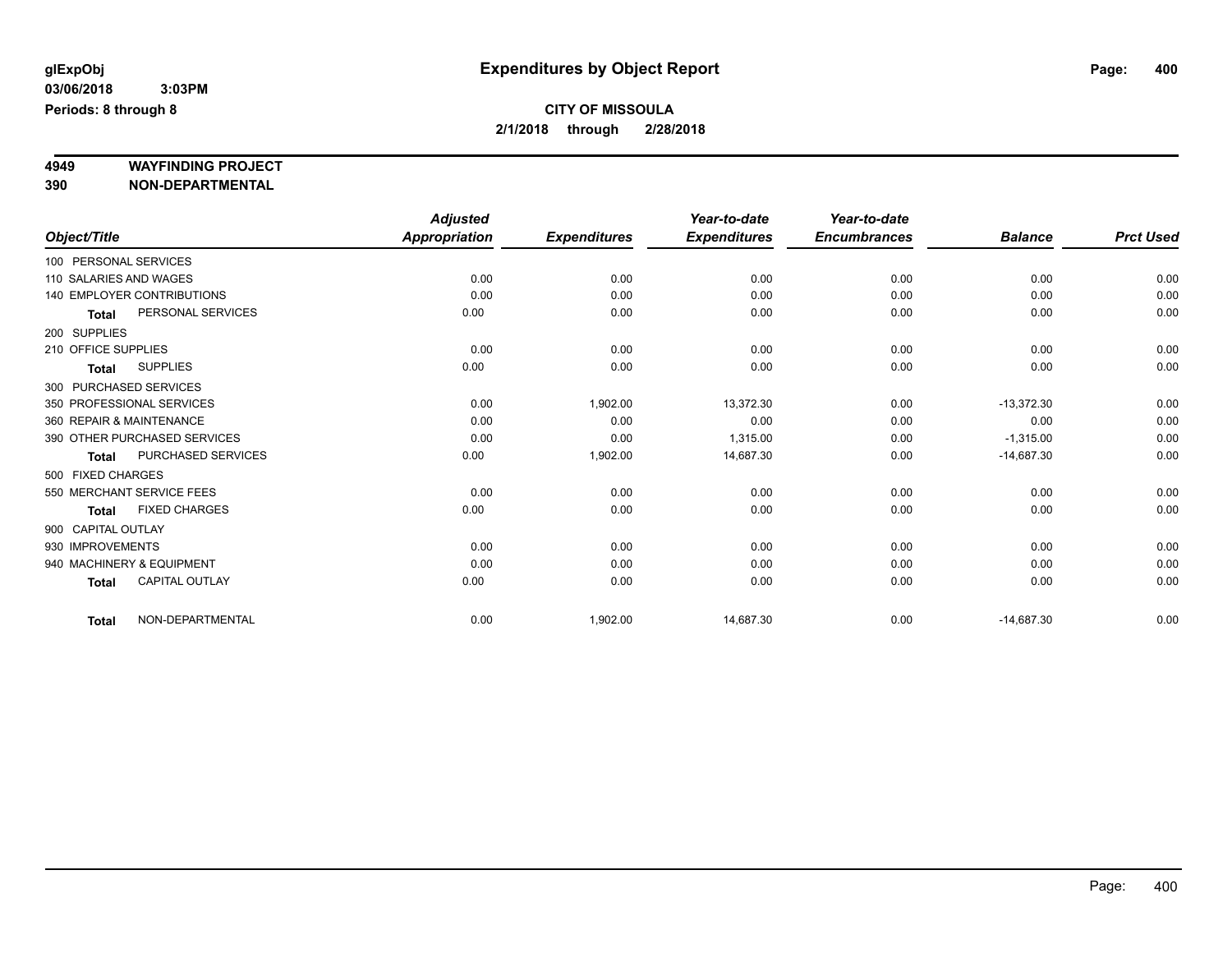#### **4949 WAYFINDING PROJECT**

|                           |                                   | <b>Adjusted</b> |                     | Year-to-date        | Year-to-date        |                |                  |
|---------------------------|-----------------------------------|-----------------|---------------------|---------------------|---------------------|----------------|------------------|
| Object/Title              |                                   | Appropriation   | <b>Expenditures</b> | <b>Expenditures</b> | <b>Encumbrances</b> | <b>Balance</b> | <b>Prct Used</b> |
| 100 PERSONAL SERVICES     |                                   |                 |                     |                     |                     |                |                  |
| 110 SALARIES AND WAGES    |                                   | 0.00            | 0.00                | 0.00                | 0.00                | 0.00           | 0.00             |
|                           | <b>140 EMPLOYER CONTRIBUTIONS</b> | 0.00            | 0.00                | 0.00                | 0.00                | 0.00           | 0.00             |
| <b>Total</b>              | PERSONAL SERVICES                 | 0.00            | 0.00                | 0.00                | 0.00                | 0.00           | 0.00             |
| 200 SUPPLIES              |                                   |                 |                     |                     |                     |                |                  |
| 210 OFFICE SUPPLIES       |                                   | 0.00            | 0.00                | 0.00                | 0.00                | 0.00           | 0.00             |
| <b>Total</b>              | <b>SUPPLIES</b>                   | 0.00            | 0.00                | 0.00                | 0.00                | 0.00           | 0.00             |
| 300 PURCHASED SERVICES    |                                   |                 |                     |                     |                     |                |                  |
| 350 PROFESSIONAL SERVICES |                                   | 0.00            | 1,902.00            | 13,372.30           | 0.00                | $-13,372.30$   | 0.00             |
| 360 REPAIR & MAINTENANCE  |                                   | 0.00            | 0.00                | 0.00                | 0.00                | 0.00           | 0.00             |
|                           | 390 OTHER PURCHASED SERVICES      | 0.00            | 0.00                | 1,315.00            | 0.00                | $-1,315.00$    | 0.00             |
| <b>Total</b>              | PURCHASED SERVICES                | 0.00            | 1,902.00            | 14,687.30           | 0.00                | $-14,687.30$   | 0.00             |
| 500 FIXED CHARGES         |                                   |                 |                     |                     |                     |                |                  |
|                           | 550 MERCHANT SERVICE FEES         | 0.00            | 0.00                | 0.00                | 0.00                | 0.00           | 0.00             |
| <b>Total</b>              | <b>FIXED CHARGES</b>              | 0.00            | 0.00                | 0.00                | 0.00                | 0.00           | 0.00             |
| 900 CAPITAL OUTLAY        |                                   |                 |                     |                     |                     |                |                  |
| 930 IMPROVEMENTS          |                                   | 0.00            | 0.00                | 0.00                | 0.00                | 0.00           | 0.00             |
|                           | 940 MACHINERY & EQUIPMENT         | 0.00            | 0.00                | 0.00                | 0.00                | 0.00           | 0.00             |
| <b>Total</b>              | CAPITAL OUTLAY                    | 0.00            | 0.00                | 0.00                | 0.00                | 0.00           | 0.00             |
| <b>Total</b>              | <b>WAYFINDING PROJECT</b>         | 0.00            | 1,902.00            | 14,687.30           | 0.00                | $-14,687.30$   | 0.00             |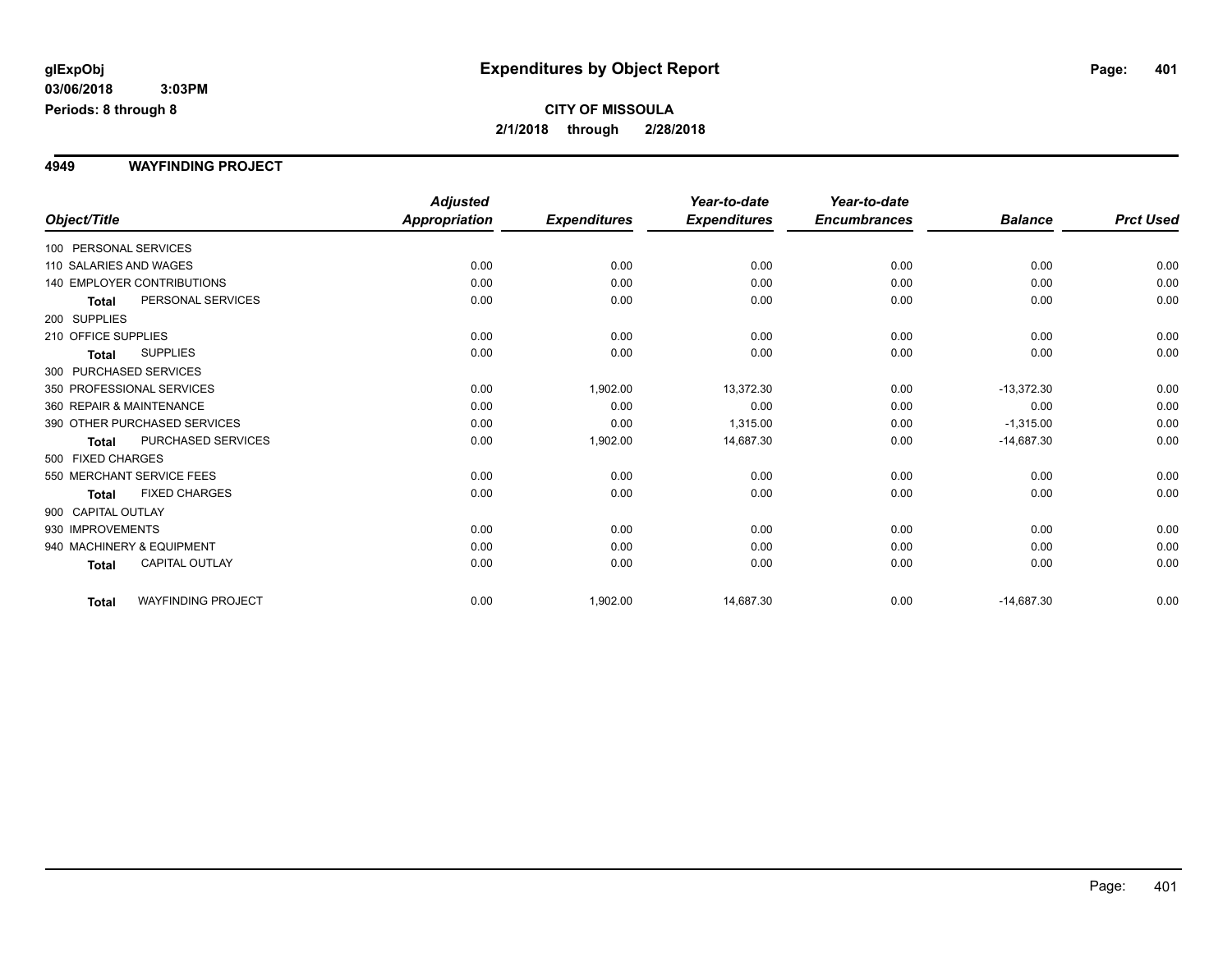# **4990 ARRA ENHANCEMENTS**

**500 N HIGGINS STREETSCAPE**

| Object/Title                          | <b>Adjusted</b><br><b>Appropriation</b> | <b>Expenditures</b> | Year-to-date<br><b>Expenditures</b> | Year-to-date<br><b>Encumbrances</b> | <b>Balance</b> | <b>Prct Used</b> |
|---------------------------------------|-----------------------------------------|---------------------|-------------------------------------|-------------------------------------|----------------|------------------|
| 500 FIXED CHARGES                     |                                         |                     |                                     |                                     |                |                  |
| 550 MERCHANT SERVICE FEES             | 0.00                                    | 0.00                | 0.00                                | 0.00                                | 0.00           | 0.00             |
| <b>FIXED CHARGES</b><br><b>Total</b>  | 0.00                                    | 0.00                | 0.00                                | 0.00                                | 0.00           | 0.00             |
| 900 CAPITAL OUTLAY                    |                                         |                     |                                     |                                     |                |                  |
| 930 IMPROVEMENTS                      | 0.00                                    | 0.00                | 0.00                                | 0.00                                | 0.00           | 0.00             |
| <b>CAPITAL OUTLAY</b><br><b>Total</b> | 0.00                                    | 0.00                | 0.00                                | 0.00                                | 0.00           | 0.00             |
| N HIGGINS STREETSCAPE<br><b>Total</b> | 0.00                                    | 0.00                | 0.00                                | 0.00                                | 0.00           | 0.00             |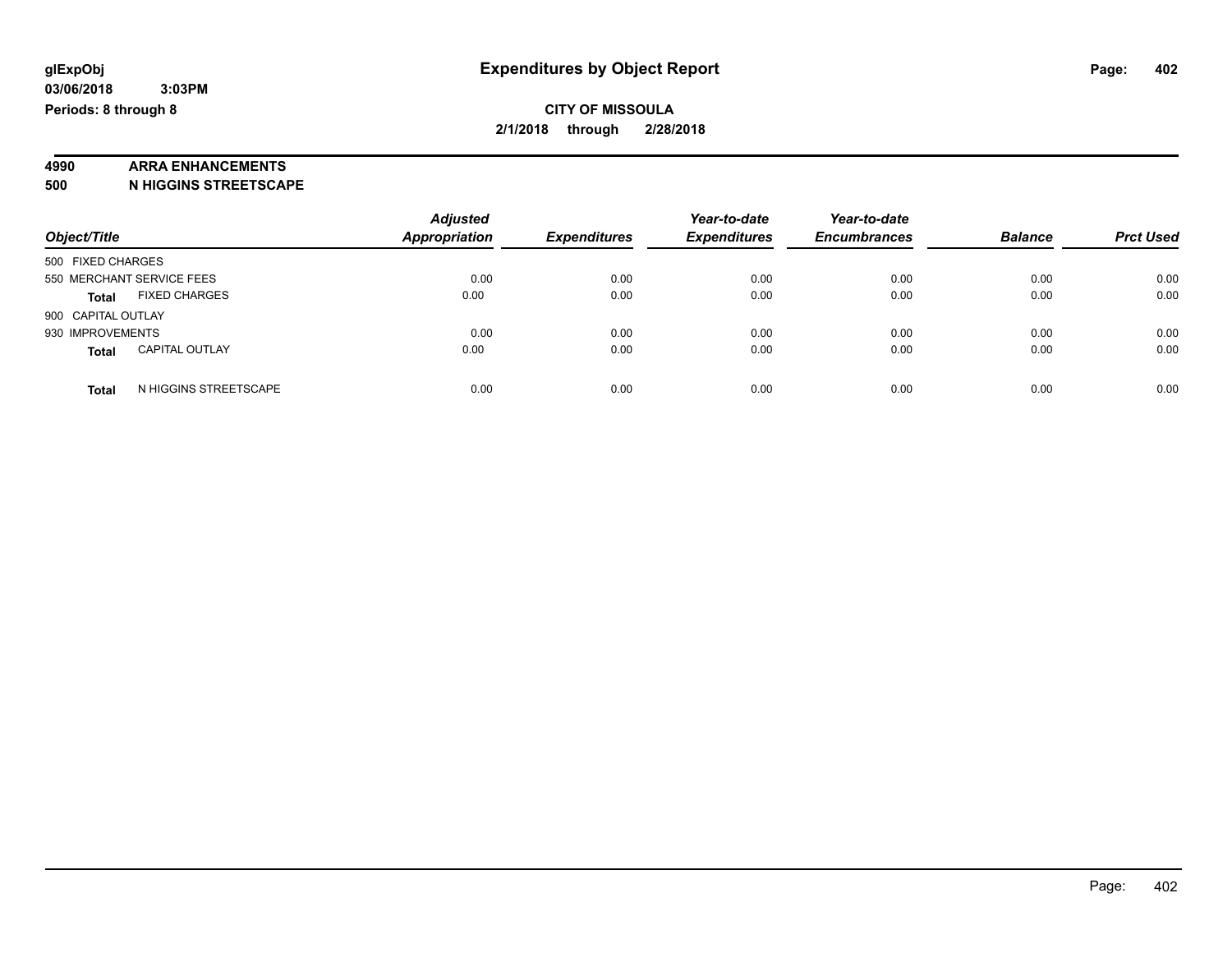**4990 ARRA ENHANCEMENTS 510 CURB RAMPS**

| Object/Title                          | <b>Adjusted</b><br><b>Appropriation</b> | <b>Expenditures</b> | Year-to-date<br><b>Expenditures</b> | Year-to-date<br><b>Encumbrances</b> | <b>Balance</b> | <b>Prct Used</b> |
|---------------------------------------|-----------------------------------------|---------------------|-------------------------------------|-------------------------------------|----------------|------------------|
| 500 FIXED CHARGES                     |                                         |                     |                                     |                                     |                |                  |
| 550 MERCHANT SERVICE FEES             | 0.00                                    | 0.00                | 0.00                                | 0.00                                | 0.00           | 0.00             |
| <b>FIXED CHARGES</b><br><b>Total</b>  | 0.00                                    | 0.00                | 0.00                                | 0.00                                | 0.00           | 0.00             |
| 900 CAPITAL OUTLAY                    |                                         |                     |                                     |                                     |                |                  |
| 930 IMPROVEMENTS                      | 0.00                                    | 0.00                | 0.00                                | 0.00                                | 0.00           | 0.00             |
| <b>CAPITAL OUTLAY</b><br><b>Total</b> | 0.00                                    | 0.00                | 0.00                                | 0.00                                | 0.00           | 0.00             |
| <b>CURB RAMPS</b><br><b>Total</b>     | 0.00                                    | 0.00                | 0.00                                | 0.00                                | 0.00           | 0.00             |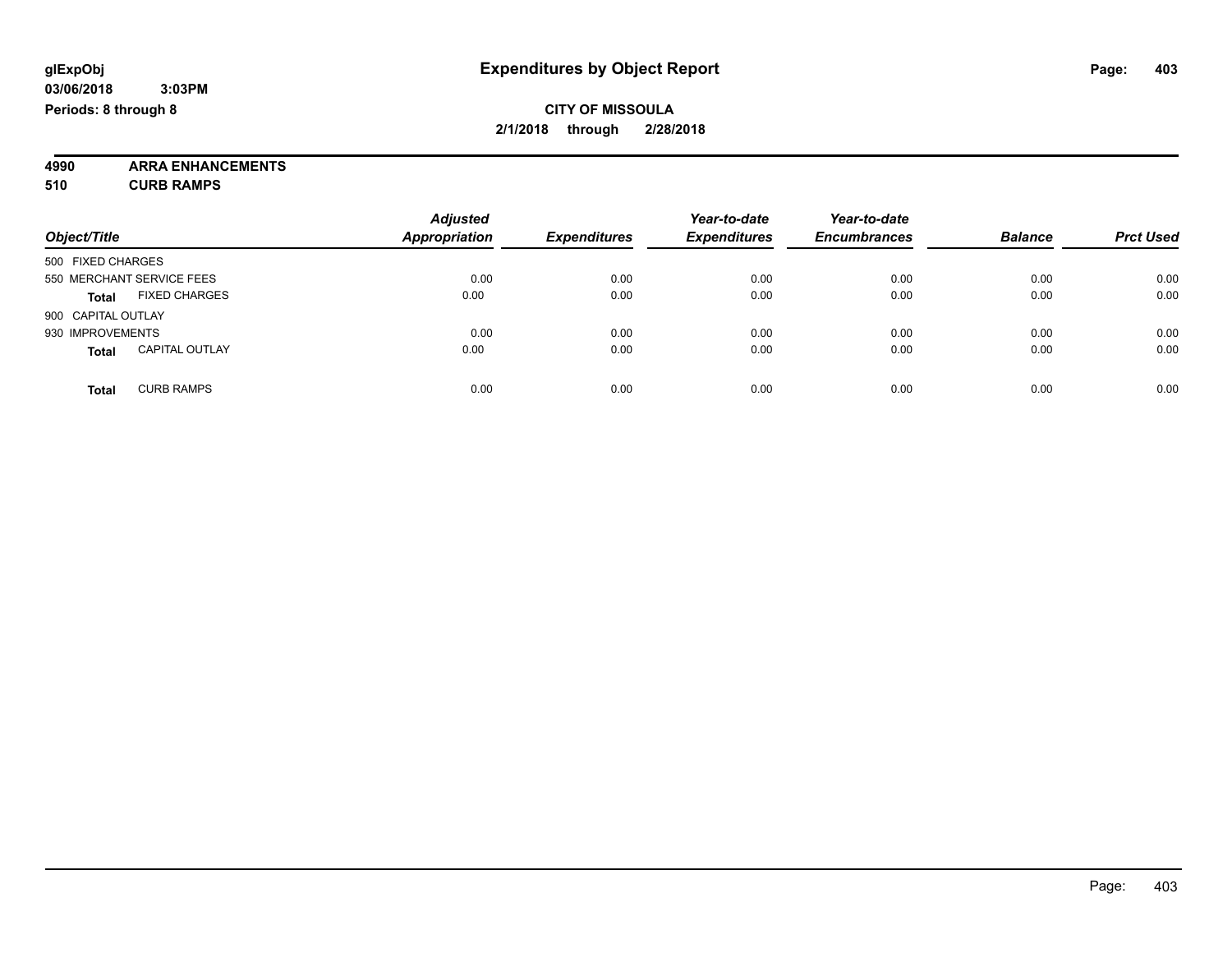**03/06/2018 3:03PM Periods: 8 through 8**

### **CITY OF MISSOULA 2/1/2018 through 2/28/2018**

# **4990 ARRA ENHANCEMENTS**

#### **515 RSNAKE GATEWAY GREENOUGH DRIVE**

| Object/Title              |                                | <b>Adjusted</b><br><b>Appropriation</b><br><b>Expenditures</b> |      | Year-to-date<br><b>Expenditures</b> | Year-to-date<br><b>Encumbrances</b> | <b>Balance</b> | <b>Prct Used</b> |
|---------------------------|--------------------------------|----------------------------------------------------------------|------|-------------------------------------|-------------------------------------|----------------|------------------|
| 500 FIXED CHARGES         |                                |                                                                |      |                                     |                                     |                |                  |
| 550 MERCHANT SERVICE FEES |                                | 0.00                                                           | 0.00 | 0.00                                | 0.00                                | 0.00           | 0.00             |
| <b>Total</b>              | <b>FIXED CHARGES</b>           | 0.00                                                           | 0.00 | 0.00                                | 0.00                                | 0.00           | 0.00             |
| 900 CAPITAL OUTLAY        |                                |                                                                |      |                                     |                                     |                |                  |
| 930 IMPROVEMENTS          |                                | 0.00                                                           | 0.00 | 0.00                                | 0.00                                | 0.00           | 0.00             |
| Total                     | <b>CAPITAL OUTLAY</b>          | 0.00                                                           | 0.00 | 0.00                                | 0.00                                | 0.00           | 0.00             |
| <b>Total</b>              | RSNAKE GATEWAY GREENOUGH DRIVE | 0.00                                                           | 0.00 | 0.00                                | 0.00                                | 0.00           | 0.00             |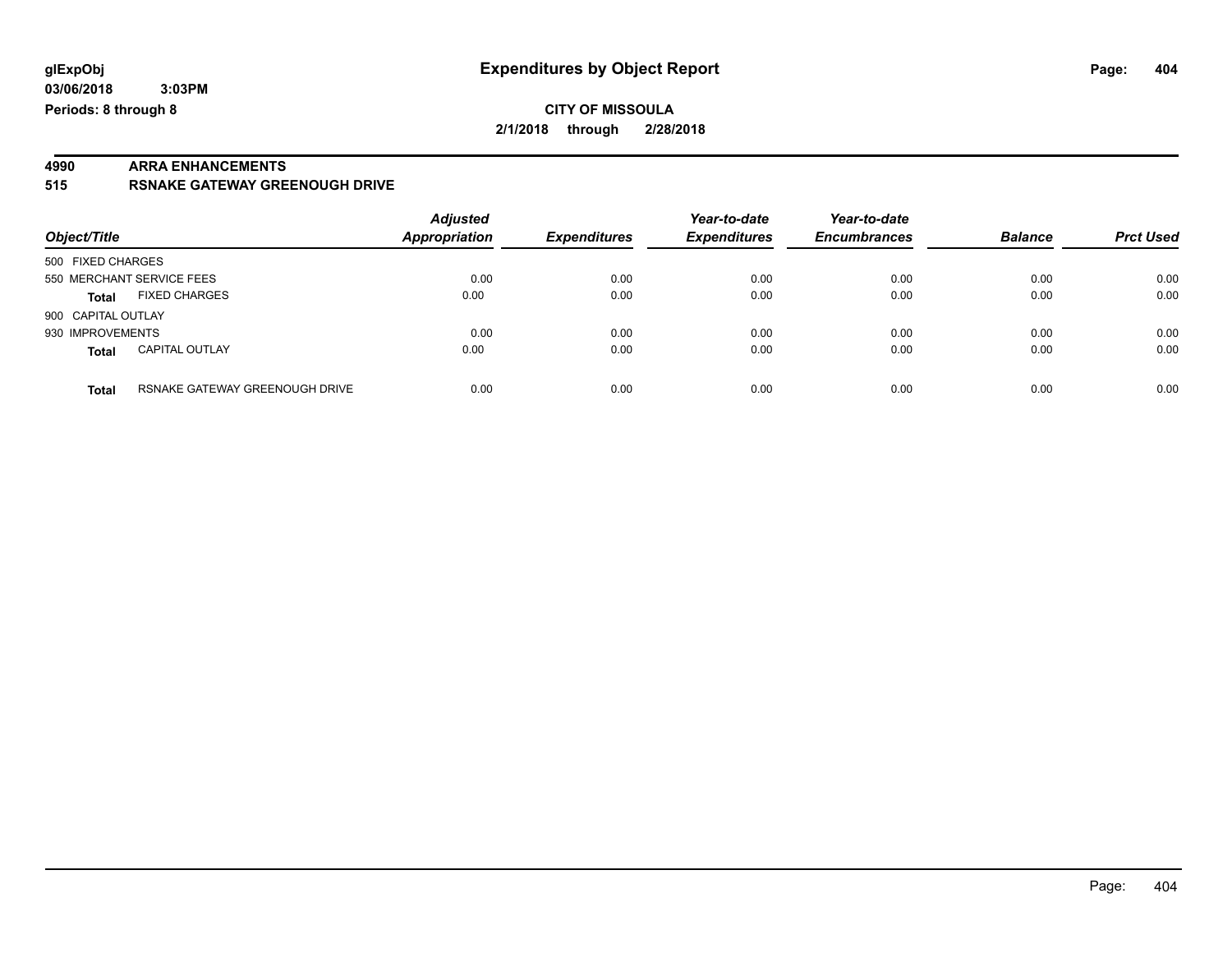#### **4990 ARRA ENHANCEMENTS**

| Object/Title              |                          | <b>Adjusted</b><br><b>Appropriation</b> | <b>Expenditures</b> | Year-to-date<br><b>Expenditures</b> | Year-to-date<br><b>Encumbrances</b> | <b>Balance</b> | <b>Prct Used</b> |
|---------------------------|--------------------------|-----------------------------------------|---------------------|-------------------------------------|-------------------------------------|----------------|------------------|
| 500 FIXED CHARGES         |                          |                                         |                     |                                     |                                     |                |                  |
| 550 MERCHANT SERVICE FEES |                          | 0.00                                    | 0.00                | 0.00                                | 0.00                                | 0.00           | 0.00             |
| <b>Total</b>              | <b>FIXED CHARGES</b>     | 0.00                                    | 0.00                | 0.00                                | 0.00                                | 0.00           | 0.00             |
| 900 CAPITAL OUTLAY        |                          |                                         |                     |                                     |                                     |                |                  |
| 930 IMPROVEMENTS          |                          | 0.00                                    | 0.00                | 0.00                                | 0.00                                | 0.00           | 0.00             |
| <b>Total</b>              | <b>CAPITAL OUTLAY</b>    | 0.00                                    | 0.00                | 0.00                                | 0.00                                | 0.00           | 0.00             |
| <b>Total</b>              | <b>ARRA ENHANCEMENTS</b> | 0.00                                    | 0.00                | 0.00                                | 0.00                                | 0.00           | 0.00             |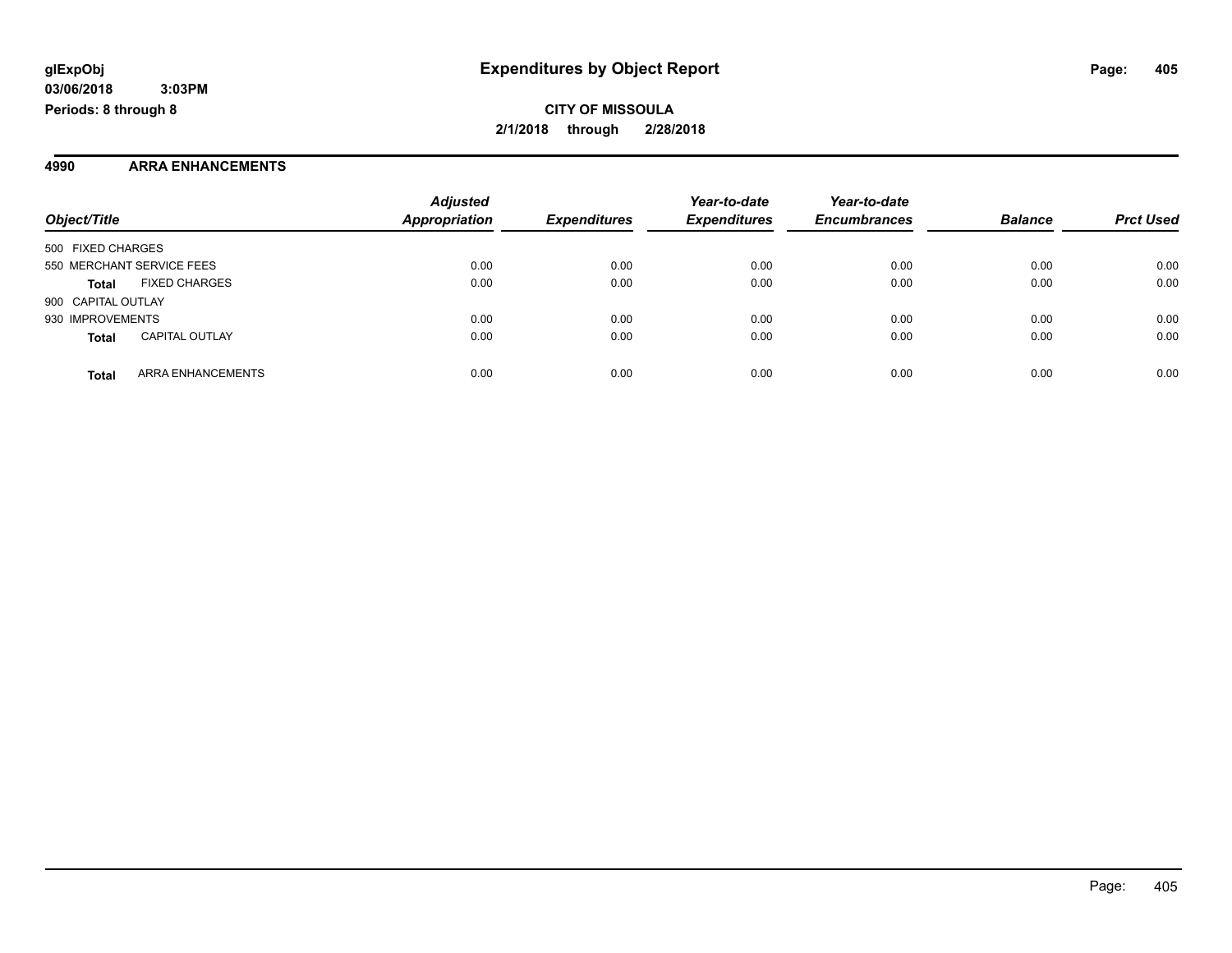# **4991 ARRA HB645**

**500 N HIGGINS STREETSCAPE**

| Object/Title                          | <b>Adjusted</b><br><b>Appropriation</b><br><b>Expenditures</b> | Year-to-date<br><b>Expenditures</b> | Year-to-date<br><b>Encumbrances</b> | <b>Balance</b> | <b>Prct Used</b> |      |
|---------------------------------------|----------------------------------------------------------------|-------------------------------------|-------------------------------------|----------------|------------------|------|
| 500 FIXED CHARGES                     |                                                                |                                     |                                     |                |                  |      |
| 550 MERCHANT SERVICE FEES             | 0.00                                                           | 0.00                                | 0.00                                | 0.00           | 0.00             | 0.00 |
| <b>FIXED CHARGES</b><br><b>Total</b>  | 0.00                                                           | 0.00                                | 0.00                                | 0.00           | 0.00             | 0.00 |
| 900 CAPITAL OUTLAY                    |                                                                |                                     |                                     |                |                  |      |
| 930 IMPROVEMENTS                      | 0.00                                                           | 0.00                                | 0.00                                | 0.00           | 0.00             | 0.00 |
| <b>CAPITAL OUTLAY</b><br><b>Total</b> | 0.00                                                           | 0.00                                | 0.00                                | 0.00           | 0.00             | 0.00 |
| N HIGGINS STREETSCAPE<br>Total        | 0.00                                                           | 0.00                                | 0.00                                | 0.00           | 0.00             | 0.00 |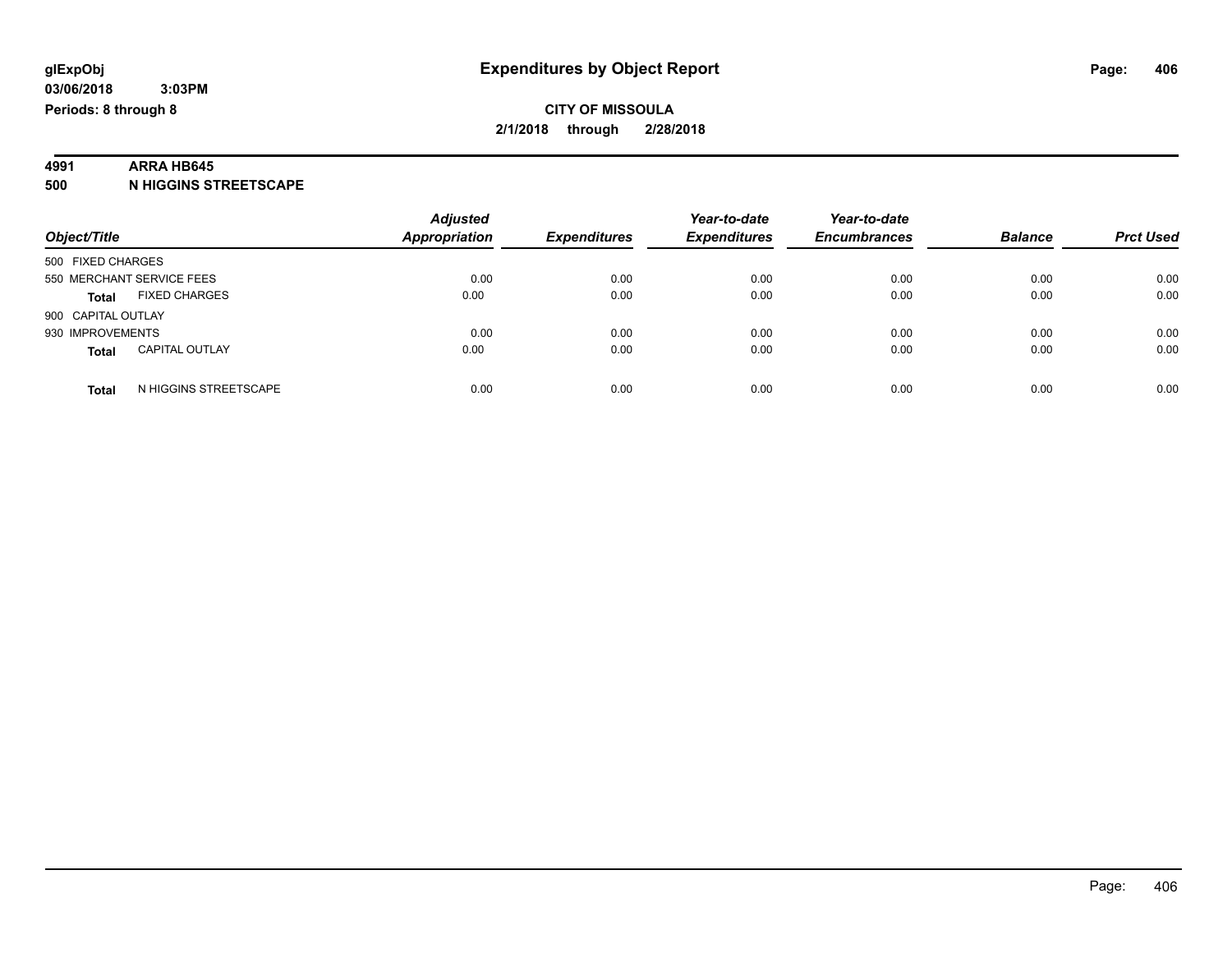# **4991 ARRA HB645**

**520 N HIGGINS PAVING**

|                                       | <b>Adjusted</b>      |                     | Year-to-date        | Year-to-date        |                |                  |
|---------------------------------------|----------------------|---------------------|---------------------|---------------------|----------------|------------------|
| Object/Title                          | <b>Appropriation</b> | <b>Expenditures</b> | <b>Expenditures</b> | <b>Encumbrances</b> | <b>Balance</b> | <b>Prct Used</b> |
| 500 FIXED CHARGES                     |                      |                     |                     |                     |                |                  |
| 550 MERCHANT SERVICE FEES             | 0.00                 | 0.00                | 0.00                | 0.00                | 0.00           | 0.00             |
| <b>FIXED CHARGES</b><br><b>Total</b>  | 0.00                 | 0.00                | 0.00                | 0.00                | 0.00           | 0.00             |
| 900 CAPITAL OUTLAY                    |                      |                     |                     |                     |                |                  |
| 930 IMPROVEMENTS                      | 0.00                 | 0.00                | 0.00                | 0.00                | 0.00           | 0.00             |
| <b>CAPITAL OUTLAY</b><br><b>Total</b> | 0.00                 | 0.00                | 0.00                | 0.00                | 0.00           | 0.00             |
| N HIGGINS PAVING<br>Total             | 0.00                 | 0.00                | 0.00                | 0.00                | 0.00           | 0.00             |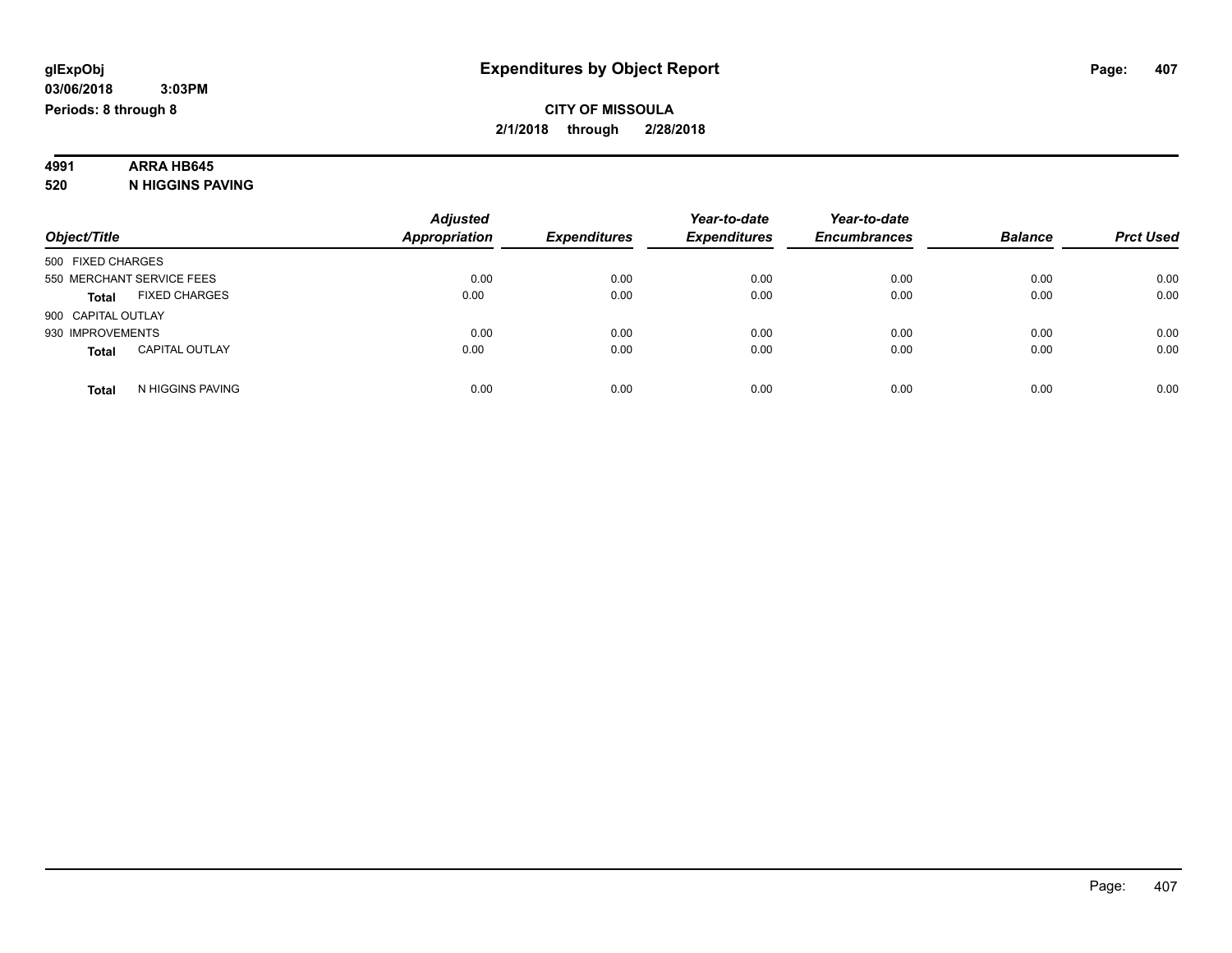**Periods: 8 through 8**

**CITY OF MISSOULA 2/1/2018 through 2/28/2018**

**4991 ARRA HB645 525 BROOKS ST CURB & SW IMPROVEMENTS**

| Object/Title              |                                 | <b>Adjusted</b><br><b>Appropriation</b> | <b>Expenditures</b> | Year-to-date<br><b>Expenditures</b> | Year-to-date<br><b>Encumbrances</b> | <b>Balance</b> | <b>Prct Used</b> |
|---------------------------|---------------------------------|-----------------------------------------|---------------------|-------------------------------------|-------------------------------------|----------------|------------------|
| 500 FIXED CHARGES         |                                 |                                         |                     |                                     |                                     |                |                  |
| 550 MERCHANT SERVICE FEES |                                 | 0.00                                    | 0.00                | 0.00                                | 0.00                                | 0.00           | 0.00             |
| <b>Total</b>              | <b>FIXED CHARGES</b>            | 0.00                                    | 0.00                | 0.00                                | 0.00                                | 0.00           | 0.00             |
| 900 CAPITAL OUTLAY        |                                 |                                         |                     |                                     |                                     |                |                  |
| 930 IMPROVEMENTS          |                                 | 0.00                                    | 0.00                | 0.00                                | 0.00                                | 0.00           | 0.00             |
| <b>Total</b>              | <b>CAPITAL OUTLAY</b>           | 0.00                                    | 0.00                | 0.00                                | 0.00                                | 0.00           | 0.00             |
| <b>Total</b>              | BROOKS ST CURB & SW IMPROVEMENT | 0.00                                    | 0.00                | 0.00                                | 0.00                                | 0.00           | 0.00             |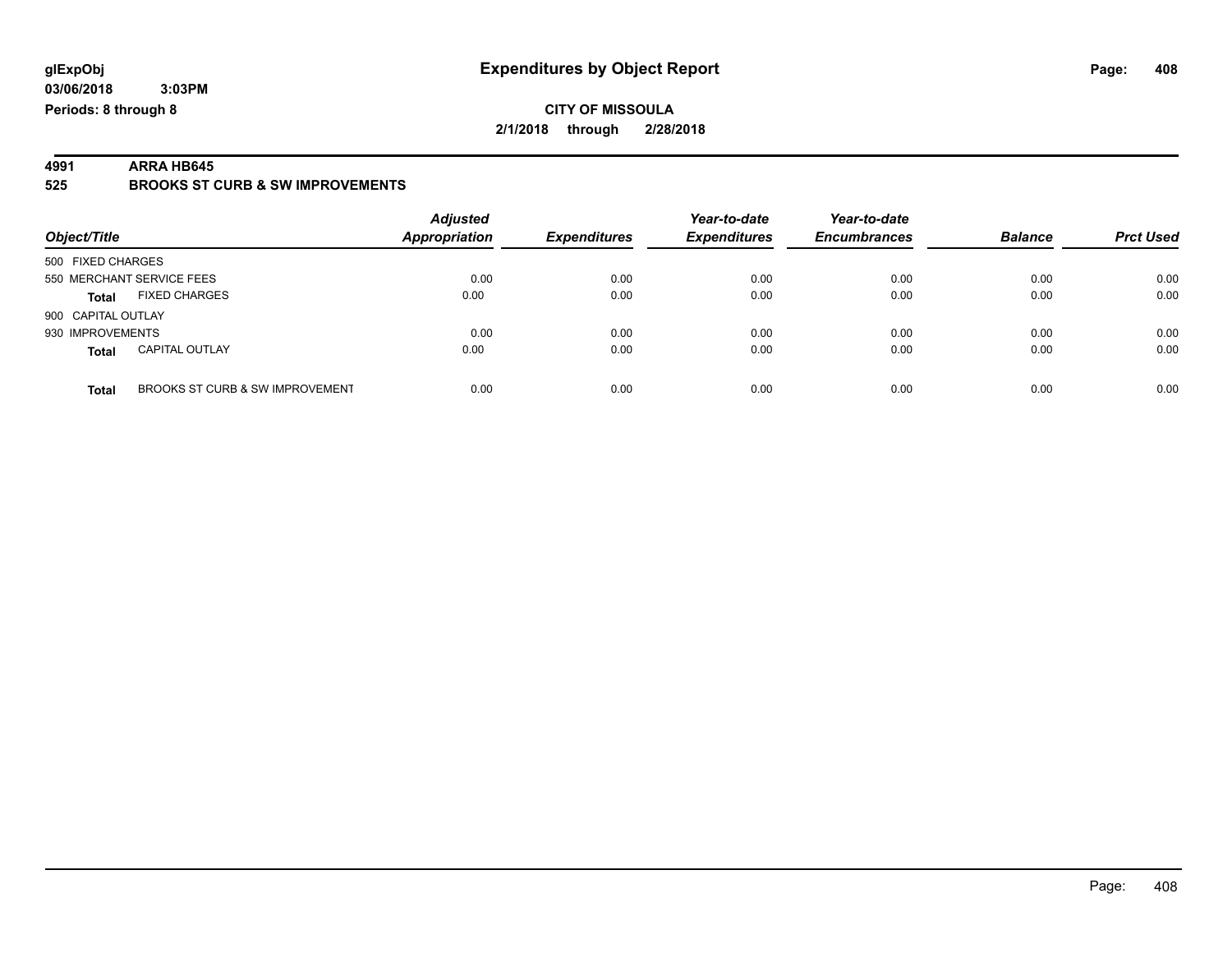#### **4991 ARRA HB645 530 CURB RAMPS**

|                                       | <b>Adjusted</b> |                     | Year-to-date        | Year-to-date        |                |                  |
|---------------------------------------|-----------------|---------------------|---------------------|---------------------|----------------|------------------|
| Object/Title                          | Appropriation   | <b>Expenditures</b> | <b>Expenditures</b> | <b>Encumbrances</b> | <b>Balance</b> | <b>Prct Used</b> |
| 100 PERSONAL SERVICES                 |                 |                     |                     |                     |                |                  |
| 140 EMPLOYER CONTRIBUTIONS            | 0.00            | 0.00                | 0.00                | 0.00                | 0.00           | 0.00             |
| PERSONAL SERVICES<br><b>Total</b>     | 0.00            | 0.00                | 0.00                | 0.00                | 0.00           | 0.00             |
| 500 FIXED CHARGES                     |                 |                     |                     |                     |                |                  |
| 550 MERCHANT SERVICE FEES             | 0.00            | 0.00                | 0.00                | 0.00                | 0.00           | 0.00             |
| <b>FIXED CHARGES</b><br>Total         | 0.00            | 0.00                | 0.00                | 0.00                | 0.00           | 0.00             |
| 900 CAPITAL OUTLAY                    |                 |                     |                     |                     |                |                  |
| 930 IMPROVEMENTS                      | 0.00            | 0.00                | 0.00                | 0.00                | 0.00           | 0.00             |
| <b>CAPITAL OUTLAY</b><br><b>Total</b> | 0.00            | 0.00                | 0.00                | 0.00                | 0.00           | 0.00             |
| <b>CURB RAMPS</b><br><b>Total</b>     | 0.00            | 0.00                | 0.00                | 0.00                | 0.00           | 0.00             |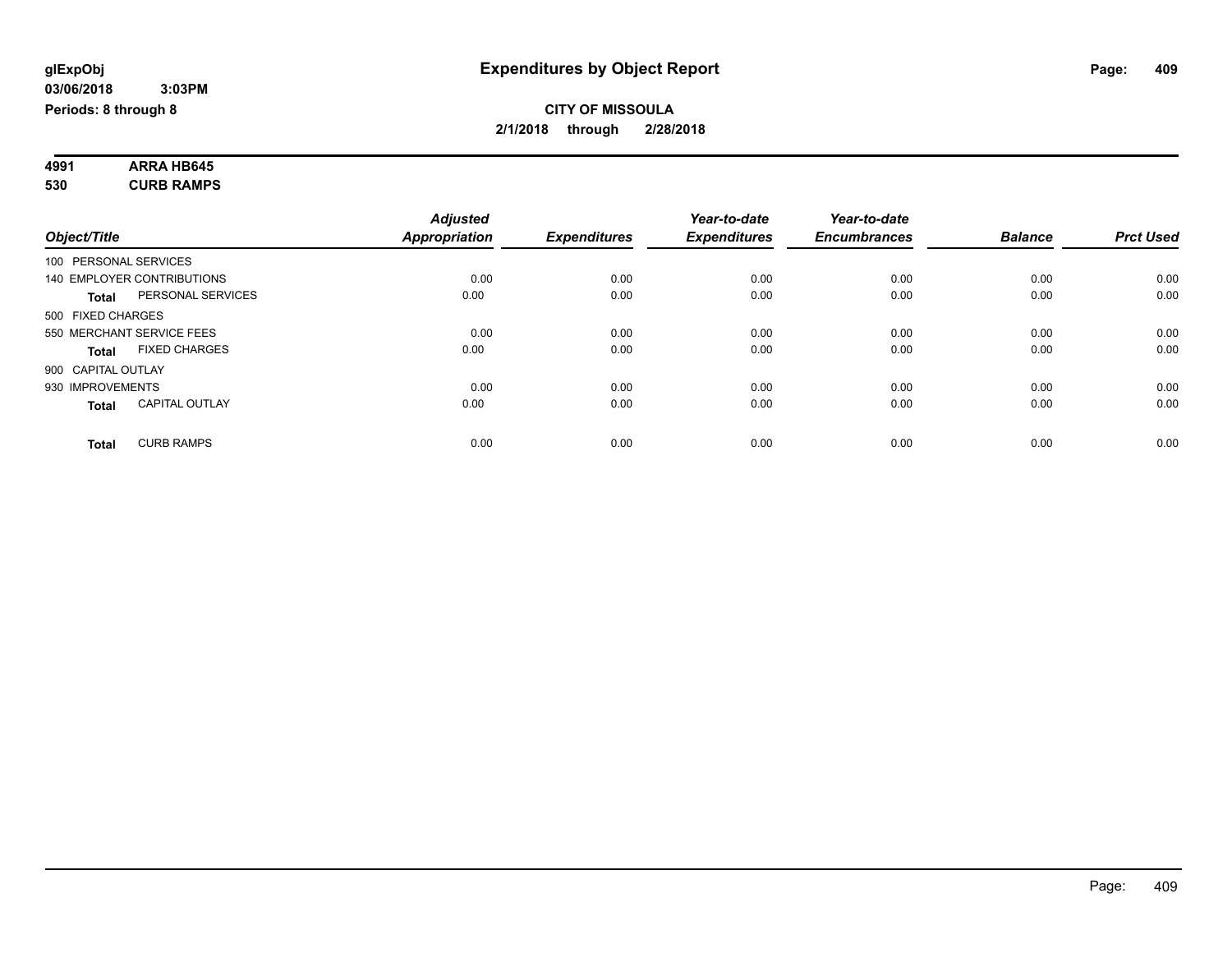**4991 ARRA HB645 535 PARKS PLAYGROUND INSTALLS**

|                        |                                   | <b>Adjusted</b>      |                     | Year-to-date        | Year-to-date        |                |                  |
|------------------------|-----------------------------------|----------------------|---------------------|---------------------|---------------------|----------------|------------------|
| Object/Title           |                                   | <b>Appropriation</b> | <b>Expenditures</b> | <b>Expenditures</b> | <b>Encumbrances</b> | <b>Balance</b> | <b>Prct Used</b> |
| 100 PERSONAL SERVICES  |                                   |                      |                     |                     |                     |                |                  |
| 110 SALARIES AND WAGES |                                   | 0.00                 | 0.00                | 0.00                | 0.00                | 0.00           | 0.00             |
| 120 OVERTIME           |                                   | 0.00                 | 0.00                | 0.00                | 0.00                | 0.00           | 0.00             |
|                        | <b>140 EMPLOYER CONTRIBUTIONS</b> | 0.00                 | 0.00                | 0.00                | 0.00                | 0.00           | 0.00             |
| <b>Total</b>           | PERSONAL SERVICES                 | 0.00                 | 0.00                | 0.00                | 0.00                | 0.00           | 0.00             |
| 500 FIXED CHARGES      |                                   |                      |                     |                     |                     |                |                  |
|                        | 550 MERCHANT SERVICE FEES         | 0.00                 | 0.00                | 0.00                | 0.00                | 0.00           | 0.00             |
| <b>Total</b>           | <b>FIXED CHARGES</b>              | 0.00                 | 0.00                | 0.00                | 0.00                | 0.00           | 0.00             |
| 900 CAPITAL OUTLAY     |                                   |                      |                     |                     |                     |                |                  |
| 930 IMPROVEMENTS       |                                   | 0.00                 | 0.00                | 0.00                | 0.00                | 0.00           | 0.00             |
| <b>Total</b>           | <b>CAPITAL OUTLAY</b>             | 0.00                 | 0.00                | 0.00                | 0.00                | 0.00           | 0.00             |
| <b>Total</b>           | PARKS PLAYGROUND INSTALLS         | 0.00                 | 0.00                | 0.00                | 0.00                | 0.00           | 0.00             |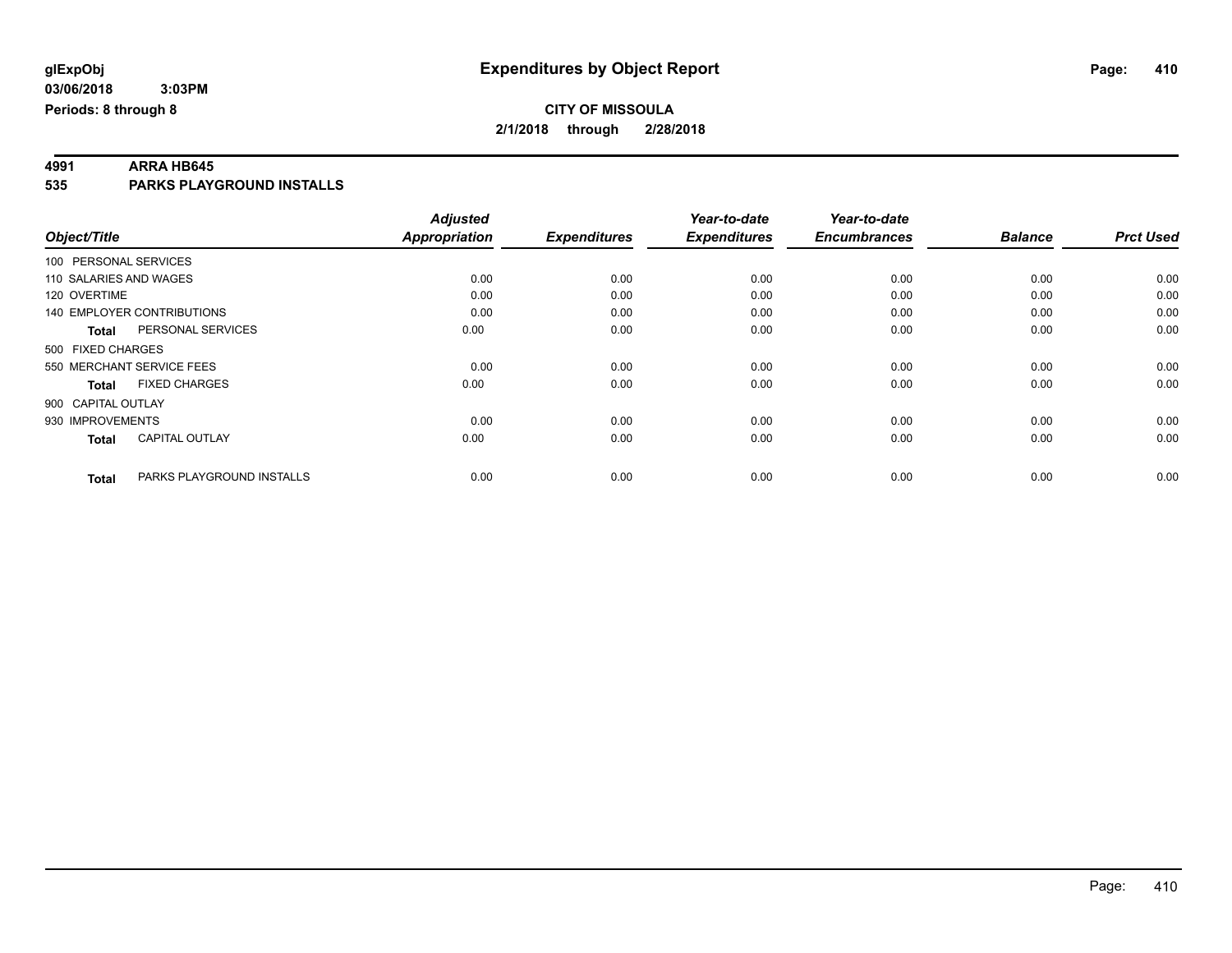**4991 ARRA HB645 540 GREENOUGH PARK BRIDGE**

|                                              | <b>Adjusted</b>      |                     | Year-to-date        | Year-to-date        |                |                  |
|----------------------------------------------|----------------------|---------------------|---------------------|---------------------|----------------|------------------|
| Object/Title                                 | <b>Appropriation</b> | <b>Expenditures</b> | <b>Expenditures</b> | <b>Encumbrances</b> | <b>Balance</b> | <b>Prct Used</b> |
| 100 PERSONAL SERVICES                        |                      |                     |                     |                     |                |                  |
| 120 OVERTIME                                 | 0.00                 | 0.00                | 0.00                | 0.00                | 0.00           | 0.00             |
| 140 EMPLOYER CONTRIBUTIONS                   | 0.00                 | 0.00                | 0.00                | 0.00                | 0.00           | 0.00             |
| PERSONAL SERVICES<br><b>Total</b>            | 0.00                 | 0.00                | 0.00                | 0.00                | 0.00           | 0.00             |
| 500 FIXED CHARGES                            |                      |                     |                     |                     |                |                  |
| 550 MERCHANT SERVICE FEES                    | 0.00                 | 0.00                | 0.00                | 0.00                | 0.00           | 0.00             |
| <b>FIXED CHARGES</b><br><b>Total</b>         | 0.00                 | 0.00                | 0.00                | 0.00                | 0.00           | 0.00             |
| 900 CAPITAL OUTLAY                           |                      |                     |                     |                     |                |                  |
| 930 IMPROVEMENTS                             | 0.00                 | 0.00                | 0.00                | 0.00                | 0.00           | 0.00             |
| <b>CAPITAL OUTLAY</b><br><b>Total</b>        | 0.00                 | 0.00                | 0.00                | 0.00                | 0.00           | 0.00             |
| <b>GREENOUGH PARK BRIDGE</b><br><b>Total</b> | 0.00                 | 0.00                | 0.00                | 0.00                | 0.00           | 0.00             |
|                                              |                      |                     |                     |                     |                |                  |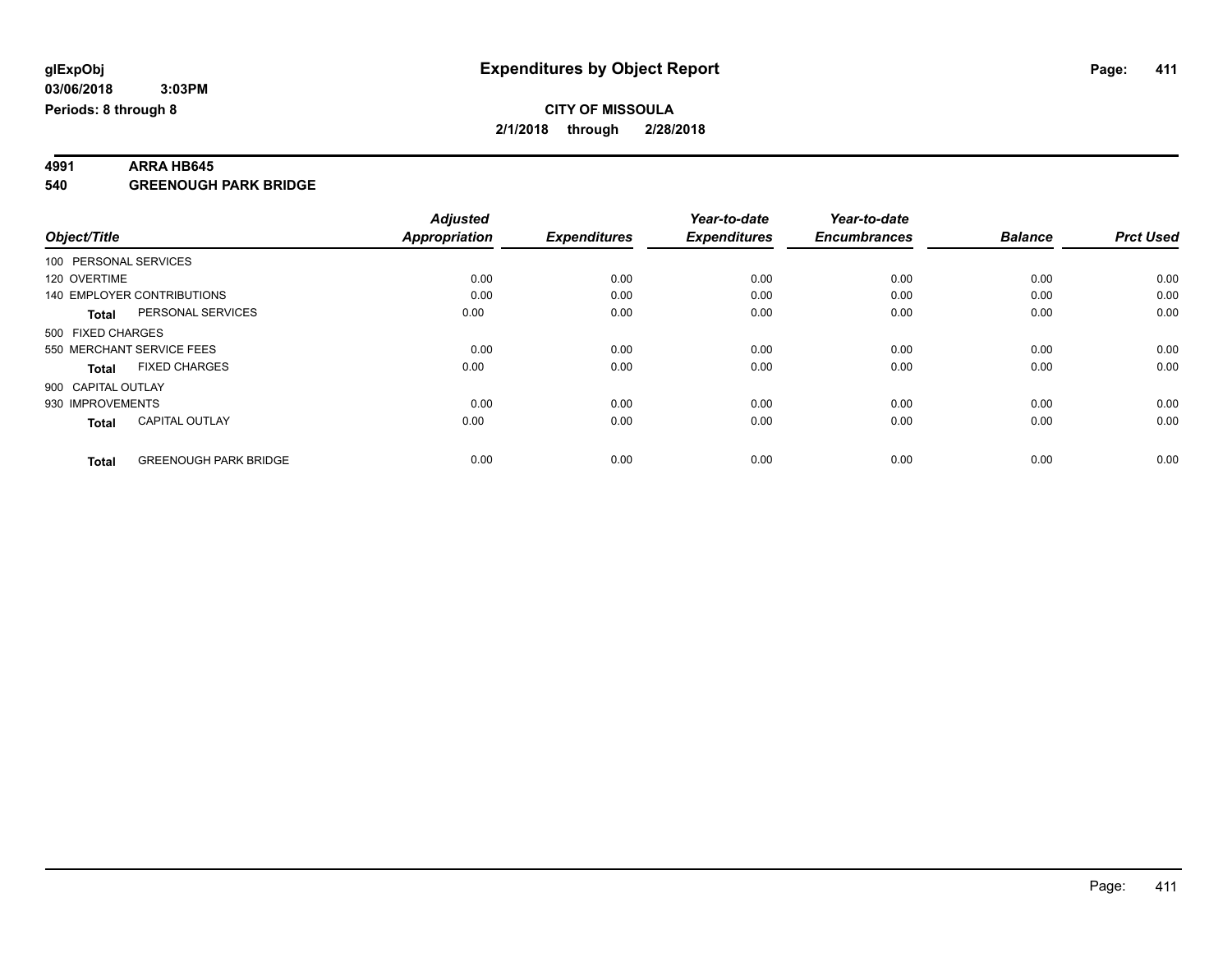**4991 ARRA HB645**

|                                   |                       | <b>Adjusted</b>      |                     | Year-to-date        | Year-to-date        |                |                  |
|-----------------------------------|-----------------------|----------------------|---------------------|---------------------|---------------------|----------------|------------------|
| Object/Title                      |                       | <b>Appropriation</b> | <b>Expenditures</b> | <b>Expenditures</b> | <b>Encumbrances</b> | <b>Balance</b> | <b>Prct Used</b> |
| 100 PERSONAL SERVICES             |                       |                      |                     |                     |                     |                |                  |
| 110 SALARIES AND WAGES            |                       | 0.00                 | 0.00                | 0.00                | 0.00                | 0.00           | 0.00             |
| 120 OVERTIME                      |                       | 0.00                 | 0.00                | 0.00                | 0.00                | 0.00           | 0.00             |
| <b>140 EMPLOYER CONTRIBUTIONS</b> |                       | 0.00                 | 0.00                | 0.00                | 0.00                | 0.00           | 0.00             |
| <b>Total</b>                      | PERSONAL SERVICES     | 0.00                 | 0.00                | 0.00                | 0.00                | 0.00           | 0.00             |
| 500 FIXED CHARGES                 |                       |                      |                     |                     |                     |                |                  |
| 550 MERCHANT SERVICE FEES         |                       | 0.00                 | 0.00                | 0.00                | 0.00                | 0.00           | 0.00             |
| <b>Total</b>                      | <b>FIXED CHARGES</b>  | 0.00                 | 0.00                | 0.00                | 0.00                | 0.00           | 0.00             |
| 900 CAPITAL OUTLAY                |                       |                      |                     |                     |                     |                |                  |
| 930 IMPROVEMENTS                  |                       | 0.00                 | 0.00                | 0.00                | 0.00                | 0.00           | 0.00             |
| <b>Total</b>                      | <b>CAPITAL OUTLAY</b> | 0.00                 | 0.00                | 0.00                | 0.00                | 0.00           | 0.00             |
| <b>Total</b>                      | ARRA HB645            | 0.00                 | 0.00                | 0.00                | 0.00                | 0.00           | 0.00             |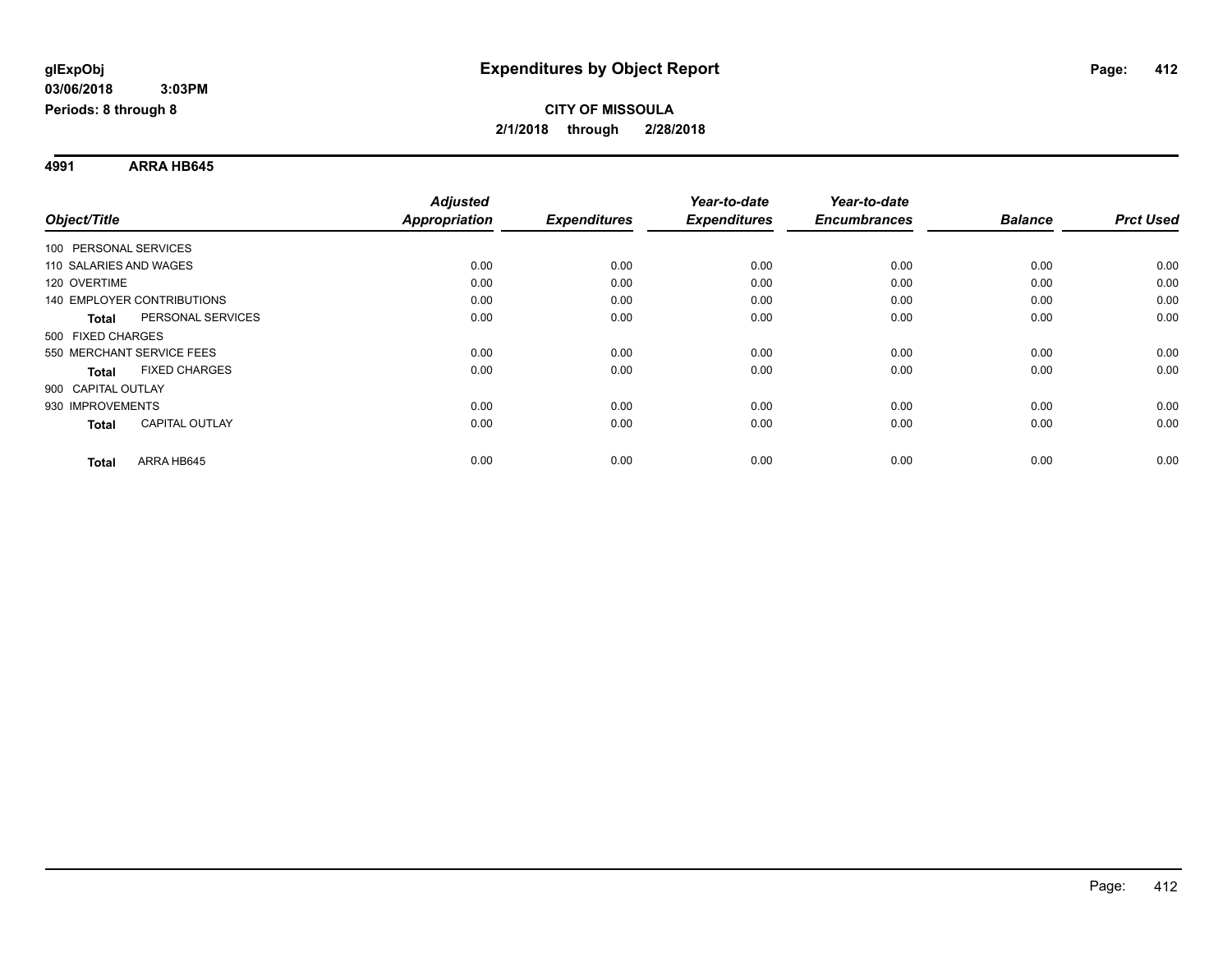**4992 WFL MILLER CREEK ROAD 390 NON-DEPARTMENTAL**

| Object/Title                          | <b>Adjusted</b><br><b>Appropriation</b> | <b>Expenditures</b> | Year-to-date<br><b>Expenditures</b> | Year-to-date<br><b>Encumbrances</b> | <b>Balance</b> | <b>Prct Used</b> |
|---------------------------------------|-----------------------------------------|---------------------|-------------------------------------|-------------------------------------|----------------|------------------|
| 500 FIXED CHARGES                     |                                         |                     |                                     |                                     |                |                  |
| 550 MERCHANT SERVICE FEES             | 0.00                                    | 0.00                | 0.00                                | 0.00                                | 0.00           | 0.00             |
| <b>FIXED CHARGES</b><br><b>Total</b>  | 0.00                                    | 0.00                | 0.00                                | 0.00                                | 0.00           | 0.00             |
| 900 CAPITAL OUTLAY                    |                                         |                     |                                     |                                     |                |                  |
| 930 IMPROVEMENTS                      | 0.00                                    | 0.00                | 0.00                                | 0.00                                | 0.00           | 0.00             |
| <b>CAPITAL OUTLAY</b><br><b>Total</b> | 0.00                                    | 0.00                | 0.00                                | 0.00                                | 0.00           | 0.00             |
| NON-DEPARTMENTAL<br><b>Total</b>      | 0.00                                    | 0.00                | 0.00                                | 0.00                                | 0.00           | 0.00             |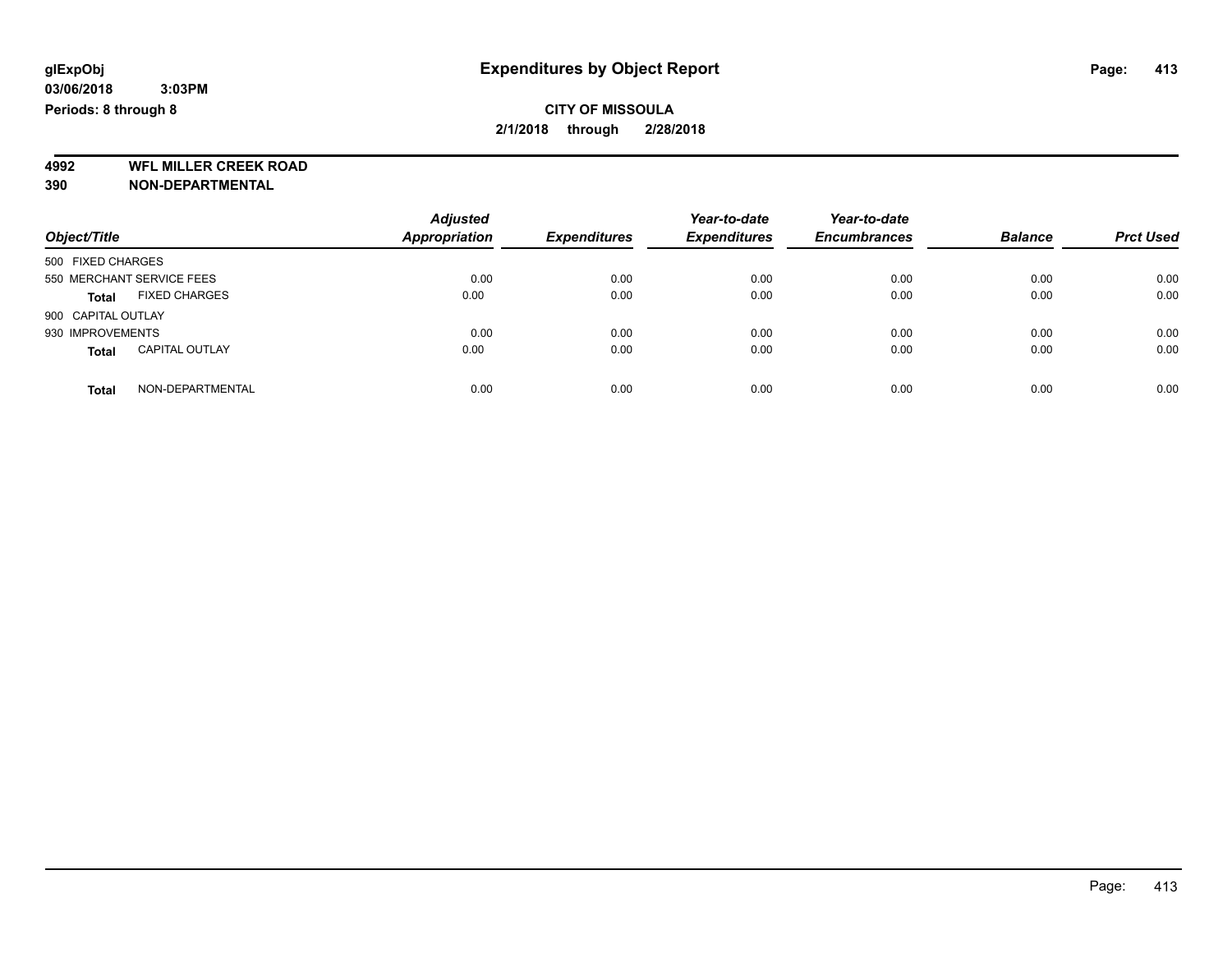#### **4992 WFL MILLER CREEK ROAD**

|                           |                       | <b>Adjusted</b>      |                     | Year-to-date        | Year-to-date        |                |                  |
|---------------------------|-----------------------|----------------------|---------------------|---------------------|---------------------|----------------|------------------|
| Object/Title              |                       | <b>Appropriation</b> | <b>Expenditures</b> | <b>Expenditures</b> | <b>Encumbrances</b> | <b>Balance</b> | <b>Prct Used</b> |
| 500 FIXED CHARGES         |                       |                      |                     |                     |                     |                |                  |
| 550 MERCHANT SERVICE FEES |                       | 0.00                 | 0.00                | 0.00                | 0.00                | 0.00           | 0.00             |
| <b>Total</b>              | <b>FIXED CHARGES</b>  | 0.00                 | 0.00                | 0.00                | 0.00                | 0.00           | 0.00             |
| 900 CAPITAL OUTLAY        |                       |                      |                     |                     |                     |                |                  |
| 930 IMPROVEMENTS          |                       | 0.00                 | 0.00                | 0.00                | 0.00                | 0.00           | 0.00             |
| <b>Total</b>              | <b>CAPITAL OUTLAY</b> | 0.00                 | 0.00                | 0.00                | 0.00                | 0.00           | 0.00             |
| <b>Total</b>              | WFL MILLER CREEK ROAD | 0.00                 | 0.00                | 0.00                | 0.00                | 0.00           | 0.00             |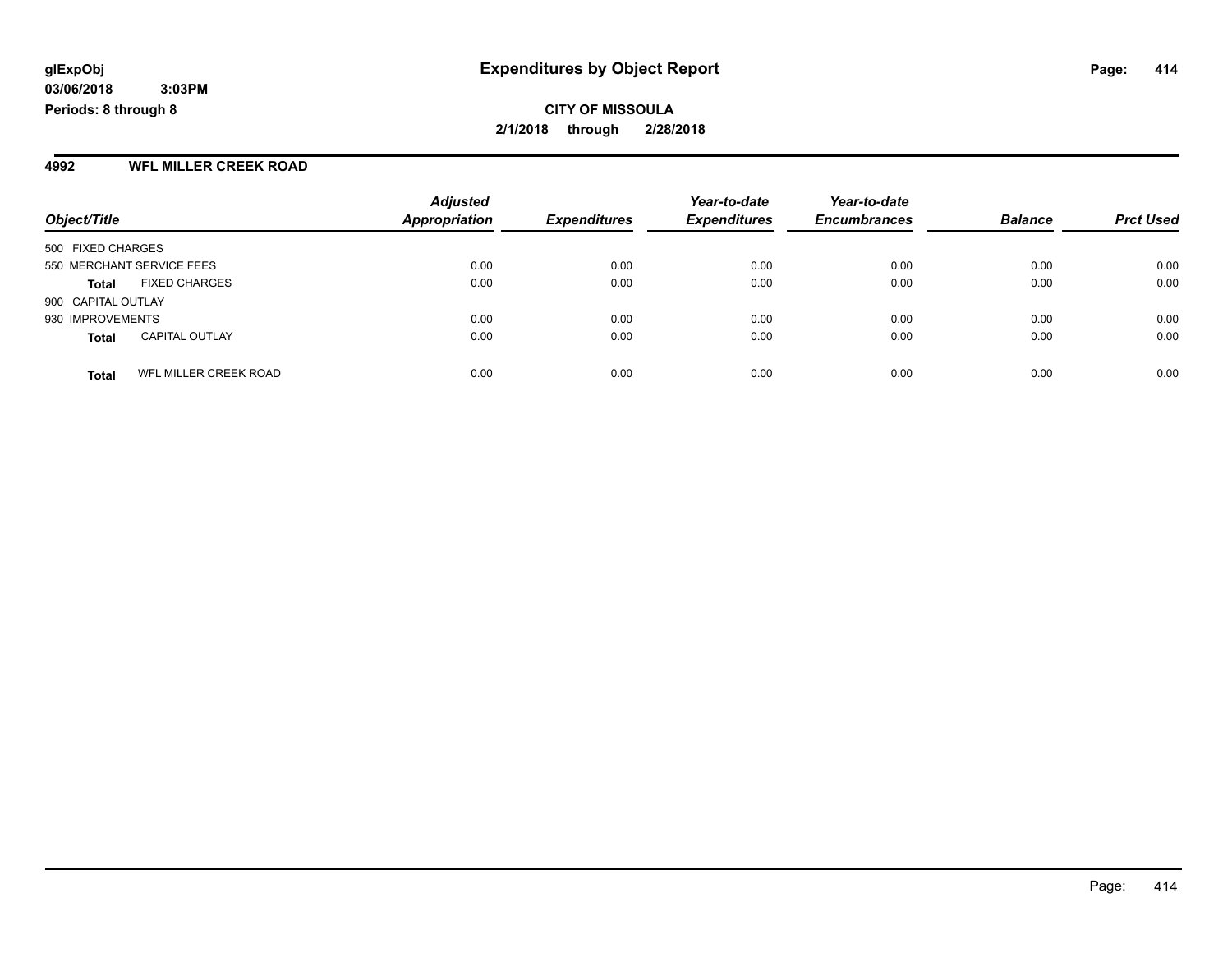# **4993 WESTERN FEDERAL LANDS**

**280 PUBLIC WORKS OPERATIONS**

|                        |                                   | <b>Adjusted</b>      |                     | Year-to-date        | Year-to-date        |                |                  |
|------------------------|-----------------------------------|----------------------|---------------------|---------------------|---------------------|----------------|------------------|
| Object/Title           |                                   | <b>Appropriation</b> | <b>Expenditures</b> | <b>Expenditures</b> | <b>Encumbrances</b> | <b>Balance</b> | <b>Prct Used</b> |
| 100 PERSONAL SERVICES  |                                   |                      |                     |                     |                     |                |                  |
| 110 SALARIES AND WAGES |                                   | 0.00                 | 0.00                | 0.00                | 0.00                | 0.00           | 0.00             |
|                        | <b>140 EMPLOYER CONTRIBUTIONS</b> | 0.00                 | 0.00                | 0.00                | 0.00                | 0.00           | 0.00             |
| <b>Total</b>           | PERSONAL SERVICES                 | 0.00                 | 0.00                | 0.00                | 0.00                | 0.00           | 0.00             |
| 300 PURCHASED SERVICES |                                   |                      |                     |                     |                     |                |                  |
|                        | 350 PROFESSIONAL SERVICES         | 0.00                 | 0.00                | 0.00                | 0.00                | 0.00           | 0.00             |
| Total                  | <b>PURCHASED SERVICES</b>         | 0.00                 | 0.00                | 0.00                | 0.00                | 0.00           | 0.00             |
| 500 FIXED CHARGES      |                                   |                      |                     |                     |                     |                |                  |
|                        | 550 MERCHANT SERVICE FEES         | 0.00                 | 0.00                | 0.00                | 0.00                | 0.00           | 0.00             |
| <b>Total</b>           | <b>FIXED CHARGES</b>              | 0.00                 | 0.00                | 0.00                | 0.00                | 0.00           | 0.00             |
| 900 CAPITAL OUTLAY     |                                   |                      |                     |                     |                     |                |                  |
| 930 IMPROVEMENTS       |                                   | 0.00                 | 0.00                | 0.00                | 0.00                | 0.00           | 0.00             |
| <b>Total</b>           | <b>CAPITAL OUTLAY</b>             | 0.00                 | 0.00                | 0.00                | 0.00                | 0.00           | 0.00             |
| <b>Total</b>           | PUBLIC WORKS OPERATIONS           | 0.00                 | 0.00                | 0.00                | 0.00                | 0.00           | 0.00             |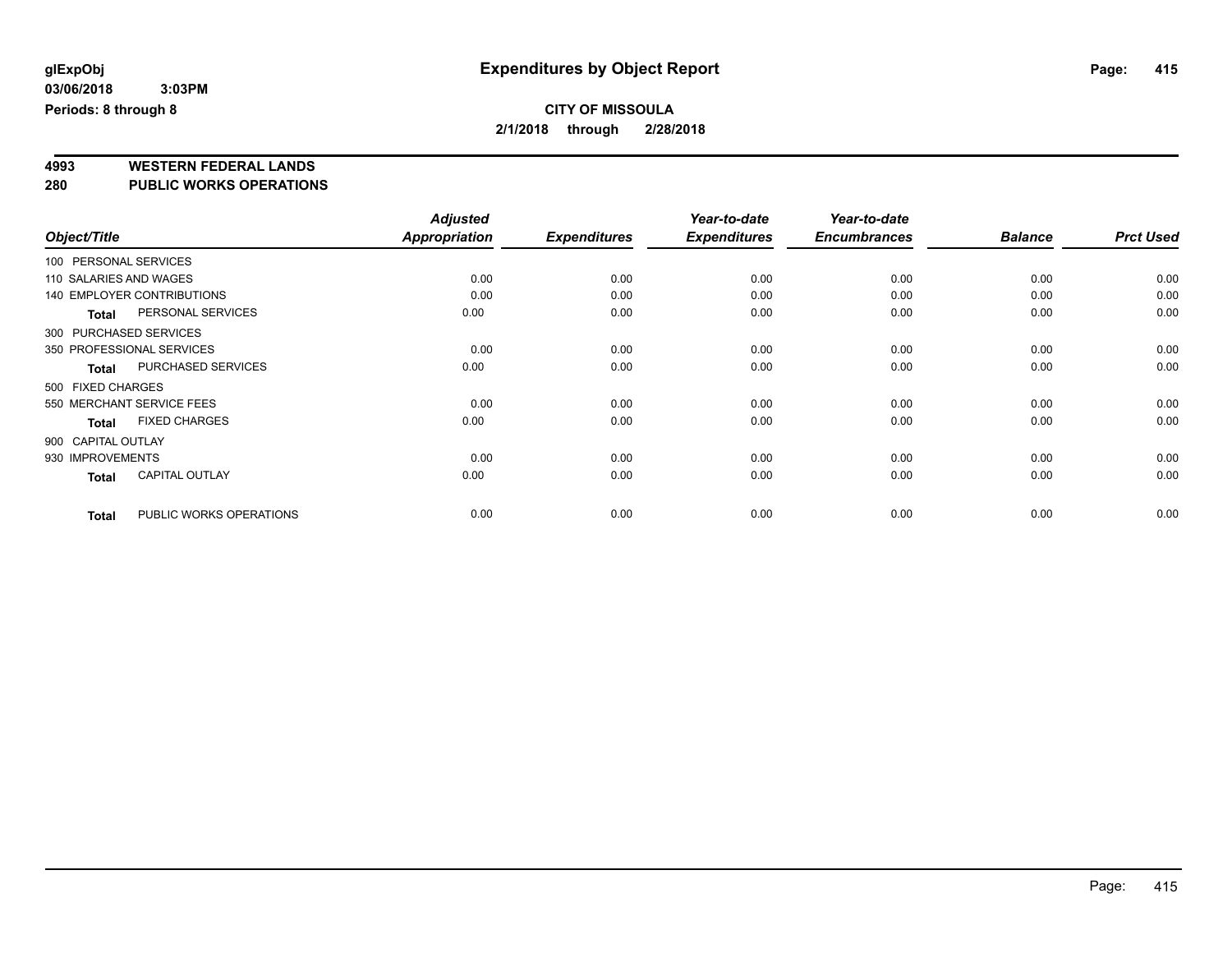#### **4993 WESTERN FEDERAL LANDS**

|                        |                              | <b>Adjusted</b>      |                     | Year-to-date        | Year-to-date        |                |                  |
|------------------------|------------------------------|----------------------|---------------------|---------------------|---------------------|----------------|------------------|
| Object/Title           |                              | <b>Appropriation</b> | <b>Expenditures</b> | <b>Expenditures</b> | <b>Encumbrances</b> | <b>Balance</b> | <b>Prct Used</b> |
| 100 PERSONAL SERVICES  |                              |                      |                     |                     |                     |                |                  |
| 110 SALARIES AND WAGES |                              | 0.00                 | 0.00                | 0.00                | 0.00                | 0.00           | 0.00             |
|                        | 140 EMPLOYER CONTRIBUTIONS   | 0.00                 | 0.00                | 0.00                | 0.00                | 0.00           | 0.00             |
| <b>Total</b>           | PERSONAL SERVICES            | 0.00                 | 0.00                | 0.00                | 0.00                | 0.00           | 0.00             |
|                        | 300 PURCHASED SERVICES       |                      |                     |                     |                     |                |                  |
|                        | 350 PROFESSIONAL SERVICES    | 0.00                 | 0.00                | 0.00                | 0.00                | 0.00           | 0.00             |
| <b>Total</b>           | PURCHASED SERVICES           | 0.00                 | 0.00                | 0.00                | 0.00                | 0.00           | 0.00             |
| 500 FIXED CHARGES      |                              |                      |                     |                     |                     |                |                  |
|                        | 550 MERCHANT SERVICE FEES    | 0.00                 | 0.00                | 0.00                | 0.00                | 0.00           | 0.00             |
| <b>Total</b>           | <b>FIXED CHARGES</b>         | 0.00                 | 0.00                | 0.00                | 0.00                | 0.00           | 0.00             |
| 900 CAPITAL OUTLAY     |                              |                      |                     |                     |                     |                |                  |
| 930 IMPROVEMENTS       |                              | 0.00                 | 0.00                | 0.00                | 0.00                | 0.00           | 0.00             |
| Total                  | <b>CAPITAL OUTLAY</b>        | 0.00                 | 0.00                | 0.00                | 0.00                | 0.00           | 0.00             |
| <b>Total</b>           | <b>WESTERN FEDERAL LANDS</b> | 0.00                 | 0.00                | 0.00                | 0.00                | 0.00           | 0.00             |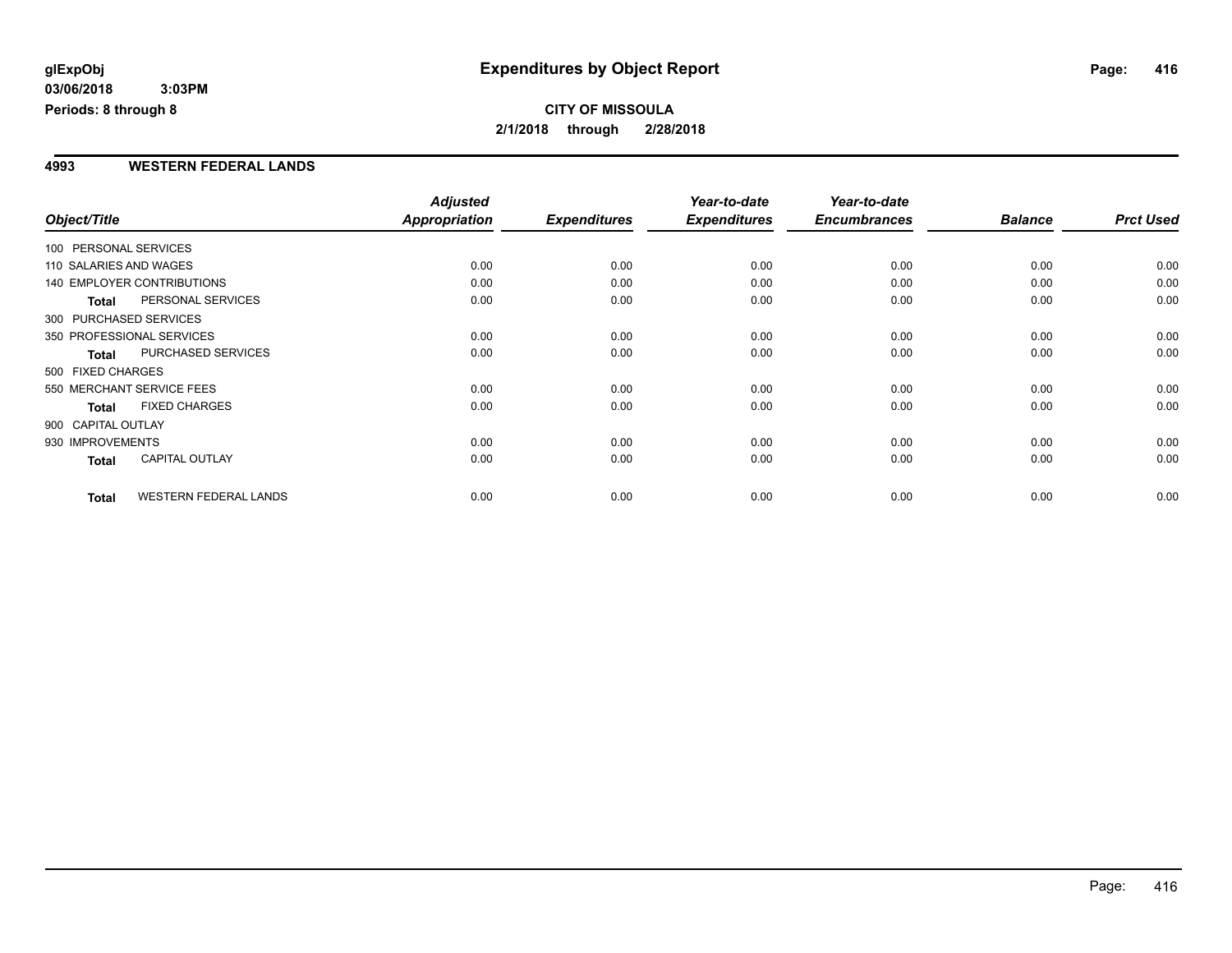# **5020 CIVIC STADIUM**

**395 PARKING COMMISSION**

|                   |                             | <b>Adjusted</b>      |                     | Year-to-date        | Year-to-date        |                |                  |
|-------------------|-----------------------------|----------------------|---------------------|---------------------|---------------------|----------------|------------------|
| Object/Title      |                             | <b>Appropriation</b> | <b>Expenditures</b> | <b>Expenditures</b> | <b>Encumbrances</b> | <b>Balance</b> | <b>Prct Used</b> |
| 500 FIXED CHARGES |                             |                      |                     |                     |                     |                |                  |
| 500 FIXED CHARGES |                             | 0.00                 | 0.00                | 0.00                | 0.00                | 0.00           | 0.00             |
|                   | 550 MERCHANT SERVICE FEES   | 0.00                 | 0.00                | 0.00                | 0.00                | 0.00           | 0.00             |
| <b>Total</b>      | <b>FIXED CHARGES</b>        | 0.00                 | 0.00                | 0.00                | 0.00                | 0.00           | 0.00             |
| 600 DEBT SERVICE  |                             |                      |                     |                     |                     |                |                  |
| 610 PRINCIPAL     |                             | 41,510.00            | 0.00                | 0.00                | 0.00                | 41,510.00      | 0.00             |
|                   | 620 INTEREST / SERVICE FEES | 75,006.00            | 0.00                | 0.00                | 0.00                | 75,006.00      | 0.00             |
| <b>Total</b>      | <b>DEBT SERVICE</b>         | 116,516.00           | 0.00                | 0.00                | 0.00                | 116,516.00     | 0.00             |
| 800 OTHER OBJECTS |                             |                      |                     |                     |                     |                |                  |
| 830 DEPRECIATION  |                             | 0.00                 | 0.00                | 0.00                | 0.00                | 0.00           | 0.00             |
| 845 CONTINGENCY   |                             | 3,484.00             | 0.00                | 0.00                | 0.00                | 3,484.00       | 0.00             |
| <b>Total</b>      | OTHER OBJECTS               | 3,484.00             | 0.00                | 0.00                | 0.00                | 3,484.00       | 0.00             |
| <b>Total</b>      | PARKING COMMISSION          | 120,000.00           | 0.00                | 0.00                | 0.00                | 120,000.00     | 0.00             |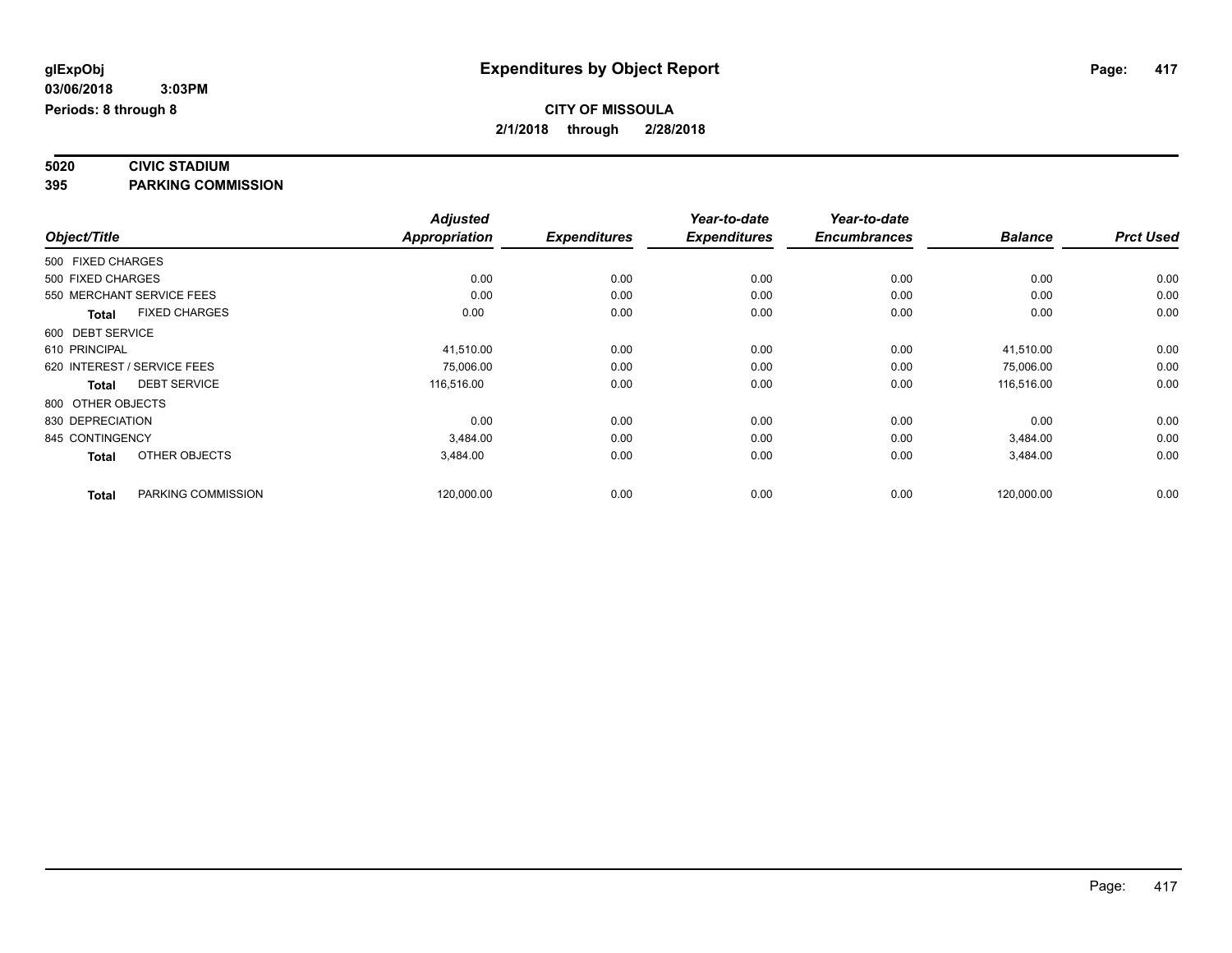**5020 CIVIC STADIUM**

|                                      | <b>Adjusted</b> |                     | Year-to-date        | Year-to-date        |                |                  |
|--------------------------------------|-----------------|---------------------|---------------------|---------------------|----------------|------------------|
| Object/Title                         | Appropriation   | <b>Expenditures</b> | <b>Expenditures</b> | <b>Encumbrances</b> | <b>Balance</b> | <b>Prct Used</b> |
| 500 FIXED CHARGES                    |                 |                     |                     |                     |                |                  |
| 500 FIXED CHARGES                    | 0.00            | 0.00                | 0.00                | 0.00                | 0.00           | 0.00             |
| 550 MERCHANT SERVICE FEES            | 0.00            | 0.00                | 0.00                | 0.00                | 0.00           | 0.00             |
| <b>FIXED CHARGES</b><br><b>Total</b> | 0.00            | 0.00                | 0.00                | 0.00                | 0.00           | 0.00             |
| 600 DEBT SERVICE                     |                 |                     |                     |                     |                |                  |
| 610 PRINCIPAL                        | 41,510.00       | 0.00                | 0.00                | 0.00                | 41,510.00      | 0.00             |
| 620 INTEREST / SERVICE FEES          | 75,006.00       | 0.00                | 0.00                | 0.00                | 75,006.00      | 0.00             |
| <b>DEBT SERVICE</b><br><b>Total</b>  | 116,516.00      | 0.00                | 0.00                | 0.00                | 116,516.00     | 0.00             |
| 800 OTHER OBJECTS                    |                 |                     |                     |                     |                |                  |
| 830 DEPRECIATION                     | 0.00            | 0.00                | 0.00                | 0.00                | 0.00           | 0.00             |
| 845 CONTINGENCY                      | 3,484.00        | 0.00                | 0.00                | 0.00                | 3,484.00       | 0.00             |
| OTHER OBJECTS<br><b>Total</b>        | 3,484.00        | 0.00                | 0.00                | 0.00                | 3,484.00       | 0.00             |
| <b>CIVIC STADIUM</b><br><b>Total</b> | 120,000.00      | 0.00                | 0.00                | 0.00                | 120,000.00     | 0.00             |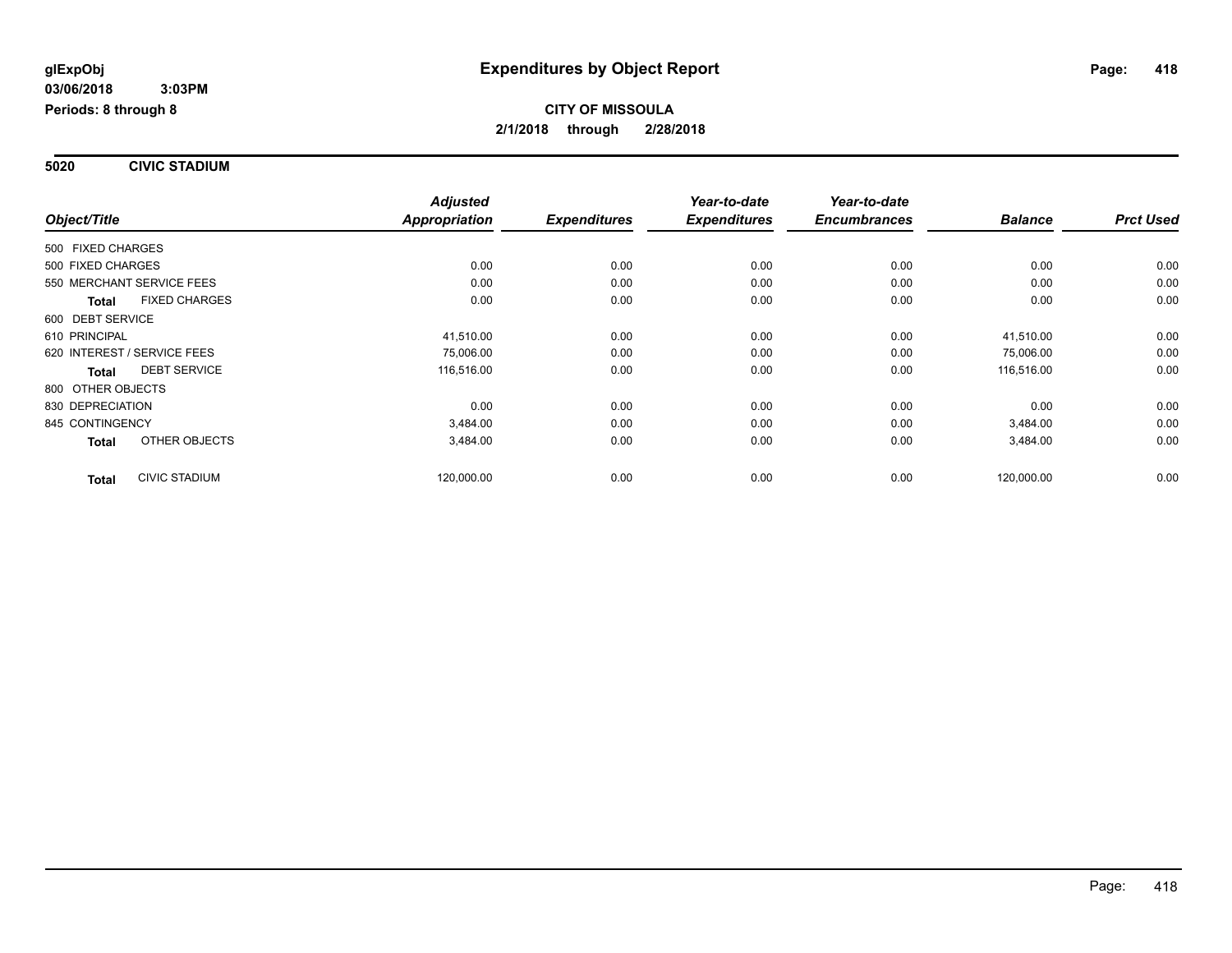# **5210 WATER**

**335 WATER**

|                                     | <b>Adjusted</b> |                     | Year-to-date        | Year-to-date        |                 |                  |
|-------------------------------------|-----------------|---------------------|---------------------|---------------------|-----------------|------------------|
| Object/Title                        | Appropriation   | <b>Expenditures</b> | <b>Expenditures</b> | <b>Encumbrances</b> | <b>Balance</b>  | <b>Prct Used</b> |
| 100 PERSONAL SERVICES               |                 |                     |                     |                     |                 |                  |
| 110 SALARIES AND WAGES              | 2,602,627.00    | 180,720.15          | 1,636,507.68        | 0.00                | 966,119.32      | 62.88            |
| 120 OVERTIME                        | 0.00            | 194.52              | 11,126.24           | 0.00                | $-11,126.24$    | 0.00             |
| <b>140 EMPLOYER CONTRIBUTIONS</b>   | 1,485,306.00    | 70,824.89           | 755,949.88          | 0.00                | 729,356.12      | 50.90            |
| 141 STATE RETIREMENT CONTRIBUTIONS  | 2,539.00        | 0.00                | 1,631.28            | 0.00                | 907.72          | 64.25            |
| 190 PENSION EXPENSE                 | 0.00            | 0.00                | 0.00                | 0.00                | 0.00            | 0.00             |
| PERSONAL SERVICES<br>Total          | 4,090,472.00    | 251,739.56          | 2,405,215.08        | 0.00                | 1,685,256.92    | 58.80            |
| 200 SUPPLIES                        |                 |                     |                     |                     |                 |                  |
| 210 OFFICE SUPPLIES                 | 22,000.00       | 1,691.76            | 14,942.76           | 0.00                | 7,057.24        | 67.92            |
| 220 OPERATING SUPPLIES              | 232,000.00      | 10,377.44           | 146,497.76          | 0.00                | 85,502.24       | 63.15            |
| 230 REPAIR/MAINTENANCE              | 55,000.00       | 3,473.63            | 106,932.66          | 0.00                | $-51,932.66$    | 194.42           |
| 231 GASOLINE                        | 32,760.00       | 3,128.30            | 21,026.38           | 0.00                | 11,733.62       | 64.18            |
| <b>SUPPLIES</b><br><b>Total</b>     | 341,760.00      | 18,671.13           | 289,399.56          | 0.00                | 52,360.44       | 84.68            |
| 300 PURCHASED SERVICES              |                 |                     |                     |                     |                 |                  |
| 310 COMMUNICATIONS                  | 170,000.00      | 12,495.71           | 127,349.59          | 0.00                | 42,650.41       | 74.91            |
| 320 PRINTING & DUPLICATING          | 0.00            | 0.00                | 0.00                | 0.00                | 0.00            | 0.00             |
| 330 PUBLICITY, SUBSCRIPTIONS & DUES | 20,000.00       | 2,476.15            | 30,762.59           | 0.00                | $-10,762.59$    | 153.81           |
| 340 SEWER                           | 500.00          | 0.00                | 384.96              | 0.00                | 115.04          | 76.99            |
| 341 ELECTRICITY & NATURAL GAS       | 1,645,000.00    | 109,441.48          | 1,002,739.01        | 0.00                | 642,260.99      | 60.96            |
| 342 STORM WATER                     | 140.00          | 0.00                | 0.00                | 0.00                | 140.00          | 0.00             |
| 343 WATER CHARGES                   | 7,000.00        | 0.00                | 0.00                | 0.00                | 7,000.00        | 0.00             |
| 344 TELEPHONE SERVICE               | 55,000.00       | 3,264.67            | 13,477.37           | 0.00                | 41,522.63       | 24.50            |
| 345 GARBAGE                         | 2,500.00        | 619.52              | 1,532.58            | 0.00                | 967.42          | 61.30            |
| 350 PROFESSIONAL SERVICES           | 0.00            | 86,423.65           | 1,828,578.62        | 0.00                | $-1,828,578.62$ | 0.00             |
| 360 REPAIR & MAINTENANCE            | 433,275.00      | 12,430.32           | 262,951.62          | 0.00                | 170,323.38      | 60.69            |
| 370 TRAVEL                          | 6,000.00        | 640.12              | 9,789.27            | 0.00                | $-3,789.27$     | 163.15           |
| 380 TRAINING                        | 3,000.00        | 1,850.00            | 9,598.66            | 0.00                | $-6,598.66$     | 319.96           |
| 390 OTHER PURCHASED SERVICES        | 0.00            | 0.00                | 0.00                | 0.00                | 0.00            | 0.00             |
| PURCHASED SERVICES<br><b>Total</b>  | 2,342,415.00    | 229,641.62          | 3,287,164.27        | 0.00                | $-944,749.27$   | 140.33           |
| 500 FIXED CHARGES                   |                 |                     |                     |                     |                 |                  |
| 500 FIXED CHARGES                   | 0.00            | 0.00                | 19,881.43           | 0.00                | $-19,881.43$    | 0.00             |
| 510 INSURANCE                       | 0.00            | 0.00                | 58,257.00           | 0.00                | $-58,257.00$    | 0.00             |
| <b>530 RENT</b>                     | 0.00            | 1,663.03            | 4,183.08            | 0.00                | $-4,183.08$     | 0.00             |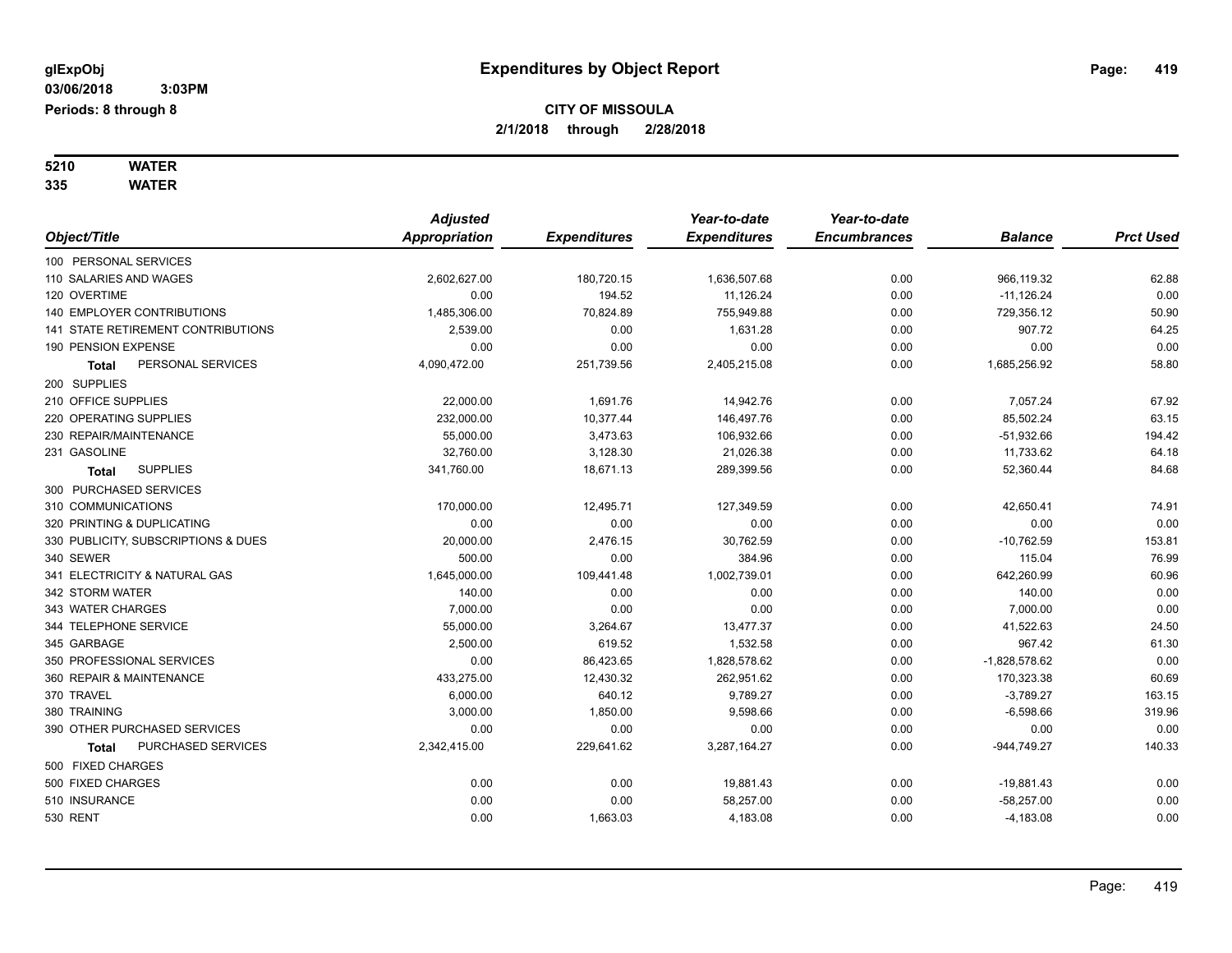#### **5210 WATER 335 WATER**

|                                       | <b>Adjusted</b> |                     | Year-to-date        | Year-to-date        |                |                  |
|---------------------------------------|-----------------|---------------------|---------------------|---------------------|----------------|------------------|
| Object/Title                          | Appropriation   | <b>Expenditures</b> | <b>Expenditures</b> | <b>Encumbrances</b> | <b>Balance</b> | <b>Prct Used</b> |
| 550 MERCHANT SERVICE FEES             | 15,000.00       | 0.00                | 7,802.75            | 0.00                | 7,197.25       | 52.02            |
| 590 *** Title Not Found ***           | 1,342,474.00    | 660,890.14          | 660,890.14          | 0.00                | 681,583.86     | 49.23            |
| <b>FIXED CHARGES</b><br>Total         | 1,357,474.00    | 662,553.17          | 751,014.40          | 0.00                | 606,459.60     | 55.32            |
| 600 DEBT SERVICE                      |                 |                     |                     |                     |                |                  |
| 610 PRINCIPAL                         | 0.00            | 0.00                | 0.00                | 0.00                | 0.00           | 0.00             |
| 620 INTEREST / SERVICE FEES           | 4,481,960.00    | 367,702.56          | 2,391,753.48        | 0.00                | 2,090,206.52   | 53.36            |
| <b>DEBT SERVICE</b><br>Total          | 4,481,960.00    | 367,702.56          | 2,391,753.48        | 0.00                | 2,090,206.52   | 53.36            |
| 800 OTHER OBJECTS                     |                 |                     |                     |                     |                |                  |
| 820 TRANSFERS TO OTHER FUNDS          | 28,733.00       | 0.00                | 15,318.76           | 0.00                | 13,414.24      | 53.31            |
| 830 DEPRECIATION                      | 0.00            | 0.00                | 0.00                | 0.00                | 0.00           | 0.00             |
| 845 CONTINGENCY                       | 400,000.00      | 0.00                | 0.00                | 0.00                | 400,000.00     | 0.00             |
| OTHER OBJECTS<br><b>Total</b>         | 428,733.00      | 0.00                | 15,318.76           | 0.00                | 413,414.24     | 3.57             |
| 900 CAPITAL OUTLAY                    |                 |                     |                     |                     |                |                  |
| 910 LAND                              | 0.00            | 0.00                | 0.00                | 0.00                | 0.00           | 0.00             |
| 920 BUILDINGS                         | 0.00            | 0.00                | 0.00                | 0.00                | 0.00           | 0.00             |
| 930 IMPROVEMENTS                      | 5,381,699.00    | 65,389.76           | 1,370,634.98        | 0.00                | 4,011,064.02   | 25.47            |
| 940 MACHINERY & EQUIPMENT             | 1,203,301.00    | 49.61               | 853,946.37          | 0.00                | 349,354.63     | 70.97            |
| <b>CAPITAL OUTLAY</b><br><b>Total</b> | 6,585,000.00    | 65,439.37           | 2,224,581.35        | 0.00                | 4,360,418.65   | 33.78            |
| <b>WATER</b><br><b>Total</b>          | 19,627,814.00   | 1,595,747.41        | 11,364,446.90       | 0.00                | 8,263,367.10   | 57.90            |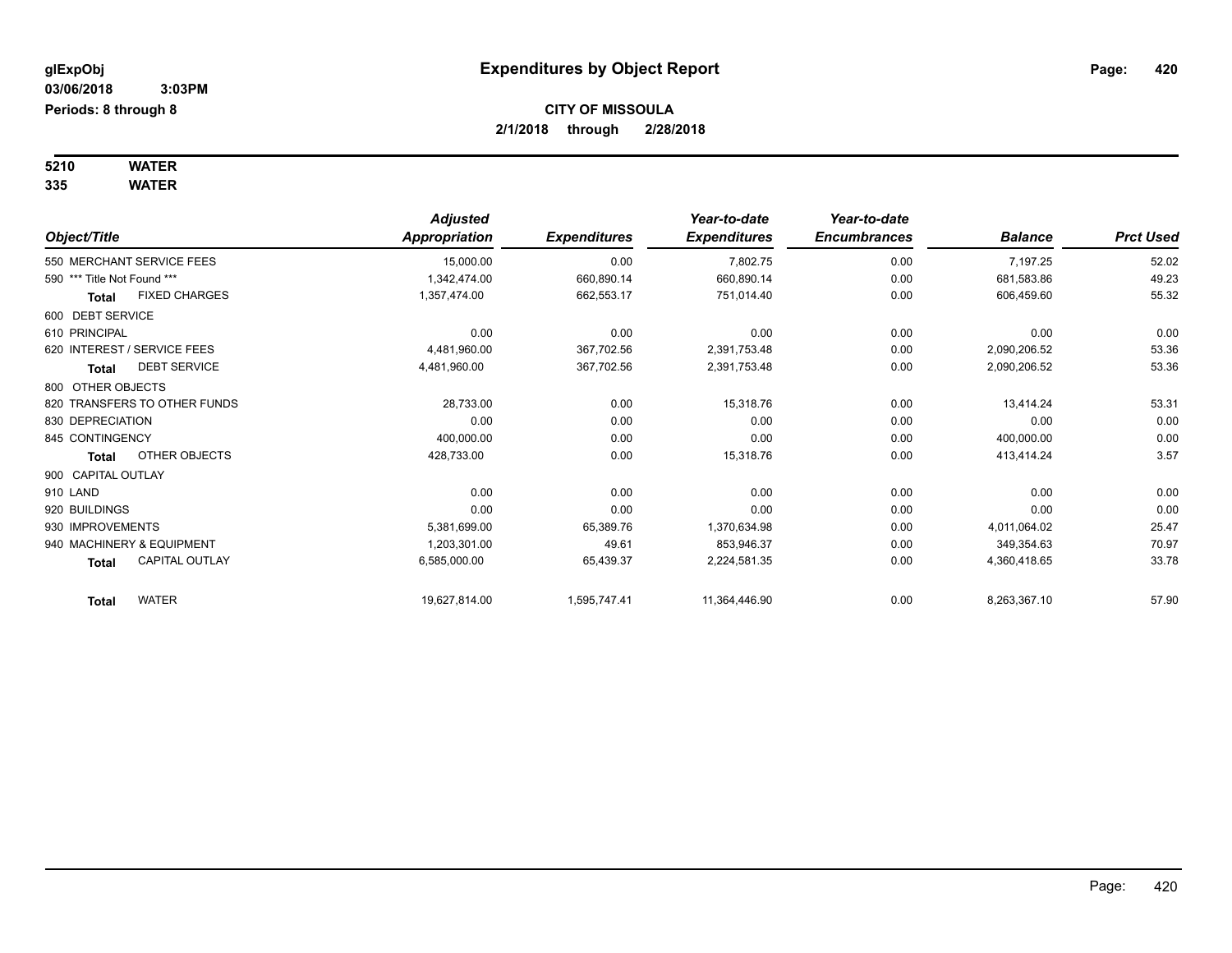**5210 WATER**

|                                     | <b>Adjusted</b> |                     | Year-to-date        | Year-to-date        |                 |                  |
|-------------------------------------|-----------------|---------------------|---------------------|---------------------|-----------------|------------------|
| Object/Title                        | Appropriation   | <b>Expenditures</b> | <b>Expenditures</b> | <b>Encumbrances</b> | <b>Balance</b>  | <b>Prct Used</b> |
| 100 PERSONAL SERVICES               |                 |                     |                     |                     |                 |                  |
| 110 SALARIES AND WAGES              | 2,602,627.00    | 180,720.15          | 1,636,507.68        | 0.00                | 966,119.32      | 62.88            |
| 120 OVERTIME                        | 0.00            | 194.52              | 11,126.24           | 0.00                | $-11,126.24$    | 0.00             |
| 140 EMPLOYER CONTRIBUTIONS          | 1,485,306.00    | 70,824.89           | 755,949.88          | 0.00                | 729,356.12      | 50.90            |
| 141 STATE RETIREMENT CONTRIBUTIONS  | 2,539.00        | 0.00                | 1,631.28            | 0.00                | 907.72          | 64.25            |
| 190 PENSION EXPENSE                 | 0.00            | 0.00                | 0.00                | 0.00                | 0.00            | 0.00             |
| PERSONAL SERVICES<br><b>Total</b>   | 4,090,472.00    | 251,739.56          | 2,405,215.08        | 0.00                | 1,685,256.92    | 58.80            |
| 200 SUPPLIES                        |                 |                     |                     |                     |                 |                  |
| 210 OFFICE SUPPLIES                 | 22,000.00       | 1,691.76            | 14,942.76           | 0.00                | 7,057.24        | 67.92            |
| 220 OPERATING SUPPLIES              | 232,000.00      | 10,377.44           | 146,497.76          | 0.00                | 85,502.24       | 63.15            |
| 230 REPAIR/MAINTENANCE              | 55,000.00       | 3,473.63            | 106,932.66          | 0.00                | $-51,932.66$    | 194.42           |
| 231 GASOLINE                        | 32,760.00       | 3,128.30            | 21,026.38           | 0.00                | 11,733.62       | 64.18            |
| <b>SUPPLIES</b><br><b>Total</b>     | 341,760.00      | 18,671.13           | 289,399.56          | 0.00                | 52,360.44       | 84.68            |
| 300 PURCHASED SERVICES              |                 |                     |                     |                     |                 |                  |
| 310 COMMUNICATIONS                  | 170,000.00      | 12,495.71           | 127,349.59          | 0.00                | 42,650.41       | 74.91            |
| 320 PRINTING & DUPLICATING          | 0.00            | 0.00                | 0.00                | 0.00                | 0.00            | 0.00             |
| 330 PUBLICITY, SUBSCRIPTIONS & DUES | 20,000.00       | 2,476.15            | 30,762.59           | 0.00                | $-10,762.59$    | 153.81           |
| 340 SEWER                           | 500.00          | 0.00                | 384.96              | 0.00                | 115.04          | 76.99            |
| 341 ELECTRICITY & NATURAL GAS       | 1,645,000.00    | 109,441.48          | 1,002,739.01        | 0.00                | 642,260.99      | 60.96            |
| 342 STORM WATER                     | 140.00          | 0.00                | 0.00                | 0.00                | 140.00          | 0.00             |
| 343 WATER CHARGES                   | 7,000.00        | 0.00                | 0.00                | 0.00                | 7,000.00        | 0.00             |
| 344 TELEPHONE SERVICE               | 55,000.00       | 3,264.67            | 13,477.37           | 0.00                | 41,522.63       | 24.50            |
| 345 GARBAGE                         | 2,500.00        | 619.52              | 1,532.58            | 0.00                | 967.42          | 61.30            |
| 350 PROFESSIONAL SERVICES           | 0.00            | 86,423.65           | 1,828,578.62        | 0.00                | $-1,828,578.62$ | 0.00             |
| 360 REPAIR & MAINTENANCE            | 433,275.00      | 12,430.32           | 262,951.62          | 0.00                | 170,323.38      | 60.69            |
| 370 TRAVEL                          | 6,000.00        | 640.12              | 9,789.27            | 0.00                | $-3,789.27$     | 163.15           |
| 380 TRAINING                        | 3,000.00        | 1,850.00            | 9,598.66            | 0.00                | $-6,598.66$     | 319.96           |
| 390 OTHER PURCHASED SERVICES        | 0.00            | 0.00                | 0.00                | 0.00                | 0.00            | 0.00             |
| PURCHASED SERVICES<br>Total         | 2,342,415.00    | 229,641.62          | 3,287,164.27        | 0.00                | $-944,749.27$   | 140.33           |
| 500 FIXED CHARGES                   |                 |                     |                     |                     |                 |                  |
| 500 FIXED CHARGES                   | 0.00            | 0.00                | 19,881.43           | 0.00                | $-19,881.43$    | 0.00             |
| 510 INSURANCE                       | 0.00            | 0.00                | 58,257.00           | 0.00                | $-58,257.00$    | 0.00             |
| 530 RENT                            | 0.00            | 1,663.03            | 4,183.08            | 0.00                | $-4,183.08$     | 0.00             |
| 550 MERCHANT SERVICE FEES           | 15,000.00       | 0.00                | 7,802.75            | 0.00                | 7,197.25        | 52.02            |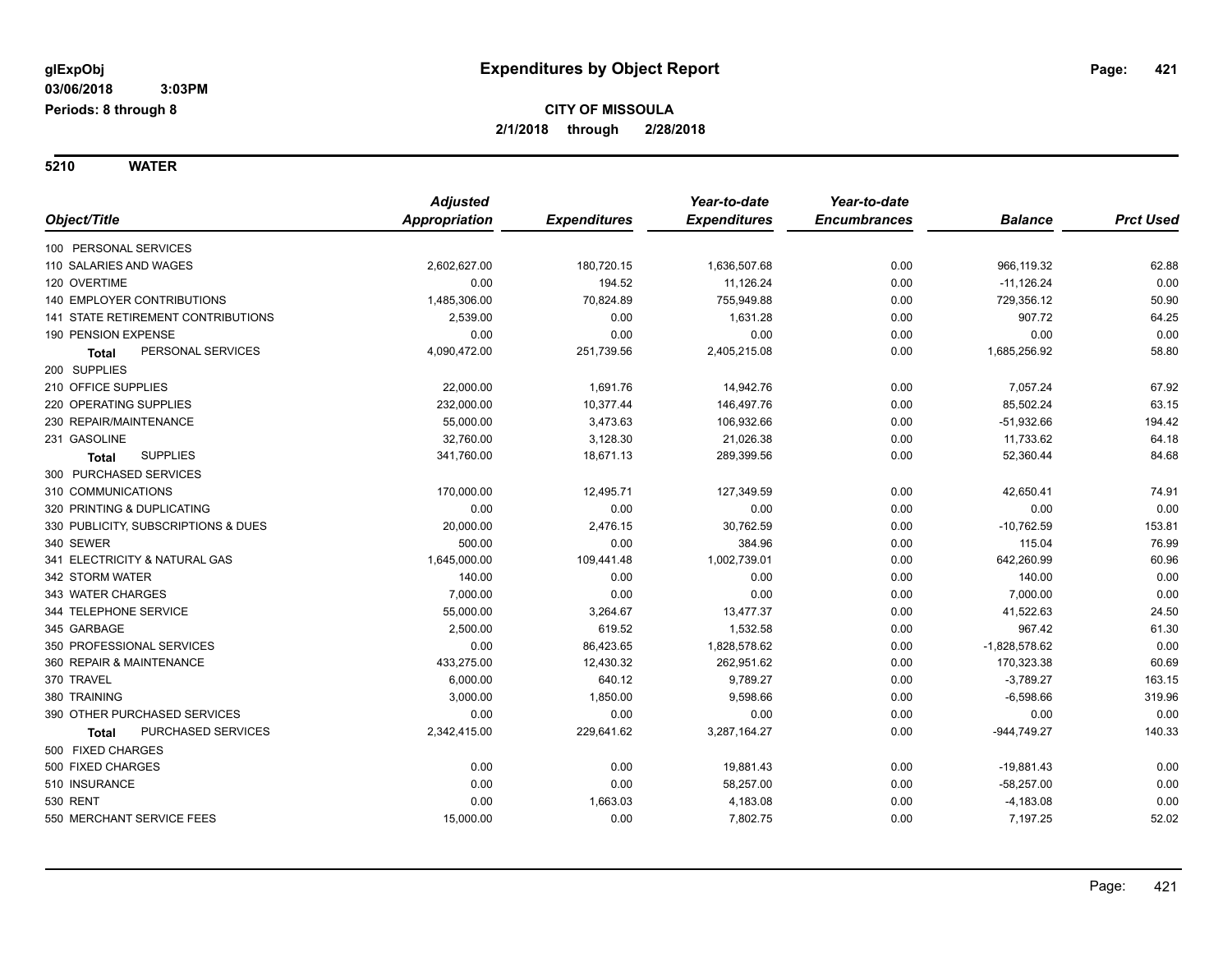**5210 WATER**

| Object/Title                          | <b>Adjusted</b><br>Appropriation | <b>Expenditures</b> | Year-to-date<br><b>Expenditures</b> | Year-to-date<br><b>Encumbrances</b> | <b>Balance</b> | <b>Prct Used</b> |
|---------------------------------------|----------------------------------|---------------------|-------------------------------------|-------------------------------------|----------------|------------------|
| 590 *** Title Not Found ***           | 1,342,474.00                     | 660,890.14          | 660,890.14                          | 0.00                                | 681,583.86     | 49.23            |
| <b>FIXED CHARGES</b><br><b>Total</b>  | 1,357,474.00                     | 662,553.17          | 751,014.40                          | 0.00                                | 606,459.60     | 55.32            |
| 600 DEBT SERVICE                      |                                  |                     |                                     |                                     |                |                  |
| 610 PRINCIPAL                         | 0.00                             | 0.00                | 0.00                                | 0.00                                | 0.00           | 0.00             |
| 620 INTEREST / SERVICE FEES           | 4,481,960.00                     | 367,702.56          | 2,391,753.48                        | 0.00                                | 2,090,206.52   | 53.36            |
| <b>DEBT SERVICE</b><br><b>Total</b>   | 4,481,960.00                     | 367,702.56          | 2,391,753.48                        | 0.00                                | 2,090,206.52   | 53.36            |
| 800 OTHER OBJECTS                     |                                  |                     |                                     |                                     |                |                  |
| 820 TRANSFERS TO OTHER FUNDS          | 28,733.00                        | 0.00                | 15,318.76                           | 0.00                                | 13,414.24      | 53.31            |
| 830 DEPRECIATION                      | 0.00                             | 0.00                | 0.00                                | 0.00                                | 0.00           | 0.00             |
| 845 CONTINGENCY                       | 400,000.00                       | 0.00                | 0.00                                | 0.00                                | 400,000.00     | 0.00             |
| <b>OTHER OBJECTS</b><br><b>Total</b>  | 428,733.00                       | 0.00                | 15,318.76                           | 0.00                                | 413,414.24     | 3.57             |
| 900 CAPITAL OUTLAY                    |                                  |                     |                                     |                                     |                |                  |
| 910 LAND                              | 0.00                             | 0.00                | 0.00                                | 0.00                                | 0.00           | 0.00             |
| 920 BUILDINGS                         | 0.00                             | 0.00                | 0.00                                | 0.00                                | 0.00           | 0.00             |
| 930 IMPROVEMENTS                      | 5,381,699.00                     | 65,389.76           | 1,370,634.98                        | 0.00                                | 4,011,064.02   | 25.47            |
| 940 MACHINERY & EQUIPMENT             | 1,203,301.00                     | 49.61               | 853,946.37                          | 0.00                                | 349,354.63     | 70.97            |
| <b>CAPITAL OUTLAY</b><br><b>Total</b> | 6,585,000.00                     | 65,439.37           | 2,224,581.35                        | 0.00                                | 4,360,418.65   | 33.78            |
| <b>WATER</b><br><b>Total</b>          | 19,627,814.00                    | 1,595,747.41        | 11,364,446.90                       | 0.00                                | 8,263,367.10   | 57.90            |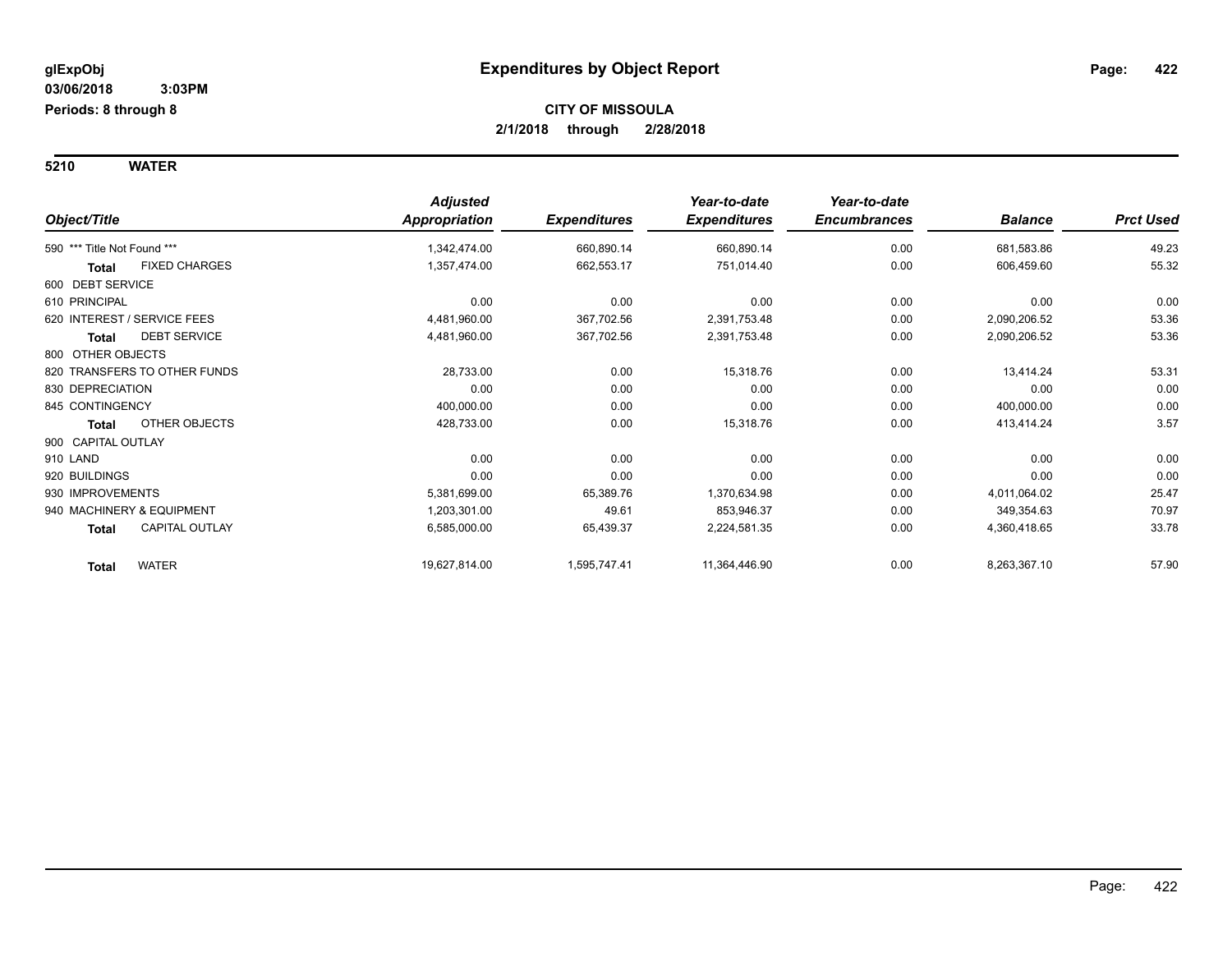#### **5215 WATER LOAN FUND 335 WATER**

|                                      | <b>Adjusted</b>      |                     | Year-to-date        | Year-to-date        |                |                  |
|--------------------------------------|----------------------|---------------------|---------------------|---------------------|----------------|------------------|
| Object/Title                         | <b>Appropriation</b> | <b>Expenditures</b> | <b>Expenditures</b> | <b>Encumbrances</b> | <b>Balance</b> | <b>Prct Used</b> |
| 500 FIXED CHARGES                    |                      |                     |                     |                     |                |                  |
| 550 MERCHANT SERVICE FEES            | 0.00                 | 0.00                | 0.00                | 0.00                | 0.00           | 0.00             |
| <b>FIXED CHARGES</b><br><b>Total</b> | 0.00                 | 0.00                | 0.00                | 0.00                | 0.00           | 0.00             |
| 800 OTHER OBJECTS                    |                      |                     |                     |                     |                |                  |
| 820 TRANSFERS TO OTHER FUNDS         | 0.00                 | 0.00                | 0.00                | 0.00                | 0.00           | 0.00             |
| OTHER OBJECTS<br><b>Total</b>        | 0.00                 | 0.00                | 0.00                | 0.00                | 0.00           | 0.00             |
| <b>WATER</b><br>Total                | 0.00                 | 0.00                | 0.00                | 0.00                | 0.00           | 0.00             |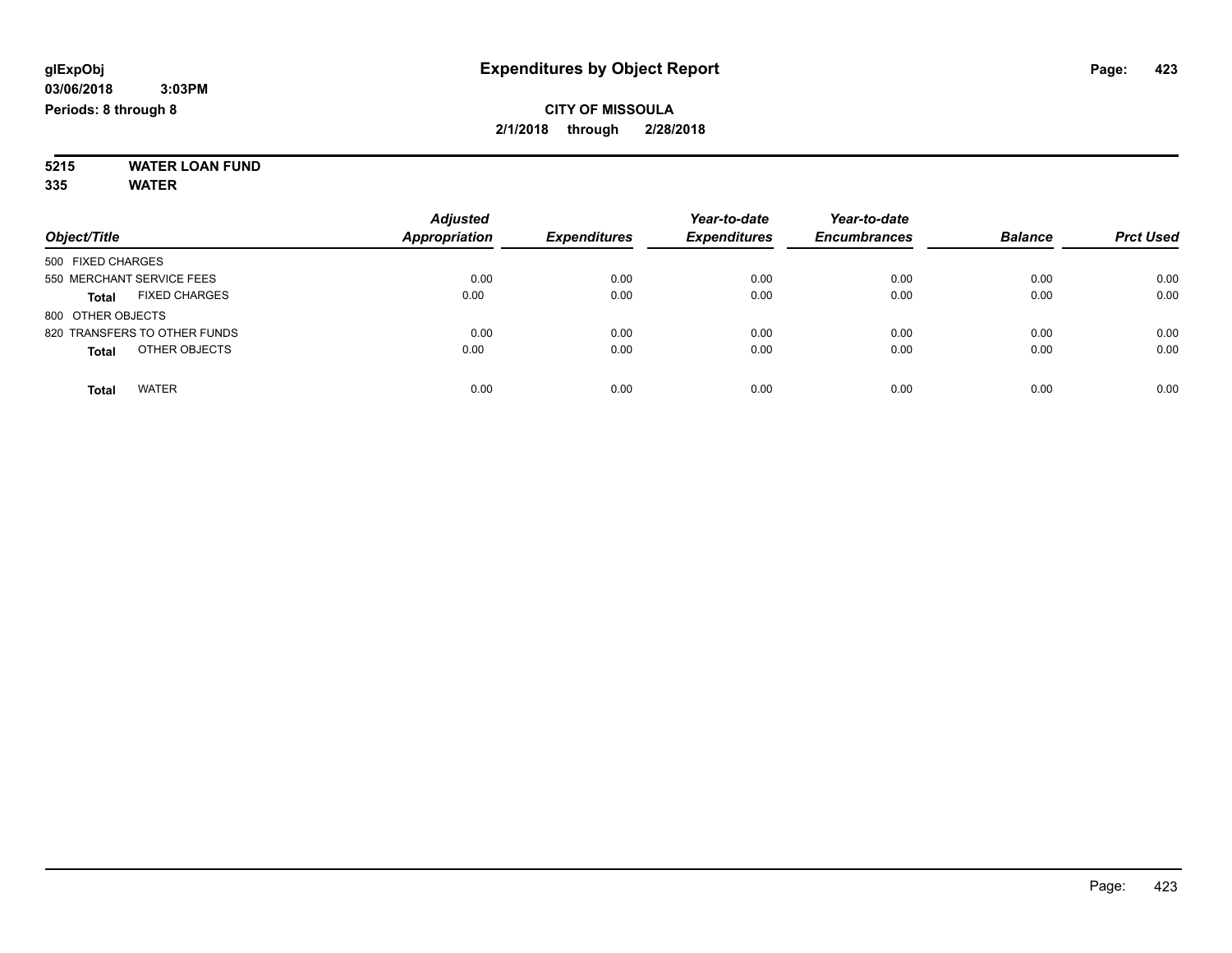#### **5215 WATER LOAN FUND**

|                                      | <b>Adjusted</b> |                     | Year-to-date        | Year-to-date        |                |                  |
|--------------------------------------|-----------------|---------------------|---------------------|---------------------|----------------|------------------|
| Object/Title                         | Appropriation   | <b>Expenditures</b> | <b>Expenditures</b> | <b>Encumbrances</b> | <b>Balance</b> | <b>Prct Used</b> |
| 500 FIXED CHARGES                    |                 |                     |                     |                     |                |                  |
| 550 MERCHANT SERVICE FEES            | 0.00            | 0.00                | 0.00                | 0.00                | 0.00           | 0.00             |
| <b>FIXED CHARGES</b><br><b>Total</b> | 0.00            | 0.00                | 0.00                | 0.00                | 0.00           | 0.00             |
| 800 OTHER OBJECTS                    |                 |                     |                     |                     |                |                  |
| 820 TRANSFERS TO OTHER FUNDS         | 0.00            | 0.00                | 0.00                | 0.00                | 0.00           | 0.00             |
| OTHER OBJECTS<br><b>Total</b>        | 0.00            | 0.00                | 0.00                | 0.00                | 0.00           | 0.00             |
| WATER LOAN FUND<br><b>Total</b>      | 0.00            | 0.00                | 0.00                | 0.00                | 0.00           | 0.00             |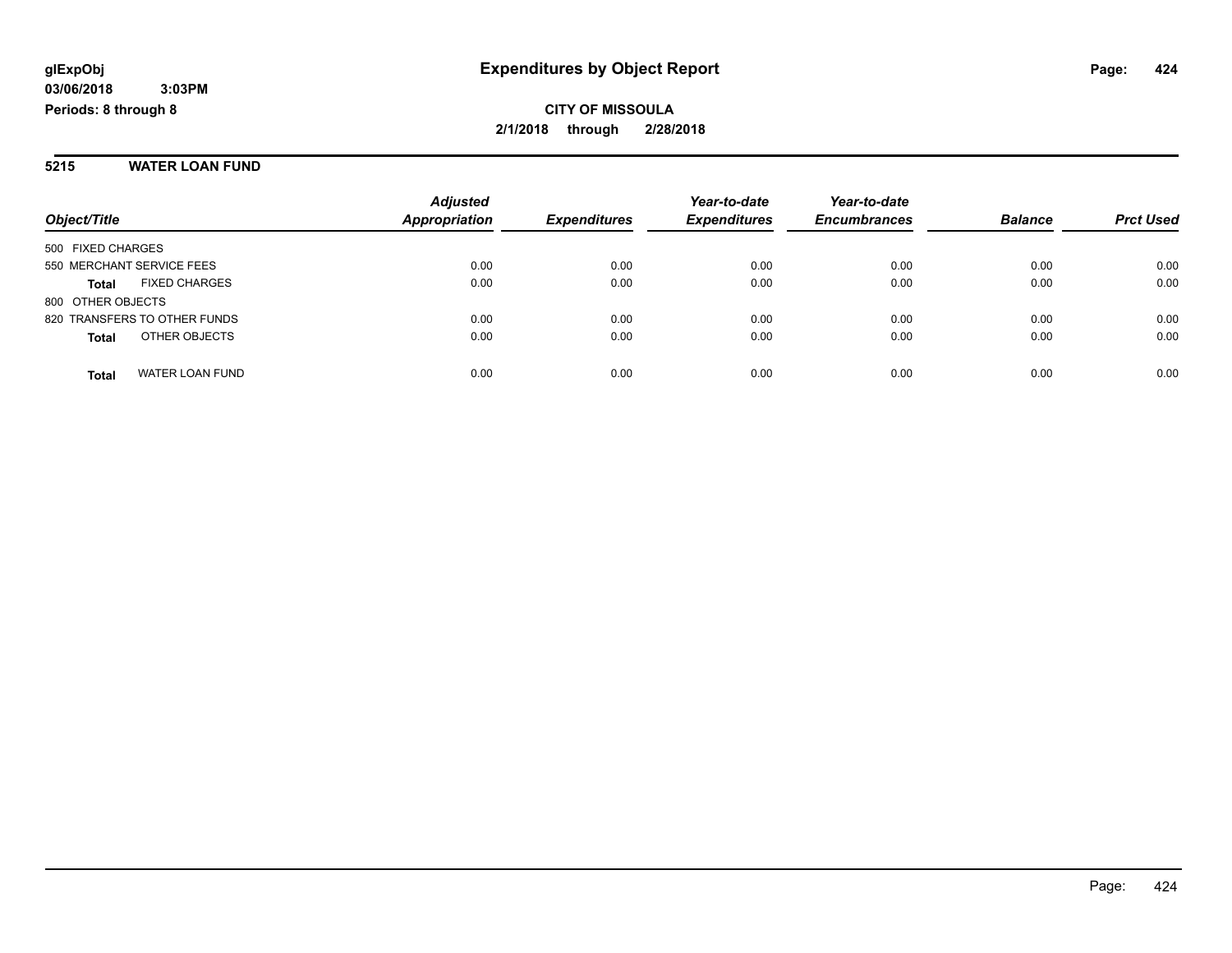**5220 WATER R&D FUND 335 WATER**

|                     |                              | <b>Adjusted</b>      |                     | Year-to-date        | Year-to-date        |                |                  |
|---------------------|------------------------------|----------------------|---------------------|---------------------|---------------------|----------------|------------------|
| Object/Title        |                              | <b>Appropriation</b> | <b>Expenditures</b> | <b>Expenditures</b> | <b>Encumbrances</b> | <b>Balance</b> | <b>Prct Used</b> |
| 200 SUPPLIES        |                              |                      |                     |                     |                     |                |                  |
| 210 OFFICE SUPPLIES |                              | 0.00                 | 0.00                | 0.00                | 0.00                | 0.00           | 0.00             |
| <b>Total</b>        | <b>SUPPLIES</b>              | 0.00                 | 0.00                | 0.00                | 0.00                | 0.00           | 0.00             |
| 500 FIXED CHARGES   |                              |                      |                     |                     |                     |                |                  |
|                     | 550 MERCHANT SERVICE FEES    | 0.00                 | 0.00                | 0.00                | 0.00                | 0.00           | 0.00             |
| <b>Total</b>        | <b>FIXED CHARGES</b>         | 0.00                 | 0.00                | 0.00                | 0.00                | 0.00           | 0.00             |
| 600 DEBT SERVICE    |                              |                      |                     |                     |                     |                |                  |
| 610 PRINCIPAL       |                              | 0.00                 | 0.00                | 0.00                | 0.00                | 0.00           | 0.00             |
|                     | 620 INTEREST / SERVICE FEES  | 0.00                 | 0.00                | 0.00                | 0.00                | 0.00           | 0.00             |
| <b>Total</b>        | <b>DEBT SERVICE</b>          | 0.00                 | 0.00                | 0.00                | 0.00                | 0.00           | 0.00             |
| 800 OTHER OBJECTS   |                              |                      |                     |                     |                     |                |                  |
|                     | 820 TRANSFERS TO OTHER FUNDS | 0.00                 | 0.00                | 0.00                | 0.00                | 0.00           | 0.00             |
| <b>Total</b>        | OTHER OBJECTS                | 0.00                 | 0.00                | 0.00                | 0.00                | 0.00           | 0.00             |
| <b>Total</b>        | <b>WATER</b>                 | 0.00                 | 0.00                | 0.00                | 0.00                | 0.00           | 0.00             |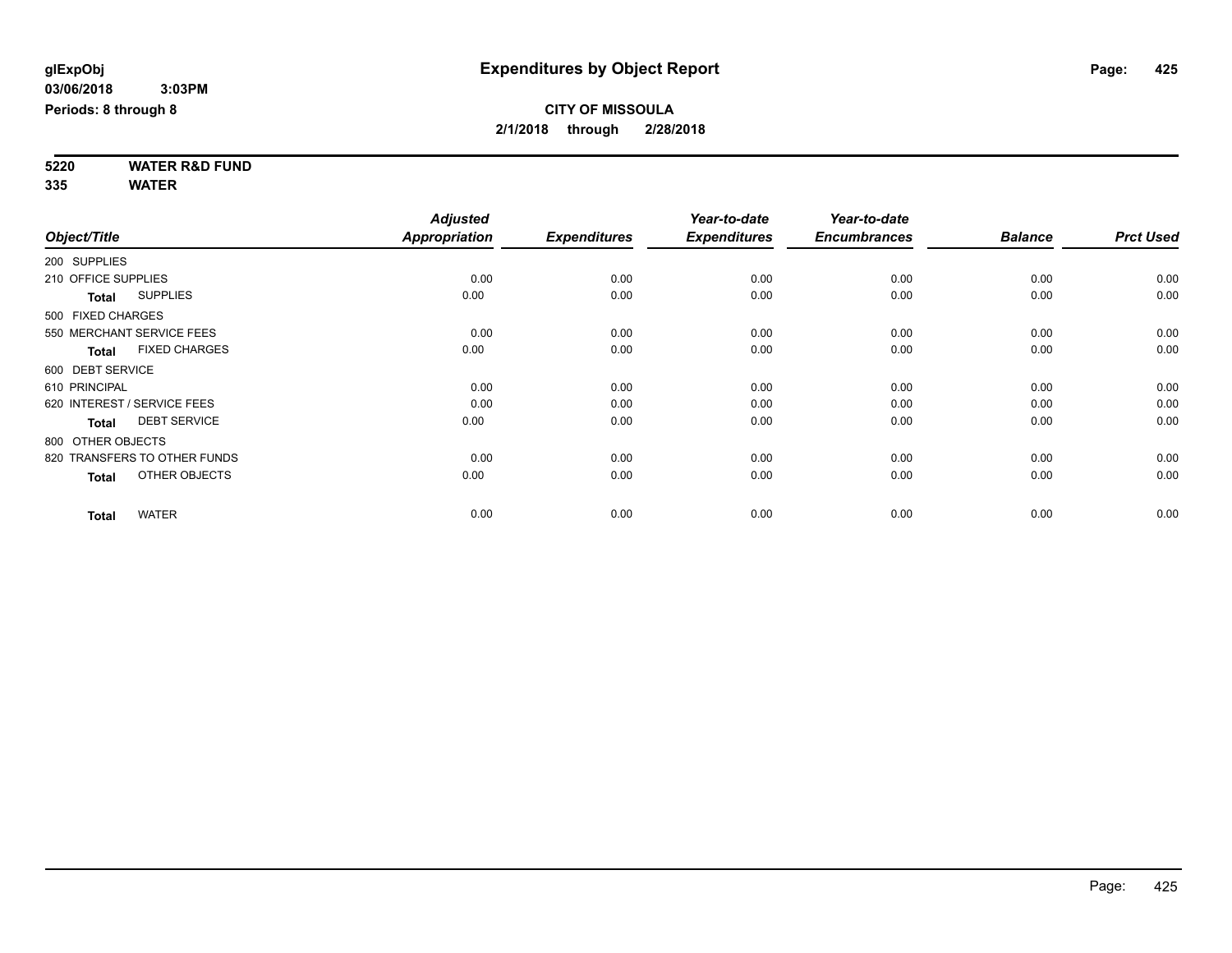#### **5220 WATER R&D FUND**

|                             |                              | <b>Adjusted</b>      |                     | Year-to-date        | Year-to-date        |                |                  |
|-----------------------------|------------------------------|----------------------|---------------------|---------------------|---------------------|----------------|------------------|
| Object/Title                |                              | <b>Appropriation</b> | <b>Expenditures</b> | <b>Expenditures</b> | <b>Encumbrances</b> | <b>Balance</b> | <b>Prct Used</b> |
| 200 SUPPLIES                |                              |                      |                     |                     |                     |                |                  |
| 210 OFFICE SUPPLIES         |                              | 0.00                 | 0.00                | 0.00                | 0.00                | 0.00           | 0.00             |
| Total                       | <b>SUPPLIES</b>              | 0.00                 | 0.00                | 0.00                | 0.00                | 0.00           | 0.00             |
| 500 FIXED CHARGES           |                              |                      |                     |                     |                     |                |                  |
| 550 MERCHANT SERVICE FEES   |                              | 0.00                 | 0.00                | 0.00                | 0.00                | 0.00           | 0.00             |
| <b>Total</b>                | <b>FIXED CHARGES</b>         | 0.00                 | 0.00                | 0.00                | 0.00                | 0.00           | 0.00             |
| 600 DEBT SERVICE            |                              |                      |                     |                     |                     |                |                  |
| 610 PRINCIPAL               |                              | 0.00                 | 0.00                | 0.00                | 0.00                | 0.00           | 0.00             |
| 620 INTEREST / SERVICE FEES |                              | 0.00                 | 0.00                | 0.00                | 0.00                | 0.00           | 0.00             |
| <b>Total</b>                | <b>DEBT SERVICE</b>          | 0.00                 | 0.00                | 0.00                | 0.00                | 0.00           | 0.00             |
| 800 OTHER OBJECTS           |                              |                      |                     |                     |                     |                |                  |
|                             | 820 TRANSFERS TO OTHER FUNDS | 0.00                 | 0.00                | 0.00                | 0.00                | 0.00           | 0.00             |
| Total                       | <b>OTHER OBJECTS</b>         | 0.00                 | 0.00                | 0.00                | 0.00                | 0.00           | 0.00             |
| <b>Total</b>                | <b>WATER R&amp;D FUND</b>    | 0.00                 | 0.00                | 0.00                | 0.00                | 0.00           | 0.00             |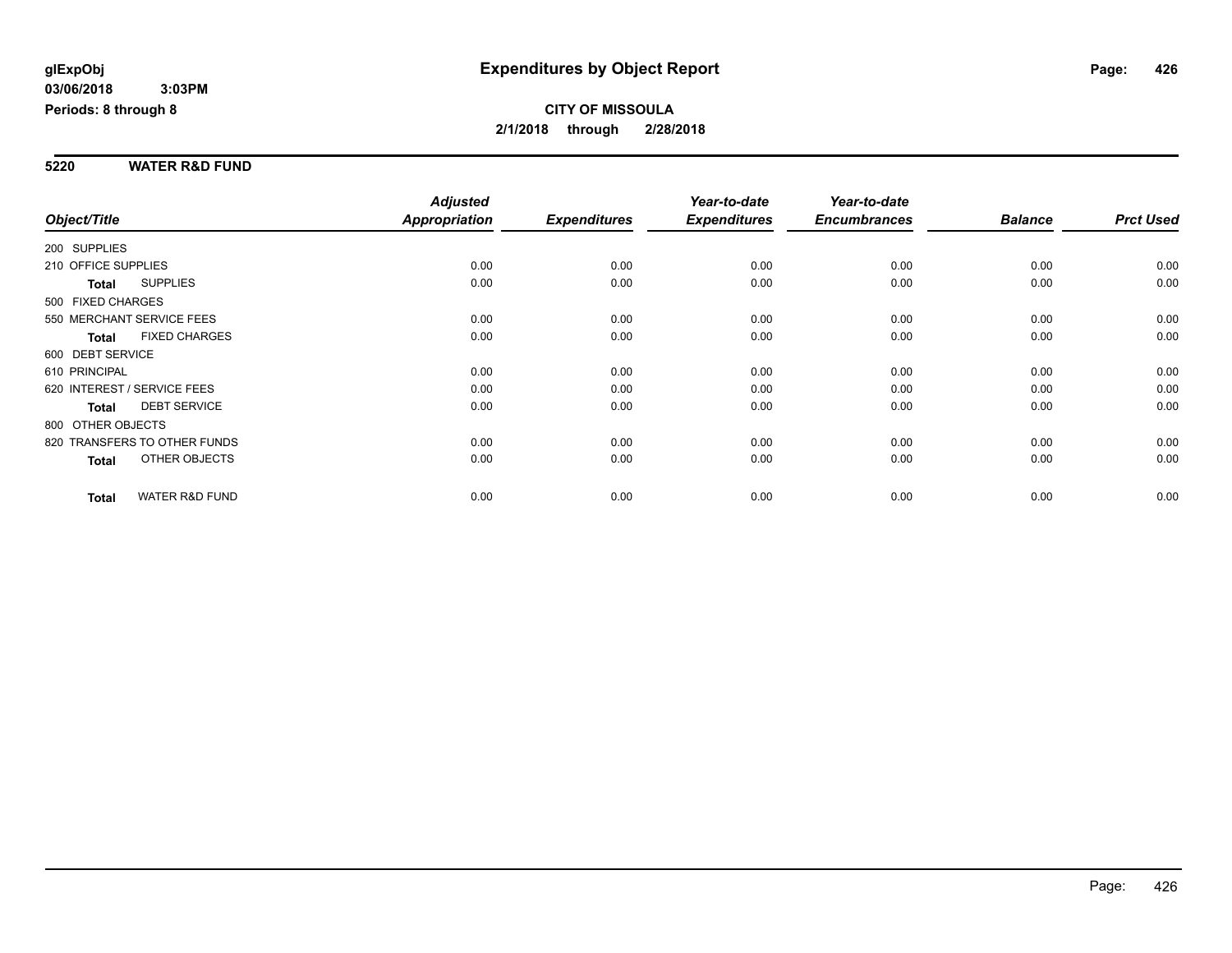# **5240 WATER CONSTRUCTION FUND**

**335 WATER**

| Object/Title                         | <b>Adjusted</b><br>Appropriation | <b>Expenditures</b> | Year-to-date<br><b>Expenditures</b> | Year-to-date<br><b>Encumbrances</b> | <b>Balance</b> | <b>Prct Used</b> |
|--------------------------------------|----------------------------------|---------------------|-------------------------------------|-------------------------------------|----------------|------------------|
| 500 FIXED CHARGES                    |                                  |                     |                                     |                                     |                |                  |
| 550 MERCHANT SERVICE FEES            | 0.00                             | 0.00                | 0.00                                | 0.00                                | 0.00           | 0.00             |
| <b>FIXED CHARGES</b><br><b>Total</b> | 0.00                             | 0.00                | 0.00                                | 0.00                                | 0.00           | 0.00             |
| <b>WATER</b><br>Total                | 0.00                             | 0.00                | 0.00                                | 0.00                                | 0.00           | 0.00             |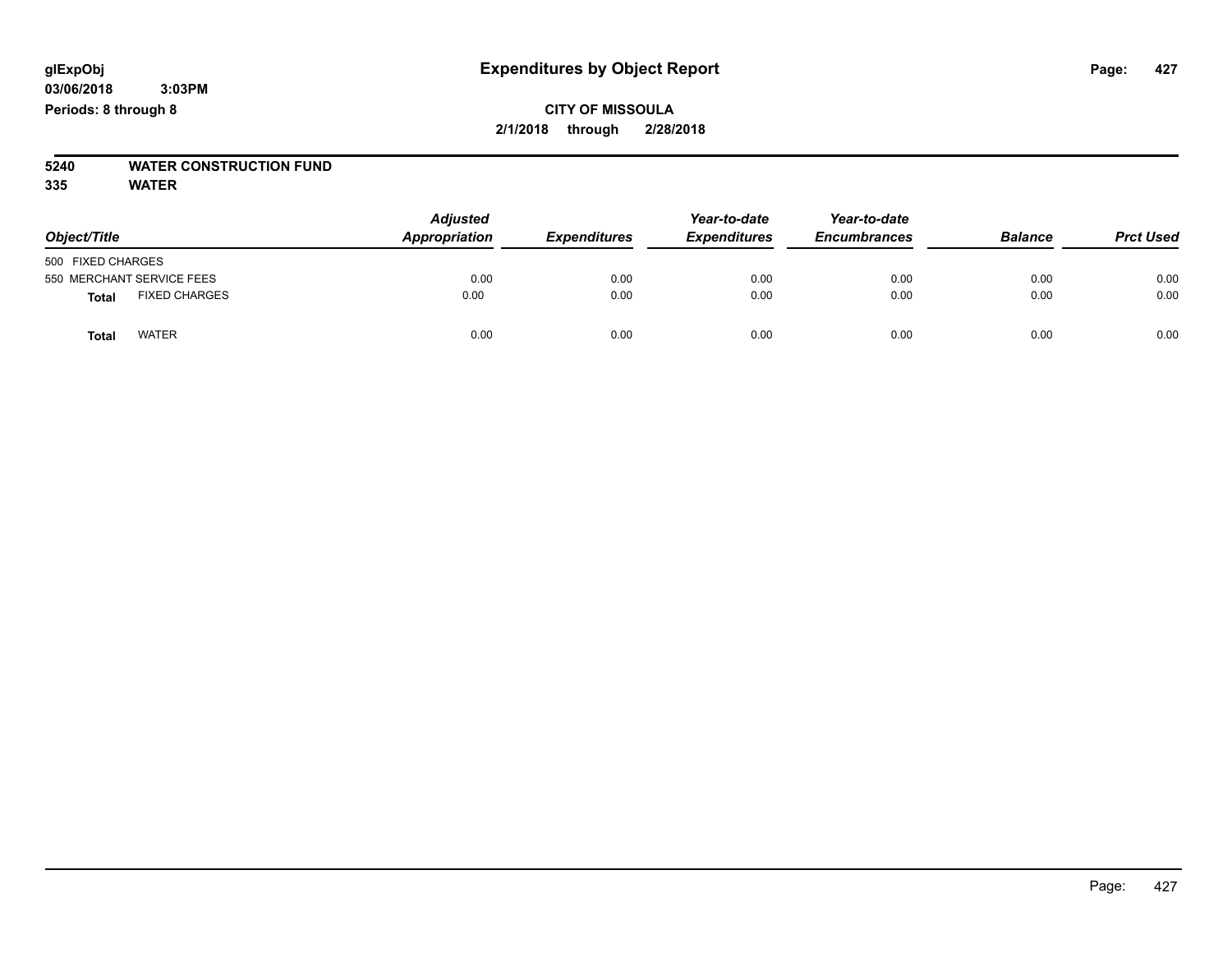**03/06/2018 3:03PM Periods: 8 through 8**

#### **5240 WATER CONSTRUCTION FUND**

| Object/Title                            | <b>Adjusted</b><br>Appropriation | <b>Expenditures</b> | Year-to-date<br><b>Expenditures</b> | Year-to-date<br><b>Encumbrances</b> | <b>Balance</b> | <b>Prct Used</b> |
|-----------------------------------------|----------------------------------|---------------------|-------------------------------------|-------------------------------------|----------------|------------------|
| 500 FIXED CHARGES                       |                                  |                     |                                     |                                     |                |                  |
| 550 MERCHANT SERVICE FEES               | 0.00                             | 0.00                | 0.00                                | 0.00                                | 0.00           | 0.00             |
| <b>FIXED CHARGES</b><br><b>Total</b>    | 0.00                             | 0.00                | 0.00                                | 0.00                                | 0.00           | 0.00             |
| WATER CONSTRUCTION FUND<br><b>Total</b> | 0.00                             | 0.00                | 0.00                                | 0.00                                | 0.00           | 0.00             |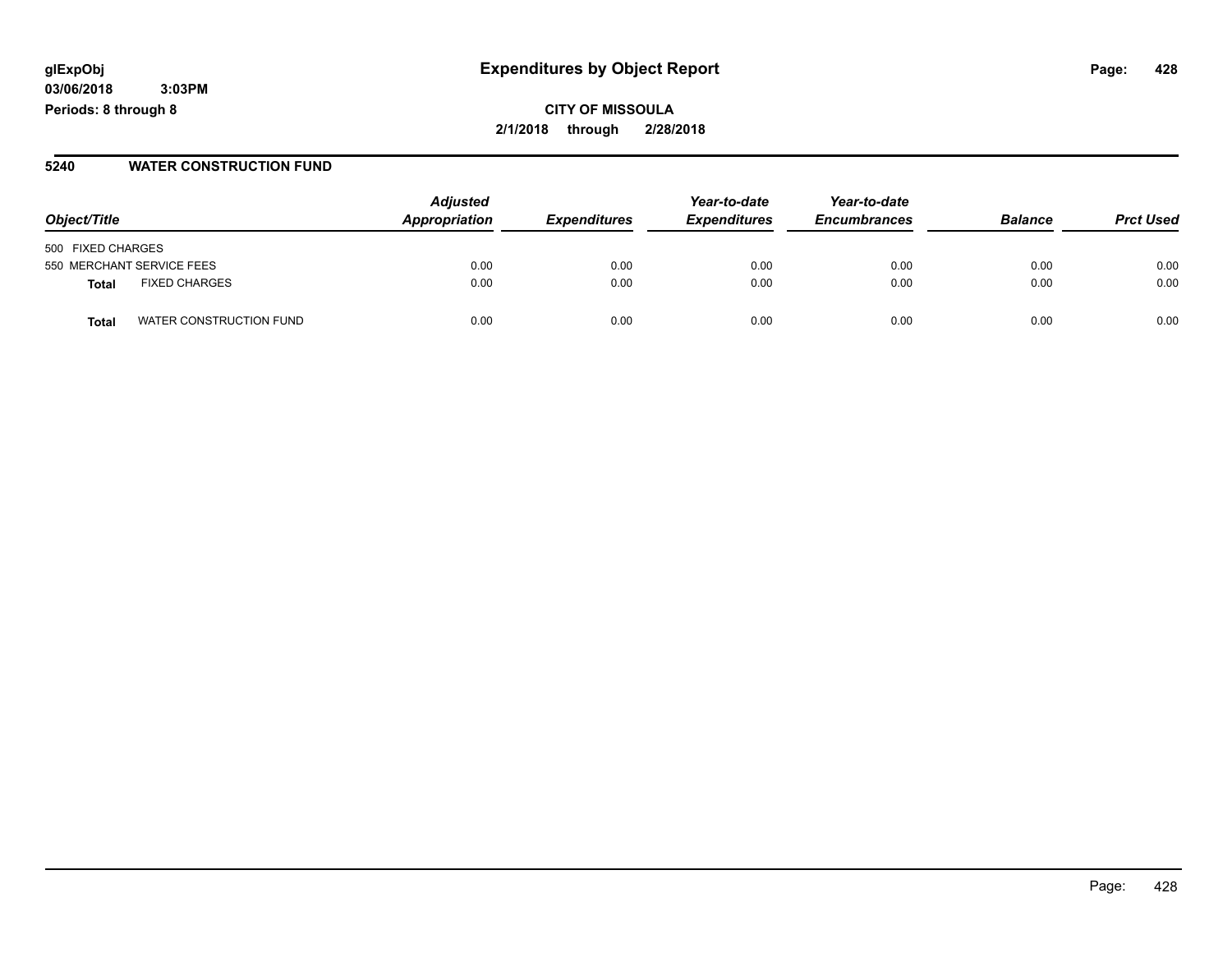**5250 WATER PURCHASE LOAN**

**330 WASTEWATER**

|                                      | <b>Adjusted</b> | <b>Expenditures</b> | Year-to-date        | Year-to-date        | <b>Balance</b> | <b>Prct Used</b> |
|--------------------------------------|-----------------|---------------------|---------------------|---------------------|----------------|------------------|
| Object/Title                         | Appropriation   |                     | <b>Expenditures</b> | <b>Encumbrances</b> |                |                  |
| 500 FIXED CHARGES                    |                 |                     |                     |                     |                |                  |
| 550 MERCHANT SERVICE FEES            | 0.00            | 0.00                | 0.00                | 0.00                | 0.00           | 0.00             |
| <b>FIXED CHARGES</b><br><b>Total</b> | 0.00            | 0.00                | 0.00                | 0.00                | 0.00           | 0.00             |
| 600 DEBT SERVICE                     |                 |                     |                     |                     |                |                  |
| 610 PRINCIPAL                        | 0.00            | 0.00                | 0.00                | 0.00                | 0.00           | 0.00             |
| 620 INTEREST / SERVICE FEES          | 0.00            | 0.00                | 0.00                | 0.00                | 0.00           | 0.00             |
| <b>DEBT SERVICE</b><br><b>Total</b>  | 0.00            | 0.00                | 0.00                | 0.00                | 0.00           | 0.00             |
| <b>WASTEWATER</b><br><b>Total</b>    | 0.00            | 0.00                | 0.00                | 0.00                | 0.00           | 0.00             |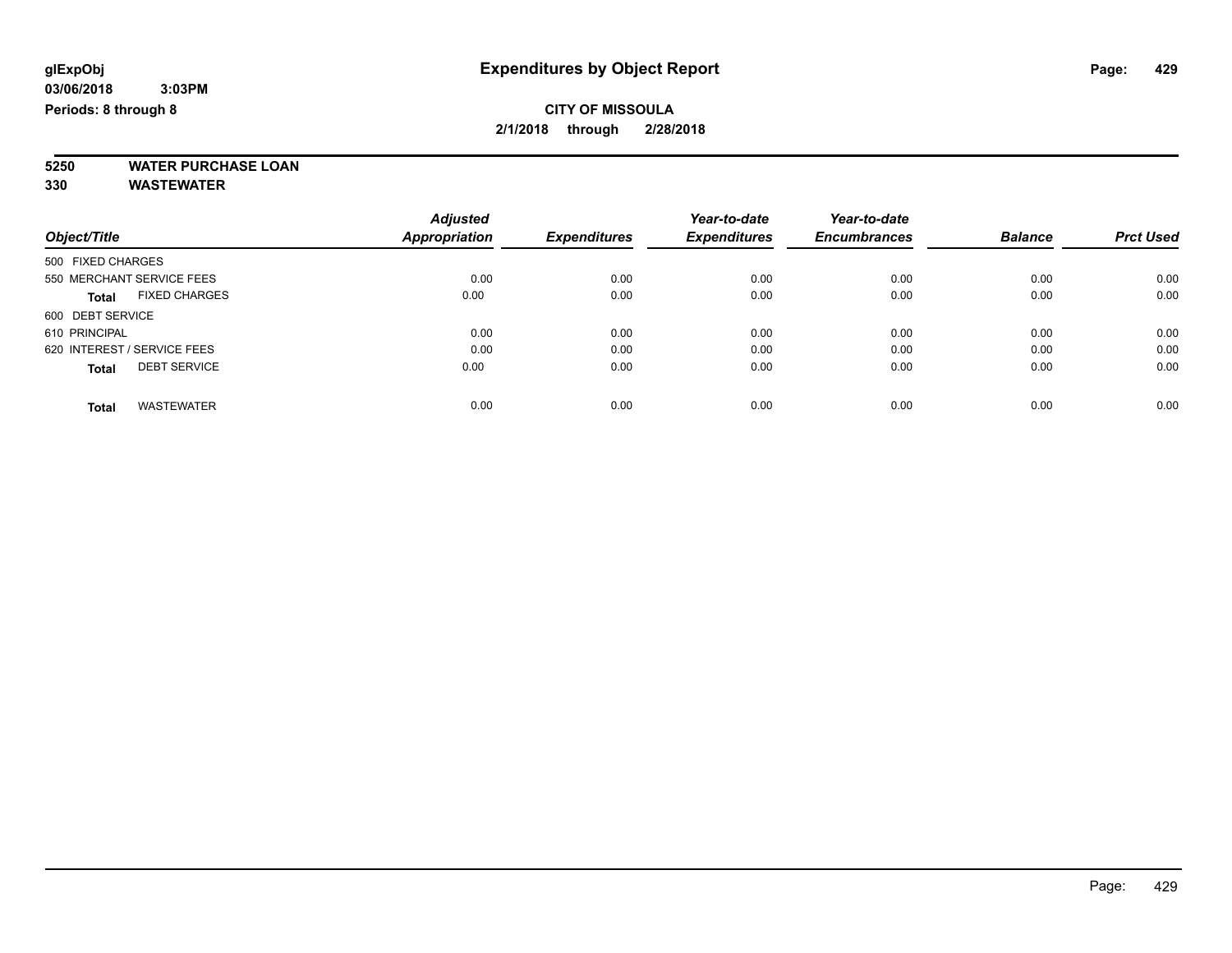#### **5250 WATER PURCHASE LOAN**

| Object/Title                               | <b>Adjusted</b><br><b>Appropriation</b> | <b>Expenditures</b> | Year-to-date<br><b>Expenditures</b> | Year-to-date<br><b>Encumbrances</b> | <b>Balance</b> | <b>Prct Used</b> |
|--------------------------------------------|-----------------------------------------|---------------------|-------------------------------------|-------------------------------------|----------------|------------------|
| 500 FIXED CHARGES                          |                                         |                     |                                     |                                     |                |                  |
| 550 MERCHANT SERVICE FEES                  | 0.00                                    | 0.00                | 0.00                                | 0.00                                | 0.00           | 0.00             |
| <b>FIXED CHARGES</b><br><b>Total</b>       | 0.00                                    | 0.00                | 0.00                                | 0.00                                | 0.00           | 0.00             |
| 600 DEBT SERVICE                           |                                         |                     |                                     |                                     |                |                  |
| 610 PRINCIPAL                              | 0.00                                    | 0.00                | 0.00                                | 0.00                                | 0.00           | 0.00             |
| 620 INTEREST / SERVICE FEES                | 0.00                                    | 0.00                | 0.00                                | 0.00                                | 0.00           | 0.00             |
| <b>DEBT SERVICE</b><br><b>Total</b>        | 0.00                                    | 0.00                | 0.00                                | 0.00                                | 0.00           | 0.00             |
| <b>WATER PURCHASE LOAN</b><br><b>Total</b> | 0.00                                    | 0.00                | 0.00                                | 0.00                                | 0.00           | 0.00             |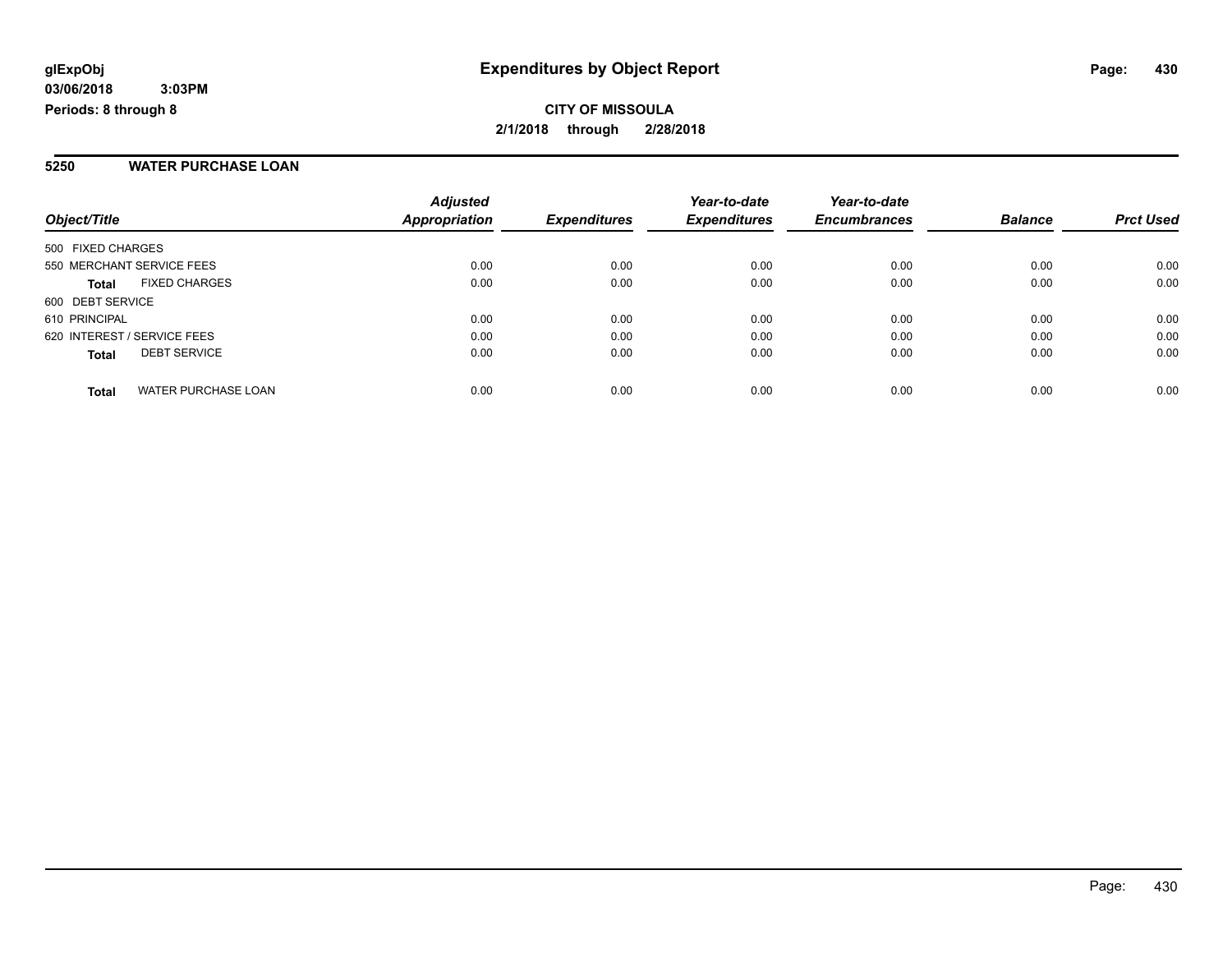# **5310 SEWER OPERATING BUDGET FUND**

**330 WASTEWATER**

|                                           | <b>Adjusted</b>      |                     | Year-to-date        | Year-to-date        |                |                  |
|-------------------------------------------|----------------------|---------------------|---------------------|---------------------|----------------|------------------|
| Object/Title                              | <b>Appropriation</b> | <b>Expenditures</b> | <b>Expenditures</b> | <b>Encumbrances</b> | <b>Balance</b> | <b>Prct Used</b> |
| 100 PERSONAL SERVICES                     |                      |                     |                     |                     |                |                  |
| 110 SALARIES AND WAGES                    | 0.00                 | 0.00                | 0.00                | 0.00                | 0.00           | 0.00             |
| 115 SALARIES/HEALTH INSURANCE BENEFIT     | 0.00                 | 0.00                | 0.00                | 0.00                | 0.00           | 0.00             |
| 120 OVERTIME                              | 0.00                 | 0.00                | 0.00                | 0.00                | 0.00           | 0.00             |
| 130 OTHER                                 | 0.00                 | 0.00                | 0.00                | 0.00                | 0.00           | 0.00             |
| 135 OPEB EXPENSE                          | 0.00                 | 0.00                | 0.00                | 0.00                | 0.00           | 0.00             |
| <b>140 EMPLOYER CONTRIBUTIONS</b>         | 0.00                 | 0.00                | 0.00                | 0.00                | 0.00           | 0.00             |
| <b>141 STATE RETIREMENT CONTRIBUTIONS</b> | 0.00                 | 0.00                | $-1.51$             | 0.00                | 1.51           | 0.00             |
| 145 OPEB CONTRIBUTION                     | 0.00                 | 0.00                | 0.00                | 0.00                | 0.00           | 0.00             |
| 190 PENSION EXPENSE                       | 0.00                 | 0.00                | 0.00                | 0.00                | 0.00           | 0.00             |
| PERSONAL SERVICES<br><b>Total</b>         | 0.00                 | 0.00                | $-1.51$             | 0.00                | 1.51           | 0.00             |
| 200 SUPPLIES                              |                      |                     |                     |                     |                |                  |
| 210 OFFICE SUPPLIES                       | 0.00                 | 0.00                | 0.00                | 0.00                | 0.00           | 0.00             |
| 220 OPERATING SUPPLIES                    | 0.00                 | 0.00                | 0.00                | 0.00                | 0.00           | 0.00             |
| 230 REPAIR/MAINTENANCE                    | 0.00                 | 0.00                | 0.00                | 0.00                | 0.00           | 0.00             |
| 231 GASOLINE                              | 0.00                 | 0.00                | 0.00                | 0.00                | 0.00           | 0.00             |
| 240 OTHER SUPPLIES                        | 0.00                 | 0.00                | 0.00                | 0.00                | 0.00           | 0.00             |
| 250 SUPPLIES FOR RESALE                   | 0.00                 | 0.00                | 0.00                | 0.00                | 0.00           | 0.00             |
| <b>SUPPLIES</b><br><b>Total</b>           | 0.00                 | 0.00                | 0.00                | 0.00                | 0.00           | 0.00             |
| 300 PURCHASED SERVICES                    |                      |                     |                     |                     |                |                  |
| 310 COMMUNICATIONS                        | 0.00                 | 0.00                | 0.00                | 0.00                | 0.00           | 0.00             |
| 320 PRINTING & DUPLICATING                | 0.00                 | 0.00                | 0.00                | 0.00                | 0.00           | 0.00             |
| 330 PUBLICITY, SUBSCRIPTIONS & DUES       | 0.00                 | 0.00                | 0.00                | 0.00                | 0.00           | 0.00             |
| 341 ELECTRICITY & NATURAL GAS             | 0.00                 | 0.00                | 0.00                | 0.00                | 0.00           | 0.00             |
| 343 WATER CHARGES                         | 0.00                 | 0.00                | 0.00                | 0.00                | 0.00           | 0.00             |
| 344 TELEPHONE SERVICE                     | 0.00                 | 0.00                | $-1,804.57$         | 0.00                | 1,804.57       | 0.00             |
| 345 GARBAGE                               | 0.00                 | 0.00                | 0.00                | 0.00                | 0.00           | 0.00             |
| 350 PROFESSIONAL SERVICES                 | 0.00                 | 0.00                | 0.00                | 0.00                | 0.00           | 0.00             |
| 360 REPAIR & MAINTENANCE                  | 0.00                 | 0.00                | 0.00                | 0.00                | 0.00           | 0.00             |
| 370 TRAVEL                                | 0.00                 | 0.00                | 0.00                | 0.00                | 0.00           | 0.00             |
| 380 TRAINING                              | 0.00                 | 0.00                | 0.00                | 0.00                | 0.00           | 0.00             |
| 390 OTHER PURCHASED SERVICES              | 0.00                 | 0.00                | 0.00                | 0.00                | 0.00           | 0.00             |
| PURCHASED SERVICES<br><b>Total</b>        | 0.00                 | 0.00                | $-1,804.57$         | 0.00                | 1,804.57       | 0.00             |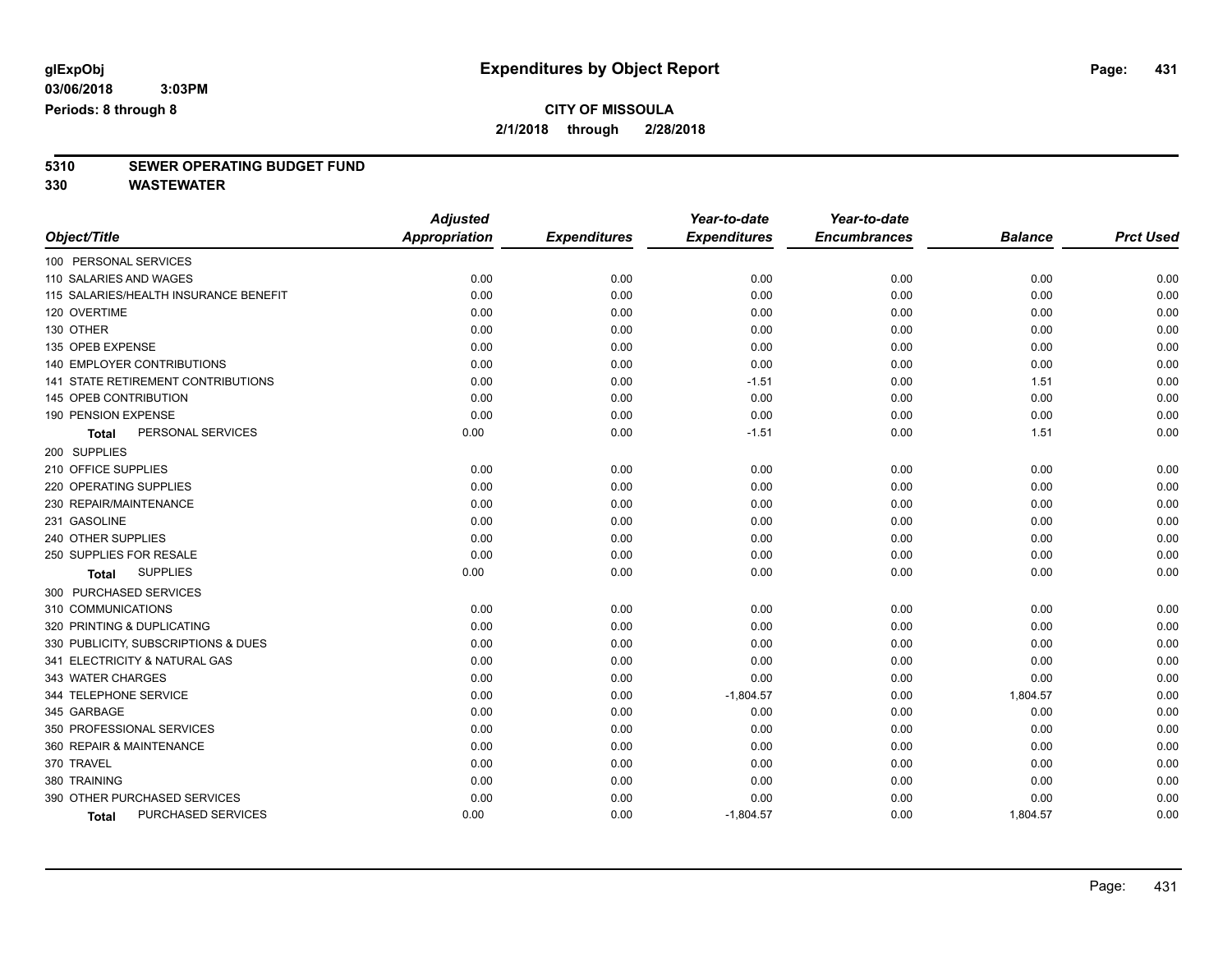# **5310 SEWER OPERATING BUDGET FUND**

**330 WASTEWATER**

|                                                   | <b>Adjusted</b>      |                     | Year-to-date        | Year-to-date        |                |                  |
|---------------------------------------------------|----------------------|---------------------|---------------------|---------------------|----------------|------------------|
| Object/Title                                      | <b>Appropriation</b> | <b>Expenditures</b> | <b>Expenditures</b> | <b>Encumbrances</b> | <b>Balance</b> | <b>Prct Used</b> |
| 500 FIXED CHARGES                                 |                      |                     |                     |                     |                |                  |
| 500 FIXED CHARGES                                 | 0.00                 | 0.00                | 0.00                | 0.00                | 0.00           | 0.00             |
| <b>FIXED CHARGES</b><br><b>Total</b>              | 0.00                 | 0.00                | 0.00                | 0.00                | 0.00           | 0.00             |
| 600 DEBT SERVICE                                  |                      |                     |                     |                     |                |                  |
| 610 PRINCIPAL                                     | 0.00                 | 0.00                | 0.00                | 0.00                | 0.00           | 0.00             |
| 620 INTEREST / SERVICE FEES                       | 0.00                 | 0.00                | 0.00                | 0.00                | 0.00           | 0.00             |
| <b>DEBT SERVICE</b><br><b>Total</b>               | 0.00                 | 0.00                | 0.00                | 0.00                | 0.00           | 0.00             |
| 700 GRANTS & CONTRIBUTIONS                        |                      |                     |                     |                     |                |                  |
| 700 GRANTS & CONTRIBUTIONS                        | 0.00                 | 0.00                | 0.00                | 0.00                | 0.00           | 0.00             |
| <b>GRANTS &amp; CONTRIBUTIONS</b><br><b>Total</b> | 0.00                 | 0.00                | 0.00                | 0.00                | 0.00           | 0.00             |
| 800 OTHER OBJECTS                                 |                      |                     |                     |                     |                |                  |
| 820 TRANSFERS TO OTHER FUNDS                      | 0.00                 | 0.00                | 0.00                | 0.00                | 0.00           | 0.00             |
| 830 DEPRECIATION                                  | 0.00                 | 0.00                | 0.00                | 0.00                | 0.00           | 0.00             |
| OTHER OBJECTS<br><b>Total</b>                     | 0.00                 | 0.00                | 0.00                | 0.00                | 0.00           | 0.00             |
| 900 CAPITAL OUTLAY                                |                      |                     |                     |                     |                |                  |
| 910 LAND                                          | 0.00                 | 0.00                | 0.00                | 0.00                | 0.00           | 0.00             |
| 920 BUILDINGS                                     | 0.00                 | 0.00                | 0.00                | 0.00                | 0.00           | 0.00             |
| 930 IMPROVEMENTS                                  | 0.00                 | 0.00                | 0.00                | 0.00                | 0.00           | 0.00             |
| 940 MACHINERY & EQUIPMENT                         | 0.00                 | 0.00                | 0.00                | 0.00                | 0.00           | 0.00             |
| <b>CAPITAL OUTLAY</b><br><b>Total</b>             | 0.00                 | 0.00                | 0.00                | 0.00                | 0.00           | 0.00             |
| <b>WASTEWATER</b><br><b>Total</b>                 | 0.00                 | 0.00                | $-1,806.08$         | 0.00                | 1,806.08       | 0.00             |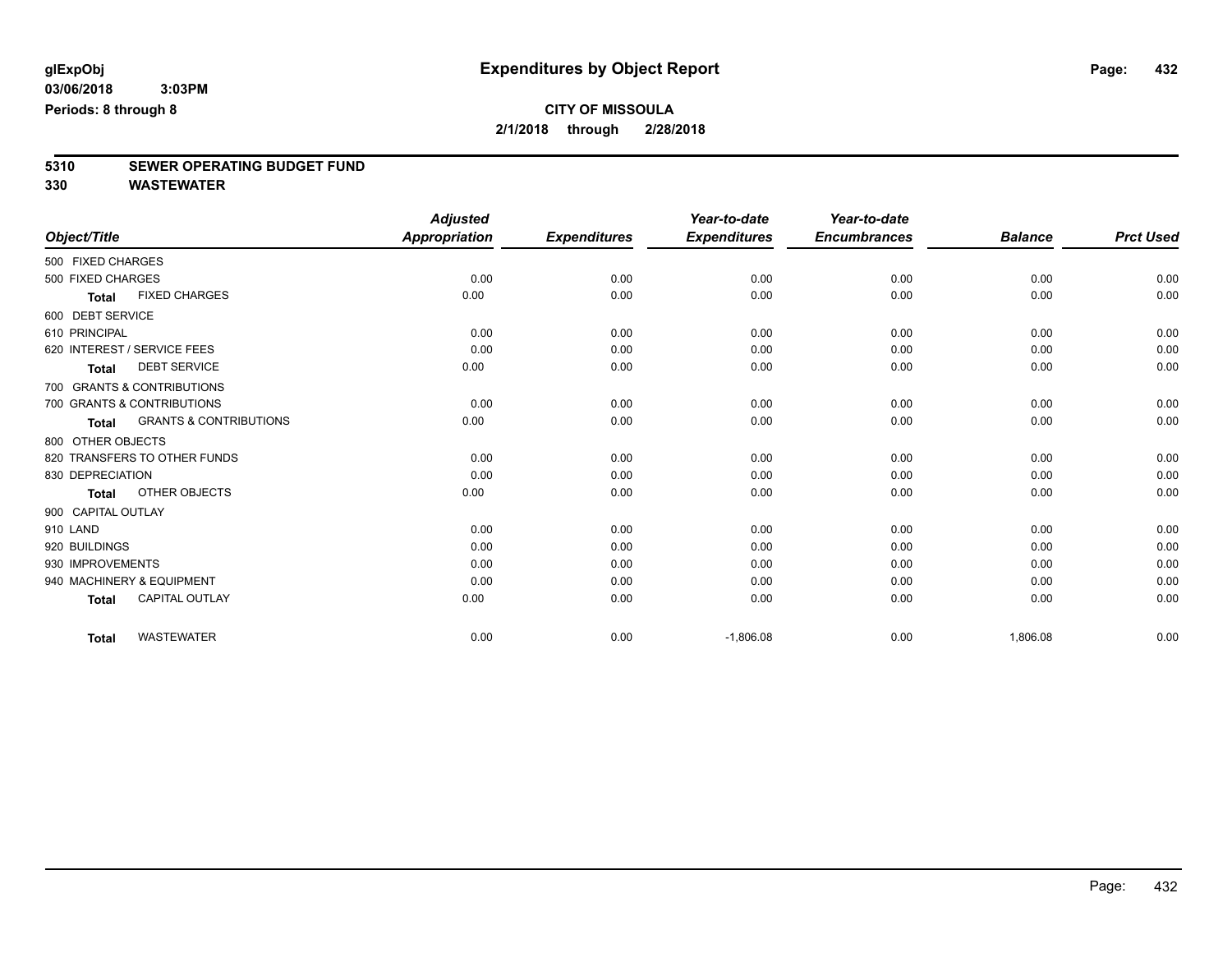### **CITY OF MISSOULA 2/1/2018 through 2/28/2018**

# **5310 SEWER OPERATING BUDGET FUND**

**335 WATER**

| Object/Title                        | <b>Adjusted</b>      | <b>Expenditures</b> | Year-to-date        | Year-to-date<br><b>Encumbrances</b> | <b>Balance</b> | <b>Prct Used</b> |
|-------------------------------------|----------------------|---------------------|---------------------|-------------------------------------|----------------|------------------|
|                                     | <b>Appropriation</b> |                     | <b>Expenditures</b> |                                     |                |                  |
| 300 PURCHASED SERVICES              |                      |                     |                     |                                     |                |                  |
| 310 COMMUNICATIONS                  | 0.00                 | 0.00                | 0.00                | 0.00                                | 0.00           | 0.00             |
| 330 PUBLICITY, SUBSCRIPTIONS & DUES | 0.00                 | 0.00                | 0.00                | 0.00                                | 0.00           | 0.00             |
| PURCHASED SERVICES<br><b>Total</b>  | 0.00                 | 0.00                | 0.00                | 0.00                                | 0.00           | 0.00             |
| <b>WATER</b><br>Total               | 0.00                 | 0.00                | 0.00                | 0.00                                | 0.00           | 0.00             |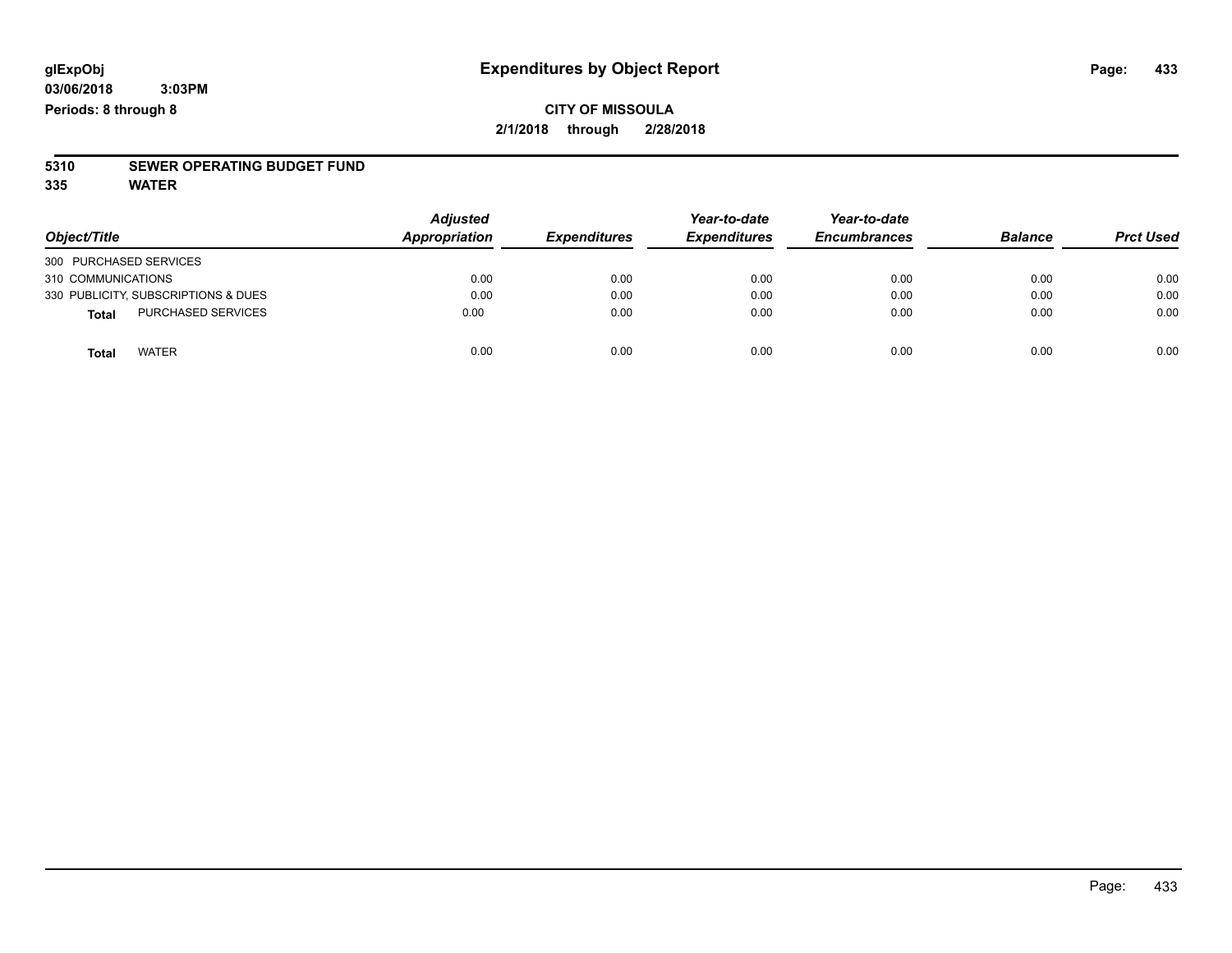**03/06/2018 3:03PM Periods: 8 through 8**

#### **5310 SEWER OPERATING BUDGET FUND**

|                                           | <b>Adjusted</b>      |                     | Year-to-date        | Year-to-date        |                |                  |
|-------------------------------------------|----------------------|---------------------|---------------------|---------------------|----------------|------------------|
| Object/Title                              | <b>Appropriation</b> | <b>Expenditures</b> | <b>Expenditures</b> | <b>Encumbrances</b> | <b>Balance</b> | <b>Prct Used</b> |
| 100 PERSONAL SERVICES                     |                      |                     |                     |                     |                |                  |
| 110 SALARIES AND WAGES                    | 0.00                 | 0.00                | 0.00                | 0.00                | 0.00           | 0.00             |
| 115 SALARIES/HEALTH INSURANCE BENEFIT     | 0.00                 | 0.00                | 0.00                | 0.00                | 0.00           | 0.00             |
| 120 OVERTIME                              | 0.00                 | 0.00                | 0.00                | 0.00                | 0.00           | 0.00             |
| 130 OTHER                                 | 0.00                 | 0.00                | 0.00                | 0.00                | 0.00           | 0.00             |
| 135 OPEB EXPENSE                          | 0.00                 | 0.00                | 0.00                | 0.00                | 0.00           | 0.00             |
| <b>140 EMPLOYER CONTRIBUTIONS</b>         | 0.00                 | 0.00                | 0.00                | 0.00                | 0.00           | 0.00             |
| 141 STATE RETIREMENT CONTRIBUTIONS        | 0.00                 | 0.00                | $-1.51$             | 0.00                | 1.51           | 0.00             |
| 145 OPEB CONTRIBUTION                     | 0.00                 | 0.00                | 0.00                | 0.00                | 0.00           | 0.00             |
| 190 PENSION EXPENSE                       | 0.00                 | 0.00                | 0.00                | 0.00                | 0.00           | 0.00             |
| PERSONAL SERVICES<br><b>Total</b>         | 0.00                 | 0.00                | $-1.51$             | 0.00                | 1.51           | 0.00             |
| 200 SUPPLIES                              |                      |                     |                     |                     |                |                  |
| 210 OFFICE SUPPLIES                       | 0.00                 | 0.00                | 0.00                | 0.00                | 0.00           | 0.00             |
| 220 OPERATING SUPPLIES                    | 0.00                 | 0.00                | 0.00                | 0.00                | 0.00           | 0.00             |
| 230 REPAIR/MAINTENANCE                    | 0.00                 | 0.00                | 0.00                | 0.00                | 0.00           | 0.00             |
| 231 GASOLINE                              | 0.00                 | 0.00                | 0.00                | 0.00                | 0.00           | 0.00             |
| 240 OTHER SUPPLIES                        | 0.00                 | 0.00                | 0.00                | 0.00                | 0.00           | 0.00             |
| 250 SUPPLIES FOR RESALE                   | 0.00                 | 0.00                | 0.00                | 0.00                | 0.00           | 0.00             |
| <b>SUPPLIES</b><br>Total                  | 0.00                 | 0.00                | 0.00                | 0.00                | 0.00           | 0.00             |
| 300 PURCHASED SERVICES                    |                      |                     |                     |                     |                |                  |
| 310 COMMUNICATIONS                        | 0.00                 | 0.00                | 0.00                | 0.00                | 0.00           | 0.00             |
| 320 PRINTING & DUPLICATING                | 0.00                 | 0.00                | 0.00                | 0.00                | 0.00           | 0.00             |
| 330 PUBLICITY, SUBSCRIPTIONS & DUES       | 0.00                 | 0.00                | 0.00                | 0.00                | 0.00           | 0.00             |
| 341 ELECTRICITY & NATURAL GAS             | 0.00                 | 0.00                | 0.00                | 0.00                | 0.00           | 0.00             |
| 343 WATER CHARGES                         | 0.00                 | 0.00                | 0.00                | 0.00                | 0.00           | 0.00             |
| 344 TELEPHONE SERVICE                     | 0.00                 | 0.00                | $-1,804.57$         | 0.00                | 1,804.57       | 0.00             |
| 345 GARBAGE                               | 0.00                 | 0.00                | 0.00                | 0.00                | 0.00           | 0.00             |
| 350 PROFESSIONAL SERVICES                 | 0.00                 | 0.00                | 0.00                | 0.00                | 0.00           | 0.00             |
| 360 REPAIR & MAINTENANCE                  | 0.00                 | 0.00                | 0.00                | 0.00                | 0.00           | 0.00             |
| 370 TRAVEL                                | 0.00                 | 0.00                | 0.00                | 0.00                | 0.00           | 0.00             |
| 380 TRAINING                              | 0.00                 | 0.00                | 0.00                | 0.00                | 0.00           | 0.00             |
| 390 OTHER PURCHASED SERVICES              | 0.00                 | 0.00                | 0.00                | 0.00                | 0.00           | 0.00             |
| <b>PURCHASED SERVICES</b><br><b>Total</b> | 0.00                 | 0.00                | $-1,804.57$         | 0.00                | 1,804.57       | 0.00             |
| FOR FIVED OURDOED                         |                      |                     |                     |                     |                |                  |

500 FIXED CHARGES

Page: 434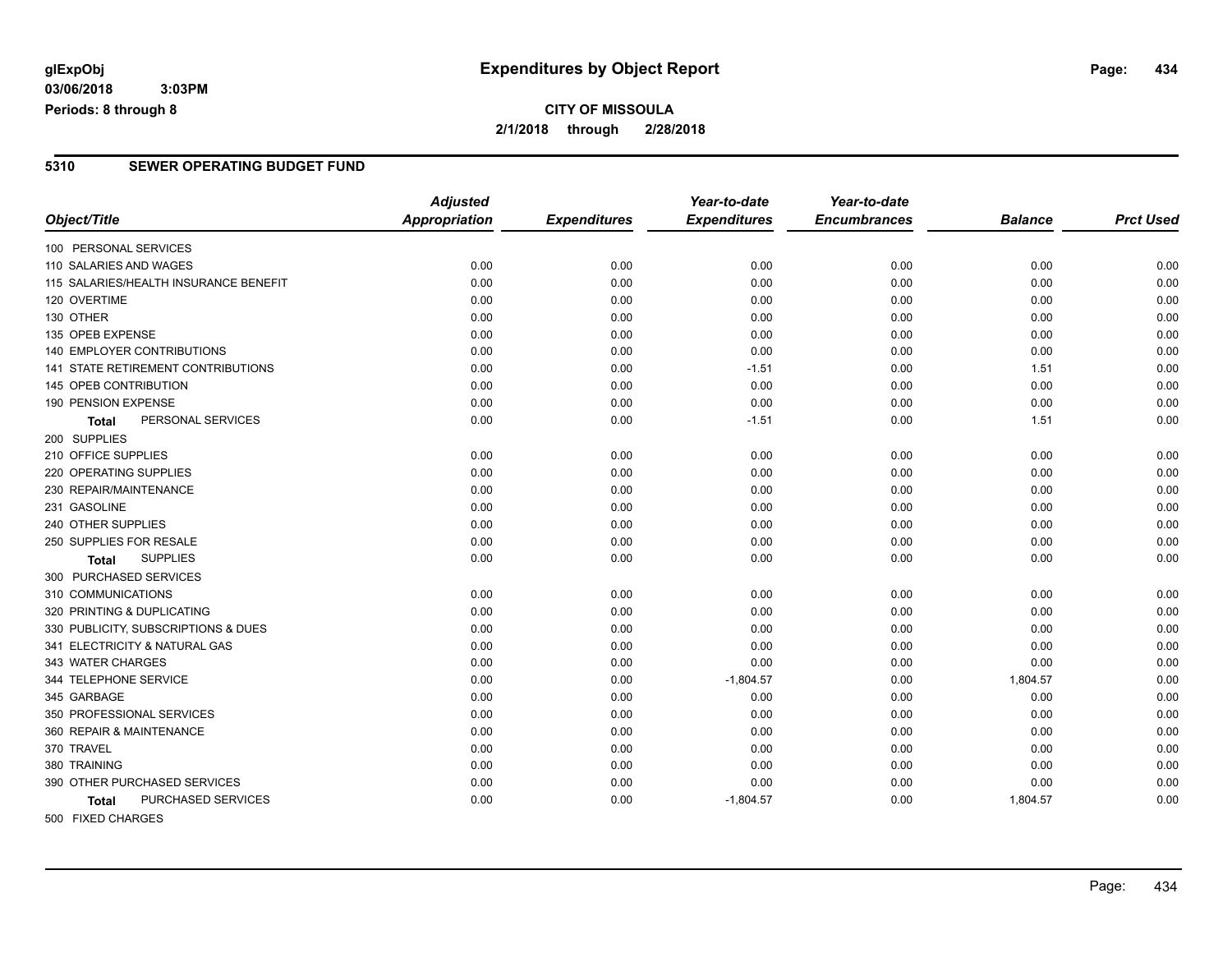**03/06/2018 3:03PM Periods: 8 through 8**

## **CITY OF MISSOULA 2/1/2018 through 2/28/2018**

#### **5310 SEWER OPERATING BUDGET FUND**

|                    |                                   | <b>Adjusted</b>      |                     | Year-to-date        | Year-to-date        |                |                  |
|--------------------|-----------------------------------|----------------------|---------------------|---------------------|---------------------|----------------|------------------|
| Object/Title       |                                   | <b>Appropriation</b> | <b>Expenditures</b> | <b>Expenditures</b> | <b>Encumbrances</b> | <b>Balance</b> | <b>Prct Used</b> |
| 500 FIXED CHARGES  |                                   | 0.00                 | 0.00                | 0.00                | 0.00                | 0.00           | 0.00             |
| <b>Total</b>       | <b>FIXED CHARGES</b>              | 0.00                 | 0.00                | 0.00                | 0.00                | 0.00           | 0.00             |
| 600 DEBT SERVICE   |                                   |                      |                     |                     |                     |                |                  |
| 610 PRINCIPAL      |                                   | 0.00                 | 0.00                | 0.00                | 0.00                | 0.00           | 0.00             |
|                    | 620 INTEREST / SERVICE FEES       | 0.00                 | 0.00                | 0.00                | 0.00                | 0.00           | 0.00             |
| <b>Total</b>       | <b>DEBT SERVICE</b>               | 0.00                 | 0.00                | 0.00                | 0.00                | 0.00           | 0.00             |
|                    | 700 GRANTS & CONTRIBUTIONS        |                      |                     |                     |                     |                |                  |
|                    | 700 GRANTS & CONTRIBUTIONS        | 0.00                 | 0.00                | 0.00                | 0.00                | 0.00           | 0.00             |
| <b>Total</b>       | <b>GRANTS &amp; CONTRIBUTIONS</b> | 0.00                 | 0.00                | 0.00                | 0.00                | 0.00           | 0.00             |
| 800 OTHER OBJECTS  |                                   |                      |                     |                     |                     |                |                  |
|                    | 820 TRANSFERS TO OTHER FUNDS      | 0.00                 | 0.00                | 0.00                | 0.00                | 0.00           | 0.00             |
| 830 DEPRECIATION   |                                   | 0.00                 | 0.00                | 0.00                | 0.00                | 0.00           | 0.00             |
| Total              | OTHER OBJECTS                     | 0.00                 | 0.00                | 0.00                | 0.00                | 0.00           | 0.00             |
| 900 CAPITAL OUTLAY |                                   |                      |                     |                     |                     |                |                  |
| 910 LAND           |                                   | 0.00                 | 0.00                | 0.00                | 0.00                | 0.00           | 0.00             |
| 920 BUILDINGS      |                                   | 0.00                 | 0.00                | 0.00                | 0.00                | 0.00           | 0.00             |
| 930 IMPROVEMENTS   |                                   | 0.00                 | 0.00                | 0.00                | 0.00                | 0.00           | 0.00             |
|                    | 940 MACHINERY & EQUIPMENT         | 0.00                 | 0.00                | 0.00                | 0.00                | 0.00           | 0.00             |
| <b>Total</b>       | <b>CAPITAL OUTLAY</b>             | 0.00                 | 0.00                | 0.00                | 0.00                | 0.00           | 0.00             |
| <b>Total</b>       | SEWER OPERATING BUDGET FUND       | 0.00                 | 0.00                | $-1,806.08$         | 0.00                | 1,806.08       | 0.00             |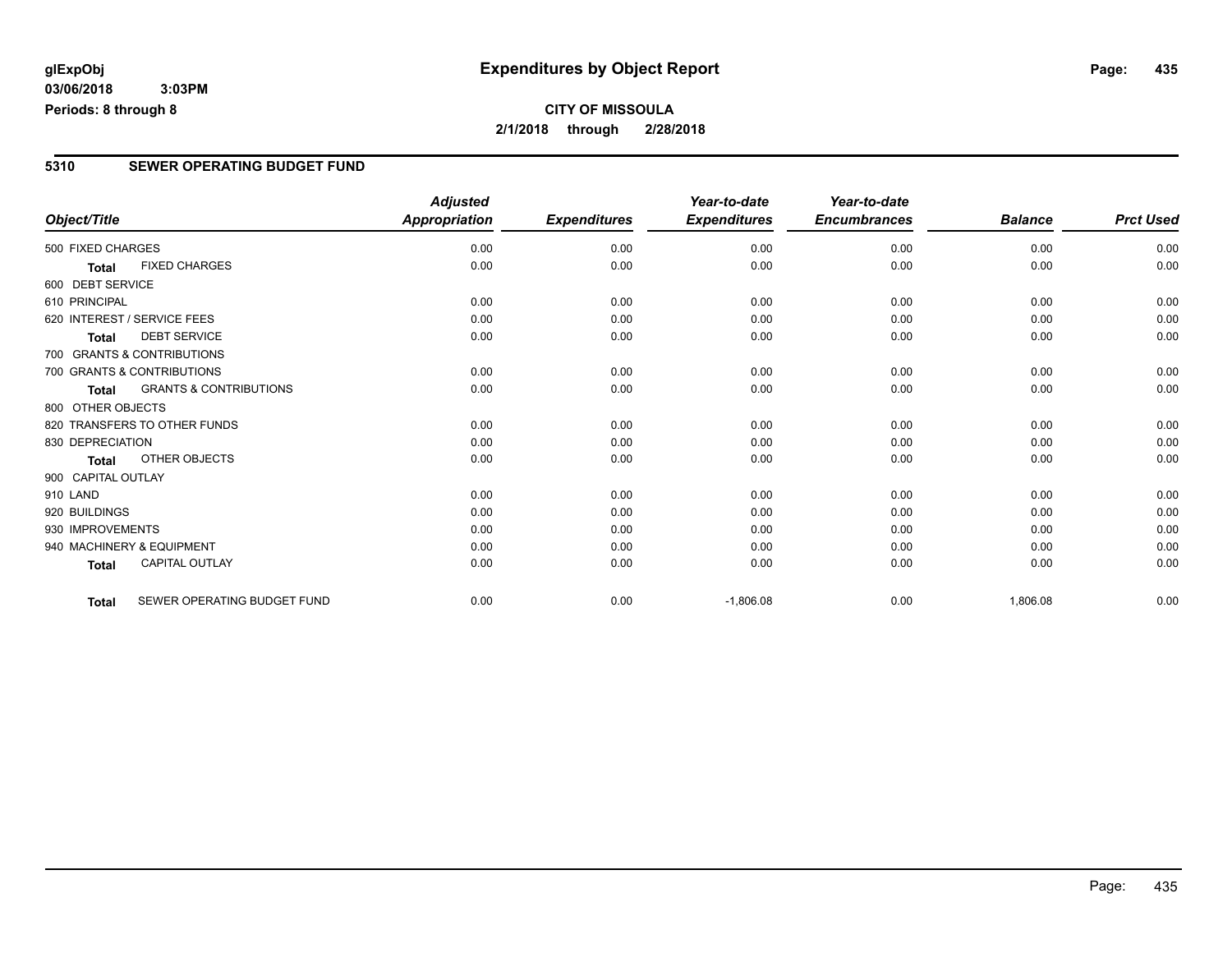## **CITY OF MISSOULA**

**2/1/2018 through 2/28/2018**

# **5311 WASTEWATER UTILITY FUND**

|                                     | <b>Adjusted</b> |                     | Year-to-date        | Year-to-date        |                |                  |
|-------------------------------------|-----------------|---------------------|---------------------|---------------------|----------------|------------------|
| Object/Title                        | Appropriation   | <b>Expenditures</b> | <b>Expenditures</b> | <b>Encumbrances</b> | <b>Balance</b> | <b>Prct Used</b> |
| 100 PERSONAL SERVICES               |                 |                     |                     |                     |                |                  |
| 110 SALARIES AND WAGES              | 1,505,620.00    | 122,807.40          | 1,017,537.01        | 0.00                | 488,082.99     | 67.58            |
| 120 OVERTIME                        | 19,000.00       | 2,987.95            | 23,869.08           | 0.00                | $-4,869.08$    | 125.63           |
| 130 OTHER                           | 51,957.00       | 0.00                | 0.00                | 0.00                | 51,957.00      | 0.00             |
| 140 EMPLOYER CONTRIBUTIONS          | 716,874.00      | 53,961.00           | 460,944.98          | 0.00                | 255,929.02     | 64.30            |
| 141 STATE RETIREMENT CONTRIBUTIONS  | 1,558.00        | 0.00                | 1,105.80            | 0.00                | 452.20         | 70.98            |
| 190 PENSION EXPENSE                 | 0.00            | 0.00                | 0.00                | 0.00                | 0.00           | 0.00             |
| PERSONAL SERVICES<br>Total          | 2,295,009.00    | 179,756.35          | 1,503,456.87        | 0.00                | 791,552.13     | 65.51            |
| 200 SUPPLIES                        |                 |                     |                     |                     |                |                  |
| 210 OFFICE SUPPLIES                 | 3,400.00        | 200.76              | 1,446.69            | 0.00                | 1,953.31       | 42.55            |
| 220 OPERATING SUPPLIES              | 343,220.00      | 27,510.11           | 194,757.59          | 0.00                | 148,462.41     | 56.74            |
| 230 REPAIR/MAINTENANCE              | 422,000.00      | 41,501.85           | 247,908.25          | 0.00                | 174,091.75     | 58.75            |
| 231 GASOLINE                        | 130,000.00      | 3,061.58            | 23,816.66           | 0.00                | 106,183.34     | 18.32            |
| 240 OTHER SUPPLIES                  | 4,000.00        | 180.19              | 3,536.65            | 0.00                | 463.35         | 88.42            |
| <b>SUPPLIES</b><br>Total            | 902,620.00      | 72,454.49           | 471,465.84          | 0.00                | 431,154.16     | 52.23            |
| 300 PURCHASED SERVICES              |                 |                     |                     |                     |                |                  |
| 310 COMMUNICATIONS                  | 3,684.00        | 35.75               | 530.23              | 0.00                | 3,153.77       | 14.39            |
| 320 PRINTING & DUPLICATING          | 8,000.00        | 0.00                | 777.65              | 0.00                | 7,222.35       | 9.72             |
| 330 PUBLICITY, SUBSCRIPTIONS & DUES | 3,000.00        | 255.00              | 16,834.75           | 0.00                | $-13,834.75$   | 561.16           |
| 341 ELECTRICITY & NATURAL GAS       | 658,036.00      | 55,854.05           | 366,958.63          | 0.00                | 291,077.37     | 55.77            |
| 343 WATER CHARGES                   | 10,248.00       | 468.29              | 4,262.66            | 0.00                | 5,985.34       | 41.60            |
| 344 TELEPHONE SERVICE               | 19,604.00       | 1,576.66            | 17,142.21           | 0.00                | 2,461.79       | 87.44            |
| 345 GARBAGE                         | 22,285.00       | 0.00                | 17,825.74           | 0.00                | 4,459.26       | 79.99            |
| 350 PROFESSIONAL SERVICES           | 358,700.00      | 4,836.85            | 42,665.94           | 0.00                | 316,034.06     | 11.89            |
| 360 REPAIR & MAINTENANCE            | 827,212.00      | 29,926.74           | 340,654.22          | 0.00                | 486,557.78     | 41.18            |
| 370 TRAVEL                          | 14,500.00       | 0.00                | 4,381.12            | 0.00                | 10,118.88      | 30.21            |
| 380 TRAINING                        | 10,600.00       | 77.51               | 3,139.67            | 0.00                | 7,460.33       | 29.62            |
| 390 OTHER PURCHASED SERVICES        | 445,887.00      | 0.00                | 222,943.50          | 0.00                | 222,943.50     | 50.00            |
| PURCHASED SERVICES<br>Total         | 2,381,756.00    | 93,030.85           | 1,038,116.32        | 0.00                | 1,343,639.68   | 43.59            |
| 500 FIXED CHARGES                   |                 |                     |                     |                     |                |                  |
| 500 FIXED CHARGES                   | 1,460,940.00    | 210.00              | 681,356.01          | 0.00                | 779,583.99     | 46.64            |
| 530 RENT                            | 0.00            | 100.00              | 100.00              | 0.00                | $-100.00$      | 0.00             |
| 550 MERCHANT SERVICE FEES           | 0.00            | 0.00                | 0.00                | 0.00                | 0.00           | 0.00             |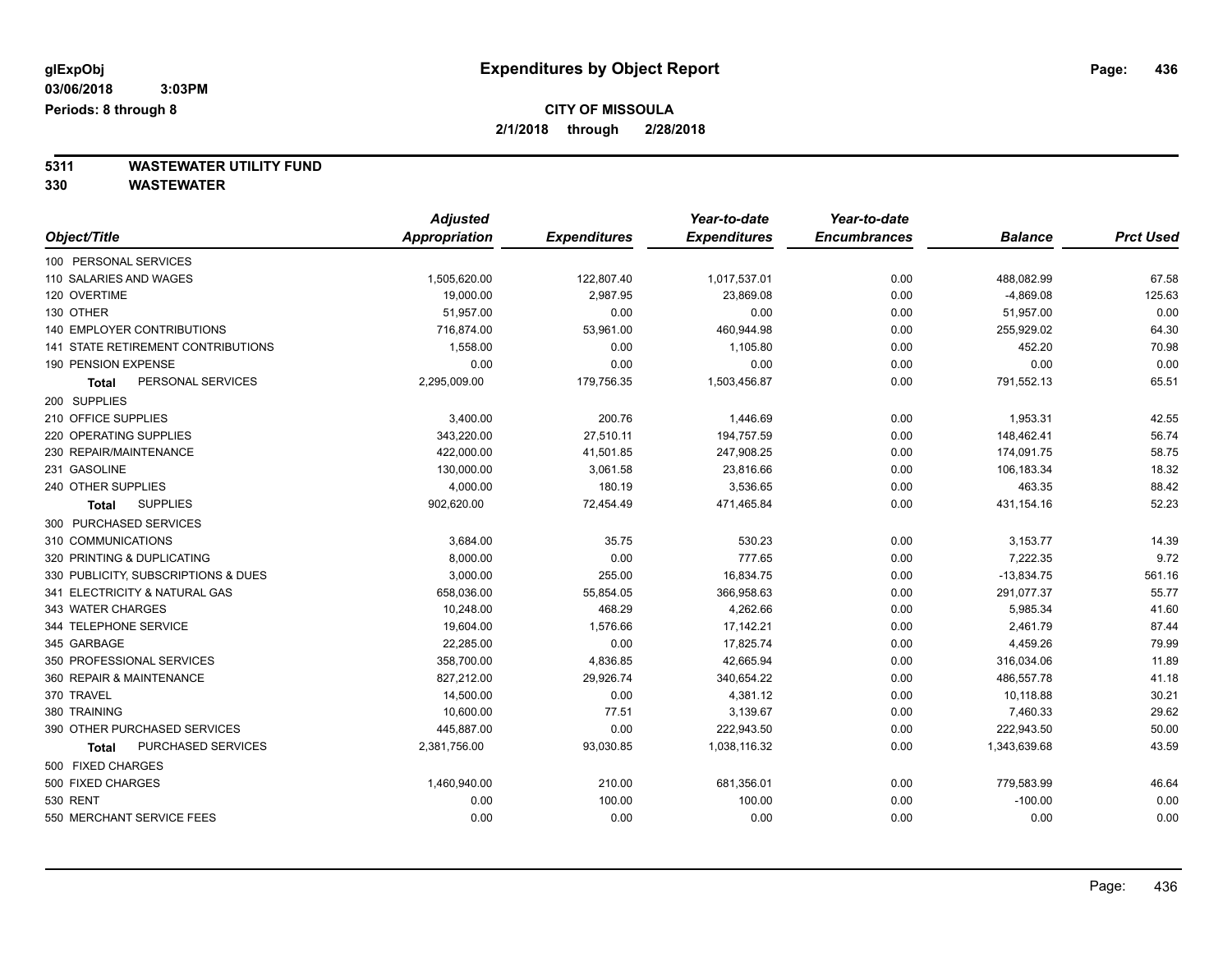# **CITY OF MISSOULA**

**2/1/2018 through 2/28/2018**

**5311 WASTEWATER UTILITY FUND**

|                    |                                   | <b>Adjusted</b> |                     | Year-to-date        | Year-to-date        |                |                  |
|--------------------|-----------------------------------|-----------------|---------------------|---------------------|---------------------|----------------|------------------|
| Object/Title       |                                   | Appropriation   | <b>Expenditures</b> | <b>Expenditures</b> | <b>Encumbrances</b> | <b>Balance</b> | <b>Prct Used</b> |
| <b>Total</b>       | <b>FIXED CHARGES</b>              | 1,460,940.00    | 310.00              | 681,456.01          | 0.00                | 779,483.99     | 46.65            |
| 600 DEBT SERVICE   |                                   |                 |                     |                     |                     |                |                  |
| 610 PRINCIPAL      |                                   | 1,868,107.00    | 0.00                | 663,983.88          | 0.00                | 1,204,123.12   | 35.54            |
|                    | 620 INTEREST / SERVICE FEES       | 876,202.00      | 350.00              | 414,453.20          | 0.00                | 461,748.80     | 47.30            |
| <b>Total</b>       | <b>DEBT SERVICE</b>               | 2,744,309.00    | 350.00              | 1,078,437.08        | 0.00                | 1,665,871.92   | 39.30            |
|                    | 700 GRANTS & CONTRIBUTIONS        |                 |                     |                     |                     |                |                  |
|                    | 700 GRANTS & CONTRIBUTIONS        | 1,500.00        | 0.00                | 0.00                | 0.00                | 1,500.00       | 0.00             |
| <b>Total</b>       | <b>GRANTS &amp; CONTRIBUTIONS</b> | 1,500.00        | 0.00                | 0.00                | 0.00                | 1,500.00       | 0.00             |
| 800 OTHER OBJECTS  |                                   |                 |                     |                     |                     |                |                  |
| 800 OTHER OBJECTS  |                                   | 0.00            | 0.00                | 0.00                | 0.00                | 0.00           | 0.00             |
|                    | 820 TRANSFERS TO OTHER FUNDS      | 0.00            | 0.00                | 0.00                | 0.00                | 0.00           | 0.00             |
| <b>Total</b>       | OTHER OBJECTS                     | 0.00            | 0.00                | 0.00                | 0.00                | 0.00           | 0.00             |
| 900 CAPITAL OUTLAY |                                   |                 |                     |                     |                     |                |                  |
| 910 LAND           |                                   | 0.00            | 0.00                | 999.60              | 0.00                | $-999.60$      | 0.00             |
| 920 BUILDINGS      |                                   | 0.00            | 5,534.01            | 30,433.59           | 0.00                | $-30.433.59$   | 0.00             |
| 930 IMPROVEMENTS   |                                   | 1,694,223.00    | 29,530.27           | 839,710.79          | 0.00                | 854,512.21     | 49.56            |
|                    | 940 MACHINERY & EQUIPMENT         | 0.00            | 0.00                | 52,947.83           | 0.00                | $-52,947.83$   | 0.00             |
| <b>Total</b>       | <b>CAPITAL OUTLAY</b>             | 1,694,223.00    | 35,064.28           | 924,091.81          | 0.00                | 770,131.19     | 54.54            |
| <b>Total</b>       | <b>WASTEWATER</b>                 | 11,480,357.00   | 380,965.97          | 5,697,023.93        | 0.00                | 5,783,333.07   | 49.62            |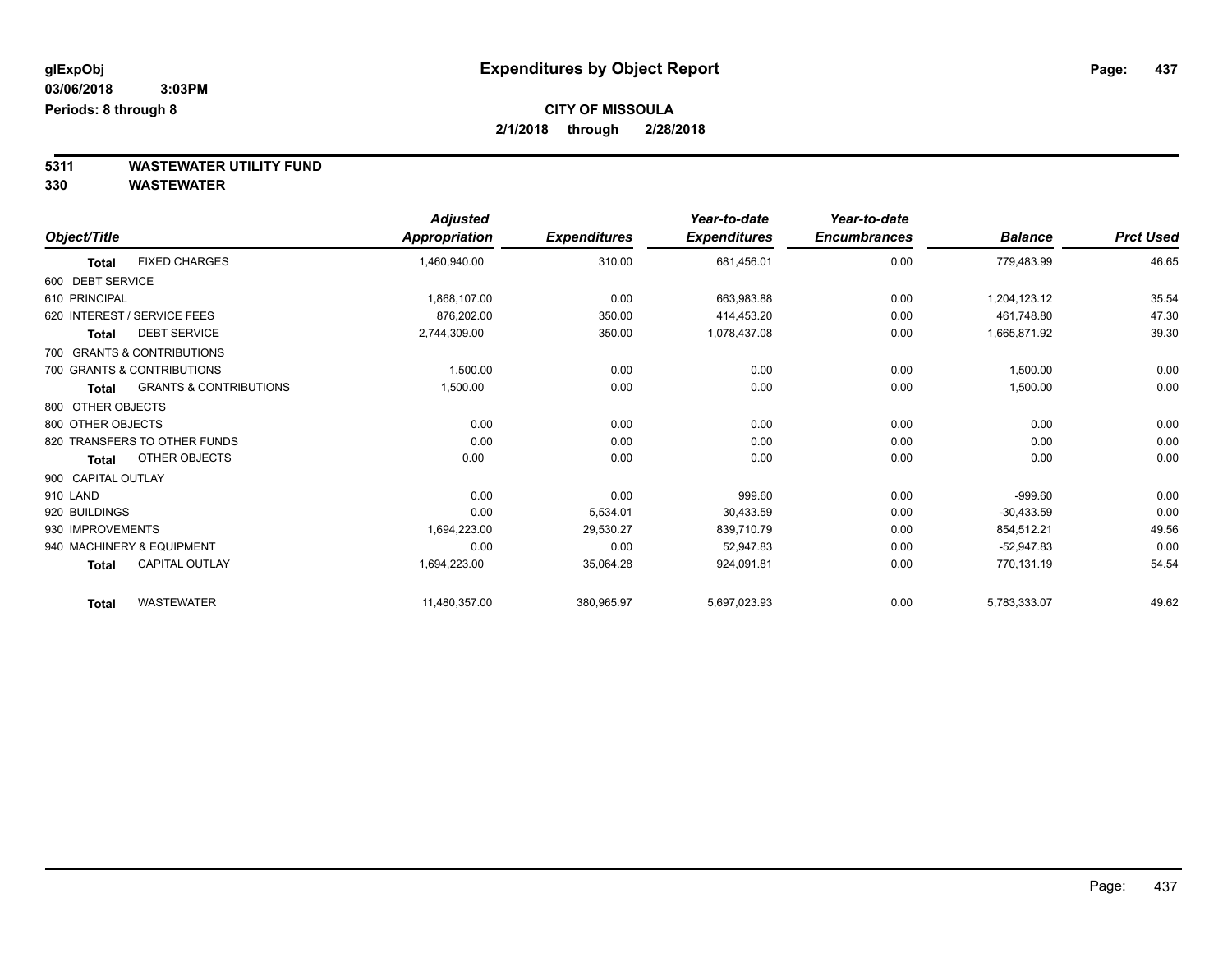#### **5311 WASTEWATER UTILITY FUND**

|                                      | <b>Adjusted</b> |                     | Year-to-date        | Year-to-date        |                |                  |
|--------------------------------------|-----------------|---------------------|---------------------|---------------------|----------------|------------------|
| Object/Title                         | Appropriation   | <b>Expenditures</b> | <b>Expenditures</b> | <b>Encumbrances</b> | <b>Balance</b> | <b>Prct Used</b> |
| 100 PERSONAL SERVICES                |                 |                     |                     |                     |                |                  |
| 110 SALARIES AND WAGES               | 1,505,620.00    | 122,807.40          | 1,017,537.01        | 0.00                | 488,082.99     | 67.58            |
| 120 OVERTIME                         | 19,000.00       | 2,987.95            | 23,869.08           | 0.00                | $-4,869.08$    | 125.63           |
| 130 OTHER                            | 51,957.00       | 0.00                | 0.00                | 0.00                | 51,957.00      | 0.00             |
| <b>140 EMPLOYER CONTRIBUTIONS</b>    | 716,874.00      | 53,961.00           | 460,944.98          | 0.00                | 255,929.02     | 64.30            |
| 141 STATE RETIREMENT CONTRIBUTIONS   | 1,558.00        | 0.00                | 1,105.80            | 0.00                | 452.20         | 70.98            |
| 190 PENSION EXPENSE                  | 0.00            | 0.00                | 0.00                | 0.00                | 0.00           | 0.00             |
| PERSONAL SERVICES<br>Total           | 2,295,009.00    | 179,756.35          | 1,503,456.87        | 0.00                | 791,552.13     | 65.51            |
| 200 SUPPLIES                         |                 |                     |                     |                     |                |                  |
| 210 OFFICE SUPPLIES                  | 3,400.00        | 200.76              | 1,446.69            | 0.00                | 1,953.31       | 42.55            |
| <b>220 OPERATING SUPPLIES</b>        | 343,220.00      | 27,510.11           | 194,757.59          | 0.00                | 148,462.41     | 56.74            |
| 230 REPAIR/MAINTENANCE               | 422,000.00      | 41,501.85           | 247,908.25          | 0.00                | 174,091.75     | 58.75            |
| 231 GASOLINE                         | 130,000.00      | 3,061.58            | 23,816.66           | 0.00                | 106,183.34     | 18.32            |
| 240 OTHER SUPPLIES                   | 4,000.00        | 180.19              | 3,536.65            | 0.00                | 463.35         | 88.42            |
| <b>SUPPLIES</b><br><b>Total</b>      | 902,620.00      | 72,454.49           | 471,465.84          | 0.00                | 431,154.16     | 52.23            |
| 300 PURCHASED SERVICES               |                 |                     |                     |                     |                |                  |
| 310 COMMUNICATIONS                   | 3,684.00        | 35.75               | 530.23              | 0.00                | 3,153.77       | 14.39            |
| 320 PRINTING & DUPLICATING           | 8,000.00        | 0.00                | 777.65              | 0.00                | 7,222.35       | 9.72             |
| 330 PUBLICITY, SUBSCRIPTIONS & DUES  | 3,000.00        | 255.00              | 16,834.75           | 0.00                | $-13,834.75$   | 561.16           |
| 341 ELECTRICITY & NATURAL GAS        | 658,036.00      | 55,854.05           | 366,958.63          | 0.00                | 291,077.37     | 55.77            |
| 343 WATER CHARGES                    | 10,248.00       | 468.29              | 4,262.66            | 0.00                | 5,985.34       | 41.60            |
| 344 TELEPHONE SERVICE                | 19,604.00       | 1,576.66            | 17,142.21           | 0.00                | 2,461.79       | 87.44            |
| 345 GARBAGE                          | 22,285.00       | 0.00                | 17,825.74           | 0.00                | 4,459.26       | 79.99            |
| 350 PROFESSIONAL SERVICES            | 358,700.00      | 4,836.85            | 42,665.94           | 0.00                | 316,034.06     | 11.89            |
| 360 REPAIR & MAINTENANCE             | 827,212.00      | 29,926.74           | 340,654.22          | 0.00                | 486,557.78     | 41.18            |
| 370 TRAVEL                           | 14,500.00       | 0.00                | 4,381.12            | 0.00                | 10,118.88      | 30.21            |
| 380 TRAINING                         | 10,600.00       | 77.51               | 3,139.67            | 0.00                | 7,460.33       | 29.62            |
| 390 OTHER PURCHASED SERVICES         | 445,887.00      | 0.00                | 222,943.50          | 0.00                | 222,943.50     | 50.00            |
| PURCHASED SERVICES<br>Total          | 2,381,756.00    | 93,030.85           | 1,038,116.32        | 0.00                | 1,343,639.68   | 43.59            |
| 500 FIXED CHARGES                    |                 |                     |                     |                     |                |                  |
| 500 FIXED CHARGES                    | 1,460,940.00    | 210.00              | 681,356.01          | 0.00                | 779,583.99     | 46.64            |
| 530 RENT                             | 0.00            | 100.00              | 100.00              | 0.00                | $-100.00$      | 0.00             |
| 550 MERCHANT SERVICE FEES            | 0.00            | 0.00                | 0.00                | 0.00                | 0.00           | 0.00             |
| <b>FIXED CHARGES</b><br><b>Total</b> | 1,460,940.00    | 310.00              | 681,456.01          | 0.00                | 779,483.99     | 46.65            |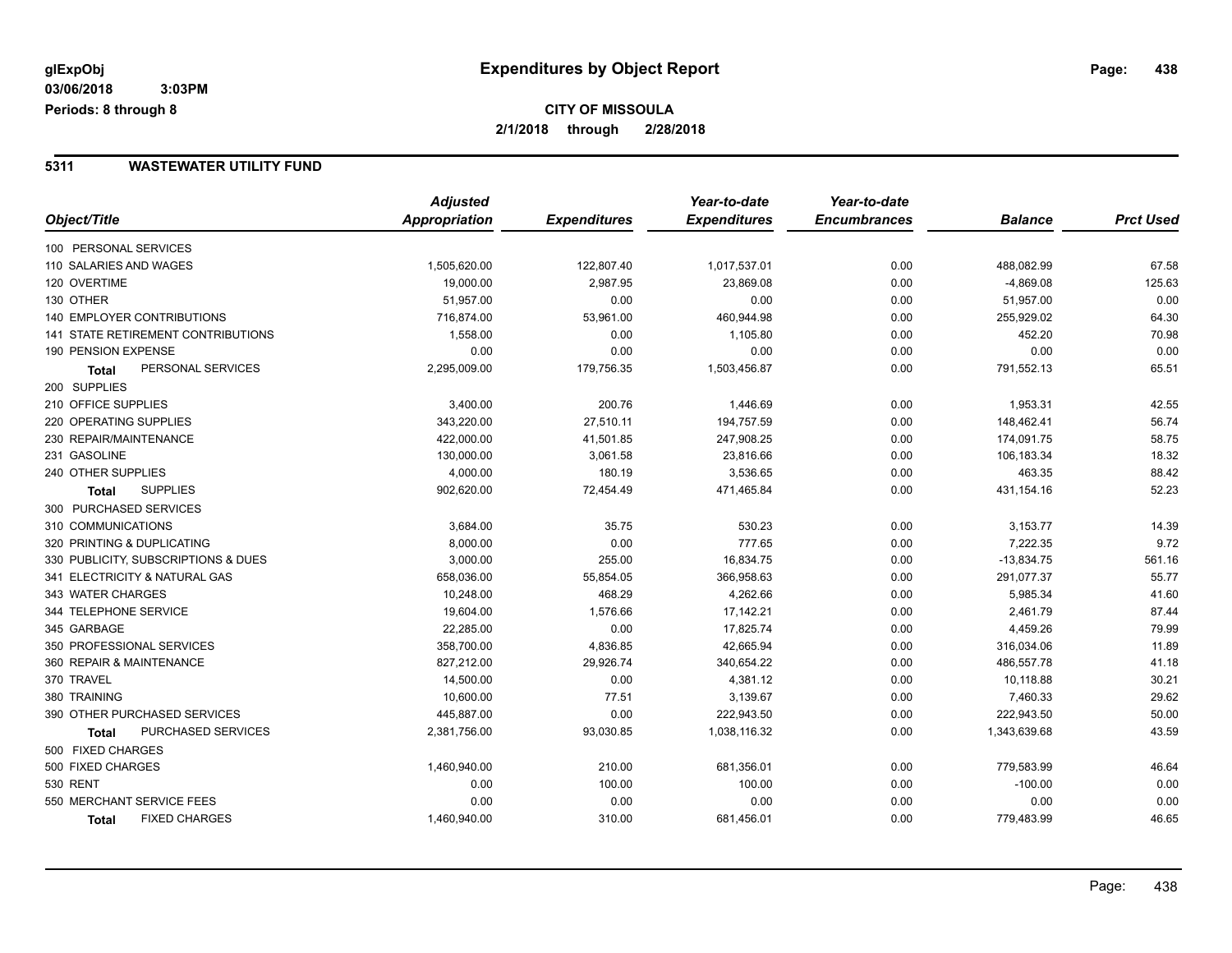#### **5311 WASTEWATER UTILITY FUND**

|                    |                                   | <b>Adjusted</b> |                     | Year-to-date        | Year-to-date        |                |                  |
|--------------------|-----------------------------------|-----------------|---------------------|---------------------|---------------------|----------------|------------------|
| Object/Title       |                                   | Appropriation   | <b>Expenditures</b> | <b>Expenditures</b> | <b>Encumbrances</b> | <b>Balance</b> | <b>Prct Used</b> |
| 600 DEBT SERVICE   |                                   |                 |                     |                     |                     |                |                  |
| 610 PRINCIPAL      |                                   | 1,868,107.00    | 0.00                | 663,983.88          | 0.00                | 1,204,123.12   | 35.54            |
|                    | 620 INTEREST / SERVICE FEES       | 876,202.00      | 350.00              | 414,453.20          | 0.00                | 461,748.80     | 47.30            |
| <b>Total</b>       | <b>DEBT SERVICE</b>               | 2,744,309.00    | 350.00              | 1,078,437.08        | 0.00                | 1,665,871.92   | 39.30            |
|                    | 700 GRANTS & CONTRIBUTIONS        |                 |                     |                     |                     |                |                  |
|                    | 700 GRANTS & CONTRIBUTIONS        | 1,500.00        | 0.00                | 0.00                | 0.00                | 1,500.00       | 0.00             |
| <b>Total</b>       | <b>GRANTS &amp; CONTRIBUTIONS</b> | 1,500.00        | 0.00                | 0.00                | 0.00                | 1,500.00       | 0.00             |
| 800 OTHER OBJECTS  |                                   |                 |                     |                     |                     |                |                  |
| 800 OTHER OBJECTS  |                                   | 0.00            | 0.00                | 0.00                | 0.00                | 0.00           | 0.00             |
|                    | 820 TRANSFERS TO OTHER FUNDS      | 0.00            | 0.00                | 0.00                | 0.00                | 0.00           | 0.00             |
| Total              | OTHER OBJECTS                     | 0.00            | 0.00                | 0.00                | 0.00                | 0.00           | 0.00             |
| 900 CAPITAL OUTLAY |                                   |                 |                     |                     |                     |                |                  |
| 910 LAND           |                                   | 0.00            | 0.00                | 999.60              | 0.00                | $-999.60$      | 0.00             |
| 920 BUILDINGS      |                                   | 0.00            | 5,534.01            | 30,433.59           | 0.00                | $-30,433.59$   | 0.00             |
| 930 IMPROVEMENTS   |                                   | 1,694,223.00    | 29,530.27           | 839,710.79          | 0.00                | 854,512.21     | 49.56            |
|                    | 940 MACHINERY & EQUIPMENT         | 0.00            | 0.00                | 52,947.83           | 0.00                | $-52,947.83$   | 0.00             |
| Total              | <b>CAPITAL OUTLAY</b>             | 1,694,223.00    | 35,064.28           | 924,091.81          | 0.00                | 770,131.19     | 54.54            |
| <b>Total</b>       | WASTEWATER UTILITY FUND           | 11,480,357.00   | 380,965.97          | 5,697,023.93        | 0.00                | 5,783,333.07   | 49.62            |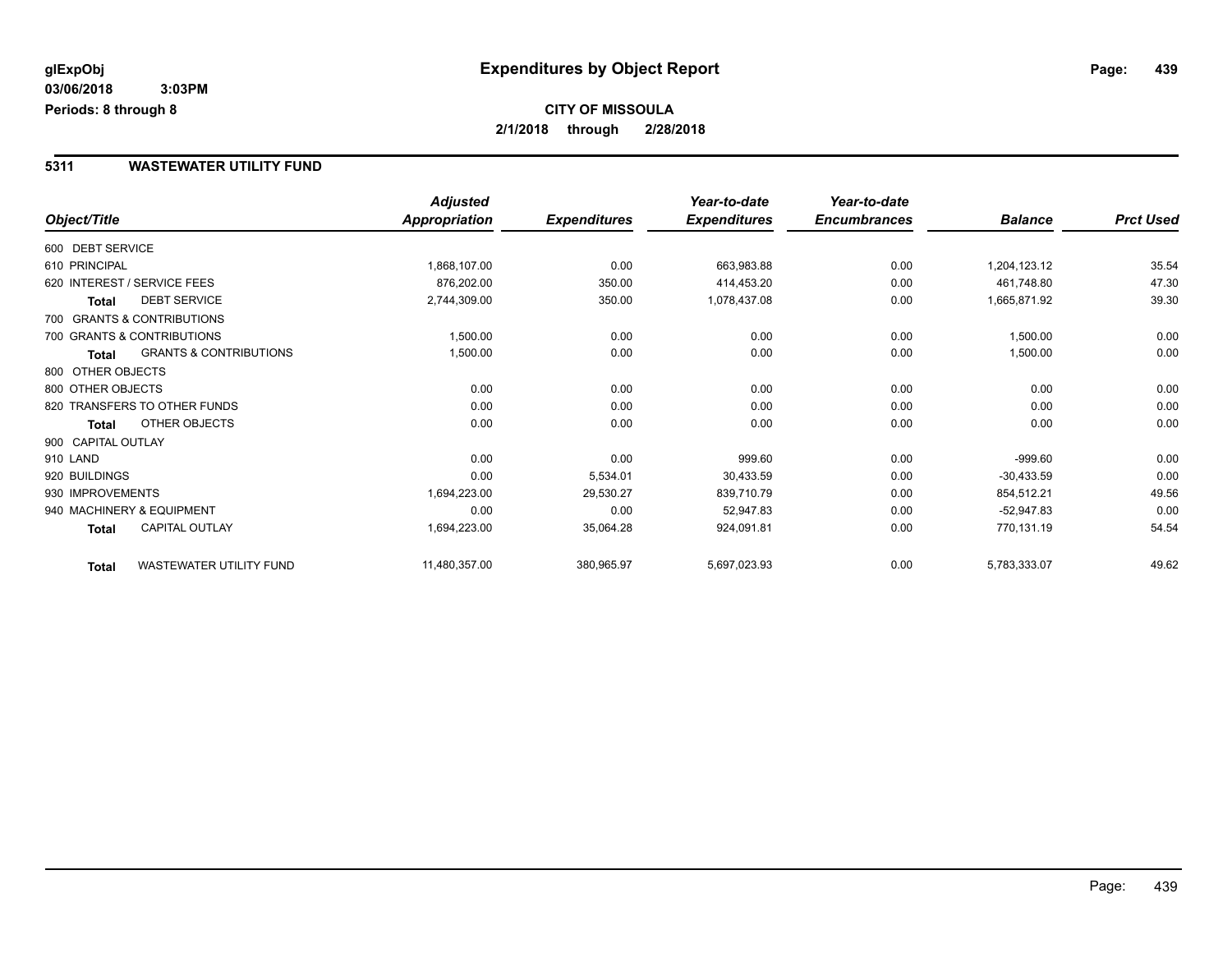**5315 SEWER LOAN FUND 330 WASTEWATER**

|                        |                              | <b>Adjusted</b> |                     | Year-to-date        | Year-to-date        |                |                  |
|------------------------|------------------------------|-----------------|---------------------|---------------------|---------------------|----------------|------------------|
| Object/Title           |                              | Appropriation   | <b>Expenditures</b> | <b>Expenditures</b> | <b>Encumbrances</b> | <b>Balance</b> | <b>Prct Used</b> |
| 300 PURCHASED SERVICES |                              |                 |                     |                     |                     |                |                  |
|                        | 390 OTHER PURCHASED SERVICES | 0.00            | 0.00                | 18.285.37           | 0.00                | $-18.285.37$   | 0.00             |
| <b>Total</b>           | <b>PURCHASED SERVICES</b>    | 0.00            | 0.00                | 18,285.37           | 0.00                | $-18.285.37$   | 0.00             |
| 800 OTHER OBJECTS      |                              |                 |                     |                     |                     |                |                  |
|                        | 820 TRANSFERS TO OTHER FUNDS | 0.00            | 0.00                | 0.00                | 0.00                | 0.00           | 0.00             |
| 845 CONTINGENCY        |                              | 0.00            | 0.00                | 0.00                | 0.00                | 0.00           | 0.00             |
| <b>Total</b>           | OTHER OBJECTS                | 0.00            | 0.00                | 0.00                | 0.00                | 0.00           | 0.00             |
| <b>Total</b>           | <b>WASTEWATER</b>            | 0.00            | 0.00                | 18.285.37           | 0.00                | $-18.285.37$   | 0.00             |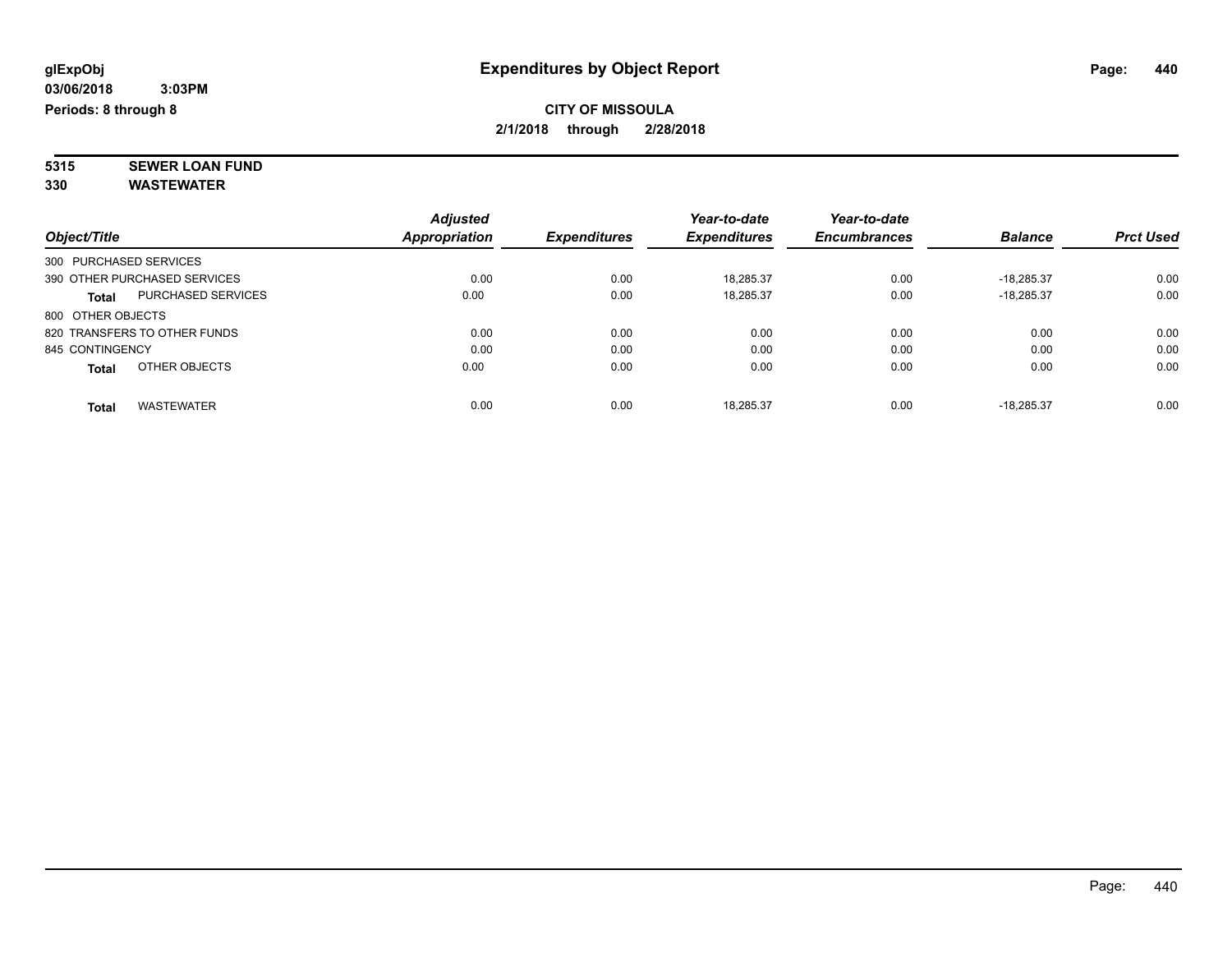#### **5315 SEWER LOAN FUND**

|                                        | <b>Adjusted</b> |                     | Year-to-date        | Year-to-date        |                |                  |
|----------------------------------------|-----------------|---------------------|---------------------|---------------------|----------------|------------------|
| Object/Title                           | Appropriation   | <b>Expenditures</b> | <b>Expenditures</b> | <b>Encumbrances</b> | <b>Balance</b> | <b>Prct Used</b> |
| 300 PURCHASED SERVICES                 |                 |                     |                     |                     |                |                  |
| 390 OTHER PURCHASED SERVICES           | 0.00            | 0.00                | 18.285.37           | 0.00                | $-18.285.37$   | 0.00             |
| PURCHASED SERVICES<br><b>Total</b>     | 0.00            | 0.00                | 18,285.37           | 0.00                | $-18.285.37$   | 0.00             |
| 800 OTHER OBJECTS                      |                 |                     |                     |                     |                |                  |
| 820 TRANSFERS TO OTHER FUNDS           | 0.00            | 0.00                | 0.00                | 0.00                | 0.00           | 0.00             |
| 845 CONTINGENCY                        | 0.00            | 0.00                | 0.00                | 0.00                | 0.00           | 0.00             |
| OTHER OBJECTS<br><b>Total</b>          | 0.00            | 0.00                | 0.00                | 0.00                | 0.00           | 0.00             |
| <b>SEWER LOAN FUND</b><br><b>Total</b> | 0.00            | 0.00                | 18.285.37           | 0.00                | $-18.285.37$   | 0.00             |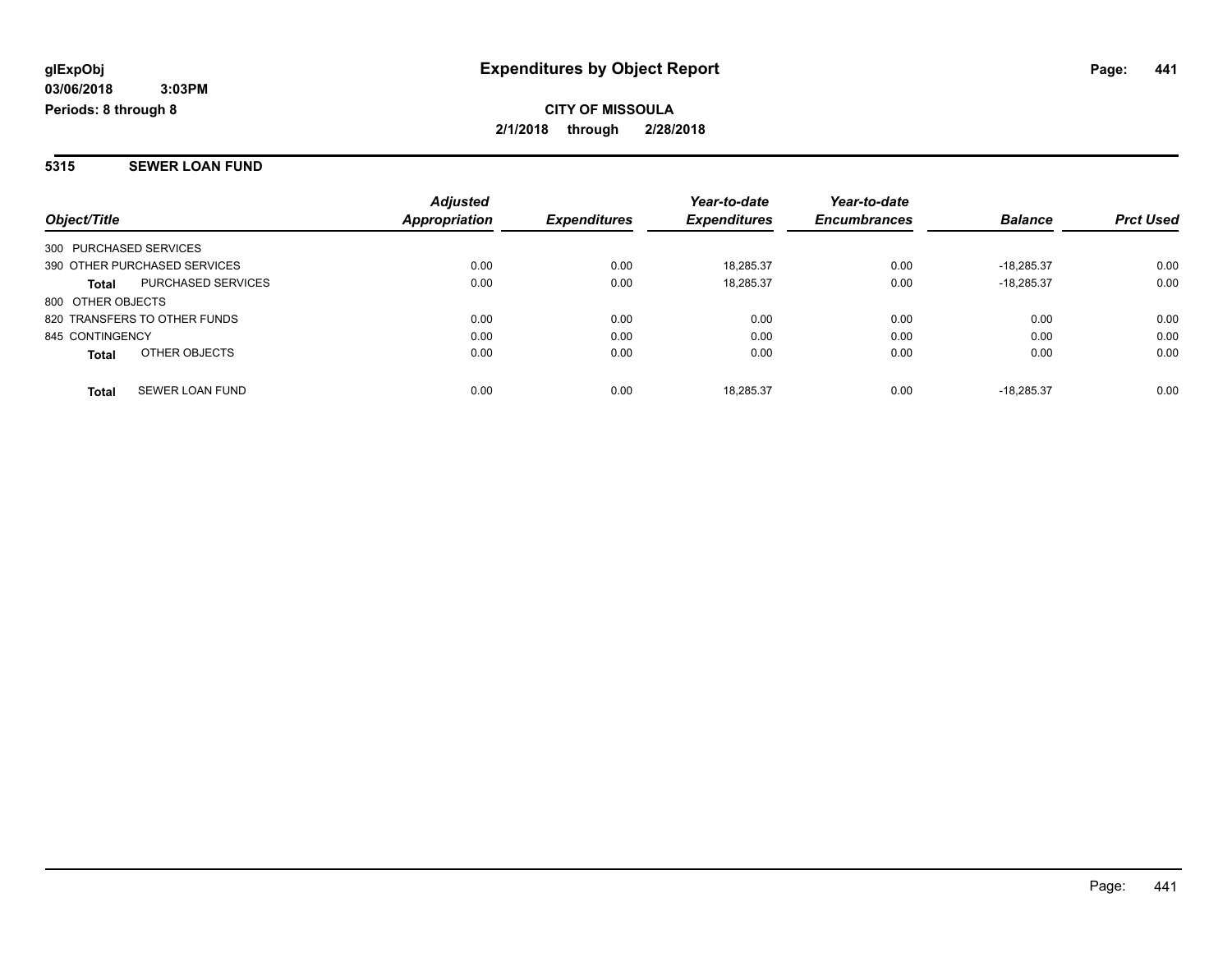## **CITY OF MISSOULA**

**2/1/2018 through 2/28/2018**

# **5320 SEWER REPLACEMENT & DEPRECIATION FUND**

|                          |                              | <b>Adjusted</b>      |                     | Year-to-date        | Year-to-date        |                |                  |
|--------------------------|------------------------------|----------------------|---------------------|---------------------|---------------------|----------------|------------------|
| Object/Title             |                              | <b>Appropriation</b> | <b>Expenditures</b> | <b>Expenditures</b> | <b>Encumbrances</b> | <b>Balance</b> | <b>Prct Used</b> |
| 300 PURCHASED SERVICES   |                              |                      |                     |                     |                     |                |                  |
|                          | 350 PROFESSIONAL SERVICES    | 0.00                 | 0.00                | 0.00                | 0.00                | 0.00           | 0.00             |
| 360 REPAIR & MAINTENANCE |                              | 0.00                 | 0.00                | 0.00                | 0.00                | 0.00           | 0.00             |
| <b>Total</b>             | PURCHASED SERVICES           | 0.00                 | 0.00                | 0.00                | 0.00                | 0.00           | 0.00             |
| 600 DEBT SERVICE         |                              |                      |                     |                     |                     |                |                  |
| 610 PRINCIPAL            |                              | 0.00                 | 0.00                | 0.00                | 0.00                | 0.00           | 0.00             |
|                          | 620 INTEREST / SERVICE FEES  | 0.00                 | 0.00                | 0.00                | 0.00                | 0.00           | 0.00             |
| <b>Total</b>             | <b>DEBT SERVICE</b>          | 0.00                 | 0.00                | 0.00                | 0.00                | 0.00           | 0.00             |
| 800 OTHER OBJECTS        |                              |                      |                     |                     |                     |                |                  |
|                          | 820 TRANSFERS TO OTHER FUNDS | 0.00                 | 0.00                | 0.00                | 0.00                | 0.00           | 0.00             |
| 830 DEPRECIATION         |                              | 0.00                 | 0.00                | 0.00                | 0.00                | 0.00           | 0.00             |
| <b>Total</b>             | OTHER OBJECTS                | 0.00                 | 0.00                | 0.00                | 0.00                | 0.00           | 0.00             |
| 900 CAPITAL OUTLAY       |                              |                      |                     |                     |                     |                |                  |
| 910 LAND                 |                              | 0.00                 | 0.00                | 0.00                | 0.00                | 0.00           | 0.00             |
| 920 BUILDINGS            |                              | 0.00                 | 0.00                | 0.00                | 0.00                | 0.00           | 0.00             |
| 930 IMPROVEMENTS         |                              | 0.00                 | 0.00                | 0.00                | 0.00                | 0.00           | 0.00             |
|                          | 940 MACHINERY & EQUIPMENT    | 0.00                 | 0.00                | 0.00                | 0.00                | 0.00           | 0.00             |
| Total                    | <b>CAPITAL OUTLAY</b>        | 0.00                 | 0.00                | 0.00                | 0.00                | 0.00           | 0.00             |
| <b>Total</b>             | <b>WASTEWATER</b>            | 0.00                 | 0.00                | 0.00                | 0.00                | 0.00           | 0.00             |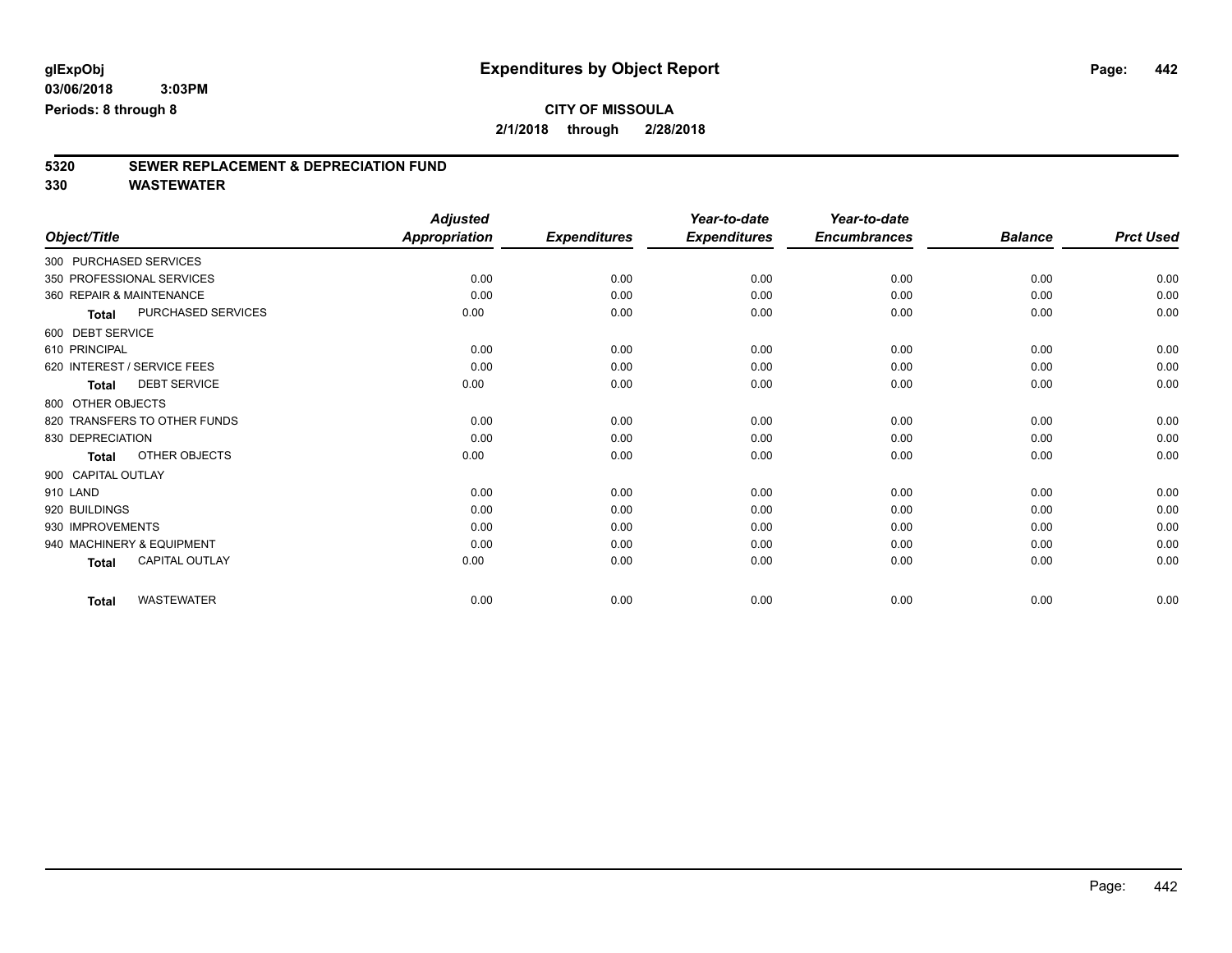#### **5320 SEWER REPLACEMENT & DEPRECIATION FUND**

|                        |                                  | <b>Adjusted</b>      |                     | Year-to-date        | Year-to-date        |                |                  |
|------------------------|----------------------------------|----------------------|---------------------|---------------------|---------------------|----------------|------------------|
| Object/Title           |                                  | <b>Appropriation</b> | <b>Expenditures</b> | <b>Expenditures</b> | <b>Encumbrances</b> | <b>Balance</b> | <b>Prct Used</b> |
| 300 PURCHASED SERVICES |                                  |                      |                     |                     |                     |                |                  |
|                        | 350 PROFESSIONAL SERVICES        | 0.00                 | 0.00                | 0.00                | 0.00                | 0.00           | 0.00             |
|                        | 360 REPAIR & MAINTENANCE         | 0.00                 | 0.00                | 0.00                | 0.00                | 0.00           | 0.00             |
| Total                  | PURCHASED SERVICES               | 0.00                 | 0.00                | 0.00                | 0.00                | 0.00           | 0.00             |
| 600 DEBT SERVICE       |                                  |                      |                     |                     |                     |                |                  |
| 610 PRINCIPAL          |                                  | 0.00                 | 0.00                | 0.00                | 0.00                | 0.00           | 0.00             |
|                        | 620 INTEREST / SERVICE FEES      | 0.00                 | 0.00                | 0.00                | 0.00                | 0.00           | 0.00             |
| <b>Total</b>           | <b>DEBT SERVICE</b>              | 0.00                 | 0.00                | 0.00                | 0.00                | 0.00           | 0.00             |
| 800 OTHER OBJECTS      |                                  |                      |                     |                     |                     |                |                  |
|                        | 820 TRANSFERS TO OTHER FUNDS     | 0.00                 | 0.00                | 0.00                | 0.00                | 0.00           | 0.00             |
| 830 DEPRECIATION       |                                  | 0.00                 | 0.00                | 0.00                | 0.00                | 0.00           | 0.00             |
| Total                  | OTHER OBJECTS                    | 0.00                 | 0.00                | 0.00                | 0.00                | 0.00           | 0.00             |
| 900 CAPITAL OUTLAY     |                                  |                      |                     |                     |                     |                |                  |
| 910 LAND               |                                  | 0.00                 | 0.00                | 0.00                | 0.00                | 0.00           | 0.00             |
| 920 BUILDINGS          |                                  | 0.00                 | 0.00                | 0.00                | 0.00                | 0.00           | 0.00             |
| 930 IMPROVEMENTS       |                                  | 0.00                 | 0.00                | 0.00                | 0.00                | 0.00           | 0.00             |
|                        | 940 MACHINERY & EQUIPMENT        | 0.00                 | 0.00                | 0.00                | 0.00                | 0.00           | 0.00             |
| <b>Total</b>           | CAPITAL OUTLAY                   | 0.00                 | 0.00                | 0.00                | 0.00                | 0.00           | 0.00             |
| Total                  | SEWER REPLACEMENT & DEPRECIATION | 0.00                 | 0.00                | 0.00                | 0.00                | 0.00           | 0.00             |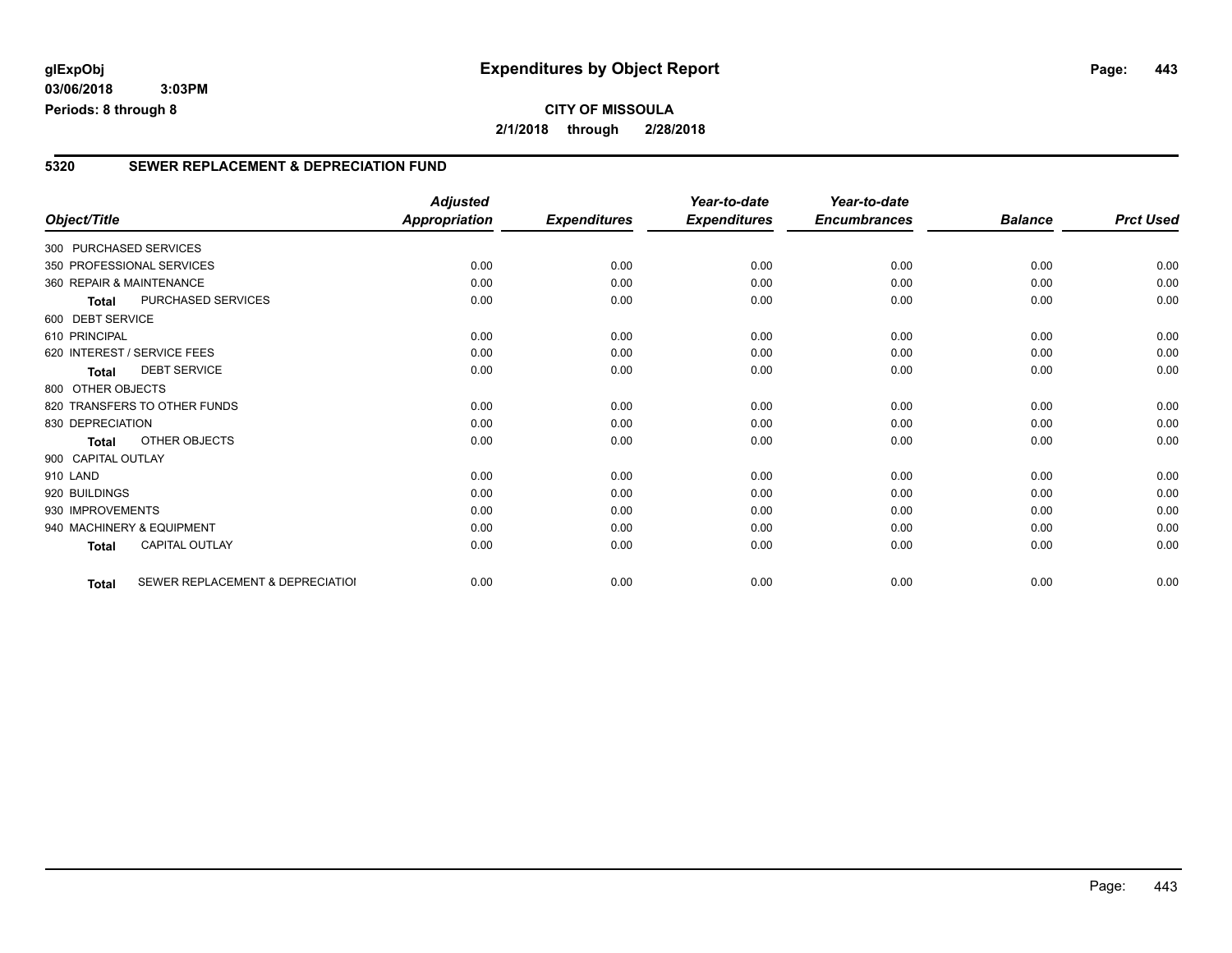# **5325 SEWER DEVELOPMENT FEE FUND**

|                          |                              | <b>Adjusted</b>      |                     | Year-to-date        | Year-to-date        |                |                  |
|--------------------------|------------------------------|----------------------|---------------------|---------------------|---------------------|----------------|------------------|
| Object/Title             |                              | <b>Appropriation</b> | <b>Expenditures</b> | <b>Expenditures</b> | <b>Encumbrances</b> | <b>Balance</b> | <b>Prct Used</b> |
| 300 PURCHASED SERVICES   |                              |                      |                     |                     |                     |                |                  |
|                          | 350 PROFESSIONAL SERVICES    | 0.00                 | 0.00                | 0.00                | 0.00                | 0.00           | 0.00             |
| 360 REPAIR & MAINTENANCE |                              | 0.00                 | 0.00                | 0.00                | 0.00                | 0.00           | 0.00             |
| <b>Total</b>             | <b>PURCHASED SERVICES</b>    | 0.00                 | 0.00                | 0.00                | 0.00                | 0.00           | 0.00             |
| 500 FIXED CHARGES        |                              |                      |                     |                     |                     |                |                  |
|                          | 550 MERCHANT SERVICE FEES    | 0.00                 | 0.00                | 0.00                | 0.00                | 0.00           | 0.00             |
| <b>Total</b>             | <b>FIXED CHARGES</b>         | 0.00                 | 0.00                | 0.00                | 0.00                | 0.00           | 0.00             |
| 600 DEBT SERVICE         |                              |                      |                     |                     |                     |                |                  |
| 610 PRINCIPAL            |                              | 0.00                 | 0.00                | 0.00                | 0.00                | 0.00           | 0.00             |
|                          | 620 INTEREST / SERVICE FEES  | 0.00                 | 0.00                | 0.00                | 0.00                | 0.00           | 0.00             |
| <b>Total</b>             | <b>DEBT SERVICE</b>          | 0.00                 | 0.00                | 0.00                | 0.00                | 0.00           | 0.00             |
| 800 OTHER OBJECTS        |                              |                      |                     |                     |                     |                |                  |
|                          | 820 TRANSFERS TO OTHER FUNDS | 0.00                 | 0.00                | 0.00                | 0.00                | 0.00           | 0.00             |
| <b>Total</b>             | OTHER OBJECTS                | 0.00                 | 0.00                | 0.00                | 0.00                | 0.00           | 0.00             |
| 900 CAPITAL OUTLAY       |                              |                      |                     |                     |                     |                |                  |
| 900 CAPITAL OUTLAY       |                              | 0.00                 | 0.00                | 0.00                | 0.00                | 0.00           | 0.00             |
| 910 LAND                 |                              | 0.00                 | 0.00                | 0.00                | 0.00                | 0.00           | 0.00             |
| 920 BUILDINGS            |                              | 0.00                 | 0.00                | 0.00                | 0.00                | 0.00           | 0.00             |
| 930 IMPROVEMENTS         |                              | 0.00                 | 10,917.30           | 89,624.33           | 0.00                | $-89,624.33$   | 0.00             |
| <b>Total</b>             | <b>CAPITAL OUTLAY</b>        | 0.00                 | 10,917.30           | 89,624.33           | 0.00                | $-89,624.33$   | 0.00             |
| <b>Total</b>             | <b>WASTEWATER</b>            | 0.00                 | 10,917.30           | 89,624.33           | 0.00                | $-89,624.33$   | 0.00             |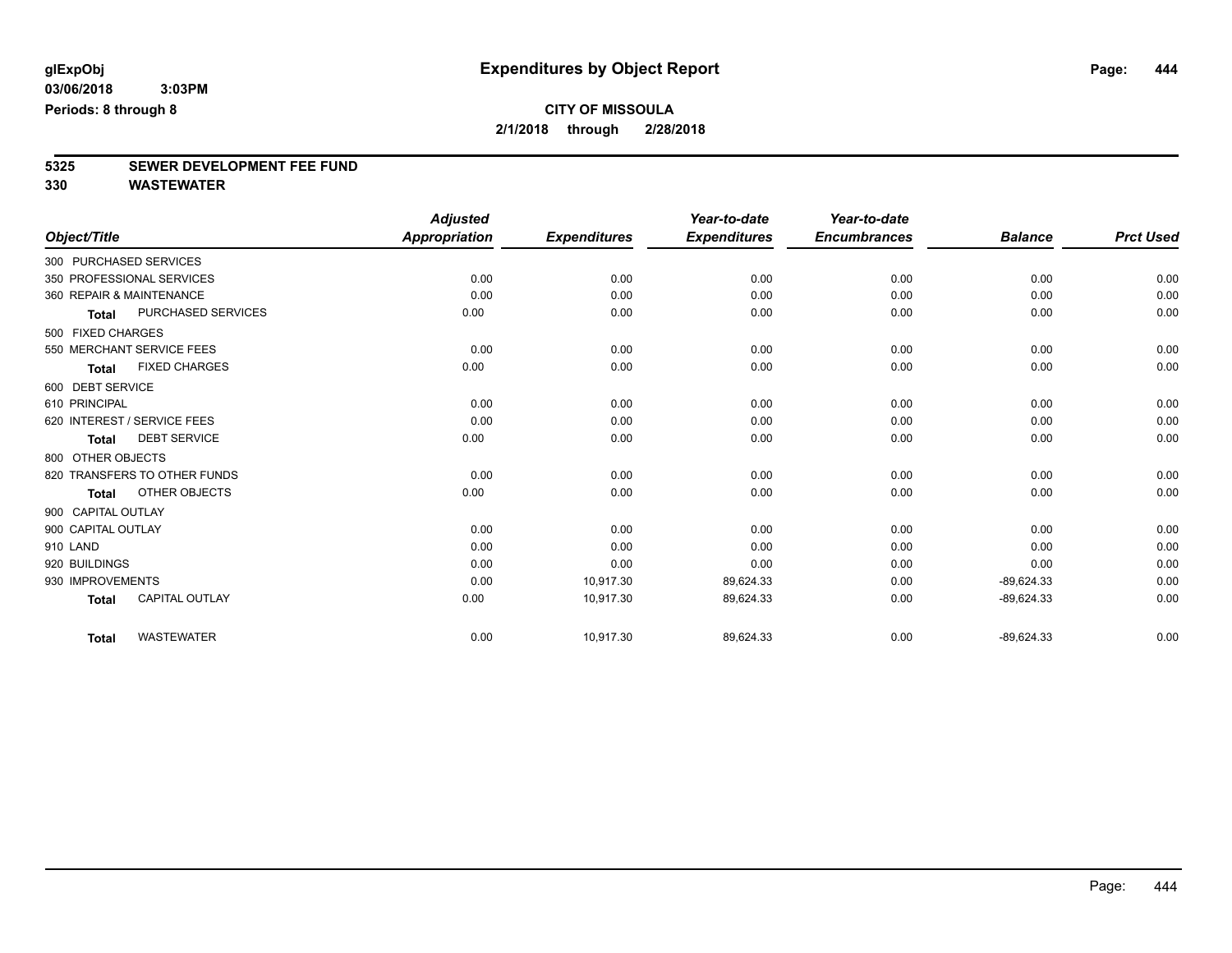## **CITY OF MISSOULA 2/1/2018 through 2/28/2018**

#### **5325 SEWER DEVELOPMENT FEE FUND**

|                          |                              | <b>Adjusted</b>      |                     | Year-to-date        | Year-to-date        |                |                  |
|--------------------------|------------------------------|----------------------|---------------------|---------------------|---------------------|----------------|------------------|
| Object/Title             |                              | <b>Appropriation</b> | <b>Expenditures</b> | <b>Expenditures</b> | <b>Encumbrances</b> | <b>Balance</b> | <b>Prct Used</b> |
| 300 PURCHASED SERVICES   |                              |                      |                     |                     |                     |                |                  |
|                          | 350 PROFESSIONAL SERVICES    | 0.00                 | 0.00                | 0.00                | 0.00                | 0.00           | 0.00             |
| 360 REPAIR & MAINTENANCE |                              | 0.00                 | 0.00                | 0.00                | 0.00                | 0.00           | 0.00             |
| Total                    | PURCHASED SERVICES           | 0.00                 | 0.00                | 0.00                | 0.00                | 0.00           | 0.00             |
| 500 FIXED CHARGES        |                              |                      |                     |                     |                     |                |                  |
|                          | 550 MERCHANT SERVICE FEES    | 0.00                 | 0.00                | 0.00                | 0.00                | 0.00           | 0.00             |
| <b>Total</b>             | <b>FIXED CHARGES</b>         | 0.00                 | 0.00                | 0.00                | 0.00                | 0.00           | 0.00             |
| 600 DEBT SERVICE         |                              |                      |                     |                     |                     |                |                  |
| 610 PRINCIPAL            |                              | 0.00                 | 0.00                | 0.00                | 0.00                | 0.00           | 0.00             |
|                          | 620 INTEREST / SERVICE FEES  | 0.00                 | 0.00                | 0.00                | 0.00                | 0.00           | 0.00             |
| <b>Total</b>             | <b>DEBT SERVICE</b>          | 0.00                 | 0.00                | 0.00                | 0.00                | 0.00           | 0.00             |
| 800 OTHER OBJECTS        |                              |                      |                     |                     |                     |                |                  |
|                          | 820 TRANSFERS TO OTHER FUNDS | 0.00                 | 0.00                | 0.00                | 0.00                | 0.00           | 0.00             |
| <b>Total</b>             | OTHER OBJECTS                | 0.00                 | 0.00                | 0.00                | 0.00                | 0.00           | 0.00             |
| 900 CAPITAL OUTLAY       |                              |                      |                     |                     |                     |                |                  |
| 900 CAPITAL OUTLAY       |                              | 0.00                 | 0.00                | 0.00                | 0.00                | 0.00           | 0.00             |
| 910 LAND                 |                              | 0.00                 | 0.00                | 0.00                | 0.00                | 0.00           | 0.00             |
| 920 BUILDINGS            |                              | 0.00                 | 0.00                | 0.00                | 0.00                | 0.00           | 0.00             |
| 930 IMPROVEMENTS         |                              | 0.00                 | 10,917.30           | 89,624.33           | 0.00                | $-89,624.33$   | 0.00             |
| <b>Total</b>             | <b>CAPITAL OUTLAY</b>        | 0.00                 | 10,917.30           | 89,624.33           | 0.00                | $-89,624.33$   | 0.00             |
| <b>Total</b>             | SEWER DEVELOPMENT FEE FUND   | 0.00                 | 10,917.30           | 89,624.33           | 0.00                | $-89,624.33$   | 0.00             |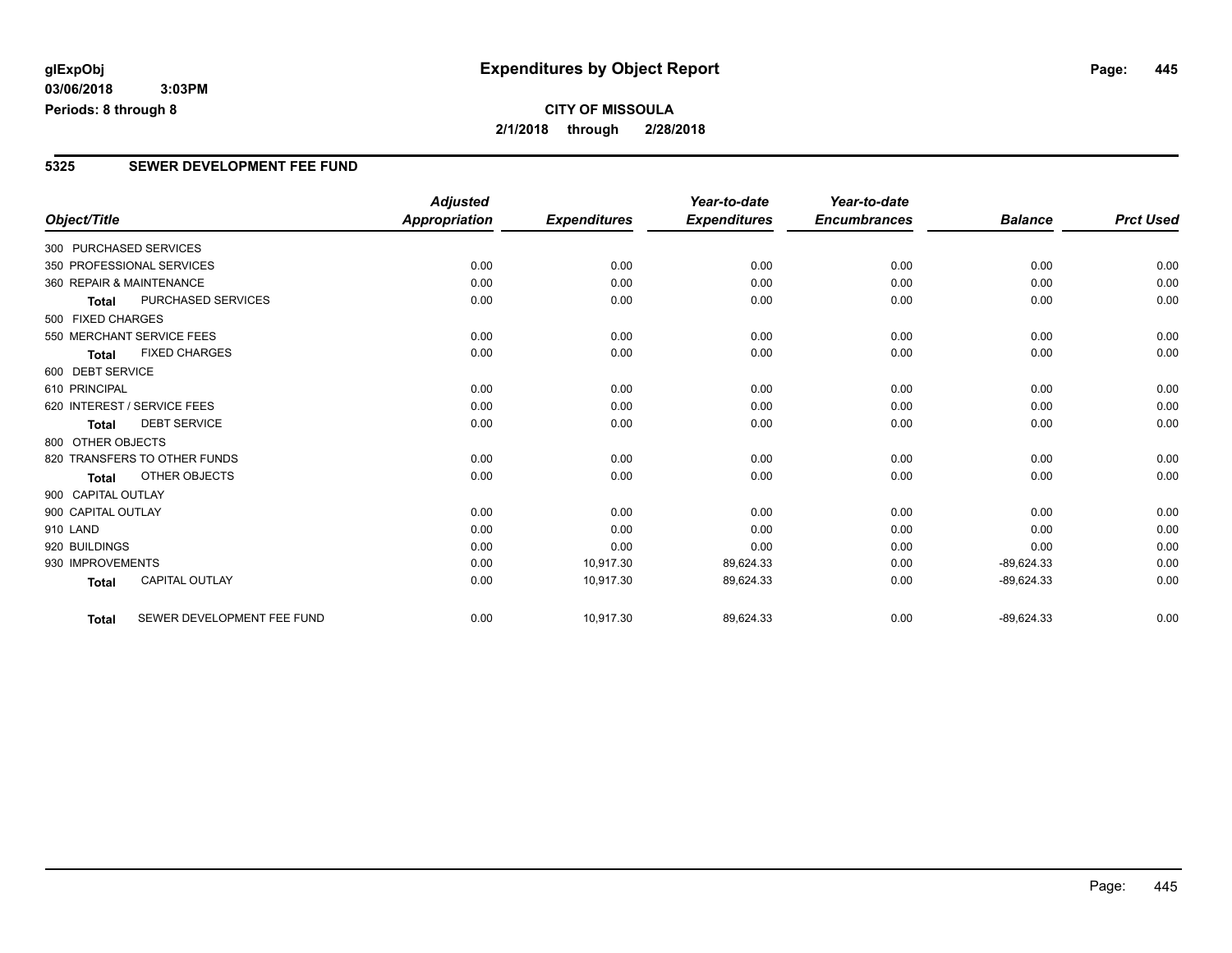# **5340 SEWER CONSTRUCTION FUND**

|                        |                              | <b>Adjusted</b>      |                     | Year-to-date        | Year-to-date        |                |                  |
|------------------------|------------------------------|----------------------|---------------------|---------------------|---------------------|----------------|------------------|
| Object/Title           |                              | <b>Appropriation</b> | <b>Expenditures</b> | <b>Expenditures</b> | <b>Encumbrances</b> | <b>Balance</b> | <b>Prct Used</b> |
| 300 PURCHASED SERVICES |                              |                      |                     |                     |                     |                |                  |
|                        | 350 PROFESSIONAL SERVICES    | 0.00                 | 0.00                | 0.00                | 0.00                | 0.00           | 0.00             |
|                        | 360 REPAIR & MAINTENANCE     | 0.00                 | 0.00                | 0.00                | 0.00                | 0.00           | 0.00             |
| <b>Total</b>           | PURCHASED SERVICES           | 0.00                 | 0.00                | 0.00                | 0.00                | 0.00           | 0.00             |
| 500 FIXED CHARGES      |                              |                      |                     |                     |                     |                |                  |
|                        | 550 MERCHANT SERVICE FEES    | 0.00                 | 0.00                | 0.00                | 0.00                | 0.00           | 0.00             |
| <b>Total</b>           | <b>FIXED CHARGES</b>         | 0.00                 | 0.00                | 0.00                | 0.00                | 0.00           | 0.00             |
| 800 OTHER OBJECTS      |                              |                      |                     |                     |                     |                |                  |
|                        | 820 TRANSFERS TO OTHER FUNDS | 0.00                 | 0.00                | 0.00                | 0.00                | 0.00           | 0.00             |
| <b>Total</b>           | OTHER OBJECTS                | 0.00                 | 0.00                | 0.00                | 0.00                | 0.00           | 0.00             |
| 900 CAPITAL OUTLAY     |                              |                      |                     |                     |                     |                |                  |
| 930 IMPROVEMENTS       |                              | 0.00                 | 0.00                | 0.00                | 0.00                | 0.00           | 0.00             |
|                        | 940 MACHINERY & EQUIPMENT    | 0.00                 | 0.00                | 0.00                | 0.00                | 0.00           | 0.00             |
| <b>Total</b>           | <b>CAPITAL OUTLAY</b>        | 0.00                 | 0.00                | 0.00                | 0.00                | 0.00           | 0.00             |
| <b>Total</b>           | <b>WASTEWATER</b>            | 0.00                 | 0.00                | 0.00                | 0.00                | 0.00           | 0.00             |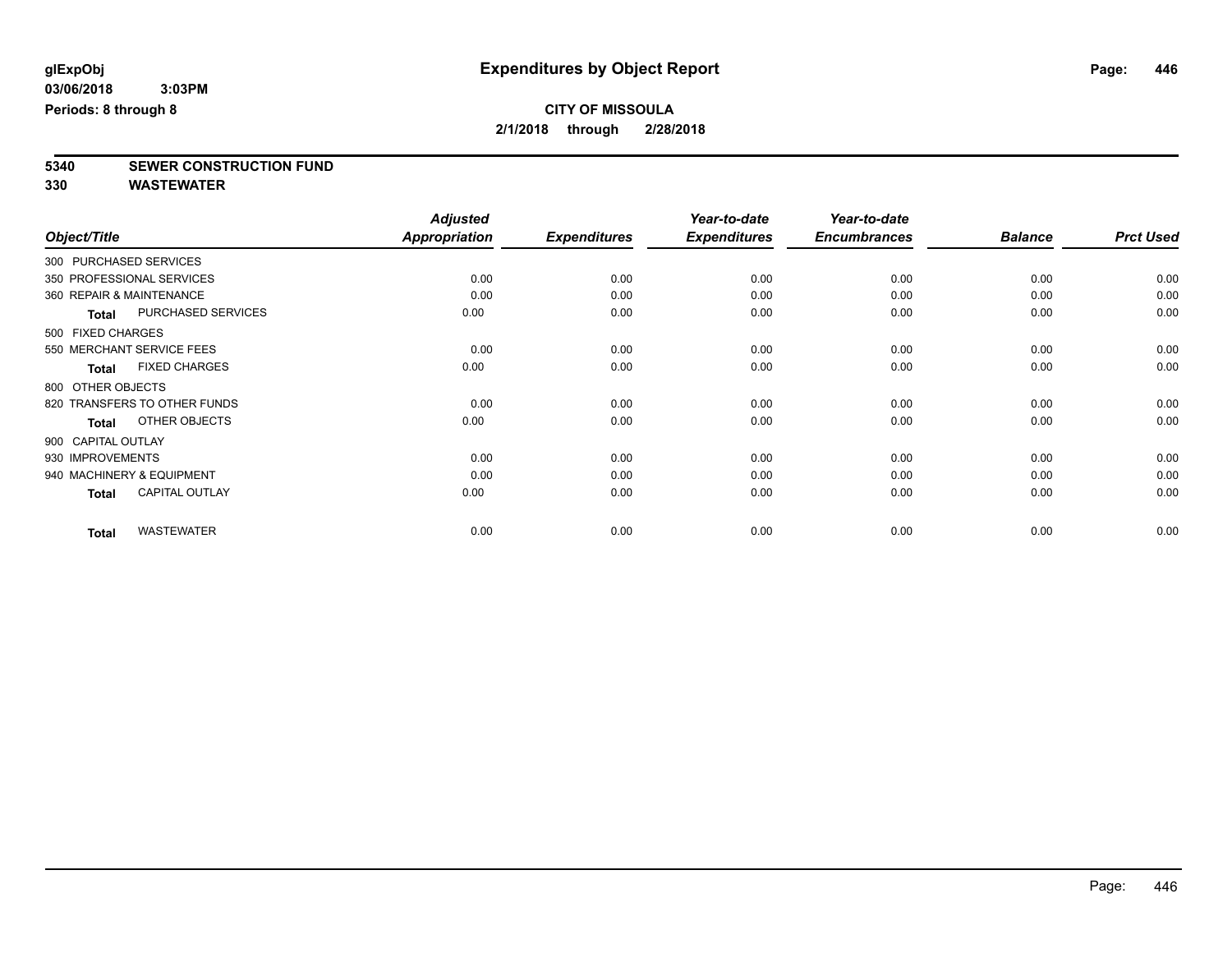**CITY OF MISSOULA 2/1/2018 through 2/28/2018**

# **5340 SEWER CONSTRUCTION FUND**

**390 NON-DEPARTMENTAL**

| Object/Title       |                       | <b>Adjusted</b><br>Appropriation | <b>Expenditures</b> | Year-to-date<br><b>Expenditures</b> | Year-to-date<br><b>Encumbrances</b> | <b>Balance</b> | <b>Prct Used</b> |
|--------------------|-----------------------|----------------------------------|---------------------|-------------------------------------|-------------------------------------|----------------|------------------|
| 900 CAPITAL OUTLAY |                       |                                  |                     |                                     |                                     |                |                  |
| 930 IMPROVEMENTS   |                       | 0.00                             | 0.00                | 0.00                                | 0.00                                | 0.00           | 0.00             |
| <b>Total</b>       | <b>CAPITAL OUTLAY</b> | 0.00                             | 0.00                | 0.00                                | 0.00                                | 0.00           | 0.00             |
| Total              | NON-DEPARTMENTAL      | 0.00                             | 0.00                | 0.00                                | 0.00                                | 0.00           | 0.00             |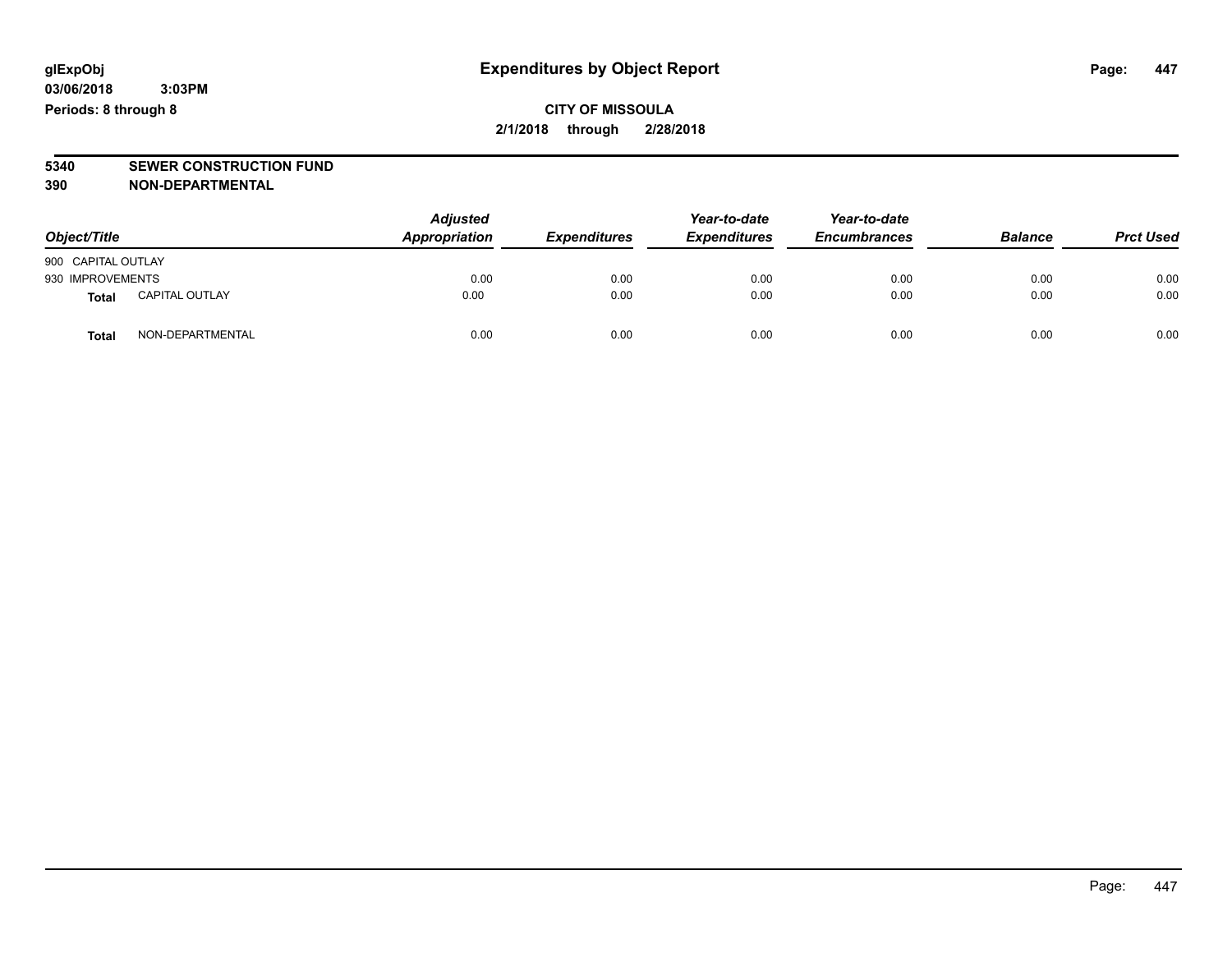## **CITY OF MISSOULA 2/1/2018 through 2/28/2018**

#### **5340 SEWER CONSTRUCTION FUND**

|                           |                              | <b>Adjusted</b>      |                     | Year-to-date        | Year-to-date        |                |                  |
|---------------------------|------------------------------|----------------------|---------------------|---------------------|---------------------|----------------|------------------|
| Object/Title              |                              | <b>Appropriation</b> | <b>Expenditures</b> | <b>Expenditures</b> | <b>Encumbrances</b> | <b>Balance</b> | <b>Prct Used</b> |
| 300 PURCHASED SERVICES    |                              |                      |                     |                     |                     |                |                  |
|                           | 350 PROFESSIONAL SERVICES    | 0.00                 | 0.00                | 0.00                | 0.00                | 0.00           | 0.00             |
| 360 REPAIR & MAINTENANCE  |                              | 0.00                 | 0.00                | 0.00                | 0.00                | 0.00           | 0.00             |
| <b>Total</b>              | PURCHASED SERVICES           | 0.00                 | 0.00                | 0.00                | 0.00                | 0.00           | 0.00             |
| 500 FIXED CHARGES         |                              |                      |                     |                     |                     |                |                  |
|                           | 550 MERCHANT SERVICE FEES    | 0.00                 | 0.00                | 0.00                | 0.00                | 0.00           | 0.00             |
| <b>Total</b>              | <b>FIXED CHARGES</b>         | 0.00                 | 0.00                | 0.00                | 0.00                | 0.00           | 0.00             |
| 800 OTHER OBJECTS         |                              |                      |                     |                     |                     |                |                  |
|                           | 820 TRANSFERS TO OTHER FUNDS | 0.00                 | 0.00                | 0.00                | 0.00                | 0.00           | 0.00             |
| <b>Total</b>              | OTHER OBJECTS                | 0.00                 | 0.00                | 0.00                | 0.00                | 0.00           | 0.00             |
| 900 CAPITAL OUTLAY        |                              |                      |                     |                     |                     |                |                  |
| 930 IMPROVEMENTS          |                              | 0.00                 | 0.00                | 0.00                | 0.00                | 0.00           | 0.00             |
| 940 MACHINERY & EQUIPMENT |                              | 0.00                 | 0.00                | 0.00                | 0.00                | 0.00           | 0.00             |
| <b>Total</b>              | <b>CAPITAL OUTLAY</b>        | 0.00                 | 0.00                | 0.00                | 0.00                | 0.00           | 0.00             |
| <b>Total</b>              | SEWER CONSTRUCTION FUND      | 0.00                 | 0.00                | 0.00                | 0.00                | 0.00           | 0.00             |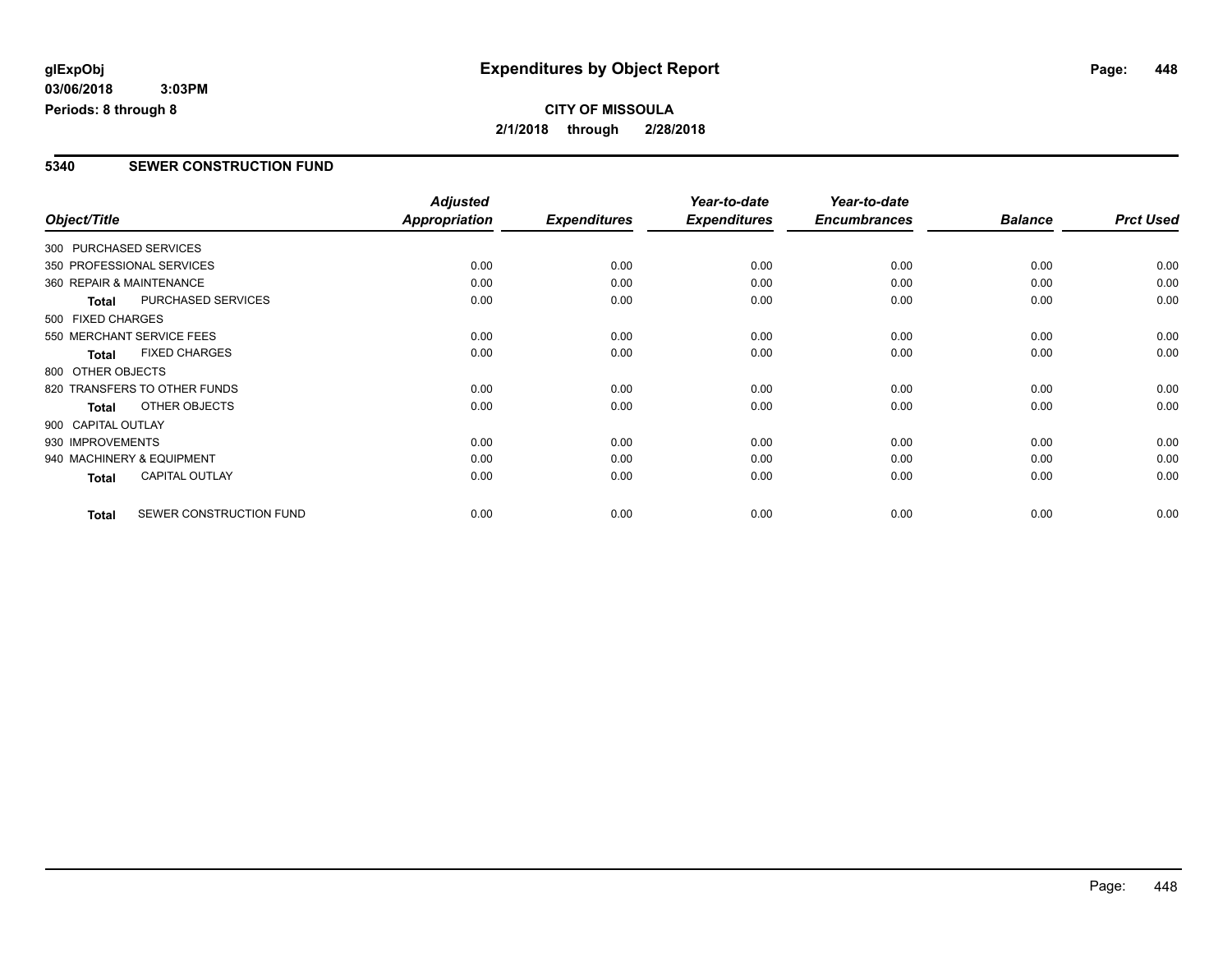### **CITY OF MISSOULA 2/1/2018 through 2/28/2018**

# **5360 UNASSIGNED WASTEWATER DEBT SERVICE**

| Object/Title                        | <b>Adjusted</b><br>Appropriation | <b>Expenditures</b> | Year-to-date<br><b>Expenditures</b> | Year-to-date<br><b>Encumbrances</b> | <b>Balance</b> | <b>Prct Used</b> |
|-------------------------------------|----------------------------------|---------------------|-------------------------------------|-------------------------------------|----------------|------------------|
| 600 DEBT SERVICE                    |                                  |                     |                                     |                                     |                |                  |
| 610 PRINCIPAL                       | 0.00                             | 0.00                | 0.00                                | 0.00                                | 0.00           | 0.00             |
| 620 INTEREST / SERVICE FEES         | 0.00                             | 0.00                | 0.00                                | 0.00                                | 0.00           | 0.00             |
| <b>DEBT SERVICE</b><br><b>Total</b> | 0.00                             | 0.00                | 0.00                                | 0.00                                | 0.00           | 0.00             |
| <b>WASTEWATER</b><br><b>Total</b>   | 0.00                             | 0.00                | 0.00                                | 0.00                                | 0.00           | 0.00             |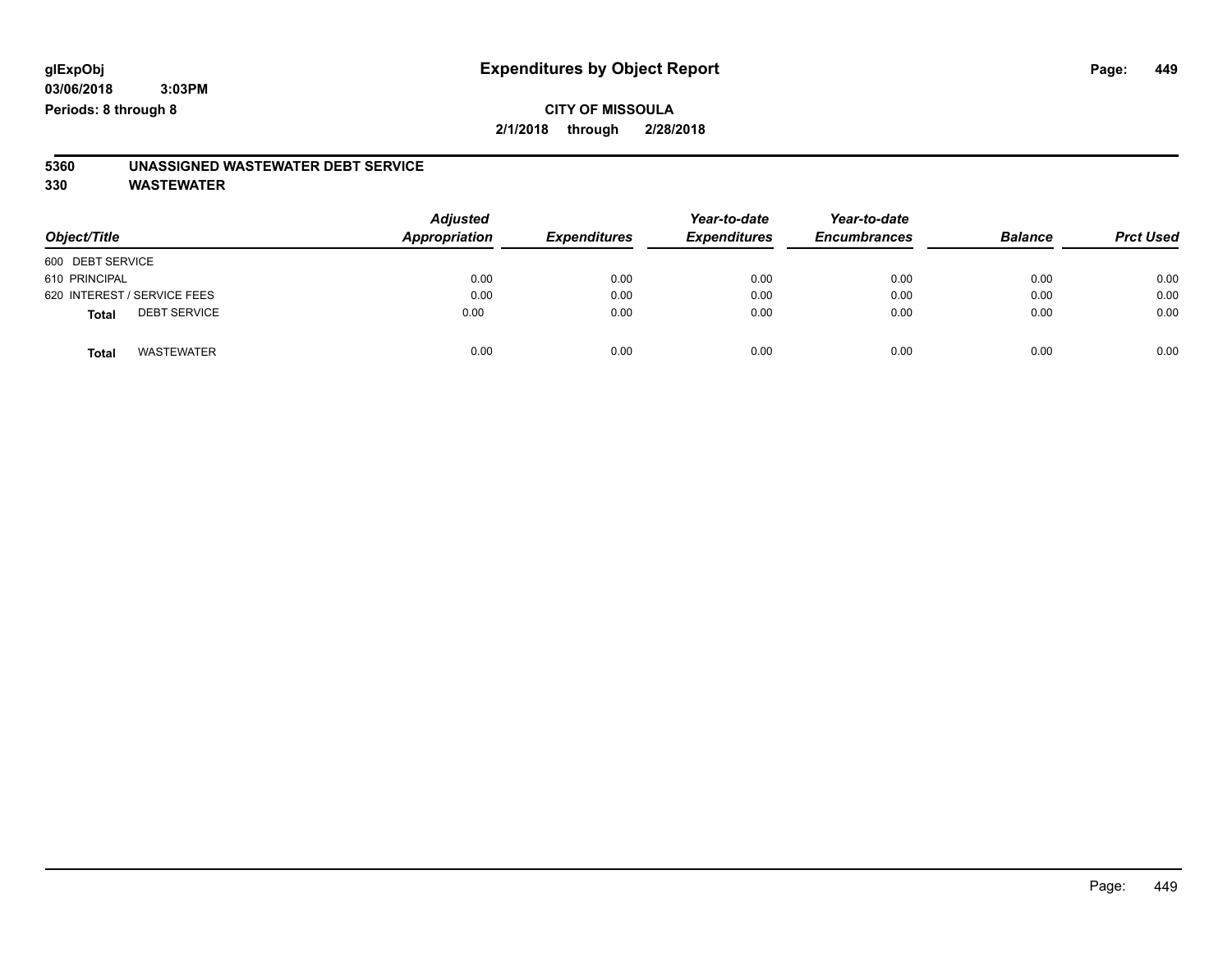**03/06/2018 3:03PM**

#### **5360 UNASSIGNED WASTEWATER DEBT SERVICE**

| Object/Title                                    | <b>Adjusted</b><br>Appropriation | <b>Expenditures</b> | Year-to-date<br><b>Expenditures</b> | Year-to-date<br><b>Encumbrances</b> | <b>Balance</b> | <b>Prct Used</b> |
|-------------------------------------------------|----------------------------------|---------------------|-------------------------------------|-------------------------------------|----------------|------------------|
| 600 DEBT SERVICE                                |                                  |                     |                                     |                                     |                |                  |
| 610 PRINCIPAL                                   | 0.00                             | 0.00                | 0.00                                | 0.00                                | 0.00           | 0.00             |
| 620 INTEREST / SERVICE FEES                     | 0.00                             | 0.00                | 0.00                                | 0.00                                | 0.00           | 0.00             |
| <b>DEBT SERVICE</b><br><b>Total</b>             | 0.00                             | 0.00                | 0.00                                | 0.00                                | 0.00           | 0.00             |
| UNASSIGNED WASTEWATER DEBT SERV<br><b>Total</b> | 0.00                             | 0.00                | 0.00                                | 0.00                                | 0.00           | 0.00             |

**Periods: 8 through 8**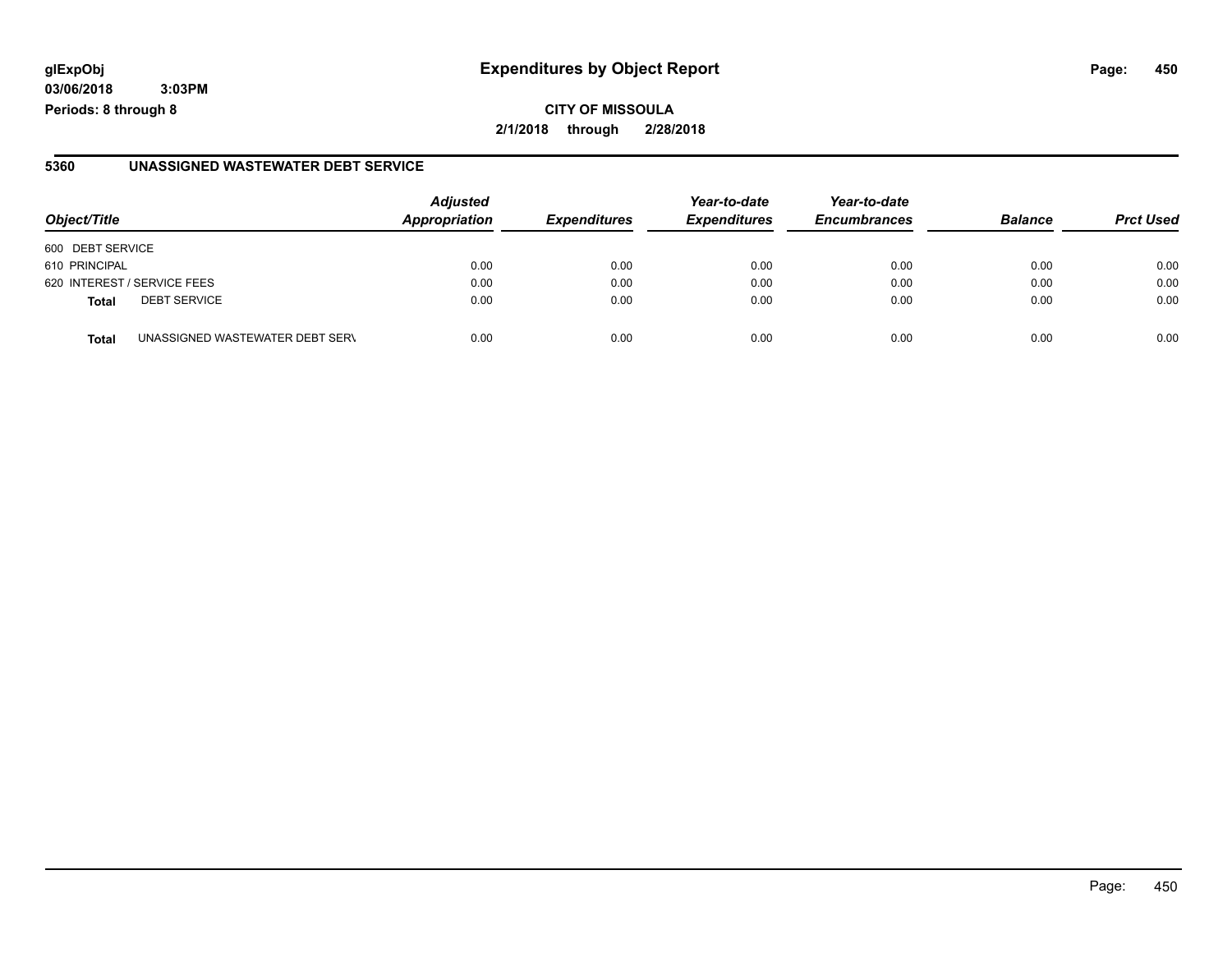## **CITY OF MISSOULA**

**2/1/2018 through 2/28/2018**

# **5361 2001 SEWER REVENUE BONDS-DEBT SERVICE**

|                                      | <b>Adjusted</b> |                     | Year-to-date        | Year-to-date        |                |                  |
|--------------------------------------|-----------------|---------------------|---------------------|---------------------|----------------|------------------|
| Object/Title                         | Appropriation   | <b>Expenditures</b> | <b>Expenditures</b> | <b>Encumbrances</b> | <b>Balance</b> | <b>Prct Used</b> |
| 500 FIXED CHARGES                    |                 |                     |                     |                     |                |                  |
| 550 MERCHANT SERVICE FEES            | 0.00            | 0.00                | 0.00                | 0.00                | 0.00           | 0.00             |
| <b>FIXED CHARGES</b><br><b>Total</b> | 0.00            | 0.00                | 0.00                | 0.00                | 0.00           | 0.00             |
| 600 DEBT SERVICE                     |                 |                     |                     |                     |                |                  |
| 610 PRINCIPAL                        | 0.00            | 0.00                | 0.00                | 0.00                | 0.00           | 0.00             |
| 620 INTEREST / SERVICE FEES          | 0.00            | 0.00                | 0.00                | 0.00                | 0.00           | 0.00             |
| <b>DEBT SERVICE</b><br><b>Total</b>  | 0.00            | 0.00                | 0.00                | 0.00                | 0.00           | 0.00             |
|                                      |                 |                     |                     |                     |                |                  |
| <b>WASTEWATER</b><br><b>Total</b>    | 0.00            | 0.00                | 0.00                | 0.00                | 0.00           | 0.00             |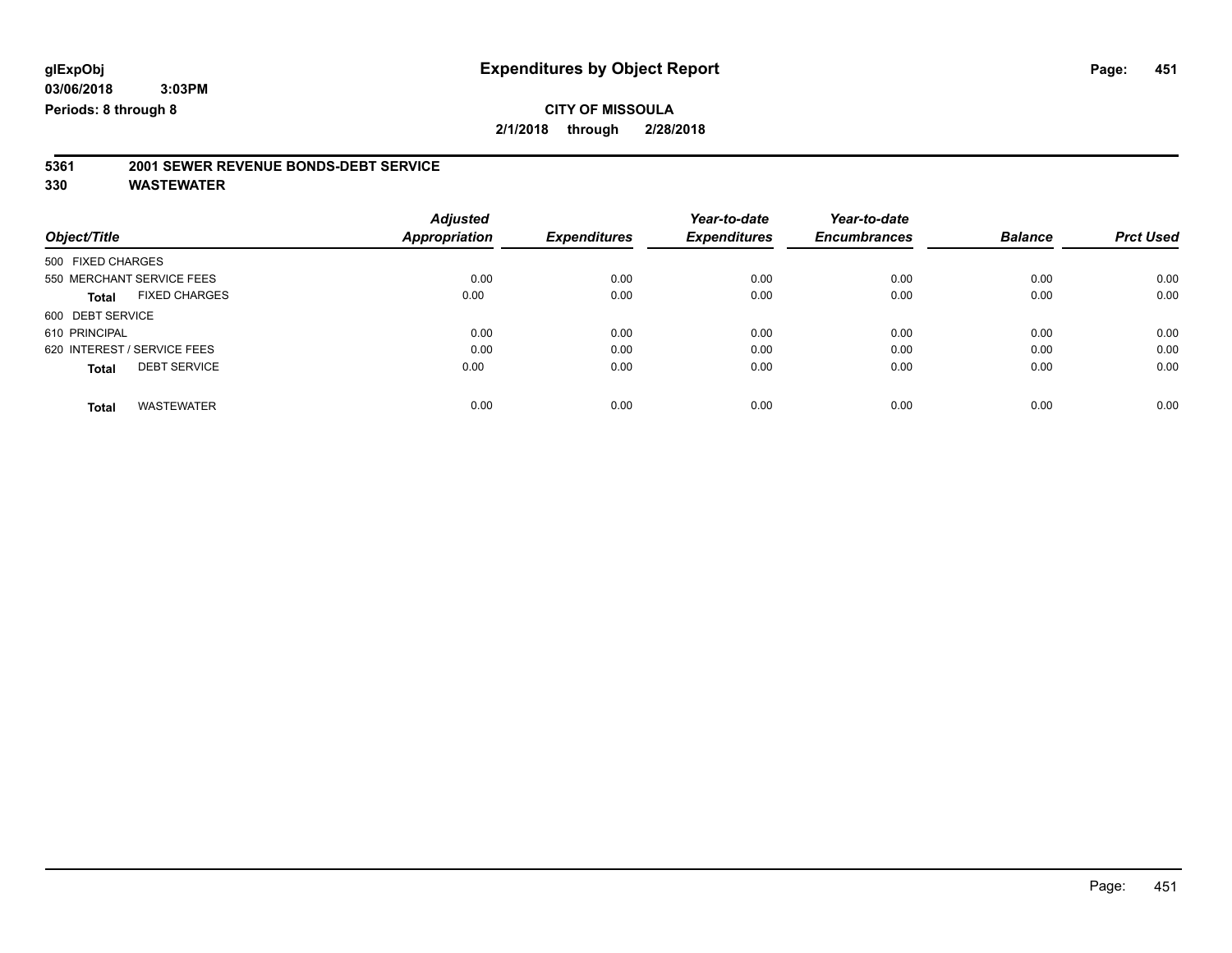**03/06/2018 3:03PM Periods: 8 through 8**

#### **5361 2001 SEWER REVENUE BONDS-DEBT SERVICE**

| Object/Title      |                                  | <b>Adjusted</b><br><b>Appropriation</b> | <b>Expenditures</b> | Year-to-date<br><b>Expenditures</b> | Year-to-date<br><b>Encumbrances</b> | <b>Balance</b> | <b>Prct Used</b> |
|-------------------|----------------------------------|-----------------------------------------|---------------------|-------------------------------------|-------------------------------------|----------------|------------------|
| 500 FIXED CHARGES |                                  |                                         |                     |                                     |                                     |                |                  |
|                   | 550 MERCHANT SERVICE FEES        | 0.00                                    | 0.00                | 0.00                                | 0.00                                | 0.00           | 0.00             |
| <b>Total</b>      | <b>FIXED CHARGES</b>             | 0.00                                    | 0.00                | 0.00                                | 0.00                                | 0.00           | 0.00             |
| 600 DEBT SERVICE  |                                  |                                         |                     |                                     |                                     |                |                  |
| 610 PRINCIPAL     |                                  | 0.00                                    | 0.00                | 0.00                                | 0.00                                | 0.00           | 0.00             |
|                   | 620 INTEREST / SERVICE FEES      | 0.00                                    | 0.00                | 0.00                                | 0.00                                | 0.00           | 0.00             |
| <b>Total</b>      | <b>DEBT SERVICE</b>              | 0.00                                    | 0.00                | 0.00                                | 0.00                                | 0.00           | 0.00             |
| <b>Total</b>      | 2001 SEWER REVENUE BONDS-DEBT SE | 0.00                                    | 0.00                | 0.00                                | 0.00                                | 0.00           | 0.00             |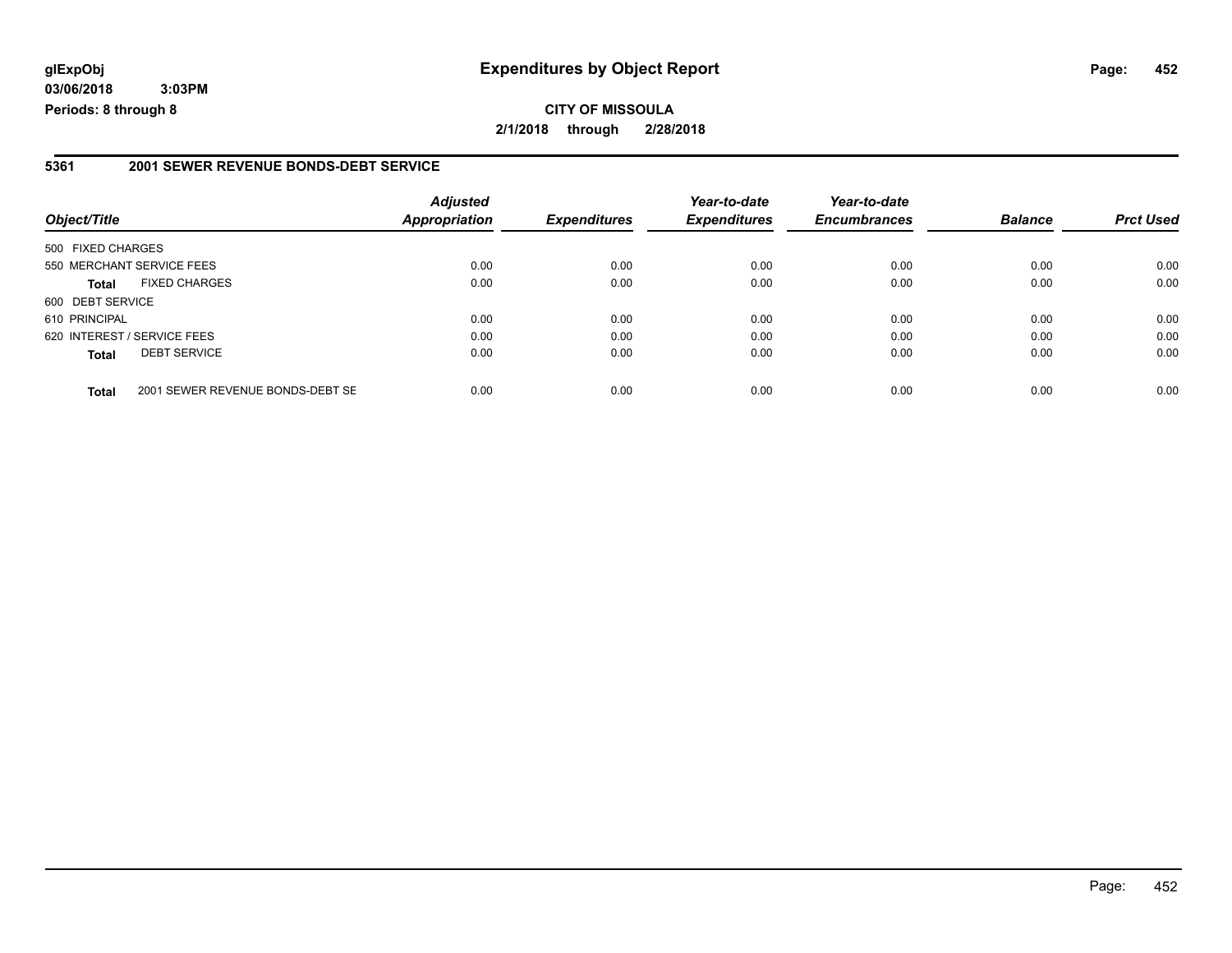### **CITY OF MISSOULA 2/1/2018 through 2/28/2018**

# **5362 00 SEWER REVENUE BOND - SERIES B DEBT SE**

|                                      | <b>Adjusted</b>      |                     | Year-to-date        | Year-to-date        |                |                  |
|--------------------------------------|----------------------|---------------------|---------------------|---------------------|----------------|------------------|
| Object/Title                         | <b>Appropriation</b> | <b>Expenditures</b> | <b>Expenditures</b> | <b>Encumbrances</b> | <b>Balance</b> | <b>Prct Used</b> |
| 500 FIXED CHARGES                    |                      |                     |                     |                     |                |                  |
| 550 MERCHANT SERVICE FEES            | 0.00                 | 0.00                | 0.00                | 0.00                | 0.00           | 0.00             |
| <b>FIXED CHARGES</b><br><b>Total</b> | 0.00                 | 0.00                | 0.00                | 0.00                | 0.00           | 0.00             |
| 600 DEBT SERVICE                     |                      |                     |                     |                     |                |                  |
| 610 PRINCIPAL                        | 0.00                 | 0.00                | 0.00                | 0.00                | 0.00           | 0.00             |
| 620 INTEREST / SERVICE FEES          | 0.00                 | 0.00                | 0.00                | 0.00                | 0.00           | 0.00             |
| <b>DEBT SERVICE</b><br><b>Total</b>  | 0.00                 | 0.00                | 0.00                | 0.00                | 0.00           | 0.00             |
| 800 OTHER OBJECTS                    |                      |                     |                     |                     |                |                  |
| 820 TRANSFERS TO OTHER FUNDS         | 0.00                 | 0.00                | 0.00                | 0.00                | 0.00           | 0.00             |
| OTHER OBJECTS<br><b>Total</b>        | 0.00                 | 0.00                | 0.00                | 0.00                | 0.00           | 0.00             |
|                                      |                      |                     |                     |                     |                |                  |
| <b>WASTEWATER</b><br><b>Total</b>    | 0.00                 | 0.00                | 0.00                | 0.00                | 0.00           | 0.00             |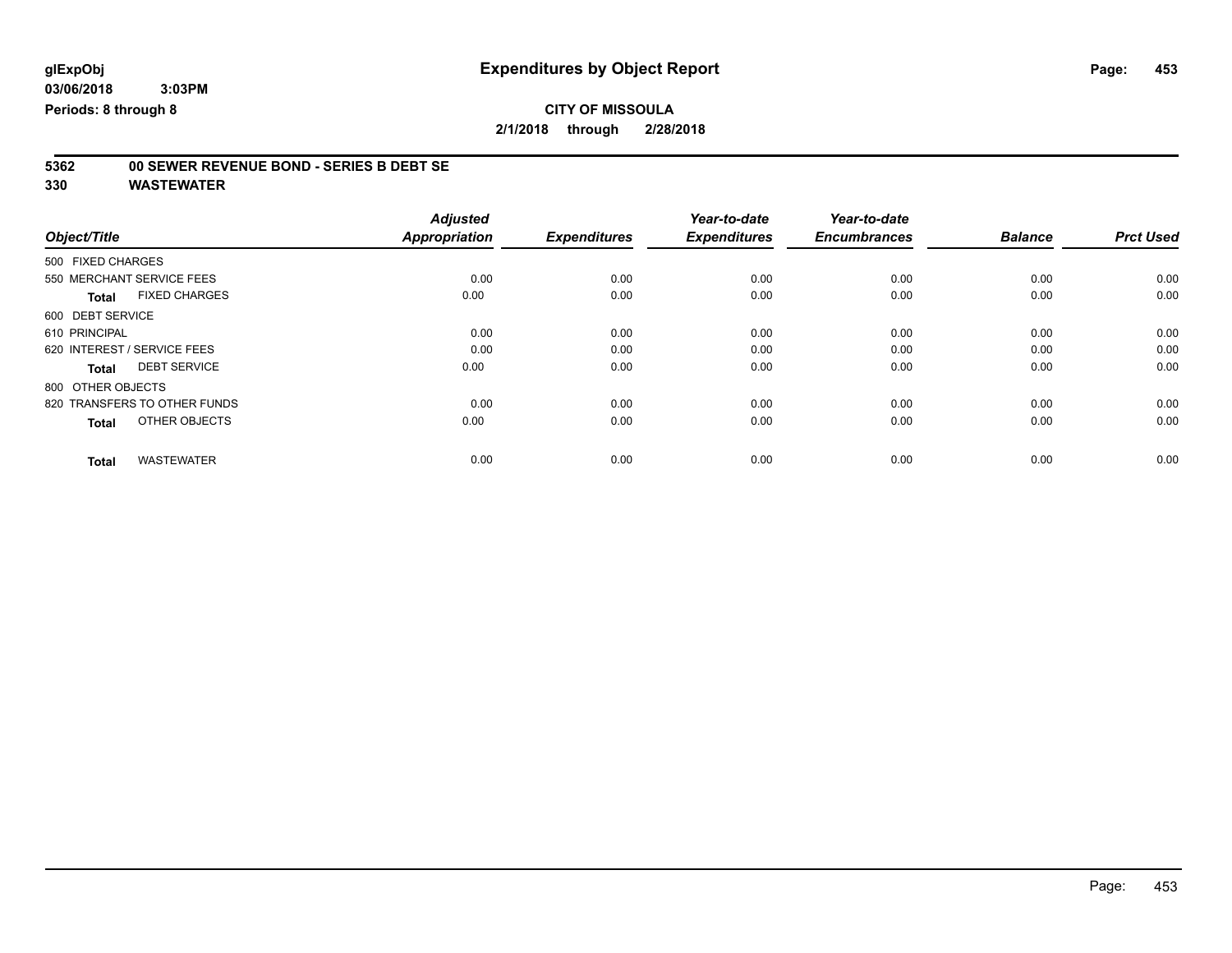#### **5362 00 SEWER REVENUE BOND - SERIES B DEBT SE**

|                   |                                    | <b>Adjusted</b>      |                     | Year-to-date        | Year-to-date        |                |                  |
|-------------------|------------------------------------|----------------------|---------------------|---------------------|---------------------|----------------|------------------|
| Object/Title      |                                    | <b>Appropriation</b> | <b>Expenditures</b> | <b>Expenditures</b> | <b>Encumbrances</b> | <b>Balance</b> | <b>Prct Used</b> |
| 500 FIXED CHARGES |                                    |                      |                     |                     |                     |                |                  |
|                   | 550 MERCHANT SERVICE FEES          | 0.00                 | 0.00                | 0.00                | 0.00                | 0.00           | 0.00             |
| <b>Total</b>      | <b>FIXED CHARGES</b>               | 0.00                 | 0.00                | 0.00                | 0.00                | 0.00           | 0.00             |
| 600 DEBT SERVICE  |                                    |                      |                     |                     |                     |                |                  |
| 610 PRINCIPAL     |                                    | 0.00                 | 0.00                | 0.00                | 0.00                | 0.00           | 0.00             |
|                   | 620 INTEREST / SERVICE FEES        | 0.00                 | 0.00                | 0.00                | 0.00                | 0.00           | 0.00             |
| <b>Total</b>      | <b>DEBT SERVICE</b>                | 0.00                 | 0.00                | 0.00                | 0.00                | 0.00           | 0.00             |
| 800 OTHER OBJECTS |                                    |                      |                     |                     |                     |                |                  |
|                   | 820 TRANSFERS TO OTHER FUNDS       | 0.00                 | 0.00                | 0.00                | 0.00                | 0.00           | 0.00             |
| <b>Total</b>      | OTHER OBJECTS                      | 0.00                 | 0.00                | 0.00                | 0.00                | 0.00           | 0.00             |
| <b>Total</b>      | 00 SEWER REVENUE BOND - SERIES B D | 0.00                 | 0.00                | 0.00                | 0.00                | 0.00           | 0.00             |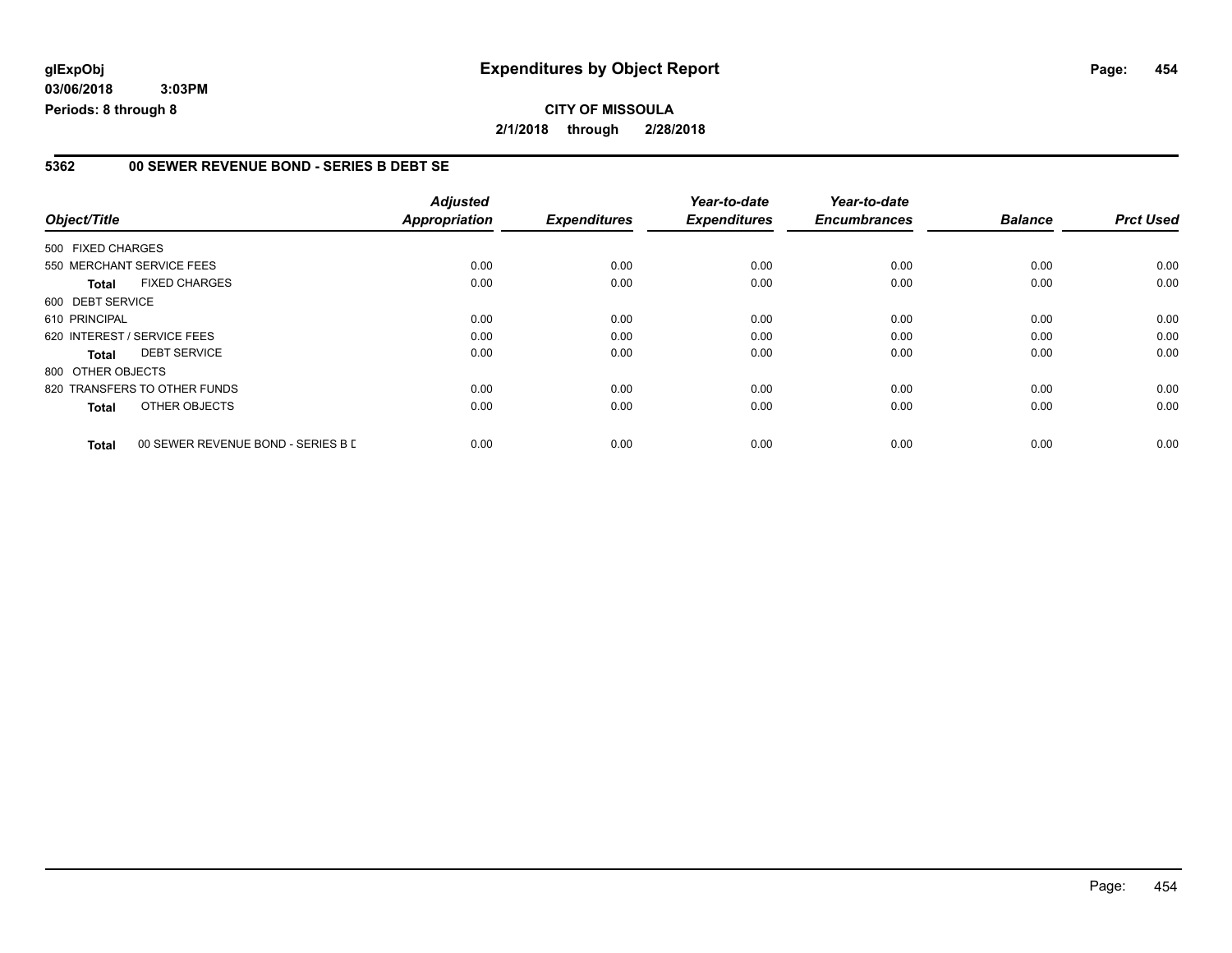# **CITY OF MISSOULA**

**2/1/2018 through 2/28/2018**

# **5363 92 SEWER REVENUE BOND SERIES A DEBT SERV**

| Object/Title                         | <b>Adjusted</b><br>Appropriation | <b>Expenditures</b> | Year-to-date<br><b>Expenditures</b> | Year-to-date<br><b>Encumbrances</b> | <b>Balance</b> | <b>Prct Used</b> |
|--------------------------------------|----------------------------------|---------------------|-------------------------------------|-------------------------------------|----------------|------------------|
|                                      |                                  |                     |                                     |                                     |                |                  |
| 500 FIXED CHARGES                    |                                  |                     |                                     |                                     |                |                  |
| 550 MERCHANT SERVICE FEES            | 0.00                             | 0.00                | 0.00                                | 0.00                                | 0.00           | 0.00             |
| <b>FIXED CHARGES</b><br><b>Total</b> | 0.00                             | 0.00                | 0.00                                | 0.00                                | 0.00           | 0.00             |
| 600 DEBT SERVICE                     |                                  |                     |                                     |                                     |                |                  |
| 610 PRINCIPAL                        | 0.00                             | 0.00                | 0.00                                | 0.00                                | 0.00           | 0.00             |
| 620 INTEREST / SERVICE FEES          | 0.00                             | 0.00                | 0.00                                | 0.00                                | 0.00           | 0.00             |
| <b>DEBT SERVICE</b><br><b>Total</b>  | 0.00                             | 0.00                | 0.00                                | 0.00                                | 0.00           | 0.00             |
| <b>WASTEWATER</b><br>Total           | 0.00                             | 0.00                | 0.00                                | 0.00                                | 0.00           | 0.00             |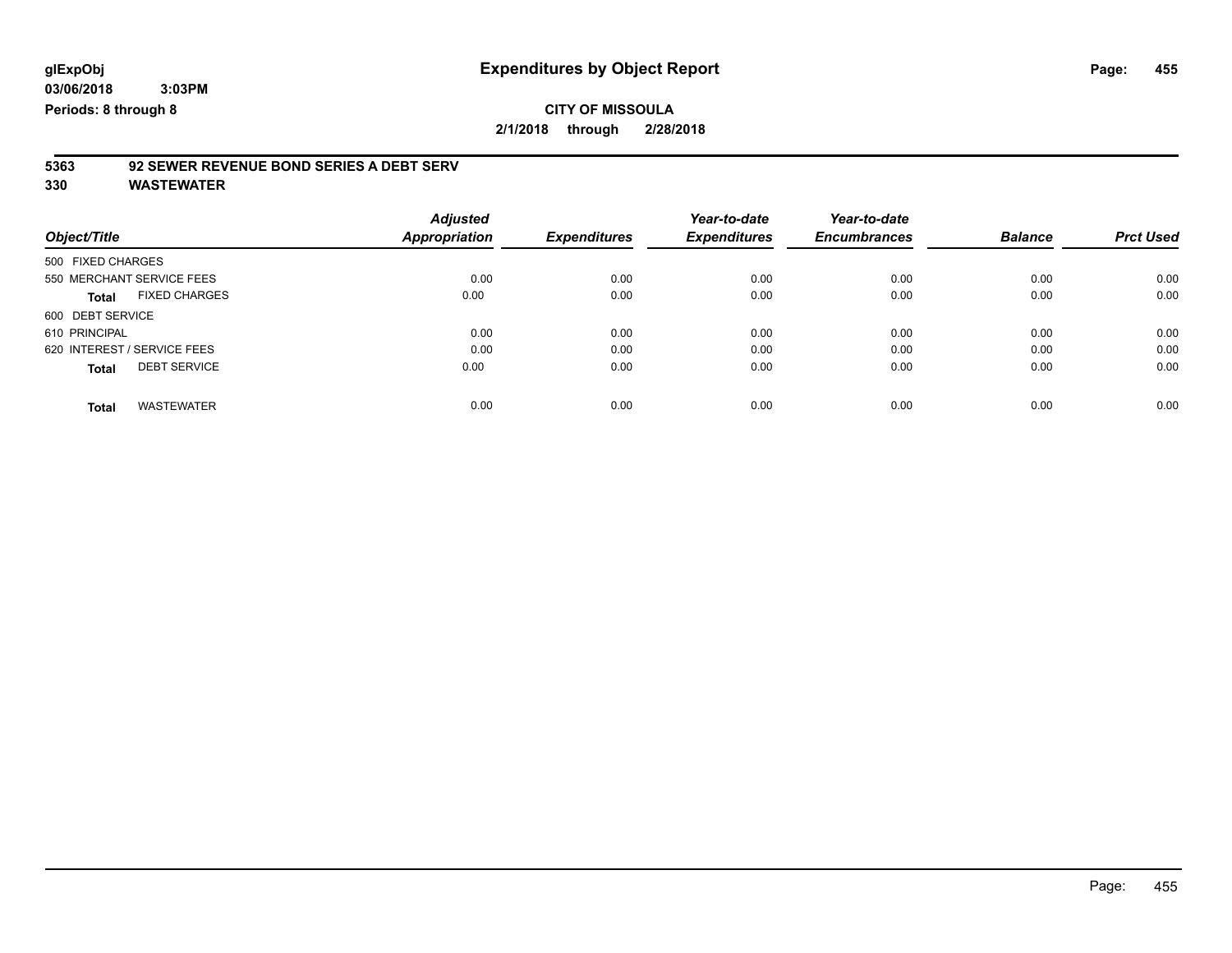**03/06/2018 3:03PM Periods: 8 through 8**

#### **5363 92 SEWER REVENUE BOND SERIES A DEBT SERV**

| Object/Title                |                                   | <b>Adjusted</b><br><b>Appropriation</b> | <b>Expenditures</b> | Year-to-date<br><b>Expenditures</b> | Year-to-date<br><b>Encumbrances</b> | <b>Balance</b> | <b>Prct Used</b> |
|-----------------------------|-----------------------------------|-----------------------------------------|---------------------|-------------------------------------|-------------------------------------|----------------|------------------|
| 500 FIXED CHARGES           |                                   |                                         |                     |                                     |                                     |                |                  |
| 550 MERCHANT SERVICE FEES   |                                   | 0.00                                    | 0.00                | 0.00                                | 0.00                                | 0.00           | 0.00             |
| <b>Total</b>                | <b>FIXED CHARGES</b>              | 0.00                                    | 0.00                | 0.00                                | 0.00                                | 0.00           | 0.00             |
| 600 DEBT SERVICE            |                                   |                                         |                     |                                     |                                     |                |                  |
| 610 PRINCIPAL               |                                   | 0.00                                    | 0.00                | 0.00                                | 0.00                                | 0.00           | 0.00             |
| 620 INTEREST / SERVICE FEES |                                   | 0.00                                    | 0.00                | 0.00                                | 0.00                                | 0.00           | 0.00             |
| <b>Total</b>                | <b>DEBT SERVICE</b>               | 0.00                                    | 0.00                | 0.00                                | 0.00                                | 0.00           | 0.00             |
| <b>Total</b>                | 92 SEWER REVENUE BOND SERIES A DE | 0.00                                    | 0.00                | 0.00                                | 0.00                                | 0.00           | 0.00             |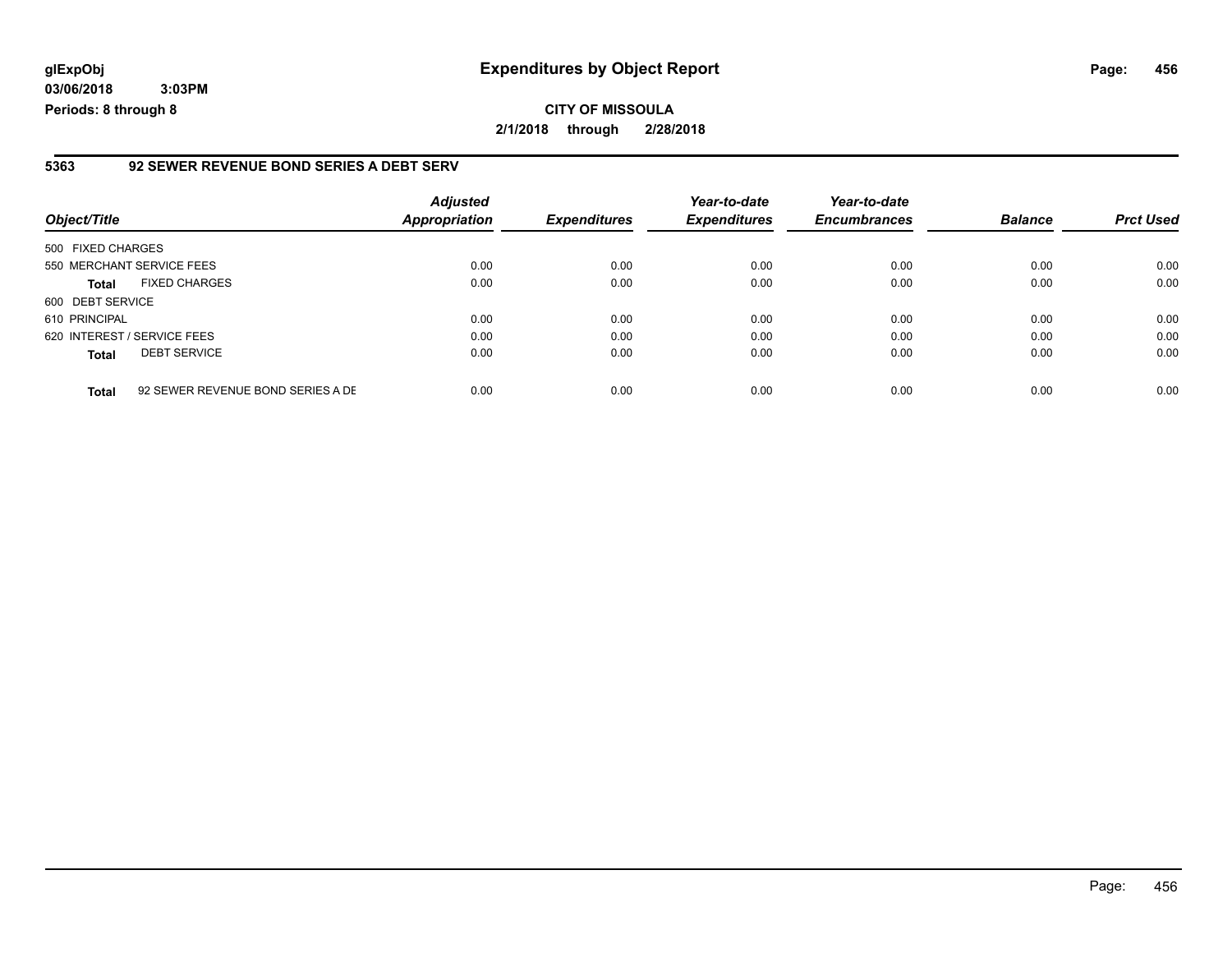### **CITY OF MISSOULA 2/1/2018 through 2/28/2018**

# **5364 92 SEWER REVENUE BOND - SERIES B DEBT S**

| Object/Title                         | <b>Adjusted</b><br>Appropriation | <b>Expenditures</b> | Year-to-date<br><b>Expenditures</b> | Year-to-date<br><b>Encumbrances</b> | <b>Balance</b> | <b>Prct Used</b> |
|--------------------------------------|----------------------------------|---------------------|-------------------------------------|-------------------------------------|----------------|------------------|
|                                      |                                  |                     |                                     |                                     |                |                  |
| 500 FIXED CHARGES                    |                                  |                     |                                     |                                     |                |                  |
| 550 MERCHANT SERVICE FEES            | 0.00                             | 0.00                | 0.00                                | 0.00                                | 0.00           | 0.00             |
| <b>FIXED CHARGES</b><br><b>Total</b> | 0.00                             | 0.00                | 0.00                                | 0.00                                | 0.00           | 0.00             |
| 600 DEBT SERVICE                     |                                  |                     |                                     |                                     |                |                  |
| 610 PRINCIPAL                        | 0.00                             | 0.00                | 0.00                                | 0.00                                | 0.00           | 0.00             |
| 620 INTEREST / SERVICE FEES          | 0.00                             | 0.00                | 0.00                                | 0.00                                | 0.00           | 0.00             |
| <b>DEBT SERVICE</b><br><b>Total</b>  | 0.00                             | 0.00                | 0.00                                | 0.00                                | 0.00           | 0.00             |
| <b>WASTEWATER</b><br>Total           | 0.00                             | 0.00                | 0.00                                | 0.00                                | 0.00           | 0.00             |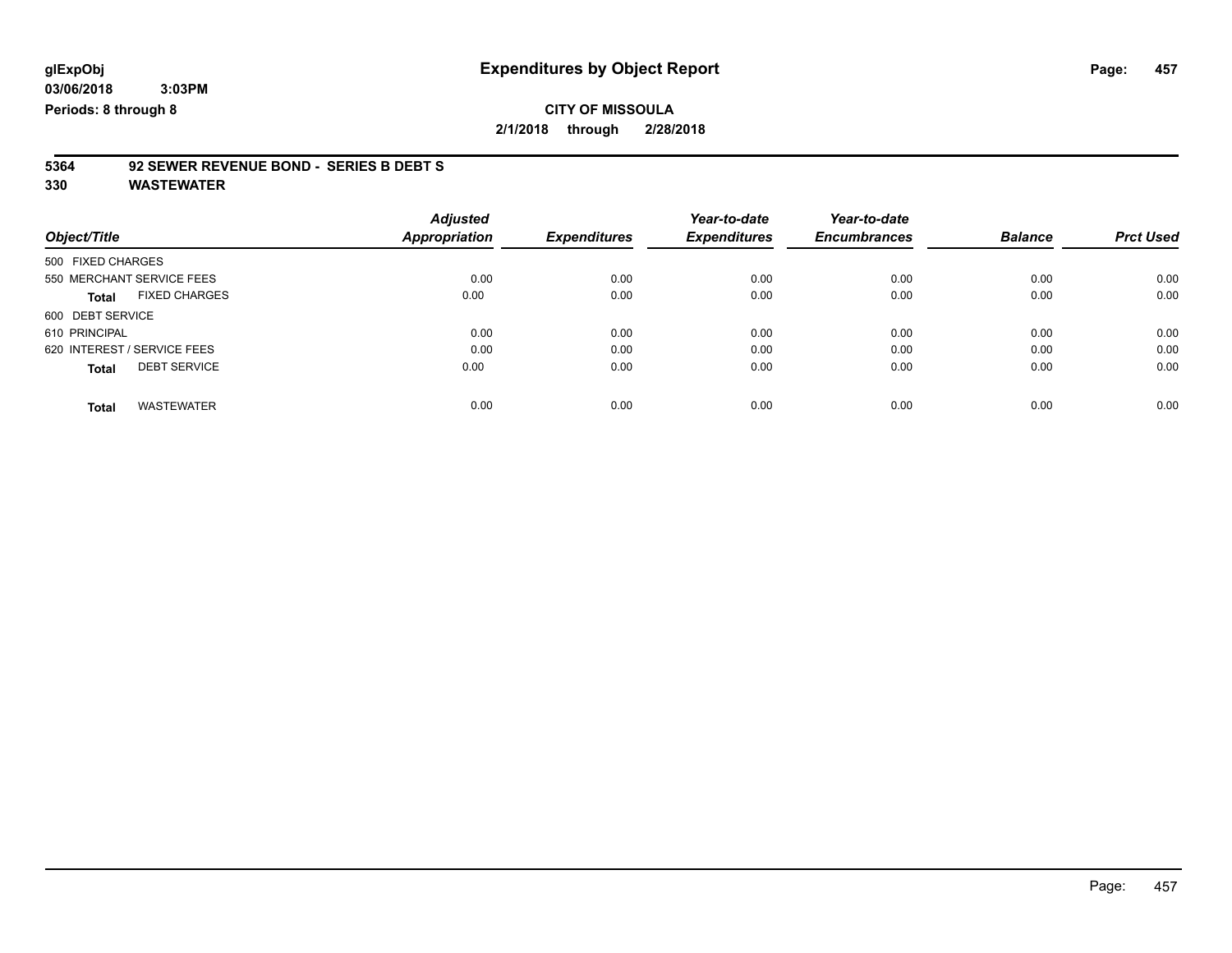**03/06/2018 3:03PM Periods: 8 through 8**

#### **5364 92 SEWER REVENUE BOND - SERIES B DEBT S**

| Object/Title                |                                    | <b>Adjusted</b><br><b>Appropriation</b> | <b>Expenditures</b> | Year-to-date<br><b>Expenditures</b> | Year-to-date<br><b>Encumbrances</b> | <b>Balance</b> | <b>Prct Used</b> |
|-----------------------------|------------------------------------|-----------------------------------------|---------------------|-------------------------------------|-------------------------------------|----------------|------------------|
| 500 FIXED CHARGES           |                                    |                                         |                     |                                     |                                     |                |                  |
| 550 MERCHANT SERVICE FEES   |                                    | 0.00                                    | 0.00                | 0.00                                | 0.00                                | 0.00           | 0.00             |
| <b>Total</b>                | <b>FIXED CHARGES</b>               | 0.00                                    | 0.00                | 0.00                                | 0.00                                | 0.00           | 0.00             |
| 600 DEBT SERVICE            |                                    |                                         |                     |                                     |                                     |                |                  |
| 610 PRINCIPAL               |                                    | 0.00                                    | 0.00                | 0.00                                | 0.00                                | 0.00           | 0.00             |
| 620 INTEREST / SERVICE FEES |                                    | 0.00                                    | 0.00                | 0.00                                | 0.00                                | 0.00           | 0.00             |
| <b>Total</b>                | <b>DEBT SERVICE</b>                | 0.00                                    | 0.00                | 0.00                                | 0.00                                | 0.00           | 0.00             |
| <b>Total</b>                | 92 SEWER REVENUE BOND - SERIES B I | 0.00                                    | 0.00                | 0.00                                | 0.00                                | 0.00           | 0.00             |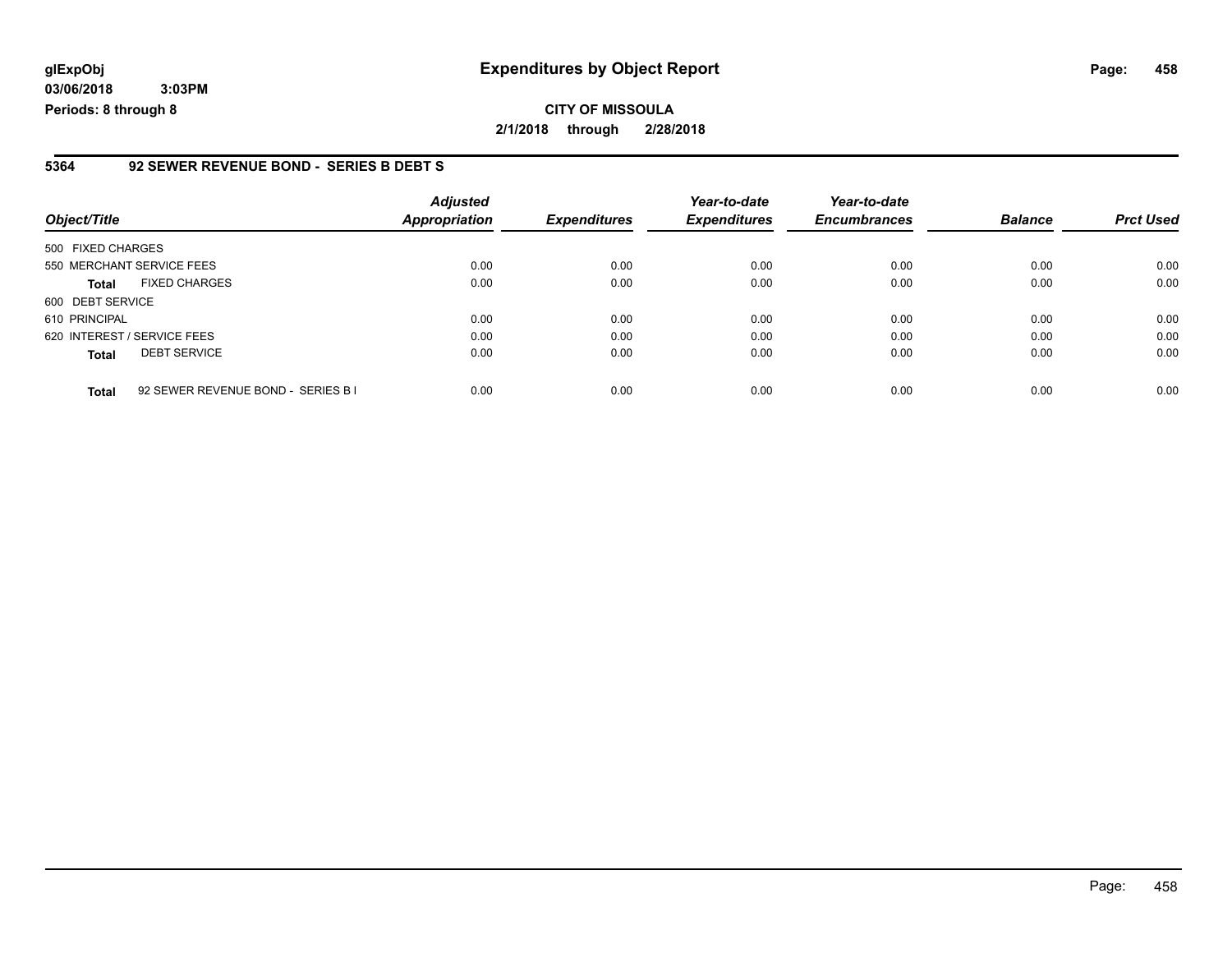## **CITY OF MISSOULA**

**2/1/2018 through 2/28/2018**

# **5365 99 SEWER REVENUE BONDS DEBT SERVICE FUND**

| Object/Title                         | <b>Adjusted</b><br>Appropriation | <b>Expenditures</b> | Year-to-date<br><b>Expenditures</b> | Year-to-date<br><b>Encumbrances</b> | <b>Balance</b> | <b>Prct Used</b> |
|--------------------------------------|----------------------------------|---------------------|-------------------------------------|-------------------------------------|----------------|------------------|
| 500 FIXED CHARGES                    |                                  |                     |                                     |                                     |                |                  |
| 550 MERCHANT SERVICE FEES            | 0.00                             | 0.00                | 0.00                                | 0.00                                | 0.00           | 0.00             |
| <b>FIXED CHARGES</b><br><b>Total</b> | 0.00                             | 0.00                | 0.00                                | 0.00                                | 0.00           | 0.00             |
| 600 DEBT SERVICE                     |                                  |                     |                                     |                                     |                |                  |
| 610 PRINCIPAL                        | 0.00                             | 0.00                | 0.00                                | 0.00                                | 0.00           | 0.00             |
| 620 INTEREST / SERVICE FEES          | 0.00                             | 0.00                | 0.00                                | 0.00                                | 0.00           | 0.00             |
| <b>DEBT SERVICE</b><br><b>Total</b>  | 0.00                             | 0.00                | 0.00                                | 0.00                                | 0.00           | 0.00             |
| <b>WASTEWATER</b><br><b>Total</b>    | 0.00                             | 0.00                | 0.00                                | 0.00                                | 0.00           | 0.00             |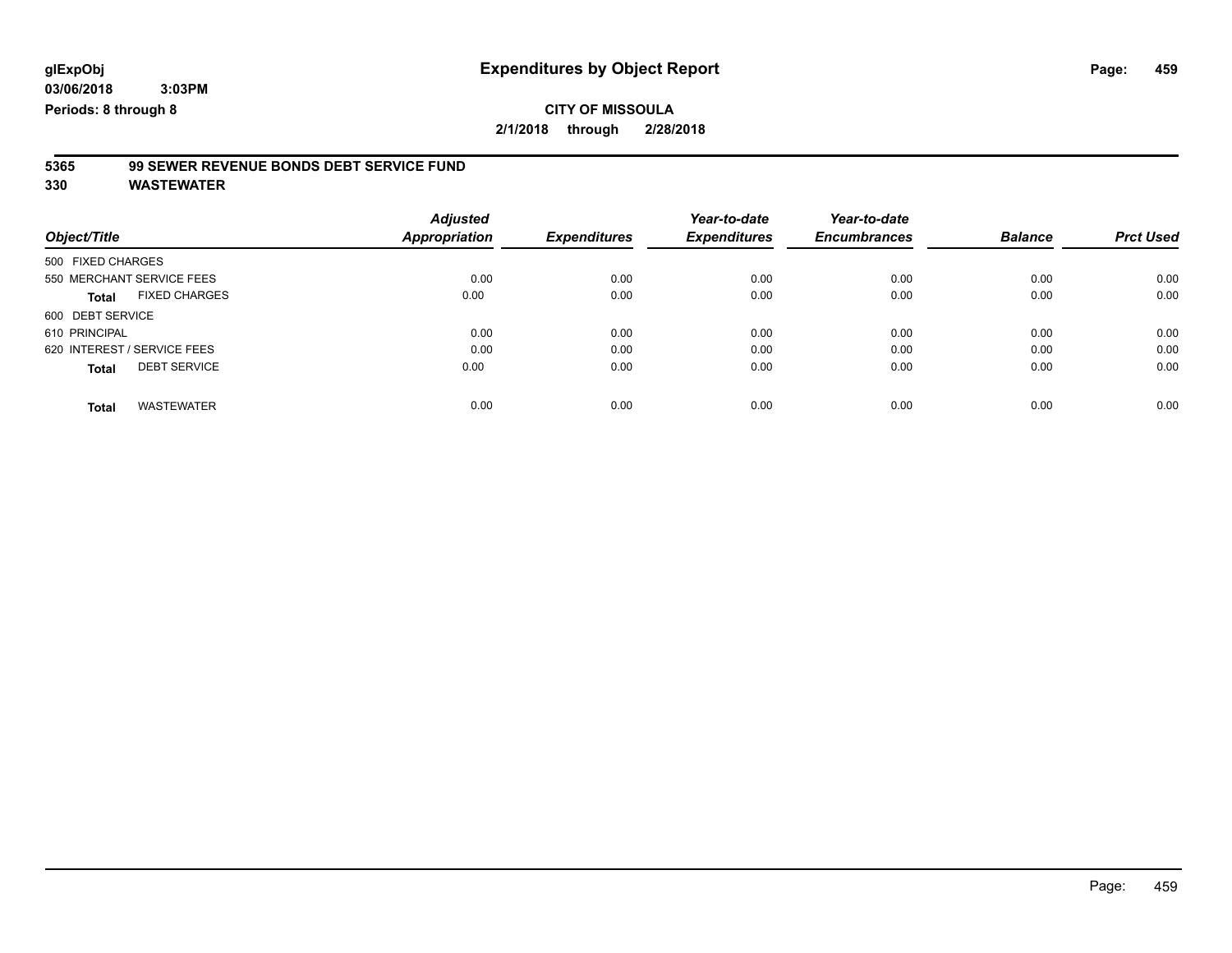**03/06/2018 3:03PM Periods: 8 through 8**

#### **5365 99 SEWER REVENUE BONDS DEBT SERVICE FUND**

| Object/Title                |                                  | <b>Adjusted</b><br><b>Appropriation</b> | <b>Expenditures</b> | Year-to-date<br><b>Expenditures</b> | Year-to-date<br><b>Encumbrances</b> | <b>Balance</b> | <b>Prct Used</b> |
|-----------------------------|----------------------------------|-----------------------------------------|---------------------|-------------------------------------|-------------------------------------|----------------|------------------|
| 500 FIXED CHARGES           |                                  |                                         |                     |                                     |                                     |                |                  |
| 550 MERCHANT SERVICE FEES   |                                  | 0.00                                    | 0.00                | 0.00                                | 0.00                                | 0.00           | 0.00             |
| <b>Total</b>                | <b>FIXED CHARGES</b>             | 0.00                                    | 0.00                | 0.00                                | 0.00                                | 0.00           | 0.00             |
| 600 DEBT SERVICE            |                                  |                                         |                     |                                     |                                     |                |                  |
| 610 PRINCIPAL               |                                  | 0.00                                    | 0.00                | 0.00                                | 0.00                                | 0.00           | 0.00             |
| 620 INTEREST / SERVICE FEES |                                  | 0.00                                    | 0.00                | 0.00                                | 0.00                                | 0.00           | 0.00             |
| <b>Total</b>                | <b>DEBT SERVICE</b>              | 0.00                                    | 0.00                | 0.00                                | 0.00                                | 0.00           | 0.00             |
| <b>Total</b>                | 99 SEWER REVENUE BONDS DEBT SERV | 0.00                                    | 0.00                | 0.00                                | 0.00                                | 0.00           | 0.00             |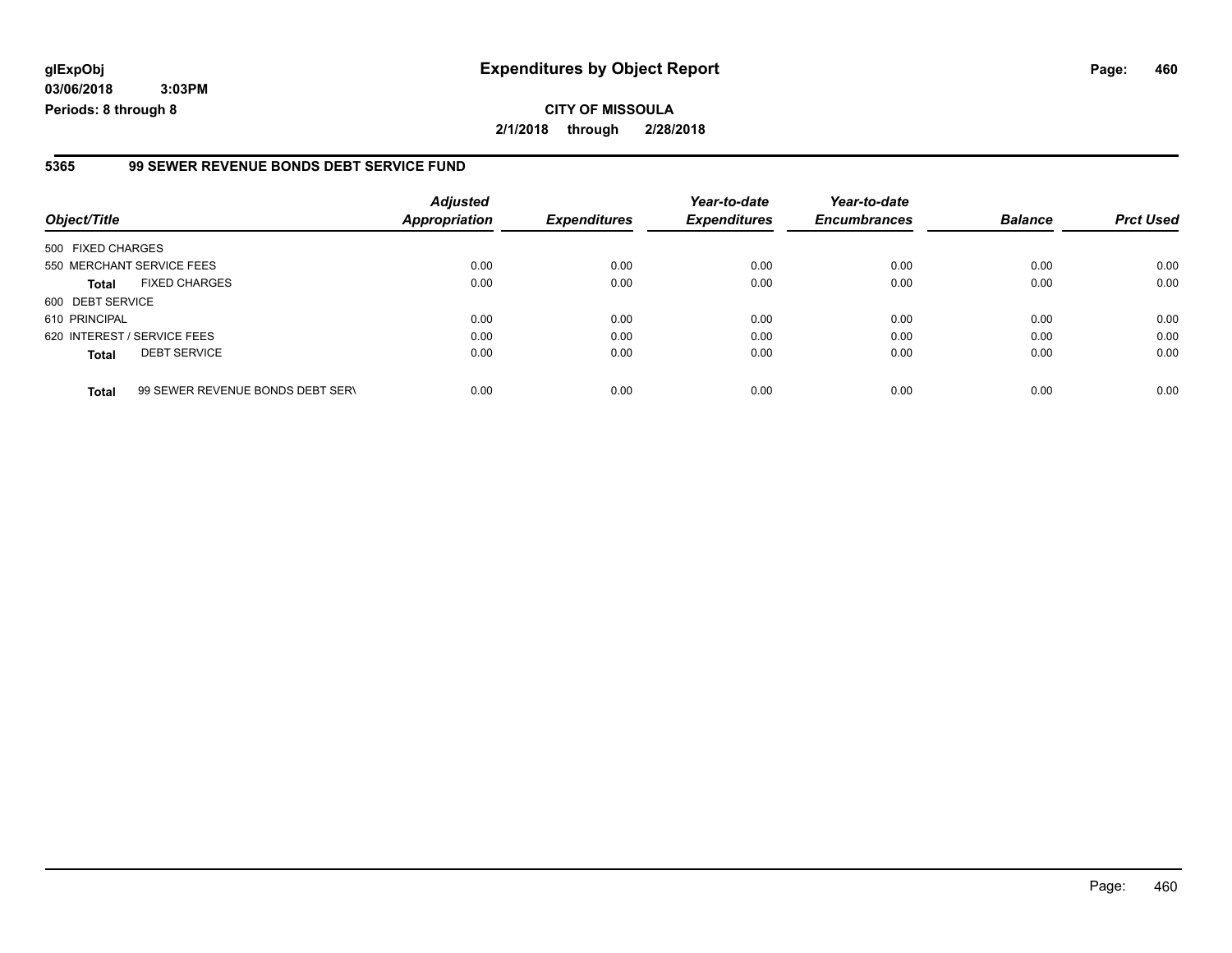### **CITY OF MISSOULA 2/1/2018 through 2/28/2018**

# **5366 92 SEWER REVENUE BOND - SERIES A BOND RE**

| Object/Title                         | <b>Adjusted</b><br>Appropriation | <b>Expenditures</b> | Year-to-date<br><b>Expenditures</b> | Year-to-date<br><b>Encumbrances</b> | <b>Balance</b> | <b>Prct Used</b> |
|--------------------------------------|----------------------------------|---------------------|-------------------------------------|-------------------------------------|----------------|------------------|
| 500 FIXED CHARGES                    |                                  |                     |                                     |                                     |                |                  |
| 550 MERCHANT SERVICE FEES            | 0.00                             | 0.00                | 0.00                                | 0.00                                | 0.00           | 0.00             |
| <b>FIXED CHARGES</b><br><b>Total</b> | 0.00                             | 0.00                | 0.00                                | 0.00                                | 0.00           | 0.00             |
| 800 OTHER OBJECTS                    |                                  |                     |                                     |                                     |                |                  |
| 820 TRANSFERS TO OTHER FUNDS         | 0.00                             | 0.00                | 0.00                                | 0.00                                | 0.00           | 0.00             |
| OTHER OBJECTS<br><b>Total</b>        | 0.00                             | 0.00                | 0.00                                | 0.00                                | 0.00           | 0.00             |
| <b>WASTEWATER</b><br><b>Total</b>    | 0.00                             | 0.00                | 0.00                                | 0.00                                | 0.00           | 0.00             |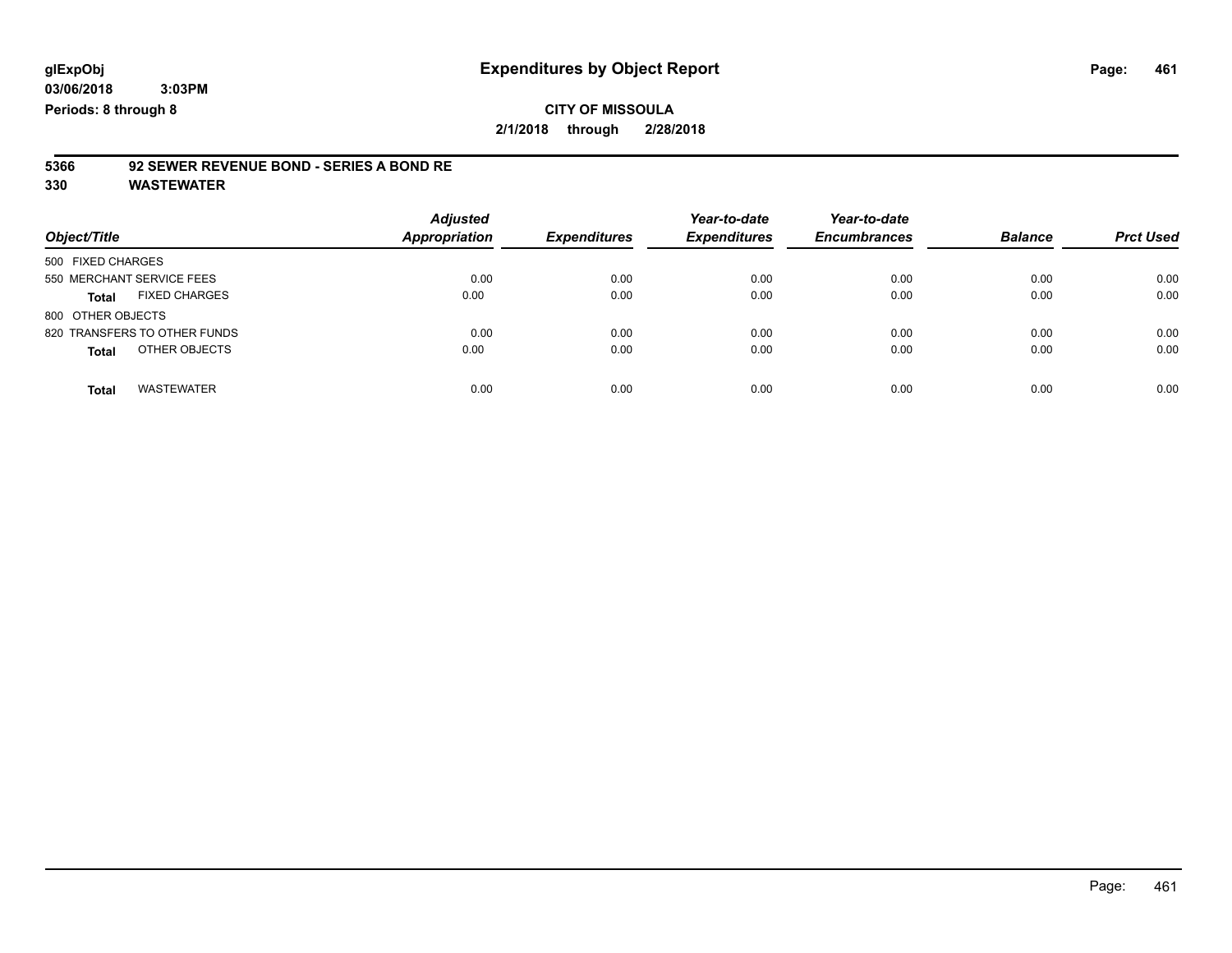**03/06/2018 3:03PM Periods: 8 through 8**

#### **5366 92 SEWER REVENUE BOND - SERIES A BOND RE**

| Object/Title              |                                    | <b>Adjusted</b><br><b>Appropriation</b> | <b>Expenditures</b> | Year-to-date<br><b>Expenditures</b> | Year-to-date<br><b>Encumbrances</b> | <b>Balance</b> | <b>Prct Used</b> |
|---------------------------|------------------------------------|-----------------------------------------|---------------------|-------------------------------------|-------------------------------------|----------------|------------------|
| 500 FIXED CHARGES         |                                    |                                         |                     |                                     |                                     |                |                  |
| 550 MERCHANT SERVICE FEES |                                    | 0.00                                    | 0.00                | 0.00                                | 0.00                                | 0.00           | 0.00             |
| <b>Total</b>              | <b>FIXED CHARGES</b>               | 0.00                                    | 0.00                | 0.00                                | 0.00                                | 0.00           | 0.00             |
| 800 OTHER OBJECTS         |                                    |                                         |                     |                                     |                                     |                |                  |
|                           | 820 TRANSFERS TO OTHER FUNDS       | 0.00                                    | 0.00                | 0.00                                | 0.00                                | 0.00           | 0.00             |
| <b>Total</b>              | OTHER OBJECTS                      | 0.00                                    | 0.00                | 0.00                                | 0.00                                | 0.00           | 0.00             |
| <b>Total</b>              | 92 SEWER REVENUE BOND - SERIES A B | 0.00                                    | 0.00                | 0.00                                | 0.00                                | 0.00           | 0.00             |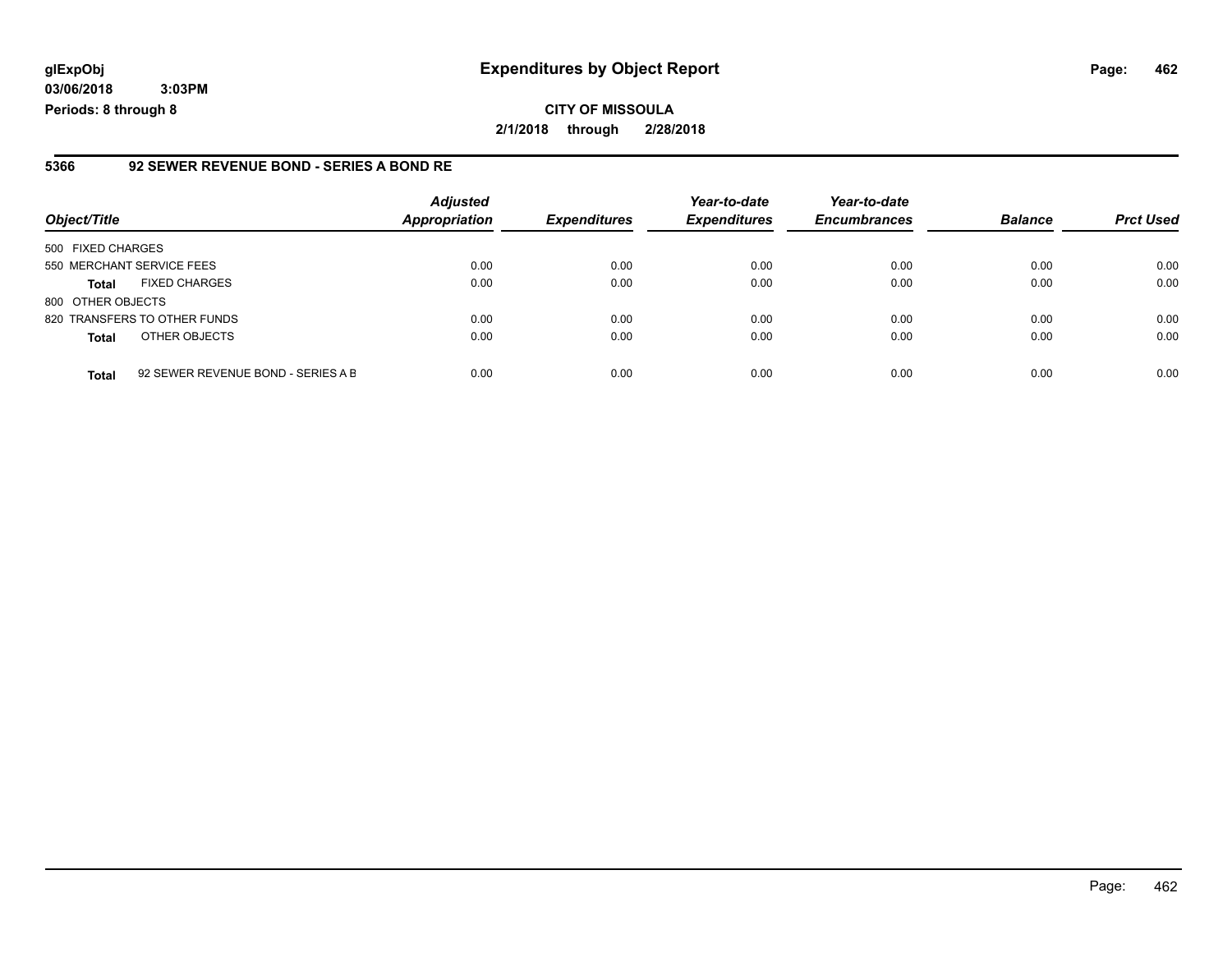### **CITY OF MISSOULA 2/1/2018 through 2/28/2018**

# **5367 92 SEWER REVENUE BOND - SERIES B BOND RE**

| Object/Title                  | <b>Adjusted</b><br><b>Appropriation</b> | <b>Expenditures</b> | Year-to-date<br><b>Expenditures</b> | Year-to-date<br><b>Encumbrances</b> | <b>Balance</b> | <b>Prct Used</b> |
|-------------------------------|-----------------------------------------|---------------------|-------------------------------------|-------------------------------------|----------------|------------------|
| 500 FIXED CHARGES             |                                         |                     |                                     |                                     |                |                  |
| 550 MERCHANT SERVICE FEES     | 0.00                                    | 0.00                | 0.00                                | 0.00                                | 0.00           | 0.00             |
| <b>FIXED CHARGES</b><br>Total | 0.00                                    | 0.00                | 0.00                                | 0.00                                | 0.00           | 0.00             |
| 800 OTHER OBJECTS             |                                         |                     |                                     |                                     |                |                  |
| 820 TRANSFERS TO OTHER FUNDS  | 0.00                                    | 0.00                | 0.00                                | 0.00                                | 0.00           | 0.00             |
| OTHER OBJECTS<br><b>Total</b> | 0.00                                    | 0.00                | 0.00                                | 0.00                                | 0.00           | 0.00             |
| <b>WASTEWATER</b><br>Total    | 0.00                                    | 0.00                | 0.00                                | 0.00                                | 0.00           | 0.00             |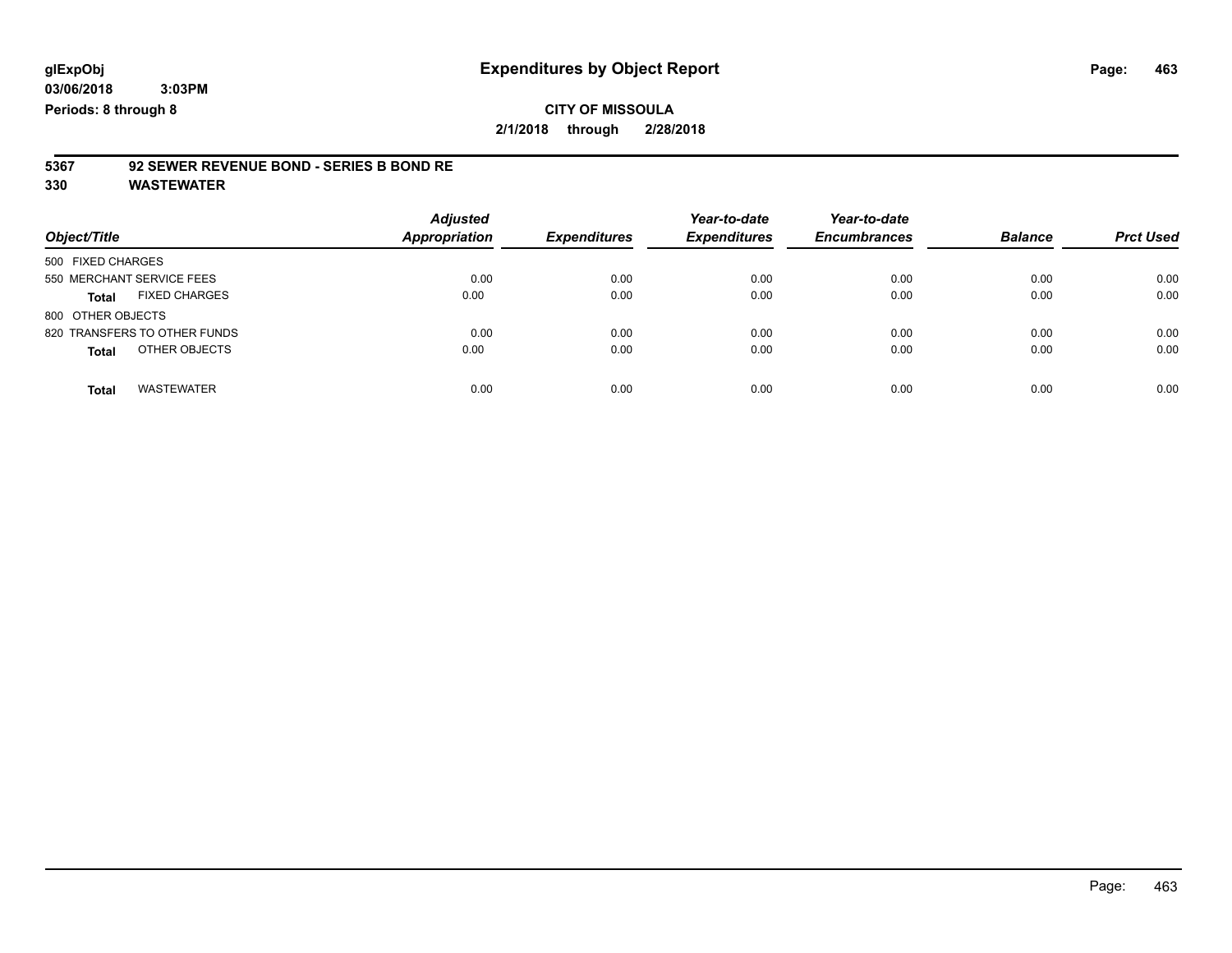**03/06/2018 3:03PM Periods: 8 through 8**

#### **5367 92 SEWER REVENUE BOND - SERIES B BOND RE**

| Object/Title              |                                    | <b>Adjusted</b><br><b>Appropriation</b> | <b>Expenditures</b> | Year-to-date<br><b>Expenditures</b> | Year-to-date<br><b>Encumbrances</b> | <b>Balance</b> | <b>Prct Used</b> |
|---------------------------|------------------------------------|-----------------------------------------|---------------------|-------------------------------------|-------------------------------------|----------------|------------------|
| 500 FIXED CHARGES         |                                    |                                         |                     |                                     |                                     |                |                  |
| 550 MERCHANT SERVICE FEES |                                    | 0.00                                    | 0.00                | 0.00                                | 0.00                                | 0.00           | 0.00             |
| <b>Total</b>              | <b>FIXED CHARGES</b>               | 0.00                                    | 0.00                | 0.00                                | 0.00                                | 0.00           | 0.00             |
| 800 OTHER OBJECTS         |                                    |                                         |                     |                                     |                                     |                |                  |
|                           | 820 TRANSFERS TO OTHER FUNDS       | 0.00                                    | 0.00                | 0.00                                | 0.00                                | 0.00           | 0.00             |
| <b>Total</b>              | OTHER OBJECTS                      | 0.00                                    | 0.00                | 0.00                                | 0.00                                | 0.00           | 0.00             |
| <b>Total</b>              | 92 SEWER REVENUE BOND - SERIES B E | 0.00                                    | 0.00                | 0.00                                | 0.00                                | 0.00           | 0.00             |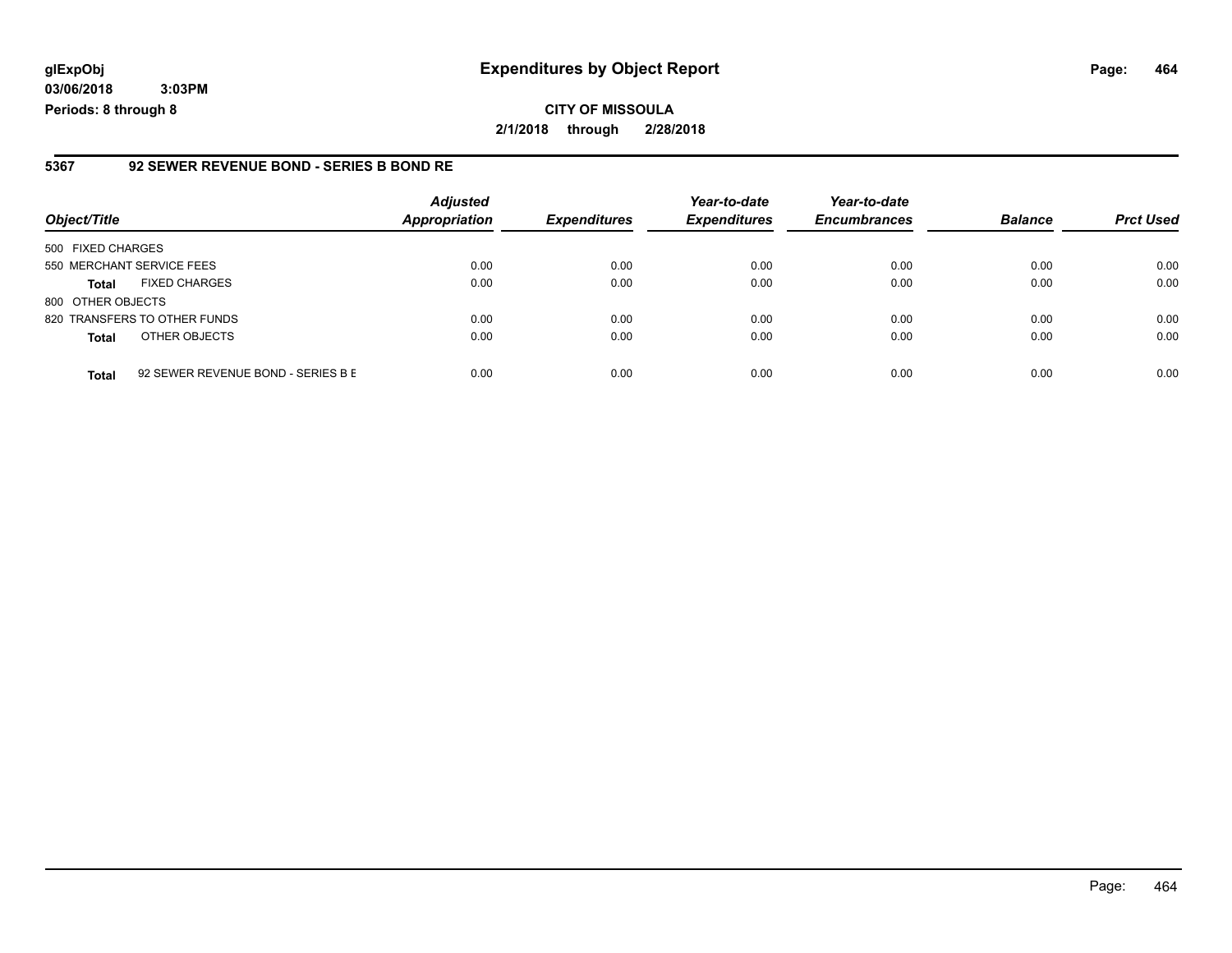# **5368 00 SEWER REVENUE BOND RESERVE FUND**

| Object/Title                         | <b>Adjusted</b><br><b>Appropriation</b> | <b>Expenditures</b> | Year-to-date<br><b>Expenditures</b> | Year-to-date<br><b>Encumbrances</b> | <b>Balance</b> | <b>Prct Used</b> |
|--------------------------------------|-----------------------------------------|---------------------|-------------------------------------|-------------------------------------|----------------|------------------|
| 500 FIXED CHARGES                    |                                         |                     |                                     |                                     |                |                  |
| 550 MERCHANT SERVICE FEES            | 0.00                                    | 0.00                | 0.00                                | 0.00                                | 0.00           | 0.00             |
| <b>FIXED CHARGES</b><br><b>Total</b> | 0.00                                    | 0.00                | 0.00                                | 0.00                                | 0.00           | 0.00             |
| 800 OTHER OBJECTS                    |                                         |                     |                                     |                                     |                |                  |
| 820 TRANSFERS TO OTHER FUNDS         | 0.00                                    | 0.00                | 0.00                                | 0.00                                | 0.00           | 0.00             |
| OTHER OBJECTS<br><b>Total</b>        | 0.00                                    | 0.00                | 0.00                                | 0.00                                | 0.00           | 0.00             |
| <b>WASTEWATER</b><br><b>Total</b>    | 0.00                                    | 0.00                | 0.00                                | 0.00                                | 0.00           | 0.00             |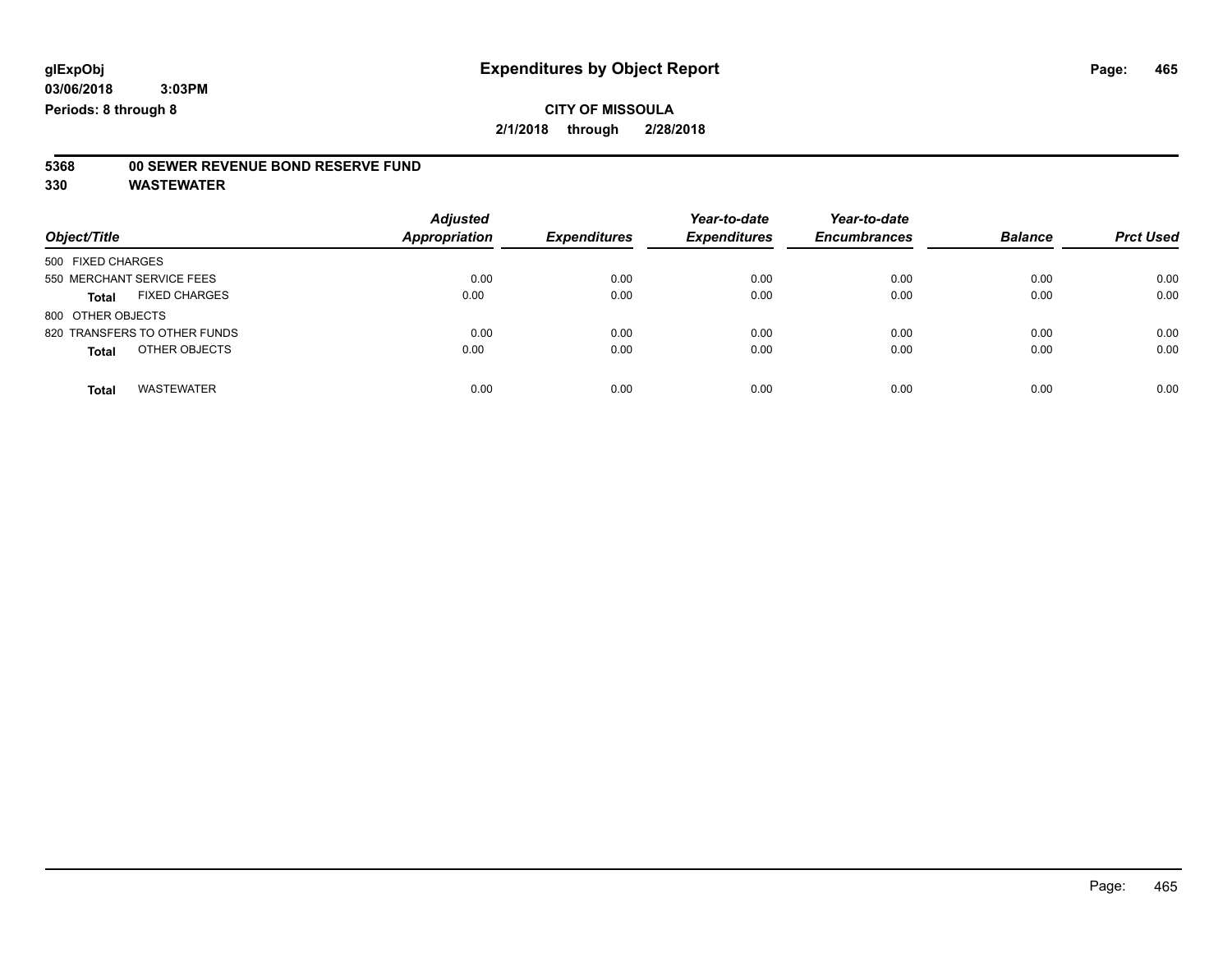**CITY OF MISSOULA 2/1/2018 through 2/28/2018**

#### **5368 00 SEWER REVENUE BOND RESERVE FUND**

|                           |                                  | <b>Adjusted</b>      |                     | Year-to-date        | Year-to-date        |                |                  |
|---------------------------|----------------------------------|----------------------|---------------------|---------------------|---------------------|----------------|------------------|
| Object/Title              |                                  | <b>Appropriation</b> | <b>Expenditures</b> | <b>Expenditures</b> | <b>Encumbrances</b> | <b>Balance</b> | <b>Prct Used</b> |
| 500 FIXED CHARGES         |                                  |                      |                     |                     |                     |                |                  |
| 550 MERCHANT SERVICE FEES |                                  | 0.00                 | 0.00                | 0.00                | 0.00                | 0.00           | 0.00             |
| <b>Total</b>              | <b>FIXED CHARGES</b>             | 0.00                 | 0.00                | 0.00                | 0.00                | 0.00           | 0.00             |
| 800 OTHER OBJECTS         |                                  |                      |                     |                     |                     |                |                  |
|                           | 820 TRANSFERS TO OTHER FUNDS     | 0.00                 | 0.00                | 0.00                | 0.00                | 0.00           | 0.00             |
| <b>Total</b>              | OTHER OBJECTS                    | 0.00                 | 0.00                | 0.00                | 0.00                | 0.00           | 0.00             |
| <b>Total</b>              | 00 SEWER REVENUE BOND RESERVE FL | 0.00                 | 0.00                | 0.00                | 0.00                | 0.00           | 0.00             |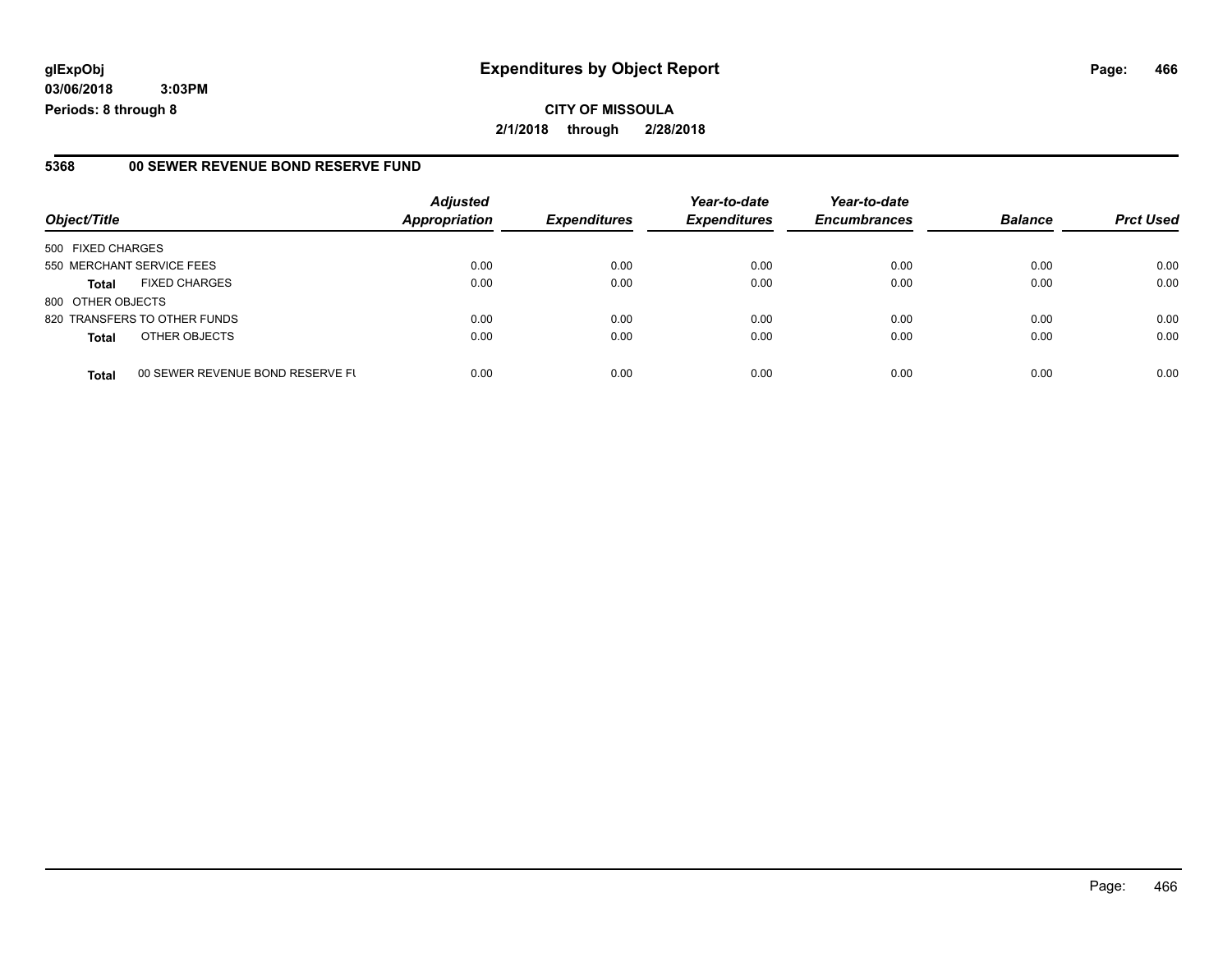# **5369 2001 SEWER REVENUE BOND**

| Object/Title                         | <b>Adjusted</b><br><b>Appropriation</b> | <b>Expenditures</b> | Year-to-date<br><b>Expenditures</b> | Year-to-date<br><b>Encumbrances</b> | <b>Balance</b> | <b>Prct Used</b> |
|--------------------------------------|-----------------------------------------|---------------------|-------------------------------------|-------------------------------------|----------------|------------------|
| 500 FIXED CHARGES                    |                                         |                     |                                     |                                     |                |                  |
| 550 MERCHANT SERVICE FEES            | 0.00                                    | 0.00                | 0.00                                | 0.00                                | 0.00           | 0.00             |
| <b>FIXED CHARGES</b><br><b>Total</b> | 0.00                                    | 0.00                | 0.00                                | 0.00                                | 0.00           | 0.00             |
| 800 OTHER OBJECTS                    |                                         |                     |                                     |                                     |                |                  |
| 820 TRANSFERS TO OTHER FUNDS         | 0.00                                    | 0.00                | 0.00                                | 0.00                                | 0.00           | 0.00             |
| OTHER OBJECTS<br><b>Total</b>        | 0.00                                    | 0.00                | 0.00                                | 0.00                                | 0.00           | 0.00             |
| <b>WASTEWATER</b><br>Total           | 0.00                                    | 0.00                | 0.00                                | 0.00                                | 0.00           | 0.00             |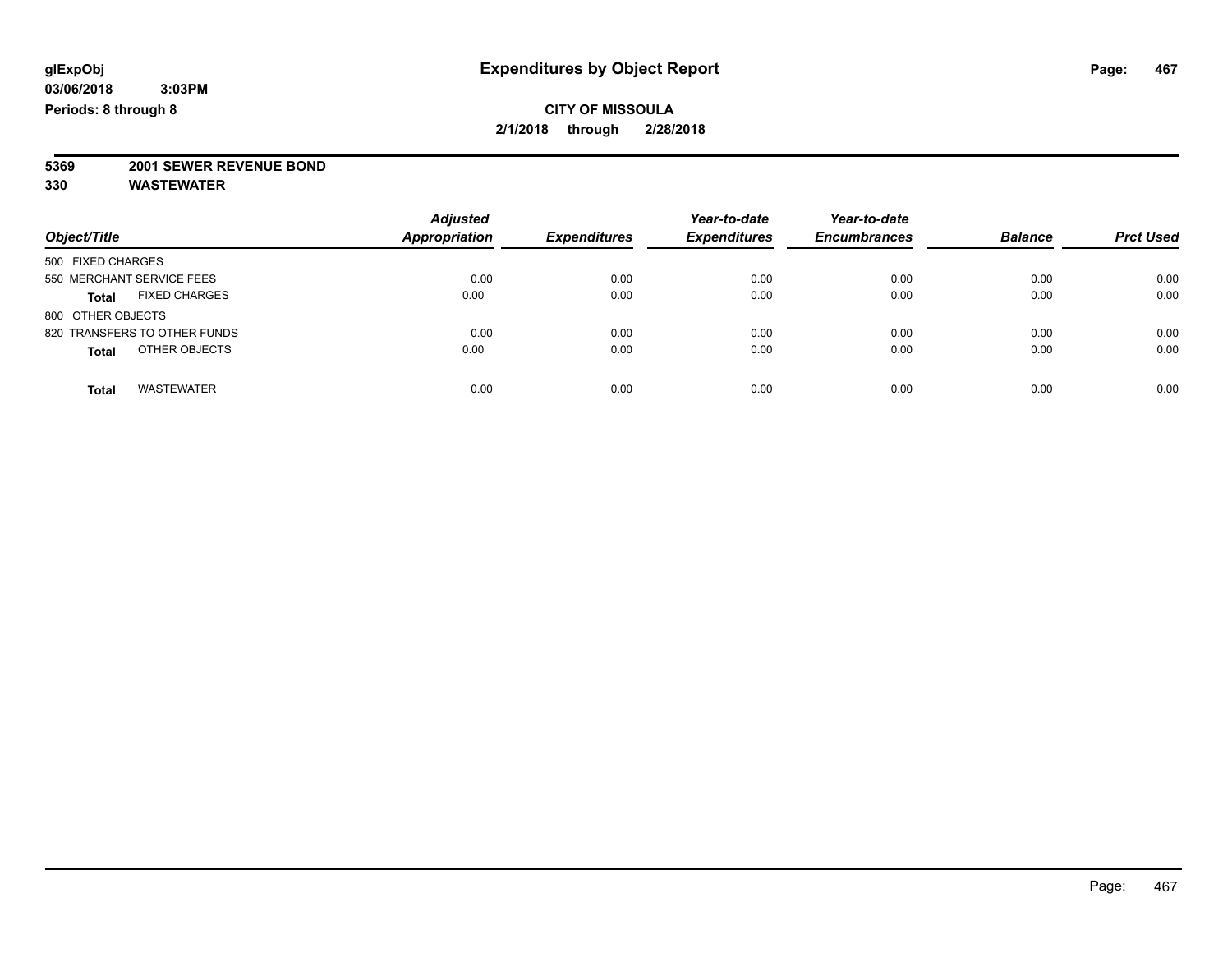**CITY OF MISSOULA 2/1/2018 through 2/28/2018**

#### **5369 2001 SEWER REVENUE BOND**

|                                         | <b>Adjusted</b>      |                     | Year-to-date        | Year-to-date        |                |                  |
|-----------------------------------------|----------------------|---------------------|---------------------|---------------------|----------------|------------------|
| Object/Title                            | <b>Appropriation</b> | <b>Expenditures</b> | <b>Expenditures</b> | <b>Encumbrances</b> | <b>Balance</b> | <b>Prct Used</b> |
| 500 FIXED CHARGES                       |                      |                     |                     |                     |                |                  |
| 550 MERCHANT SERVICE FEES               | 0.00                 | 0.00                | 0.00                | 0.00                | 0.00           | 0.00             |
| <b>FIXED CHARGES</b><br><b>Total</b>    | 0.00                 | 0.00                | 0.00                | 0.00                | 0.00           | 0.00             |
| 800 OTHER OBJECTS                       |                      |                     |                     |                     |                |                  |
| 820 TRANSFERS TO OTHER FUNDS            | 0.00                 | 0.00                | 0.00                | 0.00                | 0.00           | 0.00             |
| OTHER OBJECTS<br><b>Total</b>           | 0.00                 | 0.00                | 0.00                | 0.00                | 0.00           | 0.00             |
| 2001 SEWER REVENUE BOND<br><b>Total</b> | 0.00                 | 0.00                | 0.00                | 0.00                | 0.00           | 0.00             |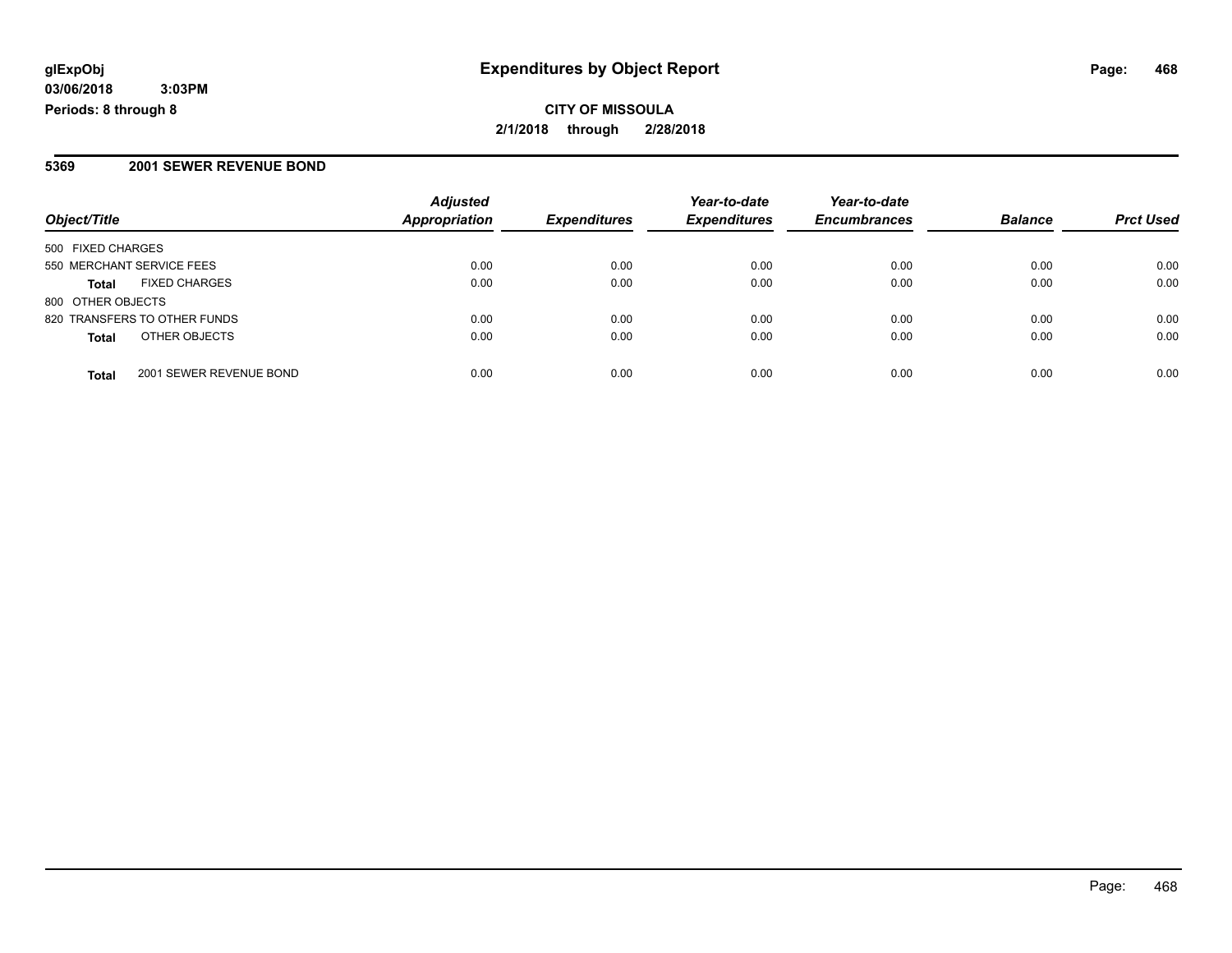# **5370 99 SEWER REVENUE BOND RESERVE FUND**

| Object/Title                         | <b>Adjusted</b><br><b>Appropriation</b> | <b>Expenditures</b> | Year-to-date<br><b>Expenditures</b> | Year-to-date<br><b>Encumbrances</b> | <b>Balance</b> | <b>Prct Used</b> |
|--------------------------------------|-----------------------------------------|---------------------|-------------------------------------|-------------------------------------|----------------|------------------|
| 500 FIXED CHARGES                    |                                         |                     |                                     |                                     |                |                  |
| 550 MERCHANT SERVICE FEES            | 0.00                                    | 0.00                | 0.00                                | 0.00                                | 0.00           | 0.00             |
| <b>FIXED CHARGES</b><br><b>Total</b> | 0.00                                    | 0.00                | 0.00                                | 0.00                                | 0.00           | 0.00             |
| 800 OTHER OBJECTS                    |                                         |                     |                                     |                                     |                |                  |
| 820 TRANSFERS TO OTHER FUNDS         | 0.00                                    | 0.00                | 0.00                                | 0.00                                | 0.00           | 0.00             |
| OTHER OBJECTS<br><b>Total</b>        | 0.00                                    | 0.00                | 0.00                                | 0.00                                | 0.00           | 0.00             |
| <b>WASTEWATER</b><br><b>Total</b>    | 0.00                                    | 0.00                | 0.00                                | 0.00                                | 0.00           | 0.00             |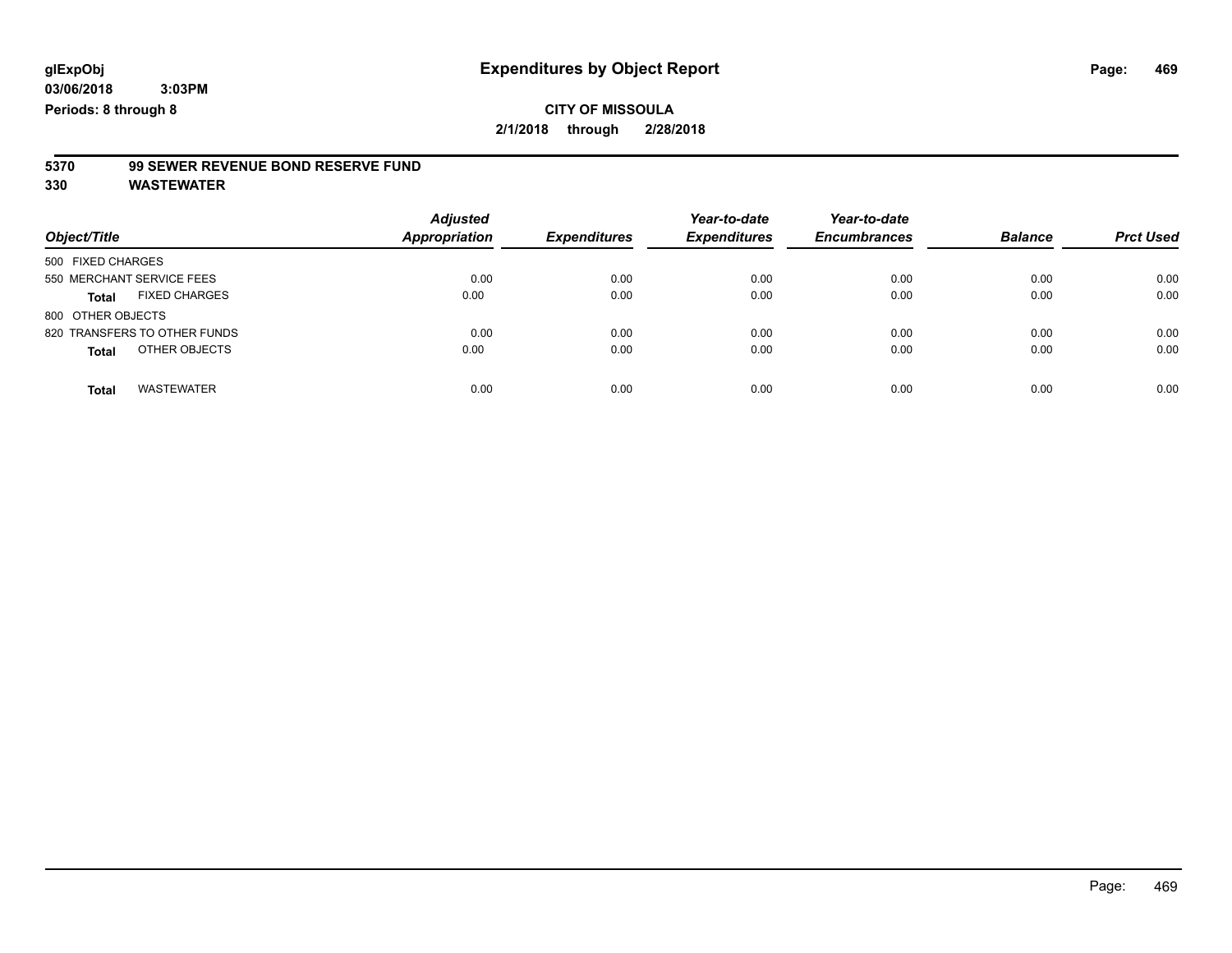**CITY OF MISSOULA 2/1/2018 through 2/28/2018**

#### **5370 99 SEWER REVENUE BOND RESERVE FUND**

| Object/Title              |                                  | <b>Adjusted</b><br><b>Appropriation</b> | <b>Expenditures</b> | Year-to-date<br><b>Expenditures</b> | Year-to-date        | <b>Balance</b> | <b>Prct Used</b> |
|---------------------------|----------------------------------|-----------------------------------------|---------------------|-------------------------------------|---------------------|----------------|------------------|
|                           |                                  |                                         |                     |                                     | <b>Encumbrances</b> |                |                  |
| 500 FIXED CHARGES         |                                  |                                         |                     |                                     |                     |                |                  |
| 550 MERCHANT SERVICE FEES |                                  | 0.00                                    | 0.00                | 0.00                                | 0.00                | 0.00           | 0.00             |
| <b>Total</b>              | <b>FIXED CHARGES</b>             | 0.00                                    | 0.00                | 0.00                                | 0.00                | 0.00           | 0.00             |
| 800 OTHER OBJECTS         |                                  |                                         |                     |                                     |                     |                |                  |
|                           | 820 TRANSFERS TO OTHER FUNDS     | 0.00                                    | 0.00                | 0.00                                | 0.00                | 0.00           | 0.00             |
| <b>Total</b>              | OTHER OBJECTS                    | 0.00                                    | 0.00                | 0.00                                | 0.00                | 0.00           | 0.00             |
| <b>Total</b>              | 99 SEWER REVENUE BOND RESERVE FL | 0.00                                    | 0.00                | 0.00                                | 0.00                | 0.00           | 0.00             |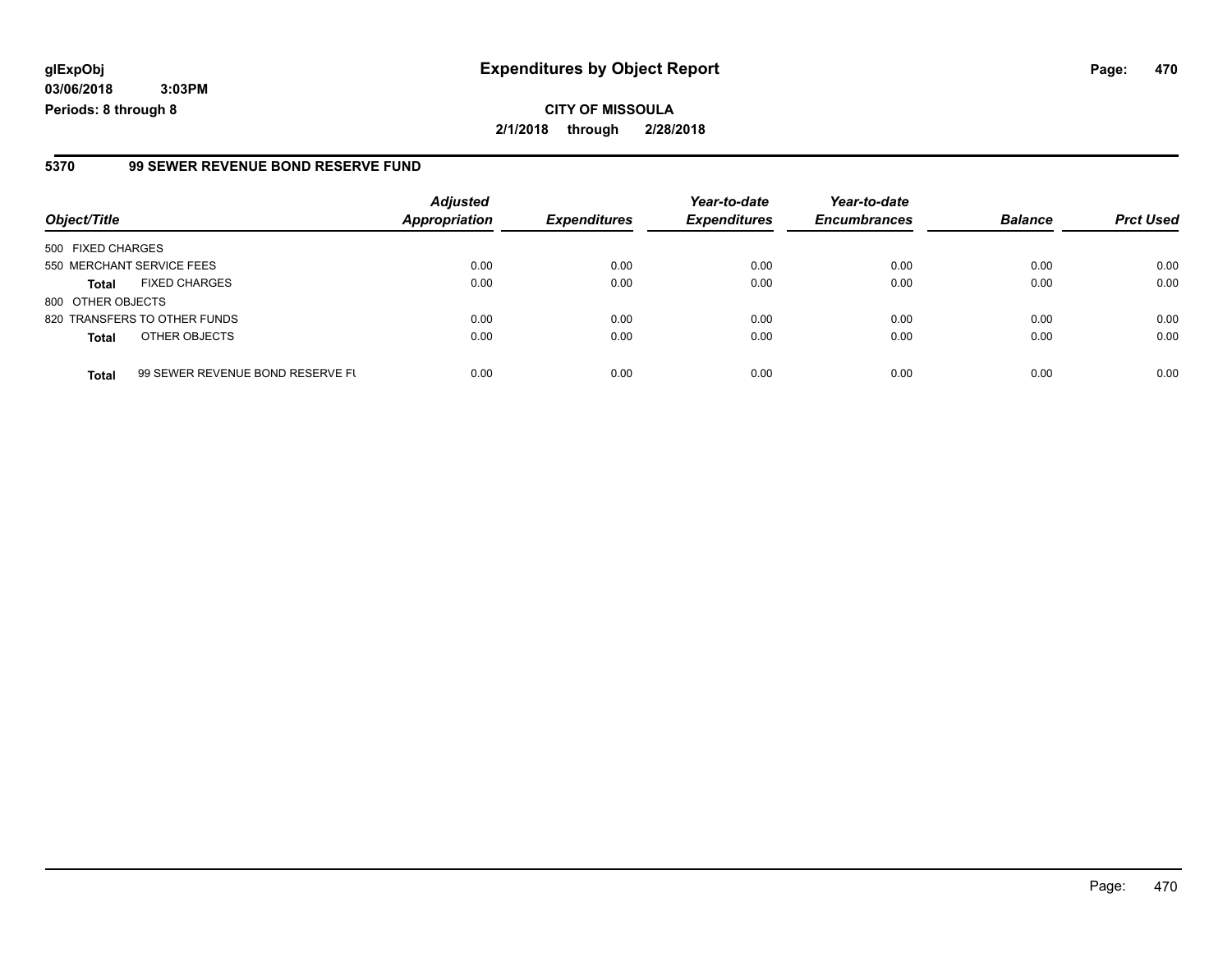**5371 2002 SEWER BONDS 330 WASTEWATER**

|                   |                             | <b>Adjusted</b>      |                     | Year-to-date        | Year-to-date        |                |                  |
|-------------------|-----------------------------|----------------------|---------------------|---------------------|---------------------|----------------|------------------|
| Object/Title      |                             | <b>Appropriation</b> | <b>Expenditures</b> | <b>Expenditures</b> | <b>Encumbrances</b> | <b>Balance</b> | <b>Prct Used</b> |
| 500 FIXED CHARGES |                             |                      |                     |                     |                     |                |                  |
|                   | 550 MERCHANT SERVICE FEES   | 0.00                 | 0.00                | 0.00                | 0.00                | 0.00           | 0.00             |
| Total             | <b>FIXED CHARGES</b>        | 0.00                 | 0.00                | 0.00                | 0.00                | 0.00           | 0.00             |
| 600 DEBT SERVICE  |                             |                      |                     |                     |                     |                |                  |
| 610 PRINCIPAL     |                             | 0.00                 | 0.00                | 0.00                | 0.00                | 0.00           | 0.00             |
|                   | 620 INTEREST / SERVICE FEES | 0.00                 | 0.00                | 0.00                | 0.00                | 0.00           | 0.00             |
| <b>Total</b>      | <b>DEBT SERVICE</b>         | 0.00                 | 0.00                | 0.00                | 0.00                | 0.00           | 0.00             |
| <b>Total</b>      | <b>WASTEWATER</b>           | 0.00                 | 0.00                | 0.00                | 0.00                | 0.00           | 0.00             |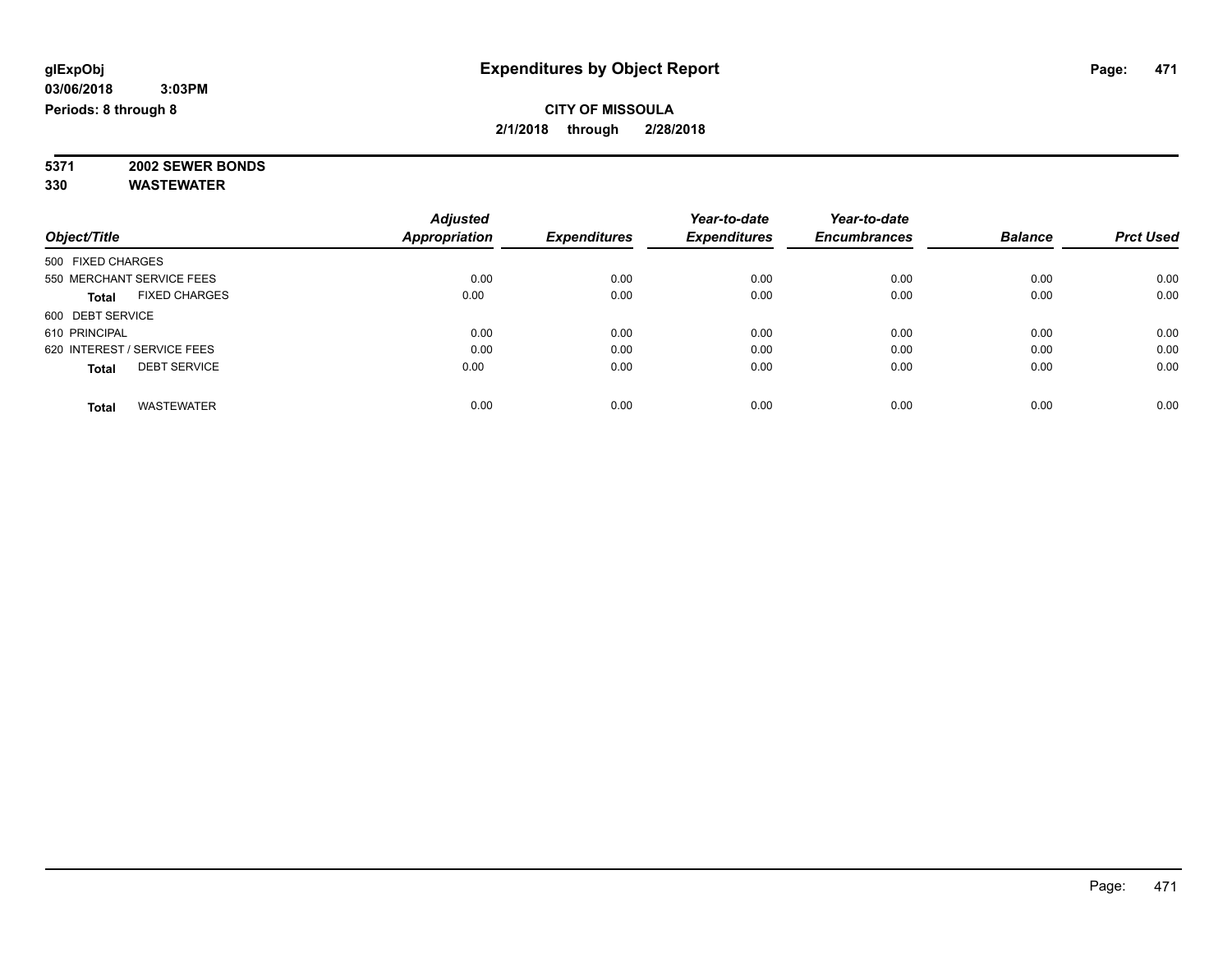**Periods: 8 through 8**

### **CITY OF MISSOULA 2/1/2018 through 2/28/2018**

### **5371 2002 SEWER BONDS**

| Object/Title                         | <b>Adjusted</b><br>Appropriation | <b>Expenditures</b> | Year-to-date<br><b>Expenditures</b> | Year-to-date<br><b>Encumbrances</b> | <b>Balance</b> | <b>Prct Used</b> |
|--------------------------------------|----------------------------------|---------------------|-------------------------------------|-------------------------------------|----------------|------------------|
|                                      |                                  |                     |                                     |                                     |                |                  |
| 500 FIXED CHARGES                    |                                  |                     |                                     |                                     |                |                  |
| 550 MERCHANT SERVICE FEES            | 0.00                             | 0.00                | 0.00                                | 0.00                                | 0.00           | 0.00             |
| <b>FIXED CHARGES</b><br><b>Total</b> | 0.00                             | 0.00                | 0.00                                | 0.00                                | 0.00           | 0.00             |
| 600 DEBT SERVICE                     |                                  |                     |                                     |                                     |                |                  |
| 610 PRINCIPAL                        | 0.00                             | 0.00                | 0.00                                | 0.00                                | 0.00           | 0.00             |
| 620 INTEREST / SERVICE FEES          | 0.00                             | 0.00                | 0.00                                | 0.00                                | 0.00           | 0.00             |
| <b>DEBT SERVICE</b><br><b>Total</b>  | 0.00                             | 0.00                | 0.00                                | 0.00                                | 0.00           | 0.00             |
| 2002 SEWER BONDS<br><b>Total</b>     | 0.00                             | 0.00                | 0.00                                | 0.00                                | 0.00           | 0.00             |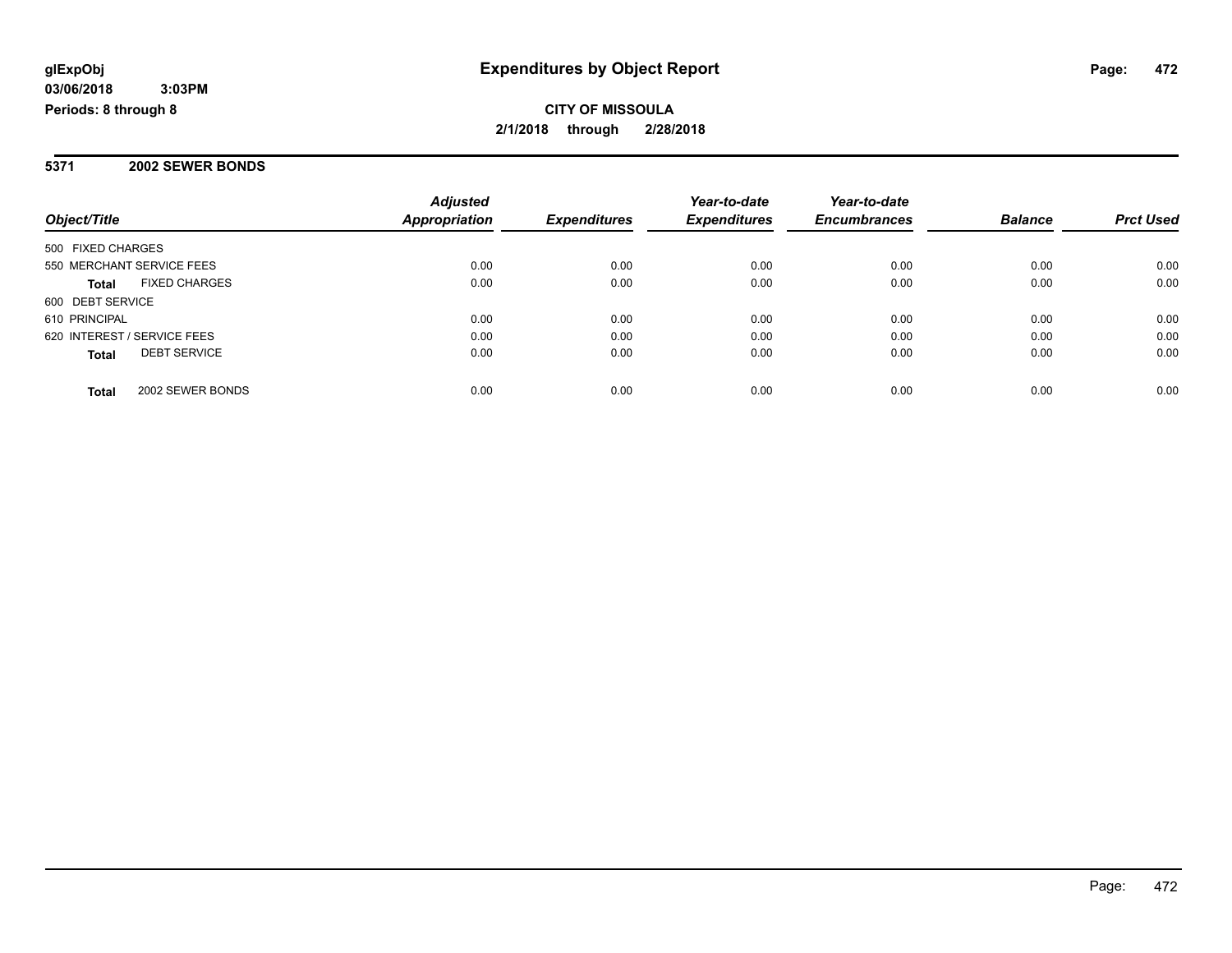# **5372 2002 SEWER REVENUE BOND**

| Object/Title                         | <b>Adjusted</b><br><b>Appropriation</b> | <b>Expenditures</b> | Year-to-date<br><b>Expenditures</b> | Year-to-date<br><b>Encumbrances</b> | <b>Balance</b> | <b>Prct Used</b> |
|--------------------------------------|-----------------------------------------|---------------------|-------------------------------------|-------------------------------------|----------------|------------------|
| 500 FIXED CHARGES                    |                                         |                     |                                     |                                     |                |                  |
| 550 MERCHANT SERVICE FEES            | 0.00                                    | 0.00                | 0.00                                | 0.00                                | 0.00           | 0.00             |
| <b>FIXED CHARGES</b><br><b>Total</b> | 0.00                                    | 0.00                | 0.00                                | 0.00                                | 0.00           | 0.00             |
| 800 OTHER OBJECTS                    |                                         |                     |                                     |                                     |                |                  |
| 820 TRANSFERS TO OTHER FUNDS         | 0.00                                    | 0.00                | 0.00                                | 0.00                                | 0.00           | 0.00             |
| OTHER OBJECTS<br><b>Total</b>        | 0.00                                    | 0.00                | 0.00                                | 0.00                                | 0.00           | 0.00             |
|                                      |                                         |                     |                                     |                                     |                |                  |
| <b>WASTEWATER</b><br>Total           | 0.00                                    | 0.00                | 0.00                                | 0.00                                | 0.00           | 0.00             |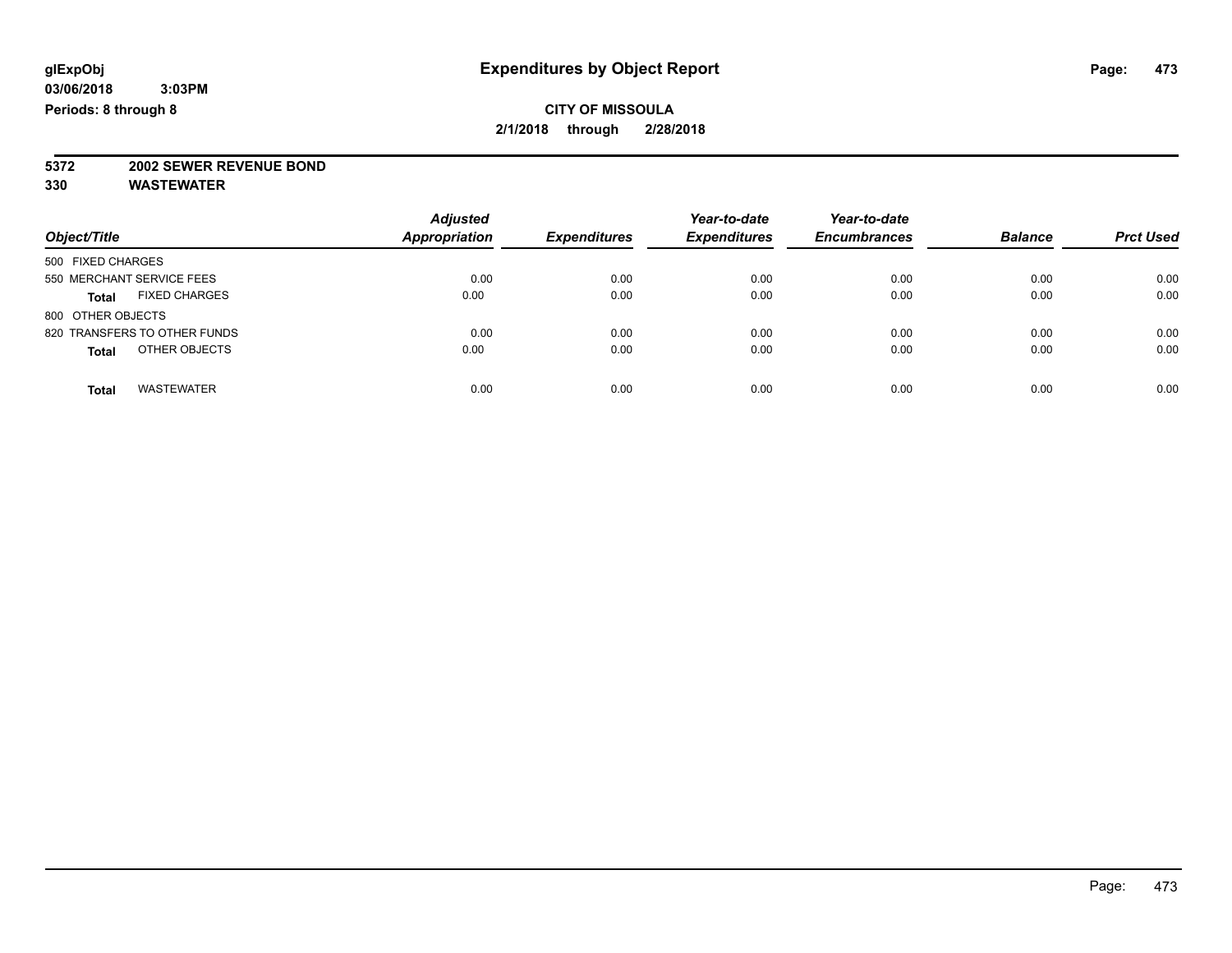**CITY OF MISSOULA 2/1/2018 through 2/28/2018**

### **5372 2002 SEWER REVENUE BOND**

|                              |                         | <b>Adjusted</b>      |                     | Year-to-date        | Year-to-date        |                |                  |
|------------------------------|-------------------------|----------------------|---------------------|---------------------|---------------------|----------------|------------------|
| Object/Title                 |                         | <b>Appropriation</b> | <b>Expenditures</b> | <b>Expenditures</b> | <b>Encumbrances</b> | <b>Balance</b> | <b>Prct Used</b> |
| 500 FIXED CHARGES            |                         |                      |                     |                     |                     |                |                  |
| 550 MERCHANT SERVICE FEES    |                         | 0.00                 | 0.00                | 0.00                | 0.00                | 0.00           | 0.00             |
| <b>Total</b>                 | <b>FIXED CHARGES</b>    | 0.00                 | 0.00                | 0.00                | 0.00                | 0.00           | 0.00             |
| 800 OTHER OBJECTS            |                         |                      |                     |                     |                     |                |                  |
| 820 TRANSFERS TO OTHER FUNDS |                         | 0.00                 | 0.00                | 0.00                | 0.00                | 0.00           | 0.00             |
| <b>Total</b>                 | OTHER OBJECTS           | 0.00                 | 0.00                | 0.00                | 0.00                | 0.00           | 0.00             |
| <b>Total</b>                 | 2002 SEWER REVENUE BOND | 0.00                 | 0.00                | 0.00                | 0.00                | 0.00           | 0.00             |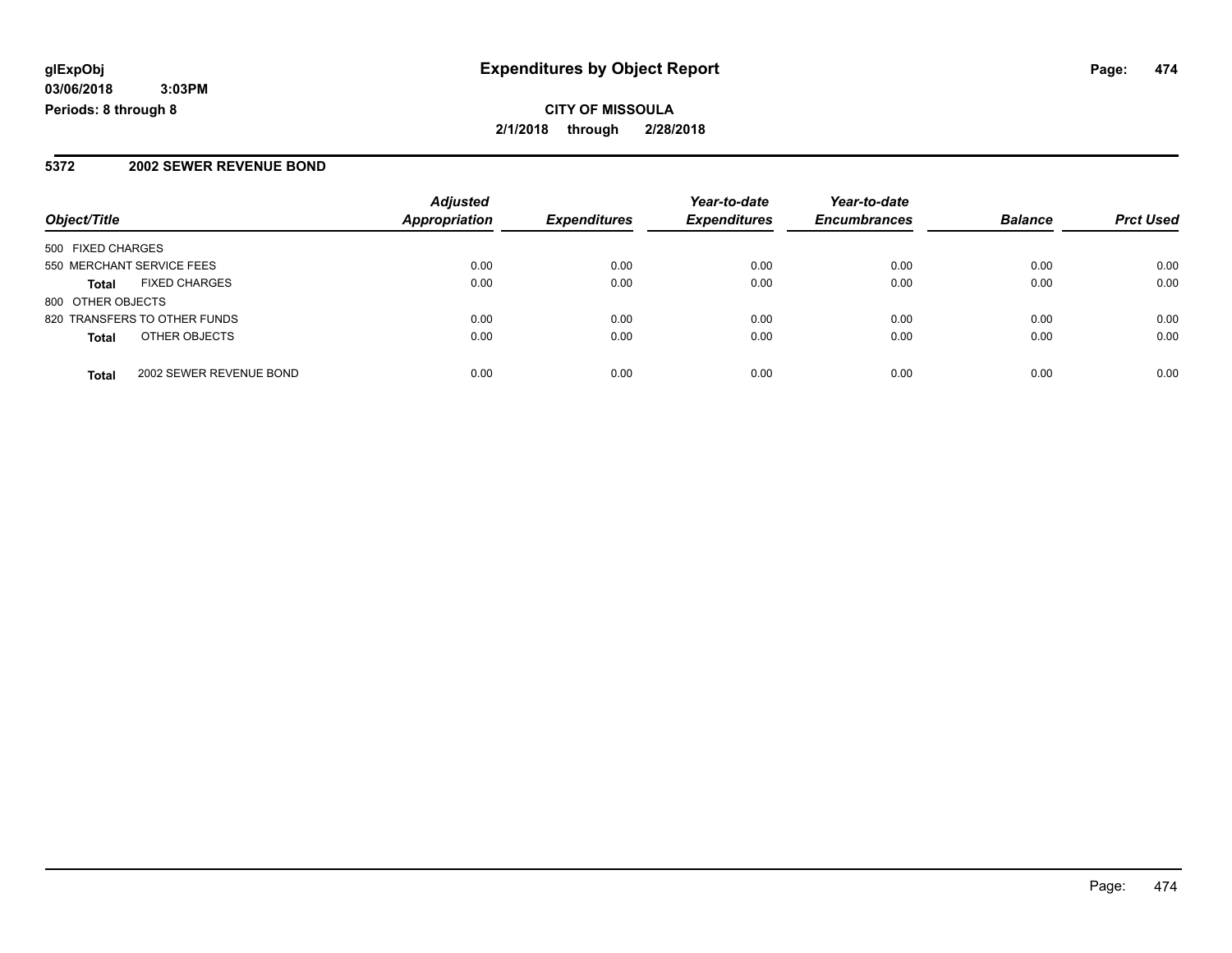# **5373 2002 WWTP UPGRADE REVENUE BOND**

|                                      | <b>Adjusted</b>      |                     | Year-to-date        | Year-to-date        |                |                  |
|--------------------------------------|----------------------|---------------------|---------------------|---------------------|----------------|------------------|
| Object/Title                         | <b>Appropriation</b> | <b>Expenditures</b> | <b>Expenditures</b> | <b>Encumbrances</b> | <b>Balance</b> | <b>Prct Used</b> |
| 500 FIXED CHARGES                    |                      |                     |                     |                     |                |                  |
| 550 MERCHANT SERVICE FEES            | 0.00                 | 0.00                | 0.00                | 0.00                | 0.00           | 0.00             |
| <b>FIXED CHARGES</b><br><b>Total</b> | 0.00                 | 0.00                | 0.00                | 0.00                | 0.00           | 0.00             |
| 600 DEBT SERVICE                     |                      |                     |                     |                     |                |                  |
| 610 PRINCIPAL                        | 0.00                 | 0.00                | 0.00                | 0.00                | 0.00           | 0.00             |
| 620 INTEREST / SERVICE FEES          | 0.00                 | 0.00                | 0.00                | 0.00                | 0.00           | 0.00             |
| <b>DEBT SERVICE</b><br><b>Total</b>  | 0.00                 | 0.00                | 0.00                | 0.00                | 0.00           | 0.00             |
| <b>WASTEWATER</b><br><b>Total</b>    | 0.00                 | 0.00                | 0.00                | 0.00                | 0.00           | 0.00             |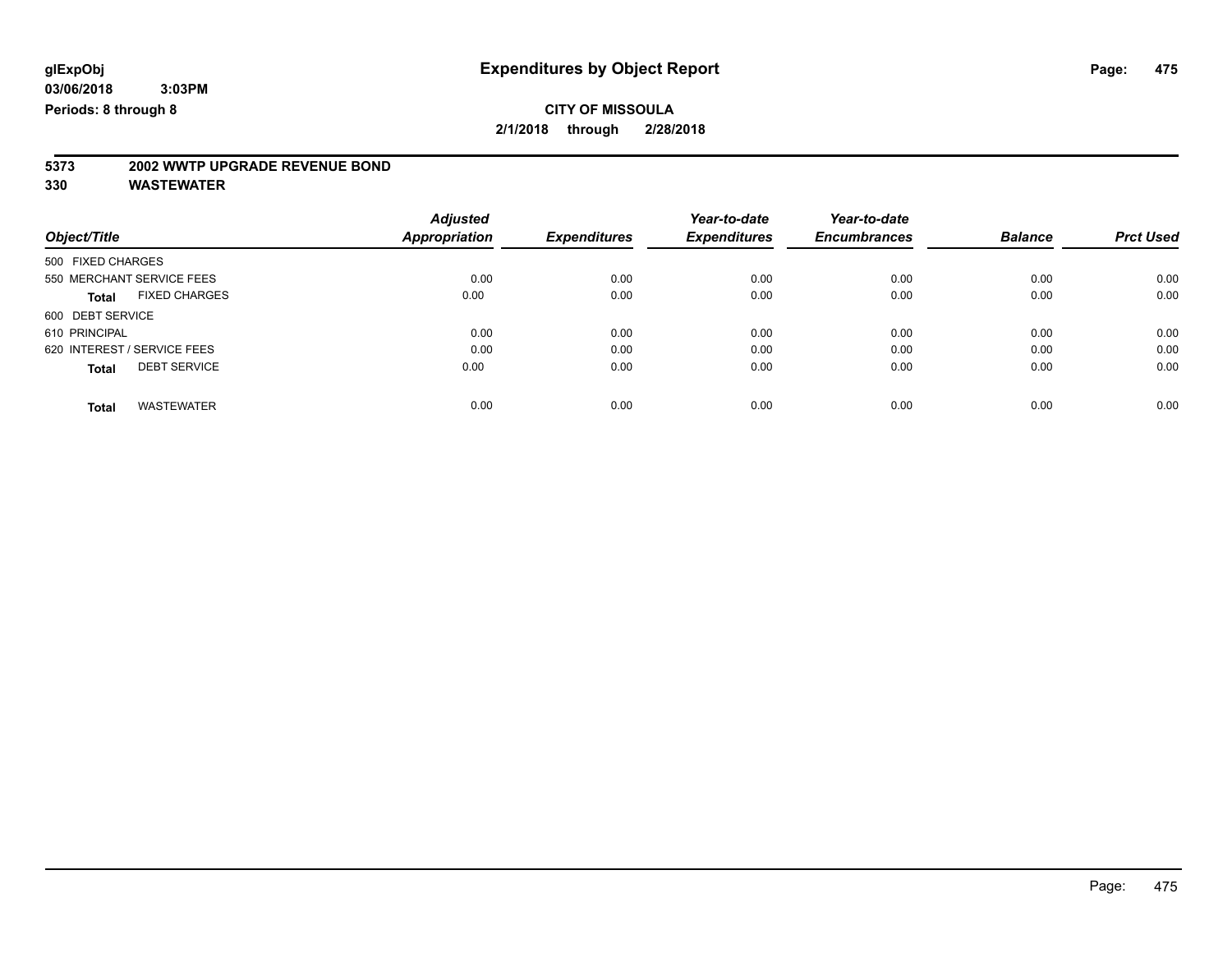**CITY OF MISSOULA 2/1/2018 through 2/28/2018**

#### **5373 2002 WWTP UPGRADE REVENUE BOND**

| Object/Title                |                                | <b>Adjusted</b><br><b>Appropriation</b> | <b>Expenditures</b> | Year-to-date<br><b>Expenditures</b> | Year-to-date<br><b>Encumbrances</b> | <b>Balance</b> | <b>Prct Used</b> |
|-----------------------------|--------------------------------|-----------------------------------------|---------------------|-------------------------------------|-------------------------------------|----------------|------------------|
| 500 FIXED CHARGES           |                                |                                         |                     |                                     |                                     |                |                  |
| 550 MERCHANT SERVICE FEES   |                                | 0.00                                    | 0.00                | 0.00                                | 0.00                                | 0.00           | 0.00             |
| <b>Total</b>                | <b>FIXED CHARGES</b>           | 0.00                                    | 0.00                | 0.00                                | 0.00                                | 0.00           | 0.00             |
| 600 DEBT SERVICE            |                                |                                         |                     |                                     |                                     |                |                  |
| 610 PRINCIPAL               |                                | 0.00                                    | 0.00                | 0.00                                | 0.00                                | 0.00           | 0.00             |
| 620 INTEREST / SERVICE FEES |                                | 0.00                                    | 0.00                | 0.00                                | 0.00                                | 0.00           | 0.00             |
| <b>Total</b>                | <b>DEBT SERVICE</b>            | 0.00                                    | 0.00                | 0.00                                | 0.00                                | 0.00           | 0.00             |
| <b>Total</b>                | 2002 WWTP UPGRADE REVENUE BOND | 0.00                                    | 0.00                | 0.00                                | 0.00                                | 0.00           | 0.00             |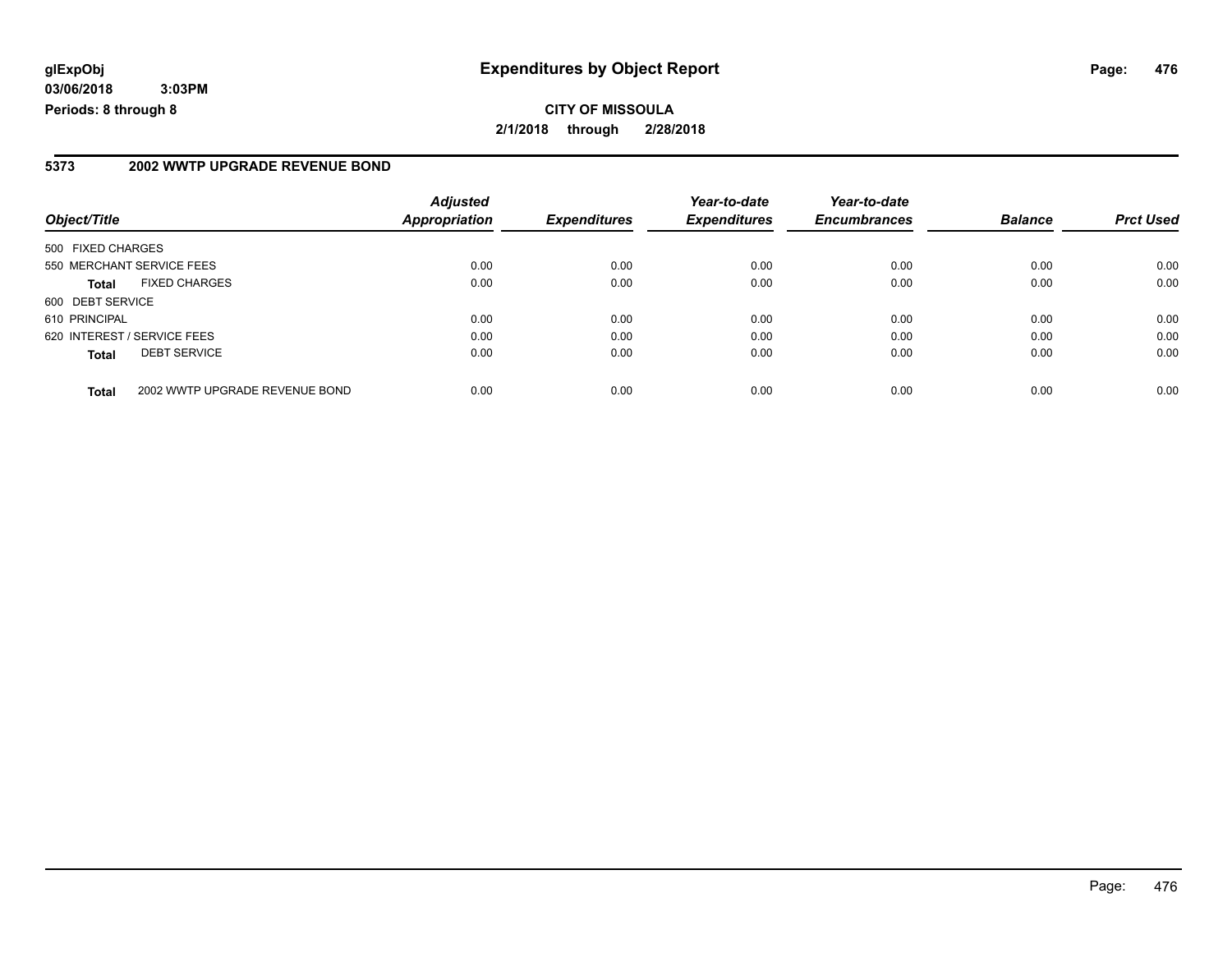# **5374 2002 WWTP UPGRADE RESERVE**

|                                      | <b>Adjusted</b><br><b>Appropriation</b> | <b>Expenditures</b> | Year-to-date<br><b>Expenditures</b> | Year-to-date<br><b>Encumbrances</b> | <b>Balance</b> | <b>Prct Used</b> |
|--------------------------------------|-----------------------------------------|---------------------|-------------------------------------|-------------------------------------|----------------|------------------|
| Object/Title                         |                                         |                     |                                     |                                     |                |                  |
| 500 FIXED CHARGES                    |                                         |                     |                                     |                                     |                |                  |
| 550 MERCHANT SERVICE FEES            | 0.00                                    | 0.00                | 0.00                                | 0.00                                | 0.00           | 0.00             |
| <b>FIXED CHARGES</b><br><b>Total</b> | 0.00                                    | 0.00                | 0.00                                | 0.00                                | 0.00           | 0.00             |
| 600 DEBT SERVICE                     |                                         |                     |                                     |                                     |                |                  |
| 610 PRINCIPAL                        | 0.00                                    | 0.00                | 0.00                                | 0.00                                | 0.00           | 0.00             |
| 620 INTEREST / SERVICE FEES          | 0.00                                    | 0.00                | 0.00                                | 0.00                                | 0.00           | 0.00             |
| <b>DEBT SERVICE</b><br><b>Total</b>  | 0.00                                    | 0.00                | 0.00                                | 0.00                                | 0.00           | 0.00             |
| 800 OTHER OBJECTS                    |                                         |                     |                                     |                                     |                |                  |
| 820 TRANSFERS TO OTHER FUNDS         | 0.00                                    | 0.00                | 0.00                                | 0.00                                | 0.00           | 0.00             |
| OTHER OBJECTS<br><b>Total</b>        | 0.00                                    | 0.00                | 0.00                                | 0.00                                | 0.00           | 0.00             |
|                                      |                                         |                     |                                     |                                     |                |                  |
| <b>WASTEWATER</b><br><b>Total</b>    | 0.00                                    | 0.00                | 0.00                                | 0.00                                | 0.00           | 0.00             |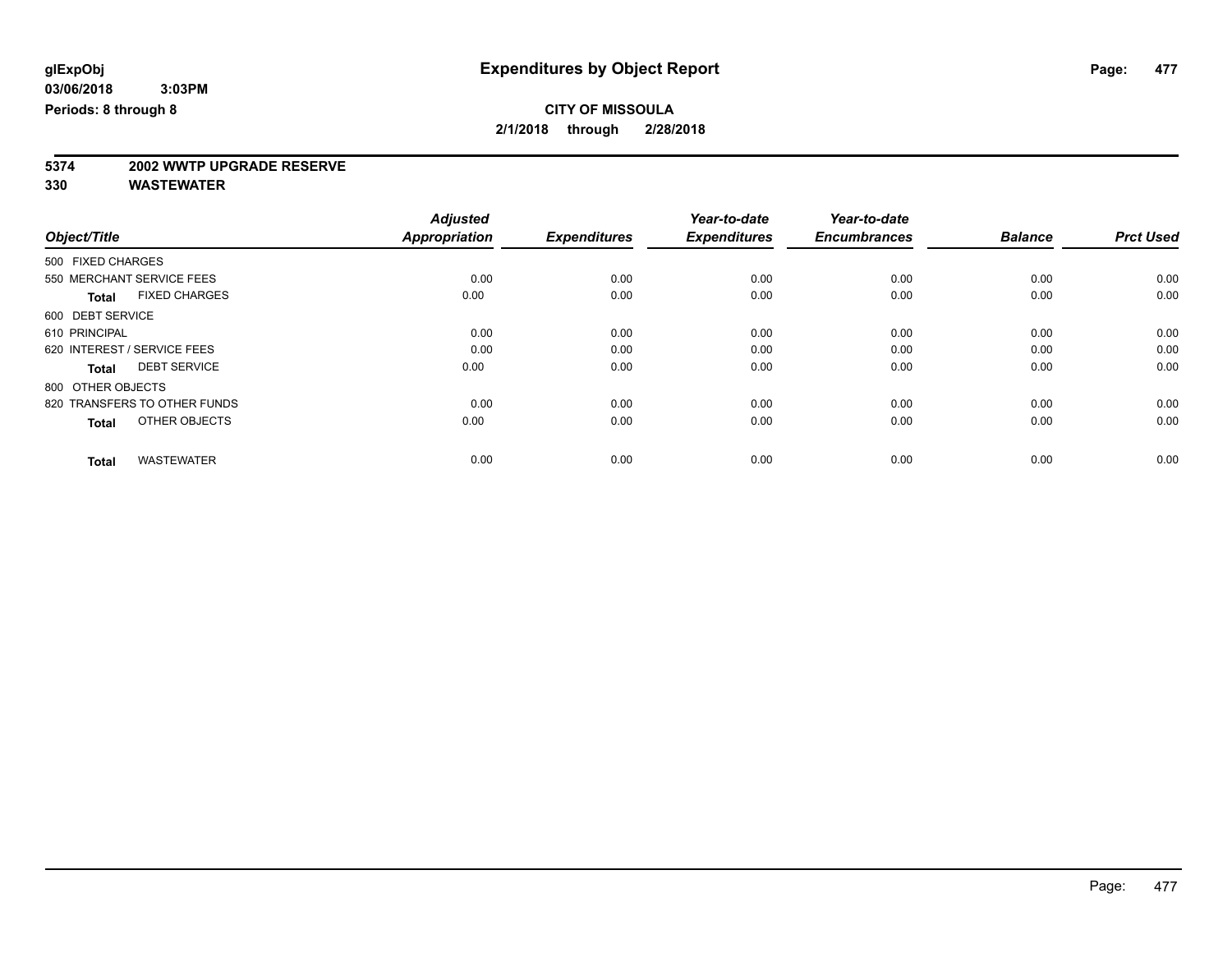#### **5374 2002 WWTP UPGRADE RESERVE**

|                   |                              | <b>Adjusted</b> |                     | Year-to-date        | Year-to-date        |                |                  |
|-------------------|------------------------------|-----------------|---------------------|---------------------|---------------------|----------------|------------------|
| Object/Title      |                              | Appropriation   | <b>Expenditures</b> | <b>Expenditures</b> | <b>Encumbrances</b> | <b>Balance</b> | <b>Prct Used</b> |
| 500 FIXED CHARGES |                              |                 |                     |                     |                     |                |                  |
|                   | 550 MERCHANT SERVICE FEES    | 0.00            | 0.00                | 0.00                | 0.00                | 0.00           | 0.00             |
| <b>Total</b>      | <b>FIXED CHARGES</b>         | 0.00            | 0.00                | 0.00                | 0.00                | 0.00           | 0.00             |
| 600 DEBT SERVICE  |                              |                 |                     |                     |                     |                |                  |
| 610 PRINCIPAL     |                              | 0.00            | 0.00                | 0.00                | 0.00                | 0.00           | 0.00             |
|                   | 620 INTEREST / SERVICE FEES  | 0.00            | 0.00                | 0.00                | 0.00                | 0.00           | 0.00             |
| Total             | <b>DEBT SERVICE</b>          | 0.00            | 0.00                | 0.00                | 0.00                | 0.00           | 0.00             |
| 800 OTHER OBJECTS |                              |                 |                     |                     |                     |                |                  |
|                   | 820 TRANSFERS TO OTHER FUNDS | 0.00            | 0.00                | 0.00                | 0.00                | 0.00           | 0.00             |
| <b>Total</b>      | OTHER OBJECTS                | 0.00            | 0.00                | 0.00                | 0.00                | 0.00           | 0.00             |
| <b>Total</b>      | 2002 WWTP UPGRADE RESERVE    | 0.00            | 0.00                | 0.00                | 0.00                | 0.00           | 0.00             |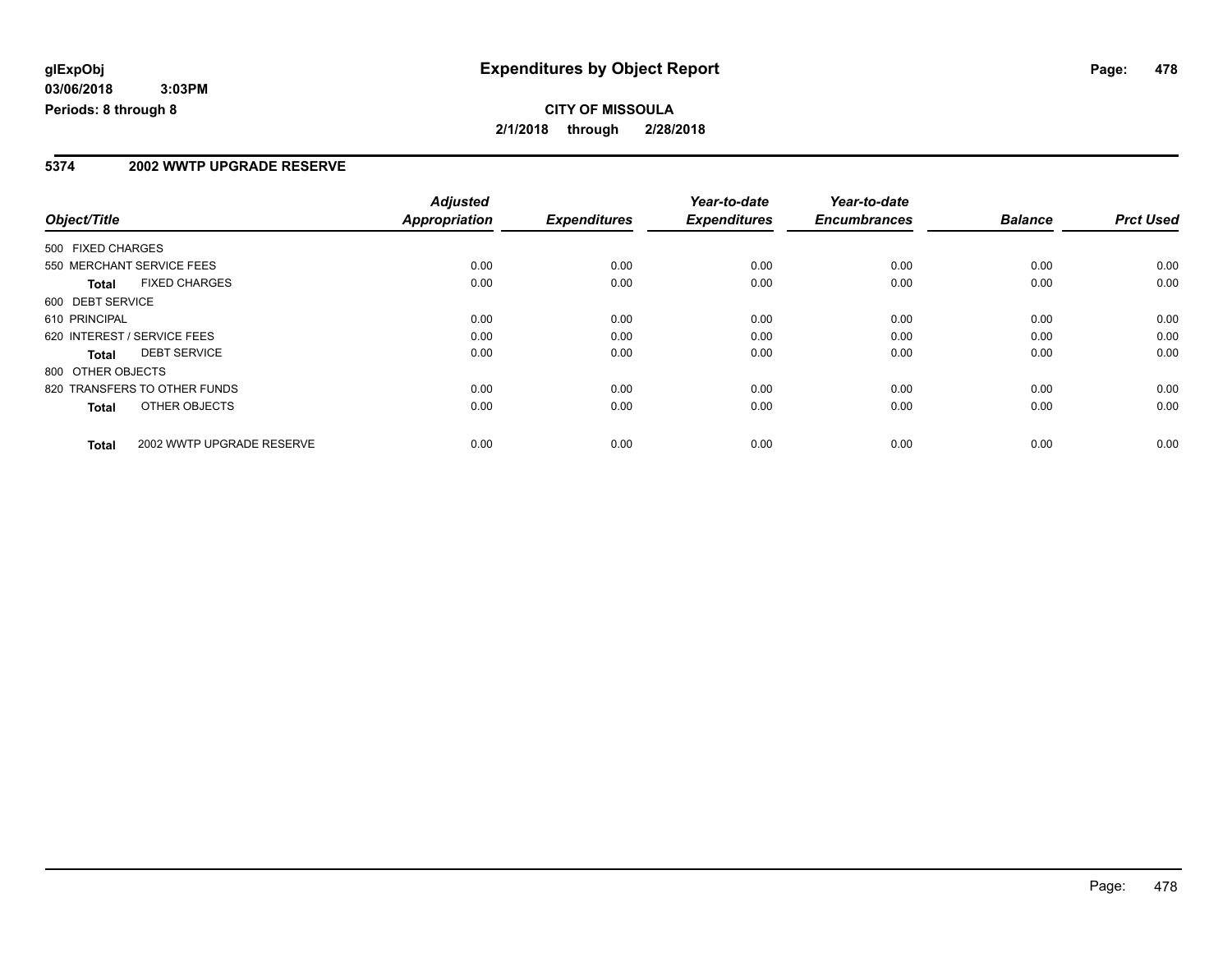# **5375 2003 WWTP SRF \$3.8M EPA DEBT**

|                                      | <b>Adjusted</b>      |                     | Year-to-date        | Year-to-date        |                | <b>Prct Used</b> |
|--------------------------------------|----------------------|---------------------|---------------------|---------------------|----------------|------------------|
| Object/Title                         | <b>Appropriation</b> | <b>Expenditures</b> | <b>Expenditures</b> | <b>Encumbrances</b> | <b>Balance</b> |                  |
| 500 FIXED CHARGES                    |                      |                     |                     |                     |                |                  |
| 550 MERCHANT SERVICE FEES            | 0.00                 | 0.00                | 0.00                | 0.00                | 0.00           | 0.00             |
| <b>FIXED CHARGES</b><br><b>Total</b> | 0.00                 | 0.00                | 0.00                | 0.00                | 0.00           | 0.00             |
| 600 DEBT SERVICE                     |                      |                     |                     |                     |                |                  |
| 610 PRINCIPAL                        | 0.00                 | 0.00                | 0.00                | 0.00                | 0.00           | 0.00             |
| 620 INTEREST / SERVICE FEES          | 0.00                 | 0.00                | 0.00                | 0.00                | 0.00           | 0.00             |
| <b>DEBT SERVICE</b><br><b>Total</b>  | 0.00                 | 0.00                | 0.00                | 0.00                | 0.00           | 0.00             |
| <b>WASTEWATER</b><br><b>Total</b>    | 0.00                 | 0.00                | 0.00                | 0.00                | 0.00           | 0.00             |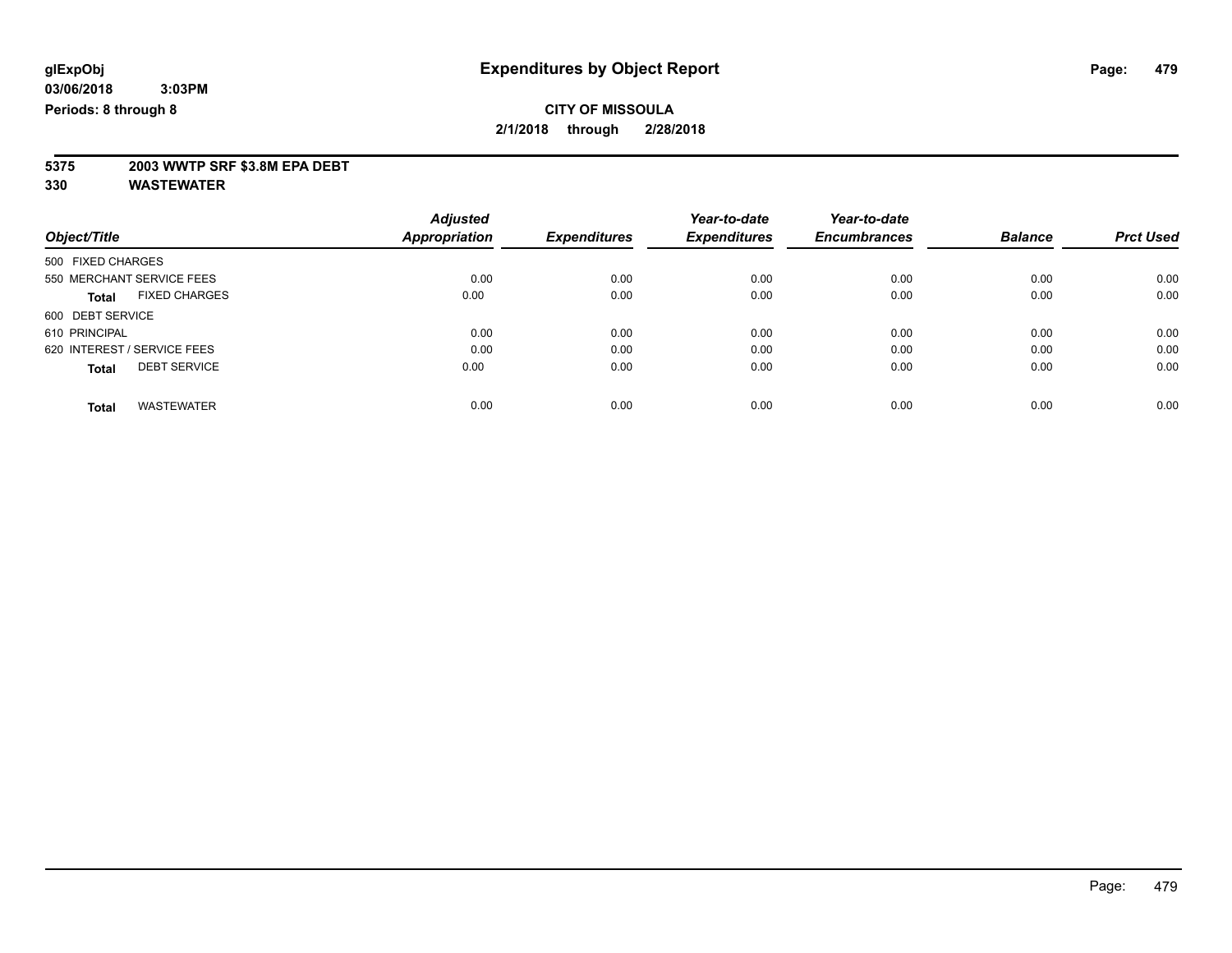#### **5375 2003 WWTP SRF \$3.8M EPA DEBT**

| Object/Title                                  | <b>Adjusted</b><br><b>Appropriation</b> | <b>Expenditures</b> | Year-to-date<br><b>Expenditures</b> | Year-to-date<br><b>Encumbrances</b> | <b>Balance</b> | <b>Prct Used</b> |
|-----------------------------------------------|-----------------------------------------|---------------------|-------------------------------------|-------------------------------------|----------------|------------------|
| 500 FIXED CHARGES                             |                                         |                     |                                     |                                     |                |                  |
| 550 MERCHANT SERVICE FEES                     | 0.00                                    | 0.00                | 0.00                                | 0.00                                | 0.00           | 0.00             |
| <b>FIXED CHARGES</b><br><b>Total</b>          | 0.00                                    | 0.00                | 0.00                                | 0.00                                | 0.00           | 0.00             |
| 600 DEBT SERVICE                              |                                         |                     |                                     |                                     |                |                  |
| 610 PRINCIPAL                                 | 0.00                                    | 0.00                | 0.00                                | 0.00                                | 0.00           | 0.00             |
| 620 INTEREST / SERVICE FEES                   | 0.00                                    | 0.00                | 0.00                                | 0.00                                | 0.00           | 0.00             |
| <b>DEBT SERVICE</b><br><b>Total</b>           | 0.00                                    | 0.00                | 0.00                                | 0.00                                | 0.00           | 0.00             |
| 2003 WWTP SRF \$3.8M EPA DEBT<br><b>Total</b> | 0.00                                    | 0.00                | 0.00                                | 0.00                                | 0.00           | 0.00             |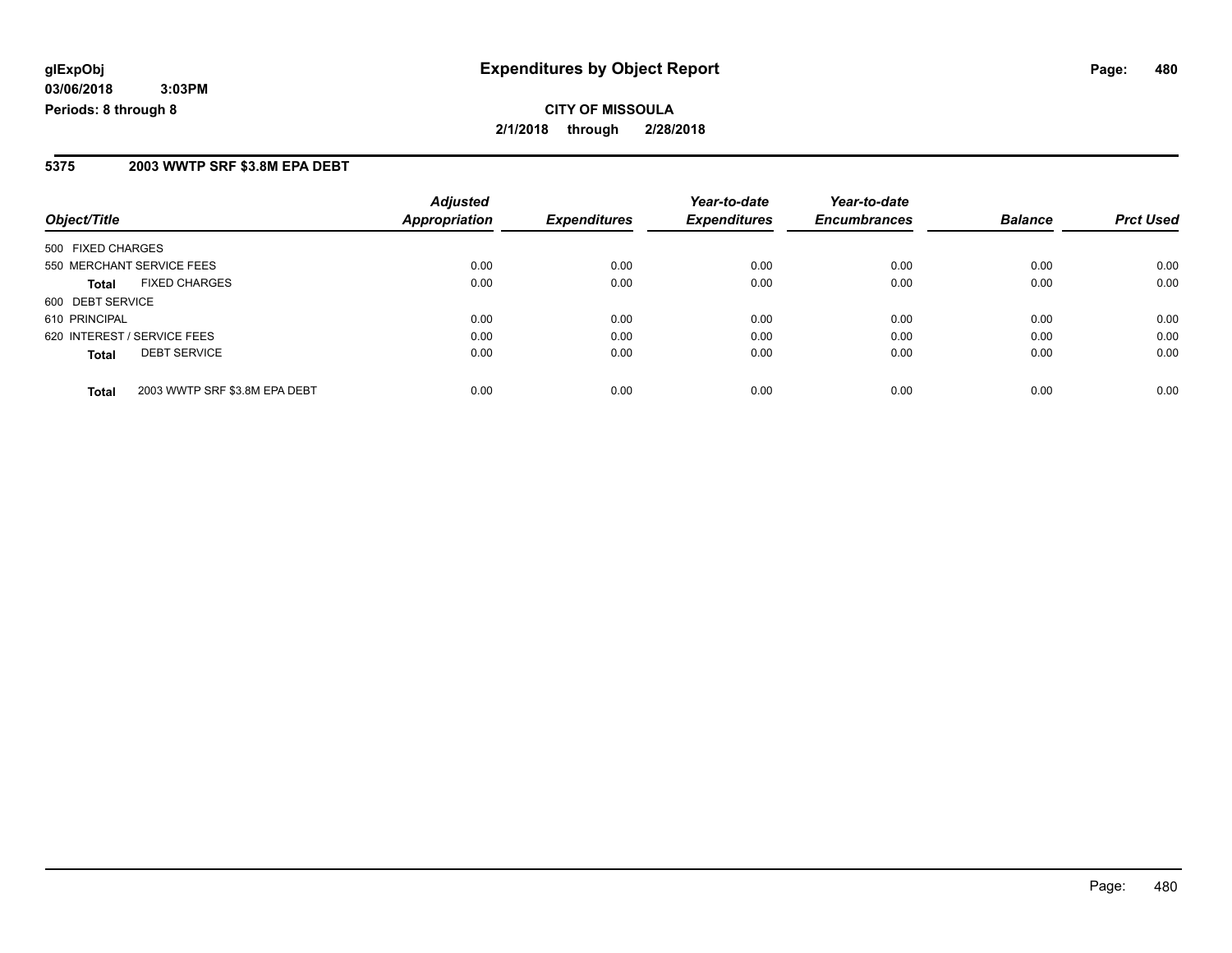# **5376 2003 WWTP SRF \$3.8M EPA RESERVE**

| Object/Title                         | <b>Adjusted</b><br><b>Appropriation</b> | <b>Expenditures</b> | Year-to-date<br><b>Expenditures</b> | Year-to-date<br><b>Encumbrances</b> | <b>Balance</b> | <b>Prct Used</b> |
|--------------------------------------|-----------------------------------------|---------------------|-------------------------------------|-------------------------------------|----------------|------------------|
| 500 FIXED CHARGES                    |                                         |                     |                                     |                                     |                |                  |
| 550 MERCHANT SERVICE FEES            | 0.00                                    | 0.00                | 0.00                                | 0.00                                | 0.00           | 0.00             |
| <b>FIXED CHARGES</b><br><b>Total</b> | 0.00                                    | 0.00                | 0.00                                | 0.00                                | 0.00           | 0.00             |
| 800 OTHER OBJECTS                    |                                         |                     |                                     |                                     |                |                  |
| 820 TRANSFERS TO OTHER FUNDS         | 0.00                                    | 0.00                | 0.00                                | 0.00                                | 0.00           | 0.00             |
| OTHER OBJECTS<br><b>Total</b>        | 0.00                                    | 0.00                | 0.00                                | 0.00                                | 0.00           | 0.00             |
| <b>WASTEWATER</b><br><b>Total</b>    | 0.00                                    | 0.00                | 0.00                                | 0.00                                | 0.00           | 0.00             |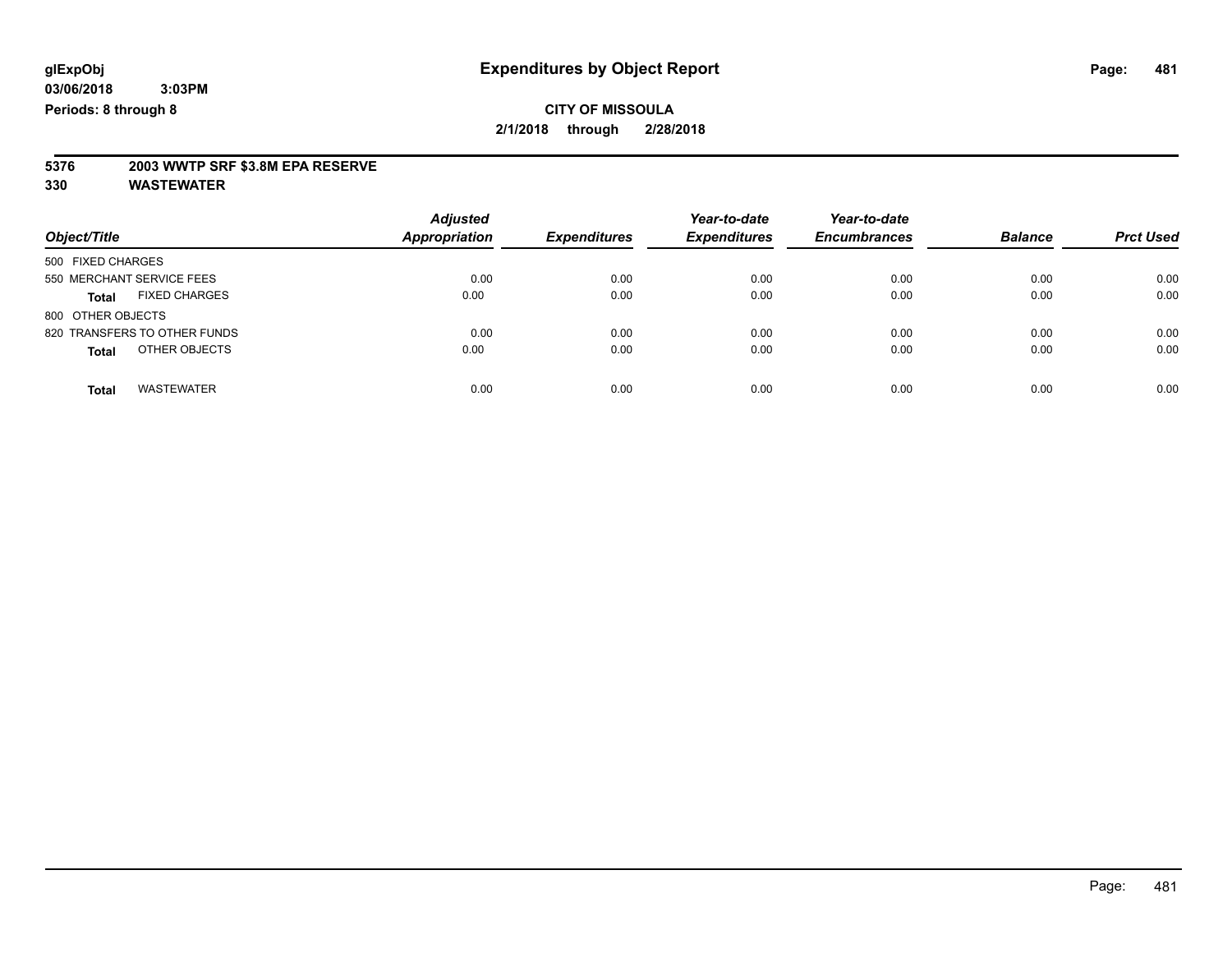**CITY OF MISSOULA 2/1/2018 through 2/28/2018**

#### **5376 2003 WWTP SRF \$3.8M EPA RESERVE**

| Object/Title                         |                                  | <b>Adjusted</b><br><b>Appropriation</b> | <b>Expenditures</b> | Year-to-date<br><b>Expenditures</b> | Year-to-date<br><b>Encumbrances</b> | <b>Balance</b> | <b>Prct Used</b> |
|--------------------------------------|----------------------------------|-----------------------------------------|---------------------|-------------------------------------|-------------------------------------|----------------|------------------|
| 500 FIXED CHARGES                    |                                  |                                         |                     |                                     |                                     |                |                  |
| 550 MERCHANT SERVICE FEES            |                                  | 0.00                                    | 0.00                | 0.00                                | 0.00                                | 0.00           | 0.00             |
| <b>FIXED CHARGES</b><br><b>Total</b> |                                  | 0.00                                    | 0.00                | 0.00                                | 0.00                                | 0.00           | 0.00             |
| 800 OTHER OBJECTS                    |                                  |                                         |                     |                                     |                                     |                |                  |
| 820 TRANSFERS TO OTHER FUNDS         |                                  | 0.00                                    | 0.00                | 0.00                                | 0.00                                | 0.00           | 0.00             |
| OTHER OBJECTS<br><b>Total</b>        |                                  | 0.00                                    | 0.00                | 0.00                                | 0.00                                | 0.00           | 0.00             |
| <b>Total</b>                         | 2003 WWTP SRF \$3.8M EPA RESERVE | 0.00                                    | 0.00                | 0.00                                | 0.00                                | 0.00           | 0.00             |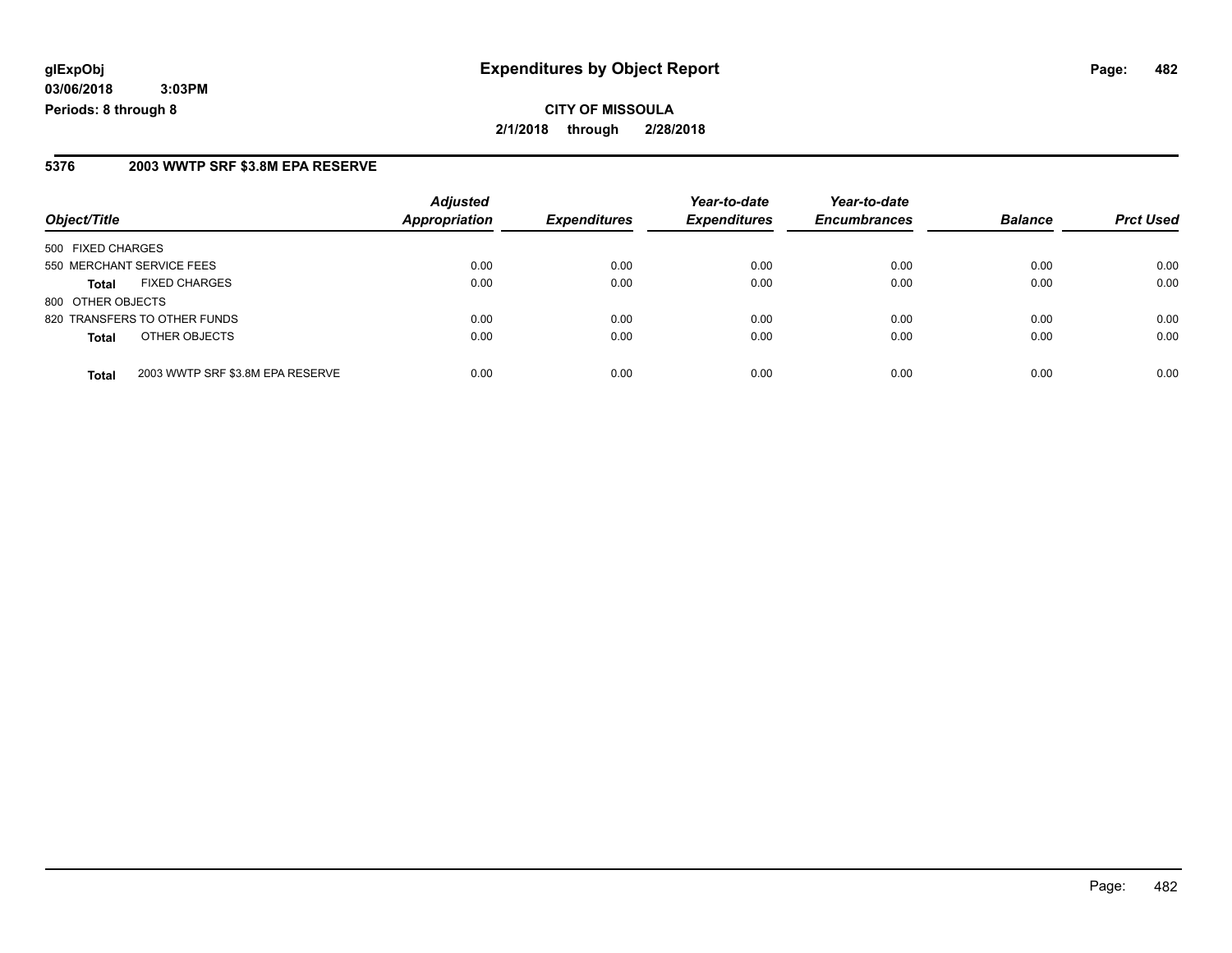# **5377 2004 WWTP \$3.023 LOAN DEBT SERVICE**

|                                      | <b>Adjusted</b>      | <b>Expenditures</b> | Year-to-date<br><b>Expenditures</b> | Year-to-date        | <b>Balance</b> | <b>Prct Used</b> |
|--------------------------------------|----------------------|---------------------|-------------------------------------|---------------------|----------------|------------------|
| Object/Title                         | <b>Appropriation</b> |                     |                                     | <b>Encumbrances</b> |                |                  |
| 500 FIXED CHARGES                    |                      |                     |                                     |                     |                |                  |
| 550 MERCHANT SERVICE FEES            | 0.00                 | 0.00                | 0.00                                | 0.00                | 0.00           | 0.00             |
| <b>FIXED CHARGES</b><br><b>Total</b> | 0.00                 | 0.00                | 0.00                                | 0.00                | 0.00           | 0.00             |
| 600 DEBT SERVICE                     |                      |                     |                                     |                     |                |                  |
| 610 PRINCIPAL                        | 0.00                 | 0.00                | 0.00                                | 0.00                | 0.00           | 0.00             |
| 620 INTEREST / SERVICE FEES          | 0.00                 | 0.00                | 0.00                                | 0.00                | 0.00           | 0.00             |
| <b>DEBT SERVICE</b><br><b>Total</b>  | 0.00                 | 0.00                | 0.00                                | 0.00                | 0.00           | 0.00             |
| <b>WASTEWATER</b><br>Total           | 0.00                 | 0.00                | 0.00                                | 0.00                | 0.00           | 0.00             |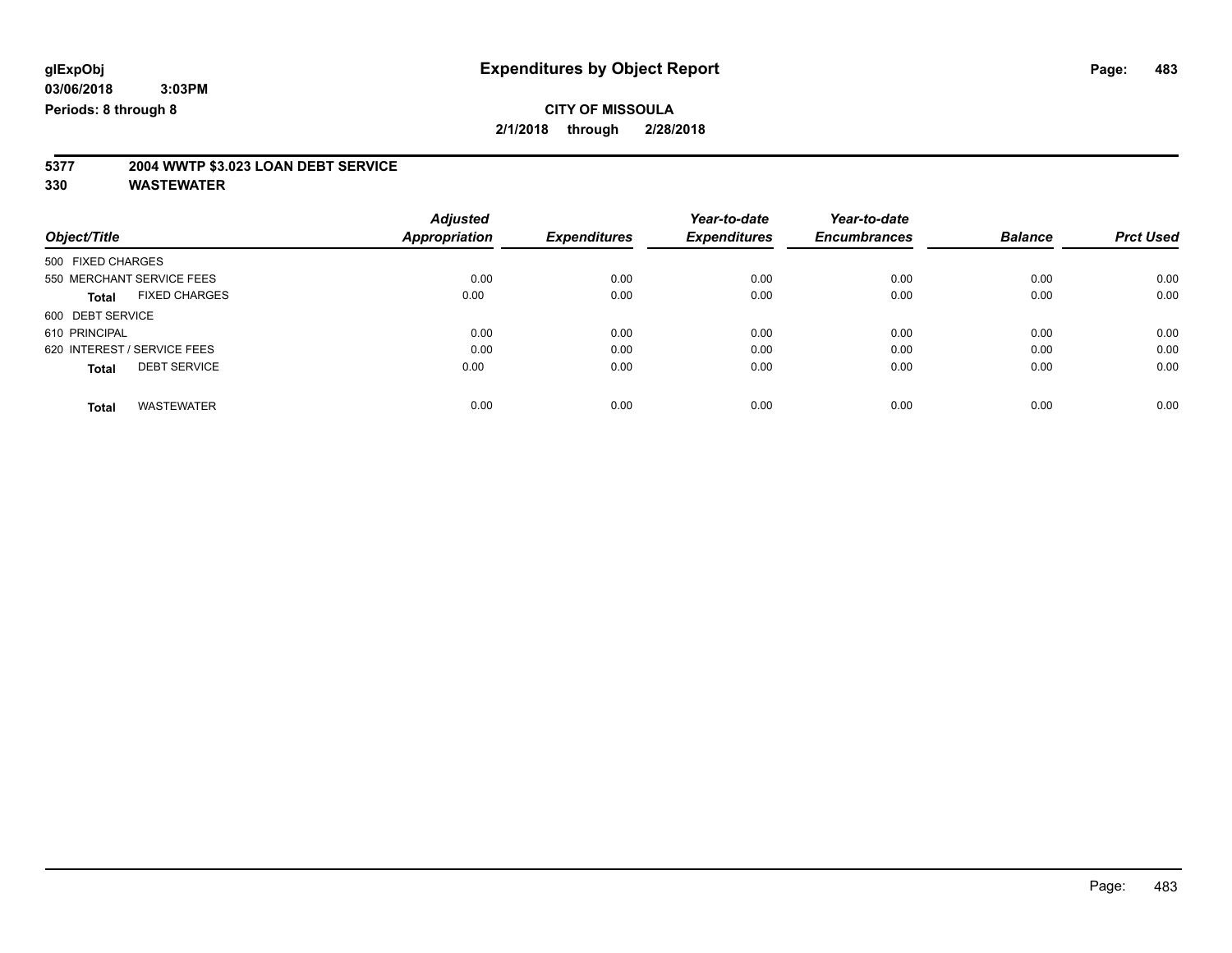**CITY OF MISSOULA 2/1/2018 through 2/28/2018**

#### **5377 2004 WWTP \$3.023 LOAN DEBT SERVICE**

| Object/Title                                        | <b>Adjusted</b><br><b>Appropriation</b> | <b>Expenditures</b> | Year-to-date<br><b>Expenditures</b> | Year-to-date<br><b>Encumbrances</b> | <b>Balance</b> | <b>Prct Used</b> |
|-----------------------------------------------------|-----------------------------------------|---------------------|-------------------------------------|-------------------------------------|----------------|------------------|
| 500 FIXED CHARGES                                   |                                         |                     |                                     |                                     |                |                  |
| 550 MERCHANT SERVICE FEES                           | 0.00                                    | 0.00                | 0.00                                | 0.00                                | 0.00           | 0.00             |
| <b>FIXED CHARGES</b><br><b>Total</b>                | 0.00                                    | 0.00                | 0.00                                | 0.00                                | 0.00           | 0.00             |
| 600 DEBT SERVICE                                    |                                         |                     |                                     |                                     |                |                  |
| 610 PRINCIPAL                                       | 0.00                                    | 0.00                | 0.00                                | 0.00                                | 0.00           | 0.00             |
| 620 INTEREST / SERVICE FEES                         | 0.00                                    | 0.00                | 0.00                                | 0.00                                | 0.00           | 0.00             |
| <b>DEBT SERVICE</b><br><b>Total</b>                 | 0.00                                    | 0.00                | 0.00                                | 0.00                                | 0.00           | 0.00             |
| 2004 WWTP \$3.023 LOAN DEBT SERVICE<br><b>Total</b> | 0.00                                    | 0.00                | 0.00                                | 0.00                                | 0.00           | 0.00             |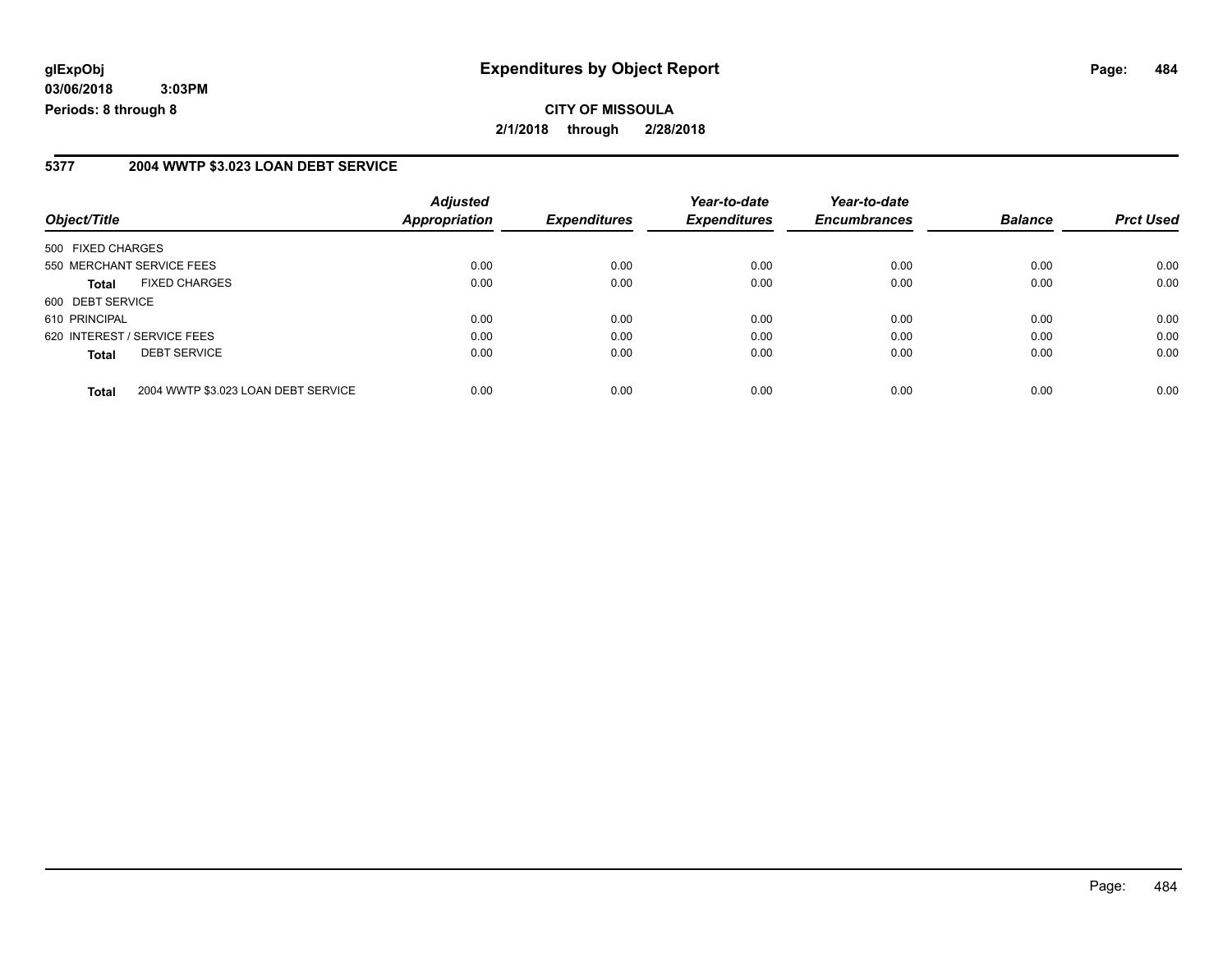# **5378 2004 WWTP \$3.023 LOAN RESERVE**

| Object/Title                  | <b>Adjusted</b><br>Appropriation | <b>Expenditures</b> | Year-to-date<br><b>Expenditures</b> | Year-to-date<br><b>Encumbrances</b> | <b>Balance</b> | <b>Prct Used</b> |
|-------------------------------|----------------------------------|---------------------|-------------------------------------|-------------------------------------|----------------|------------------|
| 500 FIXED CHARGES             |                                  |                     |                                     |                                     |                |                  |
| 550 MERCHANT SERVICE FEES     | 0.00                             | 0.00                | 0.00                                | 0.00                                | 0.00           | 0.00             |
| <b>FIXED CHARGES</b><br>Total | 0.00                             | 0.00                | 0.00                                | 0.00                                | 0.00           | 0.00             |
| 800 OTHER OBJECTS             |                                  |                     |                                     |                                     |                |                  |
| 820 TRANSFERS TO OTHER FUNDS  | 0.00                             | 0.00                | 0.00                                | 0.00                                | 0.00           | 0.00             |
| OTHER OBJECTS<br><b>Total</b> | 0.00                             | 0.00                | 0.00                                | 0.00                                | 0.00           | 0.00             |
| <b>WASTEWATER</b><br>Total    | 0.00                             | 0.00                | 0.00                                | 0.00                                | 0.00           | 0.00             |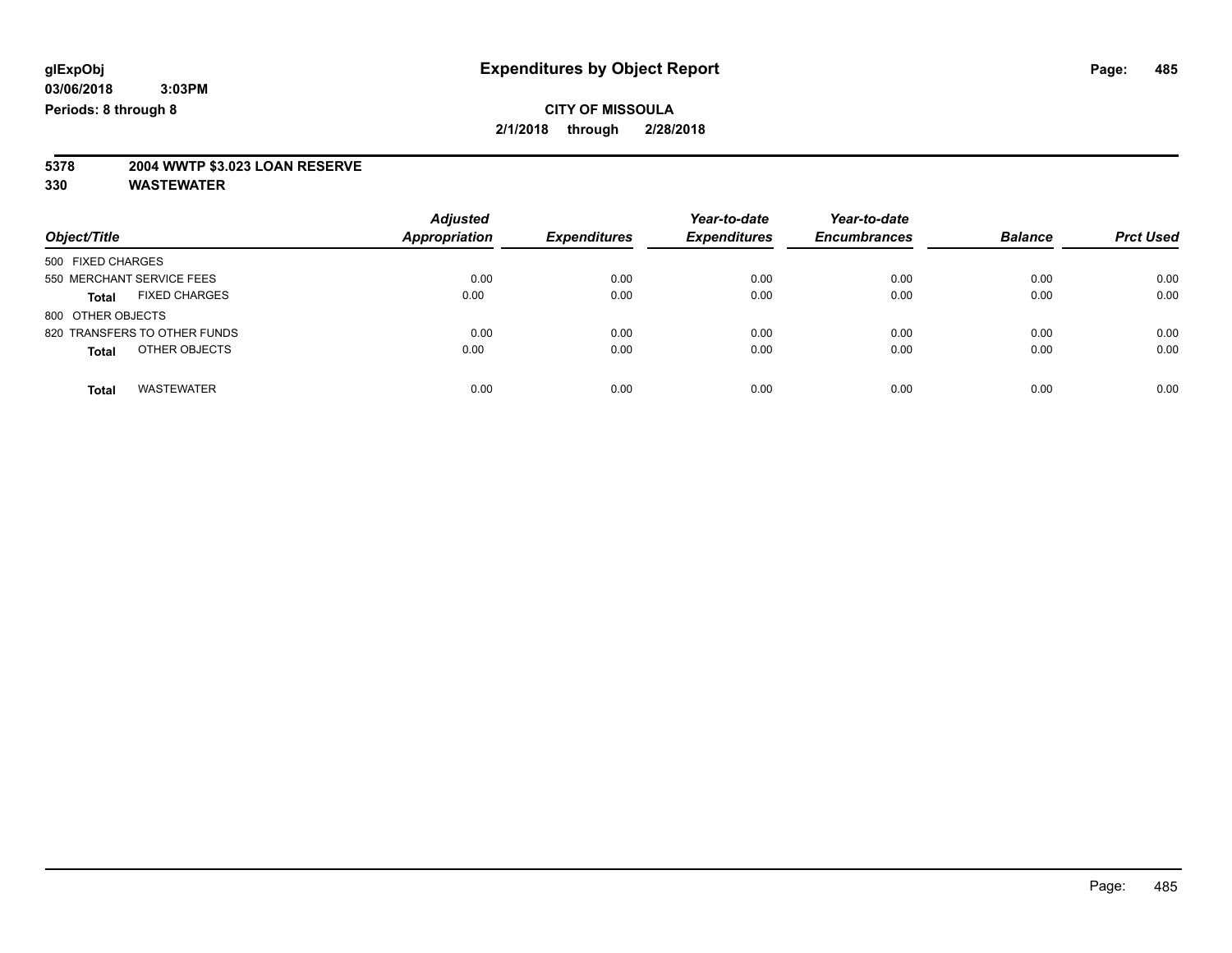#### **5378 2004 WWTP \$3.023 LOAN RESERVE**

| Object/Title                 |                                | <b>Adjusted</b><br><b>Appropriation</b> | <b>Expenditures</b> | Year-to-date        | Year-to-date<br><b>Encumbrances</b> |                | <b>Prct Used</b> |
|------------------------------|--------------------------------|-----------------------------------------|---------------------|---------------------|-------------------------------------|----------------|------------------|
|                              |                                |                                         |                     | <b>Expenditures</b> |                                     | <b>Balance</b> |                  |
| 500 FIXED CHARGES            |                                |                                         |                     |                     |                                     |                |                  |
| 550 MERCHANT SERVICE FEES    |                                | 0.00                                    | 0.00                | 0.00                | 0.00                                | 0.00           | 0.00             |
| Total                        | <b>FIXED CHARGES</b>           | 0.00                                    | 0.00                | 0.00                | 0.00                                | 0.00           | 0.00             |
| 800 OTHER OBJECTS            |                                |                                         |                     |                     |                                     |                |                  |
| 820 TRANSFERS TO OTHER FUNDS |                                | 0.00                                    | 0.00                | 0.00                | 0.00                                | 0.00           | 0.00             |
| <b>Total</b>                 | OTHER OBJECTS                  | 0.00                                    | 0.00                | 0.00                | 0.00                                | 0.00           | 0.00             |
| <b>Total</b>                 | 2004 WWTP \$3.023 LOAN RESERVE | 0.00                                    | 0.00                | 0.00                | 0.00                                | 0.00           | 0.00             |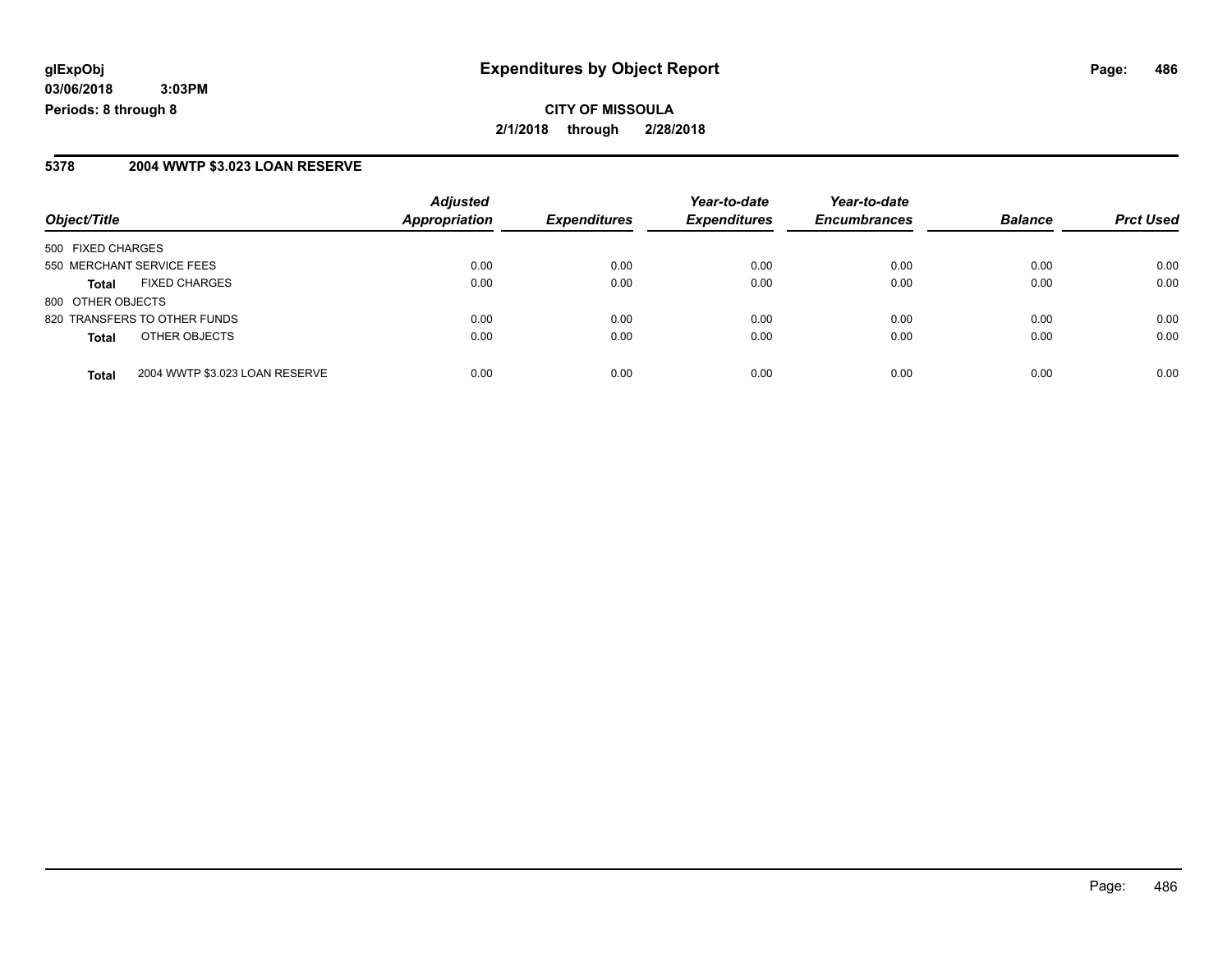# **5379 2005 BRICH/BRDY/LIN/GIL SRF DEBT**

|                                      | <b>Adjusted</b><br><b>Appropriation</b> | <b>Expenditures</b> | Year-to-date<br><b>Expenditures</b> | Year-to-date<br><b>Encumbrances</b> | <b>Balance</b> |                  |
|--------------------------------------|-----------------------------------------|---------------------|-------------------------------------|-------------------------------------|----------------|------------------|
| Object/Title                         |                                         |                     |                                     |                                     |                | <b>Prct Used</b> |
| 500 FIXED CHARGES                    |                                         |                     |                                     |                                     |                |                  |
| 550 MERCHANT SERVICE FEES            | 0.00                                    | 0.00                | 0.00                                | 0.00                                | 0.00           | 0.00             |
| <b>FIXED CHARGES</b><br><b>Total</b> | 0.00                                    | 0.00                | 0.00                                | 0.00                                | 0.00           | 0.00             |
| 600 DEBT SERVICE                     |                                         |                     |                                     |                                     |                |                  |
| 610 PRINCIPAL                        | 0.00                                    | 0.00                | 0.00                                | 0.00                                | 0.00           | 0.00             |
| 620 INTEREST / SERVICE FEES          | 0.00                                    | 0.00                | 0.00                                | 0.00                                | 0.00           | 0.00             |
| <b>DEBT SERVICE</b><br><b>Total</b>  | 0.00                                    | 0.00                | 0.00                                | 0.00                                | 0.00           | 0.00             |
| 800 OTHER OBJECTS                    |                                         |                     |                                     |                                     |                |                  |
| 820 TRANSFERS TO OTHER FUNDS         | 0.00                                    | 0.00                | 0.00                                | 0.00                                | 0.00           | 0.00             |
| OTHER OBJECTS<br><b>Total</b>        | 0.00                                    | 0.00                | 0.00                                | 0.00                                | 0.00           | 0.00             |
|                                      |                                         |                     |                                     |                                     |                |                  |
| <b>WASTEWATER</b><br><b>Total</b>    | 0.00                                    | 0.00                | 0.00                                | 0.00                                | 0.00           | 0.00             |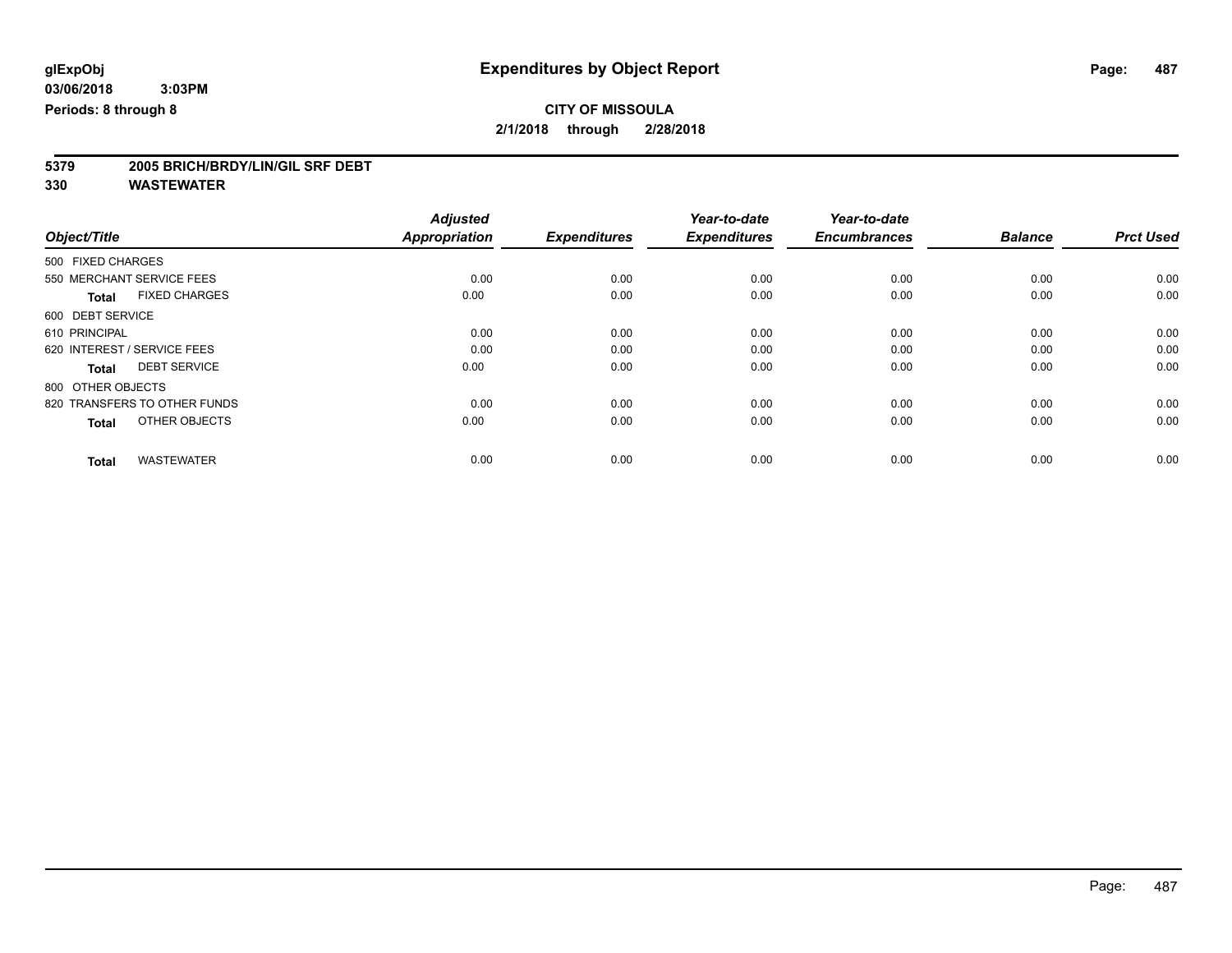#### **5379 2005 BRICH/BRDY/LIN/GIL SRF DEBT**

|                   |                                  | <b>Adjusted</b>      |                     | Year-to-date        | Year-to-date        |                |                  |
|-------------------|----------------------------------|----------------------|---------------------|---------------------|---------------------|----------------|------------------|
| Object/Title      |                                  | <b>Appropriation</b> | <b>Expenditures</b> | <b>Expenditures</b> | <b>Encumbrances</b> | <b>Balance</b> | <b>Prct Used</b> |
| 500 FIXED CHARGES |                                  |                      |                     |                     |                     |                |                  |
|                   | 550 MERCHANT SERVICE FEES        | 0.00                 | 0.00                | 0.00                | 0.00                | 0.00           | 0.00             |
| <b>Total</b>      | <b>FIXED CHARGES</b>             | 0.00                 | 0.00                | 0.00                | 0.00                | 0.00           | 0.00             |
| 600 DEBT SERVICE  |                                  |                      |                     |                     |                     |                |                  |
| 610 PRINCIPAL     |                                  | 0.00                 | 0.00                | 0.00                | 0.00                | 0.00           | 0.00             |
|                   | 620 INTEREST / SERVICE FEES      | 0.00                 | 0.00                | 0.00                | 0.00                | 0.00           | 0.00             |
| Total             | <b>DEBT SERVICE</b>              | 0.00                 | 0.00                | 0.00                | 0.00                | 0.00           | 0.00             |
| 800 OTHER OBJECTS |                                  |                      |                     |                     |                     |                |                  |
|                   | 820 TRANSFERS TO OTHER FUNDS     | 0.00                 | 0.00                | 0.00                | 0.00                | 0.00           | 0.00             |
| <b>Total</b>      | OTHER OBJECTS                    | 0.00                 | 0.00                | 0.00                | 0.00                | 0.00           | 0.00             |
| <b>Total</b>      | 2005 BRICH/BRDY/LIN/GIL SRF DEBT | 0.00                 | 0.00                | 0.00                | 0.00                | 0.00           | 0.00             |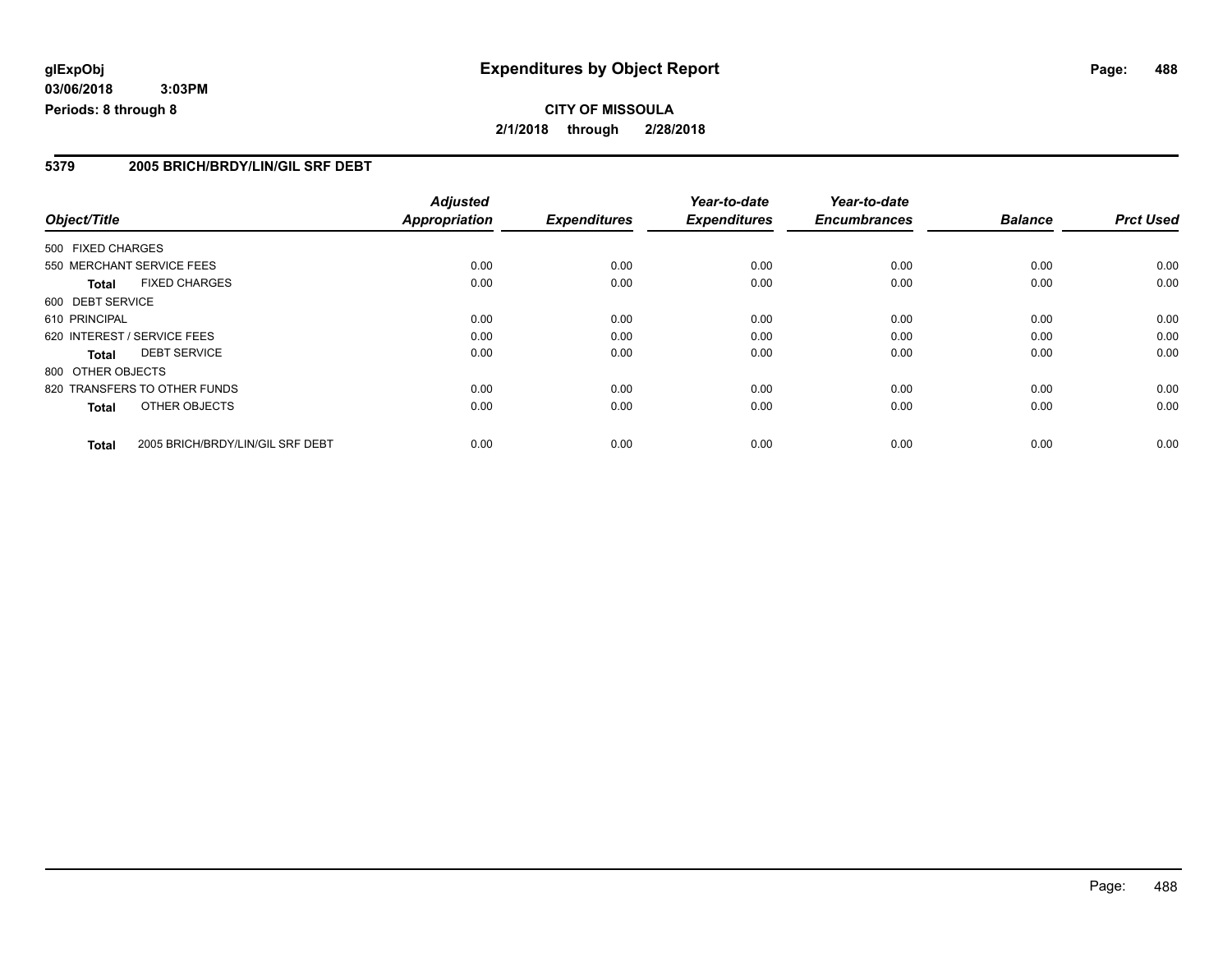**5380 BRDWY/BIRCH/GILBERT/LINCOLNWOOD**

|                                      | <b>Adjusted</b>      |                     | Year-to-date        | Year-to-date        |                |                  |
|--------------------------------------|----------------------|---------------------|---------------------|---------------------|----------------|------------------|
| Object/Title                         | <b>Appropriation</b> | <b>Expenditures</b> | <b>Expenditures</b> | <b>Encumbrances</b> | <b>Balance</b> | <b>Prct Used</b> |
| 500 FIXED CHARGES                    |                      |                     |                     |                     |                |                  |
| 550 MERCHANT SERVICE FEES            | 0.00                 | 0.00                | 0.00                | 0.00                | 0.00           | 0.00             |
| <b>FIXED CHARGES</b><br><b>Total</b> | 0.00                 | 0.00                | 0.00                | 0.00                | 0.00           | 0.00             |
| 600 DEBT SERVICE                     |                      |                     |                     |                     |                |                  |
| 610 PRINCIPAL                        | 0.00                 | 0.00                | 0.00                | 0.00                | 0.00           | 0.00             |
| 620 INTEREST / SERVICE FEES          | 0.00                 | 0.00                | 0.00                | 0.00                | 0.00           | 0.00             |
| <b>DEBT SERVICE</b><br><b>Total</b>  | 0.00                 | 0.00                | 0.00                | 0.00                | 0.00           | 0.00             |
| 800 OTHER OBJECTS                    |                      |                     |                     |                     |                |                  |
| 820 TRANSFERS TO OTHER FUNDS         | 0.00                 | 0.00                | 0.00                | 0.00                | 0.00           | 0.00             |
| OTHER OBJECTS<br><b>Total</b>        | 0.00                 | 0.00                | 0.00                | 0.00                | 0.00           | 0.00             |
|                                      |                      |                     |                     |                     |                |                  |
| <b>WASTEWATER</b><br><b>Total</b>    | 0.00                 | 0.00                | 0.00                | 0.00                | 0.00           | 0.00             |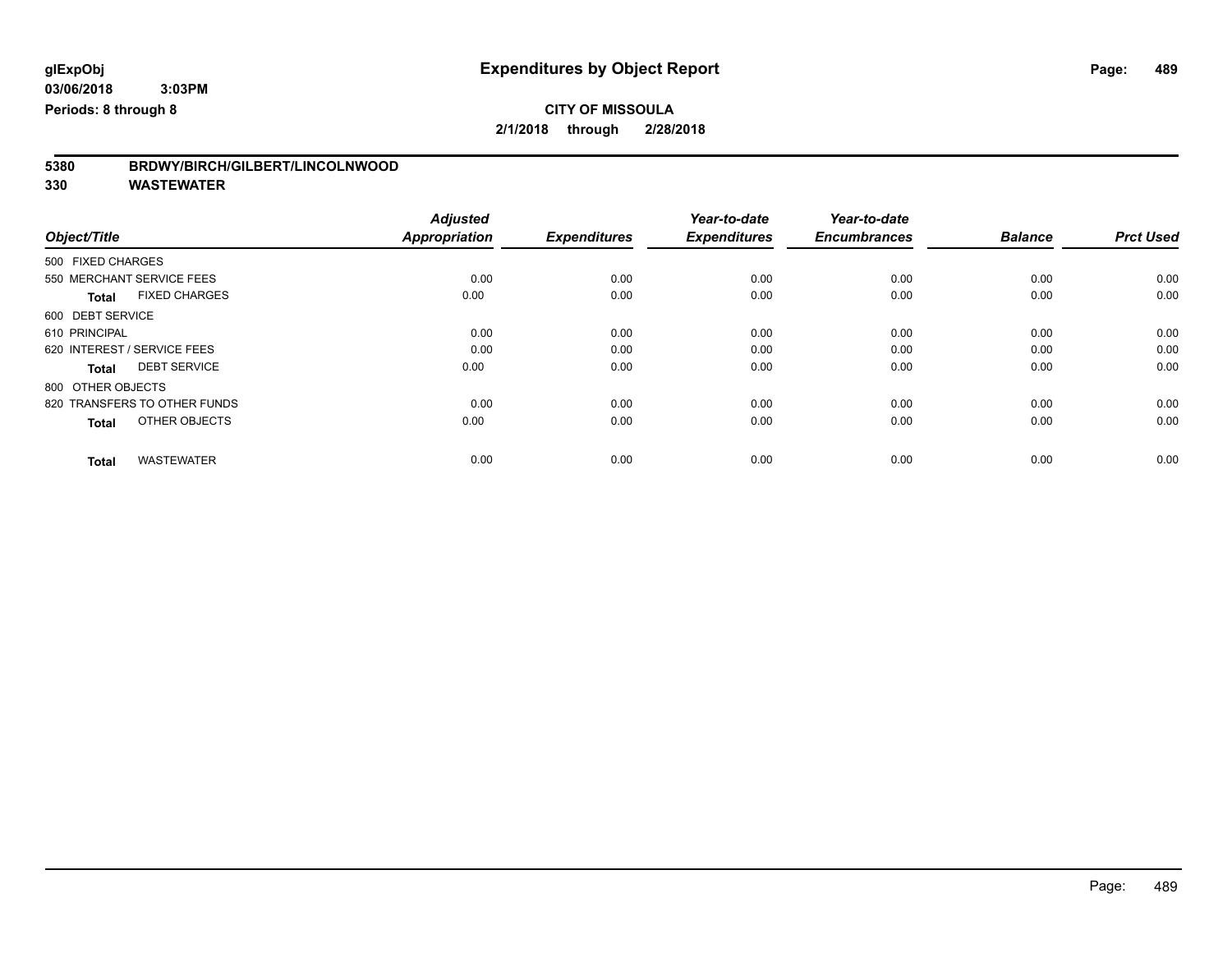#### **5380 BRDWY/BIRCH/GILBERT/LINCOLNWOOD**

| Object/Title      |                                 | <b>Adjusted</b>      |                     | Year-to-date        | Year-to-date        |                |                  |
|-------------------|---------------------------------|----------------------|---------------------|---------------------|---------------------|----------------|------------------|
|                   |                                 | <b>Appropriation</b> | <b>Expenditures</b> | <b>Expenditures</b> | <b>Encumbrances</b> | <b>Balance</b> | <b>Prct Used</b> |
| 500 FIXED CHARGES |                                 |                      |                     |                     |                     |                |                  |
|                   | 550 MERCHANT SERVICE FEES       | 0.00                 | 0.00                | 0.00                | 0.00                | 0.00           | 0.00             |
| <b>Total</b>      | <b>FIXED CHARGES</b>            | 0.00                 | 0.00                | 0.00                | 0.00                | 0.00           | 0.00             |
| 600 DEBT SERVICE  |                                 |                      |                     |                     |                     |                |                  |
| 610 PRINCIPAL     |                                 | 0.00                 | 0.00                | 0.00                | 0.00                | 0.00           | 0.00             |
|                   | 620 INTEREST / SERVICE FEES     | 0.00                 | 0.00                | 0.00                | 0.00                | 0.00           | 0.00             |
| <b>Total</b>      | <b>DEBT SERVICE</b>             | 0.00                 | 0.00                | 0.00                | 0.00                | 0.00           | 0.00             |
| 800 OTHER OBJECTS |                                 |                      |                     |                     |                     |                |                  |
|                   | 820 TRANSFERS TO OTHER FUNDS    | 0.00                 | 0.00                | 0.00                | 0.00                | 0.00           | 0.00             |
| <b>Total</b>      | OTHER OBJECTS                   | 0.00                 | 0.00                | 0.00                | 0.00                | 0.00           | 0.00             |
| <b>Total</b>      | BRDWY/BIRCH/GILBERT/LINCOLNWOOD | 0.00                 | 0.00                | 0.00                | 0.00                | 0.00           | 0.00             |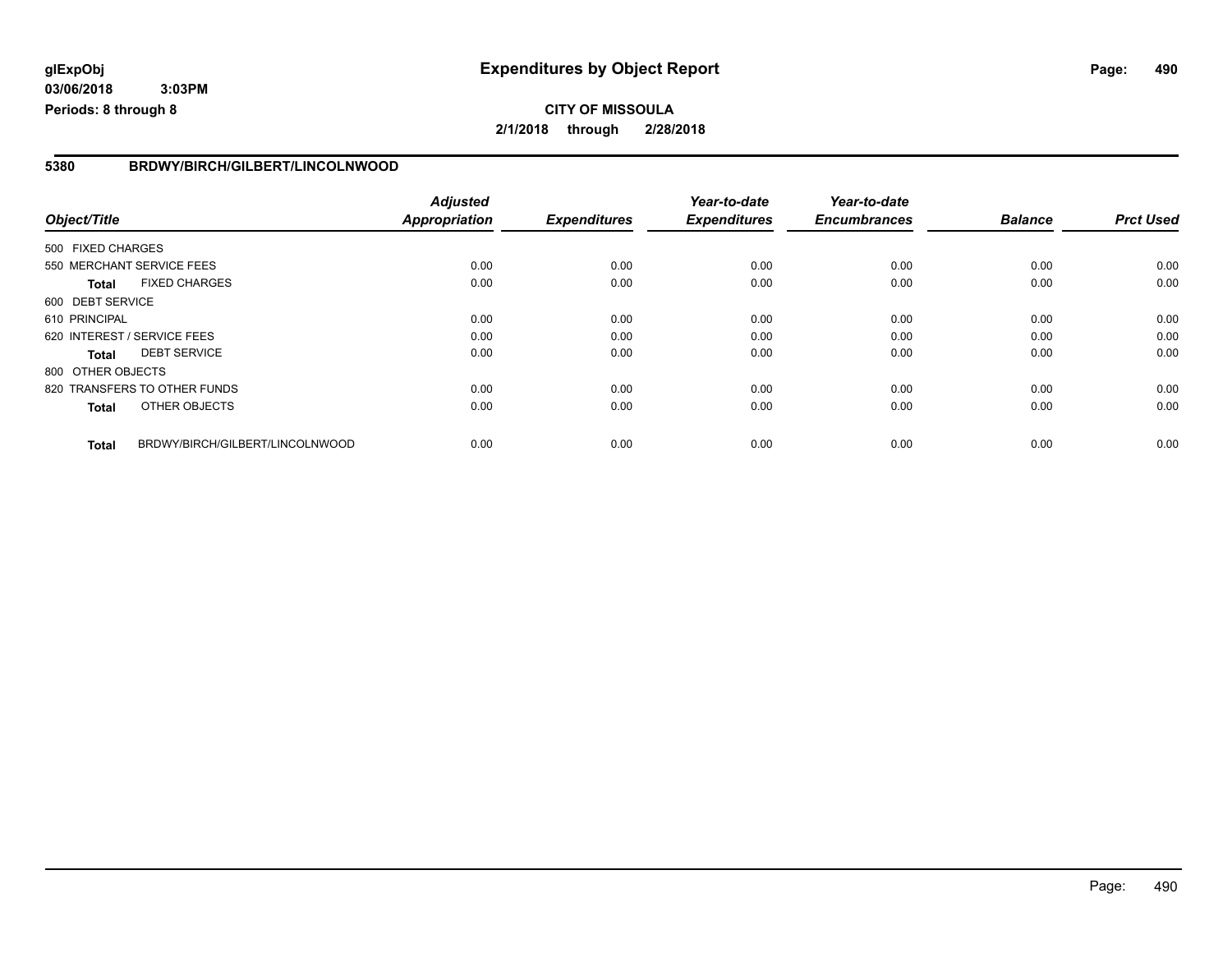# **5381 LINCOLNWOOD PH2 DEBT SERVICE**

|                                      | <b>Adjusted</b><br><b>Appropriation</b> | <b>Expenditures</b> | Year-to-date<br><b>Expenditures</b> | Year-to-date<br><b>Encumbrances</b> | <b>Balance</b> | <b>Prct Used</b> |
|--------------------------------------|-----------------------------------------|---------------------|-------------------------------------|-------------------------------------|----------------|------------------|
| Object/Title                         |                                         |                     |                                     |                                     |                |                  |
| 500 FIXED CHARGES                    |                                         |                     |                                     |                                     |                |                  |
| 550 MERCHANT SERVICE FEES            | 0.00                                    | 0.00                | 0.00                                | 0.00                                | 0.00           | 0.00             |
| <b>FIXED CHARGES</b><br><b>Total</b> | 0.00                                    | 0.00                | 0.00                                | 0.00                                | 0.00           | 0.00             |
| 600 DEBT SERVICE                     |                                         |                     |                                     |                                     |                |                  |
| 610 PRINCIPAL                        | 0.00                                    | 0.00                | 0.00                                | 0.00                                | 0.00           | 0.00             |
| 620 INTEREST / SERVICE FEES          | 0.00                                    | 0.00                | 0.00                                | 0.00                                | 0.00           | 0.00             |
| <b>DEBT SERVICE</b><br><b>Total</b>  | 0.00                                    | 0.00                | 0.00                                | 0.00                                | 0.00           | 0.00             |
| 800 OTHER OBJECTS                    |                                         |                     |                                     |                                     |                |                  |
| 820 TRANSFERS TO OTHER FUNDS         | 0.00                                    | 0.00                | 0.00                                | 0.00                                | 0.00           | 0.00             |
| OTHER OBJECTS<br><b>Total</b>        | 0.00                                    | 0.00                | 0.00                                | 0.00                                | 0.00           | 0.00             |
|                                      |                                         |                     |                                     |                                     |                |                  |
| <b>WASTEWATER</b><br><b>Total</b>    | 0.00                                    | 0.00                | 0.00                                | 0.00                                | 0.00           | 0.00             |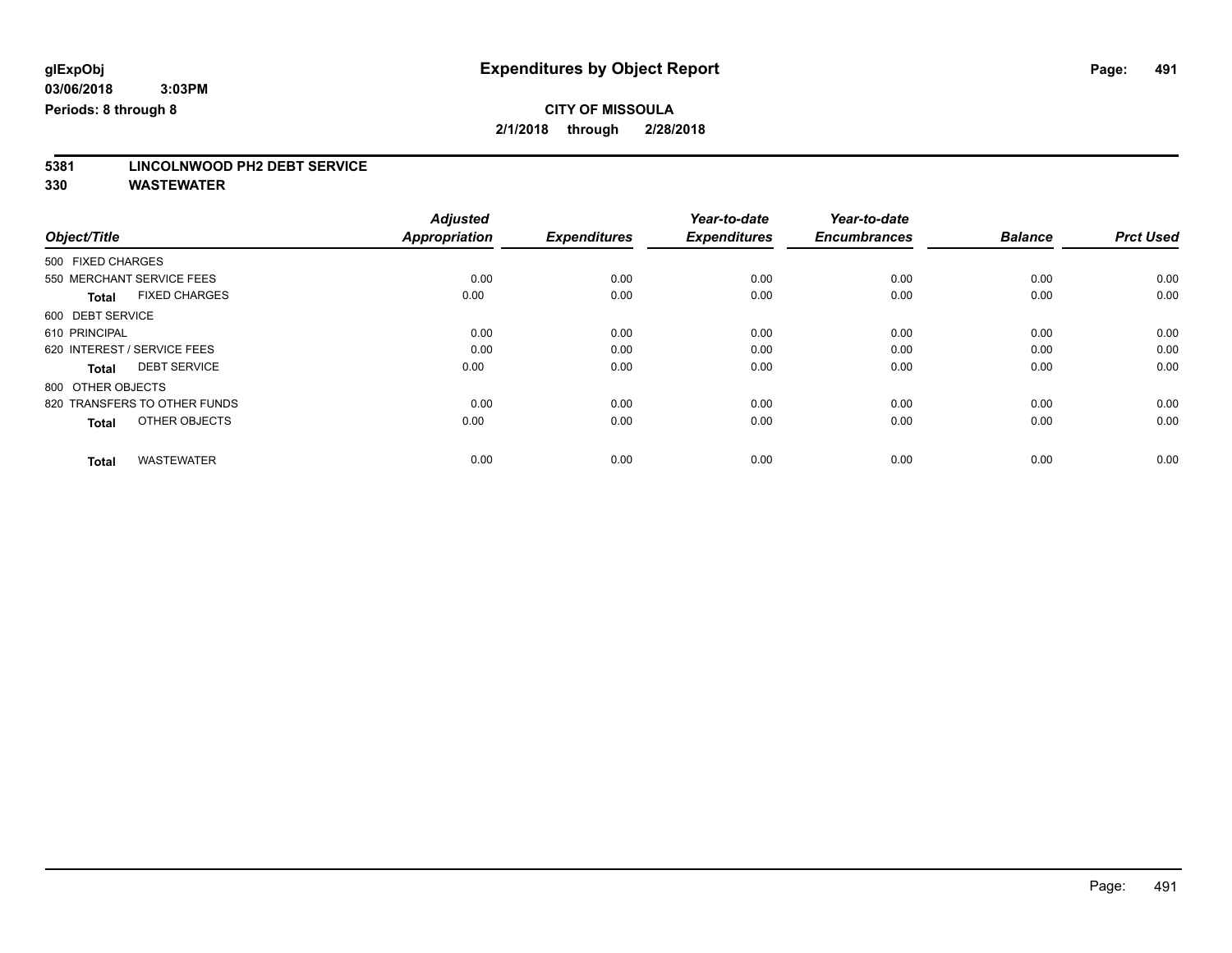## **CITY OF MISSOULA 2/1/2018 through 2/28/2018**

#### **5381 LINCOLNWOOD PH2 DEBT SERVICE**

|                             |                              | <b>Adjusted</b>      |                     | Year-to-date        | Year-to-date        |                |                  |
|-----------------------------|------------------------------|----------------------|---------------------|---------------------|---------------------|----------------|------------------|
| Object/Title                |                              | <b>Appropriation</b> | <b>Expenditures</b> | <b>Expenditures</b> | <b>Encumbrances</b> | <b>Balance</b> | <b>Prct Used</b> |
| 500 FIXED CHARGES           |                              |                      |                     |                     |                     |                |                  |
| 550 MERCHANT SERVICE FEES   |                              | 0.00                 | 0.00                | 0.00                | 0.00                | 0.00           | 0.00             |
| <b>Total</b>                | <b>FIXED CHARGES</b>         | 0.00                 | 0.00                | 0.00                | 0.00                | 0.00           | 0.00             |
| 600 DEBT SERVICE            |                              |                      |                     |                     |                     |                |                  |
| 610 PRINCIPAL               |                              | 0.00                 | 0.00                | 0.00                | 0.00                | 0.00           | 0.00             |
| 620 INTEREST / SERVICE FEES |                              | 0.00                 | 0.00                | 0.00                | 0.00                | 0.00           | 0.00             |
| Total                       | <b>DEBT SERVICE</b>          | 0.00                 | 0.00                | 0.00                | 0.00                | 0.00           | 0.00             |
| 800 OTHER OBJECTS           |                              |                      |                     |                     |                     |                |                  |
|                             | 820 TRANSFERS TO OTHER FUNDS | 0.00                 | 0.00                | 0.00                | 0.00                | 0.00           | 0.00             |
| <b>Total</b>                | OTHER OBJECTS                | 0.00                 | 0.00                | 0.00                | 0.00                | 0.00           | 0.00             |
| <b>Total</b>                | LINCOLNWOOD PH2 DEBT SERVICE | 0.00                 | 0.00                | 0.00                | 0.00                | 0.00           | 0.00             |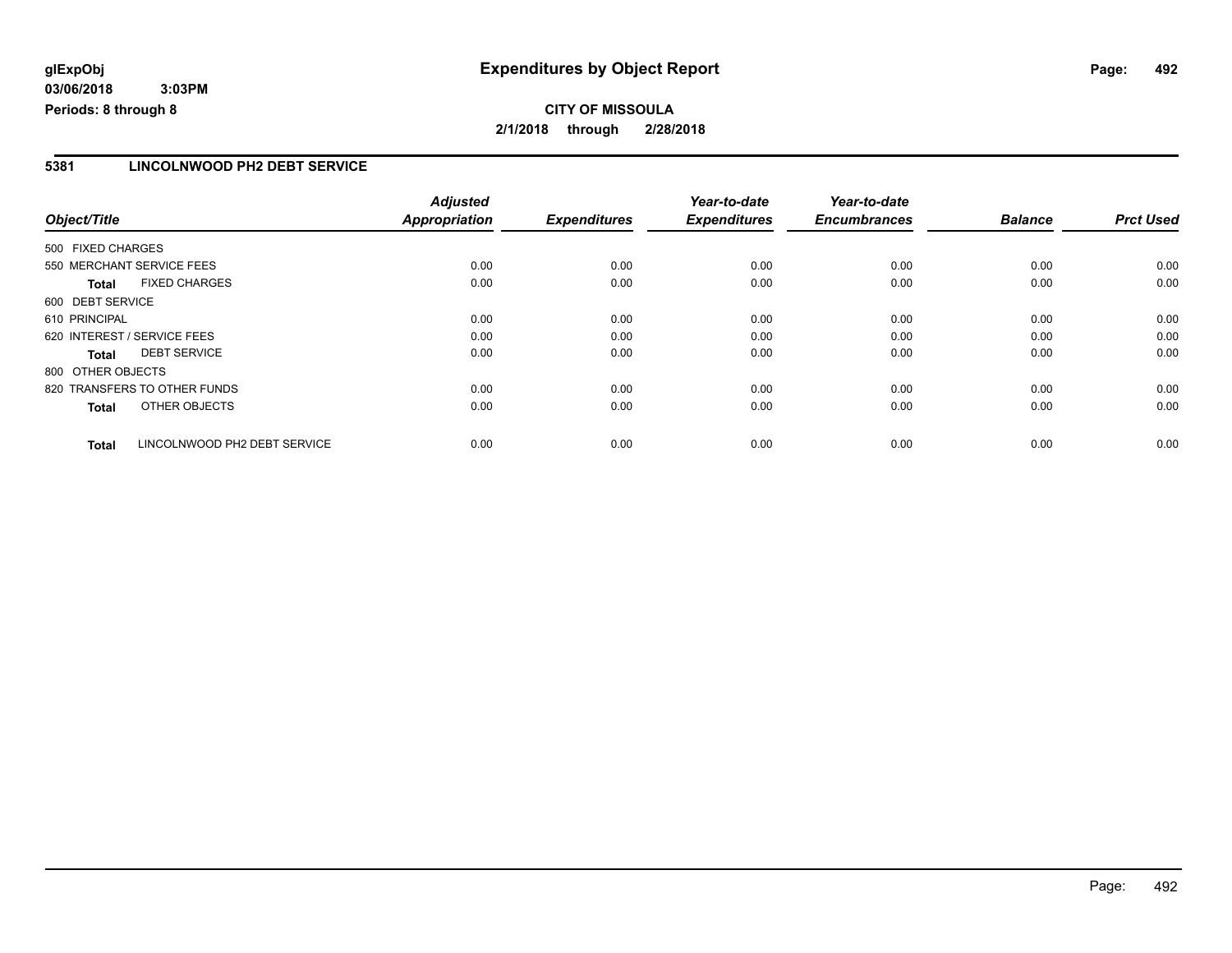# **5382 LINCOLNWOOD PH2 RESERVE FUND**

|                                      | <b>Adjusted</b> |                     | Year-to-date        | Year-to-date        |                |                  |
|--------------------------------------|-----------------|---------------------|---------------------|---------------------|----------------|------------------|
| Object/Title                         | Appropriation   | <b>Expenditures</b> | <b>Expenditures</b> | <b>Encumbrances</b> | <b>Balance</b> | <b>Prct Used</b> |
| 500 FIXED CHARGES                    |                 |                     |                     |                     |                |                  |
| 550 MERCHANT SERVICE FEES            | 0.00            | 0.00                | 0.00                | 0.00                | 0.00           | 0.00             |
| <b>FIXED CHARGES</b><br><b>Total</b> | 0.00            | 0.00                | 0.00                | 0.00                | 0.00           | 0.00             |
| 600 DEBT SERVICE                     |                 |                     |                     |                     |                |                  |
| 610 PRINCIPAL                        | 0.00            | 0.00                | 0.00                | 0.00                | 0.00           | 0.00             |
| 620 INTEREST / SERVICE FEES          | 0.00            | 0.00                | 0.00                | 0.00                | 0.00           | 0.00             |
| <b>DEBT SERVICE</b><br><b>Total</b>  | 0.00            | 0.00                | 0.00                | 0.00                | 0.00           | 0.00             |
| 800 OTHER OBJECTS                    |                 |                     |                     |                     |                |                  |
| 820 TRANSFERS TO OTHER FUNDS         | 0.00            | 0.00                | 0.00                | 0.00                | 0.00           | 0.00             |
| OTHER OBJECTS<br><b>Total</b>        | 0.00            | 0.00                | 0.00                | 0.00                | 0.00           | 0.00             |
|                                      |                 |                     |                     |                     |                |                  |
| <b>WASTEWATER</b><br><b>Total</b>    | 0.00            | 0.00                | 0.00                | 0.00                | 0.00           | 0.00             |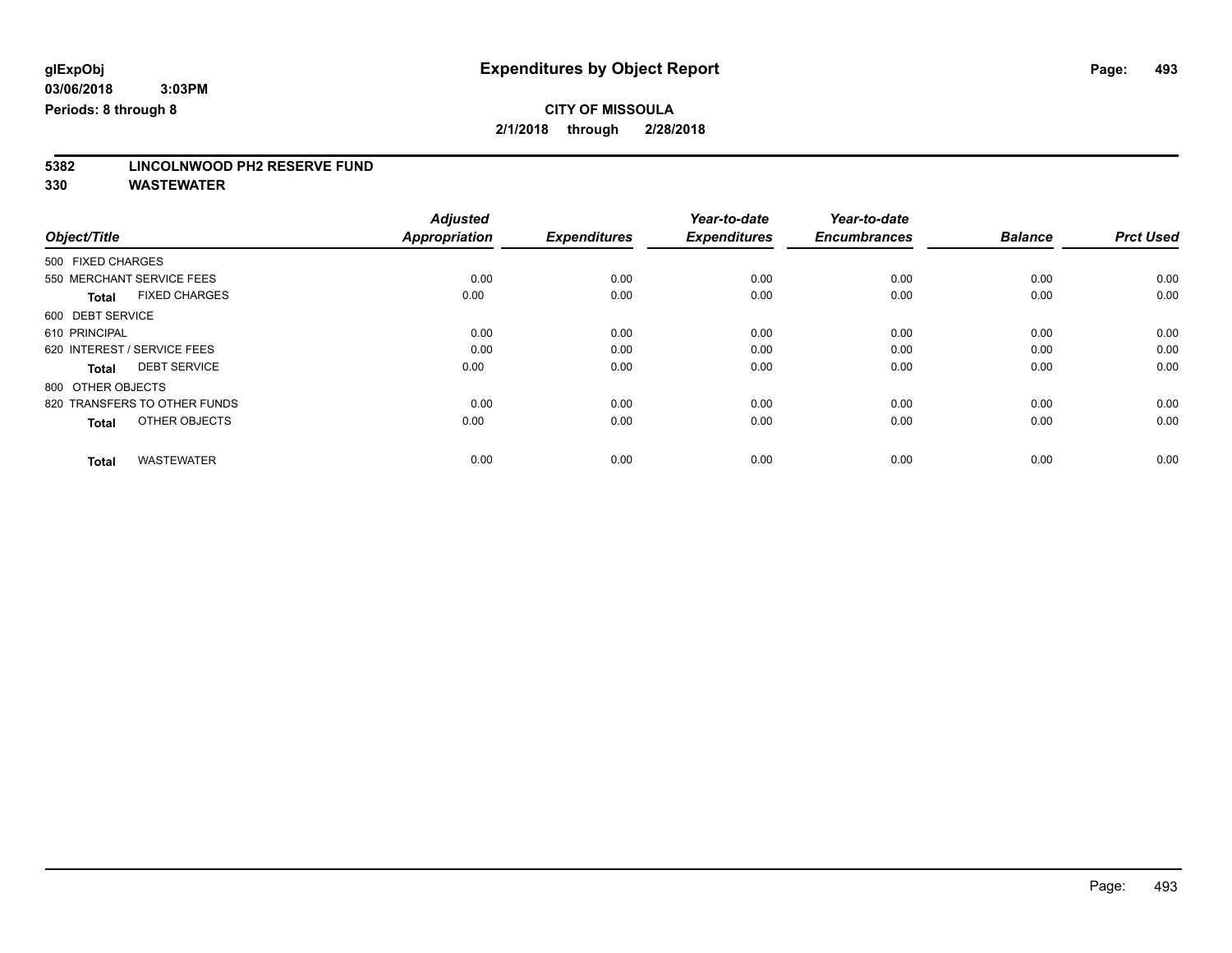## **CITY OF MISSOULA 2/1/2018 through 2/28/2018**

#### **5382 LINCOLNWOOD PH2 RESERVE FUND**

|                   |                              | <b>Adjusted</b>      |                     | Year-to-date        | Year-to-date        |                |                  |
|-------------------|------------------------------|----------------------|---------------------|---------------------|---------------------|----------------|------------------|
| Object/Title      |                              | <b>Appropriation</b> | <b>Expenditures</b> | <b>Expenditures</b> | <b>Encumbrances</b> | <b>Balance</b> | <b>Prct Used</b> |
| 500 FIXED CHARGES |                              |                      |                     |                     |                     |                |                  |
|                   | 550 MERCHANT SERVICE FEES    | 0.00                 | 0.00                | 0.00                | 0.00                | 0.00           | 0.00             |
| <b>Total</b>      | <b>FIXED CHARGES</b>         | 0.00                 | 0.00                | 0.00                | 0.00                | 0.00           | 0.00             |
| 600 DEBT SERVICE  |                              |                      |                     |                     |                     |                |                  |
| 610 PRINCIPAL     |                              | 0.00                 | 0.00                | 0.00                | 0.00                | 0.00           | 0.00             |
|                   | 620 INTEREST / SERVICE FEES  | 0.00                 | 0.00                | 0.00                | 0.00                | 0.00           | 0.00             |
| <b>Total</b>      | <b>DEBT SERVICE</b>          | 0.00                 | 0.00                | 0.00                | 0.00                | 0.00           | 0.00             |
| 800 OTHER OBJECTS |                              |                      |                     |                     |                     |                |                  |
|                   | 820 TRANSFERS TO OTHER FUNDS | 0.00                 | 0.00                | 0.00                | 0.00                | 0.00           | 0.00             |
| <b>Total</b>      | OTHER OBJECTS                | 0.00                 | 0.00                | 0.00                | 0.00                | 0.00           | 0.00             |
| <b>Total</b>      | LINCOLNWOOD PH2 RESERVE FUND | 0.00                 | 0.00                | 0.00                | 0.00                | 0.00           | 0.00             |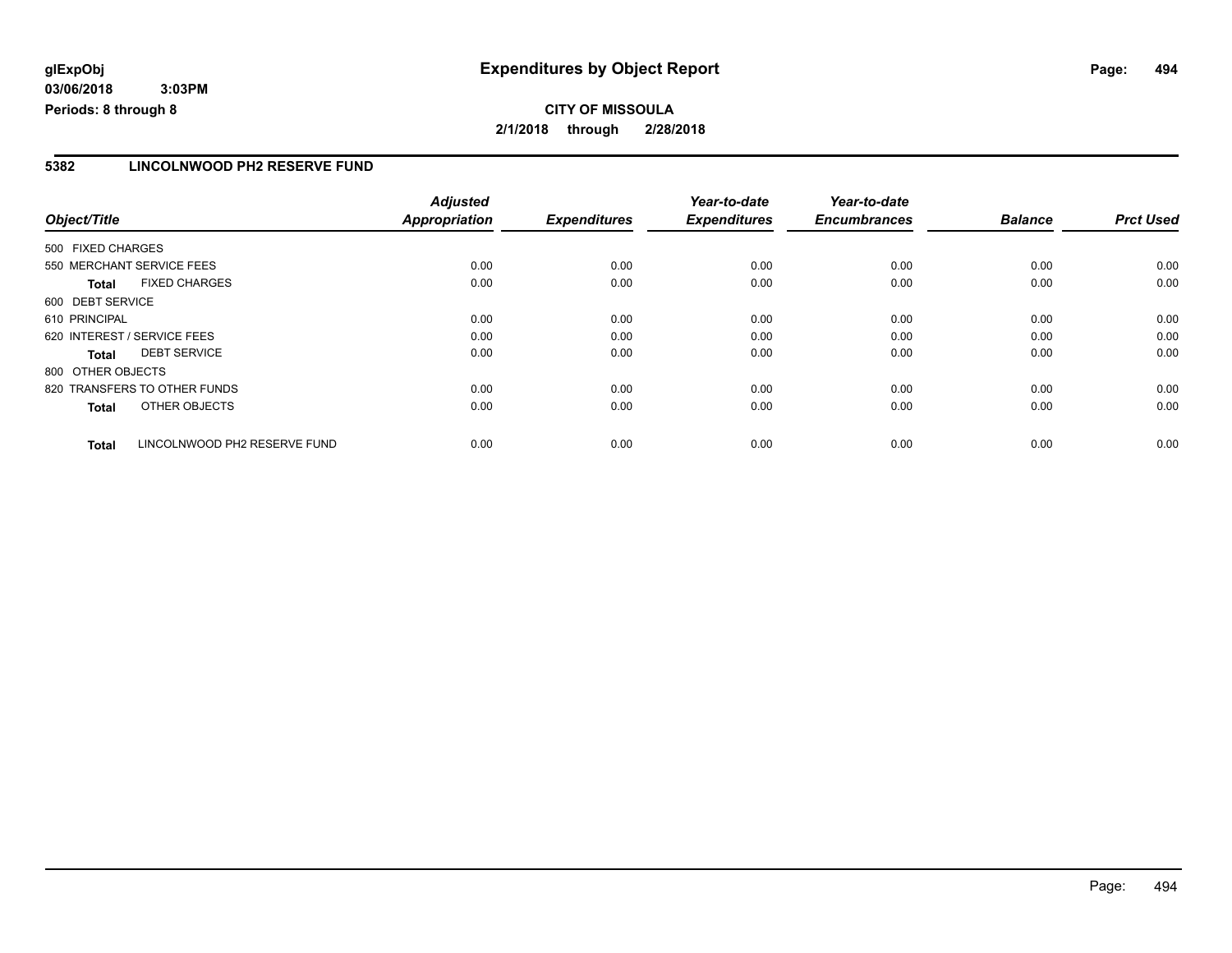# **CITY OF MISSOULA**

**2/1/2018 through 2/28/2018**

# **5383 FY09 RATTLESNAKE SEWER DEBT SVS**

**550 SID 544 PROJECT**

|                                      | <b>Adjusted</b>      |                     | Year-to-date        | Year-to-date        |                |                  |
|--------------------------------------|----------------------|---------------------|---------------------|---------------------|----------------|------------------|
| Object/Title                         | <b>Appropriation</b> | <b>Expenditures</b> | <b>Expenditures</b> | <b>Encumbrances</b> | <b>Balance</b> | <b>Prct Used</b> |
| 500 FIXED CHARGES                    |                      |                     |                     |                     |                |                  |
| 550 MERCHANT SERVICE FEES            | 0.00                 | 0.00                | 0.00                | 0.00                | 0.00           | 0.00             |
| <b>FIXED CHARGES</b><br><b>Total</b> | 0.00                 | 0.00                | 0.00                | 0.00                | 0.00           | 0.00             |
| 600 DEBT SERVICE                     |                      |                     |                     |                     |                |                  |
| 610 PRINCIPAL                        | 0.00                 | 0.00                | 0.00                | 0.00                | 0.00           | 0.00             |
| 620 INTEREST / SERVICE FEES          | 0.00                 | 0.00                | 0.00                | 0.00                | 0.00           | 0.00             |
| <b>DEBT SERVICE</b><br><b>Total</b>  | 0.00                 | 0.00                | 0.00                | 0.00                | 0.00           | 0.00             |
| SID 544 PROJECT<br><b>Total</b>      | 0.00                 | 0.00                | 0.00                | 0.00                | 0.00           | 0.00             |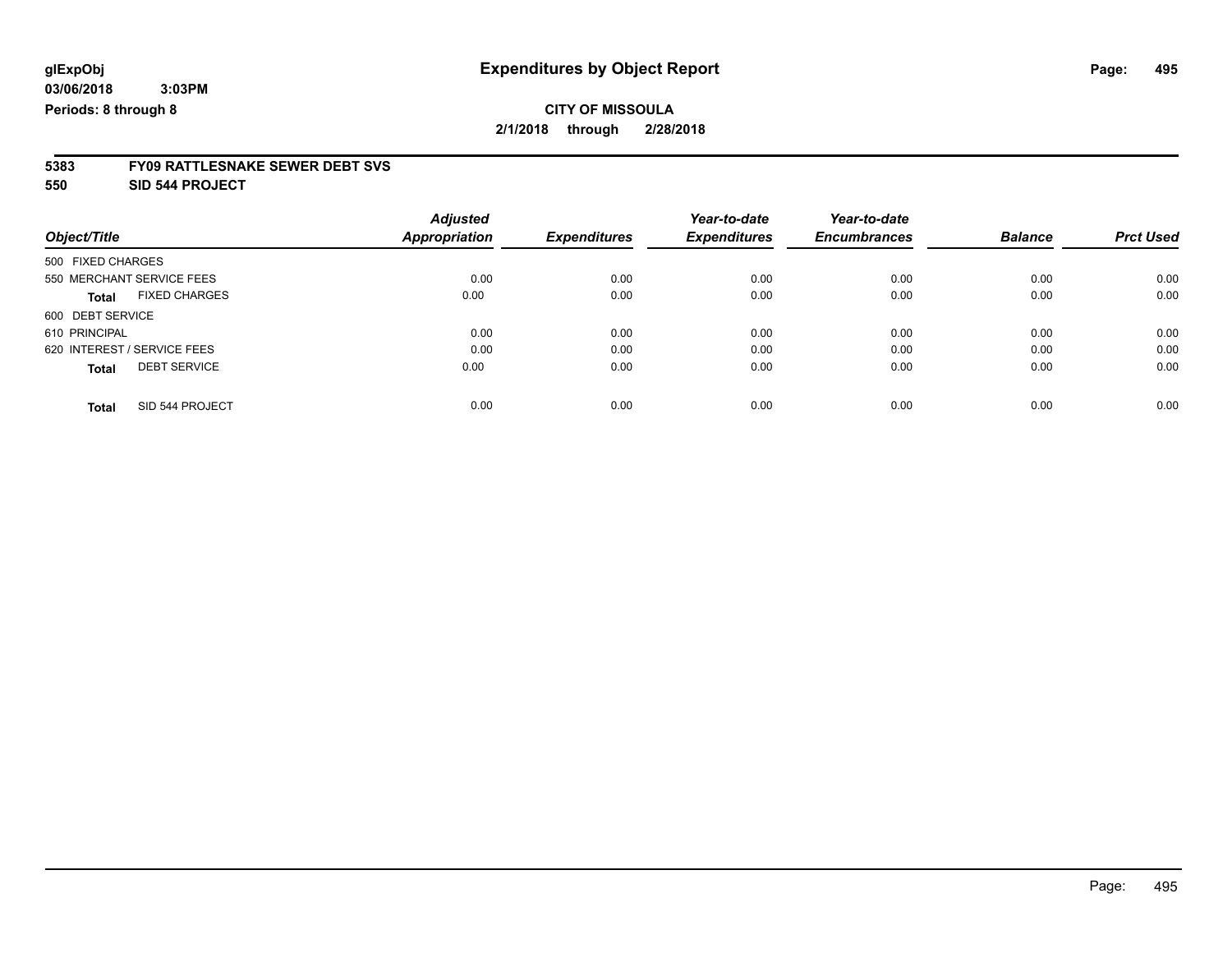#### **5383 FY09 RATTLESNAKE SEWER DEBT SVS**

| Object/Title      |                                 | <b>Adjusted</b><br><b>Appropriation</b> | <b>Expenditures</b> | Year-to-date<br><b>Expenditures</b> | Year-to-date<br><b>Encumbrances</b> | <b>Balance</b> | <b>Prct Used</b> |
|-------------------|---------------------------------|-----------------------------------------|---------------------|-------------------------------------|-------------------------------------|----------------|------------------|
| 500 FIXED CHARGES |                                 |                                         |                     |                                     |                                     |                |                  |
|                   | 550 MERCHANT SERVICE FEES       | 0.00                                    | 0.00                | 0.00                                | 0.00                                | 0.00           | 0.00             |
| <b>Total</b>      | <b>FIXED CHARGES</b>            | 0.00                                    | 0.00                | 0.00                                | 0.00                                | 0.00           | 0.00             |
| 600 DEBT SERVICE  |                                 |                                         |                     |                                     |                                     |                |                  |
| 610 PRINCIPAL     |                                 | 0.00                                    | 0.00                | 0.00                                | 0.00                                | 0.00           | 0.00             |
|                   | 620 INTEREST / SERVICE FEES     | 0.00                                    | 0.00                | 0.00                                | 0.00                                | 0.00           | 0.00             |
| <b>Total</b>      | <b>DEBT SERVICE</b>             | 0.00                                    | 0.00                | 0.00                                | 0.00                                | 0.00           | 0.00             |
| <b>Total</b>      | FY09 RATTLESNAKE SEWER DEBT SVS | 0.00                                    | 0.00                | 0.00                                | 0.00                                | 0.00           | 0.00             |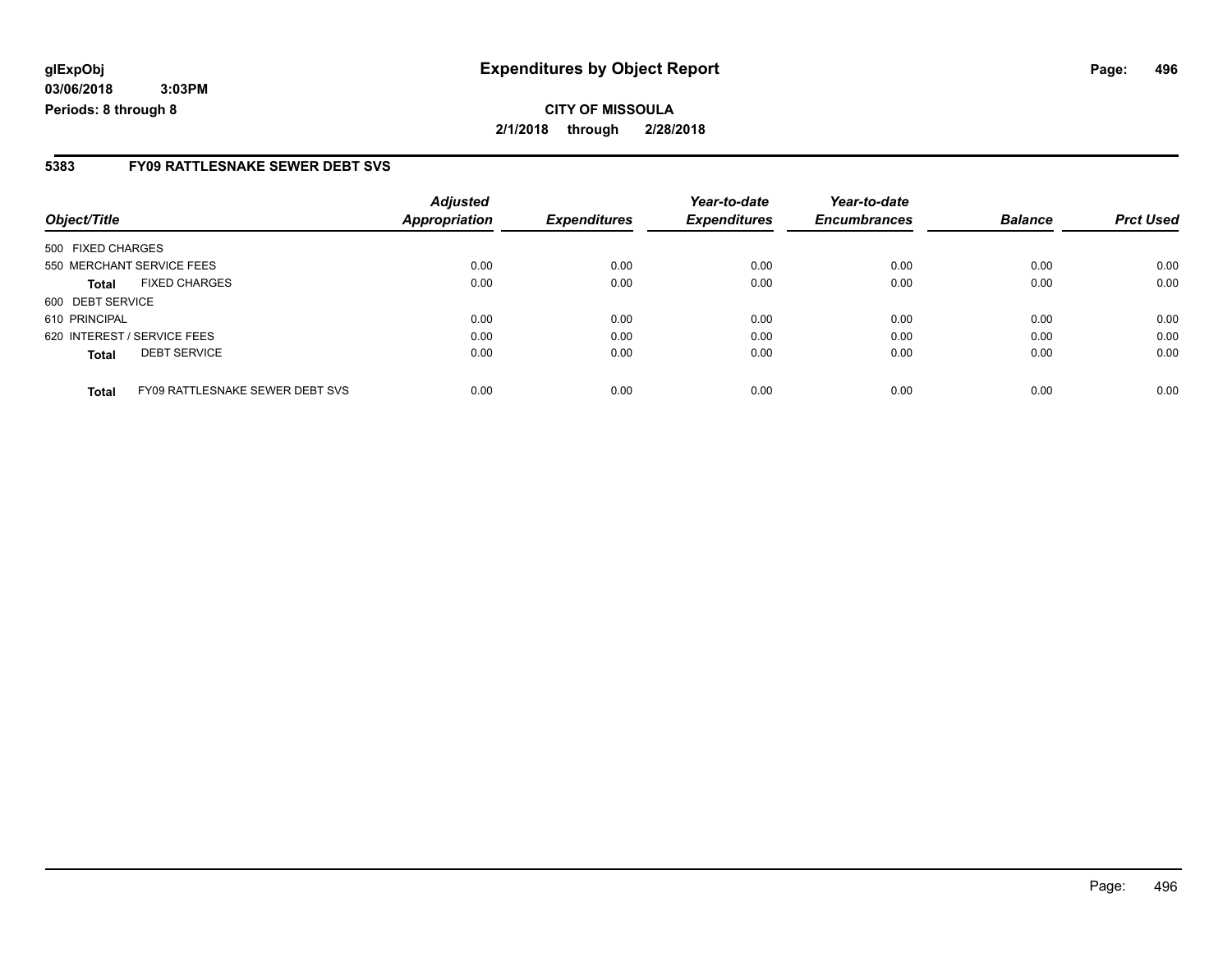**5384 09 LOLO BOND RESERVE**

|                                      | <b>Adjusted</b>      |                     | Year-to-date        | Year-to-date        |                |                  |
|--------------------------------------|----------------------|---------------------|---------------------|---------------------|----------------|------------------|
| Object/Title                         | <b>Appropriation</b> | <b>Expenditures</b> | <b>Expenditures</b> | <b>Encumbrances</b> | <b>Balance</b> | <b>Prct Used</b> |
| 500 FIXED CHARGES                    |                      |                     |                     |                     |                |                  |
| 550 MERCHANT SERVICE FEES            | 0.00                 | 0.00                | 0.00                | 0.00                | 0.00           | 0.00             |
| <b>FIXED CHARGES</b><br><b>Total</b> | 0.00                 | 0.00                | 0.00                | 0.00                | 0.00           | 0.00             |
| 800 OTHER OBJECTS                    |                      |                     |                     |                     |                |                  |
| 820 TRANSFERS TO OTHER FUNDS         | 0.00                 | 0.00                | 0.00                | 0.00                | 0.00           | 0.00             |
| OTHER OBJECTS<br><b>Total</b>        | 0.00                 | 0.00                | 0.00                | 0.00                | 0.00           | 0.00             |
| <b>WASTEWATER</b><br><b>Total</b>    | 0.00                 | 0.00                | 0.00                | 0.00                | 0.00           | 0.00             |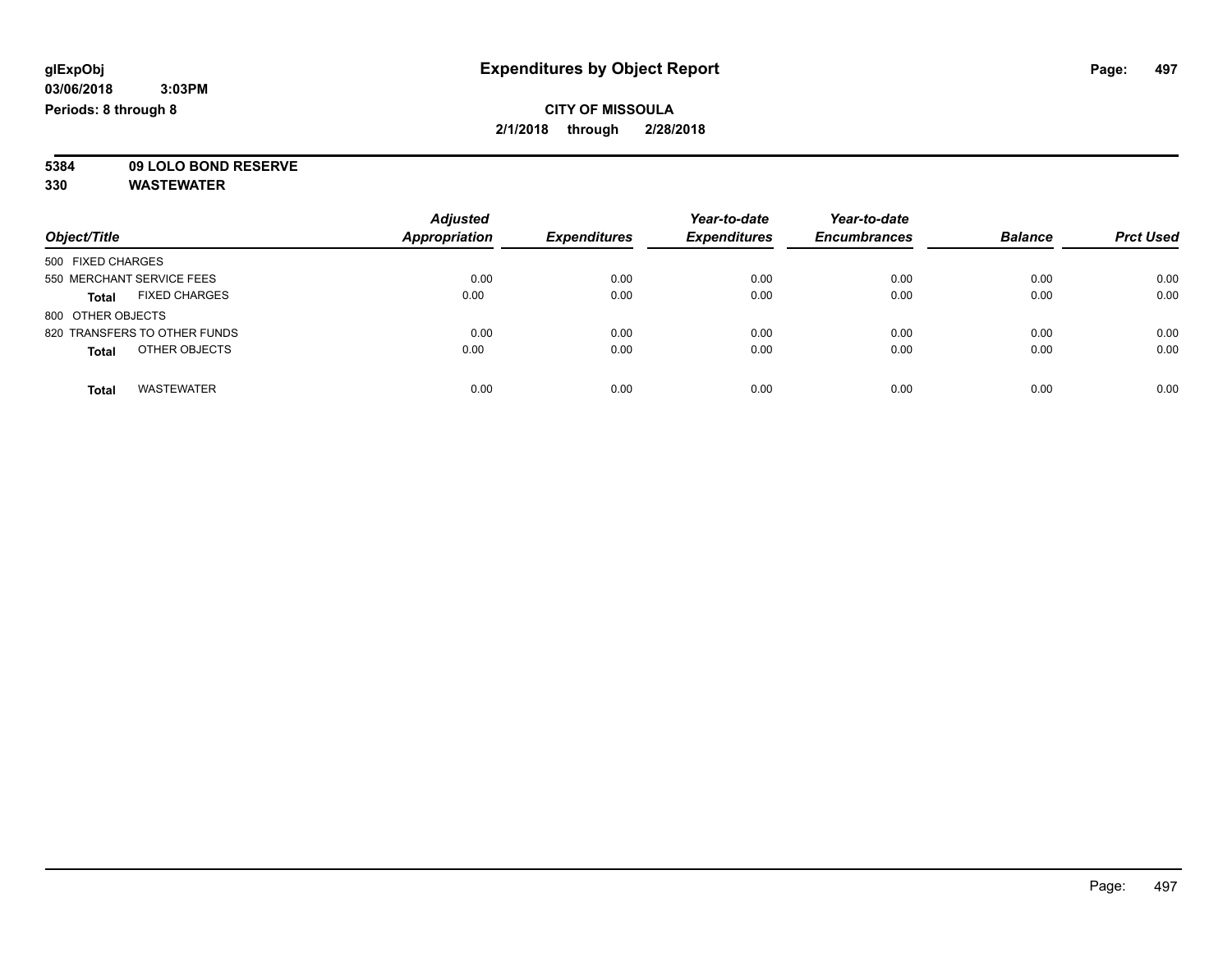#### **5384 09 LOLO BOND RESERVE**

|                                      | <b>Adjusted</b>      |                     | Year-to-date        | Year-to-date        |                |                  |
|--------------------------------------|----------------------|---------------------|---------------------|---------------------|----------------|------------------|
| Object/Title                         | <b>Appropriation</b> | <b>Expenditures</b> | <b>Expenditures</b> | <b>Encumbrances</b> | <b>Balance</b> | <b>Prct Used</b> |
| 500 FIXED CHARGES                    |                      |                     |                     |                     |                |                  |
| 550 MERCHANT SERVICE FEES            | 0.00                 | 0.00                | 0.00                | 0.00                | 0.00           | 0.00             |
| <b>FIXED CHARGES</b><br><b>Total</b> | 0.00                 | 0.00                | 0.00                | 0.00                | 0.00           | 0.00             |
| 800 OTHER OBJECTS                    |                      |                     |                     |                     |                |                  |
| 820 TRANSFERS TO OTHER FUNDS         | 0.00                 | 0.00                | 0.00                | 0.00                | 0.00           | 0.00             |
| OTHER OBJECTS<br><b>Total</b>        | 0.00                 | 0.00                | 0.00                | 0.00                | 0.00           | 0.00             |
| 09 LOLO BOND RESERVE<br><b>Total</b> | 0.00                 | 0.00                | 0.00                | 0.00                | 0.00           | 0.00             |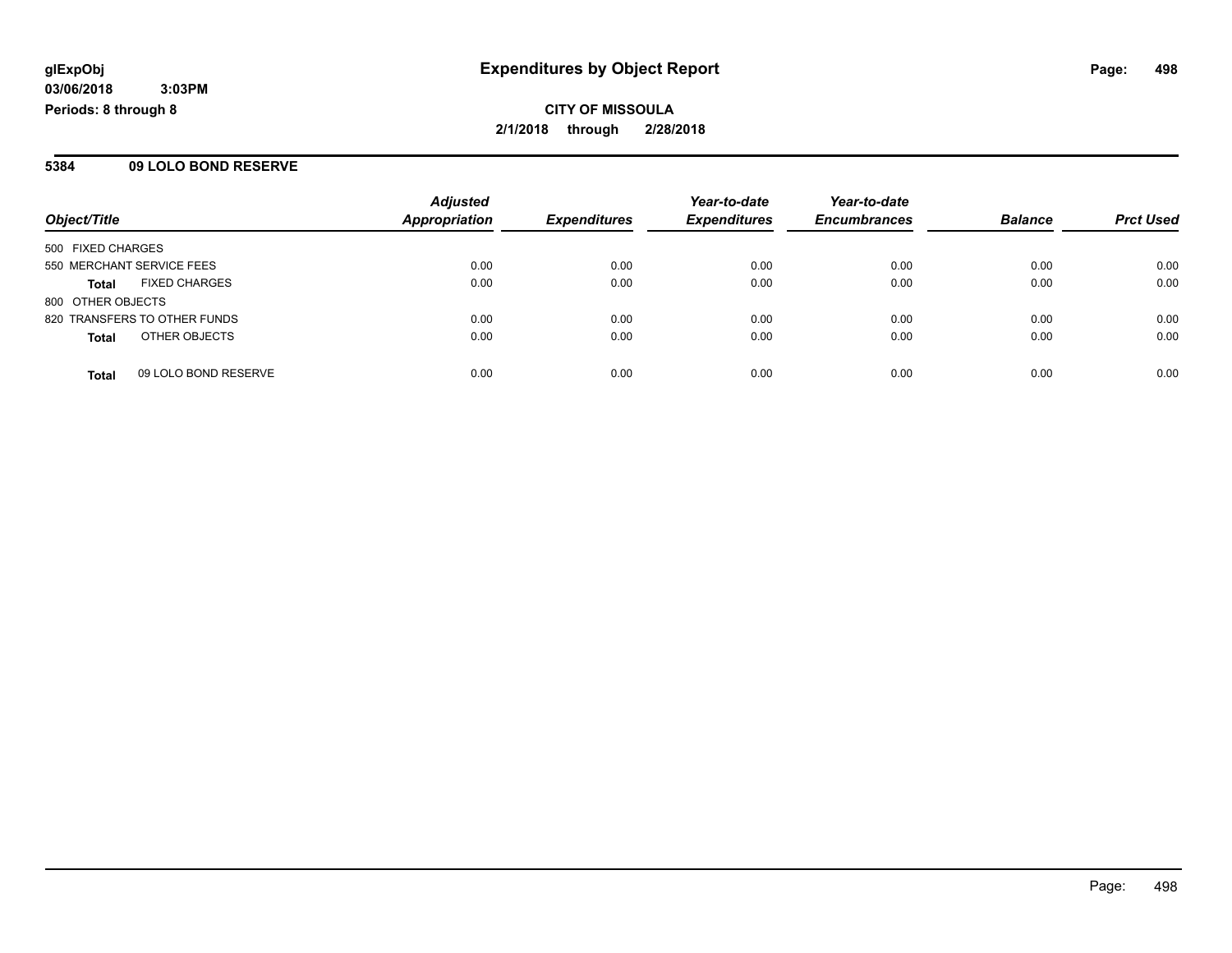### **CITY OF MISSOULA 2/1/2018 through 2/28/2018**

# **5385 HEADWORKS 2010 BOND RESERVE**

| Object/Title                      | <b>Adjusted</b><br><b>Appropriation</b> | <b>Expenditures</b> | Year-to-date<br><b>Expenditures</b> | Year-to-date<br><b>Encumbrances</b> | <b>Balance</b> | <b>Prct Used</b> |
|-----------------------------------|-----------------------------------------|---------------------|-------------------------------------|-------------------------------------|----------------|------------------|
| 800 OTHER OBJECTS                 |                                         |                     |                                     |                                     |                |                  |
| 820 TRANSFERS TO OTHER FUNDS      | 0.00                                    | 0.00                | 0.00                                | 0.00                                | 0.00           | 0.00             |
| OTHER OBJECTS<br><b>Total</b>     | 0.00                                    | 0.00                | 0.00                                | 0.00                                | 0.00           | 0.00             |
| <b>WASTEWATER</b><br><b>Total</b> | 0.00                                    | 0.00                | 0.00                                | 0.00                                | 0.00           | 0.00             |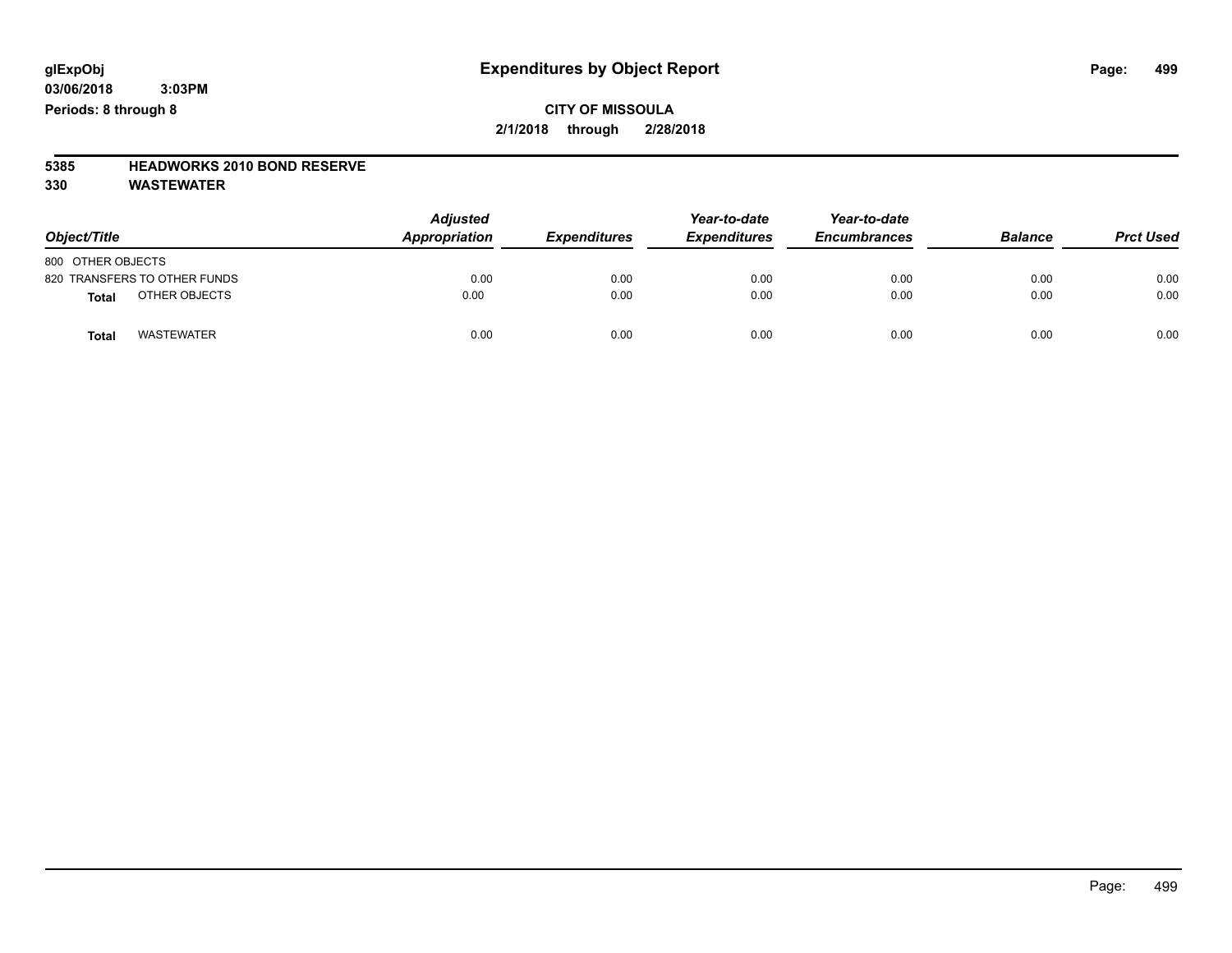### **glExpObj Expenditures by Object Report Page: 500**

**03/06/2018 3:03PM Periods: 8 through 8**

#### **5385 HEADWORKS 2010 BOND RESERVE**

| Object/Title                                | <b>Adjusted</b><br>Appropriation | <b>Expenditures</b> | Year-to-date<br><b>Expenditures</b> | Year-to-date<br><b>Encumbrances</b> | <b>Balance</b> | <b>Prct Used</b> |
|---------------------------------------------|----------------------------------|---------------------|-------------------------------------|-------------------------------------|----------------|------------------|
| 800 OTHER OBJECTS                           |                                  |                     |                                     |                                     |                |                  |
| 820 TRANSFERS TO OTHER FUNDS                | 0.00                             | 0.00                | 0.00                                | 0.00                                | 0.00           | 0.00             |
| OTHER OBJECTS<br><b>Total</b>               | 0.00                             | 0.00                | 0.00                                | 0.00                                | 0.00           | 0.00             |
| <b>HEADWORKS 2010 BOND RESERVE</b><br>Total | 0.00                             | 0.00                | 0.00                                | 0.00                                | 0.00           | 0.00             |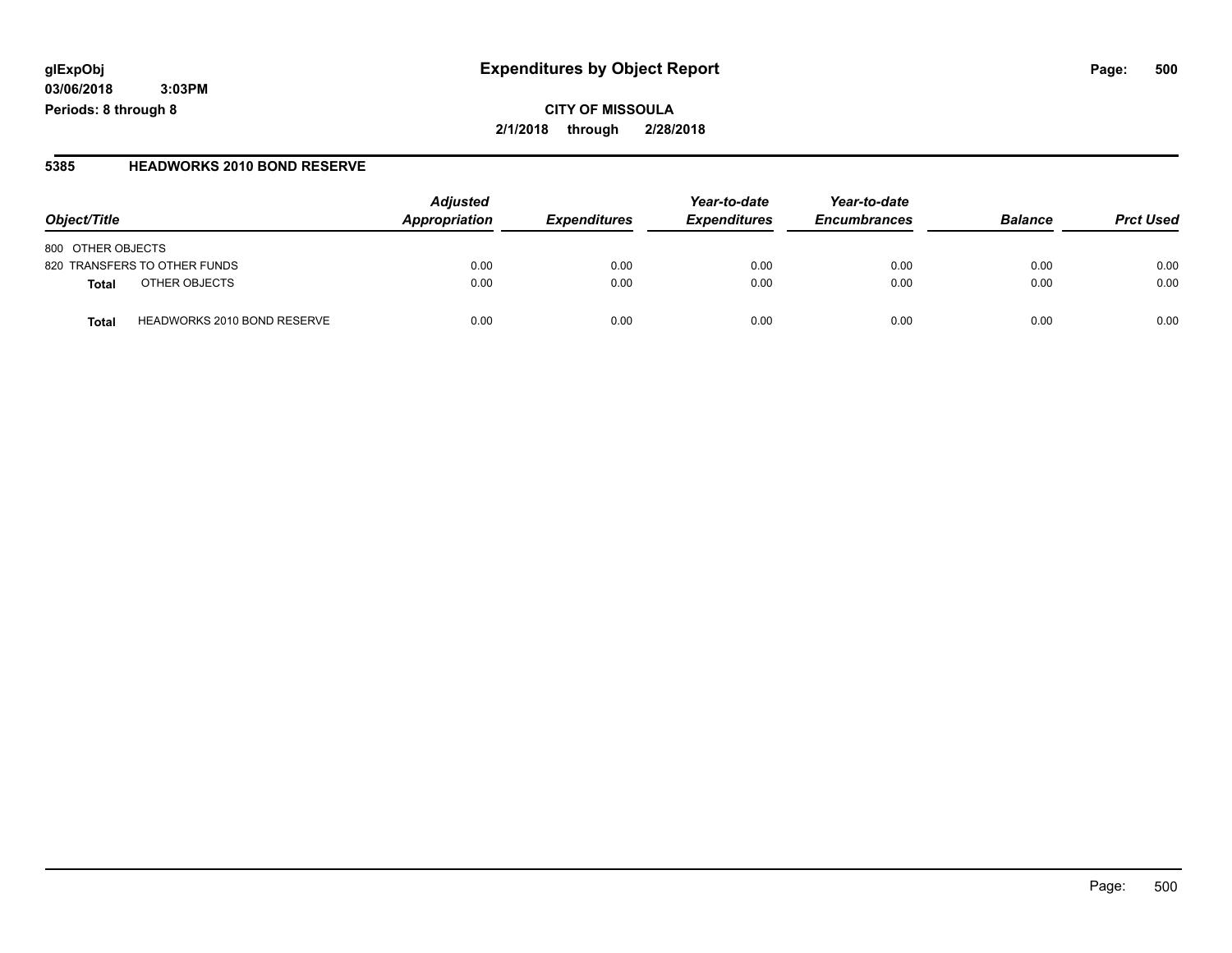# **5386 FY10 HEADWORKS DEBT SERVICE**

|                                      | <b>Adjusted</b><br>Appropriation | <b>Expenditures</b> | Year-to-date<br><b>Expenditures</b> | Year-to-date        | <b>Balance</b> | <b>Prct Used</b> |
|--------------------------------------|----------------------------------|---------------------|-------------------------------------|---------------------|----------------|------------------|
| Object/Title                         |                                  |                     |                                     | <b>Encumbrances</b> |                |                  |
| 500 FIXED CHARGES                    |                                  |                     |                                     |                     |                |                  |
| 550 MERCHANT SERVICE FEES            | 0.00                             | 0.00                | 0.00                                | 0.00                | 0.00           | 0.00             |
| <b>FIXED CHARGES</b><br><b>Total</b> | 0.00                             | 0.00                | 0.00                                | 0.00                | 0.00           | 0.00             |
| 600 DEBT SERVICE                     |                                  |                     |                                     |                     |                |                  |
| 610 PRINCIPAL                        | 0.00                             | 0.00                | 0.00                                | 0.00                | 0.00           | 0.00             |
| 620 INTEREST / SERVICE FEES          | 0.00                             | 0.00                | 0.00                                | 0.00                | 0.00           | 0.00             |
| <b>DEBT SERVICE</b><br><b>Total</b>  | 0.00                             | 0.00                | 0.00                                | 0.00                | 0.00           | 0.00             |
| <b>WASTEWATER</b><br><b>Total</b>    | 0.00                             | 0.00                | 0.00                                | 0.00                | 0.00           | 0.00             |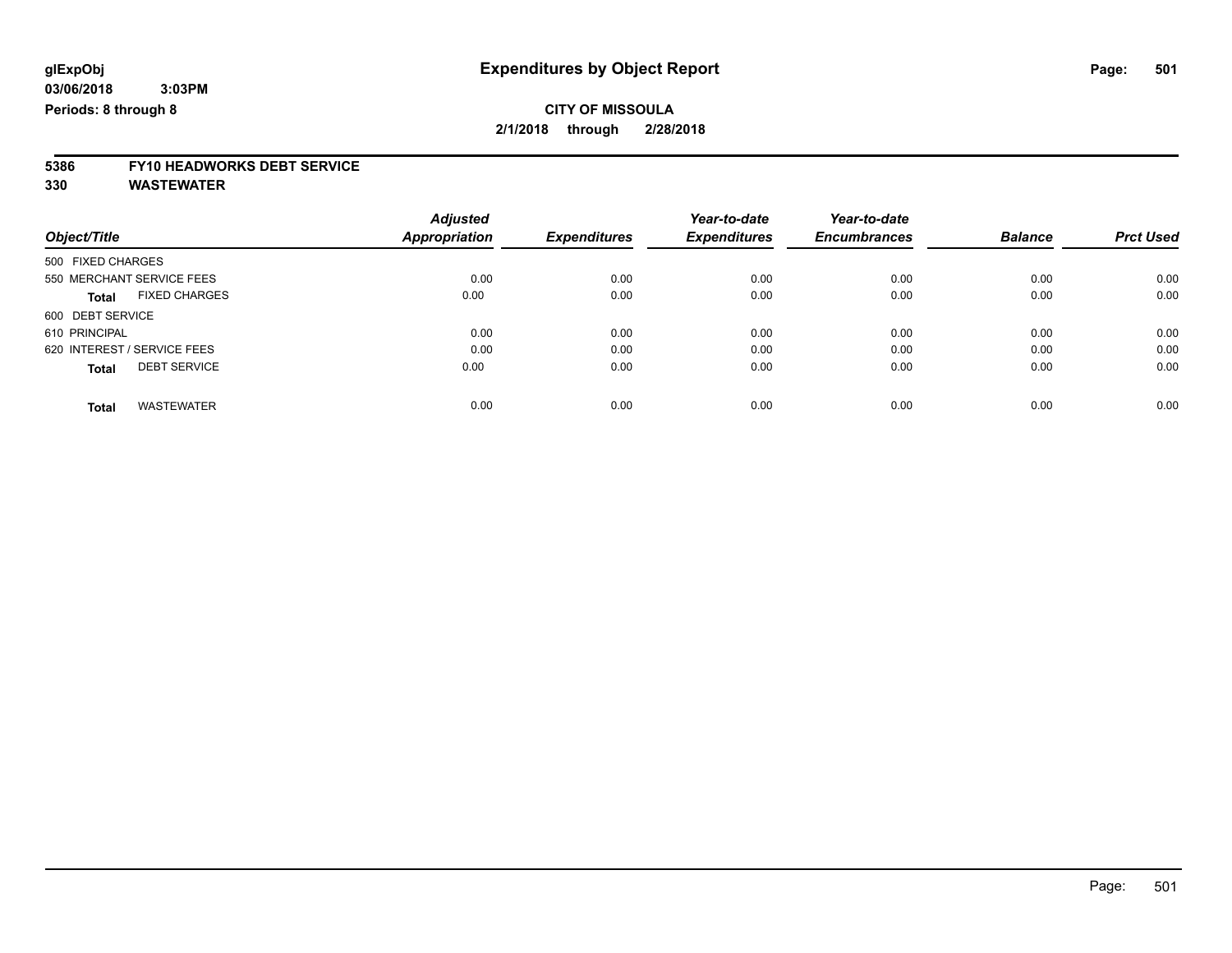**CITY OF MISSOULA 2/1/2018 through 2/28/2018**

#### **5386 FY10 HEADWORKS DEBT SERVICE**

|                                             | <b>Adjusted</b> |                     | Year-to-date        | Year-to-date        |                |                  |
|---------------------------------------------|-----------------|---------------------|---------------------|---------------------|----------------|------------------|
| Object/Title                                | Appropriation   | <b>Expenditures</b> | <b>Expenditures</b> | <b>Encumbrances</b> | <b>Balance</b> | <b>Prct Used</b> |
| 500 FIXED CHARGES                           |                 |                     |                     |                     |                |                  |
| 550 MERCHANT SERVICE FEES                   | 0.00            | 0.00                | 0.00                | 0.00                | 0.00           | 0.00             |
| <b>FIXED CHARGES</b><br><b>Total</b>        | 0.00            | 0.00                | 0.00                | 0.00                | 0.00           | 0.00             |
| 600 DEBT SERVICE                            |                 |                     |                     |                     |                |                  |
| 610 PRINCIPAL                               | 0.00            | 0.00                | 0.00                | 0.00                | 0.00           | 0.00             |
| 620 INTEREST / SERVICE FEES                 | 0.00            | 0.00                | 0.00                | 0.00                | 0.00           | 0.00             |
| <b>DEBT SERVICE</b><br><b>Total</b>         | 0.00            | 0.00                | 0.00                | 0.00                | 0.00           | 0.00             |
| FY10 HEADWORKS DEBT SERVICE<br><b>Total</b> | 0.00            | 0.00                | 0.00                | 0.00                | 0.00           | 0.00             |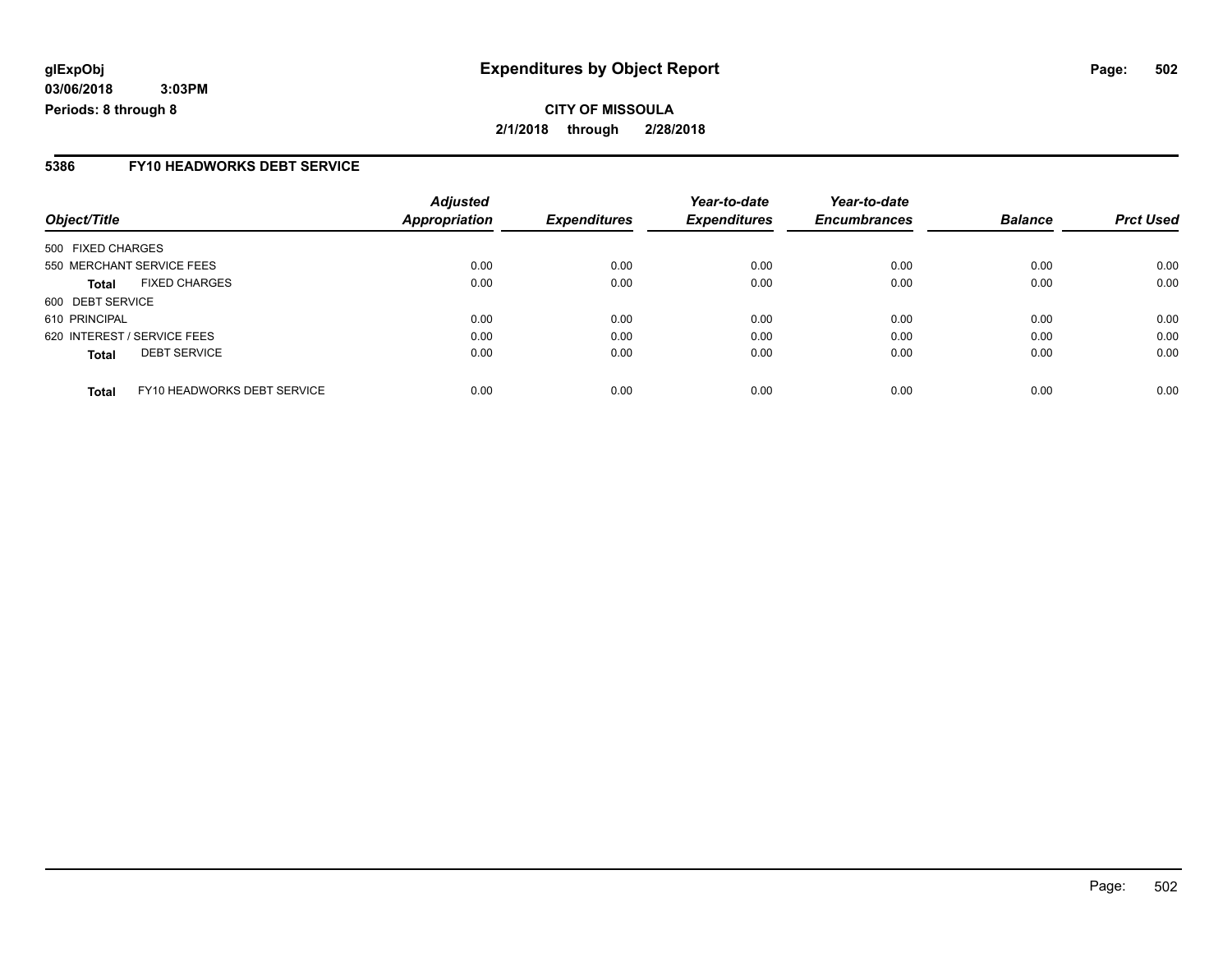# **5387 FY11 SEWER \$1.29M BOND DEBT SERVICE**

|                                      | <b>Adjusted</b>      |                     | Year-to-date        | Year-to-date        |                |                  |
|--------------------------------------|----------------------|---------------------|---------------------|---------------------|----------------|------------------|
| Object/Title                         | <b>Appropriation</b> | <b>Expenditures</b> | <b>Expenditures</b> | <b>Encumbrances</b> | <b>Balance</b> | <b>Prct Used</b> |
| 500 FIXED CHARGES                    |                      |                     |                     |                     |                |                  |
| 550 MERCHANT SERVICE FEES            | 0.00                 | 0.00                | 0.00                | 0.00                | 0.00           | 0.00             |
| <b>FIXED CHARGES</b><br><b>Total</b> | 0.00                 | 0.00                | 0.00                | 0.00                | 0.00           | 0.00             |
| 600 DEBT SERVICE                     |                      |                     |                     |                     |                |                  |
| 610 PRINCIPAL                        | 0.00                 | 0.00                | 0.00                | 0.00                | 0.00           | 0.00             |
| 620 INTEREST / SERVICE FEES          | 0.00                 | 0.00                | 0.00                | 0.00                | 0.00           | 0.00             |
| <b>DEBT SERVICE</b><br><b>Total</b>  | 0.00                 | 0.00                | 0.00                | 0.00                | 0.00           | 0.00             |
| <b>WASTEWATER</b><br>Total           | 0.00                 | 0.00                | 0.00                | 0.00                | 0.00           | 0.00             |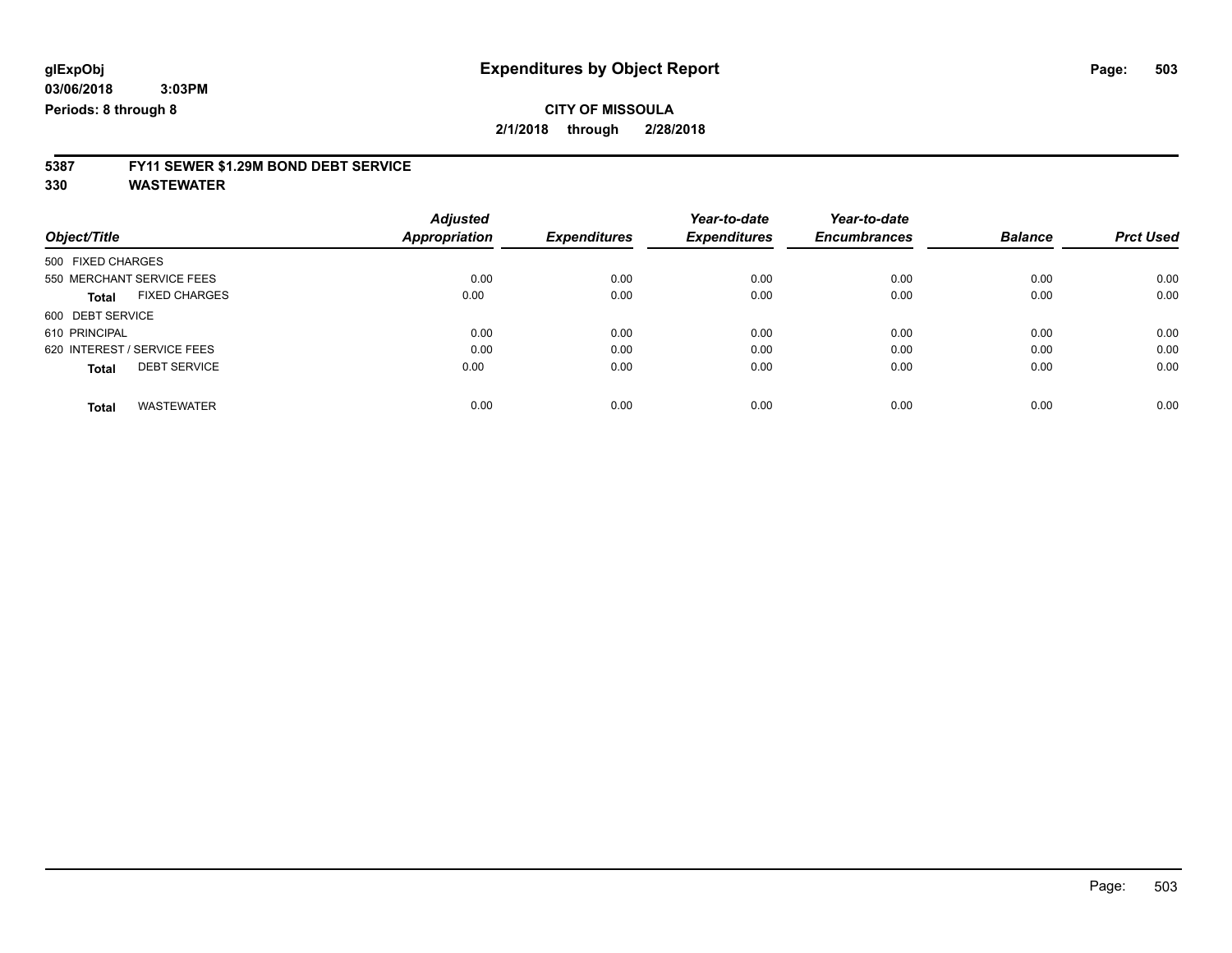## **glExpObj Expenditures by Object Report Page: 504**

**03/06/2018 3:03PM Periods: 8 through 8**

#### **5387 FY11 SEWER \$1.29M BOND DEBT SERVICE**

| Object/Title      |                                     | <b>Adjusted</b><br><b>Appropriation</b> | <b>Expenditures</b> | Year-to-date<br><b>Expenditures</b> | Year-to-date<br><b>Encumbrances</b> | <b>Balance</b> | <b>Prct Used</b> |
|-------------------|-------------------------------------|-----------------------------------------|---------------------|-------------------------------------|-------------------------------------|----------------|------------------|
|                   |                                     |                                         |                     |                                     |                                     |                |                  |
| 500 FIXED CHARGES |                                     |                                         |                     |                                     |                                     |                |                  |
|                   | 550 MERCHANT SERVICE FEES           | 0.00                                    | 0.00                | 0.00                                | 0.00                                | 0.00           | 0.00             |
| Total             | <b>FIXED CHARGES</b>                | 0.00                                    | 0.00                | 0.00                                | 0.00                                | 0.00           | 0.00             |
| 600 DEBT SERVICE  |                                     |                                         |                     |                                     |                                     |                |                  |
| 610 PRINCIPAL     |                                     | 0.00                                    | 0.00                | 0.00                                | 0.00                                | 0.00           | 0.00             |
|                   | 620 INTEREST / SERVICE FEES         | 0.00                                    | 0.00                | 0.00                                | 0.00                                | 0.00           | 0.00             |
| <b>Total</b>      | <b>DEBT SERVICE</b>                 | 0.00                                    | 0.00                | 0.00                                | 0.00                                | 0.00           | 0.00             |
| <b>Total</b>      | FY11 SEWER \$1.29M BOND DEBT SERVIC | 0.00                                    | 0.00                | 0.00                                | 0.00                                | 0.00           | 0.00             |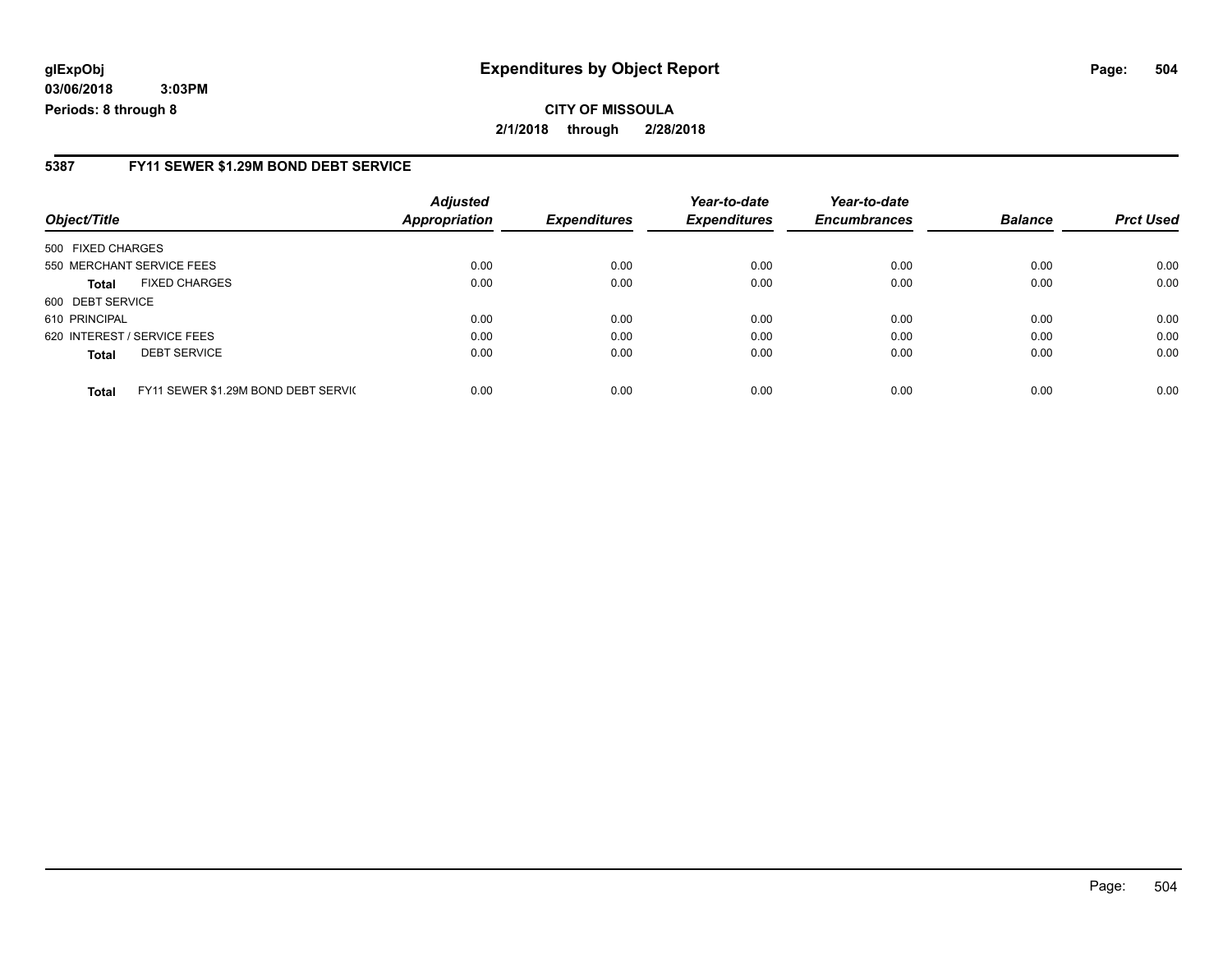# **5388 FY11 \$1.29M SEWER BOND RESERVE**

**330 WASTEWATER**

| Object/Title                         | <b>Adjusted</b><br><b>Appropriation</b> | <b>Expenditures</b> | Year-to-date<br><b>Expenditures</b> | Year-to-date<br><b>Encumbrances</b> | <b>Balance</b> | <b>Prct Used</b> |
|--------------------------------------|-----------------------------------------|---------------------|-------------------------------------|-------------------------------------|----------------|------------------|
| 500 FIXED CHARGES                    |                                         |                     |                                     |                                     |                |                  |
| 550 MERCHANT SERVICE FEES            | 0.00                                    | 0.00                | 0.00                                | 0.00                                | 0.00           | 0.00             |
| <b>FIXED CHARGES</b><br><b>Total</b> | 0.00                                    | 0.00                | 0.00                                | 0.00                                | 0.00           | 0.00             |
| 800 OTHER OBJECTS                    |                                         |                     |                                     |                                     |                |                  |
| 820 TRANSFERS TO OTHER FUNDS         | 0.00                                    | 0.00                | 0.00                                | 0.00                                | 0.00           | 0.00             |
| OTHER OBJECTS<br><b>Total</b>        | 0.00                                    | 0.00                | 0.00                                | 0.00                                | 0.00           | 0.00             |
|                                      |                                         |                     |                                     |                                     |                |                  |
| <b>WASTEWATER</b><br>Total           | 0.00                                    | 0.00                | 0.00                                | 0.00                                | 0.00           | 0.00             |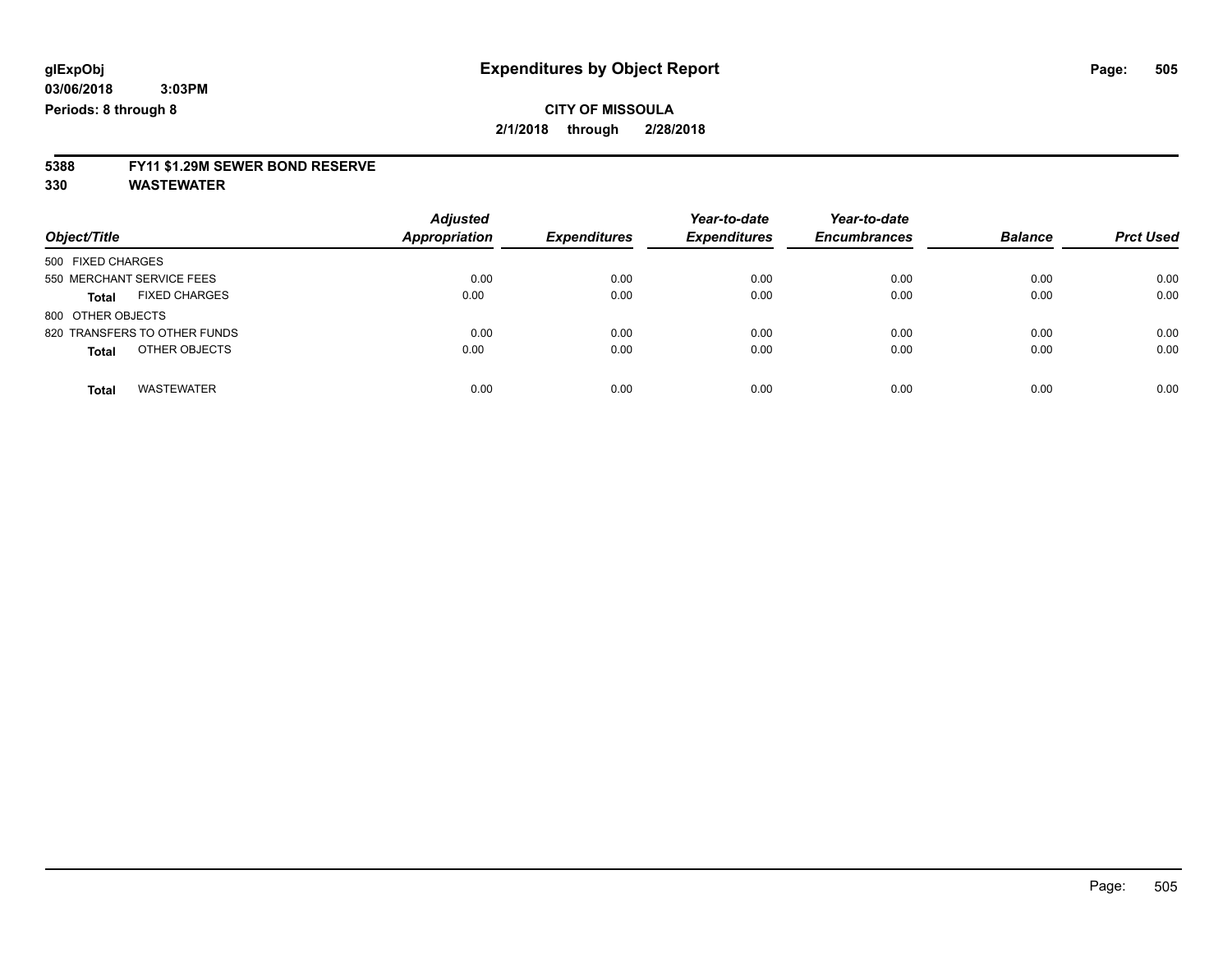#### **5388 FY11 \$1.29M SEWER BOND RESERVE**

| Object/Title              |                                 | <b>Adjusted</b><br><b>Appropriation</b> | <b>Expenditures</b> | Year-to-date<br><b>Expenditures</b> | Year-to-date        | <b>Balance</b> | <b>Prct Used</b> |
|---------------------------|---------------------------------|-----------------------------------------|---------------------|-------------------------------------|---------------------|----------------|------------------|
|                           |                                 |                                         |                     |                                     | <b>Encumbrances</b> |                |                  |
| 500 FIXED CHARGES         |                                 |                                         |                     |                                     |                     |                |                  |
| 550 MERCHANT SERVICE FEES |                                 | 0.00                                    | 0.00                | 0.00                                | 0.00                | 0.00           | 0.00             |
| <b>Total</b>              | <b>FIXED CHARGES</b>            | 0.00                                    | 0.00                | 0.00                                | 0.00                | 0.00           | 0.00             |
| 800 OTHER OBJECTS         |                                 |                                         |                     |                                     |                     |                |                  |
|                           | 820 TRANSFERS TO OTHER FUNDS    | 0.00                                    | 0.00                | 0.00                                | 0.00                | 0.00           | 0.00             |
| <b>Total</b>              | OTHER OBJECTS                   | 0.00                                    | 0.00                | 0.00                                | 0.00                | 0.00           | 0.00             |
| <b>Total</b>              | FY11 \$1.29M SEWER BOND RESERVE | 0.00                                    | 0.00                | 0.00                                | 0.00                | 0.00           | 0.00             |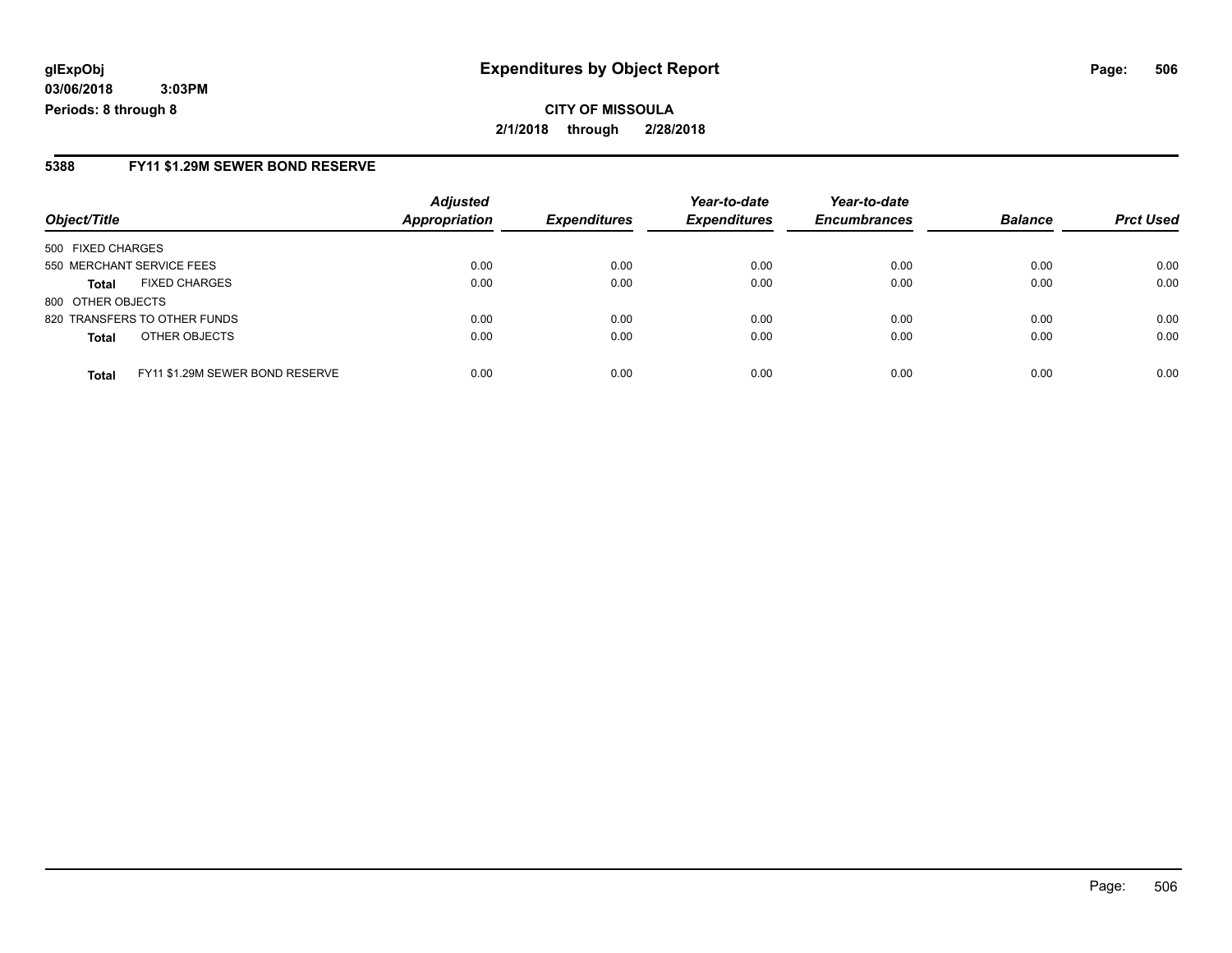#### **CITY OF MISSOULA 2/1/2018 through 2/28/2018**

# **5389 FY15 SEWER REVENUE BOND DEBT SERVICE**

**330 WASTEWATER**

|                                      | <b>Adjusted</b> |                     | Year-to-date        | Year-to-date        |                |                  |
|--------------------------------------|-----------------|---------------------|---------------------|---------------------|----------------|------------------|
| Object/Title                         | Appropriation   | <b>Expenditures</b> | <b>Expenditures</b> | <b>Encumbrances</b> | <b>Balance</b> | <b>Prct Used</b> |
| 500 FIXED CHARGES                    |                 |                     |                     |                     |                |                  |
| 550 MERCHANT SERVICE FEES            | 0.00            | 0.00                | 0.00                | 0.00                | 0.00           | 0.00             |
| <b>FIXED CHARGES</b><br><b>Total</b> | 0.00            | 0.00                | 0.00                | 0.00                | 0.00           | 0.00             |
| 600 DEBT SERVICE                     |                 |                     |                     |                     |                |                  |
| 610 PRINCIPAL                        | 0.00            | 0.00                | 0.00                | 0.00                | 0.00           | 0.00             |
| 620 INTEREST / SERVICE FEES          | 0.00            | 0.00                | 0.00                | 0.00                | 0.00           | 0.00             |
| <b>DEBT SERVICE</b><br><b>Total</b>  | 0.00            | 0.00                | 0.00                | 0.00                | 0.00           | 0.00             |
|                                      |                 |                     |                     |                     |                |                  |
| <b>WASTEWATER</b><br>Total           | 0.00            | 0.00                | 0.00                | 0.00                | 0.00           | 0.00             |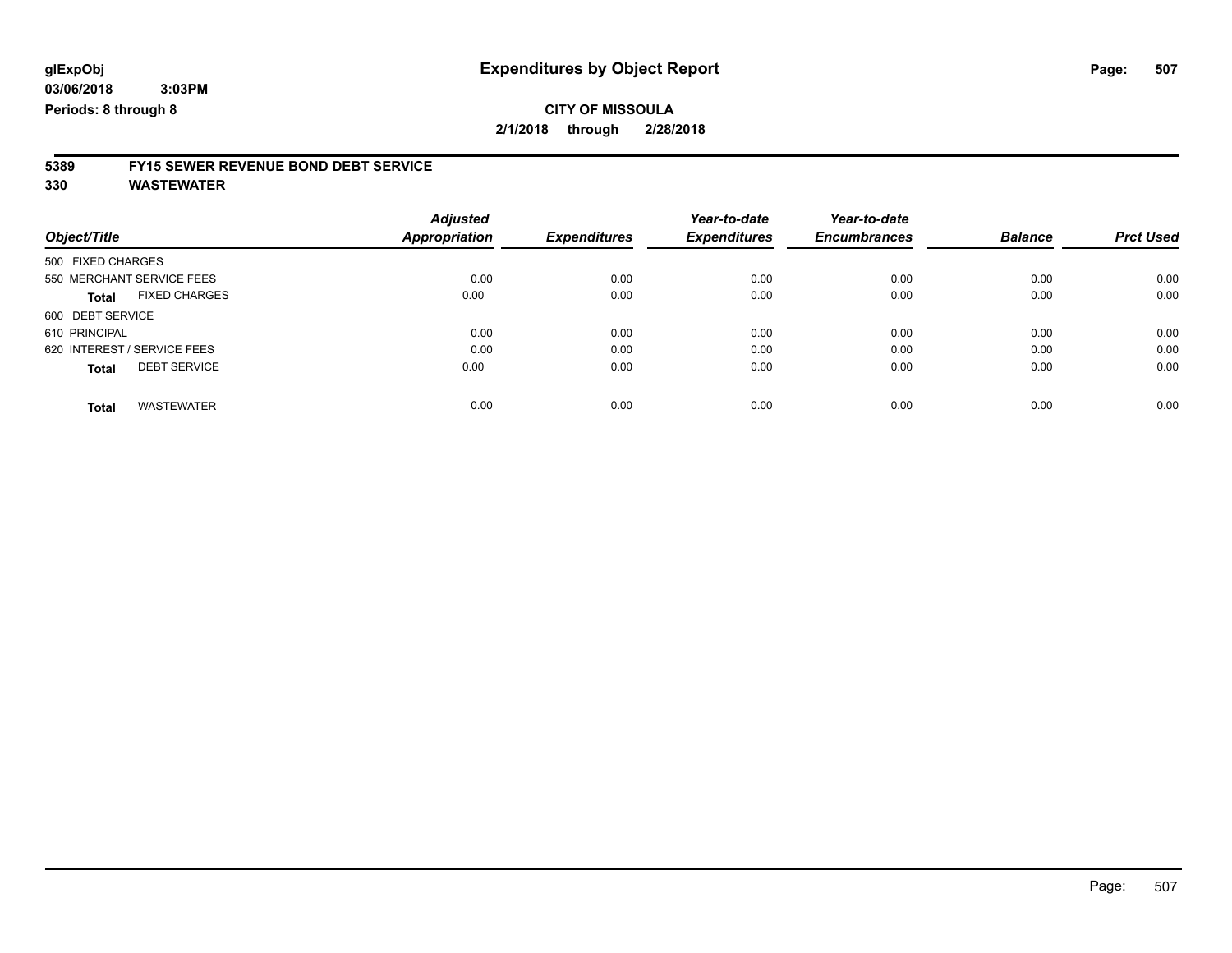### **glExpObj Expenditures by Object Report Page: 508**

**03/06/2018 3:03PM Periods: 8 through 8**

#### **5389 FY15 SEWER REVENUE BOND DEBT SERVICE**

| Object/Title                |                                  | <b>Adjusted</b><br><b>Appropriation</b> | <b>Expenditures</b> | Year-to-date<br><b>Expenditures</b> | Year-to-date<br><b>Encumbrances</b> | <b>Balance</b> | <b>Prct Used</b> |
|-----------------------------|----------------------------------|-----------------------------------------|---------------------|-------------------------------------|-------------------------------------|----------------|------------------|
| 500 FIXED CHARGES           |                                  |                                         |                     |                                     |                                     |                |                  |
| 550 MERCHANT SERVICE FEES   |                                  | 0.00                                    | 0.00                | 0.00                                | 0.00                                | 0.00           | 0.00             |
| <b>Total</b>                | <b>FIXED CHARGES</b>             | 0.00                                    | 0.00                | 0.00                                | 0.00                                | 0.00           | 0.00             |
| 600 DEBT SERVICE            |                                  |                                         |                     |                                     |                                     |                |                  |
| 610 PRINCIPAL               |                                  | 0.00                                    | 0.00                | 0.00                                | 0.00                                | 0.00           | 0.00             |
| 620 INTEREST / SERVICE FEES |                                  | 0.00                                    | 0.00                | 0.00                                | 0.00                                | 0.00           | 0.00             |
| <b>Total</b>                | <b>DEBT SERVICE</b>              | 0.00                                    | 0.00                | 0.00                                | 0.00                                | 0.00           | 0.00             |
| <b>Total</b>                | FY15 SEWER REVENUE BOND DEBT SEF | 0.00                                    | 0.00                | 0.00                                | 0.00                                | 0.00           | 0.00             |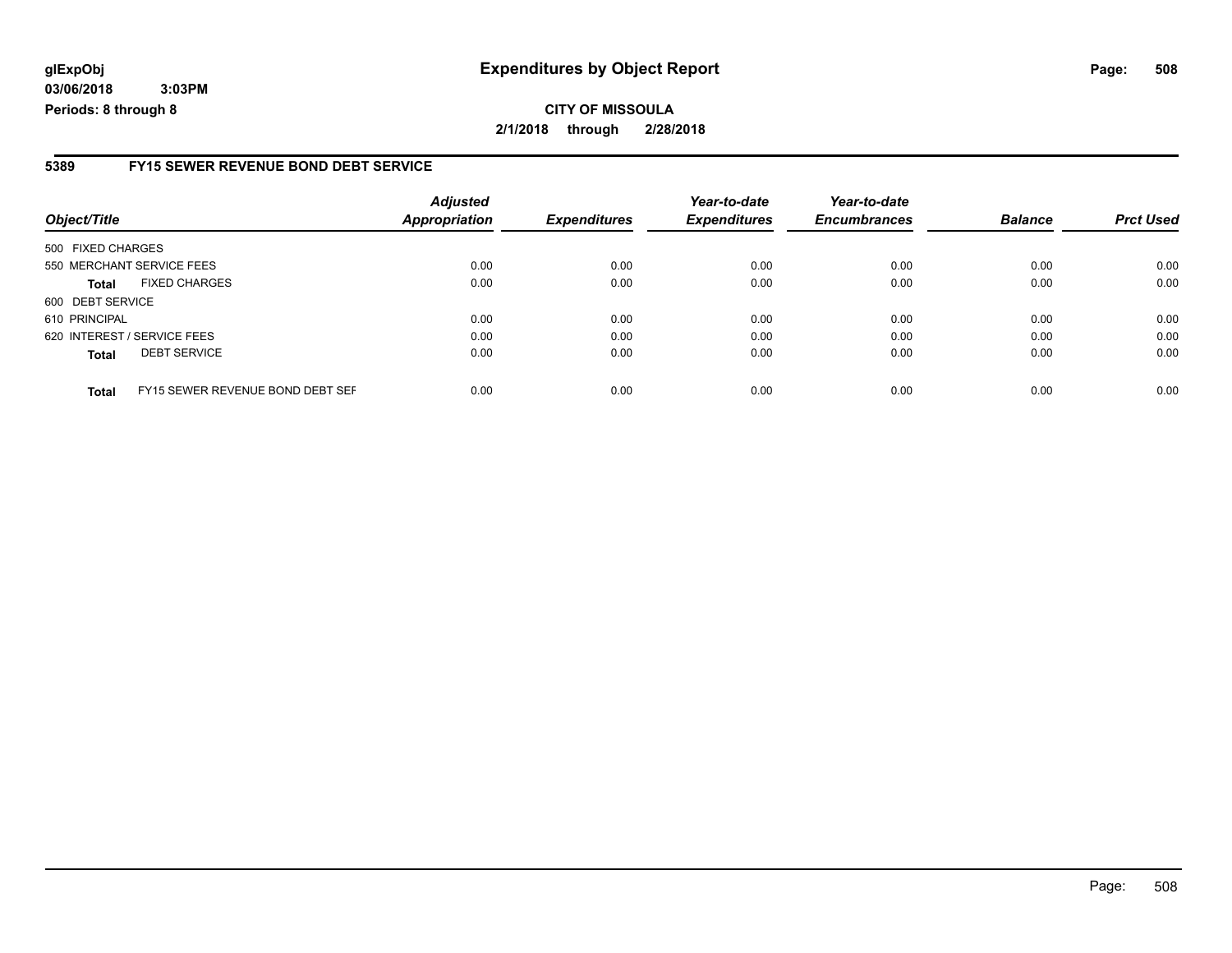# **5390 FY15 SEWER BOND DEBT RESERVE**

**330 WASTEWATER**

| Object/Title                         | <b>Adjusted</b><br><b>Appropriation</b> | <b>Expenditures</b> | Year-to-date<br><b>Expenditures</b> | Year-to-date<br><b>Encumbrances</b> | <b>Balance</b> | <b>Prct Used</b> |
|--------------------------------------|-----------------------------------------|---------------------|-------------------------------------|-------------------------------------|----------------|------------------|
| 500 FIXED CHARGES                    |                                         |                     |                                     |                                     |                |                  |
| 550 MERCHANT SERVICE FEES            | 0.00                                    | 0.00                | 0.00                                | 0.00                                | 0.00           | 0.00             |
| <b>FIXED CHARGES</b><br><b>Total</b> | 0.00                                    | 0.00                | 0.00                                | 0.00                                | 0.00           | 0.00             |
| 800 OTHER OBJECTS                    |                                         |                     |                                     |                                     |                |                  |
| 820 TRANSFERS TO OTHER FUNDS         | 0.00                                    | 0.00                | 0.00                                | 0.00                                | 0.00           | 0.00             |
| OTHER OBJECTS<br><b>Total</b>        | 0.00                                    | 0.00                | 0.00                                | 0.00                                | 0.00           | 0.00             |
| <b>WASTEWATER</b><br>Total           | 0.00                                    | 0.00                | 0.00                                | 0.00                                | 0.00           | 0.00             |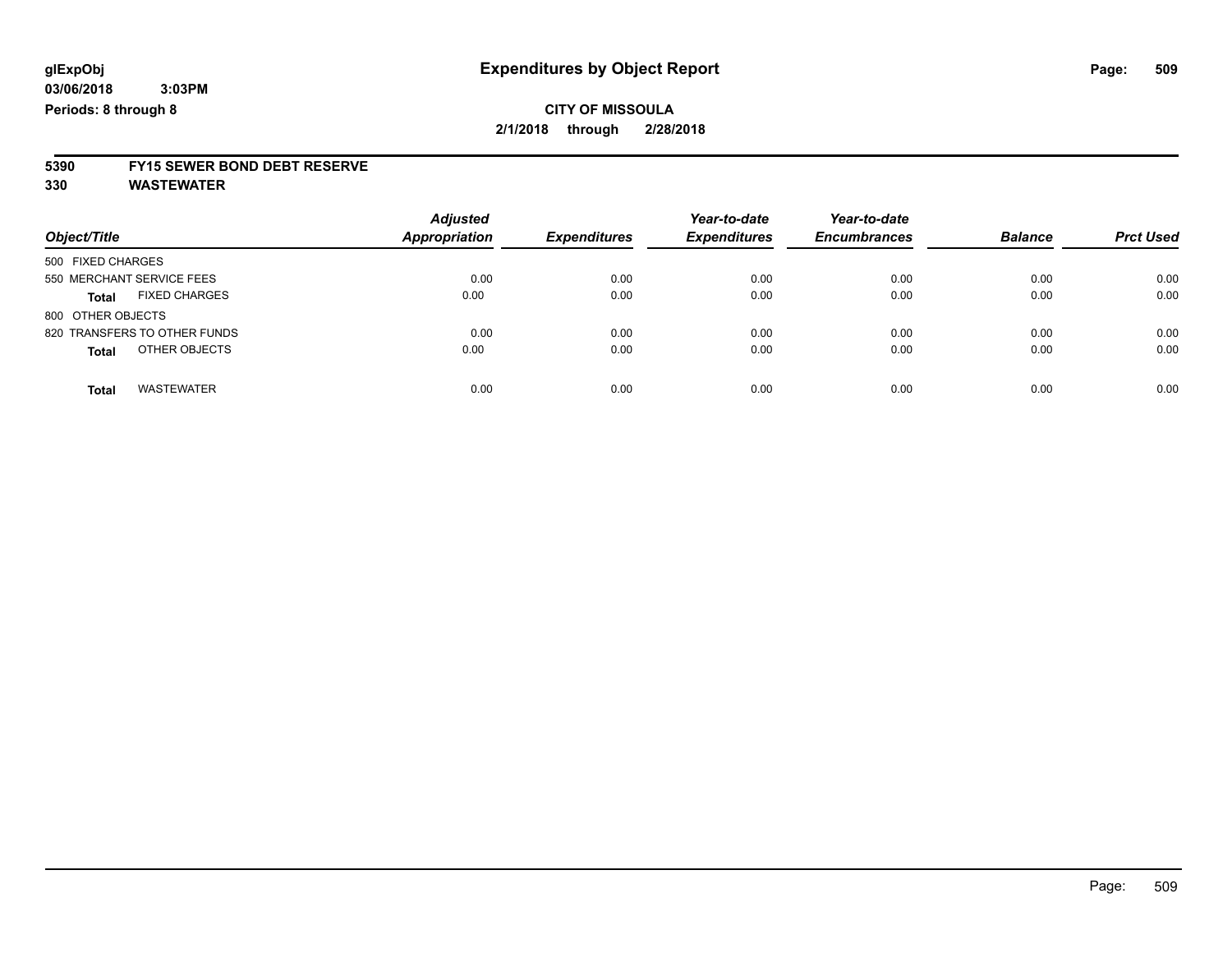**CITY OF MISSOULA 2/1/2018 through 2/28/2018**

#### **5390 FY15 SEWER BOND DEBT RESERVE**

| Object/Title              |                                     | <b>Adjusted</b> | <b>Expenditures</b> | Year-to-date<br><b>Expenditures</b> | Year-to-date        | <b>Balance</b> | <b>Prct Used</b> |
|---------------------------|-------------------------------------|-----------------|---------------------|-------------------------------------|---------------------|----------------|------------------|
|                           |                                     | Appropriation   |                     |                                     | <b>Encumbrances</b> |                |                  |
| 500 FIXED CHARGES         |                                     |                 |                     |                                     |                     |                |                  |
| 550 MERCHANT SERVICE FEES |                                     | 0.00            | 0.00                | 0.00                                | 0.00                | 0.00           | 0.00             |
| <b>Total</b>              | <b>FIXED CHARGES</b>                | 0.00            | 0.00                | 0.00                                | 0.00                | 0.00           | 0.00             |
| 800 OTHER OBJECTS         |                                     |                 |                     |                                     |                     |                |                  |
|                           | 820 TRANSFERS TO OTHER FUNDS        | 0.00            | 0.00                | 0.00                                | 0.00                | 0.00           | 0.00             |
| <b>Total</b>              | OTHER OBJECTS                       | 0.00            | 0.00                | 0.00                                | 0.00                | 0.00           | 0.00             |
| <b>Total</b>              | <b>FY15 SEWER BOND DEBT RESERVE</b> | 0.00            | 0.00                | 0.00                                | 0.00                | 0.00           | 0.00             |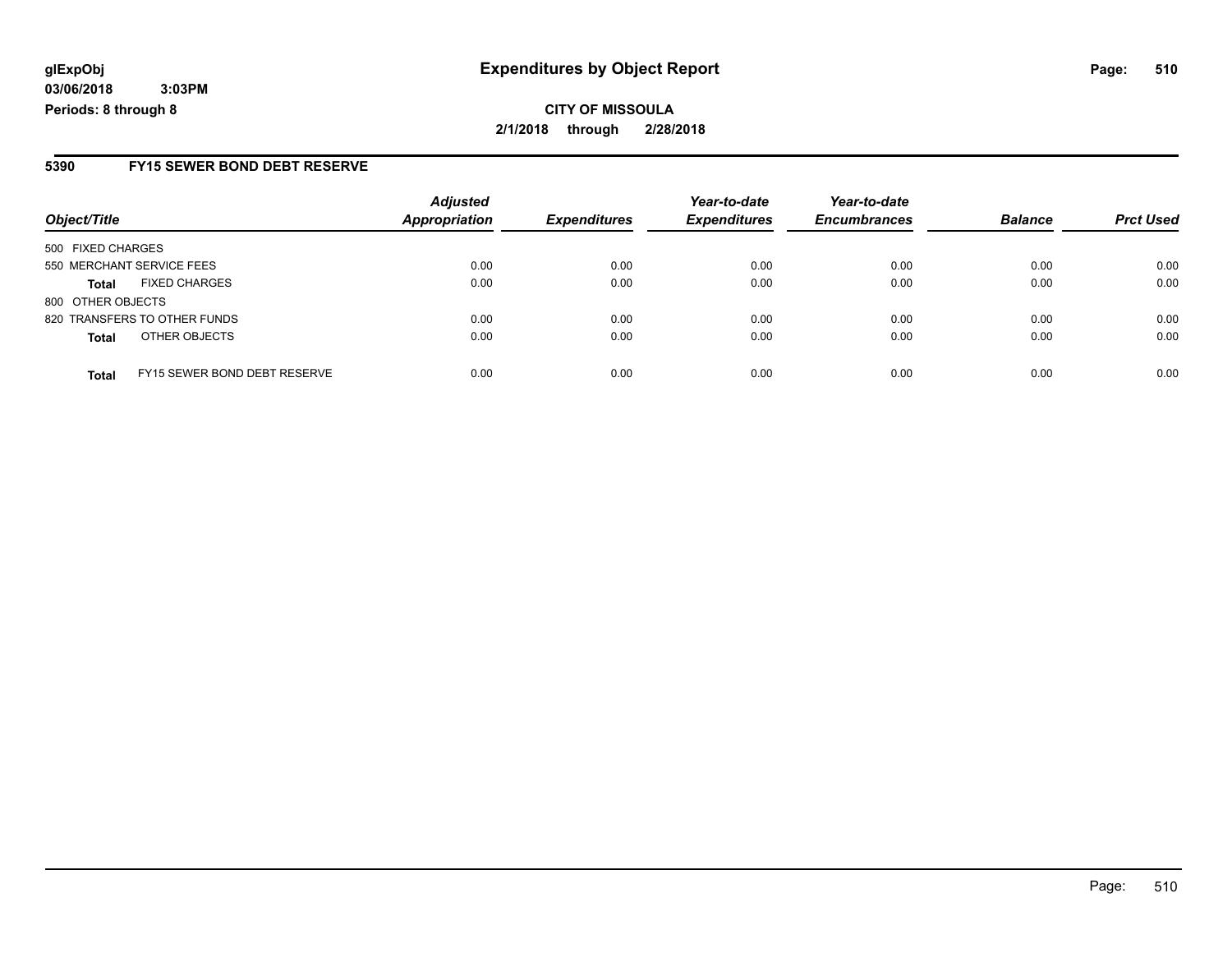**5450 STORMWATER UTILITIY**

**334 STORM WATER**

|                                           | <b>Adjusted</b>      |                     | Year-to-date        | Year-to-date        |                |                  |
|-------------------------------------------|----------------------|---------------------|---------------------|---------------------|----------------|------------------|
| Object/Title                              | <b>Appropriation</b> | <b>Expenditures</b> | <b>Expenditures</b> | <b>Encumbrances</b> | <b>Balance</b> | <b>Prct Used</b> |
| 100 PERSONAL SERVICES                     |                      |                     |                     |                     |                |                  |
| 110 SALARIES AND WAGES                    | 155,543.00           | 7,384.98            | 56,796.31           | 0.00                | 98,746.69      | 36.51            |
| 120 OVERTIME                              | 0.00                 | 0.00                | 0.00                | 0.00                | 0.00           | 0.00             |
| 130 OTHER                                 | 0.00                 | 0.00                | 0.00                | 0.00                | 0.00           | 0.00             |
| <b>140 EMPLOYER CONTRIBUTIONS</b>         | 60,621.00            | 2,928.40            | 21,996.89           | 0.00                | 38,624.11      | 36.29            |
| <b>141 STATE RETIREMENT CONTRIBUTIONS</b> | 153.00               | 0.00                | 62.11               | 0.00                | 90.89          | 40.59            |
| 190 PENSION EXPENSE                       | 0.00                 | 0.00                | 0.00                | 0.00                | 0.00           | 0.00             |
| PERSONAL SERVICES<br><b>Total</b>         | 216,317.00           | 10,313.38           | 78,855.31           | 0.00                | 137,461.69     | 36.45            |
| 200 SUPPLIES                              |                      |                     |                     |                     |                |                  |
| 210 OFFICE SUPPLIES                       | 728.00               | 14.52               | 2,844.63            | 0.00                | $-2,116.63$    | 390.75           |
| 220 OPERATING SUPPLIES                    | 24,970.00            | 0.00                | 572.22              | 0.00                | 24,397.78      | 2.29             |
| 230 REPAIR/MAINTENANCE                    | 1,020.00             | 0.00                | 270.00              | 0.00                | 750.00         | 26.47            |
| 231 GASOLINE                              | 7,308.00             | 0.00                | 198.12              | 0.00                | 7,109.88       | 2.71             |
| 240 OTHER SUPPLIES                        | 520.00               | 0.00                | 25.98               | 0.00                | 494.02         | 5.00             |
| <b>SUPPLIES</b><br><b>Total</b>           | 34,546.00            | 14.52               | 3,910.95            | 0.00                | 30,635.05      | 11.32            |
| 300 PURCHASED SERVICES                    |                      |                     |                     |                     |                |                  |
| 310 COMMUNICATIONS                        | 0.00                 | 0.00                | 0.00                | 0.00                | 0.00           | 0.00             |
| 320 PRINTING & DUPLICATING                | 2,000.00             | 23.69               | 160.91              | 0.00                | 1,839.09       | 8.05             |
| 330 PUBLICITY, SUBSCRIPTIONS & DUES       | 10,803.00            | 0.00                | 243.92              | 0.00                | 10,559.08      | 2.26             |
| 344 TELEPHONE SERVICE                     | 1,710.00             | 44.63               | 314.44              | 0.00                | 1,395.56       | 18.39            |
| 350 PROFESSIONAL SERVICES                 | 0.00                 | 192.50              | 192.50              | 0.00                | $-192.50$      | 0.00             |
| 360 REPAIR & MAINTENANCE                  | 4,950.00             | 0.00                | 666.86              | 0.00                | 4,283.14       | 13.47            |
| 370 TRAVEL                                | 2,700.00             | 0.00                | 2,334.60            | 0.00                | 365.40         | 86.47            |
| 380 TRAINING                              | 5,400.00             | 300.00              | 2,915.00            | 0.00                | 2,485.00       | 53.98            |
| PURCHASED SERVICES<br><b>Total</b>        | 27,563.00            | 560.82              | 6,828.23            | 0.00                | 20,734.77      | 24.77            |
| 500 FIXED CHARGES                         |                      |                     |                     |                     |                |                  |
| 500 FIXED CHARGES                         | 0.00                 | 0.00                | 13,494.00           | 0.00                | $-13,494.00$   | 0.00             |
| <b>FIXED CHARGES</b><br><b>Total</b>      | 0.00                 | 0.00                | 13,494.00           | 0.00                | $-13,494.00$   | 0.00             |
| 600 DEBT SERVICE                          |                      |                     |                     |                     |                |                  |
| 620 INTEREST / SERVICE FEES               | 53,772.00            | 0.00                | 0.00                | 0.00                | 53,772.00      | 0.00             |
| <b>DEBT SERVICE</b><br><b>Total</b>       | 53,772.00            | 0.00                | 0.00                | 0.00                | 53,772.00      | 0.00             |
| 800 OTHER OBJECTS                         |                      |                     |                     |                     |                |                  |
| 820 TRANSFERS TO OTHER FUNDS              | 26,988.00            | 0.00                | 0.00                | 0.00                | 26,988.00      | 0.00             |
|                                           |                      |                     |                     |                     |                |                  |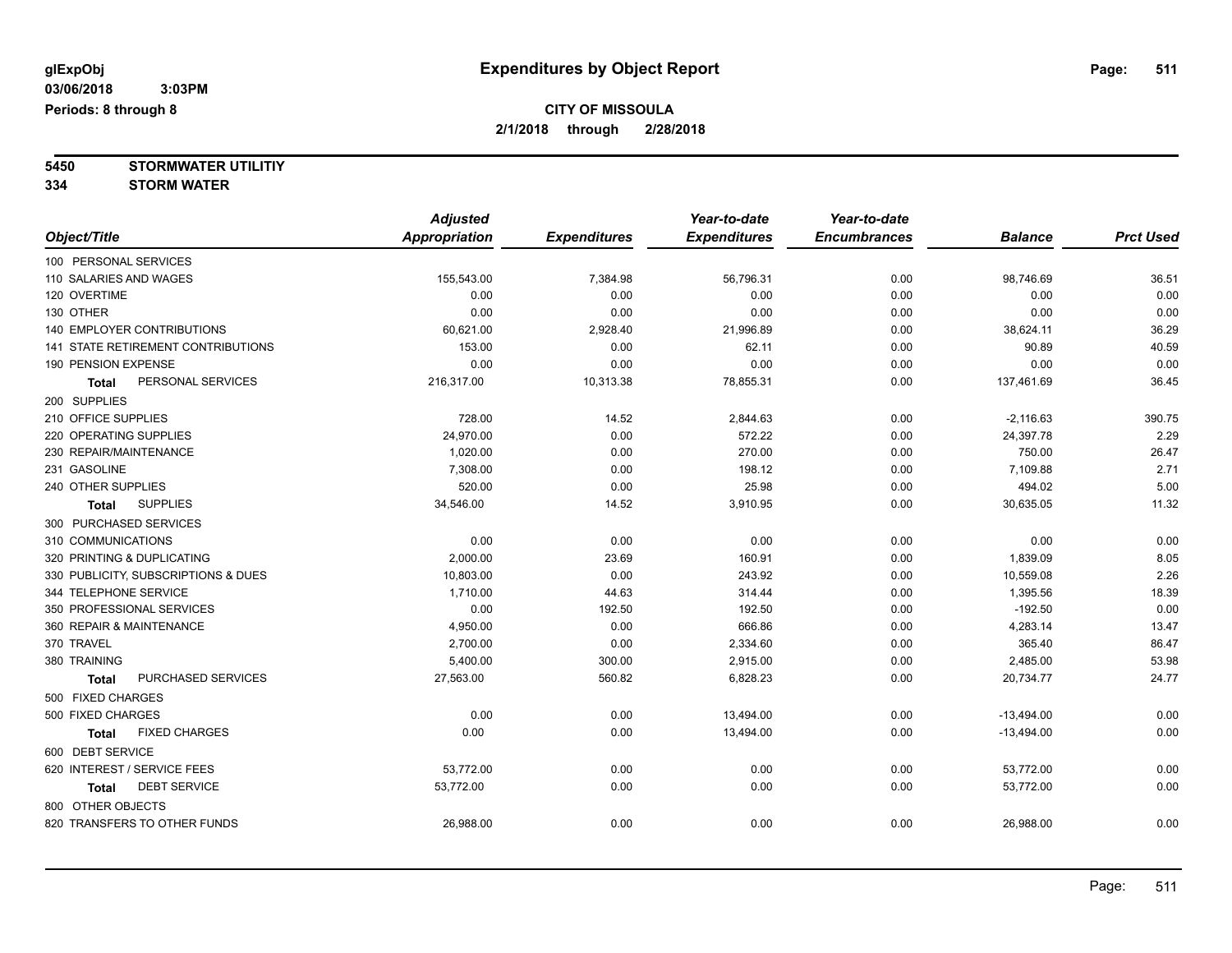**5450 STORMWATER UTILITIY 334 STORM WATER**

| Object/Title                          | <b>Adjusted</b><br>Appropriation | <b>Expenditures</b> | Year-to-date<br><b>Expenditures</b> | Year-to-date<br><b>Encumbrances</b> | <b>Balance</b> | <b>Prct Used</b> |
|---------------------------------------|----------------------------------|---------------------|-------------------------------------|-------------------------------------|----------------|------------------|
| 830 DEPRECIATION                      | 0.00                             | 0.00                | 0.00                                | 0.00                                | 0.00           | 0.00             |
| 845 CONTINGENCY                       | 0.00                             | 0.00                | 0.00                                | 0.00                                | 0.00           | 0.00             |
| OTHER OBJECTS<br><b>Total</b>         | 26.988.00                        | 0.00                | 0.00                                | 0.00                                | 26,988.00      | 0.00             |
| 900 CAPITAL OUTLAY                    |                                  |                     |                                     |                                     |                |                  |
| 930 IMPROVEMENTS                      | 26.498.00                        | 1.019.20            | 216.421.06                          | 0.00                                | -189.923.06    | 816.74           |
| 940 MACHINERY & EQUIPMENT             | 0.00                             | 0.00                | 0.00                                | 0.00                                | 0.00           | 0.00             |
| <b>CAPITAL OUTLAY</b><br><b>Total</b> | 26.498.00                        | 1,019.20            | 216.421.06                          | 0.00                                | -189.923.06    | 816.74           |
| <b>STORM WATER</b><br><b>Total</b>    | 385.684.00                       | 11.907.92           | 319,509.55                          | 0.00                                | 66.174.45      | 82.84            |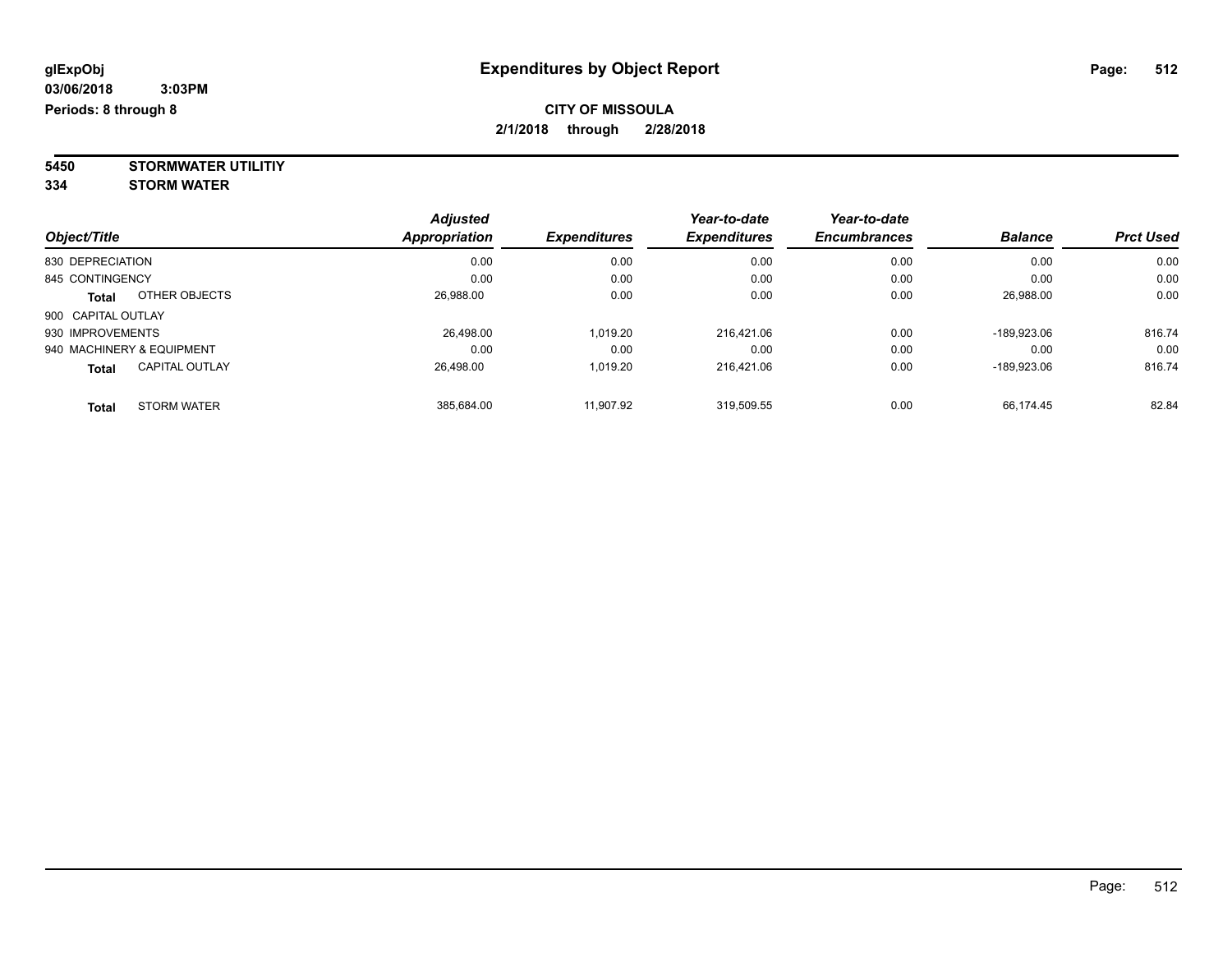#### **5450 STORMWATER UTILITIY**

|                                     | <b>Adjusted</b> |                     | Year-to-date        | Year-to-date        |                |                  |
|-------------------------------------|-----------------|---------------------|---------------------|---------------------|----------------|------------------|
| Object/Title                        | Appropriation   | <b>Expenditures</b> | <b>Expenditures</b> | <b>Encumbrances</b> | <b>Balance</b> | <b>Prct Used</b> |
| 100 PERSONAL SERVICES               |                 |                     |                     |                     |                |                  |
| 110 SALARIES AND WAGES              | 155,543.00      | 7,384.98            | 56,796.31           | 0.00                | 98,746.69      | 36.51            |
| 120 OVERTIME                        | 0.00            | 0.00                | 0.00                | 0.00                | 0.00           | 0.00             |
| 130 OTHER                           | 0.00            | 0.00                | 0.00                | 0.00                | 0.00           | 0.00             |
| 140 EMPLOYER CONTRIBUTIONS          | 60,621.00       | 2,928.40            | 21,996.89           | 0.00                | 38,624.11      | 36.29            |
| 141 STATE RETIREMENT CONTRIBUTIONS  | 153.00          | 0.00                | 62.11               | 0.00                | 90.89          | 40.59            |
| 190 PENSION EXPENSE                 | 0.00            | 0.00                | 0.00                | 0.00                | 0.00           | 0.00             |
| PERSONAL SERVICES<br>Total          | 216,317.00      | 10,313.38           | 78,855.31           | 0.00                | 137,461.69     | 36.45            |
| 200 SUPPLIES                        |                 |                     |                     |                     |                |                  |
| 210 OFFICE SUPPLIES                 | 728.00          | 14.52               | 2,844.63            | 0.00                | $-2,116.63$    | 390.75           |
| <b>220 OPERATING SUPPLIES</b>       | 24,970.00       | 0.00                | 572.22              | 0.00                | 24,397.78      | 2.29             |
| 230 REPAIR/MAINTENANCE              | 1,020.00        | 0.00                | 270.00              | 0.00                | 750.00         | 26.47            |
| 231 GASOLINE                        | 7,308.00        | 0.00                | 198.12              | 0.00                | 7,109.88       | 2.71             |
| 240 OTHER SUPPLIES                  | 520.00          | 0.00                | 25.98               | 0.00                | 494.02         | 5.00             |
| <b>SUPPLIES</b><br><b>Total</b>     | 34,546.00       | 14.52               | 3,910.95            | 0.00                | 30,635.05      | 11.32            |
| 300 PURCHASED SERVICES              |                 |                     |                     |                     |                |                  |
| 310 COMMUNICATIONS                  | 0.00            | 0.00                | 0.00                | 0.00                | 0.00           | 0.00             |
| 320 PRINTING & DUPLICATING          | 2,000.00        | 23.69               | 160.91              | 0.00                | 1,839.09       | 8.05             |
| 330 PUBLICITY, SUBSCRIPTIONS & DUES | 10,803.00       | 0.00                | 243.92              | 0.00                | 10,559.08      | 2.26             |
| 344 TELEPHONE SERVICE               | 1,710.00        | 44.63               | 314.44              | 0.00                | 1,395.56       | 18.39            |
| 350 PROFESSIONAL SERVICES           | 0.00            | 192.50              | 192.50              | 0.00                | $-192.50$      | 0.00             |
| 360 REPAIR & MAINTENANCE            | 4,950.00        | 0.00                | 666.86              | 0.00                | 4,283.14       | 13.47            |
| 370 TRAVEL                          | 2,700.00        | 0.00                | 2,334.60            | 0.00                | 365.40         | 86.47            |
| 380 TRAINING                        | 5,400.00        | 300.00              | 2,915.00            | 0.00                | 2,485.00       | 53.98            |
| PURCHASED SERVICES<br><b>Total</b>  | 27,563.00       | 560.82              | 6,828.23            | 0.00                | 20,734.77      | 24.77            |
| 500 FIXED CHARGES                   |                 |                     |                     |                     |                |                  |
| 500 FIXED CHARGES                   | 0.00            | 0.00                | 13,494.00           | 0.00                | $-13,494.00$   | 0.00             |
| <b>FIXED CHARGES</b><br>Total       | 0.00            | 0.00                | 13,494.00           | 0.00                | $-13,494.00$   | 0.00             |
| 600 DEBT SERVICE                    |                 |                     |                     |                     |                |                  |
| 620 INTEREST / SERVICE FEES         | 53,772.00       | 0.00                | 0.00                | 0.00                | 53,772.00      | 0.00             |
| <b>DEBT SERVICE</b><br><b>Total</b> | 53,772.00       | 0.00                | 0.00                | 0.00                | 53,772.00      | 0.00             |
| 800 OTHER OBJECTS                   |                 |                     |                     |                     |                |                  |
| 820 TRANSFERS TO OTHER FUNDS        | 26,988.00       | 0.00                | 0.00                | 0.00                | 26,988.00      | 0.00             |
| 830 DEPRECIATION                    | 0.00            | 0.00                | 0.00                | 0.00                | 0.00           | 0.00             |
|                                     |                 |                     |                     |                     |                |                  |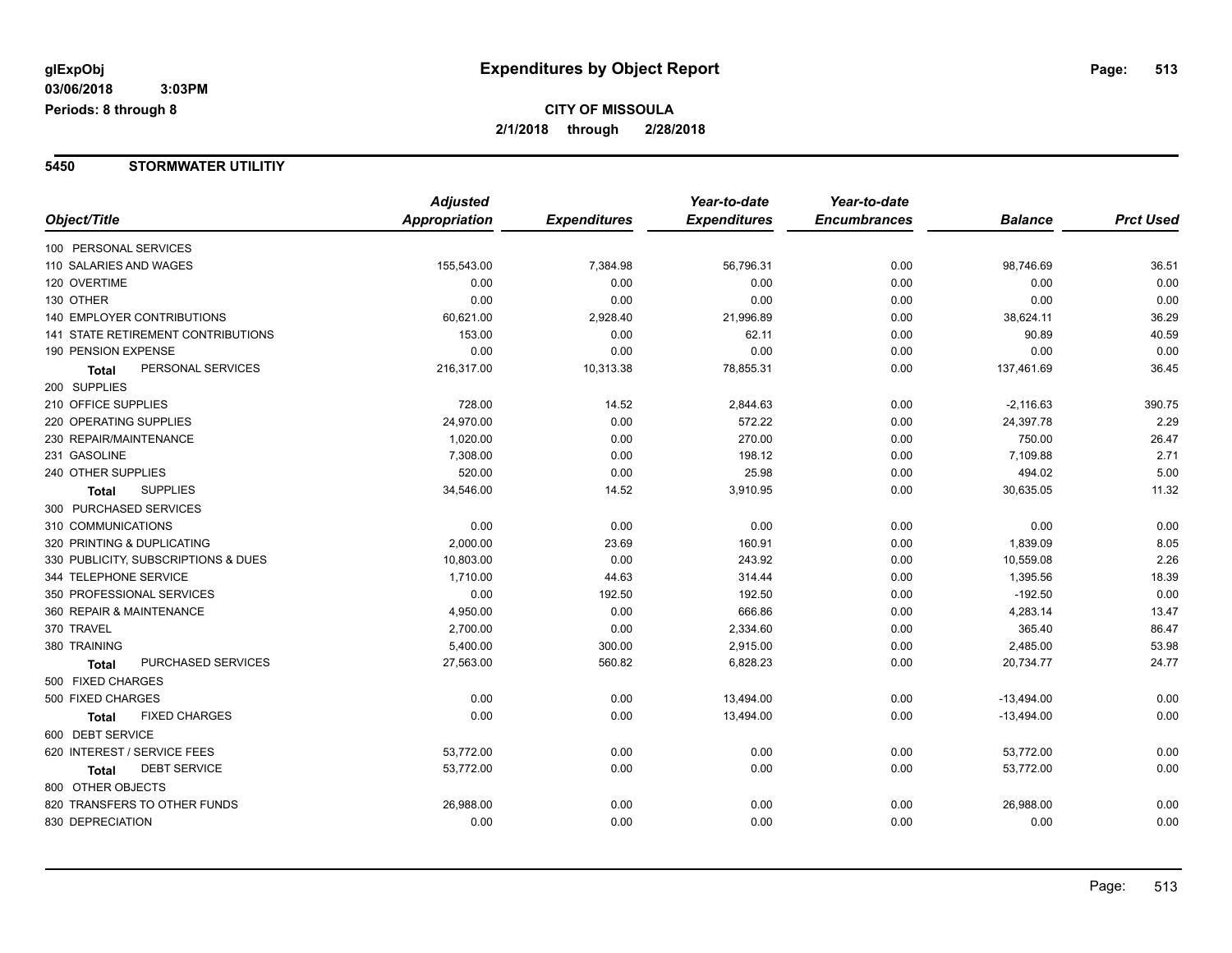#### **5450 STORMWATER UTILITIY**

| Object/Title                          | <b>Adjusted</b><br><b>Appropriation</b> | <b>Expenditures</b> | Year-to-date<br><b>Expenditures</b> | Year-to-date<br><b>Encumbrances</b> | <b>Balance</b> | <b>Prct Used</b> |
|---------------------------------------|-----------------------------------------|---------------------|-------------------------------------|-------------------------------------|----------------|------------------|
| 845 CONTINGENCY                       | 0.00                                    | 0.00                | 0.00                                | 0.00                                | 0.00           | 0.00             |
| OTHER OBJECTS<br><b>Total</b>         | 26,988.00                               | 0.00                | 0.00                                | 0.00                                | 26.988.00      | 0.00             |
| 900 CAPITAL OUTLAY                    |                                         |                     |                                     |                                     |                |                  |
| 930 IMPROVEMENTS                      | 26,498.00                               | 1,019.20            | 216,421.06                          | 0.00                                | -189,923.06    | 816.74           |
| 940 MACHINERY & EQUIPMENT             | 0.00                                    | 0.00                | 0.00                                | 0.00                                | 0.00           | 0.00             |
| <b>CAPITAL OUTLAY</b><br><b>Total</b> | 26.498.00                               | 1.019.20            | 216.421.06                          | 0.00                                | -189.923.06    | 816.74           |
| STORMWATER UTILITIY<br><b>Total</b>   | 385.684.00                              | 11.907.92           | 319,509.55                          | 0.00                                | 66.174.45      | 82.84            |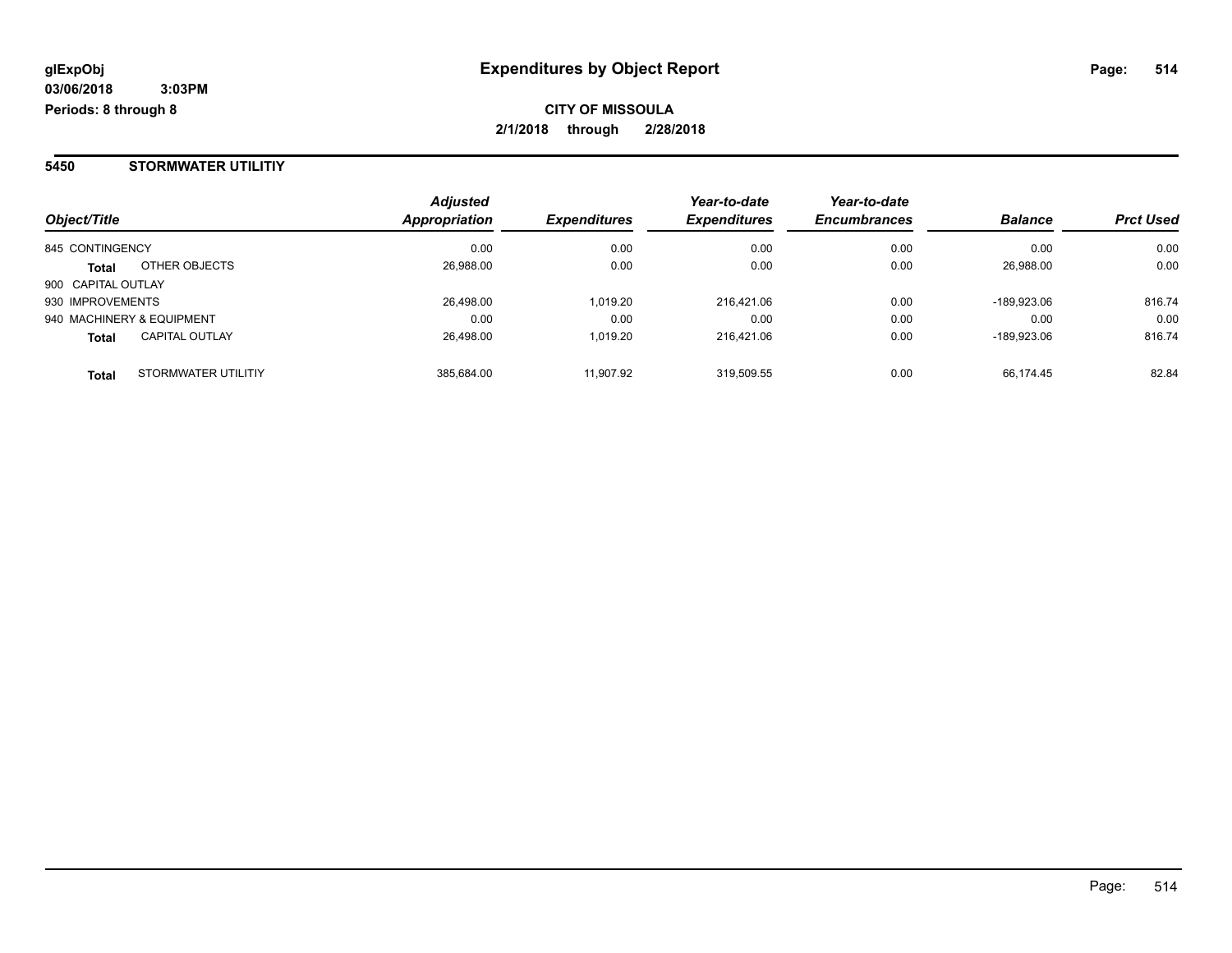**5711 AQUATICS 370 PARKS & RECREATION**

|                                       | <b>Adjusted</b>      |                     | Year-to-date        | Year-to-date        |                |                  |
|---------------------------------------|----------------------|---------------------|---------------------|---------------------|----------------|------------------|
| Object/Title                          | <b>Appropriation</b> | <b>Expenditures</b> | <b>Expenditures</b> | <b>Encumbrances</b> | <b>Balance</b> | <b>Prct Used</b> |
| 100 PERSONAL SERVICES                 |                      |                     |                     |                     |                |                  |
| 110 SALARIES AND WAGES                | 616,930.00           | 38,115.39           | 460,262.80          | 0.00                | 156,667.20     | 74.61            |
| 115 SALARIES/HEALTH INSURANCE BENEFIT | 0.00                 | 0.00                | 0.00                | 0.00                | 0.00           | 0.00             |
| 120 OVERTIME                          | 1,000.00             | 0.00                | 907.08              | 0.00                | 92.92          | 90.71            |
| 135 OPEB EXPENSE                      | 0.00                 | 0.00                | 0.00                | 0.00                | 0.00           | 0.00             |
| 140 EMPLOYER CONTRIBUTIONS            | 153,663.00           | 10,931.89           | 112,298.66          | 0.00                | 41,364.34      | 73.08            |
| 141 STATE RETIREMENT CONTRIBUTIONS    | 220.00               | 0.00                | 556.26              | 0.00                | $-336.26$      | 252.85           |
| 145 OPEB CONTRIBUTION                 | 0.00                 | 0.00                | 0.00                | 0.00                | 0.00           | 0.00             |
| 190 PENSION EXPENSE                   | 0.00                 | 0.00                | 0.00                | 0.00                | 0.00           | 0.00             |
| PERSONAL SERVICES<br><b>Total</b>     | 771,813.00           | 49,047.28           | 574,024.80          | 0.00                | 197,788.20     | 74.37            |
| 200 SUPPLIES                          |                      |                     |                     |                     |                |                  |
| 210 OFFICE SUPPLIES                   | 2,000.00             | 0.00                | 447.61              | 0.00                | 1,552.39       | 22.38            |
| 220 OPERATING SUPPLIES                | 10,000.00            | 774.89              | $-39,171.25$        | 0.00                | 49,171.25      | $-391.71$        |
| 230 REPAIR/MAINTENANCE                | 80.500.00            | 4,776.96            | 55,140.93           | 0.00                | 25,359.07      | 68.50            |
| 231 GASOLINE                          | 0.00                 | 0.00                | 0.00                | 0.00                | 0.00           | 0.00             |
| 240 OTHER SUPPLIES                    | 121,000.00           | 1,434.34            | 60,305.84           | 0.00                | 60,694.16      | 49.84            |
| 250 SUPPLIES FOR RESALE               | 0.00                 | 0.00                | 0.00                | 0.00                | 0.00           | 0.00             |
| <b>SUPPLIES</b><br>Total              | 213,500.00           | 6,986.19            | 76,723.13           | 0.00                | 136,776.87     | 35.94            |
| 300 PURCHASED SERVICES                |                      |                     |                     |                     |                |                  |
| 310 COMMUNICATIONS                    | 500.00               | 0.00                | 0.00                | 0.00                | 500.00         | 0.00             |
| 320 PRINTING & DUPLICATING            | 10,500.00            | 348.00              | 543.33              | 0.00                | 9,956.67       | 5.17             |
| 330 PUBLICITY, SUBSCRIPTIONS & DUES   | 17,200.00            | 351.35              | 11,944.90           | 0.00                | 5,255.10       | 69.45            |
| 340 SEWER                             | 13,711.00            | 0.00                | 13,423.56           | 0.00                | 287.44         | 97.90            |
| 341 ELECTRICITY & NATURAL GAS         | 202,390.00           | 10,687.47           | 74,961.62           | 0.00                | 127,428.38     | 37.04            |
| 342 STORM WATER                       | 0.00                 | 0.00                | 0.00                | 0.00                | 0.00           | 0.00             |
| 343 WATER CHARGES                     | 19,644.00            | 0.00                | 12,798.16           | 0.00                | 6,845.84       | 65.15            |
| 344 TELEPHONE SERVICE                 | 8,160.00             | 586.96              | 5,073.20            | 0.00                | 3,086.80       | 62.17            |
| 345 GARBAGE                           | 4,152.00             | 241.13              | 2,570.55            | 0.00                | 1,581.45       | 61.91            |
| 350 PROFESSIONAL SERVICES             | 35,000.00            | 4,086.00            | 16,995.70           | 0.00                | 18,004.30      | 48.56            |
| 360 REPAIR & MAINTENANCE              | 21,594.00            | 1,544.00            | 32,996.84           | 0.00                | $-11,402.84$   | 152.81           |
| 370 TRAVEL                            | 2,000.00             | 0.00                | 0.00                | 0.00                | 2,000.00       | 0.00             |
| 380 TRAINING                          | 5,000.00             | 0.00                | 350.00              | 0.00                | 4,650.00       | 7.00             |
| 390 OTHER PURCHASED SERVICES          | 3,206.00             | 0.00                | 1,868.64            | 0.00                | 1,337.36       | 58.29            |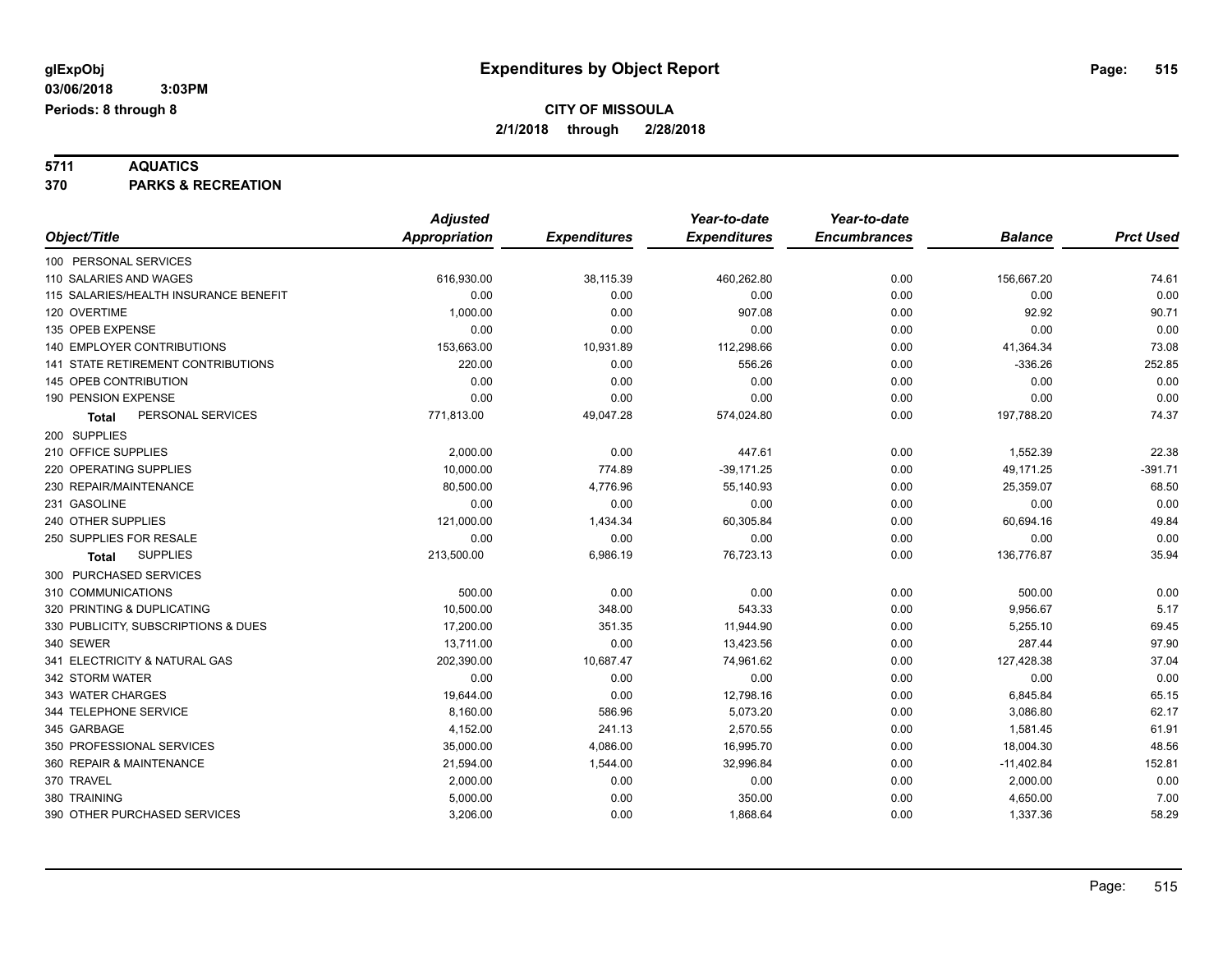**5711 AQUATICS 370 PARKS & RECREATION**

|                    |                              | <b>Adjusted</b>      |                     | Year-to-date        | Year-to-date        |                |                  |
|--------------------|------------------------------|----------------------|---------------------|---------------------|---------------------|----------------|------------------|
| Object/Title       |                              | <b>Appropriation</b> | <b>Expenditures</b> | <b>Expenditures</b> | <b>Encumbrances</b> | <b>Balance</b> | <b>Prct Used</b> |
| <b>Total</b>       | PURCHASED SERVICES           | 343,057.00           | 17,844.91           | 173,526.50          | 0.00                | 169,530.50     | 50.58            |
| 500 FIXED CHARGES  |                              |                      |                     |                     |                     |                |                  |
| 500 FIXED CHARGES  |                              | 4,647.00             | 0.00                | 2,323.50            | 0.00                | 2,323.50       | 50.00            |
|                    | 550 MERCHANT SERVICE FEES    | 12,000.00            | 0.00                | 0.00                | 0.00                | 12,000.00      | 0.00             |
| <b>Total</b>       | <b>FIXED CHARGES</b>         | 16,647.00            | 0.00                | 2,323.50            | 0.00                | 14,323.50      | 13.96            |
| 600 DEBT SERVICE   |                              |                      |                     |                     |                     |                |                  |
| 610 PRINCIPAL      |                              | 0.00                 | 0.00                | 0.00                | 0.00                | 0.00           | 0.00             |
| <b>Total</b>       | <b>DEBT SERVICE</b>          | 0.00                 | 0.00                | 0.00                | 0.00                | 0.00           | 0.00             |
| 800 OTHER OBJECTS  |                              |                      |                     |                     |                     |                |                  |
|                    | 820 TRANSFERS TO OTHER FUNDS | 0.00                 | 0.00                | 0.00                | 0.00                | 0.00           | 0.00             |
| <b>Total</b>       | OTHER OBJECTS                | 0.00                 | 0.00                | 0.00                | 0.00                | 0.00           | 0.00             |
| 900 CAPITAL OUTLAY |                              |                      |                     |                     |                     |                |                  |
| 920 BUILDINGS      |                              | 35,000.00            | 0.00                | 0.00                | 0.00                | 35,000.00      | 0.00             |
| 930 IMPROVEMENTS   |                              | 0.00                 | 0.00                | 0.00                | 0.00                | 0.00           | 0.00             |
|                    | 940 MACHINERY & EQUIPMENT    | 0.00                 | 0.00                | 0.00                | 0.00                | 0.00           | 0.00             |
| <b>Total</b>       | <b>CAPITAL OUTLAY</b>        | 35,000.00            | 0.00                | 0.00                | 0.00                | 35,000.00      | 0.00             |
| <b>Total</b>       | PARKS & RECREATION           | 1,380,017.00         | 73,878.38           | 826,597.93          | 0.00                | 553,419.07     | 59.90            |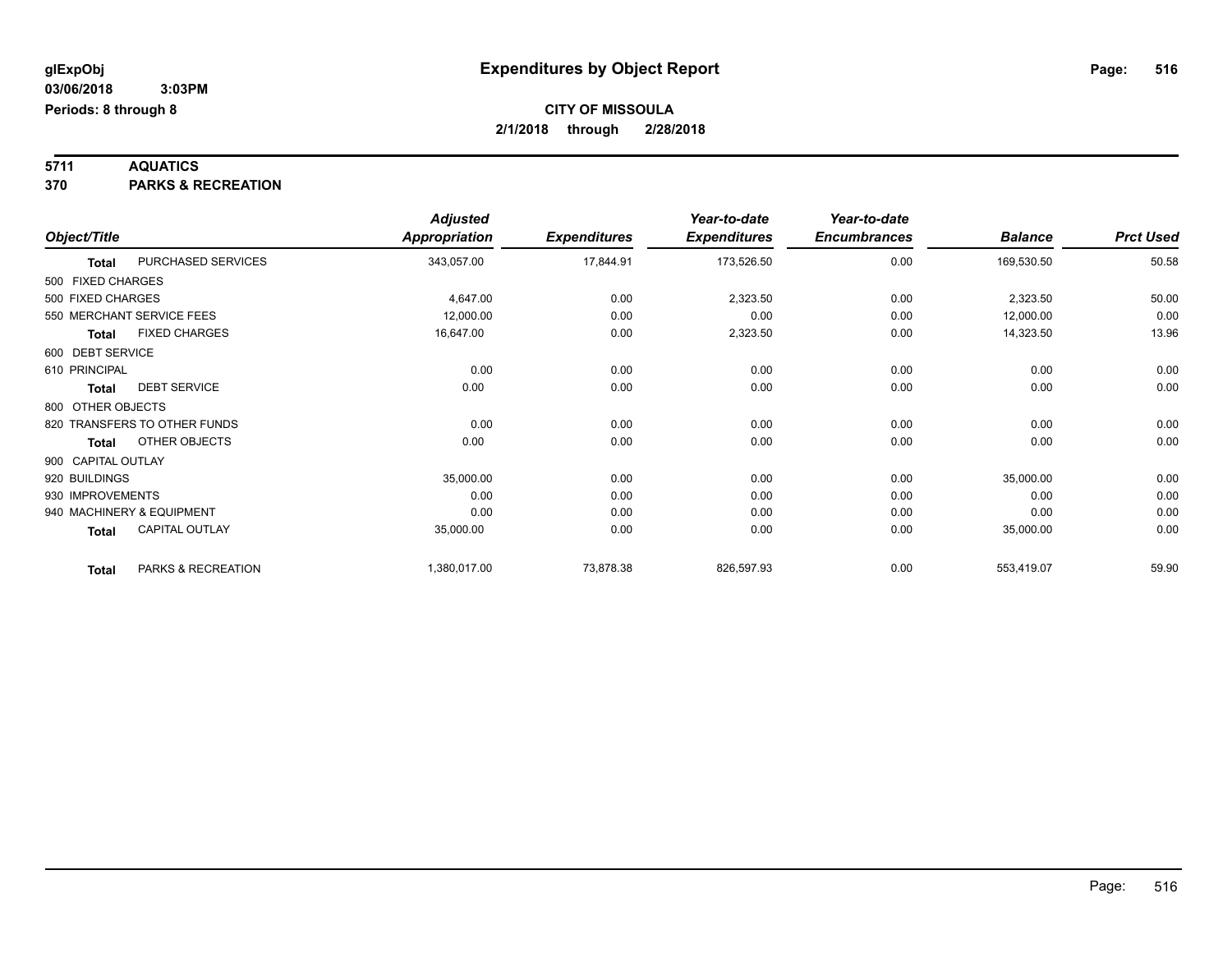# **5711 AQUATICS**

#### **390 NON-DEPARTMENTAL**

| Object/Title                          | <b>Adjusted</b><br>Appropriation | <b>Expenditures</b> | Year-to-date<br><b>Expenditures</b> | Year-to-date<br><b>Encumbrances</b> | <b>Balance</b> | <b>Prct Used</b> |
|---------------------------------------|----------------------------------|---------------------|-------------------------------------|-------------------------------------|----------------|------------------|
| 800 OTHER OBJECTS                     |                                  |                     |                                     |                                     |                |                  |
| 830 DEPRECIATION                      | 0.00                             | 0.00                | 0.00                                | 0.00                                | 0.00           | 0.00             |
| OTHER OBJECTS<br><b>Total</b>         | 0.00                             | 0.00                | 0.00                                | 0.00                                | 0.00           | 0.00             |
| 900 CAPITAL OUTLAY                    |                                  |                     |                                     |                                     |                |                  |
| 900 CAPITAL OUTLAY                    | 0.00                             | 0.00                | 0.00                                | 0.00                                | 0.00           | 0.00             |
| <b>CAPITAL OUTLAY</b><br><b>Total</b> | 0.00                             | 0.00                | 0.00                                | 0.00                                | 0.00           | 0.00             |
| NON-DEPARTMENTAL<br>Total             | 0.00                             | 0.00                | 0.00                                | 0.00                                | 0.00           | 0.00             |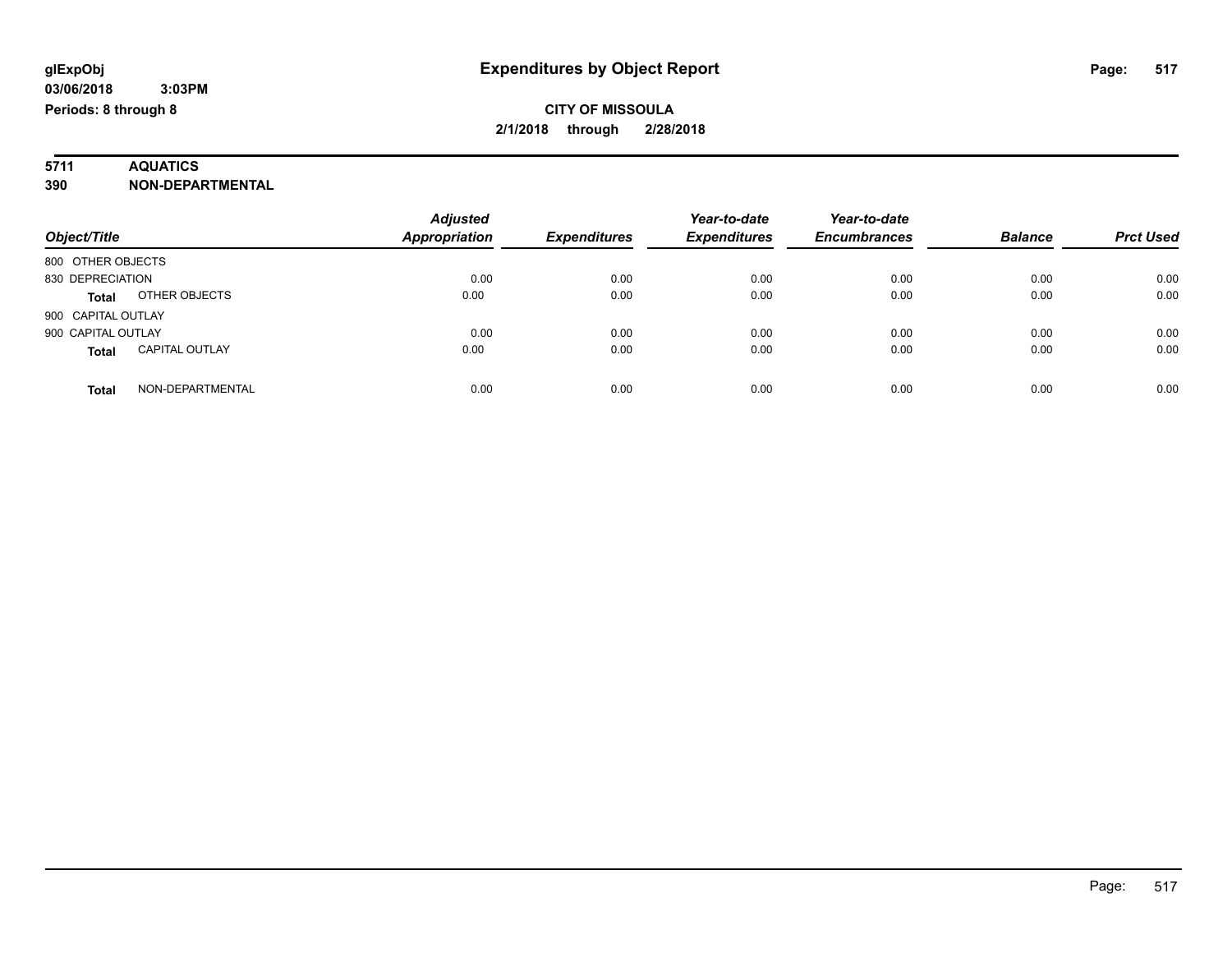**5711 AQUATICS**

|                                       | <b>Adjusted</b> |                     | Year-to-date        | Year-to-date        |                |                  |
|---------------------------------------|-----------------|---------------------|---------------------|---------------------|----------------|------------------|
| Object/Title                          | Appropriation   | <b>Expenditures</b> | <b>Expenditures</b> | <b>Encumbrances</b> | <b>Balance</b> | <b>Prct Used</b> |
| 100 PERSONAL SERVICES                 |                 |                     |                     |                     |                |                  |
| 110 SALARIES AND WAGES                | 616,930.00      | 38,115.39           | 460,262.80          | 0.00                | 156,667.20     | 74.61            |
| 115 SALARIES/HEALTH INSURANCE BENEFIT | 0.00            | 0.00                | 0.00                | 0.00                | 0.00           | 0.00             |
| 120 OVERTIME                          | 1,000.00        | 0.00                | 907.08              | 0.00                | 92.92          | 90.71            |
| 135 OPEB EXPENSE                      | 0.00            | 0.00                | 0.00                | 0.00                | 0.00           | 0.00             |
| <b>140 EMPLOYER CONTRIBUTIONS</b>     | 153,663.00      | 10,931.89           | 112,298.66          | 0.00                | 41,364.34      | 73.08            |
| 141 STATE RETIREMENT CONTRIBUTIONS    | 220.00          | 0.00                | 556.26              | 0.00                | $-336.26$      | 252.85           |
| <b>145 OPEB CONTRIBUTION</b>          | 0.00            | 0.00                | 0.00                | 0.00                | 0.00           | 0.00             |
| 190 PENSION EXPENSE                   | 0.00            | 0.00                | 0.00                | 0.00                | 0.00           | 0.00             |
| PERSONAL SERVICES<br><b>Total</b>     | 771,813.00      | 49,047.28           | 574,024.80          | 0.00                | 197,788.20     | 74.37            |
| 200 SUPPLIES                          |                 |                     |                     |                     |                |                  |
| 210 OFFICE SUPPLIES                   | 2,000.00        | 0.00                | 447.61              | 0.00                | 1,552.39       | 22.38            |
| 220 OPERATING SUPPLIES                | 10,000.00       | 774.89              | $-39,171.25$        | 0.00                | 49,171.25      | $-391.71$        |
| 230 REPAIR/MAINTENANCE                | 80,500.00       | 4,776.96            | 55,140.93           | 0.00                | 25,359.07      | 68.50            |
| 231 GASOLINE                          | 0.00            | 0.00                | 0.00                | 0.00                | 0.00           | 0.00             |
| 240 OTHER SUPPLIES                    | 121,000.00      | 1,434.34            | 60,305.84           | 0.00                | 60,694.16      | 49.84            |
| 250 SUPPLIES FOR RESALE               | 0.00            | 0.00                | 0.00                | 0.00                | 0.00           | 0.00             |
| <b>SUPPLIES</b><br><b>Total</b>       | 213,500.00      | 6,986.19            | 76,723.13           | 0.00                | 136,776.87     | 35.94            |
| 300 PURCHASED SERVICES                |                 |                     |                     |                     |                |                  |
| 310 COMMUNICATIONS                    | 500.00          | 0.00                | 0.00                | 0.00                | 500.00         | 0.00             |
| 320 PRINTING & DUPLICATING            | 10,500.00       | 348.00              | 543.33              | 0.00                | 9,956.67       | 5.17             |
| 330 PUBLICITY, SUBSCRIPTIONS & DUES   | 17,200.00       | 351.35              | 11,944.90           | 0.00                | 5,255.10       | 69.45            |
| 340 SEWER                             | 13,711.00       | 0.00                | 13,423.56           | 0.00                | 287.44         | 97.90            |
| 341 ELECTRICITY & NATURAL GAS         | 202,390.00      | 10,687.47           | 74,961.62           | 0.00                | 127,428.38     | 37.04            |
| 342 STORM WATER                       | 0.00            | 0.00                | 0.00                | 0.00                | 0.00           | 0.00             |
| 343 WATER CHARGES                     | 19,644.00       | 0.00                | 12,798.16           | 0.00                | 6,845.84       | 65.15            |
| 344 TELEPHONE SERVICE                 | 8,160.00        | 586.96              | 5,073.20            | 0.00                | 3,086.80       | 62.17            |
| 345 GARBAGE                           | 4,152.00        | 241.13              | 2,570.55            | 0.00                | 1,581.45       | 61.91            |
| 350 PROFESSIONAL SERVICES             | 35,000.00       | 4,086.00            | 16,995.70           | 0.00                | 18,004.30      | 48.56            |
| 360 REPAIR & MAINTENANCE              | 21,594.00       | 1,544.00            | 32,996.84           | 0.00                | $-11,402.84$   | 152.81           |
| 370 TRAVEL                            | 2,000.00        | 0.00                | 0.00                | 0.00                | 2,000.00       | 0.00             |
| 380 TRAINING                          | 5,000.00        | 0.00                | 350.00              | 0.00                | 4,650.00       | 7.00             |
| 390 OTHER PURCHASED SERVICES          | 3,206.00        | 0.00                | 1,868.64            | 0.00                | 1,337.36       | 58.29            |
| PURCHASED SERVICES<br><b>Total</b>    | 343,057.00      | 17,844.91           | 173,526.50          | 0.00                | 169,530.50     | 50.58            |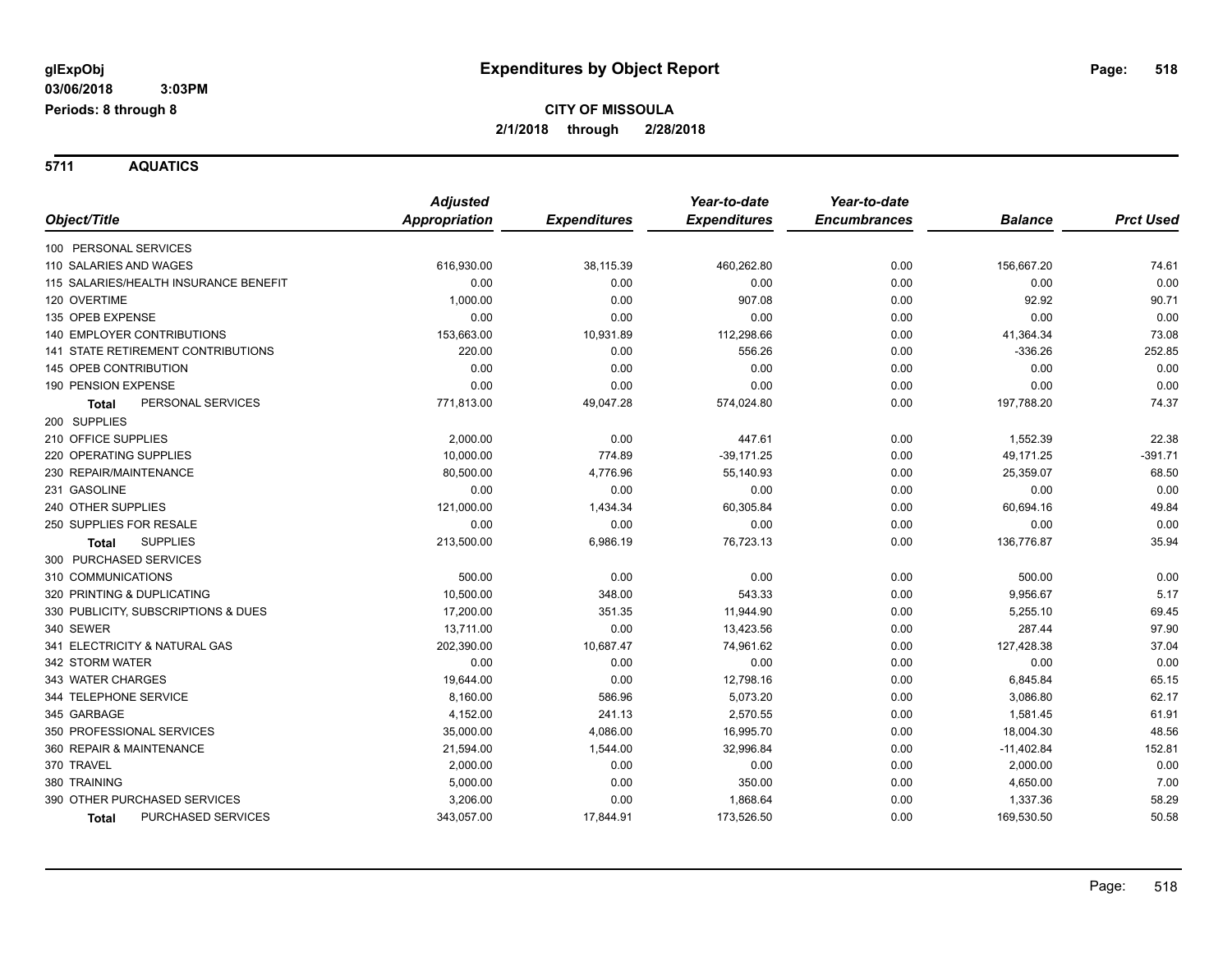**5711 AQUATICS**

|                           |                              | <b>Adjusted</b>      |                     | Year-to-date        | Year-to-date        |                |                  |
|---------------------------|------------------------------|----------------------|---------------------|---------------------|---------------------|----------------|------------------|
| Object/Title              |                              | <b>Appropriation</b> | <b>Expenditures</b> | <b>Expenditures</b> | <b>Encumbrances</b> | <b>Balance</b> | <b>Prct Used</b> |
| 500 FIXED CHARGES         |                              |                      |                     |                     |                     |                |                  |
| 500 FIXED CHARGES         |                              | 4,647.00             | 0.00                | 2,323.50            | 0.00                | 2,323.50       | 50.00            |
| 550 MERCHANT SERVICE FEES |                              | 12,000.00            | 0.00                | 0.00                | 0.00                | 12,000.00      | 0.00             |
| <b>Total</b>              | <b>FIXED CHARGES</b>         | 16,647.00            | 0.00                | 2,323.50            | 0.00                | 14,323.50      | 13.96            |
| 600 DEBT SERVICE          |                              |                      |                     |                     |                     |                |                  |
| 610 PRINCIPAL             |                              | 0.00                 | 0.00                | 0.00                | 0.00                | 0.00           | 0.00             |
| <b>Total</b>              | <b>DEBT SERVICE</b>          | 0.00                 | 0.00                | 0.00                | 0.00                | 0.00           | 0.00             |
| 800 OTHER OBJECTS         |                              |                      |                     |                     |                     |                |                  |
|                           | 820 TRANSFERS TO OTHER FUNDS | 0.00                 | 0.00                | 0.00                | 0.00                | 0.00           | 0.00             |
| 830 DEPRECIATION          |                              | 0.00                 | 0.00                | 0.00                | 0.00                | 0.00           | 0.00             |
| <b>Total</b>              | <b>OTHER OBJECTS</b>         | 0.00                 | 0.00                | 0.00                | 0.00                | 0.00           | 0.00             |
| 900 CAPITAL OUTLAY        |                              |                      |                     |                     |                     |                |                  |
| 900 CAPITAL OUTLAY        |                              | 0.00                 | 0.00                | 0.00                | 0.00                | 0.00           | 0.00             |
| 920 BUILDINGS             |                              | 35,000.00            | 0.00                | 0.00                | 0.00                | 35,000.00      | 0.00             |
| 930 IMPROVEMENTS          |                              | 0.00                 | 0.00                | 0.00                | 0.00                | 0.00           | 0.00             |
| 940 MACHINERY & EQUIPMENT |                              | 0.00                 | 0.00                | 0.00                | 0.00                | 0.00           | 0.00             |
| Total                     | <b>CAPITAL OUTLAY</b>        | 35,000.00            | 0.00                | 0.00                | 0.00                | 35,000.00      | 0.00             |
| <b>Total</b>              | <b>AQUATICS</b>              | 1,380,017.00         | 73,878.38           | 826,597.93          | 0.00                | 553,419.07     | 59.90            |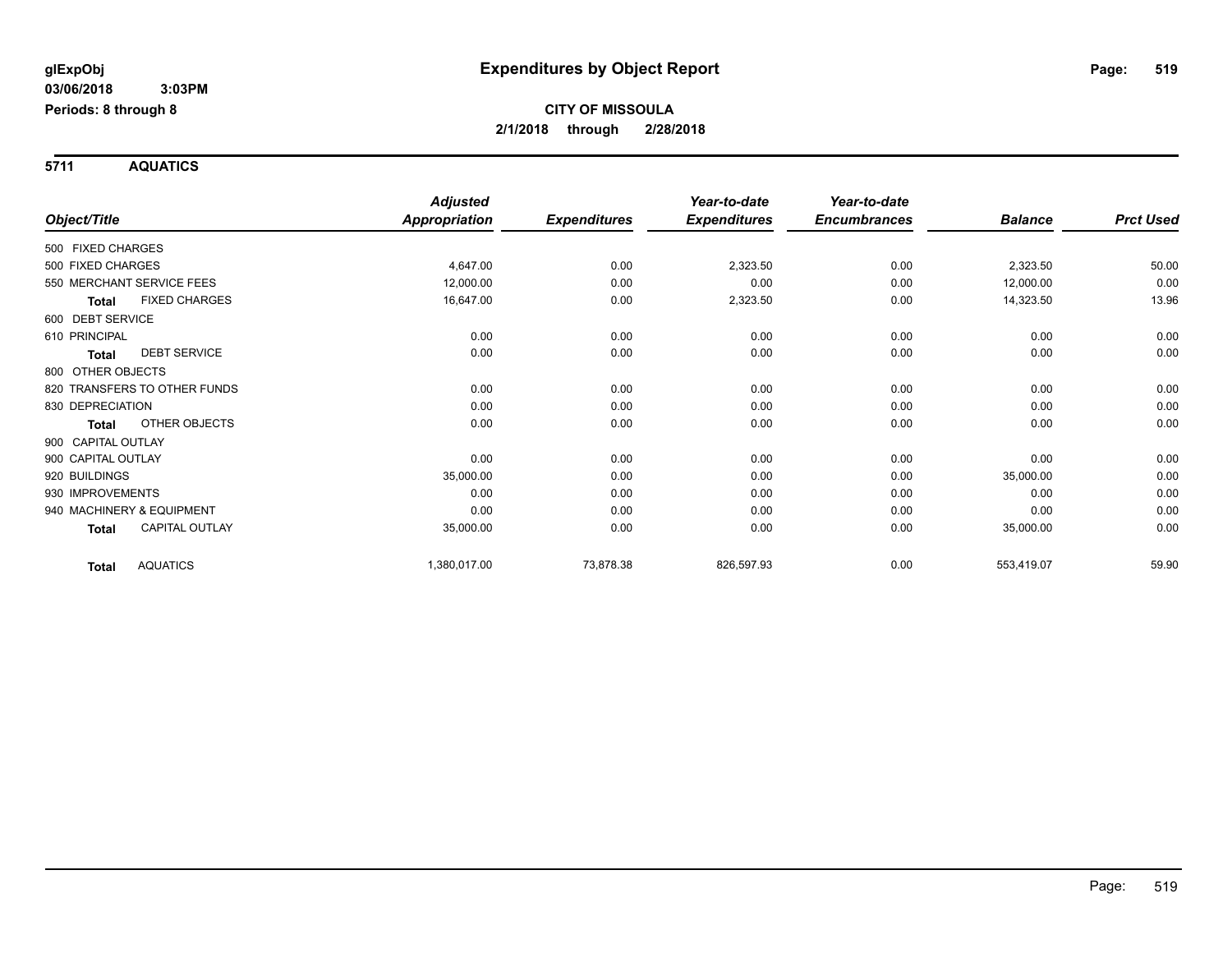**6050 EMPLOYEE BENEFIT PLAN FUND**<br>390 NON-DEPARTMENTAL

**390 NON-DEPARTMENTAL**

|                      |                                      | <b>Adjusted</b> |                     | Year-to-date        | Year-to-date        |                |                  |
|----------------------|--------------------------------------|-----------------|---------------------|---------------------|---------------------|----------------|------------------|
| Object/Title         |                                      | Appropriation   | <b>Expenditures</b> | <b>Expenditures</b> | <b>Encumbrances</b> | <b>Balance</b> | <b>Prct Used</b> |
|                      | 300 PURCHASED SERVICES               |                 |                     |                     |                     |                |                  |
|                      | 350 PROFESSIONAL SERVICES            | 50,325.00       | 6,085.72            | 24,528.91           | 0.00                | 25,796.09      | 48.74            |
| 351 INSURANCE CLAIMS |                                      | 6,490,000.00    | $-19,326.29$        | 3,656,543.92        | 0.00                | 2,833,456.08   | 56.34            |
| 352 HEALTH PROGRAMS  |                                      | 100,000.00      | 3,078.12            | 31,577.46           | 0.00                | 68,422.54      | 31.58            |
|                      | 353 ADMINISTRATION EXPENDITURES      | 846,720.00      | 69,002.78           | 608,991.35          | 0.00                | 237,728.65     | 71.92            |
|                      | 354 TRANSITIONAL REINSURANCE PROGRAM | 16,432.00       | 0.00                | 2,947.88            | 0.00                | 13,484.12      | 17.94            |
| <b>Total</b>         | PURCHASED SERVICES                   | 7,503,477.00    | 58,840.33           | 4,324,589.52        | 0.00                | 3,178,887.48   | 57.63            |
| 500 FIXED CHARGES    |                                      |                 |                     |                     |                     |                |                  |
|                      | 550 MERCHANT SERVICE FEES            | 0.00            | 0.00                | 0.00                | 0.00                | 0.00           | 0.00             |
| Total                | <b>FIXED CHARGES</b>                 | 0.00            | 0.00                | 0.00                | 0.00                | 0.00           | 0.00             |
|                      | 700 GRANTS & CONTRIBUTIONS           |                 |                     |                     |                     |                |                  |
|                      | 700 GRANTS & CONTRIBUTIONS           | 0.00            | 0.00                | 0.00                | 0.00                | 0.00           | 0.00             |
| <b>Total</b>         | <b>GRANTS &amp; CONTRIBUTIONS</b>    | 0.00            | 0.00                | 0.00                | 0.00                | 0.00           | 0.00             |
| 800 OTHER OBJECTS    |                                      |                 |                     |                     |                     |                |                  |
|                      | 820 TRANSFERS TO OTHER FUNDS         | 0.00            | 0.00                | 0.00                | 0.00                | 0.00           | 0.00             |
| <b>Total</b>         | OTHER OBJECTS                        | 0.00            | 0.00                | 0.00                | 0.00                | 0.00           | 0.00             |
| <b>Total</b>         | NON-DEPARTMENTAL                     | 7,503,477.00    | 58,840.33           | 4,324,589.52        | 0.00                | 3,178,887.48   | 57.63            |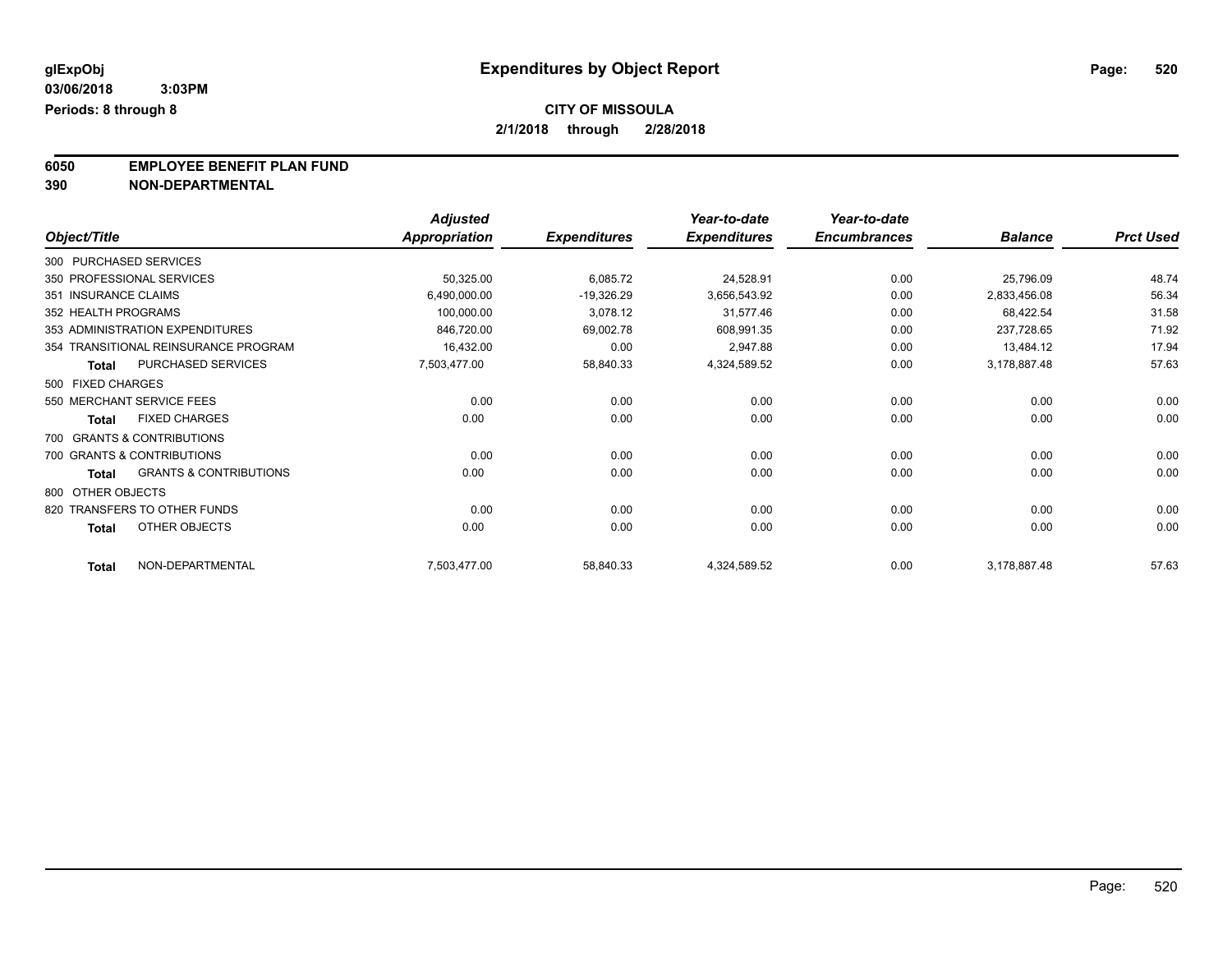#### **6050 EMPLOYEE BENEFIT PLAN FUND**

|                      |                                      | <b>Adjusted</b>      |                     | Year-to-date        | Year-to-date        |                |                  |
|----------------------|--------------------------------------|----------------------|---------------------|---------------------|---------------------|----------------|------------------|
| Object/Title         |                                      | <b>Appropriation</b> | <b>Expenditures</b> | <b>Expenditures</b> | <b>Encumbrances</b> | <b>Balance</b> | <b>Prct Used</b> |
|                      | 300 PURCHASED SERVICES               |                      |                     |                     |                     |                |                  |
|                      | 350 PROFESSIONAL SERVICES            | 50,325.00            | 6,085.72            | 24,528.91           | 0.00                | 25,796.09      | 48.74            |
| 351 INSURANCE CLAIMS |                                      | 6,490,000.00         | $-19,326.29$        | 3,656,543.92        | 0.00                | 2,833,456.08   | 56.34            |
| 352 HEALTH PROGRAMS  |                                      | 100,000.00           | 3,078.12            | 31,577.46           | 0.00                | 68,422.54      | 31.58            |
|                      | 353 ADMINISTRATION EXPENDITURES      | 846,720.00           | 69,002.78           | 608,991.35          | 0.00                | 237,728.65     | 71.92            |
|                      | 354 TRANSITIONAL REINSURANCE PROGRAM | 16,432.00            | 0.00                | 2,947.88            | 0.00                | 13,484.12      | 17.94            |
| <b>Total</b>         | PURCHASED SERVICES                   | 7,503,477.00         | 58,840.33           | 4,324,589.52        | 0.00                | 3,178,887.48   | 57.63            |
| 500 FIXED CHARGES    |                                      |                      |                     |                     |                     |                |                  |
|                      | 550 MERCHANT SERVICE FEES            | 0.00                 | 0.00                | 0.00                | 0.00                | 0.00           | 0.00             |
| <b>Total</b>         | <b>FIXED CHARGES</b>                 | 0.00                 | 0.00                | 0.00                | 0.00                | 0.00           | 0.00             |
|                      | 700 GRANTS & CONTRIBUTIONS           |                      |                     |                     |                     |                |                  |
|                      | 700 GRANTS & CONTRIBUTIONS           | 0.00                 | 0.00                | 0.00                | 0.00                | 0.00           | 0.00             |
| <b>Total</b>         | <b>GRANTS &amp; CONTRIBUTIONS</b>    | 0.00                 | 0.00                | 0.00                | 0.00                | 0.00           | 0.00             |
| 800 OTHER OBJECTS    |                                      |                      |                     |                     |                     |                |                  |
|                      | 820 TRANSFERS TO OTHER FUNDS         | 0.00                 | 0.00                | 0.00                | 0.00                | 0.00           | 0.00             |
| <b>Total</b>         | OTHER OBJECTS                        | 0.00                 | 0.00                | 0.00                | 0.00                | 0.00           | 0.00             |
| <b>Total</b>         | <b>EMPLOYEE BENEFIT PLAN FUND</b>    | 7,503,477.00         | 58,840.33           | 4,324,589.52        | 0.00                | 3,178,887.48   | 57.63            |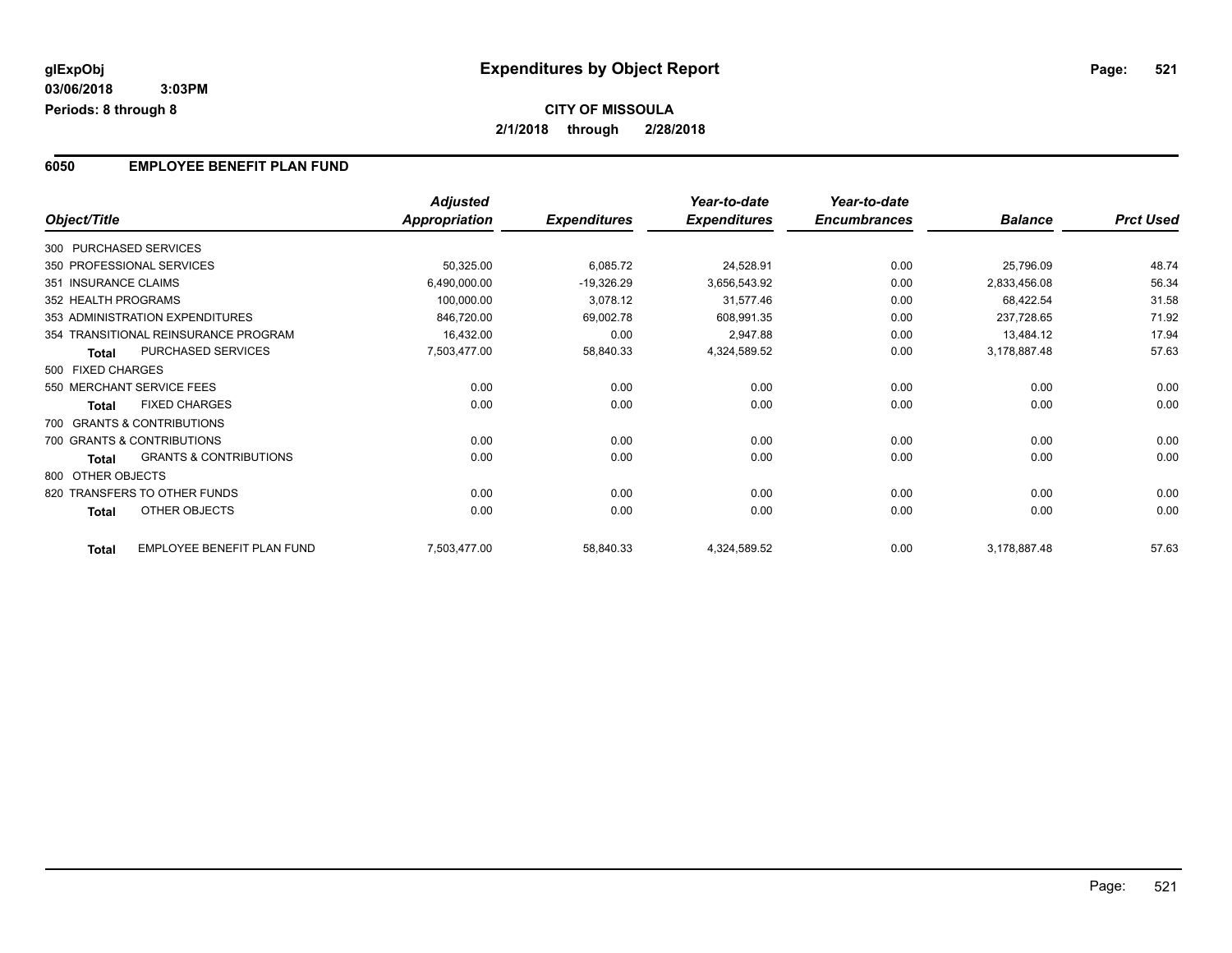### **CITY OF MISSOULA**

**2/1/2018 through 2/28/2018**

**7370 PARKING COMMISSION FUND**

**395 PARKING COMMISSION**

|                                           | <b>Adjusted</b>      |                     | Year-to-date        | Year-to-date        |                |                  |
|-------------------------------------------|----------------------|---------------------|---------------------|---------------------|----------------|------------------|
| Object/Title                              | <b>Appropriation</b> | <b>Expenditures</b> | <b>Expenditures</b> | <b>Encumbrances</b> | <b>Balance</b> | <b>Prct Used</b> |
| 100 PERSONAL SERVICES                     |                      |                     |                     |                     |                |                  |
| 110 SALARIES AND WAGES                    | 504,505.00           | 38,927.96           | 312,770.98          | 0.00                | 191,734.02     | 62.00            |
| 115 SALARIES/HEALTH INSURANCE BENEFIT     | 0.00                 | 0.00                | 0.00                | 0.00                | 0.00           | 0.00             |
| 120 OVERTIME                              | 7,234.00             | 82.59               | 302.63              | 0.00                | 6,931.37       | 4.18             |
| 130 OTHER                                 | 0.00                 | 0.00                | 0.00                | 0.00                | 0.00           | 0.00             |
| 135 OPEB EXPENSE                          | 0.00                 | 0.00                | 0.00                | 0.00                | 0.00           | 0.00             |
| 140 EMPLOYER CONTRIBUTIONS                | 230,229.00           | 18,858.46           | 156, 177.34         | 0.00                | 74,051.66      | 67.84            |
| <b>141 STATE RETIREMENT CONTRIBUTIONS</b> | 510.00               | 0.00                | 334.78              | 0.00                | 175.22         | 65.64            |
| 145 OPEB CONTRIBUTION                     | 0.00                 | 0.00                | 0.00                | 0.00                | 0.00           | 0.00             |
| 190 PENSION EXPENSE                       | 0.00                 | 0.00                | 0.00                | 0.00                | 0.00           | 0.00             |
| PERSONAL SERVICES<br>Total                | 742,478.00           | 57,869.01           | 469,585.73          | 0.00                | 272,892.27     | 63.25            |
| 200 SUPPLIES                              |                      |                     |                     |                     |                |                  |
| 210 OFFICE SUPPLIES                       | 8,700.00             | 1,755.35            | 3,139.82            | 0.00                | 5,560.18       | 36.09            |
| 220 OPERATING SUPPLIES                    | 33,050.00            | 3,068.37            | 13,317.05           | 0.00                | 19,732.95      | 40.29            |
| 230 REPAIR/MAINTENANCE                    | 18,000.00            | 1,490.16            | 6,100.92            | 0.00                | 11,899.08      | 33.89            |
| 231 GASOLINE                              | 7,200.00             | 993.00              | 3,801.03            | 0.00                | 3,398.97       | 52.79            |
| <b>SUPPLIES</b><br>Total                  | 66,950.00            | 7,306.88            | 26,358.82           | 0.00                | 40,591.18      | 39.37            |
| 300 PURCHASED SERVICES                    |                      |                     |                     |                     |                |                  |
| 310 COMMUNICATIONS                        | 18,075.00            | 310.49              | 3,130.76            | 0.00                | 14,944.24      | 17.32            |
| 320 PRINTING & DUPLICATING                | 10,000.00            | 46.77               | 8,032.51            | 0.00                | 1,967.49       | 80.33            |
| 330 PUBLICITY, SUBSCRIPTIONS & DUES       | 5,000.00             | 636.00              | 3,372.92            | 0.00                | 1,627.08       | 67.46            |
| 340 SEWER                                 | 145.00               | 0.00                | 160.96              | 0.00                | $-15.96$       | 111.01           |
| 341 ELECTRICITY & NATURAL GAS             | 40,096.00            | 4,480.87            | 24,511.39           | 0.00                | 15,584.61      | 61.13            |
| 342 STORM WATER                           | 0.00                 | 0.00                | 11.50               | 0.00                | $-11.50$       | 0.00             |
| 343 WATER CHARGES                         | 4,000.00             | 354.97              | 3,782.48            | 0.00                | 217.52         | 94.56            |
| 344 TELEPHONE SERVICE                     | 6,325.00             | 550.35              | 3,964.82            | 0.00                | 2,360.18       | 62.68            |
| 345 GARBAGE                               | 3,856.00             | 466.65              | 4,464.61            | 0.00                | $-608.61$      | 115.78           |
| 350 PROFESSIONAL SERVICES                 | 100,250.00           | 13,154.00           | 114,740.13          | 0.00                | $-14,490.13$   | 114.45           |
| 360 REPAIR & MAINTENANCE                  | 174,800.00           | 2,152.25            | 39,226.16           | 0.00                | 135,573.84     | 22.44            |
| 370 TRAVEL                                | 12,050.00            | 628.05              | 2,151.88            | 0.00                | 9,898.12       | 17.86            |
| 380 TRAINING                              | 8,950.00             | 129.00              | 1,428.97            | 0.00                | 7,521.03       | 15.97            |
| 390 OTHER PURCHASED SERVICES              | 199,699.00           | 621.07              | 105,106.47          | 0.00                | 94,592.53      | 52.63            |
| <b>PURCHASED SERVICES</b><br><b>Total</b> | 583,246.00           | 23,530.47           | 314,085.56          | 0.00                | 269,160.44     | 53.85            |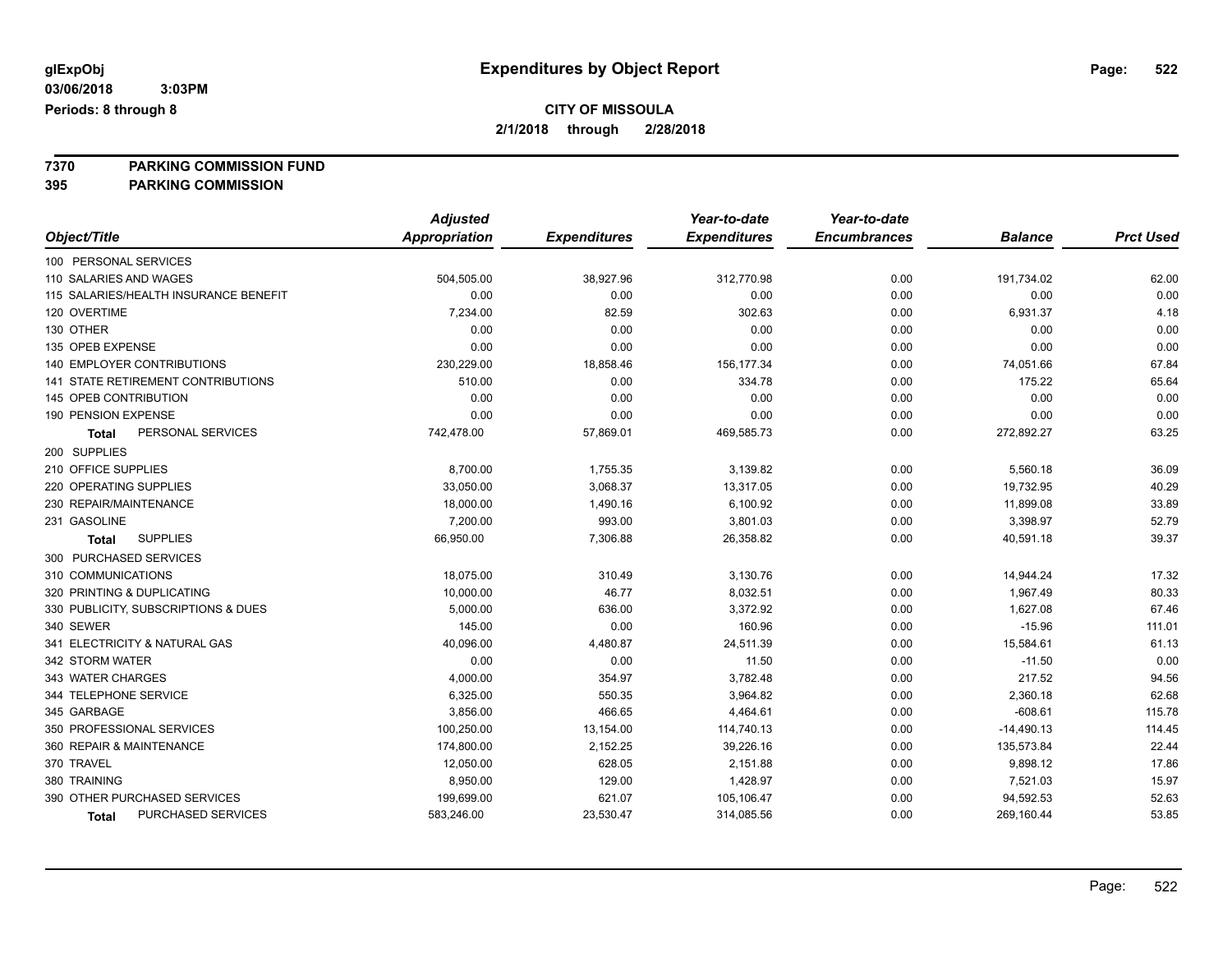### **CITY OF MISSOULA**

**2/1/2018 through 2/28/2018**

**7370 PARKING COMMISSION FUND**

**395 PARKING COMMISSION**

|                    |                                   | <b>Adjusted</b> |                     | Year-to-date        | Year-to-date        |                |                  |
|--------------------|-----------------------------------|-----------------|---------------------|---------------------|---------------------|----------------|------------------|
| Object/Title       |                                   | Appropriation   | <b>Expenditures</b> | <b>Expenditures</b> | <b>Encumbrances</b> | <b>Balance</b> | <b>Prct Used</b> |
| 500 FIXED CHARGES  |                                   |                 |                     |                     |                     |                |                  |
| 500 FIXED CHARGES  |                                   | 168,621.00      | 0.00                | 28,915.30           | 0.00                | 139,705.70     | 17.15            |
| 510 INSURANCE      |                                   | 0.00            | 0.00                | 11,999.61           | 0.00                | $-11,999.61$   | 0.00             |
|                    | 550 MERCHANT SERVICE FEES         | 21,500.00       | 0.00                | 0.00                | 0.00                | 21,500.00      | 0.00             |
| <b>Total</b>       | <b>FIXED CHARGES</b>              | 190.121.00      | 0.00                | 40,914.91           | 0.00                | 149,206.09     | 21.52            |
| 600 DEBT SERVICE   |                                   |                 |                     |                     |                     |                |                  |
| 610 PRINCIPAL      |                                   | 185,600.00      | 0.00                | 185,600.00          | 0.00                | 0.00           | 100.00           |
|                    | 620 INTEREST / SERVICE FEES       | 25,478.00       | 5.20                | 25,483.08           | 0.00                | $-5.08$        | 100.02           |
| <b>Total</b>       | <b>DEBT SERVICE</b>               | 211,078.00      | 5.20                | 211,083.08          | 0.00                | $-5.08$        | 100.00           |
|                    | 700 GRANTS & CONTRIBUTIONS        |                 |                     |                     |                     |                |                  |
|                    | 700 GRANTS & CONTRIBUTIONS        | 85,000.00       | 2,500.00            | 72,747.13           | 0.00                | 12,252.87      | 85.58            |
| <b>Total</b>       | <b>GRANTS &amp; CONTRIBUTIONS</b> | 85,000.00       | 2,500.00            | 72.747.13           | 0.00                | 12,252.87      | 85.58            |
| 800 OTHER OBJECTS  |                                   |                 |                     |                     |                     |                |                  |
|                    | 820 TRANSFERS TO OTHER FUNDS      | 307,290.00      | 26,416.25           | 209,477.50          | 0.00                | 97,812.50      | 68.17            |
| 845 CONTINGENCY    |                                   | 48,965.00       | 0.00                | 0.00                | 0.00                | 48,965.00      | 0.00             |
| <b>Total</b>       | OTHER OBJECTS                     | 356,255.00      | 26,416.25           | 209,477.50          | 0.00                | 146,777.50     | 58.80            |
| 900 CAPITAL OUTLAY |                                   |                 |                     |                     |                     |                |                  |
| 930 IMPROVEMENTS   |                                   | 0.00            | 0.00                | 0.00                | 0.00                | 0.00           | 0.00             |
|                    | 940 MACHINERY & EQUIPMENT         | 0.00            | 0.00                | 0.00                | 0.00                | 0.00           | 0.00             |
| <b>Total</b>       | <b>CAPITAL OUTLAY</b>             | 0.00            | 0.00                | 0.00                | 0.00                | 0.00           | 0.00             |
| <b>Total</b>       | PARKING COMMISSION                | 2,235,128.00    | 117,627.81          | 1,344,252.73        | 0.00                | 890,875.27     | 60.14            |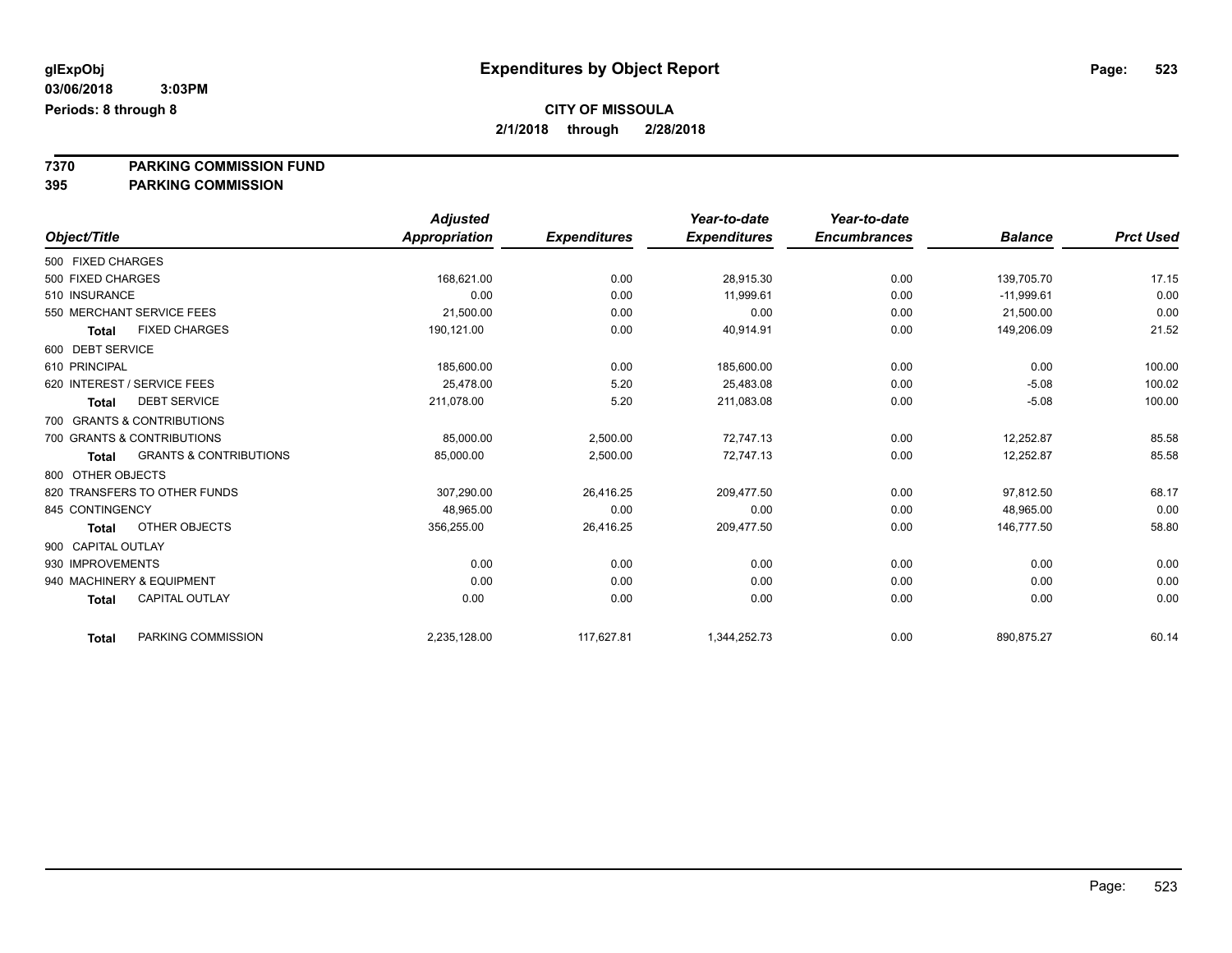# **7370 PARKING COMMISSION FUND**

**900 DEPRECIATION**

| Object/Title                          | <b>Adjusted</b><br><b>Appropriation</b> | <b>Expenditures</b> | Year-to-date<br><b>Expenditures</b> | Year-to-date<br><b>Encumbrances</b> | <b>Balance</b> | <b>Prct Used</b> |
|---------------------------------------|-----------------------------------------|---------------------|-------------------------------------|-------------------------------------|----------------|------------------|
| 800 OTHER OBJECTS                     |                                         |                     |                                     |                                     |                |                  |
| 830 DEPRECIATION                      | 0.00                                    | 0.00                | 0.00                                | 0.00                                | 0.00           | 0.00             |
| OTHER OBJECTS<br><b>Total</b>         | 0.00                                    | 0.00                | 0.00                                | 0.00                                | 0.00           | 0.00             |
| 900 CAPITAL OUTLAY                    |                                         |                     |                                     |                                     |                |                  |
| 940 MACHINERY & EQUIPMENT             | 0.00                                    | 0.00                | 0.00                                | 0.00                                | 0.00           | 0.00             |
| <b>CAPITAL OUTLAY</b><br><b>Total</b> | 0.00                                    | 0.00                | 0.00                                | 0.00                                | 0.00           | 0.00             |
|                                       |                                         |                     |                                     |                                     |                |                  |
| <b>DEPRECIATION</b><br>Total          | 0.00                                    | 0.00                | 0.00                                | 0.00                                | 0.00           | 0.00             |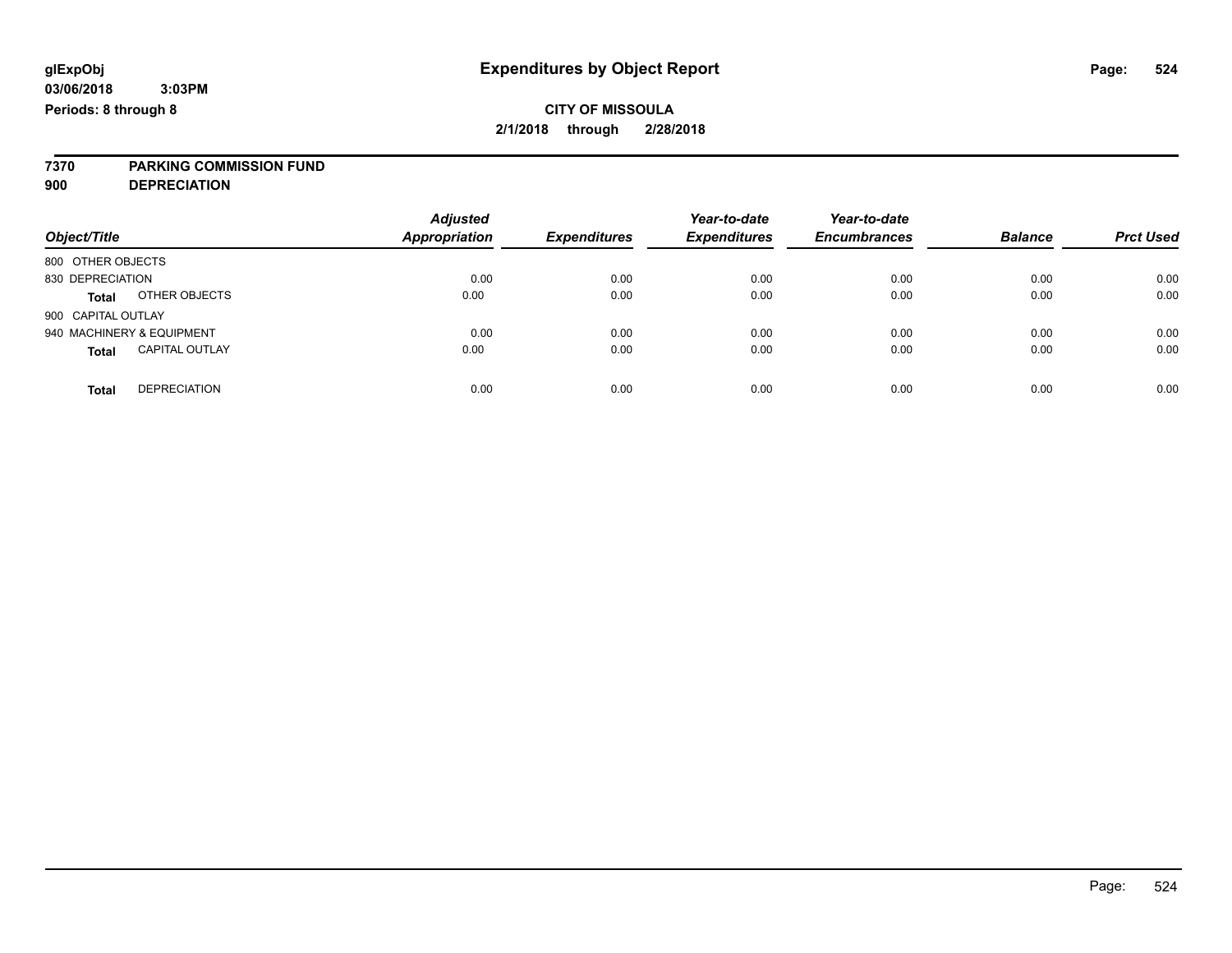#### **7370 PARKING COMMISSION FUND**

|                                           | <b>Adjusted</b> |                     | Year-to-date        | Year-to-date        |                |                  |
|-------------------------------------------|-----------------|---------------------|---------------------|---------------------|----------------|------------------|
| Object/Title                              | Appropriation   | <b>Expenditures</b> | <b>Expenditures</b> | <b>Encumbrances</b> | <b>Balance</b> | <b>Prct Used</b> |
| 100 PERSONAL SERVICES                     |                 |                     |                     |                     |                |                  |
| 110 SALARIES AND WAGES                    | 504,505.00      | 38,927.96           | 312,770.98          | 0.00                | 191,734.02     | 62.00            |
| 115 SALARIES/HEALTH INSURANCE BENEFIT     | 0.00            | 0.00                | 0.00                | 0.00                | 0.00           | 0.00             |
| 120 OVERTIME                              | 7,234.00        | 82.59               | 302.63              | 0.00                | 6,931.37       | 4.18             |
| 130 OTHER                                 | 0.00            | 0.00                | 0.00                | 0.00                | 0.00           | 0.00             |
| 135 OPEB EXPENSE                          | 0.00            | 0.00                | 0.00                | 0.00                | 0.00           | 0.00             |
| <b>140 EMPLOYER CONTRIBUTIONS</b>         | 230,229.00      | 18,858.46           | 156, 177.34         | 0.00                | 74,051.66      | 67.84            |
| 141 STATE RETIREMENT CONTRIBUTIONS        | 510.00          | 0.00                | 334.78              | 0.00                | 175.22         | 65.64            |
| <b>145 OPEB CONTRIBUTION</b>              | 0.00            | 0.00                | 0.00                | 0.00                | 0.00           | 0.00             |
| 190 PENSION EXPENSE                       | 0.00            | 0.00                | 0.00                | 0.00                | 0.00           | 0.00             |
| PERSONAL SERVICES<br><b>Total</b>         | 742,478.00      | 57,869.01           | 469,585.73          | 0.00                | 272,892.27     | 63.25            |
| 200 SUPPLIES                              |                 |                     |                     |                     |                |                  |
| 210 OFFICE SUPPLIES                       | 8,700.00        | 1,755.35            | 3,139.82            | 0.00                | 5,560.18       | 36.09            |
| 220 OPERATING SUPPLIES                    | 33,050.00       | 3,068.37            | 13,317.05           | 0.00                | 19,732.95      | 40.29            |
| 230 REPAIR/MAINTENANCE                    | 18,000.00       | 1,490.16            | 6,100.92            | 0.00                | 11,899.08      | 33.89            |
| 231 GASOLINE                              | 7,200.00        | 993.00              | 3,801.03            | 0.00                | 3,398.97       | 52.79            |
| <b>SUPPLIES</b><br>Total                  | 66,950.00       | 7,306.88            | 26,358.82           | 0.00                | 40,591.18      | 39.37            |
| 300 PURCHASED SERVICES                    |                 |                     |                     |                     |                |                  |
| 310 COMMUNICATIONS                        | 18,075.00       | 310.49              | 3,130.76            | 0.00                | 14,944.24      | 17.32            |
| 320 PRINTING & DUPLICATING                | 10,000.00       | 46.77               | 8,032.51            | 0.00                | 1,967.49       | 80.33            |
| 330 PUBLICITY, SUBSCRIPTIONS & DUES       | 5,000.00        | 636.00              | 3,372.92            | 0.00                | 1,627.08       | 67.46            |
| 340 SEWER                                 | 145.00          | 0.00                | 160.96              | 0.00                | $-15.96$       | 111.01           |
| 341 ELECTRICITY & NATURAL GAS             | 40,096.00       | 4,480.87            | 24,511.39           | 0.00                | 15,584.61      | 61.13            |
| 342 STORM WATER                           | 0.00            | 0.00                | 11.50               | 0.00                | $-11.50$       | 0.00             |
| 343 WATER CHARGES                         | 4,000.00        | 354.97              | 3,782.48            | 0.00                | 217.52         | 94.56            |
| 344 TELEPHONE SERVICE                     | 6,325.00        | 550.35              | 3,964.82            | 0.00                | 2,360.18       | 62.68            |
| 345 GARBAGE                               | 3,856.00        | 466.65              | 4,464.61            | 0.00                | $-608.61$      | 115.78           |
| 350 PROFESSIONAL SERVICES                 | 100,250.00      | 13,154.00           | 114,740.13          | 0.00                | $-14,490.13$   | 114.45           |
| 360 REPAIR & MAINTENANCE                  | 174,800.00      | 2,152.25            | 39,226.16           | 0.00                | 135,573.84     | 22.44            |
| 370 TRAVEL                                | 12,050.00       | 628.05              | 2,151.88            | 0.00                | 9,898.12       | 17.86            |
| 380 TRAINING                              | 8,950.00        | 129.00              | 1,428.97            | 0.00                | 7,521.03       | 15.97            |
| 390 OTHER PURCHASED SERVICES              | 199,699.00      | 621.07              | 105,106.47          | 0.00                | 94,592.53      | 52.63            |
| <b>PURCHASED SERVICES</b><br><b>Total</b> | 583,246.00      | 23,530.47           | 314,085.56          | 0.00                | 269,160.44     | 53.85            |
|                                           |                 |                     |                     |                     |                |                  |

500 FIXED CHARGES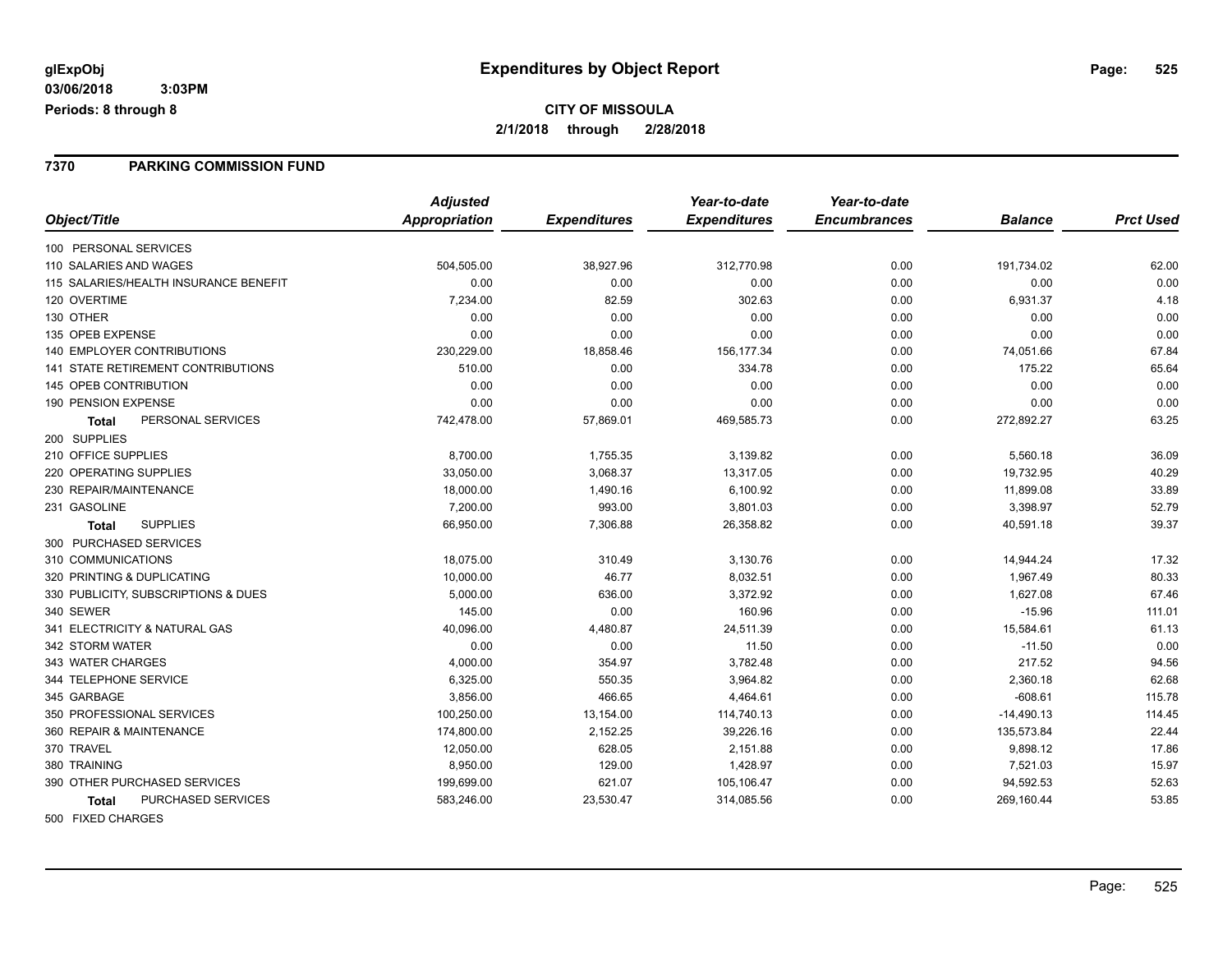#### **7370 PARKING COMMISSION FUND**

|                             |                                   | <b>Adjusted</b>      |                     | Year-to-date        | Year-to-date        |                |                  |
|-----------------------------|-----------------------------------|----------------------|---------------------|---------------------|---------------------|----------------|------------------|
| Object/Title                |                                   | <b>Appropriation</b> | <b>Expenditures</b> | <b>Expenditures</b> | <b>Encumbrances</b> | <b>Balance</b> | <b>Prct Used</b> |
| 500 FIXED CHARGES           |                                   | 168,621.00           | 0.00                | 28,915.30           | 0.00                | 139,705.70     | 17.15            |
| 510 INSURANCE               |                                   | 0.00                 | 0.00                | 11,999.61           | 0.00                | $-11,999.61$   | 0.00             |
| 550 MERCHANT SERVICE FEES   |                                   | 21,500.00            | 0.00                | 0.00                | 0.00                | 21,500.00      | 0.00             |
| <b>Total</b>                | <b>FIXED CHARGES</b>              | 190,121.00           | 0.00                | 40,914.91           | 0.00                | 149,206.09     | 21.52            |
| 600 DEBT SERVICE            |                                   |                      |                     |                     |                     |                |                  |
| 610 PRINCIPAL               |                                   | 185,600.00           | 0.00                | 185,600.00          | 0.00                | 0.00           | 100.00           |
| 620 INTEREST / SERVICE FEES |                                   | 25,478.00            | 5.20                | 25,483.08           | 0.00                | $-5.08$        | 100.02           |
| <b>Total</b>                | <b>DEBT SERVICE</b>               | 211,078.00           | 5.20                | 211,083.08          | 0.00                | $-5.08$        | 100.00           |
|                             | 700 GRANTS & CONTRIBUTIONS        |                      |                     |                     |                     |                |                  |
| 700 GRANTS & CONTRIBUTIONS  |                                   | 85,000.00            | 2,500.00            | 72,747.13           | 0.00                | 12,252.87      | 85.58            |
| <b>Total</b>                | <b>GRANTS &amp; CONTRIBUTIONS</b> | 85,000.00            | 2,500.00            | 72,747.13           | 0.00                | 12,252.87      | 85.58            |
| 800 OTHER OBJECTS           |                                   |                      |                     |                     |                     |                |                  |
|                             | 820 TRANSFERS TO OTHER FUNDS      | 307,290.00           | 26,416.25           | 209,477.50          | 0.00                | 97,812.50      | 68.17            |
| 830 DEPRECIATION            |                                   | 0.00                 | 0.00                | 0.00                | 0.00                | 0.00           | 0.00             |
| 845 CONTINGENCY             |                                   | 48,965.00            | 0.00                | 0.00                | 0.00                | 48,965.00      | 0.00             |
| Total                       | OTHER OBJECTS                     | 356,255.00           | 26,416.25           | 209,477.50          | 0.00                | 146,777.50     | 58.80            |
| 900 CAPITAL OUTLAY          |                                   |                      |                     |                     |                     |                |                  |
| 930 IMPROVEMENTS            |                                   | 0.00                 | 0.00                | 0.00                | 0.00                | 0.00           | 0.00             |
| 940 MACHINERY & EQUIPMENT   |                                   | 0.00                 | 0.00                | 0.00                | 0.00                | 0.00           | 0.00             |
| <b>Total</b>                | <b>CAPITAL OUTLAY</b>             | 0.00                 | 0.00                | 0.00                | 0.00                | 0.00           | 0.00             |
| <b>Total</b>                | PARKING COMMISSION FUND           | 2,235,128.00         | 117,627.81          | 1,344,252.73        | 0.00                | 890,875.27     | 60.14            |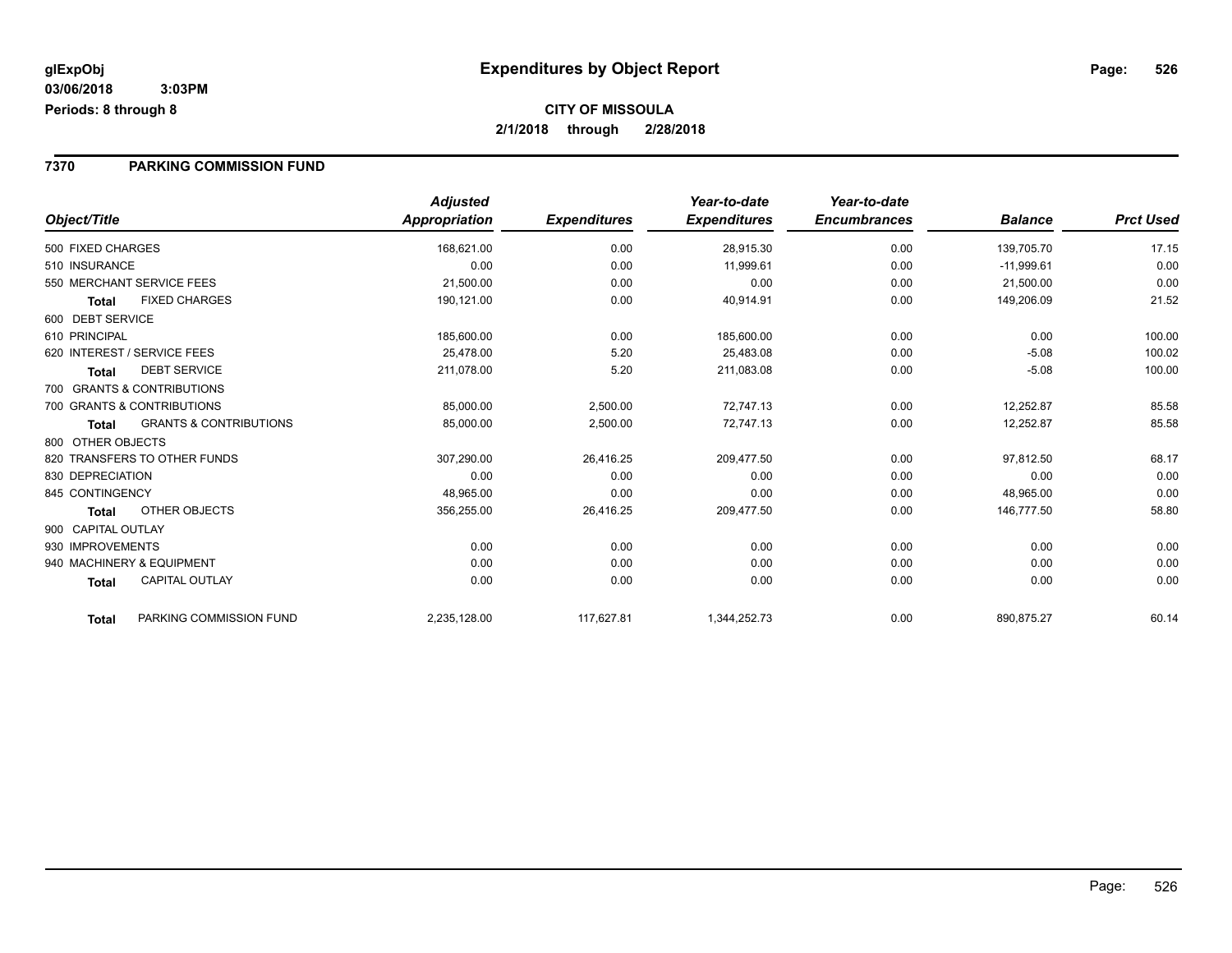# **7371 FRONT STREET PARKING BONDS**

#### **395 PARKING COMMISSION**

|                   |                             | <b>Adjusted</b> |                     | Year-to-date        | Year-to-date        |                |                  |
|-------------------|-----------------------------|-----------------|---------------------|---------------------|---------------------|----------------|------------------|
| Object/Title      |                             | Appropriation   | <b>Expenditures</b> | <b>Expenditures</b> | <b>Encumbrances</b> | <b>Balance</b> | <b>Prct Used</b> |
| 500 FIXED CHARGES |                             |                 |                     |                     |                     |                |                  |
|                   | 550 MERCHANT SERVICE FEES   | 350.00          | 0.00                | 0.00                | 0.00                | 350.00         | 0.00             |
| Total             | <b>FIXED CHARGES</b>        | 350.00          | 0.00                | 0.00                | 0.00                | 350.00         | 0.00             |
| 600 DEBT SERVICE  |                             |                 |                     |                     |                     |                |                  |
| 610 PRINCIPAL     |                             | 154.290.00      | 0.00                | 0.00                | 0.00                | 154.290.00     | 0.00             |
|                   | 620 INTEREST / SERVICE FEES | 102.860.00      | 126.662.51          | 192.623.23          | 0.00                | -89.763.23     | 187.27           |
| <b>Total</b>      | <b>DEBT SERVICE</b>         | 257.150.00      | 126,662.51          | 192,623.23          | 0.00                | 64,526.77      | 74.91            |
| <b>Total</b>      | PARKING COMMISSION          | 257.500.00      | 126.662.51          | 192.623.23          | 0.00                | 64.876.77      | 74.81            |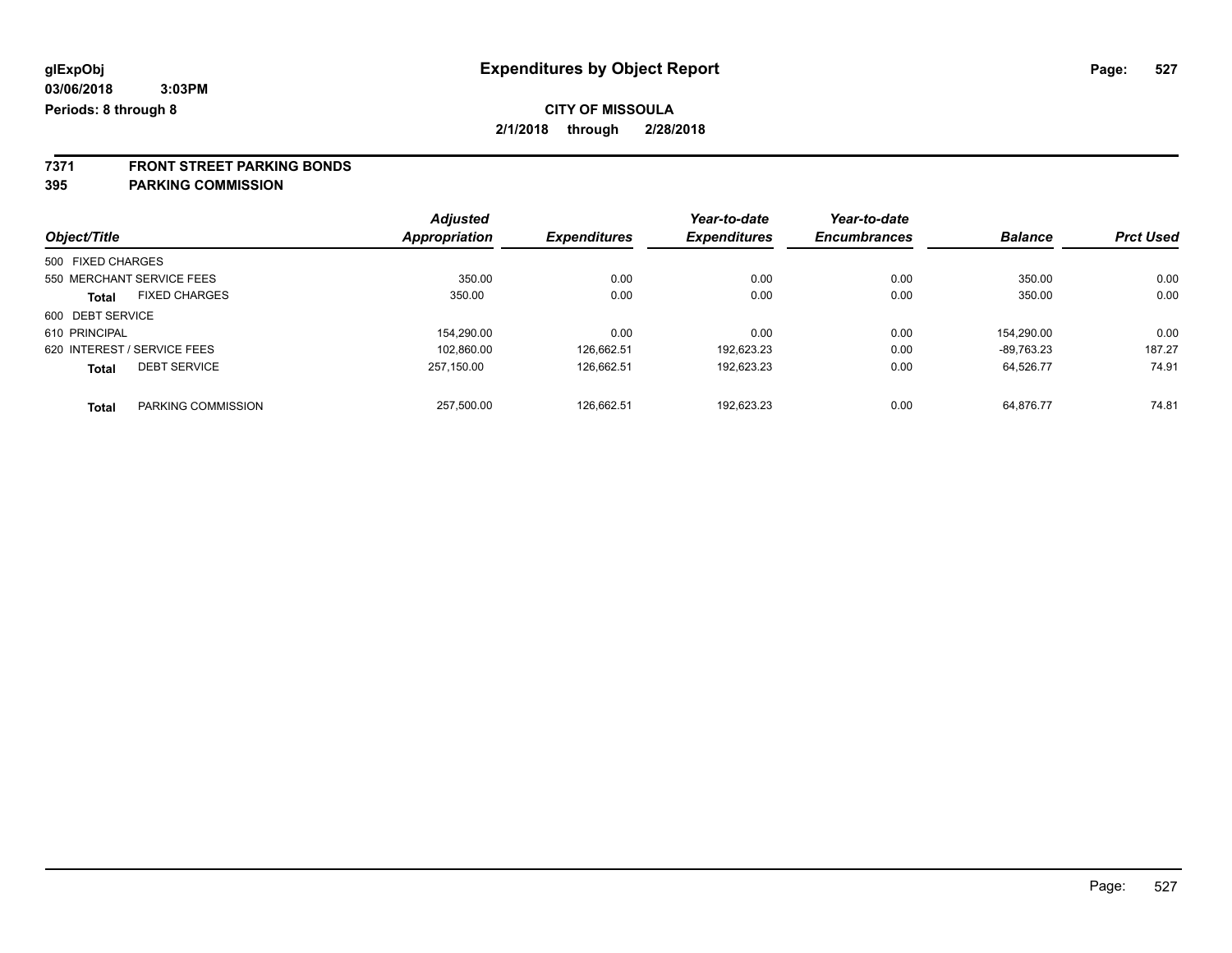#### **7371 FRONT STREET PARKING BONDS**

|                                                   | <b>Adjusted</b> |                     | Year-to-date        | Year-to-date        |                |                  |
|---------------------------------------------------|-----------------|---------------------|---------------------|---------------------|----------------|------------------|
| Object/Title                                      | Appropriation   | <b>Expenditures</b> | <b>Expenditures</b> | <b>Encumbrances</b> | <b>Balance</b> | <b>Prct Used</b> |
| 500 FIXED CHARGES                                 |                 |                     |                     |                     |                |                  |
| 550 MERCHANT SERVICE FEES                         | 350.00          | 0.00                | 0.00                | 0.00                | 350.00         | 0.00             |
| <b>FIXED CHARGES</b><br>Total                     | 350.00          | 0.00                | 0.00                | 0.00                | 350.00         | 0.00             |
| 600 DEBT SERVICE                                  |                 |                     |                     |                     |                |                  |
| 610 PRINCIPAL                                     | 154.290.00      | 0.00                | 0.00                | 0.00                | 154.290.00     | 0.00             |
| 620 INTEREST / SERVICE FEES                       | 102,860.00      | 126.662.51          | 192.623.23          | 0.00                | $-89.763.23$   | 187.27           |
| <b>DEBT SERVICE</b><br><b>Total</b>               | 257.150.00      | 126.662.51          | 192.623.23          | 0.00                | 64.526.77      | 74.91            |
| <b>FRONT STREET PARKING BONDS</b><br><b>Total</b> | 257.500.00      | 126.662.51          | 192.623.23          | 0.00                | 64.876.77      | 74.81            |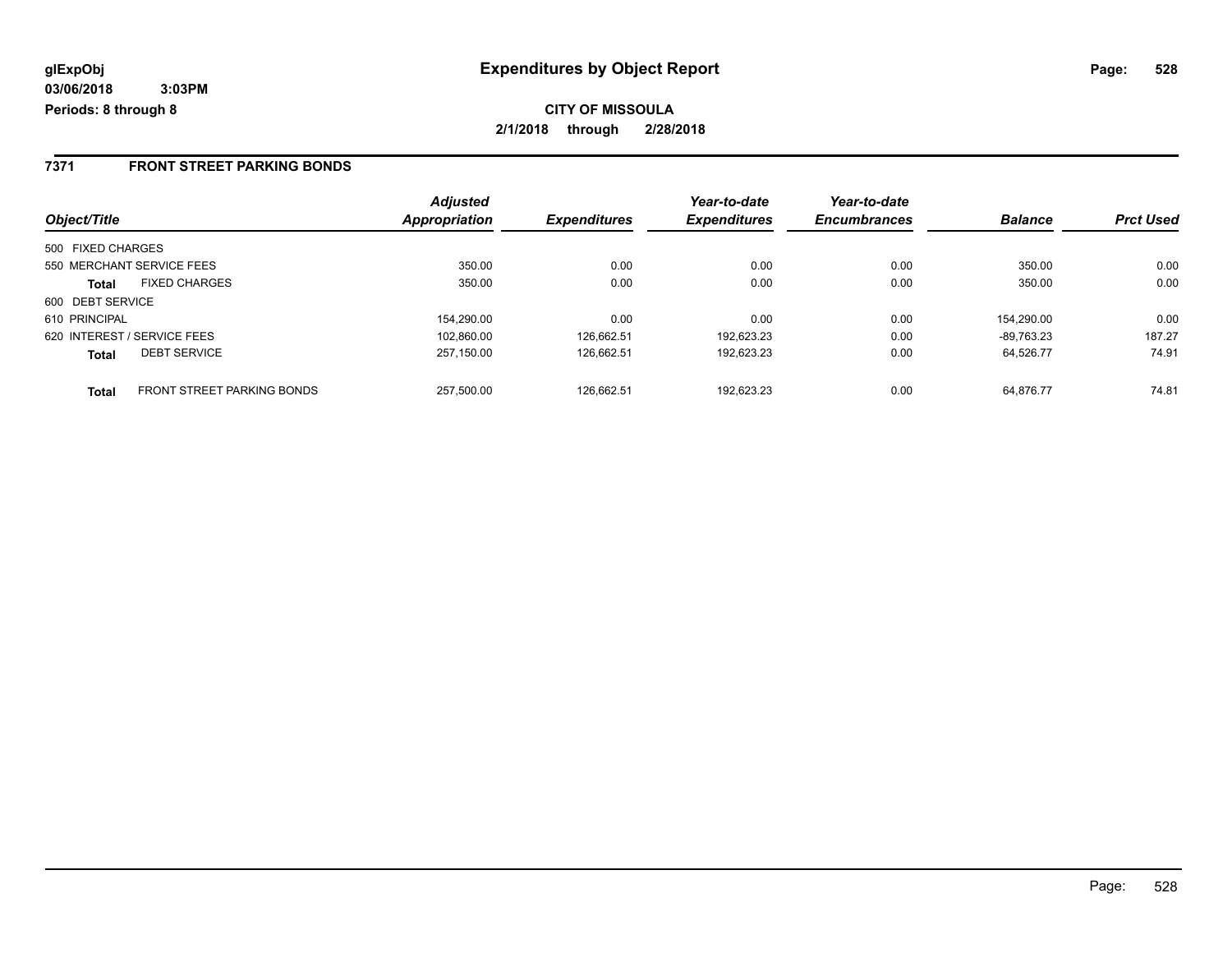### **CITY OF MISSOULA**

**2/1/2018 through 2/28/2018**

# **7372 SINKING FUND/FRONT ST PARKING BONDS**

**395 PARKING COMMISSION**

|                              | <b>Adjusted</b><br>Appropriation | <b>Expenditures</b> | Year-to-date        | Year-to-date        | <b>Balance</b> |                  |
|------------------------------|----------------------------------|---------------------|---------------------|---------------------|----------------|------------------|
| Object/Title                 |                                  |                     | <b>Expenditures</b> | <b>Encumbrances</b> |                | <b>Prct Used</b> |
| 600 DEBT SERVICE             |                                  |                     |                     |                     |                |                  |
| 610 PRINCIPAL                | 153,000.00                       | 0.00                | 255,000.00          | 0.00                | $-102.000.00$  | 166.67           |
| 620 INTEREST / SERVICE FEES  | 102,000.00                       | 0.00                | 0.00                | 0.00                | 102.000.00     | 0.00             |
| <b>DEBT SERVICE</b><br>Total | 255.000.00                       | 0.00                | 255.000.00          | 0.00                | 0.00           | 100.00           |
| PARKING COMMISSION<br>Total  | 255,000.00                       | 0.00                | 255,000.00          | 0.00                | 0.00           | 100.00           |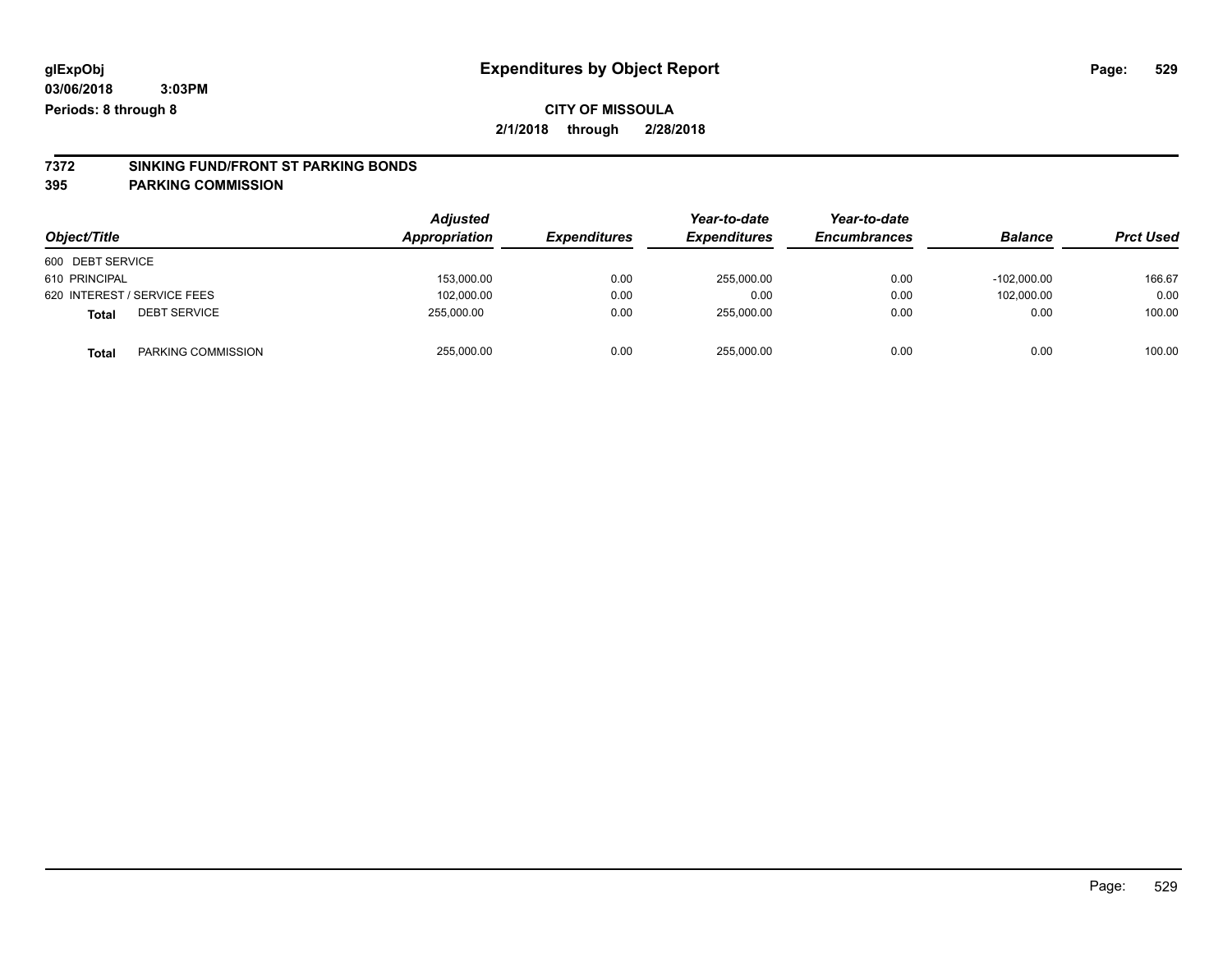**CITY OF MISSOULA 2/1/2018 through 2/28/2018**

#### **7372 SINKING FUND/FRONT ST PARKING BONDS**

| Object/Title                        |                                   | <b>Adjusted</b><br>Appropriation | <b>Expenditures</b> | Year-to-date<br><b>Expenditures</b> | Year-to-date<br><b>Encumbrances</b> | <b>Balance</b> | <b>Prct Used</b> |
|-------------------------------------|-----------------------------------|----------------------------------|---------------------|-------------------------------------|-------------------------------------|----------------|------------------|
| 600 DEBT SERVICE                    |                                   |                                  |                     |                                     |                                     |                |                  |
| 610 PRINCIPAL                       |                                   | 153,000.00                       | 0.00                | 255,000.00                          | 0.00                                | $-102.000.00$  | 166.67           |
| 620 INTEREST / SERVICE FEES         |                                   | 102,000.00                       | 0.00                | 0.00                                | 0.00                                | 102.000.00     | 0.00             |
| <b>DEBT SERVICE</b><br><b>Total</b> |                                   | 255,000.00                       | 0.00                | 255,000.00                          | 0.00                                | 0.00           | 100.00           |
| <b>Total</b>                        | SINKING FUND/FRONT ST PARKING BON | 255,000.00                       | 0.00                | 255.000.00                          | 0.00                                | 0.00           | 100.00           |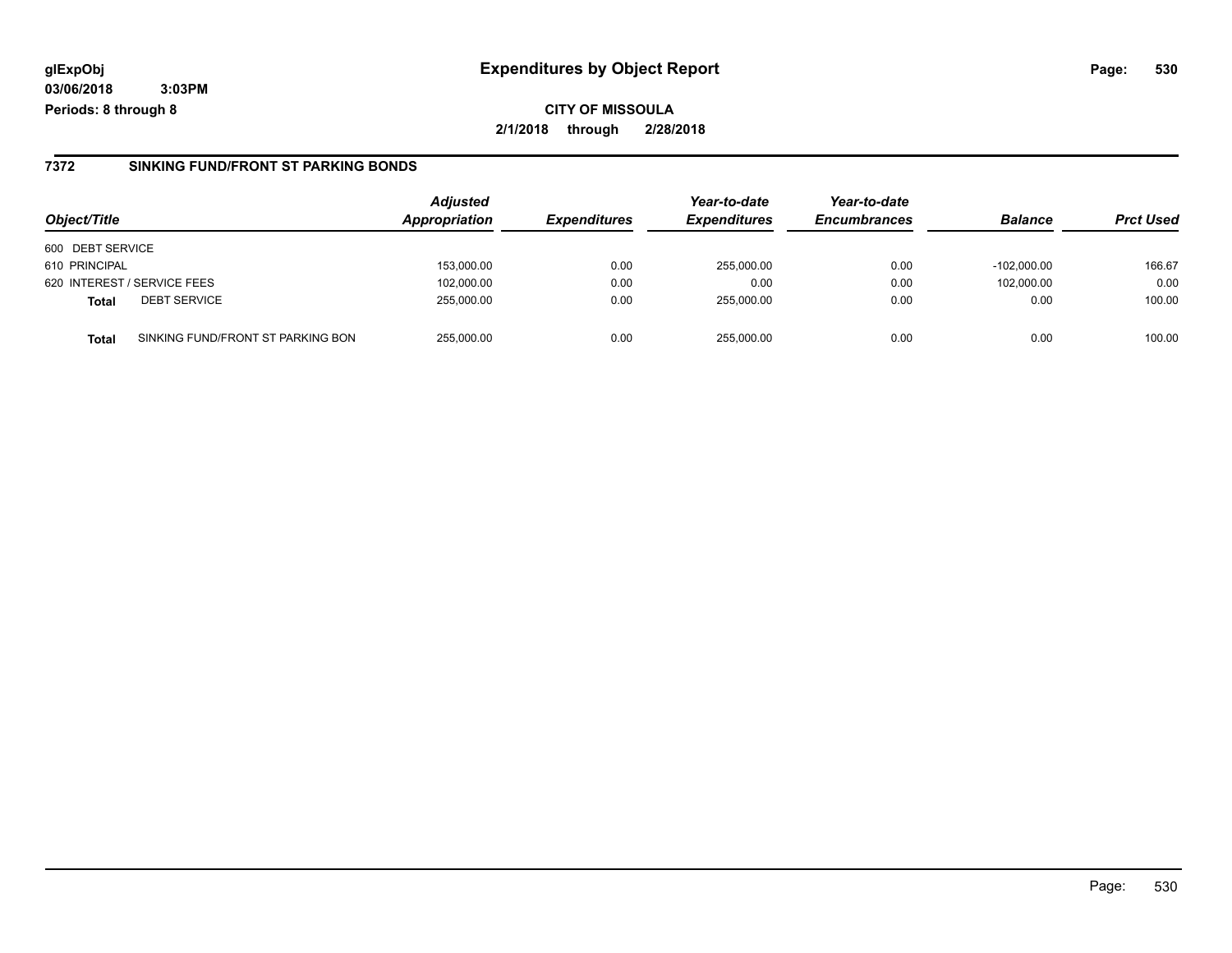# **7375 PLEDGED TAX INCREMENT-2010B BOND**

#### **395 PARKING COMMISSION**

| Object/Title      |                              | <b>Adjusted</b><br>Appropriation | <b>Expenditures</b> | Year-to-date<br><b>Expenditures</b> | Year-to-date<br><b>Encumbrances</b> | <b>Balance</b> | <b>Prct Used</b> |
|-------------------|------------------------------|----------------------------------|---------------------|-------------------------------------|-------------------------------------|----------------|------------------|
| 800 OTHER OBJECTS |                              |                                  |                     |                                     |                                     |                |                  |
|                   | 820 TRANSFERS TO OTHER FUNDS | 204,860.00                       | 0.00                | 0.00                                | 0.00                                | 204,860.00     | 0.00             |
| <b>Total</b>      | OTHER OBJECTS                | 204,860.00                       | 0.00                | 0.00                                | 0.00                                | 204,860.00     | 0.00             |
| Total             | PARKING COMMISSION           | 204,860.00                       | 0.00                | 0.00                                | 0.00                                | 204,860.00     | 0.00             |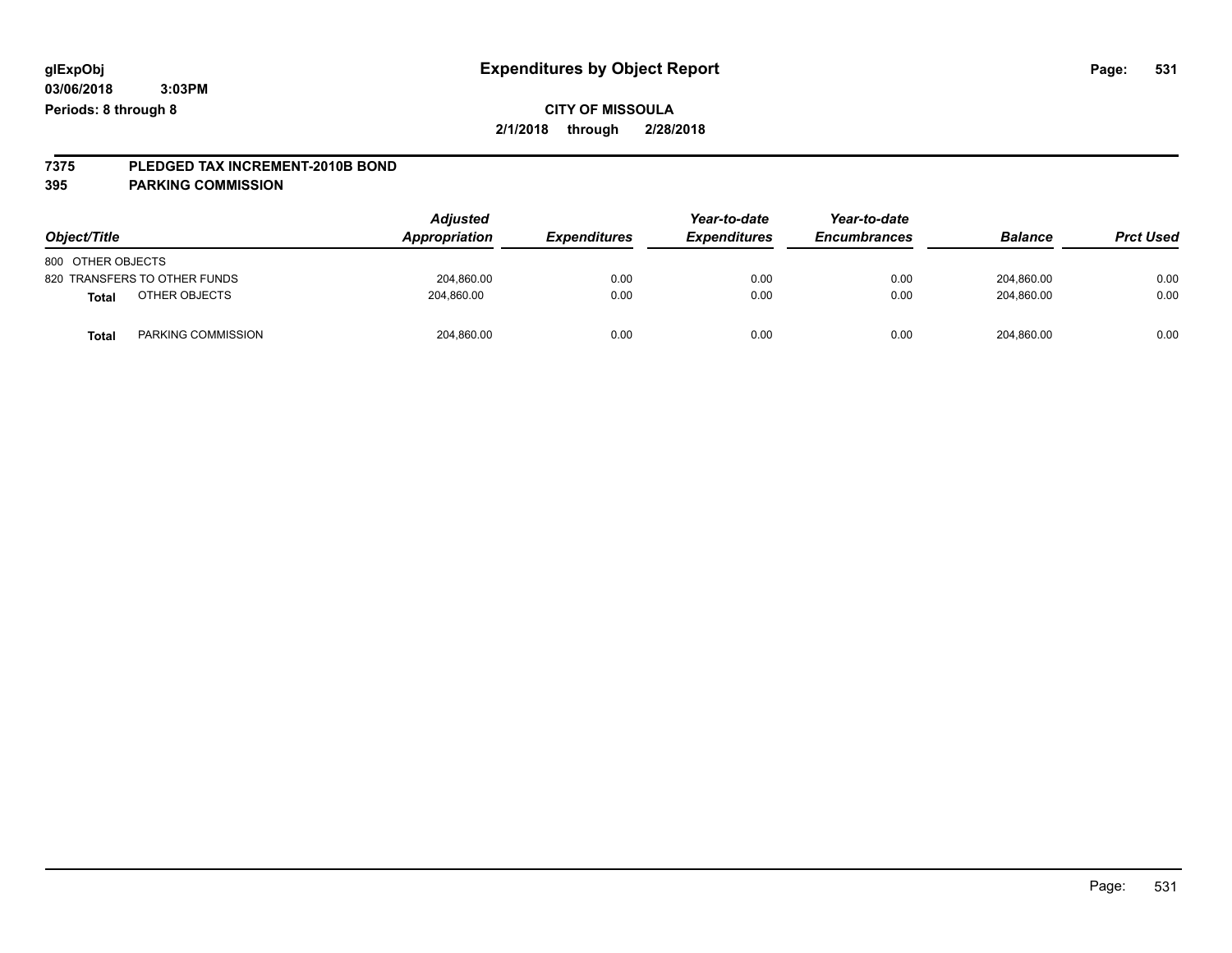#### **7375 PLEDGED TAX INCREMENT-2010B BOND**

| Object/Title                              | <b>Adjusted</b><br>Appropriation | <i><b>Expenditures</b></i> | Year-to-date<br><b>Expenditures</b> | Year-to-date<br><b>Encumbrances</b> | <b>Balance</b> | <b>Prct Used</b> |
|-------------------------------------------|----------------------------------|----------------------------|-------------------------------------|-------------------------------------|----------------|------------------|
| 800 OTHER OBJECTS                         |                                  |                            |                                     |                                     |                |                  |
| 820 TRANSFERS TO OTHER FUNDS              | 204,860.00                       | 0.00                       | 0.00                                | 0.00                                | 204,860.00     | 0.00             |
| OTHER OBJECTS<br>Total                    | 204,860.00                       | 0.00                       | 0.00                                | 0.00                                | 204.860.00     | 0.00             |
| PLEDGED TAX INCREMENT-2010B BOND<br>Total | 204.860.00                       | 0.00                       | 0.00                                | 0.00                                | 204.860.00     | 0.00             |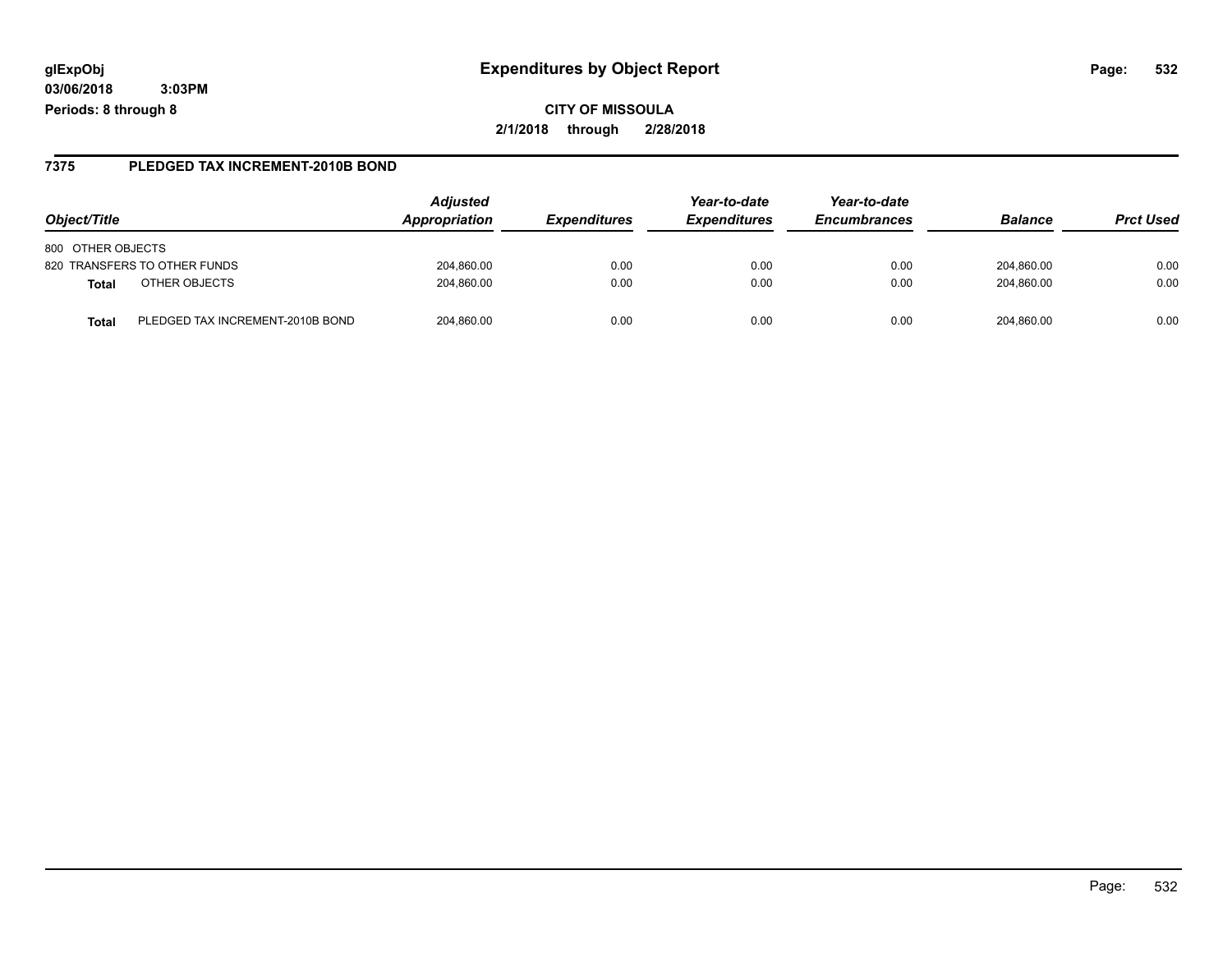# **7380 BUSINESS IMPROVEMENT DISTRICT**

#### **375 BUSINESS IMPROVEMENT DISTRICT**

| Object/Title                                         | Adjusted<br>Appropriation | <b>Expenditures</b> | Year-to-date<br><b>Expenditures</b> | Year-to-date<br><b>Encumbrances</b> | <b>Balance</b> | <b>Prct Used</b> |
|------------------------------------------------------|---------------------------|---------------------|-------------------------------------|-------------------------------------|----------------|------------------|
| 300 PURCHASED SERVICES                               |                           |                     |                                     |                                     |                |                  |
| 345 GARBAGE                                          | 0.00                      | 0.00                | 0.00                                | 0.00                                | 0.00           | 0.00             |
| 350 PROFESSIONAL SERVICES                            | 457,737.00                | 0.00                | 205,000.00                          | 0.00                                | 252.737.00     | 44.79            |
| <b>PURCHASED SERVICES</b><br><b>Total</b>            | 457.737.00                | 0.00                | 205,000.00                          | 0.00                                | 252.737.00     | 44.79            |
| <b>BUSINESS IMPROVEMENT DISTRICT</b><br><b>Total</b> | 457,737.00                | 0.00                | 205.000.00                          | 0.00                                | 252.737.00     | 44.79            |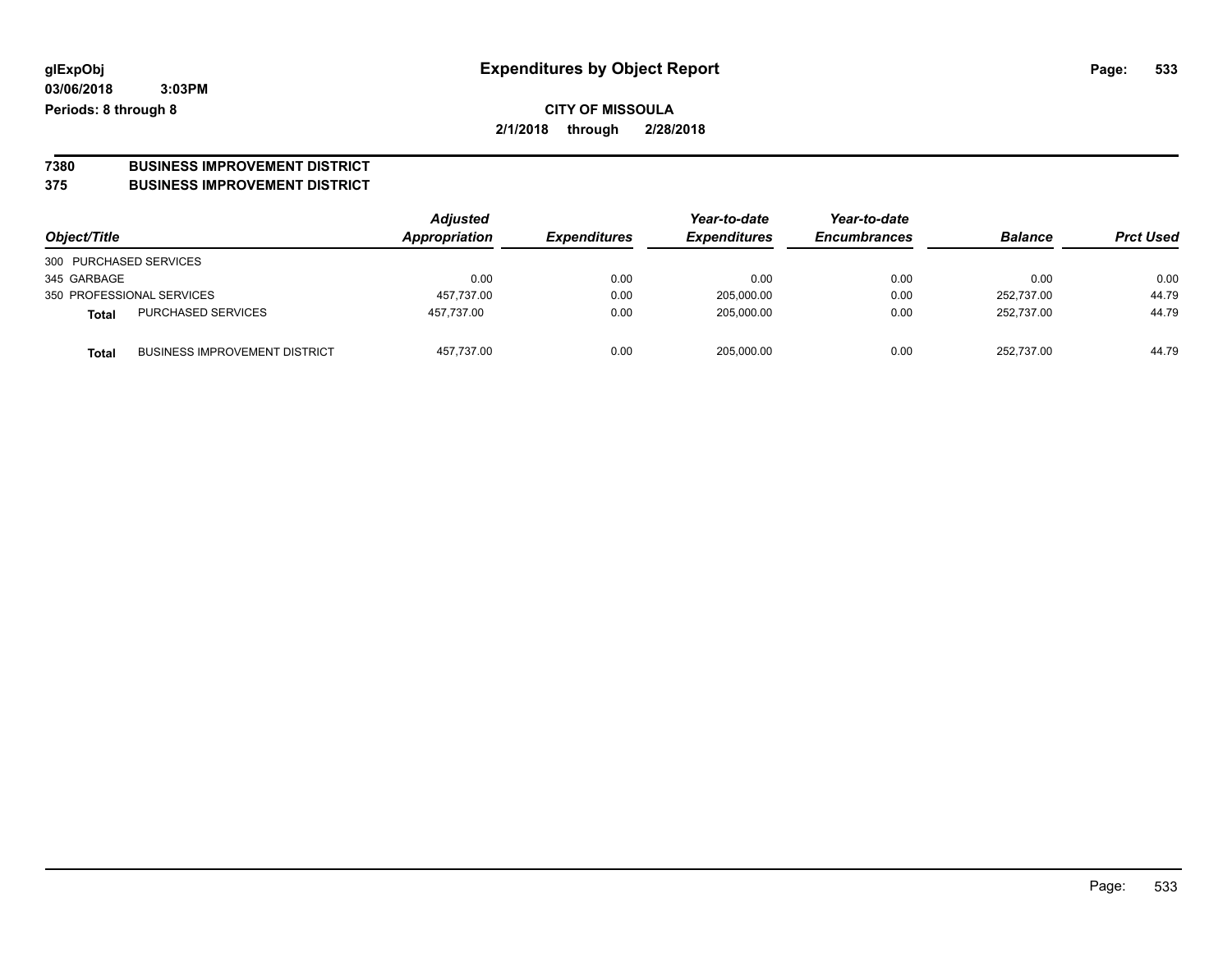**CITY OF MISSOULA 2/1/2018 through 2/28/2018**

#### **7380 BUSINESS IMPROVEMENT DISTRICT**

| Object/Title              |                                      | <b>Adjusted</b><br>Appropriation | <b>Expenditures</b> | Year-to-date<br><b>Expenditures</b> | Year-to-date<br><b>Encumbrances</b> | <b>Balance</b> | <b>Prct Used</b> |
|---------------------------|--------------------------------------|----------------------------------|---------------------|-------------------------------------|-------------------------------------|----------------|------------------|
| 300 PURCHASED SERVICES    |                                      |                                  |                     |                                     |                                     |                |                  |
| 345 GARBAGE               |                                      | 0.00                             | 0.00                | 0.00                                | 0.00                                | 0.00           | 0.00             |
| 350 PROFESSIONAL SERVICES |                                      | 457,737.00                       | 0.00                | 205,000.00                          | 0.00                                | 252,737.00     | 44.79            |
| <b>Total</b>              | <b>PURCHASED SERVICES</b>            | 457,737.00                       | 0.00                | 205.000.00                          | 0.00                                | 252.737.00     | 44.79            |
| Total                     | <b>BUSINESS IMPROVEMENT DISTRICT</b> | 457.737.00                       | 0.00                | 205.000.00                          | 0.00                                | 252.737.00     | 44.79            |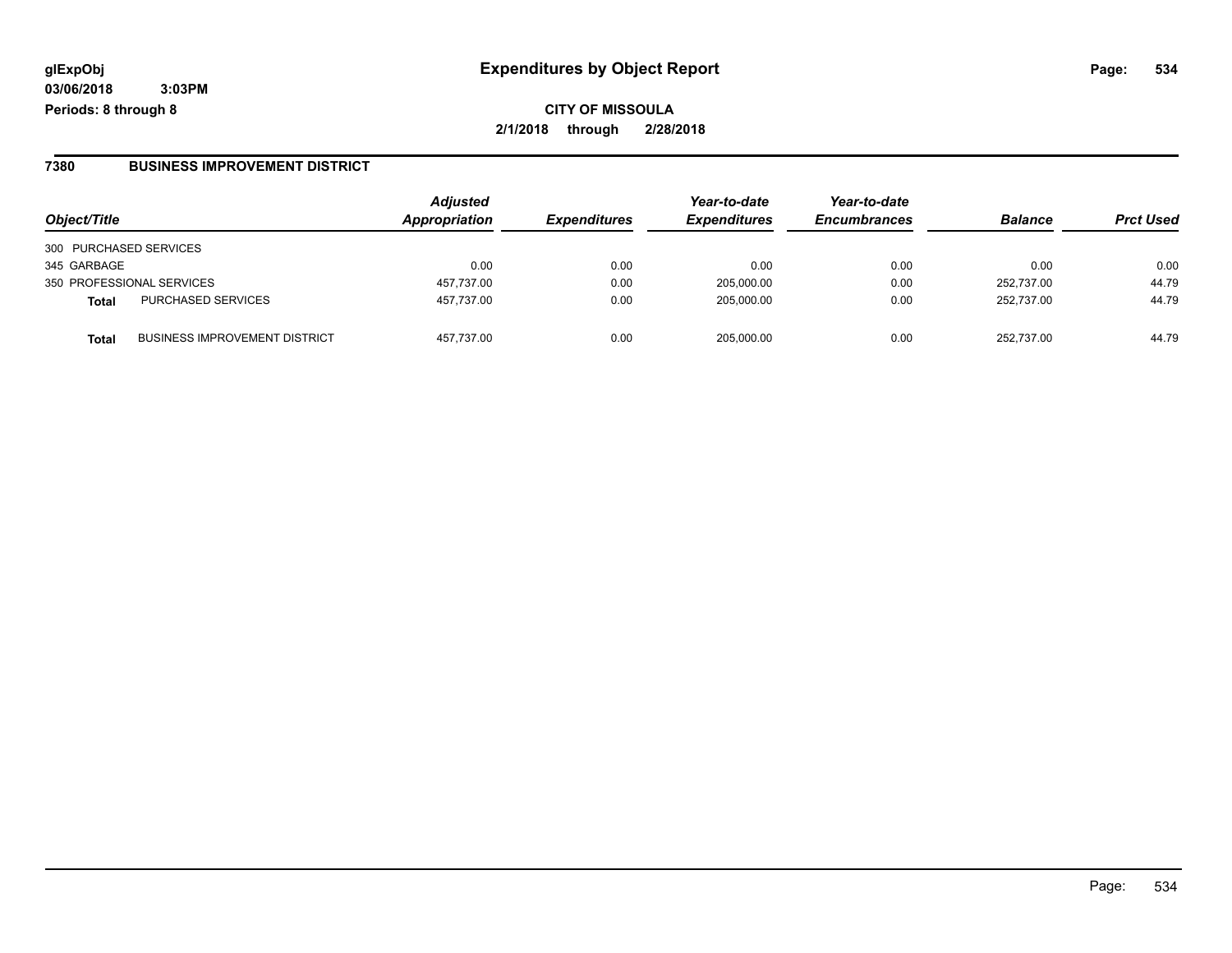**CITY OF MISSOULA 2/1/2018 through 2/28/2018**

### **7381 TOURISM BUSINESS IMPROVEMENT DISTRICT**

#### **375 BUSINESS IMPROVEMENT DISTRICT**

| Object/Title                                  | <b>Adjusted</b><br>Appropriation | <b>Expenditures</b> | Year-to-date<br><b>Expenditures</b> | Year-to-date<br><b>Encumbrances</b> | <b>Balance</b> | <b>Prct Used</b> |
|-----------------------------------------------|----------------------------------|---------------------|-------------------------------------|-------------------------------------|----------------|------------------|
| 300 PURCHASED SERVICES                        |                                  |                     |                                     |                                     |                |                  |
| 390 OTHER PURCHASED SERVICES                  | 837,644.00                       | 0.00                | 0.00                                | 0.00                                | 837.644.00     | 0.00             |
| <b>PURCHASED SERVICES</b><br><b>Total</b>     | 837.644.00                       | 0.00                | 0.00                                | 0.00                                | 837.644.00     | 0.00             |
| <b>BUSINESS IMPROVEMENT DISTRICT</b><br>Total | 837,644.00                       | 0.00                | 0.00                                | 0.00                                | 837,644.00     | 0.00             |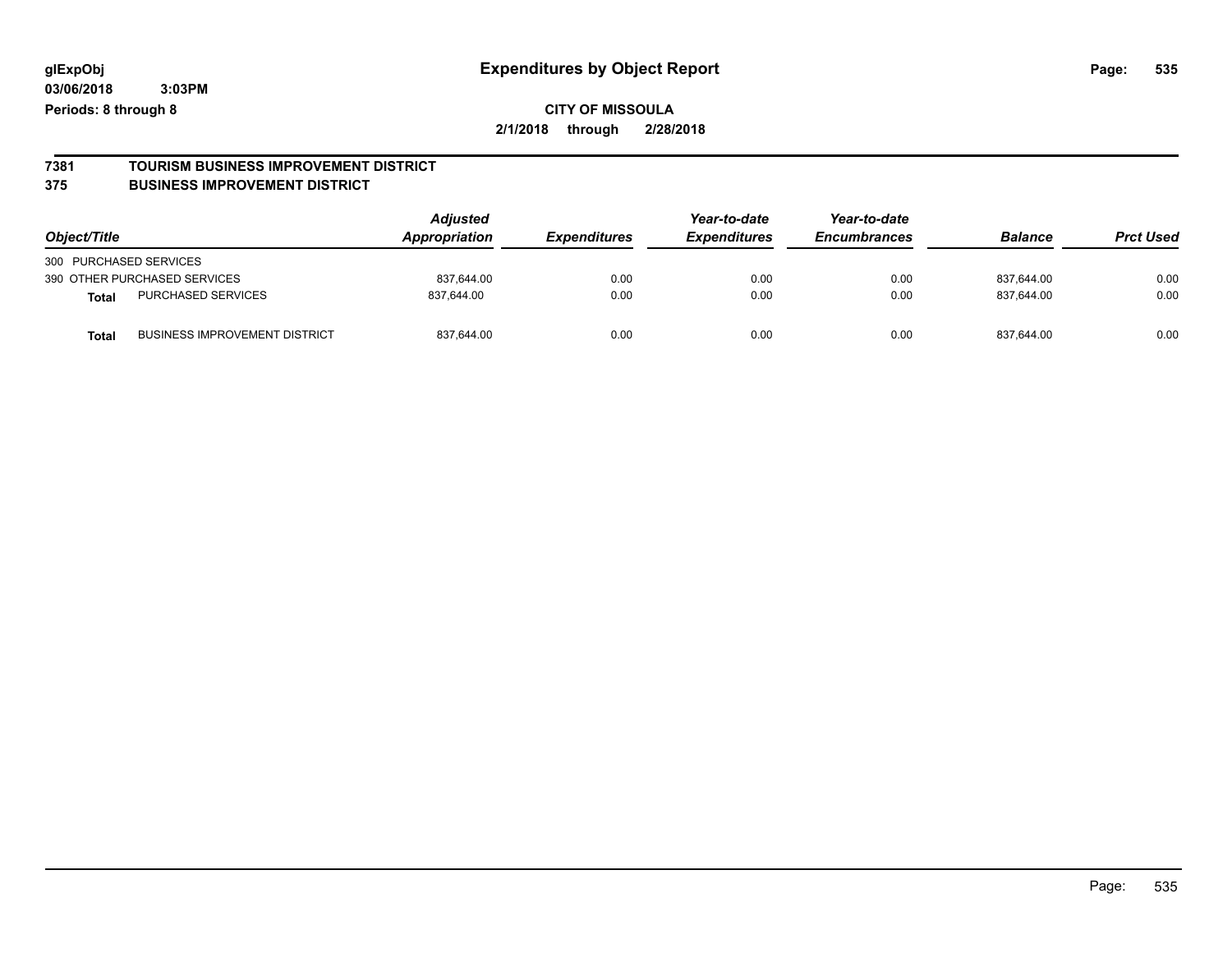#### **7381 TOURISM BUSINESS IMPROVEMENT DISTRICT**

| Object/Title                             | <b>Adjusted</b><br><b>Appropriation</b> | <i><b>Expenditures</b></i> | Year-to-date<br><b>Expenditures</b> | Year-to-date<br><b>Encumbrances</b> | <b>Balance</b> | <b>Prct Used</b> |
|------------------------------------------|-----------------------------------------|----------------------------|-------------------------------------|-------------------------------------|----------------|------------------|
| 300 PURCHASED SERVICES                   |                                         |                            |                                     |                                     |                |                  |
| 390 OTHER PURCHASED SERVICES             | 837,644.00                              | 0.00                       | 0.00                                | 0.00                                | 837,644.00     | 0.00             |
| PURCHASED SERVICES<br><b>Total</b>       | 837,644.00                              | 0.00                       | 0.00                                | 0.00                                | 837,644.00     | 0.00             |
| TOURISM BUSINESS IMPROVEMENT DIS<br>Tota | 837.644.00                              | 0.00                       | 0.00                                | 0.00                                | 837.644.00     | 0.00             |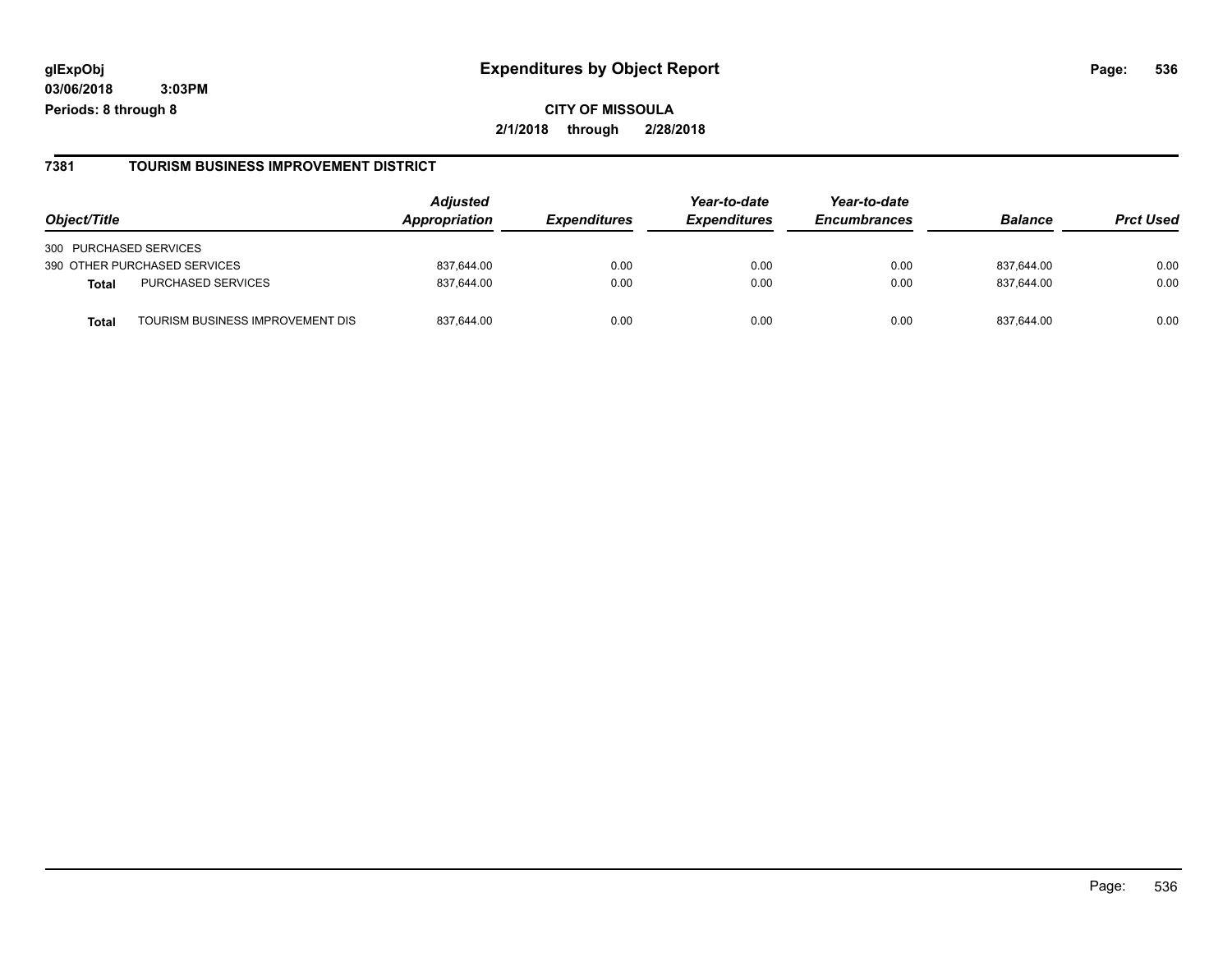**7383 RIVERFRONT TRIANGLE URD**

**385 MRA**

| Object/Title       |                                   | <b>Adjusted</b><br><b>Appropriation</b> | <b>Expenditures</b> | Year-to-date<br><b>Expenditures</b> | Year-to-date<br><b>Encumbrances</b> | <b>Balance</b> | <b>Prct Used</b> |
|--------------------|-----------------------------------|-----------------------------------------|---------------------|-------------------------------------|-------------------------------------|----------------|------------------|
|                    |                                   |                                         |                     |                                     |                                     |                |                  |
|                    | 300 PURCHASED SERVICES            |                                         |                     |                                     |                                     |                |                  |
|                    | 350 PROFESSIONAL SERVICES         | 0.00                                    | 0.00                | 500.00                              | 0.00                                | $-500.00$      | 0.00             |
| <b>Total</b>       | <b>PURCHASED SERVICES</b>         | 0.00                                    | 0.00                | 500.00                              | 0.00                                | $-500.00$      | 0.00             |
|                    | 700 GRANTS & CONTRIBUTIONS        |                                         |                     |                                     |                                     |                |                  |
|                    | 700 GRANTS & CONTRIBUTIONS        | 1,512,105.00                            | 0.00                | 0.00                                | 0.00                                | 1,512,105.00   | 0.00             |
| <b>Total</b>       | <b>GRANTS &amp; CONTRIBUTIONS</b> | 1,512,105.00                            | 0.00                | 0.00                                | 0.00                                | 1,512,105.00   | 0.00             |
| 800 OTHER OBJECTS  |                                   |                                         |                     |                                     |                                     |                |                  |
| 845 CONTINGENCY    |                                   | 46,277.00                               | 0.00                | 0.00                                | 0.00                                | 46.277.00      | 0.00             |
| <b>Total</b>       | OTHER OBJECTS                     | 46,277.00                               | 0.00                | 0.00                                | 0.00                                | 46,277.00      | 0.00             |
| 900 CAPITAL OUTLAY |                                   |                                         |                     |                                     |                                     |                |                  |
|                    | 940 MACHINERY & EQUIPMENT         | 0.00                                    | 0.00                | 15,320.50                           | 0.00                                | $-15,320.50$   | 0.00             |
| <b>Total</b>       | <b>CAPITAL OUTLAY</b>             | 0.00                                    | 0.00                | 15,320.50                           | 0.00                                | $-15,320.50$   | 0.00             |
| <b>Total</b>       | <b>MRA</b>                        | 1,558,382.00                            | 0.00                | 15,820.50                           | 0.00                                | 1,542,561.50   | 1.02             |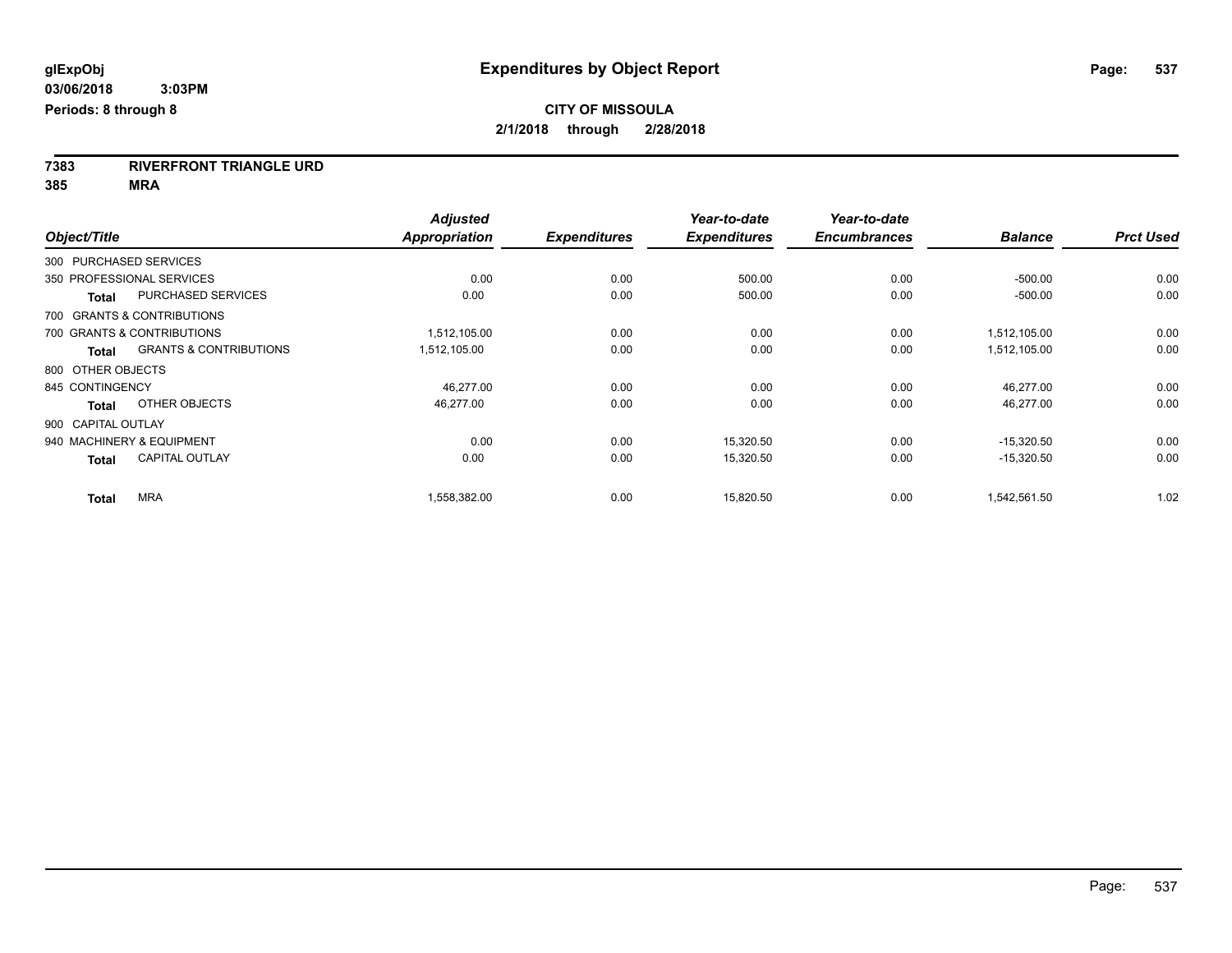#### **7383 RIVERFRONT TRIANGLE URD**

|                    |                                   | <b>Adjusted</b> |                     | Year-to-date        | Year-to-date        |                |                  |
|--------------------|-----------------------------------|-----------------|---------------------|---------------------|---------------------|----------------|------------------|
| Object/Title       |                                   | Appropriation   | <b>Expenditures</b> | <b>Expenditures</b> | <b>Encumbrances</b> | <b>Balance</b> | <b>Prct Used</b> |
|                    | 300 PURCHASED SERVICES            |                 |                     |                     |                     |                |                  |
|                    | 350 PROFESSIONAL SERVICES         | 0.00            | 0.00                | 500.00              | 0.00                | $-500.00$      | 0.00             |
| <b>Total</b>       | PURCHASED SERVICES                | 0.00            | 0.00                | 500.00              | 0.00                | $-500.00$      | 0.00             |
|                    | 700 GRANTS & CONTRIBUTIONS        |                 |                     |                     |                     |                |                  |
|                    | 700 GRANTS & CONTRIBUTIONS        | 1,512,105.00    | 0.00                | 0.00                | 0.00                | 1.512.105.00   | 0.00             |
| Total              | <b>GRANTS &amp; CONTRIBUTIONS</b> | 1,512,105.00    | 0.00                | 0.00                | 0.00                | 1,512,105.00   | 0.00             |
| 800 OTHER OBJECTS  |                                   |                 |                     |                     |                     |                |                  |
| 845 CONTINGENCY    |                                   | 46,277.00       | 0.00                | 0.00                | 0.00                | 46,277.00      | 0.00             |
| Total              | OTHER OBJECTS                     | 46,277.00       | 0.00                | 0.00                | 0.00                | 46,277.00      | 0.00             |
| 900 CAPITAL OUTLAY |                                   |                 |                     |                     |                     |                |                  |
|                    | 940 MACHINERY & EQUIPMENT         | 0.00            | 0.00                | 15,320.50           | 0.00                | $-15,320.50$   | 0.00             |
| Total              | <b>CAPITAL OUTLAY</b>             | 0.00            | 0.00                | 15,320.50           | 0.00                | $-15,320.50$   | 0.00             |
| <b>Total</b>       | <b>RIVERFRONT TRIANGLE URD</b>    | 1,558,382.00    | 0.00                | 15,820.50           | 0.00                | 1,542,561.50   | 1.02             |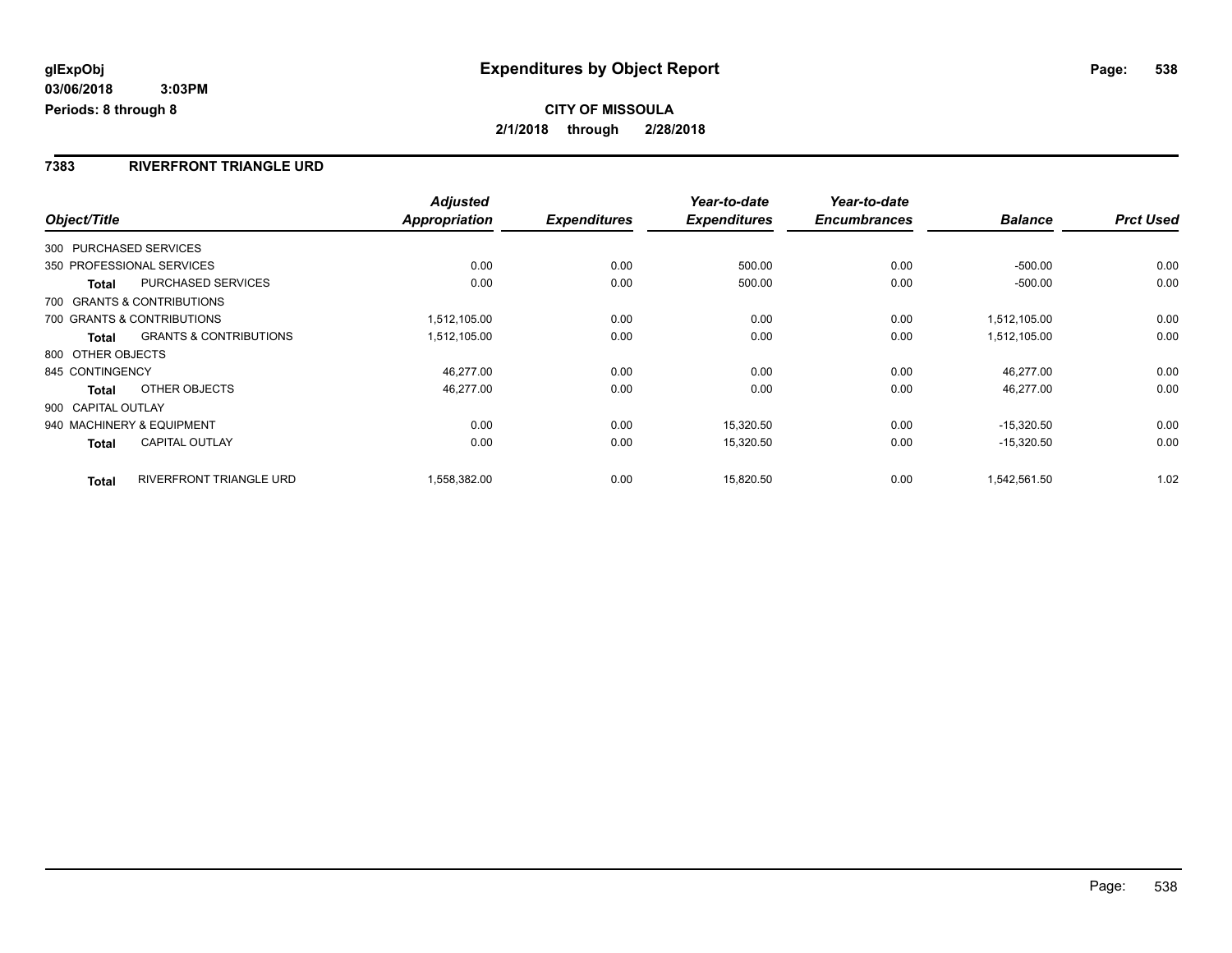# **7384 NRSS DEBT SERVICE CLEARING**

**385 MRA**

| Object/Title                 | <b>Adjusted</b><br>Appropriation | <b>Expenditures</b> | Year-to-date<br><b>Expenditures</b> | Year-to-date<br><b>Encumbrances</b> | <b>Balance</b> | <b>Prct Used</b> |
|------------------------------|----------------------------------|---------------------|-------------------------------------|-------------------------------------|----------------|------------------|
| 800 OTHER OBJECTS            |                                  |                     |                                     |                                     |                |                  |
| 820 TRANSFERS TO OTHER FUNDS | 60,183.00                        | 0.00                | $-2,487.39$                         | 0.00                                | 62,670.39      | $-4.13$          |
| OTHER OBJECTS<br>Total       | 60,183.00                        | 0.00                | $-2.487.39$                         | 0.00                                | 62,670.39      | $-4.13$          |
| <b>MRA</b><br>Total          | 60,183.00                        | 0.00                | $-2,487.39$                         | 0.00                                | 62,670.39      | $-4.13$          |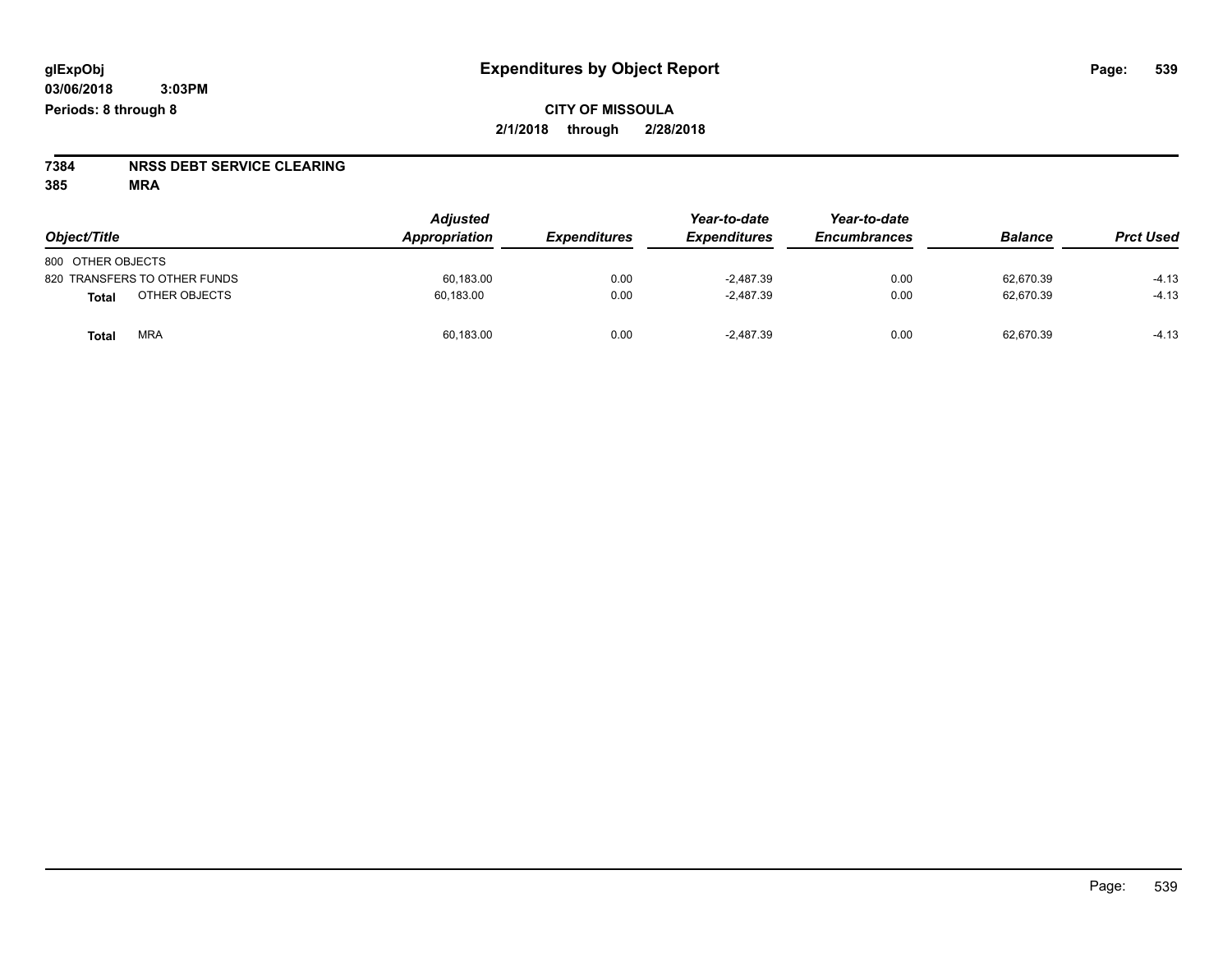#### **7384 NRSS DEBT SERVICE CLEARING**

|                                            | <b>Adjusted</b><br>Appropriation |                            | Year-to-date        | Year-to-date        | <b>Balance</b> | <b>Prct Used</b> |
|--------------------------------------------|----------------------------------|----------------------------|---------------------|---------------------|----------------|------------------|
| Object/Title                               |                                  | <i><b>Expenditures</b></i> | <b>Expenditures</b> | <b>Encumbrances</b> |                |                  |
| 800 OTHER OBJECTS                          |                                  |                            |                     |                     |                |                  |
| 820 TRANSFERS TO OTHER FUNDS               | 60,183.00                        | 0.00                       | $-2.487.39$         | 0.00                | 62.670.39      | $-4.13$          |
| OTHER OBJECTS<br>Total                     | 60,183.00                        | 0.00                       | $-2.487.39$         | 0.00                | 62.670.39      | $-4.13$          |
| NRSS DEBT SERVICE CLEARING<br><b>Total</b> | 60.183.00                        | 0.00                       | $-2.487.39$         | 0.00                | 62.670.39      | $-4.13$          |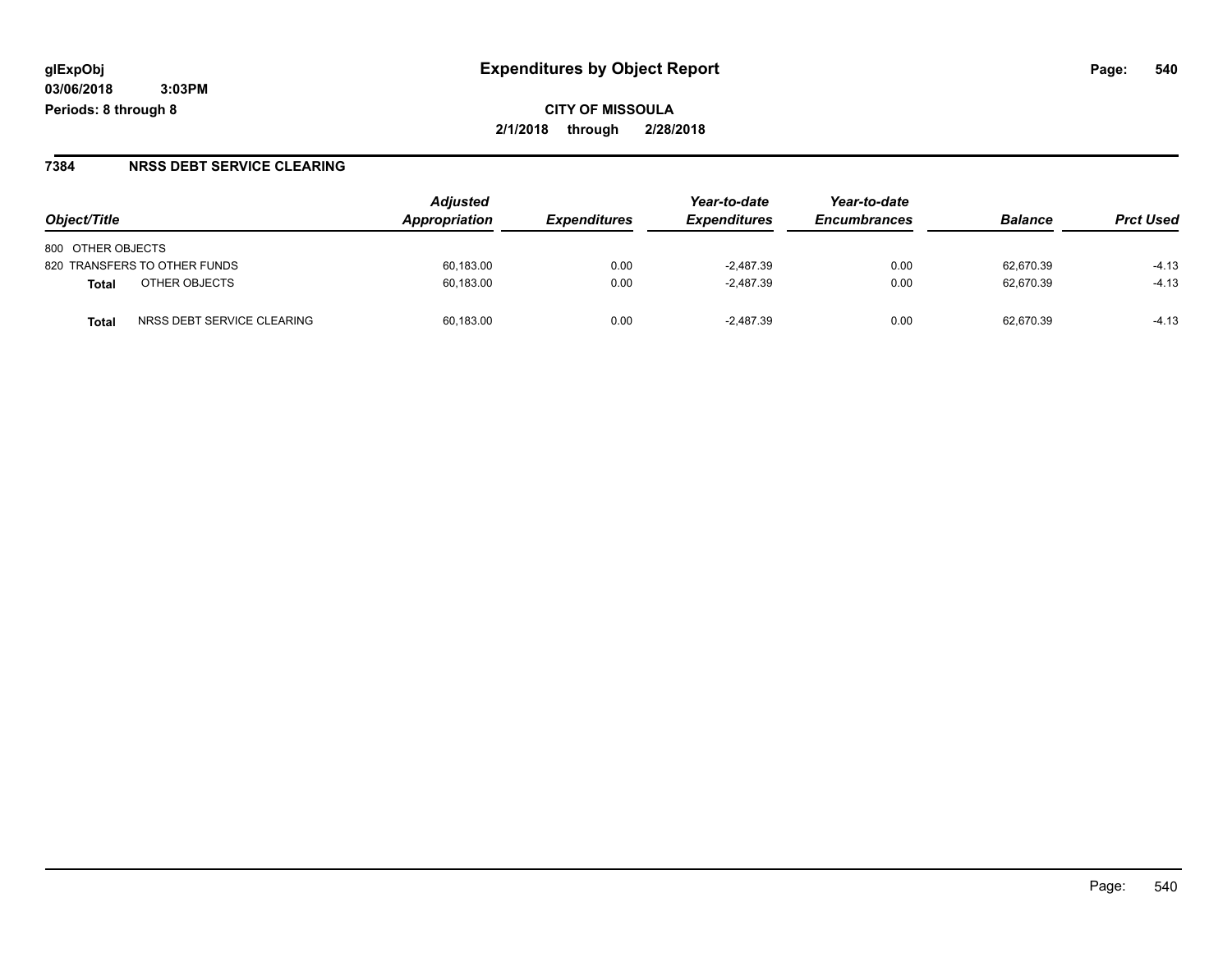**7385 FRONT STREET URD 385 MRA**

|                        |                                   | <b>Adjusted</b>      |                     | Year-to-date        | Year-to-date        |                |                  |
|------------------------|-----------------------------------|----------------------|---------------------|---------------------|---------------------|----------------|------------------|
| Object/Title           |                                   | <b>Appropriation</b> | <b>Expenditures</b> | <b>Expenditures</b> | <b>Encumbrances</b> | <b>Balance</b> | <b>Prct Used</b> |
| 300 PURCHASED SERVICES |                                   |                      |                     |                     |                     |                |                  |
|                        | 350 PROFESSIONAL SERVICES         | 0.00                 | 0.00                | 0.00                | 0.00                | 0.00           | 0.00             |
| <b>Total</b>           | <b>PURCHASED SERVICES</b>         | 0.00                 | 0.00                | 0.00                | 0.00                | 0.00           | 0.00             |
|                        | 700 GRANTS & CONTRIBUTIONS        |                      |                     |                     |                     |                |                  |
|                        | 700 GRANTS & CONTRIBUTIONS        | 91,220.00            | 48,766.50           | 50,266.50           | 0.00                | 40,953.50      | 55.10            |
| Total                  | <b>GRANTS &amp; CONTRIBUTIONS</b> | 91,220.00            | 48,766.50           | 50,266.50           | 0.00                | 40,953.50      | 55.10            |
| 800 OTHER OBJECTS      |                                   |                      |                     |                     |                     |                |                  |
| 845 CONTINGENCY        |                                   | 717.447.00           | 0.00                | 0.00                | 0.00                | 717.447.00     | 0.00             |
| Total                  | OTHER OBJECTS                     | 717,447.00           | 0.00                | 0.00                | 0.00                | 717,447.00     | 0.00             |
| 900 CAPITAL OUTLAY     |                                   |                      |                     |                     |                     |                |                  |
| 920 BUILDINGS          |                                   | 3,200,012.00         | 0.00                | 0.00                | 0.00                | 3,200,012.00   | 0.00             |
| 930 IMPROVEMENTS       |                                   | 56,103.00            | 0.00                | 34,500.00           | 0.00                | 21,603.00      | 61.49            |
| Total                  | <b>CAPITAL OUTLAY</b>             | 3,256,115.00         | 0.00                | 34,500.00           | 0.00                | 3,221,615.00   | 1.06             |
| <b>Total</b>           | <b>MRA</b>                        | 4,064,782.00         | 48,766.50           | 84,766.50           | 0.00                | 3,980,015.50   | 2.09             |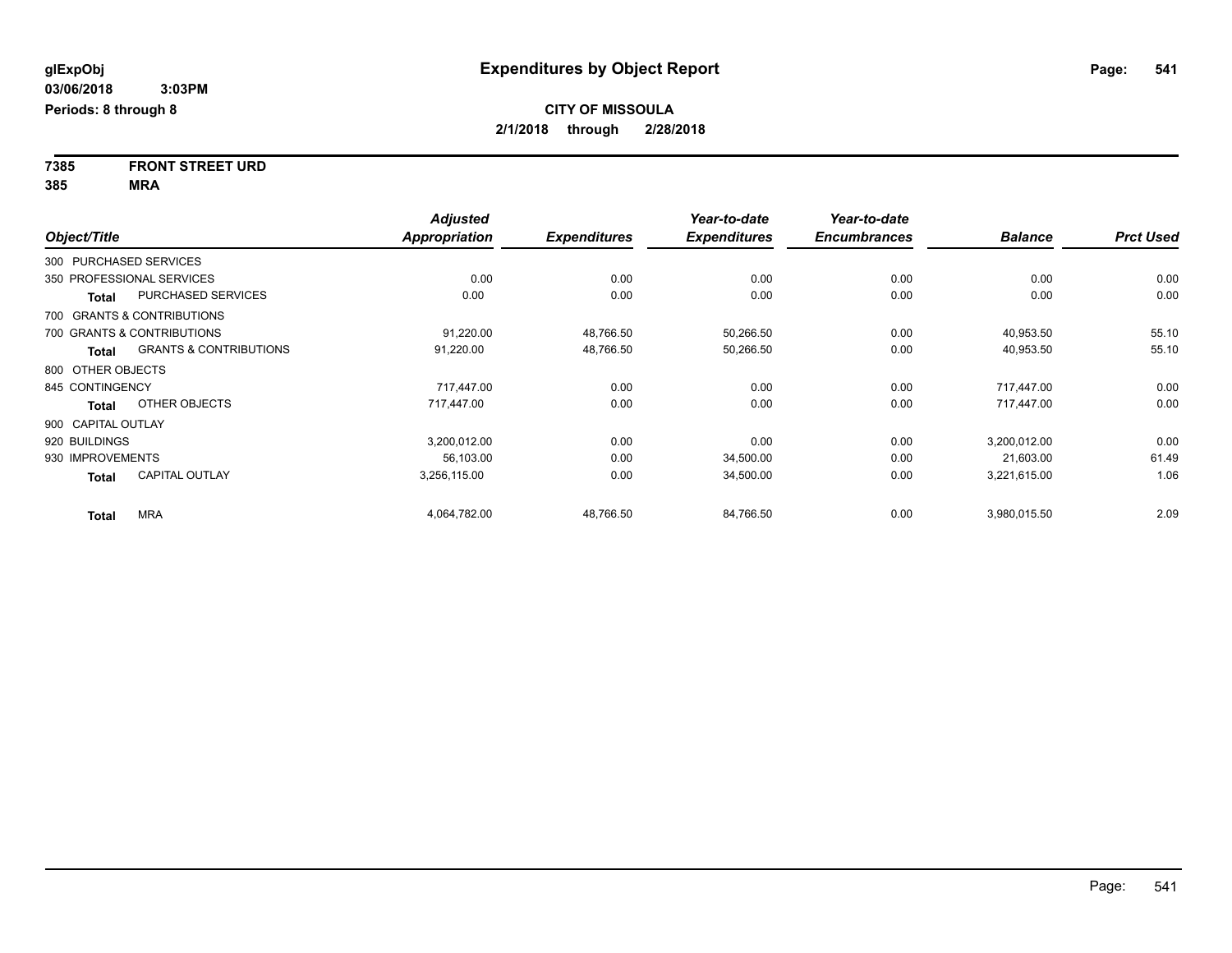**7385 FRONT STREET URD**

|                           |                                   | <b>Adjusted</b>      |                     | Year-to-date        | Year-to-date        |                |                  |
|---------------------------|-----------------------------------|----------------------|---------------------|---------------------|---------------------|----------------|------------------|
| Object/Title              |                                   | <b>Appropriation</b> | <b>Expenditures</b> | <b>Expenditures</b> | <b>Encumbrances</b> | <b>Balance</b> | <b>Prct Used</b> |
| 300 PURCHASED SERVICES    |                                   |                      |                     |                     |                     |                |                  |
| 350 PROFESSIONAL SERVICES |                                   | 0.00                 | 0.00                | 0.00                | 0.00                | 0.00           | 0.00             |
| <b>Total</b>              | <b>PURCHASED SERVICES</b>         | 0.00                 | 0.00                | 0.00                | 0.00                | 0.00           | 0.00             |
|                           | 700 GRANTS & CONTRIBUTIONS        |                      |                     |                     |                     |                |                  |
|                           | 700 GRANTS & CONTRIBUTIONS        | 91,220.00            | 48,766.50           | 50,266.50           | 0.00                | 40,953.50      | 55.10            |
| <b>Total</b>              | <b>GRANTS &amp; CONTRIBUTIONS</b> | 91,220.00            | 48,766.50           | 50,266.50           | 0.00                | 40,953.50      | 55.10            |
| 800 OTHER OBJECTS         |                                   |                      |                     |                     |                     |                |                  |
| 845 CONTINGENCY           |                                   | 717,447.00           | 0.00                | 0.00                | 0.00                | 717,447.00     | 0.00             |
| <b>Total</b>              | OTHER OBJECTS                     | 717,447.00           | 0.00                | 0.00                | 0.00                | 717,447.00     | 0.00             |
| 900 CAPITAL OUTLAY        |                                   |                      |                     |                     |                     |                |                  |
| 920 BUILDINGS             |                                   | 3,200,012.00         | 0.00                | 0.00                | 0.00                | 3,200,012.00   | 0.00             |
| 930 IMPROVEMENTS          |                                   | 56,103.00            | 0.00                | 34,500.00           | 0.00                | 21,603.00      | 61.49            |
| <b>Total</b>              | <b>CAPITAL OUTLAY</b>             | 3,256,115.00         | 0.00                | 34,500.00           | 0.00                | 3,221,615.00   | 1.06             |
| <b>Total</b>              | <b>FRONT STREET URD</b>           | 4,064,782.00         | 48,766.50           | 84,766.50           | 0.00                | 3,980,015.50   | 2.09             |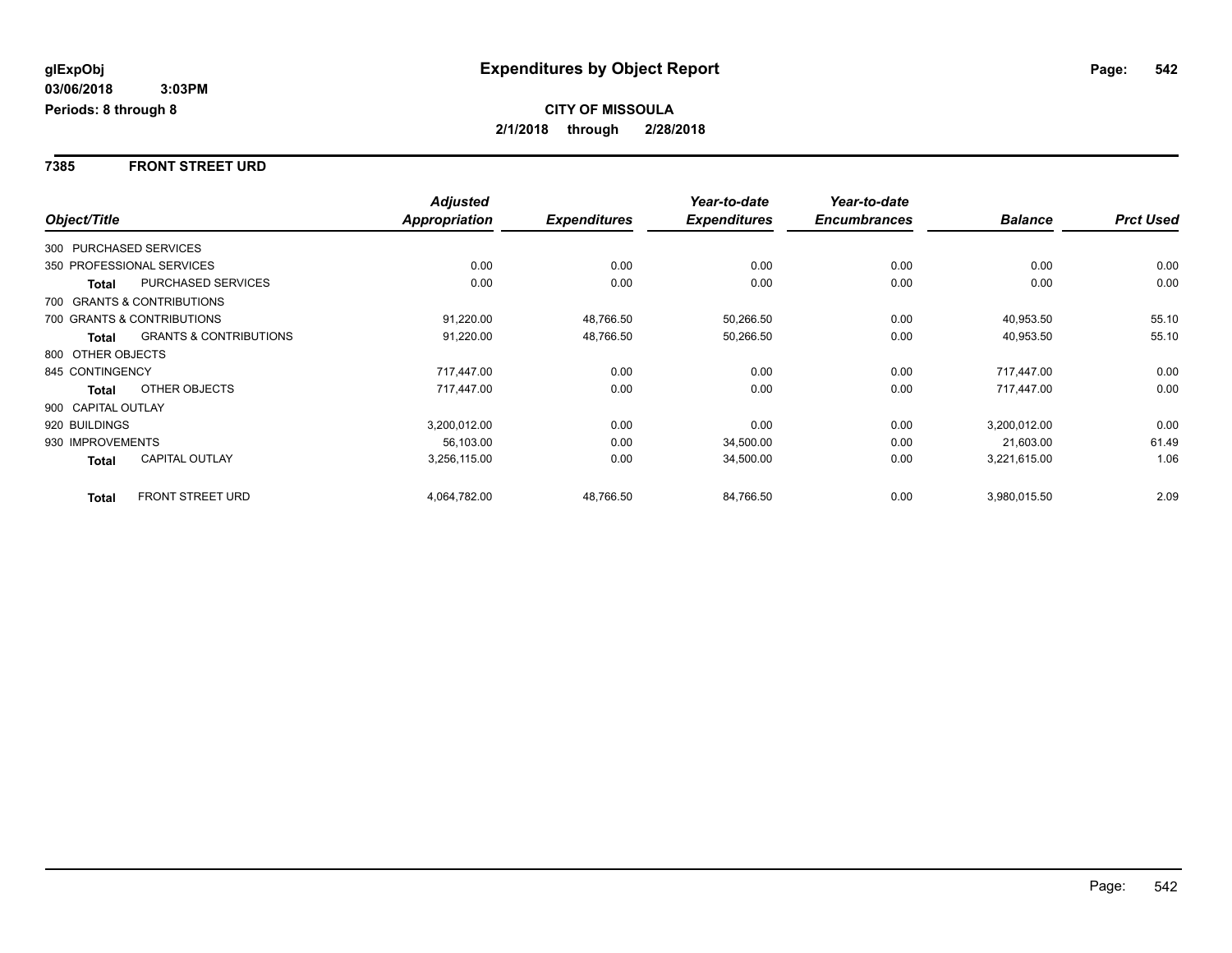# **7386 DEBT SERVICE-SAFEWAY/ST PAT 1.5M**

**390 NON-DEPARTMENTAL**

| Object/Title                        | <b>Adjusted</b><br>Appropriation | <i><b>Expenditures</b></i> | Year-to-date<br><b>Expenditures</b> | Year-to-date<br><b>Encumbrances</b> | <b>Balance</b> | <b>Prct Used</b> |
|-------------------------------------|----------------------------------|----------------------------|-------------------------------------|-------------------------------------|----------------|------------------|
| 600 DEBT SERVICE                    |                                  |                            |                                     |                                     |                |                  |
| 610 PRINCIPAL                       | 30,279.00                        | 0.00                       | 34.708.25                           | 0.00                                | $-4,429.25$    | 114.63           |
| 620 INTEREST / SERVICE FEES         | 84,824.00                        | 0.00                       | 84,823.75                           | 0.00                                | 0.25           | 100.00           |
| <b>DEBT SERVICE</b><br><b>Total</b> | 115.103.00                       | 0.00                       | 119.532.00                          | 0.00                                | $-4,429.00$    | 103.85           |
| NON-DEPARTMENTAL<br>Total           | 115,103.00                       | 0.00                       | 119.532.00                          | 0.00                                | $-4,429.00$    | 103.85           |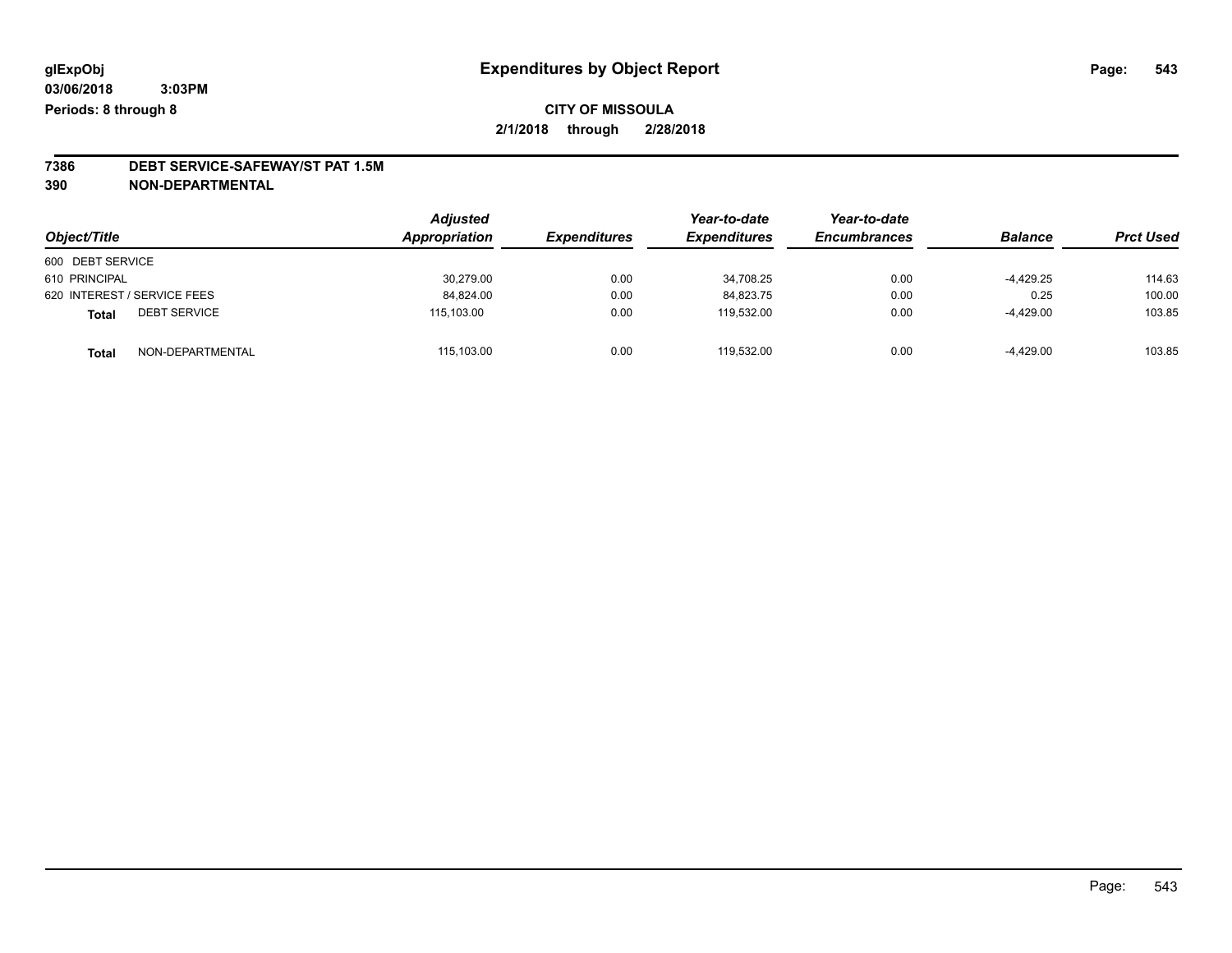### **7386 DEBT SERVICE-SAFEWAY/ST PAT 1.5M**

| Object/Title                                     | <b>Adjusted</b><br>Appropriation | <b>Expenditures</b> | Year-to-date<br><b>Expenditures</b> | Year-to-date<br><b>Encumbrances</b> | <b>Balance</b> | <b>Prct Used</b> |
|--------------------------------------------------|----------------------------------|---------------------|-------------------------------------|-------------------------------------|----------------|------------------|
| 600 DEBT SERVICE                                 |                                  |                     |                                     |                                     |                |                  |
| 610 PRINCIPAL                                    | 30.279.00                        | 0.00                | 34,708.25                           | 0.00                                | $-4,429.25$    | 114.63           |
| 620 INTEREST / SERVICE FEES                      | 84.824.00                        | 0.00                | 84.823.75                           | 0.00                                | 0.25           | 100.00           |
| <b>DEBT SERVICE</b><br><b>Total</b>              | 115,103.00                       | 0.00                | 119.532.00                          | 0.00                                | -4,429.00      | 103.85           |
| DEBT SERVICE-SAFEWAY/ST PAT 1.5M<br><b>Total</b> | 115.103.00                       | 0.00                | 119.532.00                          | 0.00                                | $-4,429.00$    | 103.85           |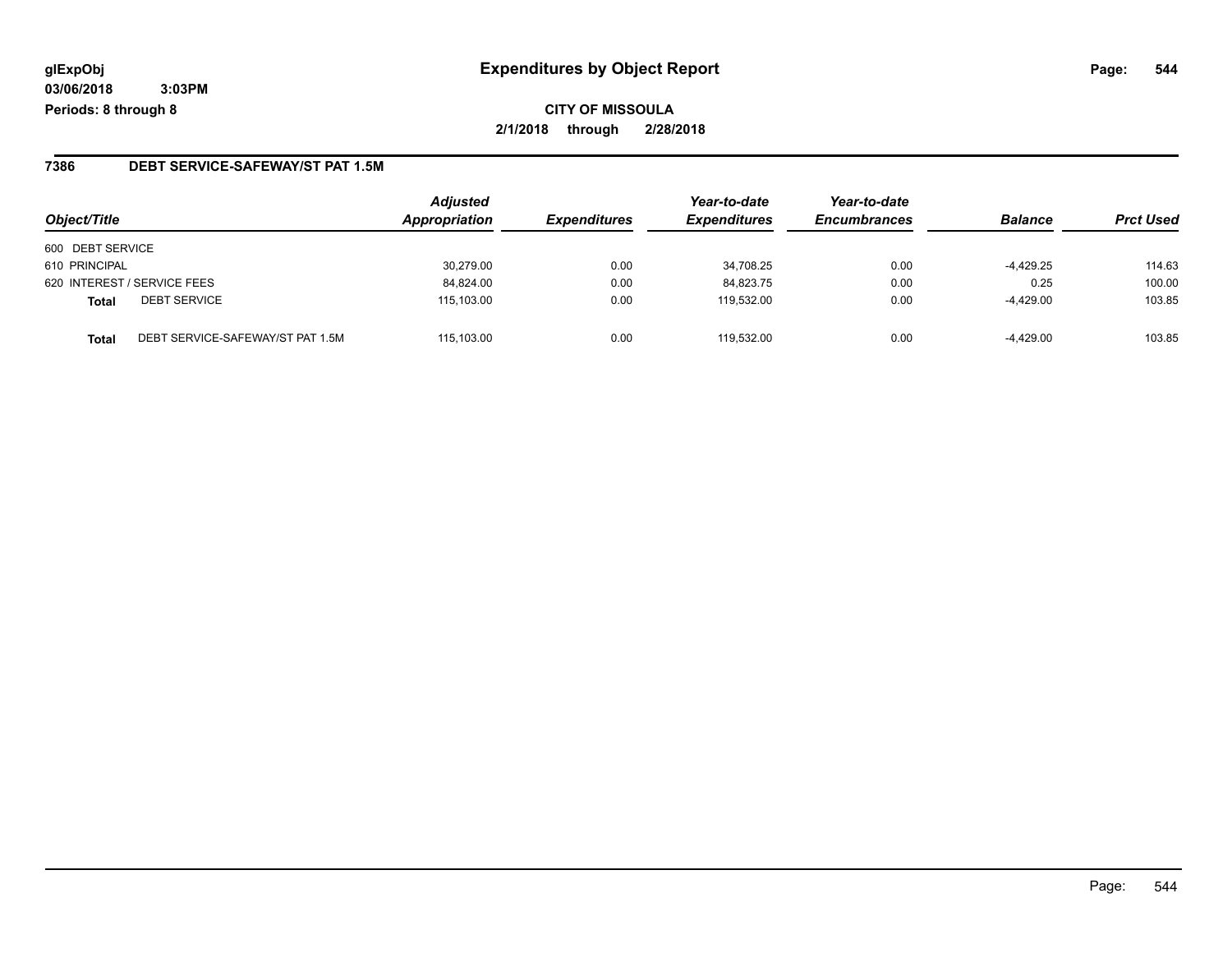## **7387 DEBT SERVICE-BROWNFIELD RLF 1.125M**

**390 NON-DEPARTMENTAL**

|                                     | <b>Adjusted</b> |                     | Year-to-date        | Year-to-date        |                |                  |
|-------------------------------------|-----------------|---------------------|---------------------|---------------------|----------------|------------------|
| Object/Title                        | Appropriation   | <b>Expenditures</b> | <b>Expenditures</b> | <b>Encumbrances</b> | <b>Balance</b> | <b>Prct Used</b> |
| 600 DEBT SERVICE                    |                 |                     |                     |                     |                |                  |
| 610 PRINCIPAL                       | 33,623.00       | 0.00                | 0.00                | 0.00                | 33,623.00      | 0.00             |
| 620 INTEREST / SERVICE FEES         | 24,469.00       | 0.00                | 11.955.52           | 0.00                | 12.513.48      | 48.86            |
| <b>DEBT SERVICE</b><br><b>Total</b> | 58.092.00       | 0.00                | 11.955.52           | 0.00                | 46,136.48      | 20.58            |
| NON-DEPARTMENTAL<br>Total           | 58,092.00       | 0.00                | 11.955.52           | 0.00                | 46,136.48      | 20.58            |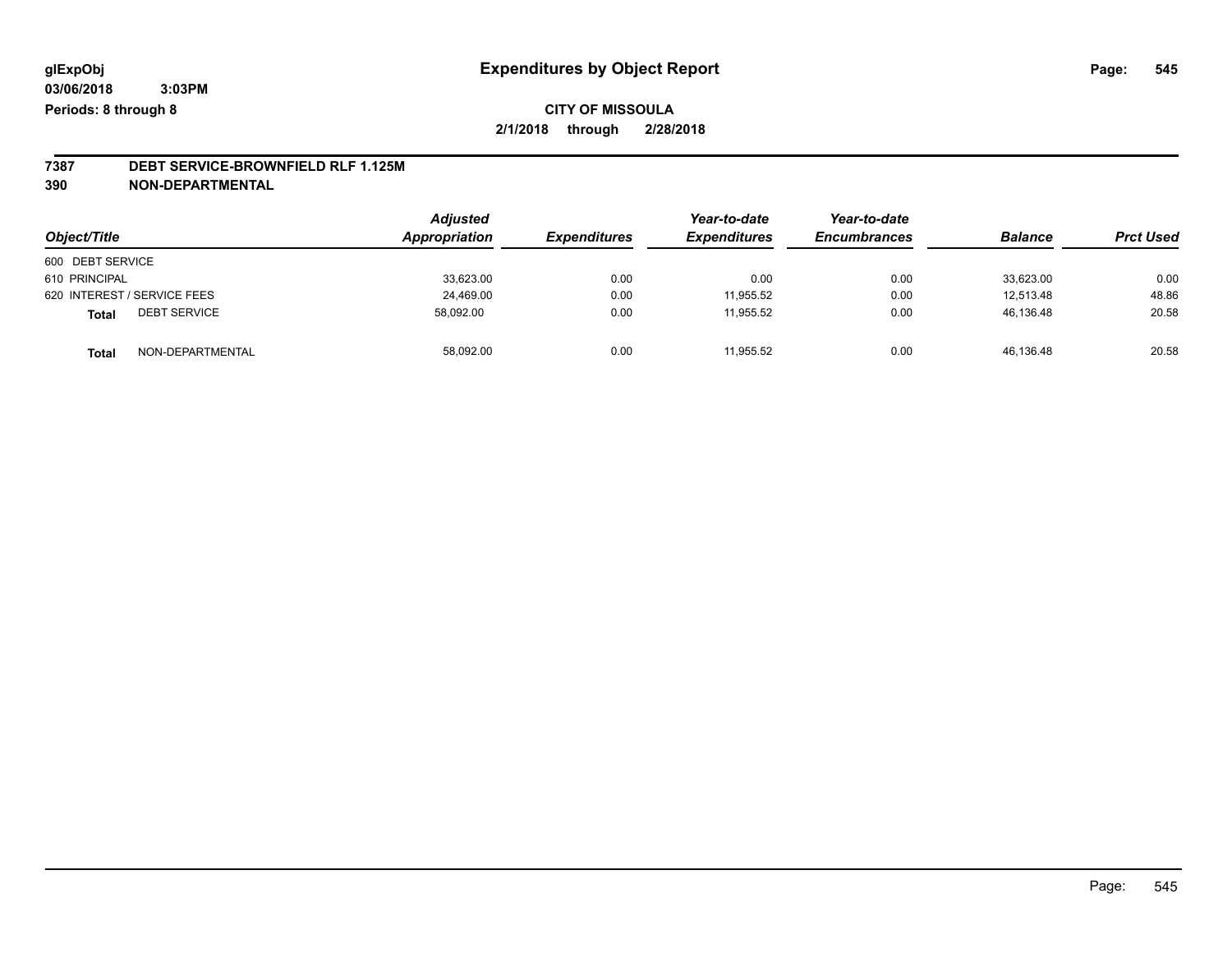## **glExpObj Expenditures by Object Report Page: 546**

**03/06/2018 3:03PM Periods: 8 through 8**

### **7387 DEBT SERVICE-BROWNFIELD RLF 1.125M**

| Object/Title                                       | <b>Adjusted</b><br>Appropriation | <b>Expenditures</b> | Year-to-date<br><b>Expenditures</b> | Year-to-date<br><b>Encumbrances</b> | <b>Balance</b> | <b>Prct Used</b> |
|----------------------------------------------------|----------------------------------|---------------------|-------------------------------------|-------------------------------------|----------------|------------------|
| 600 DEBT SERVICE                                   |                                  |                     |                                     |                                     |                |                  |
| 610 PRINCIPAL                                      | 33,623.00                        | 0.00                | 0.00                                | 0.00                                | 33.623.00      | 0.00             |
| 620 INTEREST / SERVICE FEES                        | 24.469.00                        | 0.00                | 11.955.52                           | 0.00                                | 12.513.48      | 48.86            |
| <b>DEBT SERVICE</b><br><b>Total</b>                | 58,092.00                        | 0.00                | 11.955.52                           | 0.00                                | 46,136.48      | 20.58            |
| DEBT SERVICE-BROWNFIELD RLF 1.125M<br><b>Total</b> | 58.092.00                        | 0.00                | 11.955.52                           | 0.00                                | 46.136.48      | 20.58            |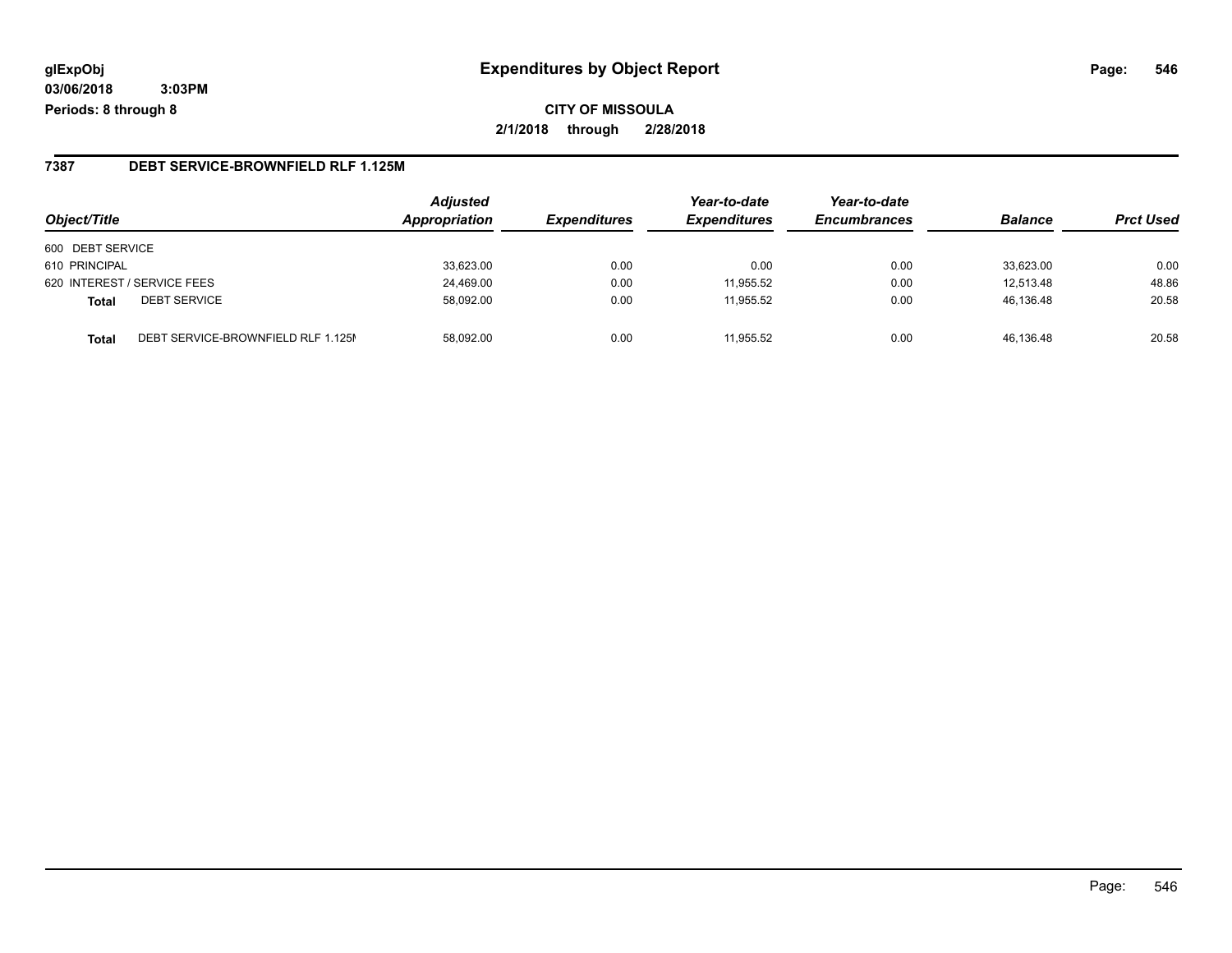**7389 DEBT SERVICE - 3.6M/5.75M**

**390 NON-DEPARTMENTAL**

|                              | <b>Adjusted</b> |                     | Year-to-date        | Year-to-date        |                |                  |
|------------------------------|-----------------|---------------------|---------------------|---------------------|----------------|------------------|
| Object/Title                 | Appropriation   | <b>Expenditures</b> | <b>Expenditures</b> | <b>Encumbrances</b> | <b>Balance</b> | <b>Prct Used</b> |
| 600 DEBT SERVICE             |                 |                     |                     |                     |                |                  |
| 610 PRINCIPAL                | 406.000.00      | 0.00                | 137.000.00          | 0.00                | 269.000.00     | 33.74            |
| 620 INTEREST / SERVICE FEES  | 269.282.00      | 0.00                | 135.369.75          | 0.00                | 133.912.25     | 50.27            |
| <b>DEBT SERVICE</b><br>Total | 675,282.00      | 0.00                | 272,369.75          | 0.00                | 402.912.25     | 40.33            |
| NON-DEPARTMENTAL<br>Total    | 675,282.00      | 0.00                | 272,369.75          | 0.00                | 402.912.25     | 40.33            |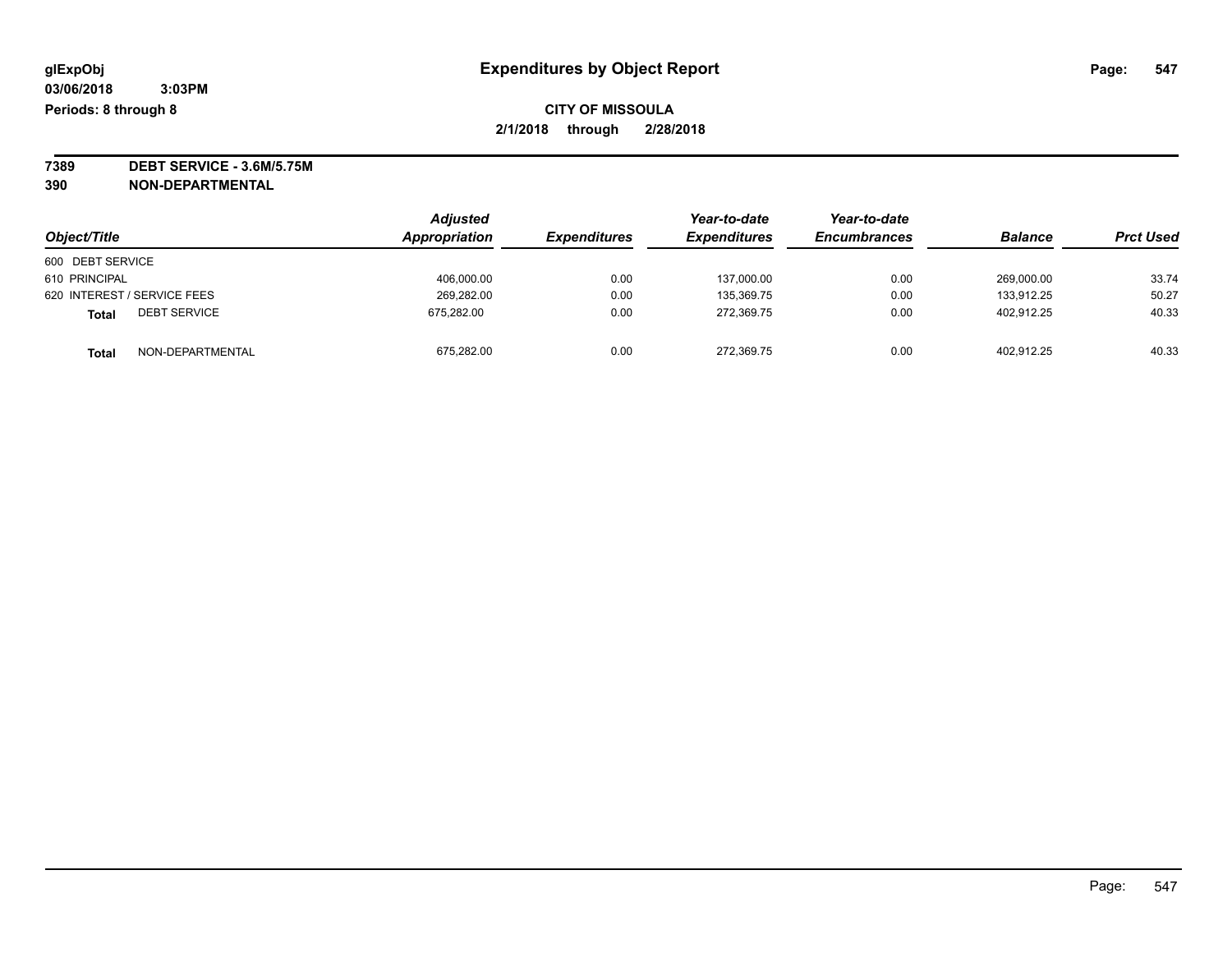**CITY OF MISSOULA 2/1/2018 through 2/28/2018**

**7389 DEBT SERVICE - 3.6M/5.75M**

| Object/Title                       | <b>Adjusted</b><br>Appropriation | <b>Expenditures</b> | Year-to-date<br><b>Expenditures</b> | Year-to-date<br><b>Encumbrances</b> | <b>Balance</b> | <b>Prct Used</b> |
|------------------------------------|----------------------------------|---------------------|-------------------------------------|-------------------------------------|----------------|------------------|
| 600 DEBT SERVICE                   |                                  |                     |                                     |                                     |                |                  |
| 610 PRINCIPAL                      | 406,000.00                       | 0.00                | 137,000.00                          | 0.00                                | 269.000.00     | 33.74            |
| 620 INTEREST / SERVICE FEES        | 269,282.00                       | 0.00                | 135,369.75                          | 0.00                                | 133.912.25     | 50.27            |
| <b>DEBT SERVICE</b><br>Total       | 675,282.00                       | 0.00                | 272.369.75                          | 0.00                                | 402.912.25     | 40.33            |
| DEBT SERVICE - 3.6M/5.75M<br>Total | 675.282.00                       | 0.00                | 272.369.75                          | 0.00                                | 402.912.25     | 40.33            |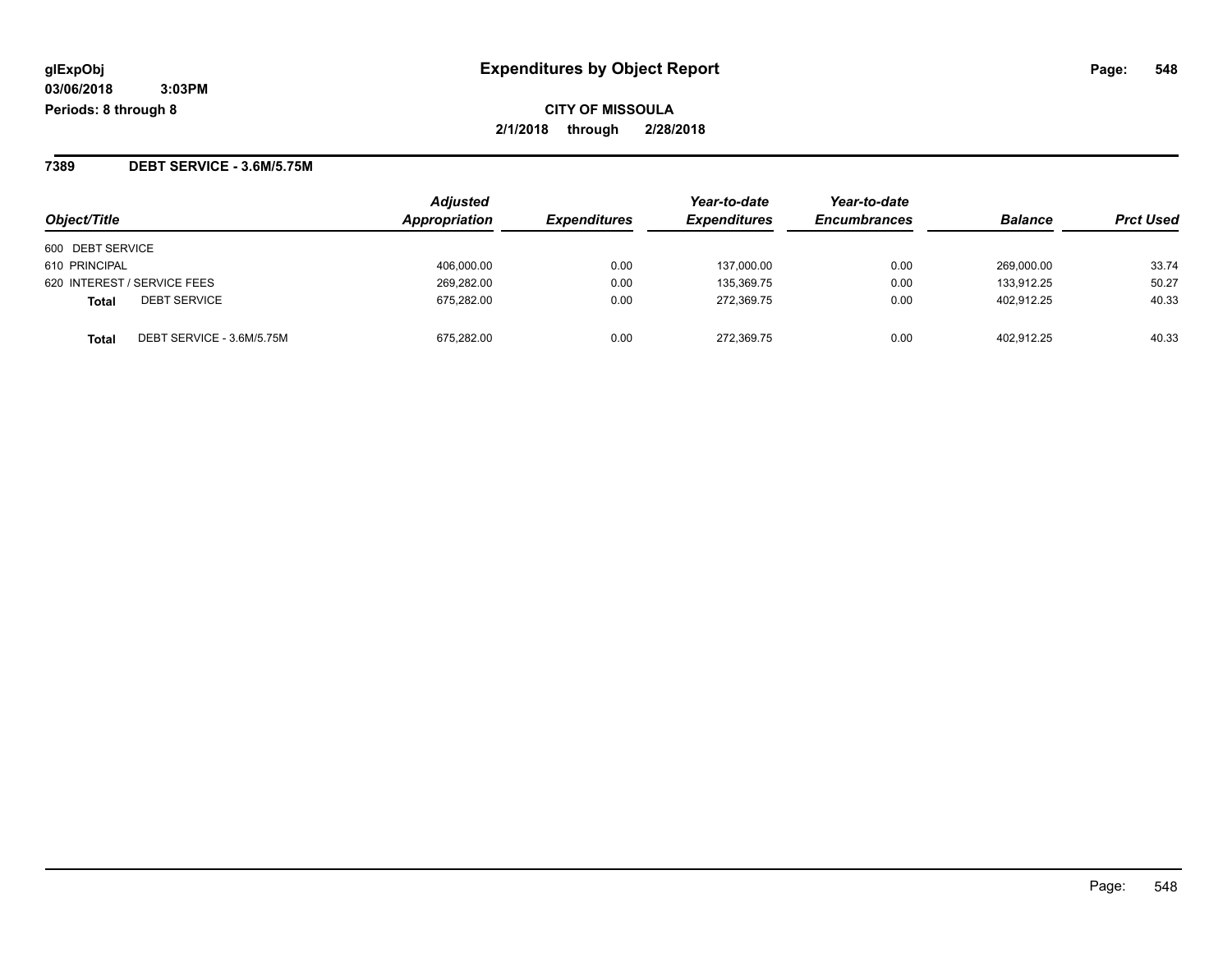**CITY OF MISSOULA 2/1/2018 through 2/28/2018**

**7390 URDII CLEARING - 3.6M TIF**

| Object/Title                  | <b>Adjusted</b><br>Appropriation | <b>Expenditures</b> | Year-to-date<br><b>Expenditures</b> | Year-to-date<br><b>Encumbrances</b> | <b>Balance</b> | <b>Prct Used</b> |
|-------------------------------|----------------------------------|---------------------|-------------------------------------|-------------------------------------|----------------|------------------|
| 800 OTHER OBJECTS             |                                  |                     |                                     |                                     |                |                  |
| 820 TRANSFERS TO OTHER FUNDS  | 0.00                             | 0.00                | 0.00                                | 0.00                                | 0.00           | 0.00             |
| OTHER OBJECTS<br><b>Total</b> | 0.00                             | 0.00                | 0.00                                | 0.00                                | 0.00           | 0.00             |
| <b>MRA</b><br>Total           | 0.00                             | 0.00                | 0.00                                | 0.00                                | 0.00           | 0.00             |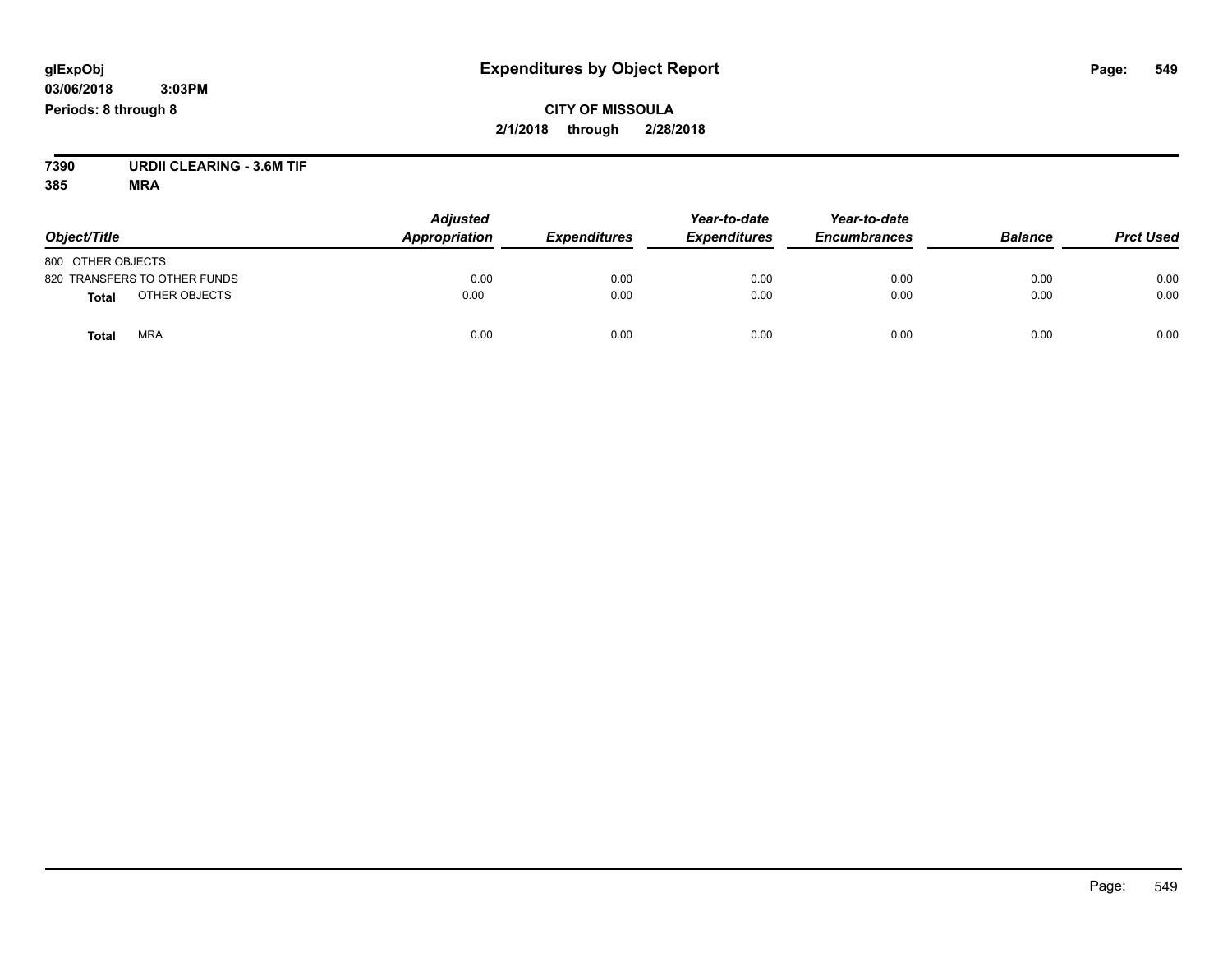**7390 URDII CLEARING - 3.6M TIF 390 NON-DEPARTMENTAL**

| Object/Title      |                              | <b>Adjusted</b><br>Appropriation | <b>Expenditures</b> | Year-to-date<br><b>Expenditures</b> | Year-to-date<br><b>Encumbrances</b> | <b>Balance</b> | <b>Prct Used</b> |
|-------------------|------------------------------|----------------------------------|---------------------|-------------------------------------|-------------------------------------|----------------|------------------|
| 800 OTHER OBJECTS |                              |                                  |                     |                                     |                                     |                |                  |
|                   | 820 TRANSFERS TO OTHER FUNDS | 2,274,167.00                     | 0.00                | 1.453.731.94                        | 0.00                                | 820.435.06     | 63.92            |
| Total             | OTHER OBJECTS                | 2,274,167.00                     | 0.00                | 1.453.731.94                        | 0.00                                | 820.435.06     | 63.92            |
| Total             | NON-DEPARTMENTAL             | 2,274,167.00                     | 0.00                | 1.453.731.94                        | 0.00                                | 820,435.06     | 63.92            |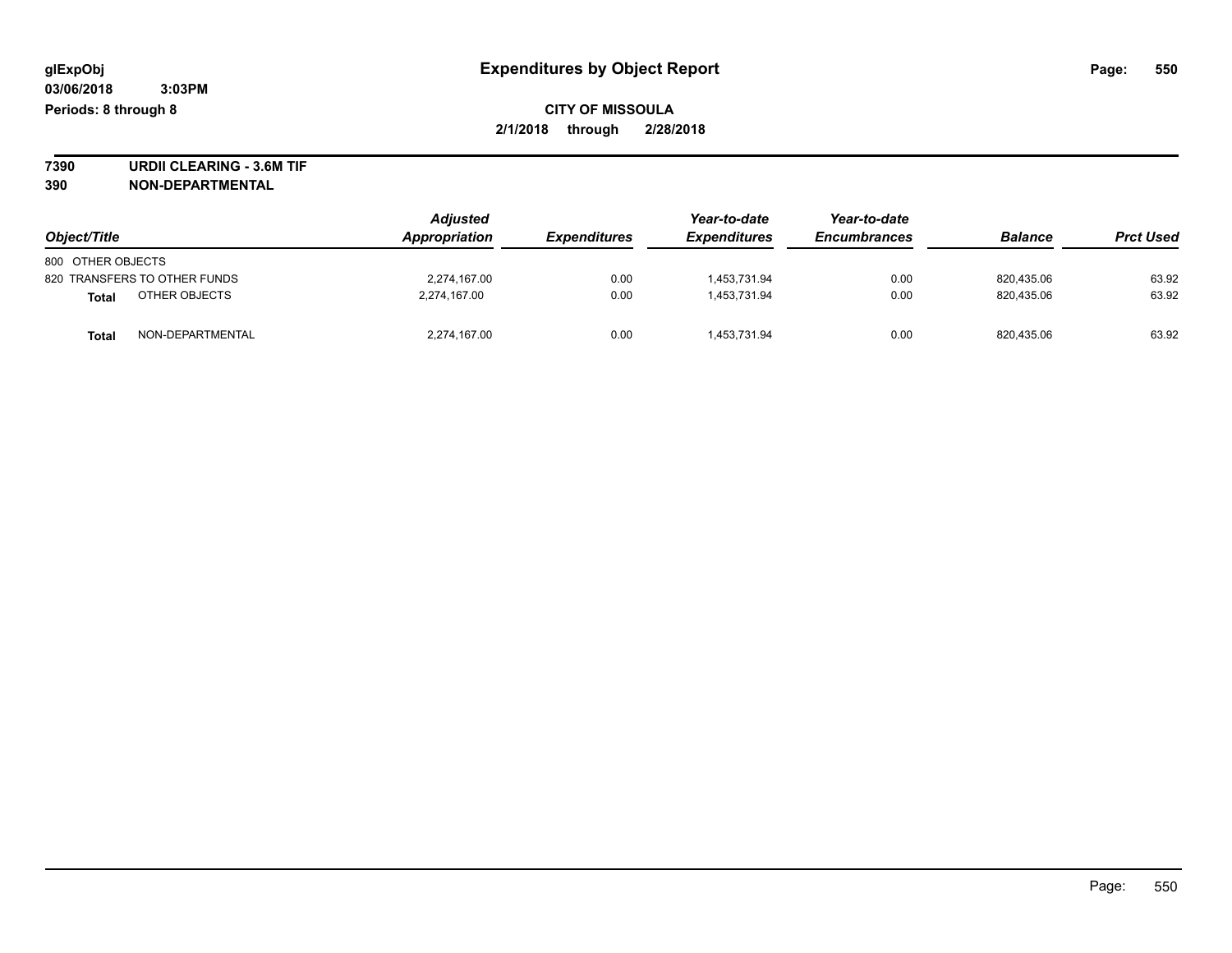**7390 URDII CLEARING - 3.6M TIF**

|                                    | <b>Adjusted</b><br>Appropriation |                            | Year-to-date        | Year-to-date        | <b>Balance</b> | <b>Prct Used</b> |
|------------------------------------|----------------------------------|----------------------------|---------------------|---------------------|----------------|------------------|
| Object/Title                       |                                  | <i><b>Expenditures</b></i> | <b>Expenditures</b> | <b>Encumbrances</b> |                |                  |
| 800 OTHER OBJECTS                  |                                  |                            |                     |                     |                |                  |
| 820 TRANSFERS TO OTHER FUNDS       | 2,274,167.00                     | 0.00                       | 1.453.731.94        | 0.00                | 820,435.06     | 63.92            |
| OTHER OBJECTS<br><b>Total</b>      | 2,274,167.00                     | 0.00                       | 1.453.731.94        | 0.00                | 820.435.06     | 63.92            |
| URDII CLEARING - 3.6M TIF<br>Total | 2,274,167.00                     | 0.00                       | 1.453.731.94        | 0.00                | 820.435.06     | 63.92            |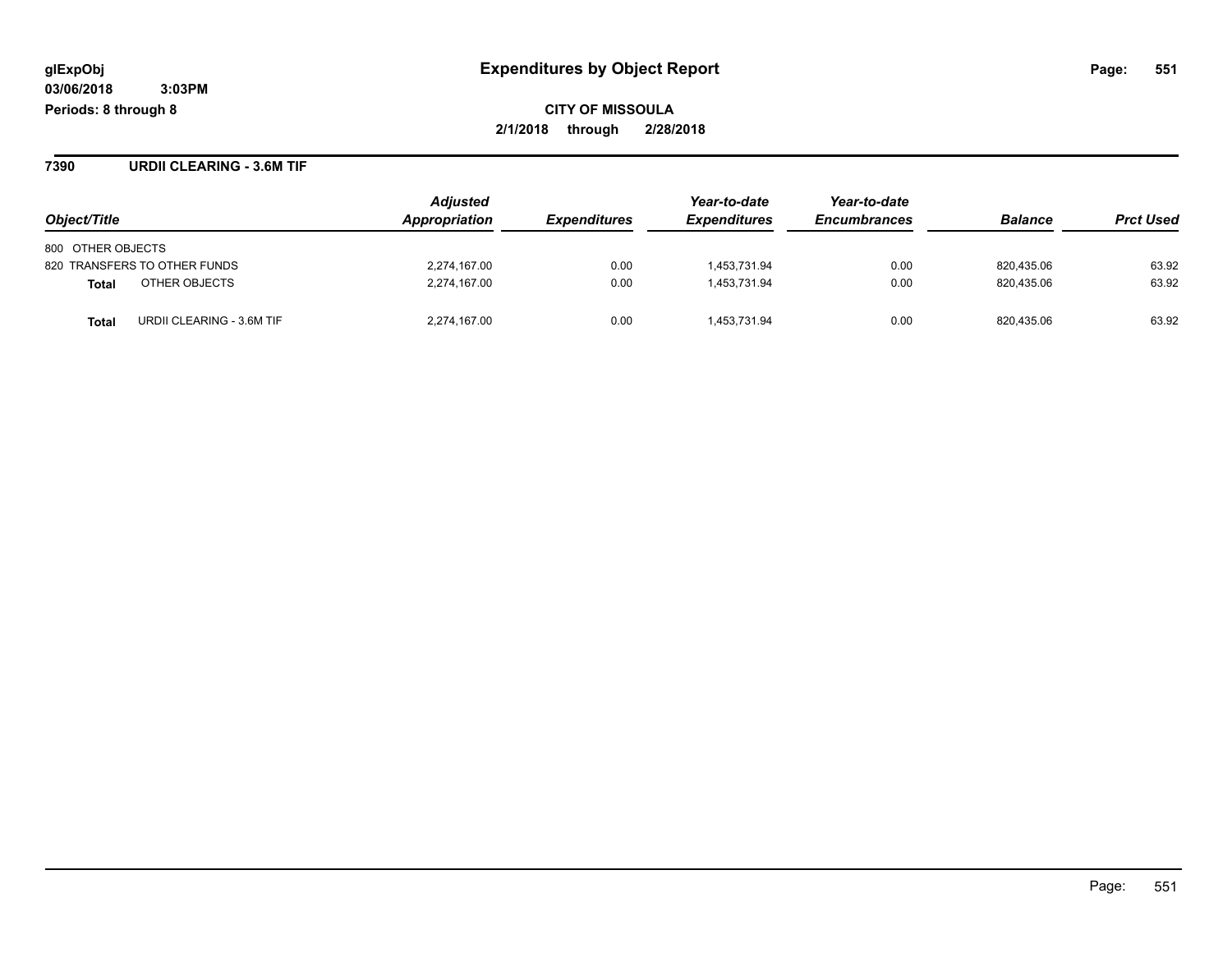**7392 MRA - URD II FUND 385 MRA**

|                    |                                   | <b>Adjusted</b>      |                     | Year-to-date        | Year-to-date        |                |                  |
|--------------------|-----------------------------------|----------------------|---------------------|---------------------|---------------------|----------------|------------------|
| Object/Title       |                                   | <b>Appropriation</b> | <b>Expenditures</b> | <b>Expenditures</b> | <b>Encumbrances</b> | <b>Balance</b> | <b>Prct Used</b> |
|                    | 300 PURCHASED SERVICES            |                      |                     |                     |                     |                |                  |
|                    | 350 PROFESSIONAL SERVICES         | 32,551.00            | 10,509.17           | 58,103.70           | 0.00                | $-25,552.70$   | 178.50           |
| Total              | PURCHASED SERVICES                | 32,551.00            | 10,509.17           | 58,103.70           | 0.00                | $-25,552.70$   | 178.50           |
|                    | 700 GRANTS & CONTRIBUTIONS        |                      |                     |                     |                     |                |                  |
|                    | 700 GRANTS & CONTRIBUTIONS        | 261,500.00           | 0.00                | 311,054.01          | 0.00                | $-49,554.01$   | 118.95           |
| <b>Total</b>       | <b>GRANTS &amp; CONTRIBUTIONS</b> | 261,500.00           | 0.00                | 311,054.01          | 0.00                | $-49,554.01$   | 118.95           |
| 800 OTHER OBJECTS  |                                   |                      |                     |                     |                     |                |                  |
|                    | 820 TRANSFERS TO OTHER FUNDS      | 250,000.00           | 0.00                | 0.00                | 0.00                | 250,000.00     | 0.00             |
| 845 CONTINGENCY    |                                   | 2,432,132.00         | 0.00                | 0.00                | 0.00                | 2,432,132.00   | 0.00             |
| <b>Total</b>       | OTHER OBJECTS                     | 2,682,132.00         | 0.00                | 0.00                | 0.00                | 2,682,132.00   | 0.00             |
| 900 CAPITAL OUTLAY |                                   |                      |                     |                     |                     |                |                  |
| 930 IMPROVEMENTS   |                                   | 77,750.00            | 0.00                | 0.00                | 0.00                | 77,750.00      | 0.00             |
| <b>Total</b>       | <b>CAPITAL OUTLAY</b>             | 77,750.00            | 0.00                | 0.00                | 0.00                | 77,750.00      | 0.00             |
| <b>Total</b>       | <b>MRA</b>                        | 3,053,933.00         | 10,509.17           | 369,157.71          | 0.00                | 2,684,775.29   | 12.09            |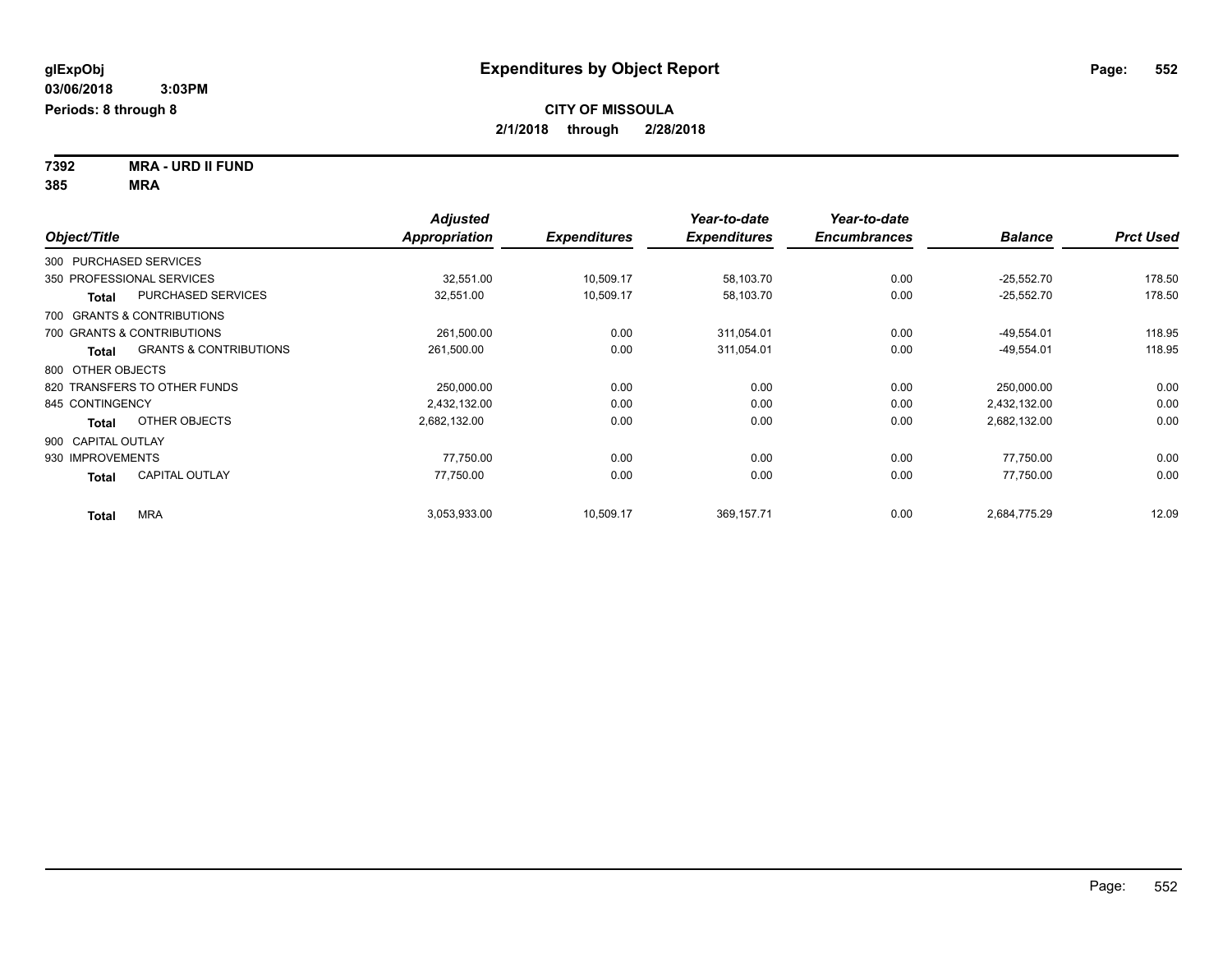**7392 MRA - URD II FUND**

|                        |                                   | <b>Adjusted</b>      |                     | Year-to-date        | Year-to-date        |                |                  |
|------------------------|-----------------------------------|----------------------|---------------------|---------------------|---------------------|----------------|------------------|
| Object/Title           |                                   | <b>Appropriation</b> | <b>Expenditures</b> | <b>Expenditures</b> | <b>Encumbrances</b> | <b>Balance</b> | <b>Prct Used</b> |
| 300 PURCHASED SERVICES |                                   |                      |                     |                     |                     |                |                  |
|                        | 350 PROFESSIONAL SERVICES         | 32,551.00            | 10,509.17           | 58,103.70           | 0.00                | $-25,552.70$   | 178.50           |
| <b>Total</b>           | <b>PURCHASED SERVICES</b>         | 32,551.00            | 10,509.17           | 58,103.70           | 0.00                | $-25,552.70$   | 178.50           |
|                        | 700 GRANTS & CONTRIBUTIONS        |                      |                     |                     |                     |                |                  |
|                        | 700 GRANTS & CONTRIBUTIONS        | 261,500.00           | 0.00                | 311,054.01          | 0.00                | $-49,554.01$   | 118.95           |
| <b>Total</b>           | <b>GRANTS &amp; CONTRIBUTIONS</b> | 261,500.00           | 0.00                | 311,054.01          | 0.00                | $-49,554.01$   | 118.95           |
| 800 OTHER OBJECTS      |                                   |                      |                     |                     |                     |                |                  |
|                        | 820 TRANSFERS TO OTHER FUNDS      | 250,000.00           | 0.00                | 0.00                | 0.00                | 250,000.00     | 0.00             |
| 845 CONTINGENCY        |                                   | 2,432,132.00         | 0.00                | 0.00                | 0.00                | 2,432,132.00   | 0.00             |
| <b>Total</b>           | OTHER OBJECTS                     | 2,682,132.00         | 0.00                | 0.00                | 0.00                | 2,682,132.00   | 0.00             |
| 900 CAPITAL OUTLAY     |                                   |                      |                     |                     |                     |                |                  |
| 930 IMPROVEMENTS       |                                   | 77,750.00            | 0.00                | 0.00                | 0.00                | 77.750.00      | 0.00             |
| <b>Total</b>           | <b>CAPITAL OUTLAY</b>             | 77,750.00            | 0.00                | 0.00                | 0.00                | 77,750.00      | 0.00             |
| <b>Total</b>           | <b>MRA - URD II FUND</b>          | 3,053,933.00         | 10,509.17           | 369,157.71          | 0.00                | 2,684,775.29   | 12.09            |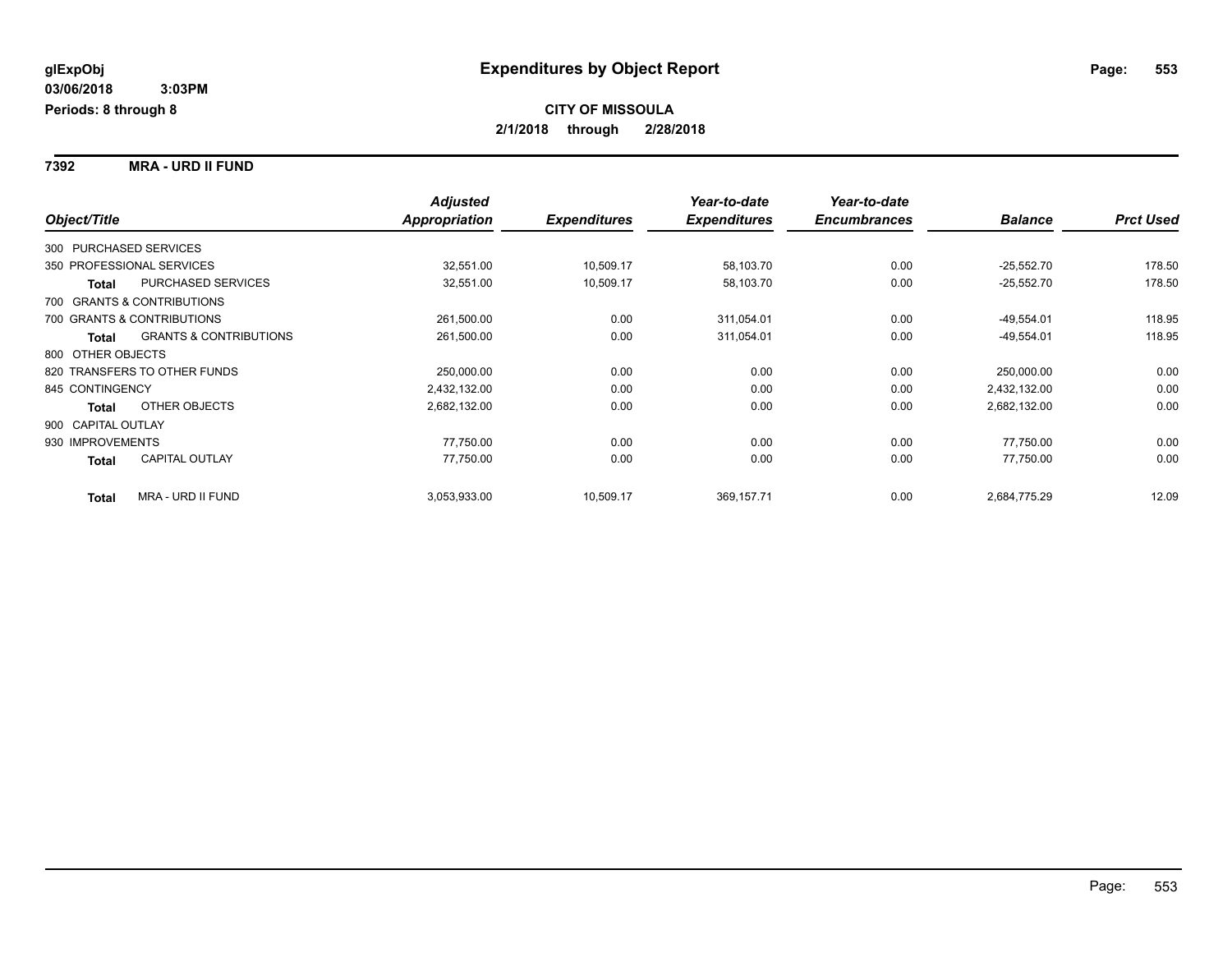**7393 MRA - URD III FUND 385 MRA**

|                                            | <b>Adjusted</b>      |                     | Year-to-date        | Year-to-date        |                |                  |
|--------------------------------------------|----------------------|---------------------|---------------------|---------------------|----------------|------------------|
| Object/Title                               | <b>Appropriation</b> | <b>Expenditures</b> | <b>Expenditures</b> | <b>Encumbrances</b> | <b>Balance</b> | <b>Prct Used</b> |
| 100 PERSONAL SERVICES                      |                      |                     |                     |                     |                |                  |
| 110 SALARIES AND WAGES                     | 420,876.00           | 33,219.12           | 266,355.24          | 0.00                | 154,520.76     | 63.29            |
| 120 OVERTIME                               | 5.000.00             | 0.00                | 0.00                | 0.00                | 5,000.00       | 0.00             |
| 140 EMPLOYER CONTRIBUTIONS                 | 135,737.00           | 10,894.38           | 92,396.15           | 0.00                | 43,340.85      | 68.07            |
| 141 STATE RETIREMENT CONTRIBUTIONS         | 426.00               | 0.00                | 295.95              | 0.00                | 130.05         | 69.47            |
| 190 PENSION EXPENSE                        | 0.00                 | 0.00                | 0.00                | 0.00                | 0.00           | 0.00             |
| PERSONAL SERVICES<br>Total                 | 562,039.00           | 44,113.50           | 359,047.34          | 0.00                | 202,991.66     | 63.88            |
| 200 SUPPLIES                               |                      |                     |                     |                     |                |                  |
| 210 OFFICE SUPPLIES                        | 4,000.00             | 151.19              | 1,013.03            | 0.00                | 2,986.97       | 25.33            |
| 220 OPERATING SUPPLIES                     | 500.00               | 0.00                | 0.00                | 0.00                | 500.00         | 0.00             |
| 230 REPAIR/MAINTENANCE                     | 828.00               | 0.00                | 415.96              | 0.00                | 412.04         | 50.24            |
| 231 GASOLINE                               | 400.00               | 0.00                | 120.37              | 0.00                | 279.63         | 30.09            |
| 240 OTHER SUPPLIES                         | 3,398.00             | 0.00                | 922.08              | 0.00                | 2,475.92       | 27.14            |
| <b>SUPPLIES</b><br>Total                   | 9,126.00             | 151.19              | 2,471.44            | 0.00                | 6,654.56       | 27.08            |
| 300 PURCHASED SERVICES                     |                      |                     |                     |                     |                |                  |
| 310 COMMUNICATIONS                         | 800.00               | 55.00               | 109.27              | 0.00                | 690.73         | 13.66            |
| 320 PRINTING & DUPLICATING                 | 3,000.00             | 59.88               | 1,128.45            | 0.00                | 1,871.55       | 37.62            |
| 330 PUBLICITY, SUBSCRIPTIONS & DUES        | 3,000.00             | 110.00              | 1,650.82            | 0.00                | 1,349.18       | 55.03            |
| 344 TELEPHONE SERVICE                      | 1,300.00             | 0.00                | 25.05               | 0.00                | 1,274.95       | 1.93             |
| 345 GARBAGE                                | 565.00               | 0.00                | 0.00                | 0.00                | 565.00         | 0.00             |
| 350 PROFESSIONAL SERVICES                  | 1,076,507.00         | 12,910.61           | 339,299.29          | 0.00                | 737,207.71     | 31.52            |
| 360 REPAIR & MAINTENANCE                   | 6,990.00             | 347.30              | 2,431.10            | 0.00                | 4,558.90       | 34.78            |
| 370 TRAVEL                                 | 3,500.00             | 0.00                | 3,200.32            | 0.00                | 299.68         | 91.44            |
| 380 TRAINING                               | 4,500.00             | 0.00                | 1,735.54            | 0.00                | 2,764.46       | 38.57            |
| 390 OTHER PURCHASED SERVICES               | 500.00               | 0.00                | 0.00                | 0.00                | 500.00         | 0.00             |
| PURCHASED SERVICES<br>Total                | 1,100,662.00         | 13,482.79           | 349,579.84          | 0.00                | 751,082.16     | 31.76            |
| 600 DEBT SERVICE                           |                      |                     |                     |                     |                |                  |
| 610 PRINCIPAL                              | 0.00                 | 0.00                | 0.00                | 0.00                | 0.00           | 0.00             |
| <b>DEBT SERVICE</b><br>Total               | 0.00                 | 0.00                | 0.00                | 0.00                | 0.00           | 0.00             |
| 700 GRANTS & CONTRIBUTIONS                 |                      |                     |                     |                     |                |                  |
| 700 GRANTS & CONTRIBUTIONS                 | 6,514,995.00         | 253,748.00          | 1,957,258.86        | 0.00                | 4,557,736.14   | 30.04            |
| <b>GRANTS &amp; CONTRIBUTIONS</b><br>Total | 6,514,995.00         | 253,748.00          | 1,957,258.86        | 0.00                | 4,557,736.14   | 30.04            |
| 800 OTHER OBJECTS                          |                      |                     |                     |                     |                |                  |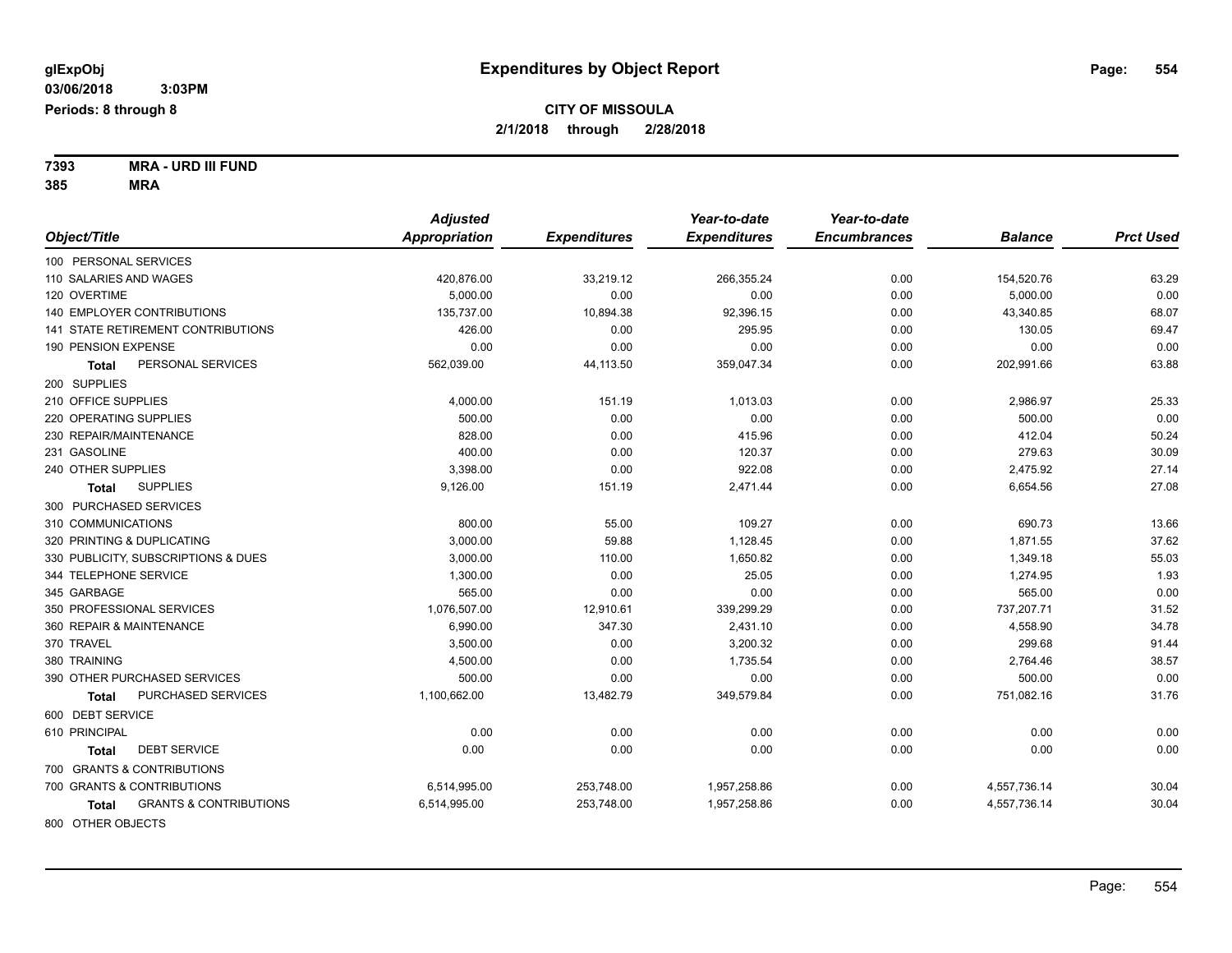| 7393 | <b>MRA - URD III FUND</b> |
|------|---------------------------|
| 385  | MRA                       |

| Object/Title       |                              | <b>Adjusted</b> | <b>Expenditures</b> | Year-to-date<br><b>Expenditures</b> | Year-to-date<br><b>Encumbrances</b> | <b>Balance</b> | <b>Prct Used</b> |
|--------------------|------------------------------|-----------------|---------------------|-------------------------------------|-------------------------------------|----------------|------------------|
|                    |                              | Appropriation   |                     |                                     |                                     |                |                  |
|                    | 820 TRANSFERS TO OTHER FUNDS | 0.00            | 0.00                | 0.00                                | 0.00                                | 0.00           | 0.00             |
| 845 CONTINGENCY    |                              | 166.188.00      | 0.00                | 0.00                                | 0.00                                | 166.188.00     | 0.00             |
| <b>Total</b>       | OTHER OBJECTS                | 166.188.00      | 0.00                | 0.00                                | 0.00                                | 166.188.00     | 0.00             |
| 900 CAPITAL OUTLAY |                              |                 |                     |                                     |                                     |                |                  |
| 910 LAND           |                              | 1.611.000.00    | 0.00                | $-6.564.55$                         | 0.00                                | 1.617.564.55   | $-0.41$          |
| 930 IMPROVEMENTS   |                              | 4.546.517.00    | 0.00                | 1,424,665.92                        | 0.00                                | 3,121,851.08   | 31.34            |
| <b>Total</b>       | <b>CAPITAL OUTLAY</b>        | 6.157.517.00    | 0.00                | 1.418.101.37                        | 0.00                                | 4,739,415.63   | 23.03            |
| <b>Total</b>       | <b>MRA</b>                   | 14.510.527.00   | 311.495.48          | 4.086.458.85                        | 0.00                                | 10.424.068.15  | 28.16            |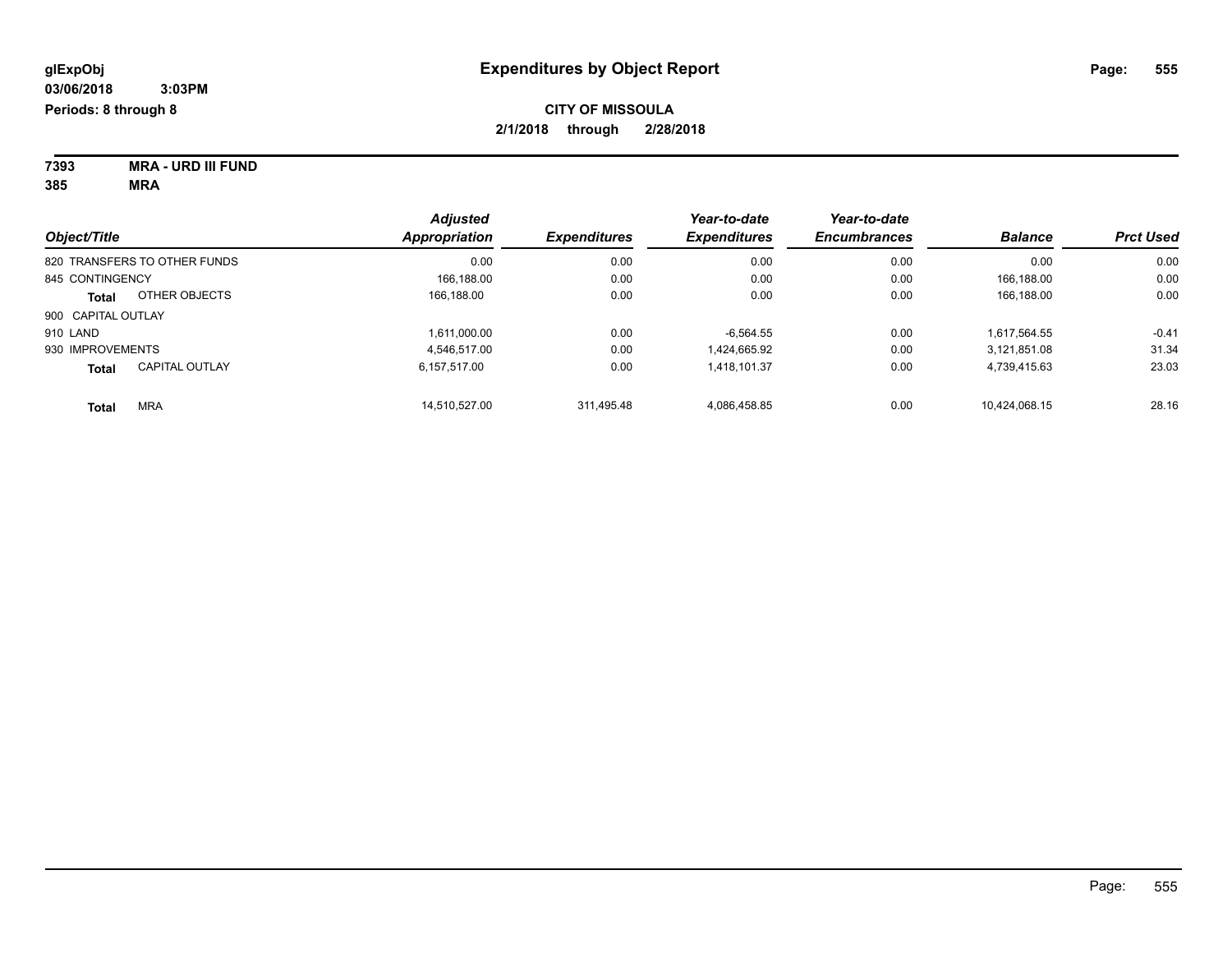**7393 MRA - URD III FUND**

|                                                   | <b>Adjusted</b> |                     | Year-to-date        | Year-to-date        |                |                  |
|---------------------------------------------------|-----------------|---------------------|---------------------|---------------------|----------------|------------------|
| Object/Title                                      | Appropriation   | <b>Expenditures</b> | <b>Expenditures</b> | <b>Encumbrances</b> | <b>Balance</b> | <b>Prct Used</b> |
| 100 PERSONAL SERVICES                             |                 |                     |                     |                     |                |                  |
| 110 SALARIES AND WAGES                            | 420,876.00      | 33,219.12           | 266,355.24          | 0.00                | 154,520.76     | 63.29            |
| 120 OVERTIME                                      | 5,000.00        | 0.00                | 0.00                | 0.00                | 5,000.00       | 0.00             |
| <b>140 EMPLOYER CONTRIBUTIONS</b>                 | 135,737.00      | 10,894.38           | 92,396.15           | 0.00                | 43,340.85      | 68.07            |
| 141 STATE RETIREMENT CONTRIBUTIONS                | 426.00          | 0.00                | 295.95              | 0.00                | 130.05         | 69.47            |
| 190 PENSION EXPENSE                               | 0.00            | 0.00                | 0.00                | 0.00                | 0.00           | 0.00             |
| PERSONAL SERVICES<br><b>Total</b>                 | 562,039.00      | 44,113.50           | 359,047.34          | 0.00                | 202,991.66     | 63.88            |
| 200 SUPPLIES                                      |                 |                     |                     |                     |                |                  |
| 210 OFFICE SUPPLIES                               | 4,000.00        | 151.19              | 1,013.03            | 0.00                | 2,986.97       | 25.33            |
| 220 OPERATING SUPPLIES                            | 500.00          | 0.00                | 0.00                | 0.00                | 500.00         | 0.00             |
| 230 REPAIR/MAINTENANCE                            | 828.00          | 0.00                | 415.96              | 0.00                | 412.04         | 50.24            |
| 231 GASOLINE                                      | 400.00          | 0.00                | 120.37              | 0.00                | 279.63         | 30.09            |
| 240 OTHER SUPPLIES                                | 3,398.00        | 0.00                | 922.08              | 0.00                | 2,475.92       | 27.14            |
| <b>SUPPLIES</b><br><b>Total</b>                   | 9,126.00        | 151.19              | 2,471.44            | 0.00                | 6,654.56       | 27.08            |
| 300 PURCHASED SERVICES                            |                 |                     |                     |                     |                |                  |
| 310 COMMUNICATIONS                                | 800.00          | 55.00               | 109.27              | 0.00                | 690.73         | 13.66            |
| 320 PRINTING & DUPLICATING                        | 3,000.00        | 59.88               | 1,128.45            | 0.00                | 1,871.55       | 37.62            |
| 330 PUBLICITY, SUBSCRIPTIONS & DUES               | 3,000.00        | 110.00              | 1,650.82            | 0.00                | 1,349.18       | 55.03            |
| 344 TELEPHONE SERVICE                             | 1,300.00        | 0.00                | 25.05               | 0.00                | 1,274.95       | 1.93             |
| 345 GARBAGE                                       | 565.00          | 0.00                | 0.00                | 0.00                | 565.00         | 0.00             |
| 350 PROFESSIONAL SERVICES                         | 1,076,507.00    | 12,910.61           | 339,299.29          | 0.00                | 737,207.71     | 31.52            |
| 360 REPAIR & MAINTENANCE                          | 6,990.00        | 347.30              | 2,431.10            | 0.00                | 4,558.90       | 34.78            |
| 370 TRAVEL                                        | 3,500.00        | 0.00                | 3,200.32            | 0.00                | 299.68         | 91.44            |
| 380 TRAINING                                      | 4,500.00        | 0.00                | 1,735.54            | 0.00                | 2,764.46       | 38.57            |
| 390 OTHER PURCHASED SERVICES                      | 500.00          | 0.00                | 0.00                | 0.00                | 500.00         | 0.00             |
| PURCHASED SERVICES<br><b>Total</b>                | 1,100,662.00    | 13,482.79           | 349,579.84          | 0.00                | 751,082.16     | 31.76            |
| 600 DEBT SERVICE                                  |                 |                     |                     |                     |                |                  |
| 610 PRINCIPAL                                     | 0.00            | 0.00                | 0.00                | 0.00                | 0.00           | 0.00             |
| <b>DEBT SERVICE</b><br><b>Total</b>               | 0.00            | 0.00                | 0.00                | 0.00                | 0.00           | 0.00             |
| 700 GRANTS & CONTRIBUTIONS                        |                 |                     |                     |                     |                |                  |
| 700 GRANTS & CONTRIBUTIONS                        | 6,514,995.00    | 253,748.00          | 1,957,258.86        | 0.00                | 4,557,736.14   | 30.04            |
| <b>GRANTS &amp; CONTRIBUTIONS</b><br><b>Total</b> | 6,514,995.00    | 253,748.00          | 1,957,258.86        | 0.00                | 4,557,736.14   | 30.04            |
| 800 OTHER OBJECTS                                 |                 |                     |                     |                     |                |                  |
| 820 TRANSFERS TO OTHER FUNDS                      | 0.00            | 0.00                | 0.00                | 0.00                | 0.00           | 0.00             |
|                                                   |                 |                     |                     |                     |                |                  |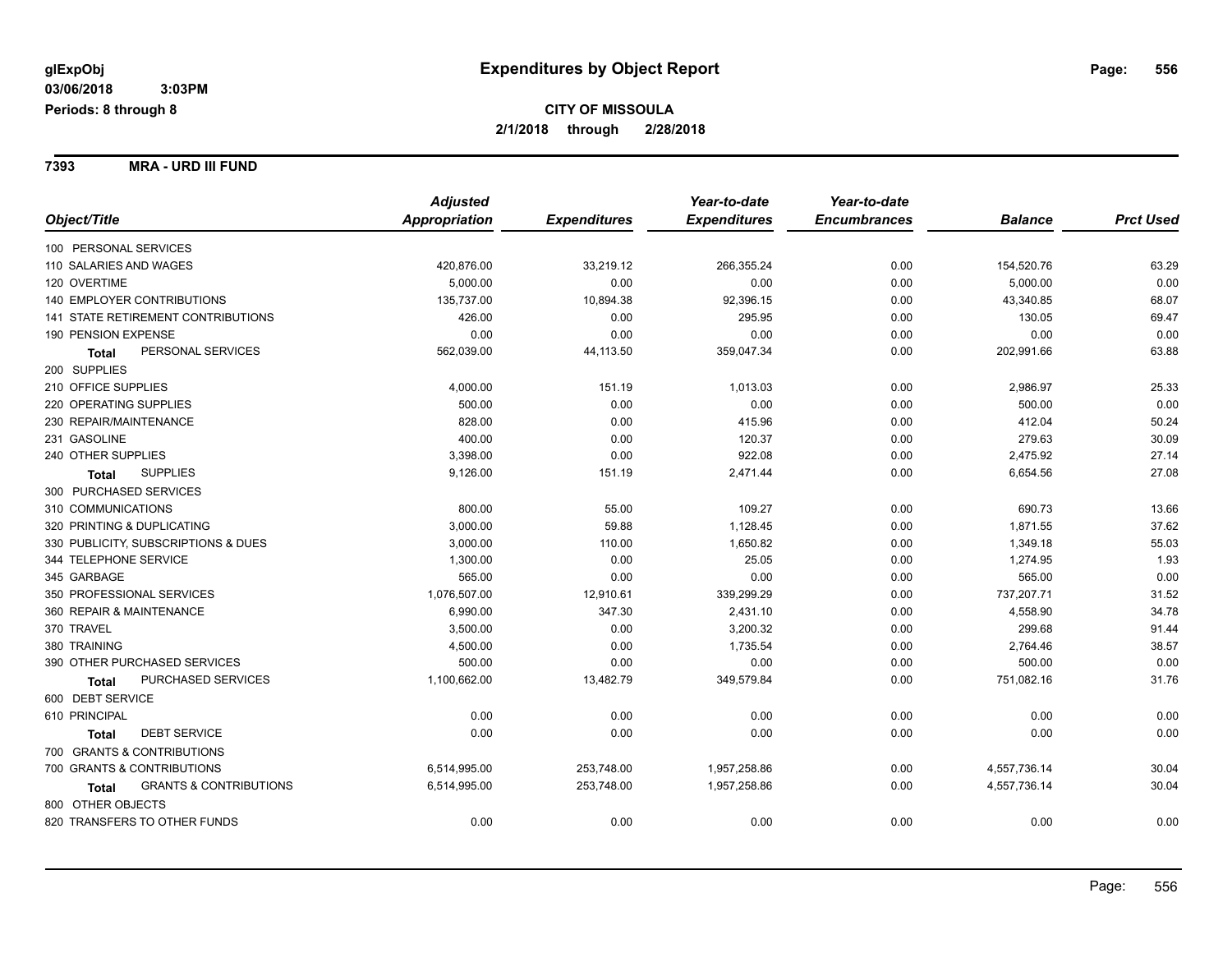**7393 MRA - URD III FUND**

| Object/Title       |                       | <b>Adjusted</b><br>Appropriation | <b>Expenditures</b> | Year-to-date<br><b>Expenditures</b> | Year-to-date<br><b>Encumbrances</b> | <b>Balance</b> | <b>Prct Used</b> |
|--------------------|-----------------------|----------------------------------|---------------------|-------------------------------------|-------------------------------------|----------------|------------------|
| 845 CONTINGENCY    |                       | 166,188.00                       | 0.00                | 0.00                                | 0.00                                | 166.188.00     | 0.00             |
| <b>Total</b>       | OTHER OBJECTS         | 166,188.00                       | 0.00                | 0.00                                | 0.00                                | 166.188.00     | 0.00             |
| 900 CAPITAL OUTLAY |                       |                                  |                     |                                     |                                     |                |                  |
| 910 LAND           |                       | 1,611,000.00                     | 0.00                | $-6,564.55$                         | 0.00                                | 1,617,564.55   | $-0.41$          |
| 930 IMPROVEMENTS   |                       | 4.546.517.00                     | 0.00                | 1,424,665.92                        | 0.00                                | 3.121.851.08   | 31.34            |
| <b>Total</b>       | <b>CAPITAL OUTLAY</b> | 6,157,517.00                     | 0.00                | 1,418,101.37                        | 0.00                                | 4,739,415.63   | 23.03            |
| <b>Total</b>       | MRA - URD III FUND    | 14.510.527.00                    | 311.495.48          | 4.086.458.85                        | 0.00                                | 10.424.068.15  | 28.16            |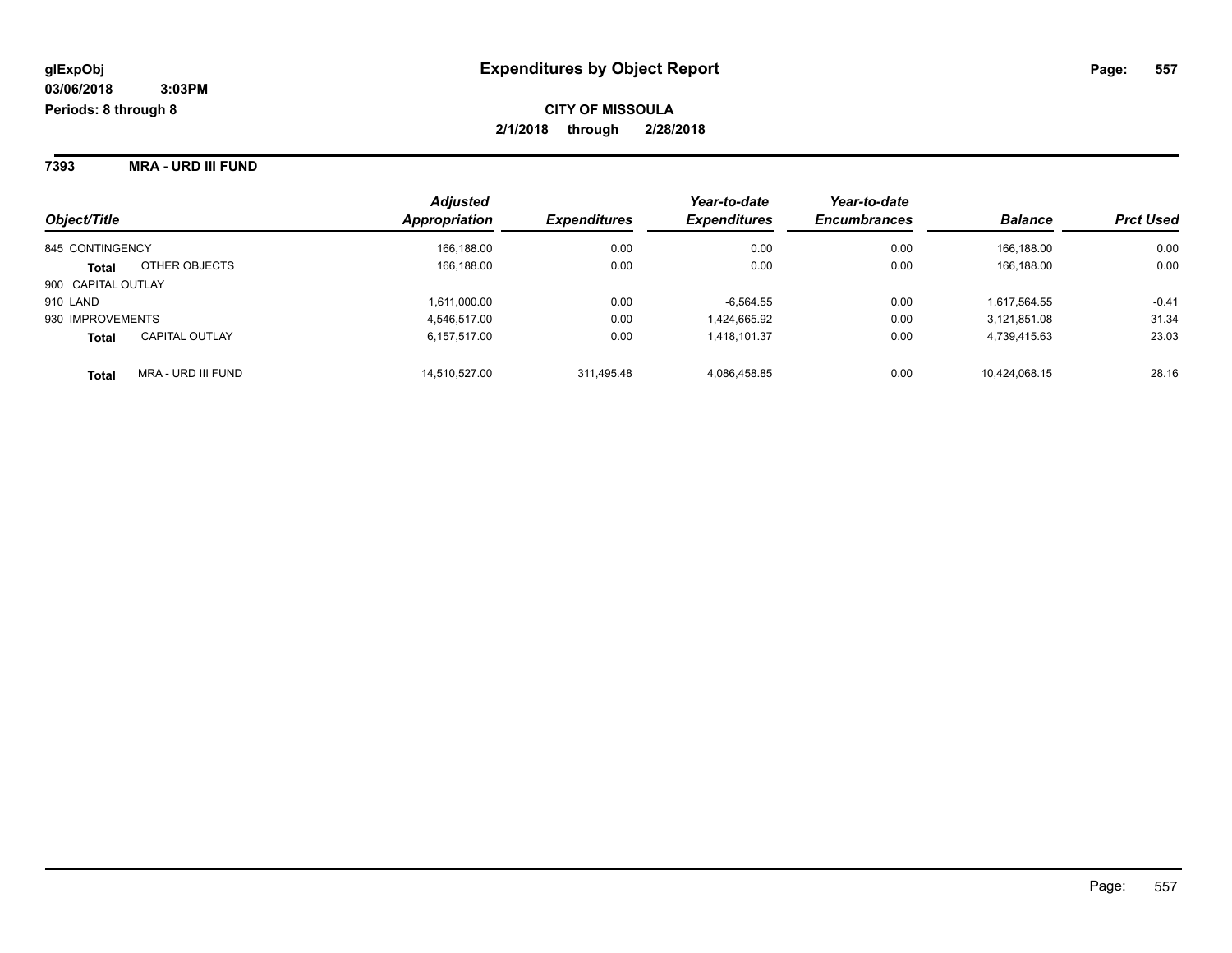## **CITY OF MISSOULA 2/1/2018 through 2/28/2018**

# **7394 MRA URD III TI DEBT CLEARING FUND**

| Object/Title                  | <b>Adjusted</b><br>Appropriation | <b>Expenditures</b> | Year-to-date<br><b>Expenditures</b> | Year-to-date<br><b>Encumbrances</b> | <b>Balance</b> | <b>Prct Used</b> |
|-------------------------------|----------------------------------|---------------------|-------------------------------------|-------------------------------------|----------------|------------------|
| 800 OTHER OBJECTS             |                                  |                     |                                     |                                     |                |                  |
| 820 TRANSFERS TO OTHER FUNDS  | 1.975.456.00                     | 0.00                | $-79.037.12$                        | 0.00                                | 2.054.493.12   | $-4.00$          |
| OTHER OBJECTS<br><b>Total</b> | 1.975.456.00                     | 0.00                | $-79,037.12$                        | 0.00                                | 2,054,493.12   | $-4.00$          |
| MRA<br>Total                  | 1.975.456.00                     | 0.00                | $-79.037.12$                        | 0.00                                | 2,054,493.12   | $-4.00$          |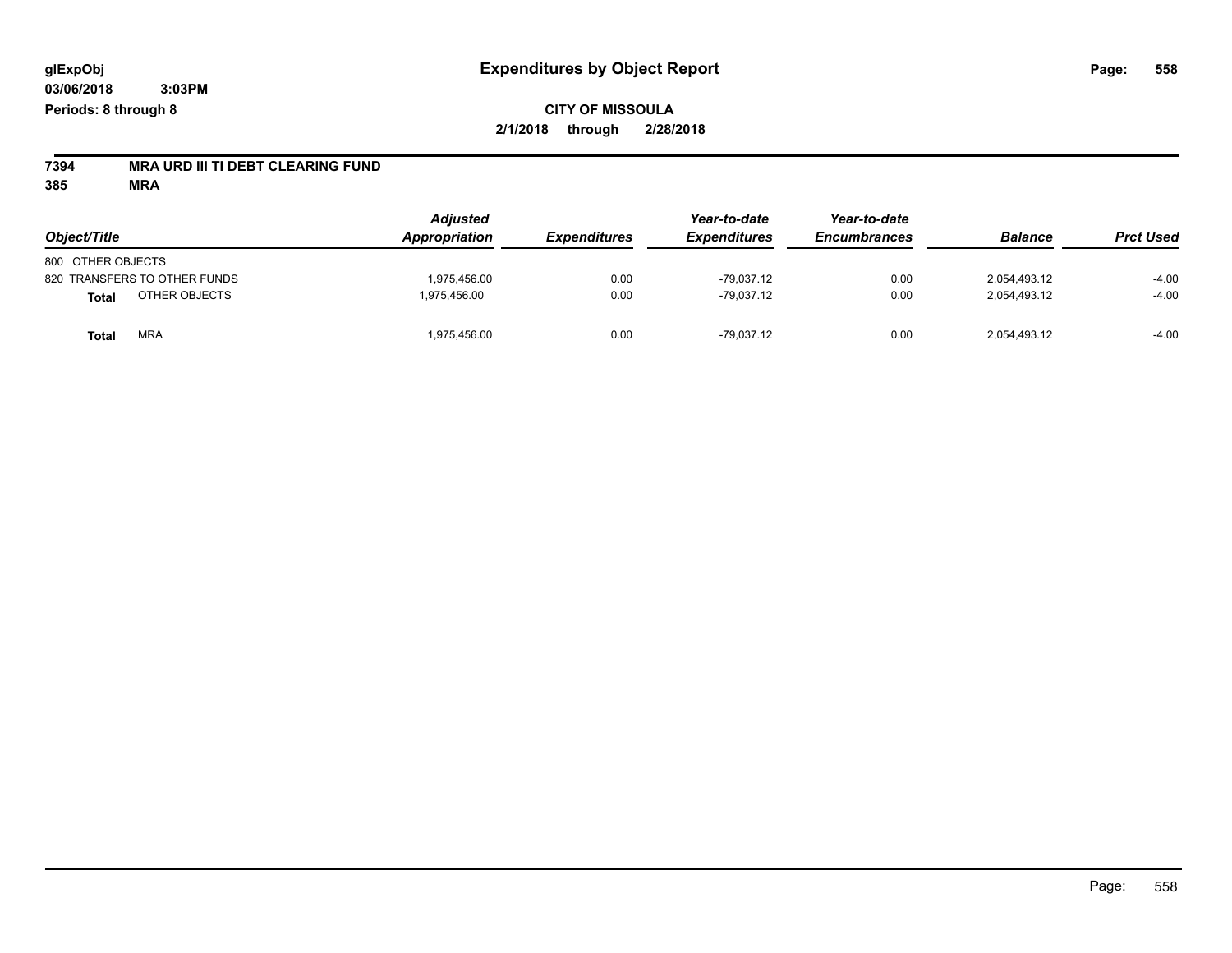**CITY OF MISSOULA 2/1/2018 through 2/28/2018**

### **7394 MRA URD III TI DEBT CLEARING FUND**

| Object/Title                               | <b>Adjusted</b><br>Appropriation | <b>Expenditures</b> | Year-to-date<br><i><b>Expenditures</b></i> | Year-to-date<br><b>Encumbrances</b> | <b>Balance</b> | <b>Prct Used</b> |
|--------------------------------------------|----------------------------------|---------------------|--------------------------------------------|-------------------------------------|----------------|------------------|
|                                            |                                  |                     |                                            |                                     |                |                  |
| 800 OTHER OBJECTS                          |                                  |                     |                                            |                                     |                |                  |
| 820 TRANSFERS TO OTHER FUNDS               | 1,975,456.00                     | 0.00                | $-79.037.12$                               | 0.00                                | 2,054,493.12   | $-4.00$          |
| OTHER OBJECTS<br><b>Total</b>              | 1.975.456.00                     | 0.00                | $-79.037.12$                               | 0.00                                | 2,054,493.12   | $-4.00$          |
| MRA URD III TI DEBT CLEARING FUND<br>Total | 1.975.456.00                     | 0.00                | $-79.037.12$                               | 0.00                                | 2,054,493.12   | $-4.00$          |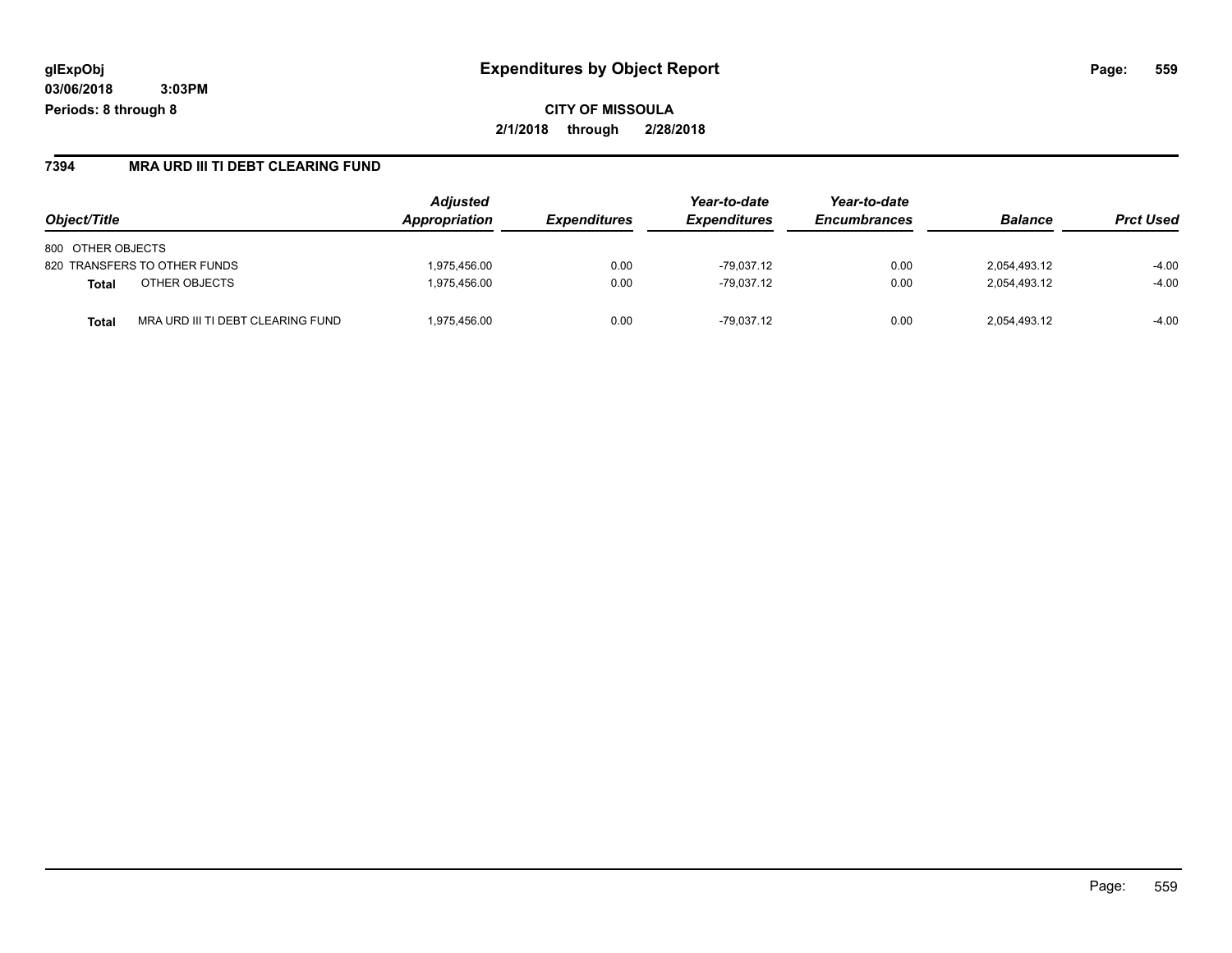## **CITY OF MISSOULA 2/1/2018 through 2/28/2018**

# **7395 MRA TAX INCREMENT DEBT SERVICE**

| Object/Title                 | <b>Adjusted</b><br>Appropriation | <b>Expenditures</b> | Year-to-date<br><b>Expenditures</b> | Year-to-date<br><b>Encumbrances</b> | <b>Balance</b> | <b>Prct Used</b> |
|------------------------------|----------------------------------|---------------------|-------------------------------------|-------------------------------------|----------------|------------------|
| 600 DEBT SERVICE             |                                  |                     |                                     |                                     |                |                  |
| 610 PRINCIPAL                | 440,000.00                       | 0.00                | 0.00                                | 0.00                                | 440.000.00     | 0.00             |
| 620 INTEREST / SERVICE FEES  | 744,513.00                       | 0.00                | 294,398.13                          | 0.00                                | 450.114.87     | 39.54            |
| <b>DEBT SERVICE</b><br>Total | 1,184,513.00                     | 0.00                | 294,398.13                          | 0.00                                | 890.114.87     | 24.85            |
| <b>MRA</b><br><b>Total</b>   | 184,513.00                       | 0.00                | 294,398.13                          | 0.00                                | 890,114.87     | 24.85            |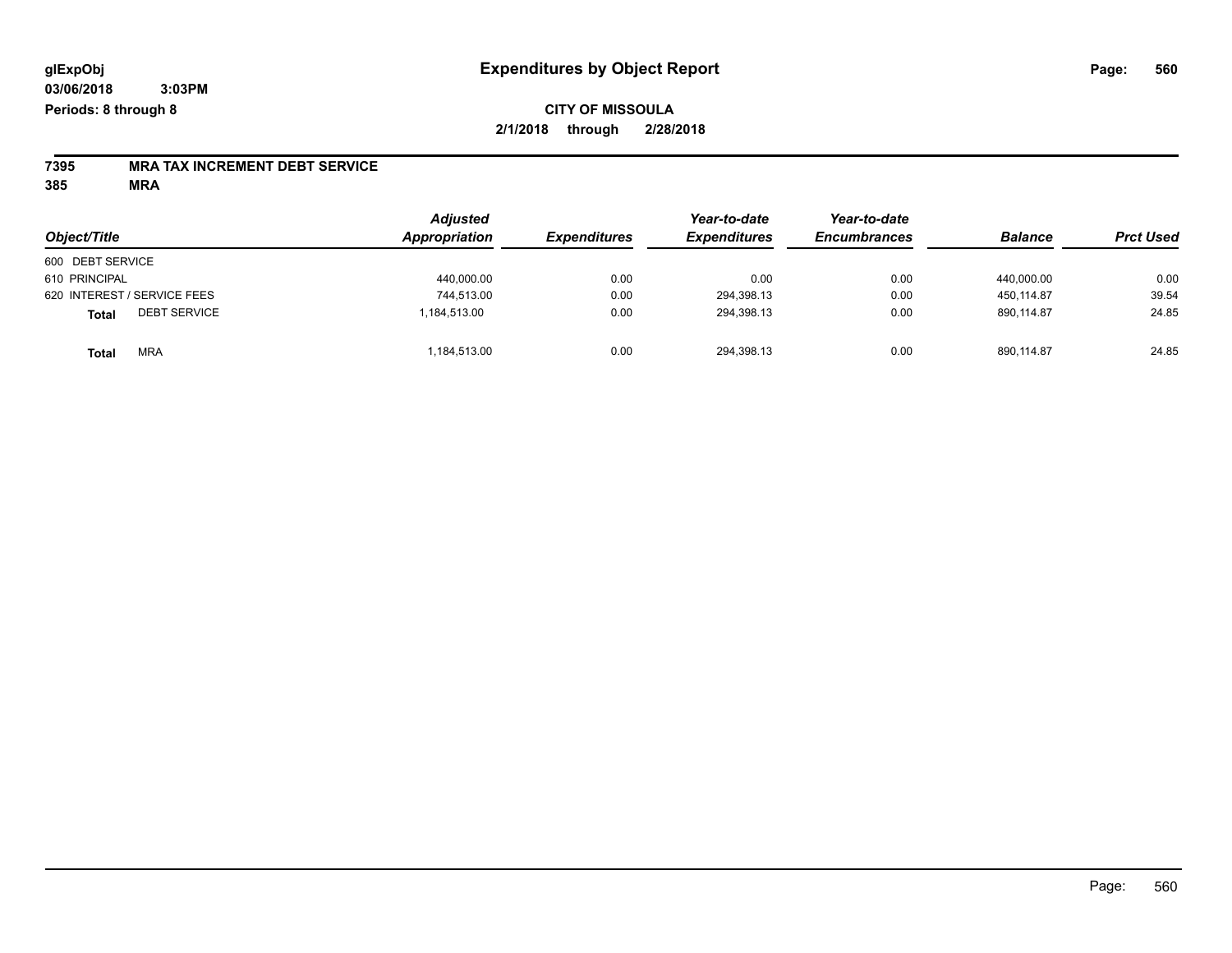### **7395 MRA TAX INCREMENT DEBT SERVICE**

| Object/Title                |                                | <b>Adjusted</b><br>Appropriation | <b>Expenditures</b> | Year-to-date<br><b>Expenditures</b> | Year-to-date<br><b>Encumbrances</b> | <b>Balance</b> | <b>Prct Used</b> |
|-----------------------------|--------------------------------|----------------------------------|---------------------|-------------------------------------|-------------------------------------|----------------|------------------|
| 600 DEBT SERVICE            |                                |                                  |                     |                                     |                                     |                |                  |
| 610 PRINCIPAL               |                                | 440,000.00                       | 0.00                | 0.00                                | 0.00                                | 440,000.00     | 0.00             |
| 620 INTEREST / SERVICE FEES |                                | 744,513.00                       | 0.00                | 294,398.13                          | 0.00                                | 450.114.87     | 39.54            |
| <b>Total</b>                | <b>DEBT SERVICE</b>            | 1.184.513.00                     | 0.00                | 294.398.13                          | 0.00                                | 890.114.87     | 24.85            |
| <b>Total</b>                | MRA TAX INCREMENT DEBT SERVICE | .184.513.00                      | 0.00                | 294.398.13                          | 0.00                                | 890.114.87     | 24.85            |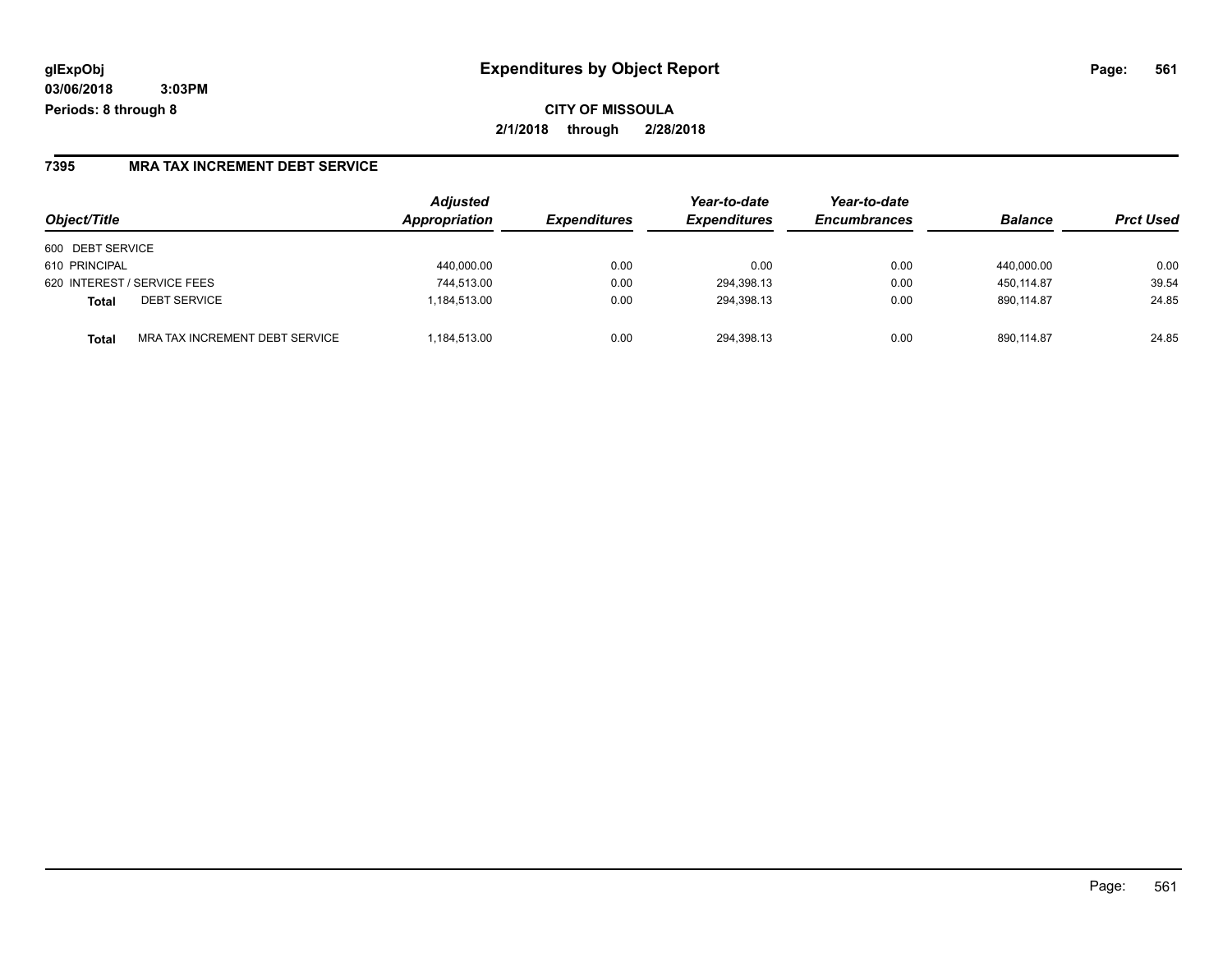# **7396 NRSS DEBT SERVICE SINKING FUND**

|                               | <b>Adjusted</b>      | <b>Expenditures</b> | Year-to-date<br><b>Expenditures</b> | Year-to-date<br><b>Encumbrances</b> | <b>Balance</b> | <b>Prct Used</b> |
|-------------------------------|----------------------|---------------------|-------------------------------------|-------------------------------------|----------------|------------------|
| Object/Title                  | <b>Appropriation</b> |                     |                                     |                                     |                |                  |
| 600 DEBT SERVICE              |                      |                     |                                     |                                     |                |                  |
| 610 PRINCIPAL                 | 30.300.00            | 0.00                | 15,000.00                           | 0.00                                | 15.300.00      | 49.50            |
| 620 INTEREST / SERVICE FEES   | 57.524.00            | 0.00                | 27.862.10                           | 0.00                                | 29.661.90      | 48.44            |
| <b>DEBT SERVICE</b><br>Total  | 87.824.00            | 0.00                | 42.862.10                           | 0.00                                | 44.961.90      | 48.80            |
| 800 OTHER OBJECTS             |                      |                     |                                     |                                     |                |                  |
| 820 TRANSFERS TO OTHER FUNDS  | 0.00                 | 0.00                | 0.00                                | 0.00                                | 0.00           | 0.00             |
| OTHER OBJECTS<br><b>Total</b> | 0.00                 | 0.00                | 0.00                                | 0.00                                | 0.00           | 0.00             |
| <b>MRA</b><br><b>Total</b>    | 87.824.00            | 0.00                | 42.862.10                           | 0.00                                | 44.961.90      | 48.80            |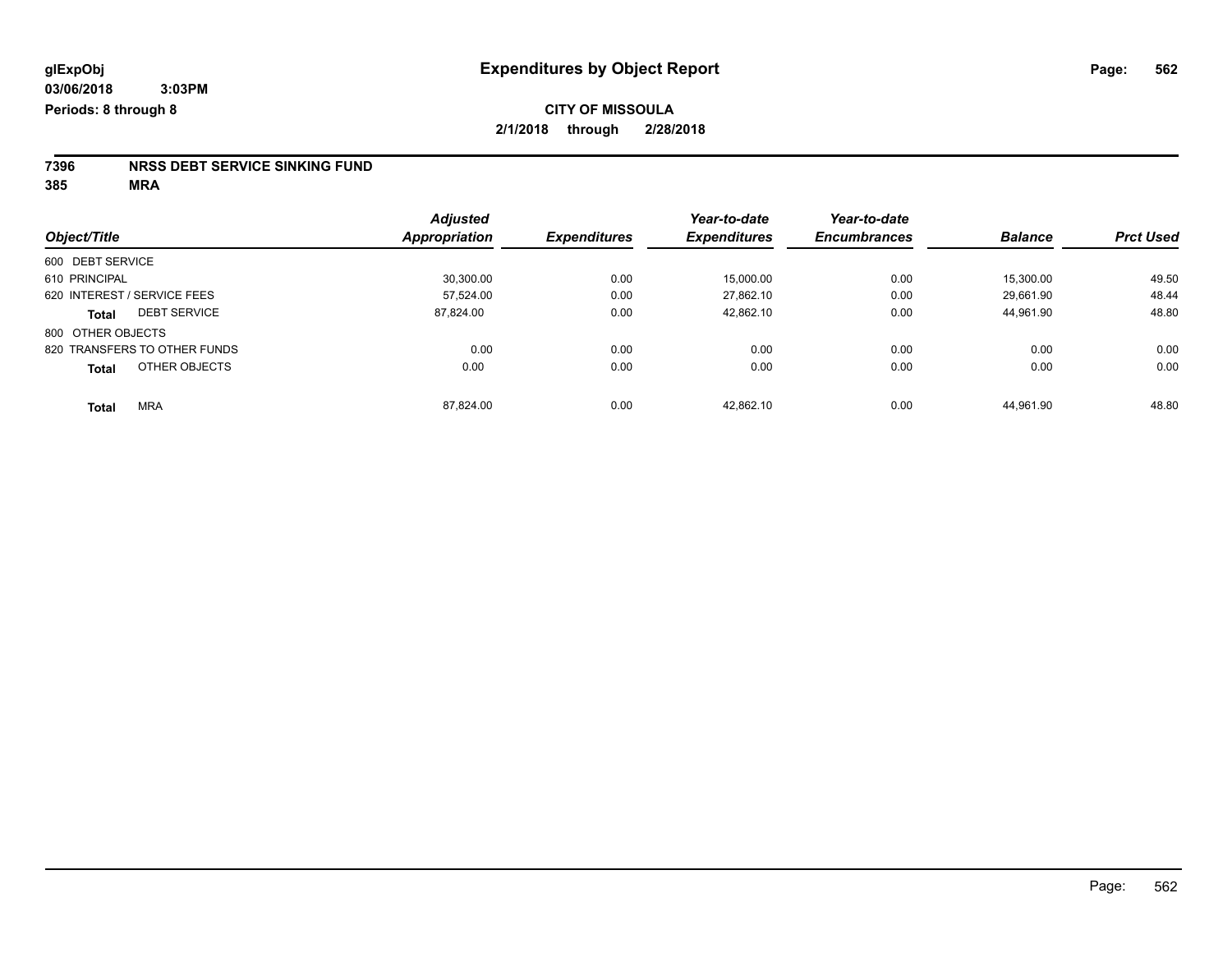### **7396 NRSS DEBT SERVICE SINKING FUND**

|                                         | <b>Adjusted</b> |                     | Year-to-date        | Year-to-date        |                |                  |
|-----------------------------------------|-----------------|---------------------|---------------------|---------------------|----------------|------------------|
| Object/Title                            | Appropriation   | <b>Expenditures</b> | <b>Expenditures</b> | <b>Encumbrances</b> | <b>Balance</b> | <b>Prct Used</b> |
| 600 DEBT SERVICE                        |                 |                     |                     |                     |                |                  |
| 610 PRINCIPAL                           | 30.300.00       | 0.00                | 15.000.00           | 0.00                | 15.300.00      | 49.50            |
| 620 INTEREST / SERVICE FEES             | 57,524.00       | 0.00                | 27.862.10           | 0.00                | 29.661.90      | 48.44            |
| <b>DEBT SERVICE</b><br><b>Total</b>     | 87,824.00       | 0.00                | 42.862.10           | 0.00                | 44.961.90      | 48.80            |
| 800 OTHER OBJECTS                       |                 |                     |                     |                     |                |                  |
| 820 TRANSFERS TO OTHER FUNDS            | 0.00            | 0.00                | 0.00                | 0.00                | 0.00           | 0.00             |
| OTHER OBJECTS<br><b>Total</b>           | 0.00            | 0.00                | 0.00                | 0.00                | 0.00           | 0.00             |
| NRSS DEBT SERVICE SINKING FUND<br>Total | 87.824.00       | 0.00                | 42.862.10           | 0.00                | 44.961.90      | 48.80            |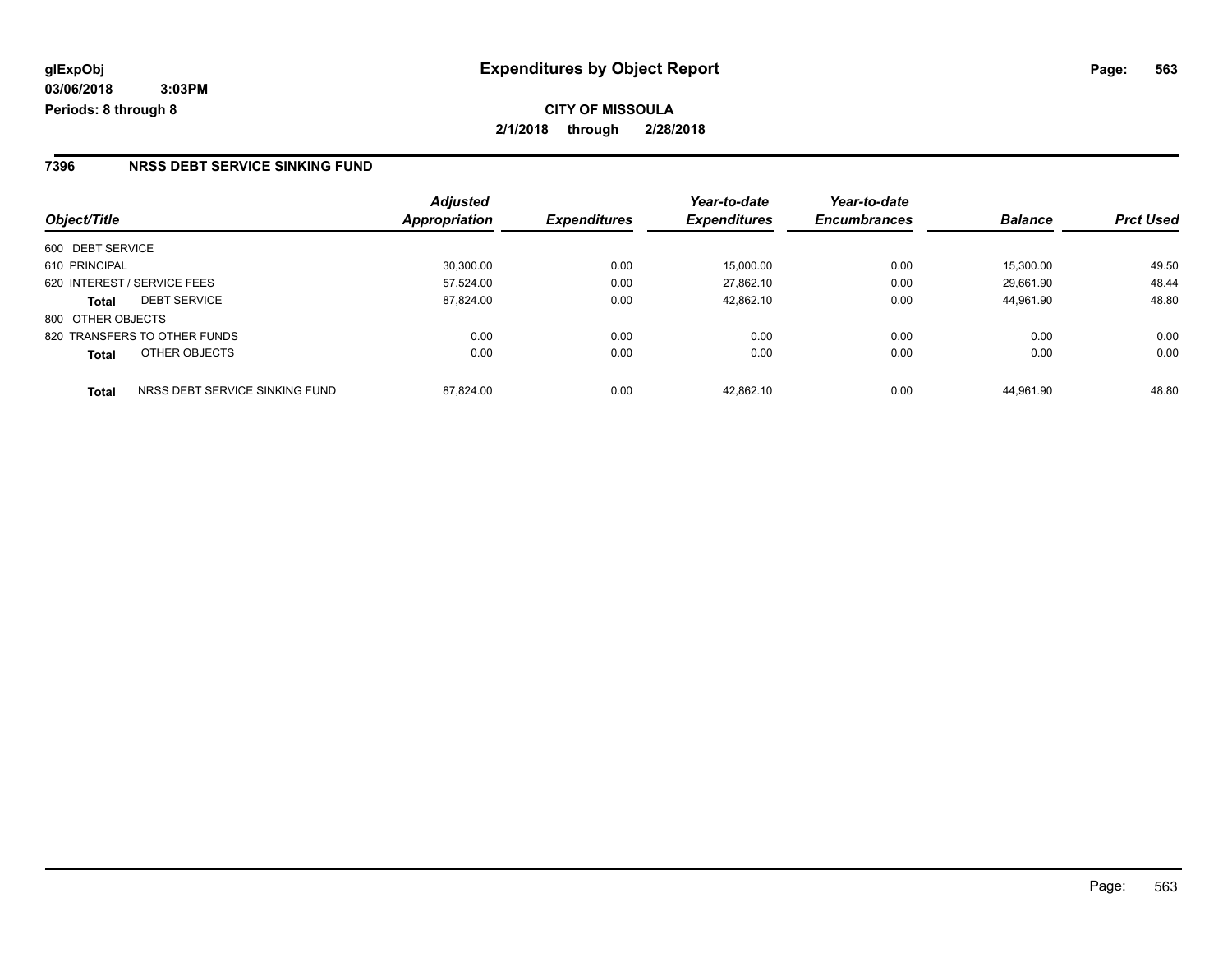**7397 NORTH RESERVE/SCOTT ST URD**

|                                            | <b>Adjusted</b> |                     | Year-to-date        | Year-to-date        |                |                  |
|--------------------------------------------|-----------------|---------------------|---------------------|---------------------|----------------|------------------|
| Object/Title                               | Appropriation   | <b>Expenditures</b> | <b>Expenditures</b> | <b>Encumbrances</b> | <b>Balance</b> | <b>Prct Used</b> |
| 300 PURCHASED SERVICES                     |                 |                     |                     |                     |                |                  |
| 350 PROFESSIONAL SERVICES                  | 47.000.00       | 0.00                | 35.117.57           | 0.00                | 11.882.43      | 74.72            |
| <b>PURCHASED SERVICES</b><br>Total         | 47,000.00       | 0.00                | 35.117.57           | 0.00                | 11,882.43      | 74.72            |
| 700 GRANTS & CONTRIBUTIONS                 |                 |                     |                     |                     |                |                  |
| 700 GRANTS & CONTRIBUTIONS                 | 865,730.00      | 0.00                | 518,230.00          | 0.00                | 347,500.00     | 59.86            |
| <b>GRANTS &amp; CONTRIBUTIONS</b><br>Total | 865.730.00      | 0.00                | 518,230.00          | 0.00                | 347.500.00     | 59.86            |
| 800 OTHER OBJECTS                          |                 |                     |                     |                     |                |                  |
| 820 TRANSFERS TO OTHER FUNDS               | 49.431.00       | 0.00                | 15.881.03           | 0.00                | 33.549.97      | 32.13            |
| 845 CONTINGENCY                            | 99.624.00       | 0.00                | 0.00                | 0.00                | 99.624.00      | 0.00             |
| OTHER OBJECTS<br><b>Total</b>              | 149.055.00      | 0.00                | 15.881.03           | 0.00                | 133.173.97     | 10.65            |
| <b>MRA</b><br><b>Total</b>                 | 1,061,785.00    | 0.00                | 569,228.60          | 0.00                | 492.556.40     | 53.61            |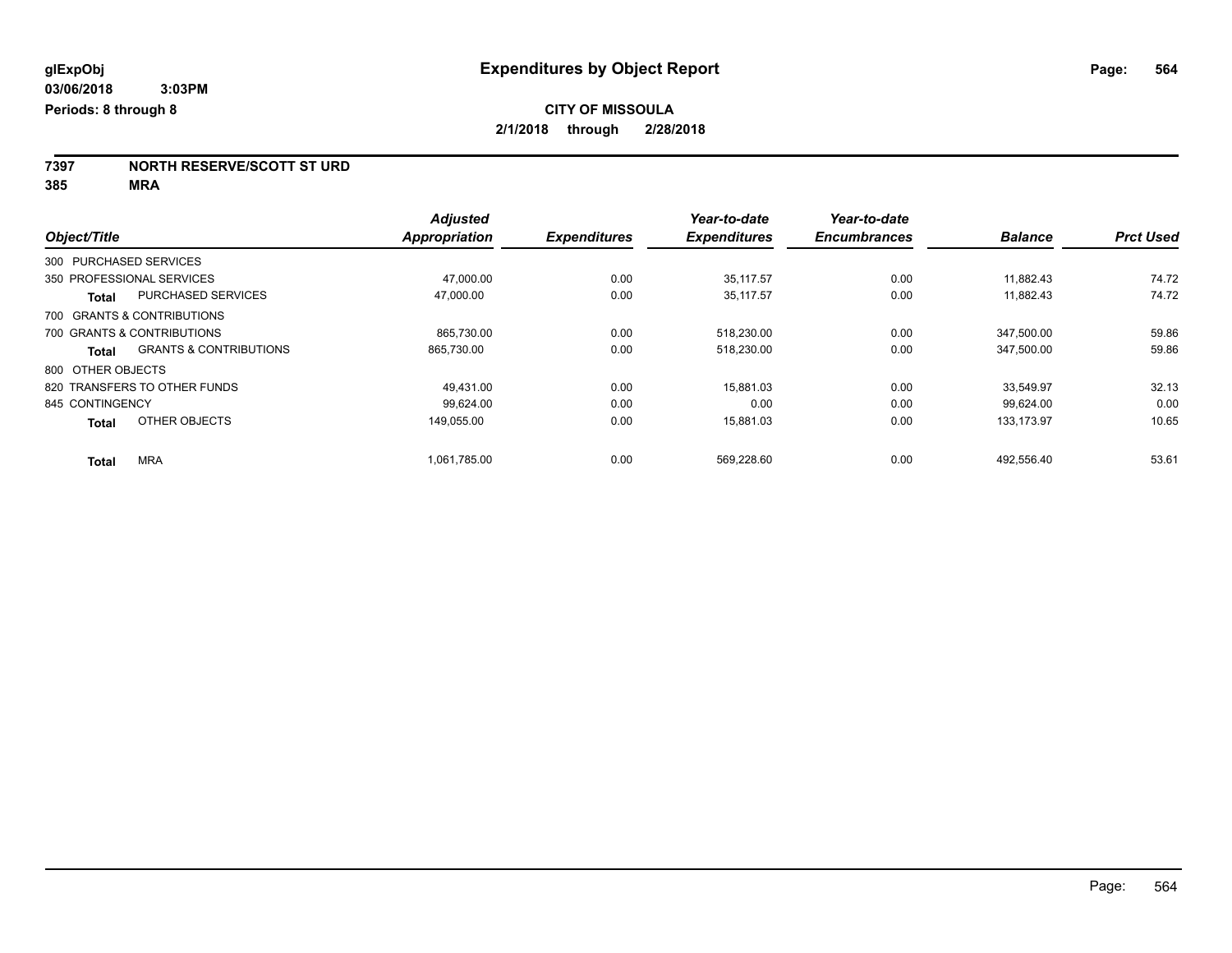### **7397 NORTH RESERVE/SCOTT ST URD**

|                              |                                   | <b>Adjusted</b> |                     | Year-to-date        | Year-to-date        |                |                  |
|------------------------------|-----------------------------------|-----------------|---------------------|---------------------|---------------------|----------------|------------------|
| Object/Title                 |                                   | Appropriation   | <b>Expenditures</b> | <b>Expenditures</b> | <b>Encumbrances</b> | <b>Balance</b> | <b>Prct Used</b> |
| 300 PURCHASED SERVICES       |                                   |                 |                     |                     |                     |                |                  |
| 350 PROFESSIONAL SERVICES    |                                   | 47,000.00       | 0.00                | 35.117.57           | 0.00                | 11,882.43      | 74.72            |
| Total                        | <b>PURCHASED SERVICES</b>         | 47,000.00       | 0.00                | 35,117.57           | 0.00                | 11,882.43      | 74.72            |
| 700 GRANTS & CONTRIBUTIONS   |                                   |                 |                     |                     |                     |                |                  |
| 700 GRANTS & CONTRIBUTIONS   |                                   | 865,730.00      | 0.00                | 518,230.00          | 0.00                | 347.500.00     | 59.86            |
| Total                        | <b>GRANTS &amp; CONTRIBUTIONS</b> | 865,730.00      | 0.00                | 518,230.00          | 0.00                | 347,500.00     | 59.86            |
| 800 OTHER OBJECTS            |                                   |                 |                     |                     |                     |                |                  |
| 820 TRANSFERS TO OTHER FUNDS |                                   | 49.431.00       | 0.00                | 15,881.03           | 0.00                | 33.549.97      | 32.13            |
| 845 CONTINGENCY              |                                   | 99.624.00       | 0.00                | 0.00                | 0.00                | 99.624.00      | 0.00             |
| <b>Total</b>                 | OTHER OBJECTS                     | 149,055.00      | 0.00                | 15,881.03           | 0.00                | 133, 173. 97   | 10.65            |
| <b>Total</b>                 | NORTH RESERVE/SCOTT ST URD        | 1,061,785.00    | 0.00                | 569.228.60          | 0.00                | 492.556.40     | 53.61            |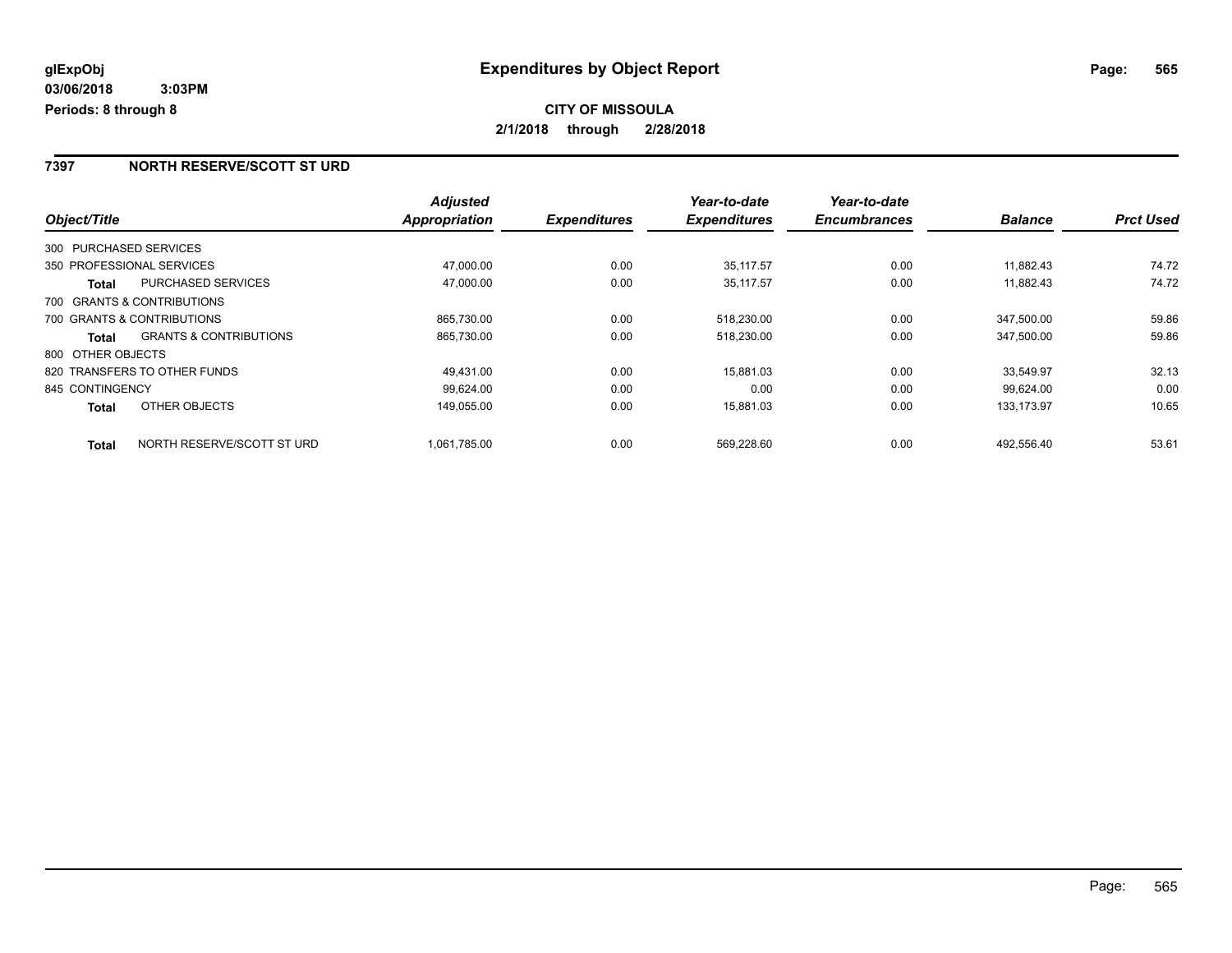## **CITY OF MISSOULA 2/1/2018 through 2/28/2018**

# **7399 INTERMOUNTAIN BOND DEBT SERVICE**

|                                     | <b>Adjusted</b><br>Appropriation |                     | Year-to-date        | Year-to-date        | <b>Balance</b> |                  |
|-------------------------------------|----------------------------------|---------------------|---------------------|---------------------|----------------|------------------|
| Object/Title                        |                                  | <b>Expenditures</b> | <b>Expenditures</b> | <b>Encumbrances</b> |                | <b>Prct Used</b> |
| 600 DEBT SERVICE                    |                                  |                     |                     |                     |                |                  |
| 610 PRINCIPAL                       | 81,500.00                        | 0.00                | 40,500.00           | 0.00                | 41,000.00      | 49.69            |
| 620 INTEREST / SERVICE FEES         | 64,658.00                        | 0.00                | 32,459.38           | 0.00                | 32,198.62      | 50.20            |
| <b>DEBT SERVICE</b><br><b>Total</b> | 146,158.00                       | 0.00                | 72,959.38           | 0.00                | 73,198.62      | 49.92            |
| <b>MRA</b><br><b>Total</b>          | 146,158.00                       | 0.00                | 72,959.38           | 0.00                | 73,198.62      | 49.92            |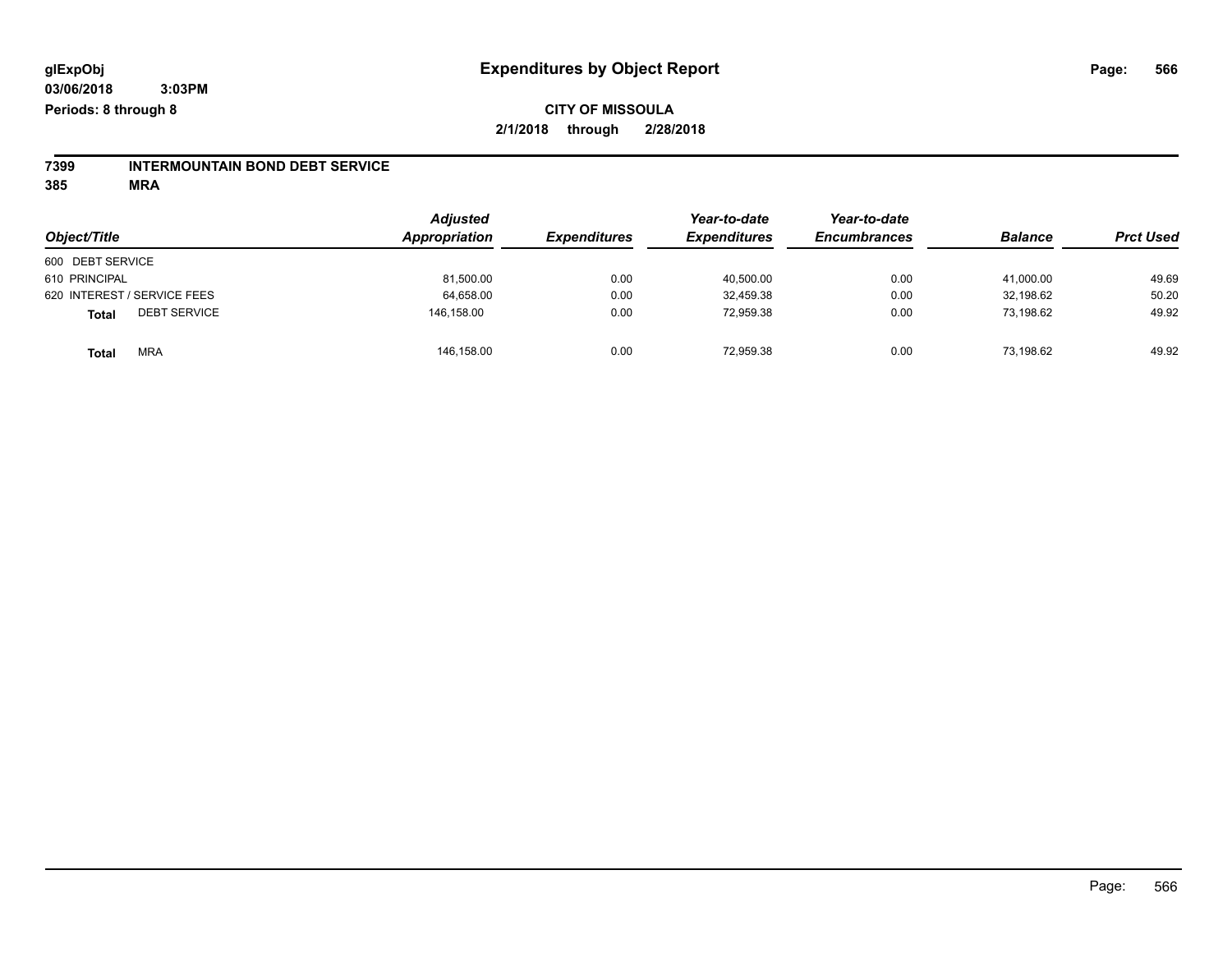**2/1/2018 through 2/28/2018**

### **7399 INTERMOUNTAIN BOND DEBT SERVICE**

| Object/Title     |                                 | Adjusted<br>Appropriation | <b>Expenditures</b> | Year-to-date<br><b>Expenditures</b> | Year-to-date<br><b>Encumbrances</b> | <b>Balance</b> | <b>Prct Used</b> |
|------------------|---------------------------------|---------------------------|---------------------|-------------------------------------|-------------------------------------|----------------|------------------|
| 600 DEBT SERVICE |                                 |                           |                     |                                     |                                     |                |                  |
| 610 PRINCIPAL    |                                 | 81,500.00                 | 0.00                | 40,500.00                           | 0.00                                | 41.000.00      | 49.69            |
|                  | 620 INTEREST / SERVICE FEES     | 64,658.00                 | 0.00                | 32,459.38                           | 0.00                                | 32,198.62      | 50.20            |
| Total            | <b>DEBT SERVICE</b>             | 146.158.00                | 0.00                | 72.959.38                           | 0.00                                | 73.198.62      | 49.92            |
| Total            | INTERMOUNTAIN BOND DEBT SERVICE | 146.158.00                | 0.00                | 72.959.38                           | 0.00                                | 73.198.62      | 49.92            |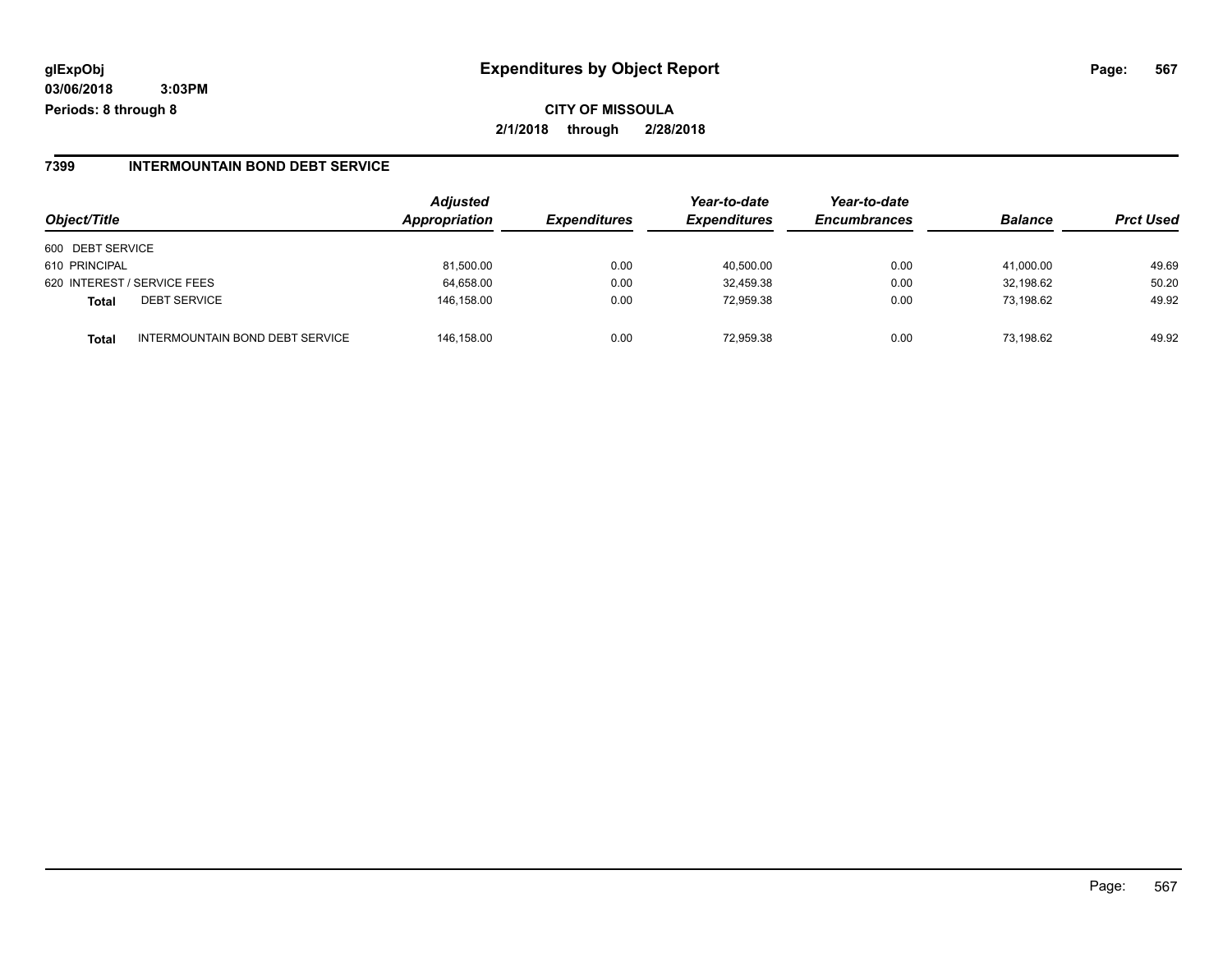**7400 FRONT ST BOND CLEARING**

| Object/Title                 | <b>Adjusted</b><br>Appropriation | <b>Expenditures</b> | Year-to-date<br><b>Expenditures</b> | Year-to-date<br><b>Encumbrances</b> | <b>Balance</b> | <b>Prct Used</b> |
|------------------------------|----------------------------------|---------------------|-------------------------------------|-------------------------------------|----------------|------------------|
| 800 OTHER OBJECTS            |                                  |                     |                                     |                                     |                |                  |
| 820 TRANSFERS TO OTHER FUNDS | 411,730.00                       | 0.00                | 274,008.28                          | 0.00                                | 137,721.72     | 66.55            |
| OTHER OBJECTS<br>Total       | 411.730.00                       | 0.00                | 274,008.28                          | 0.00                                | 137.721.72     | 66.55            |
| <b>MRA</b><br>Total          | 411,730.00                       | 0.00                | 274,008.28                          | 0.00                                | 137,721.72     | 66.55            |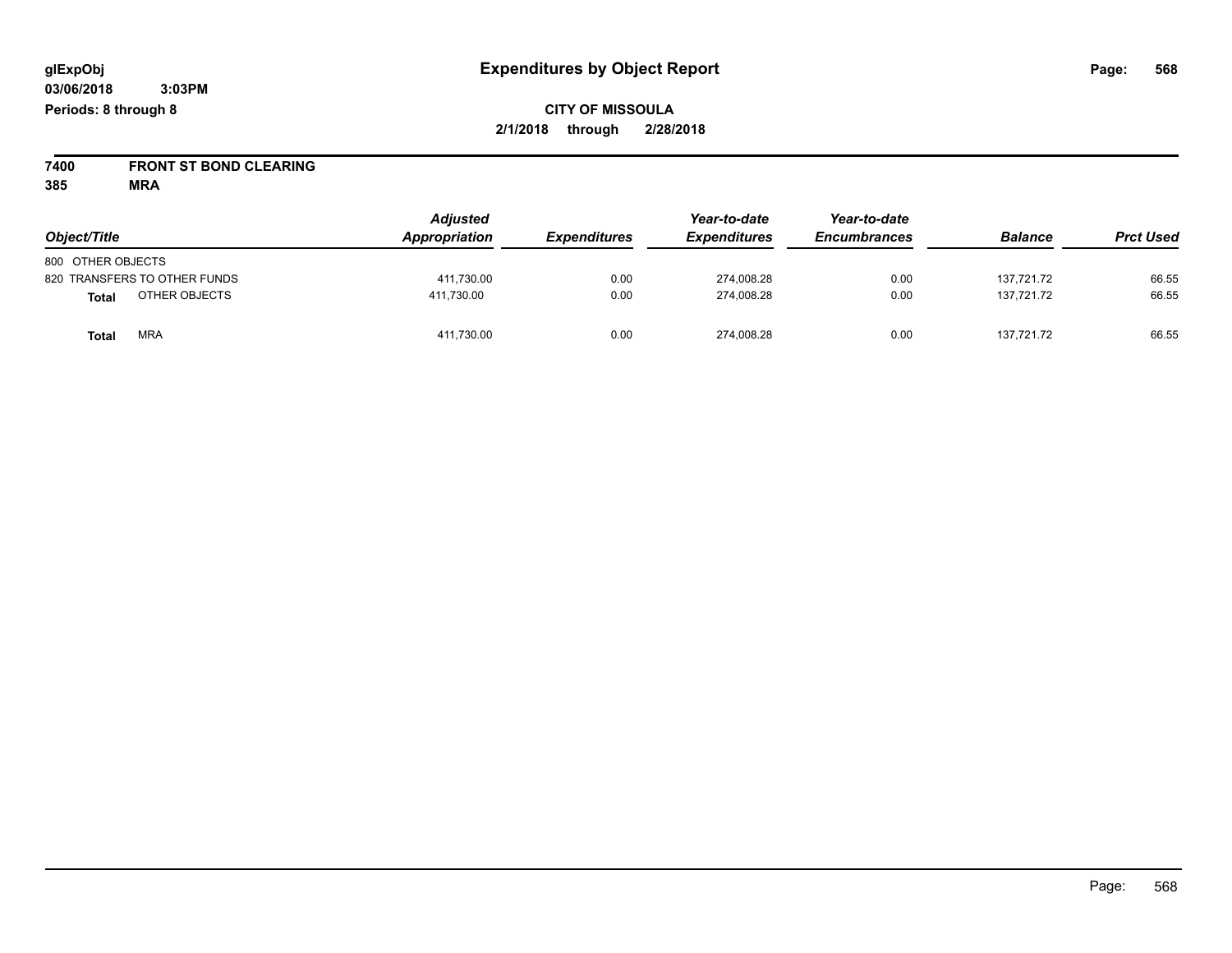#### **7400 FRONT ST BOND CLEARING**

| Object/Title                           | <b>Adjusted</b><br>Appropriation | <i><b>Expenditures</b></i> | Year-to-date<br><b>Expenditures</b> | Year-to-date<br><b>Encumbrances</b> | <b>Balance</b> | <b>Prct Used</b> |
|----------------------------------------|----------------------------------|----------------------------|-------------------------------------|-------------------------------------|----------------|------------------|
| 800 OTHER OBJECTS                      |                                  |                            |                                     |                                     |                |                  |
| 820 TRANSFERS TO OTHER FUNDS           | 411,730.00                       | 0.00                       | 274.008.28                          | 0.00                                | 137,721.72     | 66.55            |
| OTHER OBJECTS<br><b>Total</b>          | 411,730.00                       | 0.00                       | 274.008.28                          | 0.00                                | 137.721.72     | 66.55            |
| <b>FRONT ST BOND CLEARING</b><br>Total | 411.730.00                       | 0.00                       | 274.008.28                          | 0.00                                | 137.721.72     | 66.55            |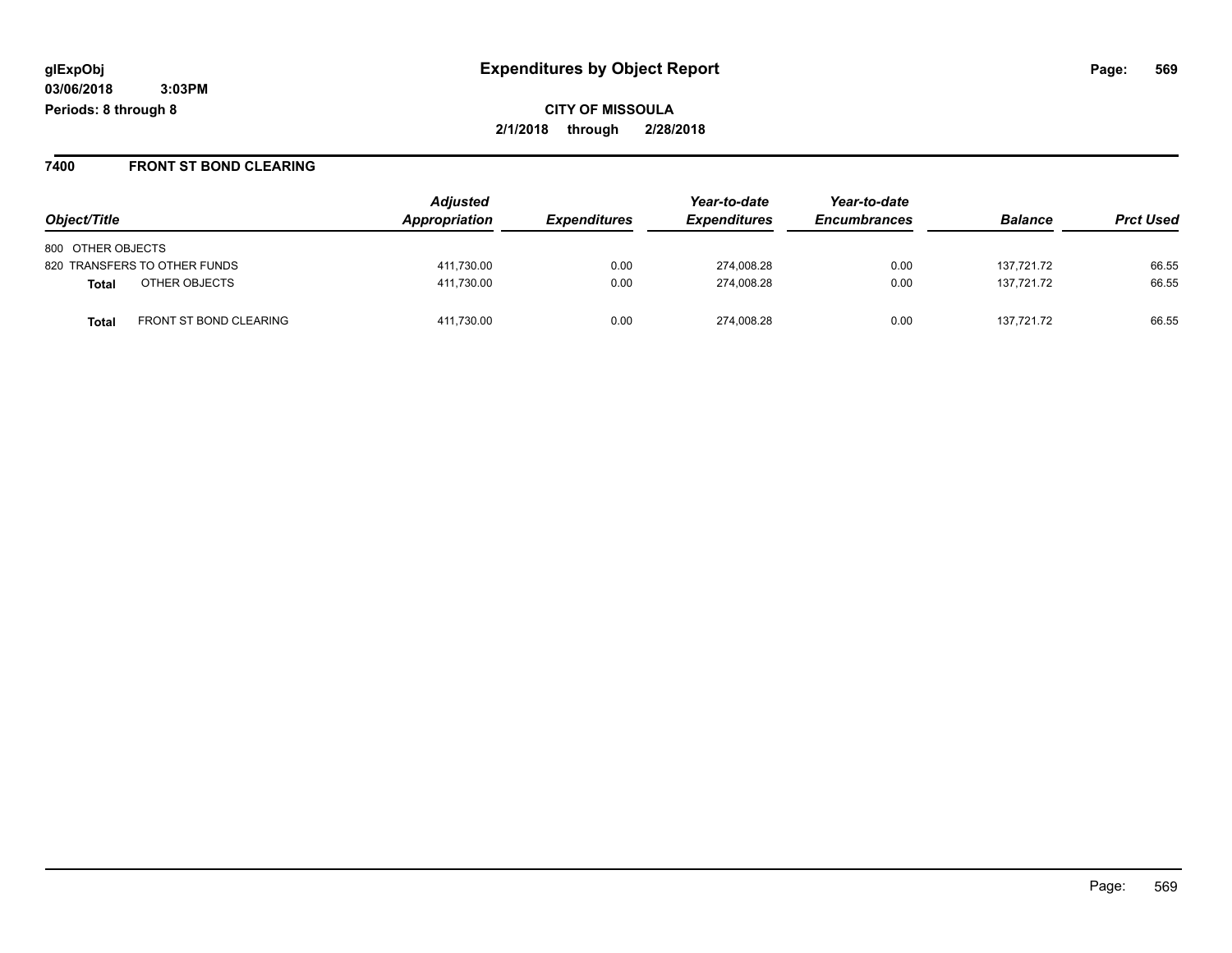# **7401 FRONT ST PARKING STRUCTURE**

|                                     | <b>Adjusted</b>      |                     | Year-to-date        | Year-to-date        |                |                  |
|-------------------------------------|----------------------|---------------------|---------------------|---------------------|----------------|------------------|
| Object/Title                        | <b>Appropriation</b> | <b>Expenditures</b> | <b>Expenditures</b> | <b>Encumbrances</b> | <b>Balance</b> | <b>Prct Used</b> |
| 600 DEBT SERVICE                    |                      |                     |                     |                     |                |                  |
| 610 PRINCIPAL                       | 102,000.00           | 0.00                | 102,000.00          | 0.00                | 0.00           | 100.00           |
| 620 INTEREST / SERVICE FEES         | 102,860.00           | 0.00                | 52.195.00           | 0.00                | 50.665.00      | 50.74            |
| <b>DEBT SERVICE</b><br><b>Total</b> | 204,860.00           | 0.00                | 154,195.00          | 0.00                | 50,665.00      | 75.27            |
| 800 OTHER OBJECTS                   |                      |                     |                     |                     |                |                  |
| 820 TRANSFERS TO OTHER FUNDS        | 0.00                 | 0.00                | 0.00                | 0.00                | 0.00           | 0.00             |
| OTHER OBJECTS<br><b>Total</b>       | 0.00                 | 0.00                | 0.00                | 0.00                | 0.00           | 0.00             |
| <b>MRA</b><br><b>Total</b>          | 204.860.00           | 0.00                | 154.195.00          | 0.00                | 50.665.00      | 75.27            |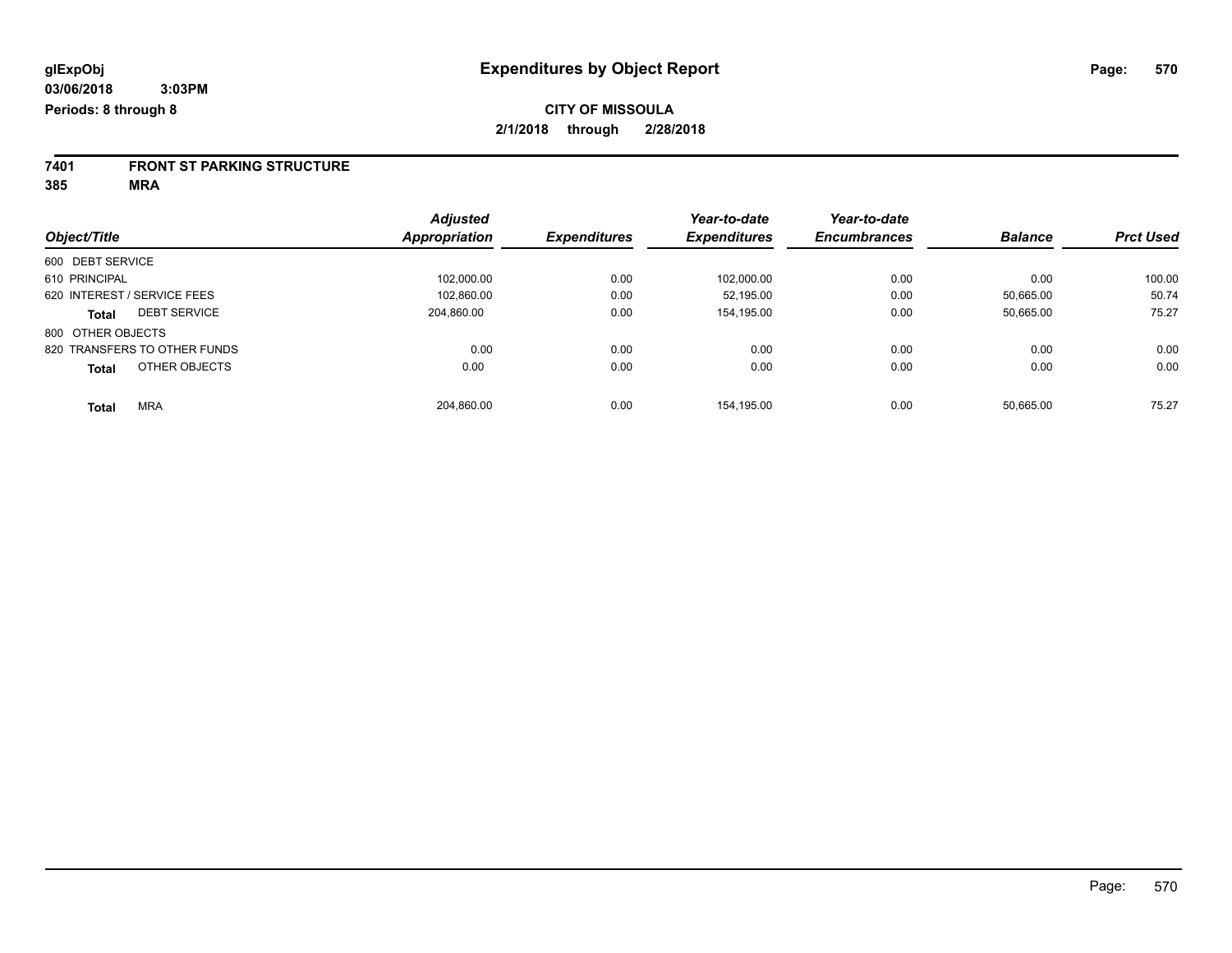### **7401 FRONT ST PARKING STRUCTURE**

|                                            | <b>Adjusted</b> | <b>Expenditures</b> | Year-to-date<br><b>Expenditures</b> | Year-to-date<br><b>Encumbrances</b> | <b>Balance</b> | <b>Prct Used</b> |
|--------------------------------------------|-----------------|---------------------|-------------------------------------|-------------------------------------|----------------|------------------|
| Object/Title                               | Appropriation   |                     |                                     |                                     |                |                  |
| 600 DEBT SERVICE                           |                 |                     |                                     |                                     |                |                  |
| 610 PRINCIPAL                              | 102.000.00      | 0.00                | 102.000.00                          | 0.00                                | 0.00           | 100.00           |
| 620 INTEREST / SERVICE FEES                | 102,860.00      | 0.00                | 52.195.00                           | 0.00                                | 50.665.00      | 50.74            |
| <b>DEBT SERVICE</b><br><b>Total</b>        | 204.860.00      | 0.00                | 154,195.00                          | 0.00                                | 50.665.00      | 75.27            |
| 800 OTHER OBJECTS                          |                 |                     |                                     |                                     |                |                  |
| 820 TRANSFERS TO OTHER FUNDS               | 0.00            | 0.00                | 0.00                                | 0.00                                | 0.00           | 0.00             |
| OTHER OBJECTS<br><b>Total</b>              | 0.00            | 0.00                | 0.00                                | 0.00                                | 0.00           | 0.00             |
| <b>FRONT ST PARKING STRUCTURE</b><br>Total | 204.860.00      | 0.00                | 154.195.00                          | 0.00                                | 50.665.00      | 75.27            |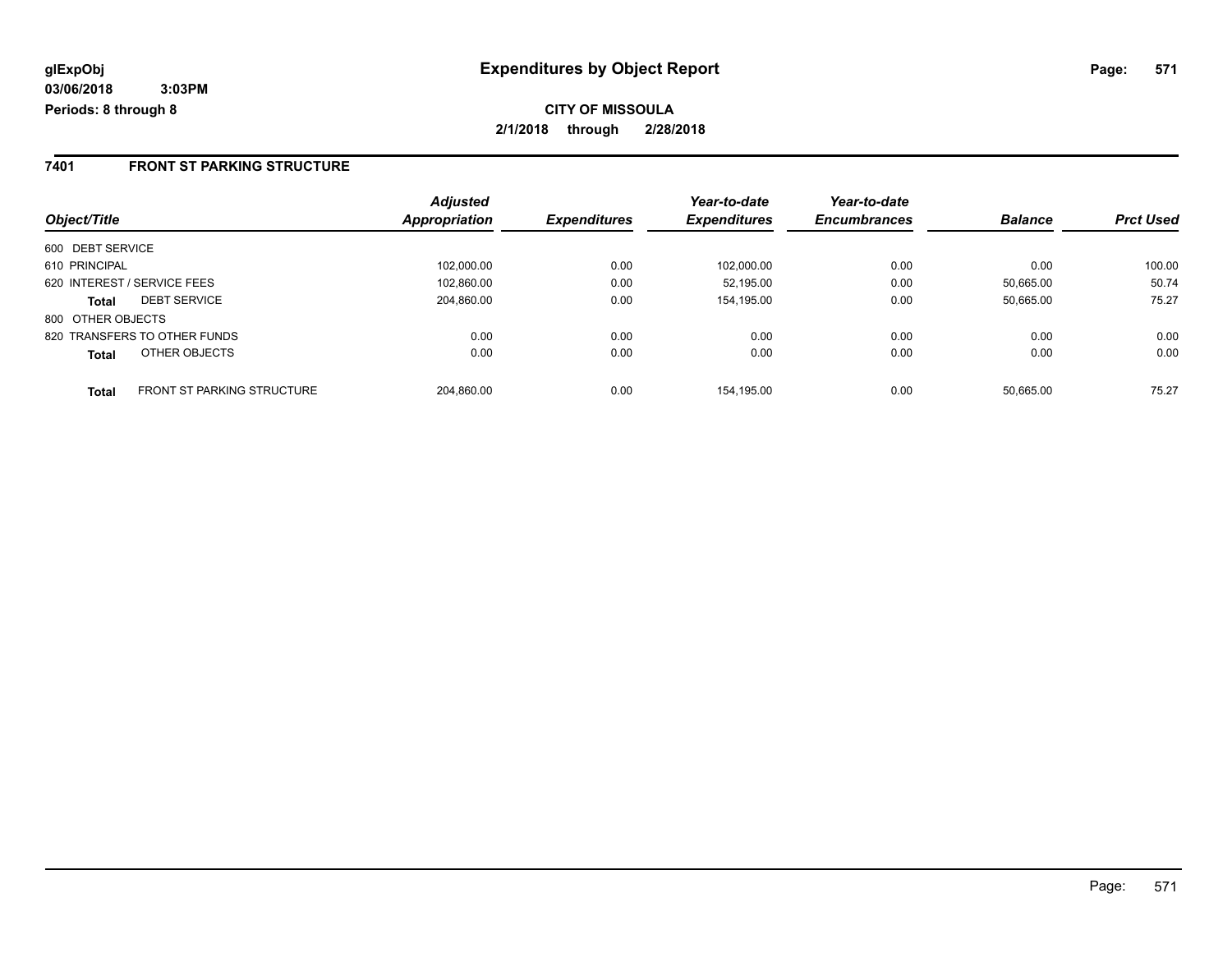# **7402 FRONT ST SUBORDINATE LIEN NOTE**

|                                      | <b>Adjusted</b>      |                     | Year-to-date        | Year-to-date        |                |                  |
|--------------------------------------|----------------------|---------------------|---------------------|---------------------|----------------|------------------|
| Object/Title                         | <b>Appropriation</b> | <b>Expenditures</b> | <b>Expenditures</b> | <b>Encumbrances</b> | <b>Balance</b> | <b>Prct Used</b> |
| 500 FIXED CHARGES                    |                      |                     |                     |                     |                |                  |
| 550 MERCHANT SERVICE FEES            | 0.00                 | 0.00                | 0.00                | 0.00                | 0.00           | 0.00             |
| <b>FIXED CHARGES</b><br><b>Total</b> | 0.00                 | 0.00                | 0.00                | 0.00                | 0.00           | 0.00             |
| 600 DEBT SERVICE                     |                      |                     |                     |                     |                |                  |
| 610 PRINCIPAL                        | 30,000.00            | 0.00                | 0.00                | 0.00                | 30.000.00      | 0.00             |
| 620 INTEREST / SERVICE FEES          | 95.717.00            | 600.00              | 41,626.62           | 0.00                | 54,090.38      | 43.49            |
| <b>DEBT SERVICE</b><br><b>Total</b>  | 125.717.00           | 600.00              | 41,626.62           | 0.00                | 84,090.38      | 33.11            |
| <b>MRA</b><br>Total                  | 125.717.00           | 600.00              | 41.626.62           | 0.00                | 84.090.38      | 33.11            |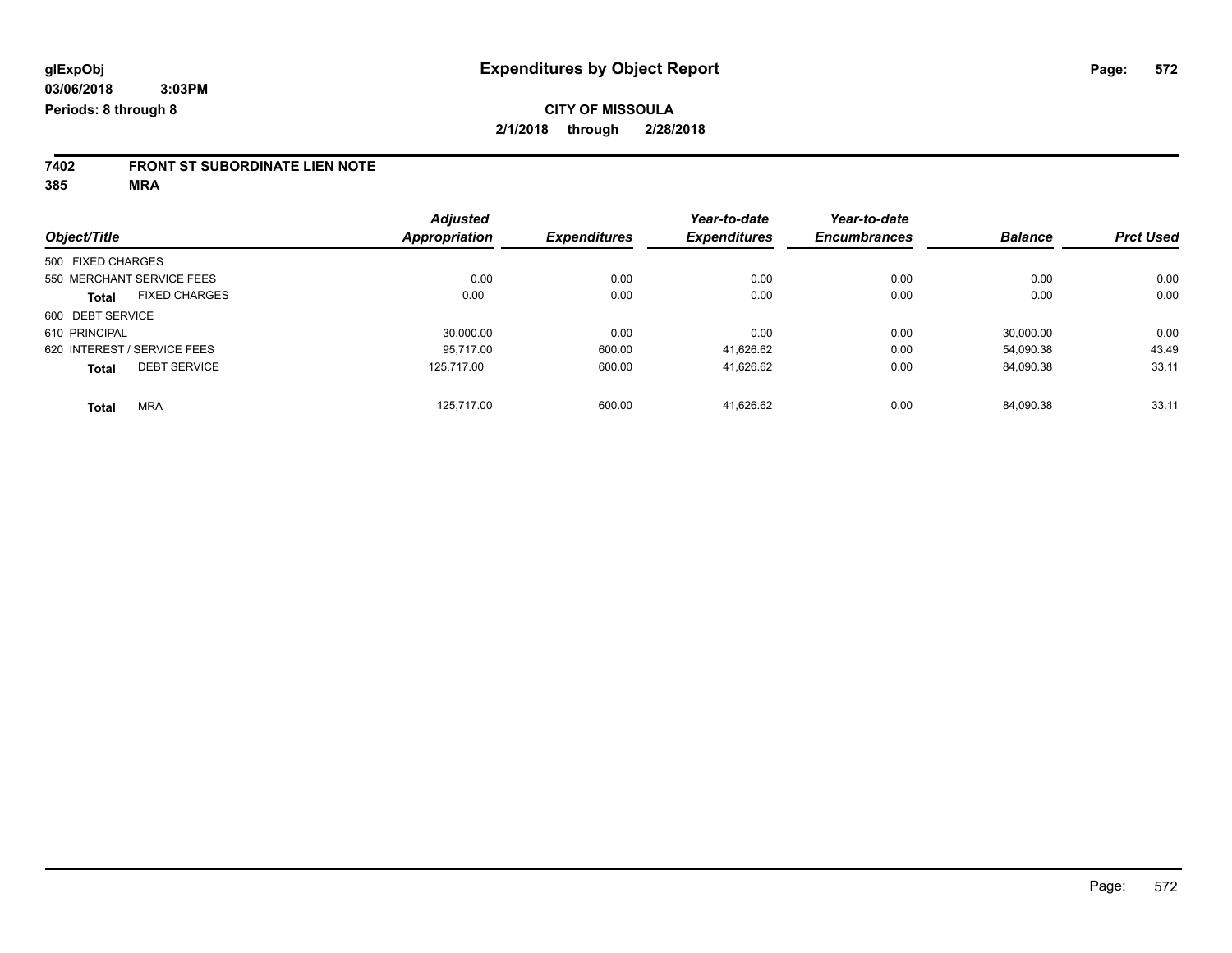**CITY OF MISSOULA 2/1/2018 through 2/28/2018**

### **7402 FRONT ST SUBORDINATE LIEN NOTE**

|                                                       | <b>Adjusted</b> |                     | Year-to-date        | Year-to-date        |                |                  |
|-------------------------------------------------------|-----------------|---------------------|---------------------|---------------------|----------------|------------------|
| Object/Title                                          | Appropriation   | <b>Expenditures</b> | <b>Expenditures</b> | <b>Encumbrances</b> | <b>Balance</b> | <b>Prct Used</b> |
| 500 FIXED CHARGES                                     |                 |                     |                     |                     |                |                  |
| 550 MERCHANT SERVICE FEES                             | 0.00            | 0.00                | 0.00                | 0.00                | 0.00           | 0.00             |
| <b>FIXED CHARGES</b><br><b>Total</b>                  | 0.00            | 0.00                | 0.00                | 0.00                | 0.00           | 0.00             |
| 600 DEBT SERVICE                                      |                 |                     |                     |                     |                |                  |
| 610 PRINCIPAL                                         | 30.000.00       | 0.00                | 0.00                | 0.00                | 30.000.00      | 0.00             |
| 620 INTEREST / SERVICE FEES                           | 95.717.00       | 600.00              | 41,626.62           | 0.00                | 54.090.38      | 43.49            |
| <b>DEBT SERVICE</b><br><b>Total</b>                   | 125.717.00      | 600.00              | 41.626.62           | 0.00                | 84.090.38      | 33.11            |
| <b>FRONT ST SUBORDINATE LIEN NOTE</b><br><b>Total</b> | 125.717.00      | 600.00              | 41.626.62           | 0.00                | 84.090.38      | 33.11            |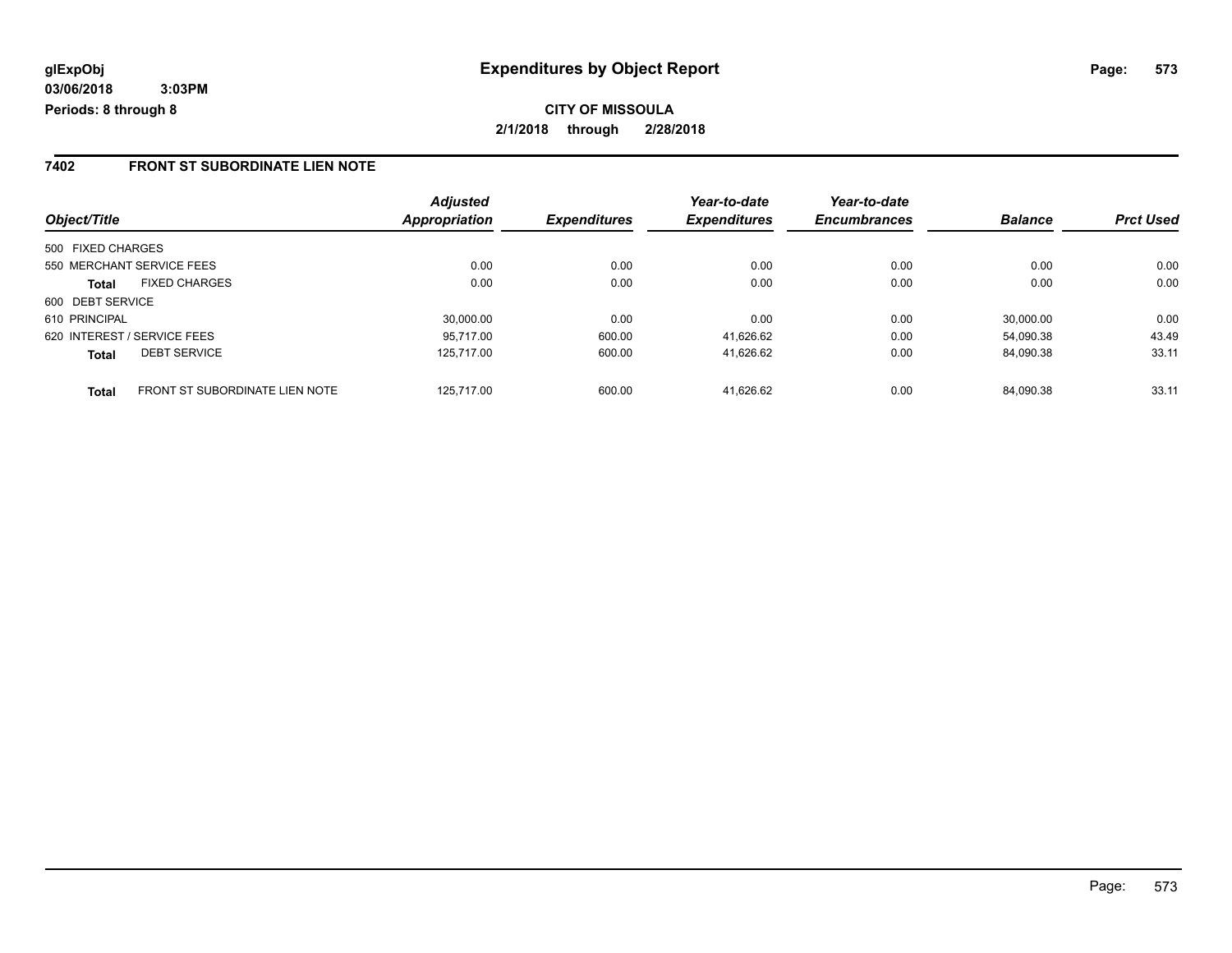### **CITY OF MISSOULA 2/1/2018 through 2/28/2018**

# **7447 COURT COLLECTED PARKING FINES**

**230 MUNICIPAL COURT**

| Object/Title      |                      | <b>Adjusted</b><br>Appropriation | <b>Expenditures</b> | Year-to-date<br><b>Expenditures</b> | Year-to-date<br><b>Encumbrances</b> | <b>Balance</b> | <b>Prct Used</b> |
|-------------------|----------------------|----------------------------------|---------------------|-------------------------------------|-------------------------------------|----------------|------------------|
| 500 FIXED CHARGES |                      |                                  |                     |                                     |                                     |                |                  |
| 500 FIXED CHARGES |                      | 0.00                             | 0.00                | 0.00                                | 0.00                                | 0.00           | 0.00             |
| <b>Total</b>      | <b>FIXED CHARGES</b> | 0.00                             | 0.00                | 0.00                                | 0.00                                | 0.00           | 0.00             |
| <b>Total</b>      | MUNICIPAL COURT      | 0.00                             | 0.00                | 0.00                                | 0.00                                | 0.00           | 0.00             |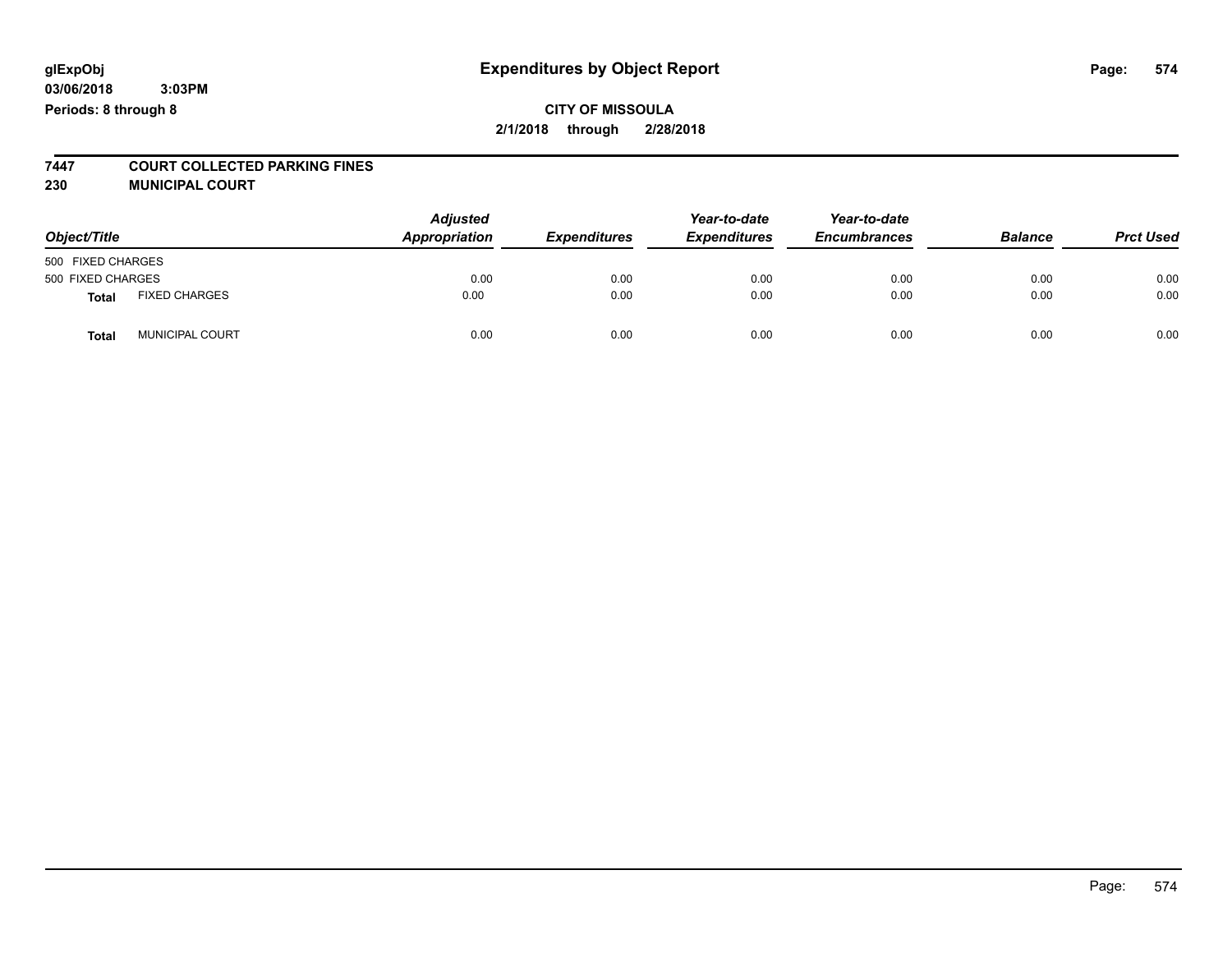### **glExpObj Expenditures by Object Report Page: 575**

**03/06/2018 3:03PM Periods: 8 through 8**

### **7447 COURT COLLECTED PARKING FINES**

| Object/Title                                  | <b>Adjusted</b><br>Appropriation | <b>Expenditures</b> | Year-to-date<br><b>Expenditures</b> | Year-to-date<br><b>Encumbrances</b> | <b>Balance</b> | <b>Prct Used</b> |
|-----------------------------------------------|----------------------------------|---------------------|-------------------------------------|-------------------------------------|----------------|------------------|
| 500 FIXED CHARGES                             |                                  |                     |                                     |                                     |                |                  |
| 500 FIXED CHARGES                             | 0.00                             | 0.00                | 0.00                                | 0.00                                | 0.00           | 0.00             |
| <b>FIXED CHARGES</b><br><b>Total</b>          | 0.00                             | 0.00                | 0.00                                | 0.00                                | 0.00           | 0.00             |
| <b>COURT COLLECTED PARKING FINES</b><br>Total | 0.00                             | 0.00                | 0.00                                | 0.00                                | 0.00           | 0.00             |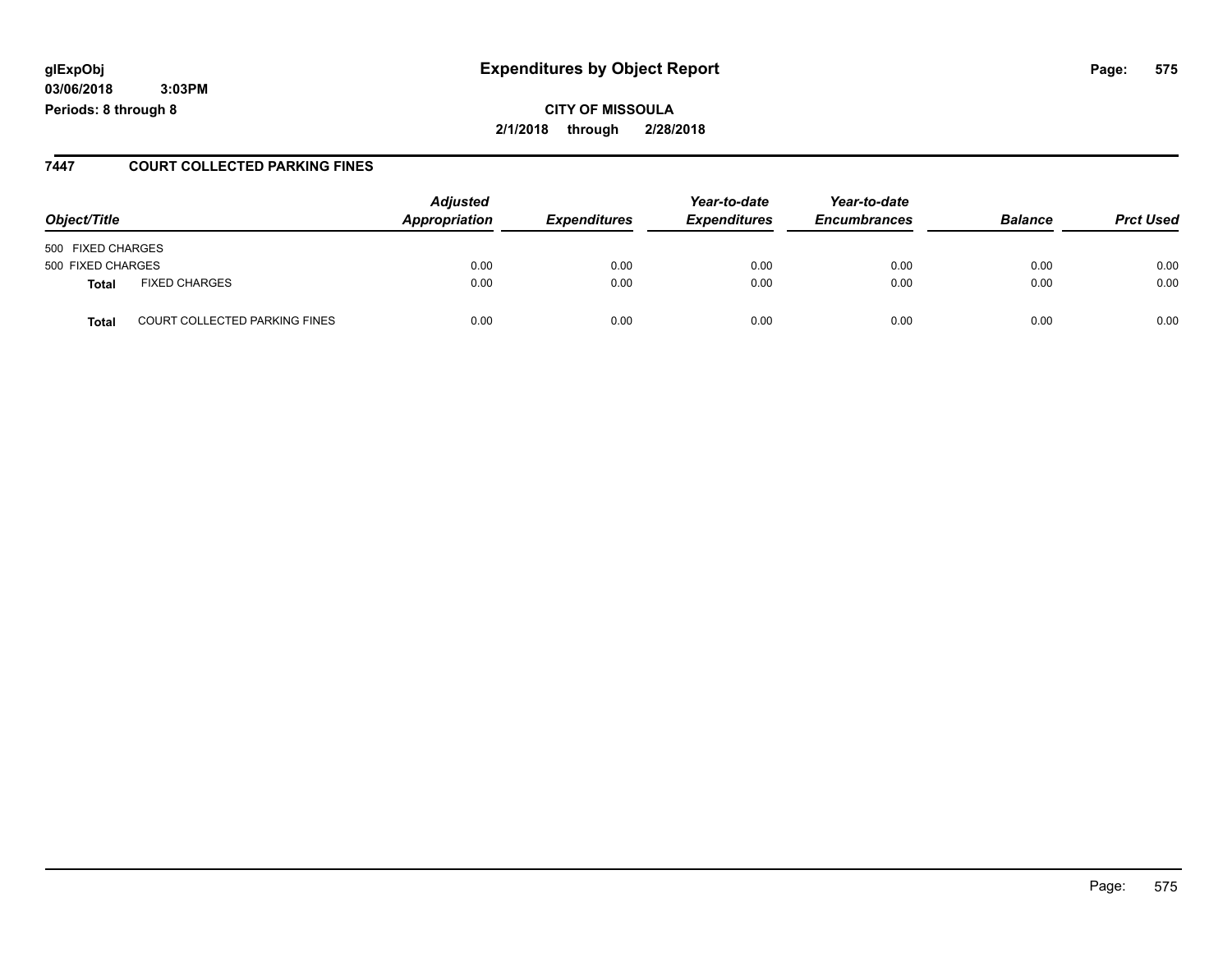**7458 COURT SURCHARGE**

**230 MUNICIPAL COURT**

| Object/Title      |                        | <b>Adjusted</b><br>Appropriation | <b>Expenditures</b> | Year-to-date<br><b>Expenditures</b> | Year-to-date<br><b>Encumbrances</b> | <b>Balance</b> | <b>Prct Used</b> |
|-------------------|------------------------|----------------------------------|---------------------|-------------------------------------|-------------------------------------|----------------|------------------|
| 500 FIXED CHARGES |                        |                                  |                     |                                     |                                     |                |                  |
| 500 FIXED CHARGES |                        | 0.00                             | 0.00                | 0.00                                | 0.00                                | 0.00           | 0.00             |
| <b>Total</b>      | <b>FIXED CHARGES</b>   | 0.00                             | 0.00                | 0.00                                | 0.00                                | 0.00           | 0.00             |
| <b>Total</b>      | <b>MUNICIPAL COURT</b> | 0.00                             | 0.00                | 0.00                                | 0.00                                | 0.00           | 0.00             |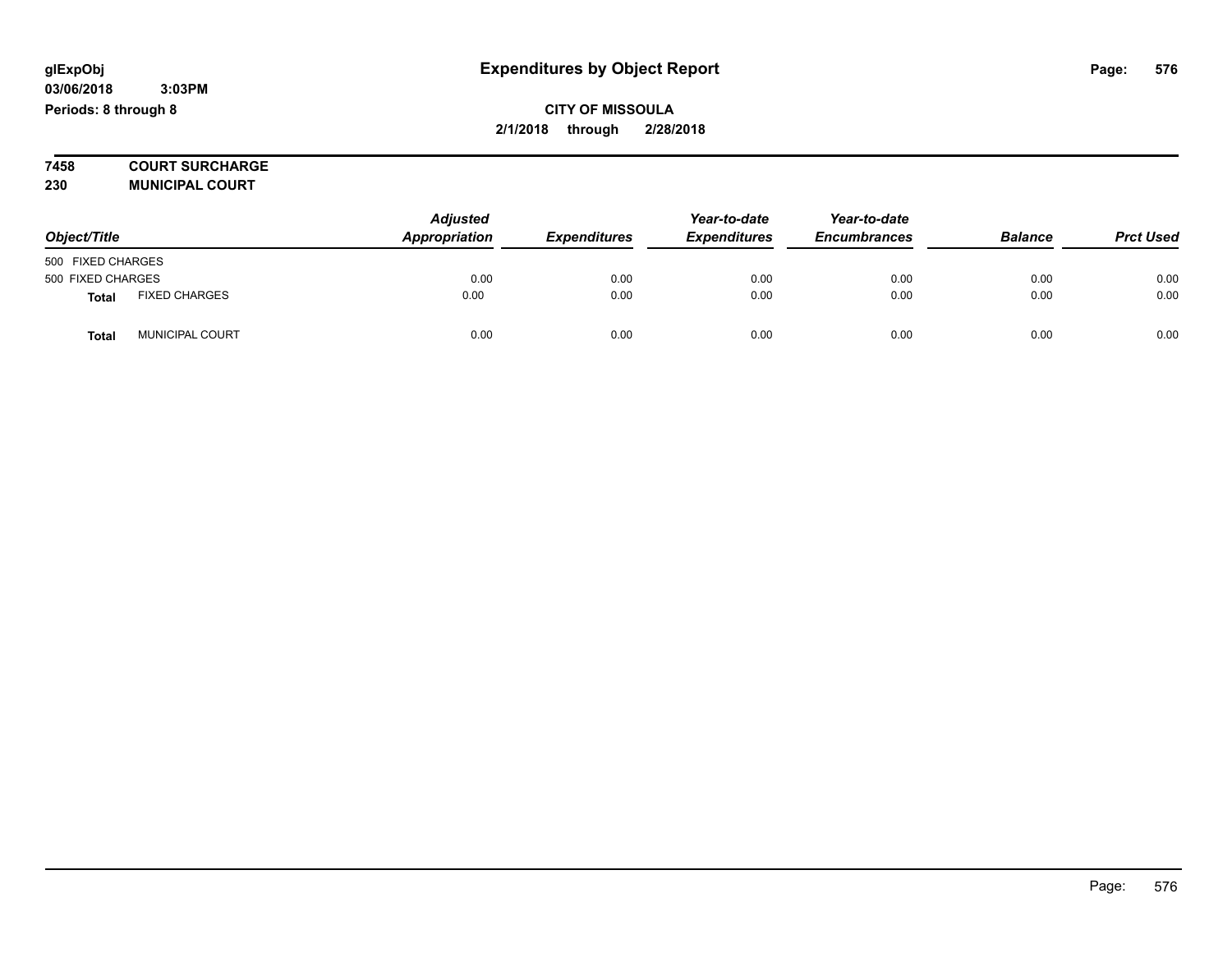**CITY OF MISSOULA 2/1/2018 through 2/28/2018**

### **7458 COURT SURCHARGE**

| Object/Title      |                        | <b>Adjusted</b><br>Appropriation | <b>Expenditures</b> | Year-to-date<br><b>Expenditures</b> | Year-to-date<br><b>Encumbrances</b> | <b>Balance</b> | <b>Prct Used</b> |
|-------------------|------------------------|----------------------------------|---------------------|-------------------------------------|-------------------------------------|----------------|------------------|
| 500 FIXED CHARGES |                        |                                  |                     |                                     |                                     |                |                  |
| 500 FIXED CHARGES |                        | 0.00                             | 0.00                | 0.00                                | 0.00                                | 0.00           | 0.00             |
| <b>Total</b>      | <b>FIXED CHARGES</b>   | 0.00                             | 0.00                | 0.00                                | 0.00                                | 0.00           | 0.00             |
| <b>Total</b>      | <b>COURT SURCHARGE</b> | 0.00                             | 0.00                | 0.00                                | 0.00                                | 0.00           | 0.00             |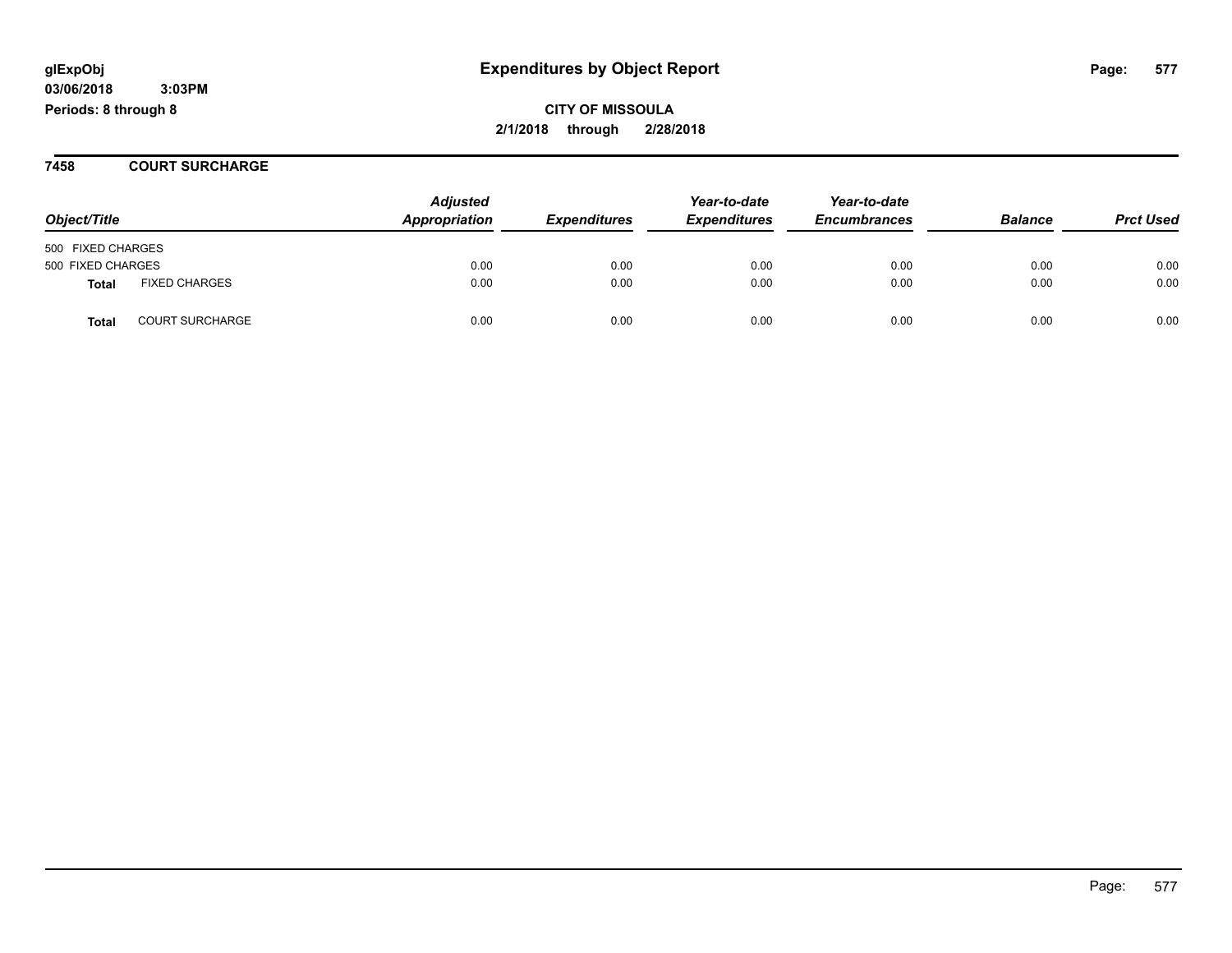### **CITY OF MISSOULA 2/1/2018 through 2/28/2018**

**7469 PUBLIC DEFENDER FEES 230 MUNICIPAL COURT**

| Object/Title      |                        | <b>Adjusted</b><br>Appropriation | <b>Expenditures</b> | Year-to-date<br><b>Expenditures</b> | Year-to-date<br><b>Encumbrances</b> | <b>Balance</b> | <b>Prct Used</b> |
|-------------------|------------------------|----------------------------------|---------------------|-------------------------------------|-------------------------------------|----------------|------------------|
| 500 FIXED CHARGES |                        |                                  |                     |                                     |                                     |                |                  |
| 500 FIXED CHARGES |                        | 0.00                             | 0.00                | 0.00                                | 0.00                                | 0.00           | 0.00             |
| <b>Total</b>      | <b>FIXED CHARGES</b>   | 0.00                             | 0.00                | 0.00                                | 0.00                                | 0.00           | 0.00             |
| <b>Total</b>      | <b>MUNICIPAL COURT</b> | 0.00                             | 0.00                | 0.00                                | 0.00                                | 0.00           | 0.00             |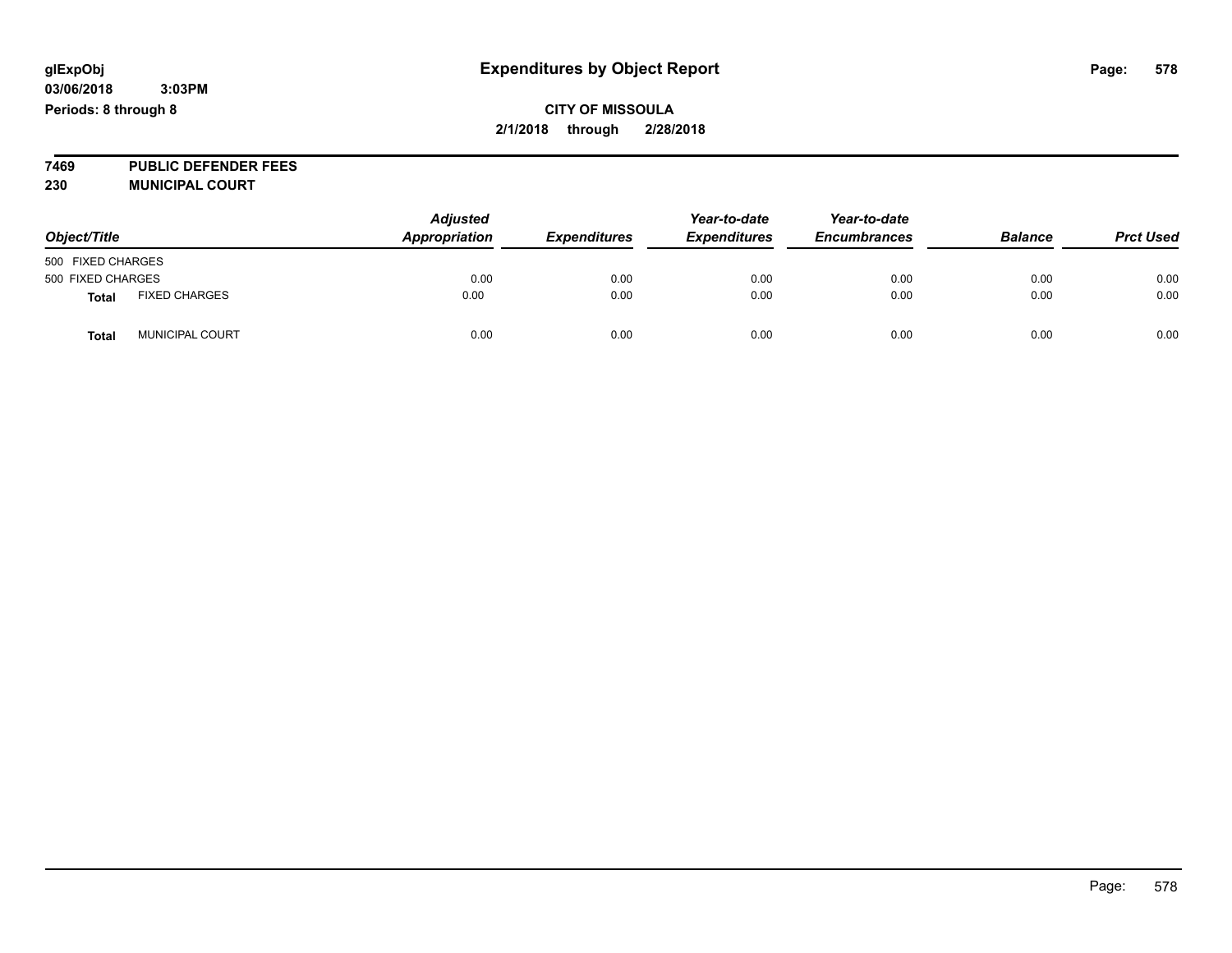**CITY OF MISSOULA 2/1/2018 through 2/28/2018**

### **7469 PUBLIC DEFENDER FEES**

| Object/Title                         | <b>Adjusted</b><br>Appropriation | <b>Expenditures</b> | Year-to-date<br><b>Expenditures</b> | Year-to-date<br><b>Encumbrances</b> | <b>Balance</b> | <b>Prct Used</b> |
|--------------------------------------|----------------------------------|---------------------|-------------------------------------|-------------------------------------|----------------|------------------|
|                                      |                                  |                     |                                     |                                     |                |                  |
| 500 FIXED CHARGES                    |                                  |                     |                                     |                                     |                |                  |
| 500 FIXED CHARGES                    | 0.00                             | 0.00                | 0.00                                | 0.00                                | 0.00           | 0.00             |
| <b>FIXED CHARGES</b><br>Total        | 0.00                             | 0.00                | 0.00                                | 0.00                                | 0.00           | 0.00             |
| PUBLIC DEFENDER FEES<br><b>Total</b> | 0.00                             | 0.00                | 0.00                                | 0.00                                | 0.00           | 0.00             |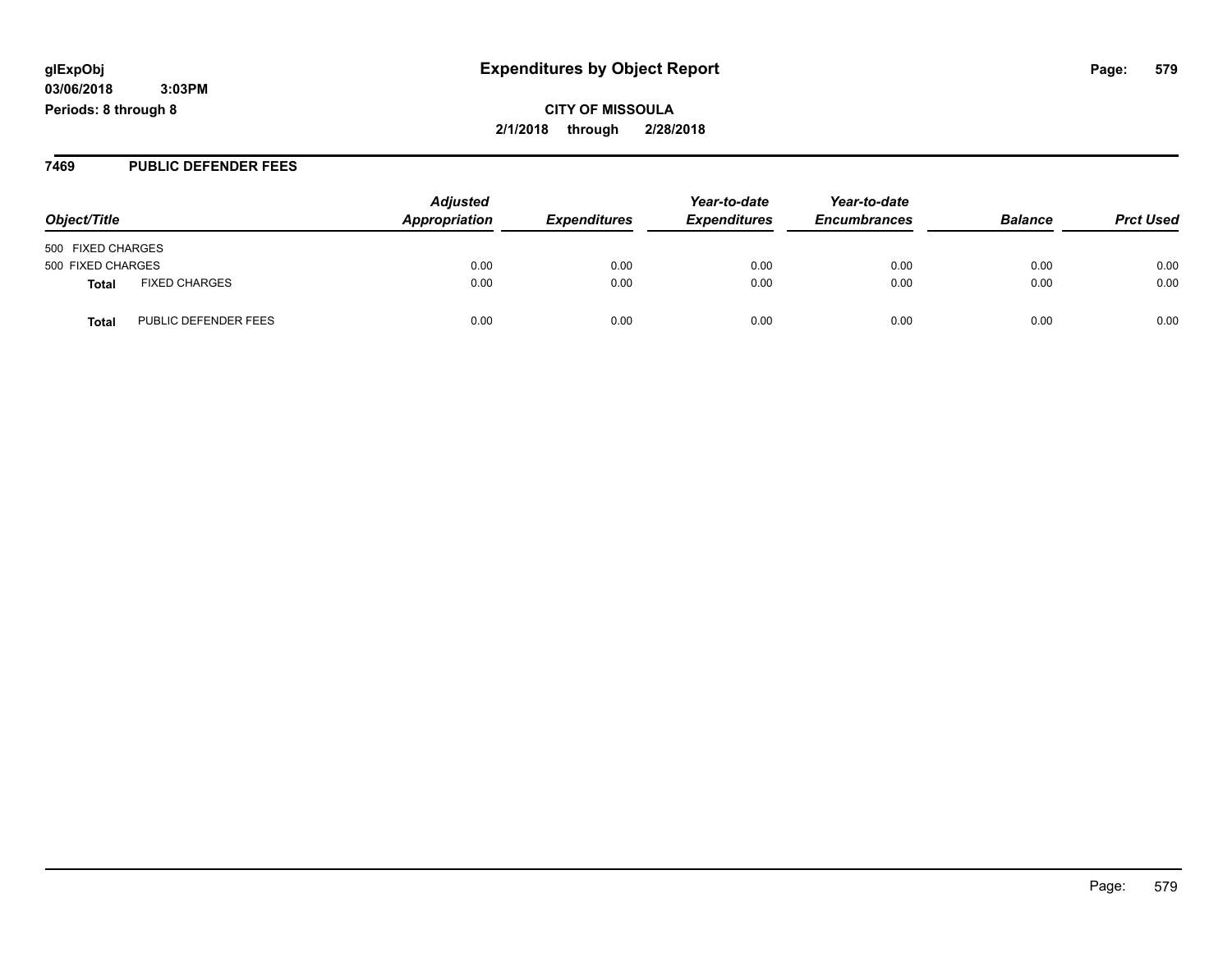### **7903 COUNTY CLEARING 390 NON-DEPARTMENTAL**

|                   |                  | <b>Adjusted</b> |                     | Year-to-date        | Year-to-date        |                |                  |
|-------------------|------------------|-----------------|---------------------|---------------------|---------------------|----------------|------------------|
| Object/Title      |                  | Appropriation   | <b>Expenditures</b> | <b>Expenditures</b> | <b>Encumbrances</b> | <b>Balance</b> | <b>Prct Used</b> |
| 800 OTHER OBJECTS |                  |                 |                     |                     |                     |                |                  |
| 845 CONTINGENCY   |                  | 0.00            | 919.50              | 3,878.67            | 0.00                | $-3.878.67$    | 0.00             |
| Total             | OTHER OBJECTS    | 0.00            | 919.50              | 3,878.67            | 0.00                | $-3.878.67$    | 0.00             |
| <b>Total</b>      | NON-DEPARTMENTAL | 0.00            | 919.50              | 3,878.67            | 0.00                | $-3,878.67$    | 0.00             |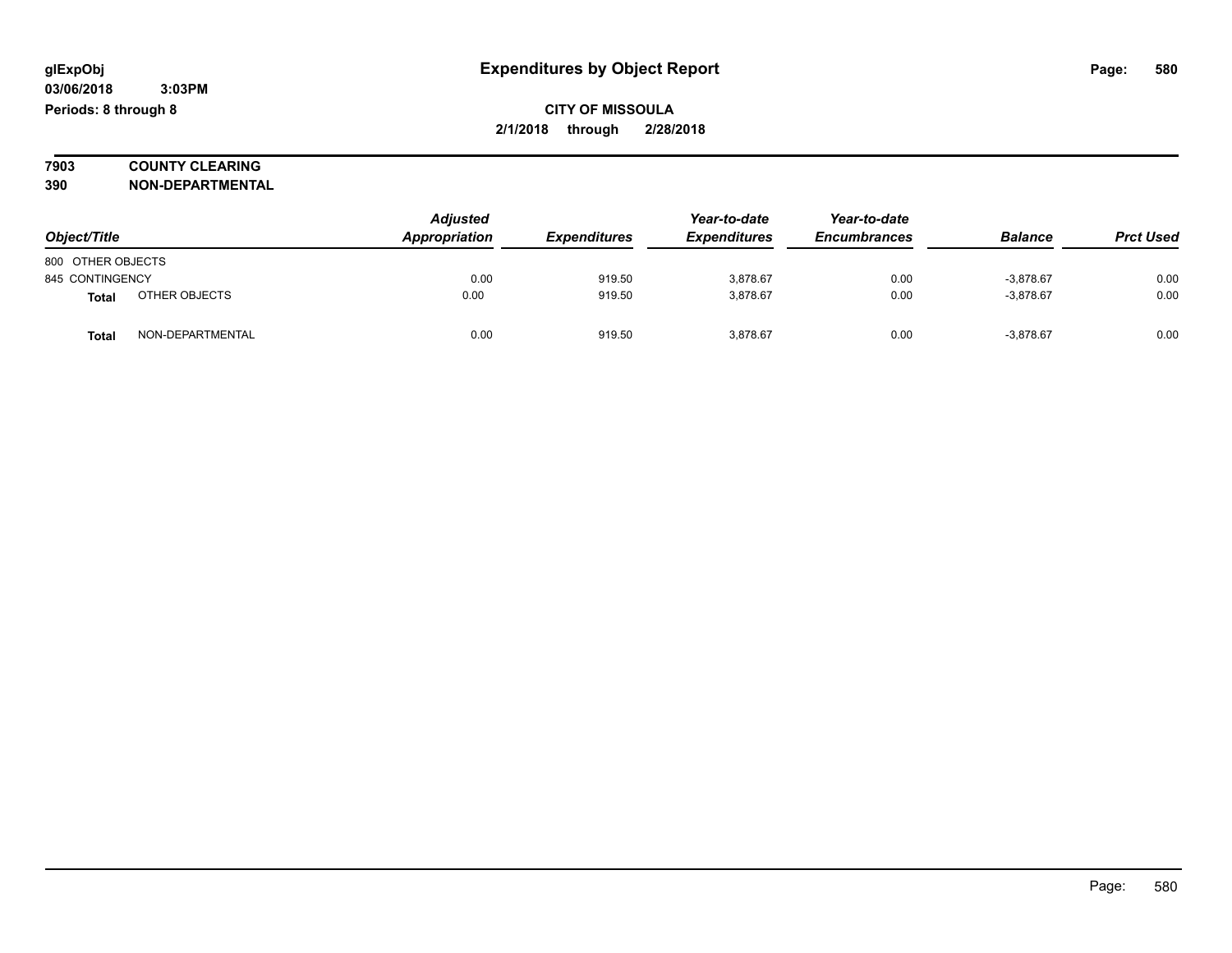**Periods: 8 through 8**

**CITY OF MISSOULA 2/1/2018 through 2/28/2018**

**7903 COUNTY CLEARING**

|                   |                        | <b>Adjusted</b> |                     | Year-to-date        | Year-to-date        |                |                  |
|-------------------|------------------------|-----------------|---------------------|---------------------|---------------------|----------------|------------------|
| Object/Title      |                        | Appropriation   | <b>Expenditures</b> | <b>Expenditures</b> | <b>Encumbrances</b> | <b>Balance</b> | <b>Prct Used</b> |
| 800 OTHER OBJECTS |                        |                 |                     |                     |                     |                |                  |
| 845 CONTINGENCY   |                        | 0.00            | 919.50              | 3.878.67            | 0.00                | $-3,878.67$    | 0.00             |
| <b>Total</b>      | OTHER OBJECTS          | 0.00            | 919.50              | 3,878.67            | 0.00                | $-3,878.67$    | 0.00             |
| <b>Total</b>      | <b>COUNTY CLEARING</b> | 0.00            | 919.50              | 3,878.67            | 0.00                | $-3,878.67$    | 0.00             |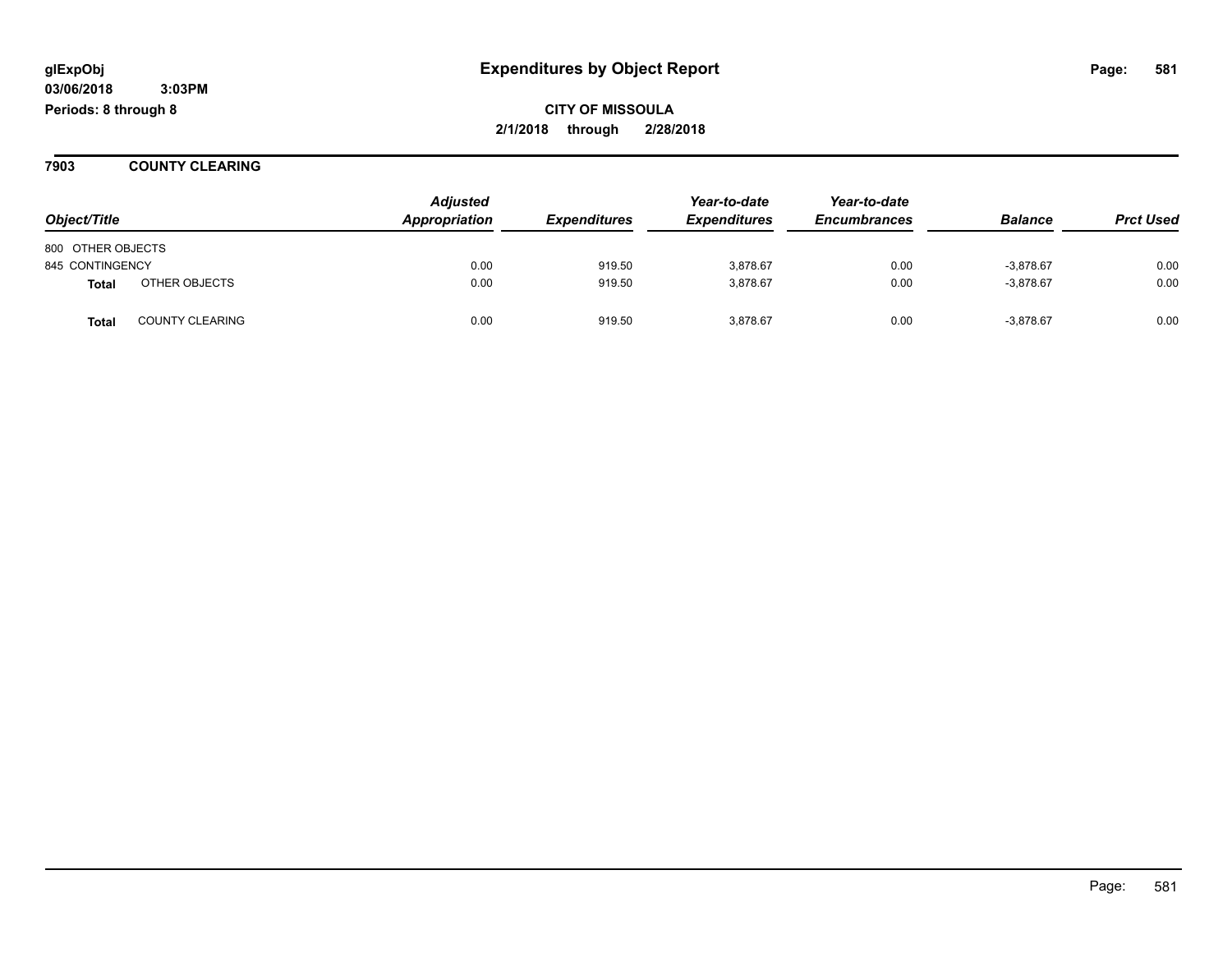# **7904 SEWER REBATE**

**280 PUBLIC WORKS OPERATIONS**

|                                         | <b>Adjusted</b>      |                     | Year-to-date        | Year-to-date        |                |                  |
|-----------------------------------------|----------------------|---------------------|---------------------|---------------------|----------------|------------------|
| Object/Title                            | <b>Appropriation</b> | <b>Expenditures</b> | <b>Expenditures</b> | <b>Encumbrances</b> | <b>Balance</b> | <b>Prct Used</b> |
| 500 FIXED CHARGES                       |                      |                     |                     |                     |                |                  |
| 500 FIXED CHARGES                       | 0.00                 | 0.00                | 0.00                | 0.00                | 0.00           | 0.00             |
| 550 MERCHANT SERVICE FEES               | 0.00                 | 0.00                | 0.00                | 0.00                | 0.00           | 0.00             |
| <b>FIXED CHARGES</b><br><b>Total</b>    | 0.00                 | 0.00                | 0.00                | 0.00                | 0.00           | 0.00             |
| 800 OTHER OBJECTS                       |                      |                     |                     |                     |                |                  |
| 820 TRANSFERS TO OTHER FUNDS            | 0.00                 | 0.00                | 0.00                | 0.00                | 0.00           | 0.00             |
| OTHER OBJECTS<br><b>Total</b>           | 0.00                 | 0.00                | 0.00                | 0.00                | 0.00           | 0.00             |
| PUBLIC WORKS OPERATIONS<br><b>Total</b> | 0.00                 | 0.00                | 0.00                | 0.00                | 0.00           | 0.00             |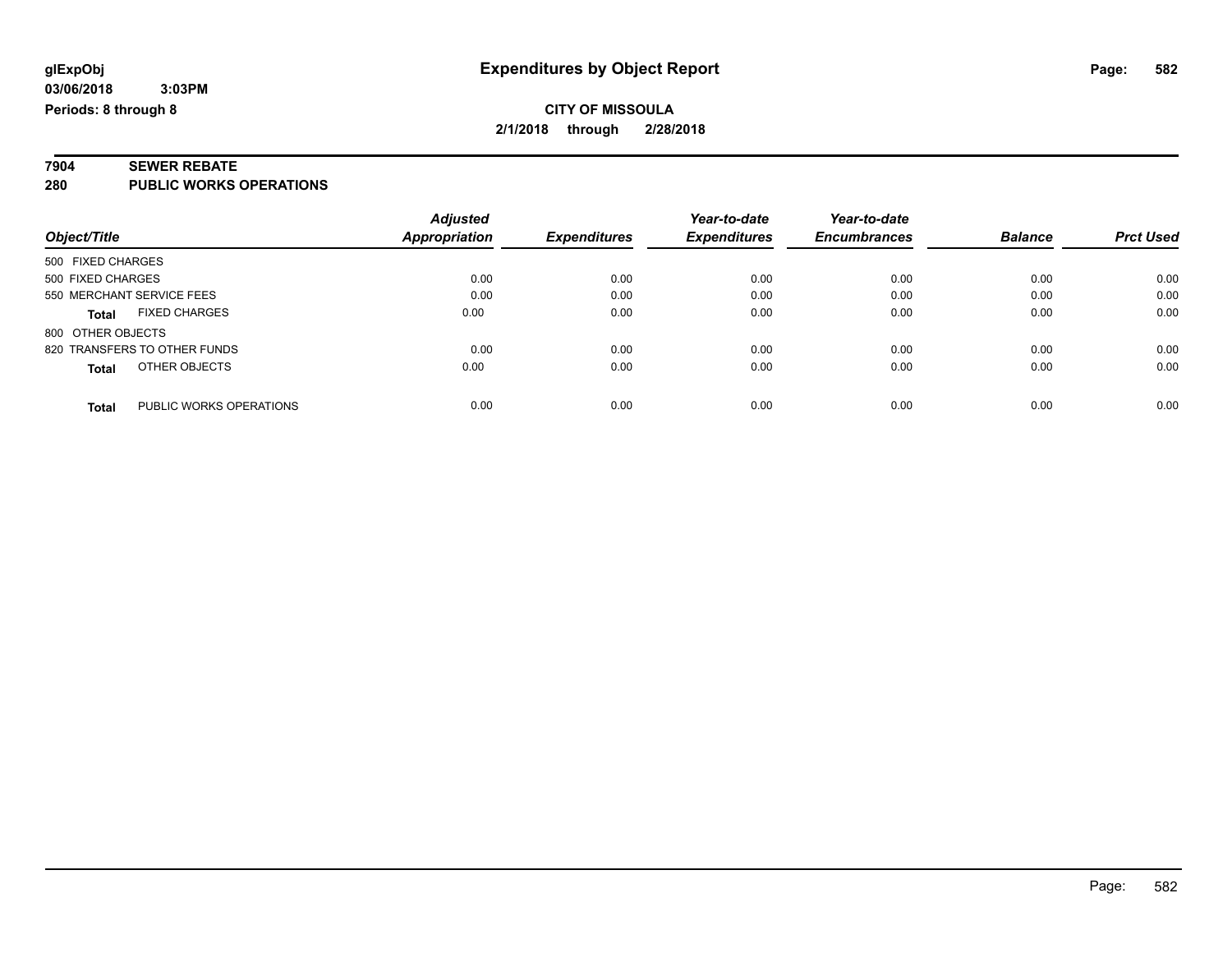**7904 SEWER REBATE**

|                                      | <b>Adjusted</b> |                     | Year-to-date        | Year-to-date        |                |                  |
|--------------------------------------|-----------------|---------------------|---------------------|---------------------|----------------|------------------|
| Object/Title                         | Appropriation   | <b>Expenditures</b> | <b>Expenditures</b> | <b>Encumbrances</b> | <b>Balance</b> | <b>Prct Used</b> |
| 500 FIXED CHARGES                    |                 |                     |                     |                     |                |                  |
| 500 FIXED CHARGES                    | 0.00            | 0.00                | 0.00                | 0.00                | 0.00           | 0.00             |
| 550 MERCHANT SERVICE FEES            | 0.00            | 0.00                | 0.00                | 0.00                | 0.00           | 0.00             |
| <b>FIXED CHARGES</b><br><b>Total</b> | 0.00            | 0.00                | 0.00                | 0.00                | 0.00           | 0.00             |
| 800 OTHER OBJECTS                    |                 |                     |                     |                     |                |                  |
| 820 TRANSFERS TO OTHER FUNDS         | 0.00            | 0.00                | 0.00                | 0.00                | 0.00           | 0.00             |
| OTHER OBJECTS<br><b>Total</b>        | 0.00            | 0.00                | 0.00                | 0.00                | 0.00           | 0.00             |
| <b>SEWER REBATE</b><br><b>Total</b>  | 0.00            | 0.00                | 0.00                | 0.00                | 0.00           | 0.00             |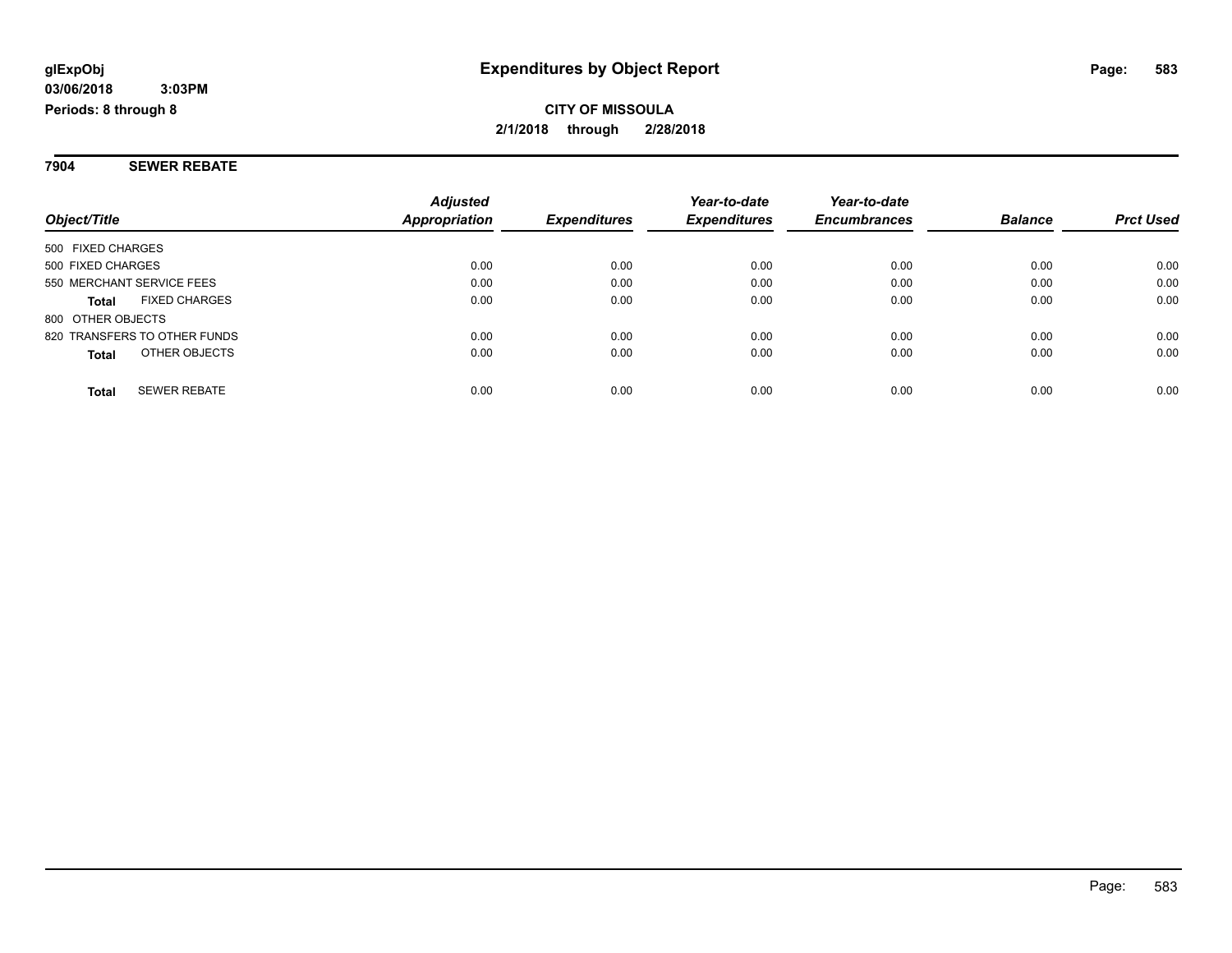# **7905 WYE SEWER RSID 8489**

**280 PUBLIC WORKS OPERATIONS**

| Object/Title                            | <b>Adjusted</b><br>Appropriation | <b>Expenditures</b> | Year-to-date<br><b>Expenditures</b> | Year-to-date<br><b>Encumbrances</b> | <b>Balance</b> | <b>Prct Used</b> |
|-----------------------------------------|----------------------------------|---------------------|-------------------------------------|-------------------------------------|----------------|------------------|
| 500 FIXED CHARGES                       |                                  |                     |                                     |                                     |                |                  |
| 500 FIXED CHARGES                       | 0.00                             | 0.00                | 0.00                                | 0.00                                | 0.00           | 0.00             |
| 550 MERCHANT SERVICE FEES               | 0.00                             | 0.00                | 0.00                                | 0.00                                | 0.00           | 0.00             |
| <b>FIXED CHARGES</b><br><b>Total</b>    | 0.00                             | 0.00                | 0.00                                | 0.00                                | 0.00           | 0.00             |
| PUBLIC WORKS OPERATIONS<br><b>Total</b> | 0.00                             | 0.00                | 0.00                                | 0.00                                | 0.00           | 0.00             |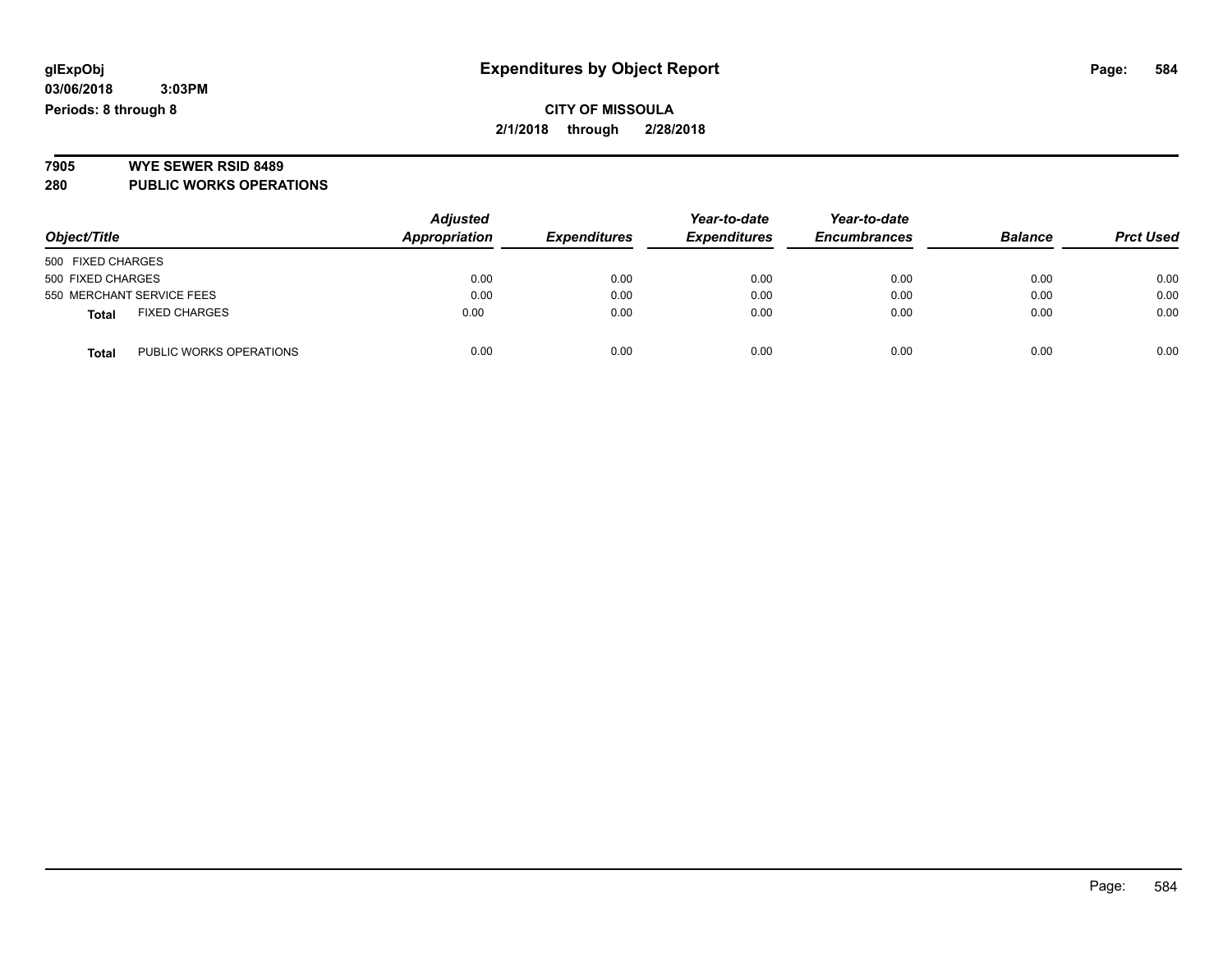**CITY OF MISSOULA 2/1/2018 through 2/28/2018**

**7905 WYE SEWER RSID 8489**

| Object/Title                         | <b>Adjusted</b><br>Appropriation | <b>Expenditures</b> | Year-to-date<br><b>Expenditures</b> | Year-to-date<br><b>Encumbrances</b> | <b>Balance</b> | <b>Prct Used</b> |
|--------------------------------------|----------------------------------|---------------------|-------------------------------------|-------------------------------------|----------------|------------------|
| 500 FIXED CHARGES                    |                                  |                     |                                     |                                     |                |                  |
| 500 FIXED CHARGES                    | 0.00                             | 0.00                | 0.00                                | 0.00                                | 0.00           | 0.00             |
| 550 MERCHANT SERVICE FEES            | 0.00                             | 0.00                | 0.00                                | 0.00                                | 0.00           | 0.00             |
| <b>FIXED CHARGES</b><br><b>Total</b> | 0.00                             | 0.00                | 0.00                                | 0.00                                | 0.00           | 0.00             |
| WYE SEWER RSID 8489<br><b>Total</b>  | 0.00                             | 0.00                | 0.00                                | 0.00                                | 0.00           | 0.00             |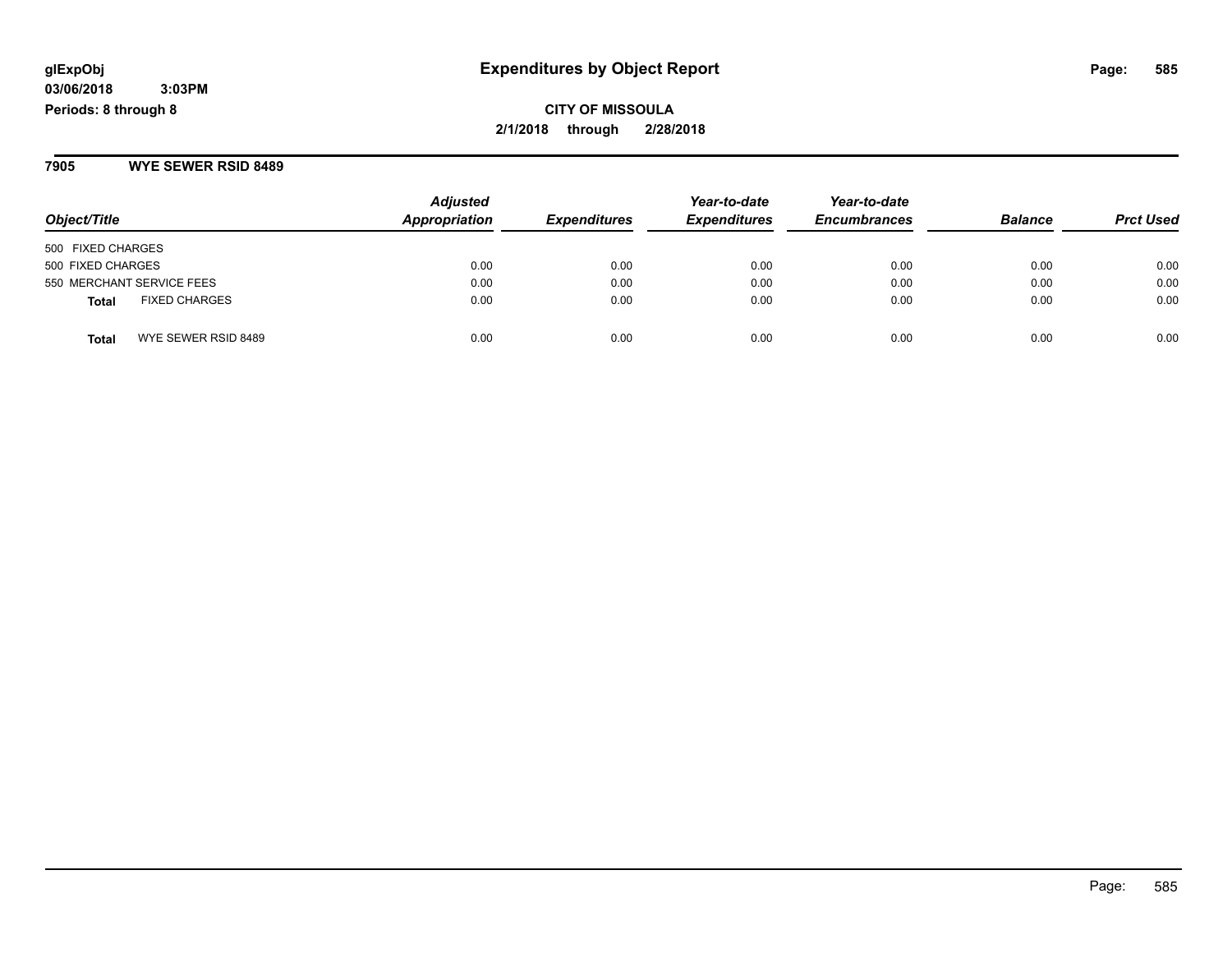# **7911 RESIDENTIAL INSPECTION FUND**

**310 BUILDING INSPECTION**

|                                            | <b>Adjusted</b> |                     | Year-to-date        | Year-to-date        |                |                  |
|--------------------------------------------|-----------------|---------------------|---------------------|---------------------|----------------|------------------|
| Object/Title                               | Appropriation   | <b>Expenditures</b> | <b>Expenditures</b> | <b>Encumbrances</b> | <b>Balance</b> | <b>Prct Used</b> |
| 200 SUPPLIES                               |                 |                     |                     |                     |                |                  |
| 220 OPERATING SUPPLIES                     | 0.00            | 0.00                | 0.00                | 0.00                | 0.00           | 0.00             |
| 240 OTHER SUPPLIES                         | 0.00            | 0.00                | 0.00                | 0.00                | 0.00           | 0.00             |
| <b>SUPPLIES</b><br>Total                   | 0.00            | 0.00                | 0.00                | 0.00                | 0.00           | 0.00             |
| 300 PURCHASED SERVICES                     |                 |                     |                     |                     |                |                  |
| 310 COMMUNICATIONS                         | 0.00            | 0.00                | 0.00                | 0.00                | 0.00           | 0.00             |
| 320 PRINTING & DUPLICATING                 | 0.00            | 0.00                | 0.00                | 0.00                | 0.00           | 0.00             |
| 330 PUBLICITY, SUBSCRIPTIONS & DUES        | 0.00            | 0.00                | 0.00                | 0.00                | 0.00           | 0.00             |
| PURCHASED SERVICES<br><b>Total</b>         | 0.00            | 0.00                | 0.00                | 0.00                | 0.00           | 0.00             |
| 500 FIXED CHARGES                          |                 |                     |                     |                     |                |                  |
| 550 MERCHANT SERVICE FEES                  | 0.00            | 0.00                | 0.00                | 0.00                | 0.00           | 0.00             |
| <b>FIXED CHARGES</b><br><b>Total</b>       | 0.00            | 0.00                | 0.00                | 0.00                | 0.00           | 0.00             |
| <b>BUILDING INSPECTION</b><br><b>Total</b> | 0.00            | 0.00                | 0.00                | 0.00                | 0.00           | 0.00             |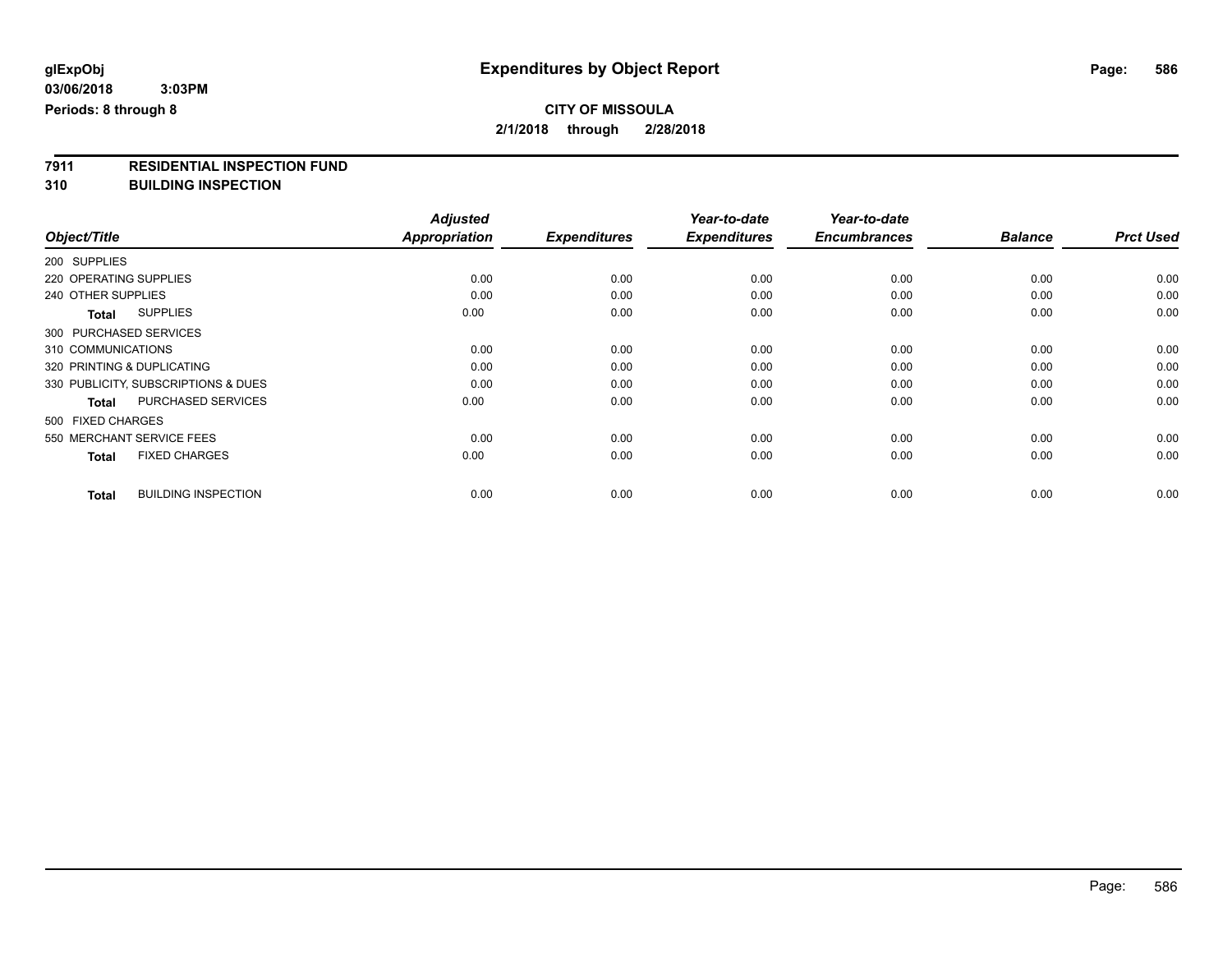### **CITY OF MISSOULA 2/1/2018 through 2/28/2018**

### **7911 RESIDENTIAL INSPECTION FUND**

|                            |                                     | <b>Adjusted</b> |                     | Year-to-date        | Year-to-date        |                |                  |
|----------------------------|-------------------------------------|-----------------|---------------------|---------------------|---------------------|----------------|------------------|
| Object/Title               |                                     | Appropriation   | <b>Expenditures</b> | <b>Expenditures</b> | <b>Encumbrances</b> | <b>Balance</b> | <b>Prct Used</b> |
| 200 SUPPLIES               |                                     |                 |                     |                     |                     |                |                  |
| 220 OPERATING SUPPLIES     |                                     | 0.00            | 0.00                | 0.00                | 0.00                | 0.00           | 0.00             |
| 240 OTHER SUPPLIES         |                                     | 0.00            | 0.00                | 0.00                | 0.00                | 0.00           | 0.00             |
| <b>Total</b>               | <b>SUPPLIES</b>                     | 0.00            | 0.00                | 0.00                | 0.00                | 0.00           | 0.00             |
| 300 PURCHASED SERVICES     |                                     |                 |                     |                     |                     |                |                  |
| 310 COMMUNICATIONS         |                                     | 0.00            | 0.00                | 0.00                | 0.00                | 0.00           | 0.00             |
| 320 PRINTING & DUPLICATING |                                     | 0.00            | 0.00                | 0.00                | 0.00                | 0.00           | 0.00             |
|                            | 330 PUBLICITY, SUBSCRIPTIONS & DUES | 0.00            | 0.00                | 0.00                | 0.00                | 0.00           | 0.00             |
| Total                      | <b>PURCHASED SERVICES</b>           | 0.00            | 0.00                | 0.00                | 0.00                | 0.00           | 0.00             |
| 500 FIXED CHARGES          |                                     |                 |                     |                     |                     |                |                  |
| 550 MERCHANT SERVICE FEES  |                                     | 0.00            | 0.00                | 0.00                | 0.00                | 0.00           | 0.00             |
| <b>Total</b>               | <b>FIXED CHARGES</b>                | 0.00            | 0.00                | 0.00                | 0.00                | 0.00           | 0.00             |
| <b>Total</b>               | RESIDENTIAL INSPECTION FUND         | 0.00            | 0.00                | 0.00                | 0.00                | 0.00           | 0.00             |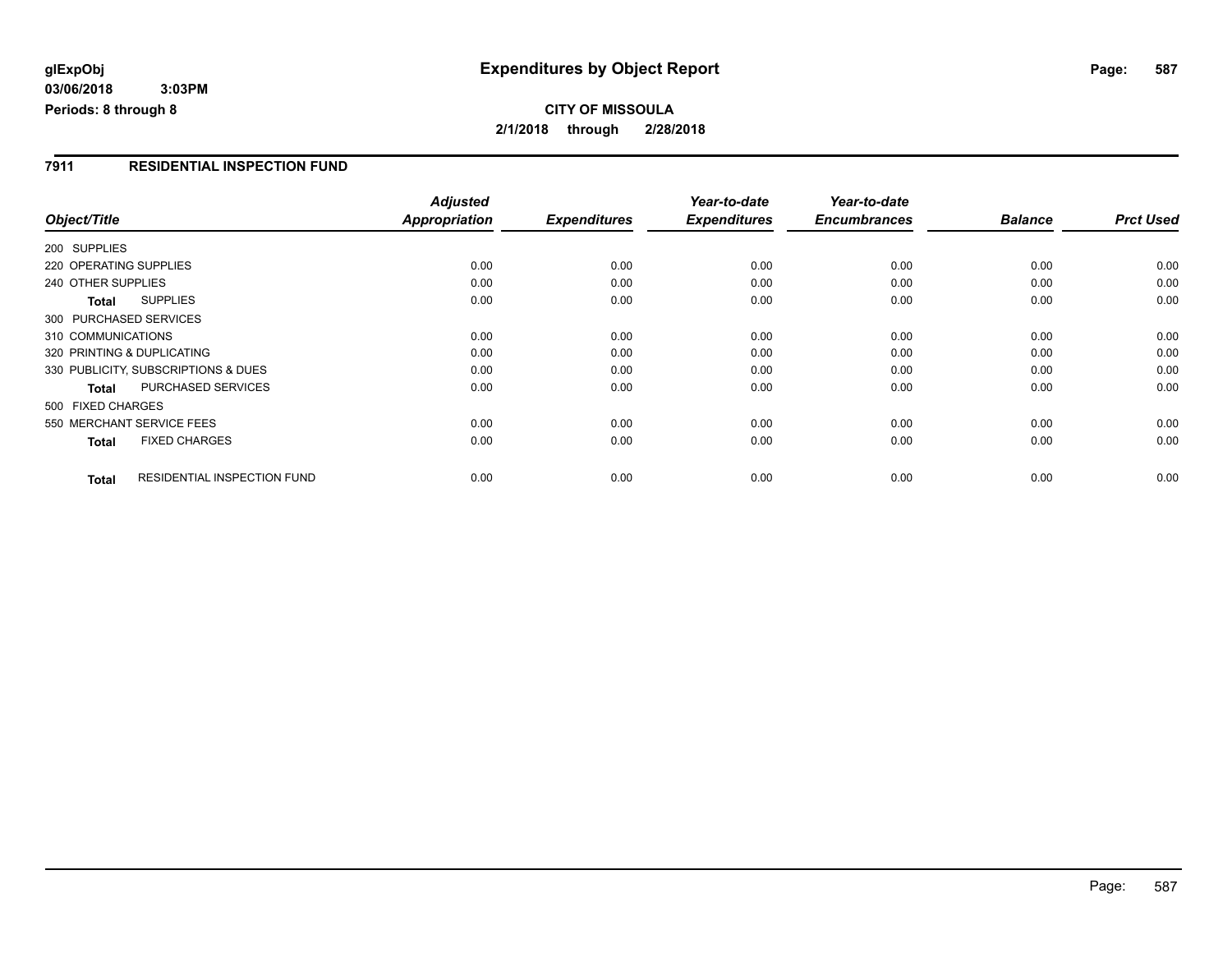### **CITY OF MISSOULA**

**2/1/2018 through 2/28/2018**

# **9000 GENERAL FIXED ASSETS ACCOUNT GROUP**

**900 DEPRECIATION**

| Object/Title       |                       | <b>Adjusted</b><br><b>Appropriation</b> | <b>Expenditures</b> | Year-to-date<br><b>Expenditures</b> | Year-to-date<br><b>Encumbrances</b> | <b>Balance</b> | <b>Prct Used</b> |
|--------------------|-----------------------|-----------------------------------------|---------------------|-------------------------------------|-------------------------------------|----------------|------------------|
| 800 OTHER OBJECTS  |                       |                                         |                     |                                     |                                     |                |                  |
| 830 DEPRECIATION   |                       | 0.00                                    | 0.00                | 0.00                                | 0.00                                | 0.00           | 0.00             |
| <b>Total</b>       | OTHER OBJECTS         | 0.00                                    | 0.00                | 0.00                                | 0.00                                | 0.00           | 0.00             |
| 900 CAPITAL OUTLAY |                       |                                         |                     |                                     |                                     |                |                  |
| 900 CAPITAL OUTLAY |                       | 0.00                                    | 0.00                | 0.00                                | 0.00                                | 0.00           | 0.00             |
| <b>Total</b>       | <b>CAPITAL OUTLAY</b> | 0.00                                    | 0.00                | 0.00                                | 0.00                                | 0.00           | 0.00             |
| <b>Total</b>       | <b>DEPRECIATION</b>   | 0.00                                    | 0.00                | 0.00                                | 0.00                                | 0.00           | 0.00             |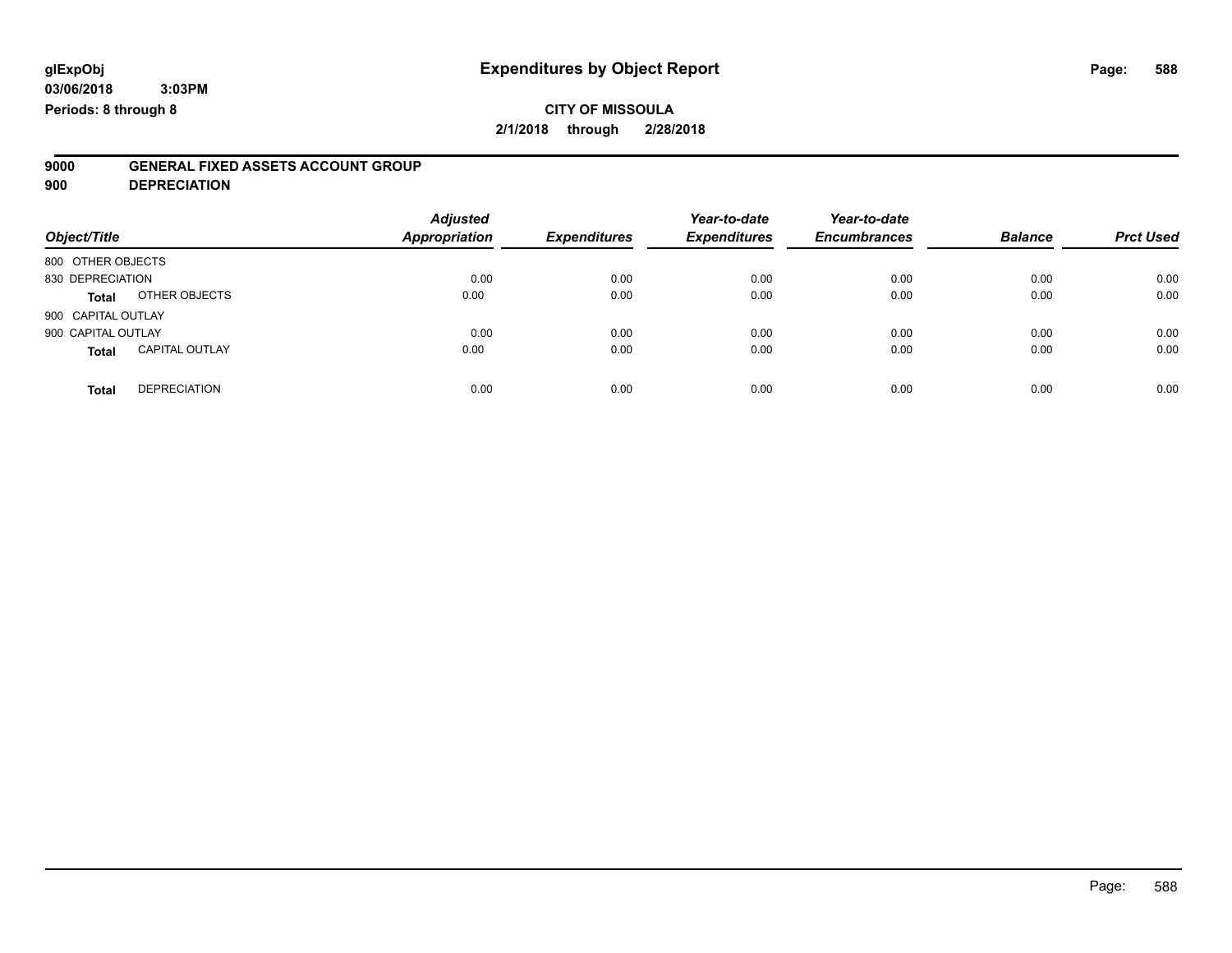### **glExpObj Expenditures by Object Report Page: 589**

**03/06/2018 3:03PM Periods: 8 through 8**

### **9000 GENERAL FIXED ASSETS ACCOUNT GROUP**

| Object/Title       |                                         | <b>Adjusted</b><br><b>Appropriation</b> | <b>Expenditures</b> | Year-to-date<br><b>Expenditures</b> | Year-to-date<br><b>Encumbrances</b> | <b>Balance</b> | <b>Prct Used</b> |
|--------------------|-----------------------------------------|-----------------------------------------|---------------------|-------------------------------------|-------------------------------------|----------------|------------------|
| 800 OTHER OBJECTS  |                                         |                                         |                     |                                     |                                     |                |                  |
| 830 DEPRECIATION   |                                         | 0.00                                    | 0.00                | 0.00                                | 0.00                                | 0.00           | 0.00             |
| Total              | OTHER OBJECTS                           | 0.00                                    | 0.00                | 0.00                                | 0.00                                | 0.00           | 0.00             |
| 900 CAPITAL OUTLAY |                                         |                                         |                     |                                     |                                     |                |                  |
| 900 CAPITAL OUTLAY |                                         | 0.00                                    | 0.00                | 0.00                                | 0.00                                | 0.00           | 0.00             |
| <b>Total</b>       | <b>CAPITAL OUTLAY</b>                   | 0.00                                    | 0.00                | 0.00                                | 0.00                                | 0.00           | 0.00             |
| <b>Total</b>       | <b>GENERAL FIXED ASSETS ACCOUNT GRC</b> | 0.00                                    | 0.00                | 0.00                                | 0.00                                | 0.00           | 0.00             |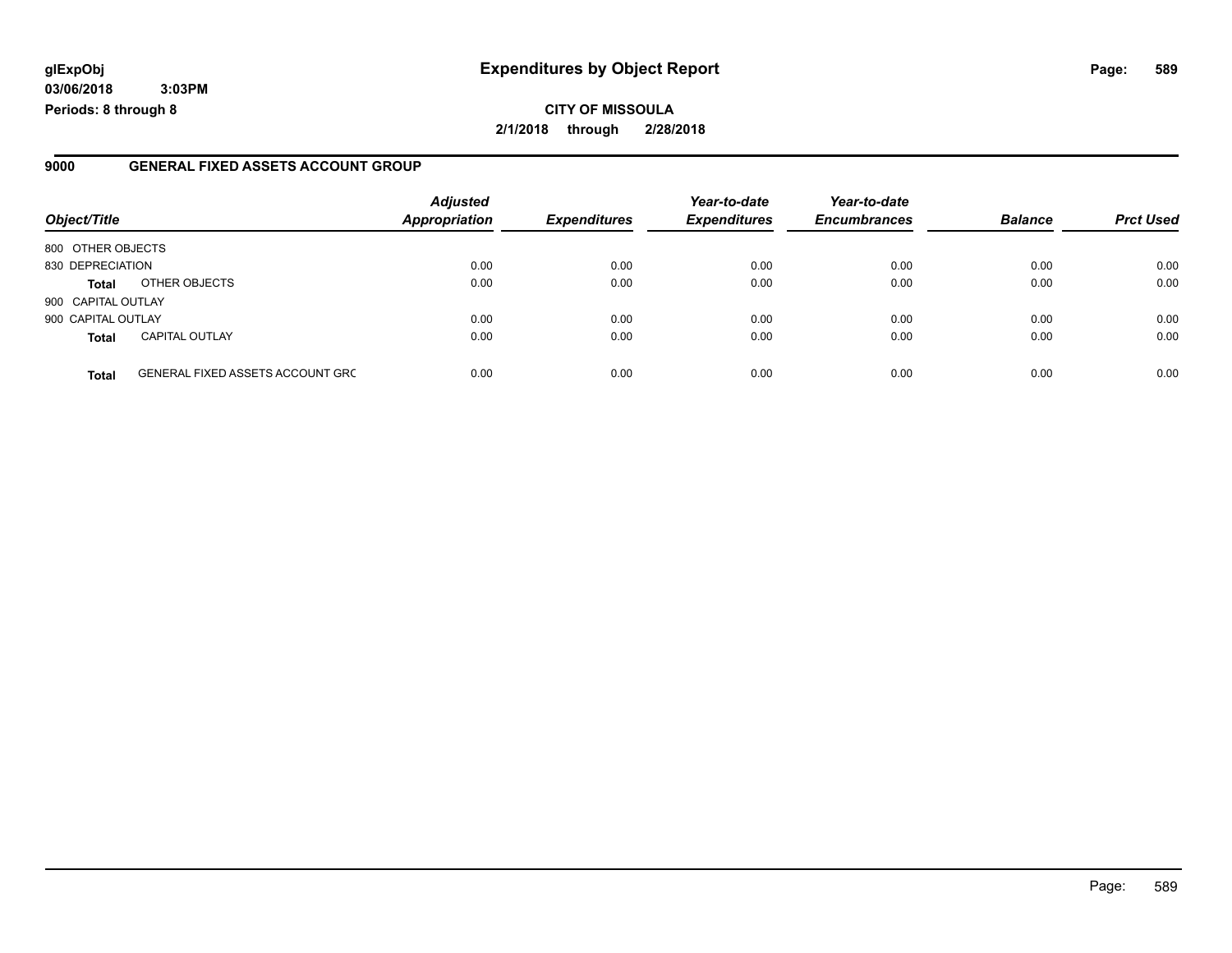#### *Grand Totals*

|                                       | <b>Adjusted</b> |                     | Year-to-date        | Year-to-date        |                |                  |
|---------------------------------------|-----------------|---------------------|---------------------|---------------------|----------------|------------------|
| Object/Title                          | Appropriation   | <b>Expenditures</b> | <b>Expenditures</b> | <b>Encumbrances</b> | <b>Balance</b> | <b>Prct Uset</b> |
| 100 PERSONAL SERVICES                 |                 |                     |                     |                     |                |                  |
| 110 SALARIES AND WAGES                | 35,574,149.00   | 2,596,966.30        | 22,138,149.40       | 0.00                | 13,435,999.60  | 62.2             |
| 115 SALARIES/HEALTH INSURANCE BENEFIT | 1,828,434.00    | 148,224.00          | 1,160,130.00        | 0.00                | 668,304.00     | 63.4             |
| 120 OVERTIME                          | 1,337,281.00    | 48,115.52           | 1,271,768.54        | 0.00                | 65,512.46      | 95.1             |
| 121 OUTSIDE HIRE OVERTIME             | 75,000.00       | 4,495.87            | 100,693.18          | 0.00                | $-25,693.18$   | 134.2            |
| 122 COURT OVERTIME                    | 23,364.00       | 3,374.23            | 32,283.72           | 0.00                | $-8,919.72$    | 138.1            |
| 123 CELL PHONE OVERTIME               | 60.690.00       | 2,416.33            | 8,863.01            | 0.00                | 51,826.99      | 14.6             |
| 130 OTHER                             | 404,947.00      | 720.00              | 136, 135.24         | 0.00                | 268,811.76     | 33.6             |
| 133 EDUCATION COMPENSATION            | 0.00            | 1,420.00            | 11,732.50           | 0.00                | $-11,732.50$   | 0.0              |
| 135 OPEB EXPENSE                      | 0.00            | 0.00                | 0.00                | 0.00                | 0.00           | 0.0              |
| <b>140 EMPLOYER CONTRIBUTIONS</b>     | 12,421,832.00   | 883,346.62          | 7,755,178.82        | 0.00                | 4,666,653.18   | 62.4             |
| 141 STATE RETIREMENT CONTRIBUTIONS    | 5,127,474.00    | 0.00                | 2,930,511.57        | 0.00                | 2,196,962.43   | 57.1             |
| 145 OPEB CONTRIBUTION                 | 0.00            | 0.00                | 0.00                | 0.00                | 0.00           | 0.0              |
| <b>150 STATE RETIREMENT</b>           | 119.00          | 0.00                | 0.00                | 0.00                | 119.00         | 0.0              |
| 190 PENSION EXPENSE                   | 0.00            | 0.00                | 0.00                | 0.00                | 0.00           | 0.0              |
| PERSONAL SERVICES<br><b>Total</b>     | 56,853,290.00   | 3,689,078.87        | 35,545,445.98       | 0.00                | 21,307,844.02  | 62.5             |
| 200 SUPPLIES                          |                 |                     |                     |                     |                |                  |
| 210 OFFICE SUPPLIES                   | 189,906.00      | 22,418.16           | 116,008.61          | 0.00                | 73,897.39      | 61.0             |
| 220 OPERATING SUPPLIES                | 2,043,852.00    | 266,944.08          | 1,303,048.43        | 0.00                | 740,803.57     | 63.7             |
| 230 REPAIR/MAINTENANCE                | 1,289,814.00    | 85,646.89           | 739,318.63          | 0.00                | 550,495.37     | 57.3             |
| 231 GASOLINE                          | 804,803.00      | 34,953.30           | 351,267.48          | 0.00                | 453,535.52     | 43.6             |
| 240 OTHER SUPPLIES                    | 208,140.00      | 1,719.73            | 92,513.06           | 0.00                | 115,626.94     | 44.4             |
| 250 SUPPLIES FOR RESALE               | 1,500.00        | 0.00                | 0.00                | 0.00                | 1,500.00       | 0.0              |
| <b>SUPPLIES</b><br>Total              | 4,538,015.00    | 411,682.16          | 2,602,156.21        | 0.00                | 1,935,858.79   | 57.3             |
| 300 PURCHASED SERVICES                |                 |                     |                     |                     |                |                  |
| 300 PURCHASED SERVICES                | 0.00            | 0.00                | 0.00                | 0.00                | 0.00           | 0.0              |
| 310 COMMUNICATIONS                    | 321,424.00      | 18,370.47           | 217,985.69          | 0.00                | 103,438.31     | 67.8             |
| 320 PRINTING & DUPLICATING            | 120,401.00      | 4,836.11            | 33,483.71           | 0.00                | 86,917.29      | 27.8             |
| 330 PUBLICITY, SUBSCRIPTIONS & DUES   | 239,378.00      | 14,653.02           | 175,170.55          | 0.00                | 64,207.45      | 73.1             |
| 340 SEWER                             | 21,957.00       | 0.00                | 19,723.81           | 0.00                | 2,233.19       | 89.8             |
|                                       |                 |                     |                     |                     |                |                  |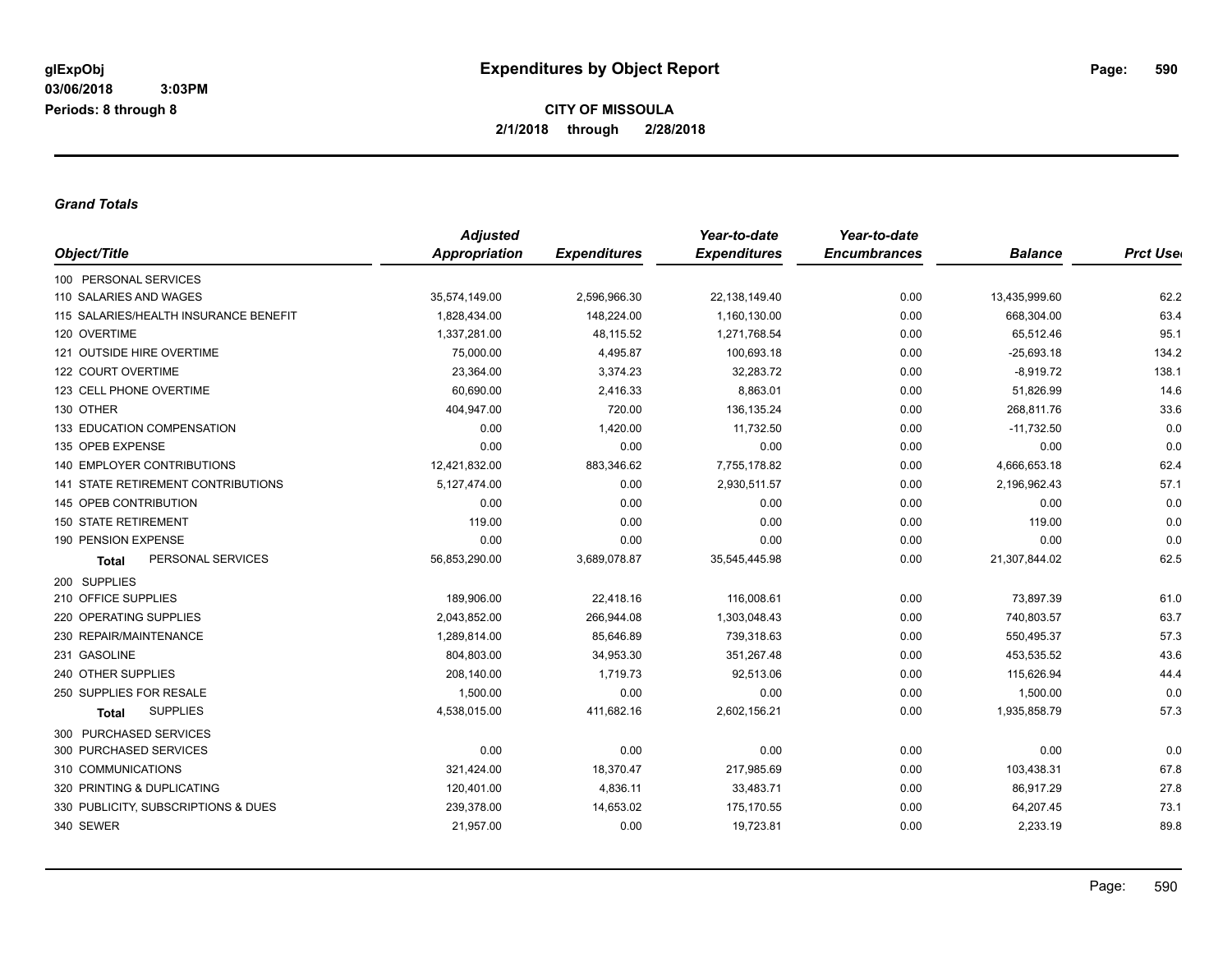*Grand Totals [Continued]*

|                                      | <b>Adjusted</b> |                     | Year-to-date        | Year-to-date        |                |                  |
|--------------------------------------|-----------------|---------------------|---------------------|---------------------|----------------|------------------|
| Object/Title                         | Appropriation   | <b>Expenditures</b> | <b>Expenditures</b> | <b>Encumbrances</b> | <b>Balance</b> | <b>Prct Uset</b> |
| 341 ELECTRICITY & NATURAL GAS        | 3,589,048.00    | 299,390.81          | 2,046,941.79        | 0.00                | 1,542,106.21   | 57.0             |
| 342 STORM WATER                      | 22,163.00       | 0.00                | 11.50               | 0.00                | 22,151.50      | 0.0              |
| 343 WATER CHARGES                    | 246,092.00      | 2,997.33            | 192,486.39          | 0.00                | 53,605.61      | 78.2             |
| 344 TELEPHONE SERVICE                | 407,778.00      | 43,854.24           | 212,451.29          | 0.00                | 195,326.71     | 52.1             |
| 345 GARBAGE                          | 166,691.00      | 7.210.29            | 109,791.01          | 0.00                | 56,899.99      | 65.8             |
| 350 PROFESSIONAL SERVICES            | 3,900,452.00    | 237,468.45          | 3,557,767.63        | 0.00                | 342,684.37     | 91.2             |
| 351 INSURANCE CLAIMS                 | 6,490,000.00    | $-19,326.29$        | 3,656,543.92        | 0.00                | 2,833,456.08   | 56.3             |
| 352 HEALTH PROGRAMS                  | 100,000.00      | 3,078.12            | 31,577.46           | 0.00                | 68,422.54      | 31.5             |
| 353 ADMINISTRATION EXPENDITURES      | 846,720.00      | 69,002.78           | 608,991.35          | 0.00                | 237,728.65     | 71.9             |
| 354 TRANSITIONAL REINSURANCE PROGRAM | 16,432.00       | 0.00                | 2,947.88            | 0.00                | 13,484.12      | 17.9             |
| 360 REPAIR & MAINTENANCE             | 2,758,359.00    | 129,019.63          | 1,538,071.61        | 0.00                | 1,220,287.39   | 55.7             |
| 370 TRAVEL                           | 234,683.00      | 2,797.16            | 94,126.21           | 0.00                | 140,556.79     | 40.1             |
| 380 TRAINING                         | 217,106.00      | 10,438.89           | 78,746.12           | 0.00                | 138,359.88     | 36.2             |
| 390 OTHER PURCHASED SERVICES         | 1,756,287.00    | $-12,638.06$        | 433,636.71          | 0.00                | 1,322,650.29   | 24.6             |
| 392 DONATIONS AND SALES              | 0.00            | 0.00                | 3,880.30            | 0.00                | $-3,880.30$    | 0.0              |
| PURCHASED SERVICES<br>Total          | 21,454,971.00   | 811,152.95          | 13,014,334.93       | 0.00                | 8,440,636.07   | 60.6             |
| 400 BUILDING MATERIALS               |                 |                     |                     |                     |                |                  |
| <b>400 BUILDING MATERIALS</b>        | 337,464.00      | 0.00                | 266,157.99          | 0.00                | 71,306.01      | 78.8             |
| <b>BUILDING MATERIALS</b><br>Total   | 337,464.00      | 0.00                | 266,157.99          | 0.00                | 71,306.01      | 78.8             |
| 500 FIXED CHARGES                    |                 |                     |                     |                     |                |                  |
| 500 FIXED CHARGES                    | 3,508,060.00    | 23,775.28           | 1,797,344.51        | 0.00                | 1,710,715.49   | 51.2             |
| 510 INSURANCE                        | 0.00            | 0.00                | 70,256.61           | 0.00                | $-70,256.61$   | 0.0              |
| <b>530 RENT</b>                      | 117,714.00      | 2,506.03            | 8,445.36            | 0.00                | 109,268.64     | 7.1              |
| 550 MERCHANT SERVICE FEES            | 51,300.00       | 0.00                | 7,802.75            | 0.00                | 43,497.25      | 15.2             |
| 590 *** Title Not Found ***          | 1,342,474.00    | 660,890.14          | 660,890.14          | 0.00                | 681,583.86     | 49.2             |
| <b>FIXED CHARGES</b><br><b>Total</b> | 5,019,548.00    | 687,171.45          | 2,544,739.37        | 0.00                | 2,474,808.63   | 50.7             |
| 600 DEBT SERVICE                     |                 |                     |                     |                     |                |                  |
| 610 PRINCIPAL                        | 8,183,365.00    | 0.00                | 2,836,101.22        | 0.00                | 5,347,263.78   | 34.6             |
| 615 JUDGMENT LEVY DEBT PAYMENT       | 0.00            | 0.00                | 0.00                | 0.00                | 0.00           | 0.0              |
| 620 INTEREST / SERVICE FEES          | 8,058,350.00    | 497,303.55          | 4,234,060.70        | 0.00                | 3,824,289.30   | 52.5             |
| <b>DEBT SERVICE</b><br><b>Total</b>  | 16,241,715.00   | 497,303.55          | 7,070,161.92        | 0.00                | 9,171,553.08   | 43.5             |